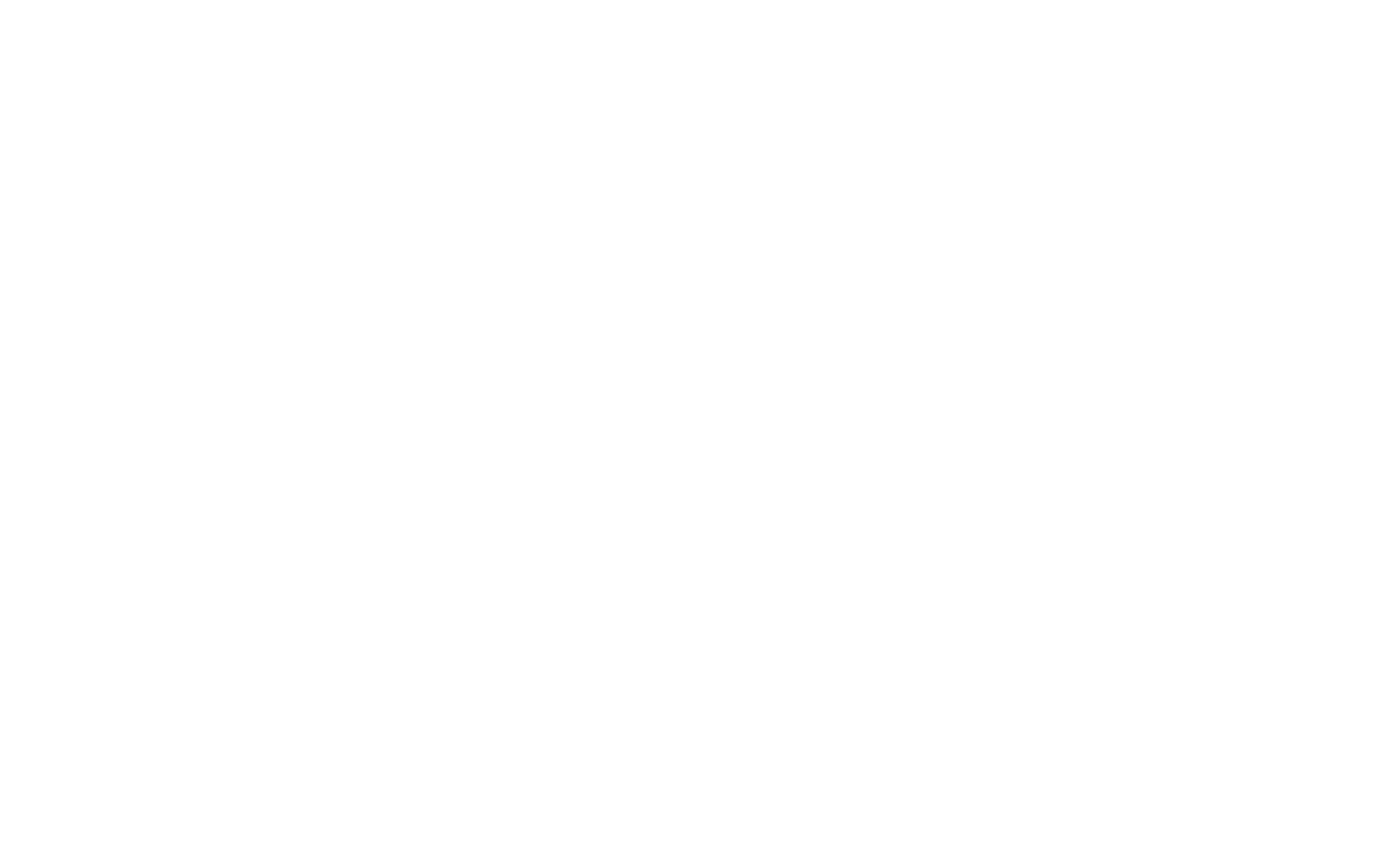STATE OF NEW YORK **EXECUTE:** A 2 0 1 7 T O W N T A X R O L L PAGE 1 COUNTY - Herkimer<br>
T A X A B L E SECTION OF THE ROLL - 1<br>
TOWN - Litchfield<br>
SWIS - 213200 - UNIFORM PERCENT OF VALUE IS 090.00 TOWN - LITTLE ROLL - 1<br>
TAXABLE STATUS DATE-JUL 01, 2015<br>
TAXABLE STATUS DATE-MAR 01, 2016 SWIS - 213200 UNIFORM PERCENT OF VALUE IS 090.00

| TAX MAP PARCEL NUMBER                        | PROPERTY LOCATION & CLASS ASSESSMENT |         |                                                         | EXEMPTION CODE-----------------COUNTY-------TOWN----------- |                                  |
|----------------------------------------------|--------------------------------------|---------|---------------------------------------------------------|-------------------------------------------------------------|----------------------------------|
| CURRENT OWNERS NAME                          | SCHOOL DISTRICT                      | LAND    | TAX DESCRIPTION                                         | TAXABLE VALUE                                               |                                  |
| CURRENT OWNERS ADDRESS                       | PARCEL SIZE/GRID COORD               | TOTAL   | SPECIAL DISTRICTS                                       |                                                             | TAX AMOUNT                       |
|                                              |                                      |         |                                                         |                                                             |                                  |
|                                              | 1147 Jones Rd                        |         |                                                         | ACCT 120990021                                              | $\overline{\phantom{0}}$<br>BILL |
| $131.22 - 1 - 2$                             | 210 1 Family Res                     |         | County Tax                                              | 86,400                                                      | 547.53                           |
| Abel Gary K                                  | Mount Markham<br>215601              | 11,400  | Town Tax                                                | 86,400                                                      | 313.38                           |
| Abel Jennifel V                              | ACRES<br>0.80                        | 86,400  | FD010 Col-litch fd #1                                   | 86,400 TO M                                                 | 92.31                            |
| 1147 Jones Rd                                | EAST-0328353 NRTH-1496093            |         |                                                         |                                                             |                                  |
| Ilion, NY 13357                              | DEED BOOK 877<br>$PG-87$             |         |                                                         |                                                             |                                  |
|                                              | FULL MARKET VALUE                    | 96,000  |                                                         |                                                             |                                  |
|                                              |                                      |         | TOTAL TAX ---                                           |                                                             | $953.22**$                       |
|                                              |                                      |         |                                                         | DATE #1                                                     | 01/31/17                         |
|                                              |                                      |         |                                                         | AMT DUE                                                     | 953.22                           |
|                                              |                                      |         |                                                         |                                                             |                                  |
|                                              | 1898 State Route 51                  |         |                                                         | ACCT 188326                                                 | $\overline{\phantom{a}}$<br>BILL |
| $125.1 - 2 - 29.4$                           | 210 1 Family Res                     |         | County Tax                                              | 74,500                                                      | 472.12                           |
| Abeling Christopher                          | 215601<br>Mount Markham              | 14,100  | Town Tax                                                | 74,500                                                      | 270.22                           |
| Abeling Jacky                                | ACRES<br>1.50                        | 74,500  | FD010 Col-litch fd #1                                   | 74,500 TO M                                                 | 79.60                            |
| 1898 State Route 51                          | EAST-0332146 NRTH-1509009            |         |                                                         |                                                             |                                  |
| Ilion, NY 13357                              | DEED BOOK 1545 PG-871                |         |                                                         |                                                             |                                  |
|                                              | FULL MARKET VALUE                    | 82,778  |                                                         |                                                             |                                  |
|                                              |                                      |         | TOTAL TAX ---                                           |                                                             | 821.94**                         |
|                                              |                                      |         |                                                         | DATE #1                                                     | 01/31/17                         |
|                                              |                                      |         |                                                         | AMT DUE                                                     | 821.94                           |
|                                              |                                      |         |                                                         |                                                             |                                  |
|                                              | 236 Prior Rd                         |         | 48 PCT OF VALUE USED FOR EXEMPTION PURPOSES ACCT 192944 |                                                             | $\overline{3}$<br>BILL           |
| $124.1 - 1 - 39$                             | 120 Field crops                      |         | VET WAR CT 41121                                        | 8,010<br>8,010                                              |                                  |
| Abraham Irr Trust 7/15 Roger & Mount Markham | 215601                               |         | 70,000 AG MKTS L 41720                                  | 14,977<br>14,977                                            |                                  |
| 236 Prior Rd                                 | ACRES<br>88.10                       |         | 142,000 County Tax                                      | 119,013                                                     | 754.20                           |
| Clayville, NY 13322                          | EAST-0310633 NRTH-1506511            |         | Town Tax                                                | 119,013                                                     | 431.67                           |
|                                              | DEED BOOK 1573<br>PG-781             |         | FD010 Col-litch fd #1                                   | 127,023 TO M                                                | 135.71                           |
| MAY BE SUBJECT TO PAYMENT                    | FULL MARKET VALUE                    | 157,778 | 14,977 EX                                               |                                                             |                                  |
| UNDER AGDIST LAW TIL 2020                    |                                      |         |                                                         |                                                             |                                  |
|                                              |                                      |         | TOTAL TAX ---                                           |                                                             | $1,321.58**$                     |
|                                              |                                      |         |                                                         | DATE #1                                                     | 01/31/17                         |
|                                              |                                      |         |                                                         | AMT DUE                                                     | 1,321.58                         |
|                                              |                                      |         |                                                         |                                                             |                                  |
|                                              | 243 Clemons Rd                       |         |                                                         | ACCT 196101                                                 | $\overline{4}$<br>BILL           |
| $118.4 - 1 - 17.1$                           | 112 Dairy farm                       |         | AG MKTS L 41720                                         | 19,278<br>19,278                                            |                                  |
| Aeschlimann Farms LLC                        |                                      |         |                                                         |                                                             |                                  |
|                                              | Mount Markham 215601                 |         | 71,500 AGRIC 10 Y 42100                                 | 25,000<br>25,000                                            |                                  |
| 243 Clemons Rd                               | FRNT 3922.00 DPTH                    | 270,000 | County Tax                                              | 225,722                                                     | 1,430.43                         |
| Frankfort, NY 13340                          | ACRES 84.00                          |         | Town Tax                                                | 225,722                                                     | 818.71                           |
|                                              | EAST-0319166 NRTH-1520381            |         | School Relevy                                           |                                                             | 4,468.79                         |
| MAY BE SUBJECT TO PAYMENT                    | DEED BOOK 1593<br>PG-826             |         | FD010 Col-litch fd #1                                   | 250,722 TO M                                                | 267.87                           |
| UNDER AGDIST LAW TIL 2020                    |                                      |         |                                                         |                                                             |                                  |
|                                              | FULL MARKET VALUE                    | 300,000 | 19,278 EX                                               |                                                             |                                  |
|                                              |                                      |         | TOTAL TAX ---                                           |                                                             | $6,985.80**$                     |
|                                              |                                      |         |                                                         | DATE #1                                                     | 01/31/17                         |
|                                              |                                      |         |                                                         | AMT DUE                                                     | 6,985.80                         |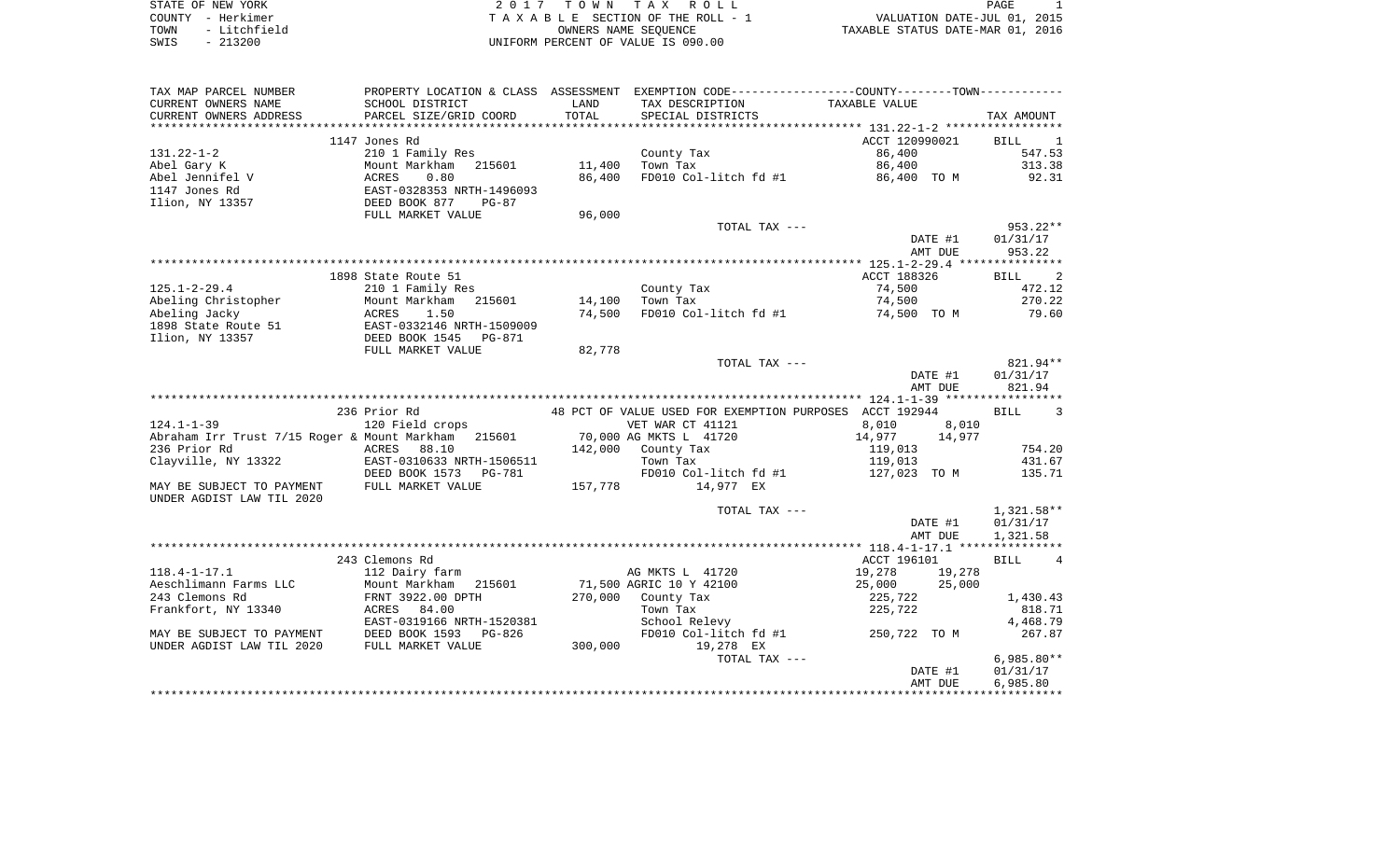| STATE OF NEW YORK |              | 2017 TOWN TAX ROLL                 |                                  | PAGE                        |  |
|-------------------|--------------|------------------------------------|----------------------------------|-----------------------------|--|
| COUNTY - Herkimer |              | TAXABLE SECTION OF THE ROLL - 1    |                                  | VALUATION DATE-JUL 01, 2015 |  |
| TOWN              | - Litchfield | OWNERS NAME SEOUENCE               | TAXABLE STATUS DATE-MAR 01, 2016 |                             |  |
| SWIS              | - 213200     | UNIFORM PERCENT OF VALUE IS 090.00 |                                  |                             |  |

PAGE 2

| TAX MAP PARCEL NUMBER<br>CURRENT OWNERS NAME | SCHOOL DISTRICT                                       | LAND    | PROPERTY LOCATION & CLASS ASSESSMENT EXEMPTION CODE---------------COUNTY-------TOWN----------<br>TAX DESCRIPTION | TAXABLE VALUE      |                                    |
|----------------------------------------------|-------------------------------------------------------|---------|------------------------------------------------------------------------------------------------------------------|--------------------|------------------------------------|
| CURRENT OWNERS ADDRESS                       | PARCEL SIZE/GRID COORD                                | TOTAL   | SPECIAL DISTRICTS                                                                                                |                    | TAX AMOUNT                         |
|                                              |                                                       |         |                                                                                                                  |                    |                                    |
|                                              | 299 Clemons Rd                                        |         |                                                                                                                  | ACCT 165033        | BILL<br>- 5                        |
| $118.4 - 1 - 18$                             | 210 1 Family Res                                      |         | County Tax                                                                                                       | 95,000             | 602.03                             |
| Aeschlimann Oliver                           | Mount Markham 215601                                  | 9,600   | Town Tax                                                                                                         | 95,000             | 344.57                             |
| Aeschlimann Shauna M                         | FRNT 174.00 DPTH 209.00                               | 95,000  | School Relevy                                                                                                    |                    | 1,536.57                           |
| 299 Clemons Rd<br>Frankfort, NY 13340        | 0.73<br>ACRES<br>EAST-0320659 NRTH-1519493            |         | FD010 Col-litch fd #1                                                                                            | 95,000 TO M        | 101.50                             |
|                                              | DEED BOOK 1398<br>PG-298<br>FULL MARKET VALUE         | 105,556 |                                                                                                                  |                    |                                    |
|                                              |                                                       |         | TOTAL TAX ---                                                                                                    |                    | $2,584.67**$                       |
|                                              |                                                       |         |                                                                                                                  | DATE #1            | 01/31/17                           |
|                                              |                                                       |         |                                                                                                                  | AMT DUE            | 2,584.67                           |
|                                              |                                                       |         |                                                                                                                  |                    |                                    |
|                                              | Clemons Rd                                            |         |                                                                                                                  | ACCT 165033        | <b>BILL</b><br>6                   |
| $118.4 - 1 - 19.2$                           | 105 Vac farmland                                      |         | AG MKTS<br>41730                                                                                                 | 15,211<br>15,211   |                                    |
| Aeschlimann Oliver                           | Mount Markham<br>215601                               | 27,800  | County Tax                                                                                                       | 44,789             | 283.83                             |
| Aeschlimann Shauna M                         | Oliver's Organic Eggs                                 | 60,000  | Town Tax                                                                                                         | 44,789             | 162.45                             |
| 299 Clemons Rd                               | ACRES 23.00                                           |         | School Relevy                                                                                                    |                    | 1,004.67                           |
| Frankfort, NY 13340                          | EAST-0320634 NRTH-1519981<br>DEED BOOK 1398<br>PG-298 |         | FD010 Col-litch fd #1                                                                                            | 60,000 TO M        | 64.10                              |
| MAY BE SUBJECT TO PAYMENT                    | FULL MARKET VALUE                                     | 66,667  |                                                                                                                  |                    |                                    |
| UNDER AGDIST LAW TIL 2023                    |                                                       |         |                                                                                                                  |                    |                                    |
|                                              |                                                       |         | TOTAL TAX ---                                                                                                    | DATE #1<br>AMT DUE | 1,515.05**<br>01/31/17<br>1,515.05 |
|                                              |                                                       |         |                                                                                                                  |                    |                                    |
|                                              | State Route 51                                        |         |                                                                                                                  | ACCT 120003480     | BILL<br>7                          |
| $119.3 - 1 - 54$                             | 210 1 Family Res                                      |         | County Tax                                                                                                       | 41,000             | 259.82                             |
| Aiello Billie Jo                             | 215601<br>Mount Markham                               | 22,200  | Town Tax                                                                                                         | 41,000             | 148.71                             |
| 831 Shells Bush Road<br>Herkimer, NY 13350   | 5.30<br>ACRES<br>EAST-0337250 NRTH-1513396            | 41,000  | FD010 Col-litch fd #1                                                                                            | 41,000 TO M        | 43.80                              |
|                                              | DEED BOOK 1298<br>PG-331                              |         |                                                                                                                  |                    |                                    |
|                                              | FULL MARKET VALUE                                     | 45,556  |                                                                                                                  |                    | 452.33**                           |
|                                              |                                                       |         | TOTAL TAX ---                                                                                                    | DATE #1            | 01/31/17                           |
|                                              |                                                       |         |                                                                                                                  | AMT DUE            | 452.33                             |
|                                              |                                                       |         |                                                                                                                  |                    |                                    |
|                                              | Berberick Rd                                          |         |                                                                                                                  | ACCT 120090204     | <b>BILL</b><br>$_{\rm 8}$          |
| $124.4 - 1 - 14.2$                           | 312 Vac w/imprv                                       |         | County Tax                                                                                                       | 20,600             | 130.55                             |
| Aiello Dora F                                | Mount Markham<br>215601                               | 16,800  | Town Tax                                                                                                         | 20,600             | 74.72                              |
| 154 Paris Rd                                 | ACRES<br>5.00                                         | 20,600  | FD010 Col-litch fd #1                                                                                            | 20,600 TO M        | 22.01                              |
| New Hartford, NY 13413                       | EAST-0319078 NRTH-1500533<br>DEED BOOK 897<br>$PG-88$ |         |                                                                                                                  |                    |                                    |
|                                              | FULL MARKET VALUE                                     | 22,889  |                                                                                                                  |                    |                                    |
|                                              |                                                       |         | TOTAL TAX ---                                                                                                    |                    | $227.28**$                         |
|                                              |                                                       |         |                                                                                                                  | DATE #1            | 01/31/17                           |
|                                              |                                                       |         |                                                                                                                  | AMT DUE            | 227.28                             |
|                                              |                                                       |         |                                                                                                                  |                    |                                    |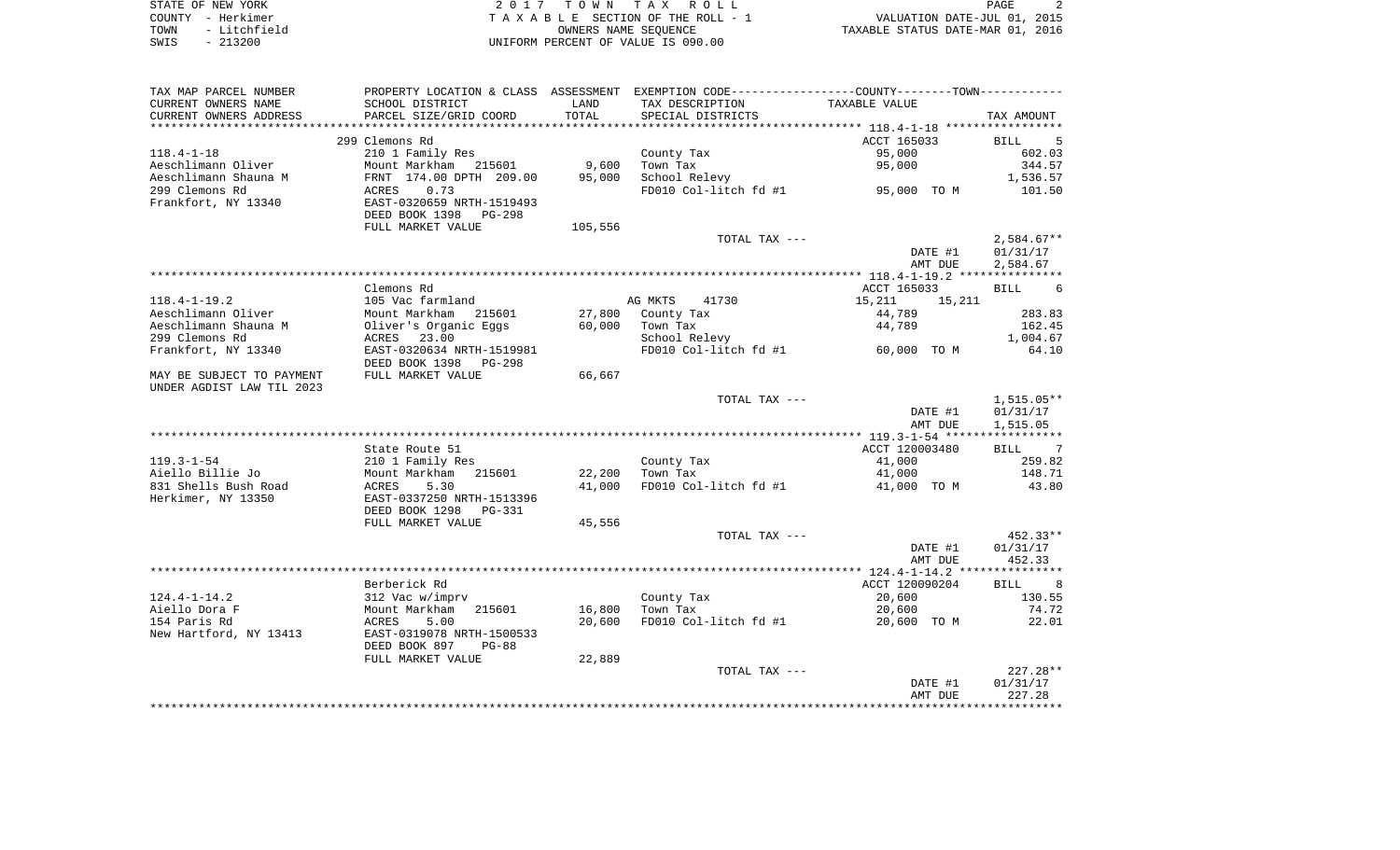|      | STATE OF NEW YORK | 2017 TOWN TAX ROLL                 |                                  |
|------|-------------------|------------------------------------|----------------------------------|
|      |                   |                                    | PAGE                             |
|      | COUNTY - Herkimer | TAXABLE SECTION OF THE ROLL - 1    | VALUATION DATE-JUL 01, 2015      |
| TOWN | - Litchfield      | OWNERS NAME SEOUENCE               | TAXABLE STATUS DATE-MAR 01, 2016 |
| SWIS | $-213200$         | UNIFORM PERCENT OF VALUE IS 090.00 |                                  |

 $\begin{array}{c} 3 \\ 2015 \\ 2016 \end{array}$ 

| TAX MAP PARCEL NUMBER  | PROPERTY LOCATION & CLASS ASSESSMENT EXEMPTION CODE--------------COUNTY-------TOWN--------- |         |                       |                |              |
|------------------------|---------------------------------------------------------------------------------------------|---------|-----------------------|----------------|--------------|
| CURRENT OWNERS NAME    | SCHOOL DISTRICT                                                                             | LAND    | TAX DESCRIPTION       | TAXABLE VALUE  |              |
| CURRENT OWNERS ADDRESS | PARCEL SIZE/GRID COORD                                                                      | TOTAL   | SPECIAL DISTRICTS     |                | TAX AMOUNT   |
|                        |                                                                                             |         |                       |                |              |
|                        | 263 Bennett Rd                                                                              |         |                       | ACCT 120007700 | BILL 9       |
| $118.3 - 1 - 10$       | 210 1 Family Res                                                                            |         | County Tax            | 56,000         | 354.88       |
|                        |                                                                                             |         |                       |                |              |
| Alberico Victorine G   | Sauquoit Valley 305002                                                                      | 13,000  | Town Tax              | 56,000         | 203.12       |
| 263 Bennett Road       | ACRES 1.00                                                                                  | 56,000  | FD010 Col-litch fd #1 | 56,000 TO M    | 59.83        |
| Frankfort, NY 13340    | EAST-0310009 NRTH-1519650                                                                   |         |                       |                |              |
|                        | DEED BOOK 1421 PG-800                                                                       |         |                       |                |              |
|                        | FULL MARKET VALUE                                                                           | 62,222  |                       |                |              |
|                        |                                                                                             |         | TOTAL TAX ---         |                | $617.83**$   |
|                        |                                                                                             |         |                       | DATE #1        | 01/31/17     |
|                        |                                                                                             |         |                       | AMT DUE        | 617.83       |
|                        |                                                                                             |         |                       |                |              |
|                        | 179 Case Rd                                                                                 |         |                       |                | 10           |
|                        |                                                                                             |         |                       |                | BILL         |
| $124.2 - 1 - 1.4$      | 210 1 Family Res                                                                            |         | County Tax            | 60,000         | 380.23       |
| Albin Adrienne L       | Mount Markham 215601                                                                        | 12,000  | Town Tax              | 60,000         | 217.62       |
| 179 Case Road          | FRNT 250.00 DPTH                                                                            | 60,000  | FD010 Col-litch fd #1 | 60,000 TO M    | 64.10        |
| Frankfort, NY 13340    | 1.50<br>ACRES                                                                               |         |                       |                |              |
|                        | EAST-0315549 NRTH-1512400                                                                   |         |                       |                |              |
|                        | DEED BOOK 1273 PG-583                                                                       |         |                       |                |              |
|                        | FULL MARKET VALUE                                                                           | 66,667  |                       |                |              |
|                        |                                                                                             |         | TOTAL TAX ---         |                | 661.95**     |
|                        |                                                                                             |         |                       | DATE #1        | 01/31/17     |
|                        |                                                                                             |         |                       | AMT DUE        | 661.95       |
|                        |                                                                                             |         |                       |                |              |
|                        |                                                                                             |         |                       |                |              |
|                        | 793 Jerusalem Hill Rd                                                                       |         |                       |                | 11<br>BILL   |
| $124.2 - 1 - 20.3$     | 210 1 Family Res                                                                            |         | County Tax            | 92,300         | 584.92       |
| Albin Leisa            | Mount Markham 215601                                                                        | 21,800  | Town Tax              | 92,300         | 334.78       |
| 793 Jerusalem Hill Rd  | ACRES<br>5.00                                                                               | 92,300  | FD010 Col-litch fd #1 | 92,300 TO M    | 98.61        |
| Ilion, NY 13357        | EAST-0320981 NRTH-1509411                                                                   |         |                       |                |              |
|                        | DEED BOOK 766<br>$PG-627$                                                                   |         |                       |                |              |
|                        | FULL MARKET VALUE                                                                           | 102,556 |                       |                |              |
|                        |                                                                                             |         | TOTAL TAX ---         |                | $1,018.31**$ |
|                        |                                                                                             |         |                       | DATE #1        | 01/31/17     |
|                        |                                                                                             |         |                       | AMT DUE        | 1,018.31     |
|                        |                                                                                             |         |                       |                |              |
|                        |                                                                                             |         |                       |                |              |
|                        | 172 Case Rd                                                                                 |         |                       | ACCT 0090076   | BILL 12      |
| $124.2 - 1 - 3.2$      | 210 1 Family Res                                                                            |         | County Tax            | 101,400        | 642.59       |
| Albin Michael B        | Mount Markham 215601                                                                        | 13,300  | Town Tax              | 101,400        | 367.78       |
| Albin Denise M         | FRNT 200.00 DPTH 250.00                                                                     | 101,400 | FD010 Col-litch fd #1 | 101,400 TO M   | 108.34       |
| 172 Case Rd            | 1.15<br>ACRES                                                                               |         |                       |                |              |
| Frankfort, NY 13340    | EAST-0315814 NRTH-1512228                                                                   |         |                       |                |              |
|                        | DEED BOOK 669<br>PG-968                                                                     |         |                       |                |              |
|                        | FULL MARKET VALUE                                                                           | 112,667 |                       |                |              |
|                        |                                                                                             |         |                       |                | 1,118.71**   |
|                        |                                                                                             |         | TOTAL TAX ---         |                |              |
|                        |                                                                                             |         |                       | DATE #1        | 01/31/17     |
|                        |                                                                                             |         |                       | AMT DUE        | 1,118.71     |
|                        |                                                                                             |         |                       |                |              |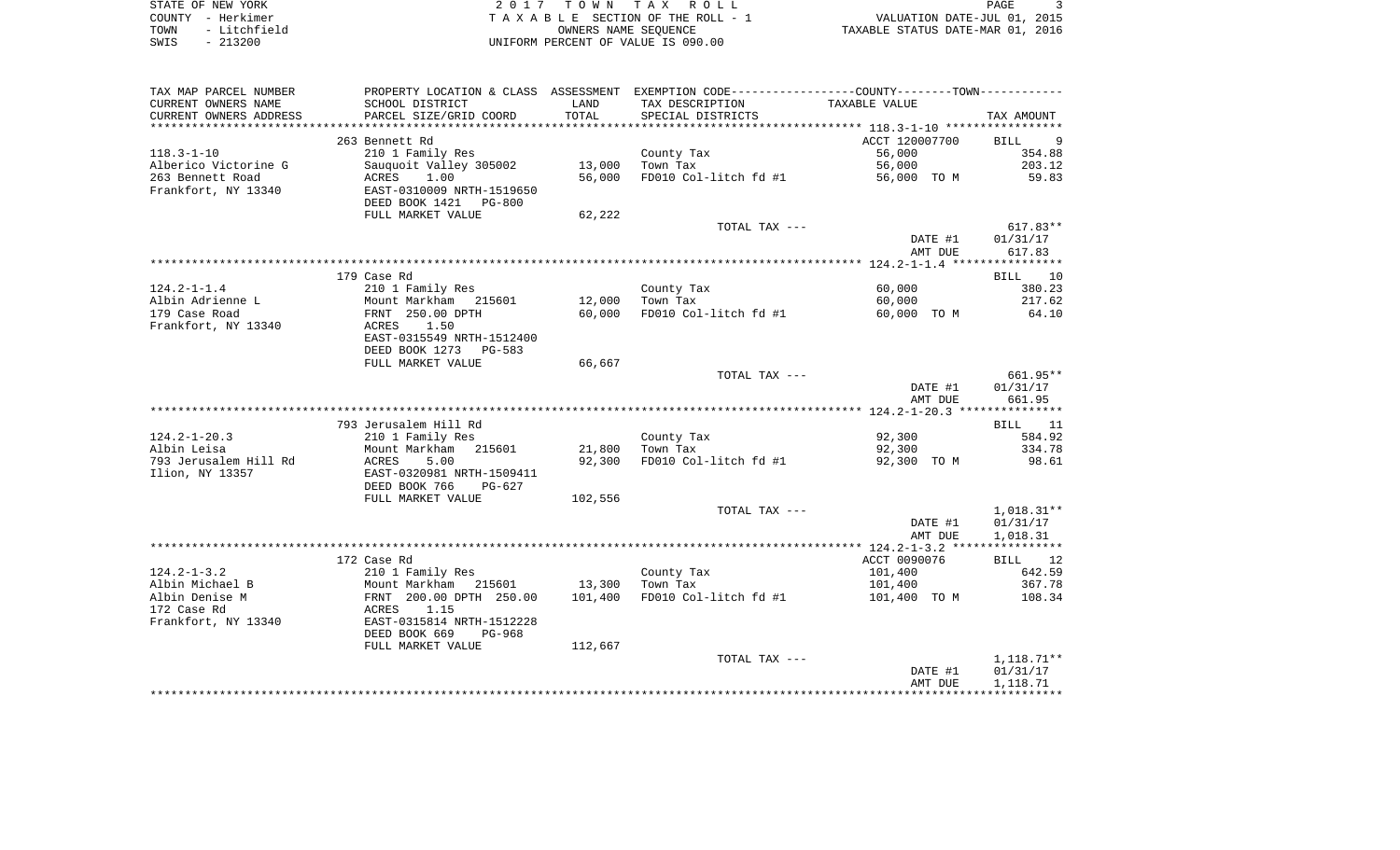STATE OF NEW YORK GOOD CONSULTED A SAME OF A LOCAL CONSULTED A LOCAL CONSULTED A LOCAL CONSULTED AND RELATED A LOCAL CONSULTED A LOCAL CONSULTED A LOCAL CONSULTED A LOCAL CONSULTED A LOCAL CONSULTED A LOCAL CONSULTED A LOC COUNTY - Herkimer<br>
T A X A B L E SECTION OF THE ROLL - 1<br>
TOWN - Litchfield<br>
SWIS - 213200 - UNIFORM PERCENT OF VALUE IS 090.00 TOWN - Litchfield OWNERS NAME SEQUENCE TAXABLE STATUS DATE-MAR 01, 2016 SWIS - 213200 UNIFORM PERCENT OF VALUE IS 090.00

| TAX MAP PARCEL NUMBER  | PROPERTY LOCATION & CLASS ASSESSMENT EXEMPTION CODE-----------------COUNTY--------TOWN----------- |         |                       |                |                   |
|------------------------|---------------------------------------------------------------------------------------------------|---------|-----------------------|----------------|-------------------|
| CURRENT OWNERS NAME    | SCHOOL DISTRICT                                                                                   | LAND    | TAX DESCRIPTION       | TAXABLE VALUE  |                   |
| CURRENT OWNERS ADDRESS | PARCEL SIZE/GRID COORD                                                                            | TOTAL   | SPECIAL DISTRICTS     |                | TAX AMOUNT        |
|                        |                                                                                                   |         |                       |                |                   |
|                        | Roberts Rd                                                                                        |         |                       | ACCT 120090026 | BILL<br>13        |
| $118.1 - 1 - 33.1$     | 314 Rural vac<10                                                                                  |         | County Tax            | 30,000         | 190.11            |
| Alesia Andrew N        | Sauquoit Valley 305002                                                                            | 30,000  | Town Tax              | 30,000         | 108.81            |
| 42 Hartford Terrace    | ACRES 24.50 BANK<br>135                                                                           | 30,000  | FD010 Col-litch fd #1 | 30,000 TO M    | 32.05             |
|                        |                                                                                                   |         |                       |                |                   |
| New Hartford, NY 13413 | EAST-0307529 NRTH-1521727                                                                         |         |                       |                |                   |
|                        | DEED BOOK 1185<br>PG-209                                                                          |         |                       |                |                   |
|                        | FULL MARKET VALUE                                                                                 | 33,333  |                       |                |                   |
|                        |                                                                                                   |         | TOTAL TAX ---         |                | 330.97**          |
|                        |                                                                                                   |         |                       | DATE #1        | 01/31/17          |
|                        |                                                                                                   |         |                       | AMT DUE        | 330.97            |
|                        |                                                                                                   |         |                       |                |                   |
|                        | 10527 Roberts Rd                                                                                  |         |                       |                | <b>BILL</b><br>14 |
| $118.1 - 1 - 33.2$     | 210 1 Family Res                                                                                  |         | County Tax            | 155,000        | 982.26            |
| Alesia Andrew N        | Sauquoit Valley 305002                                                                            | 9,600   | Town Tax              | 155,000        | 562.19            |
| 42 Hartford Terrace    | FRNT 136.00 DPTH 182.00                                                                           | 155,000 | FD010 Col-litch fd #1 | 155,000 TO M   | 165.60            |
| New Hartford, NY 13413 | EAST-0306984 NRTH-1520854                                                                         |         |                       |                |                   |
|                        | DEED BOOK 1185 PG-209                                                                             |         |                       |                |                   |
|                        | FULL MARKET VALUE                                                                                 | 172,222 |                       |                |                   |
|                        |                                                                                                   |         | TOTAL TAX ---         |                | $1,710.05**$      |
|                        |                                                                                                   |         |                       | DATE #1        | 01/31/17          |
|                        |                                                                                                   |         |                       | AMT DUE        | 1,710.05          |
|                        |                                                                                                   |         |                       |                |                   |
|                        | 1106 Barringer Rd                                                                                 |         |                       | ACCT 120090114 | BILL 15           |
|                        |                                                                                                   |         |                       |                |                   |
| $119.3 - 1 - 14.5$     | 210 1 Family Res                                                                                  |         | County Tax            | 86,300         | 546.90            |
| Alukonis Daniel        | Mount Markham<br>215601                                                                           | 16,300  | Town Tax              | 86,300         | 313.01            |
| 1106 Barringer Rd      | INCLUDES>119.3-1-14.5                                                                             | 86,300  | FD010 Col-litch fd #1 | 86,300 TO M    | 92.20             |
| Ilion, NY 13357        | FRNT 200.00 DPTH 200.00                                                                           |         |                       |                |                   |
|                        | ACRES<br>2.50 BANK<br>046                                                                         |         |                       |                |                   |
|                        | EAST-0332225 NRTH-1516360                                                                         |         |                       |                |                   |
|                        | DEED BOOK 804<br>PG-499                                                                           |         |                       |                |                   |
|                        | FULL MARKET VALUE                                                                                 | 95,889  |                       |                |                   |
|                        |                                                                                                   |         | TOTAL TAX ---         |                | 952.11**          |
|                        |                                                                                                   |         |                       | DATE #1        | 01/31/17          |
|                        |                                                                                                   |         |                       | AMT DUE        | 952.11            |
|                        |                                                                                                   |         |                       |                |                   |
|                        | 255 Camp Rd                                                                                       |         |                       | ACCT 120005250 | 16<br><b>BILL</b> |
| $124.3 - 1 - 3$        | 210 1 Family Res                                                                                  |         | County Tax            | 150,000        | 950.57            |
| Anderson Gary R        | Mount Markham<br>215601                                                                           | 17,800  | Town Tax              | 150,000        | 544.06            |
| Anderson Eugenia L     | 1.40<br>ACRES                                                                                     | 150,000 | FD010 Col-litch fd #1 | 150,000 TO M   | 160.26            |
| 255 Camp Rd            | EAST-0305958 NRTH-1504280                                                                         |         |                       |                |                   |
| Clayville, NY 13322    | DEED BOOK 926<br>$PG-50$                                                                          |         |                       |                |                   |
|                        | FULL MARKET VALUE                                                                                 | 166,667 |                       |                |                   |
|                        |                                                                                                   |         | TOTAL TAX ---         |                | $1,654.89**$      |
|                        |                                                                                                   |         |                       |                |                   |
|                        |                                                                                                   |         |                       | DATE #1        | 01/31/17          |
|                        |                                                                                                   |         |                       | AMT DUE        | 1,654.89          |
|                        |                                                                                                   |         |                       |                |                   |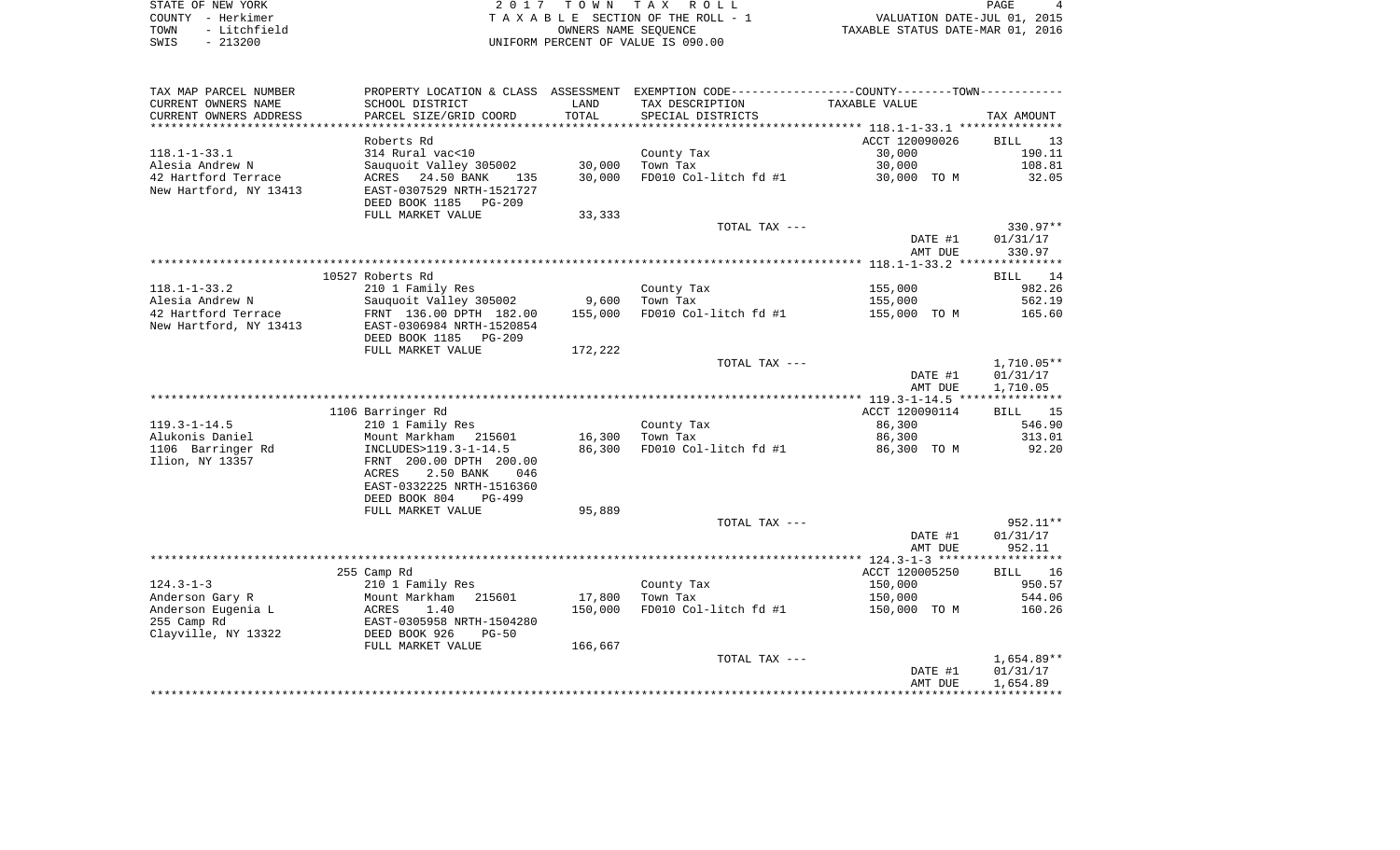| STATE OF NEW YORK    | 2017 TOWN TAX ROLL                 | PAGE                             |
|----------------------|------------------------------------|----------------------------------|
| COUNTY - Herkimer    | TAXABLE SECTION OF THE ROLL - 1    | VALUATION DATE-JUL 01, 2015      |
| - Litchfield<br>TOWN | OWNERS NAME SEOUENCE               | TAXABLE STATUS DATE-MAR 01, 2016 |
| $-213200$<br>SWIS    | UNIFORM PERCENT OF VALUE IS 090.00 |                                  |

| TAX MAP PARCEL NUMBER   |                           |         | PROPERTY LOCATION & CLASS ASSESSMENT EXEMPTION CODE----------------COUNTY-------TOWN---------- |                |                   |
|-------------------------|---------------------------|---------|------------------------------------------------------------------------------------------------|----------------|-------------------|
| CURRENT OWNERS NAME     | SCHOOL DISTRICT           | LAND    | TAX DESCRIPTION                                                                                | TAXABLE VALUE  |                   |
| CURRENT OWNERS ADDRESS  | PARCEL SIZE/GRID COORD    | TOTAL   | SPECIAL DISTRICTS                                                                              |                | TAX AMOUNT        |
|                         |                           |         |                                                                                                |                |                   |
|                         | 2956 King Rd              |         |                                                                                                | ACCT 120090127 | BILL<br>17        |
| $118.3 - 1 - 2.3$       | 210 1 Family Res          |         | County Tax                                                                                     | 146,600        | 929.03            |
| Angiulli Matthew        | Sauquoit Valley 305002    | 12,800  | Town Tax                                                                                       | 146,600        | 531.73            |
| Angiulli Lennea         | FRNT 234.00 DPTH 180.00   | 146,600 | FD010 Col-litch fd #1                                                                          | 146,600 TO M   | 156.63            |
| 2956 King Rd            | 0.97 BANK<br>740<br>ACRES |         |                                                                                                |                |                   |
| Sauquoit, NY 13456      | EAST-0301334 NRTH-1520235 |         |                                                                                                |                |                   |
|                         | DEED BOOK 709<br>$PG-672$ |         |                                                                                                |                |                   |
|                         | FULL MARKET VALUE         | 162,889 |                                                                                                |                |                   |
|                         |                           |         | TOTAL TAX ---                                                                                  |                | $1,617.39**$      |
|                         |                           |         |                                                                                                | DATE #1        | 01/31/17          |
|                         |                           |         |                                                                                                | AMT DUE        | 1,617.39          |
|                         |                           |         |                                                                                                |                |                   |
|                         | King Rd                   |         |                                                                                                |                | BILL<br>18        |
| $118.3 - 1 - 2.11$      | 314 Rural vac<10          |         | County Tax                                                                                     | 5,500          | 34.85             |
| Anguilli Matthew        | Sauguoit Valley 305002    | 5,500   | Town Tax                                                                                       | 5,500          | 19.95             |
| Anfuilli Linnea         | FRNT 144.00 DPTH 235.00   | 5,500   | FD010 Col-litch fd #1                                                                          | 5,500 TO M     | 5.88              |
| 2956 King Rd            | ACRES<br>0.62             |         |                                                                                                |                |                   |
| Sauguoit, NY 13456      | EAST-0301300 NRTH-1520401 |         |                                                                                                |                |                   |
|                         | DEED BOOK 791<br>$PG-85$  |         |                                                                                                |                |                   |
|                         | FULL MARKET VALUE         | 6,111   |                                                                                                |                |                   |
|                         |                           |         | TOTAL TAX ---                                                                                  |                | $60.68**$         |
|                         |                           |         |                                                                                                | DATE #1        | 01/31/17          |
|                         |                           |         |                                                                                                | AMT DUE        | 60.68             |
|                         |                           |         |                                                                                                |                |                   |
|                         | 217 Soncody Rd            |         |                                                                                                | ACCT 120003901 | BILL 19           |
| $124.3 - 2 - 18.3$      | 270 Mfg housing           |         | County Tax                                                                                     | 36,000         | 228.14            |
| Armbruster Betty J      | Mount Markham<br>215601   | 17,000  | Town Tax                                                                                       | 36,000         | 130.57            |
| 217 Soncody Rd          | ACRES<br>1.00             | 36,000  | FD010 Col-litch fd #1                                                                          | 36,000 TO M    | 38.46             |
| West Winfield, NY 13491 | EAST-0312855 NRTH-1499785 |         |                                                                                                |                |                   |
|                         | DEED BOOK 789<br>$PG-143$ |         |                                                                                                |                |                   |
|                         | FULL MARKET VALUE         | 40,000  |                                                                                                |                |                   |
|                         |                           |         | TOTAL TAX ---                                                                                  |                | 397.17**          |
|                         |                           |         |                                                                                                | DATE #1        | 01/31/17          |
|                         |                           |         |                                                                                                | AMT DUE        | 397.17            |
|                         | Cemetary Rd               |         |                                                                                                | ACCT 120060015 | <b>BILL</b><br>20 |
| $119.3 - 1 - 4.1$       | 314 Rural vac<10          |         | County Tax                                                                                     | 13,400         | 84.92             |
| Arno Robert G           | Mount Markham<br>215601   | 13,400  | Town Tax                                                                                       | 13,400         | 48.60             |
| Arno Nancy A            | ACRES<br>4.40             | 13,400  | FD010 Col-litch fd #1                                                                          | 13,400 TO M    | 14.32             |
| 417 Cemetary Rd         | EAST-0329342 NRTH-1517405 |         |                                                                                                |                |                   |
| Frankfort, NY 13340     | DEED BOOK 904<br>$PG-241$ |         |                                                                                                |                |                   |
|                         | FULL MARKET VALUE         | 14,889  |                                                                                                |                |                   |
|                         |                           |         | TOTAL TAX ---                                                                                  |                | 147.84**          |
|                         |                           |         |                                                                                                | DATE #1        | 01/31/17          |
|                         |                           |         |                                                                                                | AMT DUE        | 147.84            |
|                         |                           |         |                                                                                                |                |                   |
|                         |                           |         |                                                                                                |                |                   |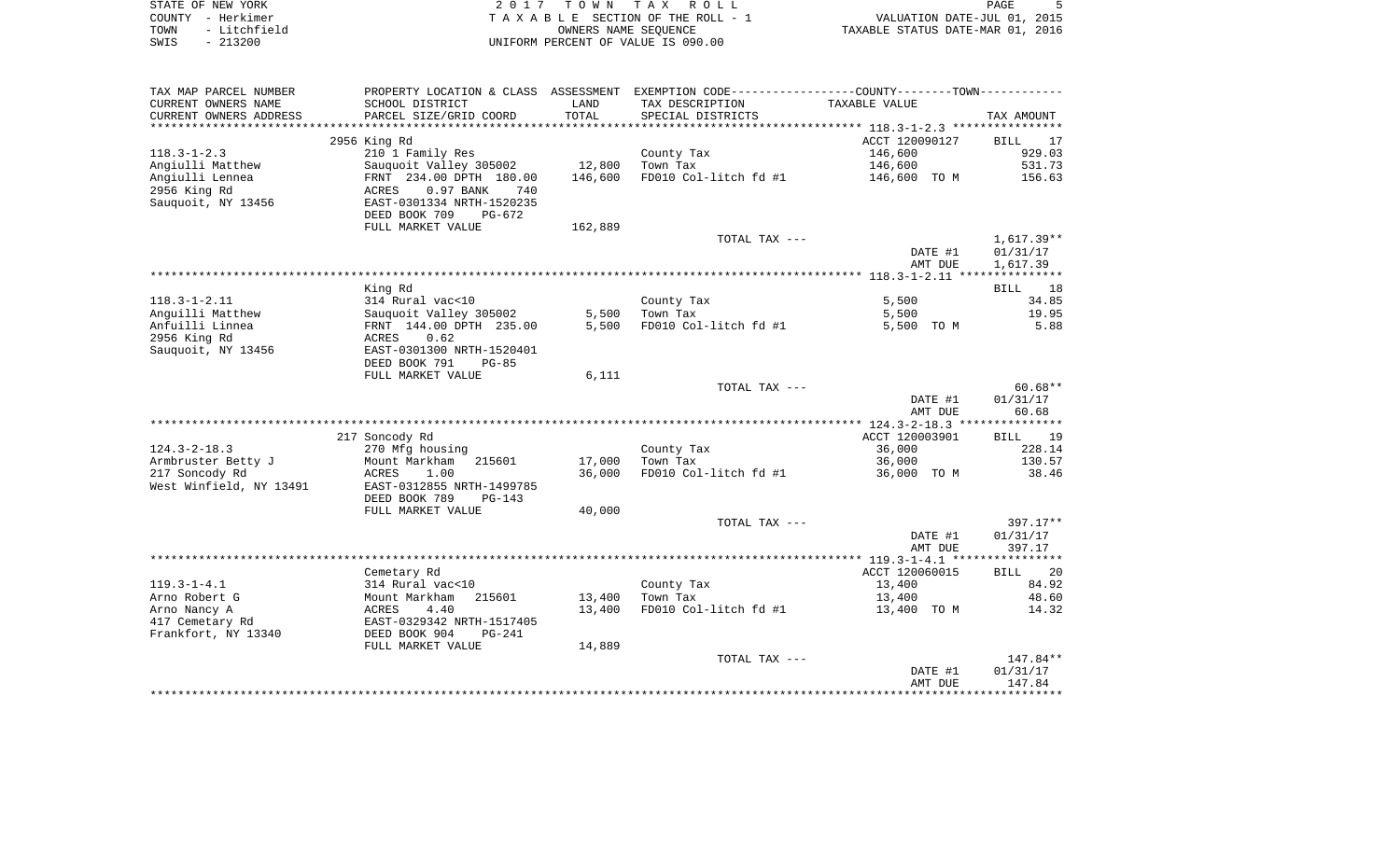| STATE OF NEW YORK    | 2017 TOWN TAX ROLL                 | PAGE                             |
|----------------------|------------------------------------|----------------------------------|
| COUNTY - Herkimer    | TAXABLE SECTION OF THE ROLL - 1    | VALUATION DATE-JUL 01, 2015      |
| - Litchfield<br>TOWN | OWNERS NAME SEOUENCE               | TAXABLE STATUS DATE-MAR 01, 2016 |
| $-213200$<br>SWIS    | UNIFORM PERCENT OF VALUE IS 090.00 |                                  |

| CURRENT OWNERS NAME<br>SCHOOL DISTRICT<br>LAND<br>TAX DESCRIPTION<br>TAXABLE VALUE<br>TOTAL<br>CURRENT OWNERS ADDRESS<br>PARCEL SIZE/GRID COORD<br>SPECIAL DISTRICTS<br>TAX AMOUNT<br>**************<br>******************<br>417 Cemetery Rd<br><b>BILL</b><br>$119.3 - 1 - 4.2$<br>210 1 Family Res<br>165,000<br>1,045.63<br>County Tax<br>24,100<br>Arno Robert G<br>Mount Markham<br>215601<br>Town Tax<br>165,000<br>165,000<br>Arno Nancy A<br>ACRES<br>6.88<br>FD010 Col-litch fd #1<br>165,000 TO M<br>417 Cemetery Rd<br>EAST-0329764 NRTH-1517179<br>Frankfort, NY 13340<br>DEED BOOK 782<br>$PG-409$<br>FULL MARKET VALUE<br>183,333<br>$1,820.38**$<br>TOTAL TAX ---<br>DATE #1<br>01/31/17<br>AMT DUE<br>1,820.38<br>1365 Jones Rd<br><b>BILL</b><br>$125.3 - 2 - 18.12$<br>314 Rural vac<10<br>County Tax<br>14,400<br>Ashley Scott M II<br>Mount Markham 215601<br>14,400<br>Town Tax<br>14,400<br>147 South Third Ave<br>14,400<br>FD010 Col-litch fd #1<br>Jones Road<br>14,400 TO M | 21<br>598.46<br>176.29 |
|--------------------------------------------------------------------------------------------------------------------------------------------------------------------------------------------------------------------------------------------------------------------------------------------------------------------------------------------------------------------------------------------------------------------------------------------------------------------------------------------------------------------------------------------------------------------------------------------------------------------------------------------------------------------------------------------------------------------------------------------------------------------------------------------------------------------------------------------------------------------------------------------------------------------------------------------------------------------------------------------------------|------------------------|
|                                                                                                                                                                                                                                                                                                                                                                                                                                                                                                                                                                                                                                                                                                                                                                                                                                                                                                                                                                                                        |                        |
|                                                                                                                                                                                                                                                                                                                                                                                                                                                                                                                                                                                                                                                                                                                                                                                                                                                                                                                                                                                                        |                        |
|                                                                                                                                                                                                                                                                                                                                                                                                                                                                                                                                                                                                                                                                                                                                                                                                                                                                                                                                                                                                        |                        |
|                                                                                                                                                                                                                                                                                                                                                                                                                                                                                                                                                                                                                                                                                                                                                                                                                                                                                                                                                                                                        |                        |
|                                                                                                                                                                                                                                                                                                                                                                                                                                                                                                                                                                                                                                                                                                                                                                                                                                                                                                                                                                                                        |                        |
|                                                                                                                                                                                                                                                                                                                                                                                                                                                                                                                                                                                                                                                                                                                                                                                                                                                                                                                                                                                                        |                        |
|                                                                                                                                                                                                                                                                                                                                                                                                                                                                                                                                                                                                                                                                                                                                                                                                                                                                                                                                                                                                        |                        |
|                                                                                                                                                                                                                                                                                                                                                                                                                                                                                                                                                                                                                                                                                                                                                                                                                                                                                                                                                                                                        |                        |
|                                                                                                                                                                                                                                                                                                                                                                                                                                                                                                                                                                                                                                                                                                                                                                                                                                                                                                                                                                                                        |                        |
|                                                                                                                                                                                                                                                                                                                                                                                                                                                                                                                                                                                                                                                                                                                                                                                                                                                                                                                                                                                                        |                        |
|                                                                                                                                                                                                                                                                                                                                                                                                                                                                                                                                                                                                                                                                                                                                                                                                                                                                                                                                                                                                        |                        |
|                                                                                                                                                                                                                                                                                                                                                                                                                                                                                                                                                                                                                                                                                                                                                                                                                                                                                                                                                                                                        |                        |
|                                                                                                                                                                                                                                                                                                                                                                                                                                                                                                                                                                                                                                                                                                                                                                                                                                                                                                                                                                                                        | 22                     |
|                                                                                                                                                                                                                                                                                                                                                                                                                                                                                                                                                                                                                                                                                                                                                                                                                                                                                                                                                                                                        | 91.25                  |
|                                                                                                                                                                                                                                                                                                                                                                                                                                                                                                                                                                                                                                                                                                                                                                                                                                                                                                                                                                                                        | 52.23                  |
|                                                                                                                                                                                                                                                                                                                                                                                                                                                                                                                                                                                                                                                                                                                                                                                                                                                                                                                                                                                                        | 15.39                  |
| Ilion, NY 13357<br>ACRES<br>6.22                                                                                                                                                                                                                                                                                                                                                                                                                                                                                                                                                                                                                                                                                                                                                                                                                                                                                                                                                                       |                        |
| EAST-0328187 NRTH-1500381                                                                                                                                                                                                                                                                                                                                                                                                                                                                                                                                                                                                                                                                                                                                                                                                                                                                                                                                                                              |                        |
| DEED BOOK 1189<br>PG-598                                                                                                                                                                                                                                                                                                                                                                                                                                                                                                                                                                                                                                                                                                                                                                                                                                                                                                                                                                               |                        |
| FULL MARKET VALUE<br>16,000                                                                                                                                                                                                                                                                                                                                                                                                                                                                                                                                                                                                                                                                                                                                                                                                                                                                                                                                                                            |                        |
| TOTAL TAX ---<br>158.87**                                                                                                                                                                                                                                                                                                                                                                                                                                                                                                                                                                                                                                                                                                                                                                                                                                                                                                                                                                              |                        |
| 01/31/17<br>DATE #1<br>AMT DUE<br>158.87                                                                                                                                                                                                                                                                                                                                                                                                                                                                                                                                                                                                                                                                                                                                                                                                                                                                                                                                                               |                        |
|                                                                                                                                                                                                                                                                                                                                                                                                                                                                                                                                                                                                                                                                                                                                                                                                                                                                                                                                                                                                        |                        |
| 146 Cobane Rd<br>BILL                                                                                                                                                                                                                                                                                                                                                                                                                                                                                                                                                                                                                                                                                                                                                                                                                                                                                                                                                                                  | 23                     |
| $118.3 - 1 - 2.12$<br>1,013.94<br>210 1 Family Res<br>County Tax<br>160,000                                                                                                                                                                                                                                                                                                                                                                                                                                                                                                                                                                                                                                                                                                                                                                                                                                                                                                                            |                        |
| Ashton James<br>Sauquoit Valley 305002<br>8,000<br>Town Tax<br>160,000                                                                                                                                                                                                                                                                                                                                                                                                                                                                                                                                                                                                                                                                                                                                                                                                                                                                                                                                 | 580.33                 |
| 146 Cobane Rd<br>FRNT 200.00 DPTH 200.00<br>160,000<br>FD010 Col-litch fd #1<br>160,000 TO M                                                                                                                                                                                                                                                                                                                                                                                                                                                                                                                                                                                                                                                                                                                                                                                                                                                                                                           | 170.94                 |
| Sauquoit, NY 13456<br>EAST-0301739 NRTH-1520203                                                                                                                                                                                                                                                                                                                                                                                                                                                                                                                                                                                                                                                                                                                                                                                                                                                                                                                                                        |                        |
| DEED BOOK 1260<br>PG-426                                                                                                                                                                                                                                                                                                                                                                                                                                                                                                                                                                                                                                                                                                                                                                                                                                                                                                                                                                               |                        |
| FULL MARKET VALUE<br>177,778                                                                                                                                                                                                                                                                                                                                                                                                                                                                                                                                                                                                                                                                                                                                                                                                                                                                                                                                                                           |                        |
| TOTAL TAX ---<br>$1,765.21**$<br>DATE #1<br>01/31/17                                                                                                                                                                                                                                                                                                                                                                                                                                                                                                                                                                                                                                                                                                                                                                                                                                                                                                                                                   |                        |
| AMT DUE<br>1,765.21                                                                                                                                                                                                                                                                                                                                                                                                                                                                                                                                                                                                                                                                                                                                                                                                                                                                                                                                                                                    |                        |
|                                                                                                                                                                                                                                                                                                                                                                                                                                                                                                                                                                                                                                                                                                                                                                                                                                                                                                                                                                                                        |                        |
| 1674 Albany Rd<br>ACCT 120090018<br>BILL 24                                                                                                                                                                                                                                                                                                                                                                                                                                                                                                                                                                                                                                                                                                                                                                                                                                                                                                                                                            |                        |
| $118.3 - 1 - 17$<br>210 1 Family Res<br>County Tax<br>98,000                                                                                                                                                                                                                                                                                                                                                                                                                                                                                                                                                                                                                                                                                                                                                                                                                                                                                                                                           | 621.04                 |
| Aurience Anthony<br>Sauquoit Valley 305002<br>13,400<br>Town Tax<br>98,000                                                                                                                                                                                                                                                                                                                                                                                                                                                                                                                                                                                                                                                                                                                                                                                                                                                                                                                             | 355.45                 |
| 98,000<br>Aurience Sandra<br>Includes Sbl #118.3-1-64<br>FD010 Col-litch fd #1<br>98,000 TO M                                                                                                                                                                                                                                                                                                                                                                                                                                                                                                                                                                                                                                                                                                                                                                                                                                                                                                          | 104.70                 |
| 1674 Albany Rd<br>FRNT 204.00 DPTH 243.00                                                                                                                                                                                                                                                                                                                                                                                                                                                                                                                                                                                                                                                                                                                                                                                                                                                                                                                                                              |                        |
| Frankfort, NY 13340<br>1.10<br>ACRES                                                                                                                                                                                                                                                                                                                                                                                                                                                                                                                                                                                                                                                                                                                                                                                                                                                                                                                                                                   |                        |
| EAST-0309859 NRTH-1520518<br>DEED BOOK 00629 PG-00756                                                                                                                                                                                                                                                                                                                                                                                                                                                                                                                                                                                                                                                                                                                                                                                                                                                                                                                                                  |                        |
| FULL MARKET VALUE<br>108,889                                                                                                                                                                                                                                                                                                                                                                                                                                                                                                                                                                                                                                                                                                                                                                                                                                                                                                                                                                           |                        |
| TOTAL TAX ---<br>$1,081.19**$                                                                                                                                                                                                                                                                                                                                                                                                                                                                                                                                                                                                                                                                                                                                                                                                                                                                                                                                                                          |                        |
| DATE #1<br>01/31/17                                                                                                                                                                                                                                                                                                                                                                                                                                                                                                                                                                                                                                                                                                                                                                                                                                                                                                                                                                                    |                        |
| AMT DUE<br>1,081.19                                                                                                                                                                                                                                                                                                                                                                                                                                                                                                                                                                                                                                                                                                                                                                                                                                                                                                                                                                                    |                        |
|                                                                                                                                                                                                                                                                                                                                                                                                                                                                                                                                                                                                                                                                                                                                                                                                                                                                                                                                                                                                        |                        |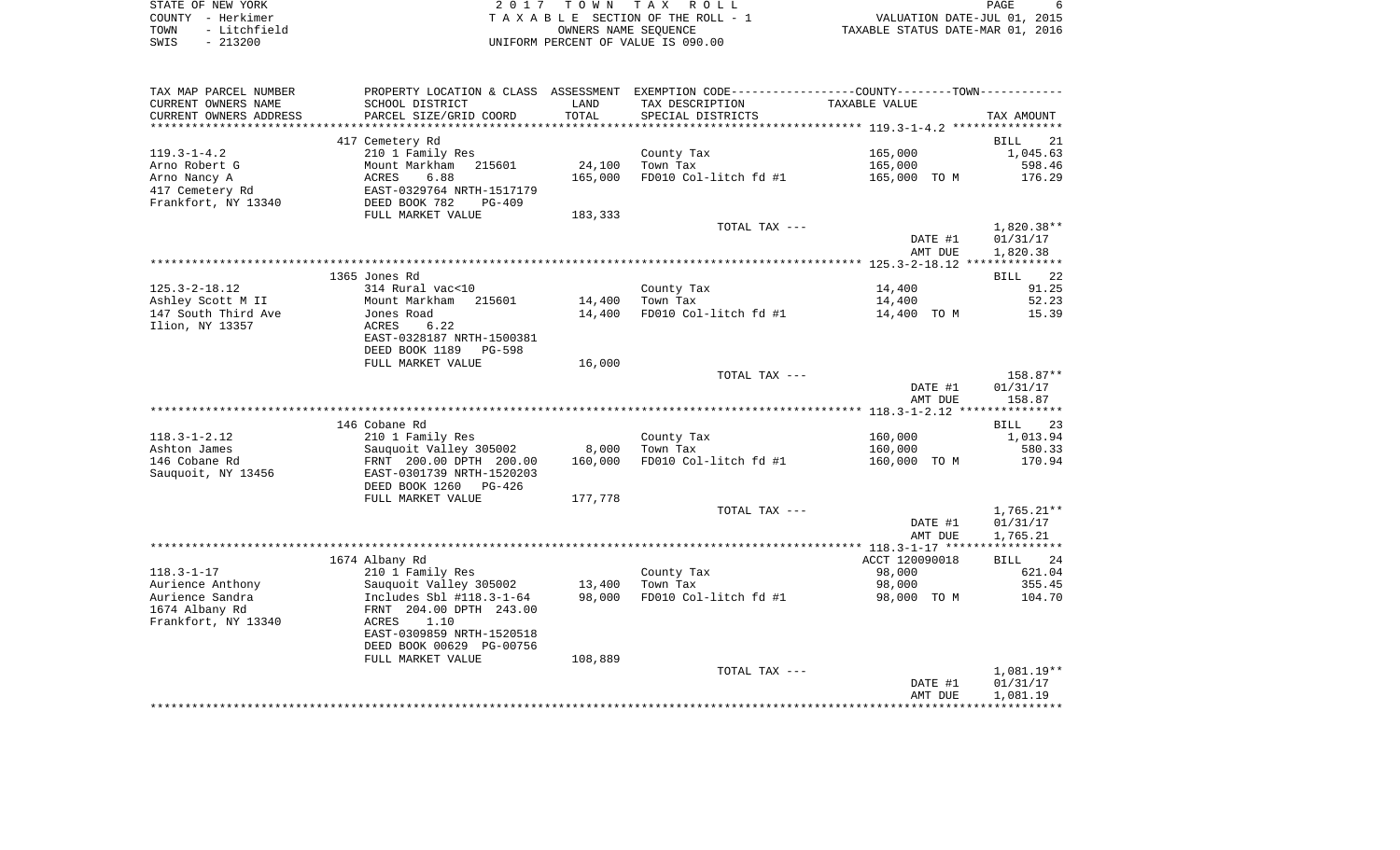| STATE OF NEW YORK    | 2017 TOWN TAX ROLL                 | PAGE                             |
|----------------------|------------------------------------|----------------------------------|
| COUNTY - Herkimer    | TAXABLE SECTION OF THE ROLL - 1    | VALUATION DATE-JUL 01, 2015      |
| - Litchfield<br>TOWN | OWNERS NAME SEOUENCE               | TAXABLE STATUS DATE-MAR 01, 2016 |
| $-213200$<br>SWIS    | UNIFORM PERCENT OF VALUE IS 090.00 |                                  |

| CURRENT OWNERS NAME<br>SCHOOL DISTRICT<br>LAND<br>TAX DESCRIPTION<br>TOTAL<br>CURRENT OWNERS ADDRESS<br>PARCEL SIZE/GRID COORD<br>SPECIAL DISTRICTS<br>TAX AMOUNT<br>***********************<br>ACCT 120090011<br>1668 Albany Rd<br>BILL 25<br>$118.3 - 1 - 16$<br>270 Mfg housing<br>31,400<br>198.99<br>County Tax<br>8,000<br>Aurience Patrick<br>Sauquoit Valley 305002<br>Town Tax<br>31,400<br>113.89<br>Aurience Kacey<br>FRNT 100.00 DPTH<br>31,400<br>FD010 Col-litch fd #1<br>33.55<br>31,400 TO M<br>1668 Albany Rd<br>0.53<br>ACRES<br>Frankfort, NY 13340<br>EAST-0309783 NRTH-1520380<br>DEED BOOK 00633 PG-00898<br>34,889<br>FULL MARKET VALUE<br>TOTAL TAX ---<br>DATE #1<br>AMT DUE<br>259 Jerusalem Hill Rd<br>ACCT 184948<br>118.3-1-59<br>240 Rural res<br>County Tax<br>59,400<br>Town Tax<br>Baird Bruce D<br>Mount Markham<br>215601<br>28,800<br>59,400<br>259 Jerusalem Hill Rd<br>ACRES 11.50<br>59,400<br>School Relevy<br>59,400 TO M<br>Clayville, NY 13322<br>EAST-0310943 NRTH-1512445<br>FD010 Col-litch fd #1<br>DEED BOOK 1525<br>PG-984<br>66,000<br>FULL MARKET VALUE<br>$1,393.36**$<br>TOTAL TAX ---<br>01/31/17<br>DATE #1<br>AMT DUE<br>1,393.36<br>BILL 27<br>112 Prior Rd<br>ACCT 120012600<br>124.3-1-70<br>77,300<br>489.86<br>210 1 Family Res<br>County Tax<br>Bala Keith E<br>Mount Markham 215601<br>10,400<br>Town Tax<br>77,300<br>280.37<br>FRNT 130.00 DPTH 150.00<br>ACRES 0.45 BANK 035<br>77,300<br>FD010 Col-litch fd #1<br>77,300 TO M<br>82.59<br>Bala Laura L<br>112 Prior Rd<br>PO Box 392<br>EAST-0310829 NRTH-1503808<br>DEED BOOK 859 PG-167<br>Clayville, NY 13322<br>85,889<br>FULL MARKET VALUE<br>TOTAL TAX ---<br>DATE #1<br>01/31/17<br>852.82<br>AMT DUE<br>1820 State Route 51<br>ACCT 120001200<br><b>BILL</b><br>$125.1 - 2 - 47$<br>210 1 Family Res<br>County Tax<br>67,100<br>Baldock Thomas J<br>7,600<br>Mount Markham 215601<br>Town Tax<br>67,100<br>Baldock Doreem J<br>30.00 DPTH 203.00<br>67,100<br>FD010 Col-litch fd #1<br>FRNT<br>67,100 TO M<br>1820 State Route 51<br>ACRES<br>0.32<br>Ilion, NY 13357<br>EAST-0331602 NRTH-1507682<br>DEED BOOK 760<br>PG-242<br>74,556<br>FULL MARKET VALUE<br>TOTAL TAX ---<br>01/31/17<br>DATE #1<br>AMT DUE<br>740.29<br>********* | TAX MAP PARCEL NUMBER | PROPERTY LOCATION & CLASS ASSESSMENT EXEMPTION CODE----------------COUNTY--------TOWN---------- |  | TAXABLE VALUE |            |
|-------------------------------------------------------------------------------------------------------------------------------------------------------------------------------------------------------------------------------------------------------------------------------------------------------------------------------------------------------------------------------------------------------------------------------------------------------------------------------------------------------------------------------------------------------------------------------------------------------------------------------------------------------------------------------------------------------------------------------------------------------------------------------------------------------------------------------------------------------------------------------------------------------------------------------------------------------------------------------------------------------------------------------------------------------------------------------------------------------------------------------------------------------------------------------------------------------------------------------------------------------------------------------------------------------------------------------------------------------------------------------------------------------------------------------------------------------------------------------------------------------------------------------------------------------------------------------------------------------------------------------------------------------------------------------------------------------------------------------------------------------------------------------------------------------------------------------------------------------------------------------------------------------------------------------------------------------------------------------------------------------------------------------------------------------------------------------------------------------------------------------------------------------------------------------------------------------------------------------------------------------------------|-----------------------|-------------------------------------------------------------------------------------------------|--|---------------|------------|
|                                                                                                                                                                                                                                                                                                                                                                                                                                                                                                                                                                                                                                                                                                                                                                                                                                                                                                                                                                                                                                                                                                                                                                                                                                                                                                                                                                                                                                                                                                                                                                                                                                                                                                                                                                                                                                                                                                                                                                                                                                                                                                                                                                                                                                                                   |                       |                                                                                                 |  |               |            |
|                                                                                                                                                                                                                                                                                                                                                                                                                                                                                                                                                                                                                                                                                                                                                                                                                                                                                                                                                                                                                                                                                                                                                                                                                                                                                                                                                                                                                                                                                                                                                                                                                                                                                                                                                                                                                                                                                                                                                                                                                                                                                                                                                                                                                                                                   |                       |                                                                                                 |  |               |            |
|                                                                                                                                                                                                                                                                                                                                                                                                                                                                                                                                                                                                                                                                                                                                                                                                                                                                                                                                                                                                                                                                                                                                                                                                                                                                                                                                                                                                                                                                                                                                                                                                                                                                                                                                                                                                                                                                                                                                                                                                                                                                                                                                                                                                                                                                   |                       |                                                                                                 |  |               |            |
|                                                                                                                                                                                                                                                                                                                                                                                                                                                                                                                                                                                                                                                                                                                                                                                                                                                                                                                                                                                                                                                                                                                                                                                                                                                                                                                                                                                                                                                                                                                                                                                                                                                                                                                                                                                                                                                                                                                                                                                                                                                                                                                                                                                                                                                                   |                       |                                                                                                 |  |               |            |
|                                                                                                                                                                                                                                                                                                                                                                                                                                                                                                                                                                                                                                                                                                                                                                                                                                                                                                                                                                                                                                                                                                                                                                                                                                                                                                                                                                                                                                                                                                                                                                                                                                                                                                                                                                                                                                                                                                                                                                                                                                                                                                                                                                                                                                                                   |                       |                                                                                                 |  |               |            |
|                                                                                                                                                                                                                                                                                                                                                                                                                                                                                                                                                                                                                                                                                                                                                                                                                                                                                                                                                                                                                                                                                                                                                                                                                                                                                                                                                                                                                                                                                                                                                                                                                                                                                                                                                                                                                                                                                                                                                                                                                                                                                                                                                                                                                                                                   |                       |                                                                                                 |  |               |            |
|                                                                                                                                                                                                                                                                                                                                                                                                                                                                                                                                                                                                                                                                                                                                                                                                                                                                                                                                                                                                                                                                                                                                                                                                                                                                                                                                                                                                                                                                                                                                                                                                                                                                                                                                                                                                                                                                                                                                                                                                                                                                                                                                                                                                                                                                   |                       |                                                                                                 |  |               |            |
|                                                                                                                                                                                                                                                                                                                                                                                                                                                                                                                                                                                                                                                                                                                                                                                                                                                                                                                                                                                                                                                                                                                                                                                                                                                                                                                                                                                                                                                                                                                                                                                                                                                                                                                                                                                                                                                                                                                                                                                                                                                                                                                                                                                                                                                                   |                       |                                                                                                 |  |               |            |
|                                                                                                                                                                                                                                                                                                                                                                                                                                                                                                                                                                                                                                                                                                                                                                                                                                                                                                                                                                                                                                                                                                                                                                                                                                                                                                                                                                                                                                                                                                                                                                                                                                                                                                                                                                                                                                                                                                                                                                                                                                                                                                                                                                                                                                                                   |                       |                                                                                                 |  |               |            |
|                                                                                                                                                                                                                                                                                                                                                                                                                                                                                                                                                                                                                                                                                                                                                                                                                                                                                                                                                                                                                                                                                                                                                                                                                                                                                                                                                                                                                                                                                                                                                                                                                                                                                                                                                                                                                                                                                                                                                                                                                                                                                                                                                                                                                                                                   |                       |                                                                                                 |  |               |            |
|                                                                                                                                                                                                                                                                                                                                                                                                                                                                                                                                                                                                                                                                                                                                                                                                                                                                                                                                                                                                                                                                                                                                                                                                                                                                                                                                                                                                                                                                                                                                                                                                                                                                                                                                                                                                                                                                                                                                                                                                                                                                                                                                                                                                                                                                   |                       |                                                                                                 |  |               | $346.43**$ |
|                                                                                                                                                                                                                                                                                                                                                                                                                                                                                                                                                                                                                                                                                                                                                                                                                                                                                                                                                                                                                                                                                                                                                                                                                                                                                                                                                                                                                                                                                                                                                                                                                                                                                                                                                                                                                                                                                                                                                                                                                                                                                                                                                                                                                                                                   |                       |                                                                                                 |  |               | 01/31/17   |
|                                                                                                                                                                                                                                                                                                                                                                                                                                                                                                                                                                                                                                                                                                                                                                                                                                                                                                                                                                                                                                                                                                                                                                                                                                                                                                                                                                                                                                                                                                                                                                                                                                                                                                                                                                                                                                                                                                                                                                                                                                                                                                                                                                                                                                                                   |                       |                                                                                                 |  |               | 346.43     |
|                                                                                                                                                                                                                                                                                                                                                                                                                                                                                                                                                                                                                                                                                                                                                                                                                                                                                                                                                                                                                                                                                                                                                                                                                                                                                                                                                                                                                                                                                                                                                                                                                                                                                                                                                                                                                                                                                                                                                                                                                                                                                                                                                                                                                                                                   |                       |                                                                                                 |  |               |            |
|                                                                                                                                                                                                                                                                                                                                                                                                                                                                                                                                                                                                                                                                                                                                                                                                                                                                                                                                                                                                                                                                                                                                                                                                                                                                                                                                                                                                                                                                                                                                                                                                                                                                                                                                                                                                                                                                                                                                                                                                                                                                                                                                                                                                                                                                   |                       |                                                                                                 |  |               | BILL 26    |
|                                                                                                                                                                                                                                                                                                                                                                                                                                                                                                                                                                                                                                                                                                                                                                                                                                                                                                                                                                                                                                                                                                                                                                                                                                                                                                                                                                                                                                                                                                                                                                                                                                                                                                                                                                                                                                                                                                                                                                                                                                                                                                                                                                                                                                                                   |                       |                                                                                                 |  |               | 376.43     |
|                                                                                                                                                                                                                                                                                                                                                                                                                                                                                                                                                                                                                                                                                                                                                                                                                                                                                                                                                                                                                                                                                                                                                                                                                                                                                                                                                                                                                                                                                                                                                                                                                                                                                                                                                                                                                                                                                                                                                                                                                                                                                                                                                                                                                                                                   |                       |                                                                                                 |  |               | 215.45     |
|                                                                                                                                                                                                                                                                                                                                                                                                                                                                                                                                                                                                                                                                                                                                                                                                                                                                                                                                                                                                                                                                                                                                                                                                                                                                                                                                                                                                                                                                                                                                                                                                                                                                                                                                                                                                                                                                                                                                                                                                                                                                                                                                                                                                                                                                   |                       |                                                                                                 |  |               | 738.02     |
|                                                                                                                                                                                                                                                                                                                                                                                                                                                                                                                                                                                                                                                                                                                                                                                                                                                                                                                                                                                                                                                                                                                                                                                                                                                                                                                                                                                                                                                                                                                                                                                                                                                                                                                                                                                                                                                                                                                                                                                                                                                                                                                                                                                                                                                                   |                       |                                                                                                 |  |               | 63.46      |
|                                                                                                                                                                                                                                                                                                                                                                                                                                                                                                                                                                                                                                                                                                                                                                                                                                                                                                                                                                                                                                                                                                                                                                                                                                                                                                                                                                                                                                                                                                                                                                                                                                                                                                                                                                                                                                                                                                                                                                                                                                                                                                                                                                                                                                                                   |                       |                                                                                                 |  |               |            |
|                                                                                                                                                                                                                                                                                                                                                                                                                                                                                                                                                                                                                                                                                                                                                                                                                                                                                                                                                                                                                                                                                                                                                                                                                                                                                                                                                                                                                                                                                                                                                                                                                                                                                                                                                                                                                                                                                                                                                                                                                                                                                                                                                                                                                                                                   |                       |                                                                                                 |  |               |            |
|                                                                                                                                                                                                                                                                                                                                                                                                                                                                                                                                                                                                                                                                                                                                                                                                                                                                                                                                                                                                                                                                                                                                                                                                                                                                                                                                                                                                                                                                                                                                                                                                                                                                                                                                                                                                                                                                                                                                                                                                                                                                                                                                                                                                                                                                   |                       |                                                                                                 |  |               |            |
|                                                                                                                                                                                                                                                                                                                                                                                                                                                                                                                                                                                                                                                                                                                                                                                                                                                                                                                                                                                                                                                                                                                                                                                                                                                                                                                                                                                                                                                                                                                                                                                                                                                                                                                                                                                                                                                                                                                                                                                                                                                                                                                                                                                                                                                                   |                       |                                                                                                 |  |               |            |
|                                                                                                                                                                                                                                                                                                                                                                                                                                                                                                                                                                                                                                                                                                                                                                                                                                                                                                                                                                                                                                                                                                                                                                                                                                                                                                                                                                                                                                                                                                                                                                                                                                                                                                                                                                                                                                                                                                                                                                                                                                                                                                                                                                                                                                                                   |                       |                                                                                                 |  |               |            |
|                                                                                                                                                                                                                                                                                                                                                                                                                                                                                                                                                                                                                                                                                                                                                                                                                                                                                                                                                                                                                                                                                                                                                                                                                                                                                                                                                                                                                                                                                                                                                                                                                                                                                                                                                                                                                                                                                                                                                                                                                                                                                                                                                                                                                                                                   |                       |                                                                                                 |  |               |            |
|                                                                                                                                                                                                                                                                                                                                                                                                                                                                                                                                                                                                                                                                                                                                                                                                                                                                                                                                                                                                                                                                                                                                                                                                                                                                                                                                                                                                                                                                                                                                                                                                                                                                                                                                                                                                                                                                                                                                                                                                                                                                                                                                                                                                                                                                   |                       |                                                                                                 |  |               |            |
|                                                                                                                                                                                                                                                                                                                                                                                                                                                                                                                                                                                                                                                                                                                                                                                                                                                                                                                                                                                                                                                                                                                                                                                                                                                                                                                                                                                                                                                                                                                                                                                                                                                                                                                                                                                                                                                                                                                                                                                                                                                                                                                                                                                                                                                                   |                       |                                                                                                 |  |               |            |
|                                                                                                                                                                                                                                                                                                                                                                                                                                                                                                                                                                                                                                                                                                                                                                                                                                                                                                                                                                                                                                                                                                                                                                                                                                                                                                                                                                                                                                                                                                                                                                                                                                                                                                                                                                                                                                                                                                                                                                                                                                                                                                                                                                                                                                                                   |                       |                                                                                                 |  |               |            |
|                                                                                                                                                                                                                                                                                                                                                                                                                                                                                                                                                                                                                                                                                                                                                                                                                                                                                                                                                                                                                                                                                                                                                                                                                                                                                                                                                                                                                                                                                                                                                                                                                                                                                                                                                                                                                                                                                                                                                                                                                                                                                                                                                                                                                                                                   |                       |                                                                                                 |  |               |            |
|                                                                                                                                                                                                                                                                                                                                                                                                                                                                                                                                                                                                                                                                                                                                                                                                                                                                                                                                                                                                                                                                                                                                                                                                                                                                                                                                                                                                                                                                                                                                                                                                                                                                                                                                                                                                                                                                                                                                                                                                                                                                                                                                                                                                                                                                   |                       |                                                                                                 |  |               |            |
|                                                                                                                                                                                                                                                                                                                                                                                                                                                                                                                                                                                                                                                                                                                                                                                                                                                                                                                                                                                                                                                                                                                                                                                                                                                                                                                                                                                                                                                                                                                                                                                                                                                                                                                                                                                                                                                                                                                                                                                                                                                                                                                                                                                                                                                                   |                       |                                                                                                 |  |               |            |
|                                                                                                                                                                                                                                                                                                                                                                                                                                                                                                                                                                                                                                                                                                                                                                                                                                                                                                                                                                                                                                                                                                                                                                                                                                                                                                                                                                                                                                                                                                                                                                                                                                                                                                                                                                                                                                                                                                                                                                                                                                                                                                                                                                                                                                                                   |                       |                                                                                                 |  |               |            |
|                                                                                                                                                                                                                                                                                                                                                                                                                                                                                                                                                                                                                                                                                                                                                                                                                                                                                                                                                                                                                                                                                                                                                                                                                                                                                                                                                                                                                                                                                                                                                                                                                                                                                                                                                                                                                                                                                                                                                                                                                                                                                                                                                                                                                                                                   |                       |                                                                                                 |  |               | 852.82**   |
|                                                                                                                                                                                                                                                                                                                                                                                                                                                                                                                                                                                                                                                                                                                                                                                                                                                                                                                                                                                                                                                                                                                                                                                                                                                                                                                                                                                                                                                                                                                                                                                                                                                                                                                                                                                                                                                                                                                                                                                                                                                                                                                                                                                                                                                                   |                       |                                                                                                 |  |               |            |
|                                                                                                                                                                                                                                                                                                                                                                                                                                                                                                                                                                                                                                                                                                                                                                                                                                                                                                                                                                                                                                                                                                                                                                                                                                                                                                                                                                                                                                                                                                                                                                                                                                                                                                                                                                                                                                                                                                                                                                                                                                                                                                                                                                                                                                                                   |                       |                                                                                                 |  |               |            |
|                                                                                                                                                                                                                                                                                                                                                                                                                                                                                                                                                                                                                                                                                                                                                                                                                                                                                                                                                                                                                                                                                                                                                                                                                                                                                                                                                                                                                                                                                                                                                                                                                                                                                                                                                                                                                                                                                                                                                                                                                                                                                                                                                                                                                                                                   |                       |                                                                                                 |  |               |            |
|                                                                                                                                                                                                                                                                                                                                                                                                                                                                                                                                                                                                                                                                                                                                                                                                                                                                                                                                                                                                                                                                                                                                                                                                                                                                                                                                                                                                                                                                                                                                                                                                                                                                                                                                                                                                                                                                                                                                                                                                                                                                                                                                                                                                                                                                   |                       |                                                                                                 |  |               | 28         |
|                                                                                                                                                                                                                                                                                                                                                                                                                                                                                                                                                                                                                                                                                                                                                                                                                                                                                                                                                                                                                                                                                                                                                                                                                                                                                                                                                                                                                                                                                                                                                                                                                                                                                                                                                                                                                                                                                                                                                                                                                                                                                                                                                                                                                                                                   |                       |                                                                                                 |  |               | 425.22     |
|                                                                                                                                                                                                                                                                                                                                                                                                                                                                                                                                                                                                                                                                                                                                                                                                                                                                                                                                                                                                                                                                                                                                                                                                                                                                                                                                                                                                                                                                                                                                                                                                                                                                                                                                                                                                                                                                                                                                                                                                                                                                                                                                                                                                                                                                   |                       |                                                                                                 |  |               | 243.38     |
|                                                                                                                                                                                                                                                                                                                                                                                                                                                                                                                                                                                                                                                                                                                                                                                                                                                                                                                                                                                                                                                                                                                                                                                                                                                                                                                                                                                                                                                                                                                                                                                                                                                                                                                                                                                                                                                                                                                                                                                                                                                                                                                                                                                                                                                                   |                       |                                                                                                 |  |               | 71.69      |
|                                                                                                                                                                                                                                                                                                                                                                                                                                                                                                                                                                                                                                                                                                                                                                                                                                                                                                                                                                                                                                                                                                                                                                                                                                                                                                                                                                                                                                                                                                                                                                                                                                                                                                                                                                                                                                                                                                                                                                                                                                                                                                                                                                                                                                                                   |                       |                                                                                                 |  |               |            |
|                                                                                                                                                                                                                                                                                                                                                                                                                                                                                                                                                                                                                                                                                                                                                                                                                                                                                                                                                                                                                                                                                                                                                                                                                                                                                                                                                                                                                                                                                                                                                                                                                                                                                                                                                                                                                                                                                                                                                                                                                                                                                                                                                                                                                                                                   |                       |                                                                                                 |  |               |            |
|                                                                                                                                                                                                                                                                                                                                                                                                                                                                                                                                                                                                                                                                                                                                                                                                                                                                                                                                                                                                                                                                                                                                                                                                                                                                                                                                                                                                                                                                                                                                                                                                                                                                                                                                                                                                                                                                                                                                                                                                                                                                                                                                                                                                                                                                   |                       |                                                                                                 |  |               |            |
|                                                                                                                                                                                                                                                                                                                                                                                                                                                                                                                                                                                                                                                                                                                                                                                                                                                                                                                                                                                                                                                                                                                                                                                                                                                                                                                                                                                                                                                                                                                                                                                                                                                                                                                                                                                                                                                                                                                                                                                                                                                                                                                                                                                                                                                                   |                       |                                                                                                 |  |               |            |
|                                                                                                                                                                                                                                                                                                                                                                                                                                                                                                                                                                                                                                                                                                                                                                                                                                                                                                                                                                                                                                                                                                                                                                                                                                                                                                                                                                                                                                                                                                                                                                                                                                                                                                                                                                                                                                                                                                                                                                                                                                                                                                                                                                                                                                                                   |                       |                                                                                                 |  |               | 740.29**   |
|                                                                                                                                                                                                                                                                                                                                                                                                                                                                                                                                                                                                                                                                                                                                                                                                                                                                                                                                                                                                                                                                                                                                                                                                                                                                                                                                                                                                                                                                                                                                                                                                                                                                                                                                                                                                                                                                                                                                                                                                                                                                                                                                                                                                                                                                   |                       |                                                                                                 |  |               |            |
|                                                                                                                                                                                                                                                                                                                                                                                                                                                                                                                                                                                                                                                                                                                                                                                                                                                                                                                                                                                                                                                                                                                                                                                                                                                                                                                                                                                                                                                                                                                                                                                                                                                                                                                                                                                                                                                                                                                                                                                                                                                                                                                                                                                                                                                                   |                       |                                                                                                 |  |               |            |
|                                                                                                                                                                                                                                                                                                                                                                                                                                                                                                                                                                                                                                                                                                                                                                                                                                                                                                                                                                                                                                                                                                                                                                                                                                                                                                                                                                                                                                                                                                                                                                                                                                                                                                                                                                                                                                                                                                                                                                                                                                                                                                                                                                                                                                                                   |                       |                                                                                                 |  |               |            |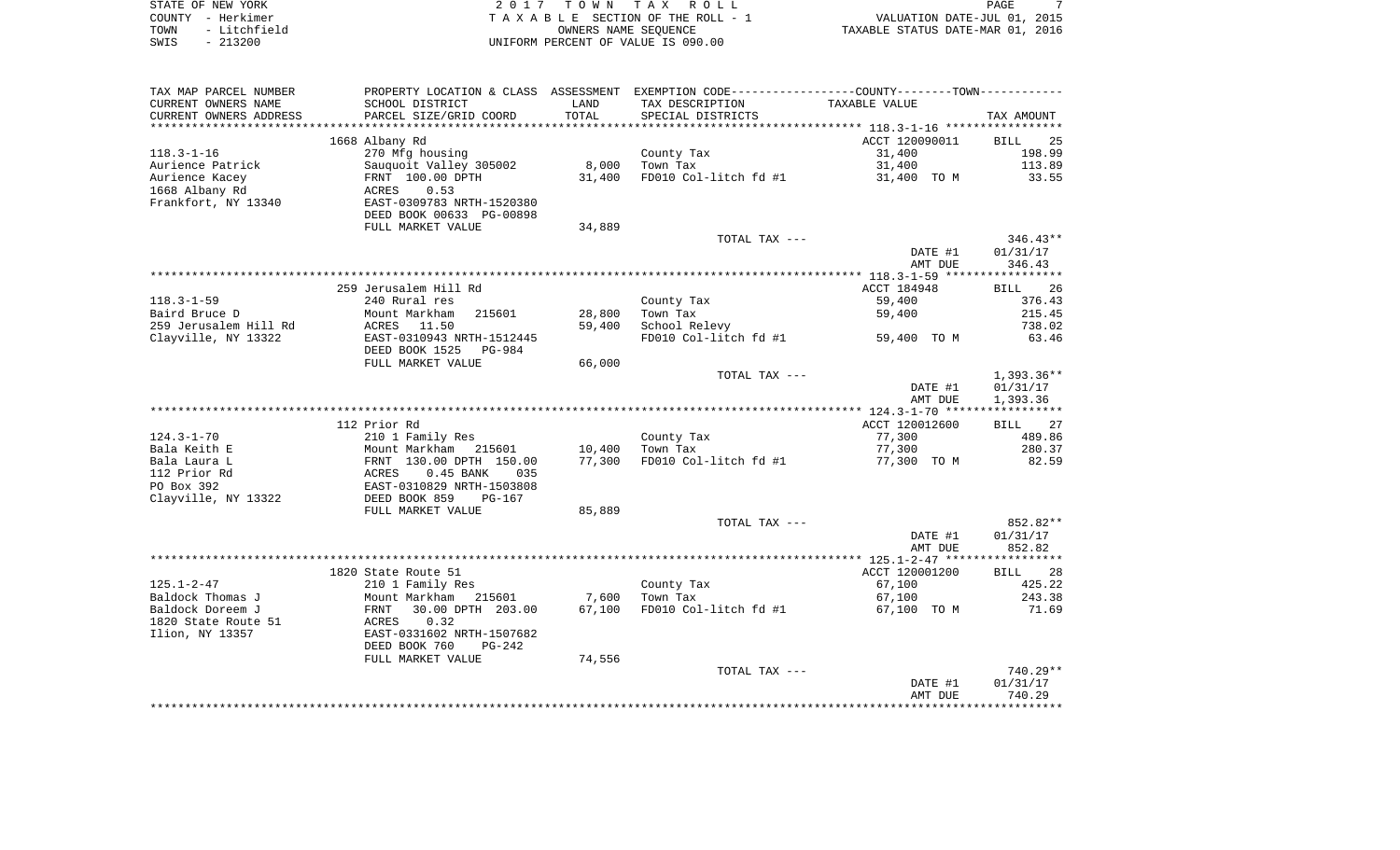STATE OF NEW YORK STATE OF NEW YORK STATE OF NEW YORK STATE OF NEW YORK STATE OF NEW YORK STATE OF NEW YORK STATES AND MAGNE STATES OF NEW YORK STATES OF NEW YORK STATES OF NEW YORK STATES OF NEW YORK STATES OF NEW YORK ST COUNTY - Herkimer  $T A X A B L E$  SECTION OF THE ROLL - 1 TOWN - Litchfield COMERS NAME SEQUENCE TAXABLE STATUS DATE-MAR 01, 2016<br>TRIS - 213200 UNIFORM PERCENT OF VALUE IS 090.00

VALUATION DATE-JUL 01, 2015

| TAX MAP PARCEL NUMBER     |                           |        | PROPERTY LOCATION & CLASS ASSESSMENT EXEMPTION CODE---------------COUNTY-------TOWN---------- |                |                   |
|---------------------------|---------------------------|--------|-----------------------------------------------------------------------------------------------|----------------|-------------------|
| CURRENT OWNERS NAME       | SCHOOL DISTRICT           | LAND   | TAX DESCRIPTION                                                                               | TAXABLE VALUE  |                   |
| CURRENT OWNERS ADDRESS    | PARCEL SIZE/GRID COORD    | TOTAL  | SPECIAL DISTRICTS                                                                             |                | TAX AMOUNT        |
| ************************* |                           |        |                                                                                               |                |                   |
|                           | Elizabethtown Rd          |        |                                                                                               | ACCT 120007440 | <b>BILL</b><br>29 |
| $131.30 - 1 - 4$          | 314 Rural vac<10          |        | County Tax                                                                                    | 2,100          | 13.31             |
| Baldock Thomas J          | Mount Markham<br>215601   | 2,100  | Town Tax                                                                                      | 2,100          | 7.62              |
| Baldock Doreen K          | 60.00 DPTH 103.00<br>FRNT | 2,100  | FD010 Col-litch fd #1                                                                         | 2,100 TO M     | 2.24              |
| 1820 State Route 51       | EAST-0328438 NRTH-1494338 |        |                                                                                               |                |                   |
| Ilion, NY 13357           | DEED BOOK 791<br>$PG-237$ |        |                                                                                               |                |                   |
|                           | FULL MARKET VALUE         | 2,333  |                                                                                               |                |                   |
|                           |                           |        | TOTAL TAX ---                                                                                 |                | $23.17**$         |
|                           |                           |        |                                                                                               | DATE #1        | 01/31/17          |
|                           |                           |        |                                                                                               | AMT DUE        | 23.17             |
|                           |                           |        |                                                                                               |                |                   |
|                           | 640 Cedarville Rd         |        |                                                                                               | ACCT 120001050 | 30<br><b>BILL</b> |
| $125.3 - 2 - 3$           | 210 1 Family Res          |        | County Tax                                                                                    | 41,000         | 259.82            |
| Ball Annabelle A          | Mount Markham<br>215601   | 6,700  | Town Tax                                                                                      | 41,000         | 148.71            |
| Ball Leslie               | FRNT 100.00 DPTH 90.00    | 41,000 | FD010 Col-litch fd #1                                                                         | 41,000 TO M    | 43.80             |
| 640 Cedarville Rd         | ACRES<br>0.21             |        |                                                                                               |                |                   |
| Ilion, NY 13357           | EAST-0324035 NRTH-1503123 |        |                                                                                               |                |                   |
|                           | DEED BOOK 00572 PG-00257  |        |                                                                                               |                |                   |
| PRIOR OWNER ON 3/01/2016  | FULL MARKET VALUE         | 45,556 |                                                                                               |                |                   |
| Ball Leslie               |                           |        |                                                                                               |                |                   |
|                           |                           |        | TOTAL TAX ---                                                                                 |                | $452.33**$        |
|                           |                           |        |                                                                                               | DATE #1        | 01/31/17          |
|                           |                           |        |                                                                                               | AMT DUE        | 452.33            |
|                           |                           |        |                                                                                               |                |                   |
|                           | Cedarville Rd             |        |                                                                                               | ACCT 120000810 | 31<br><b>BILL</b> |
| $125.3 - 2 - 4$           | 210 1 Family Res          |        | County Tax                                                                                    | 44,300         | 280.74            |
| Ball Leslie               | Mount Markham 215601      | 25,000 | Town Tax                                                                                      | 44,300         | 160.68            |
| Ball Annabelle            | Not Primary               | 44,300 | FD010 Col-litch fd #1                                                                         | 44,300 TO M    | 47.33             |
| 640 Cedarville Rd         | ACRES<br>7.60             |        |                                                                                               |                |                   |
| Ilion, NY 13357           | EAST-0324562 NRTH-1503166 |        |                                                                                               |                |                   |
|                           | DEED BOOK 00628 PG-00952  |        |                                                                                               |                |                   |
|                           | FULL MARKET VALUE         | 49,222 | TOTAL TAX ---                                                                                 |                | 488.75**          |
|                           |                           |        |                                                                                               | DATE #1        | 01/31/17          |
|                           |                           |        |                                                                                               | AMT DUE        | 488.75            |
|                           |                           |        |                                                                                               |                |                   |
|                           | 1363 Albany Rd            |        |                                                                                               |                | 32<br><b>BILL</b> |
| $118.3 - 1 - 38.3$        | 210 1 Family Res          |        | County Tax                                                                                    | 64,800         | 410.65            |
| Bard Aaron M              | Sauquoit Valley 305002    | 12,200 | Town Tax                                                                                      | 64,800         | 235.03            |
| 1363 Albany Rd            | FRNT 208.00 DPTH          | 64,800 | FD010 Col-litch fd #1                                                                         | 64,800 TO M    | 69.23             |
| Clayville, NY 13322       | ACRES<br>0.90             |        |                                                                                               |                |                   |
|                           | EAST-0307413 NRTH-1514800 |        |                                                                                               |                |                   |
|                           | DEED BOOK 901<br>$PG-210$ |        |                                                                                               |                |                   |
|                           | FULL MARKET VALUE         | 72,000 |                                                                                               |                |                   |
|                           |                           |        | TOTAL TAX ---                                                                                 |                | $714.91**$        |
|                           |                           |        |                                                                                               | DATE #1        | 01/31/17          |
|                           |                           |        |                                                                                               | AMT DUE        | 714.91            |
|                           |                           |        |                                                                                               |                |                   |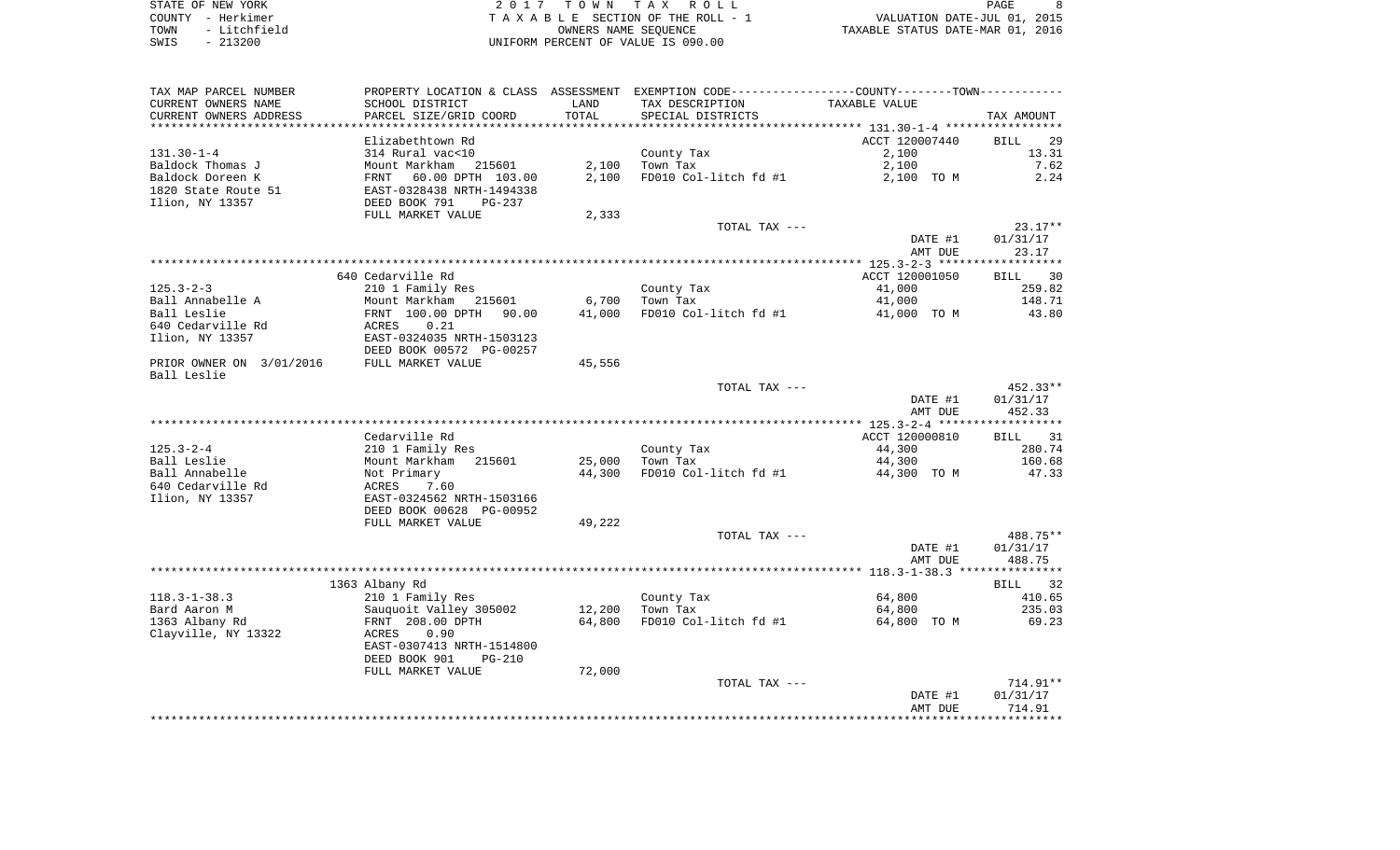| STATE OF NEW YORK<br>- Herkimer<br>COUNTY<br>- Litchfield<br>TOWN<br>$-213200$<br>SWIS | 2017                                                                   | T O W N                     | T A X<br>R O L L<br>TAXABLE SECTION OF THE ROLL - 1<br>OWNERS NAME SEOUENCE<br>UNIFORM PERCENT OF VALUE IS 090.00 | VALUATION DATE-JUL 01, 2015<br>TAXABLE STATUS DATE-MAR 01, 2016              | 9<br>PAGE  |
|----------------------------------------------------------------------------------------|------------------------------------------------------------------------|-----------------------------|-------------------------------------------------------------------------------------------------------------------|------------------------------------------------------------------------------|------------|
| TAX MAP PARCEL NUMBER<br>CURRENT OWNERS NAME<br>CURRENT OWNERS ADDRESS                 | PROPERTY LOCATION & CLASS<br>SCHOOL DISTRICT<br>PARCEL SIZE/GRID COORD | ASSESSMENT<br>LAND<br>TOTAL | TAX DESCRIPTION<br>SPECIAL DISTRICTS                                                                              | EXEMPTION CODE-----------------COUNTY-------TOWN-----------<br>TAXABLE VALUE | TAX AMOUNT |
|                                                                                        |                                                                        |                             |                                                                                                                   |                                                                              |            |
|                                                                                        | 485 Rider Rd                                                           |                             |                                                                                                                   | ACCT 120013620                                                               | 33<br>BILL |
| $124.3 - 1 - 63$                                                                       | 210 1 Family Res                                                       |                             | County Tax                                                                                                        | 92,000                                                                       | 583.02     |
| Bard Alan R                                                                            | Mount Markham 215601                                                   | 9,300                       | Town Tax                                                                                                          | 92,000                                                                       | 333.69     |
| 485 Rider Rd                                                                           | INCLUDES DEED B-1108-P-50                                              | 92,000                      | FD010 Col-litch fd #1                                                                                             | 92,000 TO M                                                                  | 98.29      |
| Clayville, NY 13322                                                                    | 42X100<br>FRNT 115.00 DPTH 100.00                                      |                             |                                                                                                                   |                                                                              |            |
|                                                                                        | 0.36<br>ACRES                                                          |                             |                                                                                                                   |                                                                              |            |
|                                                                                        | EAST-0310210 NRTH-1503430                                              |                             |                                                                                                                   |                                                                              |            |

|                                           | DEED BOOK 883<br>$PG-251$          |         |                       |                                             |                       |
|-------------------------------------------|------------------------------------|---------|-----------------------|---------------------------------------------|-----------------------|
|                                           | FULL MARKET VALUE                  | 102,222 |                       |                                             |                       |
|                                           |                                    |         | TOTAL TAX ---         |                                             | $1,015.00**$          |
|                                           |                                    |         |                       | DATE #1                                     | 01/31/17              |
|                                           |                                    |         |                       | AMT DUE                                     | 1,015.00              |
|                                           |                                    |         | **************        | $131.1 - 3 - 4.9$ *****************         |                       |
|                                           | Jones Rd                           |         |                       | ACCT 154490                                 | <b>BILL</b><br>-34    |
| $131.1 - 3 - 4.9$                         | 322 Rural vac>10                   |         | County Tax            | 27,000                                      | 171.10                |
| Barrett Gerald                            | Mount Markham<br>215601            | 27,000  | Town Tax              | 27,000                                      | 97.93                 |
| 329 Lake Dale Road                        | ACRES 17.70                        | 27,000  | FD010 Col-litch fd #1 | 27,000<br>TO M                              | 28.85                 |
| Berlin, NJ 08009                          | EAST-0329050 NRTH-1496406          |         |                       |                                             |                       |
|                                           | DEED BOOK 1332<br><b>PG-772</b>    |         |                       |                                             |                       |
|                                           | FULL MARKET VALUE                  | 30,000  |                       |                                             |                       |
|                                           |                                    |         | TOTAL TAX ---         |                                             | 297.88**              |
|                                           |                                    |         |                       | DATE #1                                     | 01/31/17              |
|                                           |                                    |         |                       | AMT DUE                                     | 297.88<br>*********** |
|                                           |                                    |         |                       | ****** 125.3-2-16 ******                    |                       |
| $125.3 - 2 - 16$                          | Elizabethtown Rd                   |         |                       | ACCT 120012120<br>23,700                    | 35<br>BILL            |
|                                           | 105 Vac farmland                   |         | County Tax            | 23,700                                      | 150.19<br>85.96       |
| Barrett Gerald A                          | Central Valley 212803<br>40.00     | 23,700  | Town Tax              |                                             |                       |
| Barrett Christine A<br>329 Lakedale Drive | ACRES<br>EAST-0330728 NRTH-1500195 | 23,700  | FD010 Col-litch fd #1 | 23,700 TO M                                 | 25.32                 |
| Berlin, NJ 08009                          | DEED BOOK 1296<br>$PG-131$         |         |                       |                                             |                       |
|                                           | FULL MARKET VALUE                  | 26,333  |                       |                                             |                       |
|                                           |                                    |         | TOTAL TAX ---         |                                             | $261.47**$            |
|                                           |                                    |         |                       | DATE #1                                     | 01/31/17              |
|                                           |                                    |         |                       | AMT DUE                                     | 261.47                |
|                                           |                                    |         |                       | ************* 125.3-2-18.5 **************** |                       |
|                                           | Jones Rd                           |         |                       | ACCT 162722                                 | 36<br><b>BILL</b>     |
| $125.3 - 2 - 18.5$                        | 322 Rural vac>10                   |         | County Tax            | 15,500                                      | 98.23                 |
| Barrett Gerald A                          | Mount Markham<br>215601            | 15,500  | Town Tax              | 15,500                                      | 56.22                 |
| 329 Lakedale Rd                           | 11.78<br>ACRES                     | 15,500  | FD010 Col-litch fd #1 | 15,500 TO M                                 | 16.56                 |
| Berlin, NJ 08009                          | EAST-0329246 NRTH-1499818          |         |                       |                                             |                       |
|                                           | DEED BOOK 1383<br>$PG-370$         |         |                       |                                             |                       |
|                                           | FULL MARKET VALUE                  | 17,222  |                       |                                             |                       |
|                                           |                                    |         | TOTAL TAX ---         |                                             | $171.01**$            |
|                                           |                                    |         |                       | DATE #1                                     | 01/31/17              |
|                                           |                                    |         |                       | AMT DUE                                     | 171.01                |
|                                           |                                    |         |                       |                                             |                       |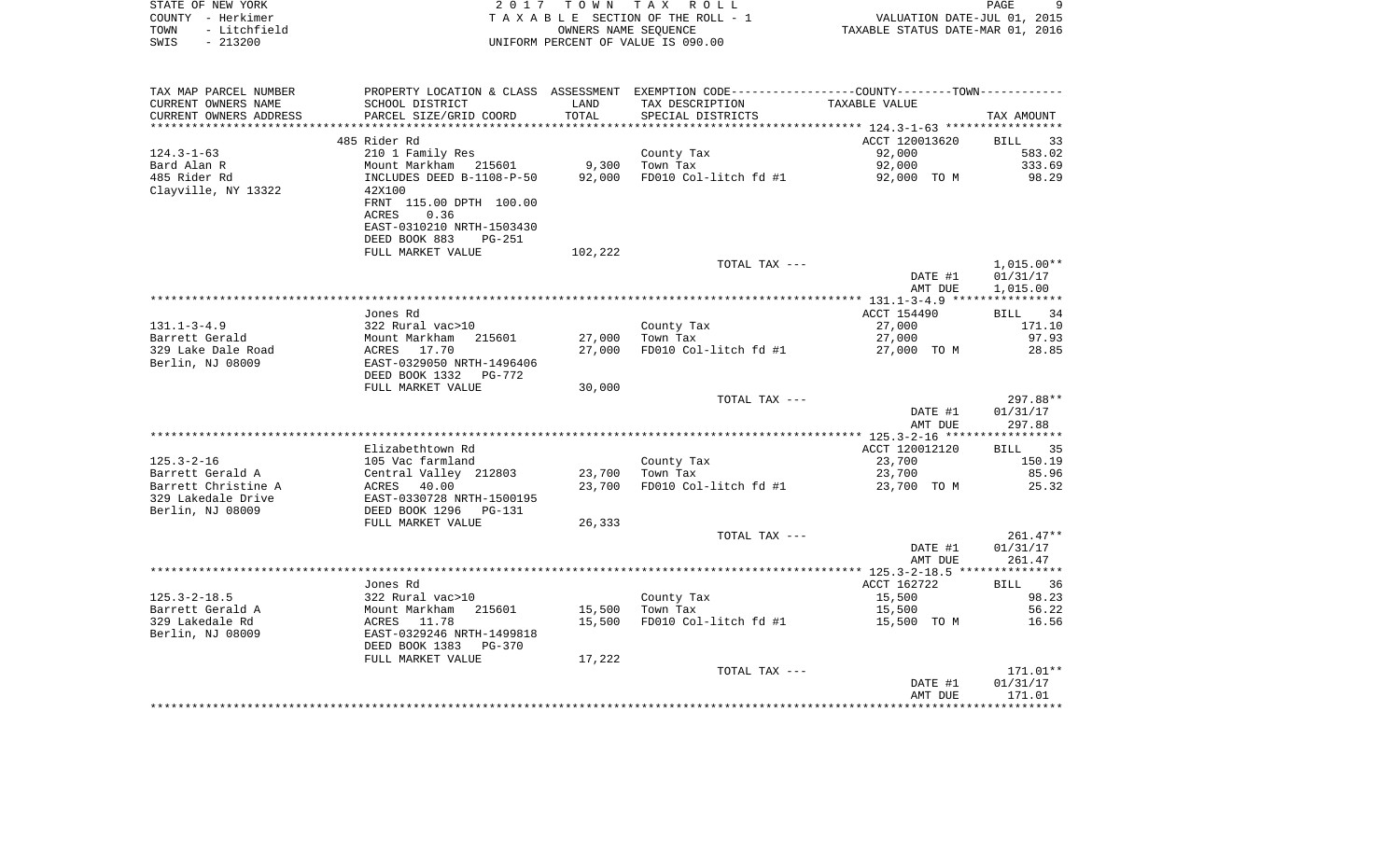|      | STATE OF NEW YORK | 2017 TOWN TAX ROLL                 | PAGE                             |
|------|-------------------|------------------------------------|----------------------------------|
|      | COUNTY - Herkimer | TAXABLE SECTION OF THE ROLL - 1    | VALUATION DATE-JUL 01, 2015      |
| TOWN | - Litchfield      | OWNERS NAME SEOUENCE               | TAXABLE STATUS DATE-MAR 01, 2016 |
| SWIS | - 213200          | UNIFORM PERCENT OF VALUE IS 090.00 |                                  |

| TAX MAP PARCEL NUMBER    | PROPERTY LOCATION & CLASS ASSESSMENT |         |                       |                |                   |
|--------------------------|--------------------------------------|---------|-----------------------|----------------|-------------------|
| CURRENT OWNERS NAME      | SCHOOL DISTRICT                      | LAND    | TAX DESCRIPTION       | TAXABLE VALUE  |                   |
| CURRENT OWNERS ADDRESS   | PARCEL SIZE/GRID COORD               | TOTAL   | SPECIAL DISTRICTS     |                | TAX AMOUNT        |
| .                        | ************************             |         |                       |                |                   |
|                          | King Off Rd                          |         |                       |                | 37<br><b>BILL</b> |
| $124.1 - 1 - 3.2$        | 720 Mine/quarry                      |         | County Tax            | 78,800         | 499.37            |
| Barrett Paving Materials | Sauquoit Valley 305002               | 78,800  | Town Tax              | 78,800         | 285.81            |
| 4530 Wetzel Rd           | ACRES 18.20                          | 78,800  | FD010 Col-litch fd #1 | 78,800 TO M    | 84.19             |
| Liverpool, NY 13090      | EAST-0304209 NRTH-1512141            |         |                       |                |                   |
|                          | DEED BOOK 860<br>PG-276              |         |                       |                |                   |
|                          | FULL MARKET VALUE                    | 87,556  |                       |                |                   |
|                          |                                      |         | TOTAL TAX ---         |                | 869.37**          |
|                          |                                      |         |                       | DATE #1        | 01/31/17          |
|                          |                                      |         |                       | AMT DUE        | 869.37            |
|                          |                                      |         |                       |                |                   |
|                          | Rasbach Rd                           |         |                       | ACCT 120008580 | 38<br>BILL        |
| $124.1 - 1 - 5$          | 720 Mine/quarry                      |         | County Tax            | 740,000        | 4,689.49          |
| Barrett Paving Materials | Mount Markham<br>215601              | 550,000 | Town Tax              | 740,000        | 2,684.02          |
| 4530 Wetzel Rd           | Combined Lots 4, 5, 14.4             | 740,000 | FD010 Col-litch fd #1 | 740,000 TO M   | 790.62            |
| Liverpool, NY 13090      | ACRES 129.30                         |         |                       |                |                   |
|                          | EAST-0305965 NRTH-1511923            |         |                       |                |                   |
|                          | DEED BOOK 811<br><b>PG-579</b>       |         |                       |                |                   |
|                          | FULL MARKET VALUE                    | 822,222 |                       |                |                   |
|                          |                                      |         | TOTAL TAX ---         |                | 8,164.13**        |
|                          |                                      |         |                       | DATE #1        | 01/31/17          |
|                          |                                      |         |                       | AMT DUE        | 8,164.13          |
|                          |                                      |         |                       |                |                   |
|                          | Albany Rd                            |         |                       | ACCT 120004050 | 39<br><b>BILL</b> |
| $124.1 - 1 - 6$          | 323 Vacant rural                     |         | County Tax            | 1,000          | 6.34              |
| Barrett Paving Materials | Mount Markham<br>215601              | 1,000   | Town Tax              | 1,000          | 3.63              |
| 4530 Wetzel Rd           | ACRES<br>4.50                        | 1,000   | FD010 Col-litch fd #1 | 1,000 TO M     | 1.07              |
| Liverpool, NY 13090      | EAST-0309554 NRTH-1506823            |         |                       |                |                   |
|                          | DEED BOOK 00638 PG-00387             |         |                       |                |                   |
|                          | FULL MARKET VALUE                    | 1,111   |                       |                |                   |
|                          |                                      |         | TOTAL TAX ---         |                | $11.04**$         |
|                          |                                      |         |                       | DATE #1        | 01/31/17          |
|                          |                                      |         |                       | AMT DUE        | 11.04             |
|                          |                                      |         |                       |                |                   |
|                          | King Off Rd                          |         |                       |                | 40<br><b>BILL</b> |
| $124.1 - 1 - 14.5$       | 720 Mine/quarry                      |         | County Tax            | 61,900         | 392.27            |
| Barrett Paving Materials | 215601<br>Mount Markham              | 61,900  | Town Tax              | 61,900         | 224.51            |
|                          |                                      |         | FD010 Col-litch fd #1 | 61,900 TO M    | 66.13             |
| 4530 Wetzel Rd           | ACRES<br>14.30                       | 61,900  |                       |                |                   |
| Liverpool, NY 13090      | EAST-0304654 NRTH-1511656            |         |                       |                |                   |
|                          | DEED BOOK 860<br><b>PG-276</b>       |         |                       |                |                   |
|                          | FULL MARKET VALUE                    | 68,778  |                       |                |                   |
|                          |                                      |         | TOTAL TAX ---         |                | 682.91**          |
|                          |                                      |         |                       | DATE #1        | 01/31/17          |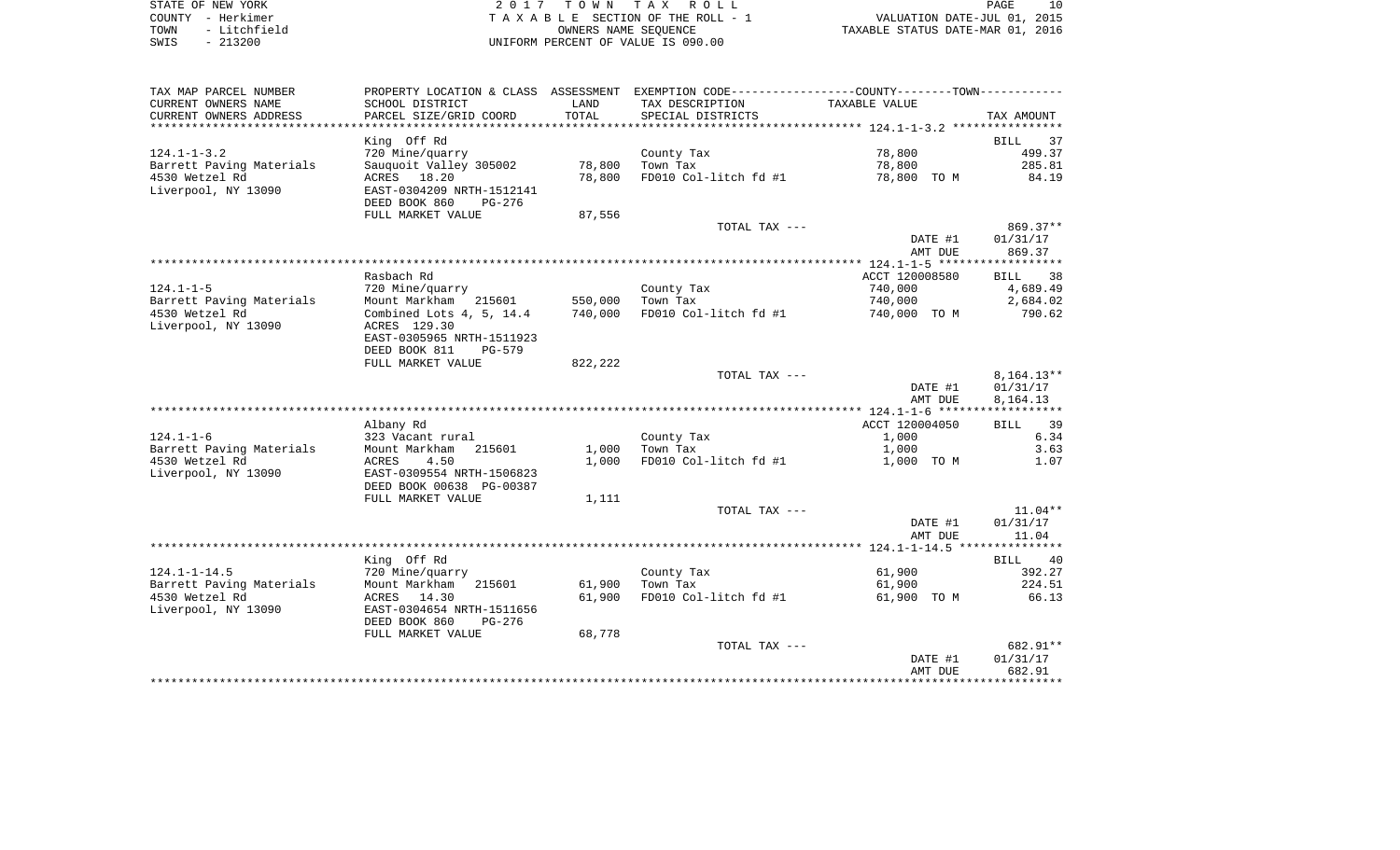| STATE OF NEW YORK    | 2017 TOWN TAX ROLL                 | PAGE                             |
|----------------------|------------------------------------|----------------------------------|
| COUNTY - Herkimer    | TAXABLE SECTION OF THE ROLL - 1    | VALUATION DATE-JUL 01, 2015      |
| - Litchfield<br>TOWN | OWNERS NAME SEOUENCE               | TAXABLE STATUS DATE-MAR 01, 2016 |
| $-213200$<br>SWIS    | UNIFORM PERCENT OF VALUE IS 090.00 |                                  |

| TAX MAP PARCEL NUMBER                              | PROPERTY LOCATION & CLASS ASSESSMENT EXEMPTION CODE----------------COUNTY-------TOWN---------- |         |                       |                  |                   |
|----------------------------------------------------|------------------------------------------------------------------------------------------------|---------|-----------------------|------------------|-------------------|
| CURRENT OWNERS NAME                                | SCHOOL DISTRICT                                                                                | LAND    | TAX DESCRIPTION       | TAXABLE VALUE    |                   |
| CURRENT OWNERS ADDRESS                             | PARCEL SIZE/GRID COORD                                                                         | TOTAL   | SPECIAL DISTRICTS     |                  | TAX AMOUNT        |
|                                                    |                                                                                                |         |                       |                  |                   |
|                                                    | Albany Rd                                                                                      |         |                       | ACCT 154786      | BILL<br>41        |
| $124.1 - 1 - 8.3$                                  | 314 Rural vac<10                                                                               |         | County Tax            | 20,000           | 126.74            |
| Barrett Paving Materials, Inc Mount Markham 215601 |                                                                                                | 20,000  | Town Tax              | 20,000           | 72.54             |
| 3 Becker Farm Road                                 | FRNT 1027.00 DPTH                                                                              | 20,000  | FD010 Col-litch fd #1 | 20,000 TO M      | 21.37             |
| Roseland, NJ 07068                                 | ACRES<br>4.60                                                                                  |         |                       |                  |                   |
|                                                    | EAST-0308476 NRTH-1511324                                                                      |         |                       |                  |                   |
|                                                    | DEED BOOK 1334<br>PG-394                                                                       |         |                       |                  |                   |
|                                                    | FULL MARKET VALUE                                                                              | 22,222  |                       |                  |                   |
|                                                    |                                                                                                |         | TOTAL TAX ---         |                  | $220.65**$        |
|                                                    |                                                                                                |         |                       | DATE #1          | 01/31/17          |
|                                                    |                                                                                                |         |                       | AMT DUE          | 220.65            |
|                                                    |                                                                                                |         |                       |                  |                   |
|                                                    | 10243 Roberts Rd                                                                               |         |                       |                  | <b>BILL</b><br>42 |
| $118.1 - 1 - 18.1$                                 | 210 1 Family Res                                                                               |         | County Tax            | 81,000           | 513.31            |
| Barrett Richard C                                  | Sauguoit Valley 305002                                                                         | 9,900   | Town Tax              | 81,000           | 293.79            |
| Barrett Shelby K                                   | FRNT 198.00 DPTH 135.00                                                                        | 81,000  | FD010 Col-litch fd #1 | 81,000 TO M      | 86.54             |
| 10243 Roberts Rd                                   | $0.61$ BANK<br>ACRES<br>035                                                                    |         |                       |                  |                   |
| Sauquoit, NY 13456                                 | EAST-0302297 NRTH-1523837                                                                      |         |                       |                  |                   |
|                                                    | DEED BOOK 888<br>$PG-476$                                                                      |         |                       |                  |                   |
|                                                    | FULL MARKET VALUE                                                                              | 90,000  |                       |                  |                   |
|                                                    |                                                                                                |         | TOTAL TAX ---         |                  | 893.64**          |
|                                                    |                                                                                                |         |                       | DATE #1          | 01/31/17          |
|                                                    |                                                                                                |         |                       | AMT DUE          | 893.64            |
|                                                    |                                                                                                |         |                       |                  |                   |
|                                                    | 10295 Roberts Rd                                                                               |         |                       | ACCT 120090142   | <b>BILL</b><br>43 |
| $118.1 - 1 - 21.2$                                 | 240 Rural res                                                                                  |         | AGRIC 10 Y 41700      | 64,600<br>64,600 |                   |
| Barrett Richard L                                  | Sauquoit Valley 305002                                                                         | 30,800  | County Tax            | 107,400          | 680.61            |
| Barrett Maureen T                                  | ACRES<br>36.50                                                                                 | 172,000 | Town Tax              | 107,400          | 389.55            |
| 10295 Roberts Rd                                   | EAST-0303425 NRTH-1524487                                                                      |         | FD010 Col-litch fd #1 | 172,000 TO M     | 183.77            |
| Sauguoit, NY 13456                                 | DEED BOOK 714<br>PG-181                                                                        |         |                       |                  |                   |
|                                                    | FULL MARKET VALUE                                                                              | 191,111 |                       |                  |                   |
|                                                    |                                                                                                |         | TOTAL TAX ---         |                  | $1,253.93**$      |
|                                                    |                                                                                                |         |                       | DATE #1          | 01/31/17          |
|                                                    |                                                                                                |         |                       | AMT DUE          | 1,253.93          |
|                                                    |                                                                                                |         |                       |                  |                   |
|                                                    | 10259 Roberts Rd                                                                               |         |                       | ACCT 120001410   | 44<br>BILL        |
| $118.1 - 1 - 21.1$                                 | 270 Mfg housing                                                                                |         | County Tax            | 64,800           | 410.65            |
| Barrett Richard W                                  | Sauquoit Valley 305002                                                                         | 16,300  | Town Tax              | 64,800           | 235.03            |
| Barrett Shirley M                                  | 2.50 BANK<br>ACRES<br>561                                                                      | 64,800  | FD010 Col-litch fd #1 | 64,800 TO M      | 69.23             |
| 10259 Roberts Road<br>Sauguoit, NY 13456           | EAST-0302662 NRTH-1523689<br>DEED BOOK 783<br>PG-651                                           |         |                       |                  |                   |
|                                                    |                                                                                                |         |                       |                  |                   |
|                                                    | FULL MARKET VALUE                                                                              | 72,000  | TOTAL TAX ---         |                  | $714.91**$        |
|                                                    |                                                                                                |         |                       | DATE #1          | 01/31/17          |
|                                                    |                                                                                                |         |                       | AMT DUE          | 714.91            |
|                                                    |                                                                                                |         |                       |                  |                   |
|                                                    |                                                                                                |         |                       |                  |                   |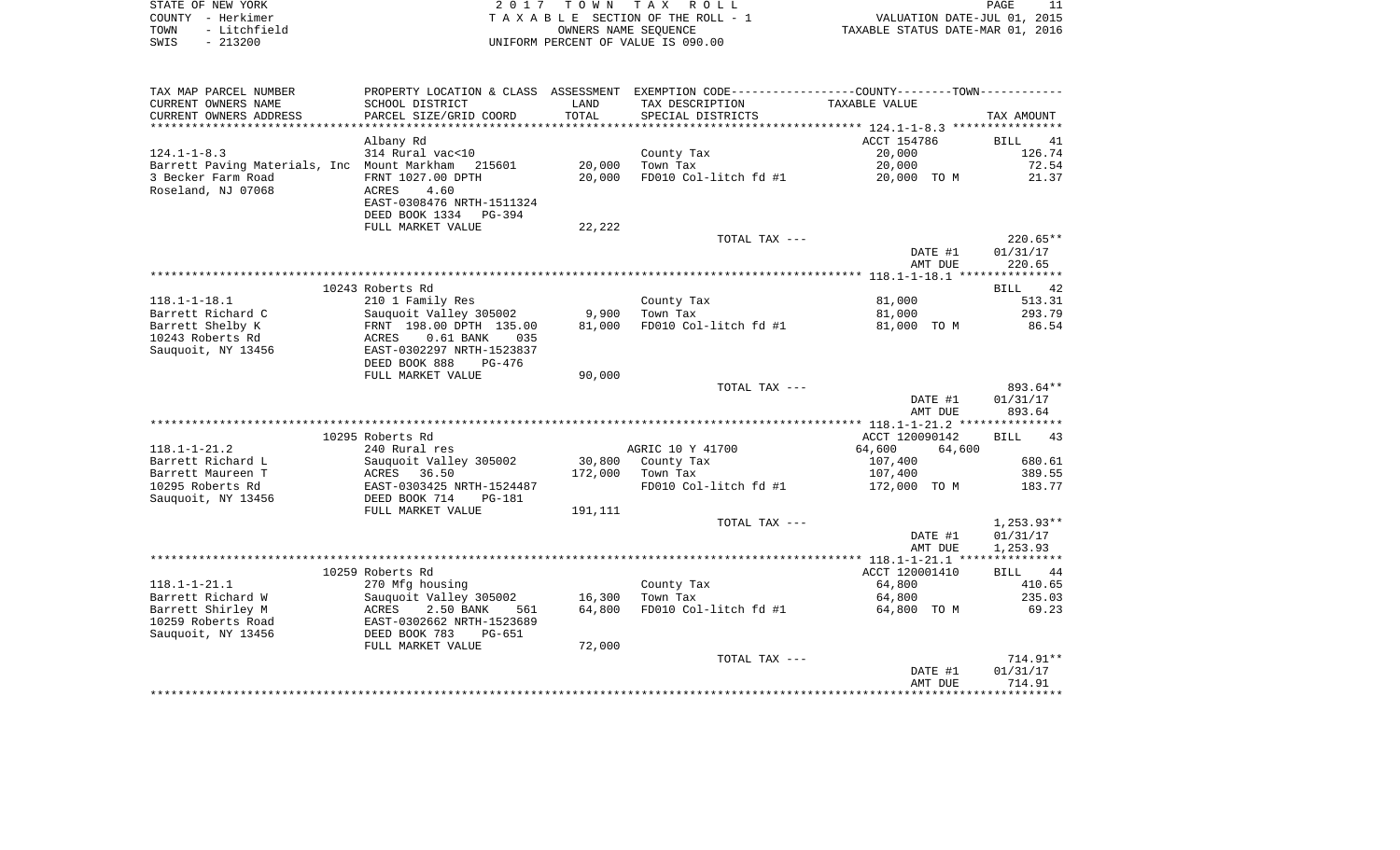| STATE OF NEW YORK    | 2017 TOWN TAX ROLL                 | PAGE                             |
|----------------------|------------------------------------|----------------------------------|
| COUNTY - Herkimer    | TAXABLE SECTION OF THE ROLL - 1    | VALUATION DATE-JUL 01, 2015      |
| - Litchfield<br>TOWN | OWNERS NAME SEOUENCE               | TAXABLE STATUS DATE-MAR 01, 2016 |
| $-213200$<br>SWIS    | UNIFORM PERCENT OF VALUE IS 090.00 |                                  |

| TAX MAP PARCEL NUMBER<br>CURRENT OWNERS NAME                    | SCHOOL DISTRICT                                                                                                        | LAND             | PROPERTY LOCATION & CLASS ASSESSMENT EXEMPTION CODE---------------COUNTY-------TOWN----------<br>TAX DESCRIPTION | TAXABLE VALUE                      |                                    |
|-----------------------------------------------------------------|------------------------------------------------------------------------------------------------------------------------|------------------|------------------------------------------------------------------------------------------------------------------|------------------------------------|------------------------------------|
| CURRENT OWNERS ADDRESS<br>***********************               | PARCEL SIZE/GRID COORD                                                                                                 | TOTAL            | SPECIAL DISTRICTS                                                                                                |                                    | TAX AMOUNT                         |
| 125.3-2-37                                                      | 1212 State Route 51<br>210 1 Family Res                                                                                |                  | County Tax                                                                                                       | ACCT 166040<br>62,000              | BILL<br>45<br>392.90               |
| Beach Clara                                                     | Mount Markham 215601                                                                                                   | 9,600            | Town Tax                                                                                                         | 62,000                             | 224.88                             |
| Beach Andrea<br>Andrea Beach<br>PO Box 391939<br>Anza, CA 92539 | FRNT 260.00 DPTH 100.00<br>0.57<br>ACRES<br>EAST-0327809 NRTH-1497552<br>DEED BOOK 1404<br>PG-366<br>FULL MARKET VALUE | 62,000<br>68,889 | FD010 Col-litch fd #1                                                                                            | 62,000 TO M                        | 66.24                              |
|                                                                 |                                                                                                                        |                  | TOTAL TAX ---                                                                                                    | DATE #1<br>AMT DUE                 | 684.02**<br>01/31/17<br>684.02     |
|                                                                 | 1123 Barringer Rd                                                                                                      |                  |                                                                                                                  | ACCT 120004710                     | BILL 46                            |
| 119.3-1-11                                                      | 210 1 Family Res                                                                                                       |                  | County Tax                                                                                                       | 93,000                             | 589.35                             |
| Bechard Brad M                                                  | Mount Markham 215601                                                                                                   | 11,800           | Town Tax                                                                                                         | 93,000                             | 337.32                             |
| 1123 Barringer Rd<br>Ilion, NY 13357                            | FRNT 200.00 DPTH 190.00<br>ACRES<br>$0.85$ BANK<br>135<br>EAST-0332480 NRTH-1516546<br>DEED BOOK 1243 PG-359           | 93,000           | FD010 Col-litch fd #1                                                                                            | 93,000 TO M                        | 99.36                              |
|                                                                 | FULL MARKET VALUE                                                                                                      | 103,333          |                                                                                                                  |                                    |                                    |
|                                                                 |                                                                                                                        |                  | TOTAL TAX ---                                                                                                    | DATE #1<br>AMT DUE                 | 1,026.03**<br>01/31/17<br>1,026.03 |
|                                                                 | Elizabethtown (Off) Rd                                                                                                 |                  |                                                                                                                  | ACCT 120001230                     | BILL 47                            |
| $125.1 - 2 - 58$                                                | 720 Mine/quarry                                                                                                        |                  | County Tax                                                                                                       | 16,500                             | 104.56                             |
| Beckwith Robert E                                               | Central Valley 212803                                                                                                  | 16,500           | Town Tax                                                                                                         | 16,500                             | 59.85                              |
| Beckwith Patricia L<br>759 Elizabethtown Rd<br>Ilion, NY 13357  | ACRES 40.10<br>EAST-0332567 NRTH-1504910<br>DEED BOOK 872<br>PG-90                                                     | 16,500           | FD010 Col-litch fd #1                                                                                            | 16,500 TO M                        | 17.63                              |
|                                                                 | FULL MARKET VALUE                                                                                                      | 18,333           | TOTAL TAX ---                                                                                                    |                                    | 182.04**                           |
|                                                                 |                                                                                                                        |                  |                                                                                                                  | DATE #1<br>AMT DUE                 | 01/31/17<br>182.04                 |
|                                                                 |                                                                                                                        |                  |                                                                                                                  |                                    |                                    |
| $125.1 - 2 - 60$<br>Beckwith Robert E                           | Elizabethtown (Off) Rd<br>312 Vac w/imprv<br>Central Valley 212803                                                     | 18,000           | County Tax<br>Town Tax                                                                                           | ACCT 120014730<br>21,000<br>21,000 | BILL 48<br>133.08<br>76.17         |
| Beckwith Patricia L<br>759 Elizabethtown Rd<br>Ilion, NY 13357  | Includes 57.1 & 57.2<br>43.00<br>ACRES<br>EAST-0332842 NRTH-1505906<br>DEED BOOK 873<br>PG-873                         | 21,000           | FD010 Col-litch fd #1                                                                                            | 21,000 TO M                        | 22.44                              |
|                                                                 | FULL MARKET VALUE                                                                                                      | 23,333           |                                                                                                                  |                                    |                                    |
|                                                                 |                                                                                                                        |                  | TOTAL TAX ---                                                                                                    | DATE #1<br>AMT DUE                 | $231.69**$<br>01/31/17<br>231.69   |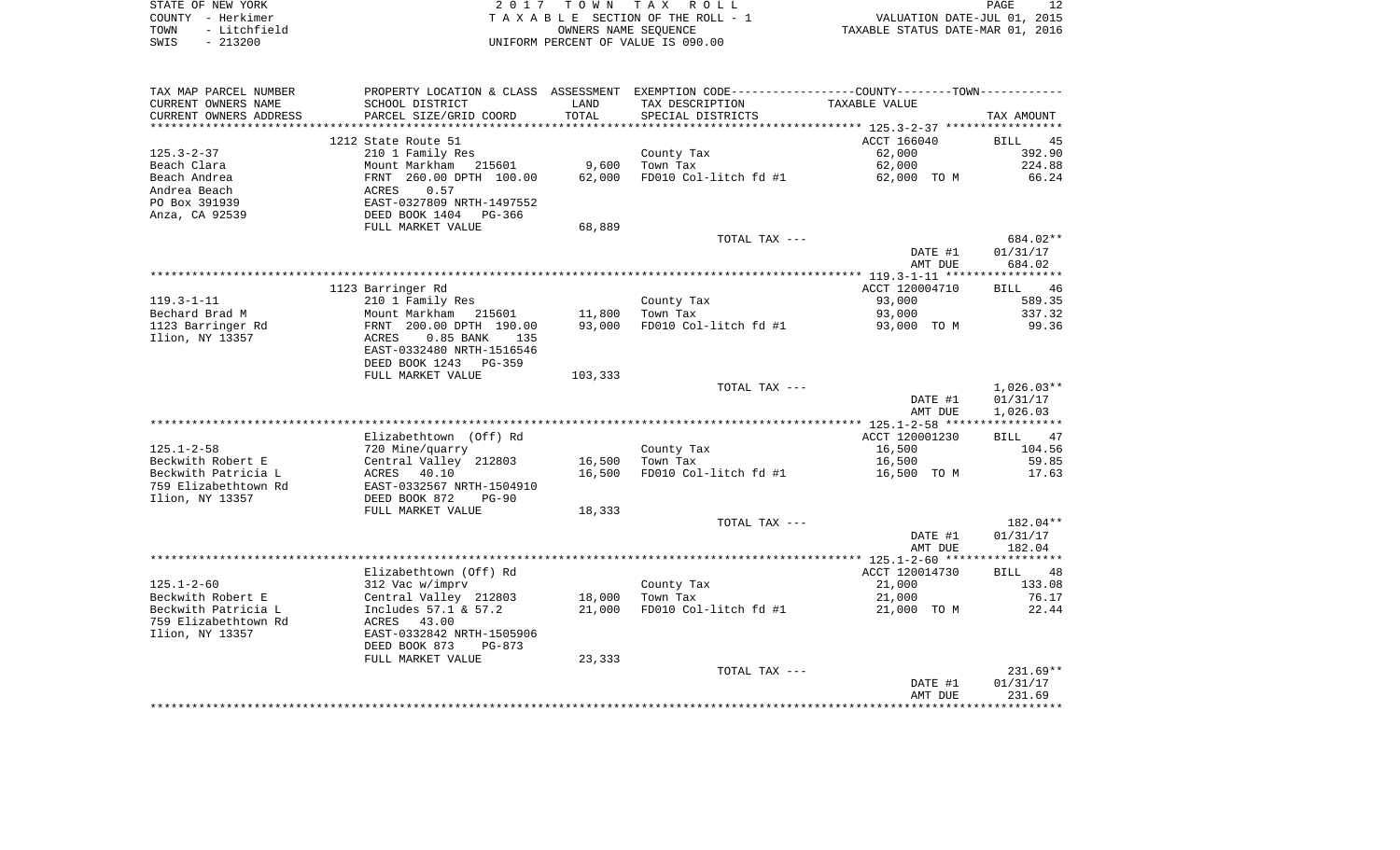STATE OF NEW YORK 2 0 1 7 T O W N T A X R O L L PAGE 13 COUNTY - Herkimer T A X A B L E SECTION OF THE ROLL - 1 VALUATION DATE-JUL 01, 2015 TOWN - Litchfield OWNERS NAME SEQUENCE TAXABLE STATUS DATE-MAR 01, 2016 SWIS - 213200 UNIFORM PERCENT OF VALUE IS 090.00

| TAX MAP PARCEL NUMBER                          | PROPERTY LOCATION & CLASS ASSESSMENT                  |         | EXEMPTION CODE-----------------COUNTY-------TOWN----------- |                         |                           |
|------------------------------------------------|-------------------------------------------------------|---------|-------------------------------------------------------------|-------------------------|---------------------------|
| CURRENT OWNERS NAME                            | SCHOOL DISTRICT                                       | LAND    | TAX DESCRIPTION                                             | TAXABLE VALUE           |                           |
| CURRENT OWNERS ADDRESS<br>******************** | PARCEL SIZE/GRID COORD                                | TOTAL   | SPECIAL DISTRICTS                                           |                         | TAX AMOUNT                |
|                                                |                                                       |         |                                                             |                         |                           |
| $124.1 - 1 - 28$                               | Albany Rd<br>314 Rural vac<10                         |         |                                                             | ACCT 120009300<br>1,000 | 49<br><b>BILL</b><br>6.34 |
| Belois Roger                                   | Mount Markham<br>215601                               | 1,000   | County Tax<br>Town Tax                                      | 1,000                   | 3.63                      |
| 190 St Marys Ave                               | 2.50<br><b>ACRES</b>                                  | 1,000   | School Relevy                                               |                         | 22.43                     |
| Clinton, NY 13323                              | EAST-0309906 NRTH-1505088                             |         | FD010 Col-litch fd #1                                       | 1,000 TO M              | 1.07                      |
|                                                | DEED BOOK 842<br>PG-249                               |         |                                                             |                         |                           |
|                                                | FULL MARKET VALUE                                     | 1,111   |                                                             |                         |                           |
|                                                |                                                       |         | TOTAL TAX ---                                               |                         | $33.47**$                 |
|                                                |                                                       |         |                                                             | DATE #1                 | 01/31/17                  |
|                                                |                                                       |         |                                                             | AMT DUE                 | 33.47                     |
|                                                | 1995 State Route 51                                   |         |                                                             | ACCT 176712             | 50<br><b>BILL</b>         |
| $125.1 - 2 - 11$                               | 240 Rural res                                         |         | County Tax                                                  | 170,600                 | 1,081.12                  |
| Bennett Bruce R                                | Mount Markham<br>215601                               | 125,500 | Town Tax                                                    | 170,600                 | 618.78                    |
| Bennett Jeanne William                         | ACRES 204.90                                          | 170,600 | FD010 Col-litch fd #1                                       | 170,600 TO M            | 182.27                    |
| 1995 State Route 51                            | EAST-0334243 NRTH-1510544                             |         |                                                             |                         |                           |
| Ilion, NY 13357                                | DEED BOOK 1473<br>PG-442                              |         |                                                             |                         |                           |
|                                                | FULL MARKET VALUE                                     | 189,556 |                                                             |                         |                           |
|                                                |                                                       |         | TOTAL TAX ---                                               |                         | 1,882.17**                |
|                                                |                                                       |         |                                                             | DATE #1                 | 01/31/17                  |
|                                                |                                                       |         |                                                             | AMT DUE                 | 1,882.17                  |
|                                                |                                                       |         |                                                             |                         |                           |
|                                                | Graffenburg Rd                                        |         |                                                             | ACCT 120005550          | <b>BILL</b><br>51         |
| $118.1 - 1 - 1$                                | 105 Vac farmland                                      |         | AG MKTS L 41720                                             | 3,185<br>3,185          |                           |
| Bentley Seven, Inc.                            | Sauguoit Valley 305002                                | 11,300  | County Tax                                                  | 8,115                   | 51.43                     |
| 1698 Glen Ethel Lane                           | ACRES 17.90                                           | 11,300  | Town Tax                                                    | 8,115                   | 29.43                     |
| Longwood, FL 32779                             | EAST-0301369 NRTH-1526443<br>DEED BOOK 1199<br>PG-185 |         | FD010 Col-litch fd #1<br>3,185 EX                           | 8,115 TO M              | 8.67                      |
| MAY BE SUBJECT TO PAYMENT                      | FULL MARKET VALUE                                     | 12,556  |                                                             |                         |                           |
| UNDER AGDIST LAW TIL 2020                      |                                                       |         |                                                             |                         |                           |
|                                                |                                                       |         | TOTAL TAX ---                                               |                         | $89.53**$                 |
|                                                |                                                       |         |                                                             | DATE #1                 | 01/31/17                  |
|                                                |                                                       |         |                                                             | AMT DUE                 | 89.53                     |
|                                                |                                                       |         |                                                             |                         |                           |
|                                                | Graffenburg Rd                                        |         |                                                             | ACCT 120005670          | 52<br>BILL                |
| $118.1 - 1 - 2.1$                              | 105 Vac farmland                                      |         | AG MKTS L 41720                                             | 2,936<br>2,936          |                           |
| Bentley Seven, Inc.                            | Sauguoit Valley 305002                                | 9,300   | County Tax                                                  | 6,364                   | 40.33                     |
| 1698 Glen Ethel Lane                           | ACRES 13.60                                           | 9,300   | Town Tax                                                    | 6,364                   | 23.08                     |
| Longwood, FL 32779                             | EAST-0300838 NRTH-1526443                             |         | FD010 Col-litch fd #1                                       | 6,364 TO M              | 6.80                      |
|                                                | DEED BOOK 1199<br><b>PG-185</b>                       |         | 2,936 EX                                                    |                         |                           |
| MAY BE SUBJECT TO PAYMENT                      | FULL MARKET VALUE                                     | 10,333  |                                                             |                         |                           |
| UNDER AGDIST LAW TIL 2020                      |                                                       |         |                                                             |                         |                           |
|                                                |                                                       |         | TOTAL TAX ---                                               | DATE #1                 | $70.21**$<br>01/31/17     |
|                                                |                                                       |         |                                                             | AMT DUE                 | 70.21                     |
|                                                |                                                       |         |                                                             |                         | ***********               |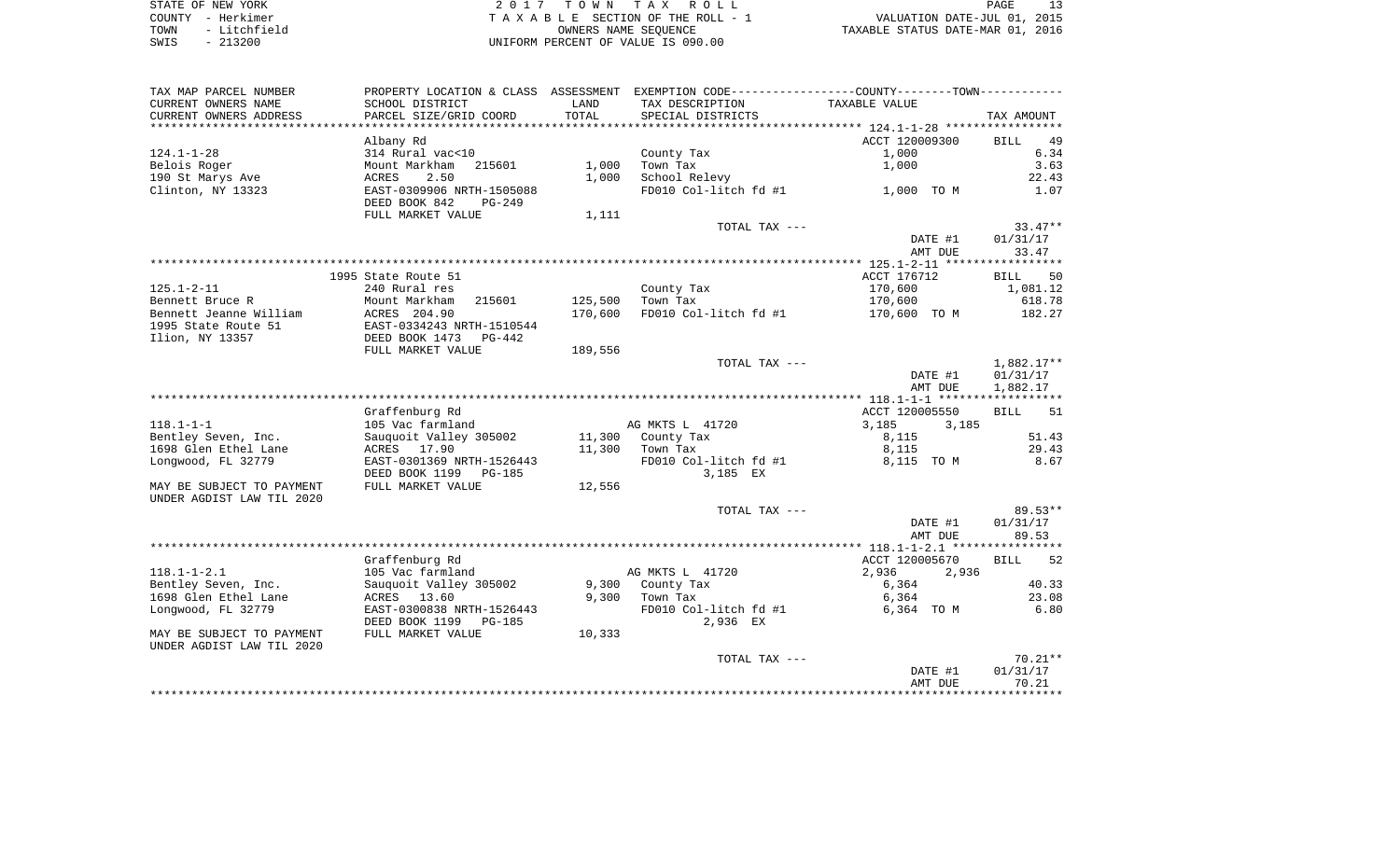| STATE OF NEW YORK    | 2017 TOWN TAX ROLL                 | PAGE                             |
|----------------------|------------------------------------|----------------------------------|
| COUNTY - Herkimer    | TAXABLE SECTION OF THE ROLL - 1    | VALUATION DATE-JUL 01, 2015      |
| - Litchfield<br>TOWN | OWNERS NAME SEOUENCE               | TAXABLE STATUS DATE-MAR 01, 2016 |
| SWIS<br>$-213200$    | UNIFORM PERCENT OF VALUE IS 090.00 |                                  |

| TAX MAP PARCEL NUMBER     |                                                   |         |                        | PROPERTY LOCATION & CLASS ASSESSMENT EXEMPTION CODE----------------COUNTY--------TOWN---------- |                   |
|---------------------------|---------------------------------------------------|---------|------------------------|-------------------------------------------------------------------------------------------------|-------------------|
| CURRENT OWNERS NAME       | SCHOOL DISTRICT                                   | LAND    | TAX DESCRIPTION        | TAXABLE VALUE                                                                                   |                   |
| CURRENT OWNERS ADDRESS    | PARCEL SIZE/GRID COORD                            | TOTAL   | SPECIAL DISTRICTS      |                                                                                                 | TAX AMOUNT        |
|                           | 10089 Roberts Rd                                  |         |                        |                                                                                                 | <b>BILL</b><br>53 |
| $118.1 - 1 - 2.2$         | 240 Rural res                                     |         | AGRIC 10 Y 41700       | 35,000<br>35,000                                                                                |                   |
| Bentley Seven, Inc.       | Sauquoit Valley 305002                            |         | 29,000 AG MKTS L 41720 | 7,020<br>7,020                                                                                  |                   |
| 1698 Glen Ethel Lane      | ACRES 11.70                                       | 435,000 | County Tax             | 392,980                                                                                         | 2,490.37          |
| Longwood, FL 32949        | EAST-0301098 NRTH-1525498                         |         | Town Tax               | 392,980                                                                                         | 1,425.36          |
|                           | DEED BOOK 910<br>PG-402                           |         | FD010 Col-litch fd #1  | 427,980 TO M                                                                                    | 457.26            |
| MAY BE SUBJECT TO PAYMENT | FULL MARKET VALUE                                 | 483,333 | 7,020 EX               |                                                                                                 |                   |
| UNDER AGDIST LAW TIL 2024 |                                                   |         |                        |                                                                                                 |                   |
|                           |                                                   |         | TOTAL TAX ---          |                                                                                                 | 4,372.99**        |
|                           |                                                   |         |                        | DATE #1                                                                                         | 01/31/17          |
|                           |                                                   |         |                        | AMT DUE                                                                                         | 4,372.99          |
|                           |                                                   |         |                        |                                                                                                 |                   |
|                           | Graffenburg Rd                                    |         |                        | ACCT 189307                                                                                     | BILL 54           |
| $118.1 - 1 - 57.1$        | 105 Vac farmland                                  |         | County Tax             | 2,500                                                                                           | 15.84             |
| Bentley Seven, Inc.       | Sauquoit Valley 305002                            | 2,500   | Town Tax               | 2,500                                                                                           | 9.07              |
| 1698 Glen Ethel Lane      | FRNT 395.00 DPTH                                  | 2,500   | FD010 Col-litch fd #1  | 2,500 TO M                                                                                      | 2.67              |
| Longwood, FL 32779        | 5.20<br>ACRES                                     |         |                        |                                                                                                 |                   |
|                           | EAST-0301873 NRTH-1526551                         |         |                        |                                                                                                 |                   |
|                           | DEED BOOK 1551<br>PG-859                          |         |                        |                                                                                                 |                   |
|                           | FULL MARKET VALUE                                 | 2,778   |                        |                                                                                                 |                   |
|                           |                                                   |         | TOTAL TAX ---          |                                                                                                 | $27.58**$         |
|                           |                                                   |         |                        | DATE #1                                                                                         | 01/31/17          |
|                           |                                                   |         |                        | AMT DUE                                                                                         | 27.58             |
|                           |                                                   |         |                        |                                                                                                 |                   |
|                           | 1403 Cedarville Rd                                |         |                        | ACCT 199892                                                                                     | BILL<br>55        |
| $119.3 - 1 - 25.2$        | 210 1 Family Res                                  |         | VET WAR CT 41121       | 8,010<br>8,010                                                                                  |                   |
| Bentley Thomas            | Mount Markham 215601                              | 14,900  | County Tax             | 67,190                                                                                          | 425.79            |
| Bentley Mary              | FRNT 490.00 DPTH 180.00                           | 75,200  | Town Tax               | 67,190                                                                                          | 243.70            |
| 1403 Cedarville Rd        | ACRES<br>1.85                                     |         | FD010 Col-litch fd #1  | 75,200 TO M                                                                                     | 80.34             |
| Frankfort, NY 13340       | EAST-0329469 NRTH-1515437                         |         |                        |                                                                                                 |                   |
|                           | DEED BOOK 1617<br>PG-607                          |         |                        |                                                                                                 |                   |
| PRIOR OWNER ON 3/01/2016  | FULL MARKET VALUE                                 | 83,556  |                        |                                                                                                 |                   |
| Bentley Thomas            |                                                   |         |                        |                                                                                                 |                   |
|                           |                                                   |         | TOTAL TAX ---          |                                                                                                 | 749.83**          |
|                           |                                                   |         |                        | DATE #1                                                                                         | 01/31/17          |
|                           |                                                   |         |                        | AMT DUE                                                                                         | 749.83            |
|                           |                                                   |         |                        |                                                                                                 |                   |
|                           | 399 Prior Rd                                      |         |                        | ACCT 120010230                                                                                  | <b>BILL</b><br>56 |
| $124.1 - 1 - 10$          | 210 1 Family Res                                  |         | County Tax             | 71,900                                                                                          | 455.64            |
| Betts Bernard J           | Mount Markham<br>215601                           | 25,500  | Town Tax               | 71,900                                                                                          | 260.79            |
| Betts Sylvia V            | ACRES<br>8.00                                     | 71,900  | School Relevy          |                                                                                                 | 1,612.79          |
| Ray Betts, Executor       | EAST-0313203 NRTH-1508548<br>DEED BOOK 795 PG-108 |         | FD010 Col-litch fd #1  | 71,900 TO M                                                                                     | 76.82             |
| 747 Wall Street           |                                                   |         |                        |                                                                                                 |                   |
| West Winfield, NY 13491   | FULL MARKET VALUE                                 | 79,889  |                        |                                                                                                 |                   |
|                           |                                                   |         | TOTAL TAX ---          |                                                                                                 | $2,406.04**$      |
|                           |                                                   |         |                        | DATE #1                                                                                         | 01/31/17          |
|                           |                                                   |         |                        | AMT DUE                                                                                         | 2,406.04          |
|                           |                                                   |         |                        |                                                                                                 |                   |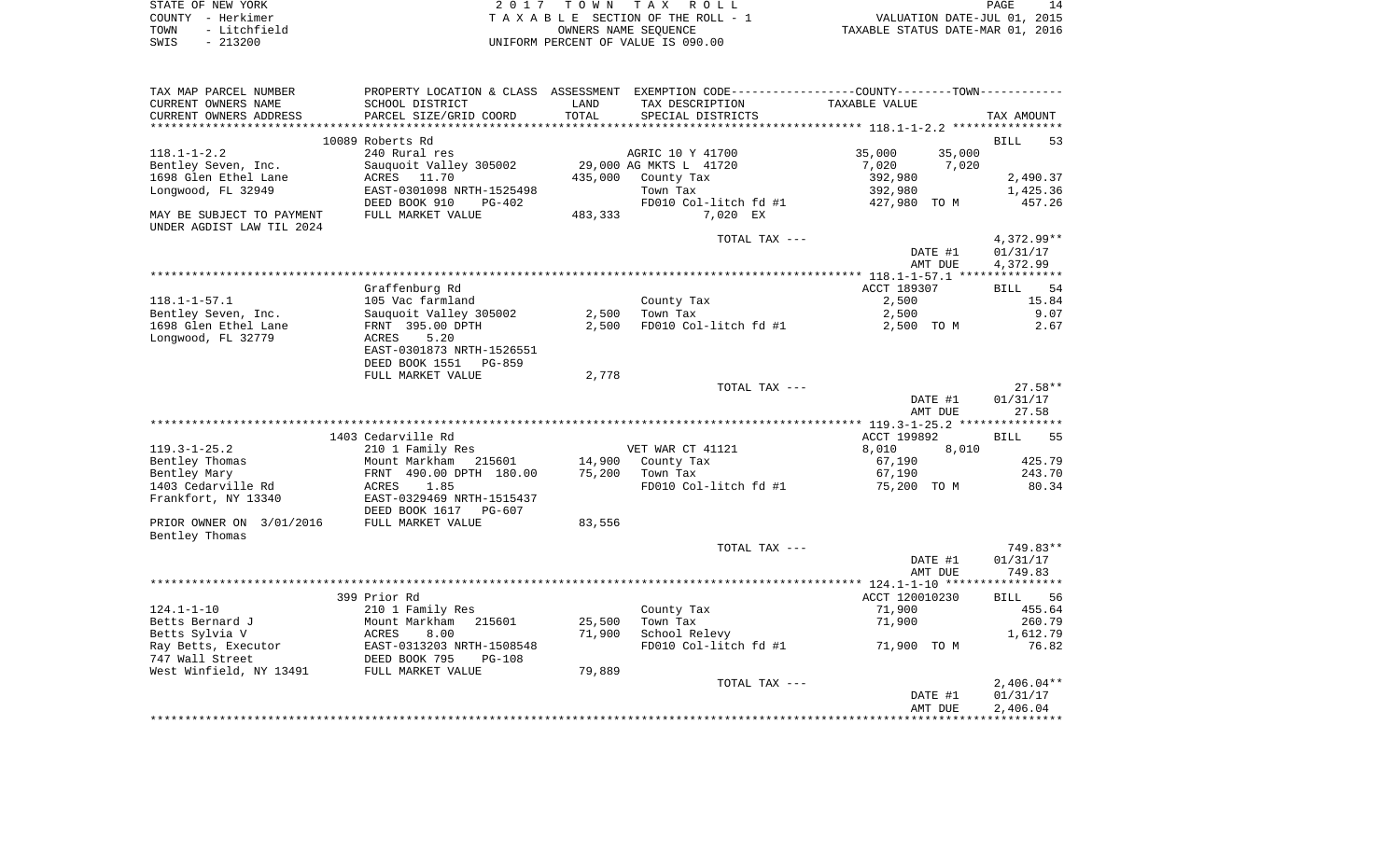| STATE OF NEW YORK    | 2017 TOWN TAX ROLL                 | PAGE                             |
|----------------------|------------------------------------|----------------------------------|
| COUNTY - Herkimer    | TAXABLE SECTION OF THE ROLL - 1    | VALUATION DATE-JUL 01, 2015      |
| - Litchfield<br>TOWN | OWNERS NAME SEOUENCE               | TAXABLE STATUS DATE-MAR 01, 2016 |
| $-213200$<br>SWIS    | UNIFORM PERCENT OF VALUE IS 090.00 |                                  |

| TAX MAP PARCEL NUMBER    | PROPERTY LOCATION & CLASS  | ASSESSMENT | EXEMPTION CODE----------------COUNTY-------TOWN----------- |                |                   |
|--------------------------|----------------------------|------------|------------------------------------------------------------|----------------|-------------------|
| CURRENT OWNERS NAME      | SCHOOL DISTRICT            | LAND       | TAX DESCRIPTION                                            | TAXABLE VALUE  |                   |
| CURRENT OWNERS ADDRESS   | PARCEL SIZE/GRID COORD     | TOTAL      | SPECIAL DISTRICTS                                          |                | TAX AMOUNT        |
| ***********************  |                            |            |                                                            |                |                   |
|                          | 2103 Graffenburg Rd        |            |                                                            | ACCT 161752    | <b>BILL</b><br>57 |
| $118.1 - 1 - 6.4$        | 210 1 Family Res           |            | County Tax                                                 | 160,000        | 1,013.94          |
| Bevins Stephanie E       | Sauquoit Valley 305002     | 14,000     | Town Tax                                                   | 160,000        | 580.33            |
| Bevins Roy A Jr          | FRNT 250.00 DPTH           | 160,000    | FD010 Col-litch fd #1                                      | 160,000 TO M   | 170.94            |
| 2103 Graffenburg Road    | ACRES<br>1.40              |            |                                                            |                |                   |
| Sauquoit, NY 13456       | EAST-0301823 NRTH-1524591  |            |                                                            |                |                   |
|                          | DEED BOOK 1376<br>PG-513   |            |                                                            |                |                   |
|                          | FULL MARKET VALUE          | 177,778    |                                                            |                |                   |
|                          |                            |            | TOTAL TAX ---                                              |                | $1,765.21**$      |
|                          |                            |            |                                                            | DATE #1        | 01/31/17          |
|                          |                            |            |                                                            |                |                   |
|                          |                            |            |                                                            | AMT DUE        | 1,765.21          |
|                          |                            |            |                                                            |                |                   |
|                          | Roberts Rd                 |            |                                                            |                | 58<br><b>BILL</b> |
| $118.1 - 1 - 18.2$       | 314 Rural vac<10           |            | County Tax                                                 | 1,000          | 6.34              |
| Bielby Estate            | Sauguoit Valley 305002     | 1,000      | Town Tax                                                   | 1,000          | 3.63              |
| Attn: Penny Suzanne Dick | 0.55<br>ACRES              | 1,000      | FD010 Col-litch fd #1                                      | 1,000 TO M     | 1.07              |
| Roberts Rd               | EAST-0302227 NRTH-1523735  |            |                                                            |                |                   |
| Sauquoit, NY 13456       | DEED BOOK 615<br>$PG-763$  |            |                                                            |                |                   |
|                          | FULL MARKET VALUE          | 1,111      |                                                            |                |                   |
|                          |                            |            | TOTAL TAX ---                                              |                | $11.04**$         |
|                          |                            |            |                                                            | DATE #1        | 01/31/17          |
|                          |                            |            |                                                            | AMT DUE        | 11.04             |
|                          |                            |            |                                                            |                |                   |
|                          | 289 Norton Rd              |            |                                                            | ACCT 120090128 | 59<br><b>BILL</b> |
| $124.2 - 1 - 3.3$        | 210 1 Family Res           |            | County Tax                                                 | 126,000        | 798.48            |
| Bielby Jack              | Mount Markham<br>215601    | 14,100     | Town Tax                                                   | 126,000        | 457.01            |
| Bielby Margaret          | ACRES<br>1.52 BANK<br>740  | 126,000    | FD010 Col-litch fd #1                                      | 126,000 TO M   | 134.62            |
| 289 Norton Rd            | EAST-0316311 NRTH-1513056  |            |                                                            |                |                   |
| Frankfort, NY 13340      | DEED BOOK 709<br>PG-586    |            |                                                            |                |                   |
|                          | FULL MARKET VALUE          | 140,000    |                                                            |                |                   |
|                          |                            |            | TOTAL TAX ---                                              |                | $1,390.11**$      |
|                          |                            |            |                                                            | DATE #1        | 01/31/17          |
|                          |                            |            |                                                            | AMT DUE        | 1,390.11          |
|                          |                            |            |                                                            |                |                   |
|                          | 344 Berberick Rd           |            |                                                            | ACCT 188884    | BILL<br>60        |
| $124.4 - 2 - 1$          | 210 1 Family Res           |            | County Tax                                                 | 88,500         | 560.84            |
| Bietz Steve              | Mount Markham<br>215601    | 25,100     | Town Tax                                                   | 88,500         | 320.99            |
| 344 Berberick Rd         | 8.00<br>ACRES              | 88,500     | FD010 Col-litch fd #1                                      | 88,500 TO M    | 94.55             |
| Frankfort, NY 13440      | EAST-0317569 NRTH-1497637  |            |                                                            |                |                   |
|                          | DEED BOOK 1549<br>$PG-143$ |            |                                                            |                |                   |
|                          | FULL MARKET VALUE          | 98,333     |                                                            |                |                   |
|                          |                            |            | TOTAL TAX ---                                              |                | $976.38**$        |
|                          |                            |            |                                                            | DATE #1        | 01/31/17          |
|                          |                            |            |                                                            | AMT DUE        | 976.38            |
|                          |                            |            |                                                            |                |                   |
|                          |                            |            |                                                            |                |                   |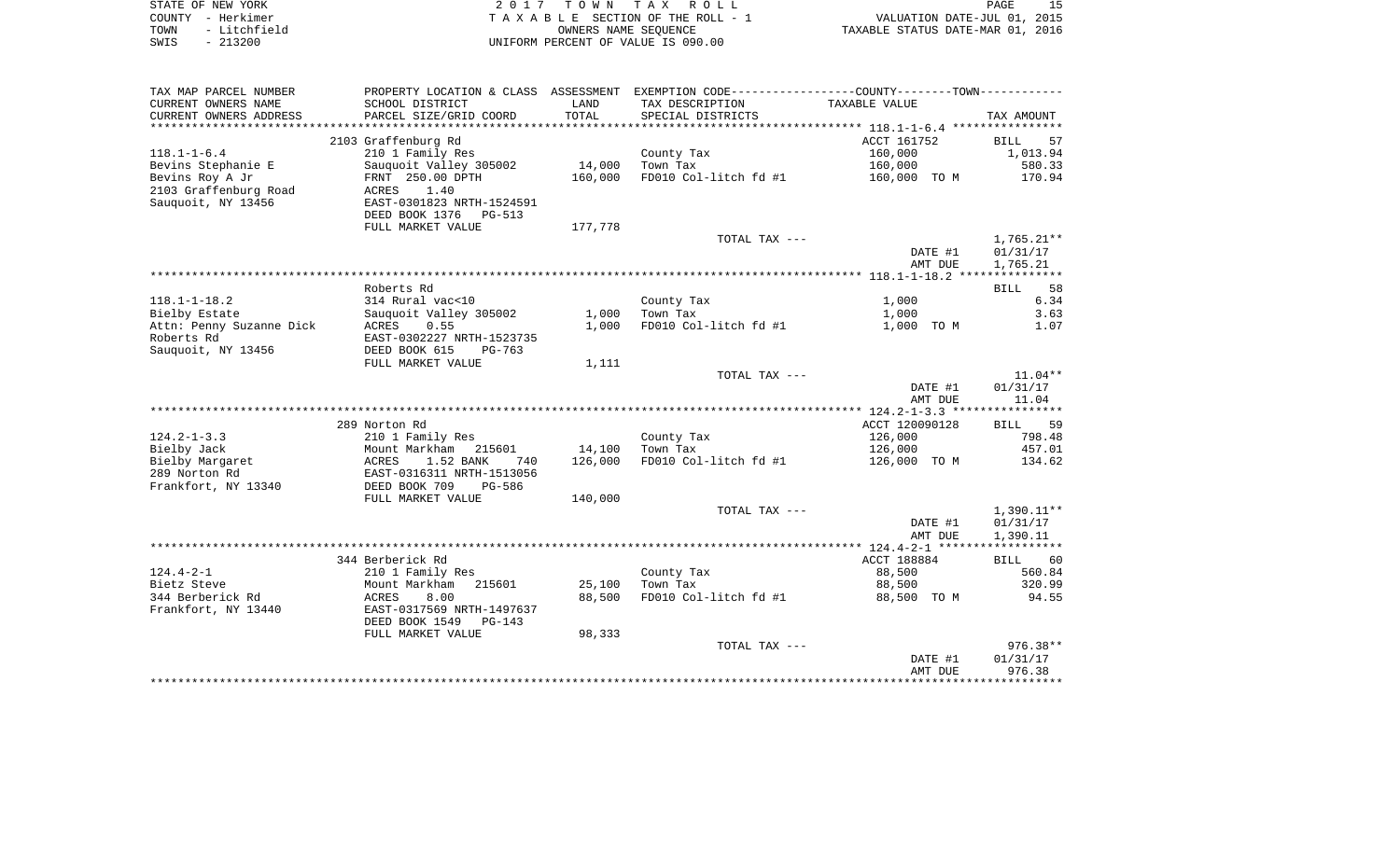| STATE OF NEW YORK    | 2017 TOWN TAX ROLL                 | PAGE                             |
|----------------------|------------------------------------|----------------------------------|
| COUNTY - Herkimer    | TAXABLE SECTION OF THE ROLL - 1    | VALUATION DATE-JUL 01, 2015      |
| - Litchfield<br>TOWN | OWNERS NAME SEOUENCE               | TAXABLE STATUS DATE-MAR 01, 2016 |
| $-213200$<br>SWIS    | UNIFORM PERCENT OF VALUE IS 090.00 |                                  |

| TAX MAP PARCEL NUMBER     |                           |         |                       | PROPERTY LOCATION & CLASS ASSESSMENT EXEMPTION CODE----------------COUNTY--------TOWN----------- |                   |
|---------------------------|---------------------------|---------|-----------------------|--------------------------------------------------------------------------------------------------|-------------------|
| CURRENT OWNERS NAME       | SCHOOL DISTRICT           | LAND    | TAX DESCRIPTION       | TAXABLE VALUE                                                                                    |                   |
| CURRENT OWNERS ADDRESS    | PARCEL SIZE/GRID COORD    | TOTAL   | SPECIAL DISTRICTS     |                                                                                                  | TAX AMOUNT        |
|                           |                           |         |                       |                                                                                                  |                   |
|                           | Elizabethtown Off Rd      |         |                       | ACCT 175153                                                                                      | <b>BILL</b><br>61 |
| $125.3 - 2 - 12$          | 322 Rural vac>10          |         | AG MKTS<br>41730      | 10,156<br>10,156                                                                                 |                   |
| Black Iron Dairy, LLC     | Central Valley 212803     | 20,600  | County Tax            | 10,444                                                                                           | 66.19             |
| 869 Elizabethtown Rd      | ACRES 22.10               | 20,600  | Town Tax              | 10,444                                                                                           | 37.88             |
| Ilion, NY 13357           | EAST-0332672 NRTH-1503846 |         | School Relevy         |                                                                                                  | 232.07            |
|                           | DEED BOOK 1463<br>PG-123  |         | FD010 Col-litch fd #1 | 20,600 TO M                                                                                      | 22.01             |
| MAY BE SUBJECT TO PAYMENT | FULL MARKET VALUE         | 22,889  |                       |                                                                                                  |                   |
| UNDER AGDIST LAW TIL 2023 |                           |         |                       |                                                                                                  |                   |
|                           |                           |         | TOTAL TAX ---         |                                                                                                  | 358.15**          |
|                           |                           |         |                       | DATE #1                                                                                          | 01/31/17          |
|                           |                           |         |                       | AMT DUE                                                                                          | 358.15            |
|                           |                           |         |                       |                                                                                                  |                   |
|                           | 1174 State Route 51       |         |                       | ACCT 120014940                                                                                   | <b>BILL</b><br>62 |
| $125.3 - 2 - 38$          | 210 1 Family Res          |         | VET COM CT 41131      | 13,350<br>13,350                                                                                 |                   |
| Blackman Charles          | Mount Markham<br>215601   | 14,800  | County Tax            | 56,250                                                                                           | 356.46            |
| Mary Elizabeth            | 2.60<br>ACRES             | 69,600  | Town Tax              | 56,250                                                                                           | 204.02            |
| 1174 State Route 51       | EAST-0327903 NRTH-1497021 |         | FD010 Col-litch fd #1 | 69,600 TO M                                                                                      | 74.36             |
| Ilion, NY 13357           | DEED BOOK 00606 PG-00222  |         |                       |                                                                                                  |                   |
|                           | FULL MARKET VALUE         | 77,333  |                       |                                                                                                  |                   |
|                           |                           |         | TOTAL TAX ---         |                                                                                                  | 634.84**          |
|                           |                           |         |                       | DATE #1                                                                                          | 01/31/17          |
|                           |                           |         |                       | AMT DUE                                                                                          | 634.84            |
|                           |                           |         |                       |                                                                                                  |                   |
|                           | 410 Wheelock Rd           |         |                       | ACCT 192153                                                                                      | BILL 63           |
| $118.4 - 1 - 56.3$        | 210 1 Family Res          |         | County Tax            | 99,400                                                                                           | 629.91            |
| Blaise Tara               | Mount Markham 215601      | 22,400  | Town Tax              | 99,400                                                                                           | 360.53            |
| 410 Wheelock Rd           | Doublewide                | 99,400  | FD010 Col-litch fd #1 | 99,400 TO M                                                                                      | 106.20            |
| Frankfort, NY 13340       | ACRES<br>6.60             |         |                       |                                                                                                  |                   |
|                           | EAST-0323477 NRTH-1514196 |         |                       |                                                                                                  |                   |
|                           | DEED BOOK 1569<br>PG-267  |         |                       |                                                                                                  |                   |
|                           | FULL MARKET VALUE         | 110,444 |                       |                                                                                                  |                   |
|                           |                           |         | TOTAL TAX ---         |                                                                                                  | $1,096.64**$      |
|                           |                           |         |                       | DATE #1                                                                                          | 01/31/17          |
|                           |                           |         |                       | AMT DUE                                                                                          | 1,096.64          |
|                           |                           |         |                       |                                                                                                  |                   |
|                           | 1834 State Route 51       |         |                       | ACCT 120013170                                                                                   | BILL 64           |
| $125.1 - 2 - 46$          | 210 1 Family Res          |         | County Tax            | 95,200                                                                                           | 603.30            |
| Bleaking Gerald Jr        | Mount Markham 215601      | 15,000  | Town Tax              | 95,200                                                                                           | 345.30            |
| Bleaking Annmarie         | includes 125.1-2-48       | 95,200  | FD010 Col-litch fd #1 | 95,200 TO M                                                                                      | 101.71            |
| 1834 State Route 51       | FRNT 331.00 DPTH          |         |                       |                                                                                                  |                   |
| Ilion, NY 13357           | 3.30<br>ACRES             |         |                       |                                                                                                  |                   |
|                           | EAST-0331730 NRTH-1507773 |         |                       |                                                                                                  |                   |
|                           | DEED BOOK 806<br>$PG-143$ |         |                       |                                                                                                  |                   |
|                           | FULL MARKET VALUE         | 105,778 |                       |                                                                                                  |                   |
|                           |                           |         |                       |                                                                                                  |                   |
|                           |                           |         | TOTAL TAX ---         |                                                                                                  | $1,050.31**$      |
|                           |                           |         |                       | DATE #1                                                                                          | 01/31/17          |
|                           |                           |         |                       | AMT DUE                                                                                          | 1,050.31          |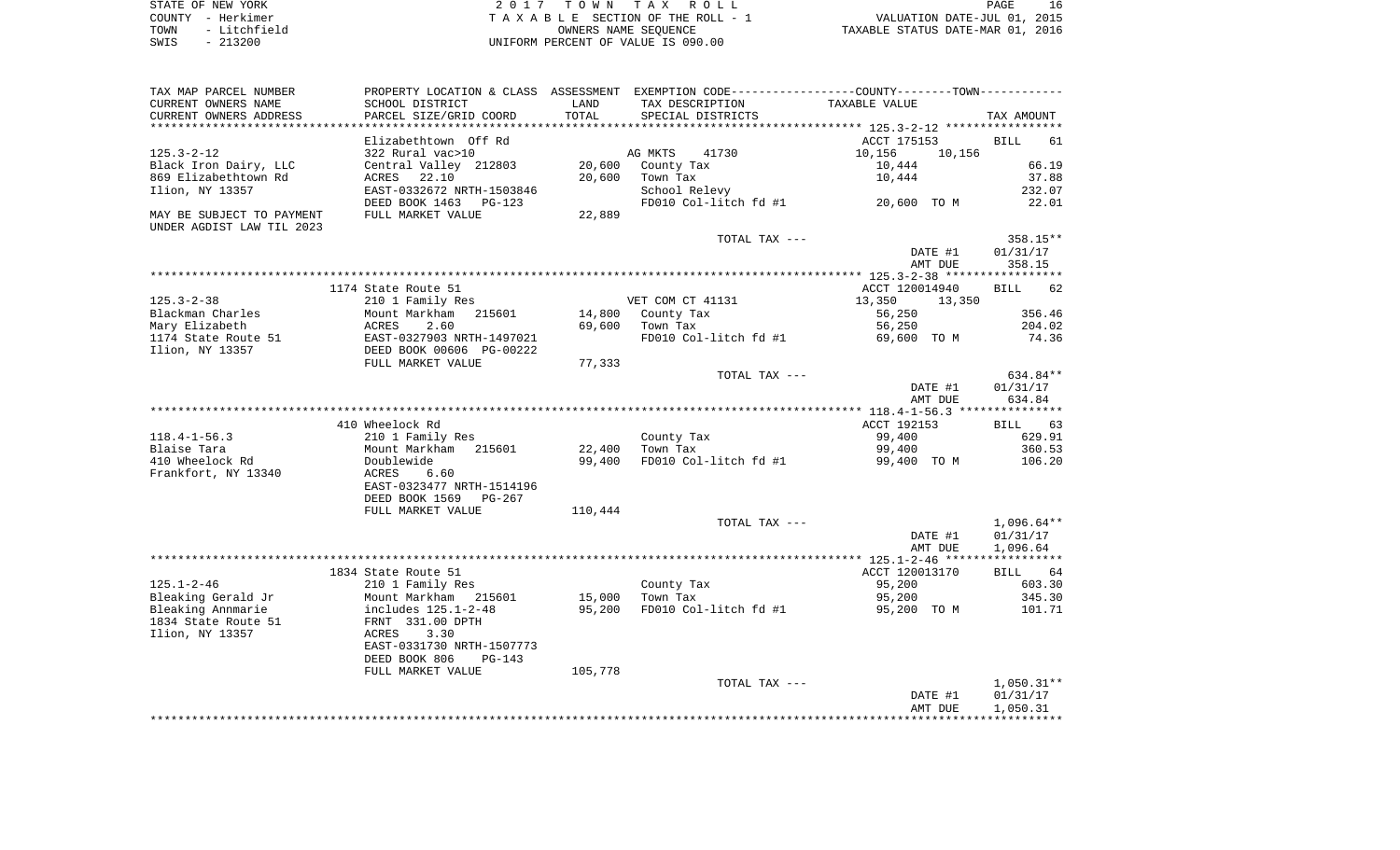STATE OF NEW YORK **EXECUTE:** A 2 0 1 7 T O W N T A X R O L L COUNTY - Herkimer<br>
T A X A B L E SECTION OF THE ROLL - 1<br>
TOWN - Litchfield<br>
SWIS - 213200 - UNIFORM PERCENT OF VALUE IS 090.00 TOWN - Litchfield OWNERS NAME SEQUENCE TAXABLE STATUS DATE-MAR 01, 2016 SWIS - 213200 UNIFORM PERCENT OF VALUE IS 090.00

| TAX MAP PARCEL NUMBER   |                                 |         | PROPERTY LOCATION & CLASS ASSESSMENT EXEMPTION CODE-----------------COUNTY-------TOWN---------- |                          |                   |
|-------------------------|---------------------------------|---------|-------------------------------------------------------------------------------------------------|--------------------------|-------------------|
| CURRENT OWNERS NAME     | SCHOOL DISTRICT                 | LAND    | TAX DESCRIPTION                                                                                 | TAXABLE VALUE            |                   |
| CURRENT OWNERS ADDRESS  | PARCEL SIZE/GRID COORD          | TOTAL   | SPECIAL DISTRICTS                                                                               |                          | TAX AMOUNT        |
|                         |                                 |         |                                                                                                 |                          |                   |
|                         | Elizabethtown Rd                |         |                                                                                                 | ACCT 156790              | <b>BILL</b><br>65 |
| $125.1 - 2 - 56$        | 105 Vac farmland                |         | County Tax                                                                                      | 26,800                   | 169.84            |
| Bodwell Daniel J        | Central Valley 212803           | 26,800  | Town Tax                                                                                        | 26,800                   | 97.21             |
| Bodwell Elma S          | 51.40<br>ACRES                  | 26,800  | School Relevy                                                                                   |                          | 595.59            |
| 869 Elizabethtown Rd    | EAST-0333827 NRTH-1506703       |         | FD010 Col-litch fd #1                                                                           | 26,800 TO M              | 28.63             |
| Ilion, NY 13357         | DEED BOOK 1346<br><b>PG-148</b> |         |                                                                                                 |                          |                   |
|                         | FULL MARKET VALUE               | 29,778  |                                                                                                 |                          |                   |
|                         |                                 |         | TOTAL TAX ---                                                                                   |                          | 891.27**          |
|                         |                                 |         |                                                                                                 | DATE #1                  | 01/31/17          |
|                         |                                 |         |                                                                                                 | AMT DUE                  | 891.27            |
|                         |                                 |         |                                                                                                 |                          |                   |
|                         |                                 |         |                                                                                                 |                          |                   |
| $125.3 - 2 - 9$         | Jones Rd                        |         |                                                                                                 | ACCT 120009000<br>97,900 | BILL 66           |
|                         | 120 Field crops                 |         | County Tax                                                                                      |                          | 620.41            |
| Bodwell Karen           | Mount Markham<br>215601         | 72,000  | Town Tax                                                                                        | 97,900                   | 355.09            |
| PO Box 147              | ACRES 148.20                    | 97,900  | School Relevy                                                                                   |                          | 2,196.00          |
| East Kingston, NH 03827 | EAST-0330362 NRTH-1503104       |         | FD010 Col-litch fd #1                                                                           | 97,900 TO M              | 104.60            |
|                         | DEED BOOK 1105 PG-478           |         |                                                                                                 |                          |                   |
|                         | FULL MARKET VALUE               | 108,778 |                                                                                                 |                          |                   |
|                         |                                 |         | TOTAL TAX ---                                                                                   |                          | $3,276.10**$      |
|                         |                                 |         |                                                                                                 | DATE #1                  | 01/31/17          |
|                         |                                 |         |                                                                                                 | AMT DUE                  | 3,276.10          |
|                         |                                 |         |                                                                                                 |                          |                   |
|                         | 1476 Jones Rd                   |         |                                                                                                 | ACCT 120008820           | 67<br>BILL        |
| $125.3 - 2 - 17$        | 210 1 Family Res                |         | County Tax                                                                                      | 89,300                   | 565.91            |
| Bodwell Karen           | Mount Markham<br>215601         | 13,000  | Town Tax                                                                                        | 89,300                   | 323.90            |
| Freedom Farm Rev. Trust | ACRES<br>1.00                   | 89,300  | School Relevy                                                                                   |                          | 2,003.09          |
| PO Box 147              | EAST-0329699 NRTH-1502284       |         | FD010 Col-litch fd #1                                                                           | 89,300 TO M              | 95.41             |
| East Kingston, NH 03827 | DEED BOOK 1105<br>PG-478        |         |                                                                                                 |                          |                   |
|                         | FULL MARKET VALUE               | 99,222  |                                                                                                 |                          |                   |
|                         |                                 |         | TOTAL TAX ---                                                                                   |                          | 2,988.31**        |
|                         |                                 |         |                                                                                                 | DATE #1                  | 01/31/17          |
|                         |                                 |         |                                                                                                 | AMT DUE                  | 2,988.31          |
|                         |                                 |         |                                                                                                 |                          |                   |
|                         | Jones Rd                        |         |                                                                                                 |                          | 68<br><b>BILL</b> |
| $125.3 - 2 - 18.6$      | 322 Rural vac>10                |         | County Tax                                                                                      | 16,500                   | 104.56            |
| Bodwell Karen           | Mount Markham<br>215601         | 16,500  | Town Tax                                                                                        | 16,500                   | 59.85             |
| Freedom Farm Rev. Trust | ACRES<br>12.65                  | 16,500  | School Relevy                                                                                   |                          | 370.11            |
| PO Box 147              | EAST-0329707 NRTH-1501330       |         | FD010 Col-litch fd #1                                                                           | 16,500 TO M              | 17.63             |
| East Kingston, NH 03827 | DEED BOOK 1105<br>$PG-478$      |         |                                                                                                 |                          |                   |
|                         | FULL MARKET VALUE               | 18,333  |                                                                                                 |                          |                   |
|                         |                                 |         | TOTAL TAX ---                                                                                   |                          | $552.15**$        |
|                         |                                 |         |                                                                                                 | DATE #1                  | 01/31/17          |
|                         |                                 |         |                                                                                                 | AMT DUE                  | 552.15            |
|                         |                                 |         |                                                                                                 |                          |                   |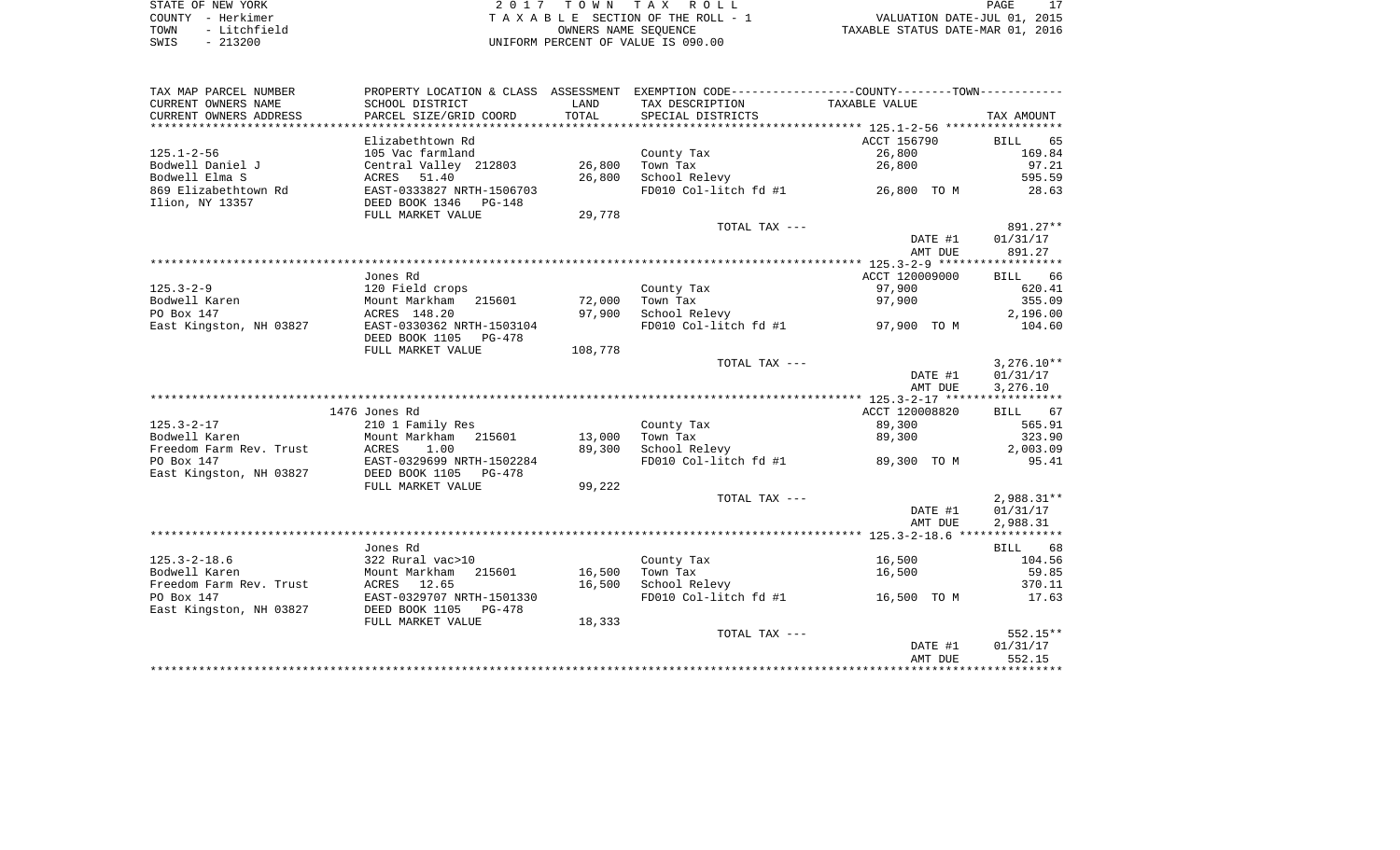| STATE OF NEW YORK    | 2017 TOWN TAX ROLL                 | PAGE                             |
|----------------------|------------------------------------|----------------------------------|
| COUNTY - Herkimer    | TAXABLE SECTION OF THE ROLL - 1    | VALUATION DATE-JUL 01, 2015      |
| - Litchfield<br>TOWN | OWNERS NAME SEOUENCE               | TAXABLE STATUS DATE-MAR 01, 2016 |
| SWIS<br>$-213200$    | UNIFORM PERCENT OF VALUE IS 090.00 |                                  |

| TAX MAP PARCEL NUMBER<br>CURRENT OWNERS NAME                                                                                             | PROPERTY LOCATION & CLASS ASSESSMENT EXEMPTION CODE---------------COUNTY-------TOWN----------<br>SCHOOL DISTRICT                                                                      | LAND                         | TAX DESCRIPTION                                                     | TAXABLE VALUE                                                          |                                                        |
|------------------------------------------------------------------------------------------------------------------------------------------|---------------------------------------------------------------------------------------------------------------------------------------------------------------------------------------|------------------------------|---------------------------------------------------------------------|------------------------------------------------------------------------|--------------------------------------------------------|
| CURRENT OWNERS ADDRESS<br>**********************                                                                                         | PARCEL SIZE/GRID COORD                                                                                                                                                                | TOTAL                        | SPECIAL DISTRICTS                                                   |                                                                        | TAX AMOUNT                                             |
| $119.3 - 1 - 53$<br>Bonanza Dominick<br>2358 Main Street<br>Clayville, NY 13322                                                          | 120 Remington Rd<br>312 Vac w/imprv<br>Mount Markham 215601<br>FRNT 220.00 DPTH 135.00<br>0.64<br>ACRES<br>EAST-0337130 NRTH-1513074<br>DEED BOOK 1556<br>PG-345<br>FULL MARKET VALUE | 10,000<br>12,000<br>13,333   | County Tax<br>Town Tax<br>School Relevy<br>FD010 Col-litch fd #1    | ACCT 190074<br>12,000<br>12,000<br>12,000 TO M                         | <b>BILL</b><br>69<br>76.05<br>43.52<br>269.18<br>12.82 |
|                                                                                                                                          |                                                                                                                                                                                       |                              | TOTAL TAX ---                                                       | DATE #1<br>AMT DUE                                                     | $401.57**$<br>01/31/17<br>401.57                       |
|                                                                                                                                          |                                                                                                                                                                                       |                              |                                                                     |                                                                        |                                                        |
| 118.3-1-2.7<br>Borello Peter<br>Borello Elisa<br>114 Cobane Rd                                                                           | 114 Cobane Rd<br>210 1 Family Res<br>Sauguoit Valley 305002<br>ACRES<br>1.80<br>EAST-0301533 NRTH-1520302                                                                             | 14,800<br>153,100            | County Tax<br>Town Tax<br>FD010 Col-litch fd #1                     | 153,100<br>153,100<br>153,100 TO M                                     | BILL 70<br>970.22<br>555.30<br>163.57                  |
| Sauguoit, NY 13456                                                                                                                       | DEED BOOK 806<br>$PG-330$<br>FULL MARKET VALUE                                                                                                                                        | 170,111                      | TOTAL TAX ---                                                       | DATE #1<br>AMT DUE                                                     | 1,689.09**<br>01/31/17<br>1,689.09                     |
|                                                                                                                                          |                                                                                                                                                                                       |                              |                                                                     |                                                                        |                                                        |
| $118.3 - 1 - 2.6$<br>Borello Peter A<br>114 Cobane Rd<br>Sauquoit, NY 13456                                                              | King Rd<br>314 Rural vac<10<br>Sauquoit Valley 305002<br>FRNT 200.00 DPTH 200.00<br>ACRES<br>0.91<br>EAST-0301725 NRTH-1520409<br>DEED BOOK 930<br>PG-586                             | 8,200<br>8,200               | County Tax<br>Town Tax<br>FD010 Col-litch fd #1                     | 8,200<br>8,200<br>8,200 TO M                                           | BILL 71<br>51.96<br>29.74<br>8.76                      |
|                                                                                                                                          | FULL MARKET VALUE                                                                                                                                                                     | 9,111                        | TOTAL TAX ---                                                       | DATE #1<br>AMT DUE                                                     | $90.46**$<br>01/31/17<br>90.46                         |
|                                                                                                                                          |                                                                                                                                                                                       |                              |                                                                     |                                                                        |                                                        |
| $131.1 - 3 - 8.1$<br>Bosch Willis J<br>1 Dennis Ct<br>Chestnut Ridge, NY 10977<br>MAY BE SUBJECT TO PAYMENT<br>UNDER AGDIST LAW TIL 2023 | 155 Cedarville Rd<br>241 Rural res&ag<br>215601<br>Mount Markham<br>ACRES 128.40<br>EAST-0325968 NRTH-1494932<br>DEED BOOK 1096 PG-806<br>FULL MARKET VALUE                           | 98,500<br>218,300<br>242,556 | AG MKTS<br>41730<br>County Tax<br>Town Tax<br>FD010 Col-litch fd #1 | ACCT 120004410<br>5,899<br>5,899<br>212,401<br>212,401<br>218,300 TO M | 72<br><b>BILL</b><br>1,346.02<br>770.39<br>233.23      |
|                                                                                                                                          |                                                                                                                                                                                       |                              | TOTAL TAX ---                                                       | DATE #1<br>AMT DUE                                                     | $2,349.64**$<br>01/31/17<br>2,349.64                   |
|                                                                                                                                          |                                                                                                                                                                                       |                              |                                                                     |                                                                        |                                                        |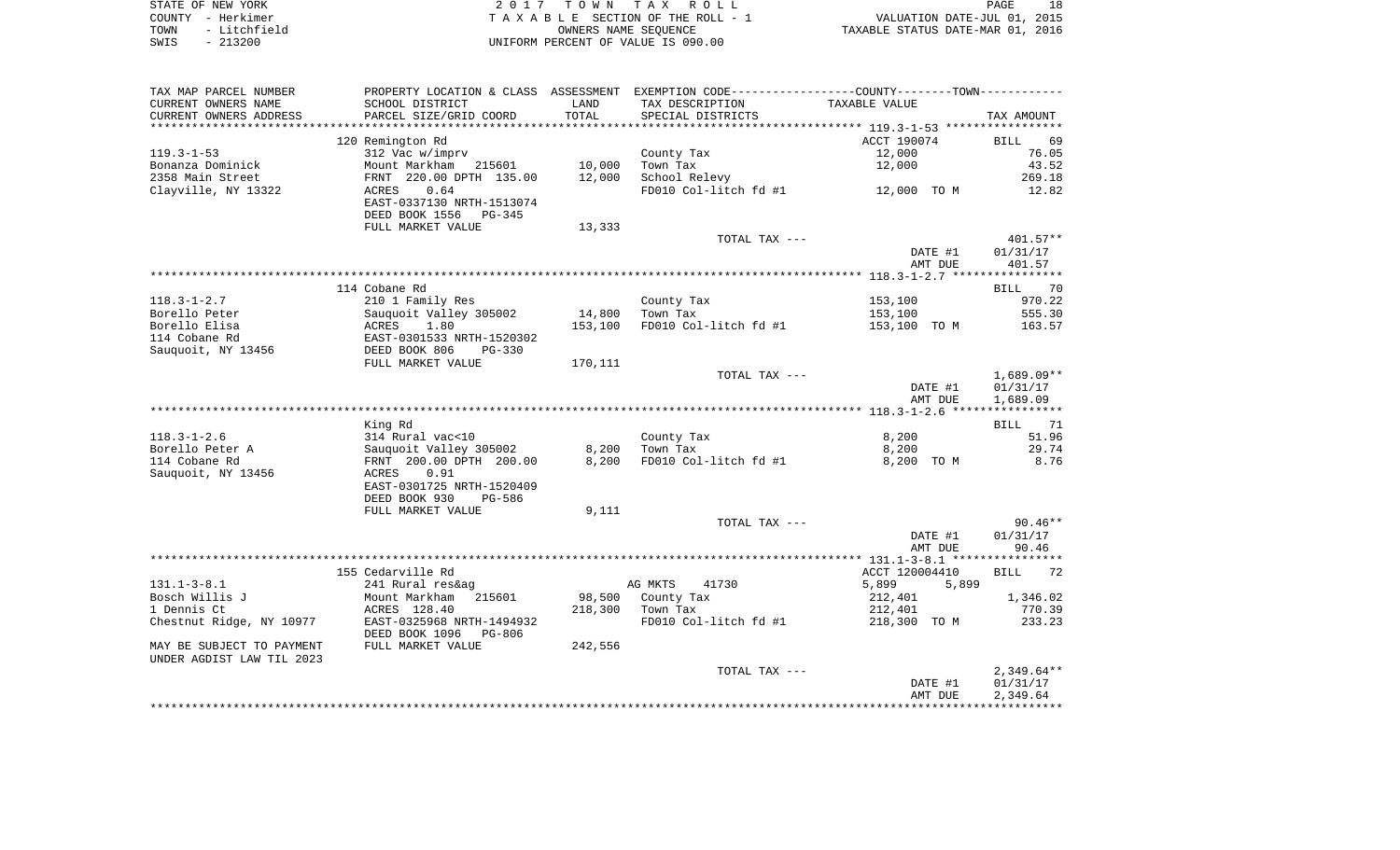| STATE OF NEW YORK    | 2017 TOWN TAX ROLL                 | 19<br>PAGE                       |
|----------------------|------------------------------------|----------------------------------|
| COUNTY - Herkimer    | TAXABLE SECTION OF THE ROLL - 1    | VALUATION DATE-JUL 01, 2015      |
| - Litchfield<br>TOWN | OWNERS NAME SEOUENCE               | TAXABLE STATUS DATE-MAR 01, 2016 |
| $-213200$<br>SWIS    | UNIFORM PERCENT OF VALUE IS 090.00 |                                  |
|                      |                                    |                                  |

| TAX MAP PARCEL NUMBER                                  | PROPERTY LOCATION & CLASS ASSESSMENT                  |         |                          | EXEMPTION CODE-----------------COUNTY-------TOWN----------- |                          |
|--------------------------------------------------------|-------------------------------------------------------|---------|--------------------------|-------------------------------------------------------------|--------------------------|
| CURRENT OWNERS NAME                                    | SCHOOL DISTRICT                                       | LAND    | TAX DESCRIPTION          | TAXABLE VALUE                                               |                          |
| CURRENT OWNERS ADDRESS                                 | PARCEL SIZE/GRID COORD                                | TOTAL   | SPECIAL DISTRICTS        |                                                             | TAX AMOUNT               |
| ************************                               | *****************************                         |         |                          |                                                             |                          |
|                                                        | 178 Soncody Rd                                        |         |                          | ACCT 120003900                                              | <b>BILL</b><br>-73       |
| $124.3 - 2 - 18.1$                                     | 270 Mfg housing                                       |         | County Tax               | 33,000                                                      | 209.13                   |
| Boss Irrevocable liv Trust Ric Mount Markham           | 215601                                                | 11,000  | Town Tax                 | 33,000                                                      | 119.69                   |
| c/o Eric Gifford                                       | FRNT 245.00 DPTH                                      | 33,000  | FD010 Col-litch fd #1    | 33,000 TO M                                                 | 35.26                    |
| 7639 Acee Road                                         | ACRES<br>1.20                                         |         |                          |                                                             |                          |
| Whitesboro, NY 13492                                   | EAST-0312024 NRTH-1499862<br>DEED BOOK 1481<br>PG-562 |         |                          |                                                             |                          |
| MAY BE SUBJECT TO PAYMENT<br>UNDER AGDIST LAW TIL 2017 | FULL MARKET VALUE                                     | 36,667  |                          |                                                             |                          |
|                                                        |                                                       |         | TOTAL TAX ---            |                                                             | $364.08**$               |
|                                                        |                                                       |         |                          | DATE #1<br>AMT DUE                                          | 01/31/17<br>364.08       |
|                                                        |                                                       |         |                          |                                                             |                          |
|                                                        | 568 Berberick Rd                                      |         |                          | ACCT 175828                                                 | <b>BILL</b><br>74        |
| $124.4 - 2 - 21$                                       | 210 1 Family Res                                      |         | County Tax               | 98,000                                                      | 621.04                   |
| Bowee Daniel                                           | Mount Markham<br>215601                               | 16,000  | Town Tax                 | 98,000                                                      | 355.45                   |
| 116 Lakeview Road                                      | ACRES<br>5.20                                         | 98,000  | School Relevy            |                                                             | 2,198.24                 |
| Richfield Springs, NY 13439                            | EAST-0318513 NRTH-1501470<br>DEED BOOK 1467<br>PG-667 |         | FD010 Col-litch fd #1    | 98,000 TO M                                                 | 104.70                   |
|                                                        | FULL MARKET VALUE                                     | 108,889 |                          |                                                             |                          |
|                                                        |                                                       |         | TOTAL TAX ---            | DATE #1                                                     | $3,279.43**$<br>01/31/17 |
|                                                        |                                                       |         |                          | AMT DUE                                                     | 3,279.43                 |
|                                                        |                                                       |         |                          |                                                             |                          |
|                                                        | 331 Prior Rd                                          |         |                          | ACCT 120011130                                              | 75<br>BILL               |
| $124.1 - 1 - 11.1$                                     | 120 Field crops                                       |         | AGRIC 10 Y 41700         | 24,300<br>24,300                                            |                          |
| Braley Paris                                           | Mount Markham<br>215601                               |         | 103,300 AG MKTS L 41720  | 13,332<br>13,332                                            |                          |
| 331 Prior Rd                                           | ACRES 154.00                                          |         | 220,000 AGRIC 10 Y 42100 | 10,000<br>10,000                                            |                          |
| Clayville, NY 13322                                    | EAST-0311174 NRTH-1508692                             |         | County Tax               | 172,368                                                     | 1,092.32                 |
|                                                        | DEED BOOK 860<br>PG-668                               |         | Town Tax                 | 172,368                                                     | 625.19                   |
| MAY BE SUBJECT TO PAYMENT                              | FULL MARKET VALUE                                     | 244,444 | FD010 Col-litch fd #1    | 206,668 TO M                                                | 220.80                   |
| UNDER AGDIST LAW TIL 2020                              |                                                       |         | 13,332 EX                |                                                             |                          |
|                                                        |                                                       |         | TOTAL TAX ---            |                                                             | $1,938.31**$             |
|                                                        |                                                       |         |                          | DATE #1                                                     | 01/31/17                 |
|                                                        |                                                       |         |                          | AMT DUE                                                     | 1,938.31                 |
|                                                        | Prior Rd                                              |         |                          |                                                             |                          |
| $124.2 - 1 - 27.3$                                     | 105 Vac farmland                                      |         | County Tax               | ACCT 196986<br>6,400                                        | 76<br>BILL<br>40.56      |
| Braley Scott L                                         | Mount Markham 215601                                  | 6,400   | Town Tax                 | 6,400                                                       | 23.21                    |
| Braley Paris L                                         | FRNT 250.00 DPTH                                      | 6,400   | FD010 Col-litch fd #1    | 6,400 TO M                                                  | 6.84                     |
| 331 Prior Rd                                           | 0.80<br>ACRES                                         |         |                          |                                                             |                          |
| Clayville, NY 13322                                    | EAST-0312553 NRTH-1507758                             |         |                          |                                                             |                          |
|                                                        | DEED BOOK 1598<br><b>PG-908</b>                       |         |                          |                                                             |                          |
| MAY BE SUBJECT TO PAYMENT<br>UNDER AGDIST LAW TIL 2020 | FULL MARKET VALUE                                     | 7,111   |                          |                                                             |                          |
|                                                        |                                                       |         | TOTAL TAX ---            |                                                             | $70.61**$                |
|                                                        |                                                       |         |                          | DATE #1<br>AMT DUE                                          | 01/31/17<br>70.61        |
|                                                        |                                                       |         |                          |                                                             |                          |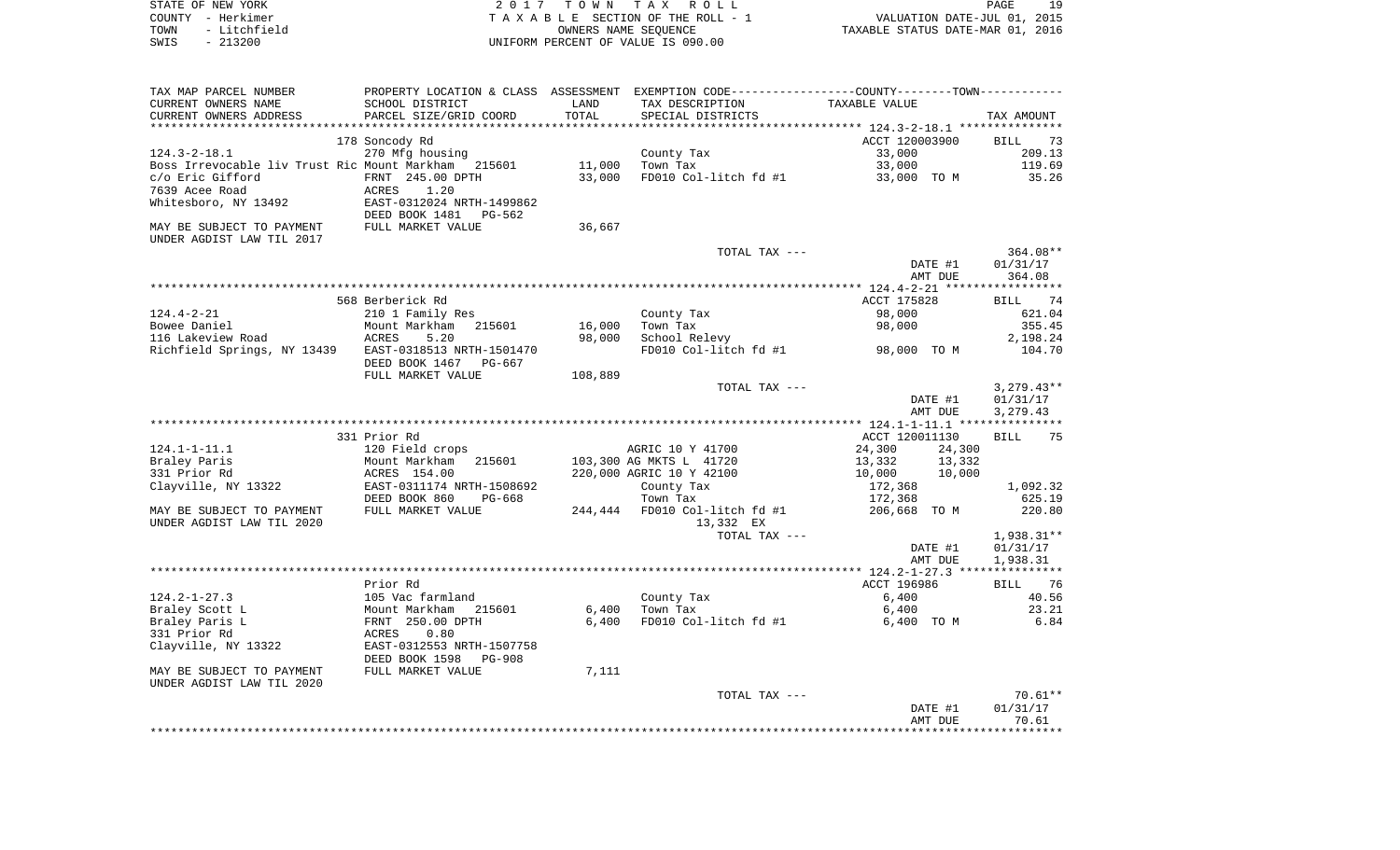| STATE OF NEW YORK    | 2017 TOWN TAX ROLL                 | 20<br>PAGE                       |
|----------------------|------------------------------------|----------------------------------|
| COUNTY - Herkimer    | TAXABLE SECTION OF THE ROLL - 1    | VALUATION DATE-JUL 01, 2015      |
| - Litchfield<br>TOWN | OWNERS NAME SEOUENCE               | TAXABLE STATUS DATE-MAR 01, 2016 |
| $-213200$<br>SWIS    | UNIFORM PERCENT OF VALUE IS 090.00 |                                  |

| TAX MAP PARCEL NUMBER              |                                    |         |                         | PROPERTY LOCATION & CLASS ASSESSMENT EXEMPTION CODE---------------COUNTY-------TOWN---------- |                   |
|------------------------------------|------------------------------------|---------|-------------------------|-----------------------------------------------------------------------------------------------|-------------------|
| CURRENT OWNERS NAME                | SCHOOL DISTRICT                    | LAND    | TAX DESCRIPTION         | TAXABLE VALUE                                                                                 |                   |
| CURRENT OWNERS ADDRESS             | PARCEL SIZE/GRID COORD             | TOTAL   | SPECIAL DISTRICTS       |                                                                                               | TAX AMOUNT        |
|                                    |                                    |         |                         |                                                                                               |                   |
|                                    | 138 Brigham Rd                     |         |                         | ACCT 120001860                                                                                | 77<br><b>BILL</b> |
| $118.3 - 1 - 39$                   | 120 Field crops                    |         | AG MKTS L 41720         | 266<br>266                                                                                    |                   |
| Brigham Gerald R                   | Mount Markham<br>215601            |         | 66,800 AGRIC 10 Y 42100 | 1,000<br>1,000                                                                                |                   |
| Brigham Barbara Jean               | ACRES 100.00                       | 170,000 | County Tax              | 168,734                                                                                       | 1,069.29          |
| 138 Brigham Rd                     | EAST-0305995 NRTH-1514171          |         | Town Tax                | 168,734                                                                                       | 612.01            |
| Clayville, NY 13322                | DEED BOOK 681<br><b>PG-999</b>     |         | FD010 Col-litch fd #1   | 169,734 TO M                                                                                  | 181.34            |
|                                    | FULL MARKET VALUE                  | 188,889 | 266 EX                  |                                                                                               |                   |
| MAY BE SUBJECT TO PAYMENT          |                                    |         |                         |                                                                                               |                   |
| UNDER AGDIST LAW TIL 2020          |                                    |         |                         |                                                                                               |                   |
|                                    |                                    |         | TOTAL TAX ---           |                                                                                               | $1,862.64**$      |
|                                    |                                    |         |                         | DATE #1                                                                                       | 01/31/17          |
|                                    |                                    |         |                         | AMT DUE                                                                                       | 1,862.64          |
|                                    |                                    |         |                         |                                                                                               |                   |
|                                    | 10276 Roberts Rd                   |         |                         | ACCT 120090080                                                                                | 78<br><b>BILL</b> |
| $118.1 - 1 - 38.2$                 | 210 1 Family Res                   | 22,500  | County Tax              | 119,900                                                                                       | 759.82<br>434.88  |
| Broadhurst Gary<br>Broadhurst Joan | Sauquoit Valley 305002<br>5.60     | 119,900 | Town Tax                | 119,900<br>119,900 TO M                                                                       | 128.10            |
| 10276 Roberts Rd                   | ACRES<br>EAST-0302613 NRTH-1522899 |         | FD010 Col-litch fd #1   |                                                                                               |                   |
| Sauquoit, NY 13456                 | DEED BOOK 674<br>PG-696            |         |                         |                                                                                               |                   |
|                                    | FULL MARKET VALUE                  | 133,222 |                         |                                                                                               |                   |
|                                    |                                    |         | TOTAL TAX ---           |                                                                                               | $1,322.80**$      |
|                                    |                                    |         |                         | DATE #1                                                                                       | 01/31/17          |
|                                    |                                    |         |                         | AMT DUE                                                                                       | 1,322.80          |
|                                    |                                    |         |                         |                                                                                               |                   |
|                                    | 243 Norton Rd                      |         |                         | ACCT 120001980                                                                                | <b>BILL</b><br>79 |
| $124.2 - 1 - 6$                    | 210 1 Family Res                   |         | County Tax              | 104,500                                                                                       | 662.23            |
| Brooks Deanna                      | Mount Markham<br>215601            | 14,100  | Town Tax                | 104,500                                                                                       | 379.03            |
| 243 Norton Rd                      | ACRES<br>1.50                      | 104,500 | FD010 Col-litch fd #1   | 104,500 TO M                                                                                  | 111.65            |
| Frankfort, NY 13340                | EAST-0317019 NRTH-1512278          |         |                         |                                                                                               |                   |
|                                    | DEED BOOK 806<br>$PG-33$           |         |                         |                                                                                               |                   |
|                                    | FULL MARKET VALUE                  | 116,111 |                         |                                                                                               |                   |
|                                    |                                    |         | TOTAL TAX ---           |                                                                                               | 1,152.91**        |
|                                    |                                    |         |                         | DATE #1                                                                                       | 01/31/17          |
|                                    |                                    |         |                         | AMT DUE                                                                                       | 1,152.91          |
|                                    |                                    |         |                         |                                                                                               |                   |
|                                    | Cemetery Rd                        |         |                         | ACCT 181758                                                                                   | 80<br>BILL        |
| $119.3 - 4 - 10$                   | 314 Rural vac<10                   |         | County Tax              | 9,300                                                                                         | 58.94             |
| Brooks Lawrence                    | Mount Markham<br>215601            | 9,300   | Town Tax                | 9,300                                                                                         | 33.73             |
| Brooks Wendy                       | FRNT 246.00 DPTH                   | 9,300   | School Relevy           |                                                                                               | 208.61            |
| 65 Elm Street                      | 3.80<br>ACRES                      |         | FD010 Col-litch fd #1   | 9,300 TO M                                                                                    | 9.94              |
| Ilion, NY 13357                    | EAST-0326304 NRTH-1518357          |         |                         |                                                                                               |                   |
|                                    | DEED BOOK 1506<br>PG-112           |         |                         |                                                                                               |                   |
|                                    | FULL MARKET VALUE                  | 10,333  |                         |                                                                                               |                   |
|                                    |                                    |         | TOTAL TAX ---           |                                                                                               | $311.22**$        |
|                                    |                                    |         |                         | DATE #1                                                                                       | 01/31/17          |
|                                    |                                    |         |                         | AMT DUE                                                                                       | 311.22            |
|                                    |                                    |         |                         |                                                                                               |                   |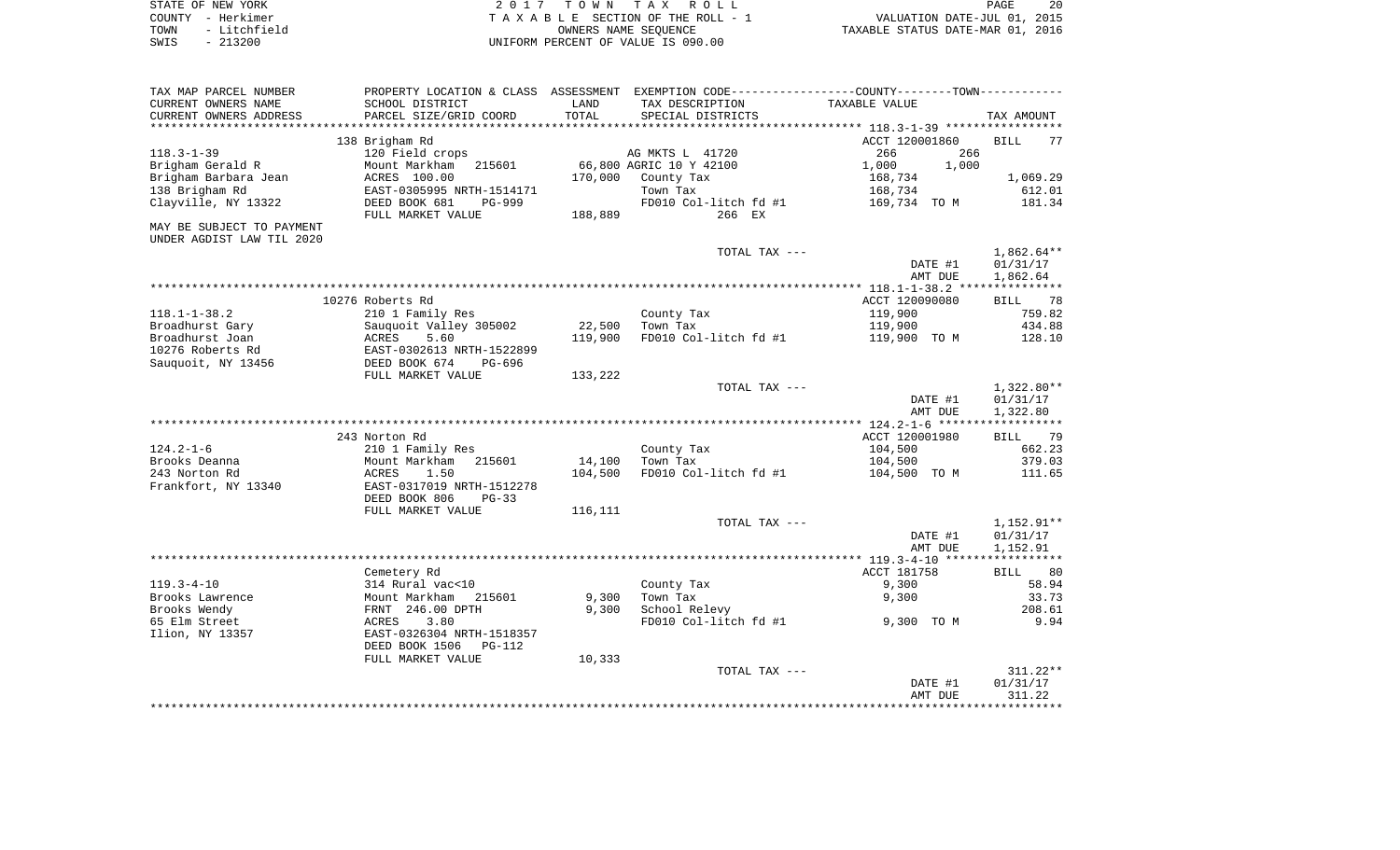| STATE OF NEW YORK    | 2017 TOWN TAX ROLL                 | PAGE                             |
|----------------------|------------------------------------|----------------------------------|
| COUNTY - Herkimer    | TAXABLE SECTION OF THE ROLL - 1    | VALUATION DATE-JUL 01, 2015      |
| - Litchfield<br>TOWN | OWNERS NAME SEOUENCE               | TAXABLE STATUS DATE-MAR 01, 2016 |
| $-213200$<br>SWIS    | UNIFORM PERCENT OF VALUE IS 090.00 |                                  |

| TAX MAP PARCEL NUMBER             |                                           |         | PROPERTY LOCATION & CLASS ASSESSMENT EXEMPTION CODE----------------COUNTY--------TOWN----------- |                    |                          |
|-----------------------------------|-------------------------------------------|---------|--------------------------------------------------------------------------------------------------|--------------------|--------------------------|
| CURRENT OWNERS NAME               | SCHOOL DISTRICT                           | LAND    | TAX DESCRIPTION                                                                                  | TAXABLE VALUE      |                          |
| CURRENT OWNERS ADDRESS            | PARCEL SIZE/GRID COORD                    | TOTAL   | SPECIAL DISTRICTS                                                                                |                    | TAX AMOUNT               |
| ***********************           | ***********************                   |         |                                                                                                  |                    |                          |
|                                   | Brown Rd                                  |         |                                                                                                  | ACCT 120001440     | <b>BILL</b><br>81        |
| $118.3 - 1 - 32.1$                | 322 Rural vac>10                          | 30,000  | County Tax                                                                                       | 30,000<br>30,000   | 190.11<br>108.81         |
| Brown Bryant<br>6493 Skinner Road | Sauquoit Valley 305002<br>includes 32.999 | 30,000  | Town Tax<br>School Relevy                                                                        |                    | 737.63                   |
| Rome, NY 13440                    | split w/32.15 2008                        |         | FD010 Col-litch fd #1                                                                            | 30,000 TO M        | 32.05                    |
|                                   | FRNT 2105.00 DPTH                         |         |                                                                                                  |                    |                          |
|                                   | ACRES 21.70                               |         |                                                                                                  |                    |                          |
|                                   | EAST-0307385 NRTH-1517544                 |         |                                                                                                  |                    |                          |
|                                   | DEED BOOK 1257<br>PG-681                  |         |                                                                                                  |                    |                          |
|                                   | FULL MARKET VALUE                         | 33,333  |                                                                                                  |                    |                          |
|                                   |                                           |         | TOTAL TAX ---                                                                                    |                    | $1,068.60**$             |
|                                   |                                           |         |                                                                                                  | DATE #1            | 01/31/17                 |
|                                   |                                           |         |                                                                                                  | AMT DUE            | 1,068.60<br>************ |
|                                   | Rider Rd                                  |         |                                                                                                  | ACCT 184502        |                          |
| $124.3 - 2 - 2.2$                 | 910 Priv forest                           |         | County Tax                                                                                       | 19,400             | 82<br>BILL<br>122.94     |
| Brown David B                     | Mount Markham 215601                      | 15,000  | Town Tax                                                                                         | 19,400             | 70.36                    |
| 7356 McAdam Road                  | FRNT 209.00 DPTH                          | 19,400  | School Relevy                                                                                    |                    | 435.17                   |
| Deansboro, NY 13328               | ACRES 51.10                               |         | FD010 Col-litch fd #1                                                                            | 19,400 TO M        | 20.73                    |
|                                   | EAST-0304373 NRTH-1500632                 |         |                                                                                                  |                    |                          |
|                                   | DEED BOOK 1523<br>PG-213                  |         |                                                                                                  |                    |                          |
|                                   | FULL MARKET VALUE                         | 21,556  |                                                                                                  |                    |                          |
|                                   |                                           |         | TOTAL TAX ---                                                                                    |                    | 649.20**                 |
|                                   |                                           |         |                                                                                                  | DATE #1            | 01/31/17                 |
|                                   | *****************                         |         |                                                                                                  | AMT DUE            | 649.20                   |
|                                   | 119 Prior Rd                              |         |                                                                                                  | ACCT 120090187     | BILL 83                  |
| $124.1 - 1 - 36.4$                | 210 1 Family Res                          |         | County Tax                                                                                       | 61,500             | 389.73                   |
| Brown George B Jr                 | Mount Markham 215601                      | 11,200  | Town Tax                                                                                         | 61,500             | 223.06                   |
| Brown Deborah A                   | FRNT 170.00 DPTH 200.00                   | 61,500  | FD010 Col-litch fd #1                                                                            | 61,500 TO M        | 65.71                    |
| 119 Prior Rd                      | 0.78<br>ACRES                             |         |                                                                                                  |                    |                          |
| Clayville, NY 13322               | EAST-0310765 NRTH-1504100                 |         |                                                                                                  |                    |                          |
|                                   | DEED BOOK 721<br>$PG-267$                 |         |                                                                                                  |                    |                          |
|                                   | FULL MARKET VALUE                         | 68,333  |                                                                                                  |                    |                          |
|                                   |                                           |         | TOTAL TAX ---                                                                                    |                    | 678.50**                 |
|                                   |                                           |         |                                                                                                  | DATE #1            | 01/31/17<br>678.50       |
|                                   |                                           |         |                                                                                                  | AMT DUE            | * * * * * * * * * * *    |
|                                   | 188 Butcher Rd                            |         |                                                                                                  | ACCT 160422        | 84<br>BILL               |
| $118.3 - 1 - 32.12$               | 240 Rural res                             |         | County Tax                                                                                       | 112,000            | 709.76                   |
| Brown Justin P                    | Sauquoit Valley 305002                    | 21,000  | Town Tax                                                                                         | 112,000            | 406.23                   |
| Brown Lindsay M                   | FRNT 1000.00 DPTH                         | 112,000 | FD010 Col-litch fd #1                                                                            | 112,000 TO M       | 119.66                   |
| 188 Butcher Rd                    | ACRES 16.60                               |         |                                                                                                  |                    |                          |
| Clayville, NY 13322               | EAST-0309113 NRTH-1516440                 |         |                                                                                                  |                    |                          |
|                                   | DEED BOOK 1367<br>PG-735                  |         |                                                                                                  |                    |                          |
|                                   | FULL MARKET VALUE                         | 124,444 |                                                                                                  |                    |                          |
|                                   |                                           |         | TOTAL TAX ---                                                                                    |                    | $1,235.65**$<br>01/31/17 |
|                                   |                                           |         |                                                                                                  | DATE #1<br>AMT DUE | 1,235.65                 |
|                                   |                                           |         |                                                                                                  |                    |                          |
|                                   |                                           |         |                                                                                                  |                    |                          |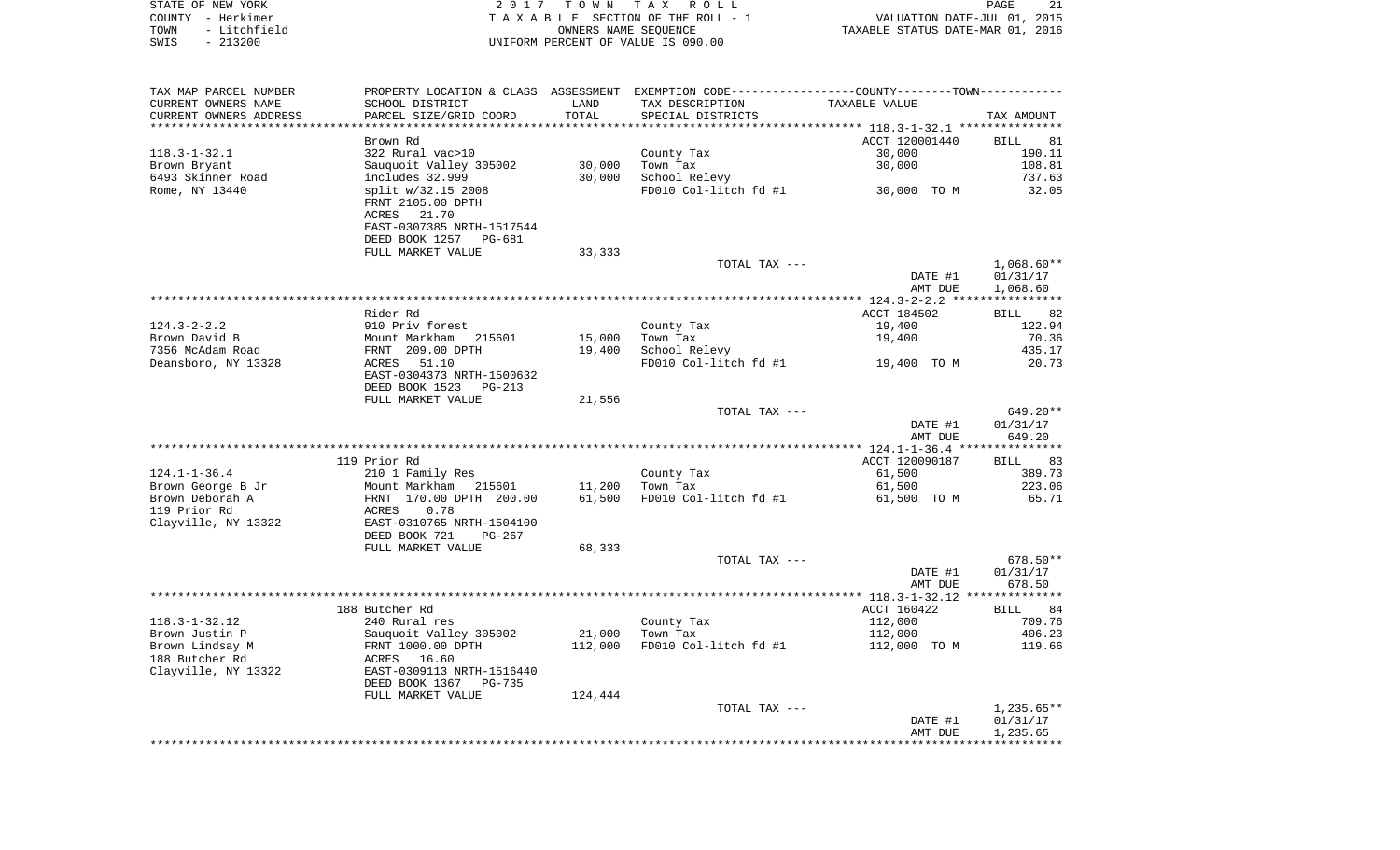STATE OF NEW YORK **EXECUTE:**  $2017$  TOWN TAX ROLL COUNTY - Herkimer<br>
T A X A B L E SECTION OF THE ROLL - 1<br>
TOWN - Litchfield<br>
SWIS - 213200 - UNIFORM PERCENT OF VALUE IS 090.00 TOWN - LITTLE ROLL - 1<br>
TAXABLE STATUS DATE-JUL 01, 2015<br>
TAXABLE STATUS DATE-MAR 01, 2016 SWIS - 213200 UNIFORM PERCENT OF VALUE IS 090.00

PAGE 22

| TAX MAP PARCEL NUMBER    | PROPERTY LOCATION & CLASS ASSESSMENT EXEMPTION CODE---------------COUNTY-------TOWN---------- |         |                       |                |                   |
|--------------------------|-----------------------------------------------------------------------------------------------|---------|-----------------------|----------------|-------------------|
| CURRENT OWNERS NAME      | SCHOOL DISTRICT                                                                               | LAND    | TAX DESCRIPTION       | TAXABLE VALUE  |                   |
| CURRENT OWNERS ADDRESS   | PARCEL SIZE/GRID COORD                                                                        | TOTAL   | SPECIAL DISTRICTS     |                | TAX AMOUNT        |
|                          |                                                                                               |         |                       |                |                   |
|                          | Brown Rd                                                                                      |         |                       | ACCT 120001470 | 85<br>BILL        |
| $118.3 - 1 - 37$         | 314 Rural vac<10                                                                              |         | County Tax            | 2,100          | 13.31             |
| Brown Kenneth P          | Sauquoit Valley 305002                                                                        | 2,100   | Town Tax              | 2,100          | 7.62              |
| PO Box 24                | ACRES<br>6.00                                                                                 | 2,100   | FD010 Col-litch fd #1 | 2,100 TO M     | 2.24              |
| Morris, NY 13808         | EAST-0303586 NRTH-1514365                                                                     |         |                       |                |                   |
|                          | DEED BOOK 837<br>$PG-55$                                                                      |         |                       |                |                   |
|                          | FULL MARKET VALUE                                                                             | 2,333   |                       |                |                   |
|                          |                                                                                               |         | TOTAL TAX ---         |                | $23.17**$         |
|                          |                                                                                               |         |                       | DATE #1        | 01/31/17          |
|                          |                                                                                               |         |                       | AMT DUE        | 23.17             |
|                          |                                                                                               |         |                       |                |                   |
|                          | 360 Norton Rd                                                                                 |         |                       | ACCT 120002880 | <b>BILL</b><br>86 |
| $118.4 - 1 - 46$         | 240 Rural res                                                                                 |         | VET WAR CT 41121      | 8,010<br>8,010 |                   |
| Brown Richard G          | Mount Markham<br>215601                                                                       | 42,300  | County Tax            | 80,990         | 513.25            |
| Brown Karen D            | ACRES<br>65.60                                                                                | 89,000  | Town Tax              | 80,990         | 293.76            |
| 360 Norton Rd            | EAST-0278410 NRTH-1089970                                                                     |         | School Relevy         |                | 702.53            |
| Frankfort, NY 13340      | DEED BOOK 00615 PG-00879                                                                      |         | FD010 Col-litch fd #1 | 89,000 TO M    | 95.09             |
|                          | FULL MARKET VALUE                                                                             | 98,889  |                       |                |                   |
|                          |                                                                                               |         | TOTAL TAX ---         |                | $1,604.63**$      |
|                          |                                                                                               |         |                       | DATE #1        | 01/31/17          |
|                          |                                                                                               |         |                       | AMT DUE        | 1,604.63          |
|                          |                                                                                               |         |                       |                |                   |
|                          | 1479 Albany Rd                                                                                |         |                       |                | 87<br>BILL        |
| $118.3 - 1 - 38.5$       | 210 1 Family Res                                                                              |         | County Tax            | 125,000        | 792.14            |
| Brown Steven T           | Sauquoit Valley 305002                                                                        | 26,000  | Town Tax              | 125,000        | 453.38            |
| Beaton Mary Elizabeth    | FRNT 1441.00 DPTH                                                                             | 125,000 | FD010 Col-litch fd #1 | 125,000 TO M   | 133.55            |
| 1480 Albany Road         | ACRES<br>8.60                                                                                 |         |                       |                |                   |
| Clayville, NY 13322      | EAST-0307755 NRTH-1516975                                                                     |         |                       |                |                   |
|                          | DEED BOOK 1235<br>PG-555                                                                      |         |                       |                |                   |
|                          | FULL MARKET VALUE                                                                             | 138,889 |                       |                |                   |
|                          |                                                                                               |         |                       |                |                   |
|                          |                                                                                               |         | TOTAL TAX ---         |                | $1,379.07**$      |
|                          |                                                                                               |         |                       | DATE #1        | 01/31/17          |
|                          |                                                                                               |         |                       | AMT DUE        | 1,379.07          |
|                          |                                                                                               |         |                       |                |                   |
|                          | 1480 Albany Rd                                                                                |         |                       | ACCT 200907    | 88<br><b>BILL</b> |
| $118.3 - 1 - 38.1$       | 241 Rural res&ag                                                                              |         | County Tax            | 114,000        | 722.43            |
| Brown Thomas             | Sauguoit Valley 305002                                                                        | 72,600  | Town Tax              | 114,000        | 413.48            |
| Brown Christine          | FRNT 1491.00 DPTH                                                                             | 114,000 | FD010 Col-litch fd #1 | 114,000 TO M   | 121.80            |
| 1480 Albany Rd           | ACRES 82.40                                                                                   |         |                       |                |                   |
| Clayville, NY 13322      | EAST-0307306 NRTH-1515576                                                                     |         |                       |                |                   |
|                          | DEED BOOK 1624<br>PG-615                                                                      |         |                       |                |                   |
| PRIOR OWNER ON 3/01/2016 | FULL MARKET VALUE                                                                             | 126,667 |                       |                |                   |
| Brown Thomas B           |                                                                                               |         |                       |                |                   |
|                          |                                                                                               |         | TOTAL TAX ---         |                | $1,257.71**$      |
|                          |                                                                                               |         |                       | DATE #1        | 01/31/17          |
|                          |                                                                                               |         |                       | AMT DUE        | 1,257.71          |
|                          |                                                                                               |         |                       |                |                   |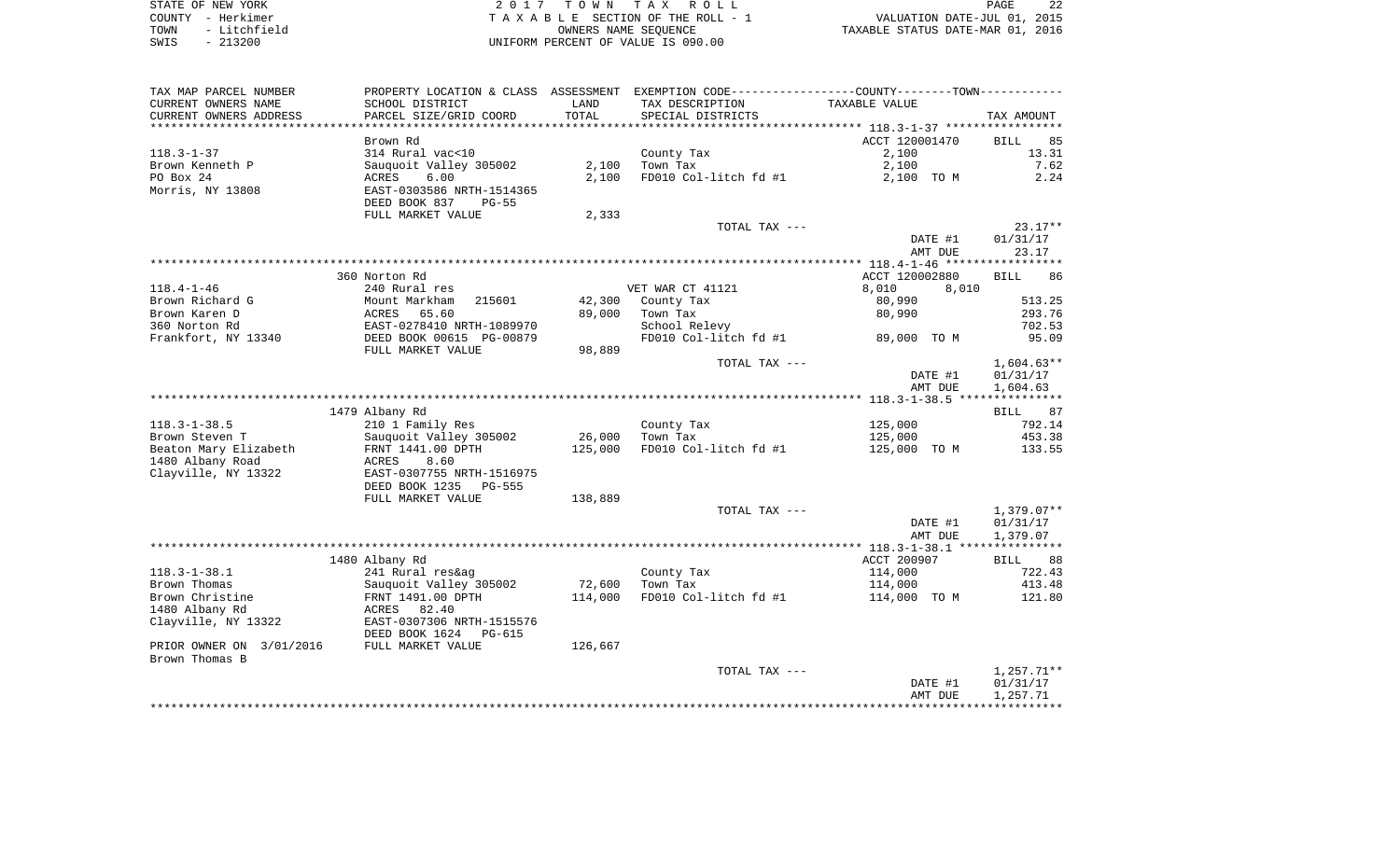| STATE OF NEW YORK    | 2017 TOWN TAX ROLL                 | PAGE                             |
|----------------------|------------------------------------|----------------------------------|
| COUNTY – Herkimer    | TAXABLE SECTION OF THE ROLL - 1    | VALUATION DATE-JUL 01, 2015      |
| - Litchfield<br>TOWN | OWNERS NAME SEOUENCE               | TAXABLE STATUS DATE-MAR 01, 2016 |
| SWIS<br>$-213200$    | UNIFORM PERCENT OF VALUE IS 090.00 |                                  |

| TAX MAP PARCEL NUMBER     | PROPERTY LOCATION & CLASS      |         | ASSESSMENT EXEMPTION CODE----------------COUNTY-------TOWN----------- |                                                |                        |
|---------------------------|--------------------------------|---------|-----------------------------------------------------------------------|------------------------------------------------|------------------------|
| CURRENT OWNERS NAME       | SCHOOL DISTRICT                | LAND    | TAX DESCRIPTION                                                       | TAXABLE VALUE                                  |                        |
| CURRENT OWNERS ADDRESS    | PARCEL SIZE/GRID COORD         | TOTAL   | SPECIAL DISTRICTS                                                     |                                                | TAX AMOUNT             |
| *******************       | ************************       |         |                                                                       |                                                |                        |
|                           | 1168 Barringer Rd              |         |                                                                       |                                                | 89<br><b>BILL</b>      |
| $119.3 - 1 - 15.3$        | 210 1 Family Res               |         | VET WAR CT 41121                                                      | 8,010<br>8,010                                 |                        |
| Bruins Neil D             | Mount Markham<br>215601        | 12,000  | County Tax                                                            | 124,190                                        | 787.01                 |
| Bruins Marion A           | FRNT 200.00 DPTH 440.00        | 132,200 | Town Tax                                                              | 124,190                                        | 450.44                 |
| 1168 Barringer Rd         | 2.00<br>ACRES                  |         | FD010 Col-litch fd #1                                                 | 132,200 TO M                                   | 141.24                 |
| Ilion, NY 13357           | EAST-0333197 NRTH-1515824      |         |                                                                       |                                                |                        |
|                           | DEED BOOK 929<br>PG-136        |         |                                                                       |                                                |                        |
|                           | FULL MARKET VALUE              | 146,889 |                                                                       |                                                |                        |
|                           |                                |         | TOTAL TAX ---                                                         |                                                | $1,378.69**$           |
|                           |                                |         |                                                                       | DATE #1<br>AMT DUE                             | 01/31/17               |
|                           |                                |         |                                                                       | **************** 124.4-2-22 ****************** | 1,378.69               |
|                           | 586 Berberick Rd               |         |                                                                       | ACCT 120090180                                 | 90<br>BILL             |
| $124.4 - 2 - 22$          | 210 1 Family Res               |         | County Tax                                                            | 165,000                                        | 1,045.63               |
| Brutsky Vladmir           | Mount Markham<br>215601        | 21,800  | Town Tax                                                              | 165,000                                        | 598.46                 |
| Brutsky Yekaterina        | 5.00<br>ACRES                  | 165,000 | FD010 Col-litch fd #1                                                 | 165,000 TO M                                   | 176.29                 |
| 586 Berberick Rd          | EAST-0318589 NRTH-1501668      |         |                                                                       |                                                |                        |
| Frankfort, NY 13340       | DEED BOOK 1287<br>$PG-76$      |         |                                                                       |                                                |                        |
|                           | FULL MARKET VALUE              | 183,333 |                                                                       |                                                |                        |
|                           |                                |         | TOTAL TAX ---                                                         |                                                | 1,820.38**             |
|                           |                                |         |                                                                       | DATE #1                                        | 01/31/17               |
|                           |                                |         |                                                                       | AMT DUE                                        | 1,820.38               |
|                           | ************************       |         | *********************************                                     | *************** 124.4-2-23 ******************  |                        |
|                           | Berberick Rd                   |         |                                                                       | ACCT 120090181                                 | <b>BILL</b><br>91      |
| $124.4 - 2 - 23$          | 314 Rural vac<10               |         | County Tax                                                            | 10,300                                         | 65.27                  |
| Brutsky Vladmir           | Mount Markham<br>215601        | 10,300  | Town Tax                                                              | 10,300                                         | 37.36                  |
| Brutsky Yekaterina        | <b>ACRES</b><br>5.16           | 10,300  | FD010 Col-litch fd #1                                                 | 10,300 TO M                                    | 11.00                  |
| 586 Berberick Rd          | EAST-0318669 NRTH-1501842      |         |                                                                       |                                                |                        |
| Frankfort, NY 13340       | DEED BOOK 1287<br>$PG-76$      |         |                                                                       |                                                |                        |
|                           | FULL MARKET VALUE              | 11,444  |                                                                       |                                                |                        |
|                           |                                |         | TOTAL TAX ---                                                         | DATE #1                                        | $113.63**$<br>01/31/17 |
|                           |                                |         |                                                                       | AMT DUE                                        | 113.63                 |
|                           |                                |         |                                                                       | ************ 119.3-1-26.1 ****************     |                        |
|                           | Cemetery Rd                    |         |                                                                       | ACCT 120000900                                 | <b>BILL</b><br>92      |
| $119.3 - 1 - 26.1$        | 105 Vac farmland               |         | AG MKTS L 41720                                                       | 7,031<br>7,031                                 |                        |
| Bucek Doris               | Mount Markham<br>215601        | 72,100  | County Tax                                                            | 65,069                                         | 412.35                 |
| Shields Christine         | ACRES 139.00                   | 72,100  | Town Tax                                                              | 65,069                                         | 236.01                 |
| 1321 Cedarville Rd        | EAST-0290785 NRTH-1091225      |         | FD010 Col-litch fd #1                                                 | 65,069 TO M                                    | 69.52                  |
| Frankfort, NY 13340       | DEED BOOK 940<br><b>PG-118</b> |         | 7,031 EX                                                              |                                                |                        |
|                           | FULL MARKET VALUE              | 80,111  |                                                                       |                                                |                        |
| MAY BE SUBJECT TO PAYMENT |                                |         |                                                                       |                                                |                        |
| UNDER AGDIST LAW TIL 2020 |                                |         |                                                                       |                                                |                        |
|                           |                                |         | TOTAL TAX ---                                                         |                                                | 717.88**               |
|                           |                                |         |                                                                       | DATE #1                                        | 01/31/17               |
|                           |                                |         |                                                                       | AMT DUE                                        | 717.88                 |
|                           |                                |         |                                                                       |                                                |                        |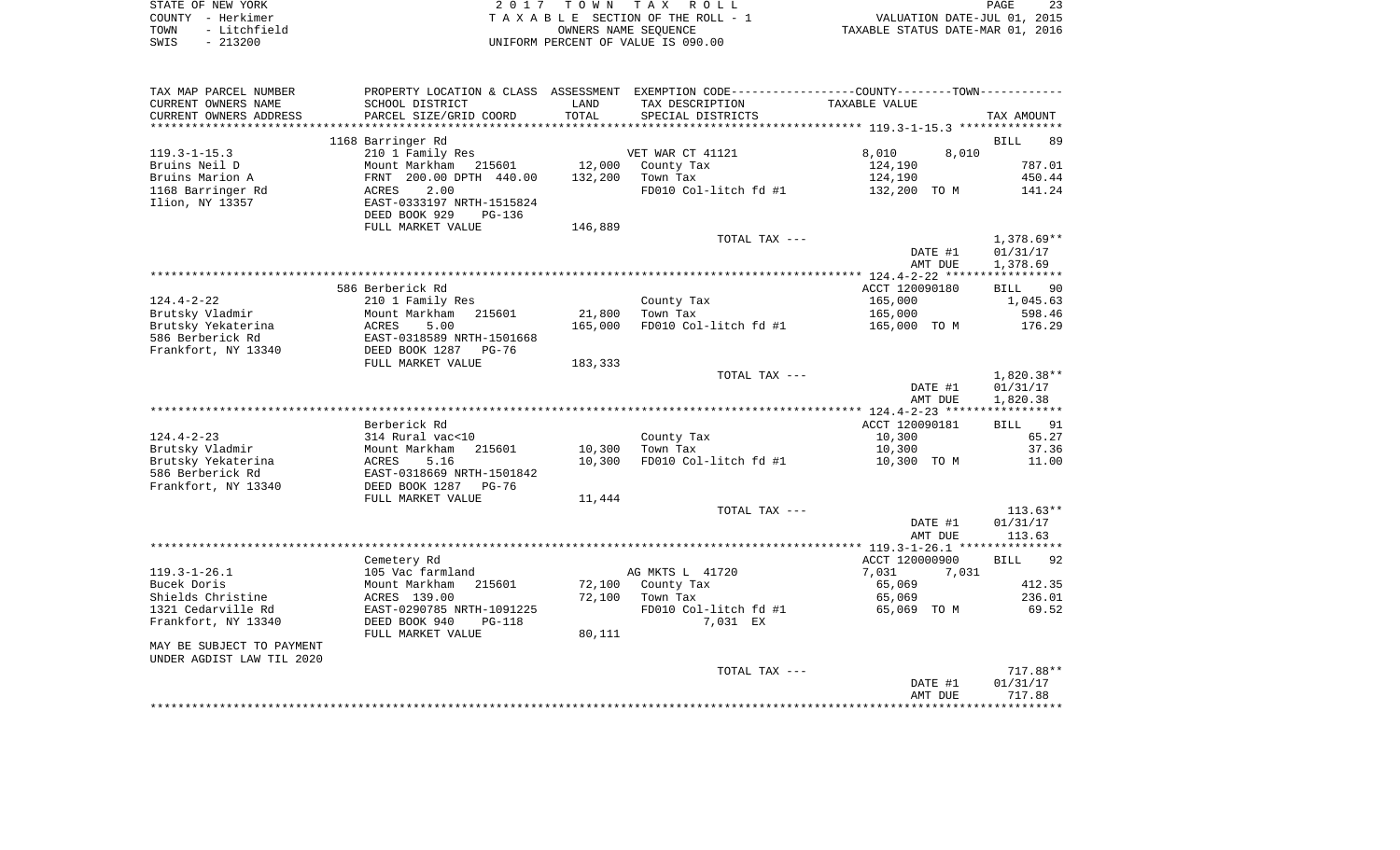|      | STATE OF NEW YORK | 2017 TOWN TAX ROLL                 | 24<br>PAGE                       |
|------|-------------------|------------------------------------|----------------------------------|
|      | COUNTY - Herkimer | TAXABLE SECTION OF THE ROLL - 1    | VALUATION DATE-JUL 01, 2015      |
| TOWN | - Litchfield      | OWNERS NAME SEOUENCE               | TAXABLE STATUS DATE-MAR 01, 2016 |
| SWIS | $-213200$         | UNIFORM PERCENT OF VALUE IS 090.00 |                                  |

| TAX MAP PARCEL NUMBER<br>CURRENT OWNERS NAME | PROPERTY LOCATION & CLASS ASSESSMENT EXEMPTION CODE---------------COUNTY-------TOWN----------<br>SCHOOL DISTRICT | LAND    | TAX DESCRIPTION       | TAXABLE VALUE  |                   |
|----------------------------------------------|------------------------------------------------------------------------------------------------------------------|---------|-----------------------|----------------|-------------------|
| CURRENT OWNERS ADDRESS                       | PARCEL SIZE/GRID COORD                                                                                           | TOTAL   | SPECIAL DISTRICTS     |                | TAX AMOUNT        |
| *****************                            |                                                                                                                  |         |                       |                |                   |
|                                              | 1321 Cedarville Rd                                                                                               |         |                       | ACCT 120001170 | BILL<br>93        |
| 119.3-1-28                                   | 210 1 Family Res                                                                                                 |         | County Tax            | 98,400         | 623.58            |
| Bucek Doris                                  | Mount Markham 215601                                                                                             | 12,300  | Town Tax              | 98,400         | 356.90            |
| Shields Christine                            | FRNT 208.00 DPTH 190.00                                                                                          | 98,400  | FD010 Col-litch fd #1 | 98,400 TO M    | 105.13            |
| 1321 Cedarville Rd                           | 0.91<br>ACRES                                                                                                    |         |                       |                |                   |
| Frankfort, NY 13340                          | EAST-0328295 NRTH-1514364                                                                                        |         |                       |                |                   |
|                                              | DEED BOOK 940<br><b>PG-118</b>                                                                                   |         |                       |                |                   |
|                                              | FULL MARKET VALUE                                                                                                | 109,333 |                       |                |                   |
|                                              |                                                                                                                  |         | TOTAL TAX ---         |                | $1,085.61**$      |
|                                              |                                                                                                                  |         |                       | DATE #1        | 01/31/17          |
|                                              |                                                                                                                  |         |                       | AMT DUE        | 1,085.61          |
|                                              |                                                                                                                  |         |                       |                |                   |
|                                              | Cedarville Rd                                                                                                    |         |                       | ACCT 120001110 | <b>BILL</b><br>94 |
| 119.3-1-29                                   | 105 Vac farmland                                                                                                 |         | AG MKTS L 41720       | $\overline{0}$ | $\Omega$          |
| Bucek Doris                                  | Mount Markham<br>215601                                                                                          | 66,000  | County Tax            | 75,200         | 476.55            |
| Shields Christine                            | ACRES 124.00                                                                                                     | 75,200  | Town Tax              | 75,200         | 272.75            |
| 1321 Cedarville Rd                           | EAST-0327464 NRTH-1514342                                                                                        |         | FD010 Col-litch fd #1 | 75,200 TO M    | 80.34             |
| Frankfort, NY 13340                          | DEED BOOK 940<br><b>PG-118</b>                                                                                   |         |                       |                |                   |
| MAY BE SUBJECT TO PAYMENT                    | FULL MARKET VALUE                                                                                                | 83,556  |                       |                |                   |
| UNDER AGDIST LAW TIL 2020                    |                                                                                                                  |         |                       |                |                   |
|                                              |                                                                                                                  |         | TOTAL TAX ---         |                | 829.64**          |
|                                              |                                                                                                                  |         |                       | DATE #1        | 01/31/17          |
|                                              |                                                                                                                  |         |                       | AMT DUE        | 829.64            |
|                                              |                                                                                                                  |         |                       |                |                   |
|                                              | 123 Fairway View Dr                                                                                              |         |                       |                | BILL<br>95        |
| $124.3 - 3 - 4$                              | 210 1 Family Res                                                                                                 |         | County Tax            | 310,000        | 1,964.52          |
| Bull Martin                                  | Mount Markham 215601                                                                                             | 17,200  | Town Tax              | 310,000        | 1,124.39          |
| Bull Susan                                   | FRNT 200.00 DPTH                                                                                                 | 310,000 | FD010 Col-litch fd #1 | 310,000 TO M   | 331.20            |
| 123 Fairway View Dr                          | ACRES<br>1.10                                                                                                    |         |                       |                |                   |
| Clayville, NY 13322                          | EAST-0305566 NRTH-1504524                                                                                        |         |                       |                |                   |
|                                              | DEED BOOK 885<br>PG-677                                                                                          |         |                       |                |                   |
|                                              | FULL MARKET VALUE                                                                                                | 344,444 |                       |                |                   |
|                                              |                                                                                                                  |         | TOTAL TAX ---         |                | $3,420.11**$      |
|                                              |                                                                                                                  |         |                       | DATE #1        | 01/31/17          |
|                                              |                                                                                                                  |         |                       | AMT DUE        | 3,420.11          |
|                                              |                                                                                                                  |         |                       |                |                   |
|                                              | 435 Prior Rd                                                                                                     |         |                       | ACCT 170325    | BILL 96           |
| 124.2-1-26                                   | 270 Mfg housing                                                                                                  |         | County Tax            | 32,700         | 207.22            |
| Bull Michael                                 | Mount Markham<br>215601                                                                                          | 20,900  | Town Tax              | 32,700         | 118.60            |
| 435 Prior Rd                                 | ACRES<br>4.60                                                                                                    | 32,700  | School Relevy         |                | 733.50            |
| Clayville, NY 13322                          | EAST-0313667 NRTH-1508768                                                                                        |         | FD010 Col-litch fd #1 | 32,700 TO M    | 34.94             |
|                                              | DEED BOOK 1431<br>PG-764                                                                                         |         |                       |                |                   |
|                                              | FULL MARKET VALUE                                                                                                | 36,333  |                       |                |                   |
|                                              |                                                                                                                  |         | TOTAL TAX ---         |                | $1,094.26**$      |
|                                              |                                                                                                                  |         |                       | DATE #1        | 01/31/17          |
|                                              |                                                                                                                  |         |                       | AMT DUE        | 1,094.26          |
|                                              |                                                                                                                  |         |                       |                |                   |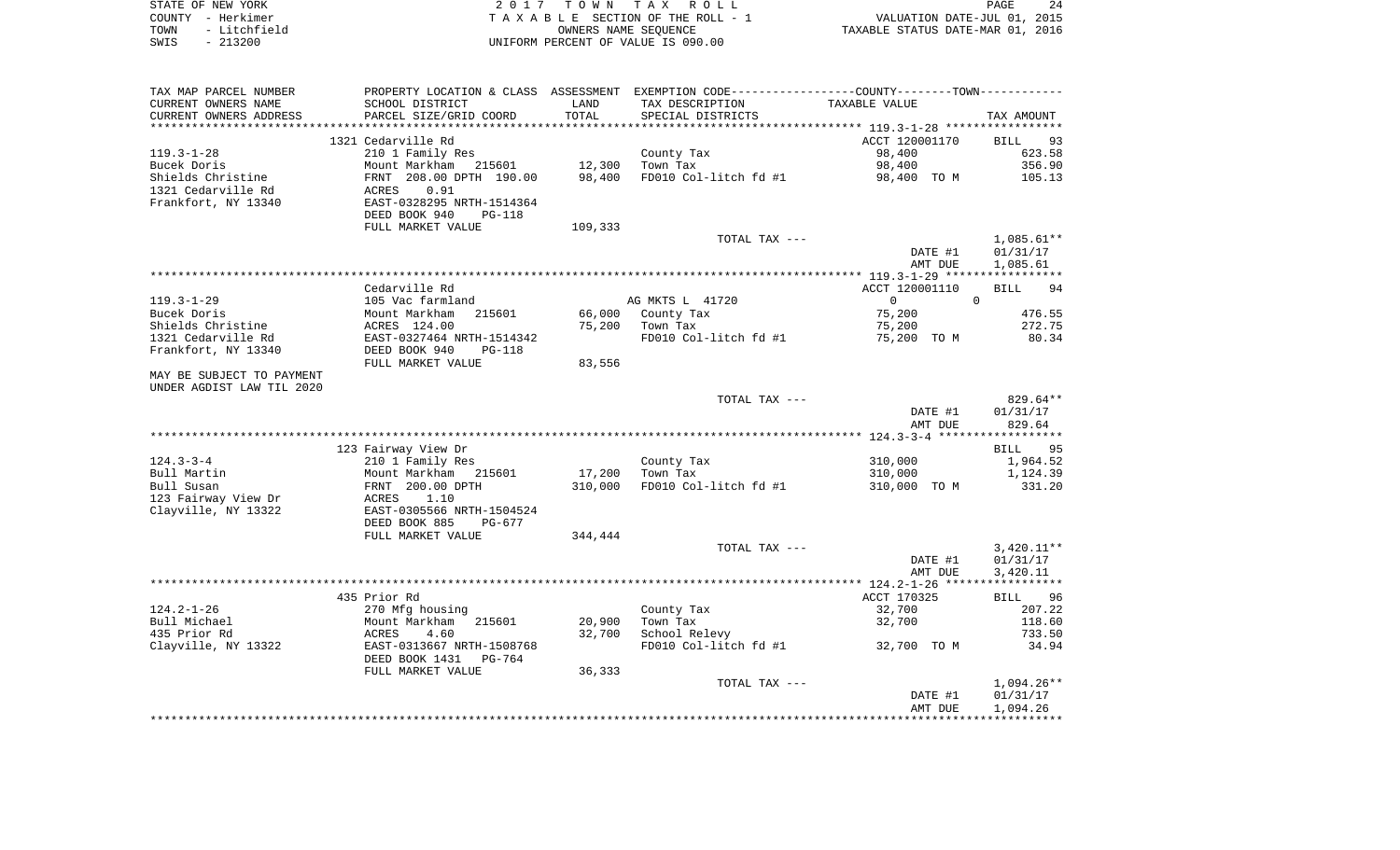| STATE OF NEW YORK    | 2017 TOWN TAX ROLL                 | 25<br>PAGE                       |
|----------------------|------------------------------------|----------------------------------|
| COUNTY - Herkimer    | TAXABLE SECTION OF THE ROLL - 1    | VALUATION DATE-JUL 01, 2015      |
| - Litchfield<br>TOWN | OWNERS NAME SEOUENCE               | TAXABLE STATUS DATE-MAR 01, 2016 |
| $-213200$<br>SWIS    | UNIFORM PERCENT OF VALUE IS 090.00 |                                  |

| TAX MAP PARCEL NUMBER  | PROPERTY LOCATION & CLASS ASSESSMENT EXEMPTION CODE---------------COUNTY-------TOWN---------- |                |                       |                |            |
|------------------------|-----------------------------------------------------------------------------------------------|----------------|-----------------------|----------------|------------|
| CURRENT OWNERS NAME    | SCHOOL DISTRICT                                                                               | LAND           | TAX DESCRIPTION       | TAXABLE VALUE  |            |
| CURRENT OWNERS ADDRESS | PARCEL SIZE/GRID COORD                                                                        | TOTAL          | SPECIAL DISTRICTS     |                | TAX AMOUNT |
| *****************      |                                                                                               | ************** |                       |                |            |
|                        | 136 Bennett Rd                                                                                |                |                       |                | BILL<br>97 |
| $118.3 - 1 - 4.12$     | 270 Mfg housing                                                                               |                | County Tax            | 28,000         | 177.44     |
| Bullet Alan A          | Sauquoit Valley 305002                                                                        | 17,800         | Town Tax              | 28,000         | 101.56     |
| Bullet Nancy           | 3.20<br>ACRES                                                                                 | 28,000         | FD010 Col-litch fd #1 | 28,000 TO M    | 29.92      |
| 1067 Roberts Rd        | EAST-0307805 NRTH-1520050                                                                     |                |                       |                |            |
| Frankfort, NY 13340    | DEED BOOK 805<br><b>PG-301</b>                                                                |                |                       |                |            |
|                        | FULL MARKET VALUE                                                                             | 31,111         |                       |                |            |
|                        |                                                                                               |                | TOTAL TAX ---         |                | $308.92**$ |
|                        |                                                                                               |                |                       | DATE #1        | 01/31/17   |
|                        |                                                                                               |                |                       | AMT DUE        | 308.92     |
|                        |                                                                                               |                |                       |                |            |
|                        | 10637 Roberts Rd                                                                              |                |                       |                | BILL 98    |
| $118.3 - 1 - 4.16$     | 270 Mfg housing                                                                               |                | County Tax            | 25,400         | 160.96     |
| Bullet Alan A          | Sauquoit Valley 305002                                                                        | 13,200         | Town Tax              | 25,400         | 92.13      |
| Bullet Nancy           | ACRES<br>1.10                                                                                 | 25,400         | FD010 Col-litch fd #1 | 25,400 TO M    | 27.14      |
| 10627 Roberts Rd       | EAST-0307937 NRTH-1518790                                                                     |                |                       |                |            |
| Frankfort, NY 13340    | DEED BOOK 795<br><b>PG-218</b>                                                                |                |                       |                |            |
|                        | FULL MARKET VALUE                                                                             | 28,222         |                       |                |            |
|                        |                                                                                               |                | TOTAL TAX ---         |                | 280.23**   |
|                        |                                                                                               |                |                       | DATE #1        | 01/31/17   |
|                        |                                                                                               |                |                       | AMT DUE        | 280.23     |
|                        |                                                                                               |                |                       |                |            |
|                        | Roberts Rd                                                                                    |                |                       |                | BILL 99    |
| $118.3 - 1 - 4.18$     | 312 Vac w/imprv                                                                               |                | County Tax            | 6,100          | 38.66      |
| Bullet Alan A          | Sauquoit Valley 305002                                                                        | 1,200          | Town Tax              | 6,100          | 22.13      |
| Bullet Nancy           | FRNT 140.00 DPTH                                                                              | 6,100          | FD010 Col-litch fd #1 | 6,100 TO M     | 6.52       |
| 10627 Roberts Rd       | 0.40<br>ACRES                                                                                 |                |                       |                |            |
| Frankfort, NY 13340    | EAST-0307831 NRTH-1518966                                                                     |                |                       |                |            |
|                        | DEED BOOK 887<br>$PG-75$                                                                      |                |                       |                |            |
|                        | FULL MARKET VALUE                                                                             | 6,778          |                       |                |            |
|                        |                                                                                               |                | TOTAL TAX ---         |                | $67.31**$  |
|                        |                                                                                               |                |                       | DATE #1        | 01/31/17   |
|                        |                                                                                               |                |                       | AMT DUE        | 67.31      |
|                        |                                                                                               |                |                       |                |            |
|                        | 10627 Roberts Rd                                                                              |                |                       | ACCT 120090199 | BILL 100   |
| $118.3 - 1 - 4.5$      | 240 Rural res                                                                                 |                | County Tax            | 67,500         | 427.76     |
| Bullet Alan A          | Sauquoit Valley 305002                                                                        | 14,900         | Town Tax              | 67,500         | 244.83     |
| Bullet Nancy           | ACRES 13.40                                                                                   | 67,500         | FD010 Col-litch fd #1 | 67,500 TO M    | 72.12      |
| 10627 Roberts Rd       | EAST-0308051 NRTH-1519423                                                                     |                |                       |                |            |
| Frankfort, NY 13340    | DEED BOOK 755<br>$PG-317$                                                                     |                |                       |                |            |
|                        | FULL MARKET VALUE                                                                             | 75,000         |                       |                |            |
|                        |                                                                                               |                | TOTAL TAX ---         |                | 744.71**   |
|                        |                                                                                               |                |                       | DATE #1        | 01/31/17   |
|                        |                                                                                               |                |                       | AMT DUE        | 744.71     |
|                        |                                                                                               |                |                       |                |            |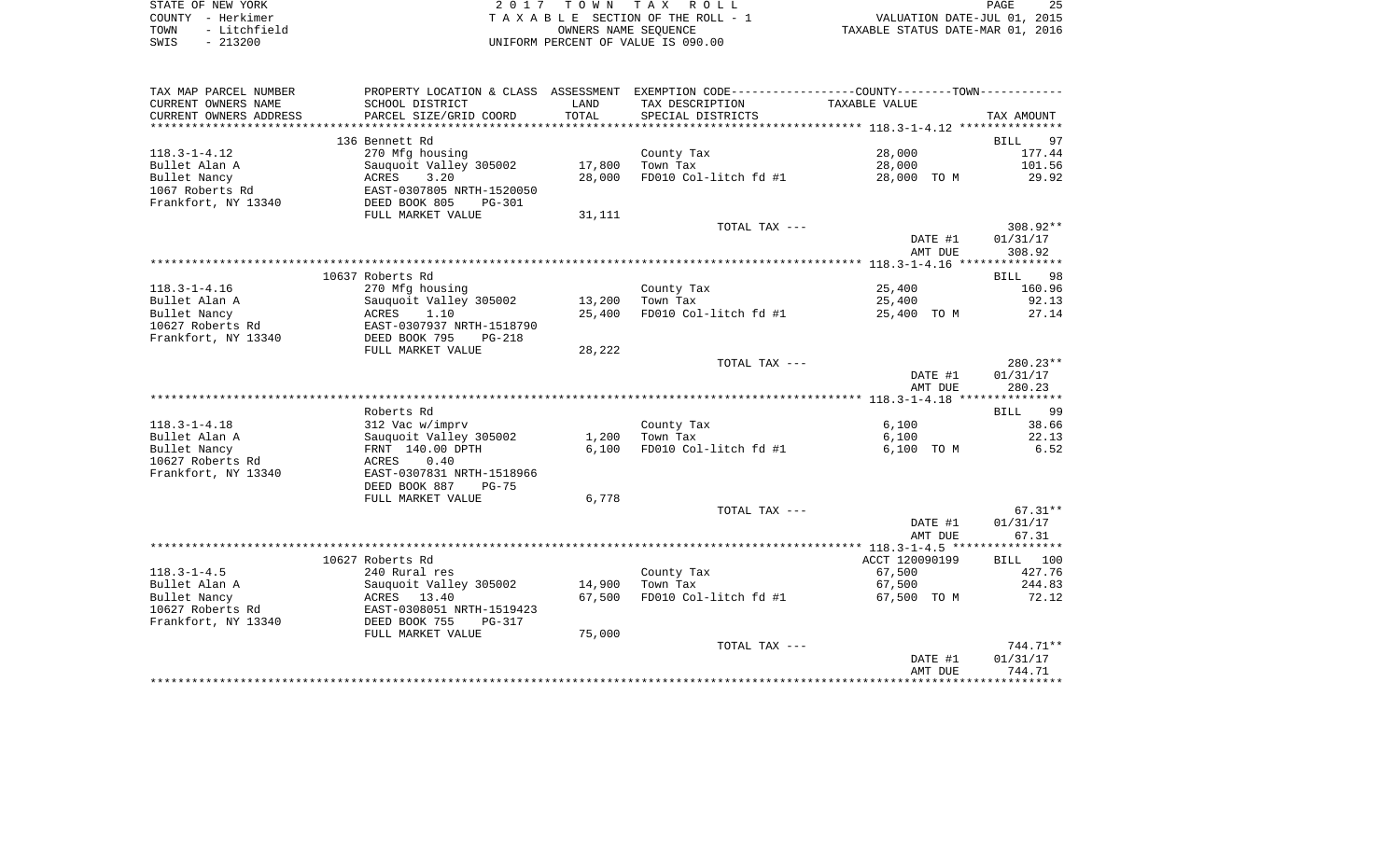| STATE OF NEW YORK    | 2017 TOWN TAX ROLL                 | 26<br>PAGE                       |
|----------------------|------------------------------------|----------------------------------|
| COUNTY - Herkimer    | TAXABLE SECTION OF THE ROLL - 1    | VALUATION DATE-JUL 01, 2015      |
| - Litchfield<br>TOWN | OWNERS NAME SEOUENCE               | TAXABLE STATUS DATE-MAR 01, 2016 |
| $-213200$<br>SWIS    | UNIFORM PERCENT OF VALUE IS 090.00 |                                  |

| TAX MAP PARCEL NUMBER              |                                            |         | PROPERTY LOCATION & CLASS ASSESSMENT EXEMPTION CODE---------------COUNTY-------TOWN---------- |                    |                    |
|------------------------------------|--------------------------------------------|---------|-----------------------------------------------------------------------------------------------|--------------------|--------------------|
| CURRENT OWNERS NAME                | SCHOOL DISTRICT                            | LAND    | TAX DESCRIPTION                                                                               | TAXABLE VALUE      |                    |
| CURRENT OWNERS ADDRESS             | PARCEL SIZE/GRID COORD                     | TOTAL   | SPECIAL DISTRICTS                                                                             |                    | TAX AMOUNT         |
| *************************          |                                            |         |                                                                                               |                    |                    |
|                                    | Silver St                                  |         |                                                                                               | ACCT 120012930     | <b>BILL</b><br>101 |
| $119.3 - 1 - 14.1$                 | 314 Rural vac<10                           |         | County Tax                                                                                    | 6,200              | 39.29              |
| Burger Lance                       | Mount Markham<br>215601                    | 6,200   | Town Tax                                                                                      | 6,200              | 22.49              |
| Burger Lesley                      | FRNT 230.00 DPTH 200.00                    | 6,200   | FD010 Col-litch fd #1                                                                         | 6,200 TO M         | 6.62               |
| 36 Michigan Ave<br>Ilion, NY 13357 | 1.00<br>ACRES<br>EAST-0332049 NRTH-1516253 |         |                                                                                               |                    |                    |
|                                    | DEED BOOK 767<br>PG-597                    |         |                                                                                               |                    |                    |
|                                    | FULL MARKET VALUE                          | 6,889   |                                                                                               |                    |                    |
|                                    |                                            |         | TOTAL TAX ---                                                                                 |                    | 68.40**            |
|                                    |                                            |         |                                                                                               | DATE #1            | 01/31/17           |
|                                    |                                            |         |                                                                                               | AMT DUE            | 68.40              |
|                                    |                                            |         |                                                                                               |                    |                    |
|                                    | 720 Silver St                              |         |                                                                                               | ACCT 120013290     | BILL 102           |
| $119.3 - 1 - 7$                    | 270 Mfg housing                            |         | County Tax                                                                                    | 72,000             | 456.27             |
| Burke Daryl L                      | 215601<br>Mount Markham                    | 13,900  | Town Tax                                                                                      | 72,000             | 261.15             |
| Burke Erin M                       | ACRES<br>1.40                              | 72,000  | FD010 Col-litch fd #1                                                                         | 72,000 TO M        | 76.93              |
| 720 Silver St                      | EAST-0331897 NRTH-1515749                  |         |                                                                                               |                    |                    |
| Ilion, NY 13357                    | DEED BOOK 904<br>PG-445                    |         |                                                                                               |                    |                    |
|                                    | FULL MARKET VALUE                          | 80,000  |                                                                                               |                    |                    |
|                                    |                                            |         | TOTAL TAX ---                                                                                 |                    | 794.35**           |
|                                    |                                            |         |                                                                                               | DATE #1<br>AMT DUE | 01/31/17<br>794.35 |
|                                    |                                            |         |                                                                                               |                    |                    |
|                                    | Silver St                                  |         |                                                                                               |                    | BILL 103           |
| $119.3 - 1 - 14.8$                 | 314 Rural vac<10                           |         | County Tax                                                                                    | 6,200              | 39.29              |
| Burke Daryl L                      | 215601<br>Mount Markham                    | 6,200   | Town Tax                                                                                      | 6,200              | 22.49              |
| Letts Erin M                       | 9.00<br>ACRES                              | 6,200   | FD010 Col-litch fd #1                                                                         | 6,200 TO M         | 6.62               |
| 720 Silver St                      | EAST-0332346 NRTH-1515730                  |         |                                                                                               |                    |                    |
| Ilion, NY 13357                    | DEED BOOK 904<br>PG-445                    |         |                                                                                               |                    |                    |
|                                    | FULL MARKET VALUE                          | 6,889   |                                                                                               |                    |                    |
|                                    |                                            |         | TOTAL TAX ---                                                                                 |                    | 68.40**            |
|                                    |                                            |         |                                                                                               | DATE #1            | 01/31/17           |
|                                    |                                            |         |                                                                                               | AMT DUE            | 68.40              |
|                                    |                                            |         |                                                                                               |                    |                    |
| $124.3 - 1 - 40$                   | 146 Top of Hill Lane                       |         |                                                                                               | ACCT 120002340     | BILL 104<br>734.48 |
| Bushinger Gregory                  | 210 1 Family Res<br>Mount Markham 215601   | 10,500  | County Tax<br>Town Tax                                                                        | 115,900<br>115,900 | 420.38             |
| Bushinger Maureen A                | FRNT 100.00 DPTH 100.00                    | 115,900 | FD010 Col-litch fd #1                                                                         | 115,900 TO M       | 123.83             |
| 146 Top Of Hill Rd                 | 0.46<br>ACRES                              |         |                                                                                               |                    |                    |
| Clayville, NY 13322                | EAST-0306878 NRTH-1504241                  |         |                                                                                               |                    |                    |
|                                    | DEED BOOK 880<br>PG-684                    |         |                                                                                               |                    |                    |
|                                    | FULL MARKET VALUE                          | 128,778 |                                                                                               |                    |                    |
|                                    |                                            |         | TOTAL TAX ---                                                                                 |                    | 1,278.69**         |
|                                    |                                            |         |                                                                                               | DATE #1            | 01/31/17           |
|                                    |                                            |         |                                                                                               | AMT DUE            | 1,278.69           |
|                                    |                                            |         |                                                                                               |                    |                    |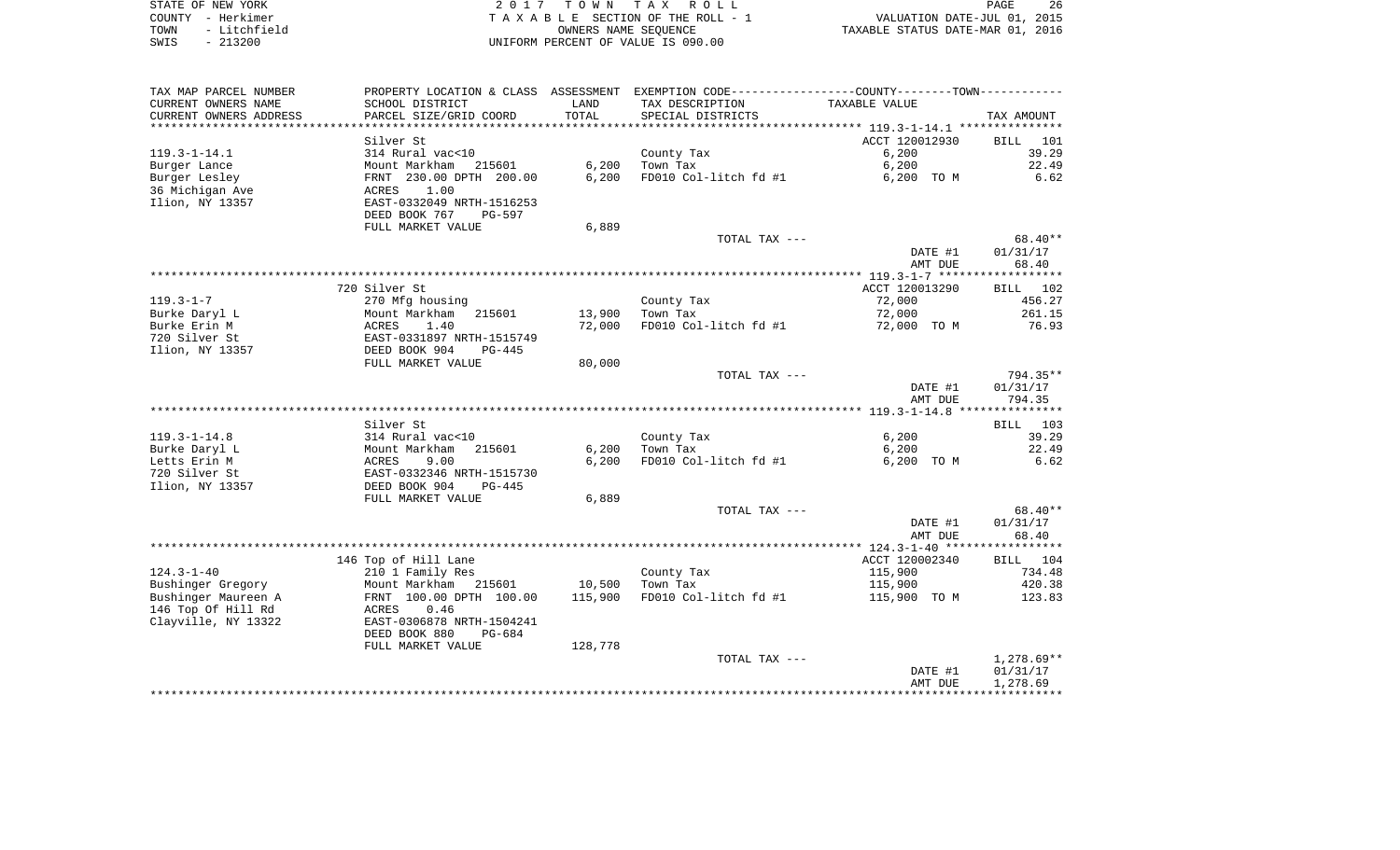STATE OF NEW YORK **EXECUTE:**  $2017$  TOWN TAX ROLL COUNTY - Herkimer T A X A B L E SECTION OF THE ROLL - 1 VALUATION DATE-JUL 01, 2015 TOWN - Litchfield COMERS NAME SEQUENCE TAXABLE STATUS DATE-MAR 01, 2016<br>TRIS - 213200 UNIFORM PERCENT OF VALUE IS 090.00

PAGE 27

| TAX MAP PARCEL NUMBER     |                           |         | PROPERTY LOCATION & CLASS ASSESSMENT EXEMPTION CODE---------------COUNTY-------TOWN---------- |                    |                    |
|---------------------------|---------------------------|---------|-----------------------------------------------------------------------------------------------|--------------------|--------------------|
| CURRENT OWNERS NAME       | SCHOOL DISTRICT           | LAND    | TAX DESCRIPTION                                                                               | TAXABLE VALUE      |                    |
| CURRENT OWNERS ADDRESS    | PARCEL SIZE/GRID COORD    | TOTAL   | SPECIAL DISTRICTS                                                                             |                    | TAX AMOUNT         |
|                           |                           |         |                                                                                               |                    |                    |
|                           | Co Road 10E               |         |                                                                                               | ACCT 120006570     | 105<br>BILL        |
| $125.1 - 2 - 24$          | 314 Rural vac<10          |         | County Tax                                                                                    | 2,100              | 13.31              |
| Cable Wayne               | Central Valley 212803     |         | $2,100$ Town Tax                                                                              | 2,100              | 7.62               |
| Cable Sally               | 3.80<br>ACRES             | 2,100   | FD010 Col-litch fd #1                                                                         | 2,100 TO M         | 2.24               |
| 1111 Elizabethtown Road   | EAST-0336916 NRTH-1511838 |         |                                                                                               |                    |                    |
| Ilion, NY 13357           | DEED BOOK 675<br>PG-228   |         |                                                                                               |                    |                    |
|                           | FULL MARKET VALUE         | 2,333   |                                                                                               |                    |                    |
|                           |                           |         | TOTAL TAX ---                                                                                 |                    | $23.17**$          |
|                           |                           |         |                                                                                               | DATE #1            | 01/31/17           |
|                           |                           |         |                                                                                               | AMT DUE            | 23.17              |
|                           |                           |         |                                                                                               |                    |                    |
|                           | Elizabethtown Rd          |         |                                                                                               | ACCT 120009510     | <b>BILL</b><br>106 |
| $125.1 - 2 - 25$          | 314 Rural vac<10          |         | County Tax                                                                                    | 3,100              | 19.65              |
| Cable Wayne               | Central Valley 212803     | 3,100   | Town Tax                                                                                      | 3,100              | 11.24              |
| Cable Sally               | ACRES<br>5.00             | 3,100   | FD010 Col-litch fd #1                                                                         | 3,100 TO M         | 3.31               |
| 1111 Elizabethtown Road   | EAST-0336611 NRTH-1511289 |         |                                                                                               |                    |                    |
| Ilion, NY 13357           | DEED BOOK 705<br>$PG-453$ |         |                                                                                               |                    |                    |
|                           | FULL MARKET VALUE         | 3,444   |                                                                                               |                    | $34.20**$          |
|                           |                           |         | TOTAL TAX ---                                                                                 |                    | 01/31/17           |
|                           |                           |         |                                                                                               | DATE #1<br>AMT DUE | 34.20              |
|                           |                           |         |                                                                                               |                    |                    |
|                           | 329 Clemons Rd            |         |                                                                                               | ACCT 120004140     | BILL 107           |
| $118.4 - 1 - 19.1$        | 210 1 Family Res          |         | AG MKTS L 41720                                                                               | 3,409<br>3,409     |                    |
| Cahall William C          | Mount Markham 215601      |         | 67,700 County Tax                                                                             | 206,591            | 1,309.20           |
| Cahall Alice B            | ACRES 101.40              | 210,000 | Town Tax                                                                                      | 206,591            | 749.32             |
| 329 Clemons Road          | EAST-0320613 NRTH-1518998 |         | FD010 Col-litch fd #1                                                                         | 206,591 TO M       | 220.72             |
| Frankfort, NY 13340       | DEED BOOK 1140 PG-670     |         | 3,409 EX                                                                                      |                    |                    |
|                           | FULL MARKET VALUE         | 233,333 |                                                                                               |                    |                    |
| MAY BE SUBJECT TO PAYMENT |                           |         |                                                                                               |                    |                    |
| UNDER AGDIST LAW TIL 2020 |                           |         |                                                                                               |                    |                    |
|                           |                           |         | TOTAL TAX ---                                                                                 |                    | $2,279.24**$       |
|                           |                           |         |                                                                                               | DATE #1            | 01/31/17           |
|                           |                           |         |                                                                                               | AMT DUE            | 2,279.24           |
|                           |                           |         |                                                                                               |                    |                    |
|                           | 384 Clemons Rd            |         |                                                                                               | ACCT 120004200     | BILL 108           |
| $118.4 - 1 - 23$          | 105 Vac farmland          |         | AG MKTS L 41720                                                                               | 10,397<br>10,397   |                    |
| Cahall William C          | Mount Markham 215601      |         | 50,000 County Tax                                                                             | 75,503             | 478.47             |
| Cahall Alice B            | ACRES<br>92.50            |         | 85,900 Town Tax                                                                               | 75,503             | 273.85             |
| 329 Clemons Road          | EAST-0322487 NRTH-1517966 |         | FD010 Col-litch fd #1                                                                         | 75,503 TO M        | 80.67              |
| Frankfort, NY 13340       | DEED BOOK 1140<br>PG-670  |         | 10,397 EX                                                                                     |                    |                    |
|                           | FULL MARKET VALUE         | 95,444  |                                                                                               |                    |                    |
| MAY BE SUBJECT TO PAYMENT |                           |         |                                                                                               |                    |                    |
| UNDER AGDIST LAW TIL 2020 |                           |         | TOTAL TAX ---                                                                                 |                    | 832.99**           |
|                           |                           |         |                                                                                               | DATE #1            | 01/31/17           |
|                           |                           |         |                                                                                               | AMT DUE            | 832.99             |
|                           |                           |         |                                                                                               |                    |                    |
|                           |                           |         |                                                                                               |                    |                    |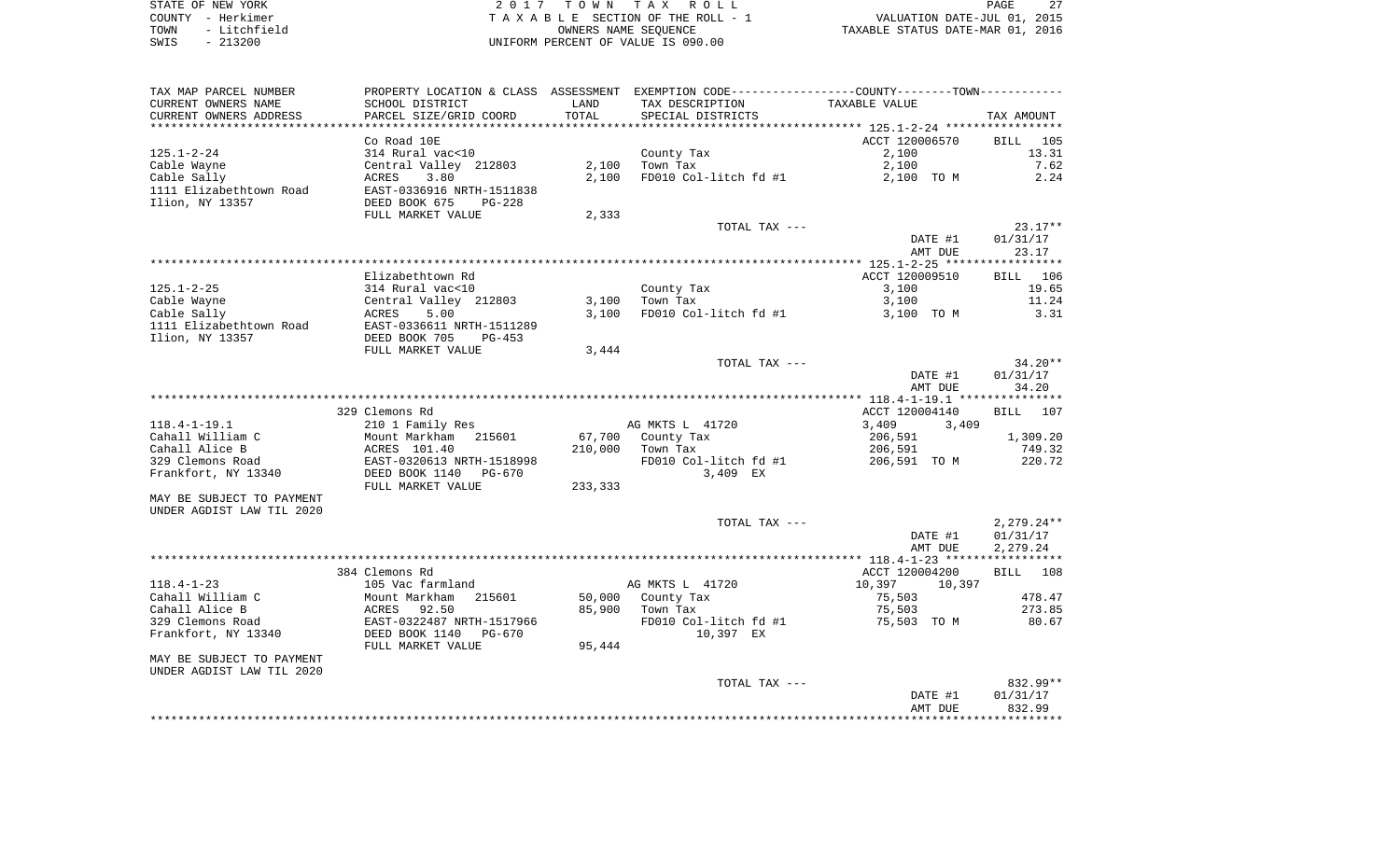| STATE OF NEW YORK    | 2017 TOWN TAX ROLL                 | 28<br>PAGE                       |
|----------------------|------------------------------------|----------------------------------|
| COUNTY - Herkimer    | TAXABLE SECTION OF THE ROLL - 1    | VALUATION DATE-JUL 01, 2015      |
| - Litchfield<br>TOWN | OWNERS NAME SEOUENCE               | TAXABLE STATUS DATE-MAR 01, 2016 |
| $-213200$<br>SWIS    | UNIFORM PERCENT OF VALUE IS 090.00 |                                  |

| TAX MAP PARCEL NUMBER                  |                                             |         | PROPERTY LOCATION & CLASS ASSESSMENT EXEMPTION CODE----------------COUNTY-------TOWN---------- |                            |                    |
|----------------------------------------|---------------------------------------------|---------|------------------------------------------------------------------------------------------------|----------------------------|--------------------|
| CURRENT OWNERS NAME                    | SCHOOL DISTRICT                             | LAND    | TAX DESCRIPTION                                                                                | TAXABLE VALUE              |                    |
| CURRENT OWNERS ADDRESS                 | PARCEL SIZE/GRID COORD                      | TOTAL   | SPECIAL DISTRICTS                                                                              |                            | TAX AMOUNT         |
| * * * * * * * * * * * * * * * * * *    |                                             |         |                                                                                                |                            |                    |
|                                        | Norton Rd                                   |         |                                                                                                | ACCT 120009960             | <b>BILL</b><br>109 |
| $118.4 - 1 - 49.1$<br>Cahall William C | 105 Vac farmland<br>Mount Markham<br>215601 | 46,400  | AG MKTS L 41720                                                                                | 11,362<br>11,362<br>35,038 | 222.04             |
| Cahall Alice B                         | ACRES<br>75.00                              | 46,400  | County Tax<br>Town Tax                                                                         | 35,038                     | 127.08             |
| 329 Clemons Road                       | EAST-0317313 NRTH-1513851                   |         | FD010 Col-litch fd #1                                                                          | 35,038 TO M                | 37.43              |
| Frankfort, NY 13340                    | DEED BOOK 1140<br>PG-670                    |         | 11,362 EX                                                                                      |                            |                    |
|                                        | FULL MARKET VALUE                           | 51,556  |                                                                                                |                            |                    |
| MAY BE SUBJECT TO PAYMENT              |                                             |         |                                                                                                |                            |                    |
| UNDER AGDIST LAW TIL 2020              |                                             |         |                                                                                                |                            |                    |
|                                        |                                             |         | TOTAL TAX ---                                                                                  |                            | 386.55**           |
|                                        |                                             |         |                                                                                                | DATE #1                    | 01/31/17           |
|                                        |                                             |         |                                                                                                | AMT DUE                    | 386.55             |
|                                        |                                             |         |                                                                                                |                            |                    |
|                                        | Cedarville Rd                               |         |                                                                                                | ACCT 0013020<br>$\Omega$   | BILL<br>110        |
| $125.1 - 2 - 2.1$<br>Cahall William C  | 105 Vac farmland<br>215601<br>Mount Markham | 40,000  | AG MKTS L 41720                                                                                | $\mathbf{0}$<br>50,500     | 320.03             |
| Cahall Alice B                         | ACRES<br>67.00                              | 50,500  | County Tax<br>Town Tax                                                                         | 50,500                     | 183.17             |
| 329 Clemons Road                       | EAST-0325821 NRTH-1510929                   |         | FD010 Col-litch fd #1                                                                          | 50,500 TO M                | 53.95              |
| Frankfort, NY 13340                    | DEED BOOK 1140<br>PG-670                    |         |                                                                                                |                            |                    |
|                                        | FULL MARKET VALUE                           | 56,111  |                                                                                                |                            |                    |
| MAY BE SUBJECT TO PAYMENT              |                                             |         |                                                                                                |                            |                    |
| UNDER AGDIST LAW TIL 2020              |                                             |         |                                                                                                |                            |                    |
|                                        |                                             |         | TOTAL TAX ---                                                                                  |                            | 557.15**           |
|                                        |                                             |         |                                                                                                | DATE #1                    | 01/31/17           |
|                                        |                                             |         |                                                                                                | AMT DUE                    | 557.15             |
|                                        | 1826 Albany Rd                              |         |                                                                                                |                            | BILL 111           |
| $118.1 - 1 - 28.1$                     | 240 Rural res                               |         | County Tax                                                                                     | 175,000                    | 1,109.00           |
| Callahan Christopher                   | Sauquoit Valley 305002                      | 38,600  | Town Tax                                                                                       | 175,000                    | 634.73             |
| Callahan Amanda                        | Doublewide                                  | 175,000 | FD010 Col-litch fd #1                                                                          | 175,000 TO M               | 186.97             |
| 1826 Albany Rd                         | ACRES<br>22.50                              |         |                                                                                                |                            |                    |
| Frankfort, NY 13340                    | EAST-0312099 NRTH-1522674                   |         |                                                                                                |                            |                    |
|                                        | DEED BOOK 1245<br>PG-462                    |         |                                                                                                |                            |                    |
|                                        | FULL MARKET VALUE                           | 194,444 |                                                                                                |                            |                    |
|                                        |                                             |         | TOTAL TAX ---                                                                                  |                            | 1,930.70**         |
|                                        |                                             |         |                                                                                                | DATE #1                    | 01/31/17           |
|                                        |                                             |         |                                                                                                | AMT DUE                    | 1,930.70           |
|                                        | 1836 Albany Rd                              |         |                                                                                                | ACCT 202039                | BILL<br>112        |
| $118.1 - 1 - 28.4$                     | 270 Mfg housing                             |         | County Tax                                                                                     | 30,400                     | 192.65             |
| Callahan Christopher M                 | Sauquoit Valley 305002                      | 10,000  | Town Tax                                                                                       | 30,400                     | 110.26             |
| Callahan Amanda J                      | FRNT 150.00 DPTH 160.00                     | 30,400  | School Relevy                                                                                  |                            | 105.72             |
| 1826 Albany Rd                         | ACRES<br>0.90                               |         | FD010 Col-litch fd #1                                                                          | 30,400 TO M                | 32.48              |
| Frankfort, NY 13340                    | EAST-0310939 NRTH-1523502                   |         |                                                                                                |                            |                    |
|                                        | DEED BOOK 1632<br>$PG-295$                  |         |                                                                                                |                            |                    |
| PRIOR OWNER ON 3/01/2016               | FULL MARKET VALUE                           | 33,778  |                                                                                                |                            |                    |
| Gifford Ronald R                       |                                             |         |                                                                                                |                            |                    |
|                                        |                                             |         | TOTAL TAX ---                                                                                  |                            | 441.11**           |
|                                        |                                             |         |                                                                                                | DATE #1                    | 01/31/17           |
|                                        |                                             |         |                                                                                                |                            |                    |
|                                        |                                             |         |                                                                                                | AMT DUE                    | 441.11             |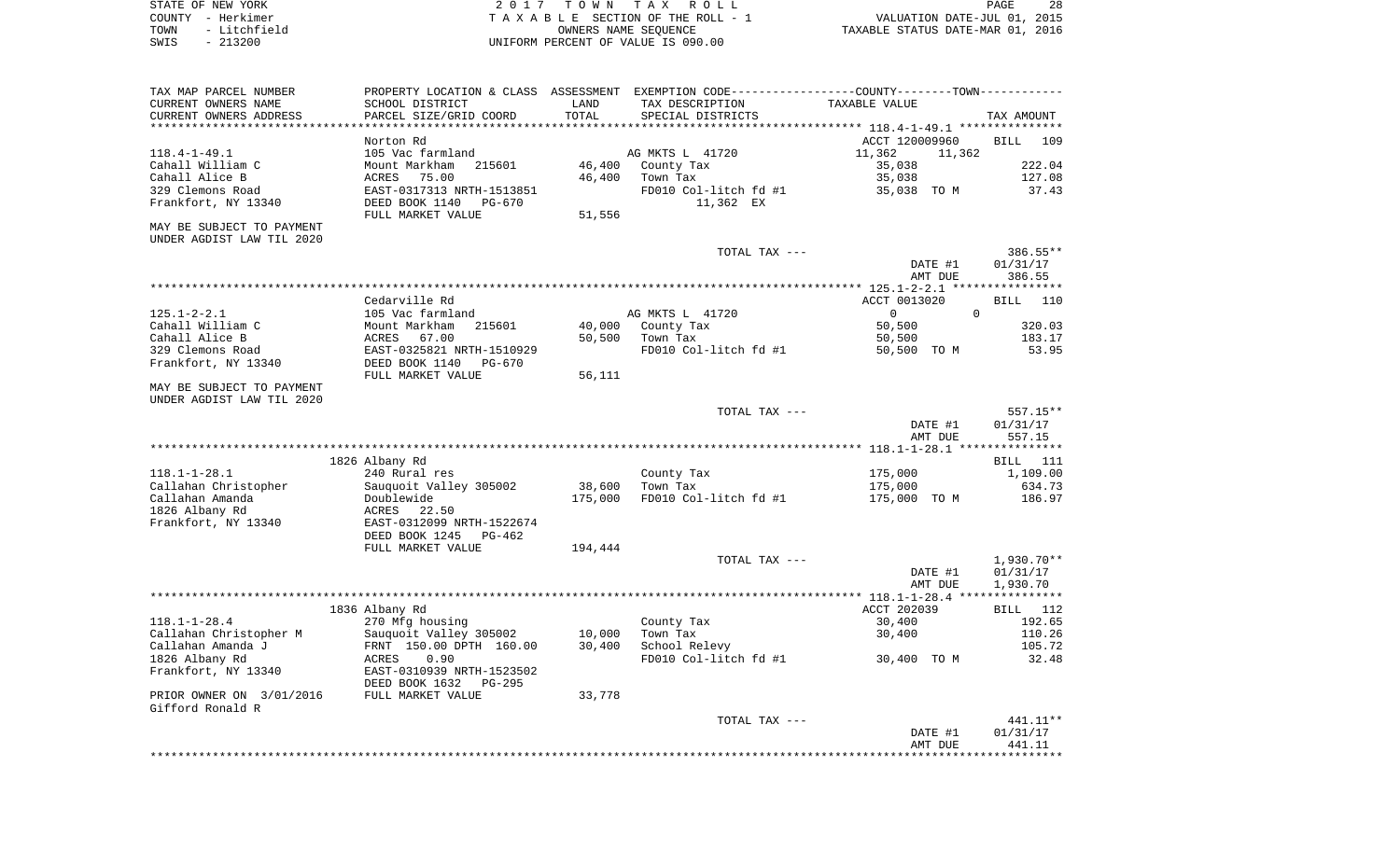| STATE OF NEW YORK    | 2017 TOWN TAX ROLL                 | 29<br>PAGE                       |
|----------------------|------------------------------------|----------------------------------|
| COUNTY - Herkimer    | TAXABLE SECTION OF THE ROLL - 1    | VALUATION DATE-JUL 01, 2015      |
| - Litchfield<br>TOWN | OWNERS NAME SEOUENCE               | TAXABLE STATUS DATE-MAR 01, 2016 |
| $-213200$<br>SWIS    | UNIFORM PERCENT OF VALUE IS 090.00 |                                  |

| TAX MAP PARCEL NUMBER       | PROPERTY LOCATION & CLASS ASSESSMENT EXEMPTION CODE---------------COUNTY-------TOWN---------- |        |                       |                                               |                             |
|-----------------------------|-----------------------------------------------------------------------------------------------|--------|-----------------------|-----------------------------------------------|-----------------------------|
| CURRENT OWNERS NAME         | SCHOOL DISTRICT                                                                               | LAND   | TAX DESCRIPTION       | TAXABLE VALUE                                 |                             |
| CURRENT OWNERS ADDRESS      | PARCEL SIZE/GRID COORD                                                                        | TOTAL  | SPECIAL DISTRICTS     |                                               | TAX AMOUNT                  |
|                             |                                                                                               |        |                       |                                               |                             |
|                             | Fairway View Dr                                                                               |        |                       |                                               | BILL<br>113                 |
| $124.3 - 3 - 5$             | 314 Rural vac<10                                                                              |        | County Tax            | 7,800                                         | 49.43                       |
| Campbell Bruce D            | Mount Markham<br>215601                                                                       | 7,800  | Town Tax              | 7,800                                         | 28.29                       |
| 25 Fair St                  | FRNT 200.00 DPTH                                                                              | 7,800  | FD010 Col-litch fd #1 | 7,800 TO M                                    | 8.33                        |
| Cold Springs, NY 10516      | 1.10<br>ACRES                                                                                 |        |                       |                                               |                             |
|                             | EAST-0305396 NRTH-1504616                                                                     |        |                       |                                               |                             |
|                             | DEED BOOK 1119<br>PG-640                                                                      |        |                       |                                               |                             |
|                             | FULL MARKET VALUE                                                                             | 8,667  |                       |                                               | $86.05**$                   |
|                             |                                                                                               |        | TOTAL TAX ---         | DATE #1                                       | 01/31/17                    |
|                             |                                                                                               |        |                       | AMT DUE                                       | 86.05                       |
|                             |                                                                                               |        |                       | *************** 124.4-1-31.1 **************** |                             |
|                             | Cedarville Rd                                                                                 |        |                       | ACCT 120010860                                | BILL 114                    |
| $124.4 - 1 - 31.1$          | 105 Vac farmland                                                                              |        | County Tax            | 65,000                                        | 411.91                      |
| Canadarago Antique Flooring | Mount Markham<br>215601                                                                       | 19,000 | Town Tax              | 65,000                                        | 235.76                      |
| Custom Woodworking LLC      | 18.50<br>ACRES                                                                                | 65,000 | FD010 Col-litch fd #1 | 65,000 TO M                                   | 69.45                       |
| 122 Fenner Hill Road        | EAST-0323625 NRTH-1499832                                                                     |        |                       |                                               |                             |
| Port Crane, NY 13833        | DEED BOOK 1194<br>$PG-122$                                                                    |        |                       |                                               |                             |
|                             | FULL MARKET VALUE                                                                             | 72,222 |                       |                                               |                             |
|                             |                                                                                               |        | TOTAL TAX ---         |                                               | $717.12**$                  |
|                             |                                                                                               |        |                       | DATE #1                                       | 01/31/17                    |
|                             |                                                                                               |        |                       | AMT DUE                                       | 717.12<br>***************** |
|                             | Cemetery Rd                                                                                   |        |                       | ACCT 179196                                   | BILL 115                    |
| $119.3 - 4 - 15$            | 312 Vac w/imprv                                                                               |        | County Tax            | 25,000                                        | 158.43                      |
| Caporale Michael            | Mount Markham<br>215601                                                                       | 10,300 | Town Tax              | 25,000                                        | 90.68                       |
| Caporale Kelly              | FRNT 296.60 DPTH                                                                              | 25,000 | FD010 Col-litch fd #1 | 25,000 TO M                                   | 26.71                       |
| 17 South Fifth Ave          | ACRES<br>5.40                                                                                 |        |                       |                                               |                             |
| Ilion, NY 13357             | EAST-0325548 NRTH-1517927                                                                     |        |                       |                                               |                             |
|                             | DEED BOOK 1490<br>PG-212                                                                      |        |                       |                                               |                             |
|                             | FULL MARKET VALUE                                                                             | 27,778 |                       |                                               |                             |
|                             |                                                                                               |        | TOTAL TAX ---         |                                               | $275.82**$                  |
|                             |                                                                                               |        |                       | DATE #1                                       | 01/31/17                    |
|                             |                                                                                               |        |                       | AMT DUE                                       | 275.82                      |
|                             | Cemetery Rd                                                                                   |        |                       |                                               | BILL 116                    |
| $119.3 - 4 - 16$            | 314 Rural vac<10                                                                              |        | County Tax            | 10,300                                        | 65.27                       |
| Caporale Michael            | Mount Markham<br>215601                                                                       | 10,300 | Town Tax              | 10,300                                        | 37.36                       |
| Caporale Kelly              | FRNT 333.70 DPTH                                                                              | 10,300 | FD010 Col-litch fd #1 | 10,300 TO M                                   | 11.00                       |
| 17 South Fifth Ave          | 5.40<br>ACRES                                                                                 |        |                       |                                               |                             |
| Ilion, NY 13357             | EAST-0325236 NRTH-1518035                                                                     |        |                       |                                               |                             |
|                             | DEED BOOK 1490<br>$PG-212$                                                                    |        |                       |                                               |                             |
|                             | FULL MARKET VALUE                                                                             | 11,444 |                       |                                               |                             |
|                             |                                                                                               |        | TOTAL TAX ---         |                                               | $113.63**$                  |
|                             |                                                                                               |        |                       | DATE #1                                       | 01/31/17                    |
|                             |                                                                                               |        |                       | AMT DUE                                       | 113.63                      |
|                             |                                                                                               |        |                       |                                               |                             |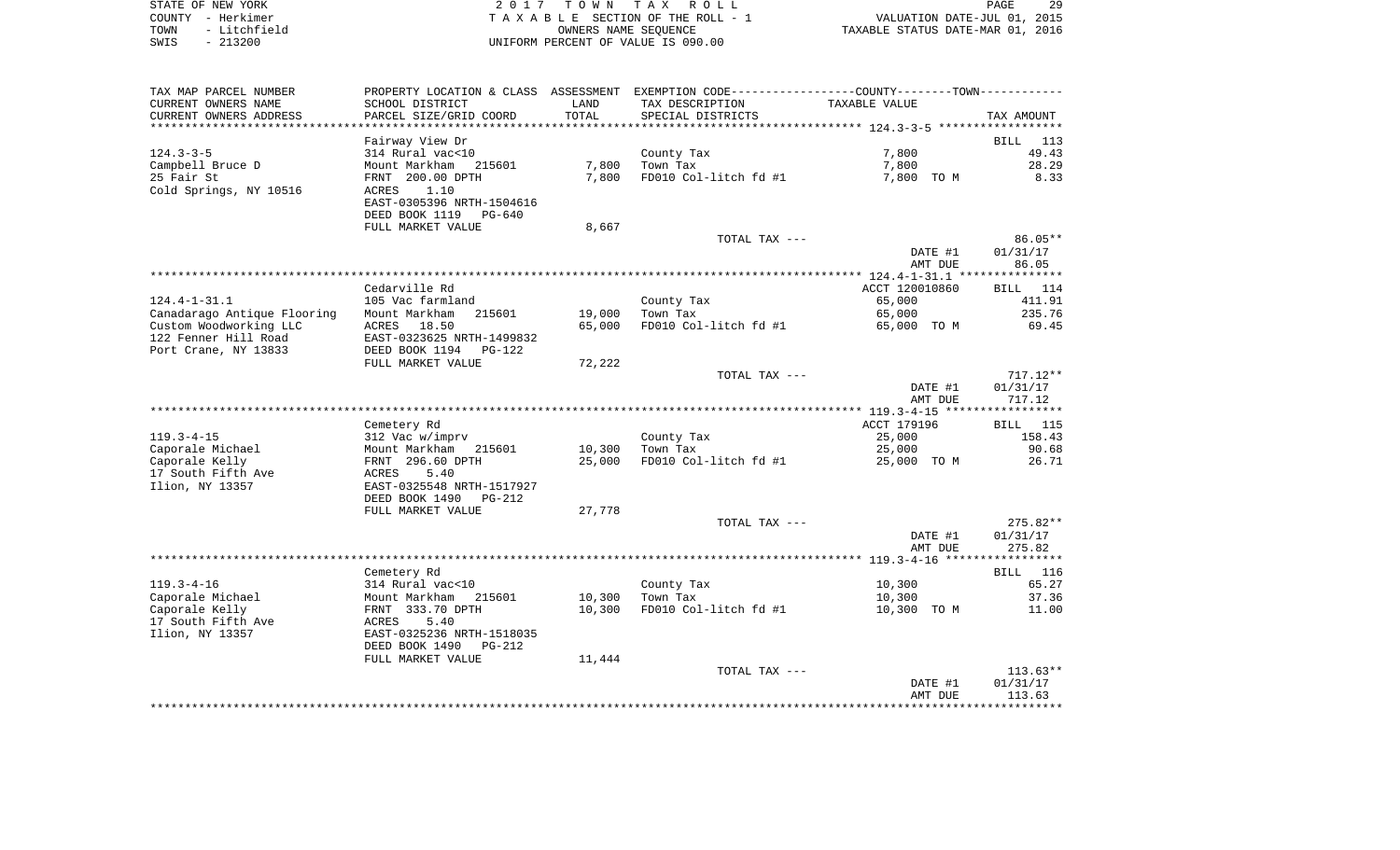| STATE OF NEW YORK    | 2017 TOWN TAX ROLL                 | PAGE                             |
|----------------------|------------------------------------|----------------------------------|
| COUNTY - Herkimer    | TAXABLE SECTION OF THE ROLL - 1    | VALUATION DATE-JUL 01, 2015      |
| - Litchfield<br>TOWN | OWNERS NAME SEOUENCE               | TAXABLE STATUS DATE-MAR 01, 2016 |
| $-213200$<br>SWIS    | UNIFORM PERCENT OF VALUE IS 090.00 |                                  |

| SCHOOL DISTRICT<br>LAND<br>TAX DESCRIPTION<br>TAXABLE VALUE<br>TOTAL<br>PARCEL SIZE/GRID COORD<br>SPECIAL DISTRICTS<br>TAX AMOUNT<br>*************************<br>*********************<br>Cemetery Rd<br>BILL 117<br>314 Rural vac<10<br>10,300<br>65.27<br>County Tax<br>10,300<br>Mount Markham<br>215601<br>Town Tax<br>10,300<br>37.36<br>FD010 Col-litch fd #1<br>FRNT 381.80 DPTH<br>10,300<br>10,300 TO M<br>11.00<br>5.60<br>ACRES<br>EAST-0324923 NRTH-1518206<br>DEED BOOK 1490<br>PG-212<br>FULL MARKET VALUE<br>11,444<br>$113.63**$<br>TOTAL TAX ---<br>DATE #1<br>01/31/17<br>113.63<br>AMT DUE<br>ACCT 120008550<br>3051 King Rd<br>BILL 118<br>$118.3 - 1 - 1$<br>314 Rural vac<10<br>County Tax<br>13,800<br>87.45<br>Capuana Marilyn C<br>Sauguoit Valley 305002<br>13,800<br>13,800<br>50.05<br>Town Tax<br>2931 King Rd<br>ACRES 10.00<br>13,800<br>FD010 Col-litch fd #1<br>13,800 TO M<br>14.74<br>Sauquoit, NY 13456<br>EAST-0301457 NRTH-1521206<br>DEED BOOK 940<br>PG-672<br>15,333<br>FULL MARKET VALUE<br>152.24**<br>TOTAL TAX ---<br>01/31/17<br>DATE #1<br>AMT DUE<br>152.24<br>ACCT 120090218<br><b>BILL</b> 119<br>King Rd<br>$118.3 - 1 - 2.4$<br>314 Rural vac<10<br>13,400<br>84.92<br>County Tax<br>Capuana Marilyn C<br>Sauquoit Valley 305002<br>Town Tax<br>13,400<br>48.60<br>13,400<br>2931 King Rd<br>13,400<br>FD010 Col-litch fd #1<br>ACRES<br>5.00<br>13,400 TO M<br>14.32<br>Sauquoit, NY 13456<br>EAST-0301505 NRTH-1520767<br>DEED BOOK 940<br>PG-672<br>FULL MARKET VALUE<br>14,889<br>TOTAL TAX ---<br>147.84**<br>DATE #1<br>01/31/17<br>147.84<br>AMT DUE<br>418 Berberick Rd<br>ACCT 120090170<br>BILL 120<br>$124.4 - 2 - 8$<br>128,000<br>811.15<br>210 1 Family Res<br>County Tax<br>Mount Markham 215601<br>22,400<br>128,000<br>464.26<br>Caraher John F Jr<br>Town Tax<br>Caraher Barbara<br>BAR 2006<br>128,000<br>FD010 Col-litch fd #1<br>128,000 TO M<br>136.76<br>418 Berberick Rd<br>ACRES<br>5.50<br>Frankfort, NY 13440<br>EAST-0318284 NRTH-1498811<br>DEED BOOK 729<br>$PG-130$<br>FULL MARKET VALUE<br>142,222<br>$1,412.17**$<br>TOTAL TAX ---<br>DATE #1<br>01/31/17<br>AMT DUE<br>1,412.17 | TAX MAP PARCEL NUMBER  |  | PROPERTY LOCATION & CLASS ASSESSMENT EXEMPTION CODE---------------COUNTY-------TOWN---------- |  |
|------------------------------------------------------------------------------------------------------------------------------------------------------------------------------------------------------------------------------------------------------------------------------------------------------------------------------------------------------------------------------------------------------------------------------------------------------------------------------------------------------------------------------------------------------------------------------------------------------------------------------------------------------------------------------------------------------------------------------------------------------------------------------------------------------------------------------------------------------------------------------------------------------------------------------------------------------------------------------------------------------------------------------------------------------------------------------------------------------------------------------------------------------------------------------------------------------------------------------------------------------------------------------------------------------------------------------------------------------------------------------------------------------------------------------------------------------------------------------------------------------------------------------------------------------------------------------------------------------------------------------------------------------------------------------------------------------------------------------------------------------------------------------------------------------------------------------------------------------------------------------------------------------------------------------------------------------------------------------------------------------------------------------------------------------------------------------------------------------------------------------------------------------------------------|------------------------|--|-----------------------------------------------------------------------------------------------|--|
|                                                                                                                                                                                                                                                                                                                                                                                                                                                                                                                                                                                                                                                                                                                                                                                                                                                                                                                                                                                                                                                                                                                                                                                                                                                                                                                                                                                                                                                                                                                                                                                                                                                                                                                                                                                                                                                                                                                                                                                                                                                                                                                                                                        | CURRENT OWNERS NAME    |  |                                                                                               |  |
|                                                                                                                                                                                                                                                                                                                                                                                                                                                                                                                                                                                                                                                                                                                                                                                                                                                                                                                                                                                                                                                                                                                                                                                                                                                                                                                                                                                                                                                                                                                                                                                                                                                                                                                                                                                                                                                                                                                                                                                                                                                                                                                                                                        | CURRENT OWNERS ADDRESS |  |                                                                                               |  |
|                                                                                                                                                                                                                                                                                                                                                                                                                                                                                                                                                                                                                                                                                                                                                                                                                                                                                                                                                                                                                                                                                                                                                                                                                                                                                                                                                                                                                                                                                                                                                                                                                                                                                                                                                                                                                                                                                                                                                                                                                                                                                                                                                                        |                        |  |                                                                                               |  |
|                                                                                                                                                                                                                                                                                                                                                                                                                                                                                                                                                                                                                                                                                                                                                                                                                                                                                                                                                                                                                                                                                                                                                                                                                                                                                                                                                                                                                                                                                                                                                                                                                                                                                                                                                                                                                                                                                                                                                                                                                                                                                                                                                                        |                        |  |                                                                                               |  |
|                                                                                                                                                                                                                                                                                                                                                                                                                                                                                                                                                                                                                                                                                                                                                                                                                                                                                                                                                                                                                                                                                                                                                                                                                                                                                                                                                                                                                                                                                                                                                                                                                                                                                                                                                                                                                                                                                                                                                                                                                                                                                                                                                                        | $119.3 - 4 - 17$       |  |                                                                                               |  |
|                                                                                                                                                                                                                                                                                                                                                                                                                                                                                                                                                                                                                                                                                                                                                                                                                                                                                                                                                                                                                                                                                                                                                                                                                                                                                                                                                                                                                                                                                                                                                                                                                                                                                                                                                                                                                                                                                                                                                                                                                                                                                                                                                                        | Caporale Michael       |  |                                                                                               |  |
|                                                                                                                                                                                                                                                                                                                                                                                                                                                                                                                                                                                                                                                                                                                                                                                                                                                                                                                                                                                                                                                                                                                                                                                                                                                                                                                                                                                                                                                                                                                                                                                                                                                                                                                                                                                                                                                                                                                                                                                                                                                                                                                                                                        | Caporale Kelly         |  |                                                                                               |  |
|                                                                                                                                                                                                                                                                                                                                                                                                                                                                                                                                                                                                                                                                                                                                                                                                                                                                                                                                                                                                                                                                                                                                                                                                                                                                                                                                                                                                                                                                                                                                                                                                                                                                                                                                                                                                                                                                                                                                                                                                                                                                                                                                                                        | 17 South Fifth Ave     |  |                                                                                               |  |
|                                                                                                                                                                                                                                                                                                                                                                                                                                                                                                                                                                                                                                                                                                                                                                                                                                                                                                                                                                                                                                                                                                                                                                                                                                                                                                                                                                                                                                                                                                                                                                                                                                                                                                                                                                                                                                                                                                                                                                                                                                                                                                                                                                        | Ilion, NY 13357        |  |                                                                                               |  |
|                                                                                                                                                                                                                                                                                                                                                                                                                                                                                                                                                                                                                                                                                                                                                                                                                                                                                                                                                                                                                                                                                                                                                                                                                                                                                                                                                                                                                                                                                                                                                                                                                                                                                                                                                                                                                                                                                                                                                                                                                                                                                                                                                                        |                        |  |                                                                                               |  |
|                                                                                                                                                                                                                                                                                                                                                                                                                                                                                                                                                                                                                                                                                                                                                                                                                                                                                                                                                                                                                                                                                                                                                                                                                                                                                                                                                                                                                                                                                                                                                                                                                                                                                                                                                                                                                                                                                                                                                                                                                                                                                                                                                                        |                        |  |                                                                                               |  |
|                                                                                                                                                                                                                                                                                                                                                                                                                                                                                                                                                                                                                                                                                                                                                                                                                                                                                                                                                                                                                                                                                                                                                                                                                                                                                                                                                                                                                                                                                                                                                                                                                                                                                                                                                                                                                                                                                                                                                                                                                                                                                                                                                                        |                        |  |                                                                                               |  |
|                                                                                                                                                                                                                                                                                                                                                                                                                                                                                                                                                                                                                                                                                                                                                                                                                                                                                                                                                                                                                                                                                                                                                                                                                                                                                                                                                                                                                                                                                                                                                                                                                                                                                                                                                                                                                                                                                                                                                                                                                                                                                                                                                                        |                        |  |                                                                                               |  |
|                                                                                                                                                                                                                                                                                                                                                                                                                                                                                                                                                                                                                                                                                                                                                                                                                                                                                                                                                                                                                                                                                                                                                                                                                                                                                                                                                                                                                                                                                                                                                                                                                                                                                                                                                                                                                                                                                                                                                                                                                                                                                                                                                                        |                        |  |                                                                                               |  |
|                                                                                                                                                                                                                                                                                                                                                                                                                                                                                                                                                                                                                                                                                                                                                                                                                                                                                                                                                                                                                                                                                                                                                                                                                                                                                                                                                                                                                                                                                                                                                                                                                                                                                                                                                                                                                                                                                                                                                                                                                                                                                                                                                                        |                        |  |                                                                                               |  |
|                                                                                                                                                                                                                                                                                                                                                                                                                                                                                                                                                                                                                                                                                                                                                                                                                                                                                                                                                                                                                                                                                                                                                                                                                                                                                                                                                                                                                                                                                                                                                                                                                                                                                                                                                                                                                                                                                                                                                                                                                                                                                                                                                                        |                        |  |                                                                                               |  |
|                                                                                                                                                                                                                                                                                                                                                                                                                                                                                                                                                                                                                                                                                                                                                                                                                                                                                                                                                                                                                                                                                                                                                                                                                                                                                                                                                                                                                                                                                                                                                                                                                                                                                                                                                                                                                                                                                                                                                                                                                                                                                                                                                                        |                        |  |                                                                                               |  |
|                                                                                                                                                                                                                                                                                                                                                                                                                                                                                                                                                                                                                                                                                                                                                                                                                                                                                                                                                                                                                                                                                                                                                                                                                                                                                                                                                                                                                                                                                                                                                                                                                                                                                                                                                                                                                                                                                                                                                                                                                                                                                                                                                                        |                        |  |                                                                                               |  |
|                                                                                                                                                                                                                                                                                                                                                                                                                                                                                                                                                                                                                                                                                                                                                                                                                                                                                                                                                                                                                                                                                                                                                                                                                                                                                                                                                                                                                                                                                                                                                                                                                                                                                                                                                                                                                                                                                                                                                                                                                                                                                                                                                                        |                        |  |                                                                                               |  |
|                                                                                                                                                                                                                                                                                                                                                                                                                                                                                                                                                                                                                                                                                                                                                                                                                                                                                                                                                                                                                                                                                                                                                                                                                                                                                                                                                                                                                                                                                                                                                                                                                                                                                                                                                                                                                                                                                                                                                                                                                                                                                                                                                                        |                        |  |                                                                                               |  |
|                                                                                                                                                                                                                                                                                                                                                                                                                                                                                                                                                                                                                                                                                                                                                                                                                                                                                                                                                                                                                                                                                                                                                                                                                                                                                                                                                                                                                                                                                                                                                                                                                                                                                                                                                                                                                                                                                                                                                                                                                                                                                                                                                                        |                        |  |                                                                                               |  |
|                                                                                                                                                                                                                                                                                                                                                                                                                                                                                                                                                                                                                                                                                                                                                                                                                                                                                                                                                                                                                                                                                                                                                                                                                                                                                                                                                                                                                                                                                                                                                                                                                                                                                                                                                                                                                                                                                                                                                                                                                                                                                                                                                                        |                        |  |                                                                                               |  |
|                                                                                                                                                                                                                                                                                                                                                                                                                                                                                                                                                                                                                                                                                                                                                                                                                                                                                                                                                                                                                                                                                                                                                                                                                                                                                                                                                                                                                                                                                                                                                                                                                                                                                                                                                                                                                                                                                                                                                                                                                                                                                                                                                                        |                        |  |                                                                                               |  |
|                                                                                                                                                                                                                                                                                                                                                                                                                                                                                                                                                                                                                                                                                                                                                                                                                                                                                                                                                                                                                                                                                                                                                                                                                                                                                                                                                                                                                                                                                                                                                                                                                                                                                                                                                                                                                                                                                                                                                                                                                                                                                                                                                                        |                        |  |                                                                                               |  |
|                                                                                                                                                                                                                                                                                                                                                                                                                                                                                                                                                                                                                                                                                                                                                                                                                                                                                                                                                                                                                                                                                                                                                                                                                                                                                                                                                                                                                                                                                                                                                                                                                                                                                                                                                                                                                                                                                                                                                                                                                                                                                                                                                                        |                        |  |                                                                                               |  |
|                                                                                                                                                                                                                                                                                                                                                                                                                                                                                                                                                                                                                                                                                                                                                                                                                                                                                                                                                                                                                                                                                                                                                                                                                                                                                                                                                                                                                                                                                                                                                                                                                                                                                                                                                                                                                                                                                                                                                                                                                                                                                                                                                                        |                        |  |                                                                                               |  |
|                                                                                                                                                                                                                                                                                                                                                                                                                                                                                                                                                                                                                                                                                                                                                                                                                                                                                                                                                                                                                                                                                                                                                                                                                                                                                                                                                                                                                                                                                                                                                                                                                                                                                                                                                                                                                                                                                                                                                                                                                                                                                                                                                                        |                        |  |                                                                                               |  |
|                                                                                                                                                                                                                                                                                                                                                                                                                                                                                                                                                                                                                                                                                                                                                                                                                                                                                                                                                                                                                                                                                                                                                                                                                                                                                                                                                                                                                                                                                                                                                                                                                                                                                                                                                                                                                                                                                                                                                                                                                                                                                                                                                                        |                        |  |                                                                                               |  |
|                                                                                                                                                                                                                                                                                                                                                                                                                                                                                                                                                                                                                                                                                                                                                                                                                                                                                                                                                                                                                                                                                                                                                                                                                                                                                                                                                                                                                                                                                                                                                                                                                                                                                                                                                                                                                                                                                                                                                                                                                                                                                                                                                                        |                        |  |                                                                                               |  |
|                                                                                                                                                                                                                                                                                                                                                                                                                                                                                                                                                                                                                                                                                                                                                                                                                                                                                                                                                                                                                                                                                                                                                                                                                                                                                                                                                                                                                                                                                                                                                                                                                                                                                                                                                                                                                                                                                                                                                                                                                                                                                                                                                                        |                        |  |                                                                                               |  |
|                                                                                                                                                                                                                                                                                                                                                                                                                                                                                                                                                                                                                                                                                                                                                                                                                                                                                                                                                                                                                                                                                                                                                                                                                                                                                                                                                                                                                                                                                                                                                                                                                                                                                                                                                                                                                                                                                                                                                                                                                                                                                                                                                                        |                        |  |                                                                                               |  |
|                                                                                                                                                                                                                                                                                                                                                                                                                                                                                                                                                                                                                                                                                                                                                                                                                                                                                                                                                                                                                                                                                                                                                                                                                                                                                                                                                                                                                                                                                                                                                                                                                                                                                                                                                                                                                                                                                                                                                                                                                                                                                                                                                                        |                        |  |                                                                                               |  |
|                                                                                                                                                                                                                                                                                                                                                                                                                                                                                                                                                                                                                                                                                                                                                                                                                                                                                                                                                                                                                                                                                                                                                                                                                                                                                                                                                                                                                                                                                                                                                                                                                                                                                                                                                                                                                                                                                                                                                                                                                                                                                                                                                                        |                        |  |                                                                                               |  |
|                                                                                                                                                                                                                                                                                                                                                                                                                                                                                                                                                                                                                                                                                                                                                                                                                                                                                                                                                                                                                                                                                                                                                                                                                                                                                                                                                                                                                                                                                                                                                                                                                                                                                                                                                                                                                                                                                                                                                                                                                                                                                                                                                                        |                        |  |                                                                                               |  |
|                                                                                                                                                                                                                                                                                                                                                                                                                                                                                                                                                                                                                                                                                                                                                                                                                                                                                                                                                                                                                                                                                                                                                                                                                                                                                                                                                                                                                                                                                                                                                                                                                                                                                                                                                                                                                                                                                                                                                                                                                                                                                                                                                                        |                        |  |                                                                                               |  |
|                                                                                                                                                                                                                                                                                                                                                                                                                                                                                                                                                                                                                                                                                                                                                                                                                                                                                                                                                                                                                                                                                                                                                                                                                                                                                                                                                                                                                                                                                                                                                                                                                                                                                                                                                                                                                                                                                                                                                                                                                                                                                                                                                                        |                        |  |                                                                                               |  |
|                                                                                                                                                                                                                                                                                                                                                                                                                                                                                                                                                                                                                                                                                                                                                                                                                                                                                                                                                                                                                                                                                                                                                                                                                                                                                                                                                                                                                                                                                                                                                                                                                                                                                                                                                                                                                                                                                                                                                                                                                                                                                                                                                                        |                        |  |                                                                                               |  |
|                                                                                                                                                                                                                                                                                                                                                                                                                                                                                                                                                                                                                                                                                                                                                                                                                                                                                                                                                                                                                                                                                                                                                                                                                                                                                                                                                                                                                                                                                                                                                                                                                                                                                                                                                                                                                                                                                                                                                                                                                                                                                                                                                                        |                        |  |                                                                                               |  |
|                                                                                                                                                                                                                                                                                                                                                                                                                                                                                                                                                                                                                                                                                                                                                                                                                                                                                                                                                                                                                                                                                                                                                                                                                                                                                                                                                                                                                                                                                                                                                                                                                                                                                                                                                                                                                                                                                                                                                                                                                                                                                                                                                                        |                        |  |                                                                                               |  |
|                                                                                                                                                                                                                                                                                                                                                                                                                                                                                                                                                                                                                                                                                                                                                                                                                                                                                                                                                                                                                                                                                                                                                                                                                                                                                                                                                                                                                                                                                                                                                                                                                                                                                                                                                                                                                                                                                                                                                                                                                                                                                                                                                                        |                        |  |                                                                                               |  |
|                                                                                                                                                                                                                                                                                                                                                                                                                                                                                                                                                                                                                                                                                                                                                                                                                                                                                                                                                                                                                                                                                                                                                                                                                                                                                                                                                                                                                                                                                                                                                                                                                                                                                                                                                                                                                                                                                                                                                                                                                                                                                                                                                                        |                        |  |                                                                                               |  |
|                                                                                                                                                                                                                                                                                                                                                                                                                                                                                                                                                                                                                                                                                                                                                                                                                                                                                                                                                                                                                                                                                                                                                                                                                                                                                                                                                                                                                                                                                                                                                                                                                                                                                                                                                                                                                                                                                                                                                                                                                                                                                                                                                                        |                        |  |                                                                                               |  |
|                                                                                                                                                                                                                                                                                                                                                                                                                                                                                                                                                                                                                                                                                                                                                                                                                                                                                                                                                                                                                                                                                                                                                                                                                                                                                                                                                                                                                                                                                                                                                                                                                                                                                                                                                                                                                                                                                                                                                                                                                                                                                                                                                                        |                        |  |                                                                                               |  |
|                                                                                                                                                                                                                                                                                                                                                                                                                                                                                                                                                                                                                                                                                                                                                                                                                                                                                                                                                                                                                                                                                                                                                                                                                                                                                                                                                                                                                                                                                                                                                                                                                                                                                                                                                                                                                                                                                                                                                                                                                                                                                                                                                                        |                        |  |                                                                                               |  |
|                                                                                                                                                                                                                                                                                                                                                                                                                                                                                                                                                                                                                                                                                                                                                                                                                                                                                                                                                                                                                                                                                                                                                                                                                                                                                                                                                                                                                                                                                                                                                                                                                                                                                                                                                                                                                                                                                                                                                                                                                                                                                                                                                                        |                        |  |                                                                                               |  |
|                                                                                                                                                                                                                                                                                                                                                                                                                                                                                                                                                                                                                                                                                                                                                                                                                                                                                                                                                                                                                                                                                                                                                                                                                                                                                                                                                                                                                                                                                                                                                                                                                                                                                                                                                                                                                                                                                                                                                                                                                                                                                                                                                                        |                        |  |                                                                                               |  |
|                                                                                                                                                                                                                                                                                                                                                                                                                                                                                                                                                                                                                                                                                                                                                                                                                                                                                                                                                                                                                                                                                                                                                                                                                                                                                                                                                                                                                                                                                                                                                                                                                                                                                                                                                                                                                                                                                                                                                                                                                                                                                                                                                                        |                        |  |                                                                                               |  |
|                                                                                                                                                                                                                                                                                                                                                                                                                                                                                                                                                                                                                                                                                                                                                                                                                                                                                                                                                                                                                                                                                                                                                                                                                                                                                                                                                                                                                                                                                                                                                                                                                                                                                                                                                                                                                                                                                                                                                                                                                                                                                                                                                                        |                        |  |                                                                                               |  |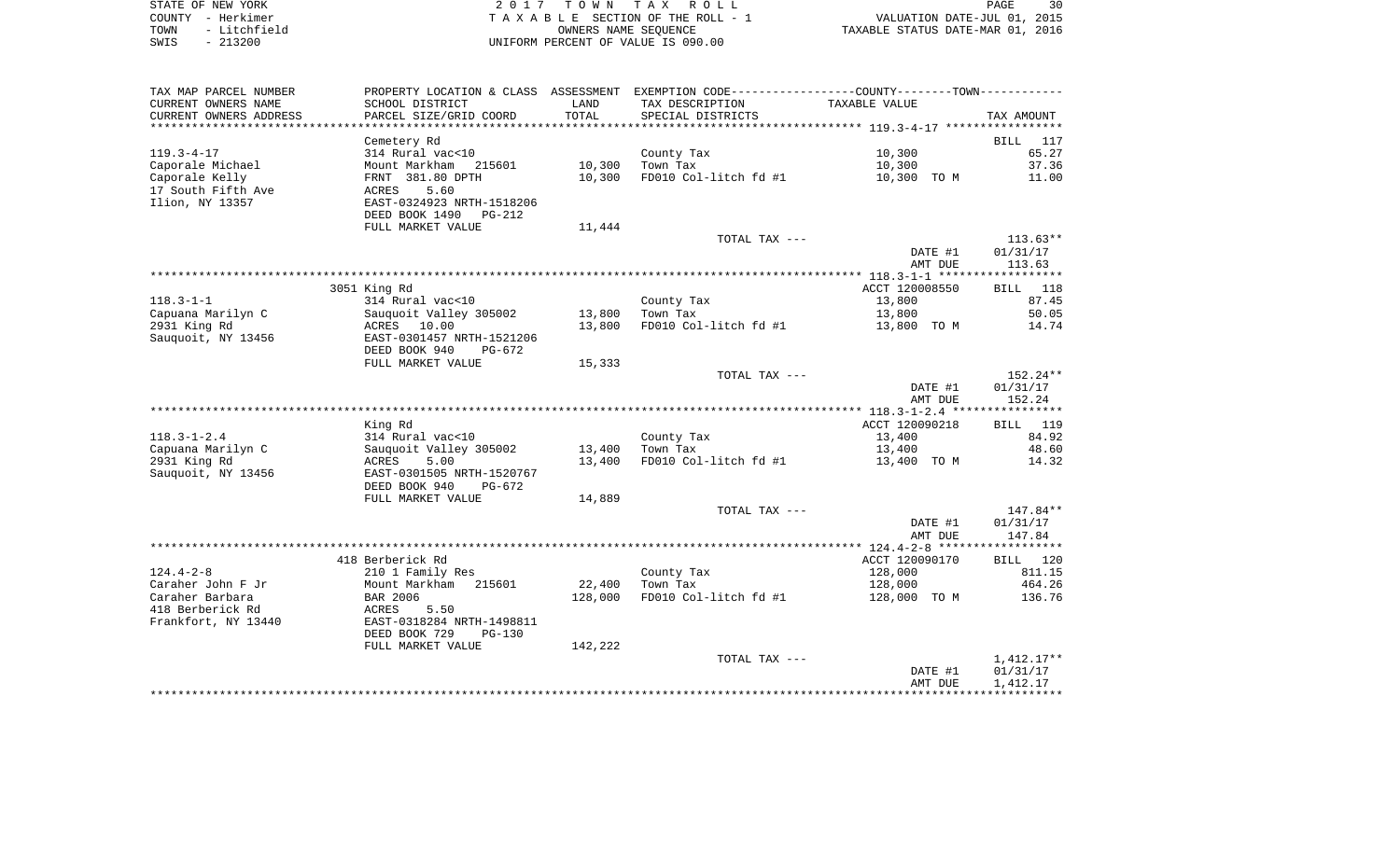| STATE OF NEW YORK      | 17 TOWN TAX ROLL<br>י ח ג          | PAGE                             |
|------------------------|------------------------------------|----------------------------------|
| - Herkimer<br>COUNTY   | TAXABLE SECTION OF THE ROLL - 1    | VALUATION DATE-JUL 01, 2015      |
| - Litchfield<br>TOWN   | OWNERS NAME SEOUENCE               | TAXABLE STATUS DATE-MAR 01, 2016 |
| 213200<br>SWIS<br>$ -$ | UNIFORM PERCENT OF VALUE IS 090.00 |                                  |

| TAX MAP PARCEL NUMBER  | PROPERTY LOCATION & CLASS |             | ASSESSMENT EXEMPTION CODE-----------------COUNTY-------TOWN----------- |                |              |
|------------------------|---------------------------|-------------|------------------------------------------------------------------------|----------------|--------------|
| CURRENT OWNERS NAME    | SCHOOL DISTRICT           | LAND        | TAX DESCRIPTION                                                        | TAXABLE VALUE  |              |
| CURRENT OWNERS ADDRESS | PARCEL SIZE/GRID COORD    | TOTAL       | SPECIAL DISTRICTS                                                      |                | TAX AMOUNT   |
| *****************      |                           | *********** |                                                                        |                |              |
|                        | 240 Bennett Rd            |             |                                                                        | ACCT 120090017 | BILL<br>121  |
| $118.3 - 1 - 9.1$      | 210 1 Family Res          |             | County Tax                                                             | 96,900         | 614.07       |
| Cardillo Anthony S     | Sauquoit Valley 305002    | 17,600      | Town Tax                                                               | 96,900         | 351.46       |
| Cardillo Michelle A    | <b>ACRES</b><br>3.10      | 96,900      | FD010 Col-litch fd #1                                                  | 96,900 TO M    | 103.53       |
| 240 Bennett Rd         | EAST-0309611 NRTH-1519290 |             |                                                                        |                |              |
| Frankfort, NY 13340    | DEED BOOK 922<br>$PG-94$  |             |                                                                        |                |              |
|                        | FULL MARKET VALUE         | 107,667     |                                                                        |                |              |
|                        |                           |             | TOTAL TAX ---                                                          |                | $1,069.06**$ |
|                        |                           |             |                                                                        | DATE #1        | 01/31/17     |
|                        |                           |             |                                                                        | AMT DUE        | 1,069.06     |
|                        |                           |             |                                                                        |                |              |
|                        | 1654 Albany Rd            |             |                                                                        | ACCT 120003120 | BILL<br>122  |
| $118.3 - 1 - 14$       | 210 1 Family Res          |             | County Tax                                                             | 61,700         | 391.00       |
| Cardillo Cecilia       | Sauquoit Valley 305002    | 12,000      | Town Tax                                                               | 61,700         | 223.79       |
| Cardillo Anthony       | FRNT 176.00 DPTH          | 61,700      | FD010 Col-litch fd #1                                                  | 61,700 TO M    | 65.92        |
| 1654 Albany St         | 0.88<br>ACRES             |             |                                                                        |                |              |
| Frankfort, NY 13340    | EAST-0309602 NRTH-1520108 |             |                                                                        |                |              |
|                        | DEED BOOK 00557 PG-00145  |             |                                                                        |                |              |
|                        | FULL MARKET VALUE         | 68,556      |                                                                        |                |              |
|                        |                           |             | TOTAL TAX ---                                                          |                | 680.71**     |
|                        |                           |             |                                                                        | DATE #1        | 01/31/17     |
|                        |                           |             |                                                                        | AMT DUE        | 680.71       |
|                        |                           |             |                                                                        |                |              |
|                        | 1830 Albany Rd            |             |                                                                        | ACCT 192779    | BILL 123     |
| $118.1 - 1 - 28.2$     | 240 Rural res             |             | County Tax                                                             | 110,000        | 697.09       |
| Cardillo Chad J        | Sauquoit Valley 305002    | 62,000      | Town Tax                                                               | 110,000        | 398.98       |
| Cardillo Sharleen E    | 62.50<br>ACRES            | 110,000     | FD010 Col-litch fd #1                                                  | 110,000 TO M   | 117.52       |
| 1830 Albany Rd         | EAST-0309112 NRTH-1524176 |             |                                                                        |                |              |
| Frankfort, NY 13340    | DEED BOOK 1572<br>PG-744  |             |                                                                        |                |              |
|                        | FULL MARKET VALUE         | 122,222     |                                                                        |                |              |
|                        |                           |             | TOTAL TAX ---                                                          |                | $1,213.59**$ |
|                        |                           |             |                                                                        | DATE #1        | 01/31/17     |
|                        |                           |             |                                                                        | AMT DUE        | 1,213.59     |
|                        |                           |             |                                                                        |                |              |
|                        | Albany Rd                 |             |                                                                        | ACCT 120002820 | BILL 124     |
| $118.1 - 1 - 30$       | 240 Rural res             |             | County Tax                                                             | 72,400         | 458.81       |
| Cardillo Felix         | Sauquoit Valley 305002    | 47,000      | Town Tax                                                               | 72,400         | 262.60       |
| Cardillo Diane         | ACRES<br>65.00            | 72,400      | FD010 Col-litch fd #1                                                  | 72,400 TO M    | 77.35        |
| 2625 Mohawk St         | EAST-0310012 NRTH-1522060 |             |                                                                        |                |              |
| Saquoit, NY 13456      | DEED BOOK 724<br>$PG-63$  |             |                                                                        |                |              |
|                        | FULL MARKET VALUE         | 80,444      |                                                                        |                |              |
|                        |                           |             | TOTAL TAX ---                                                          |                | 798.76**     |
|                        |                           |             |                                                                        | DATE #1        | 01/31/17     |
|                        |                           |             |                                                                        | AMT DUE        | 798.76       |
|                        |                           |             |                                                                        |                |              |
|                        |                           |             |                                                                        |                |              |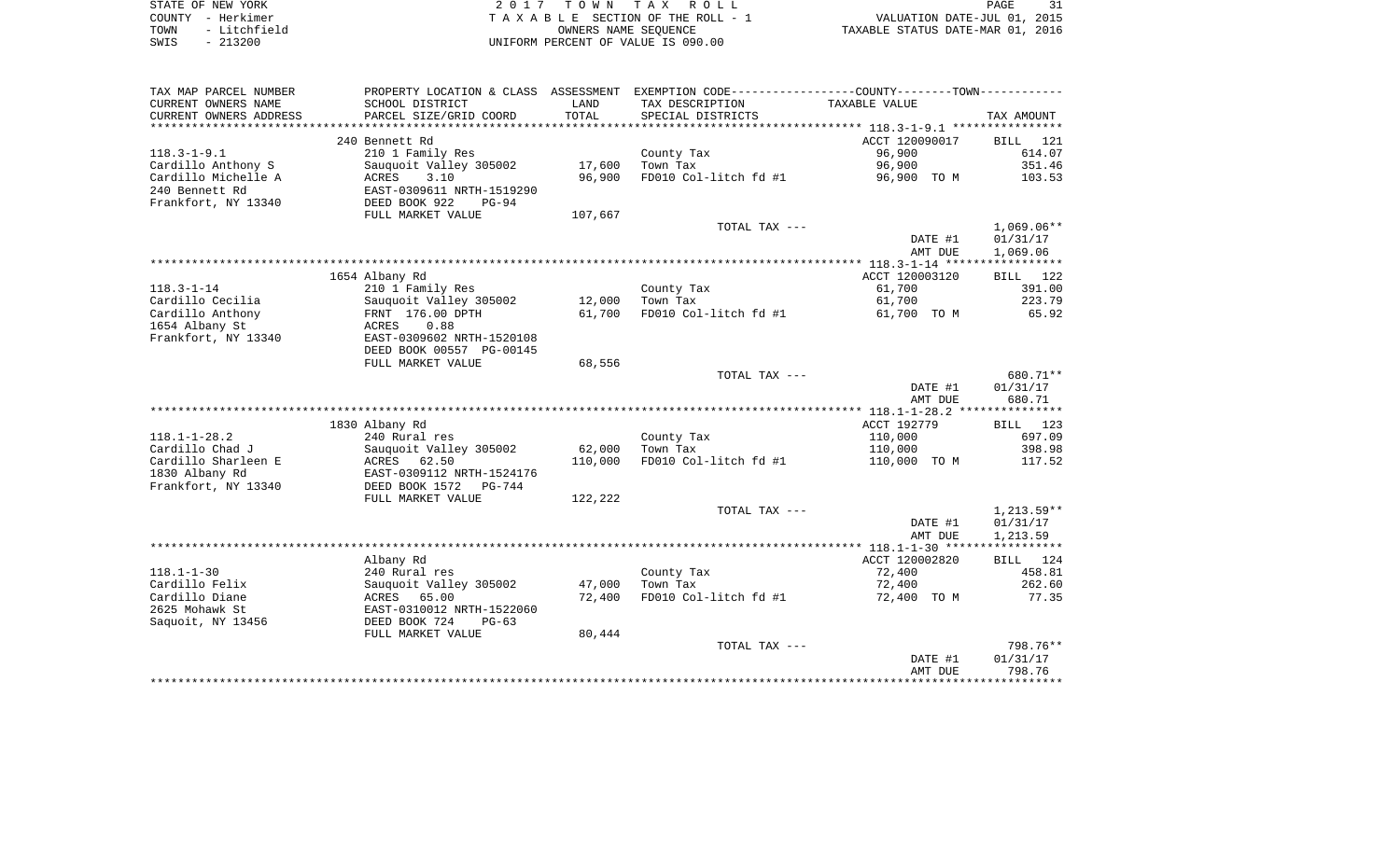STATE OF NEW YORK 2 0 1 7 T O W N T A X R O L L PAGE 32 COUNTY - Herkimer T A X A B L E SECTION OF THE ROLL - 1 VALUATION DATE-JUL 01, 2015 TOWN - Litchfield OWNERS NAME SEQUENCE TAXABLE STATUS DATE-MAR 01, 2016 SWIS - Litchfield - 213200<br>
SWIS - 213200<br>
SWIS - 213200<br>
UNIFORM PERCENT OF VALUE IS 090.00

| TAX MAP PARCEL NUMBER                         | PROPERTY LOCATION & CLASS ASSESSMENT                     |               | EXEMPTION CODE-----------------COUNTY-------TOWN----------- |                |                    |
|-----------------------------------------------|----------------------------------------------------------|---------------|-------------------------------------------------------------|----------------|--------------------|
| CURRENT OWNERS NAME<br>CURRENT OWNERS ADDRESS | SCHOOL DISTRICT<br>PARCEL SIZE/GRID COORD                | LAND<br>TOTAL | TAX DESCRIPTION<br>SPECIAL DISTRICTS                        | TAXABLE VALUE  | TAX AMOUNT         |
| *************************                     |                                                          |               |                                                             |                |                    |
|                                               | Albany Rd                                                |               |                                                             | ACCT 120090065 | 125<br>BILL        |
| $118.3 - 1 - 15$                              | 314 Rural vac<10                                         |               | County Tax                                                  | 3,600          | 22.81              |
| Cardillo Felix                                | Sauquoit Valley 305002                                   | 3,600         | Town Tax                                                    | 3,600          | 13.06              |
| 2625 Mohawk St                                | ACRES<br>4.40                                            | 3,600         | FD010 Col-litch fd #1                                       | 3,600 TO M     | 3.85               |
| Sauquoit, NY 13456                            | EAST-0310271 NRTH-1520586<br>$PG-69$                     |               |                                                             |                |                    |
|                                               | DEED BOOK 659                                            |               |                                                             |                |                    |
|                                               | FULL MARKET VALUE                                        | 4,000         |                                                             |                |                    |
|                                               |                                                          |               | TOTAL TAX ---                                               |                | 39.72**            |
|                                               |                                                          |               |                                                             | DATE #1        | 01/31/17           |
|                                               |                                                          |               |                                                             | AMT DUE        | 39.72              |
|                                               |                                                          |               |                                                             |                |                    |
| $118.3 - 1 - 7$                               | 218 Bennett Rd                                           |               |                                                             | ACCT 120004770 | BILL 126<br>285.17 |
|                                               | 210 1 Family Res                                         |               | County Tax                                                  | 45,000         |                    |
| Cardillo Michael                              | Sauquoit Valley 305002                                   | 6,200         | Town Tax                                                    | 45,000         | 163.22             |
| Cardillo Elizabeth<br>224 Bennett Rd          | FRNT<br>86.00 DPTH<br>78.00<br>EAST-0309097 NRTH-1519440 | 45,000        | FD010 Col-litch fd #1                                       | 45,000 TO M    | 48.08              |
|                                               |                                                          |               |                                                             |                |                    |
| Frankfort, NY 13340                           | DEED BOOK 685<br>$PG-306$                                |               |                                                             |                |                    |
|                                               | FULL MARKET VALUE                                        | 50,000        |                                                             |                | 496.47**           |
|                                               |                                                          |               | TOTAL TAX ---                                               |                |                    |
|                                               |                                                          |               |                                                             | DATE #1        | 01/31/17           |
|                                               |                                                          |               |                                                             | AMT DUE        | 496.47             |
|                                               |                                                          |               |                                                             |                |                    |
|                                               | 224 Bennett Rd                                           |               |                                                             | ACCT 120002970 | BILL 127           |
| $118.3 - 1 - 8$                               | 210 1 Family Res                                         |               | County Tax                                                  | 115,000        | 728.77             |
| Cardillo Michael                              | Sauquoit Valley 305002                                   | 13,000        | Town Tax                                                    | 115,000        | 417.11             |
| Cardillo Elizabeth                            | ACRES<br>1.00                                            | 115,000       | FD010 Col-litch fd #1                                       | 115,000 TO M   | 122.87             |
| 224 Bennett Rd                                | EAST-0309312 NRTH-1519353                                |               |                                                             |                |                    |
| Frankfort, NY 13340                           | DEED BOOK 671<br>$PG-579$                                |               |                                                             |                |                    |
|                                               | FULL MARKET VALUE                                        | 127,778       |                                                             |                |                    |
|                                               |                                                          |               | TOTAL TAX ---                                               |                | $1,268.75**$       |
|                                               |                                                          |               |                                                             | DATE #1        | 01/31/17           |
|                                               |                                                          |               |                                                             | AMT DUE        | 1,268.75           |
|                                               |                                                          |               |                                                             |                |                    |
|                                               | 1558 Albany Rd                                           |               |                                                             |                | BILL 128           |
| $118.3 - 1 - 32.5$                            | 210 1 Family Res                                         |               | County Tax                                                  | 56,200         | 356.15             |
| Cardillo Michael                              | Sauquoit Valley 305002                                   | 12,400        | Town Tax                                                    | 56,200         | 203.84             |
| 224 Bennett Rd                                | FRNT 200.00 DPTH 200.00                                  | 56,200        | FD010 Col-litch fd #1                                       | 56,200 TO M    | 60.04              |
| Frankfort, NY 13340                           | EAST-0308657 NRTH-1518584                                |               |                                                             |                |                    |
|                                               | DEED BOOK 929<br>PG-664                                  |               |                                                             |                |                    |
|                                               | FULL MARKET VALUE                                        | 62,444        |                                                             |                | $620.03**$         |
|                                               |                                                          |               | TOTAL TAX ---                                               |                |                    |
|                                               |                                                          |               |                                                             | DATE #1        | 01/31/17           |
|                                               |                                                          |               |                                                             | AMT DUE        | 620.03             |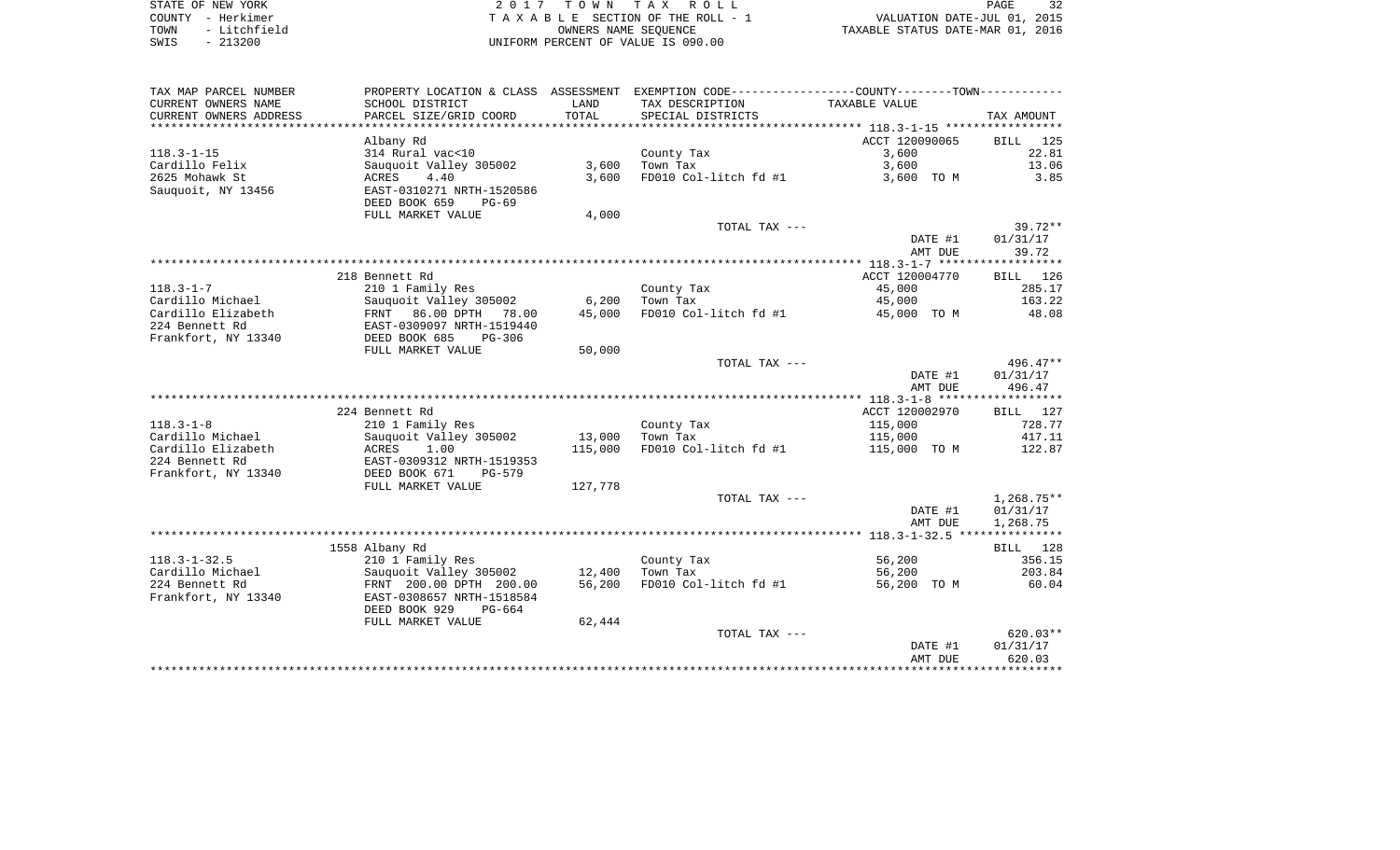| STATE OF NEW YORK    | 2017 TOWN TAX ROLL                 | PAGE                             |
|----------------------|------------------------------------|----------------------------------|
| COUNTY - Herkimer    | TAXABLE SECTION OF THE ROLL - 1    | VALUATION DATE-JUL 01, 2015      |
| - Litchfield<br>TOWN | OWNERS NAME SEOUENCE               | TAXABLE STATUS DATE-MAR 01, 2016 |
| $-213200$<br>SWIS    | UNIFORM PERCENT OF VALUE IS 090.00 |                                  |

| TAX MAP PARCEL NUMBER                    |                                                   |        | PROPERTY LOCATION & CLASS ASSESSMENT EXEMPTION CODE----------------COUNTY--------TOWN---------- |                       |                    |
|------------------------------------------|---------------------------------------------------|--------|-------------------------------------------------------------------------------------------------|-----------------------|--------------------|
| CURRENT OWNERS NAME                      | SCHOOL DISTRICT                                   | LAND   | TAX DESCRIPTION                                                                                 | TAXABLE VALUE         |                    |
| CURRENT OWNERS ADDRESS                   | PARCEL SIZE/GRID COORD                            | TOTAL  | SPECIAL DISTRICTS                                                                               |                       | TAX AMOUNT         |
| **********************                   |                                                   |        |                                                                                                 |                       |                    |
|                                          | Albany Rd                                         |        |                                                                                                 |                       | BILL 129           |
| 118.3-1-32.7                             | 105 Vac farmland                                  |        | County Tax                                                                                      | 18,500                | 117.24             |
| Cardillo Michael                         | Sauquoit Valley 305002                            | 18,500 | Town Tax                                                                                        | 18,500                | 67.10              |
| Cardillo Elizabeth                       | FRNT 200.00 DPTH                                  | 18,500 | FD010 Col-litch $fd$ #1 $18,500$ TO M                                                           |                       | 19.77              |
| 224 Bennett Rd                           | ACRES 32.10                                       |        |                                                                                                 |                       |                    |
| Frankfort, NY 13340                      | EAST-0309350 NRTH-1518564                         |        |                                                                                                 |                       |                    |
|                                          | DEED BOOK 836<br>PG-676                           |        |                                                                                                 |                       |                    |
|                                          | FULL MARKET VALUE                                 | 20,556 |                                                                                                 |                       |                    |
|                                          |                                                   |        | TOTAL TAX ---                                                                                   |                       | $204.11**$         |
|                                          |                                                   |        |                                                                                                 | DATE #1               | 01/31/17           |
|                                          |                                                   |        |                                                                                                 | AMT DUE               | 204.11             |
|                                          | 230 Bennett Rd                                    |        |                                                                                                 | ACCT 120090110        | BILL 130           |
| $118.3 - 1 - 9.2$                        |                                                   |        |                                                                                                 |                       | 138.78             |
| Cardillo Michael F                       | 270 Mfg housing<br>Sauquoit Valley 305002         | 13,200 | County Tax<br>Town Tax                                                                          | 21,900<br>21,900      | 79.43              |
| Cardillo Elizabeth                       | Sauquoit Valley 305002<br>FRNT 105.52 DPTH 440.14 | 21,900 | FD010 Col-litch fd #1                                                                           | 21,900 TO M           | 23.40              |
| 224 Bennett Rd                           |                                                   |        |                                                                                                 |                       |                    |
| Frankfort, NY 13340                      | ACRES 1.10<br>EAST-0309197 NRTH-1519293           |        |                                                                                                 |                       |                    |
|                                          | DEED BOOK 701<br>PG-837                           |        |                                                                                                 |                       |                    |
|                                          | FULL MARKET VALUE                                 | 24,333 |                                                                                                 |                       |                    |
|                                          |                                                   |        | TOTAL TAX ---                                                                                   |                       | $241.61**$         |
|                                          |                                                   |        |                                                                                                 | DATE #1               | 01/31/17           |
|                                          |                                                   |        |                                                                                                 | AMT DUE               | 241.61             |
|                                          |                                                   |        |                                                                                                 |                       |                    |
|                                          | 1640 Albany Rd                                    |        |                                                                                                 | ACCT 120090064        | <b>BILL</b> 131    |
| 118.3-1-13                               | 270 Mfg housing                                   |        | County Tax<br>Town Tax                                                                          | 30,100                | 190.75             |
| Cardillo Michael F Sr                    | Sauguoit Valley 305002                            | 13,600 |                                                                                                 | 30,100                | 109.17             |
| Cardillo Elizabeth                       | FRNT 252.00 DPTH                                  | 30,100 | FD010 Col-litch fd #1                                                                           | 30,100 TO M           | 32.16              |
| 224 Bennett Rd                           | 0.97<br>ACRES                                     |        |                                                                                                 |                       |                    |
| Frankfort, NY 13340                      | EAST-0309477 NRTH-1519943                         |        |                                                                                                 |                       |                    |
|                                          | DEED BOOK 821<br>PG-186                           |        |                                                                                                 |                       |                    |
|                                          | FULL MARKET VALUE                                 | 33,444 |                                                                                                 |                       |                    |
|                                          |                                                   |        | TOTAL TAX ---                                                                                   |                       | 332.08**           |
|                                          |                                                   |        |                                                                                                 | DATE #1               | 01/31/17           |
|                                          |                                                   |        |                                                                                                 | AMT DUE               | 332.08             |
|                                          |                                                   |        |                                                                                                 |                       |                    |
| 124.4-1-5.1                              | 710 Berberick Rd<br>120 Field crops               |        |                                                                                                 | ACCT 159870<br>75,000 | BILL 132<br>475.29 |
| Careyva Eleanor                          | Mount Markham 215601                              | 25,000 | County Tax<br>Town Tax                                                                          | 75,000                | 272.03             |
| 120 N. Ferguson Street Apt 2 ACRES 45.00 |                                                   | 75,000 | School Relevy                                                                                   |                       | 1,682.32           |
| Shenandoah, PA 17976                     | EAST-0318241 NRTH-1504337                         |        | FD010 Col-litch fd #1 75,000 TO M                                                               |                       | 80.13              |
|                                          | DEED BOOK 1364 PG-64                              |        |                                                                                                 |                       |                    |
|                                          | FULL MARKET VALUE                                 | 83,333 |                                                                                                 |                       |                    |
|                                          |                                                   |        | TOTAL TAX ---                                                                                   |                       | 2,509.77**         |
|                                          |                                                   |        |                                                                                                 | DATE #1               | 01/31/17           |
|                                          |                                                   |        |                                                                                                 | AMT DUE               | 2,509.77           |
|                                          |                                                   |        |                                                                                                 |                       |                    |
|                                          |                                                   |        |                                                                                                 |                       |                    |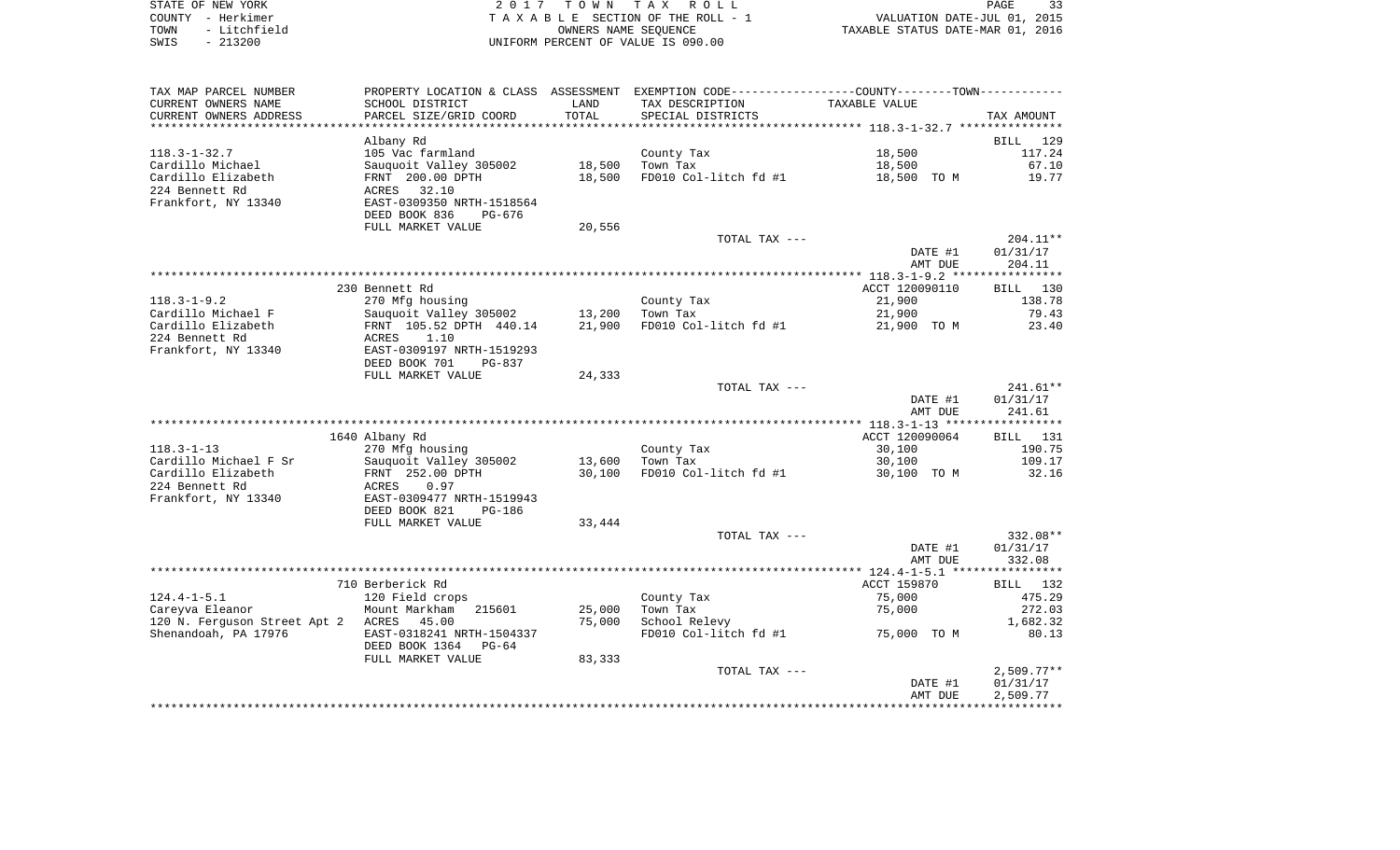| STATE OF NEW YORK |  |              |  |
|-------------------|--|--------------|--|
| COUNTY - Herkimer |  |              |  |
| TOWN              |  | - Litchfield |  |
| SWIS              |  | $-213200$    |  |

STATE OF NEW YORK 2 0 1 7 T O W N T A X R O L L PAGE 34 COUNTY - Herkimer T A X A B L E SECTION OF THE ROLL - 1 VALUATION DATE-JUL 01, 2015 TOWN - Litchfield OWNERS NAME SEQUENCE TAXABLE STATUS DATE-MAR 01, 2016 UNIFORM PERCENT OF VALUE IS 090.00

| TAX MAP PARCEL NUMBER                              | PROPERTY LOCATION & CLASS ASSESSMENT |         | EXEMPTION CODE-----------------COUNTY-------TOWN----------- |                                               |                              |
|----------------------------------------------------|--------------------------------------|---------|-------------------------------------------------------------|-----------------------------------------------|------------------------------|
| CURRENT OWNERS NAME                                | SCHOOL DISTRICT                      | LAND    | TAX DESCRIPTION                                             | TAXABLE VALUE                                 |                              |
| CURRENT OWNERS ADDRESS<br>************************ | PARCEL SIZE/GRID COORD               | TOTAL   | SPECIAL DISTRICTS                                           |                                               | TAX AMOUNT<br>*****          |
|                                                    | 428 Berberick Rd                     |         |                                                             | ACCT 120090171                                |                              |
| $124.4 - 2 - 9$                                    | 210 1 Family Res                     |         | County Tax                                                  | 86,400                                        | 133<br><b>BILL</b><br>547.53 |
| Carnes Richard                                     | Mount Markham<br>215601              | 22,400  | Town Tax                                                    | 86,400                                        | 313.38                       |
| Carnes Patricia                                    | 5.50<br>ACRES                        | 86,400  | FD010 Col-litch fd #1                                       | 86,400 TO M                                   | 92.31                        |
| 428 Berberick Rd                                   | EAST-0318419 NRTH-1498946            |         |                                                             |                                               |                              |
| Frankfort, NY 13340                                | DEED BOOK 805<br>$PG-314$            |         |                                                             |                                               |                              |
|                                                    | FULL MARKET VALUE                    | 96,000  |                                                             |                                               |                              |
|                                                    |                                      |         | TOTAL TAX ---                                               |                                               | 953.22**                     |
|                                                    |                                      |         |                                                             | DATE #1                                       | 01/31/17                     |
|                                                    |                                      |         |                                                             | AMT DUE                                       | 953.22                       |
|                                                    |                                      |         |                                                             | *************** 124.4-2-10 ****************** |                              |
|                                                    | Berberick Rd                         |         |                                                             | ACCT 120090190                                | 134<br><b>BILL</b>           |
| $124.4 - 2 - 10$                                   | 314 Rural vac<10                     |         | County Tax                                                  | 10,300                                        | 65.27                        |
| Carnes Richard                                     | Mount Markham<br>215601              | 10,300  | Town Tax                                                    | 10,300                                        | 37.36                        |
| Carnes Patricia                                    | <b>ACRES</b><br>5.40                 | 10,300  | School Relevy                                               |                                               | 231.05                       |
| 428 Berberick St                                   | EAST-0318575 NRTH-1499092            |         | FD010 Col-litch fd #1                                       | 10,300 TO M                                   | 11.00                        |
| Frankfort, NY 13340                                | DEED BOOK 896<br>PG-122              |         |                                                             |                                               |                              |
|                                                    | FULL MARKET VALUE                    | 11,444  |                                                             |                                               |                              |
|                                                    |                                      |         | TOTAL TAX ---                                               |                                               | 344.68**                     |
|                                                    |                                      |         |                                                             | DATE #1                                       | 01/31/17                     |
|                                                    |                                      |         |                                                             | AMT DUE                                       | 344.68                       |
|                                                    |                                      |         |                                                             |                                               |                              |
|                                                    | 981 Cedarville Rd                    |         |                                                             | ACCT 120004740                                | 135<br>BILL                  |
| $124.2 - 1 - 16.1$                                 | 240 Rural res                        |         | County Tax                                                  | 152,300                                       | 965.15                       |
| Carney Shawn M                                     | Mount Markham<br>215601              | 47,800  | Town Tax                                                    | 152,300                                       | 552.40                       |
| Carney Gail A                                      | ACRES<br>74.60 BANK<br>135           | 152,300 | School Relevy                                               |                                               | 2,821.87                     |
| 981 Jerusalem Hill Rd                              | EAST-0324097 NRTH-1506660            |         | FD010 Col-litch fd #1                                       | 152,300 TO M                                  | 162.72                       |
| Ilion, NY 13357                                    | DEED BOOK 781<br>$PG-663$            |         |                                                             |                                               |                              |
|                                                    | FULL MARKET VALUE                    | 169,222 |                                                             |                                               |                              |
|                                                    |                                      |         | TOTAL TAX ---                                               |                                               | 4,502.14**                   |
|                                                    |                                      |         |                                                             | DATE #1                                       | 01/31/17                     |
|                                                    |                                      |         |                                                             | AMT DUE                                       | 4,502.14                     |
|                                                    |                                      |         |                                                             |                                               |                              |
| $124.1 - 1 - 42$                                   | 778 Albany Rd<br>270 Mfg housing     |         | County Tax                                                  | ACCT 148695<br>44,300                         | 136<br><b>BILL</b><br>280.74 |
| Carpenter Jeramie                                  | 215601<br>Mount Markham              | 13,000  | Town Tax                                                    | 44,300                                        | 160.68                       |
| 778 Albany St                                      | ACRES<br>1.00                        | 44,300  | School Relevy                                               |                                               | 993.70                       |
| Clayville, NY 13322                                | EAST-0310705 NRTH-1503975            |         | FD010 Col-litch fd #1                                       | 44,300 TO M                                   | 47.33                        |
|                                                    | DEED BOOK 1298<br>$PG-138$           |         |                                                             |                                               |                              |
|                                                    | FULL MARKET VALUE                    | 49,222  |                                                             |                                               |                              |
|                                                    |                                      |         | TOTAL TAX ---                                               |                                               | 1,482.45**                   |
|                                                    |                                      |         |                                                             | DATE #1                                       | 01/31/17                     |
|                                                    |                                      |         |                                                             | AMT DUE                                       | 1,482.45                     |
|                                                    |                                      |         |                                                             |                                               |                              |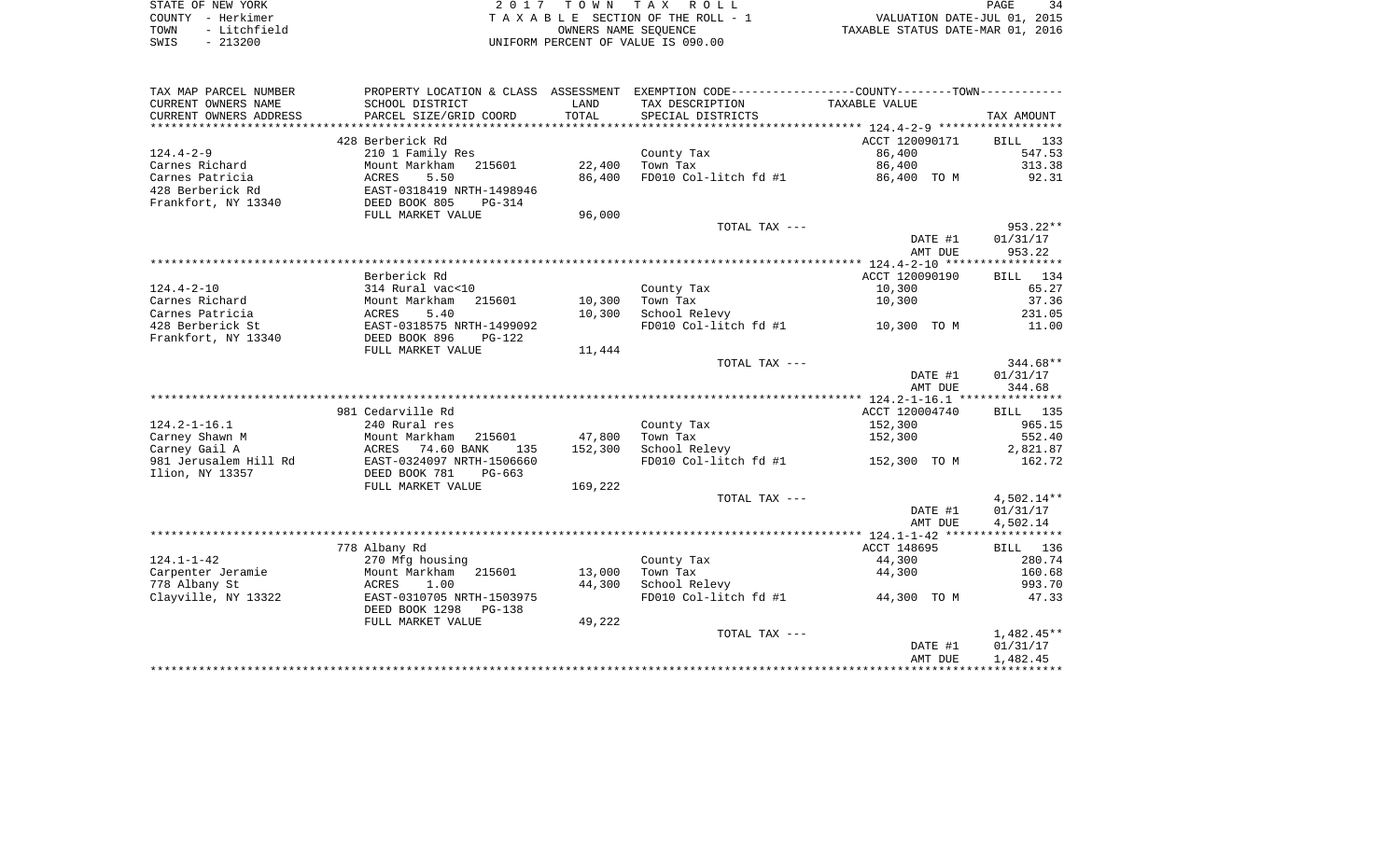| STATE OF NEW YORK |  |              |  |
|-------------------|--|--------------|--|
| COUNTY - Herkimer |  |              |  |
| TOWN              |  | - Litchfield |  |
| SWIS              |  | $-213200$    |  |

2017 TOWN TAX ROLL TA X A B L E SECTION OF THE ROLL - 1 TOWN - Litchfield OWNERS NAME SEQUENCE TAXABLE STATUS DATE-MAR 01, 2016 SWIS - 213200 UNIFORM PERCENT OF VALUE IS 090.00

| TAX MAP PARCEL NUMBER     |                            |                             | PROPERTY LOCATION & CLASS ASSESSMENT EXEMPTION CODE----------------COUNTY--------TOWN----------- |                                                 |              |
|---------------------------|----------------------------|-----------------------------|--------------------------------------------------------------------------------------------------|-------------------------------------------------|--------------|
| CURRENT OWNERS NAME       | SCHOOL DISTRICT            | LAND                        | TAX DESCRIPTION                                                                                  | TAXABLE VALUE                                   |              |
| CURRENT OWNERS ADDRESS    | PARCEL SIZE/GRID COORD     | TOTAL                       | SPECIAL DISTRICTS                                                                                |                                                 | TAX AMOUNT   |
|                           |                            | *************************** |                                                                                                  | ***************** 124.2-1-41 ****************** |              |
|                           | Cook Rd                    |                             |                                                                                                  | ACCT 159267                                     | BILL 137     |
| $124.2 - 1 - 41$          | 314 Rural vac<10           |                             | AG MKTS L 41720                                                                                  | $\Omega$                                        | $\Omega$     |
| Carr Gabrielle            | Mount Markham<br>215601    |                             | 1,000 County Tax                                                                                 | 1,000                                           | 6.34         |
| Carr Claire J             | 2.50<br>ACRES              |                             | $1,000$ Town Tax                                                                                 | 1,000                                           | 3.63         |
| 611 Berberick Rd          | EAST-0317181 NRTH-1504648  |                             | FD010 Col-litch fd #1                                                                            | 1,000 TO M                                      | 1.07         |
| Frankfort, NY 13340       | DEED BOOK 1360 PG-844      |                             |                                                                                                  |                                                 |              |
|                           | FULL MARKET VALUE          | 1,111                       |                                                                                                  |                                                 |              |
|                           |                            |                             |                                                                                                  |                                                 |              |
| MAY BE SUBJECT TO PAYMENT |                            |                             |                                                                                                  |                                                 |              |
| UNDER AGDIST LAW TIL 2020 |                            |                             |                                                                                                  |                                                 |              |
|                           |                            |                             | TOTAL TAX ---                                                                                    |                                                 | $11.04**$    |
|                           |                            |                             |                                                                                                  | DATE #1                                         | 01/31/17     |
|                           |                            |                             |                                                                                                  | AMT DUE                                         | 11.04        |
|                           |                            |                             |                                                                                                  |                                                 |              |
|                           | 611 Berberick Rd           |                             |                                                                                                  | ACCT 120002610                                  | 138<br>BILL  |
| $124.4 - 1 - 3$           | 120 Field crops            |                             | AG MKTS L 41720                                                                                  | $\Omega$                                        | $\Omega$     |
| Carr Gabrielle            | Mount Markham 215601       |                             | 55,000 County Tax                                                                                | 113,300                                         | 718.00       |
| Carr Claire J             | ACRES 106.30               | 113,300                     | Town Tax                                                                                         | 113,300                                         | 410.95       |
| 611 Berberick Rd          | EAST-0318599 NRTH-1502679  |                             | FD010 Col-litch fd #1                                                                            | 113,300 TO M                                    | 121.05       |
| Frankfort, NY 13340       | DEED BOOK 1296    PG-173   |                             |                                                                                                  |                                                 |              |
|                           | FULL MARKET VALUE          | 125,889                     |                                                                                                  |                                                 |              |
| MAY BE SUBJECT TO PAYMENT |                            |                             |                                                                                                  |                                                 |              |
| UNDER AGDIST LAW TIL 2020 |                            |                             |                                                                                                  |                                                 |              |
|                           |                            |                             | TOTAL TAX ---                                                                                    |                                                 | $1,250.00**$ |
|                           |                            |                             |                                                                                                  | DATE #1                                         | 01/31/17     |
|                           |                            |                             |                                                                                                  | AMT DUE                                         | 1,250.00     |
|                           |                            |                             |                                                                                                  |                                                 |              |
|                           | Wheelock Rd                |                             |                                                                                                  | ACCT 197396                                     | BILL 139     |
| $118.4 - 1 - 27$          | 322 Rural vac>10           |                             | County Tax                                                                                       | 2,600                                           | 16.48        |
| Caruso Frank J            | Mount Markham 215601       | 2,600                       | Town Tax                                                                                         | 2,600                                           | 9.43         |
| 200 Jackson Rd            | LANDLOCKED                 | 2,600                       | FD010 Col-litch fd #1                                                                            | 2,600 TO M                                      | 2.78         |
| Frankfort, NY 13340       | ACRES<br>12.50             |                             |                                                                                                  |                                                 |              |
|                           | EAST-0322889 NRTH-1512298  |                             |                                                                                                  |                                                 |              |
|                           | DEED BOOK 1601<br>$PG-723$ |                             |                                                                                                  |                                                 |              |
|                           | FULL MARKET VALUE          | 2,889                       |                                                                                                  |                                                 |              |
|                           |                            |                             | TOTAL TAX ---                                                                                    |                                                 | $28.69**$    |
|                           |                            |                             |                                                                                                  | DATE #1                                         | 01/31/17     |
|                           |                            |                             |                                                                                                  |                                                 |              |
|                           |                            |                             |                                                                                                  | AMT DUE                                         | 28.69        |
|                           |                            |                             |                                                                                                  |                                                 |              |
|                           | Wheelock Rd                |                             |                                                                                                  | ACCT 197396                                     | BILL 140     |
| $118.4 - 1 - 28$          | 105 Vac farmland           |                             | County Tax                                                                                       | 235,000                                         | 1,489.23     |
| Caruso Frank J            | Mount Markham 215601       | 117,900                     | Town Tax                                                                                         | 235,000                                         | 852.36       |
| 200 Jackson Rd            | ACRES 192.20               | 235,000                     | FD010 Col-litch fd #1                                                                            | 235,000 TO M                                    | 251.07       |
| Frankfort, NY 13340       | EAST-0321389 NRTH-1515422  |                             |                                                                                                  |                                                 |              |
|                           | DEED BOOK 1601<br>PG-723   |                             |                                                                                                  |                                                 |              |
|                           | FULL MARKET VALUE          | 261,111                     |                                                                                                  |                                                 |              |
|                           |                            |                             | TOTAL TAX ---                                                                                    |                                                 | $2,592.66**$ |
|                           |                            |                             |                                                                                                  | DATE #1                                         | 01/31/17     |
|                           |                            |                             |                                                                                                  | AMT DUE                                         | 2,592.66     |
|                           |                            |                             |                                                                                                  |                                                 |              |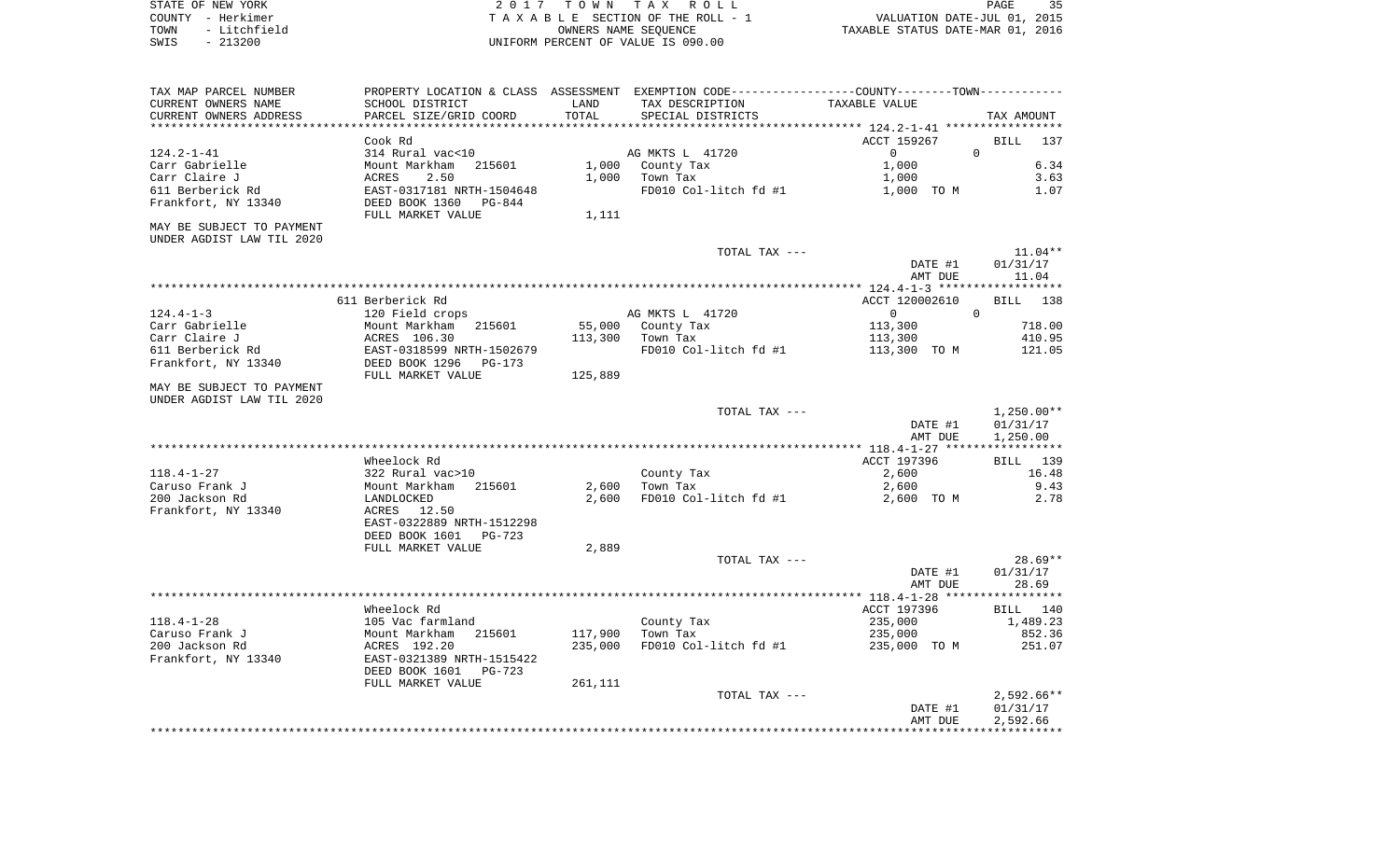| STATE OF NEW YORK    | 2017 TOWN TAX ROLL                 | PAGE                             |
|----------------------|------------------------------------|----------------------------------|
| COUNTY - Herkimer    | TAXABLE SECTION OF THE ROLL - 1    | VALUATION DATE-JUL 01, 2015      |
| - Litchfield<br>TOWN | OWNERS NAME SEOUENCE               | TAXABLE STATUS DATE-MAR 01, 2016 |
| $-213200$<br>SWIS    | UNIFORM PERCENT OF VALUE IS 090.00 |                                  |

| SCHOOL DISTRICT<br>TAX DESCRIPTION<br>TAXABLE VALUE<br>LAND<br>TOTAL<br>PARCEL SIZE/GRID COORD<br>SPECIAL DISTRICTS<br>TAX AMOUNT<br>2144 Graffenburg Rd<br>ACCT 200145<br>BILL<br>141<br>210 1 Family Res<br>62,600<br>County Tax<br>396.71<br>9,800<br>62,600<br>Sauquoit Valley 305002<br>Town Tax<br>227.05<br>2144 Graffenburg Rd<br>School Relevy<br>897.44<br>Doublewide<br>62,600<br>FD010 Col-litch fd #1<br>FRNT 150.00 DPTH 175.00<br>62,600 TO M<br>66.88<br>ACRES<br>0.60<br>EAST-0302531 NRTH-1525182<br>DEED BOOK 1619<br>Kochan Nancy J<br>$PG-488$<br>69,556<br>FULL MARKET VALUE<br>TOTAL TAX ---<br>1,588.08**<br>DATE #1<br>01/31/17<br>1,588.08<br>AMT DUE<br>520 Albany Rd<br>BILL 142<br>697.09<br>$124.3 - 4 - 9$<br>210 1 Family Res<br>County Tax<br>110,000<br>Casale Andrew<br>Mount Markham 215601<br>30,000<br>Town Tax<br>110,000<br>398.98<br>520 Albany Rd<br>FRNT 213.00 DPTH<br>FD010 Col-litch fd #1<br>110,000 TO M<br>110,000<br>117.52<br>West Winfield, NY 13491<br>9.90<br>ACRES<br>EAST-0273530 NRTH-1074825<br>DEED BOOK 1257<br>PG-761<br>FULL MARKET VALUE<br>122,222<br>$1,213.59**$<br>TOTAL TAX ---<br>DATE #1<br>01/31/17<br>AMT DUE<br>1,213.59<br>Cedarville Rd<br>ACCT 120014820<br>BILL<br>143<br>$119.3 - 1 - 36$<br>312 Vac w/imprv<br>County Tax<br>2,200<br>13.94<br>2,200<br>7.98<br>Casale George<br>Mount Markham<br>215601<br>1,300<br>Town Tax<br>2,200<br>FD010 Col-litch fd #1<br>Casale Margaret W<br>82.00 DPTH<br>50.00<br>2,200 TO M<br>2.35<br>FRNT<br>371 Silver St<br>EAST-0325588 NRTH-1512867<br>Ilion, NY 13357<br>DEED BOOK 861<br>$PG-120$<br>FULL MARKET VALUE<br>2,444<br>TOTAL TAX ---<br>$24.27**$<br>DATE #1<br>01/31/17<br>24.27<br>AMT DUE<br>Cedaville Rd<br>ACCT 120014550<br>BILL 144<br>$119.3 - 1 - 44$<br>120 Field crops<br>County Tax<br>14,500<br>91.89<br>Casale George<br>Mount Markham<br>14,500<br>Town Tax<br>14,500<br>52.59<br>215601<br>FD010 Col-litch fd #1<br>Casale Margaret<br>cons. lease -33A.<br>14,500<br>14,500 TO M<br>15.49<br>371 Silver Street<br>ACRES<br>48.90<br>EAST-0325977 NRTH-1512020<br>DEED BOOK 927<br>$PG-233$<br>FULL MARKET VALUE<br>16,111<br>TOTAL TAX ---<br>159.97**<br>DATE #1<br>01/31/17<br>159.97<br>AMT DUE | TAX MAP PARCEL NUMBER    | PROPERTY LOCATION & CLASS ASSESSMENT EXEMPTION CODE---------------COUNTY-------TOWN---------- |  |  |
|------------------------------------------------------------------------------------------------------------------------------------------------------------------------------------------------------------------------------------------------------------------------------------------------------------------------------------------------------------------------------------------------------------------------------------------------------------------------------------------------------------------------------------------------------------------------------------------------------------------------------------------------------------------------------------------------------------------------------------------------------------------------------------------------------------------------------------------------------------------------------------------------------------------------------------------------------------------------------------------------------------------------------------------------------------------------------------------------------------------------------------------------------------------------------------------------------------------------------------------------------------------------------------------------------------------------------------------------------------------------------------------------------------------------------------------------------------------------------------------------------------------------------------------------------------------------------------------------------------------------------------------------------------------------------------------------------------------------------------------------------------------------------------------------------------------------------------------------------------------------------------------------------------------------------------------------------------------------------------------------------------------------------------------------------------------------------------------------------------------------------------------------------------------------------------------------------------------------------------------------------|--------------------------|-----------------------------------------------------------------------------------------------|--|--|
|                                                                                                                                                                                                                                                                                                                                                                                                                                                                                                                                                                                                                                                                                                                                                                                                                                                                                                                                                                                                                                                                                                                                                                                                                                                                                                                                                                                                                                                                                                                                                                                                                                                                                                                                                                                                                                                                                                                                                                                                                                                                                                                                                                                                                                                      | CURRENT OWNERS NAME      |                                                                                               |  |  |
|                                                                                                                                                                                                                                                                                                                                                                                                                                                                                                                                                                                                                                                                                                                                                                                                                                                                                                                                                                                                                                                                                                                                                                                                                                                                                                                                                                                                                                                                                                                                                                                                                                                                                                                                                                                                                                                                                                                                                                                                                                                                                                                                                                                                                                                      | CURRENT OWNERS ADDRESS   |                                                                                               |  |  |
|                                                                                                                                                                                                                                                                                                                                                                                                                                                                                                                                                                                                                                                                                                                                                                                                                                                                                                                                                                                                                                                                                                                                                                                                                                                                                                                                                                                                                                                                                                                                                                                                                                                                                                                                                                                                                                                                                                                                                                                                                                                                                                                                                                                                                                                      |                          |                                                                                               |  |  |
|                                                                                                                                                                                                                                                                                                                                                                                                                                                                                                                                                                                                                                                                                                                                                                                                                                                                                                                                                                                                                                                                                                                                                                                                                                                                                                                                                                                                                                                                                                                                                                                                                                                                                                                                                                                                                                                                                                                                                                                                                                                                                                                                                                                                                                                      |                          |                                                                                               |  |  |
|                                                                                                                                                                                                                                                                                                                                                                                                                                                                                                                                                                                                                                                                                                                                                                                                                                                                                                                                                                                                                                                                                                                                                                                                                                                                                                                                                                                                                                                                                                                                                                                                                                                                                                                                                                                                                                                                                                                                                                                                                                                                                                                                                                                                                                                      | $118.1 - 1 - 8$          |                                                                                               |  |  |
|                                                                                                                                                                                                                                                                                                                                                                                                                                                                                                                                                                                                                                                                                                                                                                                                                                                                                                                                                                                                                                                                                                                                                                                                                                                                                                                                                                                                                                                                                                                                                                                                                                                                                                                                                                                                                                                                                                                                                                                                                                                                                                                                                                                                                                                      | Caruso Marisa M          |                                                                                               |  |  |
|                                                                                                                                                                                                                                                                                                                                                                                                                                                                                                                                                                                                                                                                                                                                                                                                                                                                                                                                                                                                                                                                                                                                                                                                                                                                                                                                                                                                                                                                                                                                                                                                                                                                                                                                                                                                                                                                                                                                                                                                                                                                                                                                                                                                                                                      |                          |                                                                                               |  |  |
|                                                                                                                                                                                                                                                                                                                                                                                                                                                                                                                                                                                                                                                                                                                                                                                                                                                                                                                                                                                                                                                                                                                                                                                                                                                                                                                                                                                                                                                                                                                                                                                                                                                                                                                                                                                                                                                                                                                                                                                                                                                                                                                                                                                                                                                      | Sauquoit, NY 13456-3610  |                                                                                               |  |  |
|                                                                                                                                                                                                                                                                                                                                                                                                                                                                                                                                                                                                                                                                                                                                                                                                                                                                                                                                                                                                                                                                                                                                                                                                                                                                                                                                                                                                                                                                                                                                                                                                                                                                                                                                                                                                                                                                                                                                                                                                                                                                                                                                                                                                                                                      |                          |                                                                                               |  |  |
|                                                                                                                                                                                                                                                                                                                                                                                                                                                                                                                                                                                                                                                                                                                                                                                                                                                                                                                                                                                                                                                                                                                                                                                                                                                                                                                                                                                                                                                                                                                                                                                                                                                                                                                                                                                                                                                                                                                                                                                                                                                                                                                                                                                                                                                      | PRIOR OWNER ON 3/01/2016 |                                                                                               |  |  |
|                                                                                                                                                                                                                                                                                                                                                                                                                                                                                                                                                                                                                                                                                                                                                                                                                                                                                                                                                                                                                                                                                                                                                                                                                                                                                                                                                                                                                                                                                                                                                                                                                                                                                                                                                                                                                                                                                                                                                                                                                                                                                                                                                                                                                                                      |                          |                                                                                               |  |  |
|                                                                                                                                                                                                                                                                                                                                                                                                                                                                                                                                                                                                                                                                                                                                                                                                                                                                                                                                                                                                                                                                                                                                                                                                                                                                                                                                                                                                                                                                                                                                                                                                                                                                                                                                                                                                                                                                                                                                                                                                                                                                                                                                                                                                                                                      |                          |                                                                                               |  |  |
|                                                                                                                                                                                                                                                                                                                                                                                                                                                                                                                                                                                                                                                                                                                                                                                                                                                                                                                                                                                                                                                                                                                                                                                                                                                                                                                                                                                                                                                                                                                                                                                                                                                                                                                                                                                                                                                                                                                                                                                                                                                                                                                                                                                                                                                      |                          |                                                                                               |  |  |
|                                                                                                                                                                                                                                                                                                                                                                                                                                                                                                                                                                                                                                                                                                                                                                                                                                                                                                                                                                                                                                                                                                                                                                                                                                                                                                                                                                                                                                                                                                                                                                                                                                                                                                                                                                                                                                                                                                                                                                                                                                                                                                                                                                                                                                                      |                          |                                                                                               |  |  |
|                                                                                                                                                                                                                                                                                                                                                                                                                                                                                                                                                                                                                                                                                                                                                                                                                                                                                                                                                                                                                                                                                                                                                                                                                                                                                                                                                                                                                                                                                                                                                                                                                                                                                                                                                                                                                                                                                                                                                                                                                                                                                                                                                                                                                                                      |                          |                                                                                               |  |  |
|                                                                                                                                                                                                                                                                                                                                                                                                                                                                                                                                                                                                                                                                                                                                                                                                                                                                                                                                                                                                                                                                                                                                                                                                                                                                                                                                                                                                                                                                                                                                                                                                                                                                                                                                                                                                                                                                                                                                                                                                                                                                                                                                                                                                                                                      |                          |                                                                                               |  |  |
|                                                                                                                                                                                                                                                                                                                                                                                                                                                                                                                                                                                                                                                                                                                                                                                                                                                                                                                                                                                                                                                                                                                                                                                                                                                                                                                                                                                                                                                                                                                                                                                                                                                                                                                                                                                                                                                                                                                                                                                                                                                                                                                                                                                                                                                      |                          |                                                                                               |  |  |
|                                                                                                                                                                                                                                                                                                                                                                                                                                                                                                                                                                                                                                                                                                                                                                                                                                                                                                                                                                                                                                                                                                                                                                                                                                                                                                                                                                                                                                                                                                                                                                                                                                                                                                                                                                                                                                                                                                                                                                                                                                                                                                                                                                                                                                                      |                          |                                                                                               |  |  |
|                                                                                                                                                                                                                                                                                                                                                                                                                                                                                                                                                                                                                                                                                                                                                                                                                                                                                                                                                                                                                                                                                                                                                                                                                                                                                                                                                                                                                                                                                                                                                                                                                                                                                                                                                                                                                                                                                                                                                                                                                                                                                                                                                                                                                                                      |                          |                                                                                               |  |  |
|                                                                                                                                                                                                                                                                                                                                                                                                                                                                                                                                                                                                                                                                                                                                                                                                                                                                                                                                                                                                                                                                                                                                                                                                                                                                                                                                                                                                                                                                                                                                                                                                                                                                                                                                                                                                                                                                                                                                                                                                                                                                                                                                                                                                                                                      |                          |                                                                                               |  |  |
|                                                                                                                                                                                                                                                                                                                                                                                                                                                                                                                                                                                                                                                                                                                                                                                                                                                                                                                                                                                                                                                                                                                                                                                                                                                                                                                                                                                                                                                                                                                                                                                                                                                                                                                                                                                                                                                                                                                                                                                                                                                                                                                                                                                                                                                      |                          |                                                                                               |  |  |
|                                                                                                                                                                                                                                                                                                                                                                                                                                                                                                                                                                                                                                                                                                                                                                                                                                                                                                                                                                                                                                                                                                                                                                                                                                                                                                                                                                                                                                                                                                                                                                                                                                                                                                                                                                                                                                                                                                                                                                                                                                                                                                                                                                                                                                                      |                          |                                                                                               |  |  |
|                                                                                                                                                                                                                                                                                                                                                                                                                                                                                                                                                                                                                                                                                                                                                                                                                                                                                                                                                                                                                                                                                                                                                                                                                                                                                                                                                                                                                                                                                                                                                                                                                                                                                                                                                                                                                                                                                                                                                                                                                                                                                                                                                                                                                                                      |                          |                                                                                               |  |  |
|                                                                                                                                                                                                                                                                                                                                                                                                                                                                                                                                                                                                                                                                                                                                                                                                                                                                                                                                                                                                                                                                                                                                                                                                                                                                                                                                                                                                                                                                                                                                                                                                                                                                                                                                                                                                                                                                                                                                                                                                                                                                                                                                                                                                                                                      |                          |                                                                                               |  |  |
|                                                                                                                                                                                                                                                                                                                                                                                                                                                                                                                                                                                                                                                                                                                                                                                                                                                                                                                                                                                                                                                                                                                                                                                                                                                                                                                                                                                                                                                                                                                                                                                                                                                                                                                                                                                                                                                                                                                                                                                                                                                                                                                                                                                                                                                      |                          |                                                                                               |  |  |
|                                                                                                                                                                                                                                                                                                                                                                                                                                                                                                                                                                                                                                                                                                                                                                                                                                                                                                                                                                                                                                                                                                                                                                                                                                                                                                                                                                                                                                                                                                                                                                                                                                                                                                                                                                                                                                                                                                                                                                                                                                                                                                                                                                                                                                                      |                          |                                                                                               |  |  |
|                                                                                                                                                                                                                                                                                                                                                                                                                                                                                                                                                                                                                                                                                                                                                                                                                                                                                                                                                                                                                                                                                                                                                                                                                                                                                                                                                                                                                                                                                                                                                                                                                                                                                                                                                                                                                                                                                                                                                                                                                                                                                                                                                                                                                                                      |                          |                                                                                               |  |  |
|                                                                                                                                                                                                                                                                                                                                                                                                                                                                                                                                                                                                                                                                                                                                                                                                                                                                                                                                                                                                                                                                                                                                                                                                                                                                                                                                                                                                                                                                                                                                                                                                                                                                                                                                                                                                                                                                                                                                                                                                                                                                                                                                                                                                                                                      |                          |                                                                                               |  |  |
|                                                                                                                                                                                                                                                                                                                                                                                                                                                                                                                                                                                                                                                                                                                                                                                                                                                                                                                                                                                                                                                                                                                                                                                                                                                                                                                                                                                                                                                                                                                                                                                                                                                                                                                                                                                                                                                                                                                                                                                                                                                                                                                                                                                                                                                      |                          |                                                                                               |  |  |
|                                                                                                                                                                                                                                                                                                                                                                                                                                                                                                                                                                                                                                                                                                                                                                                                                                                                                                                                                                                                                                                                                                                                                                                                                                                                                                                                                                                                                                                                                                                                                                                                                                                                                                                                                                                                                                                                                                                                                                                                                                                                                                                                                                                                                                                      |                          |                                                                                               |  |  |
|                                                                                                                                                                                                                                                                                                                                                                                                                                                                                                                                                                                                                                                                                                                                                                                                                                                                                                                                                                                                                                                                                                                                                                                                                                                                                                                                                                                                                                                                                                                                                                                                                                                                                                                                                                                                                                                                                                                                                                                                                                                                                                                                                                                                                                                      |                          |                                                                                               |  |  |
|                                                                                                                                                                                                                                                                                                                                                                                                                                                                                                                                                                                                                                                                                                                                                                                                                                                                                                                                                                                                                                                                                                                                                                                                                                                                                                                                                                                                                                                                                                                                                                                                                                                                                                                                                                                                                                                                                                                                                                                                                                                                                                                                                                                                                                                      |                          |                                                                                               |  |  |
|                                                                                                                                                                                                                                                                                                                                                                                                                                                                                                                                                                                                                                                                                                                                                                                                                                                                                                                                                                                                                                                                                                                                                                                                                                                                                                                                                                                                                                                                                                                                                                                                                                                                                                                                                                                                                                                                                                                                                                                                                                                                                                                                                                                                                                                      |                          |                                                                                               |  |  |
|                                                                                                                                                                                                                                                                                                                                                                                                                                                                                                                                                                                                                                                                                                                                                                                                                                                                                                                                                                                                                                                                                                                                                                                                                                                                                                                                                                                                                                                                                                                                                                                                                                                                                                                                                                                                                                                                                                                                                                                                                                                                                                                                                                                                                                                      |                          |                                                                                               |  |  |
|                                                                                                                                                                                                                                                                                                                                                                                                                                                                                                                                                                                                                                                                                                                                                                                                                                                                                                                                                                                                                                                                                                                                                                                                                                                                                                                                                                                                                                                                                                                                                                                                                                                                                                                                                                                                                                                                                                                                                                                                                                                                                                                                                                                                                                                      |                          |                                                                                               |  |  |
|                                                                                                                                                                                                                                                                                                                                                                                                                                                                                                                                                                                                                                                                                                                                                                                                                                                                                                                                                                                                                                                                                                                                                                                                                                                                                                                                                                                                                                                                                                                                                                                                                                                                                                                                                                                                                                                                                                                                                                                                                                                                                                                                                                                                                                                      |                          |                                                                                               |  |  |
|                                                                                                                                                                                                                                                                                                                                                                                                                                                                                                                                                                                                                                                                                                                                                                                                                                                                                                                                                                                                                                                                                                                                                                                                                                                                                                                                                                                                                                                                                                                                                                                                                                                                                                                                                                                                                                                                                                                                                                                                                                                                                                                                                                                                                                                      |                          |                                                                                               |  |  |
|                                                                                                                                                                                                                                                                                                                                                                                                                                                                                                                                                                                                                                                                                                                                                                                                                                                                                                                                                                                                                                                                                                                                                                                                                                                                                                                                                                                                                                                                                                                                                                                                                                                                                                                                                                                                                                                                                                                                                                                                                                                                                                                                                                                                                                                      |                          |                                                                                               |  |  |
|                                                                                                                                                                                                                                                                                                                                                                                                                                                                                                                                                                                                                                                                                                                                                                                                                                                                                                                                                                                                                                                                                                                                                                                                                                                                                                                                                                                                                                                                                                                                                                                                                                                                                                                                                                                                                                                                                                                                                                                                                                                                                                                                                                                                                                                      |                          |                                                                                               |  |  |
|                                                                                                                                                                                                                                                                                                                                                                                                                                                                                                                                                                                                                                                                                                                                                                                                                                                                                                                                                                                                                                                                                                                                                                                                                                                                                                                                                                                                                                                                                                                                                                                                                                                                                                                                                                                                                                                                                                                                                                                                                                                                                                                                                                                                                                                      |                          |                                                                                               |  |  |
|                                                                                                                                                                                                                                                                                                                                                                                                                                                                                                                                                                                                                                                                                                                                                                                                                                                                                                                                                                                                                                                                                                                                                                                                                                                                                                                                                                                                                                                                                                                                                                                                                                                                                                                                                                                                                                                                                                                                                                                                                                                                                                                                                                                                                                                      |                          |                                                                                               |  |  |
|                                                                                                                                                                                                                                                                                                                                                                                                                                                                                                                                                                                                                                                                                                                                                                                                                                                                                                                                                                                                                                                                                                                                                                                                                                                                                                                                                                                                                                                                                                                                                                                                                                                                                                                                                                                                                                                                                                                                                                                                                                                                                                                                                                                                                                                      |                          |                                                                                               |  |  |
|                                                                                                                                                                                                                                                                                                                                                                                                                                                                                                                                                                                                                                                                                                                                                                                                                                                                                                                                                                                                                                                                                                                                                                                                                                                                                                                                                                                                                                                                                                                                                                                                                                                                                                                                                                                                                                                                                                                                                                                                                                                                                                                                                                                                                                                      |                          |                                                                                               |  |  |
|                                                                                                                                                                                                                                                                                                                                                                                                                                                                                                                                                                                                                                                                                                                                                                                                                                                                                                                                                                                                                                                                                                                                                                                                                                                                                                                                                                                                                                                                                                                                                                                                                                                                                                                                                                                                                                                                                                                                                                                                                                                                                                                                                                                                                                                      |                          |                                                                                               |  |  |
|                                                                                                                                                                                                                                                                                                                                                                                                                                                                                                                                                                                                                                                                                                                                                                                                                                                                                                                                                                                                                                                                                                                                                                                                                                                                                                                                                                                                                                                                                                                                                                                                                                                                                                                                                                                                                                                                                                                                                                                                                                                                                                                                                                                                                                                      |                          |                                                                                               |  |  |
|                                                                                                                                                                                                                                                                                                                                                                                                                                                                                                                                                                                                                                                                                                                                                                                                                                                                                                                                                                                                                                                                                                                                                                                                                                                                                                                                                                                                                                                                                                                                                                                                                                                                                                                                                                                                                                                                                                                                                                                                                                                                                                                                                                                                                                                      | Ilion, NY 13357          |                                                                                               |  |  |
|                                                                                                                                                                                                                                                                                                                                                                                                                                                                                                                                                                                                                                                                                                                                                                                                                                                                                                                                                                                                                                                                                                                                                                                                                                                                                                                                                                                                                                                                                                                                                                                                                                                                                                                                                                                                                                                                                                                                                                                                                                                                                                                                                                                                                                                      |                          |                                                                                               |  |  |
|                                                                                                                                                                                                                                                                                                                                                                                                                                                                                                                                                                                                                                                                                                                                                                                                                                                                                                                                                                                                                                                                                                                                                                                                                                                                                                                                                                                                                                                                                                                                                                                                                                                                                                                                                                                                                                                                                                                                                                                                                                                                                                                                                                                                                                                      |                          |                                                                                               |  |  |
|                                                                                                                                                                                                                                                                                                                                                                                                                                                                                                                                                                                                                                                                                                                                                                                                                                                                                                                                                                                                                                                                                                                                                                                                                                                                                                                                                                                                                                                                                                                                                                                                                                                                                                                                                                                                                                                                                                                                                                                                                                                                                                                                                                                                                                                      |                          |                                                                                               |  |  |
|                                                                                                                                                                                                                                                                                                                                                                                                                                                                                                                                                                                                                                                                                                                                                                                                                                                                                                                                                                                                                                                                                                                                                                                                                                                                                                                                                                                                                                                                                                                                                                                                                                                                                                                                                                                                                                                                                                                                                                                                                                                                                                                                                                                                                                                      |                          |                                                                                               |  |  |
|                                                                                                                                                                                                                                                                                                                                                                                                                                                                                                                                                                                                                                                                                                                                                                                                                                                                                                                                                                                                                                                                                                                                                                                                                                                                                                                                                                                                                                                                                                                                                                                                                                                                                                                                                                                                                                                                                                                                                                                                                                                                                                                                                                                                                                                      |                          |                                                                                               |  |  |
|                                                                                                                                                                                                                                                                                                                                                                                                                                                                                                                                                                                                                                                                                                                                                                                                                                                                                                                                                                                                                                                                                                                                                                                                                                                                                                                                                                                                                                                                                                                                                                                                                                                                                                                                                                                                                                                                                                                                                                                                                                                                                                                                                                                                                                                      |                          |                                                                                               |  |  |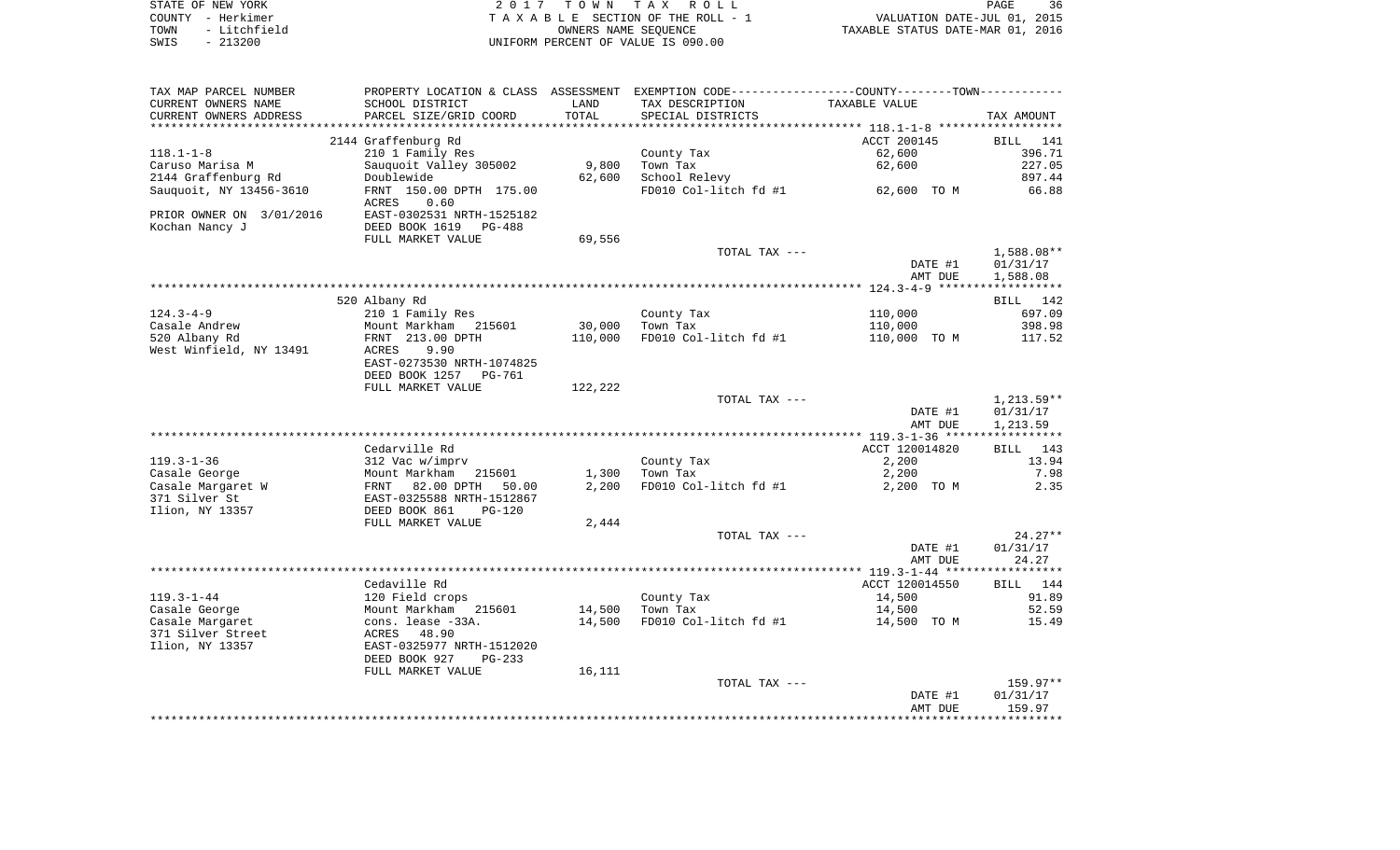|      | STATE OF NEW YORK | 2017 TOWN TAX ROLL                 | 37<br>PAGE                       |  |
|------|-------------------|------------------------------------|----------------------------------|--|
|      | COUNTY - Herkimer | TAXABLE SECTION OF THE ROLL - 1    | VALUATION DATE-JUL 01, 2015      |  |
| TOWN | - Litchfield      | OWNERS NAME SEOUENCE               | TAXABLE STATUS DATE-MAR 01, 2016 |  |
| SWIS | $-213200$         | UNIFORM PERCENT OF VALUE IS 090.00 |                                  |  |

| TAX MAP PARCEL NUMBER<br>CURRENT OWNERS NAME           | SCHOOL DISTRICT                                                             | LAND      | TAX DESCRIPTION                                          | PROPERTY LOCATION & CLASS ASSESSMENT EXEMPTION CODE---------------COUNTY-------TOWN----------<br>TAXABLE VALUE |                              |
|--------------------------------------------------------|-----------------------------------------------------------------------------|-----------|----------------------------------------------------------|----------------------------------------------------------------------------------------------------------------|------------------------------|
| CURRENT OWNERS ADDRESS                                 | PARCEL SIZE/GRID COORD                                                      | TOTAL     | SPECIAL DISTRICTS                                        |                                                                                                                | TAX AMOUNT                   |
|                                                        |                                                                             | ********* |                                                          | ******************************** 125.1-2-7 *******************                                                 |                              |
| $125.1 - 2 - 7$<br>Casale George<br>Casale Margaret    | 415 Silver St<br>120 Field crops<br>Mount Markham<br>215601<br>ACRES 144.10 | 164,800   | AG MKTS L 41720<br>87,300 AGRIC 10 Y 42100<br>County Tax | ACCT 120014880<br>12,020<br>12,020<br>3,000<br>3,000<br>149,780                                                | <b>BILL</b><br>145<br>949.18 |
| 371 Silver St<br>Ilion, NY 13357                       | EAST-0329355 NRTH-1510794<br>DEED BOOK 678<br>PG-286<br>FULL MARKET VALUE   | 183,111   | Town Tax<br>FD010 Col-litch fd #1<br>12,020 EX           | 149,780<br>152,780 TO M                                                                                        | 543.26<br>163.23             |
| MAY BE SUBJECT TO PAYMENT<br>UNDER AGDIST LAW TIL 2020 |                                                                             |           |                                                          |                                                                                                                |                              |
|                                                        |                                                                             |           | TOTAL TAX ---                                            |                                                                                                                | $1,655.67**$                 |
|                                                        |                                                                             |           |                                                          | DATE #1                                                                                                        | 01/31/17                     |
|                                                        |                                                                             |           |                                                          | AMT DUE                                                                                                        | 1,655.67                     |
|                                                        |                                                                             |           |                                                          |                                                                                                                |                              |
|                                                        | 349 Silver St                                                               |           |                                                          | ACCT 120009090                                                                                                 | <b>BILL</b><br>146           |
| $125.1 - 2 - 34$                                       | 120 Field crops                                                             |           | AG MKTS L 41720                                          | 541<br>541                                                                                                     |                              |
| Casale George                                          | Mount Markham<br>215601                                                     | 63,000    | County Tax                                               | 198,759                                                                                                        | 1,259.56                     |
| Casale Margaret                                        | 98.00<br>ACRES                                                              | 199,300   | Town Tax                                                 | 198,759                                                                                                        | 720.91                       |
| 371 Silver St                                          | EAST-0329198 NRTH-1509412                                                   |           | FD010 Col-litch fd #1                                    | 198,759 TO M                                                                                                   | 212.35                       |
| Ilion, NY 13357                                        | DEED BOOK 771<br><b>PG-535</b>                                              |           | 541 EX                                                   |                                                                                                                |                              |
|                                                        | FULL MARKET VALUE                                                           | 221,444   |                                                          |                                                                                                                |                              |
| MAY BE SUBJECT TO PAYMENT<br>UNDER AGDIST LAW TIL 2020 |                                                                             |           |                                                          |                                                                                                                |                              |
|                                                        |                                                                             |           | TOTAL TAX ---                                            |                                                                                                                | $2,192.82**$                 |
|                                                        |                                                                             |           |                                                          |                                                                                                                |                              |
|                                                        |                                                                             |           |                                                          | DATE #1<br>AMT DUE                                                                                             | 01/31/17<br>2,192.82         |
|                                                        |                                                                             |           |                                                          |                                                                                                                |                              |
|                                                        | 371 Silver St                                                               |           |                                                          | ACCT 120003600                                                                                                 | BILL 147                     |
| $125.1 - 2 - 4$                                        | 210 1 Family Res                                                            |           | County Tax                                               | 90,100                                                                                                         | 570.98                       |
| Casale George J                                        | Mount Markham<br>215601                                                     | 15,200    | Town Tax                                                 | 90,100                                                                                                         | 326.80                       |
| Casale Margaret W                                      | 2.00<br>ACRES                                                               | 90,100    | FD010 Col-litch fd #1                                    | 90,100 TO M                                                                                                    | 96.26                        |
| 371 Silver St                                          | EAST-0327962 NRTH-1510072                                                   |           |                                                          |                                                                                                                |                              |
| Ilion, NY 13357                                        | DEED BOOK 00598 PG-00866                                                    |           |                                                          |                                                                                                                |                              |
|                                                        | FULL MARKET VALUE                                                           | 100,111   |                                                          |                                                                                                                |                              |
|                                                        |                                                                             |           | TOTAL TAX ---                                            |                                                                                                                | 994.04**                     |
|                                                        |                                                                             |           |                                                          | DATE #1                                                                                                        | 01/31/17                     |
|                                                        |                                                                             |           |                                                          | AMT DUE                                                                                                        | 994.04                       |
|                                                        |                                                                             |           |                                                          |                                                                                                                |                              |
|                                                        | Cedarville Rd                                                               |           |                                                          | ACCT 120004980                                                                                                 | BILL 148                     |
| $119.3 - 1 - 25.1$                                     | 105 Vac farmland                                                            |           | County Tax                                               | 42,200                                                                                                         | 267.43                       |
| Casale George Jr                                       | Mount Markham<br>215601                                                     | 42,200    | Town Tax                                                 | 42,200                                                                                                         | 153.06                       |
| Casale Kirsten                                         | 79.70<br>ACRES                                                              | 42,200    | FD010 Col-litch fd #1                                    | 42,200 TO M                                                                                                    | 45.09                        |
| 22 Wills Dr                                            | EAST-0329159 NRTH-1516338                                                   |           |                                                          |                                                                                                                |                              |
| New Hartford, NY 13413                                 | DEED BOOK 1091<br>$PG-842$                                                  |           |                                                          |                                                                                                                |                              |
|                                                        | FULL MARKET VALUE                                                           | 46,889    |                                                          |                                                                                                                |                              |
|                                                        |                                                                             |           | TOTAL TAX ---                                            |                                                                                                                | 465.58**                     |
|                                                        |                                                                             |           |                                                          | DATE #1<br>AMT DUE                                                                                             | 01/31/17<br>465.58           |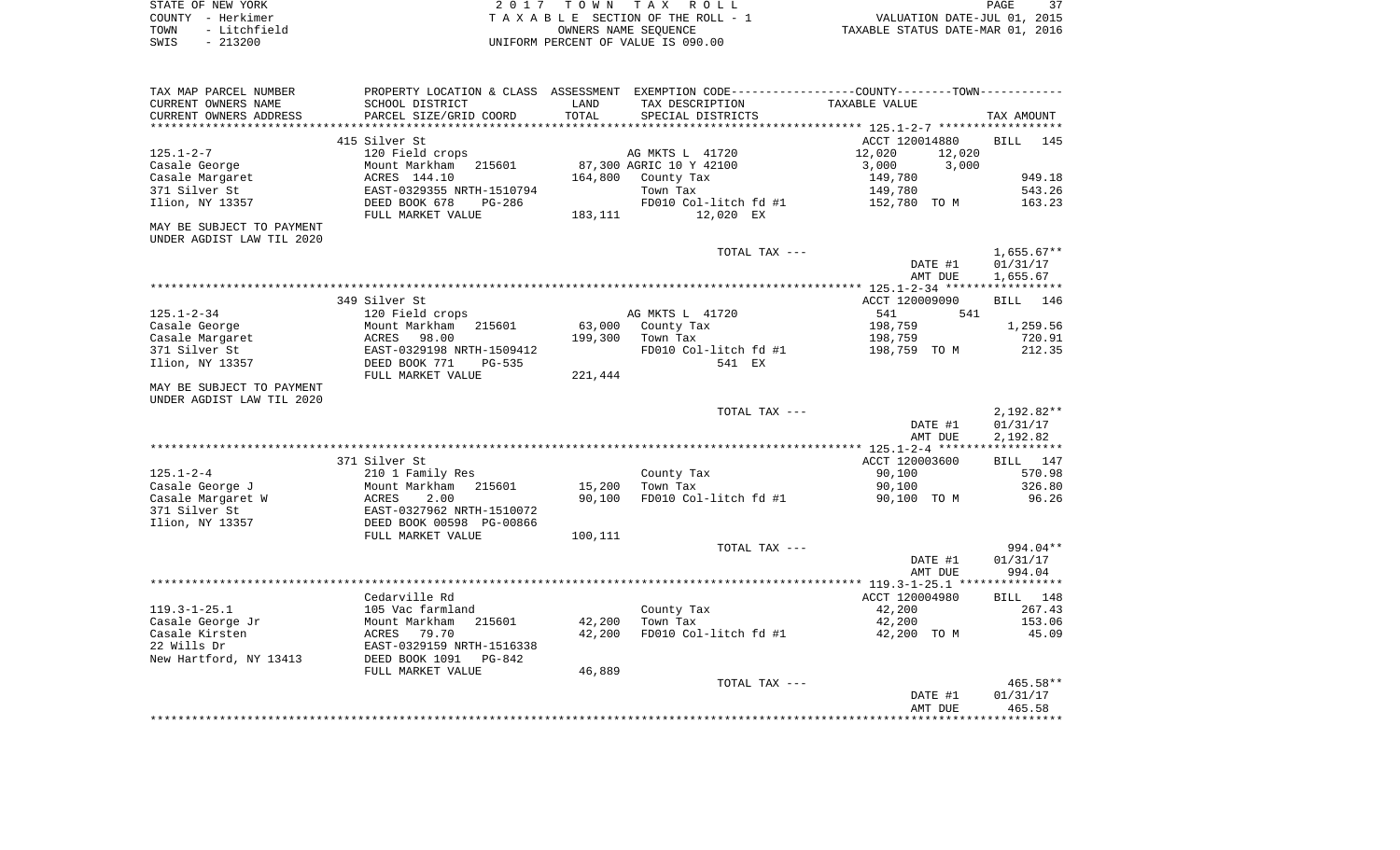| STATE OF NEW YORK |  |              |  |
|-------------------|--|--------------|--|
| COUNTY            |  | - Herkimer   |  |
| TOWN              |  | - Litchfield |  |
| SWIS              |  | $-213200$    |  |

STATE OF NEW YORK 2 0 1 7 T O W N T A X R O L L PAGE 38 COUNTY - Herkimer T A X A B L E SECTION OF THE ROLL - 1 VALUATION DATE-JUL 01, 2015 TOWN - Litchfield OWNERS NAME SEQUENCE TAXABLE STATUS DATE-MAR 01, 2016 UNIFORM PERCENT OF VALUE IS 090.00

| TAX MAP PARCEL NUMBER       | PROPERTY LOCATION & CLASS ASSESSMENT |        | EXEMPTION CODE-----------------COUNTY-------TOWN----------- |                |                    |
|-----------------------------|--------------------------------------|--------|-------------------------------------------------------------|----------------|--------------------|
| CURRENT OWNERS NAME         | SCHOOL DISTRICT                      | LAND   | TAX DESCRIPTION                                             | TAXABLE VALUE  |                    |
| CURRENT OWNERS ADDRESS      | PARCEL SIZE/GRID COORD               | TOTAL  | SPECIAL DISTRICTS                                           |                | TAX AMOUNT         |
|                             |                                      |        |                                                             |                |                    |
|                             | Elizabethtown Rd                     |        |                                                             | ACCT 120000960 | 149<br><b>BILL</b> |
| $131.30 - 1 - 9$            | 314 Rural vac<10                     |        | County Tax                                                  | 1,000          | 6.34               |
| Case Paul V                 | Mount Markham<br>215601              | 1,000  | Town Tax                                                    | 1,000          | 3.63               |
| Case Mary E                 | FRNT 129.00 DPTH<br>85.00            | 1,000  | FD010 Col-litch fd #1                                       | 1,000 TO M     | 1.07               |
| 159 Hazelton Rd             | EAST-0328140 NRTH-1493697            |        |                                                             |                |                    |
| Richfield Springs, NY 13439 | DEED BOOK 744<br>$PG-323$            |        |                                                             |                |                    |
|                             | FULL MARKET VALUE                    | 1,111  |                                                             |                |                    |
|                             |                                      |        | TOTAL TAX ---                                               |                | $11.04**$          |
|                             |                                      |        |                                                             | DATE #1        | 01/31/17           |
|                             |                                      |        |                                                             | AMT DUE        | 11.04              |
|                             |                                      |        |                                                             |                |                    |
|                             | 119 Elizabethtown Rd                 |        |                                                             |                | BILL 150           |
| $131.30 - 1 - 10$           | 270 Mfg housing                      |        | County Tax                                                  | 21,600         | 136.88             |
| Case Paul W                 | Mount Markham 215601                 | 8,400  | Town Tax                                                    | 21,600         | 78.34              |
| Case Frances A              | FRNT 191.00 DPTH 105.00              | 21,600 | FD010 Col-litch fd #1                                       | 21,600 TO M    | 23.08              |
| 125 Elizabethtown Rd        | EAST-0328062 NRTH-1493555            |        |                                                             |                |                    |
| Ilion, NY 13357             | DEED BOOK 1251<br><b>PG-909</b>      |        |                                                             |                |                    |
|                             | FULL MARKET VALUE                    | 24,000 |                                                             |                |                    |
|                             |                                      |        | TOTAL TAX ---                                               |                | 238.30**           |
|                             |                                      |        |                                                             | DATE #1        | 01/31/17           |
|                             |                                      |        |                                                             | AMT DUE        | 238.30             |
|                             |                                      |        |                                                             |                |                    |
|                             | Berberick (Off) Rd                   |        |                                                             |                | 151<br><b>BILL</b> |
| $130.2 - 2 - 11$            | 105 Vac farmland                     |        | County Tax                                                  | 1,600          | 10.14              |
| Casler Charles              | Mount Markham 215601                 | 1,600  | Town Tax                                                    | 1,600          | 5.80               |
| Casler Jane                 | <b>BAR 2007</b>                      | 1,600  | FD010 Col-litch fd #1                                       | 1,600 TO M     | 1.71               |
| 691 Babcock Hill Road       | ACRES<br>4.40                        |        |                                                             |                |                    |
| W Winfield, NY 13491        | EAST-0313440 NRTH-1495426            |        |                                                             |                |                    |
|                             | FULL MARKET VALUE                    | 1,778  |                                                             |                |                    |
|                             |                                      |        | TOTAL TAX ---                                               |                | $17.65**$          |
|                             |                                      |        |                                                             | DATE #1        | 01/31/17           |
|                             |                                      |        |                                                             | AMT DUE        | 17.65              |
|                             |                                      |        |                                                             |                |                    |
|                             | Babcock Hill Rd                      |        |                                                             | ACCT 120010830 | <b>BILL</b><br>152 |
| $130.2 - 2 - 4$             | 105 Vac farmland                     |        | AG MKTS L 41720                                             | 722<br>722     |                    |
| Casler Charles F Jr         | 215601<br>Mount Markham              | 7,700  | County Tax                                                  | 6,978          | 44.22              |
| 691 Babcock Hill Rd         | ACRES<br>20.00                       | 7,700  | Town Tax                                                    | 6,978          | 25.31              |
| West Winfield, NY 13491     | EAST-0318759 NRTH-1495438            |        | FD010 Col-litch fd #1                                       | 6,978 TO M     | 7.46               |
|                             | DEED BOOK 821<br>$PG-459$            |        | 722 EX                                                      |                |                    |
| MAY BE SUBJECT TO PAYMENT   | FULL MARKET VALUE                    | 8,556  |                                                             |                |                    |
| UNDER AGDIST LAW TIL 2020   |                                      |        |                                                             |                |                    |
|                             |                                      |        | TOTAL TAX ---                                               |                | 76.99**            |
|                             |                                      |        |                                                             | DATE #1        | 01/31/17           |
|                             |                                      |        |                                                             | AMT DUE        | 76.99              |
|                             |                                      |        |                                                             |                | **********         |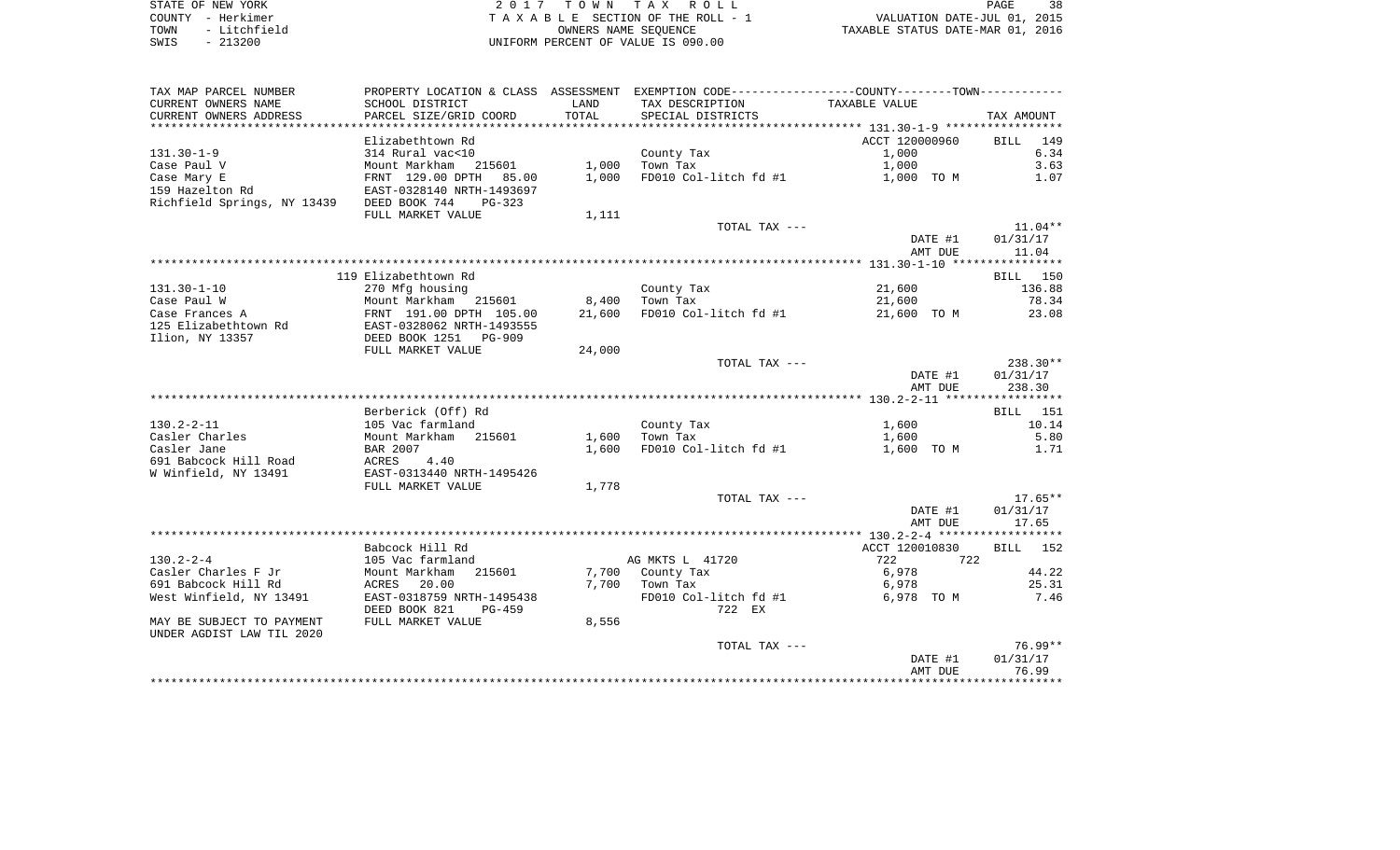STATE OF NEW YORK **EXECUTE:** A 2 0 1 7 T O W N T A X R O L L COUNTY - Herkimer<br>
T A X A B L E SECTION OF THE ROLL - 1<br>
TOWN - Litchfield<br>
SWIS - 213200 - UNIFORM PERCENT OF VALUE IS 090.00 TOWN - LITTLE OF THE ROLL - 1<br>
TAXABLE STATUS DATE-JUL 01, 2015<br>
OWNERS NAME SEQUENCE TAXABLE STATUS DATE-MAR 01, 2016 SWIS - 213200 UNIFORM PERCENT OF VALUE IS 090.00

| TAX MAP PARCEL NUMBER     |                           |        | PROPERTY LOCATION & CLASS ASSESSMENT EXEMPTION CODE----------------COUNTY--------TOWN---------- |                |                 |
|---------------------------|---------------------------|--------|-------------------------------------------------------------------------------------------------|----------------|-----------------|
| CURRENT OWNERS NAME       | SCHOOL DISTRICT           | LAND   | TAX DESCRIPTION                                                                                 | TAXABLE VALUE  |                 |
| CURRENT OWNERS ADDRESS    | PARCEL SIZE/GRID COORD    | TOTAL  | SPECIAL DISTRICTS                                                                               |                | TAX AMOUNT      |
|                           |                           |        |                                                                                                 |                |                 |
|                           | Babcock Hill Rd           |        |                                                                                                 | ACCT 120014130 | BILL 153        |
| $130.2 - 2 - 1$           | 105 Vac farmland          |        | AG MKTS L 41720                                                                                 | $\overline{0}$ | $\mathbf 0$     |
| Casler Charles Jr         | Mount Markham<br>215601   |        | 19,600 County Tax                                                                               | 19,600         | 124.21          |
| Casler Jane M             | ACRES<br>39.40            | 19,600 | Town Tax                                                                                        | 19,600         | 71.09           |
| 691 Babcock Hill Rd       | EAST-0317577 NRTH-1495296 |        | FD010 Col-litch fd #1                                                                           | 19,600 TO M    | 20.94           |
| West Winfield, NY 13491   | DEED BOOK 679<br>PG-470   |        |                                                                                                 |                |                 |
|                           | FULL MARKET VALUE         | 21,778 |                                                                                                 |                |                 |
| MAY BE SUBJECT TO PAYMENT |                           |        |                                                                                                 |                |                 |
| UNDER AGDIST LAW TIL 2020 |                           |        |                                                                                                 |                |                 |
|                           |                           |        | TOTAL TAX ---                                                                                   |                | $216.24**$      |
|                           |                           |        |                                                                                                 | DATE #1        | 01/31/17        |
|                           |                           |        |                                                                                                 | AMT DUE        | 216.24          |
|                           |                           |        |                                                                                                 |                |                 |
|                           | Babcock Hill Rd           |        |                                                                                                 | ACCT 120014370 | BILL 154        |
| $130.2 - 2 - 3$           | 322 Rural vac>10          |        | AG MKTS L 41720                                                                                 | $\mathbf{0}$   | $\mathbf 0$     |
| Casler Charles Jr         | Mount Markham<br>215601   |        | 4,100 County Tax                                                                                | 4,100          | 25.98           |
| Casler Jane M             | ACRES 12.20               | 4,100  | Town Tax                                                                                        | 4,100          | 14.87           |
| 691 Babcock Hill Rd       | EAST-0319233 NRTH-1496176 |        | FD010 Col-litch fd #1                                                                           | 4,100 TO M     | 4.38            |
| West Winfield, NY 13491   | DEED BOOK 679<br>PG-470   |        |                                                                                                 |                |                 |
|                           | FULL MARKET VALUE         | 4,556  |                                                                                                 |                |                 |
| MAY BE SUBJECT TO PAYMENT |                           |        |                                                                                                 |                |                 |
| UNDER AGDIST LAW TIL 2020 |                           |        |                                                                                                 |                |                 |
|                           |                           |        | TOTAL TAX ---                                                                                   |                | $45.23**$       |
|                           |                           |        |                                                                                                 | DATE #1        | 01/31/17        |
|                           |                           |        |                                                                                                 | AMT DUE        | 45.23           |
|                           |                           |        |                                                                                                 |                |                 |
|                           |                           |        |                                                                                                 |                |                 |
|                           | Dugan Rd                  |        |                                                                                                 | ACCT 120010200 | <b>BILL</b> 155 |
| $124.3 - 2 - 4$           | 323 Vacant rural          |        | County Tax                                                                                      | 3,000          | 19.01           |
| Casler Cheryl A           | Mount Markham<br>215601   | 3,000  | Town Tax                                                                                        | 3,000          | 10.88           |
| 222 Jerusalem Hill Rd     | 8.10<br>ACRES             | 3,000  | FD010 Col-litch fd #1                                                                           | 3,000 TO M     | 3.21            |
| Clayville, NY 13322       | EAST-0302722 NRTH-1499109 |        |                                                                                                 |                |                 |
|                           | DEED BOOK 932<br>$PG-76$  |        |                                                                                                 |                |                 |
| PRIOR OWNER ON 3/01/2016  | FULL MARKET VALUE         | 3,333  |                                                                                                 |                |                 |
| Casler Cheryl A           |                           |        |                                                                                                 |                |                 |
|                           |                           |        | TOTAL TAX ---                                                                                   |                | $33.10**$       |
|                           |                           |        |                                                                                                 | DATE #1        | 01/31/17        |
|                           |                           |        |                                                                                                 | AMT DUE        | 33.10           |
|                           |                           |        |                                                                                                 |                |                 |
|                           | Wall St                   |        |                                                                                                 | ACCT 173007    | BILL 156        |
| $130.2 - 2 - 8$           | 105 Vac farmland          |        | AG MKTS<br>41730                                                                                | $\overline{0}$ | $\Omega$        |
| Casler James              | Mount Markham 215601      |        | 23,700 County Tax                                                                               | 23,700         | 150.19          |
| 691 Babcock Hill Road     | $L$ 20                    |        | 23,700 Town Tax                                                                                 | 23,700         | 85.96           |
| West Winfield, NY 13491   | Wall                      |        | FD010 Col-litch fd #1                                                                           | 23,700 TO M    | 25.32           |
|                           | ACRES 45.20               |        |                                                                                                 |                |                 |
| MAY BE SUBJECT TO PAYMENT | EAST-0323060 NRTH-1494592 |        |                                                                                                 |                |                 |
| UNDER AGDIST LAW TIL 2023 | DEED BOOK 1448<br>PG-964  |        |                                                                                                 |                |                 |
|                           | FULL MARKET VALUE         | 26,333 |                                                                                                 |                |                 |
|                           |                           |        | TOTAL TAX ---                                                                                   |                | 261.47**        |
|                           |                           |        |                                                                                                 | DATE #1        | 01/31/17        |
|                           |                           |        |                                                                                                 | AMT DUE        | 261.47          |
|                           |                           |        |                                                                                                 |                |                 |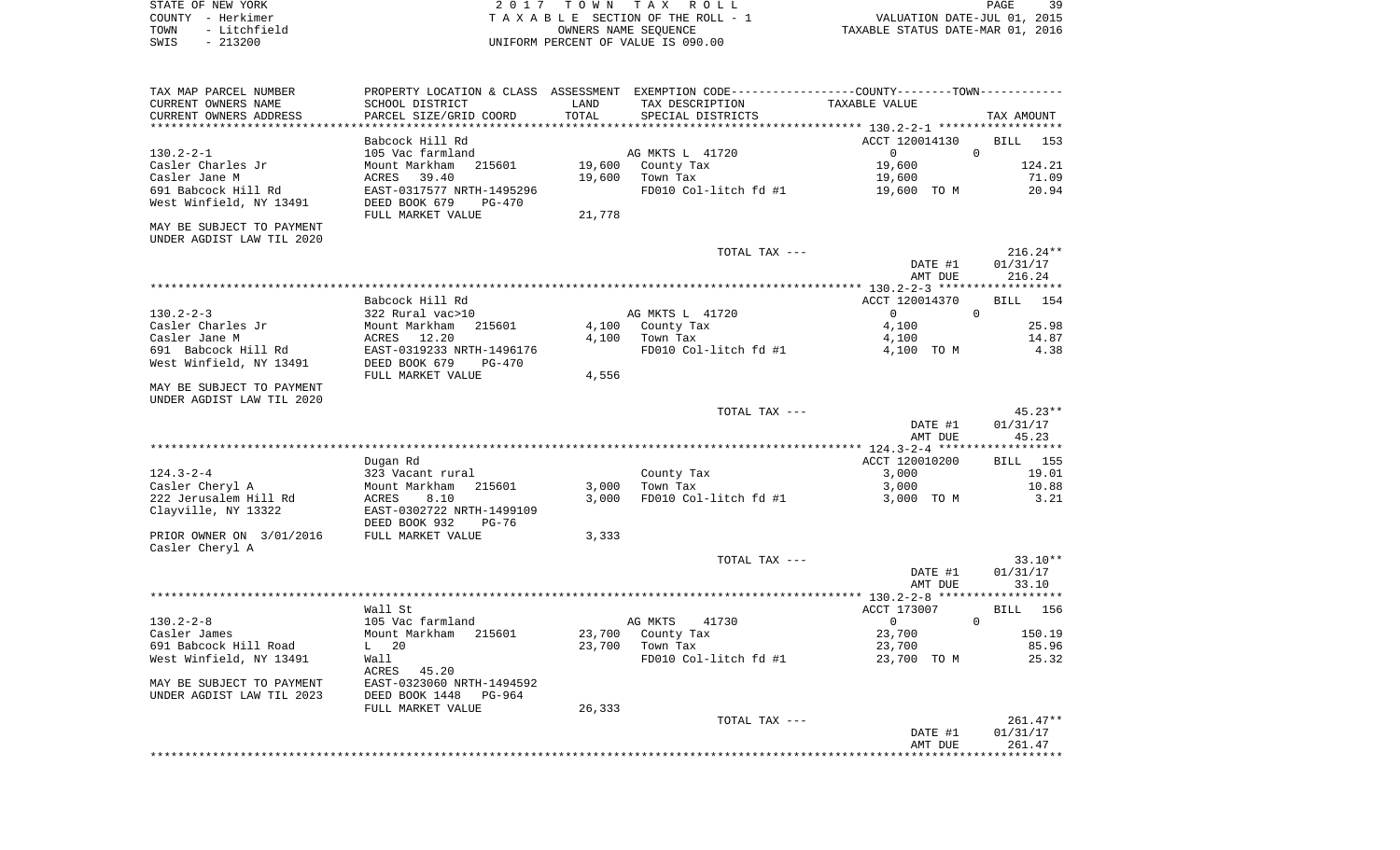| STATE OF NEW YORK    | 2017 TOWN TAX ROLL                 | 40<br>PAGE                       |
|----------------------|------------------------------------|----------------------------------|
| COUNTY - Herkimer    | TAXABLE SECTION OF THE ROLL - 1    | VALUATION DATE-JUL 01, 2015      |
| - Litchfield<br>TOWN | OWNERS NAME SEOUENCE               | TAXABLE STATUS DATE-MAR 01, 2016 |
| $-213200$<br>SWIS    | UNIFORM PERCENT OF VALUE IS 090.00 |                                  |

| TAX MAP PARCEL NUMBER     |                                                      |              | PROPERTY LOCATION & CLASS ASSESSMENT EXEMPTION CODE---------------COUNTY-------TOWN---------- |                  |                    |
|---------------------------|------------------------------------------------------|--------------|-----------------------------------------------------------------------------------------------|------------------|--------------------|
| CURRENT OWNERS NAME       | SCHOOL DISTRICT                                      | LAND         | TAX DESCRIPTION                                                                               | TAXABLE VALUE    |                    |
| CURRENT OWNERS ADDRESS    | PARCEL SIZE/GRID COORD                               | TOTAL        | SPECIAL DISTRICTS                                                                             |                  | TAX AMOUNT         |
|                           |                                                      | ************ |                                                                                               |                  |                    |
|                           | Berberick Rd                                         |              |                                                                                               | ACCT 120011100   | <b>BILL</b><br>157 |
| $124.4 - 1 - 24$          | 105 Vac farmland                                     |              | AG MKTS L 41720                                                                               | 5,816<br>5,816   |                    |
| Casler Jane M             | Mount Markham<br>215601                              | 44,300       | County Tax                                                                                    | 38,484           | 243.88             |
| 691 Babcock Hill Rd       | ACRES<br>78.20                                       | 44,300       | Town Tax                                                                                      | 38,484           | 139.58             |
| West Winfield, NY 13491   | EAST-0316043 NRTH-1498772<br>DEED BOOK 675<br>PG-594 |              | FD010 Col-litch fd #1<br>5,816 EX                                                             | 38,484 TO M      | 41.12              |
| MAY BE SUBJECT TO PAYMENT | FULL MARKET VALUE                                    | 49,222       |                                                                                               |                  |                    |
| UNDER AGDIST LAW TIL 2020 |                                                      |              |                                                                                               |                  |                    |
|                           |                                                      |              | TOTAL TAX ---                                                                                 |                  | $424.58**$         |
|                           |                                                      |              |                                                                                               | DATE #1          | 01/31/17           |
|                           |                                                      |              |                                                                                               | AMT DUE          | 424.58             |
|                           |                                                      |              |                                                                                               |                  |                    |
|                           | Elizabethtown Rd                                     |              |                                                                                               | ACCT 120090093   | BILL 158           |
| $131.1 - 3 - 7.3$         | 314 Rural vac<10                                     |              | County Tax                                                                                    | 2,500            | 15.84              |
| Casler Ronald             | Mount Markham<br>215601                              | 2,500        | Town Tax                                                                                      | 2,500            | 9.07               |
| Casler Cheryl             | ACRES<br>3.40                                        | 2,500        | FD010 Col-litch fd #1                                                                         | 2,500 TO M       | 2.67               |
| 222 Jerusalem Hill Rd     | EAST-0328167 NRTH-1494219                            |              |                                                                                               |                  |                    |
| Clayville, NY 13322       | DEED BOOK 685<br>PG-147                              |              |                                                                                               |                  |                    |
|                           | FULL MARKET VALUE                                    | 2,778        |                                                                                               |                  |                    |
|                           |                                                      |              | TOTAL TAX ---                                                                                 |                  | $27.58**$          |
|                           |                                                      |              |                                                                                               | DATE #1          | 01/31/17           |
|                           |                                                      |              |                                                                                               | AMT DUE          | 27.58              |
|                           |                                                      |              |                                                                                               |                  |                    |
|                           | 222 Jerusalem Hill Rd                                |              |                                                                                               | ACCT 120002250   | BILL 159           |
| $124.1 - 1 - 8.1$         | 105 Vac farmland                                     |              | AG MKTS L 41720                                                                               | 21,213<br>21,213 |                    |
| Casler Ronald J           | Mount Markham 215601                                 | 80,000       | County Tax                                                                                    | 142,787          | 904.86             |
| 222 Jerusalem Hill Rd     | FRNT 4338.00 DPTH                                    | 164,000      | Town Tax                                                                                      | 142,787          | 517.90             |
| Clayville, NY 13322       | ACRES 143.40                                         |              | FD010 Col-litch fd #1                                                                         | 142,787 TO M     | 152.55             |
|                           | EAST-0309109 NRTH-1510938                            |              | 21,213 EX                                                                                     |                  |                    |
| MAY BE SUBJECT TO PAYMENT | DEED BOOK 916<br>$PG-7$                              |              |                                                                                               |                  |                    |
| UNDER AGDIST LAW TIL 2020 | FULL MARKET VALUE                                    | 182,222      |                                                                                               |                  |                    |
|                           |                                                      |              | TOTAL TAX ---                                                                                 |                  | $1,575.31**$       |
|                           |                                                      |              |                                                                                               | DATE #1          | 01/31/17           |
|                           |                                                      |              |                                                                                               | AMT DUE          | 1,575.31           |
|                           | Elizabethtown Rd                                     |              |                                                                                               |                  | 160<br>BILL        |
| $131.22 - 1 - 8.2$        | 314 Rural vac<10                                     |              | County Tax                                                                                    | 1,000            | 6.34               |
| Casler Ronald J           | 215601<br>Mount Markham                              | 1,000        | Town Tax                                                                                      | 1,000            | 3.63               |
| 222 Jerusalem Hill Rd     | ACRES<br>0.47                                        | 1,000        | FD010 Col-litch fd #1                                                                         | 1,000 TO M       | 1.07               |
| Clayville, NY 13322       | EAST-0328460 NRTH-1494498                            |              |                                                                                               |                  |                    |
|                           | DEED BOOK 818<br><b>PG-512</b>                       |              |                                                                                               |                  |                    |
|                           | FULL MARKET VALUE                                    | 1,111        |                                                                                               |                  |                    |
|                           |                                                      |              | TOTAL TAX ---                                                                                 |                  | $11.04**$          |
|                           |                                                      |              |                                                                                               | DATE #1          | 01/31/17           |
|                           |                                                      |              |                                                                                               | AMT DUE          | 11.04              |
|                           |                                                      |              |                                                                                               |                  |                    |
|                           |                                                      |              |                                                                                               |                  |                    |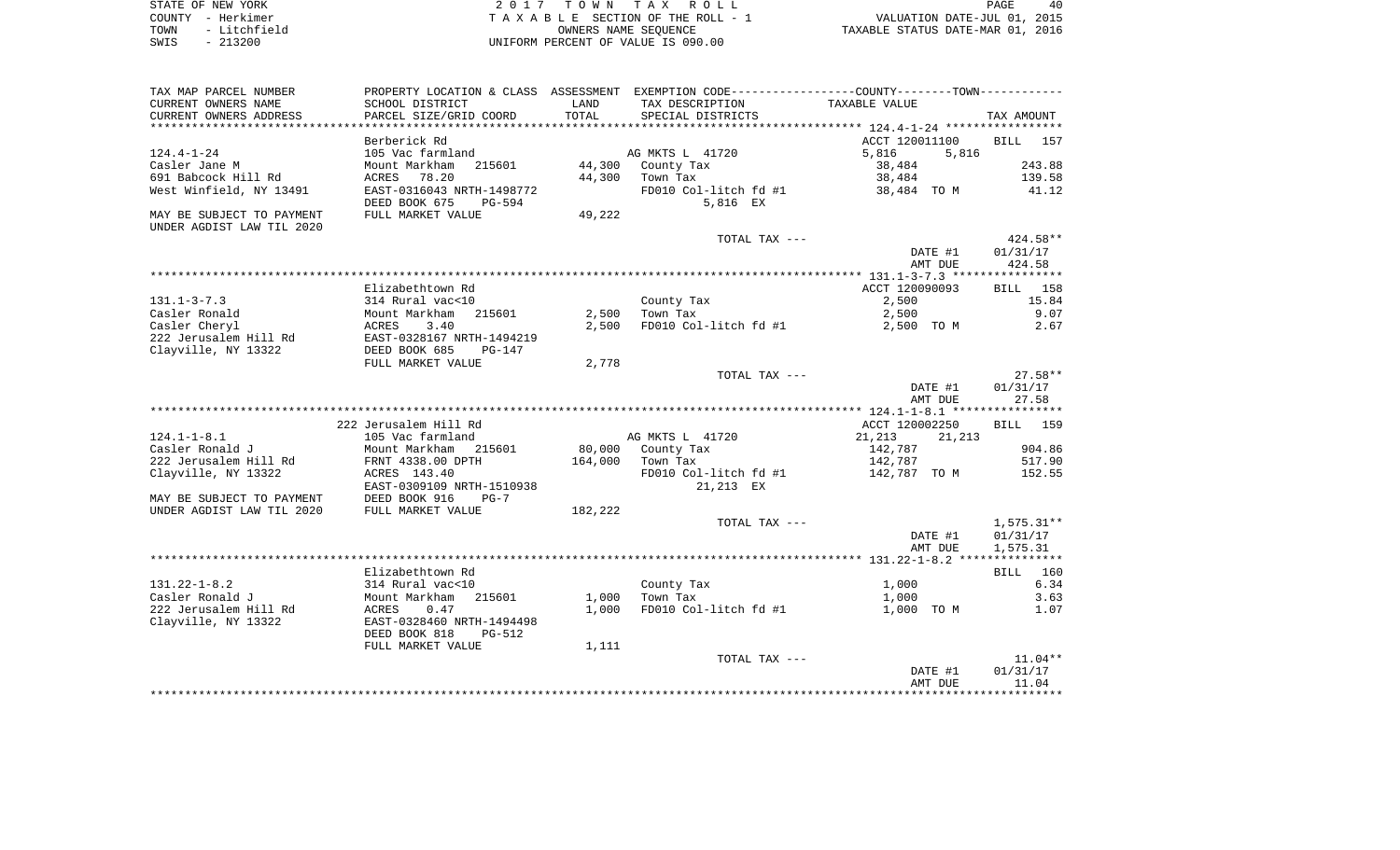|      | STATE OF NEW YORK | 2017 TOWN TAX ROLL                 | PAGE                             |  |
|------|-------------------|------------------------------------|----------------------------------|--|
|      | COUNTY - Herkimer | TAXABLE SECTION OF THE ROLL - 1    | VALUATION DATE-JUL 01, 2015      |  |
| TOWN | - Litchfield      | OWNERS NAME SEOUENCE               | TAXABLE STATUS DATE-MAR 01, 2016 |  |
| SWIS | $-213200$         | UNIFORM PERCENT OF VALUE IS 090.00 |                                  |  |

| TAX MAP PARCEL NUMBER<br>CURRENT OWNERS NAME<br>CURRENT OWNERS ADDRESS | SCHOOL DISTRICT<br>PARCEL SIZE/GRID COORD                                                                                     | LAND<br>TOTAL   | PROPERTY LOCATION & CLASS ASSESSMENT EXEMPTION CODE----------------COUNTY-------TOWN----------<br>TAX DESCRIPTION | TAXABLE VALUE                    |                                     |
|------------------------------------------------------------------------|-------------------------------------------------------------------------------------------------------------------------------|-----------------|-------------------------------------------------------------------------------------------------------------------|----------------------------------|-------------------------------------|
| ********************                                                   | **********************                                                                                                        | *************** | SPECIAL DISTRICTS                                                                                                 |                                  | TAX AMOUNT                          |
| $131.30 - 1 - 3$<br>Casler Ronald J                                    | Elizabethtown Rd<br>312 Vac w/imprv<br>Mount Markham 215601                                                                   | 2,100           | County Tax<br>Town Tax                                                                                            | ACCT 120090025<br>2,200<br>2,200 | <b>BILL</b><br>161<br>13.94<br>7.98 |
| Casler Cheryl<br>222 Jerusalem Hill Rd<br>Clayville, NY 13322          | House In T/columbia<br>70.00 DPTH<br>FRNT<br>99.00<br>0.15<br>ACRES<br>EAST-0328475 NRTH-1494385<br>DEED BOOK 673<br>$PG-458$ | 2,200           | FD010 Col-litch fd #1                                                                                             | 2,200 TO M                       | 2.35                                |
|                                                                        | FULL MARKET VALUE                                                                                                             | 2,444           |                                                                                                                   |                                  |                                     |
|                                                                        |                                                                                                                               |                 | TOTAL TAX ---                                                                                                     | DATE #1                          | $24.27**$<br>01/31/17               |
|                                                                        |                                                                                                                               |                 |                                                                                                                   | AMT DUE                          | 24.27                               |
|                                                                        |                                                                                                                               |                 |                                                                                                                   |                                  | **********                          |
|                                                                        | 508 Albany Rd                                                                                                                 |                 |                                                                                                                   |                                  | BILL 162                            |
| $124.3 - 2 - 14.2$                                                     | 210 1 Family Res                                                                                                              |                 | County Tax                                                                                                        | 115,000                          | 728.77                              |
| Casler Wayne                                                           | Mount Markham 215601                                                                                                          | 16,000          | Town Tax                                                                                                          | 115,000                          | 417.11                              |
| Casler Karen<br>508 Albany St                                          | BAR 2007                                                                                                                      | 115,000         | FD010 Col-litch fd #1                                                                                             | 115,000 TO M                     | 122.87                              |
| West Winfield, NY 13491-9334 EAST-0309898 NRTH-1499464                 | ACRES<br>0.92 BANK<br>184<br>DEED BOOK 772<br><b>PG-190</b>                                                                   |                 |                                                                                                                   |                                  |                                     |
|                                                                        | FULL MARKET VALUE                                                                                                             | 127,778         |                                                                                                                   |                                  |                                     |
|                                                                        |                                                                                                                               |                 | TOTAL TAX ---                                                                                                     |                                  | $1,268.75**$                        |
|                                                                        |                                                                                                                               |                 |                                                                                                                   | DATE #1<br>AMT DUE               | 01/31/17<br>1,268.75                |
|                                                                        | 311 Bennett Rd                                                                                                                |                 |                                                                                                                   | ACCT 120003030                   | <b>BILL</b><br>163                  |
| $118.3 - 1 - 22$                                                       | 120 Field crops                                                                                                               |                 | AG MKTS L 41720                                                                                                   | $\overline{0}$                   | $\Omega$                            |
| Castilla, Carl Irrevoc Trust                                           | Sauquoit Valley 305002                                                                                                        | 57,000          | County Tax                                                                                                        | 120,500                          | 763.63                              |
| Diane Creedon                                                          | ACRES 94.80                                                                                                                   | 120,500         | Town Tax                                                                                                          | 120,500                          | 437.06                              |
| 311 Bennett Rd                                                         | EAST-0311162 NRTH-1520056                                                                                                     |                 | FD010 Col-litch fd #1                                                                                             | 120,500 TO M                     | 128.74                              |
| Frankfort, NY 13340                                                    | DEED BOOK 1504<br>PG-950<br>FULL MARKET VALUE                                                                                 | 133,889         |                                                                                                                   |                                  |                                     |
| MAY BE SUBJECT TO PAYMENT<br>UNDER AGDIST LAW TIL 2020                 |                                                                                                                               |                 |                                                                                                                   |                                  |                                     |
|                                                                        |                                                                                                                               |                 | TOTAL TAX ---                                                                                                     |                                  | 1,329.43**                          |
|                                                                        |                                                                                                                               |                 |                                                                                                                   | DATE #1                          | 01/31/17                            |
|                                                                        |                                                                                                                               |                 |                                                                                                                   | AMT DUE                          | 1,329.43                            |
|                                                                        |                                                                                                                               |                 |                                                                                                                   |                                  |                                     |
|                                                                        | Bennett Rd                                                                                                                    |                 |                                                                                                                   | ACCT 120003090                   | BILL 164                            |
| $118.3 - 1 - 23$                                                       | 314 Rural vac<10                                                                                                              |                 | County Tax                                                                                                        | 4,100                            | 25.98                               |
| Castilla, Carl Irrevoc Trust                                           | Sauquoit Valley 305002                                                                                                        | 4,100           | Town Tax                                                                                                          | 4,100                            | 14.87                               |
| Diane Creedon<br>311 Bennett Rd                                        | ACRES<br>2.00<br>EAST-0310708 NRTH-1519386                                                                                    | 4,100           | FD010 Col-litch fd #1                                                                                             | 4,100 TO M                       | 4.38                                |
| Frankfort, NY 13340                                                    | DEED BOOK 1504<br>PG-950                                                                                                      |                 |                                                                                                                   |                                  |                                     |
|                                                                        | FULL MARKET VALUE                                                                                                             | 4,556           |                                                                                                                   |                                  |                                     |
|                                                                        |                                                                                                                               |                 | TOTAL TAX ---                                                                                                     |                                  | $45.23**$                           |
|                                                                        |                                                                                                                               |                 |                                                                                                                   | DATE #1                          | 01/31/17                            |
|                                                                        |                                                                                                                               |                 |                                                                                                                   | AMT DUE                          | 45.23<br>********                   |
|                                                                        |                                                                                                                               |                 |                                                                                                                   |                                  |                                     |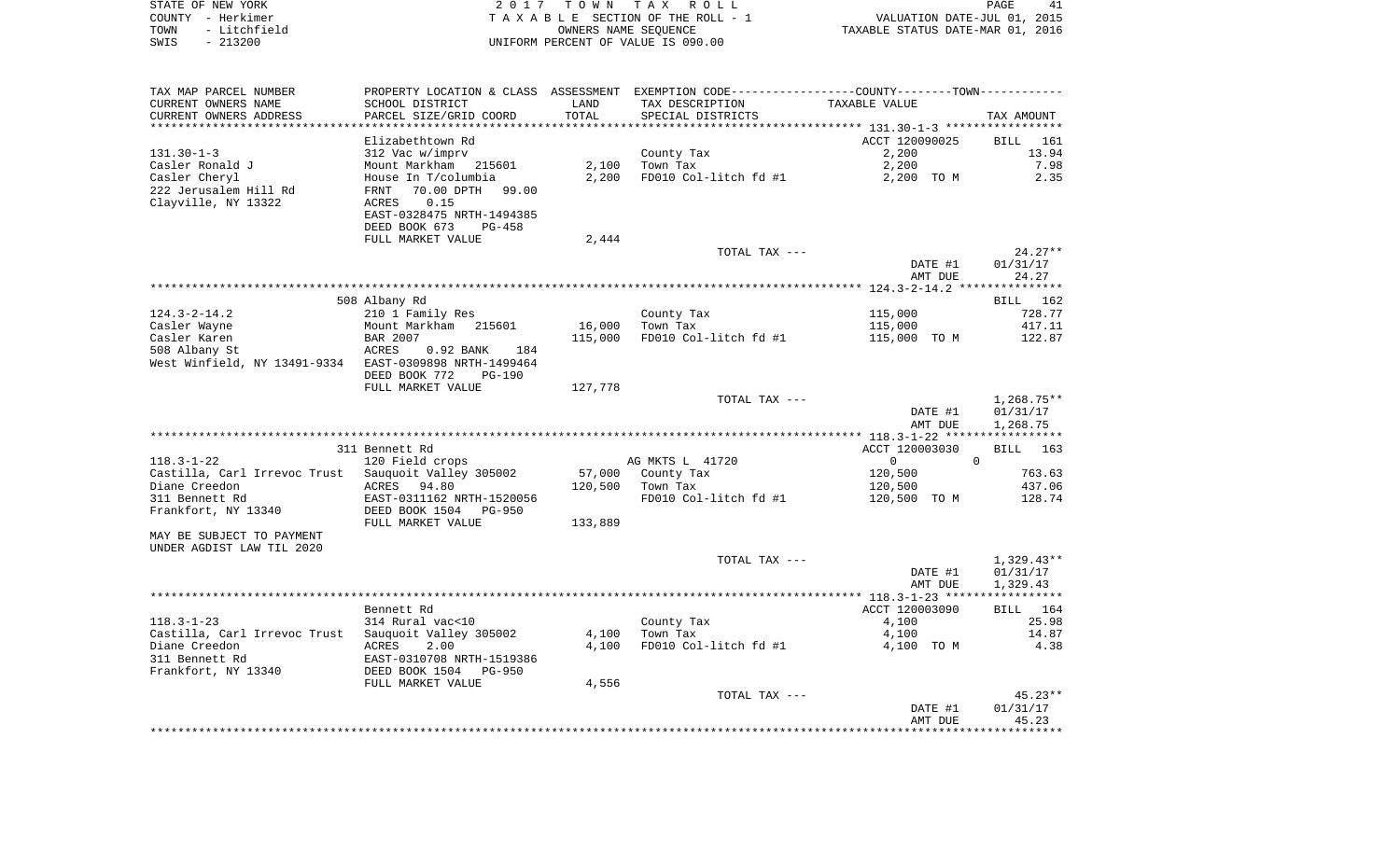| STATE OF NEW YORK    | 2017 TOWN TAX ROLL                 | PAGE                             |
|----------------------|------------------------------------|----------------------------------|
| COUNTY - Herkimer    | TAXABLE SECTION OF THE ROLL - 1    | VALUATION DATE-JUL 01, 2015      |
| - Litchfield<br>TOWN | OWNERS NAME SEOUENCE               | TAXABLE STATUS DATE-MAR 01, 2016 |
| $-213200$<br>SWIS    | UNIFORM PERCENT OF VALUE IS 090.00 |                                  |

| TAX MAP PARCEL NUMBER<br>CURRENT OWNERS NAME       | SCHOOL DISTRICT                               | LAND     | PROPERTY LOCATION & CLASS ASSESSMENT EXEMPTION CODE----------------COUNTY-------TOWN----------<br>TAX DESCRIPTION | <b>TAXABLE VALUE</b>     |                        |
|----------------------------------------------------|-----------------------------------------------|----------|-------------------------------------------------------------------------------------------------------------------|--------------------------|------------------------|
| CURRENT OWNERS ADDRESS<br>************************ | PARCEL SIZE/GRID COORD                        | TOTAL    | SPECIAL DISTRICTS                                                                                                 |                          | TAX AMOUNT             |
|                                                    |                                               |          |                                                                                                                   |                          |                        |
|                                                    | Butcher Rd                                    |          |                                                                                                                   | ACCT 120003150           | <b>BILL</b><br>165     |
| $118.3 - 1 - 29$<br>Castilla, Carl Irrevoc Trust   | 105 Vac farmland<br>Sauquoit Valley 305002    | 28,800   | AG MKTS L 41720                                                                                                   | 6,279<br>6,279<br>22,521 | 142.72                 |
| Diane Creedon                                      | ACRES<br>45.30                                | 28,800   | County Tax<br>Town Tax                                                                                            | 22,521                   | 81.68                  |
| 311 Bennett Rd                                     | EAST-0310006 NRTH-1517606                     |          | FD010 Col-litch fd #1                                                                                             | 22,521 TO M              | 24.06                  |
| Frankfort, NY 13340                                | DEED BOOK 1504<br>PG-950<br>FULL MARKET VALUE | 32,000   | 6,279 EX                                                                                                          |                          |                        |
| MAY BE SUBJECT TO PAYMENT                          |                                               |          |                                                                                                                   |                          |                        |
| UNDER AGDIST LAW TIL 2020                          |                                               |          |                                                                                                                   |                          |                        |
|                                                    |                                               |          | TOTAL TAX ---                                                                                                     |                          | 248.46**               |
|                                                    |                                               |          |                                                                                                                   | DATE #1                  | 01/31/17               |
|                                                    |                                               |          |                                                                                                                   | AMT DUE                  | 248.46                 |
|                                                    |                                               |          |                                                                                                                   |                          |                        |
|                                                    | 10572 Roberts Rd                              |          |                                                                                                                   | ACCT 120090201           | BILL 166               |
| $118.3 - 1 - 4.14$                                 | 210 1 Family Res                              |          | VET WAR CT 41121                                                                                                  | 8,010<br>8,010           |                        |
| Cavo Sam                                           | Sauquoit Valley 305002                        |          | 16,300 VET DIS CT 41141                                                                                           | 17,925<br>17,925         |                        |
| Cavo Connie                                        | ACRES<br>2.50                                 | 119,500  | County Tax                                                                                                        | 93,565                   | 592.94                 |
| 10572 Roberts Rd                                   | EAST-0307025 NRTH-1520061                     |          | Town Tax                                                                                                          | 93,565                   | 339.37                 |
| Frankfort, NY 13340                                | DEED BOOK 740<br>$PG-302$                     |          | FD010 Col-litch fd #1                                                                                             | 119,500 TO M             | 127.67                 |
|                                                    | FULL MARKET VALUE                             | 132,778  |                                                                                                                   |                          |                        |
|                                                    |                                               |          | TOTAL TAX ---                                                                                                     | DATE #1                  | 1,059.98**<br>01/31/17 |
|                                                    |                                               |          |                                                                                                                   | AMT DUE                  | 1,059.98               |
|                                                    |                                               |          |                                                                                                                   |                          |                        |
|                                                    | Albany (Off) Rd                               |          |                                                                                                                   | ACCT 120002280           | BILL<br>167            |
| $124.1 - 1 - 27$                                   | 314 Rural vac<10                              |          | County Tax                                                                                                        | 1,000                    | 6.34                   |
| Cedar Lake Club                                    | Mount Markham<br>215601                       | 1,000    | Town Tax                                                                                                          | 1,000                    | 3.63                   |
| Rider Rd                                           | Swamp                                         | 1,000    | FD010 Col-litch fd #1                                                                                             | 1,000 TO M               | 1.07                   |
| Clayville, NY 13322                                | 2.00<br>ACRES                                 |          |                                                                                                                   |                          |                        |
|                                                    | EAST-0309837 NRTH-1505389                     |          |                                                                                                                   |                          |                        |
|                                                    | DEED BOOK 00301 PG-00432                      |          |                                                                                                                   |                          |                        |
|                                                    | FULL MARKET VALUE                             | 1,111    |                                                                                                                   |                          |                        |
|                                                    |                                               |          | TOTAL TAX ---                                                                                                     |                          | $11.04**$              |
|                                                    |                                               |          |                                                                                                                   | DATE #1                  | 01/31/17               |
|                                                    |                                               |          |                                                                                                                   | AMT DUE                  | 11.04                  |
|                                                    | Rider Rd                                      |          |                                                                                                                   | ACCT 120002310           | BILL 168               |
| $124.3 - 1 - 48$                                   | 553 Country club                              |          | County Tax                                                                                                        | 3255,000                 | 20,627.41              |
| Cedar Lake Club                                    | Mount Markham 215601                          | 195,600  | Town Tax                                                                                                          | 3255,000                 | 11,806.07              |
| Rider Rd                                           | Court Order 12/07/06                          | 3255,000 | FD010 Col-litch fd #1                                                                                             | 3255,000 TO M            | 3,477.65               |
| Clayville, NY 13322                                | ACRES 216.30                                  |          |                                                                                                                   |                          |                        |
|                                                    | EAST-0307397 NRTH-1502983                     |          |                                                                                                                   |                          |                        |
|                                                    | FULL MARKET VALUE                             | 3616,667 |                                                                                                                   |                          |                        |
|                                                    |                                               |          | TOTAL TAX ---                                                                                                     |                          | 35,911.13**            |
|                                                    |                                               |          |                                                                                                                   | DATE #1                  | 01/31/17               |
|                                                    |                                               |          |                                                                                                                   | AMT DUE                  | 35, 911.13             |
|                                                    |                                               |          |                                                                                                                   |                          |                        |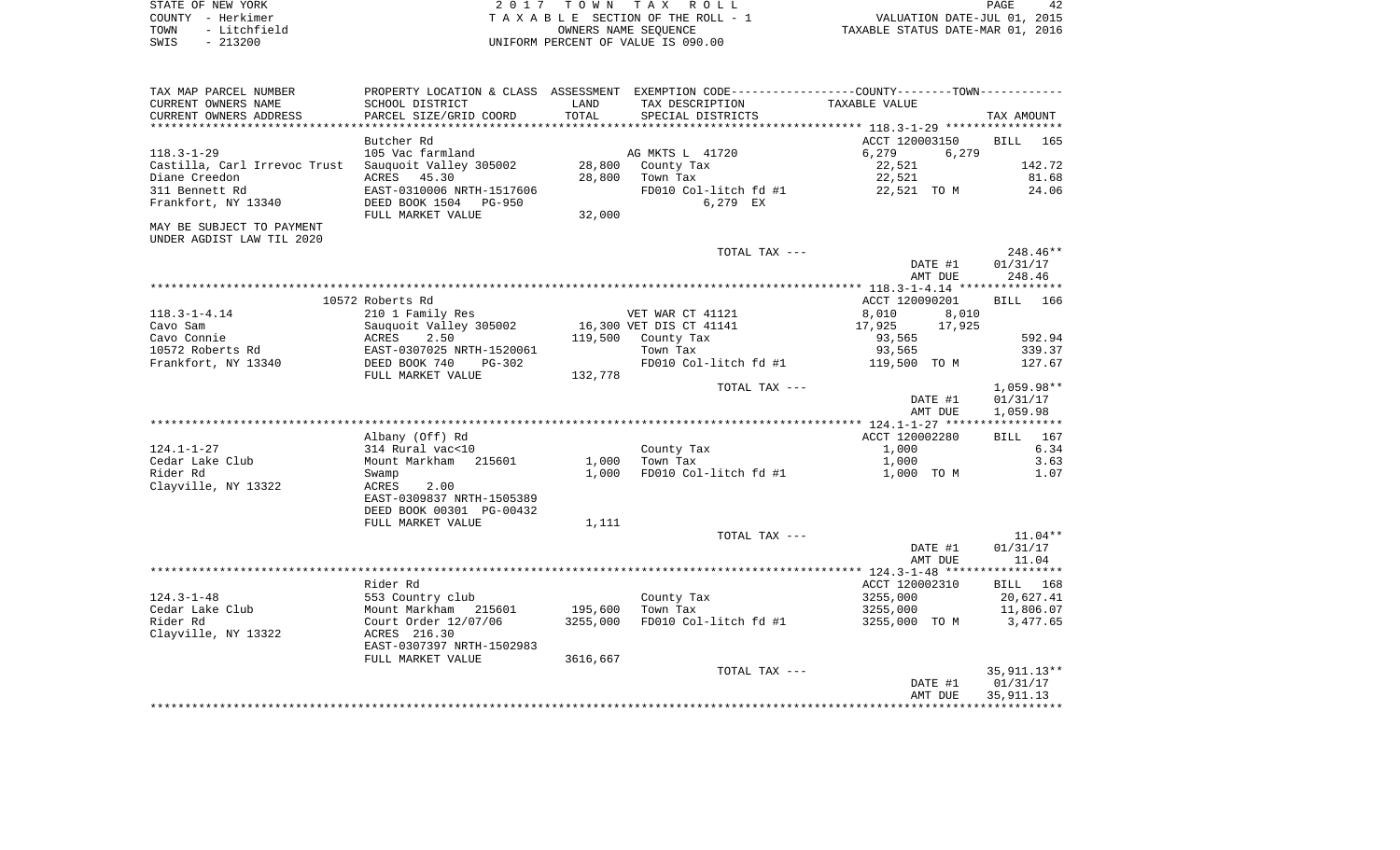| STATE OF NEW YORK    | 2017 TOWN TAX ROLL                 | PAGE                             |
|----------------------|------------------------------------|----------------------------------|
| COUNTY - Herkimer    | TAXABLE SECTION OF THE ROLL - 1    | VALUATION DATE-JUL 01, 2015      |
| - Litchfield<br>TOWN | OWNERS NAME SEOUENCE               | TAXABLE STATUS DATE-MAR 01, 2016 |
| $-213200$<br>SWIS    | UNIFORM PERCENT OF VALUE IS 090.00 |                                  |

| TAX MAP PARCEL NUMBER<br>CURRENT OWNERS NAME<br>CURRENT OWNERS ADDRESS | PROPERTY LOCATION & CLASS ASSESSMENT<br>SCHOOL DISTRICT<br>PARCEL SIZE/GRID COORD | LAND<br>TOTAL | EXEMPTION CODE-----------------COUNTY--------TOWN-----------<br>TAX DESCRIPTION<br>SPECIAL DISTRICTS | TAXABLE VALUE                      | TAX AMOUNT                           |
|------------------------------------------------------------------------|-----------------------------------------------------------------------------------|---------------|------------------------------------------------------------------------------------------------------|------------------------------------|--------------------------------------|
| *******************                                                    | **********                                                                        |               |                                                                                                      |                                    | * * * * *                            |
| $118.1 - 1 - 46.2$<br>Cerminaro Cesare J Jr                            | 10200 Roberts Rd<br>210 1 Family Res<br>Sauquoit Valley 305002                    | 8,000         | County Tax<br>Town Tax                                                                               | ACCT 120090225<br>92,000<br>92,000 | BILL<br>169<br>583.02<br>333.69      |
| Cerminaro Teresa<br>10200 Roberts Rd<br>Sauquoit, NY 13456             | FRNT 166.00 DPTH 100.00<br>EAST-0301391 NRTH-1524004<br>DEED BOOK 1271<br>PG-657  | 92,000        | FD010 Col-litch fd #1                                                                                | 92,000 TO M                        | 98.29                                |
|                                                                        | FULL MARKET VALUE                                                                 | 102,222       | TOTAL TAX ---                                                                                        | DATE #1<br>AMT DUE                 | $1,015.00**$<br>01/31/17<br>1,015.00 |
|                                                                        |                                                                                   |               |                                                                                                      |                                    |                                      |
|                                                                        | 340 Gulf (Off) Rd                                                                 |               |                                                                                                      |                                    | 170<br><b>BILL</b>                   |
| $118.2 - 2 - 1.2$                                                      | 322 Rural vac>10                                                                  |               | County Tax                                                                                           | 8,000                              | 50.70                                |
| Chamberlain Lloyd                                                      | Mount Markham<br>215601                                                           | 8,000         | Town Tax                                                                                             | 8,000                              | 29.02                                |
| 340 Gulf Road<br>Frankfort, NY 13340                                   | ACRES<br>24.90<br>EAST-0314601 NRTH-1522149<br>DEED BOOK 908<br><b>PG-514</b>     | 8,000         | FD010 Col-litch fd #1                                                                                | 8,000 TO M                         | 8.55                                 |
|                                                                        | FULL MARKET VALUE                                                                 | 8,889         |                                                                                                      |                                    |                                      |
|                                                                        |                                                                                   |               | TOTAL TAX ---                                                                                        |                                    | $88.27**$                            |
|                                                                        |                                                                                   |               |                                                                                                      | DATE #1<br>AMT DUE                 | 01/31/17<br>88.27                    |
|                                                                        | 725 Cedarville Rd                                                                 |               |                                                                                                      |                                    | BILL<br>171                          |
| $124.4 - 1 - 6.5$                                                      | 210 1 Family Res                                                                  |               | County Tax                                                                                           | 65,000                             | 411.91                               |
| Champagne Jason                                                        | Mount Markham<br>215601                                                           | 13,000        | Town Tax                                                                                             | 65,000                             | 235.76                               |
| 725 Cedarville Rd<br>Ilion, NY 13357                                   | ACRES<br>1.00<br>EAST-0323408 NRTH-1504537<br>DEED BOOK 1279<br><b>PG-851</b>     | 65,000        | FD010 Col-litch fd #1                                                                                | 65,000 TO M                        | 69.45                                |
|                                                                        | FULL MARKET VALUE                                                                 | 72,222        |                                                                                                      |                                    |                                      |
|                                                                        |                                                                                   |               | TOTAL TAX ---                                                                                        |                                    | $717.12**$                           |
|                                                                        |                                                                                   |               |                                                                                                      | DATE #1<br>AMT DUE                 | 01/31/17<br>717.12                   |
|                                                                        |                                                                                   |               |                                                                                                      |                                    |                                      |
|                                                                        | Cedarville Rd                                                                     |               |                                                                                                      | ACCT 193941                        | BILL<br>172                          |
| $124.4 - 1 - 6.6$<br>Champagne Jason                                   | 314 Rural vac<10<br>Mount Markham<br>215601                                       | 10,300        | County Tax<br>Town Tax                                                                               | 10,300<br>10,300                   | 65.27<br>37.36                       |
| Champagne Michelle<br>725 Cedarville Rd<br>Ilion, NY 13357             | 5.00<br>ACRES<br>EAST-0323320 NRTH-1504299<br>DEED BOOK 1579<br>$PG-829$          | 10,300        | FD010 Col-litch fd #1                                                                                | 10,300 TO M                        | 11.00                                |
|                                                                        | FULL MARKET VALUE                                                                 | 11,444        |                                                                                                      |                                    |                                      |
|                                                                        |                                                                                   |               | TOTAL TAX ---                                                                                        | DATE #1<br>AMT DUE                 | $113.63**$<br>01/31/17<br>113.63     |
|                                                                        |                                                                                   |               |                                                                                                      |                                    | ***********                          |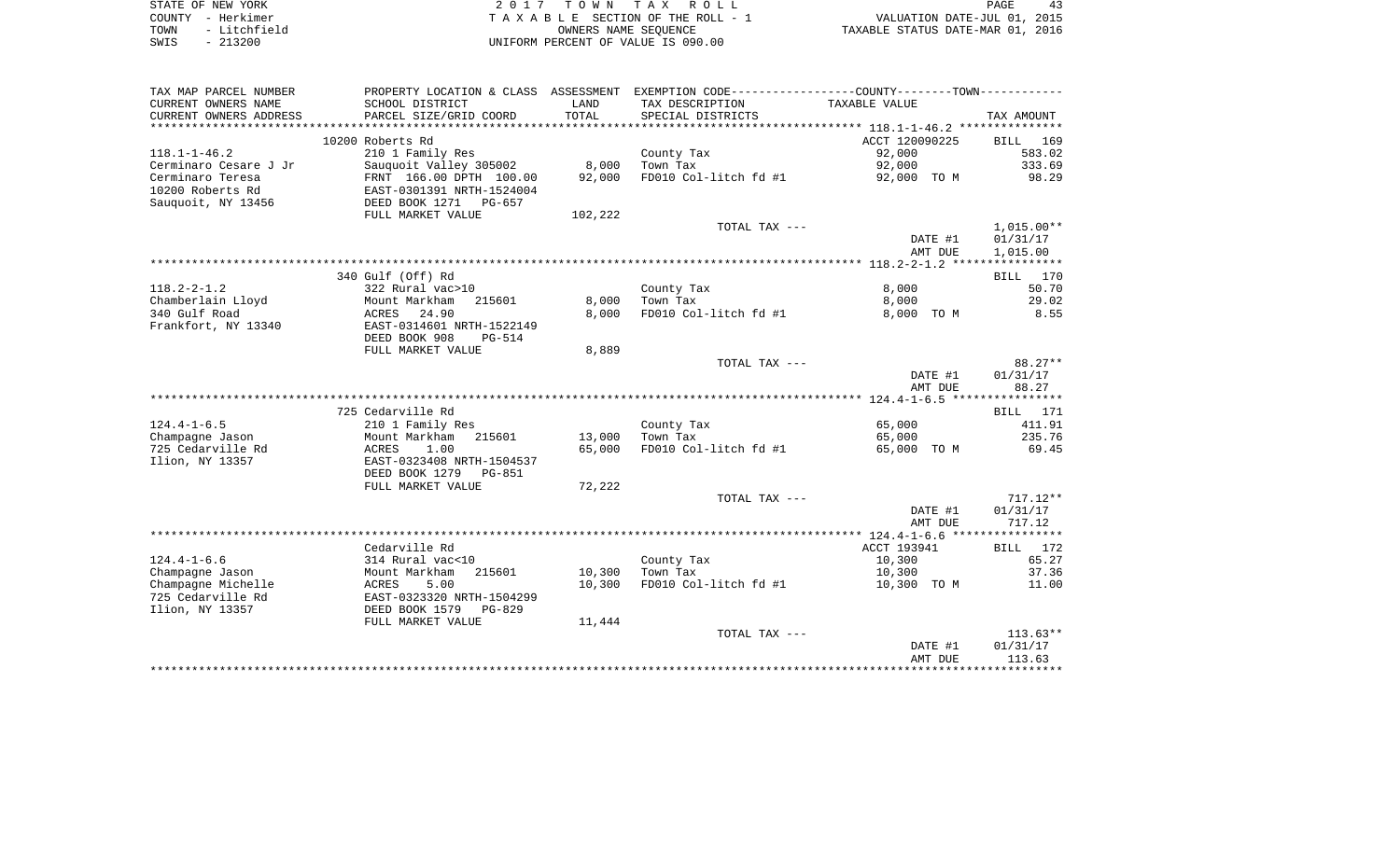STATE OF NEW YORK **EXECUTE:** A 2 0 1 7 T O W N T A X R O L L COUNTY - Herkimer<br>
T A X A B L E SECTION OF THE ROLL - 1<br>
TOWN - Litchfield<br>
SWIS - 213200 - UNIFORM PERCENT OF VALUE IS 090.00 TOWN - LITCHFIELD OF THE ROLL - 1<br>
TAXABLE STATUS DATE-JUL 01, 2015<br>
OWNERS NAME SEQUENCE TAXABLE STATUS DATE-MAR 01, 2016 SWIS - 213200 UNIFORM PERCENT OF VALUE IS 090.00

| TAX MAP PARCEL NUMBER     | PROPERTY LOCATION & CLASS ASSESSMENT |        | EXEMPTION CODE-----------------COUNTY-------TOWN----------- |                                            |                    |
|---------------------------|--------------------------------------|--------|-------------------------------------------------------------|--------------------------------------------|--------------------|
| CURRENT OWNERS NAME       | SCHOOL DISTRICT                      | LAND   | TAX DESCRIPTION                                             | TAXABLE VALUE                              |                    |
| CURRENT OWNERS ADDRESS    | PARCEL SIZE/GRID COORD               | TOTAL  | SPECIAL DISTRICTS                                           |                                            | TAX AMOUNT         |
|                           |                                      |        |                                                             | *********** 124.1-1-2 ***********          |                    |
|                           | Goodier Rd                           |        |                                                             | ACCT 120014280                             | <b>BILL</b><br>173 |
| $124.1 - 1 - 2$           | 105 Vac farmland                     |        | AG MKTS L 41720                                             | $\overline{0}$<br>$\Omega$                 |                    |
| Chapman John D            | Mount Markham<br>215601              | 20,600 | County Tax                                                  | 20,600                                     | 130.55             |
| Chapman Noreen A          | 40.00<br>ACRES                       | 20,600 | Town Tax                                                    | 20,600                                     | 74.72              |
| 159 Butts Rd              | EAST-0302299 NRTH-1511319            |        | FD010 Col-litch fd #1                                       | 20,600 TO M                                | 22.01              |
| Woodstock, CT 06281       | DEED BOOK 00488 PG-00568             |        |                                                             |                                            |                    |
|                           | FULL MARKET VALUE                    | 22,889 |                                                             |                                            |                    |
| MAY BE SUBJECT TO PAYMENT |                                      |        |                                                             |                                            |                    |
| UNDER AGDIST LAW TIL 2020 |                                      |        |                                                             |                                            |                    |
|                           |                                      |        | TOTAL TAX ---                                               |                                            | 227.28**           |
|                           |                                      |        |                                                             | DATE #1                                    | 01/31/17           |
|                           |                                      |        |                                                             |                                            |                    |
|                           | *****************                    |        | ******************************                              | AMT DUE                                    | 227.28             |
|                           |                                      |        |                                                             | *********** 124.1-1-15 ***                 |                    |
|                           | Goodier Rd                           |        |                                                             | ACCT 120014250                             | <b>BILL</b><br>174 |
| $124.1 - 1 - 15$          | 120 Field crops                      |        | AG MKTS L 41720                                             | $\overline{0}$<br>$\Omega$                 |                    |
| Chapman John D            | Sauquoit Valley 305002               | 60,000 | County Tax                                                  | 60,000                                     | 380.23             |
| Chapman Noreen A          | ACRES<br>90.90                       | 60,000 | Town Tax                                                    | 60,000                                     | 217.62             |
| 159 Butts Rd              | EAST-0302681 NRTH-1508809            |        | FD010 Col-litch fd #1                                       | 60,000 TO M                                | 64.10              |
| Woodstock, CT 06281       | DEED BOOK 00488 PG-00572             |        |                                                             |                                            |                    |
|                           | FULL MARKET VALUE                    | 66,667 |                                                             |                                            |                    |
| MAY BE SUBJECT TO PAYMENT |                                      |        |                                                             |                                            |                    |
| UNDER AGDIST LAW TIL 2020 |                                      |        |                                                             |                                            |                    |
|                           |                                      |        | TOTAL TAX ---                                               |                                            | 661.95**           |
|                           |                                      |        |                                                             | DATE #1                                    | 01/31/17           |
|                           |                                      |        |                                                             | AMT DUE                                    | 661.95             |
|                           | ******************                   |        | *******************************                             | ************ 124.1-1-16 ****************** |                    |
|                           | Goodier Rd                           |        |                                                             | ACCT 120014310                             | <b>BILL</b><br>175 |
| $124.1 - 1 - 16$          | 105 Vac farmland                     |        | AG MKTS L 41720                                             | 4,013<br>4,013                             |                    |
| Chapman John D            | Mount Markham<br>215601              | 54,600 | County Tax                                                  | 50,587                                     | 320.58             |
| Chapman Noreen A          | 89.40<br>ACRES                       | 54,600 | Town Tax                                                    | 50,587                                     | 183.48             |
| 159 Butts Rd              | EAST-0304084 NRTH-1507600            |        | FD010 Col-litch fd #1                                       | 50,587 TO M                                | 54.05              |
| Woodstock, CT 06281       | DEED BOOK 00488 PG-00311             |        | 4,013 EX                                                    |                                            |                    |
|                           | FULL MARKET VALUE                    | 60,667 |                                                             |                                            |                    |
| MAY BE SUBJECT TO PAYMENT |                                      |        |                                                             |                                            |                    |
| UNDER AGDIST LAW TIL 2020 |                                      |        |                                                             |                                            |                    |
|                           |                                      |        | TOTAL TAX ---                                               |                                            | 558.11**           |
|                           |                                      |        |                                                             | DATE #1                                    | 01/31/17           |
|                           |                                      |        |                                                             | AMT DUE                                    | 558.11             |
|                           |                                      |        |                                                             |                                            |                    |
|                           | Jones Rd                             |        |                                                             |                                            | BILL 176           |
| $131.1 - 3 - 4.7$         | 314 Rural vac<10                     |        | County Tax                                                  | 1,000                                      | 6.34               |
| Chapple Howard M          | Mount Markham<br>215601              | 1,000  | Town Tax                                                    | 1,000                                      | 3.63               |
| Chapple Diane M           | 2.40<br>ACRES                        | 1,000  | FD010 Col-litch fd #1                                       | 1,000 TO M                                 | 1.07               |
| 293 Elizabethtown Road    | EAST-0329465 NRTH-1496789            |        |                                                             |                                            |                    |
| Ilion, NY 13357           | DEED BOOK 1133<br>PG-595             |        |                                                             |                                            |                    |
|                           | FULL MARKET VALUE                    | 1,111  |                                                             |                                            |                    |
|                           |                                      |        | TOTAL TAX ---                                               |                                            | $11.04**$          |
|                           |                                      |        |                                                             | DATE #1                                    | 01/31/17           |
|                           |                                      |        |                                                             |                                            |                    |
|                           |                                      |        |                                                             | AMT DUE                                    | 11.04              |
|                           |                                      |        |                                                             |                                            |                    |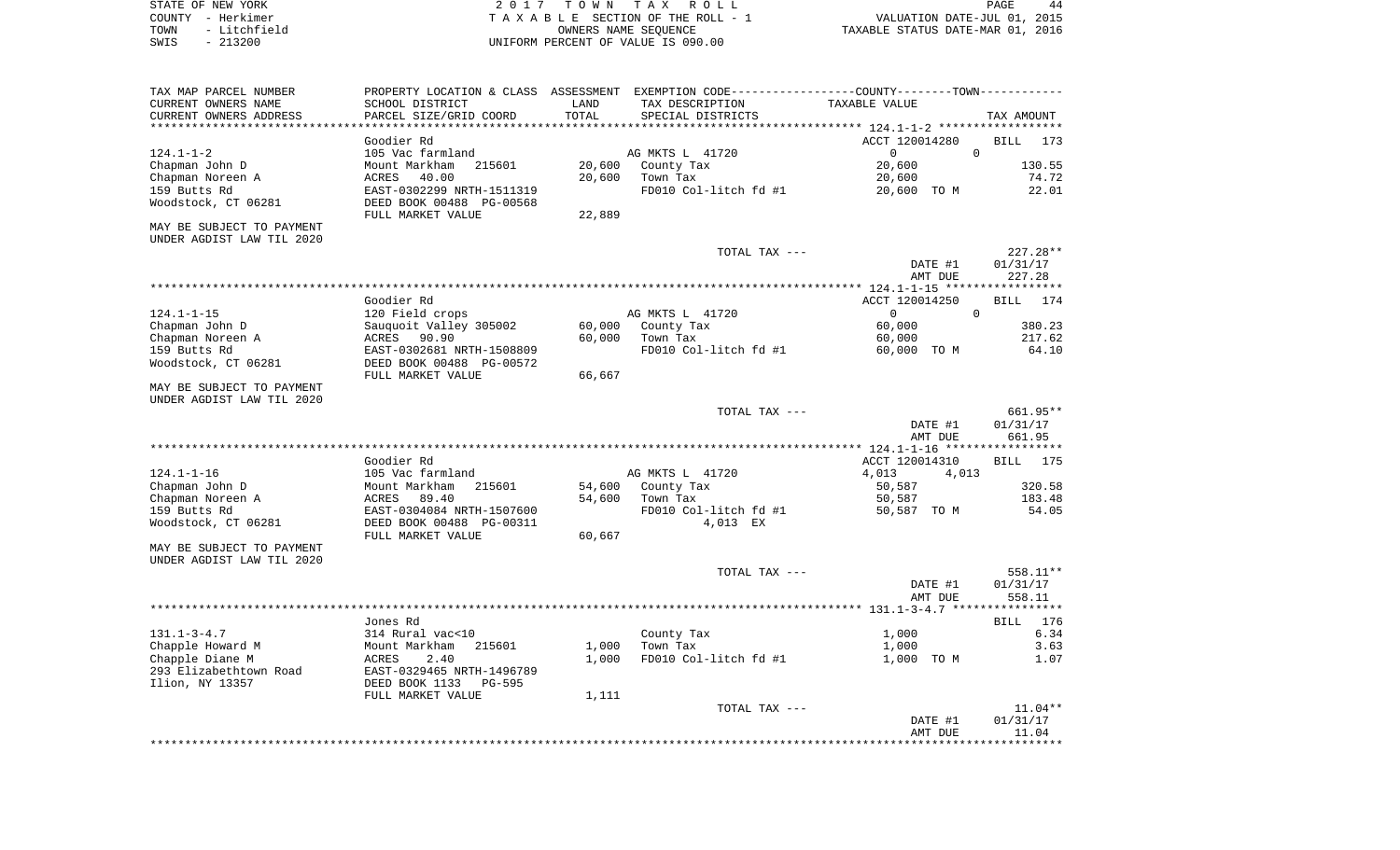| COUNTY - Herkimer                                                                                                       |                                                                                                                                                                     |         | T A X A B L E SECTION OF THE ROLL - 1                      | VALUATION DATE-JUL 01, 2015<br>TAXABLE STATUS DATE-MAR 01, 2016 |                    |
|-------------------------------------------------------------------------------------------------------------------------|---------------------------------------------------------------------------------------------------------------------------------------------------------------------|---------|------------------------------------------------------------|-----------------------------------------------------------------|--------------------|
| TOWN<br>- Litchfield<br>SWIS<br>$-213200$                                                                               |                                                                                                                                                                     |         | OWNERS NAME SEQUENCE<br>UNIFORM PERCENT OF VALUE IS 090.00 |                                                                 |                    |
|                                                                                                                         |                                                                                                                                                                     |         |                                                            |                                                                 |                    |
| TAX MAP PARCEL NUMBER                                                                                                   | PROPERTY LOCATION & CLASS ASSESSMENT EXEMPTION CODE----------------COUNTY-------TOWN----------                                                                      |         |                                                            |                                                                 |                    |
| CURRENT OWNERS NAME                                                                                                     | SCHOOL DISTRICT                                                                                                                                                     | LAND    | TAX DESCRIPTION                                            | TAXABLE VALUE                                                   |                    |
| CURRENT OWNERS ADDRESS                                                                                                  | PARCEL SIZE/GRID COORD                                                                                                                                              | TOTAL   | SPECIAL DISTRICTS                                          |                                                                 | TAX AMOUNT         |
|                                                                                                                         |                                                                                                                                                                     |         |                                                            |                                                                 |                    |
|                                                                                                                         | 135 Bennett Rd                                                                                                                                                      |         |                                                            | ACCT 120090162                                                  | BILL 177           |
| 118.1-1-32.8                                                                                                            | 210 1 Family Res                                                                                                                                                    |         | County Tax                                                 | 69,000                                                          | 437.26             |
| Christensen Stephen F<br>Christensen Stephen F                 Sauquoit Va<br>Christensen Patricia F         Doublewide | Sauquoit Valley 305002                                                                                                                                              | 19,000  | Town Tax                                                   | 69,000                                                          | 250.27             |
| 135 Bennett Rd                                                                                                          |                                                                                                                                                                     | 69,000  | FD010 Col-litch $fd$ #1 69,000 TO M                        |                                                                 | 73.72              |
| Frankfort, NY 13340                                                                                                     | Previously 132.1-1-32.-4<br>FRNT 468.00 DPTH                                                                                                                        |         |                                                            |                                                                 |                    |
|                                                                                                                         | ACRES<br>6.50                                                                                                                                                       |         |                                                            |                                                                 |                    |
|                                                                                                                         | EAST-0307793 NRTH-1520632                                                                                                                                           |         |                                                            |                                                                 |                    |
|                                                                                                                         | DEED BOOK 826<br>PG-292                                                                                                                                             |         |                                                            |                                                                 |                    |
|                                                                                                                         | FULL MARKET VALUE                                                                                                                                                   | 76,667  |                                                            |                                                                 |                    |
|                                                                                                                         |                                                                                                                                                                     |         | TOTAL TAX ---                                              |                                                                 | $761.25**$         |
|                                                                                                                         |                                                                                                                                                                     |         |                                                            | DATE #1                                                         | 01/31/17           |
|                                                                                                                         |                                                                                                                                                                     |         |                                                            | AMT DUE                                                         | 761.25             |
|                                                                                                                         |                                                                                                                                                                     |         |                                                            |                                                                 |                    |
|                                                                                                                         | 215 Camp Rd                                                                                                                                                         |         |                                                            | ACCT 192905                                                     | BILL 178           |
| $124.3 - 1 - 4$<br>Christian Todd                                                                                       | 210 1 Family Res                                                                                                                                                    | 8,400   | County Tax<br>Town Tax                                     | 122,900<br>122,900                                              | 778.84<br>445.77   |
| 24 Romain Street                                                                                                        |                                                                                                                                                                     | 122,900 | FD010 Col-litch fd #1                                      | 122,900 TO M                                                    | 131.31             |
| San Francisco, CA 94114                                                                                                 | --- - - - -<br>Mount Markham 215601<br>FRNT 110.00 DPTH 117.00<br>EAST-0306166 NRTH-1503552                                                                         |         |                                                            |                                                                 |                    |
|                                                                                                                         | DEED BOOK 1573 PG-494                                                                                                                                               |         |                                                            |                                                                 |                    |
|                                                                                                                         | FULL MARKET VALUE                                                                                                                                                   | 136,556 |                                                            |                                                                 |                    |
|                                                                                                                         |                                                                                                                                                                     |         | TOTAL TAX ---                                              |                                                                 | $1,355.92**$       |
|                                                                                                                         |                                                                                                                                                                     |         |                                                            | DATE #1                                                         | 01/31/17           |
|                                                                                                                         |                                                                                                                                                                     |         |                                                            | AMT DUE                                                         | 1,355.92           |
|                                                                                                                         |                                                                                                                                                                     |         |                                                            |                                                                 |                    |
| $124.3 - 1 - 5$                                                                                                         | 215 Camp Rd                                                                                                                                                         |         |                                                            | ACCT 120012660<br>81,000                                        | BILL 179<br>513.31 |
| Christian Todd                                                                                                          |                                                                                                                                                                     |         | County Tax<br>3,900 Town Tax                               | 81,000                                                          | 293.79             |
| 24 Romain Street                                                                                                        | 210 <sup>1</sup> Family Res<br>Mount Markham 215601<br>FRNT 100.00 DPTH 100.00                                                                                      |         | 81,000 FD010 Col-litch fd #1                               | 81,000 TO M                                                     | 86.54              |
| San Francisco, CA 94114         ACRES                                                                                   | 0.24                                                                                                                                                                |         |                                                            |                                                                 |                    |
|                                                                                                                         | EAST-0306203 NRTH-1503457                                                                                                                                           |         |                                                            |                                                                 |                    |
|                                                                                                                         | DEED BOOK 1573 PG-494                                                                                                                                               |         |                                                            |                                                                 |                    |
|                                                                                                                         | FULL MARKET VALUE                                                                                                                                                   | 90,000  |                                                            |                                                                 |                    |
|                                                                                                                         |                                                                                                                                                                     |         | TOTAL TAX ---                                              |                                                                 | 893.64**           |
|                                                                                                                         |                                                                                                                                                                     |         |                                                            | DATE #1                                                         | 01/31/17           |
|                                                                                                                         |                                                                                                                                                                     |         |                                                            | AMT DUE                                                         | 893.64             |
|                                                                                                                         | 10425 Roberts Rd                                                                                                                                                    |         |                                                            | ACCT 194989                                                     | BILL 180           |
| 118.1-1-34                                                                                                              | 210 1 Family Res                                                                                                                                                    |         |                                                            | 98,000                                                          | 621.04             |
|                                                                                                                         |                                                                                                                                                                     | 17,400  | County Tax<br>Town Tax                                     | 98,000                                                          | 355.45             |
|                                                                                                                         |                                                                                                                                                                     | 98,000  | FD010 Col-litch fd #1 98,000 TO M                          |                                                                 | 104.70             |
|                                                                                                                         |                                                                                                                                                                     |         |                                                            |                                                                 |                    |
|                                                                                                                         | 118.1-1-34<br>Clapp Mason J<br>Clapp Megan L<br>Clapp Megan L<br>10425 Roberts Rd<br>Sauquoit, NY 13456<br>2008 DEED BOOK 1586 PG-640<br>2011 DEED BOOK 1586 PG-640 |         |                                                            |                                                                 |                    |
|                                                                                                                         | FULL MARKET VALUE                                                                                                                                                   | 108,889 |                                                            |                                                                 |                    |
|                                                                                                                         |                                                                                                                                                                     |         | TOTAL TAX ---                                              |                                                                 | 1,081.19**         |
|                                                                                                                         |                                                                                                                                                                     |         |                                                            | DATE #1                                                         | 01/31/17           |
|                                                                                                                         |                                                                                                                                                                     |         |                                                            | AMT DUE                                                         | 1,081.19           |
|                                                                                                                         |                                                                                                                                                                     |         |                                                            |                                                                 |                    |

PAGE 45

STATE OF NEW YORK **EXECUTE:**  $2017$  TOWN TAX ROLL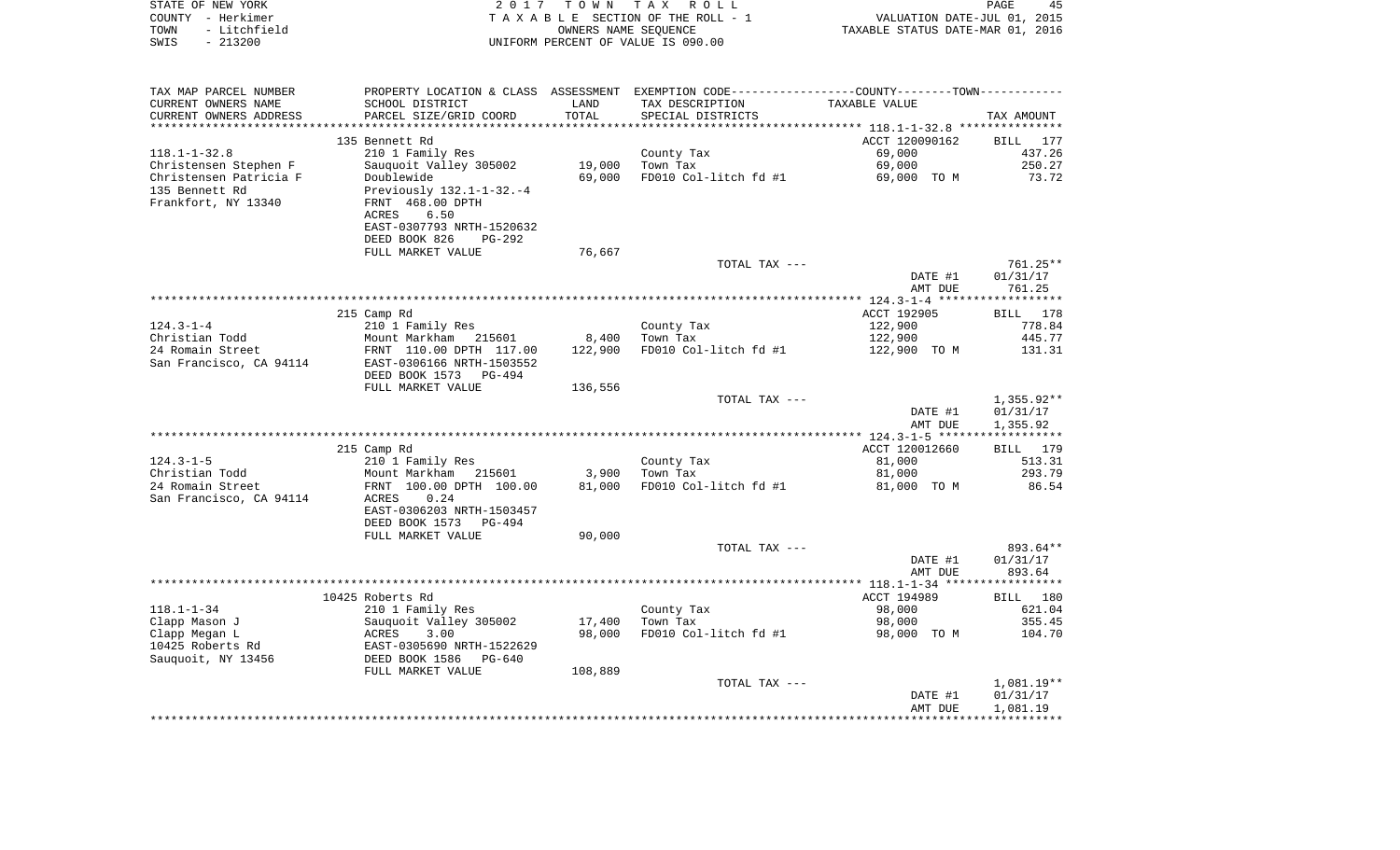| STATE OF NEW YORK    | 2017 TOWN TAX ROLL                 | 46<br><b>PAGE</b>                |
|----------------------|------------------------------------|----------------------------------|
| – Herkimer<br>COUNTY | TAXABLE SECTION OF THE ROLL - 1    | VALUATION DATE-JUL 01, 2015      |
| - Litchfield<br>TOWN | OWNERS NAME SEOUENCE               | TAXABLE STATUS DATE-MAR 01, 2016 |
| $-213200$<br>SWIS    | UNIFORM PERCENT OF VALUE IS 090.00 |                                  |

| TAX MAP PARCEL NUMBER    | PROPERTY LOCATION & CLASS ASSESSMENT EXEMPTION CODE--------------COUNTY-------TOWN---------- |         |                                       |               |        |              |
|--------------------------|----------------------------------------------------------------------------------------------|---------|---------------------------------------|---------------|--------|--------------|
| CURRENT OWNERS NAME      | SCHOOL DISTRICT                                                                              | LAND    | TAX DESCRIPTION                       | TAXABLE VALUE |        |              |
| CURRENT OWNERS ADDRESS   | PARCEL SIZE/GRID COORD                                                                       | TOTAL   | SPECIAL DISTRICTS                     |               |        | TAX AMOUNT   |
|                          |                                                                                              |         |                                       |               |        |              |
|                          | Berberick Rd                                                                                 |         |                                       | ACCT 199798   |        | BILL 181     |
| $124.4 - 1 - 27.1$       | 321 Abandoned ag                                                                             |         | County Tax                            | 6,200         |        | 39.29        |
| Clark Michael            | Mount Markham<br>215601                                                                      | 6,200   | Town Tax                              | 6,200         |        | 22.49        |
| Griffiths Stephen J      | 28.1 acres per tax mappin                                                                    | 6,200   | FD010 Col-litch fd #1                 | 6,200 TO M    |        | 6.62         |
| 166 County Highway 22    | ACRES 28.10                                                                                  |         |                                       |               |        |              |
| West Winfield, NY 13491  | EAST-0320110 NRTH-1498656                                                                    |         |                                       |               |        |              |
|                          | DEED BOOK 1617 PG-69                                                                         |         |                                       |               |        |              |
| PRIOR OWNER ON 3/01/2016 | FULL MARKET VALUE                                                                            | 6,889   |                                       |               |        |              |
| Wilson Donald P          |                                                                                              |         |                                       |               |        |              |
|                          |                                                                                              |         | TOTAL TAX ---                         |               |        | $68.40**$    |
|                          |                                                                                              |         |                                       | DATE #1       |        | 01/31/17     |
|                          |                                                                                              |         |                                       | AMT DUE       |        | 68.40        |
|                          |                                                                                              |         |                                       |               |        |              |
|                          | Berberick (Off) Rd                                                                           |         |                                       | ACCT 199798   |        | BILL 182     |
| $124.4 - 1 - 29$         | 312 Vac w/imprv                                                                              |         | County Tax                            | 15,000        |        | 95.06        |
| Clark Michael            | Mount Markham 215601                                                                         | 12,400  | Town Tax                              | 15,000        |        | 54.41        |
| Griffiths Stephen J      | 30.00<br>ACRES                                                                               | 15,000  | FD010 Col-litch $fd$ #1 $15,000$ TO M |               |        | 16.03        |
| 7897 New Floyd Rd        | EAST-0320621 NRTH-1498071                                                                    |         |                                       |               |        |              |
| Rome, NY 13440           | DEED BOOK 1617 PG-69                                                                         |         |                                       |               |        |              |
|                          | FULL MARKET VALUE                                                                            | 16,667  |                                       |               |        |              |
| PRIOR OWNER ON 3/01/2016 |                                                                                              |         |                                       |               |        |              |
| Wilson Donald P          |                                                                                              |         |                                       |               |        |              |
|                          |                                                                                              |         | TOTAL TAX ---                         |               |        | $165.50**$   |
|                          |                                                                                              |         |                                       | DATE #1       |        | 01/31/17     |
|                          |                                                                                              |         |                                       | AMT DUE       |        | 165.50       |
|                          |                                                                                              |         |                                       |               |        |              |
|                          | 590 Silver St                                                                                |         |                                       |               |        | BILL 183     |
| $119.3 - 1 - 21.5$       | 241 Rural res&ag                                                                             |         | VET COM CT 41131 13,350 13,350        |               |        |              |
| Clark Steven P           | Mount Markham 215601 50,000 VET DIS CT 41141                                                 |         |                                       | 26,700        | 26,700 |              |
| Clark Karen-J Doty       | Tree Plantation                                                                              |         | 315,000 County Tax                    | 274,950       |        | 1,742.40     |
| 590 Silver St            | FRNT 1202.00 DPTH                                                                            |         | Town Tax                              | 274,950       |        | 997.26       |
| Ilion, NY 13357          | ACRES 70.70                                                                                  |         | FD010 Col-litch fd #1                 | 315,000 TO M  |        | 336.55       |
|                          | EAST-0331662 NRTH-1513257                                                                    |         |                                       |               |        |              |
|                          | DEED BOOK 894<br>PG-639                                                                      |         |                                       |               |        |              |
|                          | FULL MARKET VALUE                                                                            | 350,000 |                                       |               |        |              |
|                          |                                                                                              |         | TOTAL TAX ---                         |               |        | $3,076.21**$ |
|                          |                                                                                              |         |                                       | DATE #1       |        | 01/31/17     |
|                          |                                                                                              |         |                                       | AMT DUE       |        | 3,076.21     |
|                          |                                                                                              |         |                                       |               |        |              |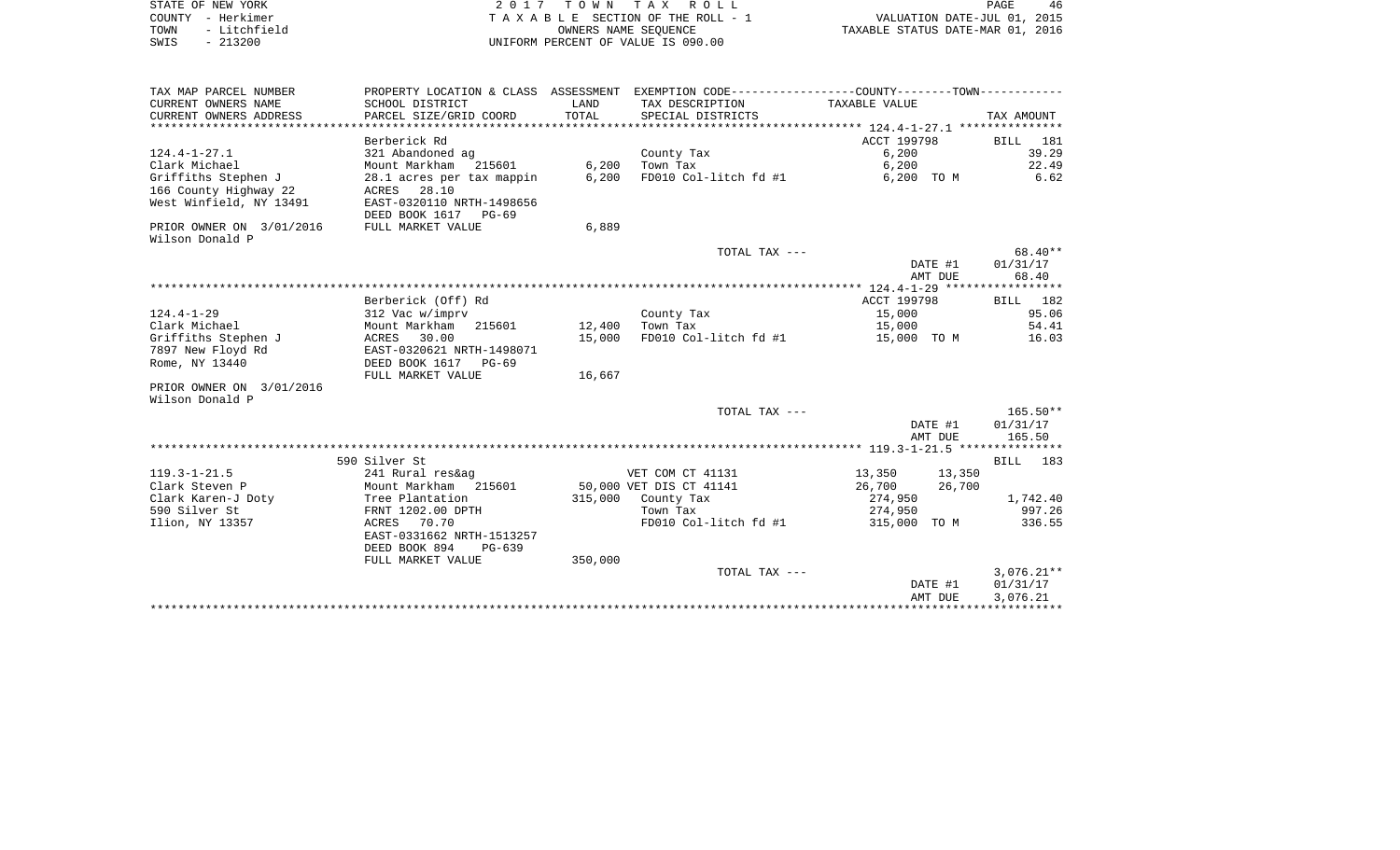|      | STATE OF NEW YORK | 7 ТОWN ТАХ ROLL                    | PAGE                             |  |
|------|-------------------|------------------------------------|----------------------------------|--|
|      | COUNTY - Herkimer | TAXABLE SECTION OF THE ROLL - 1    | VALUATION DATE-JUL 01, 2015      |  |
| TOWN | - Litchfield      | OWNERS NAME SEOUENCE               | TAXABLE STATUS DATE-MAR 01, 2016 |  |
| SWIS | $-213200$         | UNIFORM PERCENT OF VALUE IS 090.00 |                                  |  |

 $\begin{array}{c} 47 \\ 2015 \\ 2016 \end{array}$ 

| CURRENT OWNERS NAME<br>SCHOOL DISTRICT<br>LAND<br>TAX DESCRIPTION<br>TAXABLE VALUE<br>TOTAL<br>CURRENT OWNERS ADDRESS<br>PARCEL SIZE/GRID COORD<br>SPECIAL DISTRICTS<br>TAX AMOUNT<br>435 Rider Rd<br>ACCT 120090155<br><b>BILL</b><br>184<br>$124.3 - 1 - 47.2$<br>210 1 Family Res<br>VET COM CT 41131<br>13,350<br>13,350<br>18,000<br>179,650<br>1,138.47<br>Coates Walter K<br>Mount Markham 215601<br>County Tax<br>Coates Jean A<br>FRNT 132.00 DPTH<br>Town Tax<br>651.60<br>193,000<br>179,650<br>435 Rider Road<br>2.00<br>206.20<br>ACRES<br>FD010 Col-litch fd #1<br>193,000 TO M<br>Clayville, NY 13322<br>EAST-0309278 NRTH-1503478<br>DEED BOOK 1184<br>$PG-128$<br>FULL MARKET VALUE<br>214,444<br>$1,996.27**$<br>TOTAL TAX ---<br>01/31/17<br>DATE #1<br>AMT DUE<br>1,996.27<br>ACCT 120090219<br>BILL 185<br>2938 King Rd<br>$118.3 - 1 - 2.5$<br>210 1 Family Res<br>98,300<br>622.94<br>County Tax<br>15,200<br>356.54<br>Cobane Lynn B<br>Sauquoit Valley 305002<br>Town Tax<br>98,300<br>Cobane Marjorie R<br>ACRES<br>2.00<br>98,300<br>FD010 Col-litch fd #1<br>98,300 TO M<br>105.02<br>2938 King Rd<br>EAST-0301395 NRTH-1519492<br>Sauguoit, NY 13456<br>DEED BOOK 754<br>$PG-333$<br>FULL MARKET VALUE<br>109,222<br>$1,084.50**$<br>TOTAL TAX ---<br>01/31/17<br>DATE #1<br>AMT DUE<br>1,084.50<br>2946 King Rd<br>186<br>BILL<br>$118.3 - 1 - 2.1$<br>120 Field crops<br>AGRIC 10 Y 42100<br>4,300<br>4,300<br>Cobane Micheline W<br>Sauguoit Valley 305002<br>95,100<br>1,264.89<br>County Tax<br>199,600<br>Cobane David B<br>FRNT 360.00 DPTH<br>203,900<br>723.96<br>Town Tax<br>199,600<br>2946 King Rd<br>ACRES 131.30<br>FD010 Col-litch fd #1<br>203,900 TO M<br>217.85<br>PO Box 16<br>EAST-0302970 NRTH-1519568<br>Sauguoit, NY 13456<br>DEED BOOK 654<br>$PG-203$<br>FULL MARKET VALUE<br>226,556<br>TOTAL TAX ---<br>$2,206.70**$<br>01/31/17<br>DATE #1<br>AMT DUE<br>2,206.70<br>ACCT 120002850<br>King Rd<br>BILL 187<br>$118.3 - 1 - 3.1$<br>105 Vac farmland<br>19,600<br>124.21<br>County Tax<br>Cobane Micheline W<br>71.09<br>Sauguoit Valley 305002<br>19,600<br>Town Tax<br>19,600<br>Cobane David B<br>32.00<br>19,600<br>20.94<br>ACRES<br>FD010 Col-litch fd #1<br>19,600 TO M<br>2946 King Rd<br>EAST-0303066 NRTH-1518102<br>Sauquoit, NY 13456<br>DEED BOOK 00654 PG-00203<br>21,778<br>FULL MARKET VALUE<br>$216.24**$<br>TOTAL TAX ---<br>DATE #1<br>01/31/17<br>216.24<br>AMT DUE | TAX MAP PARCEL NUMBER | PROPERTY LOCATION & CLASS ASSESSMENT | EXEMPTION CODE-----------------COUNTY--------TOWN----------- |  |
|-------------------------------------------------------------------------------------------------------------------------------------------------------------------------------------------------------------------------------------------------------------------------------------------------------------------------------------------------------------------------------------------------------------------------------------------------------------------------------------------------------------------------------------------------------------------------------------------------------------------------------------------------------------------------------------------------------------------------------------------------------------------------------------------------------------------------------------------------------------------------------------------------------------------------------------------------------------------------------------------------------------------------------------------------------------------------------------------------------------------------------------------------------------------------------------------------------------------------------------------------------------------------------------------------------------------------------------------------------------------------------------------------------------------------------------------------------------------------------------------------------------------------------------------------------------------------------------------------------------------------------------------------------------------------------------------------------------------------------------------------------------------------------------------------------------------------------------------------------------------------------------------------------------------------------------------------------------------------------------------------------------------------------------------------------------------------------------------------------------------------------------------------------------------------------------------------------------------------------------------------------------------------------------------------------------------------------------------------------------------------------------------------------------------------------------------------|-----------------------|--------------------------------------|--------------------------------------------------------------|--|
|                                                                                                                                                                                                                                                                                                                                                                                                                                                                                                                                                                                                                                                                                                                                                                                                                                                                                                                                                                                                                                                                                                                                                                                                                                                                                                                                                                                                                                                                                                                                                                                                                                                                                                                                                                                                                                                                                                                                                                                                                                                                                                                                                                                                                                                                                                                                                                                                                                                 |                       |                                      |                                                              |  |
|                                                                                                                                                                                                                                                                                                                                                                                                                                                                                                                                                                                                                                                                                                                                                                                                                                                                                                                                                                                                                                                                                                                                                                                                                                                                                                                                                                                                                                                                                                                                                                                                                                                                                                                                                                                                                                                                                                                                                                                                                                                                                                                                                                                                                                                                                                                                                                                                                                                 |                       |                                      |                                                              |  |
|                                                                                                                                                                                                                                                                                                                                                                                                                                                                                                                                                                                                                                                                                                                                                                                                                                                                                                                                                                                                                                                                                                                                                                                                                                                                                                                                                                                                                                                                                                                                                                                                                                                                                                                                                                                                                                                                                                                                                                                                                                                                                                                                                                                                                                                                                                                                                                                                                                                 |                       |                                      |                                                              |  |
|                                                                                                                                                                                                                                                                                                                                                                                                                                                                                                                                                                                                                                                                                                                                                                                                                                                                                                                                                                                                                                                                                                                                                                                                                                                                                                                                                                                                                                                                                                                                                                                                                                                                                                                                                                                                                                                                                                                                                                                                                                                                                                                                                                                                                                                                                                                                                                                                                                                 |                       |                                      |                                                              |  |
|                                                                                                                                                                                                                                                                                                                                                                                                                                                                                                                                                                                                                                                                                                                                                                                                                                                                                                                                                                                                                                                                                                                                                                                                                                                                                                                                                                                                                                                                                                                                                                                                                                                                                                                                                                                                                                                                                                                                                                                                                                                                                                                                                                                                                                                                                                                                                                                                                                                 |                       |                                      |                                                              |  |
|                                                                                                                                                                                                                                                                                                                                                                                                                                                                                                                                                                                                                                                                                                                                                                                                                                                                                                                                                                                                                                                                                                                                                                                                                                                                                                                                                                                                                                                                                                                                                                                                                                                                                                                                                                                                                                                                                                                                                                                                                                                                                                                                                                                                                                                                                                                                                                                                                                                 |                       |                                      |                                                              |  |
|                                                                                                                                                                                                                                                                                                                                                                                                                                                                                                                                                                                                                                                                                                                                                                                                                                                                                                                                                                                                                                                                                                                                                                                                                                                                                                                                                                                                                                                                                                                                                                                                                                                                                                                                                                                                                                                                                                                                                                                                                                                                                                                                                                                                                                                                                                                                                                                                                                                 |                       |                                      |                                                              |  |
|                                                                                                                                                                                                                                                                                                                                                                                                                                                                                                                                                                                                                                                                                                                                                                                                                                                                                                                                                                                                                                                                                                                                                                                                                                                                                                                                                                                                                                                                                                                                                                                                                                                                                                                                                                                                                                                                                                                                                                                                                                                                                                                                                                                                                                                                                                                                                                                                                                                 |                       |                                      |                                                              |  |
|                                                                                                                                                                                                                                                                                                                                                                                                                                                                                                                                                                                                                                                                                                                                                                                                                                                                                                                                                                                                                                                                                                                                                                                                                                                                                                                                                                                                                                                                                                                                                                                                                                                                                                                                                                                                                                                                                                                                                                                                                                                                                                                                                                                                                                                                                                                                                                                                                                                 |                       |                                      |                                                              |  |
|                                                                                                                                                                                                                                                                                                                                                                                                                                                                                                                                                                                                                                                                                                                                                                                                                                                                                                                                                                                                                                                                                                                                                                                                                                                                                                                                                                                                                                                                                                                                                                                                                                                                                                                                                                                                                                                                                                                                                                                                                                                                                                                                                                                                                                                                                                                                                                                                                                                 |                       |                                      |                                                              |  |
|                                                                                                                                                                                                                                                                                                                                                                                                                                                                                                                                                                                                                                                                                                                                                                                                                                                                                                                                                                                                                                                                                                                                                                                                                                                                                                                                                                                                                                                                                                                                                                                                                                                                                                                                                                                                                                                                                                                                                                                                                                                                                                                                                                                                                                                                                                                                                                                                                                                 |                       |                                      |                                                              |  |
|                                                                                                                                                                                                                                                                                                                                                                                                                                                                                                                                                                                                                                                                                                                                                                                                                                                                                                                                                                                                                                                                                                                                                                                                                                                                                                                                                                                                                                                                                                                                                                                                                                                                                                                                                                                                                                                                                                                                                                                                                                                                                                                                                                                                                                                                                                                                                                                                                                                 |                       |                                      |                                                              |  |
|                                                                                                                                                                                                                                                                                                                                                                                                                                                                                                                                                                                                                                                                                                                                                                                                                                                                                                                                                                                                                                                                                                                                                                                                                                                                                                                                                                                                                                                                                                                                                                                                                                                                                                                                                                                                                                                                                                                                                                                                                                                                                                                                                                                                                                                                                                                                                                                                                                                 |                       |                                      |                                                              |  |
|                                                                                                                                                                                                                                                                                                                                                                                                                                                                                                                                                                                                                                                                                                                                                                                                                                                                                                                                                                                                                                                                                                                                                                                                                                                                                                                                                                                                                                                                                                                                                                                                                                                                                                                                                                                                                                                                                                                                                                                                                                                                                                                                                                                                                                                                                                                                                                                                                                                 |                       |                                      |                                                              |  |
|                                                                                                                                                                                                                                                                                                                                                                                                                                                                                                                                                                                                                                                                                                                                                                                                                                                                                                                                                                                                                                                                                                                                                                                                                                                                                                                                                                                                                                                                                                                                                                                                                                                                                                                                                                                                                                                                                                                                                                                                                                                                                                                                                                                                                                                                                                                                                                                                                                                 |                       |                                      |                                                              |  |
|                                                                                                                                                                                                                                                                                                                                                                                                                                                                                                                                                                                                                                                                                                                                                                                                                                                                                                                                                                                                                                                                                                                                                                                                                                                                                                                                                                                                                                                                                                                                                                                                                                                                                                                                                                                                                                                                                                                                                                                                                                                                                                                                                                                                                                                                                                                                                                                                                                                 |                       |                                      |                                                              |  |
|                                                                                                                                                                                                                                                                                                                                                                                                                                                                                                                                                                                                                                                                                                                                                                                                                                                                                                                                                                                                                                                                                                                                                                                                                                                                                                                                                                                                                                                                                                                                                                                                                                                                                                                                                                                                                                                                                                                                                                                                                                                                                                                                                                                                                                                                                                                                                                                                                                                 |                       |                                      |                                                              |  |
|                                                                                                                                                                                                                                                                                                                                                                                                                                                                                                                                                                                                                                                                                                                                                                                                                                                                                                                                                                                                                                                                                                                                                                                                                                                                                                                                                                                                                                                                                                                                                                                                                                                                                                                                                                                                                                                                                                                                                                                                                                                                                                                                                                                                                                                                                                                                                                                                                                                 |                       |                                      |                                                              |  |
|                                                                                                                                                                                                                                                                                                                                                                                                                                                                                                                                                                                                                                                                                                                                                                                                                                                                                                                                                                                                                                                                                                                                                                                                                                                                                                                                                                                                                                                                                                                                                                                                                                                                                                                                                                                                                                                                                                                                                                                                                                                                                                                                                                                                                                                                                                                                                                                                                                                 |                       |                                      |                                                              |  |
|                                                                                                                                                                                                                                                                                                                                                                                                                                                                                                                                                                                                                                                                                                                                                                                                                                                                                                                                                                                                                                                                                                                                                                                                                                                                                                                                                                                                                                                                                                                                                                                                                                                                                                                                                                                                                                                                                                                                                                                                                                                                                                                                                                                                                                                                                                                                                                                                                                                 |                       |                                      |                                                              |  |
|                                                                                                                                                                                                                                                                                                                                                                                                                                                                                                                                                                                                                                                                                                                                                                                                                                                                                                                                                                                                                                                                                                                                                                                                                                                                                                                                                                                                                                                                                                                                                                                                                                                                                                                                                                                                                                                                                                                                                                                                                                                                                                                                                                                                                                                                                                                                                                                                                                                 |                       |                                      |                                                              |  |
|                                                                                                                                                                                                                                                                                                                                                                                                                                                                                                                                                                                                                                                                                                                                                                                                                                                                                                                                                                                                                                                                                                                                                                                                                                                                                                                                                                                                                                                                                                                                                                                                                                                                                                                                                                                                                                                                                                                                                                                                                                                                                                                                                                                                                                                                                                                                                                                                                                                 |                       |                                      |                                                              |  |
|                                                                                                                                                                                                                                                                                                                                                                                                                                                                                                                                                                                                                                                                                                                                                                                                                                                                                                                                                                                                                                                                                                                                                                                                                                                                                                                                                                                                                                                                                                                                                                                                                                                                                                                                                                                                                                                                                                                                                                                                                                                                                                                                                                                                                                                                                                                                                                                                                                                 |                       |                                      |                                                              |  |
|                                                                                                                                                                                                                                                                                                                                                                                                                                                                                                                                                                                                                                                                                                                                                                                                                                                                                                                                                                                                                                                                                                                                                                                                                                                                                                                                                                                                                                                                                                                                                                                                                                                                                                                                                                                                                                                                                                                                                                                                                                                                                                                                                                                                                                                                                                                                                                                                                                                 |                       |                                      |                                                              |  |
|                                                                                                                                                                                                                                                                                                                                                                                                                                                                                                                                                                                                                                                                                                                                                                                                                                                                                                                                                                                                                                                                                                                                                                                                                                                                                                                                                                                                                                                                                                                                                                                                                                                                                                                                                                                                                                                                                                                                                                                                                                                                                                                                                                                                                                                                                                                                                                                                                                                 |                       |                                      |                                                              |  |
|                                                                                                                                                                                                                                                                                                                                                                                                                                                                                                                                                                                                                                                                                                                                                                                                                                                                                                                                                                                                                                                                                                                                                                                                                                                                                                                                                                                                                                                                                                                                                                                                                                                                                                                                                                                                                                                                                                                                                                                                                                                                                                                                                                                                                                                                                                                                                                                                                                                 |                       |                                      |                                                              |  |
|                                                                                                                                                                                                                                                                                                                                                                                                                                                                                                                                                                                                                                                                                                                                                                                                                                                                                                                                                                                                                                                                                                                                                                                                                                                                                                                                                                                                                                                                                                                                                                                                                                                                                                                                                                                                                                                                                                                                                                                                                                                                                                                                                                                                                                                                                                                                                                                                                                                 |                       |                                      |                                                              |  |
|                                                                                                                                                                                                                                                                                                                                                                                                                                                                                                                                                                                                                                                                                                                                                                                                                                                                                                                                                                                                                                                                                                                                                                                                                                                                                                                                                                                                                                                                                                                                                                                                                                                                                                                                                                                                                                                                                                                                                                                                                                                                                                                                                                                                                                                                                                                                                                                                                                                 |                       |                                      |                                                              |  |
|                                                                                                                                                                                                                                                                                                                                                                                                                                                                                                                                                                                                                                                                                                                                                                                                                                                                                                                                                                                                                                                                                                                                                                                                                                                                                                                                                                                                                                                                                                                                                                                                                                                                                                                                                                                                                                                                                                                                                                                                                                                                                                                                                                                                                                                                                                                                                                                                                                                 |                       |                                      |                                                              |  |
|                                                                                                                                                                                                                                                                                                                                                                                                                                                                                                                                                                                                                                                                                                                                                                                                                                                                                                                                                                                                                                                                                                                                                                                                                                                                                                                                                                                                                                                                                                                                                                                                                                                                                                                                                                                                                                                                                                                                                                                                                                                                                                                                                                                                                                                                                                                                                                                                                                                 |                       |                                      |                                                              |  |
|                                                                                                                                                                                                                                                                                                                                                                                                                                                                                                                                                                                                                                                                                                                                                                                                                                                                                                                                                                                                                                                                                                                                                                                                                                                                                                                                                                                                                                                                                                                                                                                                                                                                                                                                                                                                                                                                                                                                                                                                                                                                                                                                                                                                                                                                                                                                                                                                                                                 |                       |                                      |                                                              |  |
|                                                                                                                                                                                                                                                                                                                                                                                                                                                                                                                                                                                                                                                                                                                                                                                                                                                                                                                                                                                                                                                                                                                                                                                                                                                                                                                                                                                                                                                                                                                                                                                                                                                                                                                                                                                                                                                                                                                                                                                                                                                                                                                                                                                                                                                                                                                                                                                                                                                 |                       |                                      |                                                              |  |
|                                                                                                                                                                                                                                                                                                                                                                                                                                                                                                                                                                                                                                                                                                                                                                                                                                                                                                                                                                                                                                                                                                                                                                                                                                                                                                                                                                                                                                                                                                                                                                                                                                                                                                                                                                                                                                                                                                                                                                                                                                                                                                                                                                                                                                                                                                                                                                                                                                                 |                       |                                      |                                                              |  |
|                                                                                                                                                                                                                                                                                                                                                                                                                                                                                                                                                                                                                                                                                                                                                                                                                                                                                                                                                                                                                                                                                                                                                                                                                                                                                                                                                                                                                                                                                                                                                                                                                                                                                                                                                                                                                                                                                                                                                                                                                                                                                                                                                                                                                                                                                                                                                                                                                                                 |                       |                                      |                                                              |  |
|                                                                                                                                                                                                                                                                                                                                                                                                                                                                                                                                                                                                                                                                                                                                                                                                                                                                                                                                                                                                                                                                                                                                                                                                                                                                                                                                                                                                                                                                                                                                                                                                                                                                                                                                                                                                                                                                                                                                                                                                                                                                                                                                                                                                                                                                                                                                                                                                                                                 |                       |                                      |                                                              |  |
|                                                                                                                                                                                                                                                                                                                                                                                                                                                                                                                                                                                                                                                                                                                                                                                                                                                                                                                                                                                                                                                                                                                                                                                                                                                                                                                                                                                                                                                                                                                                                                                                                                                                                                                                                                                                                                                                                                                                                                                                                                                                                                                                                                                                                                                                                                                                                                                                                                                 |                       |                                      |                                                              |  |
|                                                                                                                                                                                                                                                                                                                                                                                                                                                                                                                                                                                                                                                                                                                                                                                                                                                                                                                                                                                                                                                                                                                                                                                                                                                                                                                                                                                                                                                                                                                                                                                                                                                                                                                                                                                                                                                                                                                                                                                                                                                                                                                                                                                                                                                                                                                                                                                                                                                 |                       |                                      |                                                              |  |
|                                                                                                                                                                                                                                                                                                                                                                                                                                                                                                                                                                                                                                                                                                                                                                                                                                                                                                                                                                                                                                                                                                                                                                                                                                                                                                                                                                                                                                                                                                                                                                                                                                                                                                                                                                                                                                                                                                                                                                                                                                                                                                                                                                                                                                                                                                                                                                                                                                                 |                       |                                      |                                                              |  |
|                                                                                                                                                                                                                                                                                                                                                                                                                                                                                                                                                                                                                                                                                                                                                                                                                                                                                                                                                                                                                                                                                                                                                                                                                                                                                                                                                                                                                                                                                                                                                                                                                                                                                                                                                                                                                                                                                                                                                                                                                                                                                                                                                                                                                                                                                                                                                                                                                                                 |                       |                                      |                                                              |  |
|                                                                                                                                                                                                                                                                                                                                                                                                                                                                                                                                                                                                                                                                                                                                                                                                                                                                                                                                                                                                                                                                                                                                                                                                                                                                                                                                                                                                                                                                                                                                                                                                                                                                                                                                                                                                                                                                                                                                                                                                                                                                                                                                                                                                                                                                                                                                                                                                                                                 |                       |                                      |                                                              |  |
|                                                                                                                                                                                                                                                                                                                                                                                                                                                                                                                                                                                                                                                                                                                                                                                                                                                                                                                                                                                                                                                                                                                                                                                                                                                                                                                                                                                                                                                                                                                                                                                                                                                                                                                                                                                                                                                                                                                                                                                                                                                                                                                                                                                                                                                                                                                                                                                                                                                 |                       |                                      |                                                              |  |
|                                                                                                                                                                                                                                                                                                                                                                                                                                                                                                                                                                                                                                                                                                                                                                                                                                                                                                                                                                                                                                                                                                                                                                                                                                                                                                                                                                                                                                                                                                                                                                                                                                                                                                                                                                                                                                                                                                                                                                                                                                                                                                                                                                                                                                                                                                                                                                                                                                                 |                       |                                      |                                                              |  |
|                                                                                                                                                                                                                                                                                                                                                                                                                                                                                                                                                                                                                                                                                                                                                                                                                                                                                                                                                                                                                                                                                                                                                                                                                                                                                                                                                                                                                                                                                                                                                                                                                                                                                                                                                                                                                                                                                                                                                                                                                                                                                                                                                                                                                                                                                                                                                                                                                                                 |                       |                                      |                                                              |  |
|                                                                                                                                                                                                                                                                                                                                                                                                                                                                                                                                                                                                                                                                                                                                                                                                                                                                                                                                                                                                                                                                                                                                                                                                                                                                                                                                                                                                                                                                                                                                                                                                                                                                                                                                                                                                                                                                                                                                                                                                                                                                                                                                                                                                                                                                                                                                                                                                                                                 |                       |                                      |                                                              |  |
|                                                                                                                                                                                                                                                                                                                                                                                                                                                                                                                                                                                                                                                                                                                                                                                                                                                                                                                                                                                                                                                                                                                                                                                                                                                                                                                                                                                                                                                                                                                                                                                                                                                                                                                                                                                                                                                                                                                                                                                                                                                                                                                                                                                                                                                                                                                                                                                                                                                 |                       |                                      |                                                              |  |
|                                                                                                                                                                                                                                                                                                                                                                                                                                                                                                                                                                                                                                                                                                                                                                                                                                                                                                                                                                                                                                                                                                                                                                                                                                                                                                                                                                                                                                                                                                                                                                                                                                                                                                                                                                                                                                                                                                                                                                                                                                                                                                                                                                                                                                                                                                                                                                                                                                                 |                       |                                      |                                                              |  |
|                                                                                                                                                                                                                                                                                                                                                                                                                                                                                                                                                                                                                                                                                                                                                                                                                                                                                                                                                                                                                                                                                                                                                                                                                                                                                                                                                                                                                                                                                                                                                                                                                                                                                                                                                                                                                                                                                                                                                                                                                                                                                                                                                                                                                                                                                                                                                                                                                                                 |                       |                                      |                                                              |  |
|                                                                                                                                                                                                                                                                                                                                                                                                                                                                                                                                                                                                                                                                                                                                                                                                                                                                                                                                                                                                                                                                                                                                                                                                                                                                                                                                                                                                                                                                                                                                                                                                                                                                                                                                                                                                                                                                                                                                                                                                                                                                                                                                                                                                                                                                                                                                                                                                                                                 |                       |                                      |                                                              |  |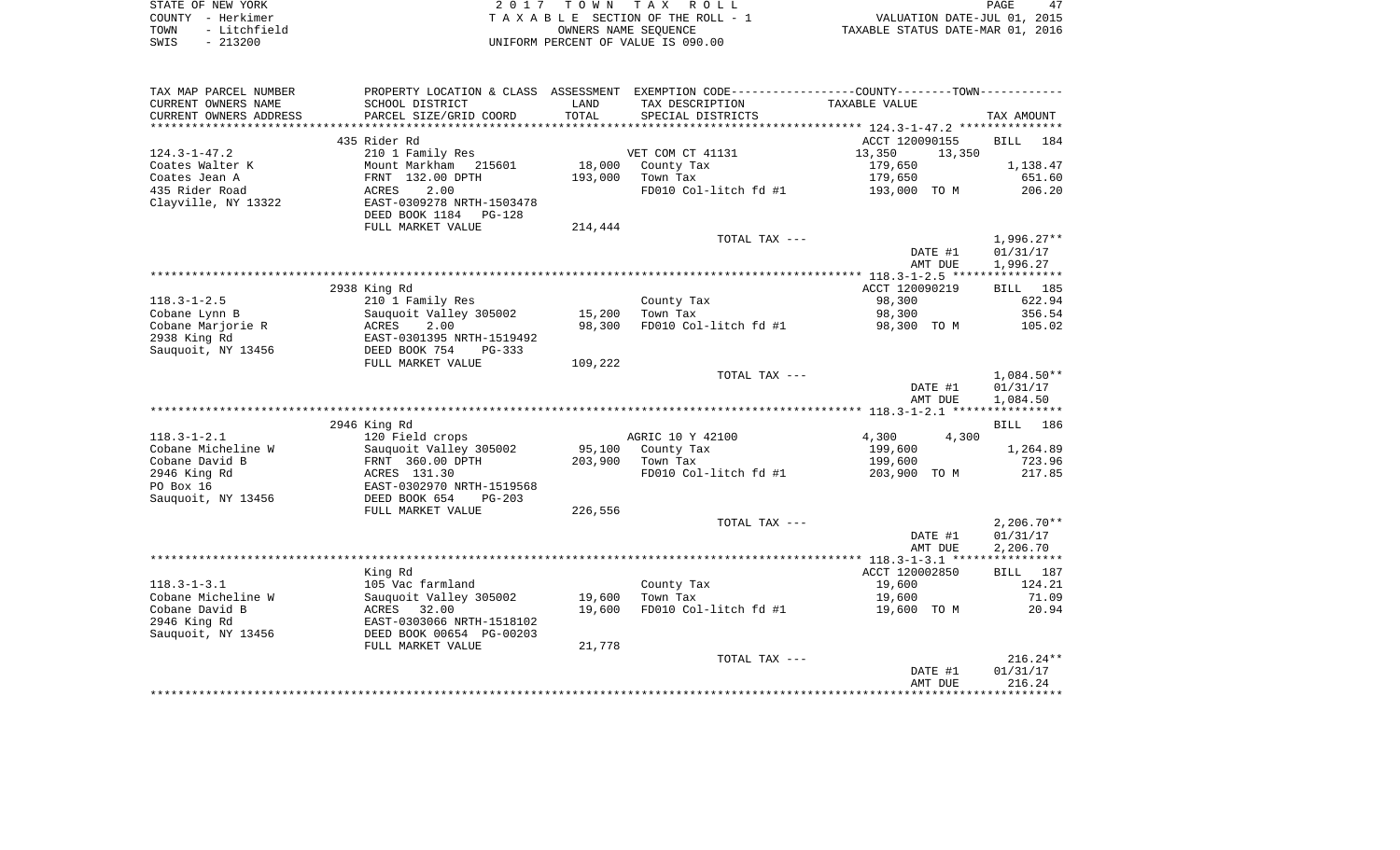| STATE OF NEW YORK    | 2017 TOWN TAX ROLL                 | 48<br>PAGE                       |
|----------------------|------------------------------------|----------------------------------|
| COUNTY - Herkimer    | TAXABLE SECTION OF THE ROLL - 1    | VALUATION DATE-JUL 01, 2015      |
| - Litchfield<br>TOWN | OWNERS NAME SEOUENCE               | TAXABLE STATUS DATE-MAR 01, 2016 |
| $-213200$<br>SWIS    | UNIFORM PERCENT OF VALUE IS 090.00 |                                  |

| TAX MAP PARCEL NUMBER            |                                                                                                       |         | PROPERTY LOCATION & CLASS ASSESSMENT EXEMPTION CODE---------------COUNTY-------TOWN---------- |                |                 |
|----------------------------------|-------------------------------------------------------------------------------------------------------|---------|-----------------------------------------------------------------------------------------------|----------------|-----------------|
| CURRENT OWNERS NAME              | SCHOOL DISTRICT                                                                                       | LAND    | TAX DESCRIPTION                                                                               | TAXABLE VALUE  |                 |
| CURRENT OWNERS ADDRESS           | PARCEL SIZE/GRID COORD                                                                                | TOTAL   | SPECIAL DISTRICTS                                                                             |                | TAX AMOUNT      |
|                                  |                                                                                                       |         |                                                                                               |                |                 |
|                                  | 1165 Jones Rd                                                                                         |         |                                                                                               | ACCT 120003180 | BILL 188        |
| $131.1 - 3 - 4.1$                | 210 1 Family Res                                                                                      |         | County Tax                                                                                    | 88,000         | 557.67          |
| Coffin Clifford J Sr             | Mount Markham 215601                                                                                  | 22,400  | Town Tax                                                                                      | 88,000         | 319.18          |
| Coffin Linda                     | ACRES 5.50<br>EAST-0328290 NRTH-1496561<br>DEED BOOK 693 PG-523                                       | 88,000  | FD010 Col-litch fd #1                                                                         | 88,000 TO M    | 94.02           |
| 1165 Jones Rd<br>Ilion, NY 13357 |                                                                                                       |         |                                                                                               |                |                 |
|                                  | FULL MARKET VALUE                                                                                     | 97,778  |                                                                                               |                |                 |
|                                  |                                                                                                       |         | TOTAL TAX ---                                                                                 |                | 970.87**        |
|                                  |                                                                                                       |         |                                                                                               | DATE #1        | 01/31/17        |
|                                  |                                                                                                       |         |                                                                                               | AMT DUE        | 970.87          |
|                                  |                                                                                                       |         |                                                                                               |                |                 |
|                                  | 611 Cedarville Rd                                                                                     |         |                                                                                               | ACCT 185500    | BILL 189        |
| $124.4 - 1 - 39.2$               | 210 1 Family Res                                                                                      |         | County Tax                                                                                    | 72,000         | 456.27          |
| Coffin Daniel                    | Mount Markham 215601                                                                                  | 14,000  | Town Tax                                                                                      | 72,000         | 261.15          |
| 611 Cedarville Rd                | FRNT 300.00 DPTH                                                                                      | 72,000  | FD010 Col-litch fd #1 72,000 TO M                                                             |                | 76.93           |
| Ilion, NY 13357                  | ACRES 1.70                                                                                            |         |                                                                                               |                |                 |
|                                  | EAST-0323933 NRTH-1502500                                                                             |         |                                                                                               |                |                 |
|                                  | DEED BOOK 1529 PG-309                                                                                 |         |                                                                                               |                |                 |
|                                  | FULL MARKET VALUE                                                                                     | 80,000  |                                                                                               |                |                 |
|                                  |                                                                                                       |         | TOTAL TAX ---                                                                                 |                | 794.35**        |
|                                  |                                                                                                       |         |                                                                                               | DATE #1        | 01/31/17        |
|                                  |                                                                                                       |         |                                                                                               | AMT DUE        | 794.35          |
|                                  |                                                                                                       |         |                                                                                               |                |                 |
|                                  | 1200 Jones Rd                                                                                         |         |                                                                                               | ACCT 194809    | <b>BILL</b> 190 |
| $131.1 - 3 - 4.2$                | 270 Mfg housing<br>270 Mfg housing<br>Mount Markham 215601<br>ACRES 4.20<br>EAST-0328716 NRTH-1497259 |         | County Tax                                                                                    | 28,000         | 177.44          |
| Cole Michael                     |                                                                                                       | 16,500  | Town Tax                                                                                      | 28,000         | 101.56          |
| Cole Shelly<br>1194 Jones Rd     |                                                                                                       | 28,000  | FD010 Col-litch fd #1 28,000 TO M                                                             |                | 29.92           |
| Ilion, NY 13357                  | DEED BOOK 1585<br>PG-515                                                                              |         |                                                                                               |                |                 |
|                                  | FULL MARKET VALUE                                                                                     | 31,111  |                                                                                               |                |                 |
|                                  |                                                                                                       |         | TOTAL TAX ---                                                                                 |                | 308.92**        |
|                                  |                                                                                                       |         |                                                                                               | DATE #1        | 01/31/17        |
|                                  |                                                                                                       |         |                                                                                               | AMT DUE        | 308.92          |
|                                  |                                                                                                       |         |                                                                                               |                |                 |
|                                  | 1194 Jones Rd                                                                                         |         |                                                                                               |                | BILL 191        |
| $131.1 - 3 - 4.6$                | 210 1 Family Res                                                                                      |         | County Tax                                                                                    | 104,800        | 664.13          |
| Cole Michael R                   | Mount Markham 215601<br>ACRES 5.00 BANK 813                                                           | 21,800  | Town Tax                                                                                      | 104,800        | 380.12          |
| 1194 Jones Rd                    | 813                                                                                                   | 104,800 | FD010 Col-litch fd #1                                                                         | 104,800 TO M   | 111.97          |
| Ilion, NY 13357                  | EAST-0328673 NRTH-1496964                                                                             |         |                                                                                               |                |                 |
|                                  | DEED BOOK 1287 PG-363                                                                                 |         |                                                                                               |                |                 |
|                                  | FULL MARKET VALUE                                                                                     | 116,444 |                                                                                               |                |                 |
|                                  |                                                                                                       |         | TOTAL TAX ---                                                                                 |                | $1,156.22**$    |
|                                  |                                                                                                       |         |                                                                                               | DATE #1        | 01/31/17        |
|                                  |                                                                                                       |         |                                                                                               | AMT DUE        | 1,156.22        |
|                                  |                                                                                                       |         |                                                                                               |                |                 |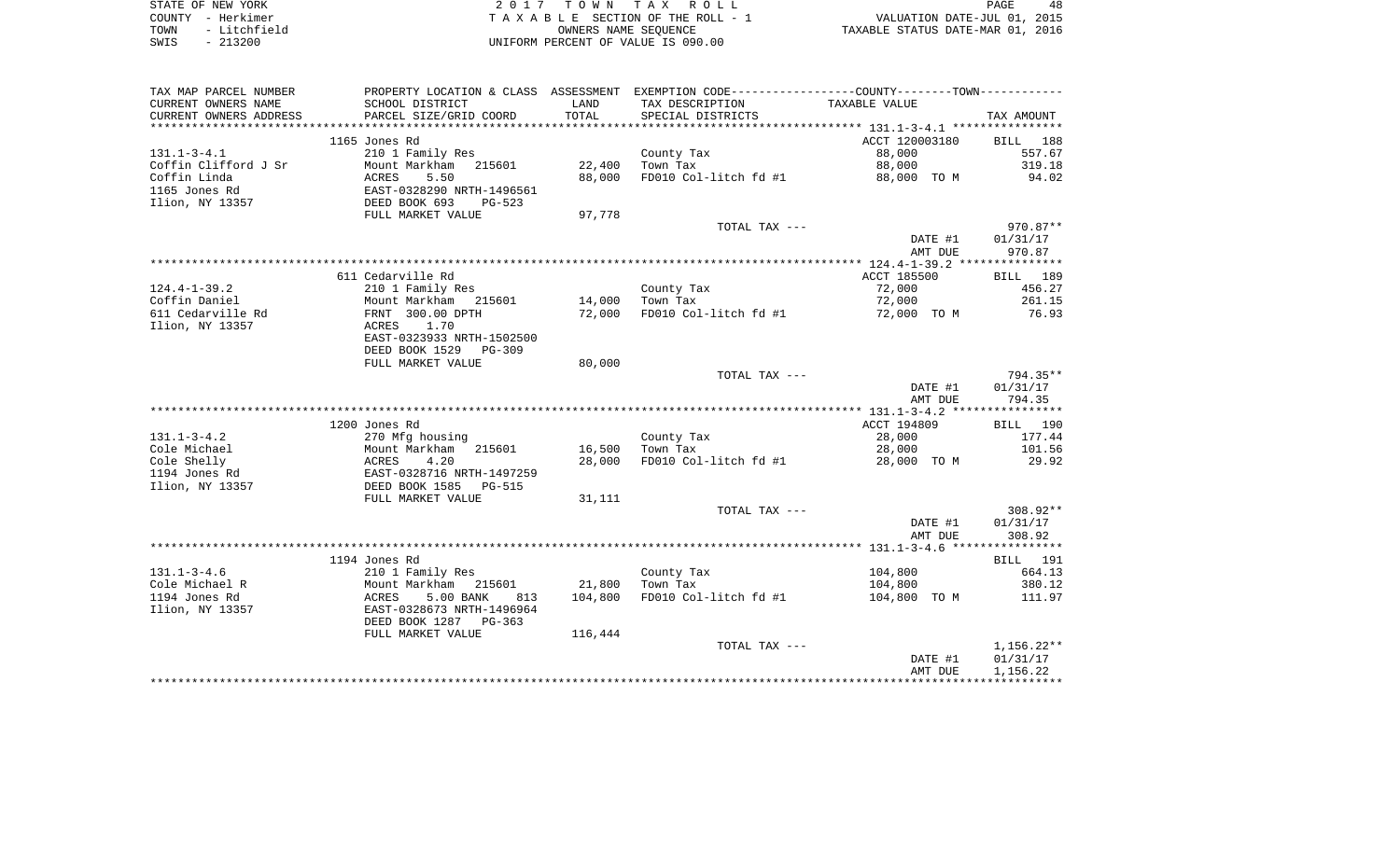| STATE OF NEW YORK    | 2017 TOWN TAX ROLL                 | 49<br>PAGE                       |
|----------------------|------------------------------------|----------------------------------|
| COUNTY - Herkimer    | TAXABLE SECTION OF THE ROLL - 1    | VALUATION DATE-JUL 01, 2015      |
| - Litchfield<br>TOWN | OWNERS NAME SEOUENCE               | TAXABLE STATUS DATE-MAR 01, 2016 |
| $-213200$<br>SWIS    | UNIFORM PERCENT OF VALUE IS 090.00 |                                  |

| TAX MAP PARCEL NUMBER<br>CURRENT OWNERS NAME                 | SCHOOL DISTRICT                                                                                                  | LAND              | PROPERTY LOCATION & CLASS ASSESSMENT EXEMPTION CODE----------------COUNTY-------TOWN----------<br>TAX DESCRIPTION | TAXABLE VALUE            |                                |
|--------------------------------------------------------------|------------------------------------------------------------------------------------------------------------------|-------------------|-------------------------------------------------------------------------------------------------------------------|--------------------------|--------------------------------|
| CURRENT OWNERS ADDRESS<br>***********************            | PARCEL SIZE/GRID COORD                                                                                           | TOTAL             | SPECIAL DISTRICTS                                                                                                 |                          | TAX AMOUNT                     |
| $118.3 - 1 - 51.1$                                           | Albany Rd<br>105 Vac farmland                                                                                    |                   | County Tax                                                                                                        | ACCT 120004860<br>35,900 | 192<br><b>BILL</b><br>227.50   |
| Combellack Thomas                                            | Mount Markham 215601                                                                                             | 35,900            | Town Tax                                                                                                          | 35,900                   | 130.21                         |
| Combellack Jeanne L<br>1362 Albany Rd<br>Clayville, NY 13322 | FRNT 536.00 DPTH<br>63.10<br>ACRES<br>EAST-3083321 NRTH-1514964<br>DEED BOOK 1076<br>PG-409<br>FULL MARKET VALUE | 35,900            | FD010 Col-litch fd #1                                                                                             | 35,900 TO M              | 38.36                          |
|                                                              |                                                                                                                  | 39,889            | TOTAL TAX ---                                                                                                     |                          | 396.07**                       |
|                                                              |                                                                                                                  |                   |                                                                                                                   | DATE #1<br>AMT DUE       | 01/31/17<br>396.07             |
|                                                              |                                                                                                                  |                   |                                                                                                                   |                          |                                |
|                                                              | 1362 Albany Rd                                                                                                   |                   |                                                                                                                   |                          | <b>BILL</b><br>193             |
| $118.3 - 1 - 51.3$                                           | 210 1 Family Res                                                                                                 |                   | County Tax                                                                                                        | 70,200                   | 444.87                         |
| Combellack Thomas<br>Combellack Jeanne I                     | Mount Markham 215601<br>ACRES<br>3.10 BANK<br>135                                                                | 17,600<br>70,200  | Town Tax<br>FD010 Col-litch fd #1                                                                                 | 70,200<br>70,200 TO M    | 254.62<br>75.00                |
| 1362 Albany Rd<br>Clayville, NY 13322                        | EAST-0307803 NRTH-1515026<br>DEED BOOK 766<br>$PG-630$                                                           |                   |                                                                                                                   |                          |                                |
|                                                              | FULL MARKET VALUE                                                                                                | 78,000            |                                                                                                                   |                          |                                |
|                                                              |                                                                                                                  |                   | TOTAL TAX ---                                                                                                     |                          | 774.49**                       |
|                                                              |                                                                                                                  |                   |                                                                                                                   | DATE #1<br>AMT DUE       | 01/31/17<br>774.49             |
|                                                              |                                                                                                                  |                   |                                                                                                                   | ACCT 120009870           | 194                            |
| $118.1 - 1 - 36$                                             | 10311 Roberts Rd<br>210 1 Family Res                                                                             |                   | VET COM CT 41131                                                                                                  | 13,350<br>13,350         | BILL                           |
| Combs Donald                                                 | Sauquoit Valley 305002                                                                                           | 14,500            | County Tax                                                                                                        | 50,350                   | 319.08                         |
| Combs Polly                                                  | ACRES<br>1.70                                                                                                    | 63,700            | Town Tax                                                                                                          | 50,350                   | 182.62                         |
| 10311 Roberts Rd<br>Sauquoit, NY 13456                       | EAST-0303577 NRTH-1523037<br>DEED BOOK 764<br>$PG-524$                                                           |                   | FD010 Col-litch fd #1                                                                                             | 63,700 TO M              | 68.06                          |
|                                                              | FULL MARKET VALUE                                                                                                | 70,778            |                                                                                                                   |                          |                                |
|                                                              |                                                                                                                  |                   | TOTAL TAX ---                                                                                                     | DATE #1<br>AMT DUE       | 569.76**<br>01/31/17<br>569.76 |
|                                                              |                                                                                                                  |                   |                                                                                                                   |                          |                                |
|                                                              | 660 Silver St                                                                                                    |                   |                                                                                                                   | ACCT 162630              | BILL 195                       |
| $119.3 - 1 - 19$                                             | 210 1 Family Res                                                                                                 |                   | County Tax                                                                                                        | 135,000                  | 855.51                         |
| Conkling Robert G<br>Conkling Cheryl                         | Mount Markham<br>215601<br>FRNT 193.00 DPTH                                                                      | 16,700<br>135,000 | Town Tax<br>FD010 Col-litch fd #1                                                                                 | 135,000<br>135,000 TO M  | 489.65<br>144.23               |
| 660 Silver St                                                | 2.70<br>ACRES                                                                                                    |                   |                                                                                                                   |                          |                                |
| Ilion, NY 13357                                              | EAST-0331525 NRTH-1514692<br>DEED BOOK 1382<br><b>PG-719</b>                                                     |                   |                                                                                                                   |                          |                                |
|                                                              | FULL MARKET VALUE                                                                                                | 150,000           |                                                                                                                   |                          |                                |
|                                                              |                                                                                                                  |                   | TOTAL TAX ---                                                                                                     |                          | 1,489.39**                     |
|                                                              |                                                                                                                  |                   |                                                                                                                   | DATE #1<br>AMT DUE       | 01/31/17<br>1,489.39           |
|                                                              |                                                                                                                  |                   |                                                                                                                   |                          |                                |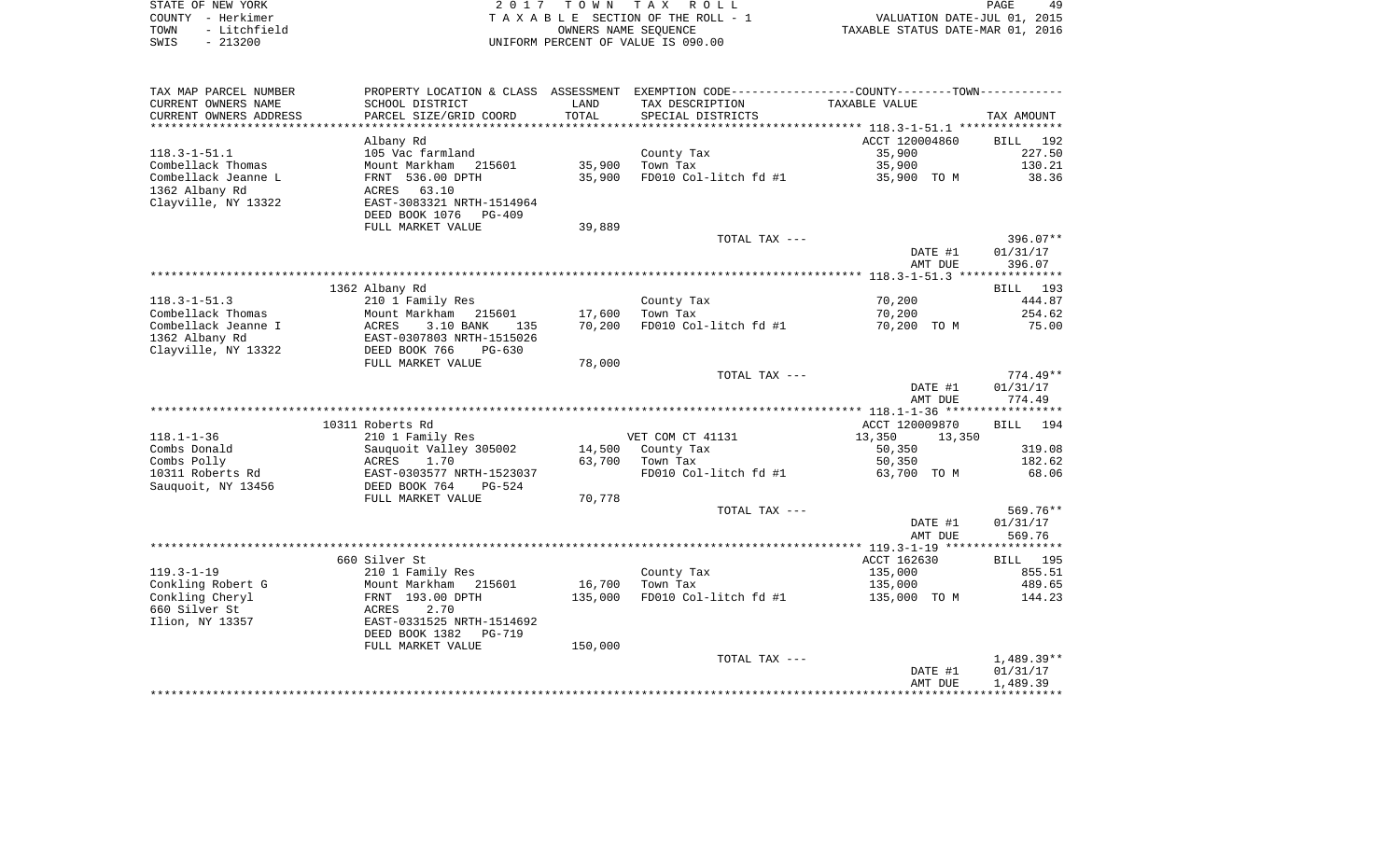STATE OF NEW YORK **EXECUTE:**  $2017$  TOWN TAX ROLL COUNTY - Herkimer  $T A X A B L E$  SECTION OF THE ROLL - 1 COUNTY - Herkimer (1, 2015)<br>
TAXABLE SECTION OF THE ROLL - 1 VALUATION DATE-JUL 01, 2015<br>
TOWN - Litchfield (2016) OWNERS NAME SEQUENCE (2016)<br>
OWNERS NAME SEQUENCE (2016) OWNERS NAME SEQUENCE (2016) TAXABLE STATUS DATE-MA UNIFORM PERCENT OF VALUE IS 090.00

| TAX MAP PARCEL NUMBER                | PROPERTY LOCATION & CLASS ASSESSMENT EXEMPTION CODE----------------COUNTY--------TOWN---------- |         |                       |                            |                           |
|--------------------------------------|-------------------------------------------------------------------------------------------------|---------|-----------------------|----------------------------|---------------------------|
| CURRENT OWNERS NAME                  | SCHOOL DISTRICT                                                                                 | LAND    | TAX DESCRIPTION       | TAXABLE VALUE              |                           |
| CURRENT OWNERS ADDRESS               | PARCEL SIZE/GRID COORD                                                                          | TOTAL   | SPECIAL DISTRICTS     |                            | TAX AMOUNT                |
| ************************             |                                                                                                 |         |                       |                            |                           |
|                                      | 143 Hacadam Rd                                                                                  |         |                       | ACCT 120090058             | <b>BILL</b><br>196        |
| $118.1 - 1 - 56$                     | 210 1 Family Res                                                                                |         | County Tax            | 128,100                    | 811.79                    |
| Connor Dale E                        | Sauquoit Valley 305002                                                                          | 22,000  | Town Tax              | 128,100                    | 464.63                    |
| Connor Sharon M                      | ACRES<br>5.20                                                                                   | 128,100 | FD010 Col-litch fd #1 | 128,100 TO M               | 136.86                    |
| 143 Hacadam Rd                       | EAST-0303575 NRTH-1523980                                                                       |         |                       |                            |                           |
| Sauquoit, NY 13456                   | DEED BOOK 654<br>$PG-28$                                                                        |         |                       |                            |                           |
|                                      | FULL MARKET VALUE                                                                               | 142,333 |                       |                            |                           |
|                                      |                                                                                                 |         | TOTAL TAX ---         |                            | 1,413.28**                |
|                                      |                                                                                                 |         |                       | DATE #1                    | 01/31/17                  |
|                                      |                                                                                                 |         |                       | AMT DUE                    | 1,413.28                  |
|                                      |                                                                                                 |         |                       |                            |                           |
|                                      | 418 Cook Rd                                                                                     |         |                       | ACCT 120012690             | BILL 197                  |
| $124.2 - 1 - 32$                     | 241 Rural res&ag                                                                                |         | AG MKTS<br>41730      | 2,678<br>2,678             |                           |
| Cooley David B                       | Mount Markham<br>215601                                                                         | 52,300  | County Tax            | 118,222                    | 749.19                    |
| 418 Cook Rd                          | ACRES<br>58.10                                                                                  | 120,900 | Town Tax              | 118,222                    | 428.80                    |
| Frankfort, NY 13340                  | EAST-0316786 NRTH-1507843                                                                       |         | FD010 Col-litch fd #1 | 120,900 TO M               | 129.17                    |
|                                      | DEED BOOK 889<br>$PG-8$                                                                         |         |                       |                            |                           |
| MAY BE SUBJECT TO PAYMENT            | FULL MARKET VALUE                                                                               | 134,333 |                       |                            |                           |
| UNDER AGDIST LAW TIL 2023            |                                                                                                 |         |                       |                            |                           |
|                                      |                                                                                                 |         | TOTAL TAX ---         |                            | 1,307.16**                |
|                                      |                                                                                                 |         |                       | DATE #1                    | 01/31/17                  |
|                                      |                                                                                                 |         |                       | AMT DUE                    | 1,307.16                  |
|                                      |                                                                                                 |         |                       |                            |                           |
|                                      | Cook Rd                                                                                         |         |                       | ACCT 120012420             | BILL 198                  |
| $124.2 - 1 - 23$                     | 241 Rural res&ag                                                                                |         | AG MKTS L 41720       | $\Omega$<br>$\overline{0}$ |                           |
| Cooley Elizabeth A                   | Mount Markham<br>215601                                                                         | 72,360  | County Tax            | 86,400                     | 547.53                    |
| Snyder Frank C                       | ACRES 120.00                                                                                    | 86,400  | Town Tax              | 86,400                     | 313.38                    |
| 507 Joslin Hill Rd                   | EAST-0317819 NRTH-1509067                                                                       |         | FD010 Col-litch fd #1 | 86,400 TO M                | 92.31                     |
| Frankfort, NY 13340                  | DEED BOOK 889<br>$PG-108$                                                                       |         |                       |                            |                           |
|                                      | FULL MARKET VALUE                                                                               | 96,000  |                       |                            |                           |
| MAY BE SUBJECT TO PAYMENT            |                                                                                                 |         |                       |                            |                           |
| UNDER AGDIST LAW TIL 2020            |                                                                                                 |         |                       |                            |                           |
|                                      |                                                                                                 |         | TOTAL TAX ---         |                            | 953.22**                  |
|                                      |                                                                                                 |         |                       | DATE #1                    | 01/31/17                  |
|                                      |                                                                                                 |         |                       | AMT DUE                    | 953.22                    |
|                                      | 1165 Cedarville Rd                                                                              |         |                       |                            |                           |
|                                      | 210 1 Family Res                                                                                |         | County Tax            | 43,000                     | <b>BILL</b> 199<br>272.50 |
| $119.3 - 1 - 31$<br>Cooley Michael J | Mount Markham<br>215601                                                                         | 9,000   | Town Tax              | 43,000                     | 155.96                    |
| 1165 Cedarville Rd                   | FRNT 152.00 DPTH 130.00                                                                         | 43,000  | FD010 Col-litch fd #1 | 43,000 TO M                | 45.94                     |
| Frankfort, NY 13340                  | ACRES<br>0.50                                                                                   |         |                       |                            |                           |
|                                      | EAST-0325689 NRTH-1513050                                                                       |         |                       |                            |                           |
|                                      | DEED BOOK 835<br><b>PG-588</b>                                                                  |         |                       |                            |                           |
|                                      | FULL MARKET VALUE                                                                               | 47,778  |                       |                            |                           |
|                                      |                                                                                                 |         | TOTAL TAX ---         |                            | $474.40**$                |
|                                      |                                                                                                 |         |                       | DATE #1                    | 01/31/17                  |
|                                      |                                                                                                 |         |                       | AMT DUE                    | 474.40                    |
|                                      |                                                                                                 |         |                       |                            |                           |
|                                      |                                                                                                 |         |                       |                            |                           |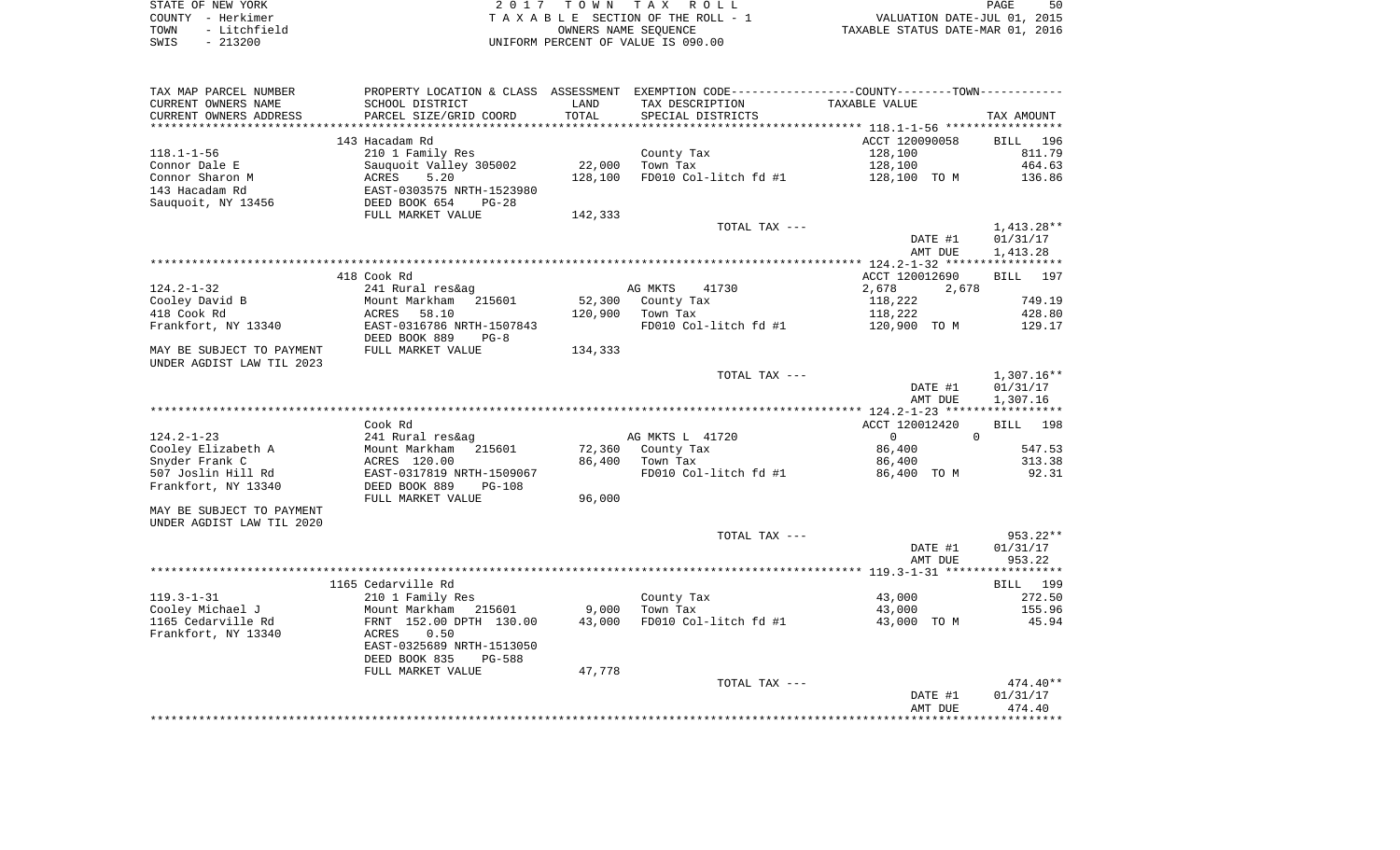| STATE OF NEW YORK    | 2017 TOWN TAX ROLL                 | PAGE                             |
|----------------------|------------------------------------|----------------------------------|
| COUNTY - Herkimer    | TAXABLE SECTION OF THE ROLL - 1    | VALUATION DATE-JUL 01, 2015      |
| - Litchfield<br>TOWN | OWNERS NAME SEOUENCE               | TAXABLE STATUS DATE-MAR 01, 2016 |
| $-213200$<br>SWIS    | UNIFORM PERCENT OF VALUE IS 090.00 |                                  |

| TAX MAP PARCEL NUMBER   |                           |         |                       | PROPERTY LOCATION & CLASS ASSESSMENT EXEMPTION CODE----------------COUNTY--------TOWN---------- |              |
|-------------------------|---------------------------|---------|-----------------------|-------------------------------------------------------------------------------------------------|--------------|
| CURRENT OWNERS NAME     | SCHOOL DISTRICT           | LAND    | TAX DESCRIPTION       | TAXABLE VALUE                                                                                   |              |
| CURRENT OWNERS ADDRESS  | PARCEL SIZE/GRID COORD    | TOTAL   | SPECIAL DISTRICTS     |                                                                                                 | TAX AMOUNT   |
|                         |                           |         |                       |                                                                                                 |              |
|                         | 553 Soncody Rd            |         |                       | ACCT 155981                                                                                     | BILL 200     |
| $124.4 - 1 - 21.2$      | 312 Vac w/imprv           |         | County Tax            | 12,000                                                                                          | 76.05        |
| Cota Eugene             | Mount Markham<br>215601   | 10,300  | Town Tax              | 12,000                                                                                          | 43.52        |
| PO Box 76               | ACRES<br>3.00             | 12,000  | School Relevy         |                                                                                                 | 269.18       |
| Hubbardsville, NY 13355 | EAST-0314155 NRTH-1499217 |         | FD010 Col-litch fd #1 | 12,000 TO M                                                                                     | 12.82        |
|                         | DEED BOOK 1341<br>PG-344  |         |                       |                                                                                                 |              |
|                         | FULL MARKET VALUE         | 13,333  |                       |                                                                                                 |              |
|                         |                           |         | TOTAL TAX ---         |                                                                                                 | $401.57**$   |
|                         |                           |         |                       | DATE #1                                                                                         | 01/31/17     |
|                         |                           |         |                       | AMT DUE                                                                                         | 401.57       |
|                         |                           |         |                       |                                                                                                 |              |
|                         | 258 Cedarville Rd         |         |                       | ACCT 190285                                                                                     | BILL 201     |
| $131.1 - 3 - 11$        | 270 Mfg housing           |         | County Tax            | 28,100                                                                                          | 178.07       |
| Cotton Kevin David      | Mount Markham<br>215601   | 13,200  | Town Tax              | 28,100                                                                                          | 101.92       |
| 258 Cedarville Rd       | ACRES<br>1.10             | 28,100  | FD010 Col-litch fd #1 | 28,100 TO M                                                                                     | 30.02        |
| Ilion, NY 13357         | EAST-0325117 NRTH-1495656 |         |                       |                                                                                                 |              |
|                         | DEED BOOK 1557<br>PG-511  |         |                       |                                                                                                 |              |
|                         | FULL MARKET VALUE         | 31,222  |                       |                                                                                                 |              |
|                         |                           |         | TOTAL TAX ---         |                                                                                                 | $310.01**$   |
|                         |                           |         |                       | DATE #1                                                                                         | 01/31/17     |
|                         |                           |         |                       | AMT DUE                                                                                         | 310.01       |
|                         |                           |         |                       |                                                                                                 |              |
|                         | State Route 51 (Off)      |         |                       | ACCT 172215                                                                                     | BILL 202     |
| $119.3 - 1 - 50$        | 314 Rural vac<10          |         | County Tax            | 4,200                                                                                           | 26.62        |
| County of Herkimer      | Mount Markham<br>215601   | 4,200   | Town Tax              | 4,200                                                                                           | 15.23        |
| 108 Court Street        | FRNT 175.00 DPTH 216.00   | 4,200   | FD010 Col-litch fd #1 | 4,200 TO M                                                                                      | 4.49         |
| Herkimer, NY 13350      | 0.36<br>ACRES             |         |                       |                                                                                                 |              |
|                         | EAST-0336937 NRTH-1512906 |         |                       |                                                                                                 |              |
|                         | DEED BOOK 1560<br>PG-783  |         |                       |                                                                                                 |              |
|                         | FULL MARKET VALUE         | 4,667   |                       |                                                                                                 |              |
|                         |                           |         | TOTAL TAX ---         |                                                                                                 | 46.34**      |
|                         |                           |         |                       | DATE #1                                                                                         | 01/31/17     |
|                         |                           |         |                       | AMT DUE                                                                                         | 46.34        |
|                         |                           |         |                       |                                                                                                 |              |
|                         | 114 Johnson Rd            |         |                       | ACCT 165949                                                                                     | BILL 203     |
| $131.22 - 1 - 5$        | 710 Manufacture           |         | BUS EX-ALL 47610      | 128,050<br>128,050                                                                              |              |
| COWSHT, Inc             | Mount Markham 215601      |         | 18,600 County Tax     | 621,950                                                                                         | 3,941.39     |
| 161 Clear Rd            | Fermer Precision          |         | 750,000 Town Tax      | 621,950                                                                                         | 2,255.85     |
| Oriskany, NY 13424      | Formerly Cedarville Mfg   |         | FD010 Col-litch fd #1 | 750,000 TO M                                                                                    | 801.30       |
|                         | ACRES<br>3.80             |         |                       |                                                                                                 |              |
|                         | EAST-0328648 NRTH-1495032 |         |                       |                                                                                                 |              |
|                         | DEED BOOK 1403<br>PG-796  |         |                       |                                                                                                 |              |
|                         | FULL MARKET VALUE         | 833,333 |                       |                                                                                                 |              |
|                         |                           |         | TOTAL TAX ---         |                                                                                                 | $6,998.54**$ |
|                         |                           |         |                       | DATE #1                                                                                         | 01/31/17     |
|                         |                           |         |                       | AMT DUE                                                                                         | 6,998.54     |
|                         |                           |         |                       |                                                                                                 |              |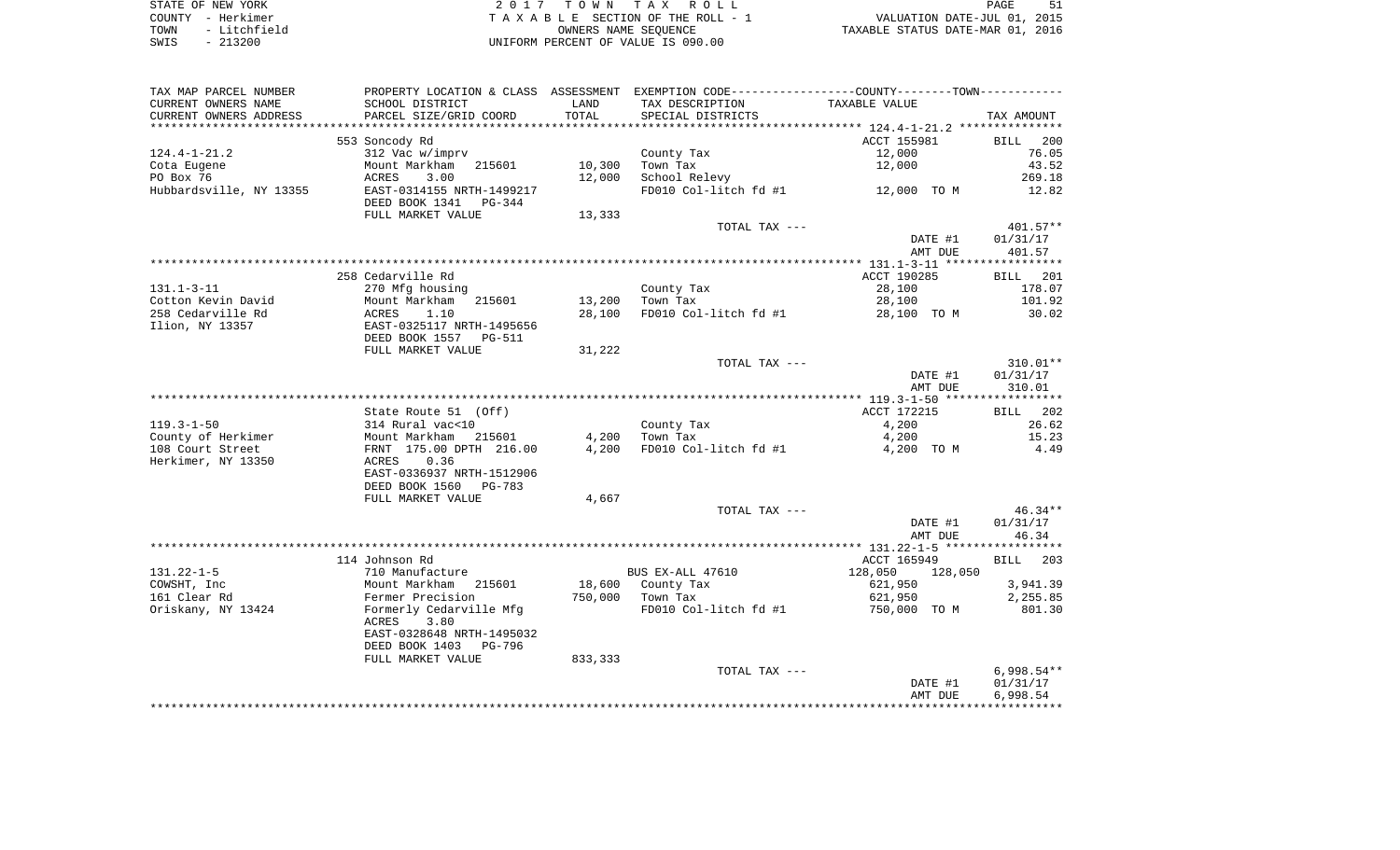|      | STATE OF NEW YORK | 2017 TOWN TAX ROLL                 |                                  | PAGE | 52 |
|------|-------------------|------------------------------------|----------------------------------|------|----|
|      | COUNTY - Herkimer | TAXABLE SECTION OF THE ROLL - 1    | VALUATION DATE-JUL 01, 2015      |      |    |
| TOWN | - Litchfield      | OWNERS NAME SEOUENCE               | TAXABLE STATUS DATE-MAR 01, 2016 |      |    |
| SWIS | - 213200          | UNIFORM PERCENT OF VALUE IS 090.00 |                                  |      |    |
|      |                   |                                    |                                  |      |    |

| TAX MAP PARCEL NUMBER                           | PROPERTY LOCATION & CLASS ASSESSMENT EXEMPTION CODE---------------COUNTY-------TOWN---------- |         |                              |                |              |
|-------------------------------------------------|-----------------------------------------------------------------------------------------------|---------|------------------------------|----------------|--------------|
| CURRENT OWNERS NAME                             | SCHOOL DISTRICT                                                                               | LAND    | TAX DESCRIPTION              | TAXABLE VALUE  |              |
| CURRENT OWNERS ADDRESS<br>********************* | PARCEL SIZE/GRID COORD                                                                        | TOTAL   | SPECIAL DISTRICTS            |                | TAX AMOUNT   |
|                                                 |                                                                                               |         |                              |                |              |
|                                                 | Johnson Rd                                                                                    |         |                              | ACCT 165949    | BILL 204     |
| 131.22-1-6                                      | 710 Manufacture                                                                               |         | County Tax                   | 240,000        | 1,520.92     |
| COWSHT, Inc                                     | Mount Markham 215601                                                                          | 14,000  | Town Tax                     | 240,000        | 870.49       |
| 161 Clear Rd<br>Oriskany, NY 13424              | Fermer Precision<br>Formerly Cedarville Mfg                                                   | 240,000 | FD010 Col-litch fd #1        | 240,000 TO M   | 256.42       |
|                                                 | ACRES<br>1.50<br>EAST-0328375 NRTH-1494825                                                    |         |                              |                |              |
|                                                 | DEED BOOK 1403 PG-796<br>FULL MARKET VALUE                                                    | 266,667 |                              |                |              |
|                                                 |                                                                                               |         | TOTAL TAX ---                |                | $2,647.83**$ |
|                                                 |                                                                                               |         |                              | DATE #1        | 01/31/17     |
|                                                 |                                                                                               |         |                              | AMT DUE        | 2,647.83     |
|                                                 |                                                                                               |         |                              |                |              |
|                                                 | Jones Rd                                                                                      |         |                              | ACCT 165949    | BILL 205     |
| 131.22-1-7                                      | 330 Vacant comm                                                                               |         | County Tax                   | 1,100          | 6.97         |
| COWSHT, Inc                                     | Mount Markham 215601<br>Fermer Precision                                                      | 1,100   | Town Tax                     | 1,100          | 3.99         |
| 161 Clear Rd                                    |                                                                                               | 1,100   | FD010 Col-litch fd #1        | 1,100 TO M     | 1.18         |
| Oriskany, NY 13424                              | Formerly Cedarville Mfg<br>3.30<br>ACRES                                                      |         |                              |                |              |
|                                                 | EAST-0328239 NRTH-1494736                                                                     |         |                              |                |              |
|                                                 | DEED BOOK 1403 PG-796                                                                         |         |                              |                |              |
|                                                 | FULL MARKET VALUE                                                                             | 1,222   |                              |                |              |
|                                                 |                                                                                               |         | TOTAL TAX ---                |                | 12.14**      |
|                                                 |                                                                                               |         |                              | DATE #1        | 01/31/17     |
|                                                 |                                                                                               |         |                              | AMT DUE        | 12.14        |
|                                                 |                                                                                               |         |                              |                |              |
|                                                 | 892 Jerusalem Hill Rd                                                                         |         |                              | ACCT 198784    | BILL 206     |
| $124.2 - 1 - 48.2$                              | 210 1 Family Res                                                                              |         | County Tax                   | 61,900         | 392.27       |
| Coy Christian J                                 | Mount Markham 215601                                                                          | 13,000  | Town Tax                     | 61,900         | 224.51       |
| 892 Jerusalem Hill Rd                           | FRNT 270.00 DPTH                                                                              | 61,900  | FD010 Col-litch fd #1        | 61,900 TO M    | 66.13        |
| Ilion, NY 13357                                 | ACRES<br>1.00<br>EAST-0322330 NRTH-1507693                                                    |         |                              |                |              |
| PRIOR OWNER ON 3/01/2016                        | DEED BOOK 1610 PG-833                                                                         |         |                              |                |              |
| Wheelock Donald G                               | FULL MARKET VALUE                                                                             | 68,778  |                              |                |              |
|                                                 |                                                                                               |         | TOTAL TAX ---                |                | 682.91**     |
|                                                 |                                                                                               |         |                              | DATE #1        | 01/31/17     |
|                                                 |                                                                                               |         |                              | AMT DUE        | 682.91       |
|                                                 |                                                                                               |         |                              |                |              |
|                                                 | 961 State Route 51                                                                            |         |                              | ACCT 120004470 | BILL 207     |
| 131.29-1-12                                     | 210 1 Family Res                                                                              |         | County Tax                   | 51,700         | 327.63       |
| Coy Howard                                      | Mount Markham 215601                                                                          | 10,100  | Town Tax                     | 51,700         | 187.52       |
| Coy Betty                                       | Not Primary Residence                                                                         |         | 51,700 FD010 Col-litch fd #1 | 51,700 TO M    | 55.24        |
| 961 State Route 51                              | FRNT 183.00 DPTH 206.00                                                                       |         |                              |                |              |
| Ilion, NY 13357                                 | 0.90<br>ACRES                                                                                 |         |                              |                |              |
|                                                 | EAST-0327655 NRTH-1493243                                                                     |         |                              |                |              |
|                                                 | DEED BOOK 00618 PG-00962                                                                      |         |                              |                |              |
|                                                 | FULL MARKET VALUE                                                                             | 57,444  |                              |                |              |
|                                                 |                                                                                               |         | TOTAL TAX ---                |                | $570.39**$   |
|                                                 |                                                                                               |         |                              | DATE #1        | 01/31/17     |
|                                                 |                                                                                               |         |                              | AMT DUE        | 570.39       |
|                                                 |                                                                                               |         |                              |                |              |
|                                                 |                                                                                               |         |                              |                |              |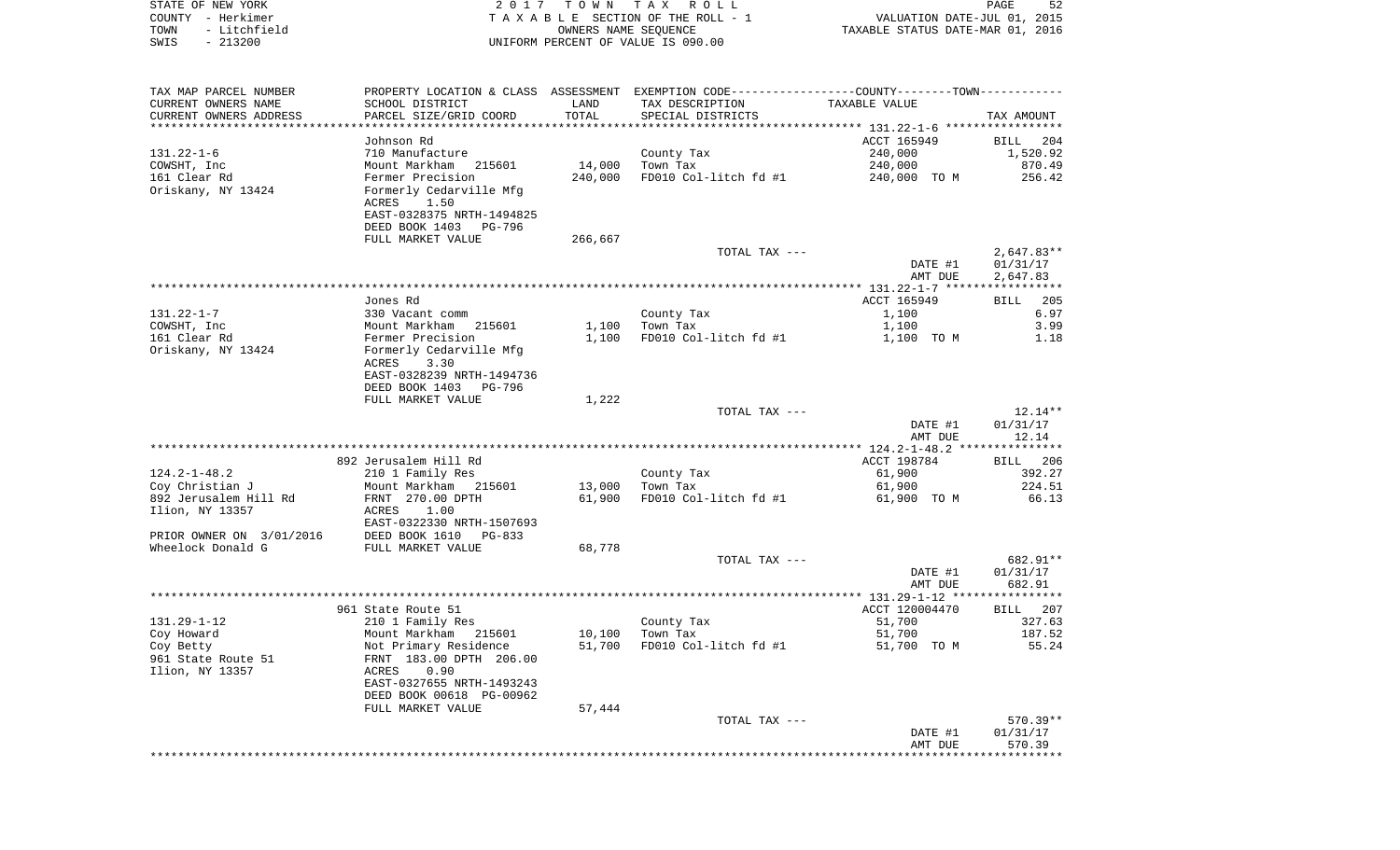| STATE OF NEW YORK    | 2017 TOWN TAX ROLL                 | PAGE                             |
|----------------------|------------------------------------|----------------------------------|
| COUNTY - Herkimer    | TAXABLE SECTION OF THE ROLL - 1    | VALUATION DATE-JUL 01, 2015      |
| - Litchfield<br>TOWN | OWNERS NAME SEOUENCE               | TAXABLE STATUS DATE-MAR 01, 2016 |
| $-213200$<br>SWIS    | UNIFORM PERCENT OF VALUE IS 090.00 |                                  |

| TAX MAP PARCEL NUMBER                           |                                                                                                               |         | PROPERTY LOCATION & CLASS ASSESSMENT EXEMPTION CODE---------------COUNTY--------TOWN---------- |                  |                  |
|-------------------------------------------------|---------------------------------------------------------------------------------------------------------------|---------|------------------------------------------------------------------------------------------------|------------------|------------------|
| CURRENT OWNERS NAME                             | SCHOOL DISTRICT                                                                                               | LAND    | TAX DESCRIPTION                                                                                | TAXABLE VALUE    |                  |
| CURRENT OWNERS ADDRESS<br>********************* | PARCEL SIZE/GRID COORD                                                                                        | TOTAL   | SPECIAL DISTRICTS                                                                              |                  | TAX AMOUNT       |
|                                                 | 1017 State Route 51                                                                                           |         |                                                                                                |                  | BILL 208         |
| $131.29 - 1 - 5$                                |                                                                                                               |         |                                                                                                | ACCT 120014970   |                  |
|                                                 | 210 1 Family Res                                                                                              |         | County Tax<br>12,900 Town Tax                                                                  | 57,500<br>57,500 | 364.39<br>208.56 |
| Coy Jeffrey<br>1017 State Route 51              |                                                                                                               | 57,500  | FD010 Col-litch fd #1                                                                          | 57,500 TO M      | 61.43            |
| Ilion, NY 13357                                 | Mount Markham<br>FRNT 294.24 DPTH 145.86<br>EAST-0327572 NRTH-1493948                                         |         |                                                                                                |                  |                  |
|                                                 | DEED BOOK 888<br><b>PG-505</b>                                                                                |         |                                                                                                |                  |                  |
|                                                 | FULL MARKET VALUE                                                                                             | 63,889  |                                                                                                |                  |                  |
|                                                 |                                                                                                               |         | TOTAL TAX ---                                                                                  |                  | 634.38**         |
|                                                 |                                                                                                               |         |                                                                                                | DATE #1          | 01/31/17         |
|                                                 |                                                                                                               |         |                                                                                                | AMT DUE          | 634.38           |
|                                                 |                                                                                                               |         |                                                                                                |                  |                  |
|                                                 | Wall St                                                                                                       |         |                                                                                                | ACCT 168773      | BILL 209         |
| $131.29 - 1 - 15.2$                             |                                                                                                               |         | County Tax                                                                                     | 4,000            | 25.35            |
| Coy John                                        |                                                                                                               |         | 1,500 Town Tax                                                                                 | 4,000            | 14.51            |
| 961 State Route 51                              | 312 Vac w/imprv<br>Mount Markham 215601<br>FRNT 67.60 DPTH                                                    | 4,000   | FD010 Col-litch fd #1                                                                          | 4,000 TO M       | 4.27             |
| Ilion, NY 13357                                 | 0.20<br>ACRES                                                                                                 |         |                                                                                                |                  |                  |
|                                                 | EAST-0327200 NRTH-1493351                                                                                     |         |                                                                                                |                  |                  |
|                                                 | DEED BOOK 1509 PG-395                                                                                         |         |                                                                                                |                  |                  |
|                                                 | FULL MARKET VALUE                                                                                             | 4,444   |                                                                                                |                  |                  |
|                                                 |                                                                                                               |         | TOTAL TAX ---                                                                                  |                  | 44.13**          |
|                                                 |                                                                                                               |         |                                                                                                | DATE #1          | 01/31/17         |
|                                                 |                                                                                                               |         |                                                                                                | AMT DUE          | 44.13            |
|                                                 |                                                                                                               |         |                                                                                                |                  |                  |
|                                                 | 1170 Wall St                                                                                                  |         |                                                                                                | ACCT 173817      | BILL 210         |
| $131.29 - 1 - 18$                               | 210 1 Family Res                                                                                              |         | County Tax                                                                                     | 83,200           | 527.25           |
| Coy Terri A                                     | Mount Markham   215601<br>23ac In T/win – 311 Cls.                                                            |         | 9,400 Town Tax                                                                                 | 83,200           | 301.77           |
| 1170 Wall St                                    |                                                                                                               | 83,200  | FD010 Col-litch fd #1                                                                          | 83,200 TO M      | 88.89            |
| Ilion, NY 13357                                 | FRNT 191.00 DPTH 125.50                                                                                       |         |                                                                                                |                  |                  |
|                                                 | 0.55<br>ACRES                                                                                                 |         |                                                                                                |                  |                  |
|                                                 | EAST-0327123 NRTH-1493295<br>DEED BOOK 1454 PG-225                                                            |         |                                                                                                |                  |                  |
|                                                 | FULL MARKET VALUE                                                                                             | 92,444  |                                                                                                |                  |                  |
|                                                 |                                                                                                               |         | TOTAL TAX ---                                                                                  |                  | $917.91**$       |
|                                                 |                                                                                                               |         |                                                                                                | DATE #1          | 01/31/17         |
|                                                 |                                                                                                               |         |                                                                                                | AMT DUE          | 917.91           |
|                                                 |                                                                                                               |         |                                                                                                |                  |                  |
|                                                 | 359 Bennett Rd                                                                                                |         |                                                                                                | ACCT 120011315   | BILL 211         |
| $118.4 - 1 - 1$                                 | 210 1 Family Res<br>Sauquoit Valley 305002<br>ACRES 1.20<br>EAST-0311938 NRTH-1519781<br>DEED BOOK 852 PG-304 |         | County Tax                                                                                     | 124,000          | 785.81           |
| Crane Gregory S                                 |                                                                                                               | 13,400  | Town Tax                                                                                       | 124,000          | 449.75           |
| Crane Julia A                                   |                                                                                                               | 124,000 | FD010 Col-litch fd #1                                                                          | 124,000 TO M     | 132.48           |
| 359 Bennett Road                                |                                                                                                               |         |                                                                                                |                  |                  |
| Frankfort, NY 13340                             |                                                                                                               |         |                                                                                                |                  |                  |
|                                                 | FULL MARKET VALUE                                                                                             | 137,778 |                                                                                                |                  |                  |
|                                                 |                                                                                                               |         | TOTAL TAX ---                                                                                  |                  | 1,368.04**       |
|                                                 |                                                                                                               |         |                                                                                                | DATE #1          | 01/31/17         |
|                                                 |                                                                                                               |         |                                                                                                | AMT DUE          | 1,368.04         |
|                                                 |                                                                                                               |         |                                                                                                |                  |                  |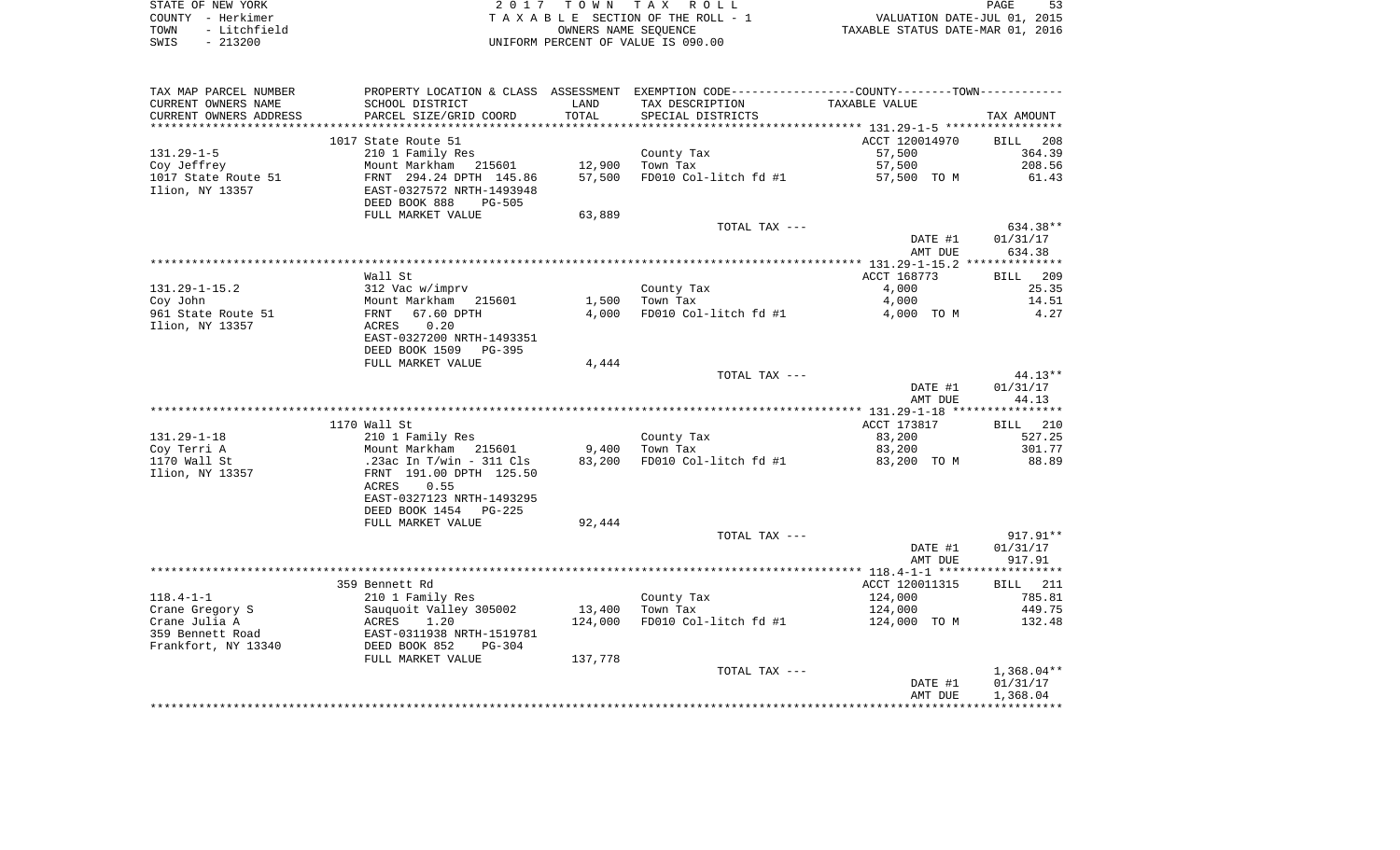| STATE OF NEW YORK |              |
|-------------------|--------------|
| COUNTY - Herkimer |              |
| TOWN              | - Litchfield |
| SWIS              | $-213200$    |

2017 TOWN TAX ROLL TA X A B L E SECTION OF THE ROLL - 1 TOWN - Litchfield OWNERS NAME SEQUENCE TAXABLE STATUS DATE-MAR 01, 2016 SWIS - 213200 UNIFORM PERCENT OF VALUE IS 090.00

| TAX MAP PARCEL NUMBER  | PROPERTY LOCATION & CLASS ASSESSMENT |         |                       |                |                    |
|------------------------|--------------------------------------|---------|-----------------------|----------------|--------------------|
| CURRENT OWNERS NAME    | SCHOOL DISTRICT                      | LAND    | TAX DESCRIPTION       | TAXABLE VALUE  |                    |
| CURRENT OWNERS ADDRESS | PARCEL SIZE/GRID COORD               | TOTAL   | SPECIAL DISTRICTS     |                | TAX AMOUNT         |
|                        |                                      |         |                       |                |                    |
|                        | 249 Norton Rd                        |         |                       | ACCT 120009990 | <b>BILL</b><br>212 |
| $124.2 - 1 - 5$        | 210 1 Family Res                     |         | County Tax            | 74,000         | 468.95             |
|                        |                                      |         |                       |                |                    |
| Crane Timothy          | Mount Markham<br>215601              | 13,000  | Town Tax              | 74,000         | 268.40             |
| 249 Norton Rd          | ACRES<br>1.00 BANK<br>184            | 74,000  | FD010 Col-litch fd #1 | 74,000 TO M    | 79.06              |
| Frankfort, NY 13340    | EAST-0316899 NRTH-1512407            |         |                       |                |                    |
|                        | DEED BOOK 889<br><b>PG-171</b>       |         |                       |                |                    |
|                        | FULL MARKET VALUE                    | 82,222  |                       |                |                    |
|                        |                                      |         | TOTAL TAX ---         |                | $816.41**$         |
|                        |                                      |         |                       | DATE #1        | 01/31/17           |
|                        |                                      |         |                       | AMT DUE        | 816.41             |
|                        |                                      |         |                       |                |                    |
|                        |                                      |         |                       |                |                    |
|                        | 427 Cemetery Rd                      |         |                       |                | 213<br>BILL        |
| $119.3 - 1 - 4.3$      | 210 1 Family Res                     |         | County Tax            | 177,100        | 1,122.31           |
| Craska Kevin           | Mount Markham<br>215601              | 26,500  | Town Tax              | 177,100        | 642.35             |
| Craska Amy             | ACRES<br>8.80                        | 177,100 | FD010 Col-litch fd #1 | 177,100 TO M   | 189.21             |
| 427 Cemetery Rd        | EAST-0330339 NRTH-1516826            |         |                       |                |                    |
| Frankfort, NY 13340    | DEED BOOK 783<br>PG-510              |         |                       |                |                    |
|                        | FULL MARKET VALUE                    | 196,778 |                       |                |                    |
|                        |                                      |         |                       |                |                    |
|                        |                                      |         | TOTAL TAX ---         |                | $1,953.87**$       |
|                        |                                      |         |                       | DATE #1        | 01/31/17           |
|                        |                                      |         |                       | AMT DUE        | 1,953.87           |
|                        |                                      |         |                       |                |                    |
|                        | 1721 Albany Rd                       |         |                       | ACCT 120090119 | <b>BILL</b><br>214 |
| $118.1 - 1 - 31.4$     | 210 1 Family Res                     |         | County Tax            | 89,600         | 567.81             |
| Creaco Joseph          | Sauquoit Valley 305002               | 22,700  | Town Tax              | 89,600         | 324.98             |
| Creaco Sandra          | 5.76 BANK<br>ACRES<br>184            | 89,600  | School Relevy         |                | 1,561.29           |
|                        | EAST-0309728 NRTH-1521562            |         |                       |                | 95.73              |
| 1721 Albany Rd         |                                      |         | FD010 Col-litch fd #1 | 89,600 TO M    |                    |
| Frankfort, NY 13340    | DEED BOOK 711<br>$PG-29$             |         |                       |                |                    |
|                        | FULL MARKET VALUE                    | 99,556  |                       |                |                    |
|                        |                                      |         | TOTAL TAX ---         |                | $2,549.81**$       |
|                        |                                      |         |                       | DATE #1        | 01/31/17           |
|                        |                                      |         |                       | AMT DUE        | 2,549.81           |
|                        |                                      |         |                       |                |                    |
|                        | 431 Rider Rd                         |         |                       | ACCT 167831    | BILL 215           |
| $124.3 - 1 - 53$       | 210 1 Family Res                     |         | County Tax            | 79,600         | 504.44             |
|                        |                                      |         |                       |                |                    |
| Creaser Marjorie P     | Mount Markham<br>215601              | 9,700   | Town Tax              | 79,600         | 288.71             |
| 431 Rider Rd           | FRNT 130.00 DPTH 130.00              | 79,600  | FD010 Col-litch fd #1 | 79,600 TO M    | 85.04              |
| Clayville, NY 13322    | 0.39<br>ACRES                        |         |                       |                |                    |
|                        | EAST-0309226 NRTH-1503341            |         |                       |                |                    |
|                        | DEED BOOK 1555<br>PG-125             |         |                       |                |                    |
|                        | FULL MARKET VALUE                    | 88,444  |                       |                |                    |
|                        |                                      |         | TOTAL TAX ---         |                | 878.19**           |
|                        |                                      |         |                       | DATE #1        | 01/31/17           |
|                        |                                      |         |                       | AMT DUE        | 878.19             |
|                        |                                      |         |                       |                |                    |
|                        |                                      |         |                       |                |                    |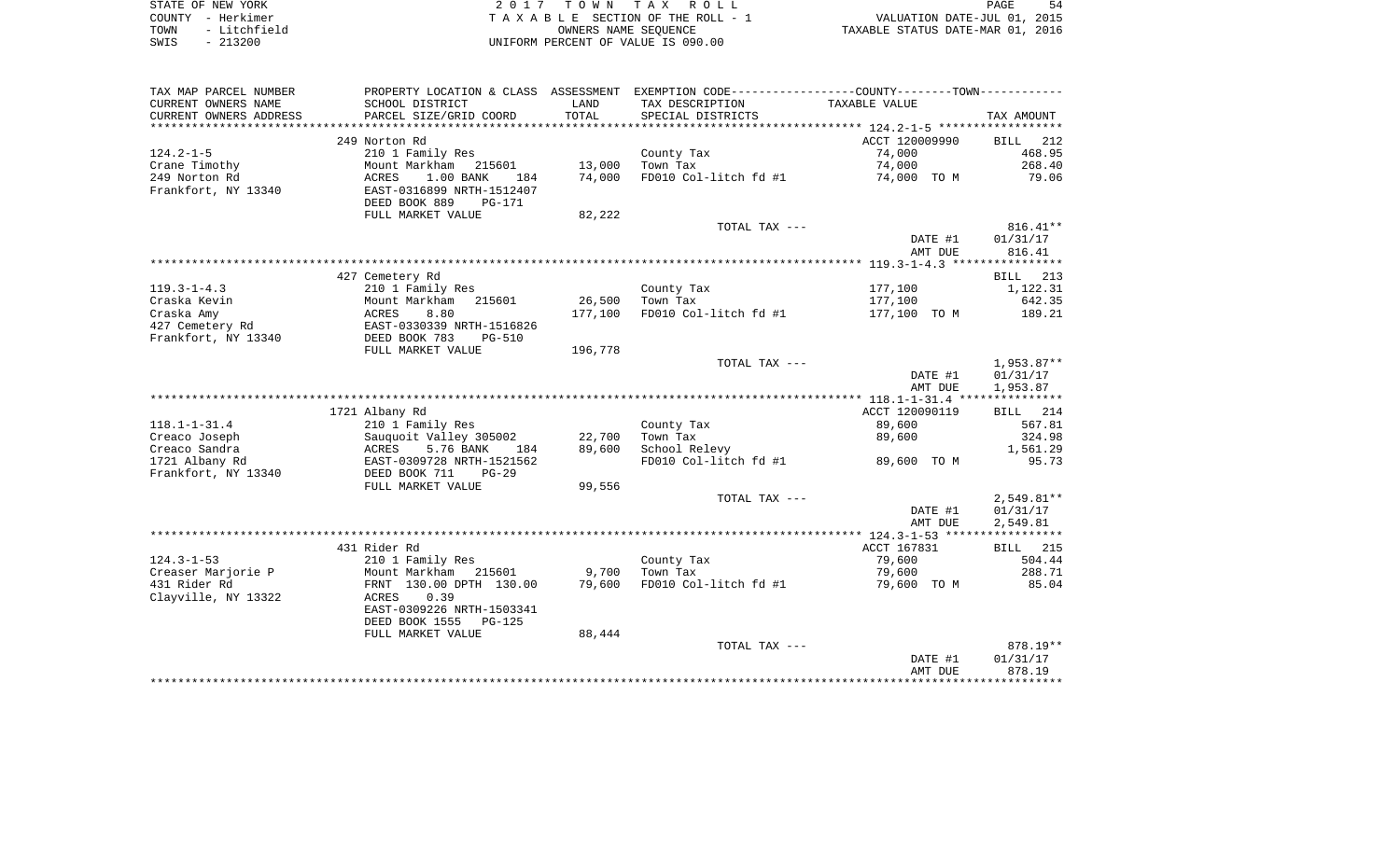| STATE OF NEW YORK    | 2017 TOWN TAX ROLL                 | PAGE                             |
|----------------------|------------------------------------|----------------------------------|
| COUNTY - Herkimer    | TAXABLE SECTION OF THE ROLL - 1    | VALUATION DATE-JUL 01, 2015      |
| - Litchfield<br>TOWN | OWNERS NAME SEOUENCE               | TAXABLE STATUS DATE-MAR 01, 2016 |
| $-213200$<br>SWIS    | UNIFORM PERCENT OF VALUE IS 090.00 |                                  |

| TAX MAP PARCEL NUMBER                | PROPERTY LOCATION & CLASS ASSESSMENT EXEMPTION CODE---------------COUNTY-------TOWN---------- |         |                        |                    |                    |
|--------------------------------------|-----------------------------------------------------------------------------------------------|---------|------------------------|--------------------|--------------------|
| CURRENT OWNERS NAME                  | SCHOOL DISTRICT                                                                               | LAND    | TAX DESCRIPTION        | TAXABLE VALUE      |                    |
| CURRENT OWNERS ADDRESS               | PARCEL SIZE/GRID COORD                                                                        | TOTAL   | SPECIAL DISTRICTS      |                    | TAX AMOUNT         |
|                                      |                                                                                               |         |                        |                    |                    |
|                                      | 1818 Dugan Rd                                                                                 |         |                        | ACCT 185866        | <b>BILL</b><br>216 |
| $124.3 - 2 - 25.2$                   | 312 Vac w/imprv                                                                               |         | County Tax             | 15,000             | 95.06              |
| Crossman Michael A                   | Mount Markham 215601                                                                          | 10,000  | Town Tax               | 15,000             | 54.41              |
| 1818 Dugan Rd                        | FRNT 172.00 DPTH                                                                              | 15,000  | School Relevy          |                    | 336.47             |
| West Winfield, NY 13491              | 1.00<br>ACRES                                                                                 |         | FD010 Col-litch fd #1  | 15,000 TO M        | 16.03              |
|                                      | EAST-0305420 NRTH-1498279                                                                     |         |                        |                    |                    |
| PRIOR OWNER ON 3/01/2016             | DEED BOOK 1531<br>PG-349                                                                      |         |                        |                    |                    |
| Crossman Michael A                   | FULL MARKET VALUE                                                                             | 16,667  | TOTAL TAX ---          |                    | 501.97**           |
|                                      |                                                                                               |         |                        | DATE #1            | 01/31/17           |
|                                      |                                                                                               |         |                        | AMT DUE            | 501.97             |
|                                      |                                                                                               |         |                        |                    |                    |
|                                      | 1832 Dugan Rd                                                                                 |         |                        | ACCT 120002430     | BILL 217           |
| $124.3 - 2 - 25.1$                   | 240 Rural res                                                                                 |         | VET WAR CT 41121       | 8,010<br>8,010     |                    |
| Crossman Robert A                    | Mount Markham<br>215601                                                                       | 20,000  | County Tax             | 46,990             | 297.78             |
| Crossman Nancy                       | FRNT 1740.00 DPTH                                                                             | 55,000  | Town Tax               | 46,990             | 170.44             |
| 1832 Dugan Rd                        | ACRES<br>15.00                                                                                |         | FD010 Col-litch fd #1  | 55,000 TO M        | 58.76              |
| West Winfield, NY 13491              | EAST-0305886 NRTH-1497687                                                                     |         |                        |                    |                    |
|                                      | DEED BOOK 00601 PG-00742                                                                      |         |                        |                    |                    |
|                                      | FULL MARKET VALUE                                                                             | 61,111  |                        |                    |                    |
|                                      |                                                                                               |         | TOTAL TAX ---          |                    | 526.98**           |
|                                      |                                                                                               |         |                        | DATE #1            | 01/31/17           |
|                                      |                                                                                               |         |                        | AMT DUE            | 526.98             |
|                                      |                                                                                               |         |                        |                    |                    |
|                                      | Roberts Rd                                                                                    |         |                        | ACCT 120004320     | 218<br><b>BILL</b> |
| $118.1 - 1 - 49.199$<br>Crown Castle | 837 Cell Tower                                                                                | 10,000  | County Tax<br>Town Tax | 216,000<br>216,000 | 1,368.82<br>783.44 |
| Davies Scott L                       | Sauquoit Valley 305002<br>Cell Tower                                                          | 216,000 | FD010 Col-litch fd #1  | 216,000 TO M       | 230.78             |
| PMB 353                              | ACRES<br>1.00                                                                                 |         |                        |                    |                    |
| 4017 Washington Road                 | EAST-0303188 NRTH-1521797                                                                     |         |                        |                    |                    |
| McMurray, PA 15317                   | DEED BOOK 782<br>$PG-1$                                                                       |         |                        |                    |                    |
|                                      | FULL MARKET VALUE                                                                             | 240,000 |                        |                    |                    |
|                                      |                                                                                               |         | TOTAL TAX ---          |                    | $2,383.04**$       |
|                                      |                                                                                               |         |                        | DATE #1            | 01/31/17           |
|                                      |                                                                                               |         |                        | AMT DUE            | 2,383.04           |
|                                      |                                                                                               |         |                        |                    |                    |
|                                      | 1535 Albany Rd                                                                                |         |                        | ACCT 187232        | 219<br>BILL        |
| $118.3 - 1 - 4.13$                   | 210 1 Family Res                                                                              |         | County Tax             | 88,600             | 561.47             |
| Cummings John Paul                   | Sauquoit Valley 305002                                                                        | 21,400  | Town Tax               | 88,600             | 321.36             |
| 1535 Albany Rd                       | ACRES<br>4.80                                                                                 | 88,600  | FD010 Col-litch fd #1  | 88,600 TO M        | 94.66              |
| Frankfort, NY 13340                  | EAST-0308138 NRTH-1518383                                                                     |         |                        |                    |                    |
|                                      | DEED BOOK 1539<br>PG-111                                                                      |         |                        |                    |                    |
|                                      | FULL MARKET VALUE                                                                             | 98,444  |                        |                    |                    |
|                                      |                                                                                               |         | TOTAL TAX ---          |                    | $977.49**$         |
|                                      |                                                                                               |         |                        | DATE #1<br>AMT DUE | 01/31/17<br>977.49 |
|                                      |                                                                                               |         |                        |                    |                    |
|                                      |                                                                                               |         |                        |                    |                    |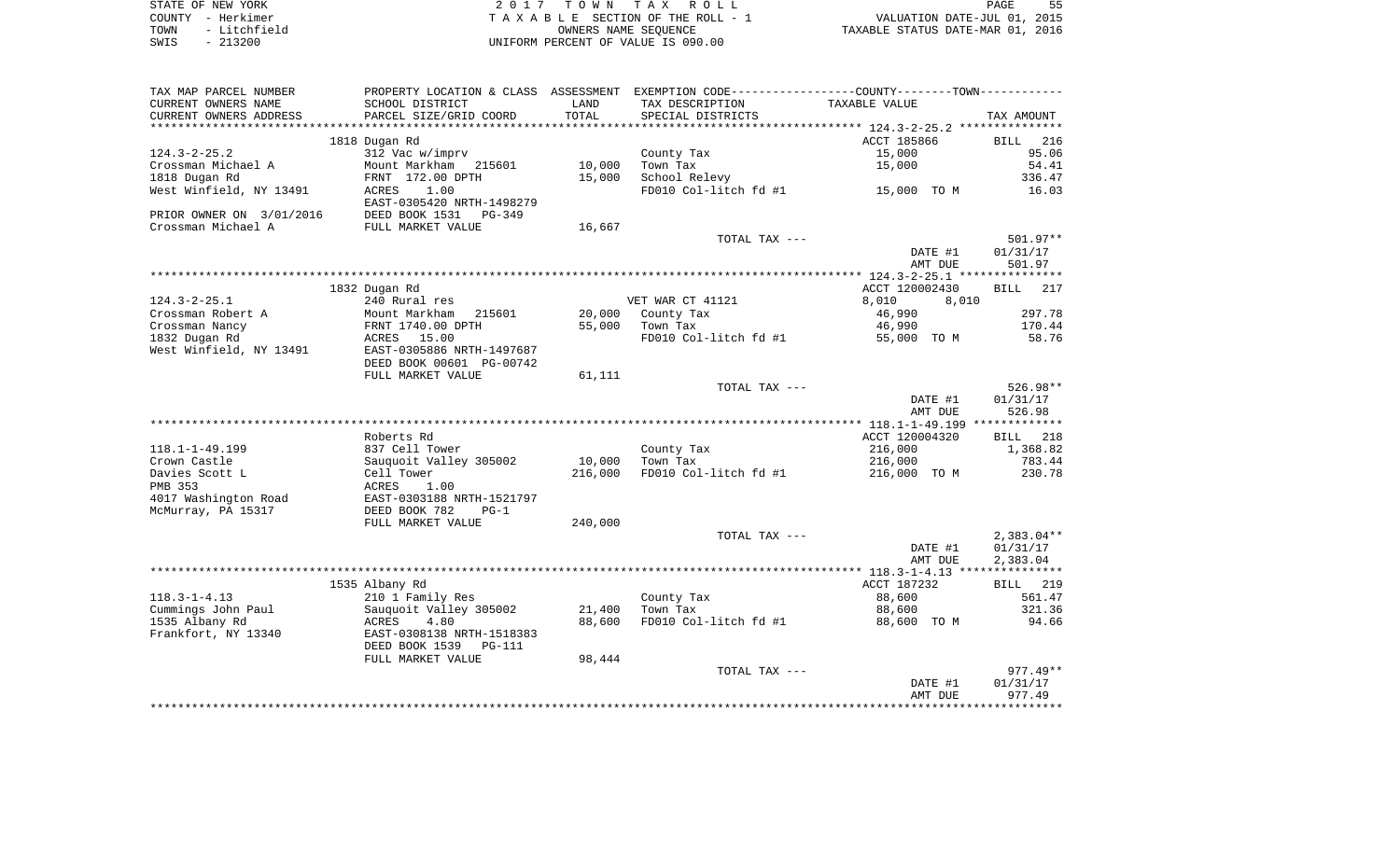|      | STATE OF NEW YORK | 2017 TOWN TAX ROLL                                             | PAGE | -56 |
|------|-------------------|----------------------------------------------------------------|------|-----|
|      | COUNTY - Herkimer | VALUATION DATE-JUL 01, 2015<br>TAXABLE SECTION OF THE ROLL - 1 |      |     |
| TOWN | - Litchfield      | TAXABLE STATUS DATE-MAR 01, 2016<br>OWNERS NAME SEOUENCE       |      |     |
| SWIS | - 213200          | UNIFORM PERCENT OF VALUE IS 090.00                             |      |     |

| TAX MAP PARCEL NUMBER     | PROPERTY LOCATION & CLASS ASSESSMENT EXEMPTION CODE----------------COUNTY-------TOWN---------- |         |                       |                  |                    |
|---------------------------|------------------------------------------------------------------------------------------------|---------|-----------------------|------------------|--------------------|
| CURRENT OWNERS NAME       | SCHOOL DISTRICT                                                                                | LAND    | TAX DESCRIPTION       | TAXABLE VALUE    |                    |
| CURRENT OWNERS ADDRESS    | PARCEL SIZE/GRID COORD                                                                         | TOTAL   | SPECIAL DISTRICTS     |                  | TAX AMOUNT         |
|                           |                                                                                                |         |                       |                  |                    |
|                           | Albany Rd                                                                                      |         |                       | ACCT 120002525   | <b>BILL</b><br>220 |
| $124.3 - 1 - 67$          | 312 Vac w/imprv                                                                                |         | County Tax            | 16,600           | 105.20             |
| Currier Bros              | Mount Markham 215601                                                                           | 4,800   | Town Tax              | 16,600           | 60.21              |
| 756 Albany Road           | FRNT 245.00 DPTH 110.00                                                                        | 16,600  | School Relevy         |                  | 372.35             |
| Clayville, NY 13322       | <b>ACRES</b><br>0.61                                                                           |         | FD010 Col-litch fd #1 | 16,600 TO M      | 17.74              |
|                           | EAST-0310525 NRTH-1503716                                                                      |         |                       |                  |                    |
|                           | DEED BOOK 00598 PG-00385                                                                       |         |                       |                  |                    |
|                           | FULL MARKET VALUE                                                                              | 18,444  |                       |                  |                    |
|                           |                                                                                                |         | TOTAL TAX ---         |                  | 555.50**           |
|                           |                                                                                                |         |                       | DATE #1          | 01/31/17           |
|                           |                                                                                                |         |                       | AMT DUE          | 555.50             |
|                           |                                                                                                |         |                       |                  |                    |
|                           | Cook Rd                                                                                        |         |                       |                  | BILL 221           |
| $124.2 - 1 - 50$          | 314 Rural vac<10                                                                               |         | County Tax            | 1,000            | 6.34               |
| Currier Daniel            | Mount Markham<br>215601                                                                        | 1,000   | Town Tax              | 1,000            | 3.63               |
| Currier Scott P           | EAST-0315125 NRTH-1507395                                                                      | 1,000   | School Relevy         |                  | 22.43              |
| 409 Currier Road          | FULL MARKET VALUE                                                                              | 1,111   | FD010 Col-litch fd #1 | 1,000 TO M       | 1.07               |
| Clayville, NY 13322       |                                                                                                |         |                       |                  |                    |
|                           |                                                                                                |         | TOTAL TAX ---         |                  | $33.47**$          |
|                           |                                                                                                |         |                       | DATE #1          | 01/31/17           |
|                           |                                                                                                |         |                       | AMT DUE          | 33.47              |
|                           |                                                                                                |         |                       |                  |                    |
|                           | Rider Rd                                                                                       |         |                       |                  | BILL 222           |
| $124.3 - 2 - 2.3$         | 105 Vac farmland                                                                               |         | AG MKTS L 41720       | 16,201<br>16,201 |                    |
| Currier Daniel C          | Mount Markham<br>215601                                                                        | 40,000  | County Tax            | 148,799          | 942.96             |
| Currier Scott P           | FRNT 400.00 DPTH                                                                               | 165,000 | Town Tax              | 148,799          | 539.70             |
| 455 Goodier Rd            | ACRES<br>40.00                                                                                 |         | School Relevy         |                  | 3,337.72           |
| Clayville, NY 13322       | EAST-0305629 NRTH-1500221                                                                      |         | FD010 Col-litch fd #1 | 148,799 TO M     | 158.98             |
|                           | DEED BOOK 900<br>$PG-133$                                                                      |         | 16,201 EX             |                  |                    |
| MAY BE SUBJECT TO PAYMENT | FULL MARKET VALUE                                                                              | 183,333 |                       |                  |                    |
| UNDER AGDIST LAW TIL 2020 |                                                                                                |         |                       |                  |                    |
|                           |                                                                                                |         | TOTAL TAX ---         |                  | 4,979.36**         |
|                           |                                                                                                |         |                       | DATE #1          | 01/31/17           |
|                           |                                                                                                |         |                       | AMT DUE          | 4,979.36           |
|                           |                                                                                                |         |                       |                  |                    |
|                           | Goodier Rd                                                                                     |         |                       | ACCT 174922      | 223<br>BILL        |
| $124.1 - 1 - 23.2$        | 105 Vac farmland                                                                               |         | AG MKTS L 41720       | $\Omega$         | $\Omega$           |
| Currier Daniel L          | Mount Markham<br>215601                                                                        | 27,800  | County Tax            | 27,800           | 176.17             |
| Currier Scott             | ACRES<br>45.30                                                                                 | 27,800  | Town Tax              | 27,800           | 100.83             |
| 409 Goodier Rd            | EAST-0306846 NRTH-1505937                                                                      |         | School Relevy         |                  | 623.57             |
| Clayville, NY 13322       | DEED BOOK 1541<br>$PG-275$<br>FULL MARKET VALUE                                                | 30,889  | FD010 Col-litch fd #1 | 27,800 TO M      | 29.70              |
| MAY BE SUBJECT TO PAYMENT |                                                                                                |         |                       |                  |                    |
| UNDER AGDIST LAW TIL 2020 |                                                                                                |         |                       |                  |                    |
|                           |                                                                                                |         | TOTAL TAX ---         |                  | 930.27**           |
|                           |                                                                                                |         |                       | DATE #1          | 01/31/17           |
|                           |                                                                                                |         |                       | AMT DUE          | 930.27             |
|                           |                                                                                                |         |                       |                  |                    |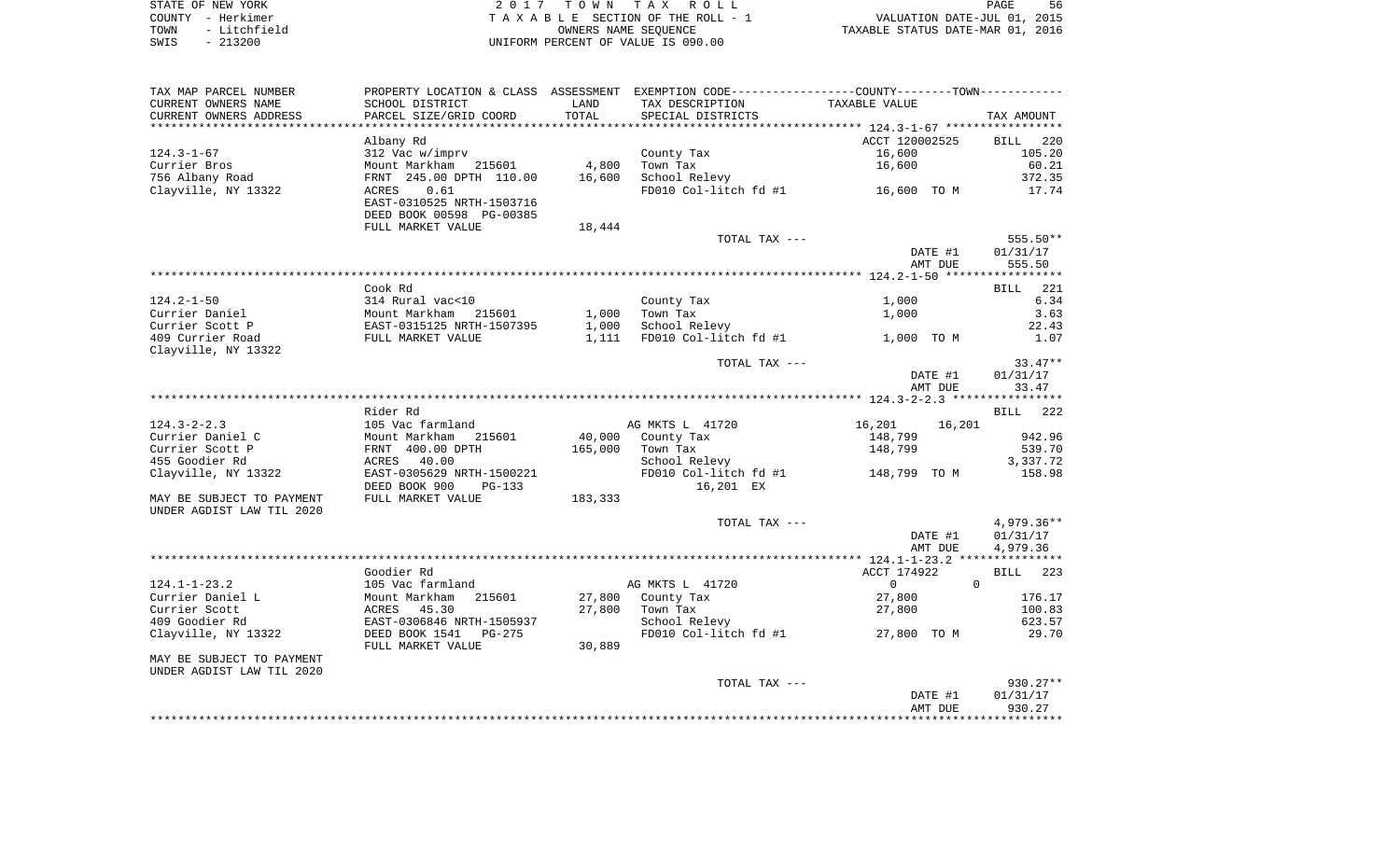| STATE OF NEW YORK |  |              |  |
|-------------------|--|--------------|--|
| COUNTY - Herkimer |  |              |  |
| TOWN              |  | - Litchfield |  |
| SMTS              |  | $-213200$    |  |

2017 TOWN TAX ROLL TA X A B L E SECTION OF THE ROLL - 1 TO A CONSERVE A CONSERVATION OF THE ROLL - 1 WALUATION DATE-JUL 01, 2015<br>
TAXABLE STATUS DATE-MAR 01, 2016 SWIS - 213200 UNIFORM PERCENT OF VALUE IS 090.00

| TAX MAP PARCEL NUMBER     |                           |         |                       | PROPERTY LOCATION & CLASS ASSESSMENT EXEMPTION CODE----------------COUNTY--------TOWN---------- |              |
|---------------------------|---------------------------|---------|-----------------------|-------------------------------------------------------------------------------------------------|--------------|
| CURRENT OWNERS NAME       | SCHOOL DISTRICT           | LAND    | TAX DESCRIPTION       | TAXABLE VALUE                                                                                   |              |
| CURRENT OWNERS ADDRESS    | PARCEL SIZE/GRID COORD    | TOTAL   | SPECIAL DISTRICTS     |                                                                                                 | TAX AMOUNT   |
|                           |                           |         |                       |                                                                                                 |              |
|                           | Goodier Rd                |         |                       | ACCT 120002550                                                                                  | BILL 224     |
| $124.1 - 1 - 24.1$        | 105 Vac farmland          |         | AG MKTS L 41720       | 6,938<br>6,938                                                                                  |              |
| Currier Daniel L          | Mount Markham<br>215601   |         | 52,000 County Tax     | 45,062                                                                                          | 285.56       |
| Currier Scott             | ACRES 93.20               | 52,000  | Town Tax              | 45,062                                                                                          | 163.44       |
| 409 Goodier Rd            | EAST-0308304 NRTH-1506397 |         | School Relevy         |                                                                                                 | 1,010.78     |
| Clayville, NY 13322       | DEED BOOK 1541<br>PG-275  |         |                       | FD010 Col-litch $f d$ #1 45,062 TO M                                                            | 48.14        |
|                           | FULL MARKET VALUE         | 57,778  | 6,938 EX              |                                                                                                 |              |
| MAY BE SUBJECT TO PAYMENT |                           |         |                       |                                                                                                 |              |
| UNDER AGDIST LAW TIL 2020 |                           |         |                       |                                                                                                 |              |
|                           |                           |         | TOTAL TAX ---         |                                                                                                 | $1,507.92**$ |
|                           |                           |         |                       | DATE #1                                                                                         | 01/31/17     |
|                           |                           |         |                       | AMT DUE                                                                                         | 1,507.92     |
|                           |                           |         |                       |                                                                                                 |              |
|                           | 409 Goodier Rd            |         |                       | ACCT 120012810                                                                                  | BILL 225     |
| $124.1 - 1 - 25$          | 210 1 Family Res          |         | County Tax            | 120,900                                                                                         | 766.16       |
| Currier Daniel L          | Mount Markham 215601      | 15,200  | Town Tax              | 120,900                                                                                         | 438.51       |
| Moore Candy               | 2.00<br>ACRES             | 120,900 | School Relevy         |                                                                                                 | 2,117.53     |
| 409 Goodier Rd            | EAST-0308113 NRTH-1505352 |         |                       | FD010 Col-litch fd #1 120,900 TO M                                                              | 129.17       |
| Clayville, NY 13322       | DEED BOOK 826<br>PG-231   |         |                       |                                                                                                 |              |
|                           | FULL MARKET VALUE         | 134,333 |                       |                                                                                                 |              |
|                           |                           |         | TOTAL TAX ---         |                                                                                                 | $3,451.37**$ |
|                           |                           |         |                       | DATE #1                                                                                         | 01/31/17     |
|                           |                           |         |                       | AMT DUE                                                                                         | 3,451.37     |
|                           | Townsend Rd               |         |                       | ACCT 174300                                                                                     | BILL 226     |
| $124.1 - 1 - 41.6$        | 322 Rural vac>10          |         | AG MKTS<br>41730      | 17,896 17,896                                                                                   |              |
| Currier Daniel L          | Mount Markham<br>215601   |         | 66,000 County Tax     | 48,104                                                                                          | 304.84       |
| Currier Scott P           | FRNT 2679.00 DPTH         | 66,000  | Town Tax              | 48,104                                                                                          | 174.48       |
| 409 Goodier Rd            | ACRES 96.20               |         | FD010 Col-litch fd #1 | 66,000 TO M                                                                                     | 70.51        |
| Clayville, NY 13322       | EAST-0312129 NRTH-1505262 |         |                       |                                                                                                 |              |
|                           | DEED BOOK 1457 PG-375     |         |                       |                                                                                                 |              |
| MAY BE SUBJECT TO PAYMENT | FULL MARKET VALUE         | 73,333  |                       |                                                                                                 |              |
| UNDER AGDIST LAW TIL 2023 |                           |         |                       |                                                                                                 |              |
|                           |                           |         | TOTAL TAX ---         |                                                                                                 | 549.83**     |
|                           |                           |         |                       | DATE #1                                                                                         | 01/31/17     |
|                           |                           |         |                       | AMT DUE                                                                                         | 549.83       |
|                           |                           |         |                       |                                                                                                 |              |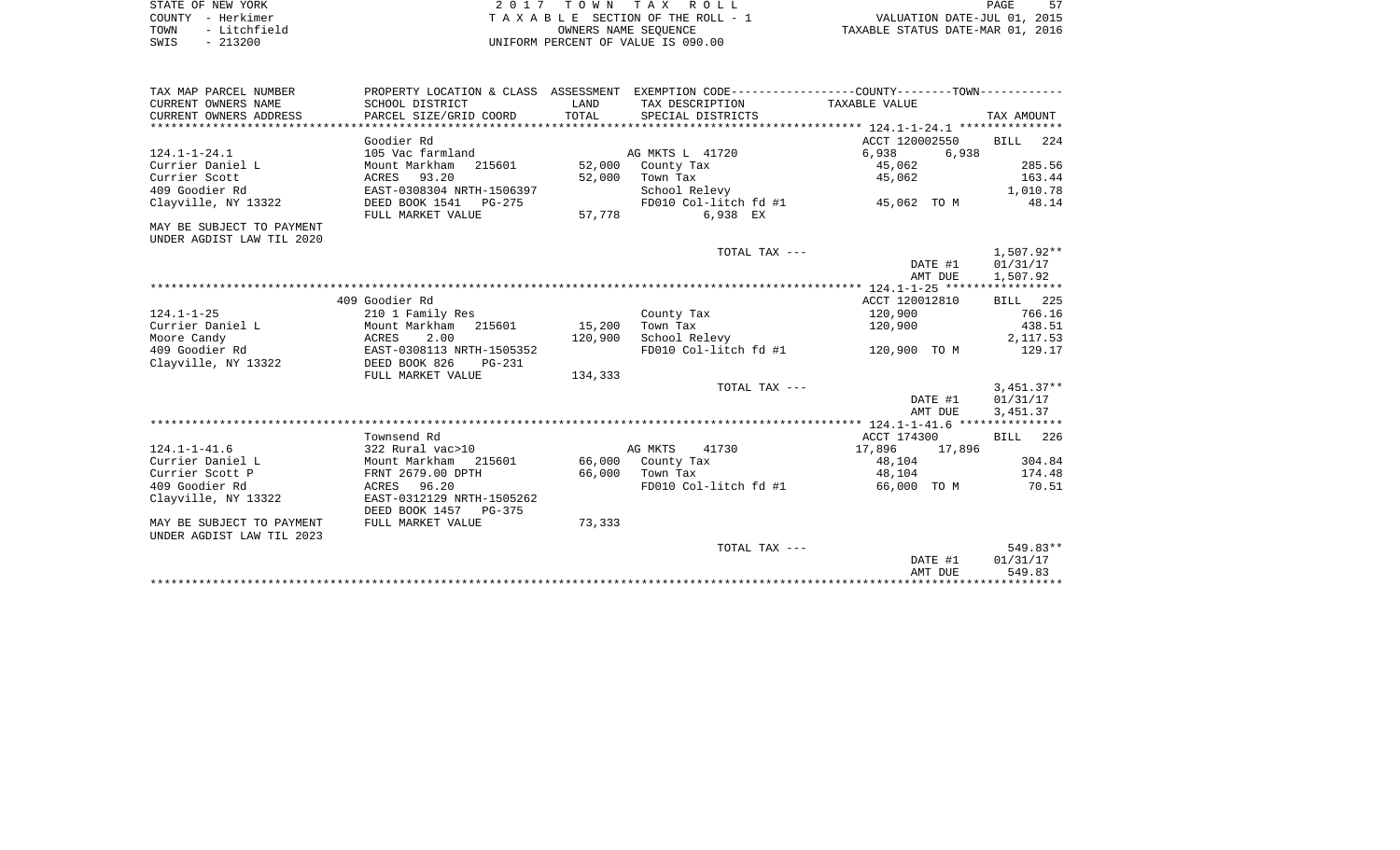| STATE OF NEW YORK    | 2017 TOWN TAX ROLL                 | 58<br>PAGE                       |
|----------------------|------------------------------------|----------------------------------|
| COUNTY - Herkimer    | TAXABLE SECTION OF THE ROLL - 1    | VALUATION DATE-JUL 01, 2015      |
| - Litchfield<br>TOWN | OWNERS NAME SEOUENCE               | TAXABLE STATUS DATE-MAR 01, 2016 |
| $-213200$<br>SWIS    | UNIFORM PERCENT OF VALUE IS 090.00 |                                  |

| TAX MAP PARCEL NUMBER     | PROPERTY LOCATION & CLASS ASSESSMENT EXEMPTION CODE---------------COUNTY-------TOWN---------- |         |                          |                    |                       |
|---------------------------|-----------------------------------------------------------------------------------------------|---------|--------------------------|--------------------|-----------------------|
| CURRENT OWNERS NAME       | SCHOOL DISTRICT                                                                               | LAND    | TAX DESCRIPTION          | TAXABLE VALUE      |                       |
| CURRENT OWNERS ADDRESS    | PARCEL SIZE/GRID COORD                                                                        | TOTAL   | SPECIAL DISTRICTS        |                    | TAX AMOUNT            |
| **********************    | ************************                                                                      |         |                          |                    |                       |
|                           | Albany Rd                                                                                     |         |                          | ACCT 187565        | 227<br><b>BILL</b>    |
| $124.3 - 1 - 73.1$        | 112 Dairy farm                                                                                |         | AG MKTS L 41720          | 2,673<br>2,673     |                       |
| Currier Daniel L          | Mount Markham<br>215601                                                                       |         | 144,500 AGRIC 10 Y 42100 | 28,400<br>28,400   |                       |
| Currier Scott             | ACRES 241.50                                                                                  | 365,000 | County Tax               | 333,927            | 2,116.14              |
| 409 Goodier Rd            | EAST-0312000 NRTH-1502760                                                                     |         | Town Tax                 | 333,927            | 1,211.17              |
| Clayville, NY 13322       | DEED BOOK 1541 PG-275                                                                         |         | School Relevy            |                    | 7,490.32              |
|                           | FULL MARKET VALUE                                                                             | 405,556 | FD010 Col-litch fd #1    | 362,327 TO M       | 387.11                |
| MAY BE SUBJECT TO PAYMENT |                                                                                               |         | 2,673 EX                 |                    |                       |
| UNDER AGDIST LAW TIL 2020 |                                                                                               |         |                          |                    |                       |
|                           |                                                                                               |         | TOTAL TAX ---            |                    | 11,204.74**           |
|                           |                                                                                               |         |                          | DATE #1<br>AMT DUE | 01/31/17<br>11,204.74 |
|                           |                                                                                               |         |                          |                    |                       |
|                           | 757 Albany Rd                                                                                 |         |                          | ACCT 120002100     | BILL 228              |
| $124.3 - 1 - 66$          | 210 1 Family Res                                                                              |         | County Tax               | 87,800             | 556.40                |
| Currier Gladys H          | Mount Markham 215601                                                                          | 9,900   | Town Tax                 | 87,800             | 318.46                |
| 757 Albany Rd             | FRNT 168.00 DPTH 111.00                                                                       | 87,800  | FD010 Col-litch fd #1    | 87,800 TO M        | 93.81                 |
| Clayville, NY 13322       | EAST-0310380 NRTH-1503559                                                                     |         |                          |                    |                       |
|                           | DEED BOOK 00598 PG-00388                                                                      |         |                          |                    |                       |
|                           | FULL MARKET VALUE                                                                             | 97,556  |                          |                    |                       |
|                           |                                                                                               |         | TOTAL TAX ---            |                    | 968.67**              |
|                           |                                                                                               |         |                          | DATE #1            | 01/31/17              |
|                           |                                                                                               |         |                          | AMT DUE            | 968.67                |
|                           |                                                                                               |         |                          |                    |                       |
|                           | 747 Albany Rd                                                                                 |         |                          | ACCT 193785        | BILL 229              |
| 124.3-1-65                | 210 1 Family Res                                                                              |         | County Tax               | 86,500             | 548.16                |
| Currier Paul              | Mount Markham 215601                                                                          | 17,200  | Town Tax                 | 86,500             | 313.74                |
| Mildred Currier           | FRNT 521.00 DPTH                                                                              | 86,500  | FD010 Col-litch fd #1    | 86,500 TO M        | 92.42                 |
| 747 Albany Rd             | ACRES<br>1.80                                                                                 |         |                          |                    |                       |
| Clayville, NY 13322       | EAST-0310469 NRTH-1503266                                                                     |         |                          |                    |                       |
|                           | DEED BOOK 1578<br>PG-761                                                                      |         |                          |                    |                       |
|                           | FULL MARKET VALUE                                                                             | 96,111  |                          |                    |                       |
|                           |                                                                                               |         | TOTAL TAX ---            | DATE #1            | 954.32**<br>01/31/17  |
|                           |                                                                                               |         |                          | AMT DUE            | 954.32                |
|                           |                                                                                               |         |                          |                    |                       |
|                           | 205 Rider Rd                                                                                  |         |                          | ACCT 193646        | BILL 230              |
| $124.3 - 2 - 2.1$         | 241 Rural res&ag                                                                              |         | County Tax               | 87,400             | 553.87                |
| Currier Paul              | Mount Markham<br>215601                                                                       | 26,000  | Town Tax                 | 87,400             | 317.00                |
| 205 Rider Rd              | ACRES<br>19.00                                                                                | 87,400  | FD010 Col-litch fd #1    | 87,400 TO M        | 93.38                 |
| Clayville, NY 13322       | EAST-0305713 NRTH-1500859                                                                     |         |                          |                    |                       |
|                           | DEED BOOK 1578<br>PG-49                                                                       |         |                          |                    |                       |
|                           | FULL MARKET VALUE                                                                             | 97,111  |                          |                    |                       |
|                           |                                                                                               |         | TOTAL TAX ---            |                    | $964.25**$            |
|                           |                                                                                               |         |                          | DATE #1            | 01/31/17              |
|                           |                                                                                               |         |                          | AMT DUE            | 964.25                |
|                           |                                                                                               |         |                          |                    |                       |
|                           |                                                                                               |         |                          |                    |                       |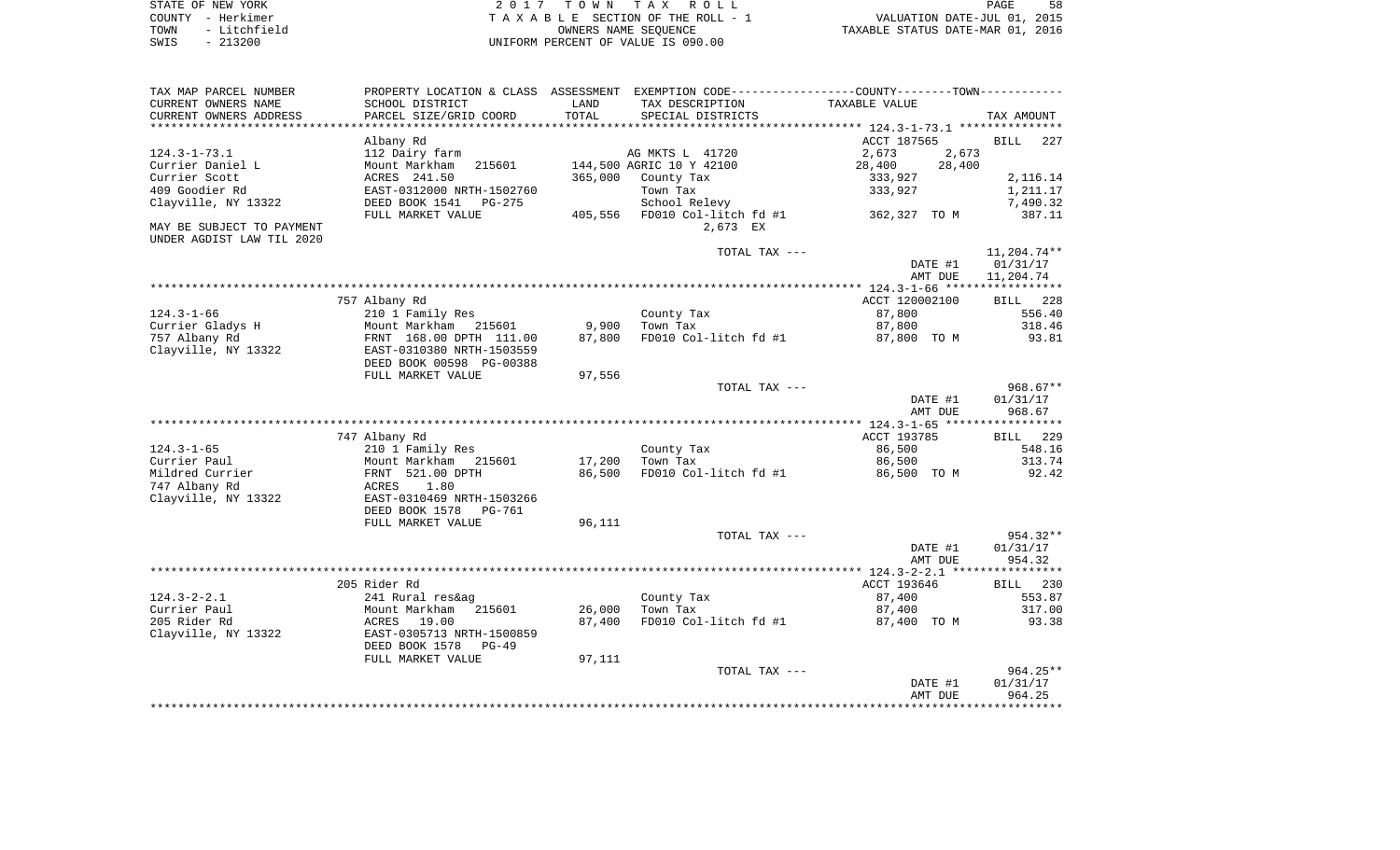STATE OF NEW YORK **EXECUTE:** A 2 0 1 7 T O W N T A X R O L L COUNTY - Herkimer<br>
T A X A B L E SECTION OF THE ROLL - 1<br>
TOWN - Litchfield<br>
SWIS - 213200 - UNIFORM PERCENT OF VALUE IS 090.00 TOWN - LITTLE ROLL - 1<br>
TAXABLE STATUS DATE-JUL 01, 2015<br>
TAXABLE STATUS DATE-MAR 01, 2016 SWIS - 213200 UNIFORM PERCENT OF VALUE IS 090.00

| CURRENT OWNERS NAME<br>SCHOOL DISTRICT<br>LAND<br>TAX DESCRIPTION<br>TAXABLE VALUE<br>TOTAL<br>PARCEL SIZE/GRID COORD<br>CURRENT OWNERS ADDRESS<br>SPECIAL DISTRICTS<br>ACCT 120014070<br>Albany Rd<br>$124.1 - 1 - 36.1$<br>323 Vacant rural<br>County Tax<br>600<br>600<br>Currier Paul J<br>Mount Markham<br>215601<br>600<br>Town Tax<br>756 Albany Rd<br>5.10<br>ACRES<br>600<br>School Relevy<br>Clayville, NY 13322<br>EAST-0310295 NRTH-1504556<br>FD010 Col-litch fd #1<br>600 TO M<br>DEED BOOK 721<br>$PG-269$<br>FULL MARKET VALUE<br>667<br>TOTAL TAX ---<br>DATE #1<br>AMT DUE<br>Goodier Rd<br>ACCT 120000480<br>$124.3 - 1 - 47.1$<br>105 Vac farmland<br>AG MKTS L 41720<br>9,887<br>9,887<br>Currier Paul J<br>Mount Markham<br>215601<br>33,700<br>County Tax<br>40,513<br>756 Albany St<br>48.70<br>ACRES<br>50,400<br>Town Tax<br>40,513<br>Clayville, NY 13322<br>EAST-0309396 NRTH-1504739<br>School Relevy<br>DEED BOOK 811<br>FD010 Col-litch fd #1<br>40,513 TO M<br>$PG-413$ | TAX AMOUNT<br><b>BILL</b> 231<br>3.80<br>2.18<br>13.46<br>.64<br>$20.08**$<br>01/31/17<br>20.08<br>BILL 232 |
|---------------------------------------------------------------------------------------------------------------------------------------------------------------------------------------------------------------------------------------------------------------------------------------------------------------------------------------------------------------------------------------------------------------------------------------------------------------------------------------------------------------------------------------------------------------------------------------------------------------------------------------------------------------------------------------------------------------------------------------------------------------------------------------------------------------------------------------------------------------------------------------------------------------------------------------------------------------------------------------------------------|-------------------------------------------------------------------------------------------------------------|
|                                                                                                                                                                                                                                                                                                                                                                                                                                                                                                                                                                                                                                                                                                                                                                                                                                                                                                                                                                                                         |                                                                                                             |
|                                                                                                                                                                                                                                                                                                                                                                                                                                                                                                                                                                                                                                                                                                                                                                                                                                                                                                                                                                                                         |                                                                                                             |
|                                                                                                                                                                                                                                                                                                                                                                                                                                                                                                                                                                                                                                                                                                                                                                                                                                                                                                                                                                                                         |                                                                                                             |
|                                                                                                                                                                                                                                                                                                                                                                                                                                                                                                                                                                                                                                                                                                                                                                                                                                                                                                                                                                                                         |                                                                                                             |
|                                                                                                                                                                                                                                                                                                                                                                                                                                                                                                                                                                                                                                                                                                                                                                                                                                                                                                                                                                                                         |                                                                                                             |
|                                                                                                                                                                                                                                                                                                                                                                                                                                                                                                                                                                                                                                                                                                                                                                                                                                                                                                                                                                                                         |                                                                                                             |
|                                                                                                                                                                                                                                                                                                                                                                                                                                                                                                                                                                                                                                                                                                                                                                                                                                                                                                                                                                                                         |                                                                                                             |
|                                                                                                                                                                                                                                                                                                                                                                                                                                                                                                                                                                                                                                                                                                                                                                                                                                                                                                                                                                                                         |                                                                                                             |
|                                                                                                                                                                                                                                                                                                                                                                                                                                                                                                                                                                                                                                                                                                                                                                                                                                                                                                                                                                                                         |                                                                                                             |
|                                                                                                                                                                                                                                                                                                                                                                                                                                                                                                                                                                                                                                                                                                                                                                                                                                                                                                                                                                                                         |                                                                                                             |
|                                                                                                                                                                                                                                                                                                                                                                                                                                                                                                                                                                                                                                                                                                                                                                                                                                                                                                                                                                                                         |                                                                                                             |
|                                                                                                                                                                                                                                                                                                                                                                                                                                                                                                                                                                                                                                                                                                                                                                                                                                                                                                                                                                                                         |                                                                                                             |
|                                                                                                                                                                                                                                                                                                                                                                                                                                                                                                                                                                                                                                                                                                                                                                                                                                                                                                                                                                                                         |                                                                                                             |
|                                                                                                                                                                                                                                                                                                                                                                                                                                                                                                                                                                                                                                                                                                                                                                                                                                                                                                                                                                                                         |                                                                                                             |
|                                                                                                                                                                                                                                                                                                                                                                                                                                                                                                                                                                                                                                                                                                                                                                                                                                                                                                                                                                                                         |                                                                                                             |
|                                                                                                                                                                                                                                                                                                                                                                                                                                                                                                                                                                                                                                                                                                                                                                                                                                                                                                                                                                                                         |                                                                                                             |
|                                                                                                                                                                                                                                                                                                                                                                                                                                                                                                                                                                                                                                                                                                                                                                                                                                                                                                                                                                                                         |                                                                                                             |
|                                                                                                                                                                                                                                                                                                                                                                                                                                                                                                                                                                                                                                                                                                                                                                                                                                                                                                                                                                                                         | 256.74                                                                                                      |
|                                                                                                                                                                                                                                                                                                                                                                                                                                                                                                                                                                                                                                                                                                                                                                                                                                                                                                                                                                                                         | 146.94                                                                                                      |
|                                                                                                                                                                                                                                                                                                                                                                                                                                                                                                                                                                                                                                                                                                                                                                                                                                                                                                                                                                                                         | 908.75                                                                                                      |
|                                                                                                                                                                                                                                                                                                                                                                                                                                                                                                                                                                                                                                                                                                                                                                                                                                                                                                                                                                                                         | 43.28                                                                                                       |
| MAY BE SUBJECT TO PAYMENT<br>FULL MARKET VALUE<br>56,000<br>9,887 EX                                                                                                                                                                                                                                                                                                                                                                                                                                                                                                                                                                                                                                                                                                                                                                                                                                                                                                                                    |                                                                                                             |
| UNDER AGDIST LAW TIL 2020                                                                                                                                                                                                                                                                                                                                                                                                                                                                                                                                                                                                                                                                                                                                                                                                                                                                                                                                                                               |                                                                                                             |
| TOTAL TAX ---                                                                                                                                                                                                                                                                                                                                                                                                                                                                                                                                                                                                                                                                                                                                                                                                                                                                                                                                                                                           | $1,355.71**$                                                                                                |
| DATE #1                                                                                                                                                                                                                                                                                                                                                                                                                                                                                                                                                                                                                                                                                                                                                                                                                                                                                                                                                                                                 | 01/31/17                                                                                                    |
| AMT DUE                                                                                                                                                                                                                                                                                                                                                                                                                                                                                                                                                                                                                                                                                                                                                                                                                                                                                                                                                                                                 | 1,355.71                                                                                                    |
|                                                                                                                                                                                                                                                                                                                                                                                                                                                                                                                                                                                                                                                                                                                                                                                                                                                                                                                                                                                                         |                                                                                                             |
| 756 Albany Rd<br>ACCT 120002070                                                                                                                                                                                                                                                                                                                                                                                                                                                                                                                                                                                                                                                                                                                                                                                                                                                                                                                                                                         | BILL 233                                                                                                    |
| $124.3 - 1 - 72$<br>210 1 Family Res<br>County Tax<br>95,000                                                                                                                                                                                                                                                                                                                                                                                                                                                                                                                                                                                                                                                                                                                                                                                                                                                                                                                                            | 602.03                                                                                                      |
| Currier Paul J<br>Mount Markham<br>215601<br>10,400<br>Town Tax<br>95,000                                                                                                                                                                                                                                                                                                                                                                                                                                                                                                                                                                                                                                                                                                                                                                                                                                                                                                                               | 344.57                                                                                                      |
| Currier Dorothy L<br>FRNT 350.00 DPTH 157.00<br>95,000<br>School Relevy                                                                                                                                                                                                                                                                                                                                                                                                                                                                                                                                                                                                                                                                                                                                                                                                                                                                                                                                 | 837.11                                                                                                      |
| FD010 Col-litch fd #1<br>756 Albany Rd<br>0.45<br>95,000 TO M<br>ACRES                                                                                                                                                                                                                                                                                                                                                                                                                                                                                                                                                                                                                                                                                                                                                                                                                                                                                                                                  | 101.50                                                                                                      |
| Clayville, NY 13322<br>EAST-0310571 NRTH-1503506                                                                                                                                                                                                                                                                                                                                                                                                                                                                                                                                                                                                                                                                                                                                                                                                                                                                                                                                                        |                                                                                                             |
| DEED BOOK 00598 PG-00379                                                                                                                                                                                                                                                                                                                                                                                                                                                                                                                                                                                                                                                                                                                                                                                                                                                                                                                                                                                |                                                                                                             |
| FULL MARKET VALUE<br>105,556                                                                                                                                                                                                                                                                                                                                                                                                                                                                                                                                                                                                                                                                                                                                                                                                                                                                                                                                                                            |                                                                                                             |
| TOTAL TAX ---                                                                                                                                                                                                                                                                                                                                                                                                                                                                                                                                                                                                                                                                                                                                                                                                                                                                                                                                                                                           | 1,885.21**                                                                                                  |
| DATE #1                                                                                                                                                                                                                                                                                                                                                                                                                                                                                                                                                                                                                                                                                                                                                                                                                                                                                                                                                                                                 | 01/31/17                                                                                                    |
| AMT DUE                                                                                                                                                                                                                                                                                                                                                                                                                                                                                                                                                                                                                                                                                                                                                                                                                                                                                                                                                                                                 | 1,885.21                                                                                                    |
| ************** 124.3-1-47.6 ****************                                                                                                                                                                                                                                                                                                                                                                                                                                                                                                                                                                                                                                                                                                                                                                                                                                                                                                                                                            |                                                                                                             |
| 455 Goodier Rd<br>ACCT 154837                                                                                                                                                                                                                                                                                                                                                                                                                                                                                                                                                                                                                                                                                                                                                                                                                                                                                                                                                                           | BILL 234                                                                                                    |
| $124.3 - 1 - 47.6$<br>210 1 Family Res<br>County Tax<br>175,000                                                                                                                                                                                                                                                                                                                                                                                                                                                                                                                                                                                                                                                                                                                                                                                                                                                                                                                                         | 1,109.00                                                                                                    |
| Currier Scott P<br>Mount Markham<br>12,800<br>Town Tax<br>175,000<br>215601                                                                                                                                                                                                                                                                                                                                                                                                                                                                                                                                                                                                                                                                                                                                                                                                                                                                                                                             | 634.73                                                                                                      |
| 455 Goodier Rd<br>175,000                                                                                                                                                                                                                                                                                                                                                                                                                                                                                                                                                                                                                                                                                                                                                                                                                                                                                                                                                                               |                                                                                                             |
| FRNT 113.00 DPTH 215.00<br>School Relevy                                                                                                                                                                                                                                                                                                                                                                                                                                                                                                                                                                                                                                                                                                                                                                                                                                                                                                                                                                | 3,925.42                                                                                                    |
| Clayville, NY 13322<br>ACRES<br>0.65<br>FD010 Col-litch fd #1<br>175,000 TO M                                                                                                                                                                                                                                                                                                                                                                                                                                                                                                                                                                                                                                                                                                                                                                                                                                                                                                                           | 186.97                                                                                                      |
| EAST-0309810 NRTH-1504063                                                                                                                                                                                                                                                                                                                                                                                                                                                                                                                                                                                                                                                                                                                                                                                                                                                                                                                                                                               |                                                                                                             |
| DEED BOOK 1334 PG-674                                                                                                                                                                                                                                                                                                                                                                                                                                                                                                                                                                                                                                                                                                                                                                                                                                                                                                                                                                                   |                                                                                                             |
| FULL MARKET VALUE<br>194,444                                                                                                                                                                                                                                                                                                                                                                                                                                                                                                                                                                                                                                                                                                                                                                                                                                                                                                                                                                            |                                                                                                             |
| TOTAL TAX ---                                                                                                                                                                                                                                                                                                                                                                                                                                                                                                                                                                                                                                                                                                                                                                                                                                                                                                                                                                                           | $5,856.12**$                                                                                                |
| DATE #1                                                                                                                                                                                                                                                                                                                                                                                                                                                                                                                                                                                                                                                                                                                                                                                                                                                                                                                                                                                                 | 01/31/17                                                                                                    |
| AMT DUE                                                                                                                                                                                                                                                                                                                                                                                                                                                                                                                                                                                                                                                                                                                                                                                                                                                                                                                                                                                                 | 5,856.12                                                                                                    |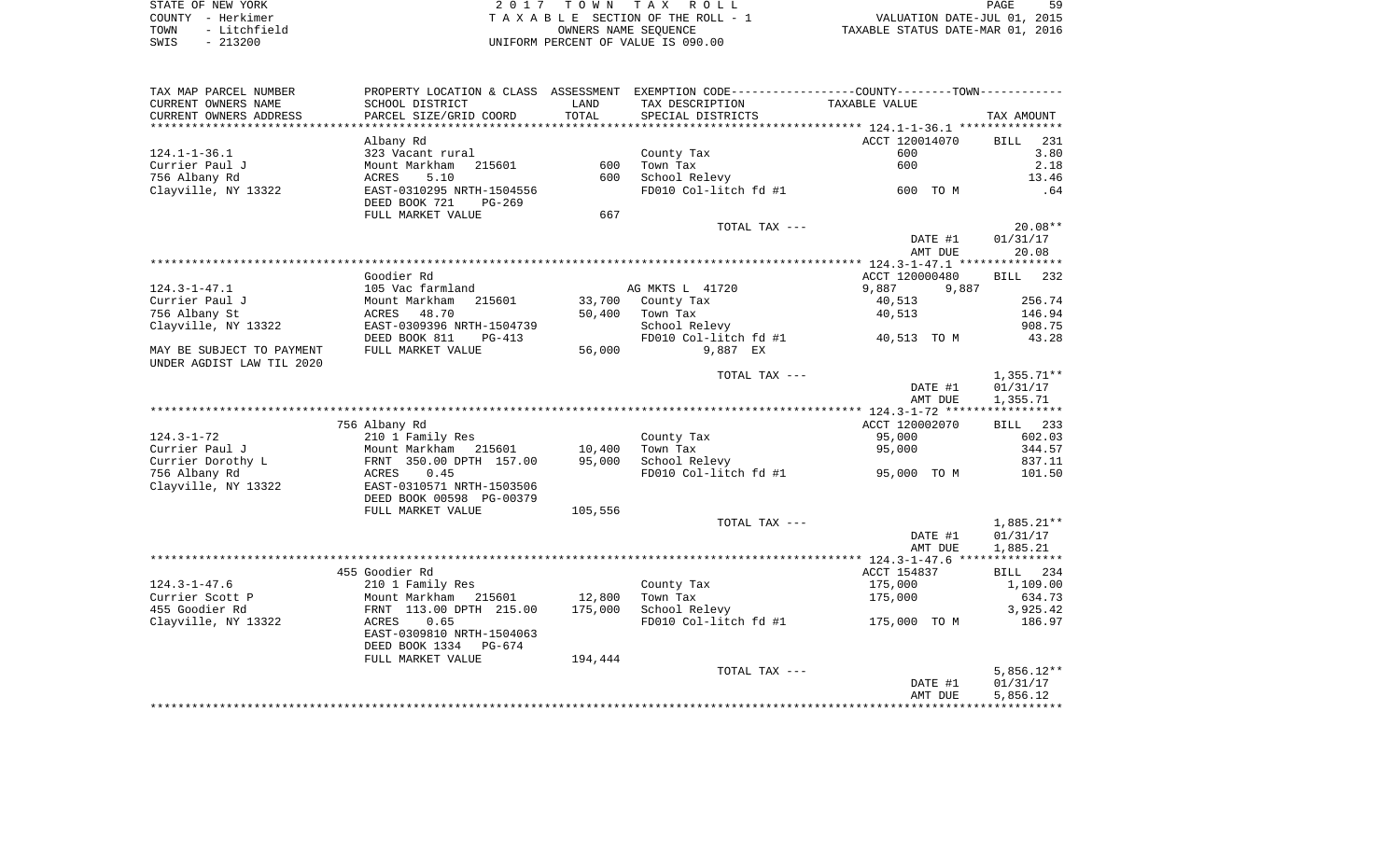|      | STATE OF NEW YORK | 2017 TOWN TAX ROLL                 | 60<br>PAGE                       |
|------|-------------------|------------------------------------|----------------------------------|
|      | COUNTY - Herkimer | TAXABLE SECTION OF THE ROLL - 1    | VALUATION DATE-JUL 01, 2015      |
| TOWN | - Litchfield      | OWNERS NAME SEOUENCE               | TAXABLE STATUS DATE-MAR 01, 2016 |
| SWIS | $-213200$         | UNIFORM PERCENT OF VALUE IS 090.00 |                                  |

| TAX MAP PARCEL NUMBER   | PROPERTY LOCATION & CLASS ASSESSMENT |            |                       | EXEMPTION CODE-----------------COUNTY-------TOWN----------- |                    |
|-------------------------|--------------------------------------|------------|-----------------------|-------------------------------------------------------------|--------------------|
| CURRENT OWNERS NAME     | SCHOOL DISTRICT                      | LAND       | TAX DESCRIPTION       | <b>TAXABLE VALUE</b>                                        |                    |
| CURRENT OWNERS ADDRESS  | PARCEL SIZE/GRID COORD               | TOTAL      | SPECIAL DISTRICTS     |                                                             | TAX AMOUNT         |
| ********************    | *******************                  | ********** |                       |                                                             |                    |
|                         | Rider Rd                             |            |                       |                                                             | BILL<br>235        |
| $124.3 - 2 - 2.4$       | 105 Vac farmland                     |            | County Tax            | 18,000                                                      | 114.07             |
| Currier Scott P         | Mount Markham 215601                 | 18,000     | Town Tax              | 18,000                                                      | 65.29              |
| Currier Daniel L        | No Front                             | 18,000     | School Relevy         |                                                             | 403.75             |
| 455 Goodier Road        | 23.9 acres calculated                |            | FD010 Col-litch fd #1 | 18,000 TO M                                                 | 19.23              |
| Clayville, NY 13322     | ACRES<br>24.50                       |            |                       |                                                             |                    |
|                         | EAST-0303705 NRTH-1501601            |            |                       |                                                             |                    |
|                         | DEED BOOK 1414 PG-906                |            |                       |                                                             |                    |
|                         | FULL MARKET VALUE                    | 20,000     |                       |                                                             |                    |
|                         |                                      |            | TOTAL TAX ---         |                                                             | 602.34**           |
|                         |                                      |            |                       | DATE #1                                                     | 01/31/17           |
|                         |                                      |            |                       | AMT DUE                                                     | 602.34             |
|                         |                                      |            |                       |                                                             |                    |
|                         | Rider Road                           |            |                       | ACCT 167732                                                 | 236<br>BILL        |
| $124.3 - 2 - 8.8$       | 105 Vac farmland                     |            | County Tax            | 26,000                                                      | 164.77             |
| Currier Scott P         | 215601<br>Mount Markham              | 26,000     | Town Tax              | 26,000                                                      | 94.30              |
| Currier Daniel L        | FRNT 457.00 DPTH                     | 26,000     | School Relevy         |                                                             | 583.21             |
| 455 Goodier Road        | ACRES<br>38.70                       |            | FD010 Col-litch fd #1 | 26,000 TO M                                                 | 27.78              |
| Clayville, NY 13322     | EAST-0303951 NRTH-1499767            |            |                       |                                                             |                    |
|                         | DEED BOOK 1414<br>PG-906             |            |                       |                                                             |                    |
|                         | FULL MARKET VALUE                    | 28,889     |                       |                                                             |                    |
|                         |                                      |            | TOTAL TAX ---         |                                                             | 870.06**           |
|                         |                                      |            |                       | DATE #1                                                     | 01/31/17           |
|                         |                                      |            |                       | AMT DUE                                                     | 870.06             |
|                         |                                      |            |                       |                                                             |                    |
|                         | 1685 Dugan Rd                        |            |                       | ACCT 167472                                                 | BILL 237           |
| $124.3 - 2 - 26.2$      | 210 1 Family Res                     |            | County Tax            | 40,000                                                      | 253.49             |
| Curtin Dairy LP         | Mount Markham 215601                 | 21,000     | Town Tax              | 40,000                                                      | 145.08             |
| 379 West Main Street    | FRNT 436.00 DPTH                     | 40,000     | FD010 Col-litch fd #1 | 40,000 TO M                                                 | 42.74              |
| West Winfield, NY 13491 | 5.00<br>ACRES                        |            |                       |                                                             |                    |
|                         | EAST-0303810 NRTH-1497545            |            |                       |                                                             |                    |
|                         | DEED BOOK 1484<br>PG-828             |            |                       |                                                             |                    |
|                         | FULL MARKET VALUE                    | 44,444     |                       |                                                             |                    |
|                         |                                      |            | TOTAL TAX ---         |                                                             | 441.31**           |
|                         |                                      |            |                       | DATE #1                                                     | 01/31/17<br>441.31 |
|                         |                                      |            |                       | AMT DUE                                                     |                    |
|                         | Berberick Rd                         |            |                       | ACCT 171080                                                 | BILL 238           |
| $124.4 - 1 - 14.3$      | 105 Vac farmland                     |            | County Tax            | 41,500                                                      | 262.99             |
| Curtin Dairy LP         | Mount Markham<br>215601              | 41,500     | Town Tax              | 41,500                                                      | 150.52             |
| 9815 Shaul Road         | ACRES<br>77.00                       | 41,500     | FD010 Col-litch fd #1 | 41,500 TO M                                                 | 44.34              |
| Cassville, NY 13318     | EAST-0320353 NRTH-1500573            |            |                       |                                                             |                    |
|                         | DEED BOOK 1436<br>PG-838             |            |                       |                                                             |                    |
|                         | FULL MARKET VALUE                    | 46,111     |                       |                                                             |                    |
|                         |                                      |            | TOTAL TAX ---         |                                                             | 457.85**           |
|                         |                                      |            |                       | DATE #1                                                     | 01/31/17           |
|                         |                                      |            |                       | AMT DUE                                                     | 457.85             |
|                         |                                      |            |                       |                                                             |                    |
|                         |                                      |            |                       |                                                             |                    |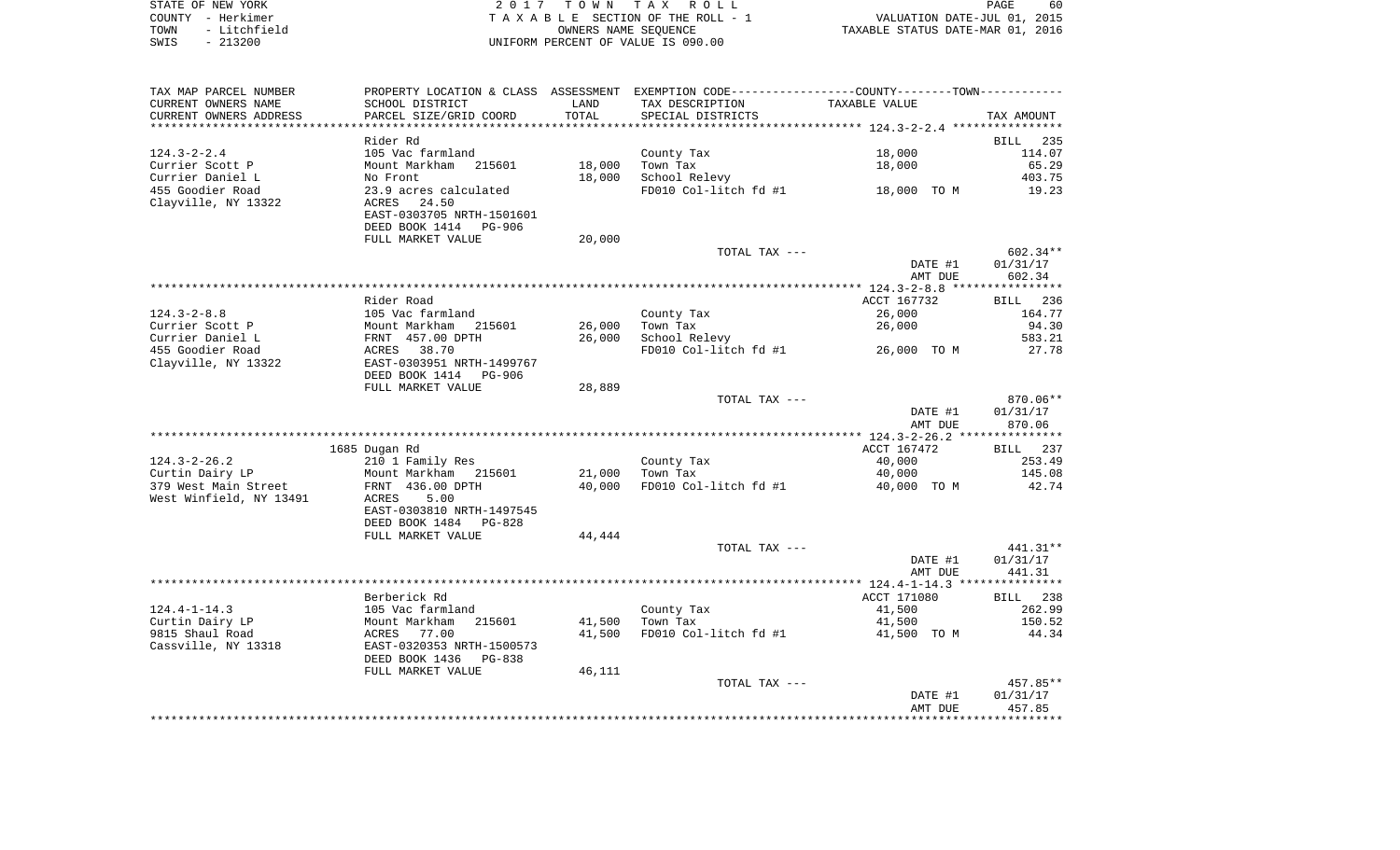| STATE OF NEW YORK    | 2017 TOWN TAX ROLL                 | PAGE                             |
|----------------------|------------------------------------|----------------------------------|
| COUNTY - Herkimer    | TAXABLE SECTION OF THE ROLL - 1    | VALUATION DATE-JUL 01, 2015      |
| - Litchfield<br>TOWN | OWNERS NAME SEOUENCE               | TAXABLE STATUS DATE-MAR 01, 2016 |
| $-213200$<br>SWIS    | UNIFORM PERCENT OF VALUE IS 090.00 |                                  |

| TAX MAP PARCEL NUMBER     | PROPERTY LOCATION & CLASS ASSESSMENT EXEMPTION CODE----------------COUNTY--------TOWN---------- |         |                       |                                   |                    |
|---------------------------|-------------------------------------------------------------------------------------------------|---------|-----------------------|-----------------------------------|--------------------|
| CURRENT OWNERS NAME       | SCHOOL DISTRICT                                                                                 | LAND    | TAX DESCRIPTION       | TAXABLE VALUE                     |                    |
| CURRENT OWNERS ADDRESS    | PARCEL SIZE/GRID COORD                                                                          | TOTAL   | SPECIAL DISTRICTS     |                                   | TAX AMOUNT         |
| *******************       | *************************                                                                       |         |                       |                                   |                    |
|                           | Berberick (Off) Rd                                                                              |         |                       |                                   | <b>BILL</b><br>239 |
| $124.4 - 1 - 4.2$         | 314 Rural vac<10                                                                                |         | County Tax            | 2,500                             | 15.84              |
| Curtin Dairy, LLP         | Mount Markham 215601                                                                            | 2,500   | Town Tax              | 2,500                             | 9.07               |
| 8715 Shaul Road           | 4.20<br>ACRES                                                                                   | 2,500   | FD010 Col-litch fd #1 | 2,500 TO M                        | 2.67               |
| Cassville, NY 13318       | EAST-0319381 NRTH-1504801                                                                       |         |                       |                                   |                    |
|                           | DEED BOOK 1218<br>PG-147                                                                        |         |                       |                                   |                    |
|                           | FULL MARKET VALUE                                                                               | 2,778   |                       |                                   |                    |
|                           |                                                                                                 |         | TOTAL TAX ---         |                                   | $27.58**$          |
|                           |                                                                                                 |         |                       | DATE #1                           | 01/31/17           |
|                           |                                                                                                 |         |                       | AMT DUE                           | 27.58              |
|                           |                                                                                                 |         |                       |                                   |                    |
|                           | Berberick Rd                                                                                    |         |                       |                                   | BILL 240           |
| $124.4 - 1 - 5.3$         | 322 Rural vac>10                                                                                |         | County Tax            | 93,000                            | 589.35             |
| Curtin Dairy, LLP         | Mount Markham<br>215601                                                                         | 93,000  | Town Tax              | 93,000                            | 337.32             |
| 8715 Shaul Road           | ACRES 132.60<br>EAST-0320349 NRTH-1502929                                                       | 93,000  |                       | FD010 Col-litch fd #1 93,000 TO M | 99.36              |
| Clayville, NY 13318       |                                                                                                 |         |                       |                                   |                    |
|                           | DEED BOOK 1218<br>PG-147                                                                        |         |                       |                                   |                    |
|                           | FULL MARKET VALUE                                                                               | 103,333 |                       |                                   |                    |
|                           |                                                                                                 |         | TOTAL TAX ---         |                                   | $1,026.03**$       |
|                           |                                                                                                 |         |                       | DATE #1                           | 01/31/17           |
|                           |                                                                                                 |         |                       | AMT DUE                           | 1,026.03           |
|                           |                                                                                                 |         |                       |                                   |                    |
|                           | Berberick Rd                                                                                    |         |                       | ACCT 151087                       | BILL 241           |
| $124.4 - 1 - 6.2$         | 105 Vac farmland                                                                                |         | County Tax            | 14,400                            | 91.25              |
| Curtin Dairy, LLP         | Mount Markham<br>215601                                                                         |         | 14,400 Town Tax       | 14,400                            | 52.23              |
| 8715 Shaull Rd            | ACRES 28.00                                                                                     | 14,400  | FD010 Col-litch fd #1 | 14,400 TO M                       | 15.39              |
| Clayville, NY 13318       | EAST-0321341 NRTH-1503411                                                                       |         |                       |                                   |                    |
|                           | DEED BOOK 1340<br>PG-525                                                                        |         |                       |                                   |                    |
|                           | FULL MARKET VALUE                                                                               | 16,000  |                       |                                   |                    |
|                           |                                                                                                 |         | TOTAL TAX ---         |                                   | 158.87**           |
|                           |                                                                                                 |         |                       | DATE #1                           | 01/31/17           |
|                           |                                                                                                 |         |                       | AMT DUE                           | 158.87             |
|                           |                                                                                                 |         |                       |                                   |                    |
|                           | Cedarville Rd                                                                                   |         |                       | ACCT 151086                       | BILL 242           |
| $124.4 - 1 - 13.3$        | 105 Vac farmland                                                                                |         | AG MKTS L 41720       | 955<br>955                        |                    |
| Curtin Dairy, LLP         | Mount Markham<br>215601                                                                         |         | 19,600 County Tax     | 18,645                            | 118.16             |
| 9815 Shaul Rd             | ACRES 30.00                                                                                     |         | 19,600 Town Tax       | 18,645                            | 67.63              |
| Cassville, NY 13318       | EAST-0321324 NRTH-1500881                                                                       |         | FD010 Col-litch fd #1 | 18,645 TO M                       | 19.92              |
|                           | DEED BOOK 1341 PG-146                                                                           |         | 955 EX                |                                   |                    |
| MAY BE SUBJECT TO PAYMENT | FULL MARKET VALUE                                                                               | 21,778  |                       |                                   |                    |
| UNDER AGDIST LAW TIL 2020 |                                                                                                 |         |                       |                                   |                    |
|                           |                                                                                                 |         | TOTAL TAX ---         |                                   | $205.71**$         |
|                           |                                                                                                 |         |                       | DATE #1                           | 01/31/17           |
|                           |                                                                                                 |         |                       | AMT DUE                           | 205.71             |
|                           |                                                                                                 |         |                       |                                   |                    |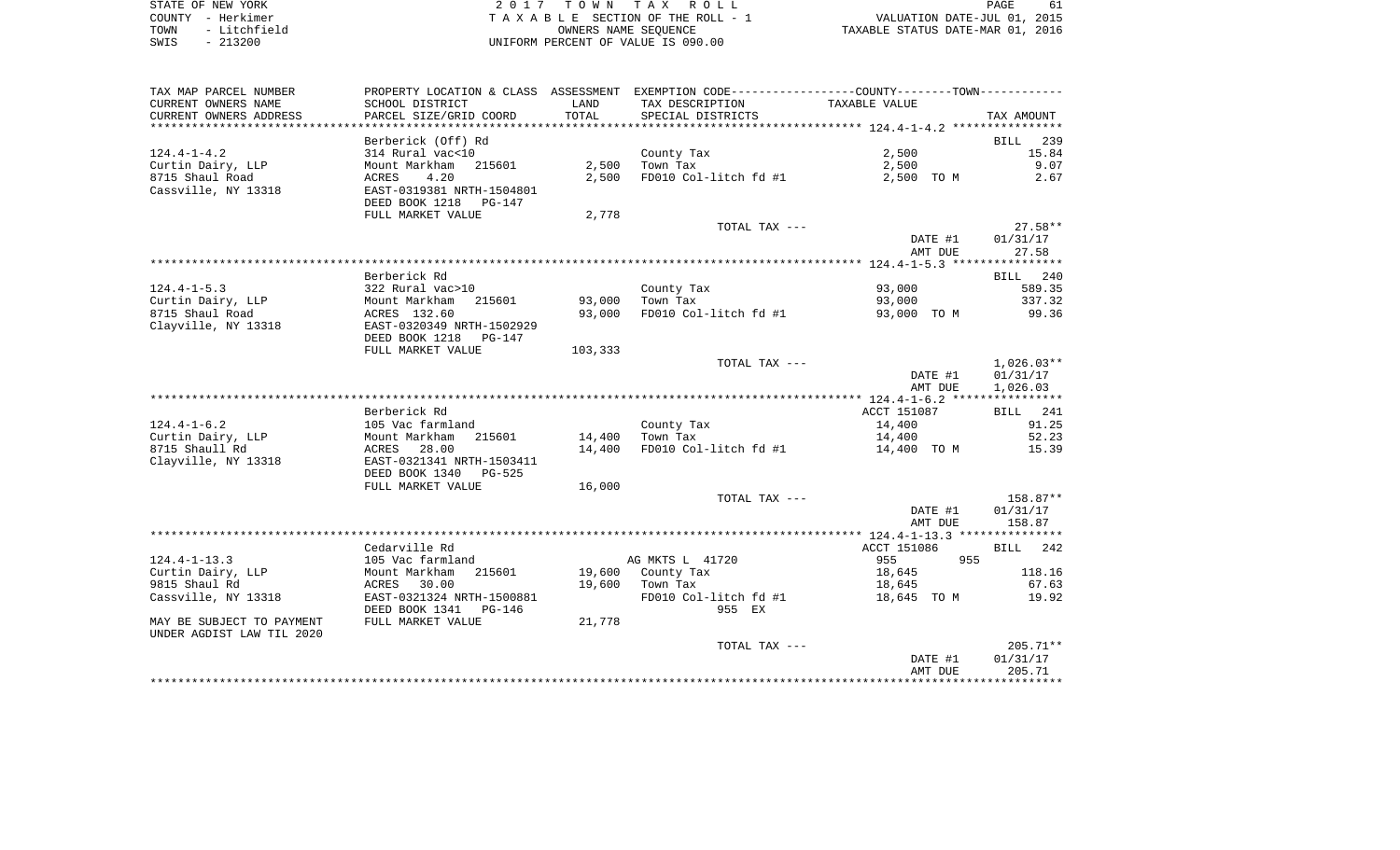| STATE OF NEW YORK    | 2017 TOWN TAX ROLL                 | 62<br>PAGE                       |
|----------------------|------------------------------------|----------------------------------|
| COUNTY - Herkimer    | TAXABLE SECTION OF THE ROLL - 1    | VALUATION DATE-JUL 01, 2015      |
| - Litchfield<br>TOWN | OWNERS NAME SEOUENCE               | TAXABLE STATUS DATE-MAR 01, 2016 |
| $-213200$<br>SWIS    | UNIFORM PERCENT OF VALUE IS 090.00 |                                  |

| TAX MAP PARCEL NUMBER     |                             |         | PROPERTY LOCATION & CLASS ASSESSMENT EXEMPTION CODE-----------------COUNTY--------TOWN----------- |                |                    |
|---------------------------|-----------------------------|---------|---------------------------------------------------------------------------------------------------|----------------|--------------------|
| CURRENT OWNERS NAME       | SCHOOL DISTRICT             | LAND    | TAX DESCRIPTION                                                                                   | TAXABLE VALUE  |                    |
| CURRENT OWNERS ADDRESS    | PARCEL SIZE/GRID COORD      | TOTAL   | SPECIAL DISTRICTS                                                                                 |                | TAX AMOUNT         |
|                           |                             |         |                                                                                                   |                |                    |
|                           | Dugan Rd                    |         |                                                                                                   | ACCT 120003810 | <b>BILL</b><br>243 |
| $124.3 - 2 - 26.1$        | 105 Vac farmland            |         | AG MKTS L 41720                                                                                   | 745<br>745     |                    |
| Curtin Dairy, LP          | 215601<br>Mount Markham     | 100,000 | County Tax                                                                                        | 99,255         | 628.99             |
| 9815 Shaul Rd             | ACRES 167.00                | 100,000 | Town Tax                                                                                          | 99,255         | 360.00             |
| Cassville, NY 13322       | EAST-0304583 NRTH-1497547   |         | FD010 Col-litch fd #1                                                                             | 99,255 TO M    | 106.04             |
|                           | DEED BOOK 1413 PG-213       |         | 745 EX                                                                                            |                |                    |
|                           |                             |         |                                                                                                   |                |                    |
| MAY BE SUBJECT TO PAYMENT | FULL MARKET VALUE           | 111,111 |                                                                                                   |                |                    |
| UNDER AGDIST LAW TIL 2020 |                             |         |                                                                                                   |                |                    |
|                           |                             |         | TOTAL TAX ---                                                                                     |                | $1,095.03**$       |
|                           |                             |         |                                                                                                   | DATE #1        | 01/31/17           |
|                           |                             |         |                                                                                                   | AMT DUE        | 1,095.03           |
|                           |                             |         |                                                                                                   |                |                    |
|                           | Berberick (Off) Rd          |         |                                                                                                   | ACCT 1500346   | BILL 244           |
| $124.4 - 1 - 14.4$        | 322 Rural vac>10            |         | County Tax                                                                                        | 15,500         | 98.23              |
| Curtin Dairy, LP          | Mount Markham<br>215601     | 15,500  | Town Tax                                                                                          | 15,500         | 56.22              |
| 9815 Shaul Rd             | ACRES<br>15.20              | 15,500  | FD010 Col-litch fd #1                                                                             | 15,500 TO M    | 16.56              |
| Cassville, NY 13318       | EAST-0319426 NRTH-1500309   |         |                                                                                                   |                |                    |
|                           | DEED BOOK 1472<br>PG-548    |         |                                                                                                   |                |                    |
|                           | FULL MARKET VALUE           | 17,222  |                                                                                                   |                |                    |
|                           |                             |         | TOTAL TAX ---                                                                                     |                | 171.01**           |
|                           |                             |         |                                                                                                   | DATE #1        | 01/31/17           |
|                           |                             |         |                                                                                                   | AMT DUE        | 171.01             |
|                           |                             |         |                                                                                                   |                |                    |
|                           |                             |         |                                                                                                   |                |                    |
|                           | 2091 Graffenburg Rd         |         |                                                                                                   | ACCT 171066    | BILL 245           |
| $118.1 - 1 - 6.2$         | 210 1 Family Res            |         | County Tax                                                                                        | 140,400        | 889.74             |
| D'Arrigo Vincent J        | Sauquoit Valley 305002      | 12,400  | Town Tax                                                                                          | 140,400        | 509.24             |
| 2091 Graffenburg Rd       | FRNT 200.00 DPTH 200.00     | 140,400 | FD010 Col-litch fd #1                                                                             | 140,400 TO M   | 150.00             |
| Sauguoit, NY 13456        | EAST-0301750 NRTH-1524384   |         |                                                                                                   |                |                    |
|                           | DEED BOOK 1436<br>PG-724    |         |                                                                                                   |                |                    |
|                           | FULL MARKET VALUE           | 156,000 |                                                                                                   |                |                    |
|                           |                             |         | TOTAL TAX ---                                                                                     |                | 1,548.98**         |
|                           |                             |         |                                                                                                   | DATE #1        | 01/31/17           |
|                           |                             |         |                                                                                                   | AMT DUE        | 1,548.98           |
|                           |                             |         |                                                                                                   |                |                    |
|                           | Elizabethtown Rd            |         |                                                                                                   |                | BILL 246           |
| $131.1 - 3 - 5$           | 314 Rural vac<10            |         | County Tax                                                                                        | 1,000          | 6.34               |
| Dain John P               | Mount Markham<br>215601     | 1,000   | Town Tax                                                                                          | 1,000          | 3.63               |
| Dain Laura M              | $0.40$ BANK<br>ACRES<br>135 | 1,000   | FD010 Col-litch fd #1                                                                             | 1,000 TO M     | 1.07               |
| 251 Elizabethtown Rd      | EAST-0329049 NRTH-1495543   |         |                                                                                                   |                |                    |
|                           |                             |         |                                                                                                   |                |                    |
| Ilion, NY 13357           | DEED BOOK 901<br>PG-688     |         |                                                                                                   |                |                    |
|                           | FULL MARKET VALUE           | 1,111   |                                                                                                   |                |                    |
|                           |                             |         | TOTAL TAX ---                                                                                     |                | $11.04**$          |
|                           |                             |         |                                                                                                   | DATE #1        | 01/31/17           |
|                           |                             |         |                                                                                                   | AMT DUE        | 11.04              |
|                           |                             |         |                                                                                                   |                |                    |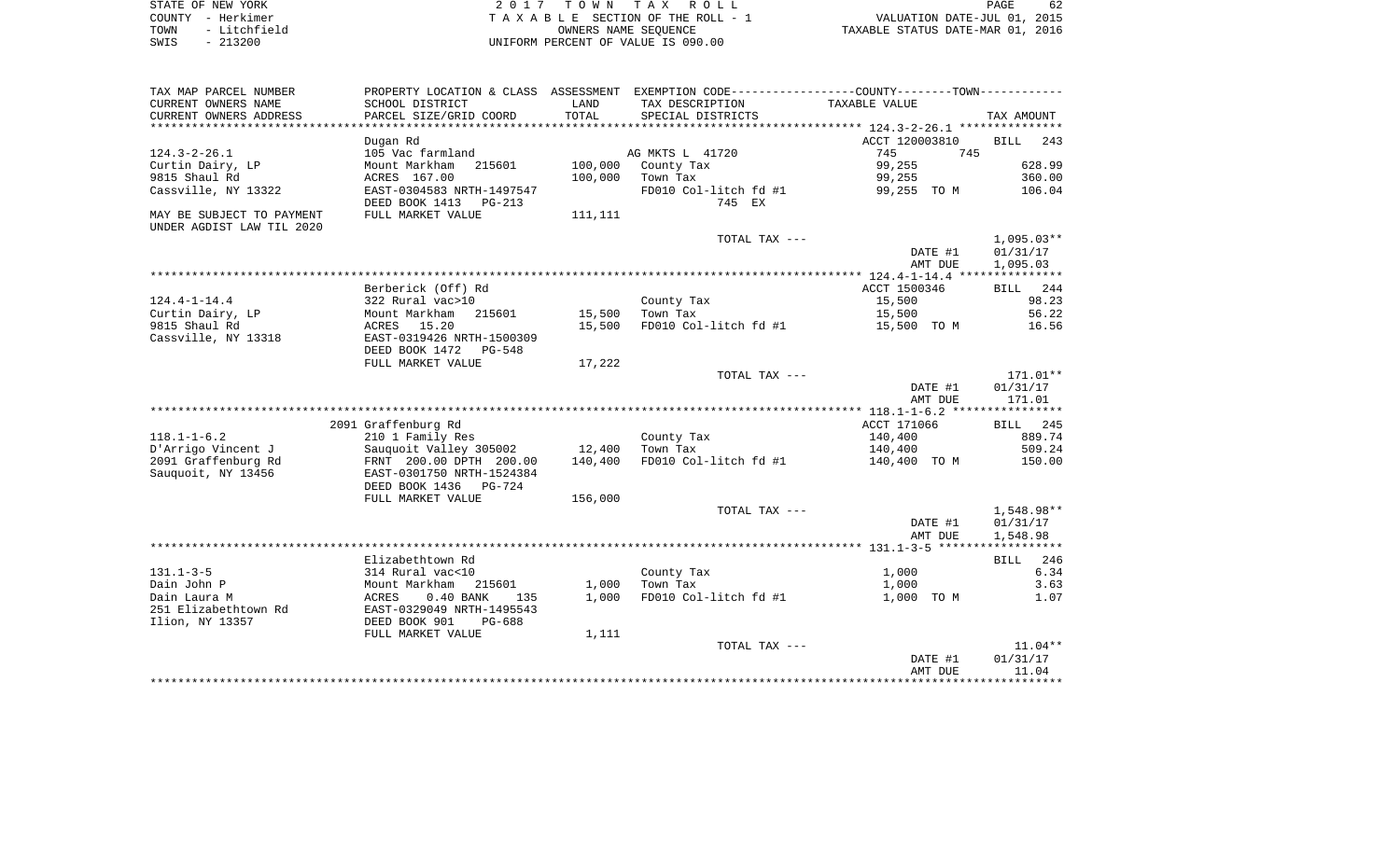| STATE OF NEW YORK    | 2017 TOWN TAX ROLL                 | 63<br>PAGE                       |
|----------------------|------------------------------------|----------------------------------|
| COUNTY - Herkimer    | TAXABLE SECTION OF THE ROLL - 1    | VALUATION DATE-JUL 01, 2015      |
| - Litchfield<br>TOWN | OWNERS NAME SEOUENCE               | TAXABLE STATUS DATE-MAR 01, 2016 |
| $-213200$<br>SWIS    | UNIFORM PERCENT OF VALUE IS 090.00 |                                  |

| CURRENT OWNERS NAME<br>SCHOOL DISTRICT<br>LAND            | PROPERTY LOCATION & CLASS ASSESSMENT EXEMPTION CODE----------------COUNTY--------TOWN---------- |                       |              |
|-----------------------------------------------------------|-------------------------------------------------------------------------------------------------|-----------------------|--------------|
|                                                           | TAX DESCRIPTION                                                                                 | TAXABLE VALUE         |              |
| PARCEL SIZE/GRID COORD<br>TOTAL<br>CURRENT OWNERS ADDRESS | SPECIAL DISTRICTS                                                                               |                       | TAX AMOUNT   |
| ***********************<br>****************************** |                                                                                                 |                       |              |
| 323 Norton Rd                                             |                                                                                                 | ACCT 197190           | BILL 247     |
| $118.4 - 1 - 48.1$<br>210 1 Family Res                    | County Tax                                                                                      | 67,800                | 429.66       |
| Daley Daniel K<br>Mount Markham<br>215601<br>16,100       | Town Tax                                                                                        | 67,800                | 245.91       |
| 636 Brockett Rd<br>Doublewide<br>67,800                   | School Relevy                                                                                   |                       | 1,520.82     |
| Dolgeville, NY 13329<br>ACRES<br>2.40                     | FD010 Col-litch fd #1                                                                           | 67,800 TO M           | 72.44        |
| EAST-0315815 NRTH-1513416                                 |                                                                                                 |                       |              |
| DEED BOOK 1600<br>PG-360                                  |                                                                                                 |                       |              |
| FULL MARKET VALUE<br>75,333                               |                                                                                                 |                       |              |
|                                                           | TOTAL TAX ---                                                                                   |                       | $2,268.83**$ |
|                                                           |                                                                                                 | DATE #1               | 01/31/17     |
|                                                           |                                                                                                 | AMT DUE               | 2,268.83     |
|                                                           |                                                                                                 |                       |              |
| 1628 Albany Rd                                            |                                                                                                 | ACCT 194445           | BILL 248     |
| $118.3 - 1 - 12$<br>210 1 Family Res                      | County Tax                                                                                      | 72,700                | 460.71       |
|                                                           |                                                                                                 |                       | 263.69       |
| 10,500<br>Daley Michael E<br>Sauquoit Valley 305002       | Town Tax                                                                                        | 72,700                |              |
| 1947 Albany St<br>72,700<br>FRNT 150.00 DPTH              | FD010 Col-litch fd #1                                                                           | 72,700 TO M           | 77.67        |
| Frankfort, NY 13340<br>ACRES<br>0.56                      |                                                                                                 |                       |              |
| EAST-0309376 NRTH-1519759                                 |                                                                                                 |                       |              |
| DEED BOOK 1583<br>PG-143                                  |                                                                                                 |                       |              |
| 80,778<br>FULL MARKET VALUE                               |                                                                                                 |                       |              |
|                                                           | TOTAL TAX ---                                                                                   |                       | $802.07**$   |
|                                                           |                                                                                                 | DATE #1               | 01/31/17     |
|                                                           |                                                                                                 | AMT DUE               | 802.07       |
|                                                           |                                                                                                 |                       |              |
| 1781 Dugan Rd                                             |                                                                                                 | ACCT 120013650        | BILL 249     |
| $124.3 - 2 - 7$<br>210 1 Family Res                       | County Tax                                                                                      | 74,600                | 472.75       |
| Davies Alan G<br>Mount Markham 215601<br>8,200            | Town Tax                                                                                        | 74,600                | 270.58       |
| Davies Mary M<br>FRNT<br>95.00 DPTH 129.00<br>74,600      | FD010 Col-litch fd #1                                                                           | 74,600 TO M           | 79.70        |
| 1781 Dugan Rd<br>0.27<br>ACRES                            |                                                                                                 |                       |              |
| West Winfield, NY 13491<br>EAST-0305088 NRTH-1498891      |                                                                                                 |                       |              |
| DEED BOOK 1171<br>PG-161                                  |                                                                                                 |                       |              |
| FULL MARKET VALUE<br>82,889                               |                                                                                                 |                       |              |
|                                                           | TOTAL TAX ---                                                                                   |                       | 823.03**     |
|                                                           |                                                                                                 | DATE #1               | 01/31/17     |
|                                                           |                                                                                                 | AMT DUE               | 823.03       |
|                                                           |                                                                                                 |                       |              |
| Rider Rd                                                  |                                                                                                 |                       | BILL 250     |
| $124.3 - 2 - 8.4$<br>311 Res vac land                     |                                                                                                 | 15,000                | 95.06        |
|                                                           | County Tax                                                                                      |                       |              |
|                                                           | Town Tax                                                                                        | 15,000<br>15,000 TO M | 54.41        |
| Davies Alan G<br>Mount Markham 215601<br>15,000           |                                                                                                 |                       | 16.03        |
| Davies Mary M<br>FRNT 345.00 DPTH<br>15,000               | FD010 Col-litch fd #1                                                                           |                       |              |
| 1781 Dugan Rd<br>ACRES<br>0.99                            |                                                                                                 |                       |              |
| West Winfield, NY 13491<br>EAST-0305057 NRTH-1499039      |                                                                                                 |                       |              |
| DEED BOOK 1171<br>PG-161                                  |                                                                                                 |                       |              |
| 16,667<br>FULL MARKET VALUE                               |                                                                                                 |                       |              |
|                                                           | TOTAL TAX ---                                                                                   |                       | $165.50**$   |
|                                                           |                                                                                                 | DATE #1               | 01/31/17     |
|                                                           |                                                                                                 | AMT DUE               | 165.50       |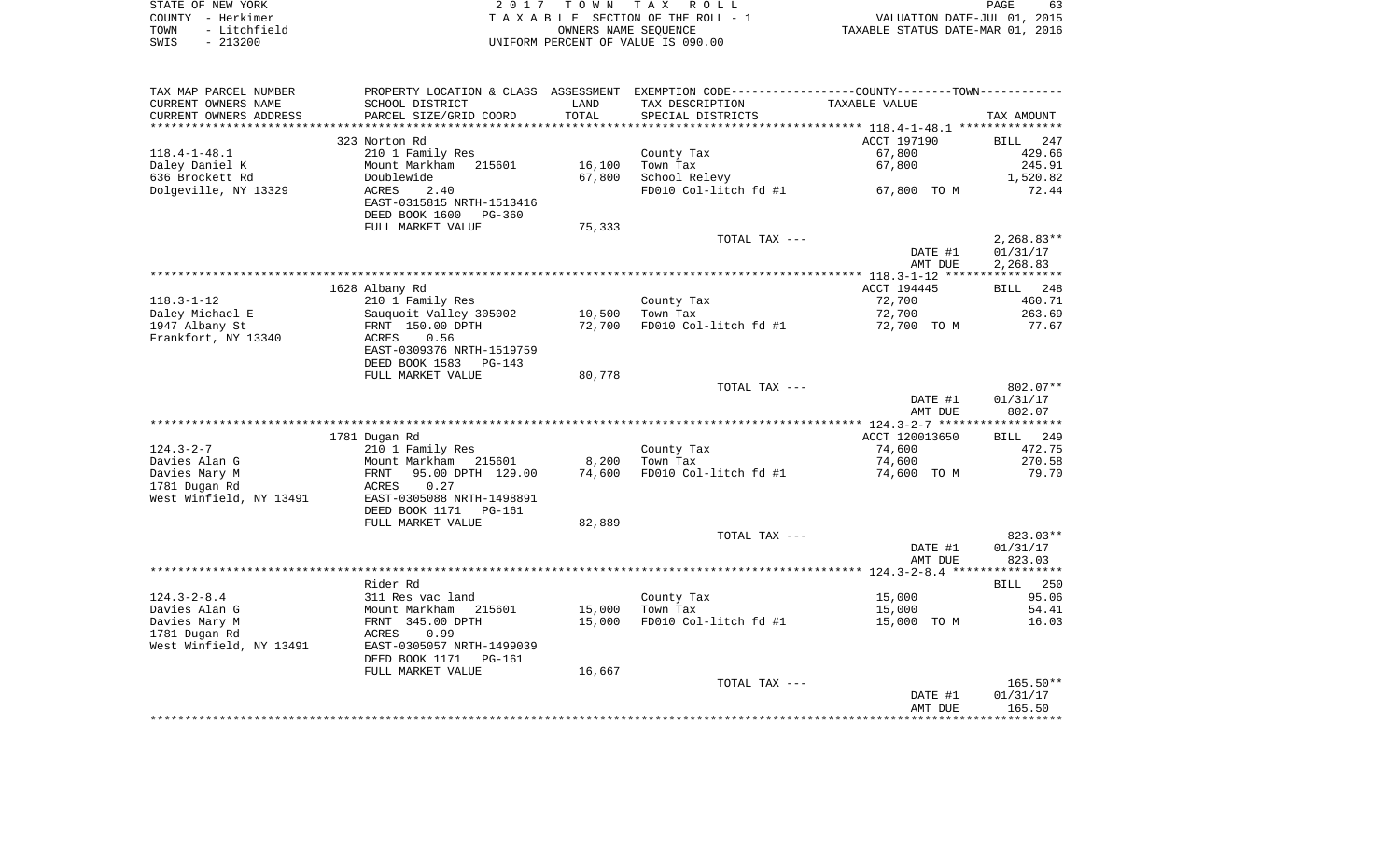STATE OF NEW YORK 2 0 1 7 T O W N T A X R O L L PAGE 64COUNTY - Herkimer T A X A B L E SECTION OF THE ROLL - 1 VALUATION DATE-JUL 01, 2015 TOWN - Litchfield COMERS NAME SEQUENCE TAXABLE STATUS DATE-MAR 01, 2016<br>TRIS - 213200 UNIFORM PERCENT OF VALUE IS 090.00

64

| TAX MAP PARCEL NUMBER                |                                           |         | PROPERTY LOCATION & CLASS ASSESSMENT EXEMPTION CODE---------------COUNTY-------TOWN---------- |                         |                    |
|--------------------------------------|-------------------------------------------|---------|-----------------------------------------------------------------------------------------------|-------------------------|--------------------|
| CURRENT OWNERS NAME                  | SCHOOL DISTRICT                           | LAND    | TAX DESCRIPTION                                                                               | TAXABLE VALUE           |                    |
| CURRENT OWNERS ADDRESS               | PARCEL SIZE/GRID COORD                    | TOTAL   | SPECIAL DISTRICTS                                                                             |                         | TAX AMOUNT         |
|                                      |                                           |         |                                                                                               |                         |                    |
|                                      | Graffenburg Rd                            |         |                                                                                               | ACCT 120006510          | <b>BILL</b><br>251 |
| $118.1 - 1 - 41$                     | 314 Rural vac<10                          |         | County Tax                                                                                    | 1,000                   | 6.34               |
| Davies Christine A                   | Sauquoit Valley 305002 1,000 Town Tax     |         |                                                                                               | 1,000                   | 3.63               |
| 2188 Graffenburg Rd                  | FRNT 50.00 DPTH 125.00                    | 1,000   | School Relevy                                                                                 |                         | 24.59              |
| Sauquoit, NY 13456                   | EAST-0301540 NRTH-1523580                 |         | FD010 Col-litch fd #1 1,000 TO M                                                              |                         | 1.07               |
|                                      | DEED BOOK 707 PG-153                      |         |                                                                                               |                         |                    |
|                                      | FULL MARKET VALUE                         | 1,111   |                                                                                               |                         |                    |
|                                      |                                           |         | TOTAL TAX ---                                                                                 |                         | $35.63**$          |
|                                      |                                           |         |                                                                                               | DATE #1                 | 01/31/17           |
|                                      |                                           |         |                                                                                               | AMT DUE                 | 35.63              |
|                                      | 2188 Graffenburg Rd                       |         |                                                                                               | ACCT 176188             | BILL 252           |
| $118.1 - 1 - 7$                      | 210 1 Family Res                          |         | AGRIC 10 Y 41700                                                                              | 8,900<br>8,900          |                    |
| Davies Scott L                       | Sauquoit Valley 305002 41,300 AG MKTS     |         | 41730                                                                                         | 11,528 11,528           |                    |
| 2188 Graffenburg Rd                  | ACRES 31.80                               |         | 150,000 County Tax                                                                            | 129,572                 | 821.12             |
| Sauquoit, NY 13456                   | EAST-0303037 NRTH-1525599                 |         | Town Tax                                                                                      | 129,572                 | 469.96             |
|                                      | DEED BOOK 1470 PG-80                      |         | School Relevy                                                                                 |                         | 2,544.11           |
| MAY BE SUBJECT TO PAYMENT            | FULL MARKET VALUE                         |         | 166,667 FD010 Col-litch fd #1 150,000 TO M                                                    |                         | 160.26             |
| UNDER AGDIST LAW TIL 2023            |                                           |         |                                                                                               |                         |                    |
|                                      |                                           |         | TOTAL TAX ---                                                                                 |                         | $3,995.45**$       |
|                                      |                                           |         |                                                                                               | DATE #1                 | 01/31/17           |
|                                      |                                           |         |                                                                                               | AMT DUE                 | 3,995.45           |
|                                      |                                           |         |                                                                                               |                         |                    |
|                                      | Roberts Rd                                |         |                                                                                               | ACCT 120004320          | BILL 253           |
| $118.1 - 1 - 49.1$                   | 314 Rural vac<10                          |         | AG MKTS 41730                                                                                 | 8,114<br>8,114          |                    |
| Davies Scott L                       | Sauquoit Valley 305002                    |         | $44,000$ County Tax                                                                           | 35,886                  | 227.41             |
| Davies Christine A                   | Cell Tower on 49.199                      |         | 44,000 Town Tax                                                                               | 35,886                  | 130.16             |
| 2188 Graffenburg Rd                  | ACRES 62.80                               |         | School Relevy                                                                                 |                         | 882.34             |
| Sauquoit, NY 13456                   | EAST-0303188 NRTH-1521797                 |         | FD010 Col-litch fd #1 $44,000$ TO M                                                           |                         | 47.01              |
|                                      | DEED BOOK 782<br>$PG-1$                   |         |                                                                                               |                         |                    |
| MAY BE SUBJECT TO PAYMENT            | FULL MARKET VALUE                         | 48,889  |                                                                                               |                         |                    |
| UNDER AGDIST LAW TIL 2023            |                                           |         |                                                                                               |                         |                    |
|                                      |                                           |         | TOTAL TAX ---                                                                                 |                         | 1,286.92**         |
|                                      |                                           |         |                                                                                               | DATE #1                 | 01/31/17           |
|                                      |                                           |         |                                                                                               | AMT DUE                 | 1,286.92           |
|                                      |                                           |         |                                                                                               |                         |                    |
|                                      | Goodier Rd                                |         |                                                                                               |                         | BILL 254           |
| $124.1 - 1 - 18.4$<br>Davis Edward D | 240 Rural res                             |         | County Tax<br>35,000 Town Tax                                                                 | 110,200                 | 698.35<br>399.70   |
| Davis Sandra A                       | Mount Markham 215601<br>FRNT 1428.00 DPTH | 110,200 | FD010 Col-litch fd #1                                                                         | 110,200<br>110,200 TO M | 117.74             |
| 3414 Southwest Canoe Place           | ACRES 14.30                               |         |                                                                                               |                         |                    |
| Palm City, FL 34990                  | EAST-0305335 NRTH-1505669                 |         |                                                                                               |                         |                    |
|                                      | DEED BOOK 923<br>$PG-462$                 |         |                                                                                               |                         |                    |
|                                      | FULL MARKET VALUE                         | 122,444 |                                                                                               |                         |                    |
|                                      |                                           |         | TOTAL TAX ---                                                                                 |                         | 1,215.79**         |
|                                      |                                           |         |                                                                                               | DATE #1                 | 01/31/17           |
|                                      |                                           |         |                                                                                               | AMT DUE                 | 1,215.79           |
|                                      |                                           |         |                                                                                               |                         |                    |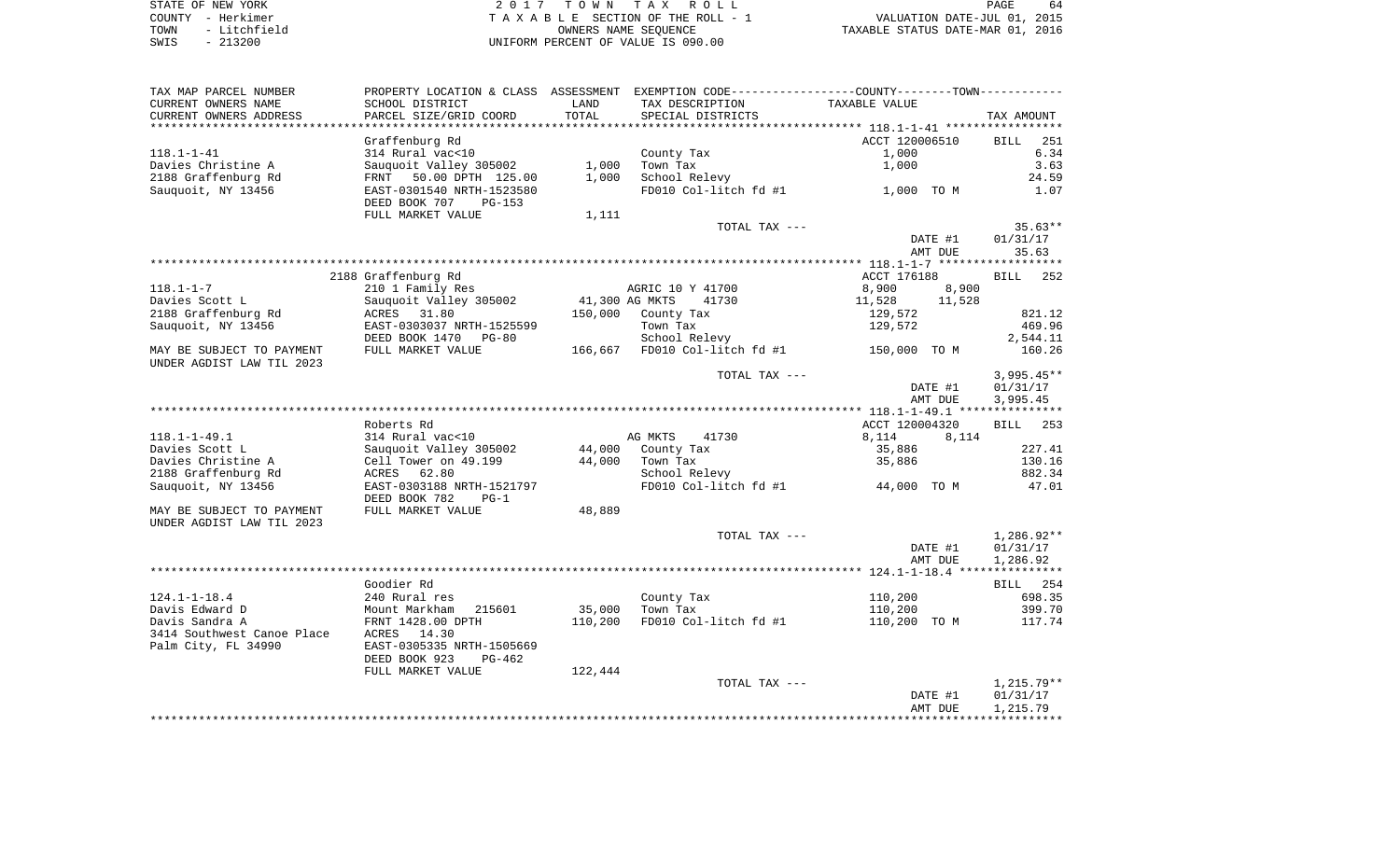|      | STATE OF NEW YORK | 2017 TOWN TAX ROLL                 | PAGE                             | 65 |
|------|-------------------|------------------------------------|----------------------------------|----|
|      | COUNTY - Herkimer | TAXABLE SECTION OF THE ROLL - 1    | VALUATION DATE-JUL 01, 2015      |    |
| TOWN | - Litchfield      | OWNERS NAME SEOUENCE               | TAXABLE STATUS DATE-MAR 01, 2016 |    |
| SWIS | - 213200          | UNIFORM PERCENT OF VALUE IS 090.00 |                                  |    |

| TAX MAP PARCEL NUMBER     | PROPERTY LOCATION & CLASS ASSESSMENT |         |                       | EXEMPTION CODE-----------------COUNTY--------TOWN----------- |              |
|---------------------------|--------------------------------------|---------|-----------------------|--------------------------------------------------------------|--------------|
| CURRENT OWNERS NAME       | SCHOOL DISTRICT                      | LAND    | TAX DESCRIPTION       | TAXABLE VALUE                                                |              |
| CURRENT OWNERS ADDRESS    | PARCEL SIZE/GRID COORD               | TOTAL   | SPECIAL DISTRICTS     |                                                              | TAX AMOUNT   |
|                           |                                      |         |                       |                                                              |              |
|                           | 745 Cedarville Rd                    |         |                       |                                                              | BILL<br>255  |
| $124.4 - 1 - 6.4$         | 240 Rural res                        |         | County Tax            | 97,000                                                       | 614.70       |
|                           |                                      |         |                       |                                                              |              |
| Davis Larry W             | Mount Markham<br>215601              | 30,500  | Town Tax              | 97,000                                                       | 351.82       |
| Davis Jean M              | ACRES<br>15.00 BANK<br>023           | 97,000  | FD010 Col-litch fd #1 | 97,000 TO M                                                  | 103.64       |
| 745 Cedarville Rd         | EAST-0322992 NRTH-1504819            |         |                       |                                                              |              |
| Ilion, NY 13357           | DEED BOOK 854<br>$PG-622$            |         |                       |                                                              |              |
|                           | FULL MARKET VALUE                    | 107,778 |                       |                                                              |              |
|                           |                                      |         | TOTAL TAX ---         |                                                              | $1,070.16**$ |
|                           |                                      |         |                       | DATE #1                                                      | 01/31/17     |
|                           |                                      |         |                       | AMT DUE                                                      | 1,070.16     |
|                           |                                      |         |                       |                                                              |              |
|                           | 135 Camp Rd                          |         |                       |                                                              | BILL 256     |
| $124.3 - 1 - 2$           | 240 Rural res                        |         | AG MKTS<br>41730      | 21,414<br>21,414                                             |              |
|                           |                                      |         |                       |                                                              |              |
| Davis Margaret            | Mount Markham<br>215601              | 43,000  | County Tax            | 106,586                                                      | 675.45       |
| Woodward Barry D          | 70.00<br>ACRES                       | 128,000 | Town Tax              | 106,586                                                      | 386.59       |
| Attn: Barry D Woodward    | EAST-0304162 NRTH-1502653            |         | FD010 Col-litch fd #1 | 128,000 TO M                                                 | 136.76       |
| 135 Camp Rd               | DEED BOOK 877<br>$PG-1$              |         |                       |                                                              |              |
| Clayville, NY 13322       | FULL MARKET VALUE                    | 142,222 |                       |                                                              |              |
| MAY BE SUBJECT TO PAYMENT |                                      |         |                       |                                                              |              |
| UNDER AGDIST LAW TIL 2023 |                                      |         |                       |                                                              |              |
|                           |                                      |         | TOTAL TAX ---         |                                                              | 1,198.80**   |
|                           |                                      |         |                       | DATE #1                                                      | 01/31/17     |
|                           |                                      |         |                       | AMT DUE                                                      | 1,198.80     |
|                           |                                      |         |                       |                                                              |              |
|                           |                                      |         |                       |                                                              |              |
|                           | 10628 Roberts Rd                     |         |                       | ACCT 120006240                                               | BILL 257     |
| $118.3 - 1 - 4.1$         | 240 Rural res                        |         | County Tax            | 151,200                                                      | 958.18       |
| Davis Sean D              | Sauquoit Valley 305002               | 46,300  | Town Tax              | 151,200                                                      | 548.41       |
| Davis Alyssa              | FRNT 770.00 DPTH                     | 151,200 | FD010 Col-litch fd #1 | 151,200 TO M                                                 | 161.54       |
| 10628 Roberts Rd          | 42.10 BANK<br>ACRES<br>813           |         |                       |                                                              |              |
| Frankfort, NY 13340       | EAST-0306932 NRTH-1519189            |         |                       |                                                              |              |
|                           | DEED BOOK 1239<br><b>PG-709</b>      |         |                       |                                                              |              |
|                           | FULL MARKET VALUE                    | 168,000 |                       |                                                              |              |
|                           |                                      |         | TOTAL TAX ---         |                                                              | $1,668.13**$ |
|                           |                                      |         |                       | DATE #1                                                      | 01/31/17     |
|                           |                                      |         |                       | AMT DUE                                                      | 1,668.13     |
|                           |                                      |         |                       |                                                              |              |
|                           |                                      |         |                       |                                                              |              |
|                           | Elizabethtown Rd                     |         |                       | ACCT 120000870                                               | BILL 258     |
| $125.3 - 2 - 15$          | 312 Vac w/imprv                      |         | County Tax            | 34,000                                                       | 215.46       |
| Davis William L           | Central Valley 212803                | 18,900  | Town Tax              | 34,000                                                       | 123.32       |
| Davis Denise M            | ACRES<br>7.90                        | 34,000  | FD010 Col-litch fd #1 | 34,000 TO M                                                  | 36.33        |
| 519 Elizabethtown Rd      | EAST-0331357 NRTH-1500660            |         |                       |                                                              |              |
| Ilion, NY 13357           | DEED BOOK 856<br>$PG-436$            |         |                       |                                                              |              |
|                           | FULL MARKET VALUE                    | 37,778  |                       |                                                              |              |
|                           |                                      |         | TOTAL TAX ---         |                                                              | 375.11**     |
|                           |                                      |         |                       |                                                              |              |
|                           |                                      |         |                       | DATE #1                                                      | 01/31/17     |
|                           |                                      |         |                       | AMT DUE                                                      | 375.11       |
|                           |                                      |         |                       |                                                              |              |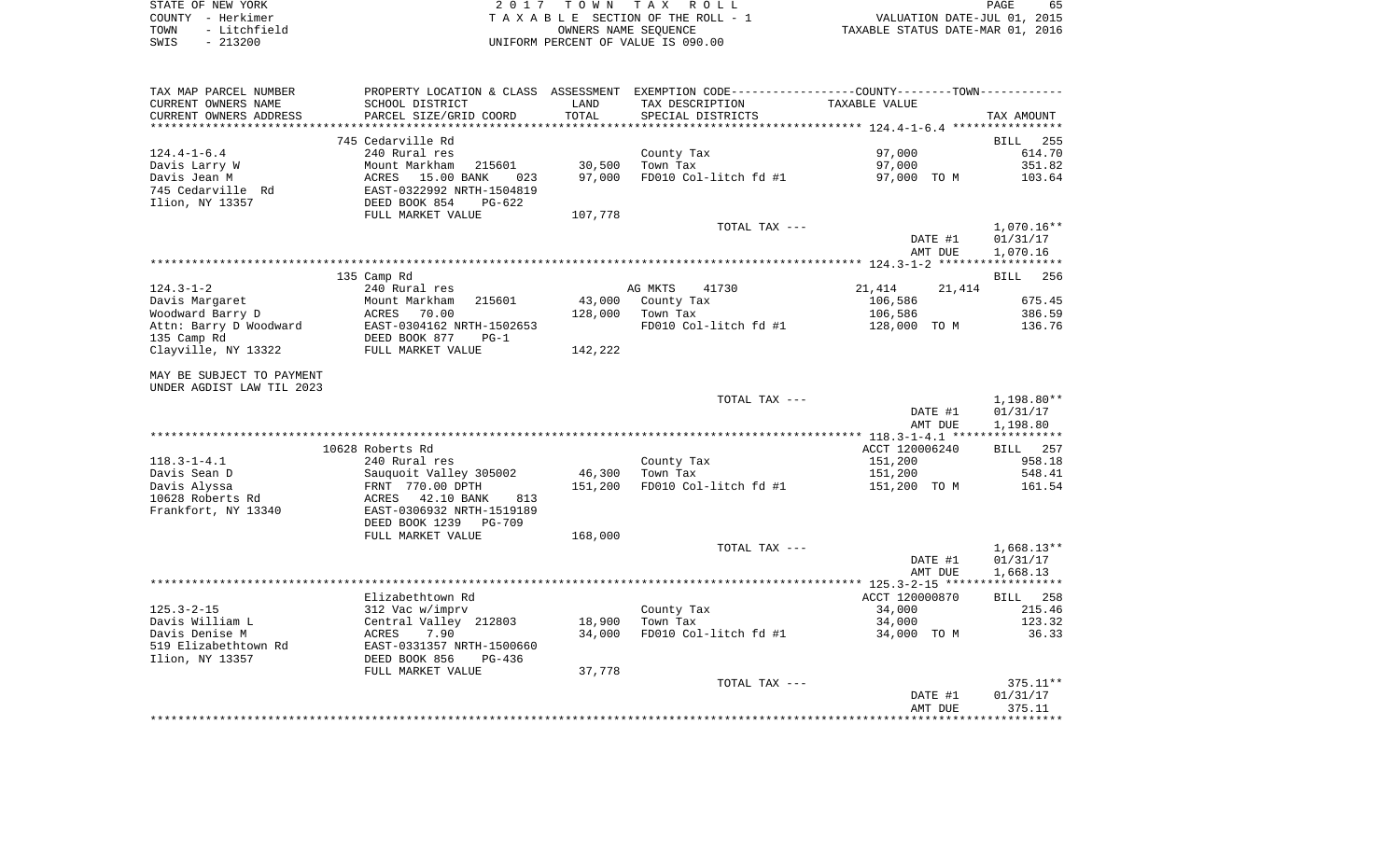|      | STATE OF NEW YORK |  |                      | 2017 TOWN TAX ROL                  |
|------|-------------------|--|----------------------|------------------------------------|
|      | COUNTY - Herkimer |  |                      | TAXABLE SECTION OF THE ROLL        |
| TOWN | - Litchfield      |  | OWNERS NAME SEOUENCE |                                    |
|      | SWIS - 213200     |  |                      | UNIFORM PERCENT OF VALUE IS 090.00 |

2017 TOWN TAX ROLL TA X A B L E SECTION OF THE ROLL - 1 TOWN - Litchfield OWNERS NAME SEQUENCE TAXABLE STATUS DATE-MAR 01, 2016

| SCHOOL DISTRICT<br>LAND<br>TAX DESCRIPTION<br>TAXABLE VALUE<br>TOTAL<br>CURRENT OWNERS ADDRESS<br>PARCEL SIZE/GRID COORD<br>SPECIAL DISTRICTS<br>TAX AMOUNT<br>*********************<br>ACCT 120009720<br>Elizabethtown Rd<br><b>BILL</b><br>259<br>$131.30 - 1 - 8$<br>314 Rural vac<10<br>1,100<br>6.97<br>County Tax<br>3.99<br>215601<br>1,100<br>Town Tax<br>1,100<br>Dawson Mary<br>Mount Markham<br>1,100<br>FD010 Col-litch fd #1<br>1.18<br>920 Lock Street<br>V19 1/8<br>1,100 TO M<br>Utica, NY 13502<br>10e<br>FRNT 67.00 DPTH 72.00<br>EAST-0328186 NRTH-1493780<br>DEED BOOK 1138<br>PG-813<br>FULL MARKET VALUE<br>1,222<br>$12.14**$<br>TOTAL TAX ---<br>DATE #1<br>01/31/17<br>AMT DUE<br>12.14<br>10356 Roberts Rd<br>ACCT 181137<br>BILL 260<br>$118.1 - 1 - 49.2$<br>210 1 Family Res<br>102,600<br>650.19<br>County Tax<br>Decker Robert<br>Sauquoit Valley 305002<br>14,400<br>Town Tax<br>102,600<br>372.14<br>Decker Tanya<br>FRNT 327.00 DPTH 327.00<br>102,600<br>FD010 Col-litch fd #1<br>109.62<br>102,600 TO M<br>10356 Roberts Rd<br>1.64<br>ACRES<br>EAST-0304128 NRTH-1522389<br>Sauquoit, NY 13456<br>DEED BOOK 1502<br>PG-376<br>FULL MARKET VALUE<br>114,000<br>TOTAL TAX ---<br>1,131.95**<br>DATE #1<br>01/31/17<br>AMT DUE<br>1,131.95<br>1165 State Route 51<br>ACCT 120090228<br>BILL 261<br>$131.1 - 3 - 8.4$<br>56,700<br>359.32<br>270 Mfg housing<br>County Tax<br>Mount Markham<br>46,700<br>56,700<br>205.65<br>Dedicke David A<br>215601<br>Town Tax<br>BAR 2006<br>56,700<br>60.58<br>Dedicke Kelly<br>FD010 Col-litch fd #1<br>56,700 TO M<br>1165 State Route 51<br>ACRES<br>75.00<br>Ilion, NY 13357<br>EAST-0327104 NRTH-1496531<br>DEED BOOK 820<br>PG-602<br>FULL MARKET VALUE<br>63,000<br>$625.55**$<br>TOTAL TAX ---<br>01/31/17<br>DATE #1<br>625.55<br>AMT DUE<br>268 Rider Rd<br>ACCT 120007080<br>BILL 262<br>210 1 Family Res<br>County Tax<br>158,000<br>1,001.27<br>Mount Markham<br>Town Tax<br>573.07<br>215601<br>13,300<br>158,000<br>158,000<br>FD010 Col-litch fd #1<br>168.81<br>FRNT 150.00 DPTH 200.00<br>158,000 TO M<br>268 Rider Rd<br>EAST-0307190 NRTH-1501383<br>Clayville, NY 13322<br>DEED BOOK 929<br>$PG-72$<br>175,556<br>FULL MARKET VALUE<br>1,743.15**<br>TOTAL TAX ---<br>01/31/17<br>DATE #1<br>1,743.15<br>AMT DUE | TAX MAP PARCEL NUMBER | PROPERTY LOCATION & CLASS ASSESSMENT EXEMPTION CODE---------------COUNTY-------TOWN---------- |  |  |
|--------------------------------------------------------------------------------------------------------------------------------------------------------------------------------------------------------------------------------------------------------------------------------------------------------------------------------------------------------------------------------------------------------------------------------------------------------------------------------------------------------------------------------------------------------------------------------------------------------------------------------------------------------------------------------------------------------------------------------------------------------------------------------------------------------------------------------------------------------------------------------------------------------------------------------------------------------------------------------------------------------------------------------------------------------------------------------------------------------------------------------------------------------------------------------------------------------------------------------------------------------------------------------------------------------------------------------------------------------------------------------------------------------------------------------------------------------------------------------------------------------------------------------------------------------------------------------------------------------------------------------------------------------------------------------------------------------------------------------------------------------------------------------------------------------------------------------------------------------------------------------------------------------------------------------------------------------------------------------------------------------------------------------------------------------------------------------------------------------------------------------------------------------------------------------------------------------------------------------------------------------------------------------------------------------------|-----------------------|-----------------------------------------------------------------------------------------------|--|--|
|                                                                                                                                                                                                                                                                                                                                                                                                                                                                                                                                                                                                                                                                                                                                                                                                                                                                                                                                                                                                                                                                                                                                                                                                                                                                                                                                                                                                                                                                                                                                                                                                                                                                                                                                                                                                                                                                                                                                                                                                                                                                                                                                                                                                                                                                                                              | CURRENT OWNERS NAME   |                                                                                               |  |  |
|                                                                                                                                                                                                                                                                                                                                                                                                                                                                                                                                                                                                                                                                                                                                                                                                                                                                                                                                                                                                                                                                                                                                                                                                                                                                                                                                                                                                                                                                                                                                                                                                                                                                                                                                                                                                                                                                                                                                                                                                                                                                                                                                                                                                                                                                                                              |                       |                                                                                               |  |  |
|                                                                                                                                                                                                                                                                                                                                                                                                                                                                                                                                                                                                                                                                                                                                                                                                                                                                                                                                                                                                                                                                                                                                                                                                                                                                                                                                                                                                                                                                                                                                                                                                                                                                                                                                                                                                                                                                                                                                                                                                                                                                                                                                                                                                                                                                                                              |                       |                                                                                               |  |  |
|                                                                                                                                                                                                                                                                                                                                                                                                                                                                                                                                                                                                                                                                                                                                                                                                                                                                                                                                                                                                                                                                                                                                                                                                                                                                                                                                                                                                                                                                                                                                                                                                                                                                                                                                                                                                                                                                                                                                                                                                                                                                                                                                                                                                                                                                                                              |                       |                                                                                               |  |  |
|                                                                                                                                                                                                                                                                                                                                                                                                                                                                                                                                                                                                                                                                                                                                                                                                                                                                                                                                                                                                                                                                                                                                                                                                                                                                                                                                                                                                                                                                                                                                                                                                                                                                                                                                                                                                                                                                                                                                                                                                                                                                                                                                                                                                                                                                                                              |                       |                                                                                               |  |  |
|                                                                                                                                                                                                                                                                                                                                                                                                                                                                                                                                                                                                                                                                                                                                                                                                                                                                                                                                                                                                                                                                                                                                                                                                                                                                                                                                                                                                                                                                                                                                                                                                                                                                                                                                                                                                                                                                                                                                                                                                                                                                                                                                                                                                                                                                                                              |                       |                                                                                               |  |  |
|                                                                                                                                                                                                                                                                                                                                                                                                                                                                                                                                                                                                                                                                                                                                                                                                                                                                                                                                                                                                                                                                                                                                                                                                                                                                                                                                                                                                                                                                                                                                                                                                                                                                                                                                                                                                                                                                                                                                                                                                                                                                                                                                                                                                                                                                                                              |                       |                                                                                               |  |  |
|                                                                                                                                                                                                                                                                                                                                                                                                                                                                                                                                                                                                                                                                                                                                                                                                                                                                                                                                                                                                                                                                                                                                                                                                                                                                                                                                                                                                                                                                                                                                                                                                                                                                                                                                                                                                                                                                                                                                                                                                                                                                                                                                                                                                                                                                                                              |                       |                                                                                               |  |  |
|                                                                                                                                                                                                                                                                                                                                                                                                                                                                                                                                                                                                                                                                                                                                                                                                                                                                                                                                                                                                                                                                                                                                                                                                                                                                                                                                                                                                                                                                                                                                                                                                                                                                                                                                                                                                                                                                                                                                                                                                                                                                                                                                                                                                                                                                                                              |                       |                                                                                               |  |  |
|                                                                                                                                                                                                                                                                                                                                                                                                                                                                                                                                                                                                                                                                                                                                                                                                                                                                                                                                                                                                                                                                                                                                                                                                                                                                                                                                                                                                                                                                                                                                                                                                                                                                                                                                                                                                                                                                                                                                                                                                                                                                                                                                                                                                                                                                                                              |                       |                                                                                               |  |  |
|                                                                                                                                                                                                                                                                                                                                                                                                                                                                                                                                                                                                                                                                                                                                                                                                                                                                                                                                                                                                                                                                                                                                                                                                                                                                                                                                                                                                                                                                                                                                                                                                                                                                                                                                                                                                                                                                                                                                                                                                                                                                                                                                                                                                                                                                                                              |                       |                                                                                               |  |  |
|                                                                                                                                                                                                                                                                                                                                                                                                                                                                                                                                                                                                                                                                                                                                                                                                                                                                                                                                                                                                                                                                                                                                                                                                                                                                                                                                                                                                                                                                                                                                                                                                                                                                                                                                                                                                                                                                                                                                                                                                                                                                                                                                                                                                                                                                                                              |                       |                                                                                               |  |  |
|                                                                                                                                                                                                                                                                                                                                                                                                                                                                                                                                                                                                                                                                                                                                                                                                                                                                                                                                                                                                                                                                                                                                                                                                                                                                                                                                                                                                                                                                                                                                                                                                                                                                                                                                                                                                                                                                                                                                                                                                                                                                                                                                                                                                                                                                                                              |                       |                                                                                               |  |  |
|                                                                                                                                                                                                                                                                                                                                                                                                                                                                                                                                                                                                                                                                                                                                                                                                                                                                                                                                                                                                                                                                                                                                                                                                                                                                                                                                                                                                                                                                                                                                                                                                                                                                                                                                                                                                                                                                                                                                                                                                                                                                                                                                                                                                                                                                                                              |                       |                                                                                               |  |  |
|                                                                                                                                                                                                                                                                                                                                                                                                                                                                                                                                                                                                                                                                                                                                                                                                                                                                                                                                                                                                                                                                                                                                                                                                                                                                                                                                                                                                                                                                                                                                                                                                                                                                                                                                                                                                                                                                                                                                                                                                                                                                                                                                                                                                                                                                                                              |                       |                                                                                               |  |  |
|                                                                                                                                                                                                                                                                                                                                                                                                                                                                                                                                                                                                                                                                                                                                                                                                                                                                                                                                                                                                                                                                                                                                                                                                                                                                                                                                                                                                                                                                                                                                                                                                                                                                                                                                                                                                                                                                                                                                                                                                                                                                                                                                                                                                                                                                                                              |                       |                                                                                               |  |  |
|                                                                                                                                                                                                                                                                                                                                                                                                                                                                                                                                                                                                                                                                                                                                                                                                                                                                                                                                                                                                                                                                                                                                                                                                                                                                                                                                                                                                                                                                                                                                                                                                                                                                                                                                                                                                                                                                                                                                                                                                                                                                                                                                                                                                                                                                                                              |                       |                                                                                               |  |  |
|                                                                                                                                                                                                                                                                                                                                                                                                                                                                                                                                                                                                                                                                                                                                                                                                                                                                                                                                                                                                                                                                                                                                                                                                                                                                                                                                                                                                                                                                                                                                                                                                                                                                                                                                                                                                                                                                                                                                                                                                                                                                                                                                                                                                                                                                                                              |                       |                                                                                               |  |  |
|                                                                                                                                                                                                                                                                                                                                                                                                                                                                                                                                                                                                                                                                                                                                                                                                                                                                                                                                                                                                                                                                                                                                                                                                                                                                                                                                                                                                                                                                                                                                                                                                                                                                                                                                                                                                                                                                                                                                                                                                                                                                                                                                                                                                                                                                                                              |                       |                                                                                               |  |  |
|                                                                                                                                                                                                                                                                                                                                                                                                                                                                                                                                                                                                                                                                                                                                                                                                                                                                                                                                                                                                                                                                                                                                                                                                                                                                                                                                                                                                                                                                                                                                                                                                                                                                                                                                                                                                                                                                                                                                                                                                                                                                                                                                                                                                                                                                                                              |                       |                                                                                               |  |  |
|                                                                                                                                                                                                                                                                                                                                                                                                                                                                                                                                                                                                                                                                                                                                                                                                                                                                                                                                                                                                                                                                                                                                                                                                                                                                                                                                                                                                                                                                                                                                                                                                                                                                                                                                                                                                                                                                                                                                                                                                                                                                                                                                                                                                                                                                                                              |                       |                                                                                               |  |  |
|                                                                                                                                                                                                                                                                                                                                                                                                                                                                                                                                                                                                                                                                                                                                                                                                                                                                                                                                                                                                                                                                                                                                                                                                                                                                                                                                                                                                                                                                                                                                                                                                                                                                                                                                                                                                                                                                                                                                                                                                                                                                                                                                                                                                                                                                                                              |                       |                                                                                               |  |  |
|                                                                                                                                                                                                                                                                                                                                                                                                                                                                                                                                                                                                                                                                                                                                                                                                                                                                                                                                                                                                                                                                                                                                                                                                                                                                                                                                                                                                                                                                                                                                                                                                                                                                                                                                                                                                                                                                                                                                                                                                                                                                                                                                                                                                                                                                                                              |                       |                                                                                               |  |  |
|                                                                                                                                                                                                                                                                                                                                                                                                                                                                                                                                                                                                                                                                                                                                                                                                                                                                                                                                                                                                                                                                                                                                                                                                                                                                                                                                                                                                                                                                                                                                                                                                                                                                                                                                                                                                                                                                                                                                                                                                                                                                                                                                                                                                                                                                                                              |                       |                                                                                               |  |  |
|                                                                                                                                                                                                                                                                                                                                                                                                                                                                                                                                                                                                                                                                                                                                                                                                                                                                                                                                                                                                                                                                                                                                                                                                                                                                                                                                                                                                                                                                                                                                                                                                                                                                                                                                                                                                                                                                                                                                                                                                                                                                                                                                                                                                                                                                                                              |                       |                                                                                               |  |  |
|                                                                                                                                                                                                                                                                                                                                                                                                                                                                                                                                                                                                                                                                                                                                                                                                                                                                                                                                                                                                                                                                                                                                                                                                                                                                                                                                                                                                                                                                                                                                                                                                                                                                                                                                                                                                                                                                                                                                                                                                                                                                                                                                                                                                                                                                                                              |                       |                                                                                               |  |  |
|                                                                                                                                                                                                                                                                                                                                                                                                                                                                                                                                                                                                                                                                                                                                                                                                                                                                                                                                                                                                                                                                                                                                                                                                                                                                                                                                                                                                                                                                                                                                                                                                                                                                                                                                                                                                                                                                                                                                                                                                                                                                                                                                                                                                                                                                                                              |                       |                                                                                               |  |  |
|                                                                                                                                                                                                                                                                                                                                                                                                                                                                                                                                                                                                                                                                                                                                                                                                                                                                                                                                                                                                                                                                                                                                                                                                                                                                                                                                                                                                                                                                                                                                                                                                                                                                                                                                                                                                                                                                                                                                                                                                                                                                                                                                                                                                                                                                                                              |                       |                                                                                               |  |  |
|                                                                                                                                                                                                                                                                                                                                                                                                                                                                                                                                                                                                                                                                                                                                                                                                                                                                                                                                                                                                                                                                                                                                                                                                                                                                                                                                                                                                                                                                                                                                                                                                                                                                                                                                                                                                                                                                                                                                                                                                                                                                                                                                                                                                                                                                                                              |                       |                                                                                               |  |  |
|                                                                                                                                                                                                                                                                                                                                                                                                                                                                                                                                                                                                                                                                                                                                                                                                                                                                                                                                                                                                                                                                                                                                                                                                                                                                                                                                                                                                                                                                                                                                                                                                                                                                                                                                                                                                                                                                                                                                                                                                                                                                                                                                                                                                                                                                                                              |                       |                                                                                               |  |  |
|                                                                                                                                                                                                                                                                                                                                                                                                                                                                                                                                                                                                                                                                                                                                                                                                                                                                                                                                                                                                                                                                                                                                                                                                                                                                                                                                                                                                                                                                                                                                                                                                                                                                                                                                                                                                                                                                                                                                                                                                                                                                                                                                                                                                                                                                                                              |                       |                                                                                               |  |  |
|                                                                                                                                                                                                                                                                                                                                                                                                                                                                                                                                                                                                                                                                                                                                                                                                                                                                                                                                                                                                                                                                                                                                                                                                                                                                                                                                                                                                                                                                                                                                                                                                                                                                                                                                                                                                                                                                                                                                                                                                                                                                                                                                                                                                                                                                                                              |                       |                                                                                               |  |  |
|                                                                                                                                                                                                                                                                                                                                                                                                                                                                                                                                                                                                                                                                                                                                                                                                                                                                                                                                                                                                                                                                                                                                                                                                                                                                                                                                                                                                                                                                                                                                                                                                                                                                                                                                                                                                                                                                                                                                                                                                                                                                                                                                                                                                                                                                                                              |                       |                                                                                               |  |  |
|                                                                                                                                                                                                                                                                                                                                                                                                                                                                                                                                                                                                                                                                                                                                                                                                                                                                                                                                                                                                                                                                                                                                                                                                                                                                                                                                                                                                                                                                                                                                                                                                                                                                                                                                                                                                                                                                                                                                                                                                                                                                                                                                                                                                                                                                                                              |                       |                                                                                               |  |  |
|                                                                                                                                                                                                                                                                                                                                                                                                                                                                                                                                                                                                                                                                                                                                                                                                                                                                                                                                                                                                                                                                                                                                                                                                                                                                                                                                                                                                                                                                                                                                                                                                                                                                                                                                                                                                                                                                                                                                                                                                                                                                                                                                                                                                                                                                                                              |                       |                                                                                               |  |  |
|                                                                                                                                                                                                                                                                                                                                                                                                                                                                                                                                                                                                                                                                                                                                                                                                                                                                                                                                                                                                                                                                                                                                                                                                                                                                                                                                                                                                                                                                                                                                                                                                                                                                                                                                                                                                                                                                                                                                                                                                                                                                                                                                                                                                                                                                                                              |                       |                                                                                               |  |  |
|                                                                                                                                                                                                                                                                                                                                                                                                                                                                                                                                                                                                                                                                                                                                                                                                                                                                                                                                                                                                                                                                                                                                                                                                                                                                                                                                                                                                                                                                                                                                                                                                                                                                                                                                                                                                                                                                                                                                                                                                                                                                                                                                                                                                                                                                                                              |                       |                                                                                               |  |  |
|                                                                                                                                                                                                                                                                                                                                                                                                                                                                                                                                                                                                                                                                                                                                                                                                                                                                                                                                                                                                                                                                                                                                                                                                                                                                                                                                                                                                                                                                                                                                                                                                                                                                                                                                                                                                                                                                                                                                                                                                                                                                                                                                                                                                                                                                                                              |                       |                                                                                               |  |  |
|                                                                                                                                                                                                                                                                                                                                                                                                                                                                                                                                                                                                                                                                                                                                                                                                                                                                                                                                                                                                                                                                                                                                                                                                                                                                                                                                                                                                                                                                                                                                                                                                                                                                                                                                                                                                                                                                                                                                                                                                                                                                                                                                                                                                                                                                                                              |                       |                                                                                               |  |  |
|                                                                                                                                                                                                                                                                                                                                                                                                                                                                                                                                                                                                                                                                                                                                                                                                                                                                                                                                                                                                                                                                                                                                                                                                                                                                                                                                                                                                                                                                                                                                                                                                                                                                                                                                                                                                                                                                                                                                                                                                                                                                                                                                                                                                                                                                                                              |                       |                                                                                               |  |  |
|                                                                                                                                                                                                                                                                                                                                                                                                                                                                                                                                                                                                                                                                                                                                                                                                                                                                                                                                                                                                                                                                                                                                                                                                                                                                                                                                                                                                                                                                                                                                                                                                                                                                                                                                                                                                                                                                                                                                                                                                                                                                                                                                                                                                                                                                                                              |                       |                                                                                               |  |  |
|                                                                                                                                                                                                                                                                                                                                                                                                                                                                                                                                                                                                                                                                                                                                                                                                                                                                                                                                                                                                                                                                                                                                                                                                                                                                                                                                                                                                                                                                                                                                                                                                                                                                                                                                                                                                                                                                                                                                                                                                                                                                                                                                                                                                                                                                                                              |                       |                                                                                               |  |  |
|                                                                                                                                                                                                                                                                                                                                                                                                                                                                                                                                                                                                                                                                                                                                                                                                                                                                                                                                                                                                                                                                                                                                                                                                                                                                                                                                                                                                                                                                                                                                                                                                                                                                                                                                                                                                                                                                                                                                                                                                                                                                                                                                                                                                                                                                                                              |                       |                                                                                               |  |  |
|                                                                                                                                                                                                                                                                                                                                                                                                                                                                                                                                                                                                                                                                                                                                                                                                                                                                                                                                                                                                                                                                                                                                                                                                                                                                                                                                                                                                                                                                                                                                                                                                                                                                                                                                                                                                                                                                                                                                                                                                                                                                                                                                                                                                                                                                                                              |                       |                                                                                               |  |  |
|                                                                                                                                                                                                                                                                                                                                                                                                                                                                                                                                                                                                                                                                                                                                                                                                                                                                                                                                                                                                                                                                                                                                                                                                                                                                                                                                                                                                                                                                                                                                                                                                                                                                                                                                                                                                                                                                                                                                                                                                                                                                                                                                                                                                                                                                                                              | $124.3 - 2 - 9$       |                                                                                               |  |  |
|                                                                                                                                                                                                                                                                                                                                                                                                                                                                                                                                                                                                                                                                                                                                                                                                                                                                                                                                                                                                                                                                                                                                                                                                                                                                                                                                                                                                                                                                                                                                                                                                                                                                                                                                                                                                                                                                                                                                                                                                                                                                                                                                                                                                                                                                                                              | DeGironimo Thomas L   |                                                                                               |  |  |
|                                                                                                                                                                                                                                                                                                                                                                                                                                                                                                                                                                                                                                                                                                                                                                                                                                                                                                                                                                                                                                                                                                                                                                                                                                                                                                                                                                                                                                                                                                                                                                                                                                                                                                                                                                                                                                                                                                                                                                                                                                                                                                                                                                                                                                                                                                              | DeGironimo Virginia   |                                                                                               |  |  |
|                                                                                                                                                                                                                                                                                                                                                                                                                                                                                                                                                                                                                                                                                                                                                                                                                                                                                                                                                                                                                                                                                                                                                                                                                                                                                                                                                                                                                                                                                                                                                                                                                                                                                                                                                                                                                                                                                                                                                                                                                                                                                                                                                                                                                                                                                                              |                       |                                                                                               |  |  |
|                                                                                                                                                                                                                                                                                                                                                                                                                                                                                                                                                                                                                                                                                                                                                                                                                                                                                                                                                                                                                                                                                                                                                                                                                                                                                                                                                                                                                                                                                                                                                                                                                                                                                                                                                                                                                                                                                                                                                                                                                                                                                                                                                                                                                                                                                                              |                       |                                                                                               |  |  |
|                                                                                                                                                                                                                                                                                                                                                                                                                                                                                                                                                                                                                                                                                                                                                                                                                                                                                                                                                                                                                                                                                                                                                                                                                                                                                                                                                                                                                                                                                                                                                                                                                                                                                                                                                                                                                                                                                                                                                                                                                                                                                                                                                                                                                                                                                                              |                       |                                                                                               |  |  |
|                                                                                                                                                                                                                                                                                                                                                                                                                                                                                                                                                                                                                                                                                                                                                                                                                                                                                                                                                                                                                                                                                                                                                                                                                                                                                                                                                                                                                                                                                                                                                                                                                                                                                                                                                                                                                                                                                                                                                                                                                                                                                                                                                                                                                                                                                                              |                       |                                                                                               |  |  |
|                                                                                                                                                                                                                                                                                                                                                                                                                                                                                                                                                                                                                                                                                                                                                                                                                                                                                                                                                                                                                                                                                                                                                                                                                                                                                                                                                                                                                                                                                                                                                                                                                                                                                                                                                                                                                                                                                                                                                                                                                                                                                                                                                                                                                                                                                                              |                       |                                                                                               |  |  |
|                                                                                                                                                                                                                                                                                                                                                                                                                                                                                                                                                                                                                                                                                                                                                                                                                                                                                                                                                                                                                                                                                                                                                                                                                                                                                                                                                                                                                                                                                                                                                                                                                                                                                                                                                                                                                                                                                                                                                                                                                                                                                                                                                                                                                                                                                                              |                       |                                                                                               |  |  |
|                                                                                                                                                                                                                                                                                                                                                                                                                                                                                                                                                                                                                                                                                                                                                                                                                                                                                                                                                                                                                                                                                                                                                                                                                                                                                                                                                                                                                                                                                                                                                                                                                                                                                                                                                                                                                                                                                                                                                                                                                                                                                                                                                                                                                                                                                                              |                       |                                                                                               |  |  |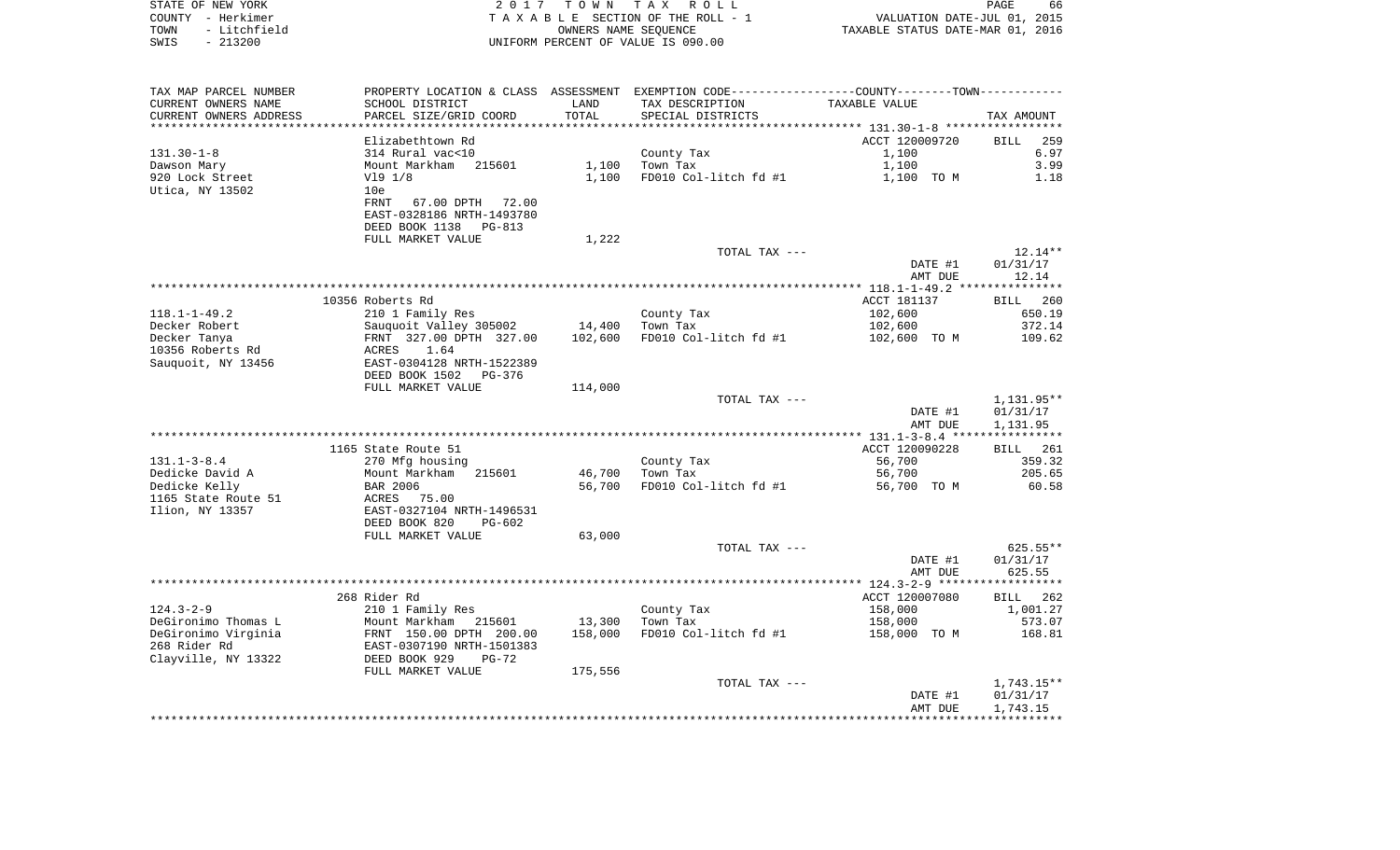|        | STATE OF NEW YORK | 2017 TOWN TAX ROLL                 | PAGE                             |
|--------|-------------------|------------------------------------|----------------------------------|
| COUNTY | – Herkimer        | TAXABLE SECTION OF THE ROLL - 1    | VALUATION DATE-JUL 01, 2015      |
| TOWN   | - Litchfield      | OWNERS NAME SEOUENCE               | TAXABLE STATUS DATE-MAR 01, 2016 |
| SWIS   | $-213200$         | UNIFORM PERCENT OF VALUE IS 090.00 |                                  |

| TAX MAP PARCEL NUMBER     |                                               |         | PROPERTY LOCATION & CLASS ASSESSMENT EXEMPTION CODE---------------COUNTY-------TOWN---------- |                    |                    |
|---------------------------|-----------------------------------------------|---------|-----------------------------------------------------------------------------------------------|--------------------|--------------------|
| CURRENT OWNERS NAME       | SCHOOL DISTRICT                               | LAND    | TAX DESCRIPTION                                                                               | TAXABLE VALUE      |                    |
| CURRENT OWNERS ADDRESS    | PARCEL SIZE/GRID COORD                        | TOTAL   | SPECIAL DISTRICTS                                                                             |                    | TAX AMOUNT         |
| ************************* |                                               |         |                                                                                               |                    |                    |
|                           | 220 Camp Rd                                   |         |                                                                                               | ACCT 171055        | BILL 263           |
| $124.3 - 1 - 36$          | 210 1 Family Res                              |         | County Tax                                                                                    | 122,000            | 773.13             |
| DelMedico Michael A       | Mount Markham 215601                          | 9,800   | Town Tax                                                                                      | 122,000            | 442.50             |
| DelMedico Kelsey L        | FRNT<br>90.00 DPTH 220.00                     | 122,000 | FD010 Col-litch fd #1                                                                         | 122,000 TO M       | 130.35             |
| 220 Camp Rd               | ACRES<br>0.40                                 |         |                                                                                               |                    |                    |
| Clayville, NY 13322       | EAST-0306379 NRTH-1503671                     |         |                                                                                               |                    |                    |
|                           | DEED BOOK 1436<br>PG-655                      |         |                                                                                               |                    |                    |
|                           | FULL MARKET VALUE                             | 135,556 |                                                                                               |                    |                    |
|                           |                                               |         | TOTAL TAX ---                                                                                 |                    | 1,345.98**         |
|                           |                                               |         |                                                                                               | DATE #1            | 01/31/17           |
|                           |                                               |         |                                                                                               | AMT DUE            | 1,345.98           |
|                           |                                               |         |                                                                                               |                    |                    |
|                           | 554 Silver St                                 |         |                                                                                               | ACCT 120010680     | BILL 264           |
| $119.3 - 1 - 41$          | 210 1 Family Res                              |         | County Tax                                                                                    | 75,000             | 475.29             |
| DeLore Traci              | Mount Markham 215601<br>-<br>ACRES            | 13,000  | Town Tax<br>FD010 Col-litch fd #1                                                             | 75,000             | 272.03             |
| 554 Silver St             | 1.00 BANK<br>023<br>EAST-0329946 NRTH-1513180 | 75,000  |                                                                                               | 75,000 TO M        | 80.13              |
| Ilion, NY 13357           | DEED BOOK 917<br>PG-677                       |         |                                                                                               |                    |                    |
|                           | FULL MARKET VALUE                             | 83,333  |                                                                                               |                    |                    |
|                           |                                               |         | TOTAL TAX ---                                                                                 |                    | $827.45**$         |
|                           |                                               |         |                                                                                               | DATE #1            | 01/31/17           |
|                           |                                               |         |                                                                                               | AMT DUE            | 827.45             |
|                           |                                               |         |                                                                                               |                    |                    |
|                           | 519 Cedarville Rd                             |         |                                                                                               | ACCT 120007410     | BILL 265           |
| $124.4 - 1 - 12$          | 210 1 Family Res                              |         | County Tax                                                                                    | 94,300             | 597.59             |
| Demchak George            | Mount Markham 215601                          | 20,500  | Town Tax                                                                                      | 94,300             | 342.03             |
| Demchak Ellen             | Mount<br>ACRES<br>4.40 BANK<br>135            | 94,300  | FD010 Col-litch fd #1                                                                         | 94,300 TO M        | 100.75             |
| 519 Cedarville Rd         | EAST-0323891 NRTH-1500679                     |         |                                                                                               |                    |                    |
| Ilion, NY 13357           | DEED BOOK 1205 PG-647                         |         |                                                                                               |                    |                    |
|                           | FULL MARKET VALUE                             | 104,778 |                                                                                               |                    |                    |
|                           |                                               |         | TOTAL TAX ---                                                                                 |                    | 1,040.37**         |
|                           |                                               |         |                                                                                               | DATE #1            | 01/31/17           |
|                           |                                               |         |                                                                                               | AMT DUE            | 1,040.37           |
|                           |                                               |         |                                                                                               |                    |                    |
|                           | 1398 State Route 51                           |         |                                                                                               | ACCT 120008460     | BILL 266           |
| $125.3 - 2 - 30$          | 210 1 Family Res                              |         | County Tax                                                                                    | 77,000             | 487.96             |
| Dempsey William B         | Mount Markham 215601                          | 8,400   | Town Tax                                                                                      | 77,000             | 279.28             |
| Perolla Lori A            | FRNT 236.00 DPTH 118.00                       | 77,000  | FD010 Col-litch fd #1                                                                         | 77,000 TO M        | 82.27              |
| 1398 State Route 51       | ACRES<br>0.43                                 |         |                                                                                               |                    |                    |
| Ilion, NY 13357           | EAST-0327883 NRTH-1500949                     |         |                                                                                               |                    |                    |
|                           | DEED BOOK 901<br>PG-676                       |         |                                                                                               |                    |                    |
|                           | FULL MARKET VALUE                             | 85,556  |                                                                                               |                    |                    |
|                           |                                               |         | TOTAL TAX ---                                                                                 |                    | 849.51**           |
|                           |                                               |         |                                                                                               | DATE #1<br>AMT DUE | 01/31/17<br>849.51 |
|                           |                                               |         |                                                                                               |                    |                    |
|                           |                                               |         |                                                                                               |                    |                    |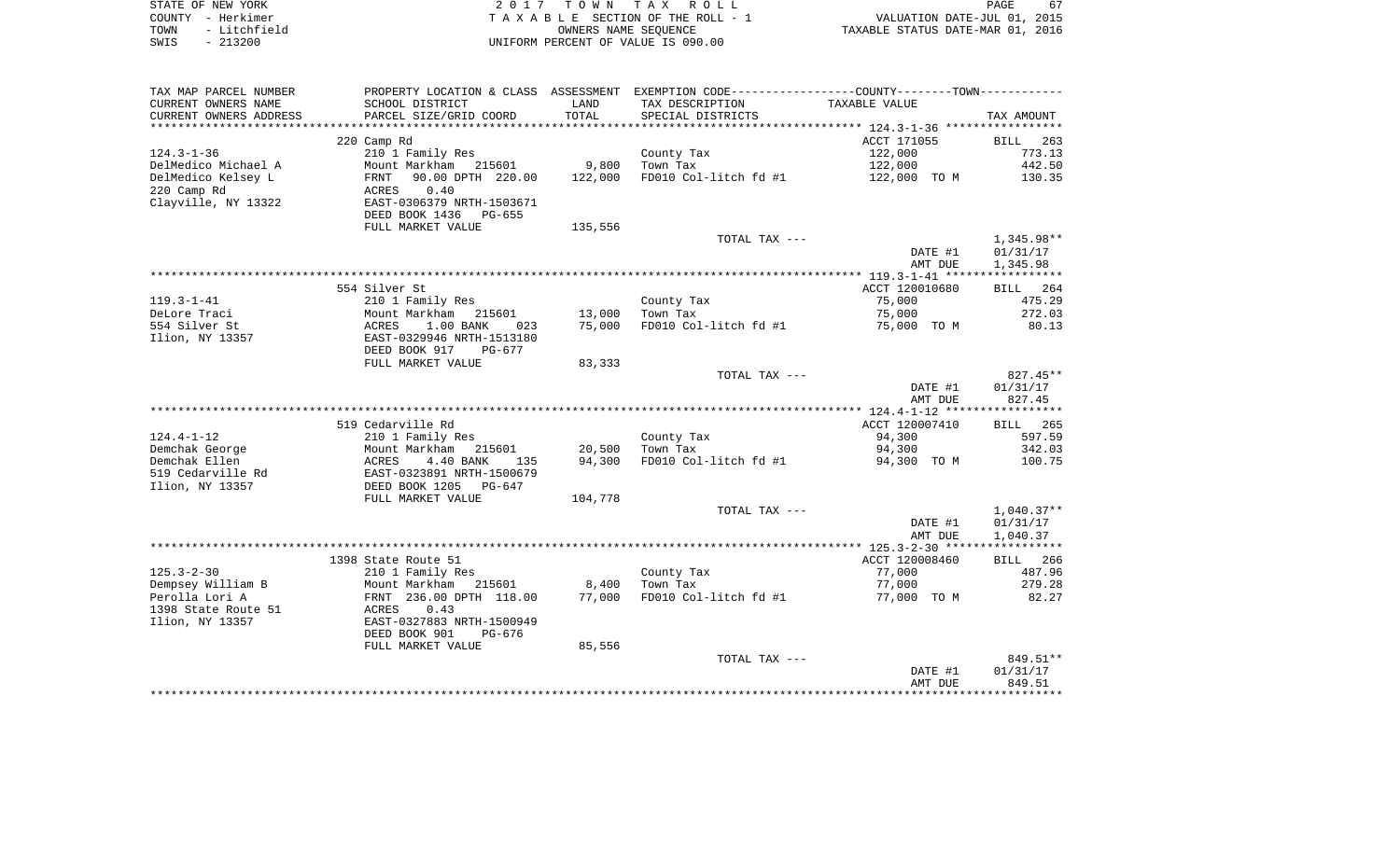| STATE OF NEW YORK    | 2017 TOWN TAX ROLL                 | 68<br>PAGE                       |
|----------------------|------------------------------------|----------------------------------|
| COUNTY - Herkimer    | TAXABLE SECTION OF THE ROLL - 1    | VALUATION DATE-JUL 01, 2015      |
| - Litchfield<br>TOWN | OWNERS NAME SEOUENCE               | TAXABLE STATUS DATE-MAR 01, 2016 |
| $-213200$<br>SWIS    | UNIFORM PERCENT OF VALUE IS 090.00 |                                  |

| TAX MAP PARCEL NUMBER     |                           |        | PROPERTY LOCATION & CLASS ASSESSMENT EXEMPTION CODE----------------COUNTY--------TOWN---------- |                |                    |
|---------------------------|---------------------------|--------|-------------------------------------------------------------------------------------------------|----------------|--------------------|
| CURRENT OWNERS NAME       | SCHOOL DISTRICT           | LAND   | TAX DESCRIPTION                                                                                 | TAXABLE VALUE  |                    |
| CURRENT OWNERS ADDRESS    | PARCEL SIZE/GRID COORD    | TOTAL  | SPECIAL DISTRICTS                                                                               |                | TAX AMOUNT         |
|                           |                           |        |                                                                                                 |                |                    |
|                           | Cedarville Rd             |        |                                                                                                 | ACCT 120060010 | BILL 267           |
| $131.29 - 1 - 2$          | 314 Rural vac<10          |        | County Tax                                                                                      | 4,100          | 25.98              |
| Derby Gaylord J           | Mount Markham<br>215601   | 4,100  | Town Tax                                                                                        | 4,100          | 14.87              |
| Derby Deborah A           | 86.00 DPTH 133.00<br>FRNT | 4,100  | School Relevy                                                                                   |                | 91.97              |
| 358 Spohn Road            | 0.26<br>ACRES             |        | FD010 Col-litch fd #1                                                                           | 4,100 TO M     | 4.38               |
| Ilion, NY 13357           | EAST-0327228 NRTH-1493720 |        |                                                                                                 |                |                    |
|                           | DEED BOOK 841<br>$PG-414$ |        |                                                                                                 |                |                    |
|                           | FULL MARKET VALUE         | 4,556  |                                                                                                 |                |                    |
|                           |                           |        | TOTAL TAX ---                                                                                   |                | $137.20**$         |
|                           |                           |        |                                                                                                 | DATE #1        | 01/31/17           |
|                           |                           |        |                                                                                                 | AMT DUE        | 137.20             |
|                           |                           |        |                                                                                                 |                |                    |
|                           | State Route 51            |        |                                                                                                 | ACCT 120010560 | BILL 268           |
| $131.29 - 1 - 3$          | 425 Bar                   |        | County Tax                                                                                      | 82,400         | 522.18             |
| Derby Gaylord J           | Mount Markham 215601      | 10,000 | Town Tax                                                                                        | 82,400         | 298.87             |
| Derby Deborah A           | no central heat/space hea | 82,400 | School Relevy                                                                                   |                | 1,848.32           |
|                           |                           |        |                                                                                                 |                |                    |
| 358 Spohn Road            | Matteson                  |        | FD010 Col-litch fd #1                                                                           | 82,400 TO M    | 88.04              |
| Ilion, NY 13357           | FRNT 205.00 DPTH 106.20   |        |                                                                                                 |                |                    |
|                           | BANK<br>291               |        |                                                                                                 |                |                    |
|                           | EAST-0327355 NRTH-1493706 |        |                                                                                                 |                |                    |
|                           | DEED BOOK 841<br>$PG-414$ |        |                                                                                                 |                |                    |
|                           | FULL MARKET VALUE         | 91,556 |                                                                                                 |                |                    |
|                           |                           |        | TOTAL TAX ---                                                                                   |                | $2,757.41**$       |
|                           |                           |        |                                                                                                 | DATE #1        | 01/31/17           |
|                           |                           |        |                                                                                                 | AMT DUE        | 2,757.41           |
|                           |                           |        |                                                                                                 |                |                    |
|                           | 251 Cook Rd               |        |                                                                                                 | ACCT 120012450 | <b>BILL</b><br>269 |
| $124.2 - 1 - 29$          | 240 Rural res             |        | AG MKTS L 41720                                                                                 | $\overline{0}$ | $\Omega$           |
| Derevjanik John           | Mount Markham<br>215601   |        | 28,500 County Tax                                                                               | 47,500         | 301.01             |
| Derevjanik Mary           | ACRES<br>35.00            | 47,500 | Town Tax                                                                                        | 47,500         | 172.29             |
| Joe Derevjanik            | EAST-0314480 NRTH-1505464 |        | FD010 Col-litch fd #1                                                                           | 47,500 TO M    | 50.75              |
| 50 Mennella Rd            | DEED BOOK 00633 PG-00007  |        |                                                                                                 |                |                    |
| Poughquag, NY 12570       | FULL MARKET VALUE         | 52,778 |                                                                                                 |                |                    |
| MAY BE SUBJECT TO PAYMENT |                           |        |                                                                                                 |                |                    |
| UNDER AGDIST LAW TIL 2020 |                           |        |                                                                                                 |                |                    |
|                           |                           |        | TOTAL TAX ---                                                                                   |                | $524.05**$         |
|                           |                           |        |                                                                                                 | DATE #1        | 01/31/17           |
|                           |                           |        |                                                                                                 | AMT DUE        | 524.05             |
|                           |                           |        |                                                                                                 |                |                    |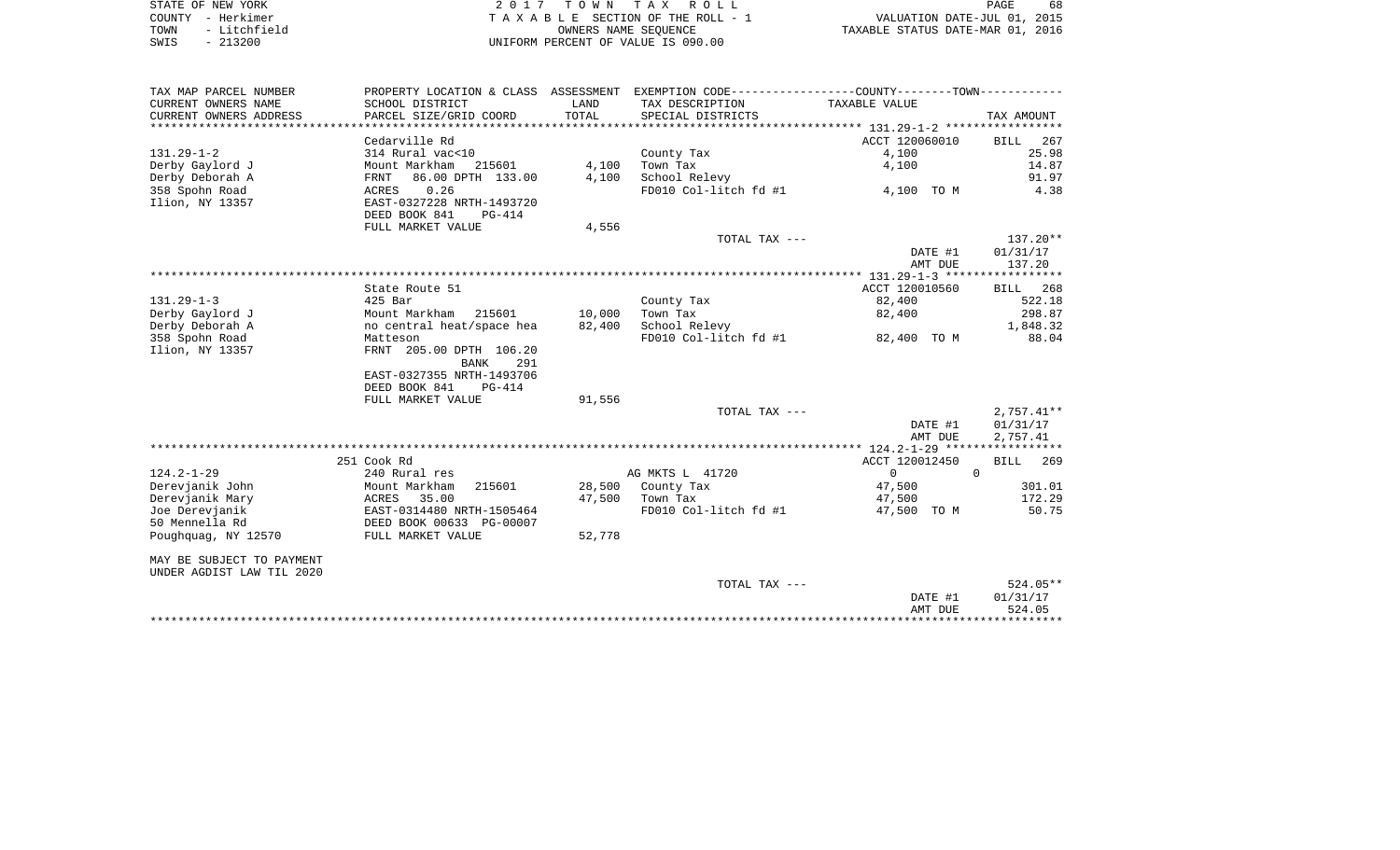| STATE OF NEW YORK | 2017 TOWN TAX ROLL                 | PAGE                             | 69 |
|-------------------|------------------------------------|----------------------------------|----|
| COUNTY - Herkimer | TAXABLE SECTION OF THE ROLL - 1    | VALUATION DATE-JUL 01, 2015      |    |
| TOWN - Litchfield | OWNERS NAME SEOUENCE               | TAXABLE STATUS DATE-MAR 01, 2016 |    |
| - 213200<br>SWIS  | UNIFORM PERCENT OF VALUE IS 090.00 |                                  |    |

| TAX MAP PARCEL NUMBER                      | PROPERTY LOCATION & CLASS ASSESSMENT EXEMPTION CODE----------------COUNTY--------TOWN---------- |        |                                      |                |            |
|--------------------------------------------|-------------------------------------------------------------------------------------------------|--------|--------------------------------------|----------------|------------|
| CURRENT OWNERS NAME                        | SCHOOL DISTRICT                                                                                 | LAND   | TAX DESCRIPTION                      | TAXABLE VALUE  |            |
| CURRENT OWNERS ADDRESS                     | PARCEL SIZE/GRID COORD                                                                          | TOTAL  | SPECIAL DISTRICTS                    |                | TAX AMOUNT |
|                                            |                                                                                                 |        |                                      |                |            |
|                                            | 529 Bennett Rd                                                                                  |        |                                      | ACCT 195645    | BILL 270   |
| $118.4 - 1 - 6.1$                          | 240 Rural res                                                                                   |        | County Tax                           | 82,500         | 522.81     |
| Devecis Family Trust 12/3/15 Mount Markham | 215601                                                                                          | 27,000 | Town Tax                             | 82,500         | 299.23     |
| Devecis John & Jane                        | $split$ into $118.4 - 1 - 6.2$                                                                  | 82,500 | FD010 Col-litch $f d$ #1 82,500 TO M |                | 88.14      |
| 529 Bennett Rd                             | deed 1593/275                                                                                   |        |                                      |                |            |
| Frankfort, NY 13340                        | FRNT 472.00 DPTH                                                                                |        |                                      |                |            |
|                                            | 8.00<br>ACRES                                                                                   |        |                                      |                |            |
|                                            | EAST-0315437 NRTH-1519822                                                                       |        |                                      |                |            |
|                                            | DEED BOOK 1590<br>PG-712                                                                        |        |                                      |                |            |
|                                            | FULL MARKET VALUE                                                                               | 91,667 |                                      |                |            |
|                                            |                                                                                                 |        | TOTAL TAX ---                        |                | $910.18**$ |
|                                            |                                                                                                 |        |                                      | DATE #1        | 01/31/17   |
|                                            |                                                                                                 |        |                                      | AMT DUE        | 910.18     |
|                                            |                                                                                                 |        |                                      |                |            |
|                                            | Bennett Rd                                                                                      |        |                                      | ACCT 196015    | BILL 271   |
| $118.4 - 1 - 6.2$                          | 322 Rural vac>10                                                                                |        | County Tax                           | 19,700         | 124.84     |
| Devecis John                               | Mount Markham 215601                                                                            | 19,700 | Town Tax                             | 19,700         | 71.45      |
| Devecis Jane                               | Mount Markham 21<br>FRNT 145.00 DPTH                                                            | 19,700 | FD010 Col-litch fd #1                | 19,700 TO M    | 21.05      |
| 529 Bennett Rd                             | ACRES 13.00                                                                                     |        |                                      |                |            |
| Frankfort, NY 13340                        | EAST-0315502 NRTH-1520146                                                                       |        |                                      |                |            |
|                                            | DEED BOOK 1593<br>PG-275                                                                        |        |                                      |                |            |
|                                            | FULL MARKET VALUE                                                                               | 21,889 |                                      |                |            |
|                                            |                                                                                                 |        | TOTAL TAX ---                        |                | $217.34**$ |
|                                            |                                                                                                 |        |                                      | DATE #1        | 01/31/17   |
|                                            |                                                                                                 |        |                                      | AMT DUE        | 217.34     |
|                                            |                                                                                                 |        |                                      |                |            |
|                                            | 1048 State Route 51                                                                             |        |                                      | ACCT 120003270 | BILL 272   |
| $131.22 - 1 - 9$                           | 210 1 Family Res                                                                                |        | County Tax                           | 31,500         | 199.62     |
| DeVries Elizabeth                          | Mount Markham 215601                                                                            | 8,700  | Town Tax                             | 31,500         | 114.25     |
| DeVries Cornelius Jr                       | FRNT 233.00 DPTH 93.00                                                                          | 31,500 | FD010 Col-litch fd #1                | 31,500 TO M    | 33.65      |
| Elizabeth DeVries                          |                                                                                                 |        |                                      |                |            |
| 1048 State Route 51                        | ACRES 0.46<br>EAST-0328024 NRTH-1494439                                                         |        |                                      |                |            |
| West Winfield, NY 13491                    | DEED BOOK 1169<br>PG-387                                                                        |        |                                      |                |            |
|                                            | FULL MARKET VALUE                                                                               | 35,000 |                                      |                |            |
|                                            |                                                                                                 |        | TOTAL TAX ---                        |                | 347.52**   |
|                                            |                                                                                                 |        |                                      | DATE #1        | 01/31/17   |
|                                            |                                                                                                 |        |                                      | AMT DUE        | 347.52     |
|                                            |                                                                                                 |        |                                      |                |            |
|                                            | 10251 Roberts Rd                                                                                |        |                                      | ACCT 120090039 | BILL 273   |
| $118.1 - 1 - 19$                           | 210 1 Family Res                                                                                |        | County Tax                           | 88,200         | 558.94     |
| Dick Larry C                               | Sauquoit Valley 305002                                                                          | 13,000 | Town Tax                             | 88,200         | 319.91     |
| Dick Penny S                               | FRNT 172.00 DPTH 252.00                                                                         | 88,200 | FD010 Col-litch fd #1                | 88,200 TO M    | 94.23      |
| 10251 Roberts Rd                           | BANK<br>830                                                                                     |        |                                      |                |            |
| Sauquoit, NY 13456                         | EAST-0302407 NRTH-1523672                                                                       |        |                                      |                |            |
|                                            | DEED BOOK 00639 PG-00741                                                                        |        |                                      |                |            |
|                                            | FULL MARKET VALUE                                                                               | 98,000 |                                      |                |            |
|                                            |                                                                                                 |        | TOTAL TAX ---                        |                | 973.08**   |
|                                            |                                                                                                 |        |                                      | DATE #1        | 01/31/17   |
|                                            |                                                                                                 |        |                                      | AMT DUE        | 973.08     |
|                                            |                                                                                                 |        |                                      |                |            |
|                                            |                                                                                                 |        |                                      |                |            |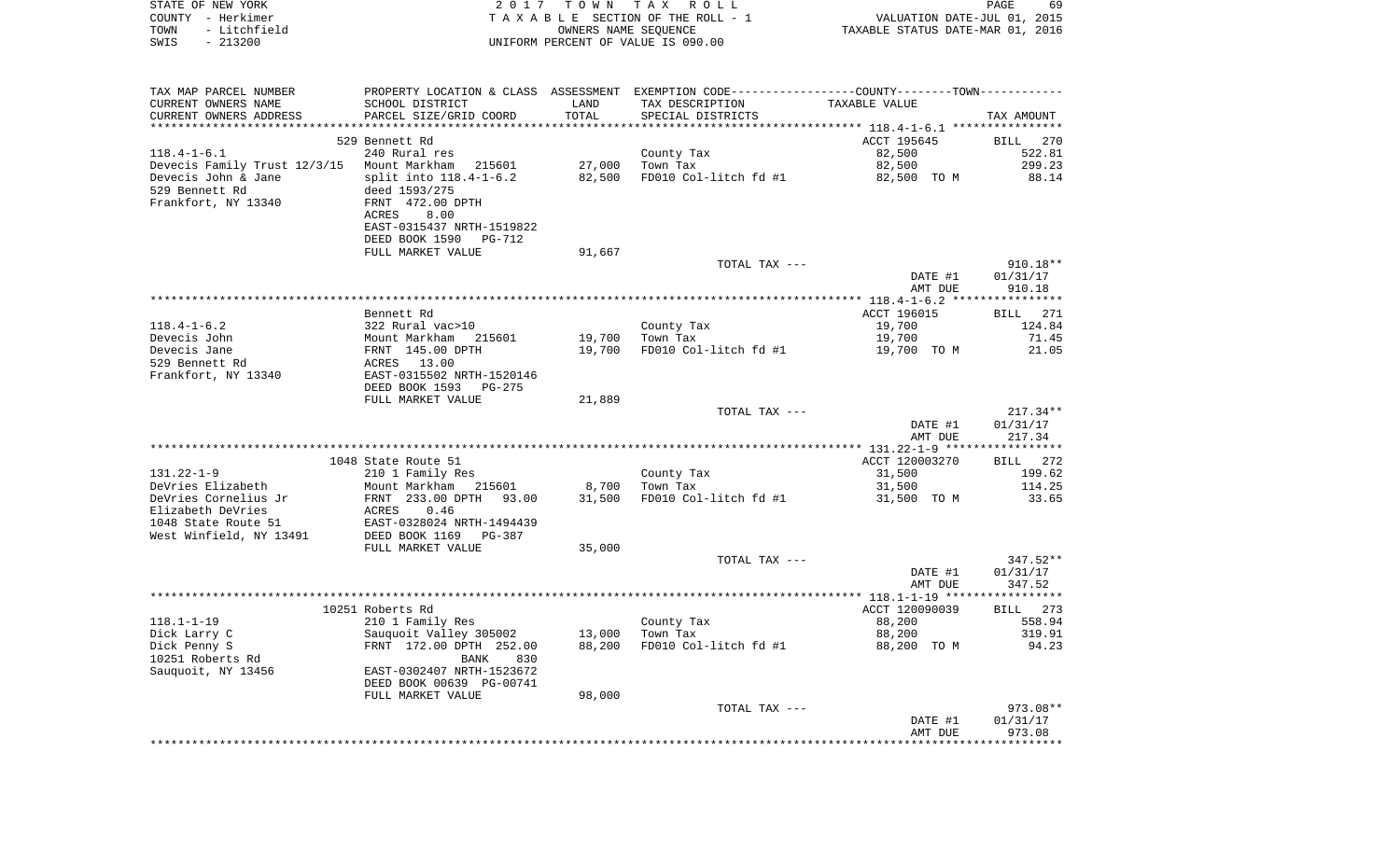| STATE OF NEW YORK    | 2017 TOWN TAX ROLL                 | 70<br>PAGE                       |
|----------------------|------------------------------------|----------------------------------|
| COUNTY - Herkimer    | TAXABLE SECTION OF THE ROLL - 1    | VALUATION DATE-JUL 01, 2015      |
| - Litchfield<br>TOWN | OWNERS NAME SEOUENCE               | TAXABLE STATUS DATE-MAR 01, 2016 |
| $-213200$<br>SWIS    | UNIFORM PERCENT OF VALUE IS 090.00 |                                  |

| TAX MAP PARCEL NUMBER<br>CURRENT OWNERS NAME        | SCHOOL DISTRICT                                        | LAND    | PROPERTY LOCATION & CLASS ASSESSMENT EXEMPTION CODE---------------COUNTY-------TOWN---------<br>TAX DESCRIPTION | TAXABLE VALUE    |                    |
|-----------------------------------------------------|--------------------------------------------------------|---------|-----------------------------------------------------------------------------------------------------------------|------------------|--------------------|
| CURRENT OWNERS ADDRESS<br>************************* | PARCEL SIZE/GRID COORD                                 | TOTAL   | SPECIAL DISTRICTS                                                                                               |                  | TAX AMOUNT         |
|                                                     | 298 Camp Rd                                            |         |                                                                                                                 | ACCT 120090036   | 274<br>BILL        |
| $124.1 - 1 - 21$                                    | 210 1 Family Res                                       |         | County Tax                                                                                                      | 97,000           | 614.70             |
| Dietz Brant Marilyn                                 | Mount Markham 215601                                   | 11,900  | Town Tax                                                                                                        | 97,000           | 351.82             |
| 298 Camp Rd                                         | FRNT 150.00 DPTH 225.00                                | 97,000  | FD010 Col-litch fd #1                                                                                           | 97,000 TO M      | 103.64             |
| Clayville, NY 13322                                 | EAST-0306051 NRTH-1505108<br>DEED BOOK 917<br>$PG-536$ |         |                                                                                                                 |                  |                    |
|                                                     | FULL MARKET VALUE                                      | 107,778 |                                                                                                                 |                  |                    |
|                                                     |                                                        |         | TOTAL TAX ---                                                                                                   |                  | $1,070.16**$       |
|                                                     |                                                        |         |                                                                                                                 | DATE #1          | 01/31/17           |
|                                                     |                                                        |         |                                                                                                                 | AMT DUE          | 1,070.16           |
|                                                     |                                                        |         |                                                                                                                 |                  |                    |
|                                                     | 551 Cedarville Rd                                      |         |                                                                                                                 | ACCT 120004620   | BILL<br>275        |
| $124.4 - 1 - 10$                                    | 210 1 Family Res                                       |         | VETFUND CT 41101                                                                                                | 1,350<br>1,350   |                    |
| Dietz Douglas C                                     | Mount Markham<br>215601                                | 25,500  | County Tax                                                                                                      | 102,950          | 652.41             |
| 551 Cedarville Rd                                   | 8.00<br>ACRES                                          | 104,300 | Town Tax                                                                                                        | 102,950          | 373.41             |
| Ilion, NY 13357                                     | EAST-0323732 NRTH-1501620<br>DEED BOOK 824<br>$PG-68$  |         | FD010 Col-litch fd #1                                                                                           | 104,300 TO M     | 111.43             |
|                                                     | FULL MARKET VALUE                                      | 115,889 |                                                                                                                 |                  |                    |
|                                                     |                                                        |         | TOTAL TAX ---                                                                                                   |                  | $1,137.25**$       |
|                                                     |                                                        |         |                                                                                                                 | DATE #1          | 01/31/17           |
|                                                     |                                                        |         |                                                                                                                 | AMT DUE          | 1,137.25           |
|                                                     |                                                        |         |                                                                                                                 | ACCT 120005160   | 276<br>BILL        |
| $124.1 - 1 - 37$                                    | Albany Rd<br>314 Rural vac<10                          |         |                                                                                                                 |                  | 6.97               |
| Digeorgio Charles                                   | Mount Markham<br>215601                                | 1,100   | County Tax<br>Town Tax                                                                                          | 1,100<br>1,100   | 3.99               |
| 156 Carder Ln                                       | FRNT 110.00 DPTH 210.00                                | 1,100   | FD010 Col-litch fd #1                                                                                           | 1,100 TO M       | 1.18               |
| Frankfort, NY 13340                                 | ACRES<br>0.53                                          |         |                                                                                                                 |                  |                    |
|                                                     | EAST-0309534 NRTH-1507342                              |         |                                                                                                                 |                  |                    |
|                                                     | DEED BOOK 879<br>$PG-222$                              |         |                                                                                                                 |                  |                    |
|                                                     | FULL MARKET VALUE                                      | 1,222   |                                                                                                                 |                  |                    |
|                                                     |                                                        |         | TOTAL TAX ---                                                                                                   |                  | $12.14**$          |
|                                                     |                                                        |         |                                                                                                                 | DATE #1          | 01/31/17           |
|                                                     |                                                        |         |                                                                                                                 | AMT DUE          | 12.14              |
|                                                     |                                                        |         |                                                                                                                 |                  |                    |
|                                                     | 354 Bennett Rd                                         |         |                                                                                                                 | ACCT 120004110   | 277<br>BILL        |
| $118.4 - 1 - 2.1$                                   | 241 Rural res&ag                                       |         | AG MKTS<br>41730                                                                                                | 24,766<br>24,766 |                    |
| Dinardo Dominick                                    | Sauquoit Valley 305002                                 | 60,000  | County Tax                                                                                                      | 57,234           | 362.70             |
| 354 Bennett Rd                                      | FRNT 2051.00 DPTH                                      | 82,000  | Town Tax                                                                                                        | 57,234           | 207.59             |
| Frankfort, NY 13340                                 | 41.10<br>ACRES                                         |         | School Relevy                                                                                                   |                  | 122.66             |
|                                                     | EAST-0312205 NRTH-1519417                              |         | FD010 Col-litch fd #1                                                                                           | 82,000 TO M      | 87.61              |
| MAY BE SUBJECT TO PAYMENT                           | DEED BOOK 787<br>$PG-713$                              |         |                                                                                                                 |                  |                    |
| UNDER AGDIST LAW TIL 2023                           | FULL MARKET VALUE                                      | 91,111  |                                                                                                                 |                  |                    |
|                                                     |                                                        |         | TOTAL TAX ---                                                                                                   | DATE #1          | 780.56**           |
|                                                     |                                                        |         |                                                                                                                 | AMT DUE          | 01/31/17<br>780.56 |
|                                                     |                                                        |         |                                                                                                                 |                  |                    |
|                                                     |                                                        |         |                                                                                                                 |                  |                    |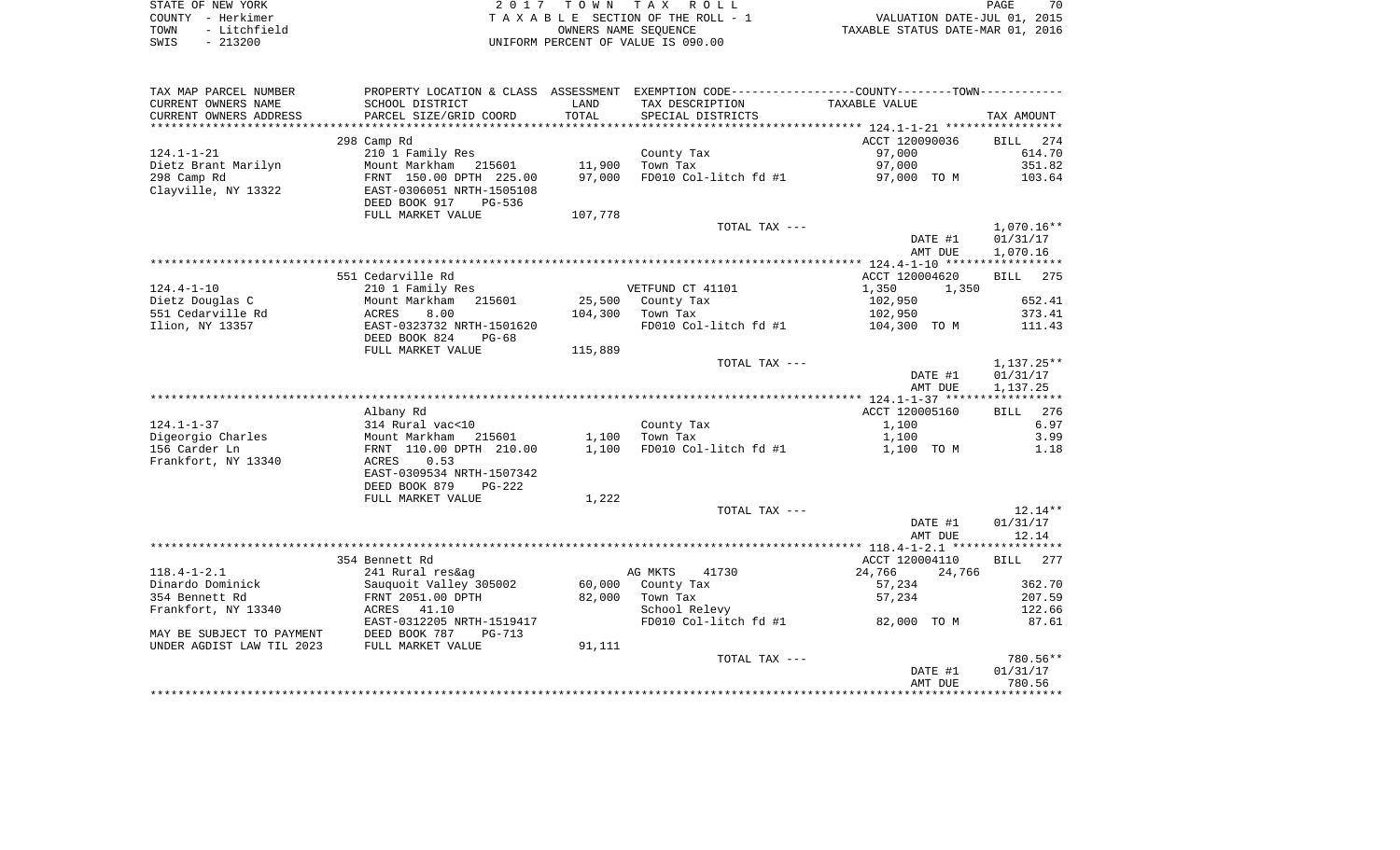| STATE OF NEW YORK    | 2017 TOWN TAX ROLL                 | 71<br>PAGE                       |
|----------------------|------------------------------------|----------------------------------|
| COUNTY - Herkimer    | TAXABLE SECTION OF THE ROLL - 1    | VALUATION DATE-JUL 01, 2015      |
| - Litchfield<br>TOWN | OWNERS NAME SEOUENCE               | TAXABLE STATUS DATE-MAR 01, 2016 |
| $-213200$<br>SWIS    | UNIFORM PERCENT OF VALUE IS 090.00 |                                  |

| TAX MAP PARCEL NUMBER     | PROPERTY LOCATION & CLASS ASSESSMENT EXEMPTION CODE---------------COUNTY-------TOWN---------- |        |                       |                    |                    |
|---------------------------|-----------------------------------------------------------------------------------------------|--------|-----------------------|--------------------|--------------------|
| CURRENT OWNERS NAME       | SCHOOL DISTRICT                                                                               | LAND   | TAX DESCRIPTION       | TAXABLE VALUE      |                    |
| CURRENT OWNERS ADDRESS    | PARCEL SIZE/GRID COORD                                                                        | TOTAL  | SPECIAL DISTRICTS     |                    | TAX AMOUNT         |
| *******************       |                                                                                               |        |                       |                    |                    |
|                           | Bennett Rd                                                                                    |        |                       | ACCT 120004080     | <b>BILL</b><br>278 |
| $118.4 - 1 - 36.1$        | 321 Abandoned ag                                                                              |        | AG MKTS L 41720       | 191<br>191         |                    |
| Dinardo Dominick          | Mount Markham 215601                                                                          |        | 25,000 County Tax     | 24,809             | 157.22             |
| 354 Bennett Rd            | $split$ $w/36.3$                                                                              | 25,000 | Town Tax              | 24,809             | 89.98              |
| Frankfort, NY 13340       | ACRES 48.20                                                                                   |        | School Relevy         |                    | 556.50             |
|                           | EAST-0313090 NRTH-1518735                                                                     |        | FD010 Col-litch fd #1 | 24,809 TO M        | 26.51              |
| MAY BE SUBJECT TO PAYMENT | DEED BOOK 787<br>PG-713                                                                       |        | 191 EX                |                    |                    |
| UNDER AGDIST LAW TIL 2020 | FULL MARKET VALUE                                                                             | 27,778 |                       |                    |                    |
|                           |                                                                                               |        | TOTAL TAX ---         |                    | 830.21**           |
|                           |                                                                                               |        |                       | DATE #1            | 01/31/17           |
|                           |                                                                                               |        |                       | AMT DUE            | 830.21             |
|                           |                                                                                               |        |                       |                    |                    |
|                           | 117 Morris Rd                                                                                 |        |                       |                    | BILL 279           |
| $118.4 - 1 - 26.4$        | 210 1 Family Res                                                                              |        | County Tax            | 54,000             | 342.21             |
| Dingle Willie             | Mount Markham<br>215601                                                                       | 27,000 | Town Tax              | 54,000             | 195.86             |
| Dingle Maureen            | 9.25<br>ACRES                                                                                 | 54,000 | School Relevy         |                    | 1,211.27           |
| 5 Division Street         | EAST-0325317 NRTH-1514017                                                                     |        | FD010 Col-litch fd #1 | 54,000 TO M        | 57.69              |
| Ilion, NY 13357           | DEED BOOK 1128<br>PG-360                                                                      |        |                       |                    |                    |
|                           | FULL MARKET VALUE                                                                             | 60,000 |                       |                    |                    |
|                           |                                                                                               |        | TOTAL TAX ---         |                    | $1,807.03**$       |
|                           |                                                                                               |        |                       | DATE #1            | 01/31/17           |
|                           |                                                                                               |        |                       | AMT DUE            | 1,807.03           |
|                           |                                                                                               |        |                       |                    |                    |
|                           | 1825 State Route 51                                                                           |        |                       | ACCT 151956        | BILL 280           |
| $125.1 - 2 - 45$          | 210 1 Family Res                                                                              |        | County Tax            | 81,300             | 515.21             |
| Dinitto Michael J         | Mount Markham<br>215601                                                                       | 12,400 | Town Tax              | 81,300             | 294.88             |
| Dinitto Dawn Marie        | ACRES<br>0.93                                                                                 | 81,300 | FD010 Col-litch fd #1 | 81,300 TO M        | 86.86              |
| 1825 State Route 51       | EAST-0331361 NRTH-1507900                                                                     |        |                       |                    |                    |
| Ilion, NY 13357           | DEED BOOK 1317<br>PG-167                                                                      |        |                       |                    |                    |
|                           | FULL MARKET VALUE                                                                             | 90,333 |                       |                    |                    |
|                           |                                                                                               |        | TOTAL TAX ---         |                    | 896.95**           |
|                           |                                                                                               |        |                       | DATE #1            | 01/31/17           |
|                           |                                                                                               |        |                       | AMT DUE            | 896.95             |
|                           |                                                                                               |        |                       |                    |                    |
|                           | 1580 Albany Rd                                                                                |        |                       | ACCT 120090211     | BILL 281           |
| $118.3 - 1 - 32.4$        | 210 1 Family Res                                                                              |        | County Tax            | 57,200             | 362.48             |
| Dispirito James           | Sauquoit Valley 305002                                                                        | 17,400 | Town Tax              | 57,200             | 207.47             |
| Dispirito Sandra L        | 3.00 BANK<br>ACRES<br>409                                                                     | 57,200 | FD010 Col-litch fd #1 | 57,200 TO M        | 61.11              |
| 1580 Albany Rd            | EAST-0309033 NRTH-1518875                                                                     |        |                       |                    |                    |
| Frankfort, NY 13340       | DEED BOOK 753<br>$PG-98$                                                                      |        |                       |                    |                    |
|                           | FULL MARKET VALUE                                                                             | 63,556 |                       |                    |                    |
|                           |                                                                                               |        | TOTAL TAX ---         |                    | 631.06**           |
|                           |                                                                                               |        |                       | DATE #1<br>AMT DUE | 01/31/17<br>631.06 |
|                           |                                                                                               |        |                       |                    |                    |
|                           |                                                                                               |        |                       |                    |                    |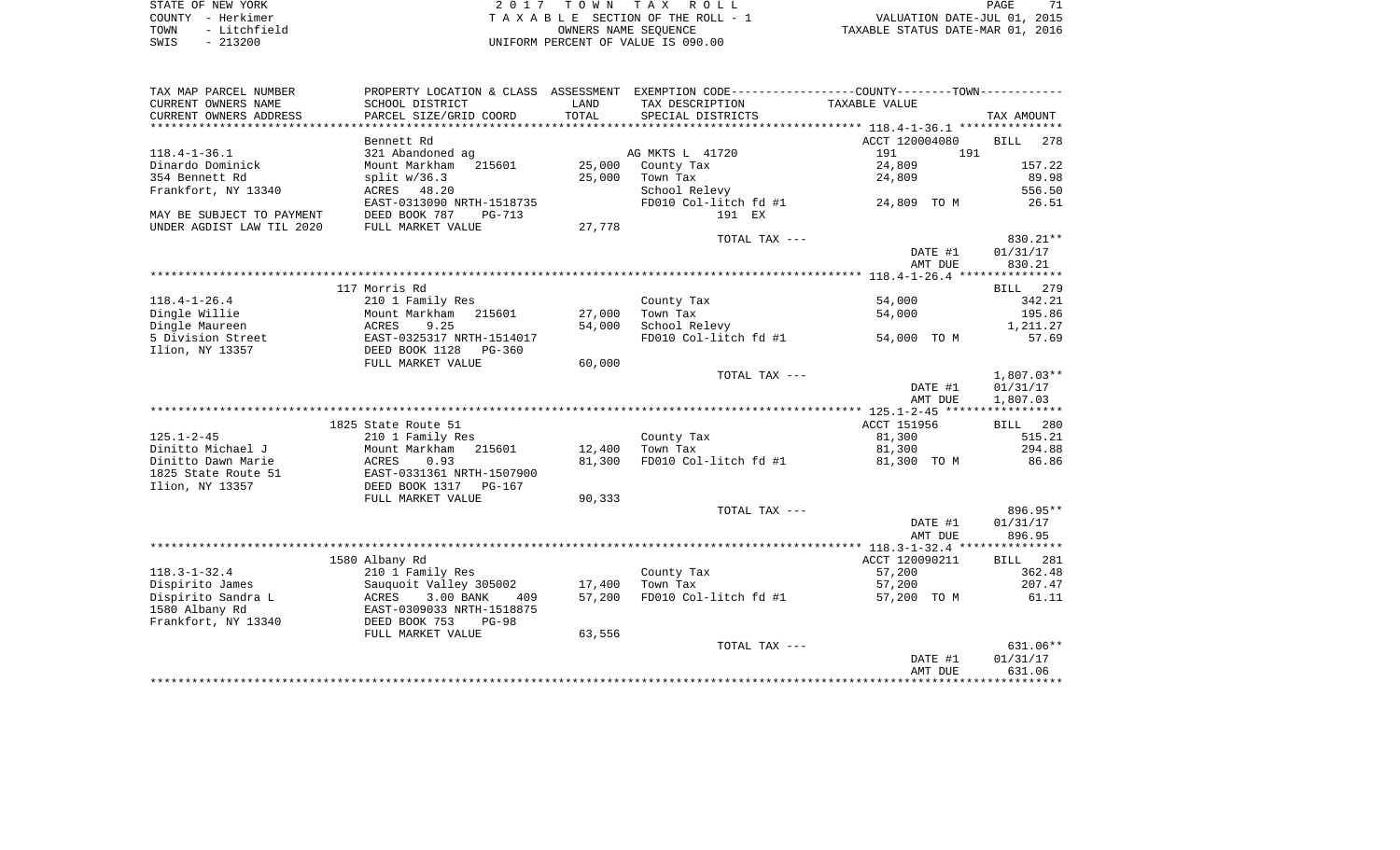| STATE OF NEW YORK    | 2017 TOWN TAX ROLL                 | 72<br>PAGE                       |
|----------------------|------------------------------------|----------------------------------|
| COUNTY - Herkimer    | TAXABLE SECTION OF THE ROLL - 1    | VALUATION DATE-JUL 01, 2015      |
| - Litchfield<br>TOWN | OWNERS NAME SEOUENCE               | TAXABLE STATUS DATE-MAR 01, 2016 |
| $-213200$<br>SWIS    | UNIFORM PERCENT OF VALUE IS 090.00 |                                  |

| TAX MAP PARCEL NUMBER                         |                                           |               | PROPERTY LOCATION & CLASS ASSESSMENT EXEMPTION CODE---------------COUNTY-------TOWN---------- |                            |                          |
|-----------------------------------------------|-------------------------------------------|---------------|-----------------------------------------------------------------------------------------------|----------------------------|--------------------------|
| CURRENT OWNERS NAME<br>CURRENT OWNERS ADDRESS | SCHOOL DISTRICT<br>PARCEL SIZE/GRID COORD | LAND<br>TOTAL | TAX DESCRIPTION<br>SPECIAL DISTRICTS                                                          | TAXABLE VALUE              | TAX AMOUNT               |
| *****************                             |                                           |               |                                                                                               |                            |                          |
|                                               | 140 Clemons Rd                            |               |                                                                                               | ACCT 120013771             | BILL<br>282              |
| $118.4 - 1 - 16.2$                            | 210 1 Family Res                          |               | County Tax                                                                                    | 56,200                     | 356.15                   |
| Dittfield Timothy D                           | Mount Markham<br>215601                   | 13,700        | Town Tax                                                                                      | 56,200                     | 203.84                   |
| Brian E                                       | ACRES<br>1.30                             | 56,200        | FD010 Col-litch fd #1                                                                         | 56,200 TO M                | 60.04                    |
| 140 Clemons Rd                                | EAST-0317846 NRTH-1519616                 |               |                                                                                               |                            |                          |
| Frankfort, NY 13340                           | DEED BOOK 791<br>$PG-72$                  |               |                                                                                               |                            |                          |
|                                               | FULL MARKET VALUE                         | 62,444        |                                                                                               |                            |                          |
|                                               |                                           |               | TOTAL TAX ---                                                                                 |                            | 620.03**                 |
|                                               |                                           |               |                                                                                               | DATE #1                    | 01/31/17                 |
|                                               |                                           |               |                                                                                               | AMT DUE                    | 620.03                   |
|                                               |                                           |               |                                                                                               |                            |                          |
|                                               | 1134 Cedarville Rd                        |               |                                                                                               | ACCT 158296                | BILL 283                 |
| $119.3 - 1 - 35$                              | 210 1 Family Res                          |               | County Tax                                                                                    | 65,300                     | 413.82                   |
| Dolan Allison M                               | Mount Markham 215601                      | 12,600        | Town Tax                                                                                      | 65,300                     | 236.85                   |
| Grago Jonathan R                              | FRNT 316.93 DPTH 241.00                   | 65,300        | FD010 Col-litch fd #1                                                                         | 65,300 TO M                | 69.77                    |
| 1134 Cedarville Rd                            | 0.95<br>ACRES                             |               |                                                                                               |                            |                          |
| Ilion, NY 13357                               | EAST-0325232 NRTH-1513020                 |               |                                                                                               |                            |                          |
|                                               | DEED BOOK 1574<br><b>PG-215</b>           |               |                                                                                               |                            |                          |
|                                               | FULL MARKET VALUE                         | 72,556        |                                                                                               |                            |                          |
|                                               |                                           |               | TOTAL TAX ---                                                                                 |                            | 720.44**                 |
|                                               |                                           |               |                                                                                               | DATE #1                    | 01/31/17                 |
|                                               |                                           |               |                                                                                               | AMT DUE                    | 720.44                   |
|                                               |                                           |               |                                                                                               |                            |                          |
|                                               | 433 Wheelock Rd                           |               |                                                                                               | ACCT 120000210             | BILL 284                 |
| $118.4 - 1 - 25$                              | 210 1 Family Res                          |               | AGRIC 10 Y 41700                                                                              | 27,000<br>27,000           |                          |
| Dolan Richard E Jr                            | 215601<br>Mount Markham                   |               | 55,000 AGRIC 10 Y 41700                                                                       | 5,000<br>5,000             |                          |
| Dolan Robin M                                 | 83.00<br>ACRES                            |               | 175,000 AGRIC 10 Y 41700                                                                      | 38,000<br>38,000           |                          |
| 433 Wheelock Rd                               | EAST-0324179 NRTH-1515060                 |               | AG MKTS L 41720                                                                               | $\overline{0}$<br>$\Omega$ |                          |
| Frankfort, NY 13340                           | DEED BOOK 823<br>$PG-402$                 |               | County Tax                                                                                    | 105,000                    | 665.40                   |
|                                               | FULL MARKET VALUE                         |               | 194,444 Town Tax                                                                              | 105,000                    | 380.84                   |
| MAY BE SUBJECT TO PAYMENT                     |                                           |               | School Relevy                                                                                 |                            | 1,760.88                 |
| UNDER AGDIST LAW TIL 2020                     |                                           |               | FD010 Col-litch fd #1                                                                         | 175,000 TO M               | 186.97                   |
|                                               |                                           |               | TOTAL TAX ---                                                                                 | DATE #1                    | $2,994.09**$<br>01/31/17 |
|                                               |                                           |               |                                                                                               | AMT DUE                    | 2,994.09                 |
|                                               |                                           |               |                                                                                               |                            |                          |
|                                               | 384 Clemens Rd                            |               |                                                                                               | ACCT 120004230             | BILL 285                 |
| $118.4 - 1 - 21$                              | 210 1 Family Res                          |               | County Tax                                                                                    | 66,000                     | 418.25                   |
| Donahoe Jeffrey J                             | Mount Markham 215601                      | 11,500        | Town Tax                                                                                      | 66,000                     | 239.39                   |
| Donahoe Audrey G                              |                                           | 66,000        | School Relevy                                                                                 |                            | 1,480.45                 |
| 1948 Mohawk Street                            | EAST-0322150 NRTH-1518637                 |               | FD010 Col-litch fd #1                                                                         | 66,000 TO M                | 70.51                    |
| Clayville, NY 13322                           | DEED BOOK 818<br>$PG-668$                 |               |                                                                                               |                            |                          |
|                                               | FULL MARKET VALUE                         | 73,333        |                                                                                               |                            |                          |
|                                               |                                           |               | TOTAL TAX ---                                                                                 |                            | $2,208.60**$             |
|                                               |                                           |               |                                                                                               | DATE #1                    | 01/31/17                 |
|                                               |                                           |               |                                                                                               | AMT DUE                    | 2,208.60                 |
|                                               |                                           |               |                                                                                               |                            |                          |
|                                               |                                           |               |                                                                                               |                            |                          |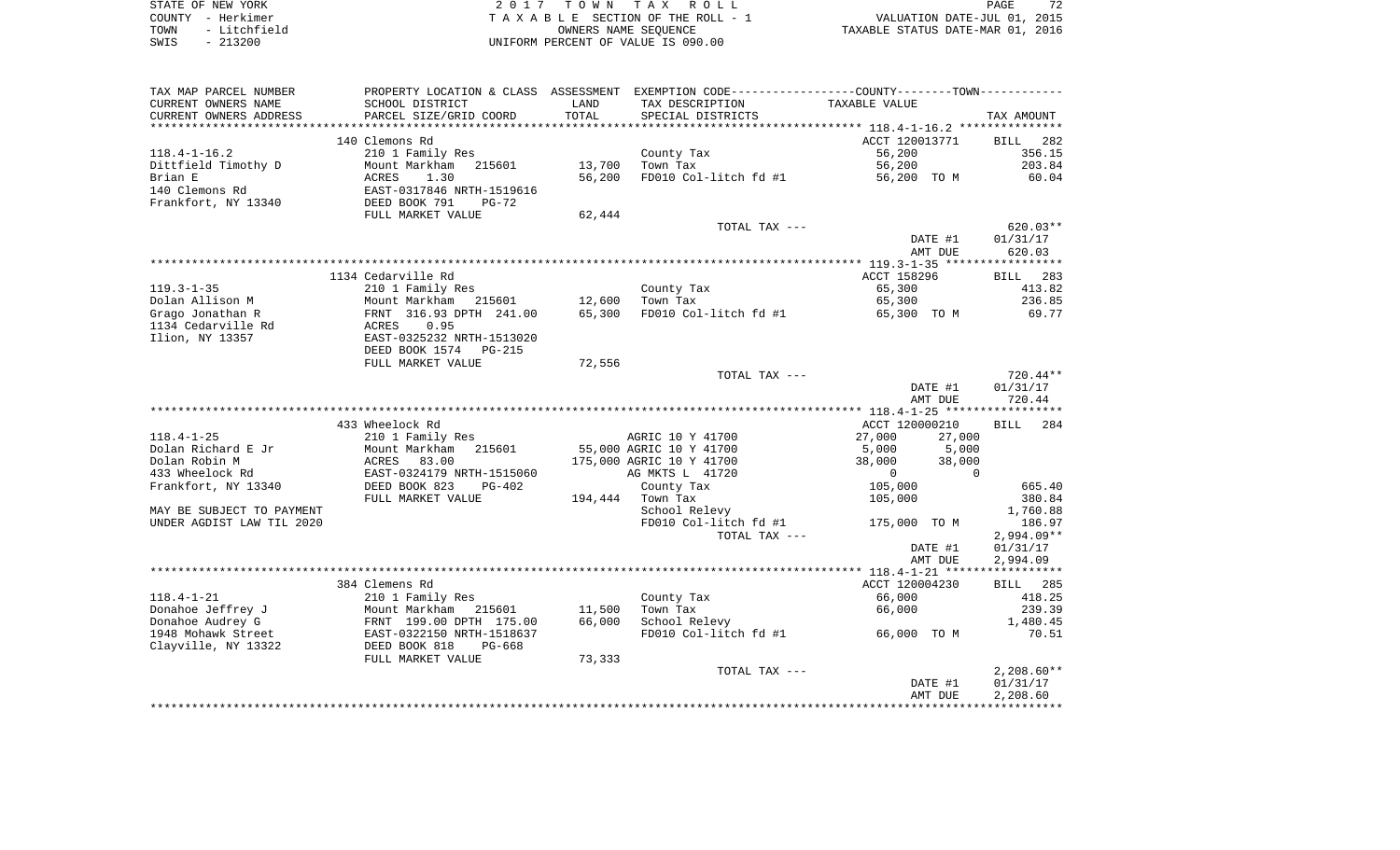|      | STATE OF NEW YORK | 2017 TOWN TAX ROLL                 | PAGE                             | 72 |
|------|-------------------|------------------------------------|----------------------------------|----|
|      | COUNTY - Herkimer | TAXABLE SECTION OF THE ROLL - 1    | VALUATION DATE-JUL 01, 2015      |    |
| TOWN | - Litchfield      | OWNERS NAME SEOUENCE               | TAXABLE STATUS DATE-MAR 01, 2016 |    |
| SWIS | - 213200          | UNIFORM PERCENT OF VALUE IS 090.00 |                                  |    |

| TAX MAP PARCEL NUMBER        |                           |        | PROPERTY LOCATION & CLASS ASSESSMENT EXEMPTION CODE---------------COUNTY-------TOWN---------- |                |            |
|------------------------------|---------------------------|--------|-----------------------------------------------------------------------------------------------|----------------|------------|
| CURRENT OWNERS NAME          | SCHOOL DISTRICT           | LAND   | TAX DESCRIPTION                                                                               | TAXABLE VALUE  |            |
| CURRENT OWNERS ADDRESS       | PARCEL SIZE/GRID COORD    | TOTAL  | SPECIAL DISTRICTS                                                                             |                | TAX AMOUNT |
|                              |                           |        |                                                                                               |                |            |
|                              | Goodier Rd                |        |                                                                                               | ACCT 120006060 | BILL 286   |
| $124.3 - 2 - 1$              | 105 Vac farmland          |        | AG MKTS L 41720                                                                               | 388<br>388     |            |
| Donahoe Jeffrey J            | Mount Markham 215601      |        | 33,500 County Tax                                                                             | 33,112         | 209.84     |
| Donahoe Audrey G             | ACRES<br>53.00            |        | 33,500 Town Tax                                                                               | 33,112         | 120.10     |
| 1948 Mohawk Street           | EAST-0302879 NRTH-1502390 |        | School Relevy                                                                                 |                | 742.74     |
| Clayville, NY 13322          | DEED BOOK 942<br>PG-121   |        | FD010 Col-litch fd #1 33,112 TO M                                                             |                | 35.38      |
|                              | FULL MARKET VALUE         | 37,222 | 388 EX                                                                                        |                |            |
| MAY BE SUBJECT TO PAYMENT    |                           |        |                                                                                               |                |            |
| UNDER AGDIST LAW TIL 2020    |                           |        |                                                                                               |                |            |
|                              |                           |        | TOTAL TAX ---                                                                                 |                | 1,108.06** |
|                              |                           |        |                                                                                               |                |            |
|                              |                           |        |                                                                                               | DATE #1        | 01/31/17   |
|                              |                           |        |                                                                                               | AMT DUE        | 1,108.06   |
|                              |                           |        |                                                                                               |                |            |
|                              | 375 Clemons Rd            |        |                                                                                               | ACCT 120004350 | BILL 287   |
| $118.4 - 1 - 20$             | 210 1 Family Res          |        | County Tax                                                                                    | 85,500         | 541.83     |
| Donahoe Nancy                | Mount Markham 215601      | 9,900  | Town Tax                                                                                      | 85,500         | 310.11     |
| 375 Clemons Rd               | FRNT 227.00 DPTH 168.00   | 85,500 | FD010 Col-litch fd #1                                                                         | 85,500 TO M    | 91.35      |
| Frankfort, NY 13340          | ACRES<br>0.61             |        |                                                                                               |                |            |
|                              | EAST-0321882 NRTH-1518832 |        |                                                                                               |                |            |
|                              | DEED BOOK 00605 PG-00706  |        |                                                                                               |                |            |
|                              | FULL MARKET VALUE         | 95,000 |                                                                                               |                |            |
|                              |                           |        | TOTAL TAX ---                                                                                 |                | 943.29**   |
|                              |                           |        |                                                                                               | DATE #1        | 01/31/17   |
|                              |                           |        |                                                                                               | AMT DUE        | 943.29     |
|                              |                           |        |                                                                                               |                |            |
|                              | Berberick Rd              |        |                                                                                               | ACCT 020090173 | BILL 288   |
| $124.4 - 2 - 19$             | 314 Rural vac<10          |        | County Tax                                                                                    | 10,300         | 65.27      |
| Doremus Keith A              | 215601<br>Mount Markham   | 10,300 | Town Tax                                                                                      | 10,300         | 37.36      |
| Doremus Patrice L            | ACRES<br>5.20             | 10,300 | School Relevy                                                                                 |                | 231.05     |
| 1209 Babcock Hill Rd         | EAST-0318352 NRTH-1501117 |        | FD010 Col-litch fd #1 10,300 TO M                                                             |                | 11.00      |
| West Winfield, NY 13491      | DEED BOOK 1238<br>PG-327  |        |                                                                                               |                |            |
|                              | FULL MARKET VALUE         | 11,444 |                                                                                               |                |            |
|                              |                           |        | TOTAL TAX ---                                                                                 |                | 344.68**   |
|                              |                           |        |                                                                                               | DATE #1        | 01/31/17   |
|                              |                           |        |                                                                                               | AMT DUE        | 344.68     |
|                              |                           |        |                                                                                               |                |            |
|                              |                           |        |                                                                                               |                |            |
|                              | Wall St                   |        |                                                                                               | ACCT 120004560 | BILL 289   |
| $130.2 - 2 - 9$              | 105 Vac farmland          |        | County Tax                                                                                    | 4,100          | 25.98      |
| Doremus Keith A              | Mount Markham 215601      |        | $4,100$ Town Tax                                                                              | 4,100          | 14.87      |
| Doremus Patricia L           | $L \t 4$                  | 4,100  | FD010 Col-litch fd #1                                                                         | 4,100 TO M     | 4.38       |
| 1209 Babcock Hill Rd         | Wall                      |        |                                                                                               |                |            |
| West Winfield, NY 13491-9350 | ACRES<br>7.10             |        |                                                                                               |                |            |
|                              | EAST-0325153 NRTH-1493684 |        |                                                                                               |                |            |
|                              | DEED BOOK 1423 PG-780     |        |                                                                                               |                |            |
|                              | FULL MARKET VALUE         | 4,556  |                                                                                               |                |            |
|                              |                           |        | TOTAL TAX ---                                                                                 |                | $45.23**$  |
|                              |                           |        |                                                                                               | DATE #1        | 01/31/17   |
|                              |                           |        |                                                                                               | AMT DUE        | 45.23      |
|                              |                           |        |                                                                                               |                |            |
|                              |                           |        |                                                                                               |                |            |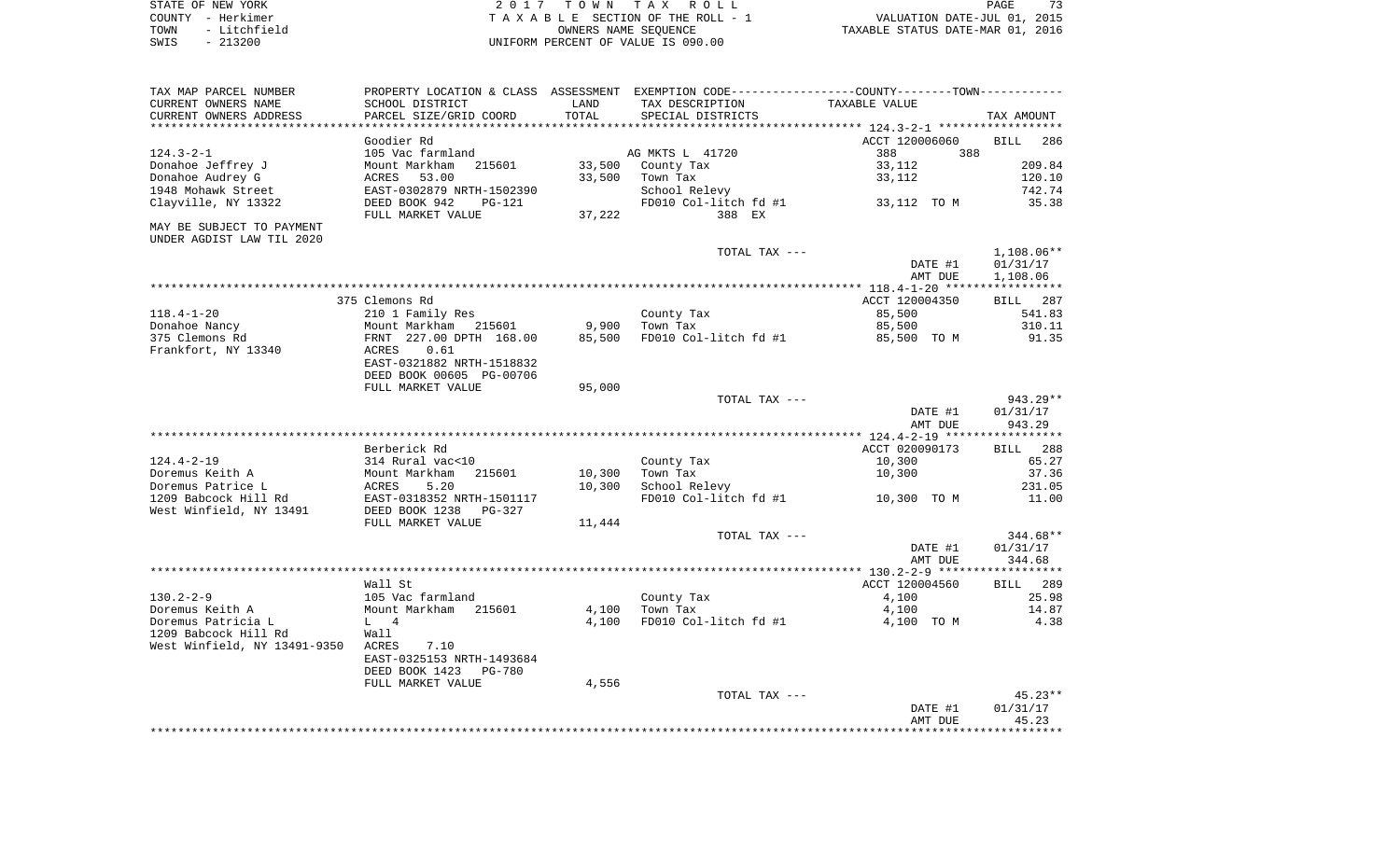| STATE OF NEW YORK |                   | 2017 TOWN TAX ROLL                  | <b>PAGE</b>                      | 74 |
|-------------------|-------------------|-------------------------------------|----------------------------------|----|
|                   | COUNTY – Herkimer | TAXABLE SECTION OF THE ROLL - 1     | VALUATION DATE-JUL 01, 2015      |    |
| TOWN              | - Litchfield      | OWNERS NAME SEOUENCE                | TAXABLE STATUS DATE-MAR 01, 2016 |    |
| CMTC – 213200     |                   | INITEOPM DEPOENT OF VALUE IS 000 00 |                                  |    |

SWIS - 213200 UNIFORM PERCENT OF VALUE IS 090.00

| SCHOOL DISTRICT<br>LAND<br>TAX DESCRIPTION<br>TAXABLE VALUE<br>TOTAL<br>CURRENT OWNERS ADDRESS<br>PARCEL SIZE/GRID COORD<br>SPECIAL DISTRICTS<br>TAX AMOUNT<br>**********************<br>239 Cedarville Rd<br>ACCT 120090081<br><b>BILL</b><br>290<br>210 1 Family Res<br>VET WAR CT 41121<br>8,010<br>8,010<br>Mount Markham<br>17,400<br>614.64<br>Doremus Roy E<br>215601<br>County Tax<br>96,990<br><b>ACRES</b><br>3.00 BANK<br>740<br>105,000<br>Town Tax<br>96,990<br>351.79<br>EAST-0324939 NRTH-1495154<br>FD010 Col-litch fd #1<br>112.18<br>105,000 TO M<br>DEED BOOK 775<br>$PG-504$<br>FULL MARKET VALUE<br>116,667<br>TOTAL TAX ---<br>1,078.61**<br>01/31/17<br>DATE #1<br>AMT DUE<br>1,078.61<br>1131 Barringer Rd<br>ACCT 120090118<br><b>BILL</b> 291<br>858.05<br>210 1 Family Res<br>County Tax<br>135,400<br>Mount Markham<br>215601<br>13,900<br>Town Tax<br>135,400<br>491.10<br>1.40 BANK<br>FD010 Col-litch fd #1<br>ACRES<br>800<br>135,400<br>144.66<br>135,400 TO M<br>EAST-0332714 NRTH-1516448<br>DEED BOOK 787<br><b>PG-450</b><br>FULL MARKET VALUE<br>150,444<br>TOTAL TAX ---<br>1,493.81**<br>DATE #1<br>01/31/17<br>1,493.81<br>AMT DUE<br>ACCT 120000450<br>292<br>Berberick Rd<br>BILL<br>5,000<br>31.69<br>314 Rural vac<10<br>County Tax<br>Drake David<br>Mount Markham<br>215601<br>5,000<br>Town Tax<br>5,000<br>18.14<br>2.10<br>5.000<br>FD010 Col-litch fd #1<br>5,000 TO M<br>5.34<br><b>ACRES</b><br>EAST-0319430 NRTH-1507524<br>DEED BOOK 00620 PG-00289<br>FULL MARKET VALUE<br>5,556<br>$55.17**$<br>TOTAL TAX ---<br>01/31/17<br>DATE #1<br>AMT DUE<br>55.17<br>865 Berberick Rd<br>ACCT 120014461<br><b>BILL</b><br>293<br>$124.2 - 1 - 22.2$<br>210 1 Family Res<br>48,000<br>304.18<br>County Tax<br>Drake David<br>174.10<br>Mount Markham<br>215601<br>13,200<br>Town Tax<br>48,000<br>Drake Shirley<br>FD010 Col-litch fd #1<br><b>ACRES</b><br>1.10<br>48,000<br>48,000 TO M<br>51.28<br>865 Berberick Rd<br>EAST-0319167 NRTH-1507534<br>Frankfort, NY 13340<br>DEED BOOK 791<br>$PG-532$<br>FULL MARKET VALUE<br>53,333<br>529.56**<br>TOTAL TAX ---<br>01/31/17<br>DATE #1<br>529.56<br>AMT DUE | TAX MAP PARCEL NUMBER |  | PROPERTY LOCATION & CLASS ASSESSMENT EXEMPTION CODE---------------COUNTY-------TOWN---------- |  |
|----------------------------------------------------------------------------------------------------------------------------------------------------------------------------------------------------------------------------------------------------------------------------------------------------------------------------------------------------------------------------------------------------------------------------------------------------------------------------------------------------------------------------------------------------------------------------------------------------------------------------------------------------------------------------------------------------------------------------------------------------------------------------------------------------------------------------------------------------------------------------------------------------------------------------------------------------------------------------------------------------------------------------------------------------------------------------------------------------------------------------------------------------------------------------------------------------------------------------------------------------------------------------------------------------------------------------------------------------------------------------------------------------------------------------------------------------------------------------------------------------------------------------------------------------------------------------------------------------------------------------------------------------------------------------------------------------------------------------------------------------------------------------------------------------------------------------------------------------------------------------------------------------------------------------------------------------------------------------------------------------------------------------------------------------------------------------------------------------------------------------------------------------------------|-----------------------|--|-----------------------------------------------------------------------------------------------|--|
|                                                                                                                                                                                                                                                                                                                                                                                                                                                                                                                                                                                                                                                                                                                                                                                                                                                                                                                                                                                                                                                                                                                                                                                                                                                                                                                                                                                                                                                                                                                                                                                                                                                                                                                                                                                                                                                                                                                                                                                                                                                                                                                                                                | CURRENT OWNERS NAME   |  |                                                                                               |  |
|                                                                                                                                                                                                                                                                                                                                                                                                                                                                                                                                                                                                                                                                                                                                                                                                                                                                                                                                                                                                                                                                                                                                                                                                                                                                                                                                                                                                                                                                                                                                                                                                                                                                                                                                                                                                                                                                                                                                                                                                                                                                                                                                                                |                       |  |                                                                                               |  |
|                                                                                                                                                                                                                                                                                                                                                                                                                                                                                                                                                                                                                                                                                                                                                                                                                                                                                                                                                                                                                                                                                                                                                                                                                                                                                                                                                                                                                                                                                                                                                                                                                                                                                                                                                                                                                                                                                                                                                                                                                                                                                                                                                                |                       |  |                                                                                               |  |
|                                                                                                                                                                                                                                                                                                                                                                                                                                                                                                                                                                                                                                                                                                                                                                                                                                                                                                                                                                                                                                                                                                                                                                                                                                                                                                                                                                                                                                                                                                                                                                                                                                                                                                                                                                                                                                                                                                                                                                                                                                                                                                                                                                |                       |  |                                                                                               |  |
|                                                                                                                                                                                                                                                                                                                                                                                                                                                                                                                                                                                                                                                                                                                                                                                                                                                                                                                                                                                                                                                                                                                                                                                                                                                                                                                                                                                                                                                                                                                                                                                                                                                                                                                                                                                                                                                                                                                                                                                                                                                                                                                                                                | $131.1 - 3 - 8.2$     |  |                                                                                               |  |
|                                                                                                                                                                                                                                                                                                                                                                                                                                                                                                                                                                                                                                                                                                                                                                                                                                                                                                                                                                                                                                                                                                                                                                                                                                                                                                                                                                                                                                                                                                                                                                                                                                                                                                                                                                                                                                                                                                                                                                                                                                                                                                                                                                |                       |  |                                                                                               |  |
|                                                                                                                                                                                                                                                                                                                                                                                                                                                                                                                                                                                                                                                                                                                                                                                                                                                                                                                                                                                                                                                                                                                                                                                                                                                                                                                                                                                                                                                                                                                                                                                                                                                                                                                                                                                                                                                                                                                                                                                                                                                                                                                                                                | Doremus Cheryl C      |  |                                                                                               |  |
|                                                                                                                                                                                                                                                                                                                                                                                                                                                                                                                                                                                                                                                                                                                                                                                                                                                                                                                                                                                                                                                                                                                                                                                                                                                                                                                                                                                                                                                                                                                                                                                                                                                                                                                                                                                                                                                                                                                                                                                                                                                                                                                                                                | 239 Cedarville Road   |  |                                                                                               |  |
|                                                                                                                                                                                                                                                                                                                                                                                                                                                                                                                                                                                                                                                                                                                                                                                                                                                                                                                                                                                                                                                                                                                                                                                                                                                                                                                                                                                                                                                                                                                                                                                                                                                                                                                                                                                                                                                                                                                                                                                                                                                                                                                                                                | Ilion, NY 13357       |  |                                                                                               |  |
|                                                                                                                                                                                                                                                                                                                                                                                                                                                                                                                                                                                                                                                                                                                                                                                                                                                                                                                                                                                                                                                                                                                                                                                                                                                                                                                                                                                                                                                                                                                                                                                                                                                                                                                                                                                                                                                                                                                                                                                                                                                                                                                                                                |                       |  |                                                                                               |  |
|                                                                                                                                                                                                                                                                                                                                                                                                                                                                                                                                                                                                                                                                                                                                                                                                                                                                                                                                                                                                                                                                                                                                                                                                                                                                                                                                                                                                                                                                                                                                                                                                                                                                                                                                                                                                                                                                                                                                                                                                                                                                                                                                                                |                       |  |                                                                                               |  |
|                                                                                                                                                                                                                                                                                                                                                                                                                                                                                                                                                                                                                                                                                                                                                                                                                                                                                                                                                                                                                                                                                                                                                                                                                                                                                                                                                                                                                                                                                                                                                                                                                                                                                                                                                                                                                                                                                                                                                                                                                                                                                                                                                                |                       |  |                                                                                               |  |
|                                                                                                                                                                                                                                                                                                                                                                                                                                                                                                                                                                                                                                                                                                                                                                                                                                                                                                                                                                                                                                                                                                                                                                                                                                                                                                                                                                                                                                                                                                                                                                                                                                                                                                                                                                                                                                                                                                                                                                                                                                                                                                                                                                |                       |  |                                                                                               |  |
|                                                                                                                                                                                                                                                                                                                                                                                                                                                                                                                                                                                                                                                                                                                                                                                                                                                                                                                                                                                                                                                                                                                                                                                                                                                                                                                                                                                                                                                                                                                                                                                                                                                                                                                                                                                                                                                                                                                                                                                                                                                                                                                                                                |                       |  |                                                                                               |  |
|                                                                                                                                                                                                                                                                                                                                                                                                                                                                                                                                                                                                                                                                                                                                                                                                                                                                                                                                                                                                                                                                                                                                                                                                                                                                                                                                                                                                                                                                                                                                                                                                                                                                                                                                                                                                                                                                                                                                                                                                                                                                                                                                                                |                       |  |                                                                                               |  |
|                                                                                                                                                                                                                                                                                                                                                                                                                                                                                                                                                                                                                                                                                                                                                                                                                                                                                                                                                                                                                                                                                                                                                                                                                                                                                                                                                                                                                                                                                                                                                                                                                                                                                                                                                                                                                                                                                                                                                                                                                                                                                                                                                                | $119.3 - 1 - 14.4$    |  |                                                                                               |  |
|                                                                                                                                                                                                                                                                                                                                                                                                                                                                                                                                                                                                                                                                                                                                                                                                                                                                                                                                                                                                                                                                                                                                                                                                                                                                                                                                                                                                                                                                                                                                                                                                                                                                                                                                                                                                                                                                                                                                                                                                                                                                                                                                                                | Downing Carol A       |  |                                                                                               |  |
|                                                                                                                                                                                                                                                                                                                                                                                                                                                                                                                                                                                                                                                                                                                                                                                                                                                                                                                                                                                                                                                                                                                                                                                                                                                                                                                                                                                                                                                                                                                                                                                                                                                                                                                                                                                                                                                                                                                                                                                                                                                                                                                                                                | 1131 Barringer Rd     |  |                                                                                               |  |
|                                                                                                                                                                                                                                                                                                                                                                                                                                                                                                                                                                                                                                                                                                                                                                                                                                                                                                                                                                                                                                                                                                                                                                                                                                                                                                                                                                                                                                                                                                                                                                                                                                                                                                                                                                                                                                                                                                                                                                                                                                                                                                                                                                | Ilion, NY 13357       |  |                                                                                               |  |
|                                                                                                                                                                                                                                                                                                                                                                                                                                                                                                                                                                                                                                                                                                                                                                                                                                                                                                                                                                                                                                                                                                                                                                                                                                                                                                                                                                                                                                                                                                                                                                                                                                                                                                                                                                                                                                                                                                                                                                                                                                                                                                                                                                |                       |  |                                                                                               |  |
|                                                                                                                                                                                                                                                                                                                                                                                                                                                                                                                                                                                                                                                                                                                                                                                                                                                                                                                                                                                                                                                                                                                                                                                                                                                                                                                                                                                                                                                                                                                                                                                                                                                                                                                                                                                                                                                                                                                                                                                                                                                                                                                                                                |                       |  |                                                                                               |  |
|                                                                                                                                                                                                                                                                                                                                                                                                                                                                                                                                                                                                                                                                                                                                                                                                                                                                                                                                                                                                                                                                                                                                                                                                                                                                                                                                                                                                                                                                                                                                                                                                                                                                                                                                                                                                                                                                                                                                                                                                                                                                                                                                                                |                       |  |                                                                                               |  |
|                                                                                                                                                                                                                                                                                                                                                                                                                                                                                                                                                                                                                                                                                                                                                                                                                                                                                                                                                                                                                                                                                                                                                                                                                                                                                                                                                                                                                                                                                                                                                                                                                                                                                                                                                                                                                                                                                                                                                                                                                                                                                                                                                                |                       |  |                                                                                               |  |
|                                                                                                                                                                                                                                                                                                                                                                                                                                                                                                                                                                                                                                                                                                                                                                                                                                                                                                                                                                                                                                                                                                                                                                                                                                                                                                                                                                                                                                                                                                                                                                                                                                                                                                                                                                                                                                                                                                                                                                                                                                                                                                                                                                |                       |  |                                                                                               |  |
|                                                                                                                                                                                                                                                                                                                                                                                                                                                                                                                                                                                                                                                                                                                                                                                                                                                                                                                                                                                                                                                                                                                                                                                                                                                                                                                                                                                                                                                                                                                                                                                                                                                                                                                                                                                                                                                                                                                                                                                                                                                                                                                                                                |                       |  |                                                                                               |  |
|                                                                                                                                                                                                                                                                                                                                                                                                                                                                                                                                                                                                                                                                                                                                                                                                                                                                                                                                                                                                                                                                                                                                                                                                                                                                                                                                                                                                                                                                                                                                                                                                                                                                                                                                                                                                                                                                                                                                                                                                                                                                                                                                                                |                       |  |                                                                                               |  |
|                                                                                                                                                                                                                                                                                                                                                                                                                                                                                                                                                                                                                                                                                                                                                                                                                                                                                                                                                                                                                                                                                                                                                                                                                                                                                                                                                                                                                                                                                                                                                                                                                                                                                                                                                                                                                                                                                                                                                                                                                                                                                                                                                                | $124.2 - 1 - 21$      |  |                                                                                               |  |
|                                                                                                                                                                                                                                                                                                                                                                                                                                                                                                                                                                                                                                                                                                                                                                                                                                                                                                                                                                                                                                                                                                                                                                                                                                                                                                                                                                                                                                                                                                                                                                                                                                                                                                                                                                                                                                                                                                                                                                                                                                                                                                                                                                |                       |  |                                                                                               |  |
|                                                                                                                                                                                                                                                                                                                                                                                                                                                                                                                                                                                                                                                                                                                                                                                                                                                                                                                                                                                                                                                                                                                                                                                                                                                                                                                                                                                                                                                                                                                                                                                                                                                                                                                                                                                                                                                                                                                                                                                                                                                                                                                                                                | Drake Shirley         |  |                                                                                               |  |
|                                                                                                                                                                                                                                                                                                                                                                                                                                                                                                                                                                                                                                                                                                                                                                                                                                                                                                                                                                                                                                                                                                                                                                                                                                                                                                                                                                                                                                                                                                                                                                                                                                                                                                                                                                                                                                                                                                                                                                                                                                                                                                                                                                | 865 Berberick Rd      |  |                                                                                               |  |
|                                                                                                                                                                                                                                                                                                                                                                                                                                                                                                                                                                                                                                                                                                                                                                                                                                                                                                                                                                                                                                                                                                                                                                                                                                                                                                                                                                                                                                                                                                                                                                                                                                                                                                                                                                                                                                                                                                                                                                                                                                                                                                                                                                | Frankfort, NY 13340   |  |                                                                                               |  |
|                                                                                                                                                                                                                                                                                                                                                                                                                                                                                                                                                                                                                                                                                                                                                                                                                                                                                                                                                                                                                                                                                                                                                                                                                                                                                                                                                                                                                                                                                                                                                                                                                                                                                                                                                                                                                                                                                                                                                                                                                                                                                                                                                                |                       |  |                                                                                               |  |
|                                                                                                                                                                                                                                                                                                                                                                                                                                                                                                                                                                                                                                                                                                                                                                                                                                                                                                                                                                                                                                                                                                                                                                                                                                                                                                                                                                                                                                                                                                                                                                                                                                                                                                                                                                                                                                                                                                                                                                                                                                                                                                                                                                |                       |  |                                                                                               |  |
|                                                                                                                                                                                                                                                                                                                                                                                                                                                                                                                                                                                                                                                                                                                                                                                                                                                                                                                                                                                                                                                                                                                                                                                                                                                                                                                                                                                                                                                                                                                                                                                                                                                                                                                                                                                                                                                                                                                                                                                                                                                                                                                                                                |                       |  |                                                                                               |  |
|                                                                                                                                                                                                                                                                                                                                                                                                                                                                                                                                                                                                                                                                                                                                                                                                                                                                                                                                                                                                                                                                                                                                                                                                                                                                                                                                                                                                                                                                                                                                                                                                                                                                                                                                                                                                                                                                                                                                                                                                                                                                                                                                                                |                       |  |                                                                                               |  |
|                                                                                                                                                                                                                                                                                                                                                                                                                                                                                                                                                                                                                                                                                                                                                                                                                                                                                                                                                                                                                                                                                                                                                                                                                                                                                                                                                                                                                                                                                                                                                                                                                                                                                                                                                                                                                                                                                                                                                                                                                                                                                                                                                                |                       |  |                                                                                               |  |
|                                                                                                                                                                                                                                                                                                                                                                                                                                                                                                                                                                                                                                                                                                                                                                                                                                                                                                                                                                                                                                                                                                                                                                                                                                                                                                                                                                                                                                                                                                                                                                                                                                                                                                                                                                                                                                                                                                                                                                                                                                                                                                                                                                |                       |  |                                                                                               |  |
|                                                                                                                                                                                                                                                                                                                                                                                                                                                                                                                                                                                                                                                                                                                                                                                                                                                                                                                                                                                                                                                                                                                                                                                                                                                                                                                                                                                                                                                                                                                                                                                                                                                                                                                                                                                                                                                                                                                                                                                                                                                                                                                                                                |                       |  |                                                                                               |  |
|                                                                                                                                                                                                                                                                                                                                                                                                                                                                                                                                                                                                                                                                                                                                                                                                                                                                                                                                                                                                                                                                                                                                                                                                                                                                                                                                                                                                                                                                                                                                                                                                                                                                                                                                                                                                                                                                                                                                                                                                                                                                                                                                                                |                       |  |                                                                                               |  |
|                                                                                                                                                                                                                                                                                                                                                                                                                                                                                                                                                                                                                                                                                                                                                                                                                                                                                                                                                                                                                                                                                                                                                                                                                                                                                                                                                                                                                                                                                                                                                                                                                                                                                                                                                                                                                                                                                                                                                                                                                                                                                                                                                                |                       |  |                                                                                               |  |
|                                                                                                                                                                                                                                                                                                                                                                                                                                                                                                                                                                                                                                                                                                                                                                                                                                                                                                                                                                                                                                                                                                                                                                                                                                                                                                                                                                                                                                                                                                                                                                                                                                                                                                                                                                                                                                                                                                                                                                                                                                                                                                                                                                |                       |  |                                                                                               |  |
|                                                                                                                                                                                                                                                                                                                                                                                                                                                                                                                                                                                                                                                                                                                                                                                                                                                                                                                                                                                                                                                                                                                                                                                                                                                                                                                                                                                                                                                                                                                                                                                                                                                                                                                                                                                                                                                                                                                                                                                                                                                                                                                                                                |                       |  |                                                                                               |  |
|                                                                                                                                                                                                                                                                                                                                                                                                                                                                                                                                                                                                                                                                                                                                                                                                                                                                                                                                                                                                                                                                                                                                                                                                                                                                                                                                                                                                                                                                                                                                                                                                                                                                                                                                                                                                                                                                                                                                                                                                                                                                                                                                                                |                       |  |                                                                                               |  |
|                                                                                                                                                                                                                                                                                                                                                                                                                                                                                                                                                                                                                                                                                                                                                                                                                                                                                                                                                                                                                                                                                                                                                                                                                                                                                                                                                                                                                                                                                                                                                                                                                                                                                                                                                                                                                                                                                                                                                                                                                                                                                                                                                                |                       |  |                                                                                               |  |
|                                                                                                                                                                                                                                                                                                                                                                                                                                                                                                                                                                                                                                                                                                                                                                                                                                                                                                                                                                                                                                                                                                                                                                                                                                                                                                                                                                                                                                                                                                                                                                                                                                                                                                                                                                                                                                                                                                                                                                                                                                                                                                                                                                |                       |  |                                                                                               |  |
|                                                                                                                                                                                                                                                                                                                                                                                                                                                                                                                                                                                                                                                                                                                                                                                                                                                                                                                                                                                                                                                                                                                                                                                                                                                                                                                                                                                                                                                                                                                                                                                                                                                                                                                                                                                                                                                                                                                                                                                                                                                                                                                                                                |                       |  |                                                                                               |  |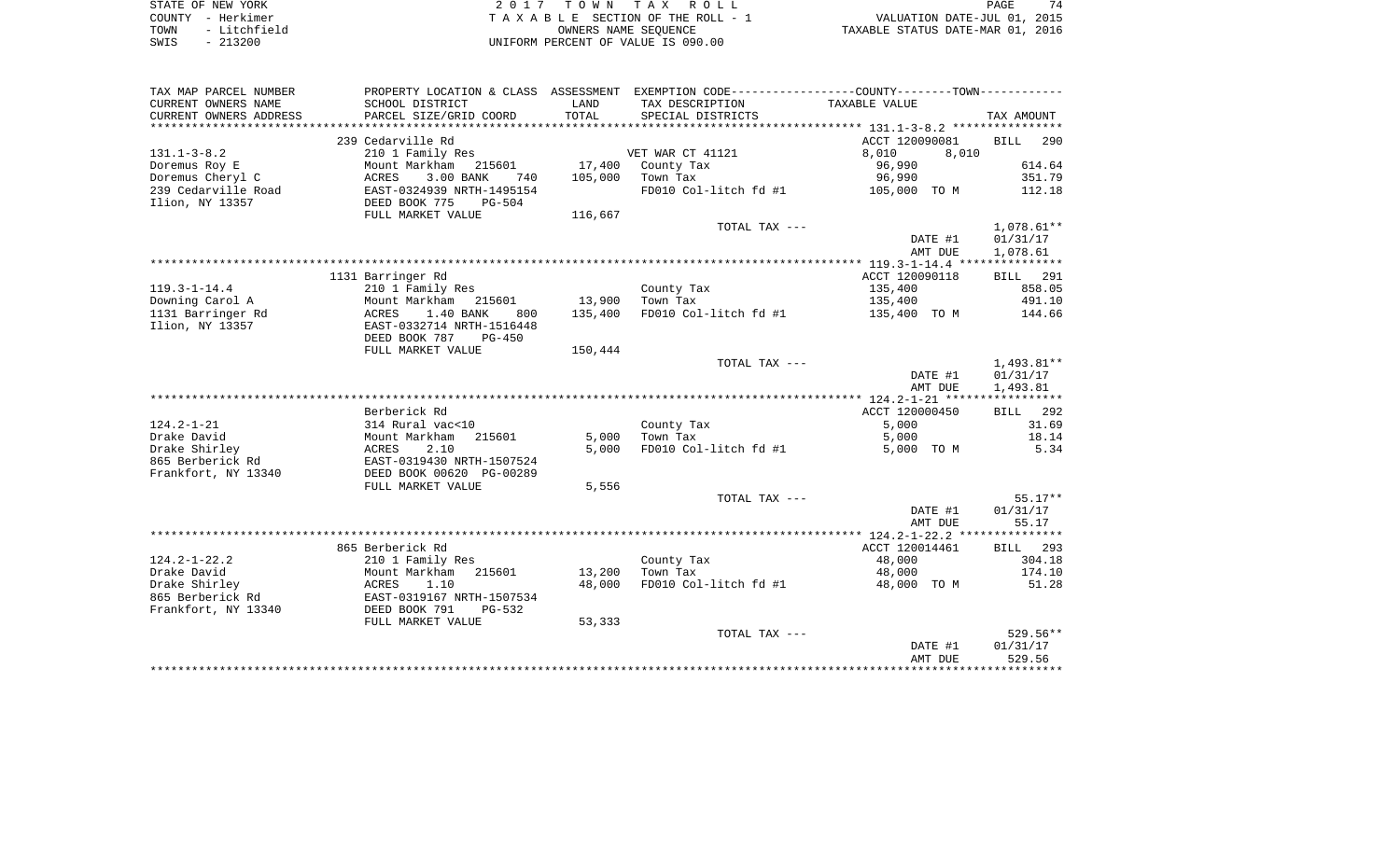| STATE OF NEW YORK    | 2017 TOWN TAX ROLL                 | 75<br>PAGE                       |
|----------------------|------------------------------------|----------------------------------|
| COUNTY - Herkimer    | TAXABLE SECTION OF THE ROLL - 1    | VALUATION DATE-JUL 01, 2015      |
| TOWN<br>- Litchfield | OWNERS NAME SEOUENCE               | TAXABLE STATUS DATE-MAR 01, 2016 |
| $-213200$<br>SWIS    | UNIFORM PERCENT OF VALUE IS 090.00 |                                  |

| TAX MAP PARCEL NUMBER  |                            |         | PROPERTY LOCATION & CLASS ASSESSMENT EXEMPTION CODE---------------COUNTY-------TOWN---------- |                |                    |
|------------------------|----------------------------|---------|-----------------------------------------------------------------------------------------------|----------------|--------------------|
| CURRENT OWNERS NAME    | SCHOOL DISTRICT            | LAND    | TAX DESCRIPTION                                                                               | TAXABLE VALUE  |                    |
| CURRENT OWNERS ADDRESS | PARCEL SIZE/GRID COORD     | TOTAL   | SPECIAL DISTRICTS                                                                             |                | TAX AMOUNT         |
|                        |                            |         |                                                                                               |                |                    |
|                        | 1817 State Route 51        |         |                                                                                               | ACCT 166840    | <b>BILL</b><br>294 |
| $125.1 - 2 - 43.2$     | 210 1 Family Res           |         | County Tax                                                                                    | 110,000        | 697.09             |
|                        | Mount Markham<br>215601    | 22,700  | Town Tax                                                                                      | 110,000        | 398.98             |
| Drake Lyle A           |                            |         |                                                                                               |                |                    |
| Drake David O          | INCLUDES-125.1-2-6.2       | 110,000 | FD010 Col-litch fd #1                                                                         | 110,000 TO M   | 117.52             |
| 1817 State Route 51    | FRNT 255.00 DPTH           |         |                                                                                               |                |                    |
| Ilion, NY 13357        | 9.60<br>ACRES              |         |                                                                                               |                |                    |
|                        | EAST-0330979 NRTH-1507760  |         |                                                                                               |                |                    |
|                        | DEED BOOK 1409<br>$PG-343$ |         |                                                                                               |                |                    |
|                        | FULL MARKET VALUE          | 122,222 |                                                                                               |                |                    |
|                        |                            |         | TOTAL TAX ---                                                                                 |                | 1,213.59**         |
|                        |                            |         |                                                                                               | DATE #1        | 01/31/17           |
|                        |                            |         |                                                                                               | AMT DUE        | 1,213.59           |
|                        |                            |         |                                                                                               |                |                    |
|                        | 679 Cedarville Rd          |         |                                                                                               | ACCT 120004530 | BILL<br>295        |
| $124.4 - 1 - 7.1$      | 210 1 Family Res           |         | VETFUND CT 41101                                                                              | 5,000<br>5,000 |                    |
| Drake Roger T          | Mount Markham<br>215601    | 18,700  | County Tax                                                                                    | 41,100         | 260.46             |
| Drake Dorothy M        | ACRES<br>3.60              | 46,100  | Town Tax                                                                                      | 41,100         | 149.07             |
|                        |                            |         |                                                                                               |                |                    |
| 679 Cedarville Rd      | EAST-0323578 NRTH-1503911  |         | School Relevy                                                                                 |                | 439.68             |
| Ilion, NY 13357        | DEED BOOK 840<br>$PG-149$  |         | FD010 Col-litch fd #1                                                                         | 46,100 TO M    | 49.25              |
|                        | FULL MARKET VALUE          | 51,222  |                                                                                               |                |                    |
|                        |                            |         | TOTAL TAX ---                                                                                 |                | 898.46**           |
|                        |                            |         |                                                                                               | DATE #1        | 01/31/17           |
|                        |                            |         |                                                                                               | AMT DUE        | 898.46             |
|                        |                            |         |                                                                                               |                |                    |
|                        | 1005 Albany Rd             |         |                                                                                               | ACCT 181754    | BILL 296           |
| $124.1 - 1 - 24.3$     | 210 1 Family Res           |         | County Tax                                                                                    | 89,600         | 567.81             |
| Drymond David          | Mount Markham<br>215601    | 12,300  | Town Tax                                                                                      | 89,600         | 324.98             |
| 1005 Albany Rd         | 0.91<br>ACRES              | 89,600  | FD010 Col-litch fd #1                                                                         | 89,600 TO M    | 95.73              |
| Clayville, NY 13322    | EAST-0309177 NRTH-1507985  |         |                                                                                               |                |                    |
|                        | DEED BOOK 1506<br>$PG-49$  |         |                                                                                               |                |                    |
|                        | FULL MARKET VALUE          | 99,556  |                                                                                               |                |                    |
|                        |                            |         |                                                                                               |                |                    |
|                        |                            |         | TOTAL TAX ---                                                                                 |                | 988.52**           |
|                        |                            |         |                                                                                               | DATE #1        | 01/31/17           |
|                        |                            |         |                                                                                               | AMT DUE        | 988.52             |
|                        |                            |         |                                                                                               |                |                    |
|                        | Rising Rd                  |         |                                                                                               | ACCT 120090066 | BILL 297           |
| $124.3 - 2 - 29.1$     | 314 Rural vac<10           |         | County Tax                                                                                    | 42,000         | 266.16             |
| Drymond David          | Mount Markham<br>215601    | 42,000  | Town Tax                                                                                      | 42,000         | 152.34             |
| Drymond Tina           | FRNT 1370.00 DPTH          | 42,000  | FD010 Col-litch fd #1                                                                         | 42,000 TO M    | 44.87              |
| 1005 Albany Rd         | 52.80<br>ACRES             |         |                                                                                               |                |                    |
| Clayville, NY 13322    | EAST-0311529 NRTH-1499290  |         |                                                                                               |                |                    |
|                        | DEED BOOK 622<br>$PG-963$  |         |                                                                                               |                |                    |
|                        | FULL MARKET VALUE          | 46,667  |                                                                                               |                |                    |
|                        |                            |         | TOTAL TAX ---                                                                                 |                | $463.37**$         |
|                        |                            |         |                                                                                               | DATE #1        | 01/31/17           |
|                        |                            |         |                                                                                               | AMT DUE        | 463.37             |
|                        |                            |         |                                                                                               |                |                    |
|                        |                            |         |                                                                                               |                |                    |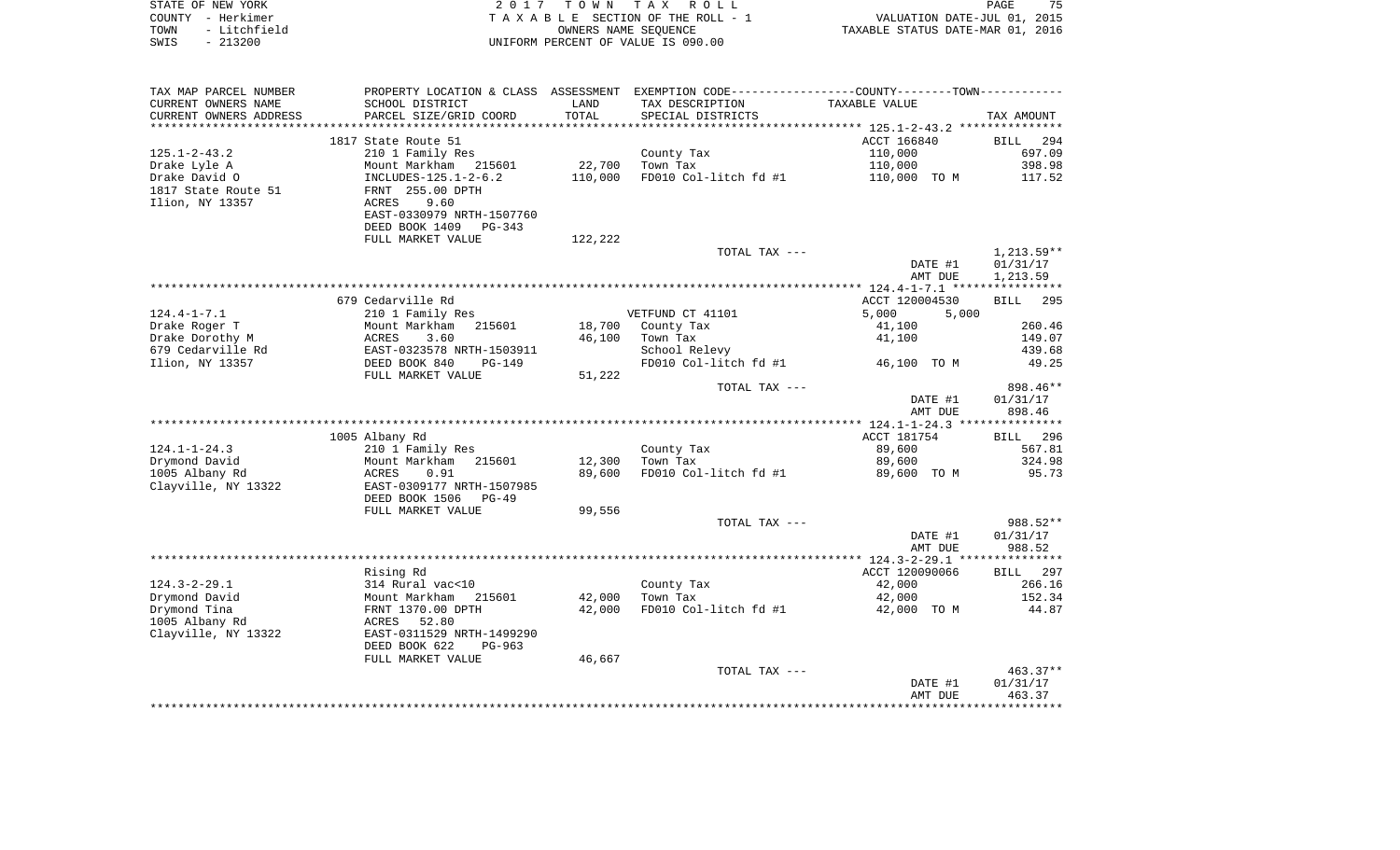| STATE OF NEW YORK<br>COUNTY - Herkimer<br>- Litchfield<br>TOWN | 2017<br>T O W N<br>T A X<br>R O L L<br>TAXABLE SECTION OF THE ROLL - 1<br>OWNERS NAME SEOUENCE |                  | 76<br>PAGE<br>VALUATION DATE-JUL 01, 2015<br>TAXABLE STATUS DATE-MAR 01, 2016                   |                                     |                    |
|----------------------------------------------------------------|------------------------------------------------------------------------------------------------|------------------|-------------------------------------------------------------------------------------------------|-------------------------------------|--------------------|
| SWIS<br>$-213200$                                              |                                                                                                |                  | UNIFORM PERCENT OF VALUE IS 090.00                                                              |                                     |                    |
| TAX MAP PARCEL NUMBER                                          |                                                                                                |                  | PROPERTY LOCATION & CLASS ASSESSMENT EXEMPTION CODE----------------COUNTY--------TOWN---------- |                                     |                    |
| CURRENT OWNERS NAME                                            | SCHOOL DISTRICT                                                                                | LAND             | TAX DESCRIPTION                                                                                 | TAXABLE VALUE                       |                    |
| CURRENT OWNERS ADDRESS                                         | PARCEL SIZE/GRID COORD                                                                         | TOTAL            | SPECIAL DISTRICTS                                                                               |                                     | TAX AMOUNT         |
|                                                                |                                                                                                |                  |                                                                                                 | ********** 124.1-1-31.2 *********** |                    |
|                                                                | 977 Albany Rd                                                                                  |                  |                                                                                                 | ACCT 201582                         | <b>BILL</b><br>298 |
| $124.1 - 1 - 31.2$                                             | 210 1 Family Res                                                                               |                  | County Tax                                                                                      | 92,400                              | 585.55             |
| Dugan Marion<br>Parker Margaret L                              | Mount Markham<br>215601<br>Etal: Ivery/clark/dietz/                                            | 13,000<br>92,400 | Town Tax<br>FD010 Col-litch fd #1                                                               | 92,400<br>92,400 TO M               | 335.14<br>98.72    |
| 977 Albany Rd                                                  | Quinn/dugan/lozo.                                                                              |                  |                                                                                                 |                                     |                    |
| Clayville, NY 13322                                            | Life Use Reserved: Dugans                                                                      |                  |                                                                                                 |                                     |                    |
|                                                                | 1.40<br>ACRES                                                                                  |                  |                                                                                                 |                                     |                    |
| PRIOR OWNER ON 3/01/2016                                       | EAST-0309437 NRTH-1507491                                                                      |                  |                                                                                                 |                                     |                    |
| Dugan Marion C                                                 | DEED BOOK 1629<br>$PG-31$                                                                      |                  |                                                                                                 |                                     |                    |
|                                                                | FULL MARKET VALUE                                                                              | 102,667          |                                                                                                 |                                     |                    |
|                                                                |                                                                                                |                  | TOTAL TAX ---                                                                                   |                                     | $1,019.41**$       |
|                                                                |                                                                                                |                  |                                                                                                 | DATE #1                             | 01/31/17           |
|                                                                |                                                                                                |                  |                                                                                                 | AMT DUE                             | 1,019.41           |
|                                                                |                                                                                                |                  |                                                                                                 | ***** $124.1 - 1 - 24.2$ ***        |                    |
|                                                                | 993 Albany Rd                                                                                  |                  |                                                                                                 | ACCT 120090061                      | 299<br><b>BILL</b> |
| $124.1 - 1 - 24.2$                                             | 210 1 Family Res                                                                               |                  | County Tax                                                                                      | 81,900                              | 519.01             |
| Dugan Peter J                                                  | Mount Markham<br>215601                                                                        | 8,100            | Town Tax                                                                                        | 81,900                              | 297.06             |
| Dugan Joanne M                                                 | 0.39<br>ACRES                                                                                  | 81,900           | FD010 Col-litch fd #1                                                                           | 81,900 TO M                         | 87.50              |
| 993 Albany Rd<br>Clayville, NY 13322                           | EAST-0309314 NRTH-1507832<br>FULL MARKET VALUE                                                 | 91,000           |                                                                                                 |                                     |                    |
|                                                                |                                                                                                |                  | TOTAL TAX ---                                                                                   |                                     | 903.57**           |
|                                                                |                                                                                                |                  |                                                                                                 | DATE #1<br>AMT DUE                  | 01/31/17<br>903.57 |
|                                                                |                                                                                                |                  |                                                                                                 |                                     |                    |
|                                                                | 262 Camp Rd                                                                                    |                  |                                                                                                 | ACCT 195303                         | 300<br>BILL        |
| $124.3 - 1 - 41$                                               | 260 Seasonal res                                                                               |                  | County Tax                                                                                      | 55,800                              | 353.61             |
| Dugan Peter J Jr<br>262 Camp Rd                                | Mount Markham 215601<br>FRNT 100.00 DPTH 100.00                                                | 10,500<br>55,800 | Town Tax<br>FD010 Col-litch fd #1                                                               | 55,800<br>55,800 TO M               | 202.39<br>59.62    |
| Clayville, NY 13322                                            | ACRES<br>0.46                                                                                  |                  |                                                                                                 |                                     |                    |
|                                                                | EAST-0306826 NRTH-1504150                                                                      |                  |                                                                                                 |                                     |                    |
|                                                                | DEED BOOK 1588<br>PG-642                                                                       |                  |                                                                                                 |                                     |                    |
|                                                                | FULL MARKET VALUE                                                                              | 62,000           |                                                                                                 |                                     |                    |
|                                                                |                                                                                                |                  | TOTAL TAX ---                                                                                   |                                     | 615.62**           |
|                                                                |                                                                                                |                  |                                                                                                 | DATE #1                             | 01/31/17           |
|                                                                |                                                                                                |                  |                                                                                                 | AMT DUE                             | 615.62             |
|                                                                | ************************************                                                           |                  | ************************                                                                        | *************** 124.2-1-28.2 ****   | ***********        |
|                                                                | Cook Rd                                                                                        |                  |                                                                                                 | ACCT 191774                         | 301<br><b>BILL</b> |
| $124.2 - 1 - 28.2$                                             | 314 Rural vac<10                                                                               |                  | County Tax                                                                                      | 7,000                               | 44.36              |
| Dupres Chad                                                    | Mount Markham<br>215601                                                                        | 7,000            | Town Tax                                                                                        | 7,000                               | 25.39              |
| 480 Gage Rd                                                    | FRNT 250.00 DPTH                                                                               | 7,000            | FD010 Col-litch fd #1                                                                           | 7,000 TO M                          | 7.48               |
| Ilion, NY 13357                                                | ACRES<br>1.40<br>EAST-0315282 NRTH-1505944                                                     |                  |                                                                                                 |                                     |                    |
|                                                                | DEED BOOK 1566<br>PG-887                                                                       |                  |                                                                                                 |                                     |                    |
|                                                                | FULL MARKET VALUE                                                                              | 7,778            |                                                                                                 |                                     |                    |
|                                                                |                                                                                                |                  | TOTAL TAX ---                                                                                   |                                     | $77.23**$          |
|                                                                |                                                                                                |                  |                                                                                                 | DATE #1                             | 01/31/17           |
|                                                                |                                                                                                |                  |                                                                                                 | AMT DUE                             | 77.23              |
|                                                                |                                                                                                |                  |                                                                                                 |                                     | * * * * * * *      |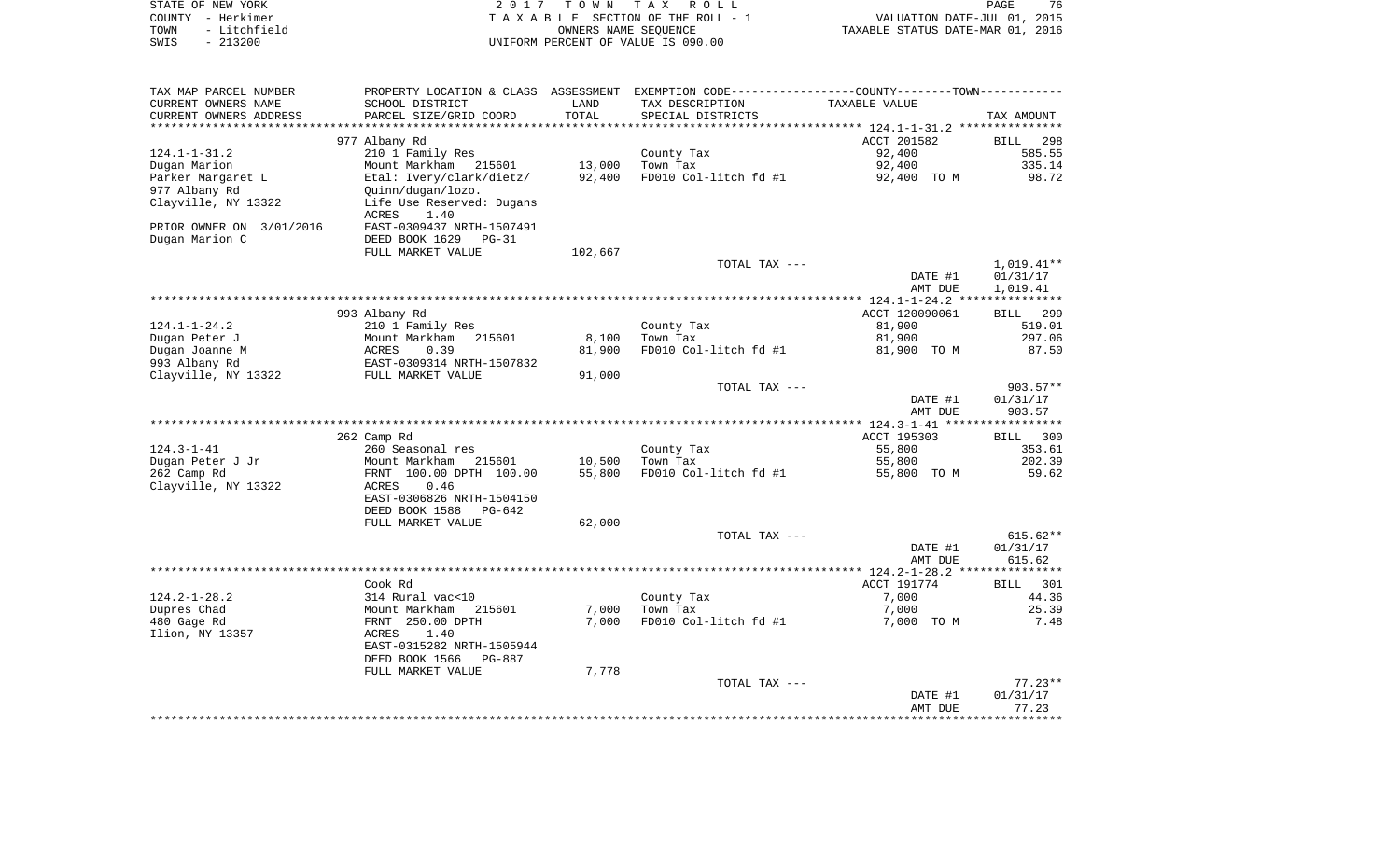| STATE OF NEW YORK    | 2017 TOWN TAX ROLL                 | 77<br>PAGE                       |
|----------------------|------------------------------------|----------------------------------|
| COUNTY - Herkimer    | TAXABLE SECTION OF THE ROLL - 1    | VALUATION DATE-JUL 01, 2015      |
| - Litchfield<br>TOWN | OWNERS NAME SEOUENCE               | TAXABLE STATUS DATE-MAR 01, 2016 |
| $-213200$<br>SWIS    | UNIFORM PERCENT OF VALUE IS 090.00 |                                  |

| TAX MAP PARCEL NUMBER                             | PROPERTY LOCATION & CLASS ASSESSMENT |        | EXEMPTION CODE----------------COUNTY-------TOWN----------- |                    |                       |
|---------------------------------------------------|--------------------------------------|--------|------------------------------------------------------------|--------------------|-----------------------|
| CURRENT OWNERS NAME                               | SCHOOL DISTRICT                      | LAND   | TAX DESCRIPTION                                            | TAXABLE VALUE      |                       |
| CURRENT OWNERS ADDRESS<br>*********************** | PARCEL SIZE/GRID COORD               | TOTAL  | SPECIAL DISTRICTS                                          |                    | TAX AMOUNT            |
|                                                   | 2153 State Route 51                  |        |                                                            | ACCT 120007230     | 302<br><b>BILL</b>    |
| $119.3 - 1 - 45$                                  | 210 1 Family Res                     |        | VETFUND CT 41101                                           | 300<br>300         |                       |
| Dupres Ralph                                      | Mount Markham<br>215601              | 18,300 | County Tax                                                 | 67,700             | 429.02                |
| Dupres Ruth Ann                                   | 3.40<br><b>ACRES</b>                 | 68,000 | Town Tax                                                   | 67,700             | 245.55                |
| 2153 State Route 51                               | EAST-0335667 NRTH-1512488            |        | FD010 Col-litch fd #1                                      | 68,000 TO M        | 72.65                 |
| Ilion, NY 13357                                   | FULL MARKET VALUE                    | 75,556 |                                                            |                    |                       |
|                                                   |                                      |        | TOTAL TAX ---                                              |                    | 747.22**              |
|                                                   |                                      |        |                                                            | DATE #1            | 01/31/17              |
|                                                   |                                      |        |                                                            | AMT DUE            | 747.22                |
|                                                   |                                      |        |                                                            |                    |                       |
|                                                   | Cook Rd                              |        |                                                            | ACCT 120007710     | 303<br>BILL           |
| $124.2 - 1 - 37$                                  | 314 Rural vac<10                     |        | County Tax                                                 | 1,000              | 6.34                  |
| Dupres Ralph E                                    | Mount Markham<br>215601              | 1,000  | Town Tax                                                   | 1,000              | 3.63                  |
| Dupres Rita M                                     | Swamp 1A                             | 1,000  | School Relevy                                              |                    | 22.43                 |
| 22965 Morninglight Dr                             | <b>ACRES</b><br>1.00                 |        | FD010 Col-litch fd #1                                      | 1,000 TO M         | 1.07                  |
| Rapid City, SD 57702                              | EAST-0315460 NRTH-1507338            |        |                                                            |                    |                       |
|                                                   | DEED BOOK 945<br>$PG-455$            |        |                                                            |                    |                       |
|                                                   | FULL MARKET VALUE                    | 1,111  |                                                            |                    |                       |
|                                                   |                                      |        | TOTAL TAX ---                                              |                    | $33.47**$             |
|                                                   |                                      |        |                                                            | DATE #1<br>AMT DUE | 01/31/17<br>33.47     |
|                                                   |                                      |        |                                                            |                    |                       |
|                                                   | Cook Rd                              |        |                                                            | ACCT 159331        | 304<br><b>BILL</b>    |
| $124.2 - 1 - 38$                                  | 314 Rural vac<10                     |        | County Tax                                                 | 1,000              | 6.34                  |
| Dupres Ralph Edwin Jr                             | Mount Markham<br>215601              | 1,000  | Town Tax                                                   | 1,000              | 3.63                  |
| 22965 Morninglight Dr                             | ACRES<br>1.50                        | 1,000  | School Relevy                                              |                    | 22.43                 |
| Rapid City, SD 57702                              | EAST-0315337 NRTH-1507156            |        | FD010 Col-litch fd #1                                      | 1,000 TO M         | 1.07                  |
|                                                   | DEED BOOK 1361<br>PG-130             |        |                                                            |                    |                       |
|                                                   | FULL MARKET VALUE                    | 1,111  |                                                            |                    |                       |
|                                                   |                                      |        | TOTAL TAX ---                                              |                    | $33.47**$             |
|                                                   |                                      |        |                                                            | DATE #1            | 01/31/17              |
|                                                   |                                      |        |                                                            | AMT DUE            | 33.47                 |
|                                                   |                                      |        |                                                            |                    |                       |
|                                                   | Cook Rd                              |        |                                                            | ACCT 159331        | 305<br>BILL           |
| $124.2 - 1 - 43$                                  | 314 Rural vac<10                     |        | County Tax                                                 | 1,000              | 6.34                  |
| Dupres Ralph Edwin Jr                             | Mount Markham 215601                 | 1,000  | Town Tax                                                   | 1,000              | 3.63                  |
| 22965 Morninglight Dr                             | Swamp                                | 1,000  | School Relevy                                              |                    | 22.43                 |
| Rapid City, SD 57702                              | <b>ACRES</b><br>3.00                 |        | FD010 Col-litch fd #1                                      | 1,000 TO M         | 1.07                  |
|                                                   | EAST-0315636 NRTH-1507113            |        |                                                            |                    |                       |
|                                                   | DEED BOOK 1361<br>PG-130             |        |                                                            |                    |                       |
|                                                   | FULL MARKET VALUE                    | 1,111  |                                                            |                    |                       |
|                                                   |                                      |        | TOTAL TAX ---                                              |                    | $33.47**$<br>01/31/17 |
|                                                   |                                      |        |                                                            | DATE #1<br>AMT DUE | 33.47                 |
|                                                   |                                      |        |                                                            |                    |                       |
|                                                   |                                      |        |                                                            |                    |                       |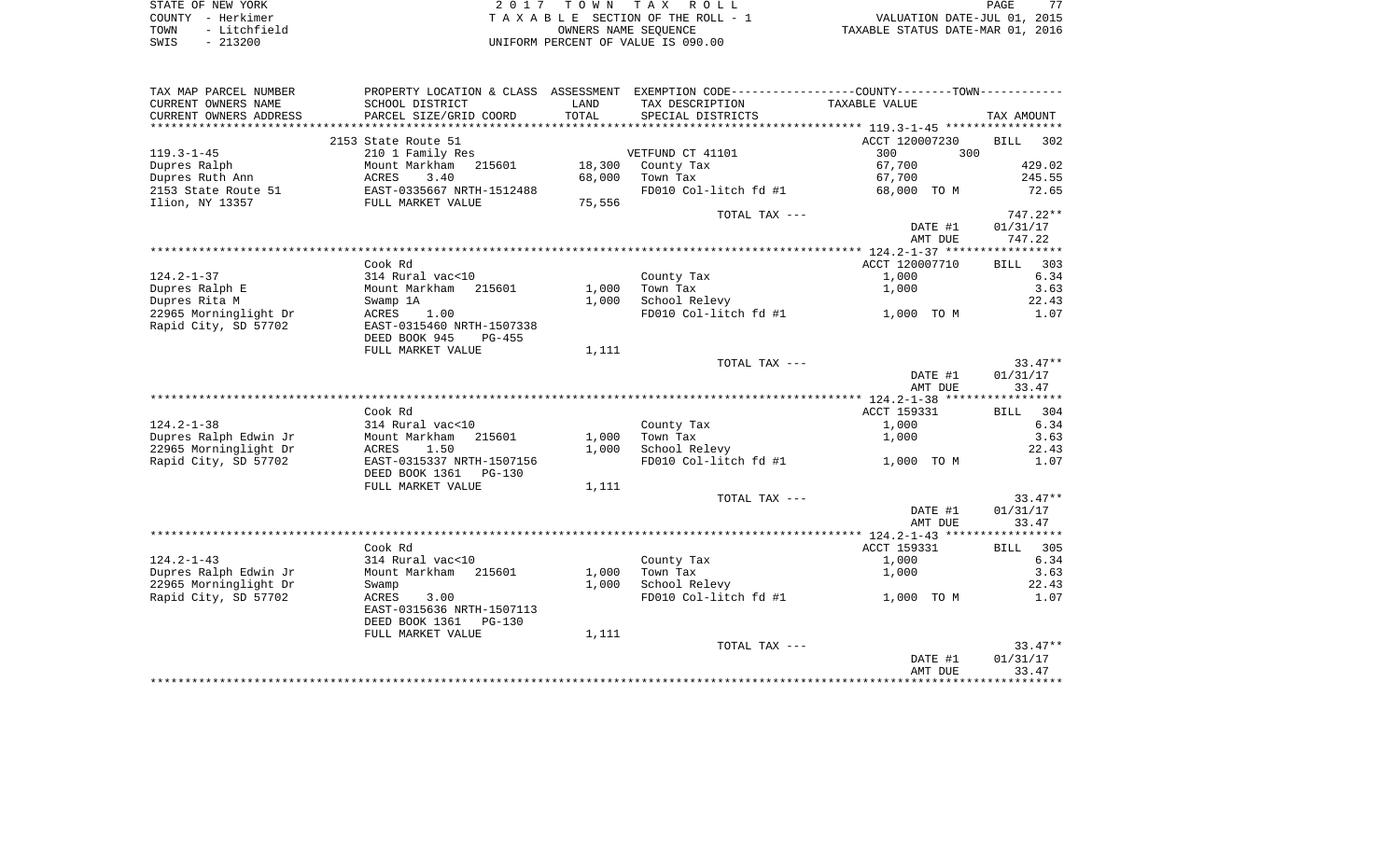| STATE OF NEW YORK |  |              |  |
|-------------------|--|--------------|--|
| COUNTY - Herkimer |  |              |  |
| TOWN              |  | - Litchfield |  |
| SWTS              |  | $-213200$    |  |

2017 TOWN TAX ROLL TA X A B L E SECTION OF THE ROLL - 1 TOWN - Litchfield OWNERS NAME SEQUENCE TAXABLE STATUS DATE-MAR 01, 2016 SWIS - 213200 UNIFORM PERCENT OF VALUE IS 090.00

| TAX MAP PARCEL NUMBER                            | PROPERTY LOCATION & CLASS ASSESSMENT               |                  | EXEMPTION CODE----------------COUNTY-------TOWN----------- |                       |                  |
|--------------------------------------------------|----------------------------------------------------|------------------|------------------------------------------------------------|-----------------------|------------------|
| CURRENT OWNERS NAME                              | SCHOOL DISTRICT                                    | LAND             | TAX DESCRIPTION                                            | TAXABLE VALUE         |                  |
| CURRENT OWNERS ADDRESS<br>********************** | PARCEL SIZE/GRID COORD                             | TOTAL            | SPECIAL DISTRICTS                                          |                       | TAX AMOUNT       |
|                                                  | Cook Rd                                            |                  |                                                            | ACCT 120014430        | BILL<br>306      |
| $124.2 - 1 - 28.1$                               | 322 Rural vac>10                                   |                  | County Tax                                                 | 19,100                | 121.04           |
| Dupres Ralph Sr                                  | Mount Markham<br>215601                            | 19,100           | Town Tax                                                   | 19,100                | 69.28            |
| Dupres Ruth                                      | 33.60<br>ACRES                                     | 19,100           | FD010 Col-litch fd #1                                      | 19,100 TO M           | 20.41            |
| 2153 State Route 51                              | EAST-0315284 NRTH-1506386                          |                  |                                                            |                       |                  |
| Ilion, NY 13357                                  | DEED BOOK 850<br>$PG-255$                          |                  |                                                            |                       |                  |
|                                                  | FULL MARKET VALUE                                  | 21,222           |                                                            |                       |                  |
|                                                  |                                                    |                  | TOTAL TAX ---                                              |                       | $210.73**$       |
|                                                  |                                                    |                  |                                                            | DATE #1               | 01/31/17         |
|                                                  |                                                    |                  |                                                            | AMT DUE               | 210.73           |
|                                                  | 1220 State Route 51                                |                  |                                                            | ACCT 120001020        | 307<br>BILL      |
| $125.3 - 2 - 36$                                 | 210 1 Family Res                                   |                  | County Tax                                                 | 45,900                | 290.88           |
| Dury Bradford S                                  | Mount Markham<br>215601                            | 9,600            | Town Tax                                                   | 45,900                | 166.48           |
| 1220 State Route 51                              | FRNT 100.00 DPTH 220.00                            | 45,900           | FD010 Col-litch fd #1                                      | 45,900 TO M           | 49.04            |
| Ilion, NY 13357                                  | 0.57<br>ACRES                                      |                  |                                                            |                       |                  |
|                                                  | EAST-0327825 NRTH-1497794                          |                  |                                                            |                       |                  |
|                                                  | DEED BOOK 807<br>PG-615                            |                  |                                                            |                       |                  |
|                                                  | FULL MARKET VALUE                                  | 51,000           |                                                            |                       |                  |
|                                                  |                                                    |                  | TOTAL TAX ---                                              |                       | $506.40**$       |
|                                                  |                                                    |                  |                                                            | DATE #1               | 01/31/17         |
|                                                  |                                                    |                  |                                                            | AMT DUE               | 506.40           |
|                                                  | Albany Rd                                          |                  |                                                            | ACCT 184264           | BILL 308         |
| $124.3 - 4 - 1$                                  | 314 Rural vac<10                                   |                  | County Tax                                                 | 12,000                | 76.05            |
| Edson Jason                                      | Mount Markham<br>215601                            | 12,000           | Town Tax                                                   | 12,000                | 43.52            |
| Schultz Jessica                                  | ACRES<br>8.20                                      | 12,000           | School Relevy                                              |                       | 269.18           |
| 434 E Main Street                                | EAST-0272730 NRTH-1075825                          |                  | FD010 Col-litch fd #1                                      | 12,000 TO M           | 12.82            |
| West Winfield, NY 13491                          | DEED BOOK 1521<br>PG-825                           |                  |                                                            |                       |                  |
|                                                  | FULL MARKET VALUE                                  | 13,333           |                                                            |                       |                  |
|                                                  |                                                    |                  | TOTAL TAX ---                                              |                       | $401.57**$       |
|                                                  |                                                    |                  |                                                            | DATE #1               | 01/31/17         |
|                                                  |                                                    |                  |                                                            | AMT DUE               | 401.57           |
|                                                  |                                                    |                  |                                                            |                       |                  |
|                                                  | 1250 Albany Rd                                     |                  |                                                            | ACCT 120090009        | BILL 309         |
| $118.3 - 1 - 47$<br>Edwards Bradley H            | 210 1 Family Res                                   |                  | County Tax<br>Town Tax                                     | 83,900                | 531.69<br>304.31 |
| Edwards Shirley                                  | Mount Markham<br>215601<br>FRNT 120.00 DPTH 380.00 | 12,400<br>83,900 | FD010 Col-litch fd #1                                      | 83,900<br>83,900 TO M | 89.64            |
| 1250 Albany St                                   | 0.93<br>ACRES                                      |                  |                                                            |                       |                  |
| Clayville, NY 13322                              | EAST-0308058 NRTH-1512875                          |                  |                                                            |                       |                  |
|                                                  | DEED BOOK 00638 PG-00243                           |                  |                                                            |                       |                  |
|                                                  | FULL MARKET VALUE                                  | 93,222           |                                                            |                       |                  |
|                                                  |                                                    |                  | TOTAL TAX ---                                              |                       | $925.64**$       |
|                                                  |                                                    |                  |                                                            | DATE #1               | 01/31/17         |
|                                                  |                                                    |                  |                                                            | AMT DUE               | 925.64           |
|                                                  |                                                    |                  |                                                            |                       |                  |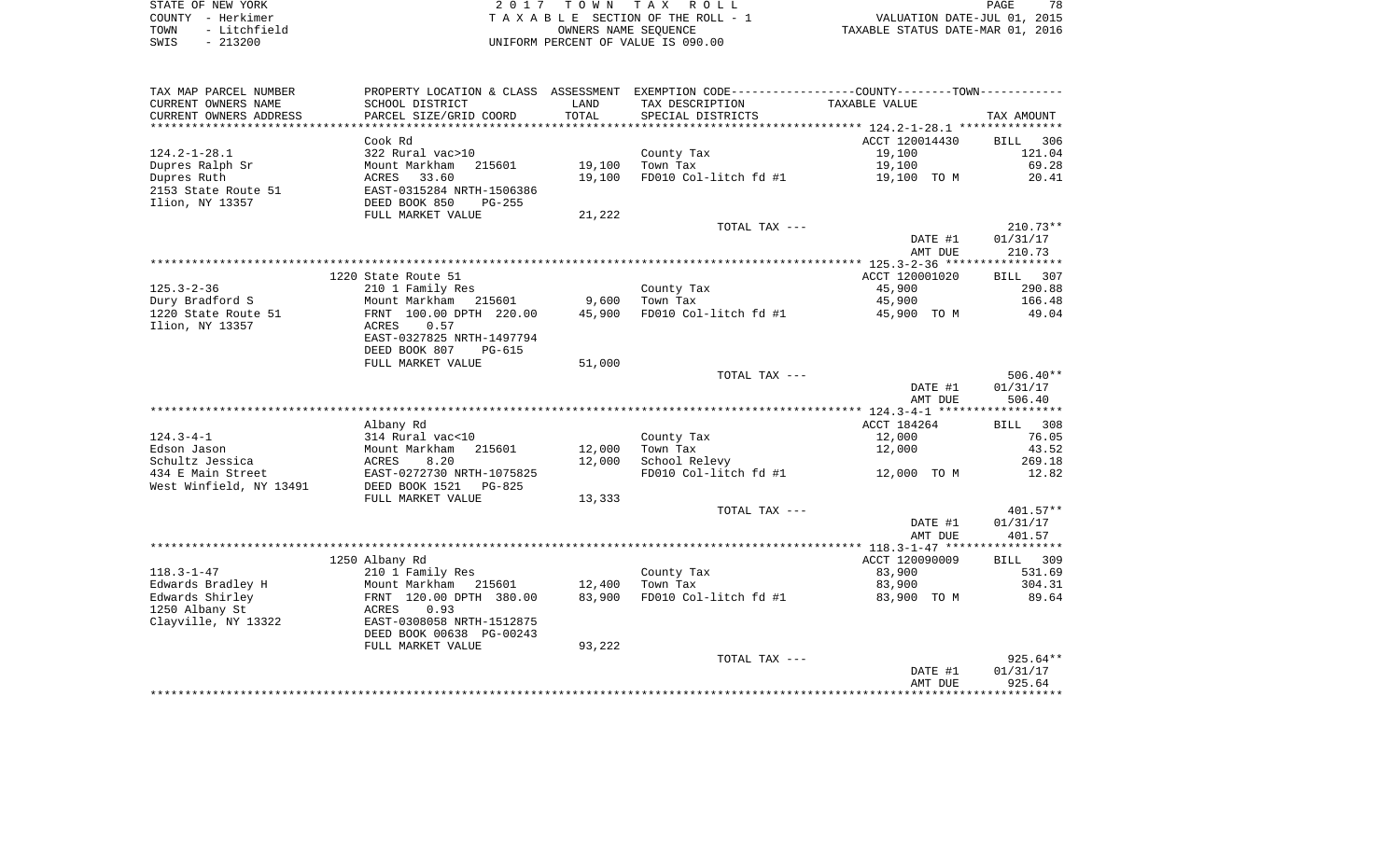|      | STATE OF NEW YORK | 2017 TOWN TAX ROLL                 | 79<br>PAGE                       |
|------|-------------------|------------------------------------|----------------------------------|
|      | COUNTY - Herkimer | TAXABLE SECTION OF THE ROLL - 1    | VALUATION DATE-JUL 01, 2015      |
| TOWN | - Litchfield      | OWNERS NAME SEOUENCE               | TAXABLE STATUS DATE-MAR 01, 2016 |
| SWIS | $-213200$         | UNIFORM PERCENT OF VALUE IS 090.00 |                                  |

|  | PAGE.                          | 79 |
|--|--------------------------------|----|
|  | VALUATION DATE-JUL 01, 2015    |    |
|  | XABLE STATUS DATE-MAR 01, 2016 |    |

| TAX MAP PARCEL NUMBER                     | PROPERTY LOCATION & CLASS ASSESSMENT                   |        | EXEMPTION CODE-----------------COUNTY--------TOWN----------- |                |                          |
|-------------------------------------------|--------------------------------------------------------|--------|--------------------------------------------------------------|----------------|--------------------------|
| CURRENT OWNERS NAME                       | SCHOOL DISTRICT                                        | LAND   | TAX DESCRIPTION                                              | TAXABLE VALUE  |                          |
| CURRENT OWNERS ADDRESS                    | PARCEL SIZE/GRID COORD                                 | TOTAL  | SPECIAL DISTRICTS                                            |                | TAX AMOUNT               |
| ******************                        |                                                        |        |                                                              |                |                          |
|                                           | 1258 Albany Rd                                         |        |                                                              | ACCT 120004830 | 310<br><b>BILL</b>       |
| $118.3 - 1 - 48$                          | 210 1 Family Res                                       |        | County Tax                                                   | 59,400         | 376.43                   |
| Edwards Bradley H                         | Mount Markham<br>215601                                | 13,000 | Town Tax                                                     | 59,400         | 215.45                   |
| Edwards Shirley J                         | FRNT 105.00 DPTH 360.00                                | 59,400 | FD010 Col-litch fd #1                                        | 59,400 TO M    | 63.46                    |
| 1250 Albany Street<br>Clayville, NY 13322 | EAST-0308046 NRTH-1512971<br>DEED BOOK 363<br>$PG-270$ |        |                                                              |                |                          |
|                                           | FULL MARKET VALUE                                      | 66,000 |                                                              |                |                          |
|                                           |                                                        |        | TOTAL TAX ---                                                |                | 655.34**                 |
|                                           |                                                        |        |                                                              | DATE #1        | 01/31/17                 |
|                                           |                                                        |        |                                                              | AMT DUE        | 655.34                   |
|                                           |                                                        |        |                                                              |                |                          |
|                                           | Roberts Rd                                             |        |                                                              | ACCT 185108    | BILL 311                 |
| $118.3 - 1 - 45$                          | 312 Vac w/imprv                                        |        | County Tax                                                   | 15,000         | 95.06                    |
| Edwards Gary                              | Mount Markham<br>215601                                | 14,000 | Town Tax                                                     | 15,000         | 54.41                    |
| 1241 Albany Rd                            | FRNT 325.00 DPTH 147.00                                | 15,000 | FD010 Col-litch fd #1                                        | 15,000 TO M    | 16.03                    |
| Clayville, NY 13322                       | EAST-0307777 NRTH-1512784                              |        |                                                              |                |                          |
|                                           | DEED BOOK 1527<br>$PG-37$                              |        |                                                              |                |                          |
|                                           | FULL MARKET VALUE                                      | 16,667 |                                                              |                |                          |
|                                           |                                                        |        | TOTAL TAX ---                                                |                | 165.50**                 |
|                                           |                                                        |        |                                                              | DATE #1        | 01/31/17                 |
|                                           |                                                        |        |                                                              | AMT DUE        | 165.50                   |
|                                           |                                                        |        |                                                              |                |                          |
|                                           | 1287 Albany Rd                                         |        |                                                              | ACCT 201447    | BILL 312                 |
| $118.3 - 1 - 41$                          | 210 1 Family Res                                       |        | County Tax                                                   | 52,400         | 332.07                   |
| Edwards Gary D                            | Mount Markham<br>215601                                | 12,900 | Town Tax                                                     | 52,400         | 190.06                   |
| 1241 Albany Rd                            | 1.00<br>ACRES                                          | 52,400 | School Relevy                                                |                | 1,175.37                 |
| Clayville, NY 13322                       | EAST-0307472 NRTH-1513508<br>DEED BOOK 1628<br>$PG-39$ |        | FD010 Col-litch fd #1                                        | 52,400 TO M    | 55.98                    |
| PRIOR OWNER ON 3/01/2016                  | FULL MARKET VALUE                                      | 58,222 |                                                              |                |                          |
| Federal National Mortgage                 |                                                        |        |                                                              |                |                          |
|                                           |                                                        |        | TOTAL TAX ---                                                |                | 1,753.48**               |
|                                           |                                                        |        |                                                              | DATE #1        | 01/31/17                 |
|                                           |                                                        |        |                                                              | AMT DUE        | 1,753.48                 |
|                                           |                                                        |        |                                                              |                |                          |
|                                           | 1241 Albany Rd                                         |        |                                                              | ACCT 120006720 | BILL 313                 |
| $118.3 - 1 - 44$                          | 210 1 Family Res                                       |        | County Tax                                                   | 85,300         | 540.56                   |
| Edwards Nicole                            | Mount Markham<br>215601                                | 10,800 | Town Tax                                                     | 85,300         | 309.39                   |
| 1241 Albany St                            | FRNT 429.00 DPTH                                       | 85,300 | School Relevy                                                |                | 1,318.99                 |
| Clayville, NY 13322                       | 0.73<br>ACRES                                          |        | FD010 Col-litch fd #1                                        | 85,300 TO M    | 91.13                    |
|                                           | EAST-0307866 NRTH-1512536                              |        |                                                              |                |                          |
|                                           | DEED BOOK 1296<br>$PG-455$                             |        |                                                              |                |                          |
|                                           | FULL MARKET VALUE                                      | 94,778 |                                                              |                |                          |
|                                           |                                                        |        | TOTAL TAX ---                                                | DATE #1        | $2,260.07**$<br>01/31/17 |
|                                           |                                                        |        |                                                              | AMT DUE        | 2,260.07                 |
|                                           |                                                        |        |                                                              |                |                          |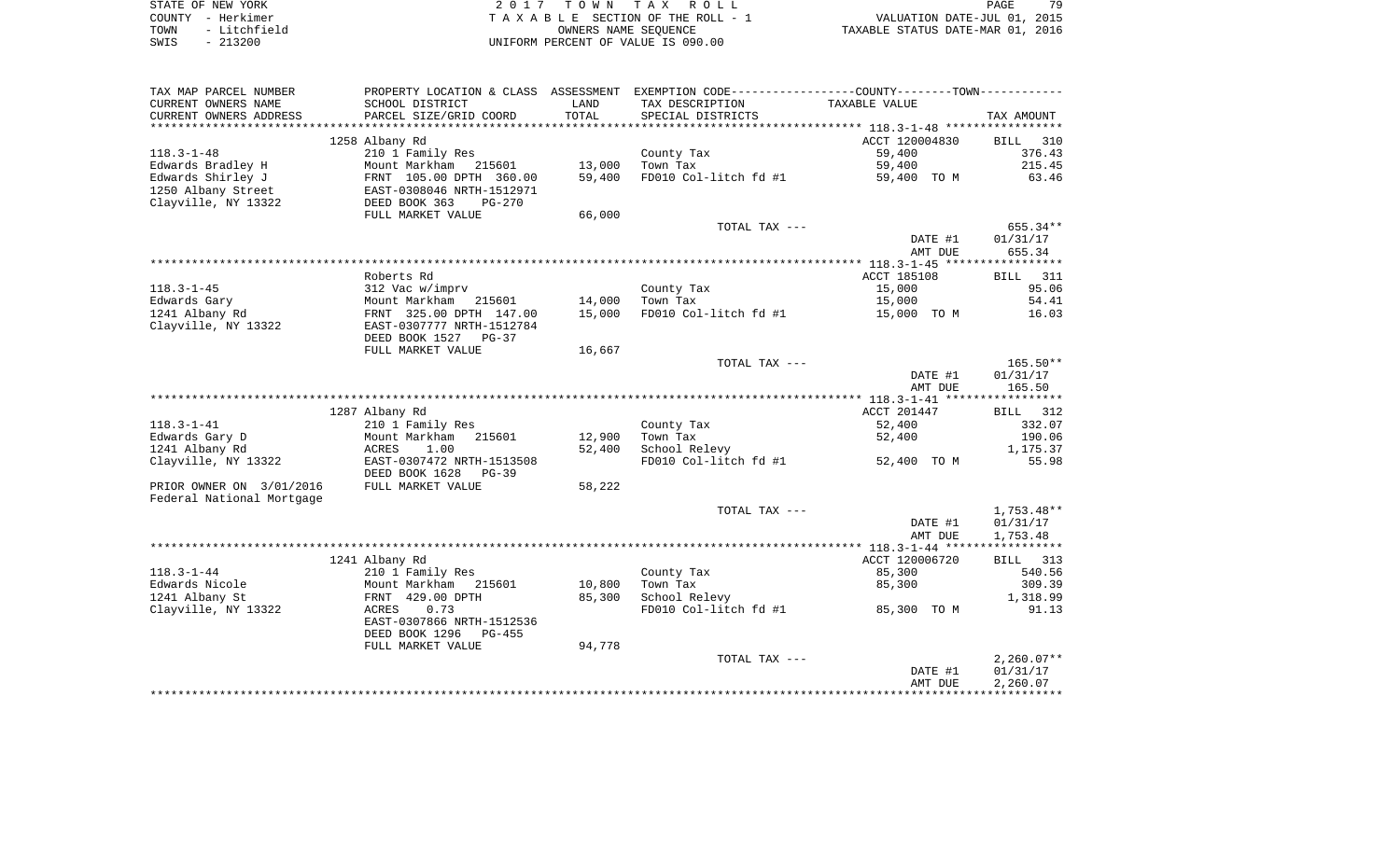| STATE OF NEW YORK |  |              |  |  |
|-------------------|--|--------------|--|--|
| COUNTY - Herkimer |  |              |  |  |
| TOWN              |  | - Litchfield |  |  |
| ח די ק            |  | $-213200$    |  |  |

2017 TOWN TAX ROLL TA X A B L E SECTION OF THE ROLL - 1 TO A CONSERVE A CONSERVATION OF THE ROLL - 1 WALUATION DATE-JUL 01, 2015<br>
TAXABLE STATUS DATE-MAR 01, 2016 SWIS - 213200 UNIFORM PERCENT OF VALUE IS 090.00

| TAX MAP PARCEL NUMBER                                  |                                                                                                                        |         | PROPERTY LOCATION & CLASS ASSESSMENT EXEMPTION CODE---------------COUNTY-------TOWN---------- |                    |                                      |
|--------------------------------------------------------|------------------------------------------------------------------------------------------------------------------------|---------|-----------------------------------------------------------------------------------------------|--------------------|--------------------------------------|
| CURRENT OWNERS NAME                                    | SCHOOL DISTRICT                                                                                                        | LAND    | TAX DESCRIPTION                                                                               | TAXABLE VALUE      |                                      |
| CURRENT OWNERS ADDRESS                                 | PARCEL SIZE/GRID COORD                                                                                                 | TOTAL   | SPECIAL DISTRICTS                                                                             |                    | TAX AMOUNT                           |
|                                                        |                                                                                                                        |         |                                                                                               |                    |                                      |
|                                                        | Gulf Rd                                                                                                                |         |                                                                                               | ACCT 193424        | BILL<br>314                          |
| $118.2 - 2 - 3$                                        | 314 Rural vac<10                                                                                                       |         | County Tax                                                                                    | 1,000              | 6.34                                 |
| Egert Steven                                           | Mount Markham<br>215601                                                                                                | 1,000   | Town Tax                                                                                      | 1,000              | 3.63                                 |
| 6 Floyd Street                                         | FRNT 217.00 DPTH<br>50.00                                                                                              | 1,000   | FD010 Col-litch fd #1                                                                         | 1,000 TO M         | 1.07                                 |
| Utica, NY 13502                                        | 0.13<br>ACRES<br>EAST-0315477 NRTH-1522212<br>DEED BOOK 1576<br>PG-644                                                 |         |                                                                                               |                    |                                      |
|                                                        | FULL MARKET VALUE                                                                                                      | 1,111   |                                                                                               |                    |                                      |
|                                                        |                                                                                                                        |         | TOTAL TAX ---                                                                                 | DATE #1<br>AMT DUE | $11.04**$<br>01/31/17<br>11.04       |
|                                                        |                                                                                                                        |         |                                                                                               |                    |                                      |
|                                                        | 173 Camp Rd                                                                                                            |         |                                                                                               | ACCT 180783        | BILL 315                             |
| $124.3 - 1 - 14$                                       | 210 1 Family Res                                                                                                       |         | County Tax                                                                                    | 96,500             | 611.53                               |
| Ellis, Katherine Living Trust Mount Markham 215601     |                                                                                                                        | 7,800   | Town Tax                                                                                      | 96,500             | 350.01                               |
| Lorraine Pittman POA                                   | Seas                                                                                                                   | 96,500  | FD010 Col-litch fd #1                                                                         | 96,500 TO M        | 103.10                               |
| 3804 Havenbrook Circle<br>Norman, OK 73072             | FRNT 100.00 DPTH 100.00<br>EAST-0306397 NRTH-1502662<br>DEED BOOK 1499 PG-606                                          |         |                                                                                               |                    |                                      |
|                                                        | FULL MARKET VALUE                                                                                                      | 107,222 |                                                                                               |                    |                                      |
|                                                        |                                                                                                                        |         | TOTAL TAX ---                                                                                 | DATE #1<br>AMT DUE | $1,064.64**$<br>01/31/17<br>1,064.64 |
|                                                        |                                                                                                                        |         |                                                                                               |                    |                                      |
|                                                        | Cedarville Rd                                                                                                          |         |                                                                                               | ACCT 120015030     | BILL<br>316                          |
| $119.3 - 1 - 40$                                       | 105 Vac farmland                                                                                                       |         | AG MKTS L 41720                                                                               | 0                  | $\Omega$                             |
| Entwistle Bros                                         | Mount Markham<br>215601                                                                                                | 43,300  | County Tax                                                                                    | 43,300             | 274.40                               |
| 105 Birdseye Rd                                        | ACRES 92.20                                                                                                            | 43,300  | Town Tax                                                                                      | 43,300             | 157.05                               |
| Frankfort, NY 13340                                    | EAST-0327387 NRTH-1512598<br>DEED BOOK 730<br>$PG-83$                                                                  |         | FD010 Col-litch fd #1                                                                         | 43,300 TO M        | 46.26                                |
| MAY BE SUBJECT TO PAYMENT<br>UNDER AGDIST LAW TIL 2020 | FULL MARKET VALUE                                                                                                      | 48,111  |                                                                                               |                    |                                      |
|                                                        |                                                                                                                        |         | TOTAL TAX ---                                                                                 | DATE #1<br>AMT DUE | $477.71**$<br>01/31/17<br>477.71     |
|                                                        |                                                                                                                        |         |                                                                                               |                    |                                      |
|                                                        | Butcher Rd                                                                                                             |         |                                                                                               | ACCT 178416        | BILL 317                             |
| $118.3 - 1 - 25$                                       | 105 Vac farmland                                                                                                       |         | County Tax                                                                                    | 69,300             | 439.16                               |
| Entwistle Bros Realty LLC                              | Mount Markham 215601                                                                                                   | 69,300  | Town Tax                                                                                      | 69,300             | 251.35                               |
| 105 Birdseye Road<br>Frankfort, NY 13340               | INCLUDES 118.3-1-24<br>BY DEED B1124--- P133<br>ACRES<br>99.40<br>EAST-0312228 NRTH-1516936<br>DEED BOOK 1485<br>PG-79 | 69,300  | FD010 Col-litch fd #1                                                                         | 69,300 TO M        | 74.04                                |
|                                                        | FULL MARKET VALUE                                                                                                      | 77,000  |                                                                                               |                    |                                      |
|                                                        |                                                                                                                        |         | TOTAL TAX ---                                                                                 |                    | $764.55**$                           |
|                                                        |                                                                                                                        |         |                                                                                               | DATE #1<br>AMT DUE | 01/31/17<br>764.55                   |
|                                                        |                                                                                                                        |         |                                                                                               |                    |                                      |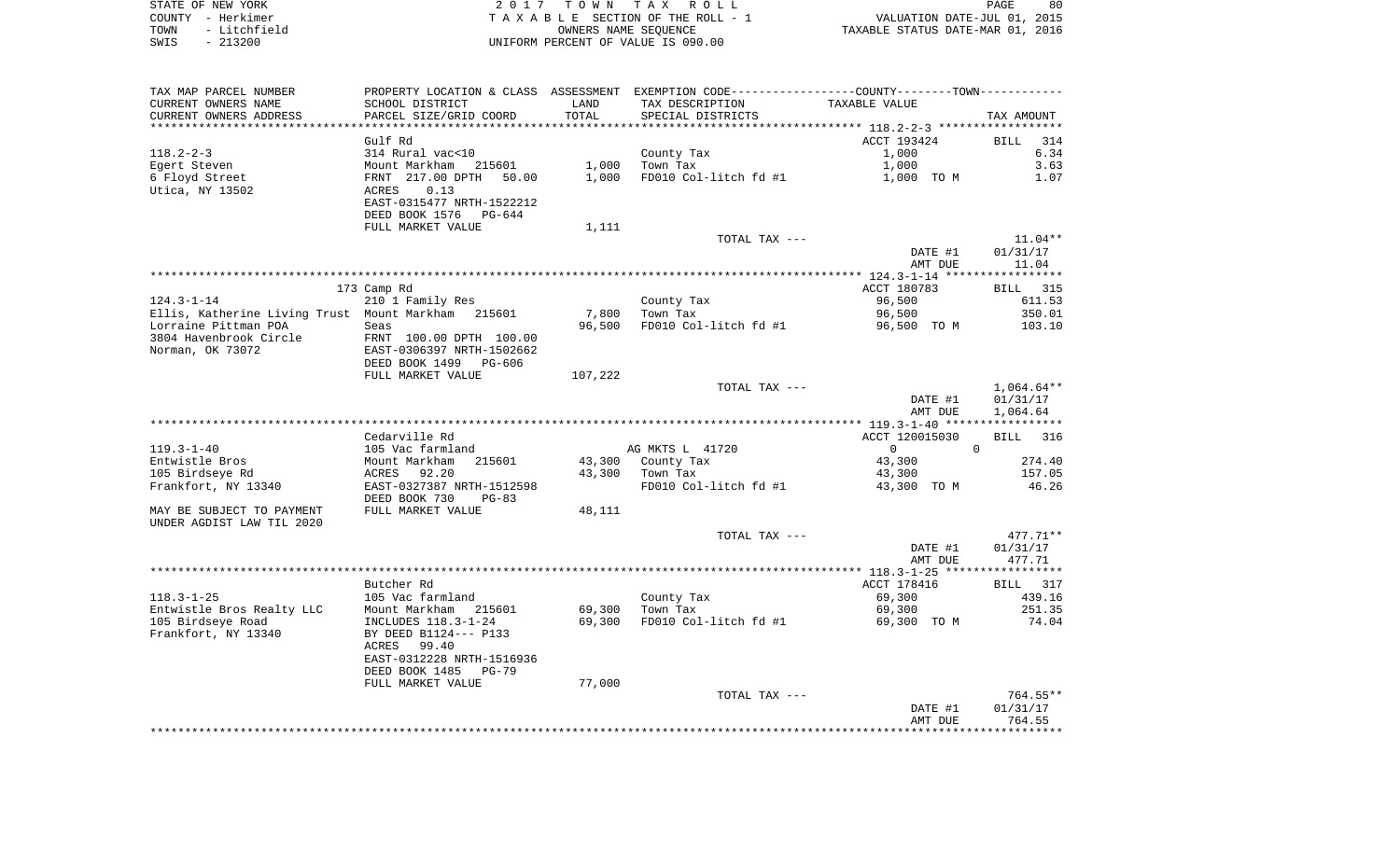| STATE OF NEW YORK                                      | 2017 TOWN TAX ROLL                         |         |                                                                                               |                                  | 81<br>PAGE         |
|--------------------------------------------------------|--------------------------------------------|---------|-----------------------------------------------------------------------------------------------|----------------------------------|--------------------|
| COUNTY - Herkimer                                      | TAXABLE SECTION OF THE ROLL - 1            |         |                                                                                               | VALUATION DATE-JUL 01, 2015      |                    |
| - Litchfield<br>TOWN                                   | OWNERS NAME SEOUENCE                       |         |                                                                                               | TAXABLE STATUS DATE-MAR 01, 2016 |                    |
| $-213200$<br>SWIS                                      |                                            |         | UNIFORM PERCENT OF VALUE IS 090.00                                                            |                                  |                    |
|                                                        |                                            |         |                                                                                               |                                  |                    |
|                                                        |                                            |         |                                                                                               |                                  |                    |
| TAX MAP PARCEL NUMBER                                  |                                            |         | PROPERTY LOCATION & CLASS ASSESSMENT EXEMPTION CODE---------------COUNTY-------TOWN---------- |                                  |                    |
| CURRENT OWNERS NAME                                    | SCHOOL DISTRICT                            | LAND    | TAX DESCRIPTION                                                                               | TAXABLE VALUE                    |                    |
| CURRENT OWNERS ADDRESS                                 | PARCEL SIZE/GRID COORD                     | TOTAL   | SPECIAL DISTRICTS                                                                             |                                  | TAX AMOUNT         |
|                                                        |                                            |         |                                                                                               |                                  |                    |
| $118.3 - 1 - 53$                                       | 141 Jerusalem Hill Rd<br>120 Field crops   |         | AG MKTS L 41720                                                                               | ACCT 197880<br>947<br>947        | <b>BILL</b><br>318 |
| Entwistle Bros Realty LLC                              | Mount Markham 215601                       | 59,700  | County Tax                                                                                    | 122,653                          | 777.27             |
| 105 Birdseye Rd                                        | ACRES 82.70                                |         | 123,600 Town Tax                                                                              | 122,653                          | 444.87             |
| Frankfort, NY 13340                                    | EAST-0309070 NRTH-1513019                  |         | FD010 Col-litch fd #1                                                                         | 122,653 TO M                     | 131.04             |
|                                                        | DEED BOOK 1604 PG-762                      |         | 947 EX                                                                                        |                                  |                    |
| PRIOR OWNER ON 3/01/2016                               | FULL MARKET VALUE                          | 137,333 |                                                                                               |                                  |                    |
| Langow Mary                                            |                                            |         |                                                                                               |                                  |                    |
|                                                        |                                            |         |                                                                                               |                                  |                    |
| MAY BE SUBJECT TO PAYMENT<br>UNDER AGDIST LAW TIL 2020 |                                            |         |                                                                                               |                                  |                    |
|                                                        |                                            |         | TOTAL TAX ---                                                                                 |                                  | $1,353.18**$       |
|                                                        |                                            |         |                                                                                               | DATE #1                          | 01/31/17           |
|                                                        |                                            |         |                                                                                               | AMT DUE                          | 1,353.18           |
|                                                        |                                            |         |                                                                                               |                                  |                    |
|                                                        | 289 Jerusalem Hill Rd                      |         |                                                                                               | ACCT 167855                      | BILL 319           |
| $118.3 - 1 - 60$                                       | 112 Dairy farm                             |         | AG MKTS L 41720                                                                               | $\Omega$<br>$\Omega$             |                    |
| Entwistle Bros Realty LLC                              | Mount Markham 215601                       | 48,000  | County Tax                                                                                    | 133,900                          | 848.54             |
| 105 Birdseye Road                                      | 60.00<br>ACRES                             |         | 133,900 Town Tax                                                                              | 133,900                          | 485.66             |
| Frankfort, NY 13340                                    | EAST-0312273 NRTH-1512447                  |         | FD010 Col-litch fd #1                                                                         | 133,900 TO M                     | 143.06             |
| MAY BE SUBJECT TO PAYMENT                              | DEED BOOK 1414 PG-815<br>FULL MARKET VALUE | 148,778 |                                                                                               |                                  |                    |
| UNDER AGDIST LAW TIL 2020                              |                                            |         |                                                                                               |                                  |                    |
|                                                        |                                            |         | TOTAL TAX ---                                                                                 |                                  | $1,477.26**$       |
|                                                        |                                            |         |                                                                                               | DATE #1                          | 01/31/17           |
|                                                        |                                            |         |                                                                                               | AMT DUE                          | 1,477.26           |
|                                                        |                                            |         |                                                                                               |                                  |                    |
|                                                        | Norton Rd                                  |         |                                                                                               | ACCT 176030                      | BILL 320           |
| $118.4 - 1 - 47.1$                                     | 120 Field crops                            |         | AG MKTS L 41720                                                                               | $\mathbf{0}$<br>$\Omega$         |                    |
| Entwistle Bros Realty LLC                              | Mount Markham<br>215601                    | 14,800  | County Tax                                                                                    | 14,800                           | 93.79              |
| 105 Birdseye Rd<br>Frankfort, NY 13340                 | ACRES 35.85<br>EAST-0279565 NRTH-1090025   |         | 14,800 Town Tax<br>FD010 Col-litch fd #1                                                      | 14,800<br>14,800 TO M            | 53.68<br>15.81     |
|                                                        | DEED BOOK 1469 PG-84                       |         |                                                                                               |                                  |                    |
| MAY BE SUBJECT TO PAYMENT                              | FULL MARKET VALUE                          | 16,444  |                                                                                               |                                  |                    |
| UNDER AGDIST LAW TIL 2020                              |                                            |         |                                                                                               |                                  |                    |
|                                                        |                                            |         | TOTAL TAX ---                                                                                 |                                  | 163.28**           |
|                                                        |                                            |         |                                                                                               | DATE #1                          | 01/31/17           |
|                                                        |                                            |         |                                                                                               | AMT DUE                          | 163.28             |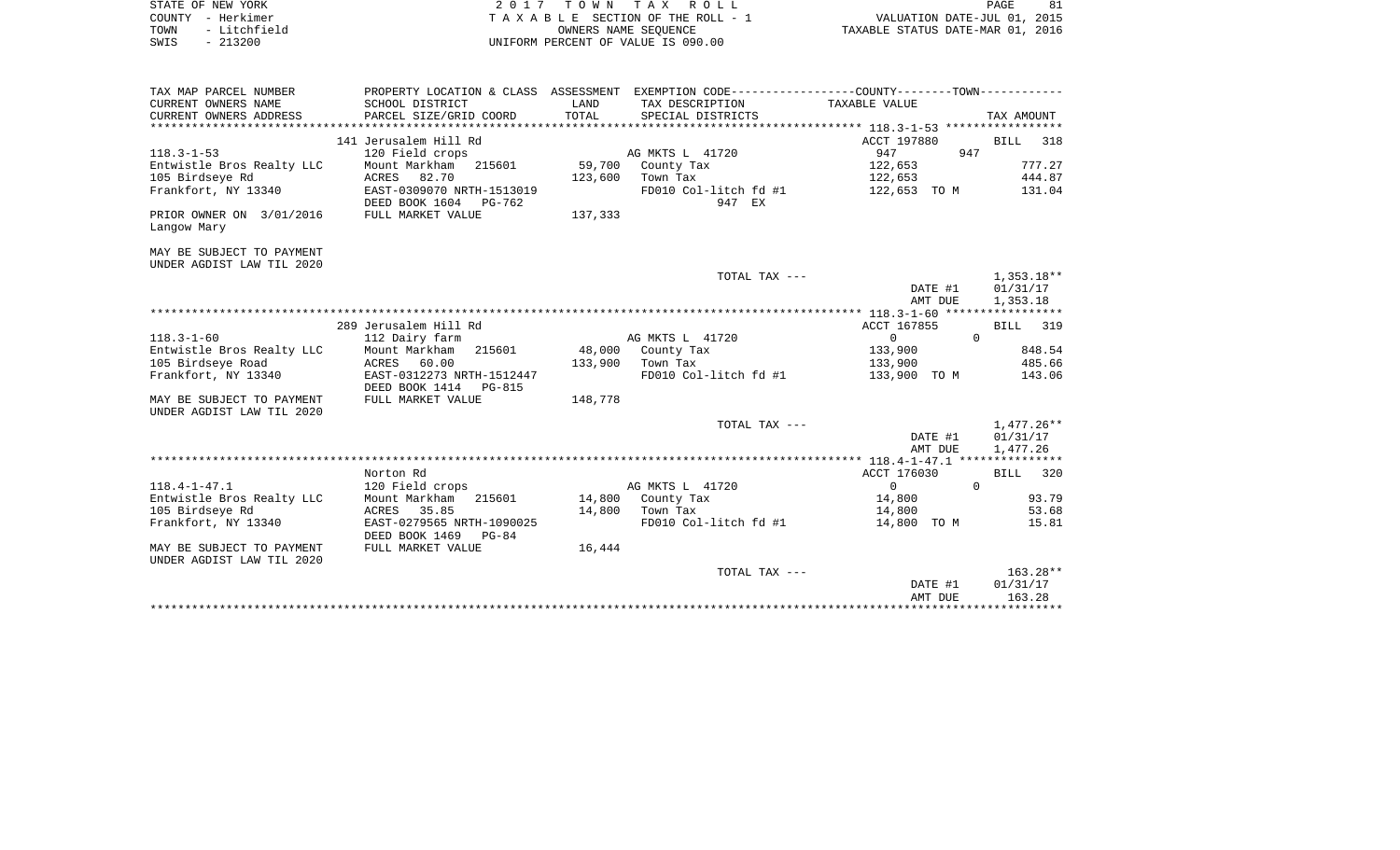| STATE OF NEW YORK |           |              |  |
|-------------------|-----------|--------------|--|
| COUNTY - Herkimer |           |              |  |
| TOWN              |           | - Litchfield |  |
| SMTS              | $-213200$ |              |  |

2017 TOWN TAX ROLL TA X A B L E SECTION OF THE ROLL - 1 TO A CONSERVE A CONSERVATION OF THE ROLL - 1<br>
TAXABLE STATUS DATE-MAR 01, 2016<br>
TAXABLE STATUS DATE-MAR 01, 2016 SWIS - 213200 UNIFORM PERCENT OF VALUE IS 090.00

| TAX MAP PARCEL NUMBER     | PROPERTY LOCATION & CLASS ASSESSMENT   |         |                               | EXEMPTION CODE----------------COUNTY-------TOWN----------- |              |
|---------------------------|----------------------------------------|---------|-------------------------------|------------------------------------------------------------|--------------|
| CURRENT OWNERS NAME       | SCHOOL DISTRICT                        | LAND    | TAX DESCRIPTION TAXABLE VALUE |                                                            |              |
| CURRENT OWNERS ADDRESS    | PARCEL SIZE/GRID COORD                 | TOTAL   | SPECIAL DISTRICTS             |                                                            | TAX AMOUNT   |
|                           |                                        |         |                               |                                                            |              |
|                           | Jerusalem Hill Rd                      |         |                               | ACCT 176027                                                | BILL 321     |
| $124.2 - 1 - 1.1$         | 105 Vac farmland                       |         | AG MKTS L 41720               | 5,181<br>5,181                                             |              |
| Entwistle Bros Realty LLC | Mount Markham 215601 30,000 County Tax |         |                               | 24,819                                                     | 157.28       |
| 105 Birdseye Rd           | FRNT 2621.00 DPTH                      | 30,000  | Town Tax                      | 24,819                                                     | 90.02        |
| Frankfort, NY 13340       | ACRES 50.60                            |         | FD010 Col-litch fd #1         | 24,819 TO M                                                | 26.52        |
|                           | EAST-0315116 NRTH-1512352              |         | 5,181 EX                      |                                                            |              |
| MAY BE SUBJECT TO PAYMENT | DEED BOOK 1469 PG-68                   |         |                               |                                                            |              |
| UNDER AGDIST LAW TIL 2020 | FULL MARKET VALUE                      | 33,333  |                               |                                                            |              |
|                           |                                        |         | TOTAL TAX ---                 |                                                            | 273.82**     |
|                           |                                        |         |                               | DATE #1                                                    | 01/31/17     |
|                           |                                        |         |                               | AMT DUE                                                    | 273.82       |
|                           |                                        |         |                               |                                                            |              |
|                           | Silver St                              |         |                               | ACCT 176028                                                | BILL 322     |
| $124.2 - 1 - 3.1$         | 112 Dairy farm                         |         | AG MKTS L 41720               | $\Omega$<br>$\Omega$                                       |              |
| Entwistle Bros Realty LLC | Mount Markham 215601                   |         | 101,000 County Tax            | 250,000                                                    | 1,584.29     |
| 105 Birseye Road          | ACRES 174.00                           | 250,000 | Town Tax                      | 250,000                                                    | 906.76       |
| Frankfort, NY 13340       | EAST-0316146 NRTH-1511065              |         | FD010 Col-litch fd #1         | 250,000 TO M                                               | 267.10       |
|                           | DEED BOOK 1469 PG-74                   |         |                               |                                                            |              |
| MAY BE SUBJECT TO PAYMENT | FULL MARKET VALUE                      | 277,778 |                               |                                                            |              |
| UNDER AGDIST LAW TIL 2020 |                                        |         |                               |                                                            |              |
|                           |                                        |         | TOTAL TAX ---                 |                                                            | $2,758.15**$ |
|                           |                                        |         |                               | DATE #1                                                    | 01/31/17     |
|                           |                                        |         |                               | AMT DUE                                                    | 2,758.15     |
|                           |                                        |         |                               |                                                            |              |
|                           | 125 Birdseye Rd                        |         |                               | ACCT 120006660                                             | BILL 323     |
| $124.2 - 1 - 11$          | 210 1 Family Res                       |         | County Tax                    | 26,936                                                     | 170.70       |
| Entwistle Bros Realty LLC | Mount Markham 215601                   | 8,400   | Town Tax                      | 26,936                                                     | 97.70        |
| 105 Birdseye Rd           | FRNT 110.00 DPTH 175.00                | 26,936  | FD010 Col-litch fd #1         | 26,936 TO M                                                | 28.78        |
| Ilion, NY 13357           | EAST-0319638 NRTH-1510596              |         |                               |                                                            |              |
|                           | DEED BOOK 1201 PG-585                  |         |                               |                                                            |              |
|                           | FULL MARKET VALUE                      | 29,929  |                               |                                                            |              |
|                           |                                        |         | TOTAL TAX ---                 |                                                            | $297.18**$   |
|                           |                                        |         |                               | DATE #1                                                    | 01/31/17     |
|                           |                                        |         |                               | AMT DUE                                                    | 297.18       |
|                           |                                        |         |                               |                                                            |              |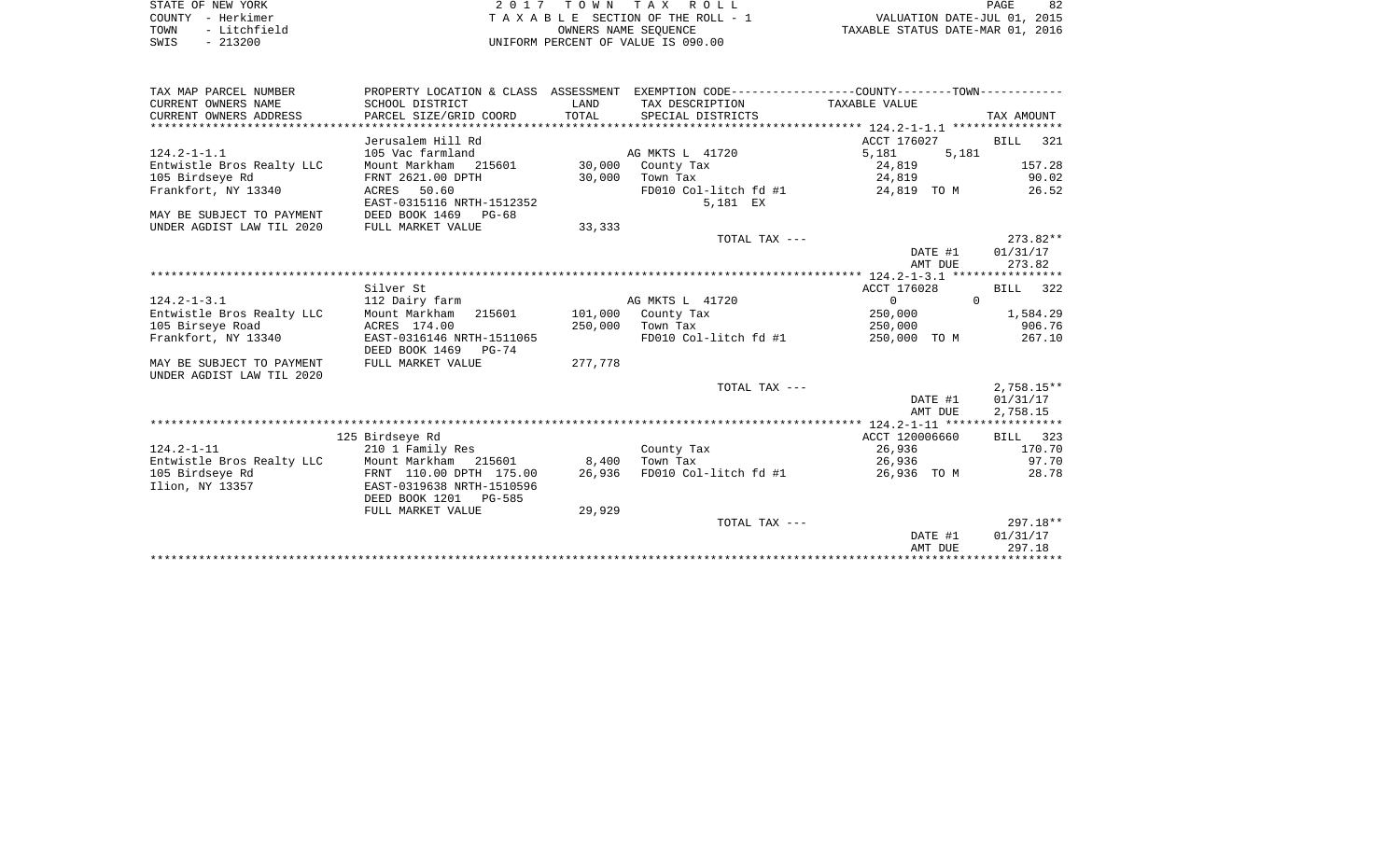| STATE OF NEW YORK    | 2017<br>TOWN TAX ROLL              | PAGE                             |
|----------------------|------------------------------------|----------------------------------|
| COUNTY - Herkimer    | TAXABLE SECTION OF THE ROLL - 1    | VALUATION DATE-JUL 01, 2015      |
| - Litchfield<br>TOWN | OWNERS NAME SEOUENCE               | TAXABLE STATUS DATE-MAR 01, 2016 |
| $-213200$<br>SWIS    | UNIFORM PERCENT OF VALUE IS 090.00 |                                  |

| TAX MAP PARCEL NUMBER<br>CURRENT OWNERS NAME  | SCHOOL DISTRICT                                       | LAND    | TAX DESCRIPTION               | PROPERTY LOCATION & CLASS ASSESSMENT EXEMPTION CODE----------------COUNTY-------TOWN----------<br>TAXABLE VALUE |                    |
|-----------------------------------------------|-------------------------------------------------------|---------|-------------------------------|-----------------------------------------------------------------------------------------------------------------|--------------------|
| CURRENT OWNERS ADDRESS                        | PARCEL SIZE/GRID COORD                                | TOTAL   | SPECIAL DISTRICTS             |                                                                                                                 | TAX AMOUNT         |
| ***********************                       |                                                       |         |                               |                                                                                                                 |                    |
|                                               | Jerusalem Hill Rd                                     |         |                               | ACCT 176026                                                                                                     | <b>BILL</b><br>324 |
| $124.2 - 1 - 12$                              | 112 Dairy farm                                        |         | AGRIC 10 Y 41700              | 375,000<br>375,000                                                                                              |                    |
| Entwistle Bros Realty LLC                     | Mount Markham<br>215601                               |         | 85,000 AGRIC 10 Y 41700       | 80,000<br>80,000                                                                                                |                    |
| 105 Birdseye Rd                               | ACRES 127.20                                          |         | 1925,000 AGRIC 10 Y 41700     | 498,000<br>498,000                                                                                              |                    |
| Frankfort, NY 13340                           | EAST-0319619 NRTH-1510789                             |         | AGRIC 10 Y 41700              | 125,000<br>125,000                                                                                              |                    |
|                                               | DEED BOOK 1469<br>PG-62                               |         | AGRIC 10 Y 41700              | 300,000<br>300,000                                                                                              |                    |
| MAY BE SUBJECT TO PAYMENT                     | FULL MARKET VALUE                                     |         | 2138,889 AG MKTS L 41720      | 5,794<br>5,794                                                                                                  |                    |
| UNDER AGDIST LAW TIL 2021                     |                                                       |         | County Tax                    | 541,206                                                                                                         | 3,429.70           |
|                                               |                                                       |         | Town Tax                      | 541,206                                                                                                         | 1,962.98           |
|                                               |                                                       |         | FD010 Col-litch fd #1         | 1919,206 TO M                                                                                                   | 2,050.49           |
|                                               |                                                       |         | 5,794 EX                      |                                                                                                                 |                    |
|                                               |                                                       |         | TOTAL TAX ---                 |                                                                                                                 | $7,443.17**$       |
|                                               |                                                       |         |                               | DATE #1                                                                                                         | 01/31/17           |
|                                               |                                                       |         |                               | AMT DUE                                                                                                         | 7,443.17           |
|                                               |                                                       |         |                               |                                                                                                                 |                    |
|                                               | 902 Berberick Rd                                      |         |                               | ACCT 178861                                                                                                     | BILL 325           |
| $124.2 - 1 - 20.2$                            | 210 1 Family Res                                      |         | County Tax                    | 56,200                                                                                                          | 356.15             |
| Entwistle Bros Realty LLC                     | Mount Markham 215601                                  | 15,400  | Town Tax                      | 56,200                                                                                                          | 203.84             |
| 105 Birdseye Rd                               | ACRES<br>3.20                                         | 56,200  | FD010 Col-litch fd #1         | 56,200 TO M                                                                                                     | 60.04              |
| Frankfort, NY 13340                           | EAST-0319602 NRTH-1508000<br>DEED BOOK 1486<br>PG-844 |         |                               |                                                                                                                 |                    |
|                                               | FULL MARKET VALUE                                     | 62,444  |                               |                                                                                                                 |                    |
|                                               |                                                       |         | TOTAL TAX ---                 |                                                                                                                 | $620.03**$         |
|                                               |                                                       |         |                               | DATE #1                                                                                                         | 01/31/17           |
|                                               |                                                       |         |                               | AMT DUE                                                                                                         | 620.03             |
|                                               |                                                       |         |                               |                                                                                                                 |                    |
|                                               | Prior Rd                                              |         |                               | ACCT 120010080                                                                                                  | BILL 326           |
| $124.2 - 1 - 24$                              | 120 Field crops                                       |         | AG MKTS L 41720               | 8,754<br>8,754                                                                                                  |                    |
| Entwistle Bros Realty LLC                     | Mount Markham<br>215601                               | 72,200  | County Tax                    | 88,846                                                                                                          | 563.03             |
| 105 Birdseye Rd                               | ACRES<br>97.00                                        | 97,600  | Town Tax                      | 88,846                                                                                                          | 322.25             |
| Frankfort, NY 13340                           | EAST-0313773 NRTH-1510237                             |         | FD010 Col-litch fd #1         | 88,846 TO M                                                                                                     | 94.92              |
|                                               | DEED BOOK 1274 PG-804                                 |         | 8,754 EX                      |                                                                                                                 |                    |
| MAY BE SUBJECT TO PAYMENT                     | FULL MARKET VALUE                                     | 108,444 |                               |                                                                                                                 |                    |
| UNDER AGDIST LAW TIL 2020                     |                                                       |         |                               |                                                                                                                 |                    |
|                                               |                                                       |         | TOTAL TAX ---                 |                                                                                                                 | 980.20**           |
|                                               |                                                       |         |                               | DATE #1                                                                                                         | 01/31/17           |
|                                               |                                                       |         |                               | AMT DUE                                                                                                         | 980.20             |
|                                               |                                                       |         |                               |                                                                                                                 |                    |
|                                               | Jerusalem Hill Rd                                     |         |                               | ACCT 167855<br>$\Omega$                                                                                         | <b>BILL</b><br>327 |
| $124.2 - 1 - 55$<br>Entwistle Bros Realty LLC | 105 Vac farmland<br>Mount Markham<br>215601           | 7,200   | AG MKTS L 41720<br>County Tax | $\overline{0}$<br>7,200                                                                                         | 45.63              |
| 105 Birdseye Road                             | 13.00<br>ACRES                                        | 7,200   | Town Tax                      | 7,200                                                                                                           | 26.11              |
| Frankfort, NY 13340                           | EAST-0313308 NRTH-1512186                             |         | FD010 Col-litch fd #1         | 7,200 TO M                                                                                                      | 7.69               |
|                                               | DEED BOOK 1414<br>PG-815                              |         |                               |                                                                                                                 |                    |
| MAY BE SUBJECT TO PAYMENT                     | FULL MARKET VALUE                                     | 8,000   |                               |                                                                                                                 |                    |
| UNDER AGDIST LAW TIL 2020                     |                                                       |         |                               |                                                                                                                 |                    |
|                                               |                                                       |         | TOTAL TAX ---                 |                                                                                                                 | $79.43**$          |
|                                               |                                                       |         |                               | DATE #1                                                                                                         | 01/31/17           |
|                                               |                                                       |         |                               | AMT DUE                                                                                                         | 79.43              |
|                                               |                                                       |         |                               |                                                                                                                 |                    |
|                                               |                                                       |         |                               |                                                                                                                 |                    |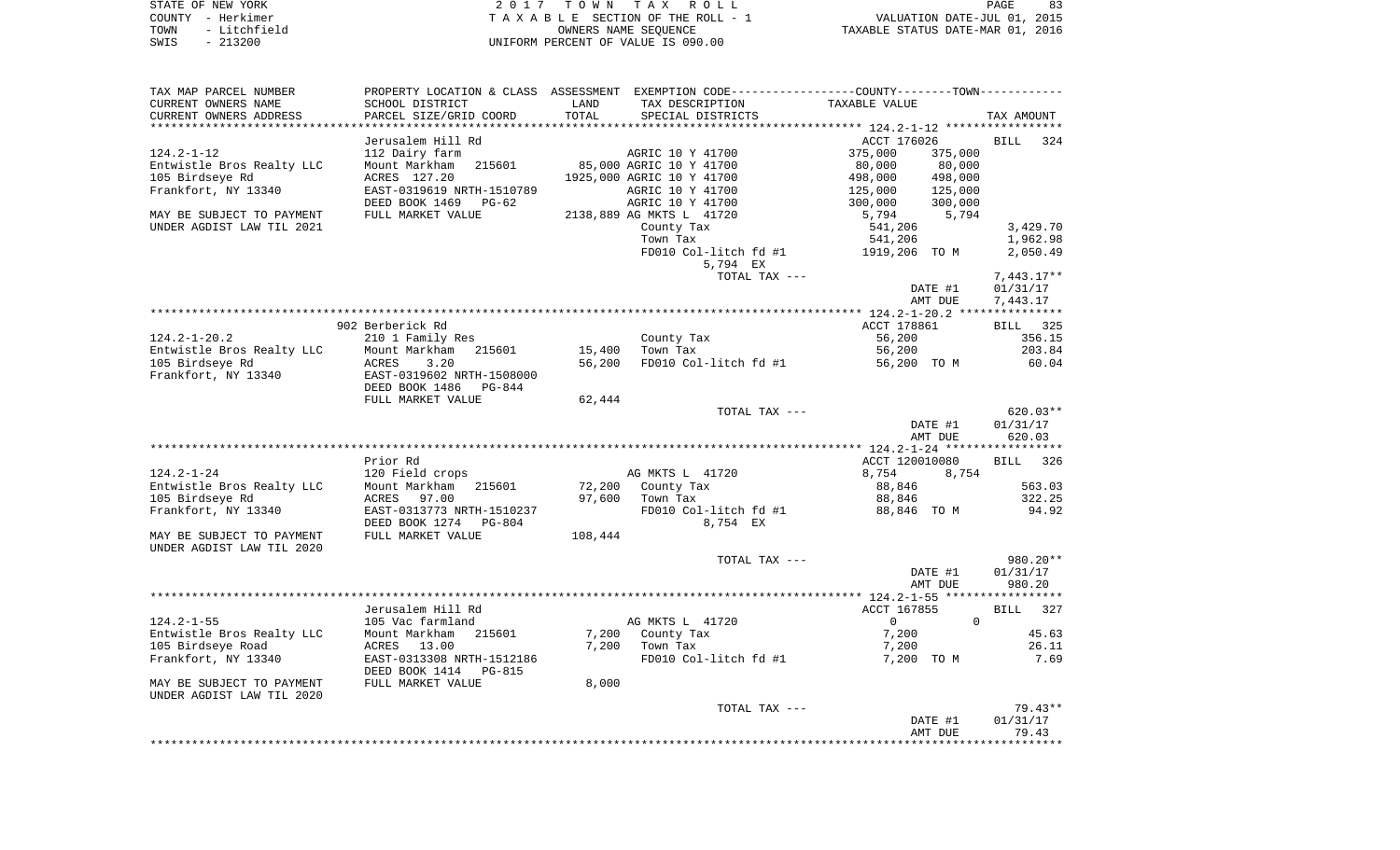| STATE OF NEW YORK |           |              |
|-------------------|-----------|--------------|
| COUNTY - Herkimer |           |              |
| TOWN              |           | - Litchfield |
| SWIS              | $-213200$ |              |

2017 TOWN TAX ROLL TA X A B L E SECTION OF THE ROLL - 1 TO A CONSERVED OF THE ROLL - 1 WALUATION DATE-JUL 01, 2015<br>
OWNERS NAME SEQUENCE TAXABLE STATUS DATE-MAR 01, 2016 UNIFORM PERCENT OF VALUE IS 090.00

| TAX MAP PARCEL NUMBER                                  |                                                    |         |                       | PROPERTY LOCATION & CLASS ASSESSMENT EXEMPTION CODE---------------COUNTY-------TOWN---------- |                    |
|--------------------------------------------------------|----------------------------------------------------|---------|-----------------------|-----------------------------------------------------------------------------------------------|--------------------|
| CURRENT OWNERS NAME                                    | SCHOOL DISTRICT                                    | LAND    | TAX DESCRIPTION       | TAXABLE VALUE                                                                                 |                    |
| CURRENT OWNERS ADDRESS                                 | PARCEL SIZE/GRID COORD                             | TOTAL   | SPECIAL DISTRICTS     |                                                                                               | TAX AMOUNT         |
| ************************                               |                                                    |         |                       |                                                                                               |                    |
|                                                        | Jerusalem Hill Rd                                  |         |                       | ACCT 167855                                                                                   | <b>BILL</b><br>328 |
| $124.2 - 1 - 56$                                       | 105 Vac farmland                                   |         | AG MKTS L 41720       | 7,121<br>7,121                                                                                |                    |
| Entwistle Bros Realty LLC                              | Mount Markham<br>215601                            |         | 25,800 County Tax     | 18,679                                                                                        | 118.37             |
| 105 Birdseye Road                                      | ACRES<br>39.00                                     | 25,800  | Town Tax              | 18,679                                                                                        | 67.75              |
| Frankfort, NY 13340                                    | EAST-0313858 NRTH-1511993                          |         | FD010 Col-litch fd #1 | 18,679 TO M                                                                                   | 19.96              |
|                                                        | DEED BOOK 1414 PG-815                              |         | 7,121 EX              |                                                                                               |                    |
| MAY BE SUBJECT TO PAYMENT                              | FULL MARKET VALUE                                  | 28,667  |                       |                                                                                               |                    |
| UNDER AGDIST LAW TIL 2020                              |                                                    |         |                       |                                                                                               |                    |
|                                                        |                                                    |         | TOTAL TAX ---         |                                                                                               | $206.08**$         |
|                                                        |                                                    |         |                       | DATE #1                                                                                       | 01/31/17           |
|                                                        |                                                    |         |                       | AMT DUE                                                                                       | 206.08             |
|                                                        |                                                    |         |                       |                                                                                               |                    |
|                                                        | Silver St                                          |         |                       | ACCT 176209                                                                                   | BILL 329           |
| $125.1 - 2 - 3$                                        | 105 Vac farmland                                   |         | AG MKTS L 41720       | 2,644<br>2,644                                                                                |                    |
| Entwistle Bros Realty LLC                              | Mount Markham<br>215601                            |         | 92,000 County Tax     | 122,356                                                                                       | 775.39             |
| 105 Birdseye Road                                      | ACRES 168.00                                       |         | 125,000 Town Tax      | 122,356                                                                                       | 443.79             |
| Frankfort, NY 13340                                    | EAST-0325659 NRTH-1507595                          |         | FD010 Col-litch fd #1 | 122,356 TO M                                                                                  | 130.73             |
|                                                        | DEED BOOK 1469 PG-79                               |         | 2,644 EX              |                                                                                               |                    |
| MAY BE SUBJECT TO PAYMENT<br>UNDER AGDIST LAW TIL 2020 | FULL MARKET VALUE                                  | 138,889 |                       |                                                                                               |                    |
|                                                        |                                                    |         | TOTAL TAX ---         |                                                                                               | 1,349.91**         |
|                                                        |                                                    |         |                       | DATE #1                                                                                       | 01/31/17           |
|                                                        |                                                    |         |                       | AMT DUE                                                                                       | 1,349.91           |
|                                                        |                                                    |         |                       |                                                                                               |                    |
|                                                        | Shalebed Rd                                        |         |                       | ACCT 198310                                                                                   | BILL 330           |
| $125.3 - 2 - 20.2$                                     | 105 Vac farmland                                   |         | County Tax            | 10,300                                                                                        | 65.27              |
| Entwistle Bros Realty LLC                              | Mount Markham<br>215601                            | 10,300  | Town Tax              | 10,300                                                                                        | 37.36              |
| 105 Birdseye Rd                                        | ACRES<br>5.00                                      | 10,300  | FD010 Col-litch fd #1 | 10,300 TO M                                                                                   | 11.00              |
| Frankfort, NY 13340                                    | EAST-0324584 NRTH-1502825<br>DEED BOOK 1607 PG-729 |         |                       |                                                                                               |                    |
| PRIOR OWNER ON 3/01/2016                               | FULL MARKET VALUE                                  | 11,444  |                       |                                                                                               |                    |
| Nolan Mark                                             |                                                    |         |                       |                                                                                               |                    |
|                                                        |                                                    |         | TOTAL TAX ---         |                                                                                               | $113.63**$         |
|                                                        |                                                    |         |                       | DATE #1                                                                                       | 01/31/17           |
|                                                        |                                                    |         |                       | AMT DUE                                                                                       | 113.63             |
|                                                        |                                                    |         |                       |                                                                                               |                    |
|                                                        | Goodier Rd                                         |         |                       | ACCT 192977                                                                                   | <b>BILL</b><br>331 |
| $124.1 - 1 - 18.3$                                     | 105 Vac farmland                                   |         | AG MKTS L 41720       | $\Omega$<br>$\mathbf{0}$                                                                      |                    |
| Entwistle Bros Realty, LLC                             | Mount Markham<br>215601                            |         | 30,900 County Tax     | 30,900                                                                                        | 195.82             |
| 105 Birdseye Rd                                        | ACRES 51.00                                        |         | 30,900 Town Tax       | 30,900                                                                                        | 112.08             |
| Frankfort, NY 13340                                    | EAST-0303620 NRTH-1506014                          |         | FD010 Col-litch fd #1 | 30,900 TO M                                                                                   | 33.01              |
|                                                        | DEED BOOK 1574 PG-1                                |         |                       |                                                                                               |                    |
| MAY BE SUBJECT TO PAYMENT                              | FULL MARKET VALUE                                  | 34,333  |                       |                                                                                               |                    |
| UNDER AGDIST LAW TIL 2020                              |                                                    |         |                       |                                                                                               | 340.91**           |
|                                                        |                                                    |         | TOTAL TAX ---         |                                                                                               | 01/31/17           |
|                                                        |                                                    |         |                       | DATE #1<br>AMT DUE                                                                            | 340.91             |
|                                                        |                                                    |         |                       |                                                                                               |                    |
|                                                        |                                                    |         |                       |                                                                                               |                    |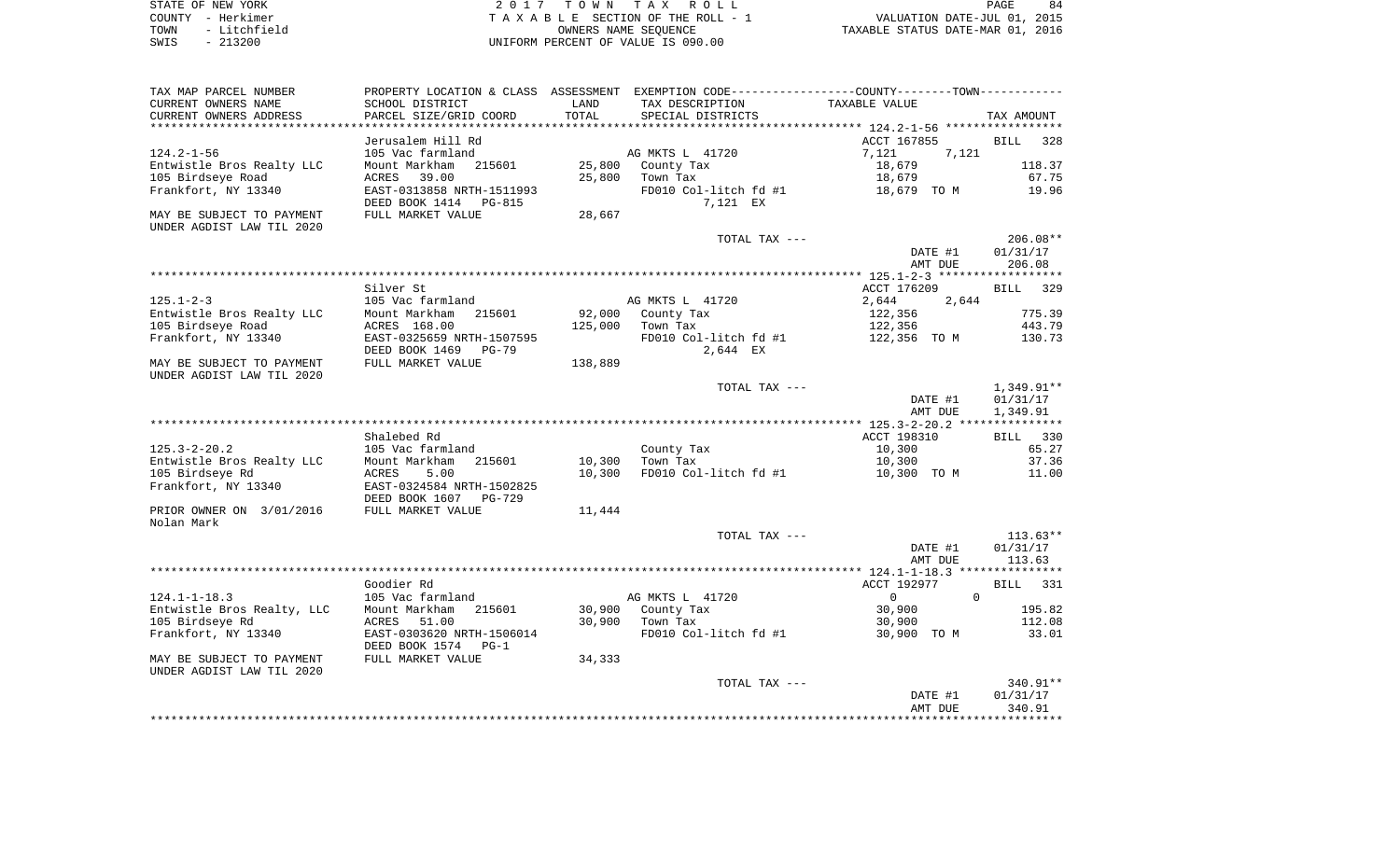| STATE OF NEW YORK    | 2017 TOWN TAX ROLL                 | 85<br>PAGE                       |
|----------------------|------------------------------------|----------------------------------|
| COUNTY - Herkimer    | TAXABLE SECTION OF THE ROLL - 1    | VALUATION DATE-JUL 01, 2015      |
| TOWN<br>- Litchfield | OWNERS NAME SEOUENCE               | TAXABLE STATUS DATE-MAR 01, 2016 |
| $-213200$<br>SWIS    | UNIFORM PERCENT OF VALUE IS 090.00 |                                  |

| TAX MAP PARCEL NUMBER                            |                           |         | PROPERTY LOCATION & CLASS ASSESSMENT EXEMPTION CODE---------------COUNTY-------TOWN---------- |                            |                    |
|--------------------------------------------------|---------------------------|---------|-----------------------------------------------------------------------------------------------|----------------------------|--------------------|
| CURRENT OWNERS NAME                              | SCHOOL DISTRICT           | LAND    | TAX DESCRIPTION                                                                               | TAXABLE VALUE              |                    |
| CURRENT OWNERS ADDRESS                           | PARCEL SIZE/GRID COORD    | TOTAL   | SPECIAL DISTRICTS                                                                             |                            | TAX AMOUNT         |
|                                                  |                           |         |                                                                                               |                            |                    |
|                                                  | 443 Prior Rd              |         |                                                                                               |                            | BILL 332           |
| $124.2 - 1 - 25.1$                               | 210 1 Family Res          |         | County Tax                                                                                    | 57,000                     | 361.22             |
| Entwistle Bros Realty, LLC                       | Mount Markham 215601      | 11,900  | Town Tax                                                                                      | 57,000                     | 206.74             |
| 105 Birdseye Rd                                  | FRNT 200.00 DPTH          | 57,000  | FD010 Col-litch fd #1                                                                         | 57,000 TO M                | 60.90              |
|                                                  |                           |         |                                                                                               |                            |                    |
| Frankfort, NY 13340                              | ACRES<br>0.86             |         |                                                                                               |                            |                    |
|                                                  | EAST-0314034 NRTH-1508894 |         |                                                                                               |                            |                    |
|                                                  | DEED BOOK 1396<br>PG-817  |         |                                                                                               |                            |                    |
|                                                  | FULL MARKET VALUE         | 63,333  |                                                                                               |                            |                    |
|                                                  |                           |         | TOTAL TAX ---                                                                                 |                            | 628.86**           |
|                                                  |                           |         |                                                                                               | DATE #1                    | 01/31/17           |
|                                                  |                           |         |                                                                                               | AMT DUE                    | 628.86             |
|                                                  |                           |         |                                                                                               |                            |                    |
|                                                  | Prior Rd                  |         |                                                                                               |                            | BILL 333           |
| $124.2 - 1 - 25.4$                               | 105 Vac farmland          |         | County Tax                                                                                    | 10,300                     | 65.27              |
| Entwistle Bros Realty, LLC                       | Mount Markham<br>215601   | 10,300  | Town Tax                                                                                      | 10,300                     | 37.36              |
| 105 Birdseye Rd                                  | ACRES<br>5.80             | 10,300  | FD010 Col-litch fd #1                                                                         | 10,300 TO M                | 11.00              |
| Frankfort, NY 13340                              | EAST-0314083 NRTH-1509131 |         |                                                                                               |                            |                    |
|                                                  | DEED BOOK 1396<br>PG-817  |         |                                                                                               |                            |                    |
|                                                  | FULL MARKET VALUE         | 11,444  |                                                                                               |                            |                    |
|                                                  |                           |         | TOTAL TAX ---                                                                                 |                            | $113.63**$         |
|                                                  |                           |         |                                                                                               | DATE #1                    |                    |
|                                                  |                           |         |                                                                                               |                            | 01/31/17           |
|                                                  |                           |         |                                                                                               | AMT DUE                    | 113.63             |
|                                                  |                           |         |                                                                                               |                            |                    |
|                                                  | Prior Rd                  |         |                                                                                               | ACCT 120011190             | BILL 334           |
| $124.2 - 1 - 27.1$                               | 105 Vac farmland          |         | AG MKTS L 41720                                                                               | $\overline{0}$<br>$\Omega$ |                    |
| Entwistle Bros Realty, LLC                       | Mount Markham 215601      | 60,000  | County Tax                                                                                    | 60,000                     | 380.23             |
|                                                  |                           | 60,000  | Town Tax                                                                                      |                            | 217.62             |
| 105 Birdseye Rd                                  | split to 124.2-1-27.3     |         |                                                                                               | 60,000                     |                    |
| Frankfort, NY 13340                              | deed 1598/908             |         | FD010 Col-litch fd #1                                                                         | 60,000 TO M                | 64.10              |
|                                                  | ACRES 111.50              |         |                                                                                               |                            |                    |
| MAY BE SUBJECT TO PAYMENT                        | EAST-0313559 NRTH-1507327 |         |                                                                                               |                            |                    |
| UNDER AGDIST LAW TIL 2020                        | DEED BOOK 1574<br>$PG-2$  |         |                                                                                               |                            |                    |
|                                                  | FULL MARKET VALUE         | 66,667  |                                                                                               |                            |                    |
|                                                  |                           |         | TOTAL TAX ---                                                                                 |                            | 661.95**           |
|                                                  |                           |         |                                                                                               |                            |                    |
|                                                  |                           |         |                                                                                               | DATE #1                    | 01/31/17<br>661.95 |
|                                                  |                           |         |                                                                                               | AMT DUE                    |                    |
|                                                  |                           |         |                                                                                               |                            |                    |
|                                                  | Cedarville Rd             |         |                                                                                               | ACCT 120015000             | BILL 335           |
| $118.4 - 1 - 54.1$                               | 120 Field crops           |         | AG MKTS L 41720                                                                               | $\Omega$<br>$\mathbf{0}$   |                    |
| Entwistle Bros.                                  | Mount Markham<br>215601   |         | 31,900 AGRIC 10 Y 42100                                                                       | 10,700<br>10,700           |                    |
| 105 Birdseye Rd                                  | ACRES<br>41.60            | 149,400 | County Tax                                                                                    | 138,700                    | 878.96             |
|                                                  | EAST-0324374 NRTH-1513212 |         | Town Tax                                                                                      | 138,700                    | 503.07             |
|                                                  | DEED BOOK 730<br>$PG-83$  |         | FD010 Col-litch fd #1                                                                         | 149,400 TO M               | 159.62             |
| Frankfort, NY 13340<br>MAY BE SUBJECT TO PAYMENT | FULL MARKET VALUE         | 166,000 |                                                                                               |                            |                    |
|                                                  |                           |         |                                                                                               |                            |                    |
|                                                  |                           |         | TOTAL TAX ---                                                                                 |                            | $1,541.65**$       |
| UNDER AGDIST LAW TIL 2020                        |                           |         |                                                                                               | DATE #1                    | 01/31/17           |
|                                                  |                           |         |                                                                                               | AMT DUE                    | 1,541.65           |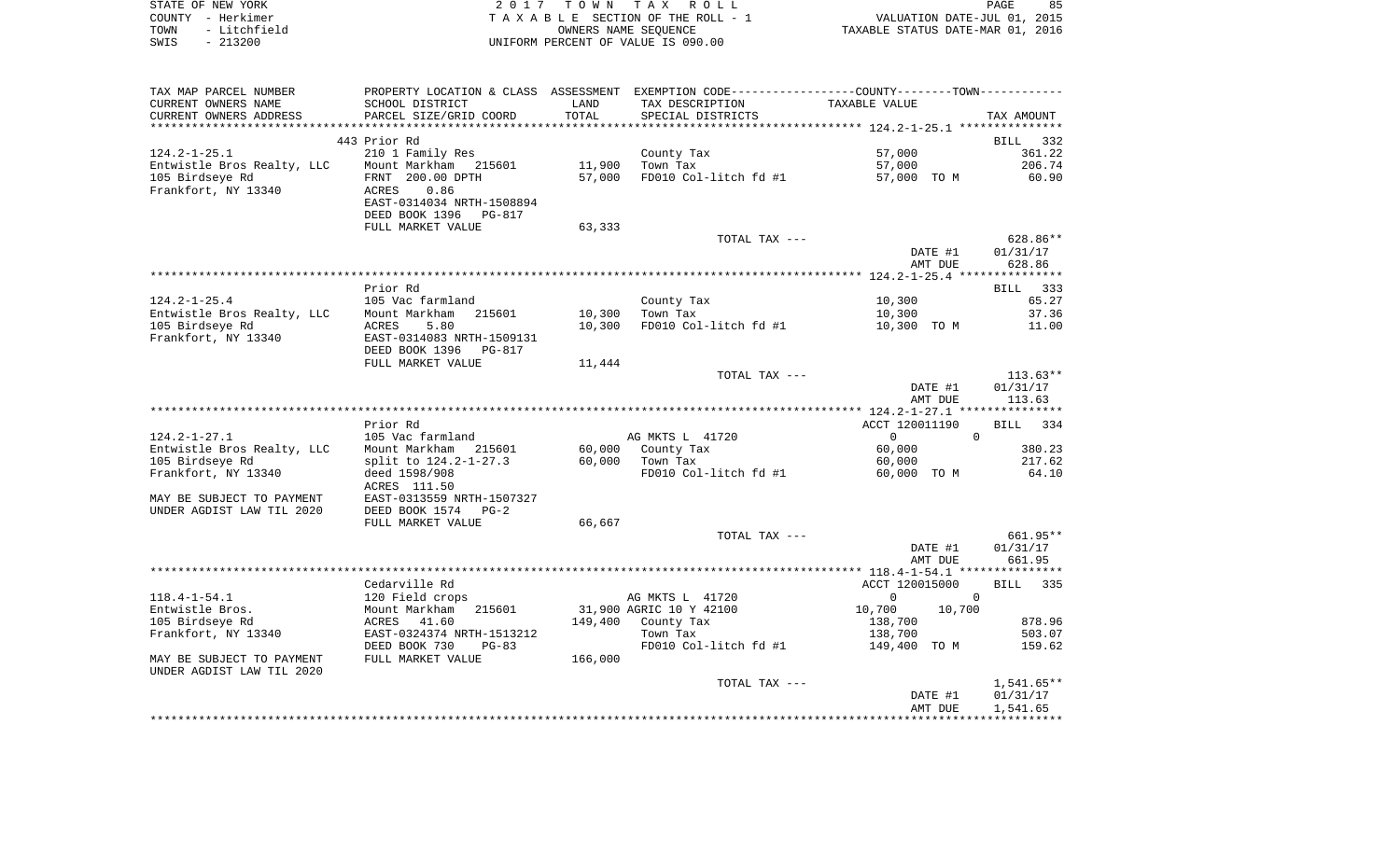| STATE OF NEW YORK |           |              |
|-------------------|-----------|--------------|
| COUNTY - Herkimer |           |              |
| TOWN              |           | - Litchfield |
| SWIS              | $-213200$ |              |

2017 TOWN TAX ROLL TA X A B L E SECTION OF THE ROLL - 1 TOWN - Litchfield OWNERS NAME SEQUENCE TAXABLE STATUS DATE-MAR 01, 2016 SWIS - 213200 UNIFORM PERCENT OF VALUE IS 090.00

| TAX MAP PARCEL NUMBER                                  | PROPERTY LOCATION & CLASS ASSESSMENT EXEMPTION CODE---------------COUNTY-------TOWN---------- |         |                               |                                                 |              |
|--------------------------------------------------------|-----------------------------------------------------------------------------------------------|---------|-------------------------------|-------------------------------------------------|--------------|
| CURRENT OWNERS NAME                                    | SCHOOL DISTRICT                                                                               | LAND    | TAX DESCRIPTION               | TAXABLE VALUE                                   |              |
| CURRENT OWNERS ADDRESS                                 | PARCEL SIZE/GRID COORD                                                                        | TOTAL   | SPECIAL DISTRICTS             |                                                 | TAX AMOUNT   |
|                                                        |                                                                                               |         | ***************************   | ***************** 124.2-1-13.1 **************** |              |
|                                                        | Cedarville Rd                                                                                 |         |                               | ACCT 120011340                                  | BILL 336     |
| $124.2 - 1 - 13.1$                                     | 105 Vac farmland                                                                              |         | AG MKTS L 41720               | $\overline{0}$<br>$\Omega$                      |              |
| Entwistle Bros.                                        | Mount Markham<br>215601                                                                       | 51,500  | County Tax                    | 51,500                                          | 326.36       |
|                                                        |                                                                                               |         |                               |                                                 |              |
| 105 Birdseye Rd                                        | ACRES 86.40                                                                                   |         | 51,500 Town Tax               | 51,500                                          | 186.79       |
| Frankfort, NY 13340                                    | EAST-0323594 NRTH-1508984<br>DEED BOOK 945<br>PG-480                                          |         | FD010 Col-litch fd #1         | 51,500 TO M                                     | 55.02        |
| MAY BE SUBJECT TO PAYMENT<br>UNDER AGDIST LAW TIL 2020 | FULL MARKET VALUE                                                                             | 57,222  |                               |                                                 |              |
|                                                        |                                                                                               |         | TOTAL TAX ---                 |                                                 | 568.17**     |
|                                                        |                                                                                               |         |                               | DATE #1                                         | 01/31/17     |
|                                                        |                                                                                               |         |                               | AMT DUE                                         | 568.17       |
|                                                        |                                                                                               |         |                               |                                                 |              |
|                                                        |                                                                                               |         |                               |                                                 |              |
|                                                        | Birdseye Rd                                                                                   |         |                               | ACCT 120090088                                  | BILL 337     |
| $124.2 - 1 - 15.2$                                     | 105 Vac farmland                                                                              |         | AG MKTS L 41720               | $\overline{0}$<br>$\Omega$                      |              |
| Entwistle Bros.                                        | Mount Markham<br>215601                                                                       |         | 25,000 County Tax             | 41,200                                          | 261.09       |
| 105 Birdseye Rd                                        | ACRES 47.40                                                                                   |         | 41,200 Town Tax               | 41,200                                          | 149.43       |
| Frankfort, NY 13340                                    | EAST-0321936 NRTH-1510466<br>DEED BOOK 1103 PG-467                                            |         | FD010 Col-litch fd #1         | 41,200 TO M                                     | 44.02        |
| MAY BE SUBJECT TO PAYMENT                              | FULL MARKET VALUE                                                                             | 45,778  |                               |                                                 |              |
| UNDER AGDIST LAW TIL 2020                              |                                                                                               |         |                               |                                                 |              |
|                                                        |                                                                                               |         | TOTAL TAX ---                 |                                                 | 454.54**     |
|                                                        |                                                                                               |         |                               | DATE #1                                         | 01/31/17     |
|                                                        |                                                                                               |         |                               | AMT DUE                                         | 454.54       |
|                                                        |                                                                                               |         |                               |                                                 |              |
|                                                        | Jerusalem Hill Rd                                                                             |         |                               | ACCT 120013140                                  | BILL 338     |
| $124.2 - 1 - 20.1$                                     | 113 Cattle farm                                                                               |         | AGRIC 10 Y 41700              | 2,600<br>2,600                                  |              |
| Entwistle Bros.                                        | Mount Markham 215601                                                                          |         | 100,300 AG MKTS L 41720       | 4,713<br>4,713                                  |              |
| 105 Birdeye Rd                                         | ACRES 179.80                                                                                  |         | 272,500 AGRIC 10 Y 42100      | $12,000$ $12,000$                               |              |
| Frankfort, NY 13340                                    | EAST-0320736 NRTH-1508140                                                                     |         | County Tax                    | 253,187                                         | 1,604.48     |
|                                                        | DEED BOOK 775<br>PG-367                                                                       |         | Town Tax                      | 253,187                                         | 918.32       |
| MAY BE SUBJECT TO PAYMENT                              | FULL MARKET VALUE                                                                             |         | 302,778 FD010 Col-litch fd #1 | 267,787 TO M                                    | 286.10       |
| UNDER AGDIST LAW TIL 2020                              |                                                                                               |         | 4,713 EX                      |                                                 |              |
|                                                        |                                                                                               |         | TOTAL TAX ---                 |                                                 | $2,808.90**$ |
|                                                        |                                                                                               |         |                               |                                                 |              |
|                                                        |                                                                                               |         |                               | DATE #1                                         | 01/31/17     |
|                                                        |                                                                                               |         |                               | AMT DUE                                         | 2,808.90     |
|                                                        |                                                                                               |         |                               |                                                 |              |
|                                                        | Shale Bed Rd                                                                                  |         |                               | ACCT 120001260                                  | BILL 339     |
| $125.3 - 2 - 6$                                        | 120 Field crops                                                                               |         | AG MKTS L 41720               | $\overline{0}$<br>$\Omega$                      |              |
| Entwistle Bros.                                        | Mount Markham 215601                                                                          |         | 122,000 County Tax            | 136,000                                         | 861.85       |
| 105 Birdseye Rd                                        | INCLUDES125.3-2-1 &35                                                                         | 136,000 | Town Tax                      | 136,000                                         | 493.28       |
| Frankfort, NY 13340                                    | ACRES 255.60                                                                                  |         | FD010 Col-litch fd #1         | 136,000 TO M                                    | 145.30       |
|                                                        | EAST-0327336 NRTH-1504537                                                                     |         |                               |                                                 |              |
| MAY BE SUBJECT TO PAYMENT                              | DEED BOOK 1103<br>PG-471                                                                      |         |                               |                                                 |              |
| UNDER AGDIST LAW TIL 2020                              | FULL MARKET VALUE                                                                             | 151,111 |                               |                                                 |              |
|                                                        |                                                                                               |         | TOTAL TAX ---                 |                                                 | $1,500.43**$ |
|                                                        |                                                                                               |         |                               |                                                 |              |
|                                                        |                                                                                               |         |                               | DATE #1                                         | 01/31/17     |
|                                                        |                                                                                               |         |                               | AMT DUE                                         | 1,500.43     |
|                                                        |                                                                                               |         |                               |                                                 |              |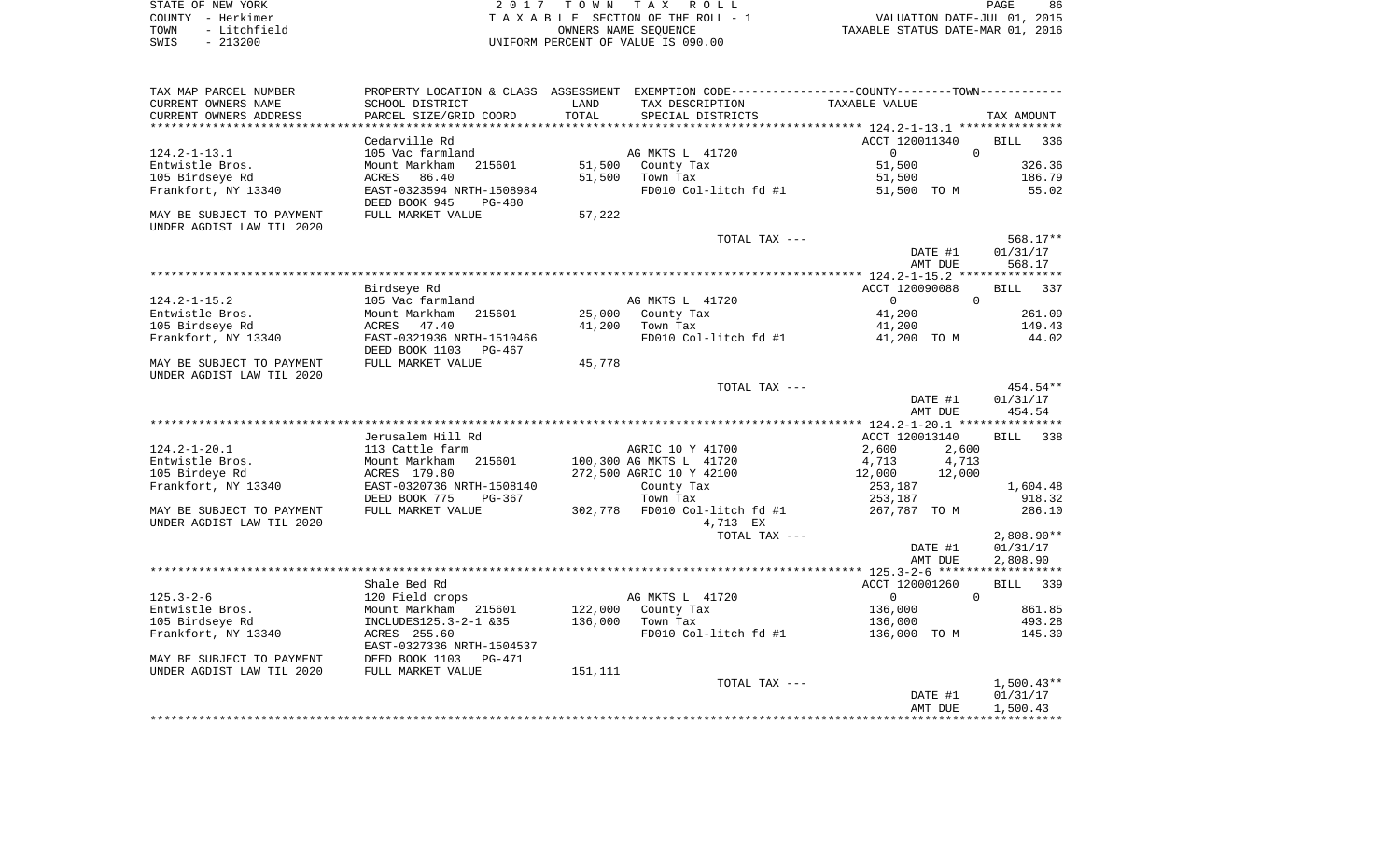STATE OF NEW YORK **EXECUTE:** A 2 0 1 7 T O W N T A X R O L L COUNTY - Herkimer<br>
T A X A B L E SECTION OF THE ROLL - 1<br>
TOWN - Litchfield<br>
SWIS - 213200 - UNIFORM PERCENT OF VALUE IS 090.00 TOWN - LITTLE ROLL - 1<br>
TAXABLE STATUS DATE-JUL 01, 2015<br>
TAXABLE STATUS DATE-MAR 01, 2016 SWIS - 213200 UNIFORM PERCENT OF VALUE IS 090.00

| TAX MAP PARCEL NUMBER                           |                           |         |                                | PROPERTY LOCATION & CLASS ASSESSMENT EXEMPTION CODE---------------COUNTY-------TOWN---------- |              |
|-------------------------------------------------|---------------------------|---------|--------------------------------|-----------------------------------------------------------------------------------------------|--------------|
| CURRENT OWNERS NAME                             | SCHOOL DISTRICT           | LAND    | TAX DESCRIPTION                | TAXABLE VALUE                                                                                 |              |
| CURRENT OWNERS ADDRESS                          | PARCEL SIZE/GRID COORD    | TOTAL   | SPECIAL DISTRICTS              |                                                                                               | TAX AMOUNT   |
|                                                 |                           |         |                                |                                                                                               |              |
|                                                 | Cedarville Rd             |         |                                | ACCT 196927                                                                                   | BILL 340     |
| $125.3 - 2 - 20.1$                              | 105 Vac farmland          |         | AG MKTS<br>41730               | 2,413<br>2,413                                                                                |              |
| Entwistle Bros. Realty LLC                      | Mount Markham 215601      |         | 31,900 County Tax              |                                                                                               | 186.86       |
| 105 Birdseye Rd                                 | ACRES 52.10               |         | 31,900 Town Tax                | 29,487<br>29,487                                                                              | 106.95       |
|                                                 |                           |         |                                |                                                                                               |              |
| Frankfort, NY 13340                             | EAST-0325797 NRTH-1501848 |         |                                | FD010 Col-litch fd #1 31,900 TO M                                                             | 34.08        |
|                                                 | DEED BOOK 1598 PG-541     |         |                                |                                                                                               |              |
| MAY BE SUBJECT TO PAYMENT                       | FULL MARKET VALUE         | 35,444  |                                |                                                                                               |              |
| UNDER AGDIST LAW TIL 2023                       |                           |         |                                |                                                                                               |              |
|                                                 |                           |         | TOTAL TAX ---                  |                                                                                               | 327.89**     |
|                                                 |                           |         |                                | DATE #1                                                                                       | 01/31/17     |
|                                                 |                           |         |                                | AMT DUE                                                                                       | 327.89       |
|                                                 |                           |         |                                |                                                                                               |              |
|                                                 | Shalebed Rd               |         |                                | ACCT 196927                                                                                   | BILL 341     |
| $125.3 - 2 - 20.3$                              | 105 Vac farmland          |         | AG MKTS 41730                  | 1,550<br>1,550                                                                                |              |
| Entwistle Bros. Realty LLC                      | Mount Markham             |         | 215601 12,000 County Tax       | 10,450                                                                                        | 66.22        |
| 105 Birdseye Rd                                 | FRNT 890.00 DPTH          |         | 12,000 Town Tax                | 10,450                                                                                        | 37.90        |
| Frankfort, NY 13340                             | ACRES 19.80               |         |                                | FD010 Col-litch $fd$ #1 $12,000$ TO M                                                         | 12.82        |
|                                                 | EAST-0325917 NRTH-1502665 |         |                                |                                                                                               |              |
|                                                 |                           |         |                                |                                                                                               |              |
| MAY BE SUBJECT TO PAYMENT                       | DEED BOOK 1598 PG-541     |         |                                |                                                                                               |              |
| UNDER AGDIST LAW TIL 2023                       | FULL MARKET VALUE         | 13,333  |                                |                                                                                               |              |
|                                                 |                           |         | TOTAL TAX ---                  |                                                                                               | $116.94**$   |
|                                                 |                           |         |                                | DATE #1                                                                                       | 01/31/17     |
|                                                 |                           |         |                                | AMT DUE                                                                                       | 116.94       |
|                                                 |                           |         |                                |                                                                                               |              |
|                                                 | Cedarville Rd             |         |                                | ACCT 196927                                                                                   | BILL 342     |
| $125.3 - 2 - 20.4$                              | 105 Vac farmland          |         | AG MKTS<br>41730               | $\Omega$<br>$\Omega$                                                                          |              |
| Entwistle Bros. Realty LLC                      | Mount Markham 215601      |         | 5,000 County Tax               | 5,000                                                                                         | 31.69        |
| 105 Birdseye Rd                                 | ACRES<br>7.60             |         | 5,000 Town Tax                 | 5,000                                                                                         | 18.14        |
| Frankfort, NY 13340                             | EAST-0324830 NRTH-1502485 |         | FD010 Col-litch fd #1          | 5,000 TO M                                                                                    | 5.34         |
|                                                 | DEED BOOK 1598 PG-541     |         |                                |                                                                                               |              |
| MAY BE SUBJECT TO PAYMENT                       | FULL MARKET VALUE         | 5,556   |                                |                                                                                               |              |
| UNDER AGDIST LAW TIL 2023                       |                           |         |                                |                                                                                               |              |
|                                                 |                           |         | TOTAL TAX ---                  |                                                                                               | $55.17**$    |
|                                                 |                           |         |                                |                                                                                               |              |
|                                                 |                           |         |                                | DATE #1                                                                                       | 01/31/17     |
|                                                 |                           |         |                                | AMT DUE                                                                                       | 55.17        |
|                                                 |                           |         |                                |                                                                                               |              |
|                                                 | 502 Cedarville Rd         |         |                                | ACCT 196927                                                                                   | BILL 343     |
| $125.3 - 2 - 24$                                | 112 Dairy farm            |         | AG MKTS<br>41730               | 3,323<br>3,323                                                                                |              |
| Entwistle Bros. Realty LLC Mount Markham 215601 |                           |         | 76,700 AGRIC 10 Y 42100        | 10,000 10,000                                                                                 |              |
| 105 Birdseye Rd                                 | ACRES 118.70              |         | 184,400 County Tax<br>Town Tax | 171,077                                                                                       | 1,084.14     |
| Frankfort, NY 13340                             | EAST-0325211 NRTH-1500666 |         |                                | 171,077                                                                                       | 620.51       |
|                                                 | DEED BOOK 1598 PG-541     |         |                                | FD010 Col-litch fd #1 184,400 TO M                                                            | 197.01       |
| MAY BE SUBJECT TO PAYMENT                       | FULL MARKET VALUE         | 204,889 |                                |                                                                                               |              |
| UNDER AGDIST LAW TIL 2023                       |                           |         |                                |                                                                                               |              |
|                                                 |                           |         | TOTAL TAX ---                  |                                                                                               | $1,901.66**$ |
|                                                 |                           |         |                                | DATE #1                                                                                       | 01/31/17     |
|                                                 |                           |         |                                | AMT DUE                                                                                       | 1,901.66     |
|                                                 |                           |         |                                |                                                                                               |              |
|                                                 |                           |         |                                |                                                                                               |              |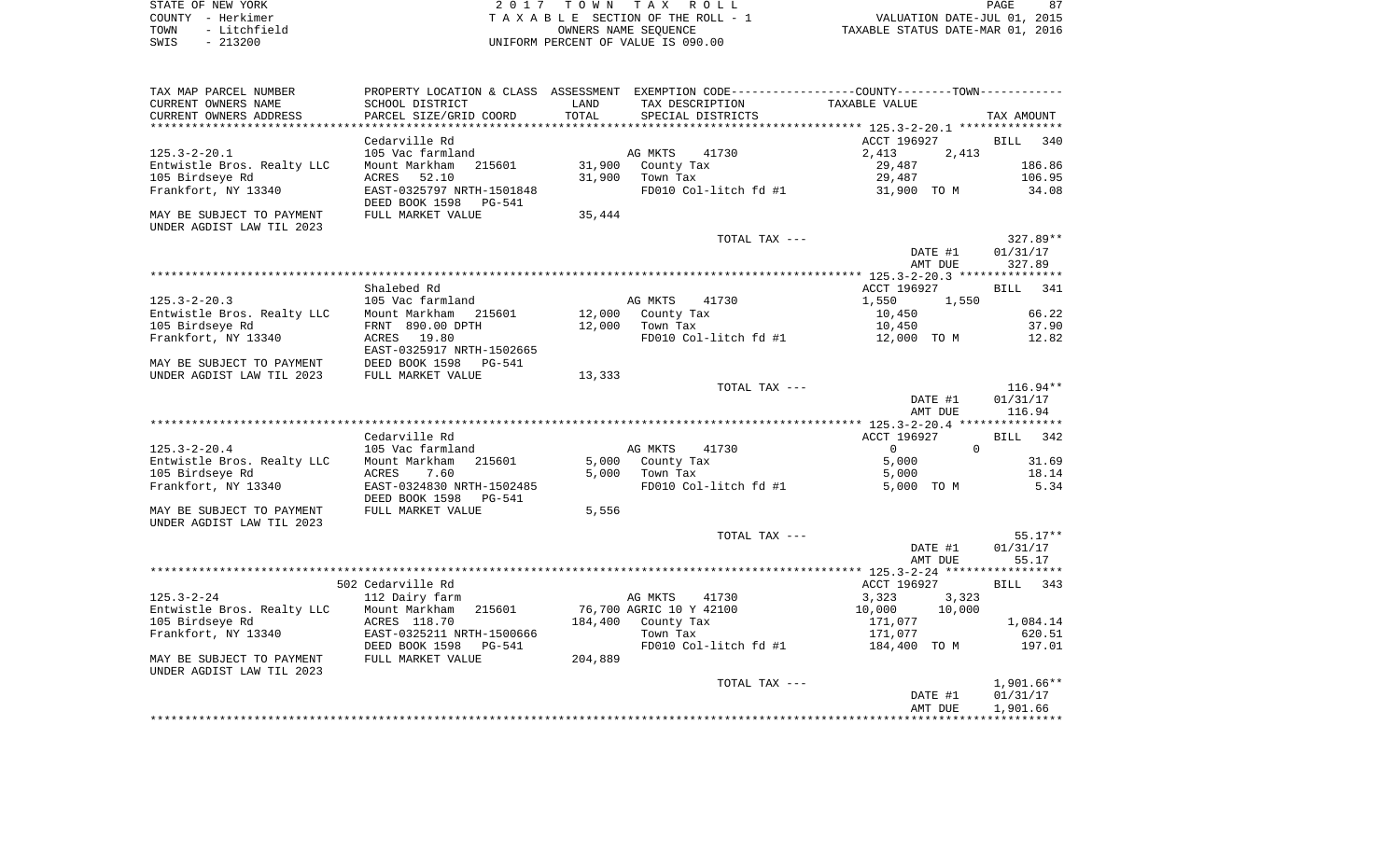| STATE OF NEW YORK |           |              |  |
|-------------------|-----------|--------------|--|
| COUNTY - Herkimer |           |              |  |
| TOWN              |           | - Litchfield |  |
| SWIS              | $-213200$ |              |  |

2017 TOWN TAX ROLL TA X A B L E SECTION OF THE ROLL - 1 TOWN - Litchfield OWNERS NAME SEQUENCE TAXABLE STATUS DATE-MAR 01, 2016 UNIFORM PERCENT OF VALUE IS 090.00

| TAX MAP PARCEL NUMBER     | PROPERTY LOCATION & CLASS ASSESSMENT |        | EXEMPTION CODE----------------COUNTY-------TOWN----------- |                |                    |
|---------------------------|--------------------------------------|--------|------------------------------------------------------------|----------------|--------------------|
| CURRENT OWNERS NAME       | SCHOOL DISTRICT                      | LAND   | TAX DESCRIPTION                                            | TAXABLE VALUE  |                    |
| CURRENT OWNERS ADDRESS    | PARCEL SIZE/GRID COORD               | TOTAL  | SPECIAL DISTRICTS                                          |                | TAX AMOUNT         |
| *********************     | *********************                |        |                                                            |                |                    |
|                           | Birdseye Rd                          |        |                                                            | ACCT 120011490 | <b>BILL</b><br>344 |
| $124.2 - 1 - 15.1$        | 105 Vac farmland                     |        | AG MKTS L 41720                                            | 9,179<br>9,179 |                    |
| Entwistle Brothers        | Mount Markham<br>215601              | 23,700 | County Tax                                                 | 20,821         | 131.95             |
| 105 Birdseye Rd           | ACRES<br>26.90                       | 30,000 | Town Tax                                                   | 20,821         | 75.52              |
| Frankfort, NY 13340       | EAST-0321756 NRTH-1509855            |        | FD010 Col-litch fd #1                                      | 20,821 TO M    | 22.25              |
|                           | DEED BOOK 945<br>PG-480              |        | 9,179 EX                                                   |                |                    |
| MAY BE SUBJECT TO PAYMENT | FULL MARKET VALUE                    | 33,333 |                                                            |                |                    |
| UNDER AGDIST LAW TIL 2020 |                                      |        |                                                            |                |                    |
|                           |                                      |        | TOTAL TAX ---                                              |                | $229.72**$         |
|                           |                                      |        |                                                            | DATE #1        | 01/31/17           |
|                           |                                      |        |                                                            | AMT DUE        | 229.72             |
|                           | Cemetery Rd                          |        |                                                            | ACCT 189502    | 345<br><b>BILL</b> |
| $119.3 - 1 - 2$           | 314 Rural vac<10                     |        | County Tax                                                 | 23,700         | 150.19             |
| Entwistle James           | Mount Markham<br>215601              | 23,700 | Town Tax                                                   | 23,700         | 85.96              |
| 105 Birdseye Rd           | ACRES<br>9.30                        | 23,700 | FD010 Col-litch fd #1                                      | 23,700 TO M    | 25.32              |
| Frankfort, NY 13340       | EAST-0326866 NRTH-1518171            |        |                                                            |                |                    |
|                           | DEED BOOK 1552 PG-930                |        |                                                            |                |                    |
|                           | FULL MARKET VALUE                    | 26,333 |                                                            |                |                    |
|                           |                                      |        | TOTAL TAX ---                                              |                | $261.47**$         |
|                           |                                      |        |                                                            | DATE #1        | 01/31/17           |
|                           |                                      |        |                                                            | AMT DUE        | 261.47             |
|                           |                                      |        |                                                            |                |                    |
|                           | 635 Jerusalem Hill Rd                |        |                                                            | ACCT 194951    | 346<br>BILL        |
| $124.2 - 1 - 8.1$         | 210 1 Family Res                     |        | County Tax                                                 | 65,000         | 411.91             |
| Entwistle James D         | Mount Markham<br>215601              | 18,500 | Town Tax                                                   | 65,000         | 235.76             |
| Entwistle Beth M          | ACRES<br>3.50                        | 65,000 | FD010 Col-litch fd #1                                      | 65,000 TO M    | 69.45              |
| 488 Jerusalem Hill Rd     | EAST-0318148 NRTH-1510644            |        |                                                            |                |                    |
| Clayville, NY 13322       | DEED BOOK 1584 PG-132                |        |                                                            |                |                    |
|                           | FULL MARKET VALUE                    | 72,222 |                                                            |                |                    |
|                           |                                      |        | TOTAL TAX ---                                              |                | $717.12**$         |
|                           |                                      |        |                                                            | DATE #1        | 01/31/17           |
|                           |                                      |        |                                                            | AMT DUE        | 717.12             |
|                           |                                      |        |                                                            |                |                    |
|                           | 289 Ball Rd                          |        |                                                            | ACCT 151300    | BILL 347           |
| $118.3 - 1 - 61.9$        | 210 1 Family Res                     |        | County Tax                                                 | 75,000         | 475.29             |
| Entwistle Joann M         | Mount Markham<br>215601              | 14,000 | Town Tax                                                   | 75,000         | 272.03             |
| 289 Ball Road             | FRNT 308.00 DPTH                     | 75,000 | FD010 Col-litch fd #1                                      | 75,000 TO M    | 80.13              |
| Clayville, NY 13322       | ACRES<br>1.70                        |        |                                                            |                |                    |
|                           | EAST-0312585 NRTH-1514144            |        |                                                            |                |                    |
|                           | DEED BOOK 1313 PG-22                 |        |                                                            |                |                    |
|                           | FULL MARKET VALUE                    | 83,333 |                                                            |                |                    |
|                           |                                      |        | TOTAL TAX ---                                              |                | $827.45**$         |
|                           |                                      |        |                                                            | DATE #1        | 01/31/17           |
|                           |                                      |        |                                                            | AMT DUE        | 827.45             |
|                           |                                      |        |                                                            |                |                    |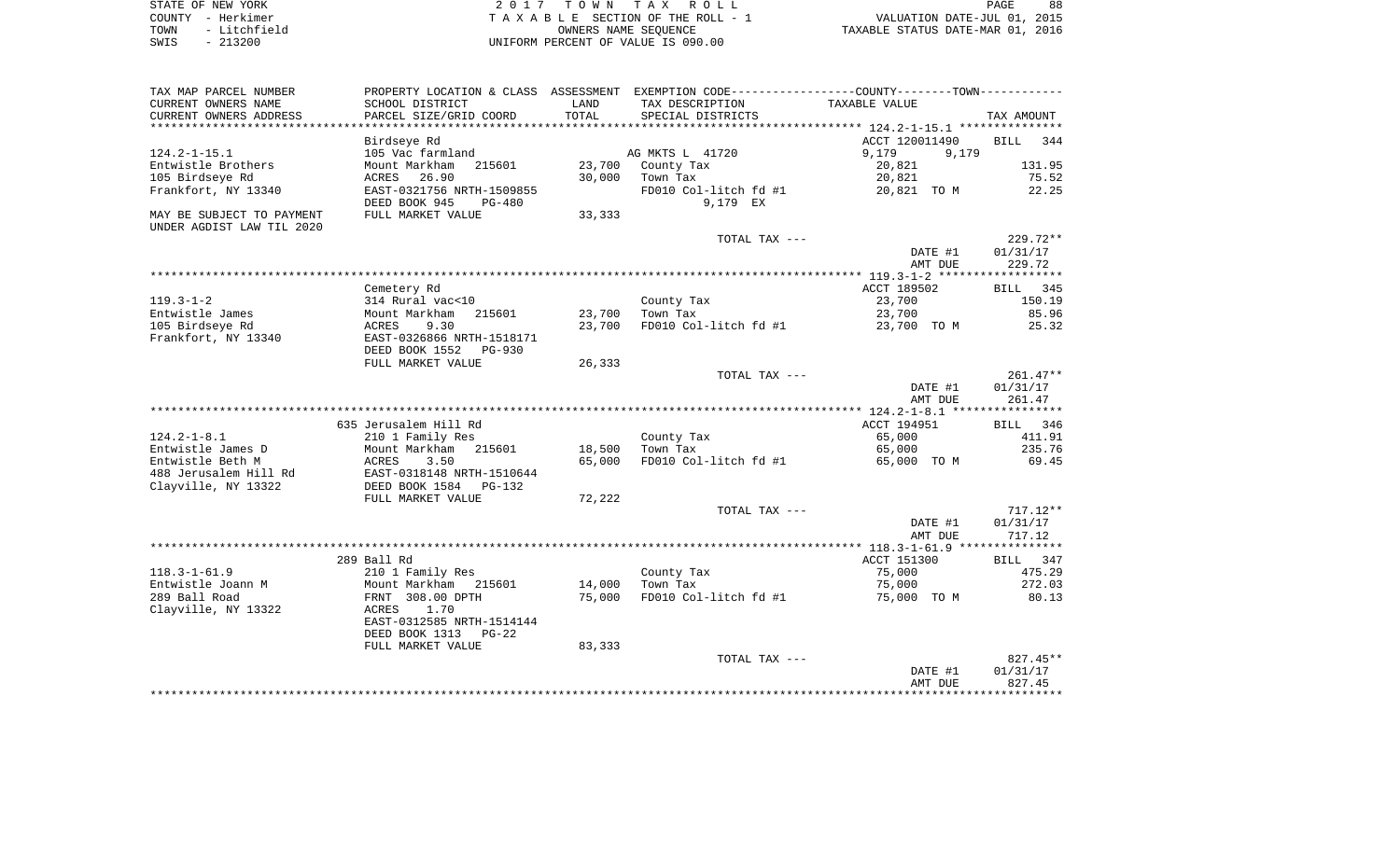|      | STATE OF NEW YORK | 2017 TOWN TAX ROLL                                       | PAGE                        | 89 |
|------|-------------------|----------------------------------------------------------|-----------------------------|----|
|      | COUNTY - Herkimer | TAXABLE SECTION OF THE ROLL - <sup>1</sup>               | VALUATION DATE-JUL 01, 2015 |    |
| TOWN | - Litchfield      | TAXABLE STATUS DATE-MAR 01, 2016<br>OWNERS NAME SEOUENCE |                             |    |
| SWIS | $-213200$         | UNIFORM PERCENT OF VALUE IS 090.00                       |                             |    |

 $89$ <br> $2015$ <br> $2016$ 

| TAX MAP PARCEL NUMBER     |                                             |         | PROPERTY LOCATION & CLASS ASSESSMENT EXEMPTION CODE---------------COUNTY-------TOWN---------- |                       |                    |
|---------------------------|---------------------------------------------|---------|-----------------------------------------------------------------------------------------------|-----------------------|--------------------|
| CURRENT OWNERS NAME       | SCHOOL DISTRICT                             | LAND    | TAX DESCRIPTION                                                                               | TAXABLE VALUE         |                    |
| CURRENT OWNERS ADDRESS    | PARCEL SIZE/GRID COORD                      | TOTAL   | SPECIAL DISTRICTS                                                                             |                       | TAX AMOUNT         |
| *********************     |                                             |         |                                                                                               |                       |                    |
|                           | 182 Ball Rd                                 |         |                                                                                               | ACCT 184880           | <b>BILL</b><br>348 |
| $118.3 - 1 - 58.2$        | 210 1 Family Res                            |         | County Tax                                                                                    | 45,000                | 285.17             |
| Entwistle Kelly R         | Mount Markham<br>215601                     | 8,400   | Town Tax                                                                                      | 45,000                | 163.22             |
| 182 Ball Rd               | Doublewide                                  | 45,000  | FD010 Col-litch fd #1                                                                         | 45,000 TO M           | 48.08              |
| Clayville, NY 13322       | ACRES<br>0.43                               |         |                                                                                               |                       |                    |
|                           | EAST-0310539 NRTH-1513214                   |         |                                                                                               |                       |                    |
|                           | DEED BOOK 1525<br>PG-561                    |         |                                                                                               |                       |                    |
|                           | FULL MARKET VALUE                           | 50,000  |                                                                                               |                       |                    |
|                           |                                             |         | TOTAL TAX ---                                                                                 |                       | $496.47**$         |
|                           |                                             |         |                                                                                               | DATE #1               | 01/31/17           |
|                           |                                             |         |                                                                                               | AMT DUE               | 496.47             |
|                           |                                             |         |                                                                                               |                       |                    |
|                           | 278 Ball Rd                                 |         |                                                                                               |                       | BILL 349           |
| $118.3 - 1 - 61.6$        | 210 1 Family Res                            |         | County Tax                                                                                    | 123,000               | 779.47             |
| Entwistle Matthew R       | Mount Markham<br>215601                     | 23,000  | Town Tax                                                                                      | 123,000               | 446.13             |
| Entwistle Kathleen L      | FRNT 709.00 DPTH                            | 123,000 | FD010 Col-litch fd #1                                                                         | 123,000 TO M          | 131.41             |
| 278 Ball Road             | 5.70<br>ACRES                               |         |                                                                                               |                       |                    |
| Clayville, NY 13322       | EAST-0312468 NRTH-1513468                   |         |                                                                                               |                       |                    |
|                           | DEED BOOK 1267<br><b>PG-315</b>             |         |                                                                                               |                       |                    |
|                           | FULL MARKET VALUE                           | 136,667 |                                                                                               |                       |                    |
|                           |                                             |         | TOTAL TAX ---                                                                                 |                       | $1,357.01**$       |
|                           |                                             |         |                                                                                               | DATE #1               | 01/31/17           |
|                           |                                             |         |                                                                                               | AMT DUE               | 1,357.01           |
|                           |                                             |         |                                                                                               |                       |                    |
|                           | Birdseye Rd                                 |         |                                                                                               | ACCT 120005760        | 350<br>BILL        |
| $124.2 - 1 - 10$          | 314 Rural vac<10                            |         | County Tax                                                                                    | 1,000                 | 6.34               |
| Entwistle Robert          | Mount Markham<br>215601                     | 1,000   | Town Tax                                                                                      | 1,000                 | 3.63               |
| Entwistle James           | FRNT 235.00 DPTH 175.00                     | 1,000   | FD010 Col-litch fd #1                                                                         | 1,000 TO M            | 1.07               |
| Attn: Entwistle Bros.     | EAST-0319469 NRTH-1510589                   |         |                                                                                               |                       |                    |
| 105 Birdseye Rd           | DEED BOOK 731<br>$PG-236$                   |         |                                                                                               |                       |                    |
| Frankfort, NY 13340       | FULL MARKET VALUE                           | 1,111   |                                                                                               |                       |                    |
|                           |                                             |         | TOTAL TAX ---                                                                                 |                       | $11.04**$          |
|                           |                                             |         |                                                                                               | DATE #1               | 01/31/17           |
|                           |                                             |         |                                                                                               | AMT DUE               | 11.04              |
|                           | 360 Ball Rd                                 |         |                                                                                               | ACCT 192970           | <b>BILL</b><br>351 |
| $118.4 - 1 - 40$          |                                             |         | AG MKTS<br>41730                                                                              | 5,347                 |                    |
| Entwistle Robert Jr       | 210 1 Family Res<br>Mount Markham<br>215601 | 16,500  | County Tax                                                                                    | 5,347<br>93,353       | 591.59             |
| 733 Jeruslem Hill Rd      | 2.60                                        |         | Town Tax                                                                                      |                       |                    |
| Ilion, NY 13357           | ACRES<br>EAST-0313518 NRTH-1514346          | 98,700  | FD010 Col-litch fd #1                                                                         | 93,353<br>98,700 TO M | 338.60<br>105.45   |
|                           | DEED BOOK 1573<br>PG-932                    |         |                                                                                               |                       |                    |
| MAY BE SUBJECT TO PAYMENT | FULL MARKET VALUE                           | 109,667 |                                                                                               |                       |                    |
| UNDER AGDIST LAW TIL 2023 |                                             |         |                                                                                               |                       |                    |
|                           |                                             |         | TOTAL TAX ---                                                                                 |                       | $1,035.64**$       |
|                           |                                             |         |                                                                                               | DATE #1               | 01/31/17           |
|                           |                                             |         |                                                                                               | AMT DUE               | 1,035.64           |
|                           |                                             |         |                                                                                               |                       |                    |
|                           |                                             |         |                                                                                               |                       |                    |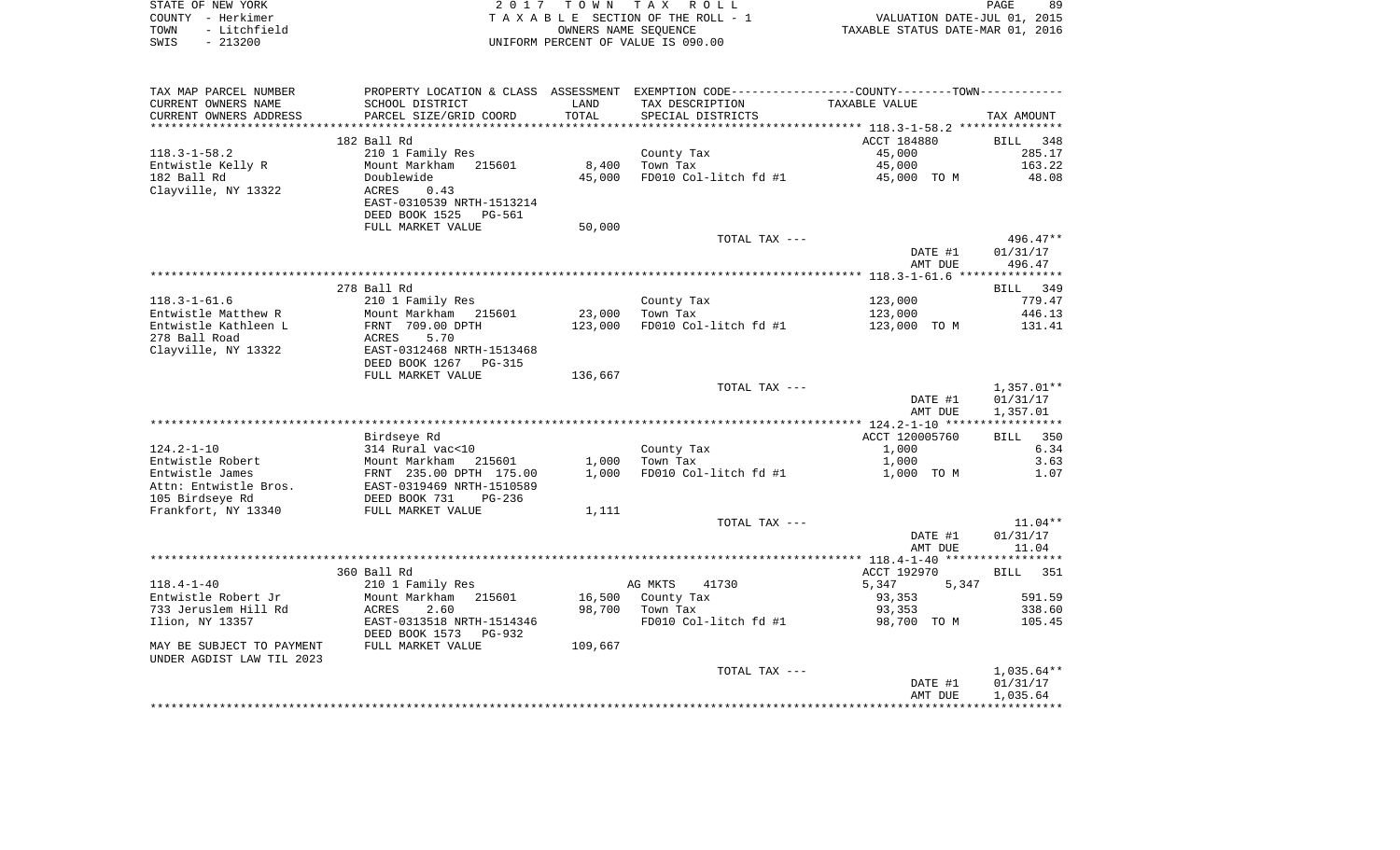| STATE OF NEW YORK    | 2017 TOWN TAX ROLL                 | 90<br>PAGE                       |
|----------------------|------------------------------------|----------------------------------|
| COUNTY - Herkimer    | TAXABLE SECTION OF THE ROLL - 1    | VALUATION DATE-JUL 01, 2015      |
| - Litchfield<br>TOWN | OWNERS NAME SEOUENCE               | TAXABLE STATUS DATE-MAR 01, 2016 |
| $-213200$<br>SWIS    | UNIFORM PERCENT OF VALUE IS 090.00 |                                  |

| TAX MAP PARCEL NUMBER<br>CURRENT OWNERS NAME<br>CURRENT OWNERS ADDRESS<br>********************** | SCHOOL DISTRICT<br>PARCEL SIZE/GRID COORD            | LAND<br>TOTAL | PROPERTY LOCATION & CLASS ASSESSMENT EXEMPTION CODE---------------COUNTY-------TOWN----------<br>TAX DESCRIPTION<br>SPECIAL DISTRICTS | TAXABLE VALUE              | TAX AMOUNT                       |
|--------------------------------------------------------------------------------------------------|------------------------------------------------------|---------------|---------------------------------------------------------------------------------------------------------------------------------------|----------------------------|----------------------------------|
|                                                                                                  | Ball Rd                                              |               |                                                                                                                                       |                            | 352                              |
|                                                                                                  |                                                      |               |                                                                                                                                       | ACCT 120004800             | BILL                             |
| $118.3 - 1 - 61.1$                                                                               | 105 Vac farmland                                     |               | AG MKTS L 41720                                                                                                                       | 2,846<br>2,846             |                                  |
| Entwistle Robert M Jr                                                                            | Mount Markham 215601                                 | 26,000        | County Tax                                                                                                                            | 23,154                     | 146.73                           |
| Entwistle Janice M                                                                               | Split w/61.6,61.7,61.8                               | 26,000        | Town Tax                                                                                                                              | 23,154                     | 83.98                            |
| 733 Jerusalem Hill Rd                                                                            | FRNT 1257.00 DPTH                                    |               | FD010 Col-litch fd #1                                                                                                                 | 23,154 TO M                | 24.74                            |
| Ilion, NY 13357                                                                                  | ACRES<br>49.10<br>EAST-0313558 NRTH-1513709          |               | 2,846 EX                                                                                                                              |                            |                                  |
| MAY BE SUBJECT TO PAYMENT                                                                        | DEED BOOK 1146<br>$PG-651$                           |               |                                                                                                                                       |                            |                                  |
| UNDER AGDIST LAW TIL 2020                                                                        | FULL MARKET VALUE                                    | 28,889        |                                                                                                                                       |                            |                                  |
|                                                                                                  |                                                      |               | TOTAL TAX ---                                                                                                                         | DATE #1<br>AMT DUE         | $255.45**$<br>01/31/17<br>255.45 |
|                                                                                                  |                                                      |               |                                                                                                                                       |                            |                                  |
|                                                                                                  | Ball Rd                                              |               |                                                                                                                                       |                            | BILL 353                         |
| $118.3 - 1 - 61.4$                                                                               | 105 Vac farmland                                     |               | AG MKTS L 41720                                                                                                                       | $\overline{0}$<br>$\Omega$ |                                  |
| Entwistle Robert M JR                                                                            | Mount Markham 215601                                 | 18,000        | County Tax                                                                                                                            | 18,000                     | 114.07                           |
| Entwistle Janice M                                                                               | FRNT 1331.00 DPTH                                    | 18,000        | Town Tax                                                                                                                              | 18,000                     | 65.29                            |
| 733 Jerusalem Hill Rd                                                                            | ACRES<br>27.00                                       |               | FD010 Col-litch fd #1                                                                                                                 | 18,000 TO M                | 19.23                            |
| Ilion, NY 13357                                                                                  | EAST-0312083 NRTH-1514282<br>DEED BOOK 942<br>PG-609 |               |                                                                                                                                       |                            |                                  |
| MAY BE SUBJECT TO PAYMENT                                                                        | FULL MARKET VALUE                                    | 20,000        |                                                                                                                                       |                            |                                  |
| UNDER AGDIST LAW TIL 2020                                                                        |                                                      |               |                                                                                                                                       |                            |                                  |
|                                                                                                  |                                                      |               | TOTAL TAX ---                                                                                                                         |                            | 198.59**                         |
|                                                                                                  |                                                      |               |                                                                                                                                       | DATE #1                    | 01/31/17                         |
|                                                                                                  |                                                      |               |                                                                                                                                       | AMT DUE                    | 198.59                           |
|                                                                                                  |                                                      |               |                                                                                                                                       |                            |                                  |
|                                                                                                  |                                                      |               |                                                                                                                                       |                            |                                  |
|                                                                                                  | Ball Rd                                              |               |                                                                                                                                       |                            | 354<br>BILL                      |
| $118.3 - 1 - 61.7$                                                                               | 105 Vac farmland                                     |               | AG MKTS L 41720                                                                                                                       | $\mathbf{0}$<br>$\Omega$   |                                  |
| Entwistle Robert M Jr                                                                            | Mount Markham 215601                                 | 3,100         | County Tax                                                                                                                            | 3,100                      | 19.65                            |
| Entwistle Janice M                                                                               | FRNT 500.00 DPTH                                     | 3,100         | Town Tax                                                                                                                              | 3,100                      | 11.24                            |
| 733 Jerusalem Hill Road                                                                          | 6.30<br><b>ACRES</b>                                 |               | FD010 Col-litch fd #1                                                                                                                 | 3,100 TO M                 | 3.31                             |
| Ilion, NY 13357                                                                                  | EAST-0311941 NRTH-1513322                            |               |                                                                                                                                       |                            |                                  |
|                                                                                                  | FULL MARKET VALUE                                    | 3,444         |                                                                                                                                       |                            |                                  |
| MAY BE SUBJECT TO PAYMENT                                                                        |                                                      |               |                                                                                                                                       |                            |                                  |
| UNDER AGDIST LAW TIL 2020                                                                        |                                                      |               |                                                                                                                                       |                            |                                  |
|                                                                                                  |                                                      |               | TOTAL TAX ---                                                                                                                         |                            | $34.20**$                        |
|                                                                                                  |                                                      |               |                                                                                                                                       | DATE #1                    | 01/31/17                         |
|                                                                                                  |                                                      |               |                                                                                                                                       | AMT DUE                    | 34.20                            |
|                                                                                                  |                                                      |               |                                                                                                                                       |                            |                                  |
|                                                                                                  | Ball Rd                                              |               |                                                                                                                                       |                            | BILL 355                         |
| $118.3 - 1 - 61.8$                                                                               | 105 Vac farmland                                     |               | County Tax                                                                                                                            | 2,700                      | 17.11                            |
| Entwistle Robert M Jr                                                                            | Mount Markham<br>215601                              | 2,700         | Town Tax                                                                                                                              | 2,700                      | 9.79                             |
| Entwistle Janice M                                                                               | FRNT 329.00 DPTH                                     | 2,700         | FD010 Col-litch fd #1                                                                                                                 | 2,700 TO M                 | 2.88                             |
| 733 Jerusalem Hill Road                                                                          | ACRES<br>5.50                                        |               |                                                                                                                                       |                            |                                  |
| Ilion, NY 13357                                                                                  | EAST-0311103 NRTH-1513209                            |               |                                                                                                                                       |                            |                                  |
|                                                                                                  | FULL MARKET VALUE                                    | 3,000         |                                                                                                                                       |                            |                                  |
|                                                                                                  |                                                      |               | TOTAL TAX ---                                                                                                                         |                            | 29.78**                          |
|                                                                                                  |                                                      |               |                                                                                                                                       |                            | 01/31/17                         |
|                                                                                                  |                                                      |               |                                                                                                                                       | DATE #1                    |                                  |
|                                                                                                  |                                                      |               |                                                                                                                                       | AMT DUE                    | 29.78                            |
|                                                                                                  |                                                      |               |                                                                                                                                       |                            |                                  |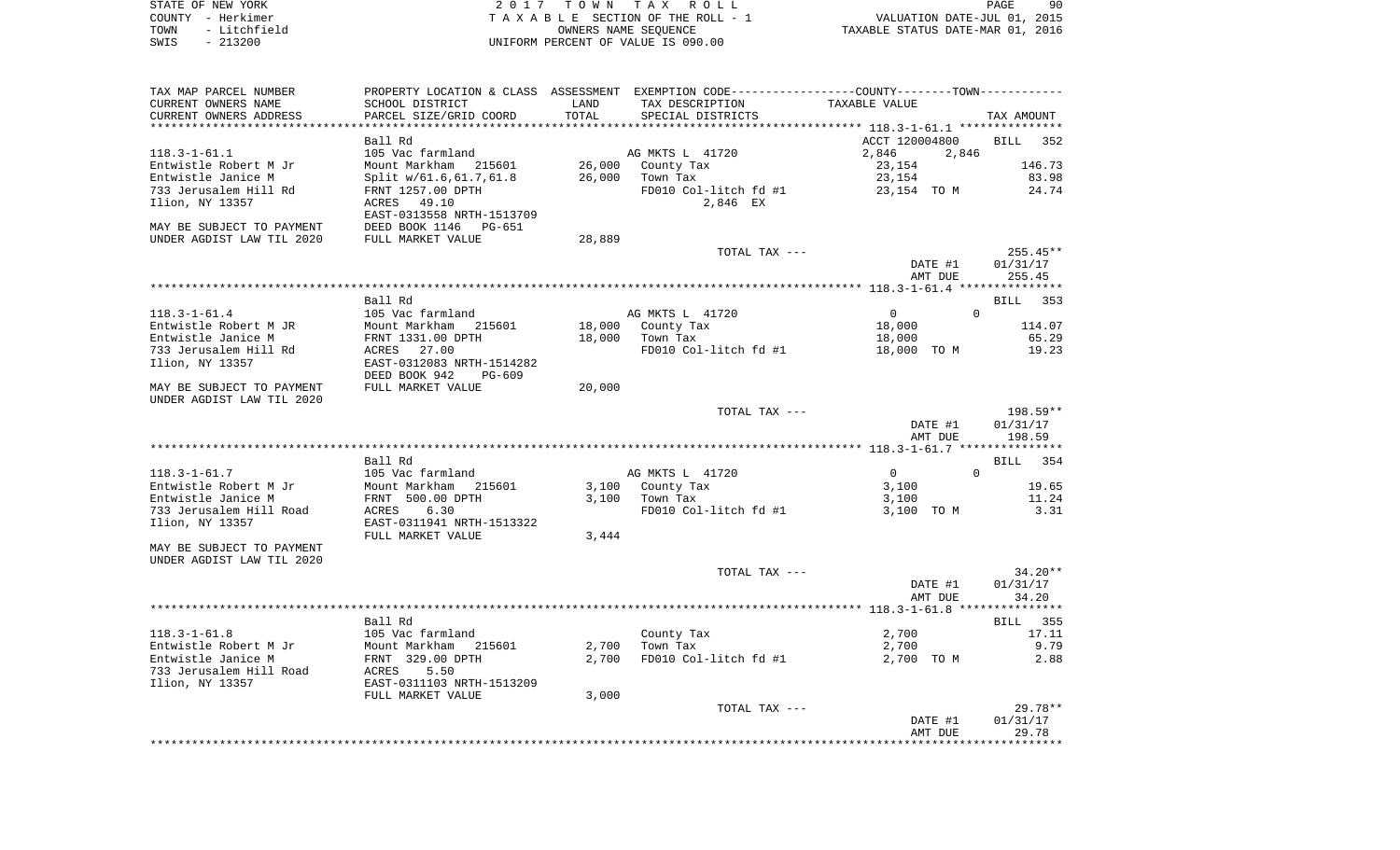| STATE OF NEW YORK    | 2017 TOWN TAX ROLL                 | 91<br>PAGE                       |
|----------------------|------------------------------------|----------------------------------|
| COUNTY - Herkimer    | TAXABLE SECTION OF THE ROLL - 1    | VALUATION DATE-JUL 01, 2015      |
| - Litchfield<br>TOWN | OWNERS NAME SEOUENCE               | TAXABLE STATUS DATE-MAR 01, 2016 |
| $-213200$<br>SWIS    | UNIFORM PERCENT OF VALUE IS 090.00 |                                  |

| TAX MAP PARCEL NUMBER   | PROPERTY LOCATION & CLASS |         | ASSESSMENT EXEMPTION CODE-----------------COUNTY-------TOWN---------- |                |              |
|-------------------------|---------------------------|---------|-----------------------------------------------------------------------|----------------|--------------|
| CURRENT OWNERS NAME     | SCHOOL DISTRICT           | LAND    | TAX DESCRIPTION                                                       | TAXABLE VALUE  |              |
| CURRENT OWNERS ADDRESS  | PARCEL SIZE/GRID COORD    | TOTAL   | SPECIAL DISTRICTS                                                     |                | TAX AMOUNT   |
|                         |                           |         |                                                                       |                |              |
|                         | Cedarville Rd             |         |                                                                       | ACCT 120013020 | 356<br>BILL  |
| $118.4 - 1 - 56.1$      | 105 Vac farmland          |         | County Tax                                                            | 25,000         | 158.43       |
| Entwistle Robert M Jr   | Mount Markham<br>215601   | 17,800  | Town Tax                                                              | 25,000         | 90.68        |
| Entwistle Janice M      | FRNT 610.00 DPTH          | 25,000  | FD010 Col-litch fd #1                                                 | 25,000 TO M    | 26.71        |
| 733 Jerusalem Hill Rd   | 27.00<br>ACRES            |         |                                                                       |                |              |
| Ilion, NY 13357         | EAST-0323307 NRTH-1513541 |         |                                                                       |                |              |
|                         | DEED BOOK 1236<br>PG-752  |         |                                                                       |                |              |
|                         | FULL MARKET VALUE         | 27,778  |                                                                       |                |              |
|                         |                           |         | TOTAL TAX ---                                                         |                | 275.82**     |
|                         |                           |         |                                                                       | DATE #1        | 01/31/17     |
|                         |                           |         |                                                                       | AMT DUE        | 275.82       |
|                         |                           |         |                                                                       |                |              |
|                         | 910 Jerusalem Hill Rd     |         |                                                                       |                | 357<br>BILL  |
| $124.2 - 1 - 19.2$      | 210 1 Family Res          |         | County Tax                                                            | 88,000         | 557.67       |
| Entwistle Sandra J      | Mount Markham 215601      | 13,200  | Town Tax                                                              | 88,000         | 319.18       |
| 910 Jerusalem Hill Road | FRNT 145.00 DPTH          | 88,000  | FD010 Col-litch fd #1                                                 | 88,000 TO M    | 94.02        |
| Ilion, NY 13357         | ACRES<br>1.10             |         |                                                                       |                |              |
|                         | EAST-0322566 NRTH-1507335 |         |                                                                       |                |              |
|                         | DEED BOOK 1182<br>$PG-95$ |         |                                                                       |                |              |
|                         | FULL MARKET VALUE         | 97,778  |                                                                       |                |              |
|                         |                           |         | TOTAL TAX ---                                                         |                | $970.87**$   |
|                         |                           |         |                                                                       | DATE #1        | 01/31/17     |
|                         |                           |         |                                                                       | AMT DUE        | 970.87       |
|                         |                           |         |                                                                       |                |              |
|                         | 296 Wheelock Rd           |         |                                                                       | ACCT 120004865 | BILL 358     |
| $118.4 - 1 - 52$        | 210 1 Family Res          |         | County Tax                                                            | 137,200        | 869.46       |
| Epps Earl A             | Mount Markham<br>215601   | 21,900  | Town Tax                                                              | 137,200        | 497.63       |
| Epps Lorraine W         | EAST-0321455 NRTH-1513377 | 137,200 | FD010 Col-litch fd #1                                                 | 137,200 TO M   | 146.58       |
| 296 Wheelock Rd         | DEED BOOK 00611 PG-00930  |         |                                                                       |                |              |
| Frankfort, NY 13340     | FULL MARKET VALUE         | 152,444 |                                                                       |                |              |
|                         |                           |         | TOTAL TAX ---                                                         |                | $1,513.67**$ |
|                         |                           |         |                                                                       | DATE #1        | 01/31/17     |
|                         |                           |         |                                                                       | AMT DUE        | 1,513.67     |
|                         |                           |         |                                                                       |                |              |
|                         | 593 Albany Rd             |         |                                                                       | ACCT 193266    | BILL 359     |
| $124.3 - 4 - 3$         | 240 Rural res             |         | County Tax                                                            | 165,000        | 1,045.63     |
| Estes Guy               | Mount Markham<br>215601   | 30,900  | Town Tax                                                              | 165,000        | 598.46       |
| Estes Mary-Gee          | 12.30<br>ACRES            | 165,000 | FD010 Col-litch fd #1                                                 | 165,000 TO M   | 176.29       |
| 593 Albany Rd           | EAST-0273588 NRTH-1075479 |         |                                                                       |                |              |
| West Winfield, NY 13491 | DEED BOOK 1575<br>PG-755  |         |                                                                       |                |              |
|                         | FULL MARKET VALUE         | 183,333 |                                                                       |                |              |
|                         |                           |         | TOTAL TAX ---                                                         |                | $1,820.38**$ |
|                         |                           |         |                                                                       | DATE #1        | 01/31/17     |
|                         |                           |         |                                                                       | AMT DUE        | 1,820.38     |
|                         |                           |         |                                                                       |                |              |
|                         |                           |         |                                                                       |                |              |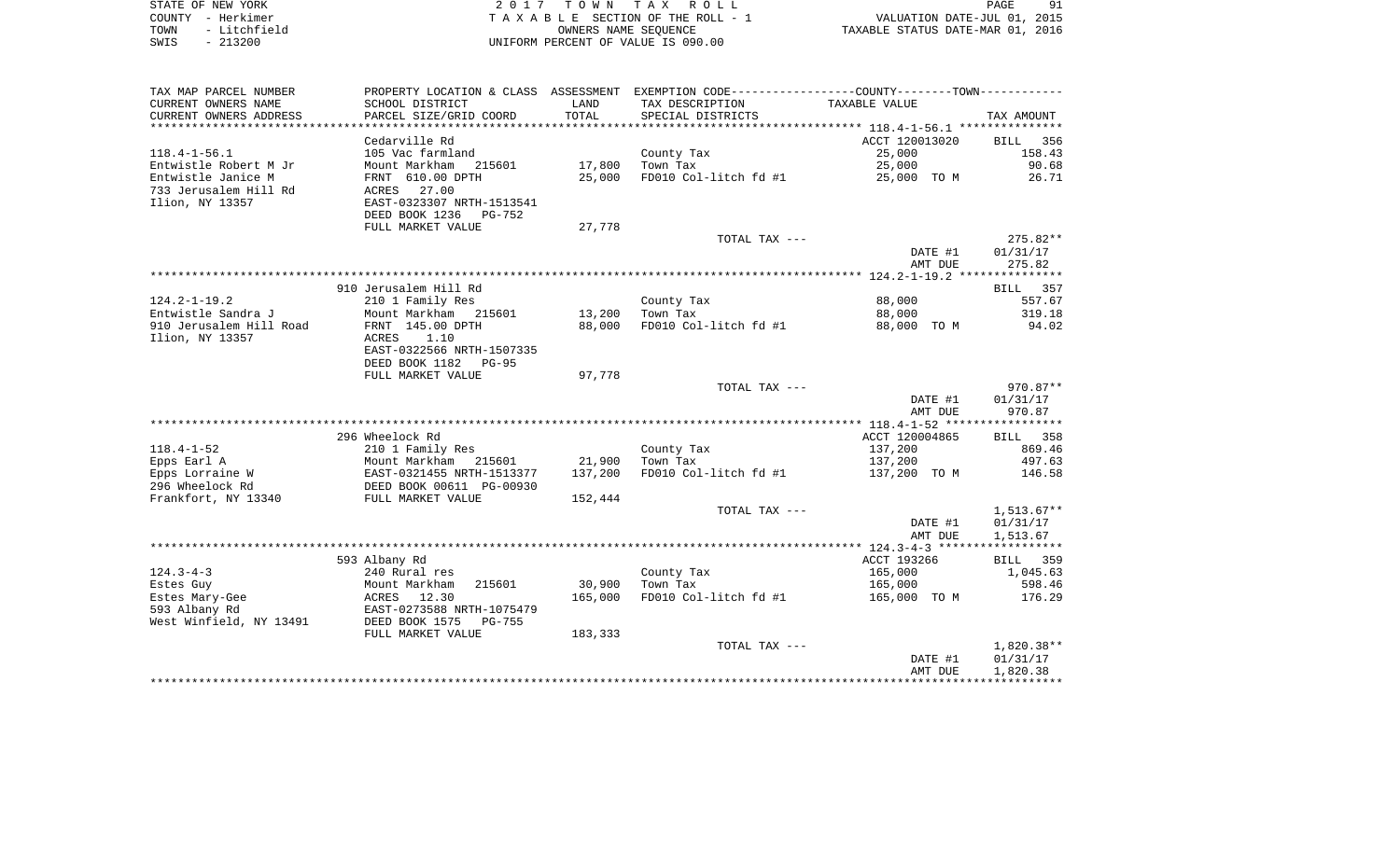| STATE OF NEW YORK |              | 2017 TOWN TAX ROLL                 | 92<br>PAGE                       |
|-------------------|--------------|------------------------------------|----------------------------------|
| COUNTY - Herkimer |              | TAXABLE SECTION OF THE ROLL - 1    | VALUATION DATE-JUL 01, 2015      |
| TOWN              | - Litchfield | OWNERS NAME SEOUENCE               | TAXABLE STATUS DATE-MAR 01, 2016 |
| SWIS              | - 213200     | UNIFORM PERCENT OF VALUE IS 090.00 |                                  |

| TAX MAP PARCEL NUMBER  | PROPERTY LOCATION & CLASS ASSESSMENT EXEMPTION CODE---------------COUNTY-------TOWN----------      |         |                       |                |                 |
|------------------------|----------------------------------------------------------------------------------------------------|---------|-----------------------|----------------|-----------------|
| CURRENT OWNERS NAME    | SCHOOL DISTRICT                                                                                    | LAND    | TAX DESCRIPTION       | TAXABLE VALUE  |                 |
| CURRENT OWNERS ADDRESS | PARCEL SIZE/GRID COORD                                                                             | TOTAL   | SPECIAL DISTRICTS     |                | TAX AMOUNT      |
|                        |                                                                                                    |         |                       |                |                 |
|                        | 701 Silver St                                                                                      |         |                       | ACCT 120010410 | BILL 360        |
| 119.3-1-17.1           | 240 Rural res                                                                                      |         | County Tax            | 177,300        | 1,123.58        |
| Evans Beryl            | Mount Markham<br>215601                                                                            | 25,400  | Town Tax              | 177,300        | 643.08          |
| 701 Silver St          | FRNT 480.00 DPTH                                                                                   | 177,300 | FD010 Col-litch fd #1 | 177,300 TO M   | 189.43          |
| Ilion, NY 13357        | 7.90<br>ACRES                                                                                      |         |                       |                |                 |
|                        | EAST-0331265 NRTH-1515764                                                                          |         |                       |                |                 |
|                        | DEED BOOK 831<br>PG-636                                                                            |         |                       |                |                 |
|                        | FULL MARKET VALUE                                                                                  | 197,000 |                       |                |                 |
|                        |                                                                                                    |         | TOTAL TAX ---         |                | 1,956.09**      |
|                        |                                                                                                    |         |                       | DATE #1        | 01/31/17        |
|                        |                                                                                                    |         |                       | AMT DUE        | 1,956.09        |
|                        |                                                                                                    |         |                       |                |                 |
|                        |                                                                                                    |         |                       |                |                 |
|                        | 532 Berberick Rd                                                                                   |         |                       |                | <b>BILL</b> 361 |
| 124.4-2-18             | 210 1 Family Res                                                                                   |         | County Tax            | 91,700         | 581.12          |
| Evans Eric             | Mount Markham 215601                                                                               | 22,000  | Town Tax              | 91,700         | 332.60          |
| Evans Rebecca          | Bldg Lot                                                                                           | 91,700  | School Relevy         |                | 1,462.54        |
| 532 Berberick Rd       | Berberick Rd                                                                                       |         | FD010 Col-litch fd #1 | 91,700 TO M    | 97.97           |
| Frankfort, NY 13491    | ACRES<br>5.20                                                                                      |         |                       |                |                 |
|                        | EAST-0318282 NRTH-1500914                                                                          |         |                       |                |                 |
|                        | DEED BOOK 881<br>PG-96                                                                             |         |                       |                |                 |
|                        | FULL MARKET VALUE                                                                                  | 101,889 |                       |                |                 |
|                        |                                                                                                    |         | TOTAL TAX ---         |                | 2,474.23**      |
|                        |                                                                                                    |         |                       | DATE #1        | 01/31/17        |
|                        |                                                                                                    |         |                       | AMT DUE        | 2,474.23        |
|                        |                                                                                                    |         |                       |                |                 |
|                        | 1663 Albany Rd                                                                                     |         |                       | ACCT 120090144 | BILL 362        |
| $118.1 - 1 - 31.8$     | 270 Mfg housing                                                                                    |         | County Tax            | 54,900         | 347.91          |
| Evans Gary             |                                                                                                    | 13,000  | Town Tax              | 54,900         | 199.13          |
| Evans Theresa          |                                                                                                    | 54,900  | FD010 Col-litch fd #1 | 54,900 TO M    | 58.66           |
| 1663 Albany St         |                                                                                                    |         |                       |                |                 |
| Frankfort, NY 13340    | Sauquoit Valley 305002<br>ACRES 2.50 BANK 135<br>EAST-0309296 NRTH-1520505<br>DEED BOOK 788 PG-417 |         |                       |                |                 |
|                        | FULL MARKET VALUE                                                                                  | 61,000  |                       |                |                 |
|                        |                                                                                                    |         | TOTAL TAX ---         |                | 605.70**        |
|                        |                                                                                                    |         |                       |                |                 |
|                        |                                                                                                    |         |                       | DATE #1        | 01/31/17        |
|                        |                                                                                                    |         |                       | AMT DUE        | 605.70          |
|                        |                                                                                                    |         |                       |                |                 |
|                        | 595 Berberick Rd                                                                                   |         |                       |                | BILL 363        |
| $124.4 - 1 - 26.4$     | 270 Mfg housing                                                                                    |         | County Tax            | 36,900         | 233.84          |
| Evans Sherry L         | Mount Markham 215601                                                                               | 15,100  | Town Tax              | 36,900         | 133.84          |
| 595 Berberick Rd       | NO RD FRONT                                                                                        | 36,900  | School Relevy         |                | 233.32          |
| Frankfort, NY 13340    | COMMON DRIVEWAY                                                                                    |         | FD010 Col-litch fd #1 | 36,900 TO M    | 39.42           |
|                        | ACRES<br>4.90                                                                                      |         |                       |                |                 |
|                        | DEED BOOK 937<br>PG-647                                                                            |         |                       |                |                 |
|                        | FULL MARKET VALUE                                                                                  | 41,000  |                       |                |                 |
|                        |                                                                                                    |         | TOTAL TAX ---         |                | $640.42**$      |
|                        |                                                                                                    |         |                       | DATE #1        | 01/31/17        |
|                        |                                                                                                    |         |                       | AMT DUE        | 640.42          |
|                        |                                                                                                    |         |                       |                |                 |
|                        |                                                                                                    |         |                       |                |                 |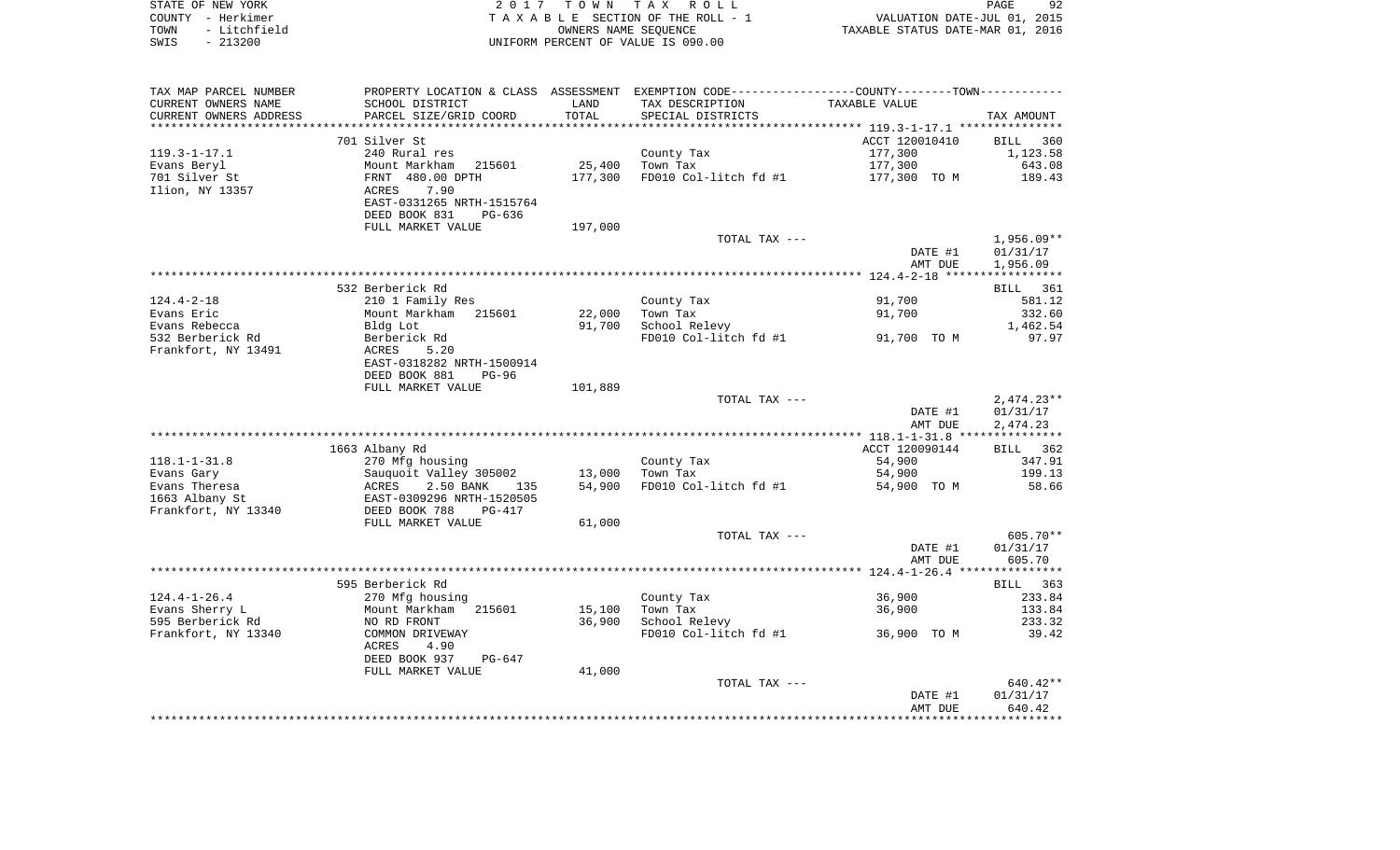| STATE OF NEW YORK    | 2017 TOWN TAX ROLL                 | PAGE                             | 93 |
|----------------------|------------------------------------|----------------------------------|----|
| COUNTY - Herkimer    | TAXABLE SECTION OF THE ROLL - 1    | VALUATION DATE-JUL 01, 2015      |    |
| - Litchfield<br>TOWN | OWNERS NAME SEOUENCE               | TAXABLE STATUS DATE-MAR 01, 2016 |    |
| $-213200$<br>SWIS    | UNIFORM PERCENT OF VALUE IS 090.00 |                                  |    |

| PARCEL SIZE/GRID COORD<br>Graffenburg Rd                                       | TOTAL                                                                                                                                                                                                                                                                                                                                                               | SPECIAL DISTRICTS                                                     |                                                                                                                                                                                         |                                                                                                                                                                                                                  |
|--------------------------------------------------------------------------------|---------------------------------------------------------------------------------------------------------------------------------------------------------------------------------------------------------------------------------------------------------------------------------------------------------------------------------------------------------------------|-----------------------------------------------------------------------|-----------------------------------------------------------------------------------------------------------------------------------------------------------------------------------------|------------------------------------------------------------------------------------------------------------------------------------------------------------------------------------------------------------------|
|                                                                                |                                                                                                                                                                                                                                                                                                                                                                     |                                                                       |                                                                                                                                                                                         | TAX AMOUNT                                                                                                                                                                                                       |
|                                                                                |                                                                                                                                                                                                                                                                                                                                                                     |                                                                       |                                                                                                                                                                                         | 364<br>BILL                                                                                                                                                                                                      |
| 314 Rural vac<10                                                               |                                                                                                                                                                                                                                                                                                                                                                     | County Tax                                                            | 15,000                                                                                                                                                                                  | 95.06                                                                                                                                                                                                            |
| Sauquoit Valley 305002                                                         | 15,000                                                                                                                                                                                                                                                                                                                                                              | Town Tax                                                              | 15,000                                                                                                                                                                                  | 54.41                                                                                                                                                                                                            |
| FRNT 265.00 DPTH                                                               | 15,000                                                                                                                                                                                                                                                                                                                                                              | FD010 Col-litch fd #1                                                 | 15,000 TO M                                                                                                                                                                             | 16.03                                                                                                                                                                                                            |
| <b>ACRES</b><br>3.90<br>EAST-0301473 NRTH-1524441<br>DEED BOOK 1201<br>PG-1119 |                                                                                                                                                                                                                                                                                                                                                                     |                                                                       |                                                                                                                                                                                         |                                                                                                                                                                                                                  |
| FULL MARKET VALUE                                                              | 16,667                                                                                                                                                                                                                                                                                                                                                              |                                                                       |                                                                                                                                                                                         |                                                                                                                                                                                                                  |
|                                                                                |                                                                                                                                                                                                                                                                                                                                                                     | TOTAL TAX ---                                                         | DATE #1<br>AMT DUE                                                                                                                                                                      | 165.50**<br>01/31/17<br>165.50                                                                                                                                                                                   |
|                                                                                |                                                                                                                                                                                                                                                                                                                                                                     |                                                                       |                                                                                                                                                                                         |                                                                                                                                                                                                                  |
| 129 Camp Rd                                                                    |                                                                                                                                                                                                                                                                                                                                                                     |                                                                       |                                                                                                                                                                                         | <b>BILL</b><br>365                                                                                                                                                                                               |
|                                                                                |                                                                                                                                                                                                                                                                                                                                                                     |                                                                       |                                                                                                                                                                                         | 1,109.00                                                                                                                                                                                                         |
|                                                                                |                                                                                                                                                                                                                                                                                                                                                                     |                                                                       |                                                                                                                                                                                         | 634.73                                                                                                                                                                                                           |
| ACRES<br>1.20<br>EAST-0306679 NRTH-1501896                                     |                                                                                                                                                                                                                                                                                                                                                                     |                                                                       |                                                                                                                                                                                         | 186.97                                                                                                                                                                                                           |
|                                                                                |                                                                                                                                                                                                                                                                                                                                                                     |                                                                       |                                                                                                                                                                                         |                                                                                                                                                                                                                  |
|                                                                                |                                                                                                                                                                                                                                                                                                                                                                     |                                                                       |                                                                                                                                                                                         |                                                                                                                                                                                                                  |
|                                                                                |                                                                                                                                                                                                                                                                                                                                                                     |                                                                       | DATE #1<br>AMT DUE                                                                                                                                                                      | 1,930.70**<br>01/31/17<br>1,930.70                                                                                                                                                                               |
|                                                                                |                                                                                                                                                                                                                                                                                                                                                                     |                                                                       |                                                                                                                                                                                         |                                                                                                                                                                                                                  |
|                                                                                |                                                                                                                                                                                                                                                                                                                                                                     |                                                                       |                                                                                                                                                                                         | BILL 366                                                                                                                                                                                                         |
|                                                                                |                                                                                                                                                                                                                                                                                                                                                                     |                                                                       |                                                                                                                                                                                         | 823.83                                                                                                                                                                                                           |
|                                                                                |                                                                                                                                                                                                                                                                                                                                                                     |                                                                       |                                                                                                                                                                                         | 471.52                                                                                                                                                                                                           |
| 1.80<br>ACRES<br>EAST-0332619 NRTH-1516112<br>DEED BOOK 1299<br>PG-327         |                                                                                                                                                                                                                                                                                                                                                                     |                                                                       |                                                                                                                                                                                         | 138.89                                                                                                                                                                                                           |
| FULL MARKET VALUE                                                              | 144,444                                                                                                                                                                                                                                                                                                                                                             |                                                                       |                                                                                                                                                                                         |                                                                                                                                                                                                                  |
|                                                                                |                                                                                                                                                                                                                                                                                                                                                                     |                                                                       |                                                                                                                                                                                         | 1,434.24**                                                                                                                                                                                                       |
|                                                                                |                                                                                                                                                                                                                                                                                                                                                                     |                                                                       |                                                                                                                                                                                         | 01/31/17                                                                                                                                                                                                         |
|                                                                                |                                                                                                                                                                                                                                                                                                                                                                     |                                                                       |                                                                                                                                                                                         | 1,434.24                                                                                                                                                                                                         |
|                                                                                |                                                                                                                                                                                                                                                                                                                                                                     |                                                                       |                                                                                                                                                                                         |                                                                                                                                                                                                                  |
|                                                                                |                                                                                                                                                                                                                                                                                                                                                                     |                                                                       |                                                                                                                                                                                         | <b>BILL</b><br>367<br>544.99                                                                                                                                                                                     |
|                                                                                |                                                                                                                                                                                                                                                                                                                                                                     |                                                                       |                                                                                                                                                                                         | 311.93                                                                                                                                                                                                           |
|                                                                                |                                                                                                                                                                                                                                                                                                                                                                     |                                                                       |                                                                                                                                                                                         | 91.88                                                                                                                                                                                                            |
|                                                                                |                                                                                                                                                                                                                                                                                                                                                                     |                                                                       |                                                                                                                                                                                         |                                                                                                                                                                                                                  |
| DEED BOOK 1407<br>PG-747                                                       |                                                                                                                                                                                                                                                                                                                                                                     |                                                                       |                                                                                                                                                                                         |                                                                                                                                                                                                                  |
| FULL MARKET VALUE                                                              | 95,556                                                                                                                                                                                                                                                                                                                                                              |                                                                       |                                                                                                                                                                                         |                                                                                                                                                                                                                  |
|                                                                                |                                                                                                                                                                                                                                                                                                                                                                     | TOTAL TAX ---                                                         |                                                                                                                                                                                         | 948.80**                                                                                                                                                                                                         |
|                                                                                |                                                                                                                                                                                                                                                                                                                                                                     |                                                                       | DATE #1<br>AMT DUE                                                                                                                                                                      | 01/31/17<br>948.80                                                                                                                                                                                               |
|                                                                                | 210 1 Family Res<br>Mount Markham<br>215601<br>FRNT 210.00 DPTH 250.00<br>DEED BOOK 679<br><b>PG-611</b><br>FULL MARKET VALUE<br>1134 Barringer Rd<br>210 1 Family Res<br>Mount Markham<br>215601<br>FRNT 200.00 DPTH 200.00<br>Rising Rd<br>105 Vac farmland<br>Farruggia Family Trust John R Mount Markham<br>215601<br>ACRES 140.00<br>EAST-0312049 NRTH-1497244 | 12,100<br>175,000<br>194,444<br>14,800<br>130,000<br>86,000<br>86,000 | County Tax<br>Town Tax<br>FD010 Col-litch fd #1<br>TOTAL TAX ---<br>County Tax<br>Town Tax<br>FD010 Col-litch fd #1<br>TOTAL TAX ---<br>County Tax<br>Town Tax<br>FD010 Col-litch fd #1 | ACCT 120006870<br>175,000<br>175,000<br>175,000 TO M<br>ACCT 120090107<br>130,000<br>130,000<br>130,000 TO M<br>DATE #1<br>AMT DUE<br>************* 124.3-2-20<br>ACCT 166565<br>86,000<br>86,000<br>86,000 TO M |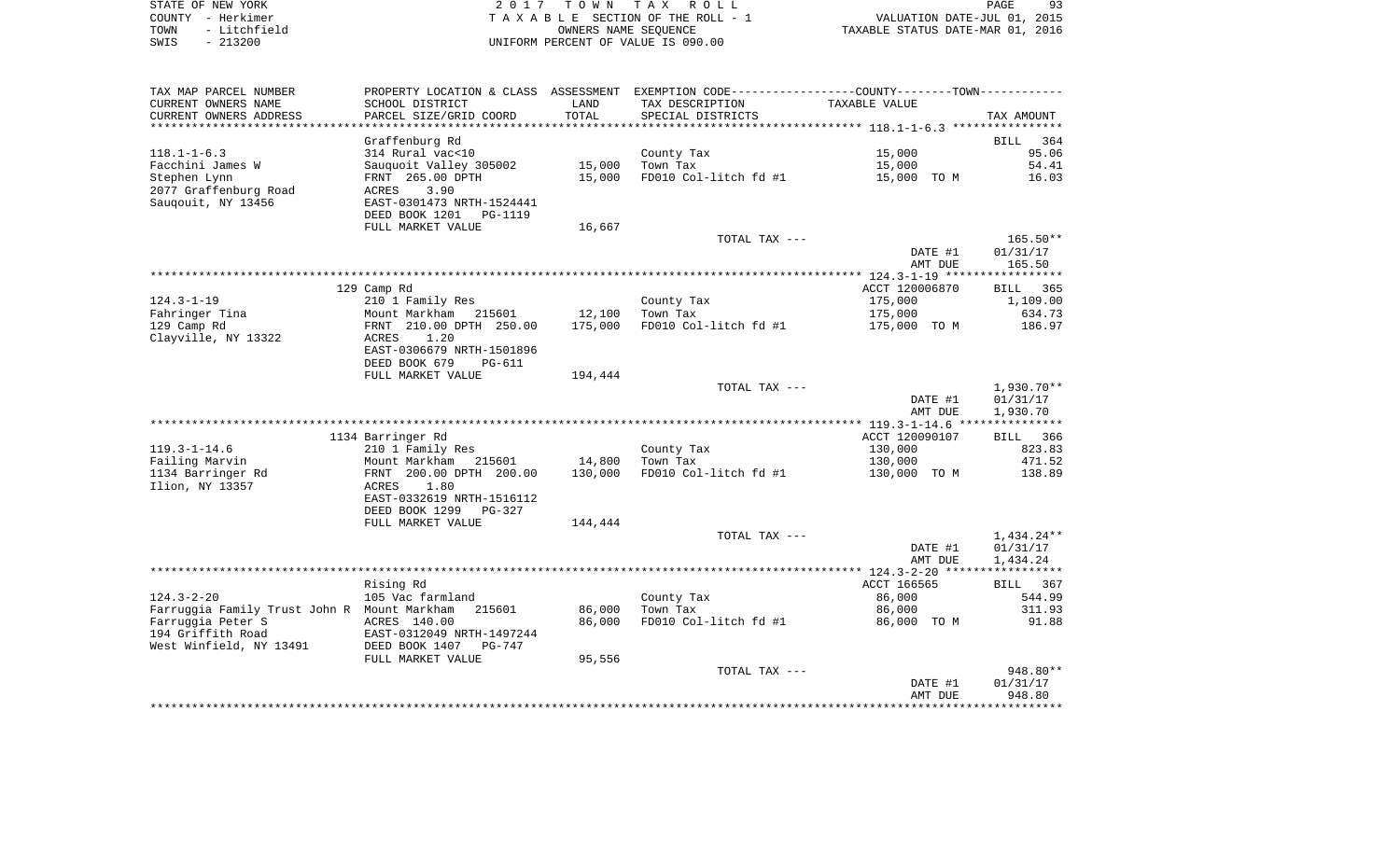STATE OF NEW YORK **EXECUTE:** A 2 0 1 7 T O W N T A X R O L L COUNTY - Herkimer<br>
T A X A B L E SECTION OF THE ROLL - 1<br>
TOWN - Litchfield<br>
SWIS - 213200 - UNIFORM PERCENT OF VALUE IS 090.00 TOWN - LITTLE OF THE ROLL - 1<br>
TAXABLE STATUS DATE-JUL 01, 2015<br>
OWNERS NAME SEQUENCE TAXABLE STATUS DATE-MAR 01, 2016 SWIS - 213200 UNIFORM PERCENT OF VALUE IS 090.00

| TAX MAP PARCEL NUMBER                       | PROPERTY LOCATION & CLASS ASSESSMENT |         | EXEMPTION CODE-----------------COUNTY-------TOWN----------- |                |                    |
|---------------------------------------------|--------------------------------------|---------|-------------------------------------------------------------|----------------|--------------------|
| CURRENT OWNERS NAME                         | SCHOOL DISTRICT                      | LAND    | TAX DESCRIPTION                                             | TAXABLE VALUE  |                    |
| CURRENT OWNERS ADDRESS                      | PARCEL SIZE/GRID COORD               | TOTAL   | SPECIAL DISTRICTS                                           |                | TAX AMOUNT         |
|                                             |                                      |         |                                                             |                |                    |
|                                             | Rising Rd                            |         |                                                             | ACCT 166563    | <b>BILL</b><br>368 |
| $124.3 - 2 - 21$                            | 105 Vac farmland                     |         | County Tax                                                  | 21,900         | 138.78             |
| Farruggia Family Trust John R Mount Markham | 215601                               | 21,900  | Town Tax                                                    | 21,900         | 79.43              |
| Farruggia Peter S                           | <b>ACRES</b><br>28.40                | 21,900  | FD010 Col-litch fd #1                                       | 21,900 TO M    | 23.40              |
| 194 Griffith Rd                             | EAST-0310596 NRTH-1496969            |         |                                                             |                |                    |
| West Winfield, NY 13491                     | DEED BOOK 1407<br>PG-740             |         |                                                             |                |                    |
|                                             | FULL MARKET VALUE                    | 24,333  |                                                             |                |                    |
|                                             |                                      |         | TOTAL TAX ---                                               |                | $241.61**$         |
|                                             |                                      |         |                                                             | DATE #1        | 01/31/17           |
|                                             |                                      |         |                                                             | AMT DUE        | 241.61             |
|                                             |                                      |         |                                                             |                |                    |
|                                             |                                      |         |                                                             | ACCT 166563    |                    |
| $124.3 - 2 - 22$                            | Rising Rd<br>105 Vac farmland        |         | County Tax                                                  | 91,400         | BILL 369<br>579.22 |
|                                             |                                      |         |                                                             |                | 331.51             |
| Farruggia Family Trust John R Mount Markham | 215601                               | 91,400  | Town Tax                                                    | 91,400         |                    |
| Farruggia Peter S                           | ACRES 118.50                         | 91,400  | FD010 Col-litch fd #1                                       | 91,400 TO M    | 97.65              |
| 194 Griffith Rd                             | EAST-0308734 NRTH-1496830            |         |                                                             |                |                    |
| West Winfield, NY 13491                     | DEED BOOK 1407 PG-740                |         |                                                             |                |                    |
|                                             | FULL MARKET VALUE                    | 101,556 |                                                             |                |                    |
|                                             |                                      |         | TOTAL TAX ---                                               |                | $1,008.38**$       |
|                                             |                                      |         |                                                             | DATE #1        | 01/31/17           |
|                                             |                                      |         |                                                             | AMT DUE        | 1,008.38           |
|                                             |                                      |         |                                                             |                |                    |
|                                             | Berberick (Off) Rd                   |         |                                                             | ACCT 166564    | BILL 370           |
| $130.2 - 2 - 2.3$                           | 105 Vac farmland                     |         | County Tax                                                  | 4,100          | 25.98              |
| Farruggia Family Trust John R Mount Markham | 215601                               | 4,100   | Town Tax                                                    | 4,100          | 14.87              |
| Farruggia Peter S                           | 7.00<br>ACRES                        | 4,100   | FD010 Col-litch fd #1                                       | 4,100 TO M     | 4.38               |
| 194 Griffith Road                           | EAST-0312744 NRTH-1495524            |         |                                                             |                |                    |
| West Winfield, NY 13491                     | DEED BOOK 1407 PG-744                |         |                                                             |                |                    |
|                                             | FULL MARKET VALUE                    | 4,556   |                                                             |                |                    |
|                                             |                                      |         | TOTAL TAX ---                                               |                | $45.23**$          |
|                                             |                                      |         |                                                             | DATE #1        | 01/31/17           |
|                                             |                                      |         |                                                             | AMT DUE        | 45.23              |
|                                             |                                      |         |                                                             |                |                    |
|                                             | Soncody Rd                           |         |                                                             | ACCT 120013680 | 371<br><b>BILL</b> |
| $124.4 - 1 - 20$                            | 105 Vac farmland                     |         | County Tax                                                  | 37,100         | 235.11             |
| Farruggia John A                            | Mount Markham<br>215601              | 37,100  | Town Tax                                                    | 37,100         | 134.56             |
| Farruggia Salvatore B                       | 60.30<br>ACRES                       | 37,100  | FD010 Col-litch fd #1                                       | 37,100 TO M    | 39.64              |
| 170 Albany Rd                               | EAST-0313305 NRTH-1499182            |         |                                                             |                |                    |
| West Winfield, NY 13491                     | DEED BOOK 697<br>$PG-523$            |         |                                                             |                |                    |
|                                             | FULL MARKET VALUE                    | 41,222  |                                                             |                |                    |
|                                             |                                      |         | TOTAL TAX ---                                               |                | $409.31**$         |
|                                             |                                      |         |                                                             | DATE #1        | 01/31/17           |
|                                             |                                      |         |                                                             | AMT DUE        | 409.31             |
|                                             |                                      |         |                                                             |                | **************     |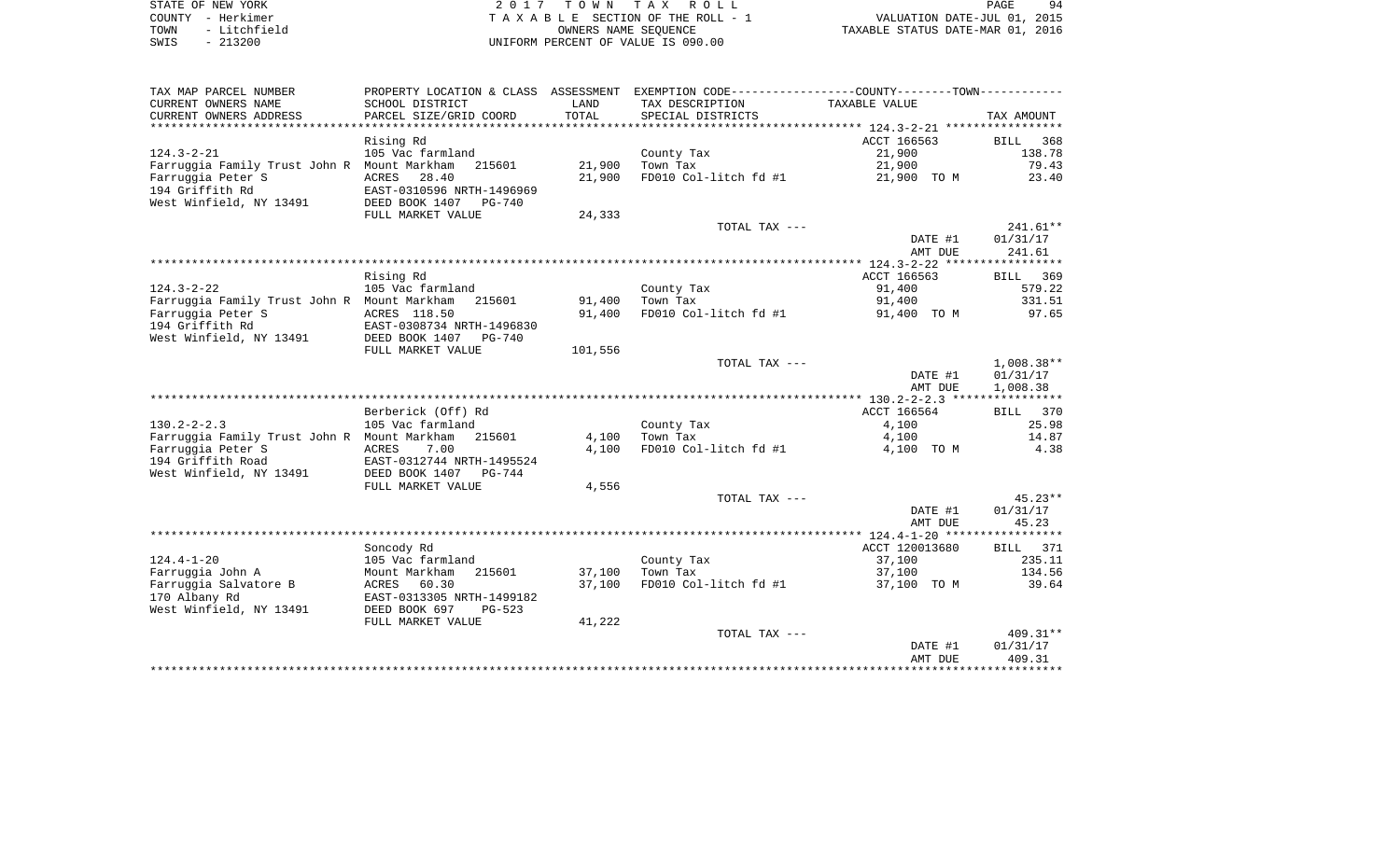|      | STATE OF NEW YORK | 2017 TOWN TAX ROLL                 | PAGE                             | 9F |
|------|-------------------|------------------------------------|----------------------------------|----|
|      | COUNTY - Herkimer | TAXABLE SECTION OF THE ROLL - 1    | VALUATION DATE-JUL 01, 2015      |    |
| TOWN | - Litchfield      | OWNERS NAME SEOUENCE               | TAXABLE STATUS DATE-MAR 01, 2016 |    |
| SWIS | - 213200          | UNIFORM PERCENT OF VALUE IS 090.00 |                                  |    |

 $95$ <br> $2015$ <br> $2016$ 

| TAX MAP PARCEL NUMBER  |                               |         | PROPERTY LOCATION & CLASS ASSESSMENT EXEMPTION CODE----------------COUNTY--------TOWN----------- |                |                  |
|------------------------|-------------------------------|---------|--------------------------------------------------------------------------------------------------|----------------|------------------|
| CURRENT OWNERS NAME    | SCHOOL DISTRICT               | LAND    | TAX DESCRIPTION                                                                                  | TAXABLE VALUE  |                  |
| CURRENT OWNERS ADDRESS | PARCEL SIZE/GRID COORD        | TOTAL   | SPECIAL DISTRICTS                                                                                |                | TAX AMOUNT       |
| ********************** | ***************************** |         |                                                                                                  |                |                  |
|                        | 1348 Albany Rd                |         |                                                                                                  | ACCT 120009401 | BILL 372         |
| $118.3 - 1 - 51.4$     | 210 1 Family Res              |         | County Tax                                                                                       | 90,000         | 570.34           |
| Fedorka James B        | Mount Markham 215601          | 13,000  | Town Tax                                                                                         | 90,000         | 326.44           |
| Fedorka Holly A        | FRNT 200.00 DPTH 234.98       | 90,000  | FD010 Col-litch fd #1                                                                            | 90,000 TO M    | 96.16            |
| 1348 Albany Rd         | 1.00<br>ACRES                 |         |                                                                                                  |                |                  |
| Clayville, NY 13322    | EAST-0307707 NRTH-1514697     |         |                                                                                                  |                |                  |
|                        | DEED BOOK 1159<br>PG-97       |         |                                                                                                  |                |                  |
|                        | FULL MARKET VALUE             | 100,000 |                                                                                                  |                |                  |
|                        |                               |         | TOTAL TAX ---                                                                                    |                | 992.94**         |
|                        |                               |         |                                                                                                  | DATE #1        | 01/31/17         |
|                        |                               |         |                                                                                                  | AMT DUE        | 992.94           |
|                        | 470 Rider Rd                  |         |                                                                                                  |                | 373              |
| $124.3 - 1 - 73.2$     | 210 1 Family Res              |         |                                                                                                  | 160,000        | BILL<br>1,013.94 |
| Feisthamel Christopher | Mount Markham 215601          | 17,000  | County Tax<br>Town Tax                                                                           | 160,000        | 580.33           |
| Feisthamel Laurie      | FRNT 200.00 DPTH              | 160,000 | FD010 Col-litch fd #1                                                                            | 160,000 TO M   | 170.94           |
| 470 Rider Rd           | ACRES<br>0.75 BANK<br>028     |         |                                                                                                  |                |                  |
| Clayville, NY 13322    | EAST-0310128 NRTH-1503151     |         |                                                                                                  |                |                  |
|                        | DEED BOOK 769<br>$PG-78$      |         |                                                                                                  |                |                  |
|                        | FULL MARKET VALUE             | 177,778 |                                                                                                  |                |                  |
|                        |                               |         | TOTAL TAX ---                                                                                    |                | $1,765.21**$     |
|                        |                               |         |                                                                                                  | DATE #1        | 01/31/17         |
|                        |                               |         |                                                                                                  | AMT DUE        | 1,765.21         |
|                        |                               |         |                                                                                                  |                |                  |
|                        | State Route 51                |         |                                                                                                  | ACCT 120003450 | BILL 374         |
| $125.1 - 2 - 52$       | 314 Rural vac<10              |         | County Tax                                                                                       | 5,200          | 32.95            |
| Ferdula Joseph T       | Mount Markham<br>215601       | 5,200   | Town Tax                                                                                         | 5,200          | 18.86            |
| Ferdula Sharon E       | FRNT 150.00 DPTH 150.00       | 5,200   | FD010 Col-litch fd #1                                                                            | 5,200 TO M     | 5.56             |
| 300 S Litchfield St    | EAST-0331409 NRTH-1506787     |         |                                                                                                  |                |                  |
| Frankfort, NY 13340    | DEED BOOK 00634 PG-00622      |         |                                                                                                  |                |                  |
|                        | FULL MARKET VALUE             | 5,778   |                                                                                                  |                |                  |
|                        |                               |         | TOTAL TAX ---                                                                                    |                | $57.37**$        |
|                        |                               |         |                                                                                                  | DATE #1        | 01/31/17         |
|                        |                               |         |                                                                                                  | AMT DUE        | 57.37            |
|                        |                               |         |                                                                                                  |                |                  |
|                        | State Route 51                |         |                                                                                                  | ACCT 120003420 | BILL 375         |
| $125.1 - 2 - 54$       | 720 Mine/quarry               |         | County Tax                                                                                       | 45,000         | 285.17           |
| Ferdula Joseph T       | Mount Markham 215601          | 38,000  | Town Tax                                                                                         | 45,000         | 163.22           |
| Ferdula Sharon E       | $60.7a$ calc                  | 45,000  | FD010 Col-litch fd #1                                                                            | 45,000 TO M    | 48.08            |
| 300 S Litchfield St    | 49.80<br>ACRES                |         |                                                                                                  |                |                  |
| Frankfort, NY 13340    | EAST-3311861 NRTH-1506247     |         |                                                                                                  |                |                  |
|                        | DEED BOOK 00634 PG-00622      |         |                                                                                                  |                |                  |
|                        | FULL MARKET VALUE             | 50,000  | TOTAL TAX ---                                                                                    |                | $496.47**$       |
|                        |                               |         |                                                                                                  | DATE #1        | 01/31/17         |
|                        |                               |         |                                                                                                  | AMT DUE        | 496.47           |
|                        |                               |         |                                                                                                  |                |                  |
|                        |                               |         |                                                                                                  |                |                  |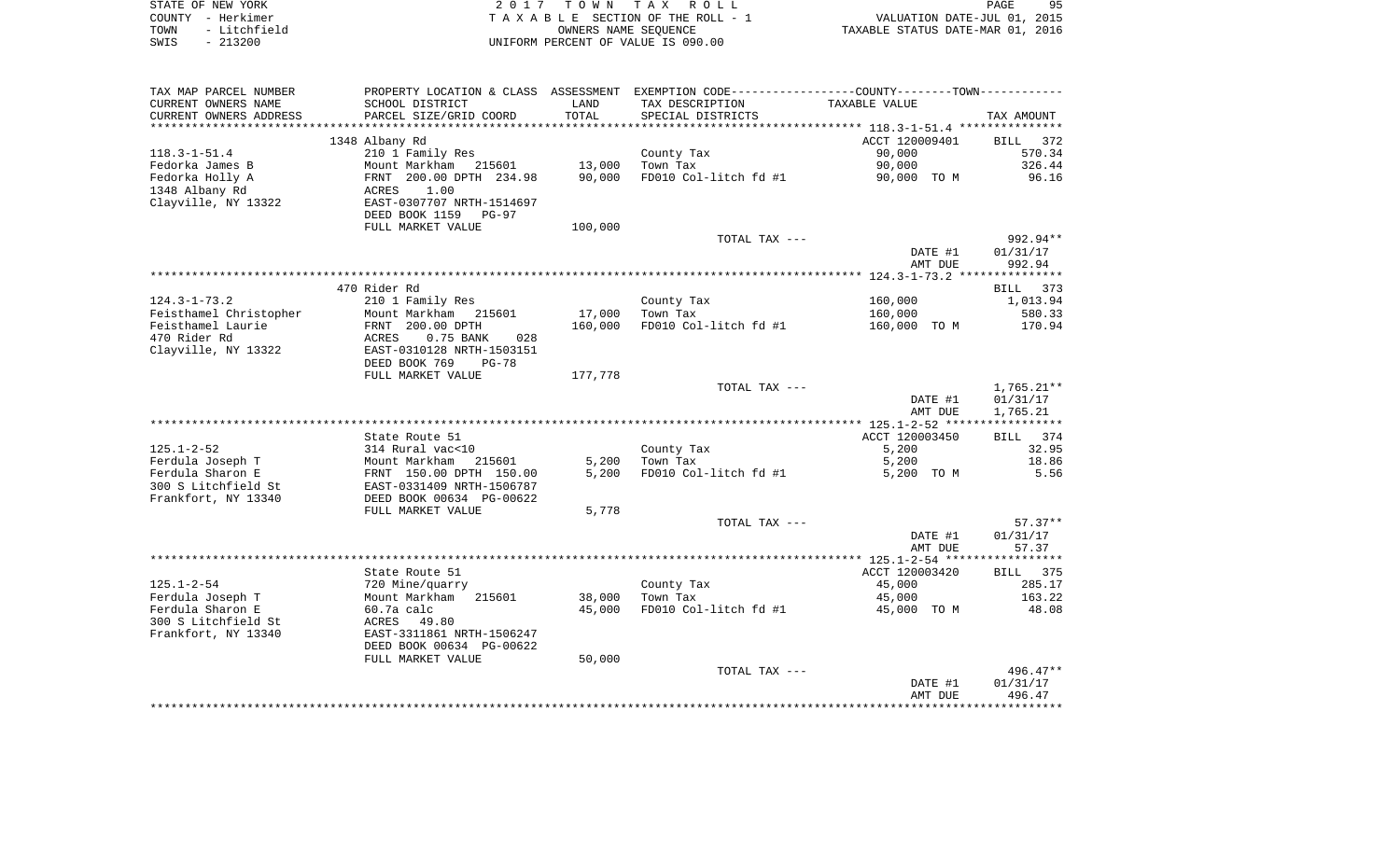STATE OF NEW YORK **EXECUTE:** A 2 0 1 7 T O W N T A X R O L L COUNTY - Herkimer<br>
T A X A B L E SECTION OF THE ROLL - 1<br>
TOWN - Litchfield<br>
SWIS - 213200 - UNIFORM PERCENT OF VALUE IS 090.00 TOWN - LITTLE ON THE ROLL - 1<br>
TAXABLE STATUS DATE-JUL 01, 2015<br>
OWNERS NAME SEQUENCE TAXABLE STATUS DATE-MAR 01, 2016 SWIS - 213200 UNIFORM PERCENT OF VALUE IS 090.00

| TAX MAP PARCEL NUMBER     | PROPERTY LOCATION & CLASS ASSESSMENT EXEMPTION CODE----------------COUNTY-------TOWN---------- |         |                               |                                                |              |
|---------------------------|------------------------------------------------------------------------------------------------|---------|-------------------------------|------------------------------------------------|--------------|
| CURRENT OWNERS NAME       | SCHOOL DISTRICT                                                                                | LAND    | TAX DESCRIPTION               | TAXABLE VALUE                                  |              |
| CURRENT OWNERS ADDRESS    | PARCEL SIZE/GRID COORD                                                                         | TOTAL   | SPECIAL DISTRICTS             |                                                | TAX AMOUNT   |
|                           |                                                                                                |         |                               |                                                |              |
|                           | Cedarville Rd                                                                                  |         |                               | ACCT 120001070                                 | BILL 376     |
| $125.3 - 2 - 2$           | 314 Rural vac<10                                                                               |         | County Tax                    | 8,200                                          | 51.96        |
| Ferguson Catherine        | Mount Markham<br>215601                                                                        | 8,200   | Town Tax                      | 8,200                                          | 29.74        |
| Cedarville Rd             | ACRES<br>1.80                                                                                  | 8,200   | FD010 Col-litch fd #1         | 8,200 TO M                                     | 8.76         |
| Ilion, NY 13357           | EAST-0323927 NRTH-1503666                                                                      |         |                               |                                                |              |
|                           | DEED BOOK 682<br>$PG-633$                                                                      |         |                               |                                                |              |
|                           | FULL MARKET VALUE                                                                              | 9,111   |                               |                                                |              |
|                           |                                                                                                |         | TOTAL TAX ---                 |                                                | $90.46**$    |
|                           |                                                                                                |         |                               | DATE #1                                        | 01/31/17     |
|                           |                                                                                                |         |                               | AMT DUE                                        | 90.46        |
|                           |                                                                                                |         |                               |                                                |              |
|                           | 673 Ball Rd                                                                                    |         |                               | ACCT 120005640                                 | BILL 377     |
| $118.4 - 1 - 14$          | 105 Vac farmland                                                                               |         | County Tax                    | 24,700                                         | 156.53       |
| Fish Robert J             | Mount Markham<br>215601                                                                        | 24,700  | Town Tax                      | 24,700                                         | 89.59        |
| Fish Theodore L           | 40.00                                                                                          |         |                               |                                                |              |
|                           | ACRES                                                                                          | 24,700  | School Relevy                 |                                                | 554.05       |
| 628 Ball Rd               | EAST-0316946 NRTH-1520836                                                                      |         | FD010 Col-litch fd #1         | 24,700 TO M                                    | 26.39        |
| Frankfort, NY 13340       | DEED BOOK 865<br>PG-295                                                                        |         |                               |                                                |              |
|                           | FULL MARKET VALUE                                                                              | 27,444  |                               |                                                |              |
|                           |                                                                                                |         | TOTAL TAX ---                 |                                                | 826.56**     |
|                           |                                                                                                |         |                               | DATE #1                                        | 01/31/17     |
|                           |                                                                                                |         |                               | AMT DUE                                        | 826.56       |
|                           |                                                                                                |         |                               |                                                |              |
|                           | 628 Ball Rd                                                                                    |         |                               | ACCT 120005700                                 | BILL 378     |
| $118.4 - 1 - 30$          | 120 Field crops                                                                                |         | AG MKTS L 41720               | 10,236<br>10,236                               |              |
| Fish Robert J             | Mount Markham<br>215601                                                                        |         | 133,300 AGRIC 10 Y 42100      | 2,500<br>2,500                                 |              |
| Fish Theodore L           | ACRES 227.20                                                                                   | 290,000 | County Tax                    | 277,264                                        | 1,757.06     |
| 628 Ball Rd               | EAST-0318560 NRTH-1517805                                                                      |         | Town Tax                      | 277,264                                        | 1,005.65     |
| Frankfort, NY 13340       | DEED BOOK 865<br>$PG-295$                                                                      |         | School Relevy                 |                                                | 5,624.95     |
|                           | FULL MARKET VALUE                                                                              |         | 322,222 FD010 Col-litch fd #1 | 279,764 TO M                                   | 298.90       |
| MAY BE SUBJECT TO PAYMENT |                                                                                                |         | 10,236 EX                     |                                                |              |
| UNDER AGDIST LAW TIL 2020 |                                                                                                |         |                               |                                                |              |
|                           |                                                                                                |         | TOTAL TAX ---                 |                                                | 8,686.56**   |
|                           |                                                                                                |         |                               | DATE #1                                        | 01/31/17     |
|                           |                                                                                                |         |                               | AMT DUE                                        | 8,686.56     |
|                           |                                                                                                |         |                               | **************** 118.4-1-17.2 **************** |              |
|                           | 139 Clemons Rd                                                                                 |         |                               | ACCT 172597                                    | BILL 379     |
| $118.4 - 1 - 17.2$        | 270 Mfg housing                                                                                |         | County Tax                    | 46,000                                         | 291.51       |
| Fish Samuel A             | Mount Markham<br>215601                                                                        | 26,000  | Town Tax                      | 46,000                                         | 166.84       |
| 227 Pritchard Road        | FRNT 400.00 DPTH                                                                               | 46,000  | School Relevy                 |                                                | 1,031.83     |
| West Winfield, NY 13491   | 21.00<br>ACRES                                                                                 |         | FD010 Col-litch fd #1         | 46,000 TO M                                    | 49.15        |
|                           | EAST-0317762 NRTH-1520423                                                                      |         |                               |                                                |              |
|                           | DEED BOOK 1446<br>$PG-413$                                                                     |         |                               |                                                |              |
|                           | FULL MARKET VALUE                                                                              | 51,111  |                               |                                                |              |
|                           |                                                                                                |         | TOTAL TAX ---                 |                                                | $1,539.33**$ |
|                           |                                                                                                |         |                               | DATE #1                                        | 01/31/17     |
|                           |                                                                                                |         |                               | AMT DUE                                        | 1,539.33     |
|                           |                                                                                                |         |                               |                                                |              |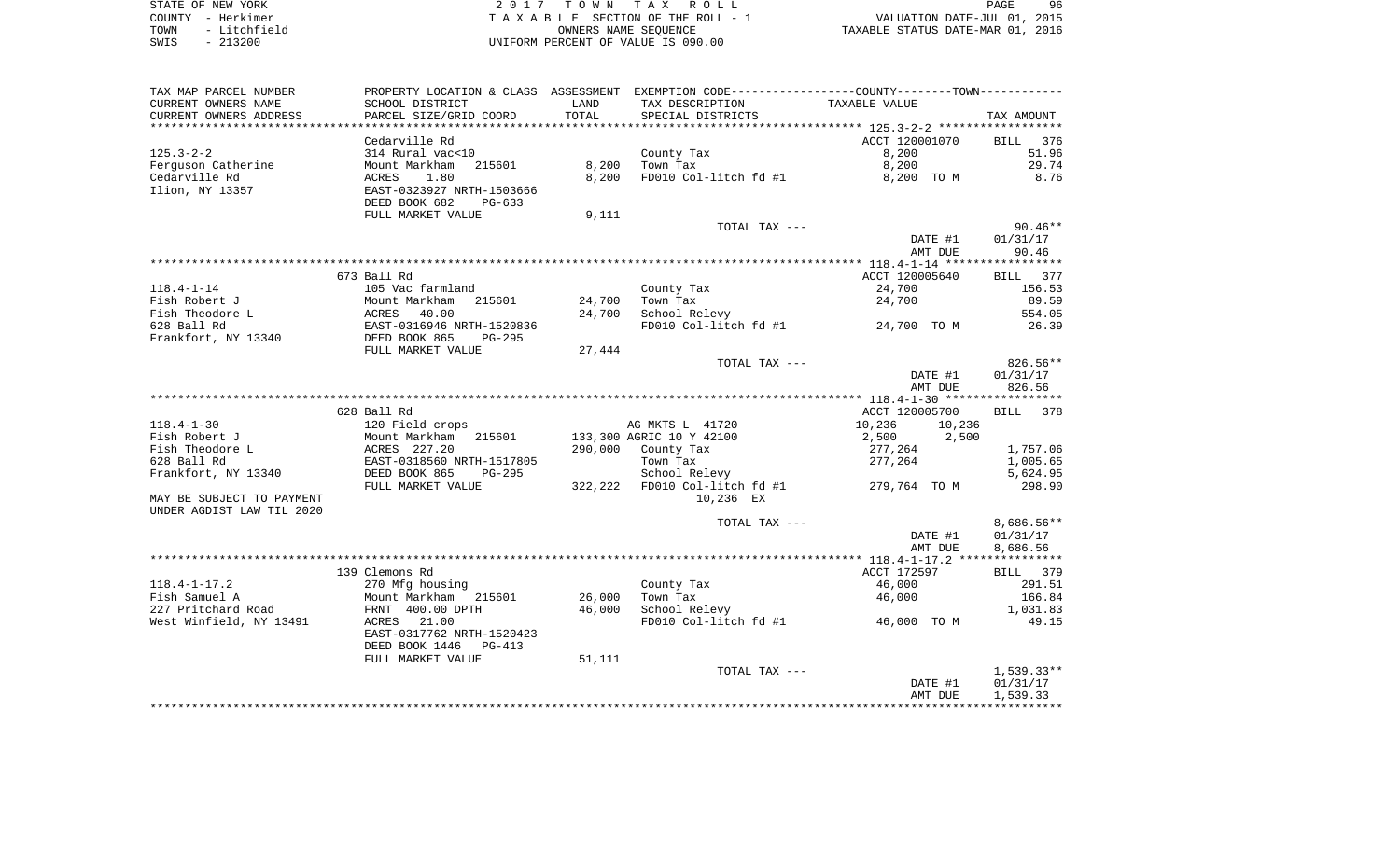|      | STATE OF NEW YORK | 2017 TOWN TAX ROLL                 | 97<br>PAGE                       |
|------|-------------------|------------------------------------|----------------------------------|
|      | COUNTY - Herkimer | TAXABLE SECTION OF THE ROLL - 1    | VALUATION DATE-JUL 01, 2015      |
| TOWN | - Litchfield      | OWNERS NAME SEOUENCE               | TAXABLE STATUS DATE-MAR 01, 2016 |
| SWIS | $-213200$         | UNIFORM PERCENT OF VALUE IS 090.00 |                                  |

| TAX MAP PARCEL NUMBER    | PROPERTY LOCATION & CLASS ASSESSMENT EXEMPTION CODE---------------COUNTY-------TOWN---------- |         |                       |                |                    |
|--------------------------|-----------------------------------------------------------------------------------------------|---------|-----------------------|----------------|--------------------|
| CURRENT OWNERS NAME      | SCHOOL DISTRICT                                                                               | LAND    | TAX DESCRIPTION       | TAXABLE VALUE  |                    |
| CURRENT OWNERS ADDRESS   | PARCEL SIZE/GRID COORD                                                                        | TOTAL   | SPECIAL DISTRICTS     |                | TAX AMOUNT         |
|                          |                                                                                               |         |                       |                |                    |
|                          | 1145 Cedarville Rd                                                                            |         |                       |                | 380<br><b>BILL</b> |
| $119.3 - 1 - 39.1$       | 120 Field crops                                                                               |         | AGRIC 10 Y 42100      | 8,000<br>8,000 |                    |
| Fix Alfred H             | Mount Markham<br>215601                                                                       | 51,700  | County Tax            | 122,800        | 778.20             |
| Fix Patricia A           | ACRES<br>73.30                                                                                | 130,800 | Town Tax              | 122,800        | 445.40             |
| 249 Fairview Rd          | EAST-0325948 NRTH-1515169                                                                     |         | FD010 Col-litch fd #1 | 130,800 TO M   | 139.75             |
| Palm Beach, FL 33480     | DEED BOOK 1159<br><b>PG-580</b>                                                               |         |                       |                |                    |
|                          | FULL MARKET VALUE                                                                             | 145,333 |                       |                |                    |
|                          |                                                                                               |         | TOTAL TAX ---         |                | $1,363.35**$       |
|                          |                                                                                               |         |                       | DATE #1        | 01/31/17           |
|                          |                                                                                               |         |                       | AMT DUE        | 1,363.35           |
|                          |                                                                                               |         |                       |                |                    |
|                          | 474 Wheelock Rd                                                                               |         |                       |                | BILL<br>381        |
| $118.4 - 1 - 54.2$       | 210 1 Family Res                                                                              |         | County Tax            | 112,300        | 711.66             |
| Flanagan Douglas P       | Mount Markham<br>215601                                                                       | 13,900  | Town Tax              | 112,300        | 407.32             |
| Flanagan Jane M          | FRNT 250.00 DPTH                                                                              | 112,300 | FD010 Col-litch fd #1 | 112,300 TO M   | 119.98             |
| 474 Wheelock Rd          | 1.40<br>ACRES                                                                                 |         |                       |                |                    |
| Frankfort, NY 13340      | EAST-0324359 NRTH-1513745                                                                     |         |                       |                |                    |
|                          | DEED BOOK 827<br>$PG-312$                                                                     | 124,778 |                       |                |                    |
|                          | FULL MARKET VALUE                                                                             |         | TOTAL TAX ---         |                | $1,238.96**$       |
|                          |                                                                                               |         |                       | DATE #1        | 01/31/17           |
|                          |                                                                                               |         |                       | AMT DUE        | 1,238.96           |
|                          |                                                                                               |         |                       |                |                    |
|                          | Jones Rd                                                                                      |         |                       | ACCT 202019    | BILL 382           |
| $125.3 - 2 - 18.8$       | 322 Rural vac>10                                                                              |         | County Tax            | 13,400         | 84.92              |
| Fletcher Amanda          | Mount Markham<br>215601                                                                       | 13,400  | Town Tax              | 13,400         | 48.60              |
| 213 Elm St               | Vac Land                                                                                      | 13,400  | FD010 Col-litch fd #1 | 13,400 TO M    | 14.32              |
| Ilion, NY 13357          | Jones Rd                                                                                      |         |                       |                |                    |
|                          | ACRES<br>16.56                                                                                |         |                       |                |                    |
| PRIOR OWNER ON 3/01/2016 | EAST-0328770 NRTH-1502417                                                                     |         |                       |                |                    |
| Velez Onelia             | DEED BOOK 1632<br><b>PG-111</b>                                                               |         |                       |                |                    |
|                          | FULL MARKET VALUE                                                                             | 14,889  |                       |                |                    |
|                          |                                                                                               |         | TOTAL TAX ---         |                | 147.84**           |
|                          |                                                                                               |         |                       | DATE #1        | 01/31/17           |
|                          |                                                                                               |         |                       | AMT DUE        | 147.84             |
|                          |                                                                                               |         |                       |                |                    |
|                          | 472 Cedarville Rd                                                                             |         |                       | ACCT 120011430 | BILL 383           |
| $125.3 - 2 - 25$         | 210 1 Family Res                                                                              |         | County Tax            | 51,000         | 323.19             |
| Flint Mary J             | Mount Markham<br>215601                                                                       | 15,200  | Town Tax              | 51,000         | 184.98             |
| Flint James M            | 2.00<br>ACRES                                                                                 | 51,000  | FD010 Col-litch fd #1 | 51,000 TO M    | 54.49              |
| 472 Cedarville Rd        | EAST-0324353 NRTH-1499737                                                                     |         |                       |                |                    |
| Ilion, NY 13357          | DEED BOOK 1148<br><b>PG-455</b>                                                               |         |                       |                |                    |
|                          | FULL MARKET VALUE                                                                             | 56,667  |                       |                |                    |
|                          |                                                                                               |         | TOTAL TAX ---         |                | $562.66**$         |
|                          |                                                                                               |         |                       | DATE #1        | 01/31/17           |
|                          |                                                                                               |         |                       | AMT DUE        | 562.66             |
|                          |                                                                                               |         |                       |                |                    |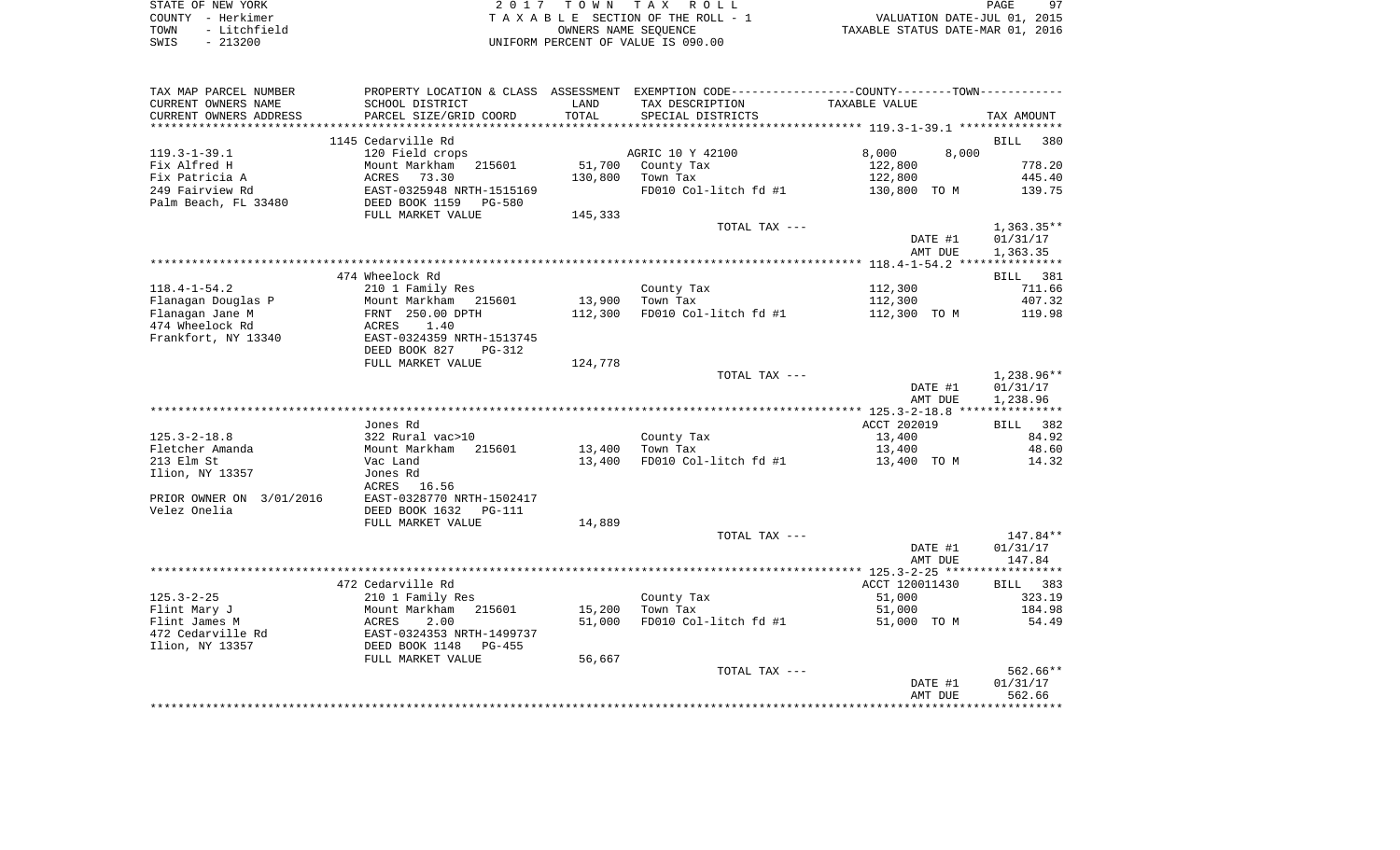| STATE OF NEW YORK    | 2017 TOWN TAX ROLL                 | 98<br>PAGE                       |
|----------------------|------------------------------------|----------------------------------|
| COUNTY - Herkimer    | TAXABLE SECTION OF THE ROLL - 1    | VALUATION DATE-JUL 01, 2015      |
| - Litchfield<br>TOWN | OWNERS NAME SEOUENCE               | TAXABLE STATUS DATE-MAR 01, 2016 |
| $-213200$<br>SWIS    | UNIFORM PERCENT OF VALUE IS 090.00 |                                  |
|                      |                                    |                                  |
|                      |                                    |                                  |

| TAX MAP PARCEL NUMBER<br>CURRENT OWNERS NAME           | PROPERTY LOCATION & CLASS ASSESSMENT<br>SCHOOL DISTRICT               | LAND              | EXEMPTION CODE-----------------COUNTY-------TOWN-----------<br>TAX DESCRIPTION | TAXABLE VALUE                          |                                      |
|--------------------------------------------------------|-----------------------------------------------------------------------|-------------------|--------------------------------------------------------------------------------|----------------------------------------|--------------------------------------|
| CURRENT OWNERS ADDRESS                                 | PARCEL SIZE/GRID COORD                                                | TOTAL             | SPECIAL DISTRICTS                                                              |                                        | TAX AMOUNT                           |
|                                                        | 572 Ball Rd                                                           |                   |                                                                                | ACCT 120011700                         | <b>BILL</b><br>384                   |
| $118.4 - 1 - 29$<br>Foster Fred L<br>Foster Carole S   | 280 Res Multiple<br>Mount Markham 215601<br>land contract Cady        | 39,300<br>305,000 | AGRIC 10 Y 41700<br>County Tax<br>Town Tax                                     | 29,000<br>29,000<br>276,000<br>276,000 | 1,749.05<br>1,001.07                 |
| 725 Tucker Trl<br>Anderson, SC 29625                   | ACRES 75.40<br>EAST-0317651 NRTH-1516032<br>DEED BOOK 790<br>$PG-210$ |                   | FD010 Col-litch fd #1                                                          | 305,000 TO M                           | 325.86                               |
| MAY BE SUBJECT TO PAYMENT<br>UNDER AGDIST LAW TIL 2018 | FULL MARKET VALUE                                                     | 338,889           |                                                                                |                                        |                                      |
|                                                        |                                                                       |                   | TOTAL TAX ---                                                                  | DATE #1<br>AMT DUE                     | $3,075.98**$<br>01/31/17<br>3,075.98 |
|                                                        |                                                                       |                   |                                                                                |                                        |                                      |
|                                                        | 514 Ball Rd                                                           |                   |                                                                                | ACCT 120011670                         | BILL 385                             |
| $118.4 - 1 - 32.1$                                     | 240 Rural res                                                         |                   | County Tax                                                                     | 190,000                                | 1,204.06                             |
| Foster Fred L                                          | Mount Markham<br>215601                                               | 56,400            | Town Tax                                                                       | 190,000                                | 689.14                               |
| Foster Carole S<br>596 Ball Rd                         | ACRES<br>76.70<br>EAST-0316018 NRTH-1516757                           | 190,000           | FD010 Col-litch fd #1                                                          | 190,000 TO M                           | 203.00                               |
| Frankfort, NY 13340                                    | DEED BOOK 841<br>$PG-578$                                             |                   |                                                                                |                                        |                                      |
|                                                        | FULL MARKET VALUE                                                     | 211,111           |                                                                                |                                        |                                      |
|                                                        |                                                                       |                   | TOTAL TAX ---                                                                  |                                        | $2,096.20**$                         |
|                                                        |                                                                       |                   |                                                                                | DATE #1                                | 01/31/17                             |
|                                                        |                                                                       |                   |                                                                                | AMT DUE                                | 2,096.20                             |
|                                                        |                                                                       |                   |                                                                                |                                        |                                      |
| $118.4 - 1 - 33$                                       | Ball (Off) Rd<br>105 Vac farmland                                     |                   | County Tax                                                                     | ACCT 120011730<br>16,500               | BILL 386<br>104.56                   |
| Foster Fred L                                          | Mount Markham<br>215601                                               | 16,500            | Town Tax                                                                       | 16,500                                 | 59.85                                |
| Foster Carole S                                        | ACRES<br>40.00                                                        | 16,500            | FD010 Col-litch fd #1                                                          | 16,500 TO M                            | 17.63                                |
| 725 Tucker Trl                                         | EAST-0319061 NRTH-1515142                                             |                   |                                                                                |                                        |                                      |
| Anderson, SC 29625                                     | DEED BOOK 790<br>$PG-210$                                             |                   |                                                                                |                                        |                                      |
|                                                        | FULL MARKET VALUE                                                     | 18,333            |                                                                                |                                        |                                      |
|                                                        |                                                                       |                   | TOTAL TAX ---                                                                  |                                        | 182.04**                             |
|                                                        |                                                                       |                   |                                                                                | DATE #1<br>AMT DUE                     | 01/31/17<br>182.04                   |
|                                                        |                                                                       |                   |                                                                                |                                        |                                      |
|                                                        | 607 Ball Rd                                                           |                   |                                                                                | ACCT 151080                            | BILL 387                             |
| $118.4 - 1 - 31$                                       | 210 1 Family Res                                                      |                   | County Tax                                                                     | 135,000                                | 855.51                               |
| Foster Jon E                                           | Mount Markham 215601                                                  | 13,000            | Town Tax                                                                       | 135,000                                | 489.65                               |
| 607 Ball Rd                                            | ACRES<br>1.00                                                         | 135,000           | School Relevy                                                                  |                                        | 2,433.81                             |
| Frankfort, NY 13340                                    | EAST-0317110 NRTH-1517433<br>DEED BOOK 1311<br>PG-769                 |                   | FD010 Col-litch fd #1                                                          | 135,000 TO M                           | 144.23                               |
|                                                        | FULL MARKET VALUE                                                     | 150,000           |                                                                                |                                        |                                      |
|                                                        |                                                                       |                   | TOTAL TAX ---                                                                  | DATE #1                                | $3,923.20**$<br>01/31/17             |
|                                                        |                                                                       |                   |                                                                                | AMT DUE                                | 3,923.20                             |
|                                                        |                                                                       |                   |                                                                                |                                        |                                      |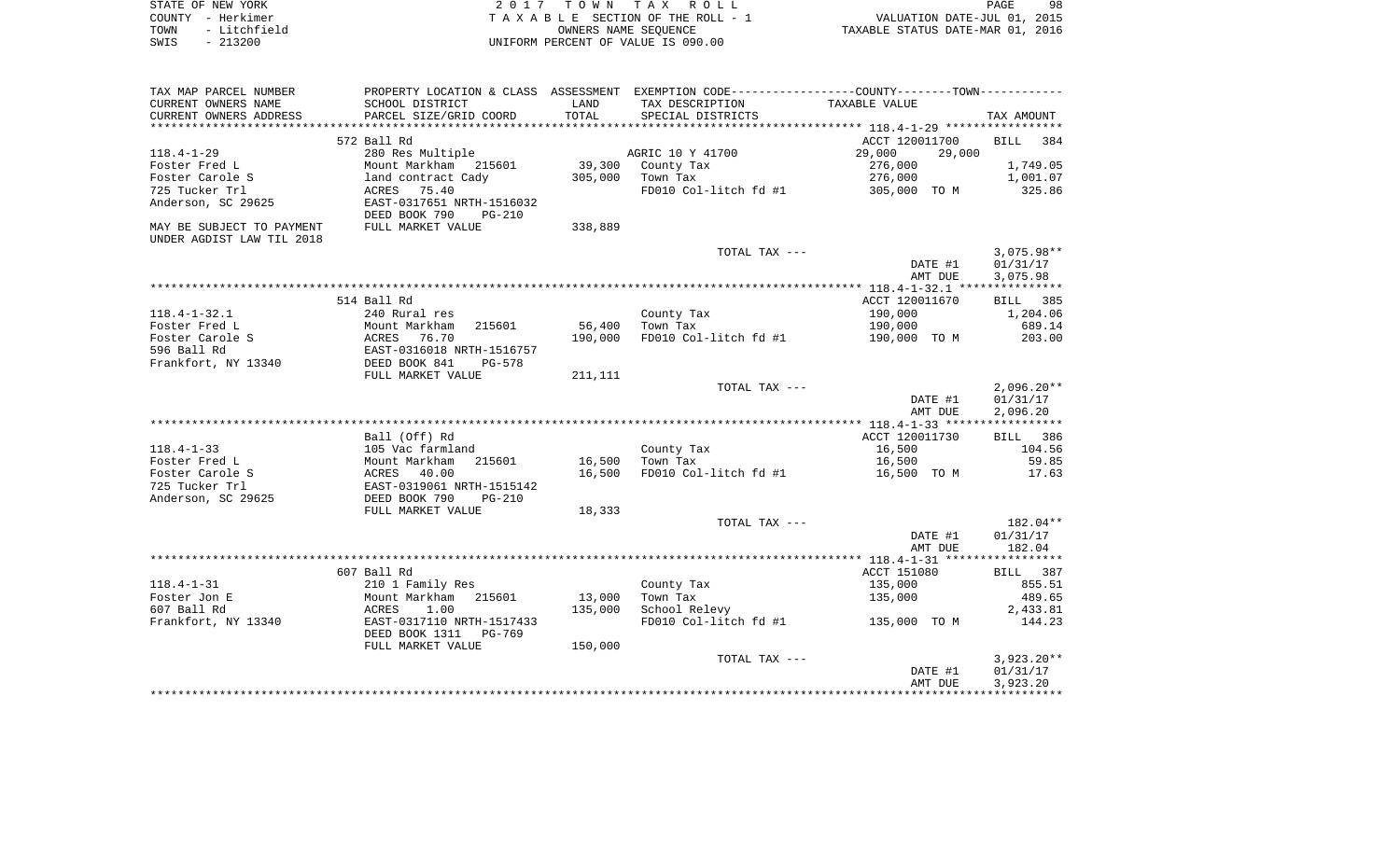| STATE OF NEW YORK<br>COUNTY - Herkimer                 |                                                                                            |            | 2017 TOWN TAX ROLL<br>T A X A B L E SECTION OF THE ROLL - 1                                    | VALUATION DATE-JUL 01, 2015      | 99<br>PAGE         |
|--------------------------------------------------------|--------------------------------------------------------------------------------------------|------------|------------------------------------------------------------------------------------------------|----------------------------------|--------------------|
| TOWN<br>- Litchfield                                   |                                                                                            |            | OWNERS NAME SEOUENCE                                                                           | TAXABLE STATUS DATE-MAR 01, 2016 |                    |
| SWIS<br>$-213200$                                      |                                                                                            |            | UNIFORM PERCENT OF VALUE IS 090.00                                                             |                                  |                    |
|                                                        |                                                                                            |            |                                                                                                |                                  |                    |
| TAX MAP PARCEL NUMBER                                  |                                                                                            |            | PROPERTY LOCATION & CLASS ASSESSMENT EXEMPTION CODE---------------COUNTY--------TOWN---------- |                                  |                    |
| CURRENT OWNERS NAME                                    | SCHOOL DISTRICT                                                                            | LAND       | TAX DESCRIPTION                                                                                | TAXABLE VALUE                    |                    |
| CURRENT OWNERS ADDRESS                                 | PARCEL SIZE/GRID COORD                                                                     | TOTAL      | SPECIAL DISTRICTS                                                                              |                                  | TAX AMOUNT         |
| *********************                                  |                                                                                            | ********** |                                                                                                |                                  |                    |
|                                                        | 692 Silver St                                                                              |            |                                                                                                | ACCT 120010410                   | <b>BILL</b><br>388 |
| $119.3 - 1 - 17.4$                                     | 210 1 Family Res                                                                           |            | County Tax                                                                                     | 146,200                          | 926.49             |
| Frederick Kathleen M                                   | Mount Markham 215601                                                                       | 15,600     | Town Tax                                                                                       | 146,200                          | 530.28             |
| 692 Silver St                                          | FRNT 450.00 DPTH                                                                           | 146,200    | FD010 Col-litch fd #1                                                                          | 146,200 TO M                     | 156.20             |
| Ilion, NY 13357                                        | 2.20<br>ACRES                                                                              |            |                                                                                                |                                  |                    |
|                                                        | EAST-0331734 NRTH-1515450                                                                  |            |                                                                                                |                                  |                    |
|                                                        | DEED BOOK 899<br>$PG-255$                                                                  |            |                                                                                                |                                  |                    |
|                                                        | FULL MARKET VALUE                                                                          | 162,444    | TOTAL TAX ---                                                                                  |                                  | 1,612.97**         |
|                                                        |                                                                                            |            |                                                                                                | DATE #1                          | 01/31/17           |
|                                                        |                                                                                            |            |                                                                                                | AMT DUE                          | 1,612.97           |
|                                                        |                                                                                            |            |                                                                                                |                                  |                    |
|                                                        | 234 Ball Rd                                                                                |            |                                                                                                |                                  | BILL 389           |
| $118.3 - 1 - 61.3$                                     | 210 1 Family Res                                                                           |            | County Tax                                                                                     | 81,000                           | 513.31             |
| French Ethel M                                         | Mount Markham 215601                                                                       |            | 21,900 Town Tax                                                                                | 81,000                           | 293.79             |
| 234 Ball Rd                                            | Doublewide                                                                                 | 81,000     | FD010 Col-litch fd #1                                                                          | 81,000 TO M                      | 86.54              |
| Clayville, NY 13322                                    | FRNT 316.00 DPTH<br>5.10<br>ACRES<br>EAST-0311515 NRTH-1513250<br>DEED BOOK 835<br>$PG-74$ |            |                                                                                                |                                  |                    |
|                                                        | FULL MARKET VALUE                                                                          | 90,000     |                                                                                                |                                  |                    |
|                                                        |                                                                                            |            | TOTAL TAX ---                                                                                  |                                  | 893.64**           |
|                                                        |                                                                                            |            |                                                                                                | DATE #1                          | 01/31/17           |
|                                                        |                                                                                            |            |                                                                                                | AMT DUE                          | 893.64             |
|                                                        |                                                                                            |            |                                                                                                |                                  |                    |
|                                                        | 521 Albany Rd                                                                              |            |                                                                                                |                                  | BILL 390           |
| $124.3 - 2 - 13.2$                                     | 210 1 Family Res                                                                           |            | County Tax                                                                                     | 90,000                           | 570.34             |
| Friedline Michael D                                    | Mount Markham 215601                                                                       |            | 18,800 Town Tax                                                                                | 90,000                           | 326.44             |
| 521 Albany St<br>West Winfield, NY 13491               | FRNT 200.00 DPTH<br>ACRES<br>1.90                                                          | 90,000     | FD010 Col-litch fd #1                                                                          | 90,000 TO M                      | 96.16              |
|                                                        | EAST-0309617 NRTH-1499862                                                                  |            |                                                                                                |                                  |                    |
|                                                        | DEED BOOK 871<br>PG-162                                                                    |            |                                                                                                |                                  |                    |
|                                                        | FULL MARKET VALUE                                                                          | 100,000    |                                                                                                |                                  |                    |
|                                                        |                                                                                            |            | TOTAL TAX ---                                                                                  |                                  | 992.94**           |
|                                                        |                                                                                            |            |                                                                                                | DATE #1                          | 01/31/17           |
|                                                        |                                                                                            |            |                                                                                                | AMT DUE                          | 992.94             |
|                                                        |                                                                                            |            |                                                                                                |                                  |                    |
|                                                        | King Rd                                                                                    |            |                                                                                                | ACCT 120005610                   | <b>BILL</b><br>391 |
| $118.3 - 1 - 36$                                       | 105 Vac farmland                                                                           |            | 41730<br>AG MKTS                                                                               | 6,495<br>6,495                   |                    |
| Fuoco Rosemary                                         | Sauquoit Valley 305002                                                                     |            | 48,400 County Tax                                                                              | 41,905                           | 265.56             |
| 1609 Brookside Ave                                     | ACRES<br>79.80                                                                             |            | 48,400 Town Tax                                                                                | 41,905                           | 151.99             |
| Utica, NY 13500                                        | EAST-0302346 NRTH-1514460                                                                  |            | FD010 Col-litch fd #1                                                                          | 48,400 TO M                      | 51.71              |
|                                                        | DEED BOOK 804<br>PG-678                                                                    |            |                                                                                                |                                  |                    |
| MAY BE SUBJECT TO PAYMENT<br>UNDER AGDIST LAW TIL 2023 | FULL MARKET VALUE                                                                          | 53,778     |                                                                                                |                                  |                    |

| TOTAL TAX --- |         | $469.26**$ |
|---------------|---------|------------|
|               | DATE #1 | 01/31/17   |
|               | AMT DUE | 469.26     |
|               |         |            |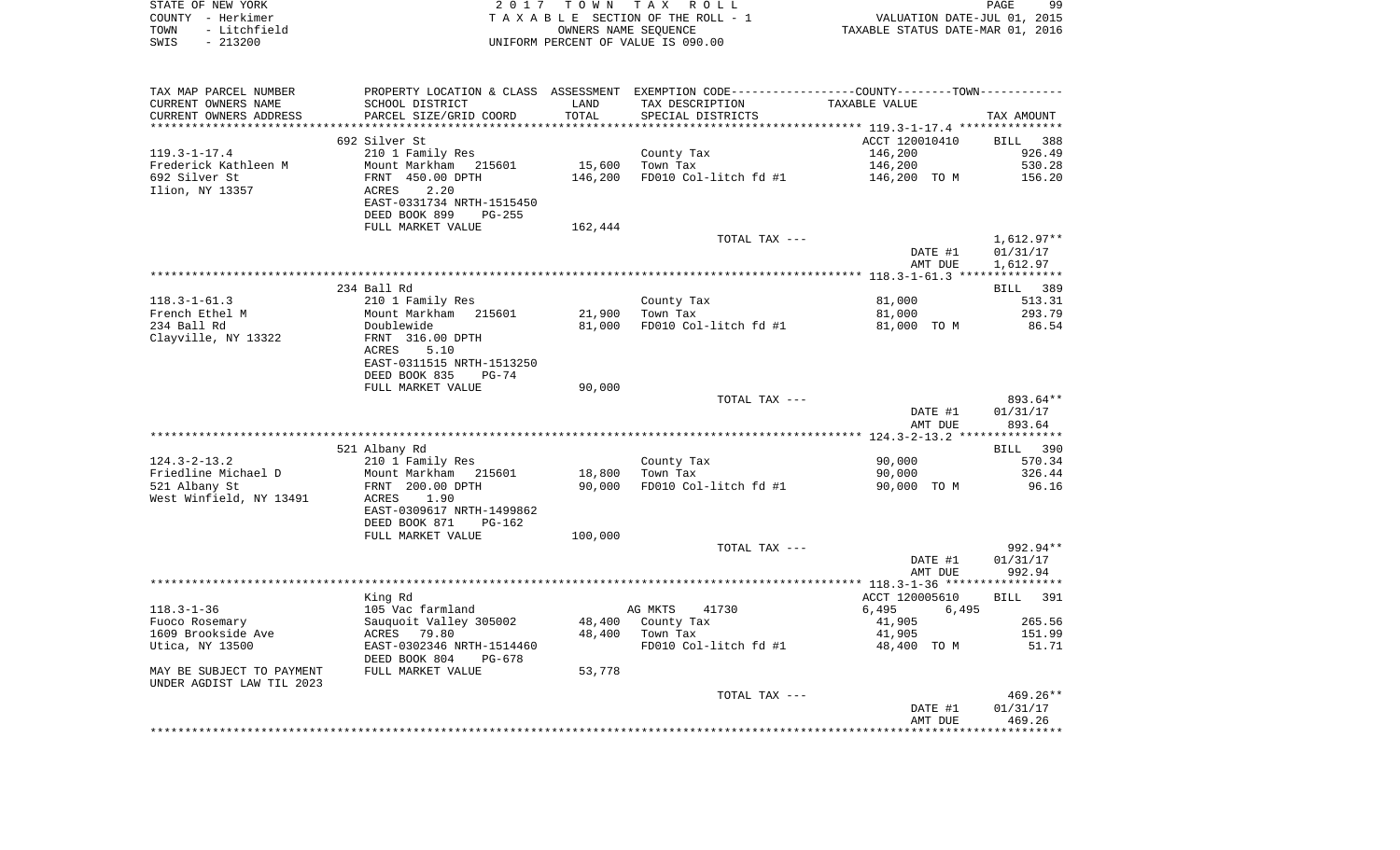| STATE OF NEW YORK    | 2017 TOWN TAX ROLL                 | 100<br>PAGE                      |
|----------------------|------------------------------------|----------------------------------|
| COUNTY - Herkimer    | TAXABLE SECTION OF THE ROLL - 1    | VALUATION DATE-JUL 01, 2015      |
| - Litchfield<br>TOWN | OWNERS NAME SEOUENCE               | TAXABLE STATUS DATE-MAR 01, 2016 |
| $-213200$<br>SWIS    | UNIFORM PERCENT OF VALUE IS 090.00 |                                  |

| TAX MAP PARCEL NUMBER                     |                                    |                  | PROPERTY LOCATION & CLASS ASSESSMENT EXEMPTION CODE---------------COUNTY-------TOWN---------- |                       |                    |
|-------------------------------------------|------------------------------------|------------------|-----------------------------------------------------------------------------------------------|-----------------------|--------------------|
| CURRENT OWNERS NAME                       | SCHOOL DISTRICT                    | LAND             | TAX DESCRIPTION                                                                               | TAXABLE VALUE         |                    |
| CURRENT OWNERS ADDRESS                    | PARCEL SIZE/GRID COORD             | TOTAL            | SPECIAL DISTRICTS                                                                             |                       | TAX AMOUNT         |
|                                           |                                    |                  |                                                                                               |                       |                    |
|                                           | Elizabethtown Off Rd               |                  |                                                                                               | ACCT 120006540        | 392<br>BILL        |
| $125.3 - 2 - 13$                          | 322 Rural vac>10                   |                  | County Tax                                                                                    | 4,100                 | 25.98              |
| Gage Arthur                               | Central Valley 212803              | 4,100            | Town Tax                                                                                      | 4,100                 | 14.87              |
| 655 Elizabethtown Rd                      | 8.70<br>ACRES                      | 4,100            | FD010 Col-litch fd #1                                                                         | 4,100 TO M            | 4.38               |
| Ilion, NY 13357                           | EAST-0332321 NRTH-1503149          |                  |                                                                                               |                       |                    |
|                                           | DEED BOOK 00466 PG-00436           |                  |                                                                                               |                       |                    |
|                                           | FULL MARKET VALUE                  | 4,556            |                                                                                               |                       |                    |
|                                           |                                    |                  | TOTAL TAX ---                                                                                 |                       | $45.23**$          |
|                                           |                                    |                  |                                                                                               | DATE #1               | 01/31/17           |
|                                           |                                    |                  |                                                                                               | AMT DUE               | 45.23              |
|                                           |                                    |                  |                                                                                               |                       |                    |
| $118.3 - 1 - 4.4$                         | 1559 Albany Rd<br>210 1 Family Res |                  | County Tax                                                                                    | 82,600                | BILL 393<br>523.45 |
| Gagnon Timothy A                          | Sauquoit Valley 305002             | 19,200           | Town Tax                                                                                      | 82,600                | 299.59             |
| Gagnon Rachelle L                         | ACRES<br>3.80                      | 82,600           | FD010 Col-litch fd #1                                                                         | 82,600 TO M           | 88.25              |
| 1559 Albany Rd                            | EAST-0308303 NRTH-1518763          |                  |                                                                                               |                       |                    |
| Frankfort, NY 13340                       | DEED BOOK 779<br>PG-584            |                  |                                                                                               |                       |                    |
|                                           | FULL MARKET VALUE                  | 91,778           |                                                                                               |                       |                    |
|                                           |                                    |                  | TOTAL TAX ---                                                                                 |                       | $911.29**$         |
|                                           |                                    |                  |                                                                                               | DATE #1               | 01/31/17           |
|                                           |                                    |                  |                                                                                               | AMT DUE               | 911.29             |
|                                           |                                    |                  |                                                                                               |                       |                    |
|                                           | 138 Top of Hill Lane               |                  |                                                                                               | ACCT 165101           | BILL 394           |
| $124.3 - 1 - 38$                          | 210 1 Family Res                   |                  | County Tax                                                                                    | 96,300                | 610.27             |
| Gallagher Patrick M                       | Mount Markham 215601               | 10,500           | Town Tax                                                                                      | 96,300                | 349.29             |
| 138 Top of Hill Lane                      | FRNT 100.00 DPTH 200.00            | 96,300           | FD010 Col-litch fd #1                                                                         | 96,300 TO M           | 102.89             |
| Clayville, NY 13322                       | 0.46<br>ACRES                      |                  |                                                                                               |                       |                    |
|                                           | EAST-0306704 NRTH-1504351          |                  |                                                                                               |                       |                    |
|                                           | DEED BOOK 1398<br>PG-741           |                  |                                                                                               |                       |                    |
|                                           | FULL MARKET VALUE                  | 107,000          |                                                                                               |                       |                    |
|                                           |                                    |                  | TOTAL TAX ---                                                                                 |                       | $1,062.45**$       |
|                                           |                                    |                  |                                                                                               | DATE #1               | 01/31/17           |
|                                           |                                    |                  |                                                                                               | AMT DUE               | 1,062.45           |
|                                           |                                    |                  |                                                                                               |                       |                    |
| $124.4 - 1 - 14.1$                        | Berberick Rd                       |                  |                                                                                               | ACCT 120015150        | 395<br>BILL        |
|                                           | 314 Rural vac<10<br>215601         |                  | County Tax                                                                                    | 10,300                | 65.27              |
| Gallagher Patrick M<br>Gallagher Collin P | Mount Markham<br>3.40<br>ACRES     | 10,300<br>10,300 | Town Tax<br>FD010 Col-litch fd #1                                                             | 10,300<br>10,300 TO M | 37.36<br>11.00     |
| 138 Top of Hill Lane                      | EAST-0318913 NRTH-1500653          |                  |                                                                                               |                       |                    |
| Clayville, NY 13322                       | DEED BOOK 1147 PG-463              |                  |                                                                                               |                       |                    |
|                                           | FULL MARKET VALUE                  | 11,444           |                                                                                               |                       |                    |
|                                           |                                    |                  | TOTAL TAX ---                                                                                 |                       | $113.63**$         |
|                                           |                                    |                  |                                                                                               | DATE #1               | 01/31/17           |
|                                           |                                    |                  |                                                                                               | AMT DUE               | 113.63             |
|                                           |                                    |                  |                                                                                               |                       |                    |
|                                           |                                    |                  |                                                                                               |                       |                    |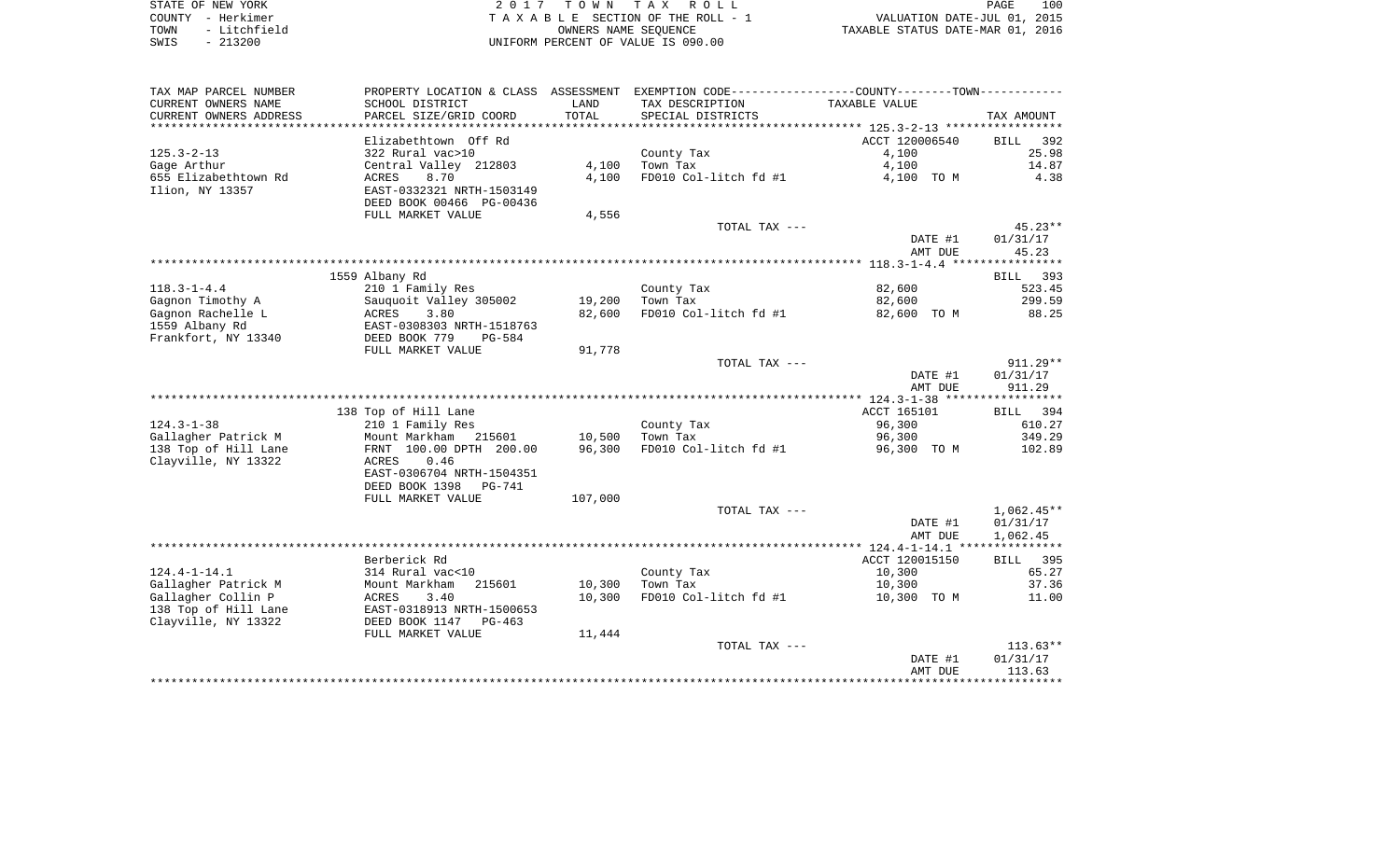| STATE OF NEW YORK |           |              |  |
|-------------------|-----------|--------------|--|
| COUNTY - Herkimer |           |              |  |
| TOWN              |           | - Litchfield |  |
| SMTS              | $-213200$ |              |  |

STATE OF NEW YORK 2 0 1 7 T O W N T A X R O L L PAGE 101TA X A B L E SECTION OF THE ROLL - 1 TOWN - Litchfield OWNERS NAME SEQUENCE TAXABLE STATUS DATE-MAR 01, 2016 SWIS - 213200 UNIFORM PERCENT OF VALUE IS 090.00

| TAX MAP PARCEL NUMBER      | PROPERTY LOCATION & CLASS ASSESSMENT EXEMPTION CODE---------------COUNTY-------TOWN--------- |         |                       |                |                    |
|----------------------------|----------------------------------------------------------------------------------------------|---------|-----------------------|----------------|--------------------|
| CURRENT OWNERS NAME        | SCHOOL DISTRICT                                                                              | LAND    | TAX DESCRIPTION       | TAXABLE VALUE  |                    |
| CURRENT OWNERS ADDRESS     | PARCEL SIZE/GRID COORD                                                                       | TOTAL   | SPECIAL DISTRICTS     |                | TAX AMOUNT         |
|                            |                                                                                              |         |                       |                |                    |
|                            | 203 Camp Rd                                                                                  |         |                       | ACCT 120005190 | <b>BILL</b><br>396 |
| $124.3 - 1 - 7$            | 210 1 Family Res                                                                             |         | County Tax            | 192,000        | 1,216.73           |
| Gallagher, Marcia Trust    | Mount Markham 215601                                                                         | 8,300   | Town Tax              | 192,000        | 696.39             |
| Patrick Gallagher, Trustee | FRNT 200.00 DPTH 120.00                                                                      | 192,000 | FD010 Col-litch fd #1 | 192,000 TO M   | 205.13             |
| 203 Camp Rd                | EAST-0306258 NRTH-1503211                                                                    |         |                       |                |                    |
| Clayville, NY 13322        | DEED BOOK 1143<br><b>PG-977</b>                                                              |         |                       |                |                    |
|                            | FULL MARKET VALUE                                                                            | 213,333 |                       |                |                    |
|                            |                                                                                              |         | TOTAL TAX ---         |                | $2,118.25**$       |
|                            |                                                                                              |         |                       | DATE #1        | 01/31/17           |
|                            |                                                                                              |         |                       | AMT DUE        | 2,118.25           |
|                            |                                                                                              |         |                       |                |                    |
|                            | 195 Camp Rd                                                                                  |         |                       | ACCT 120009360 | 397<br><b>BILL</b> |
| $124.3 - 1 - 10$           | 260 Seasonal res                                                                             |         | County Tax            | 49,000         | 310.52             |
| Gallagher, Marcia Trust    | Mount Markham 215601                                                                         | 7,800   | Town Tax              | 49,000         | 177.73             |
| Patrick Gallagher, Trustee | FRNT 100.00 DPTH 100.00                                                                      | 49,000  | FD010 Col-litch fd #1 | 49,000 TO M    | 52.35              |
| 203 Camp Rd                | ACRES<br>0.23                                                                                |         |                       |                |                    |
| Clayville, NY 13322        | EAST-0306297 NRTH-1503065                                                                    |         |                       |                |                    |
|                            | DEED BOOK 1143<br>PG-977                                                                     |         |                       |                |                    |
|                            | FULL MARKET VALUE                                                                            | 54,444  |                       |                |                    |
|                            |                                                                                              |         | TOTAL TAX ---         |                | 540.60**           |
|                            |                                                                                              |         |                       | DATE #1        | 01/31/17           |
|                            |                                                                                              |         |                       | AMT DUE        | 540.60             |
|                            |                                                                                              |         |                       |                |                    |
|                            | Barringer Rd                                                                                 |         |                       |                | BILL 398           |
| $119.3 - 1 - 62$           | 314 Rural vac<10                                                                             |         | County Tax            | 5,300          | 33.59              |
| Gallogly Janet H           | Mount Markham<br>215601                                                                      | 5,300   | Town Tax              | 5,300          | 19.22              |
| 1209 Barringer Road        | FRNT 208.00 DPTH 111.00                                                                      | 5,300   | FD010 Col-litch fd #1 | 5,300 TO M     | 5.66               |
| Ilion, NY 13357            | FULL MARKET VALUE                                                                            | 5,889   |                       |                |                    |
|                            |                                                                                              |         | TOTAL TAX ---         |                | $58.47**$          |
|                            |                                                                                              |         |                       | DATE #1        | 01/31/17           |
|                            |                                                                                              |         |                       | AMT DUE        | 58.47              |
|                            |                                                                                              |         |                       |                |                    |
|                            | 511 Wheelock Rd                                                                              |         |                       | ACCT 120014580 | 399<br>BILL        |
| $118.4 - 1 - 26.2$         | 210 1 Family Res                                                                             |         | County Tax            | 115,500        | 731.94             |
| Garnsey James K            | Mount Markham<br>215601                                                                      | 13,800  | Town Tax              | 115,500        | 418.92             |
| 511 Wheelock Rd            | 1.37<br>ACRES                                                                                | 115,500 | FD010 Col-litch fd #1 | 115,500 TO M   | 123.40             |
| Frankfort, NY 13340        | EAST-0325138 NRTH-1513506                                                                    |         |                       |                |                    |
|                            | DEED BOOK 1125<br>$PG-653$                                                                   |         |                       |                |                    |
|                            | FULL MARKET VALUE                                                                            | 128,333 |                       |                |                    |
|                            |                                                                                              |         | TOTAL TAX ---         |                | 1,274.26**         |
|                            |                                                                                              |         |                       | DATE #1        | 01/31/17           |
|                            |                                                                                              |         |                       | AMT DUE        | 1,274.26           |
|                            |                                                                                              |         |                       |                |                    |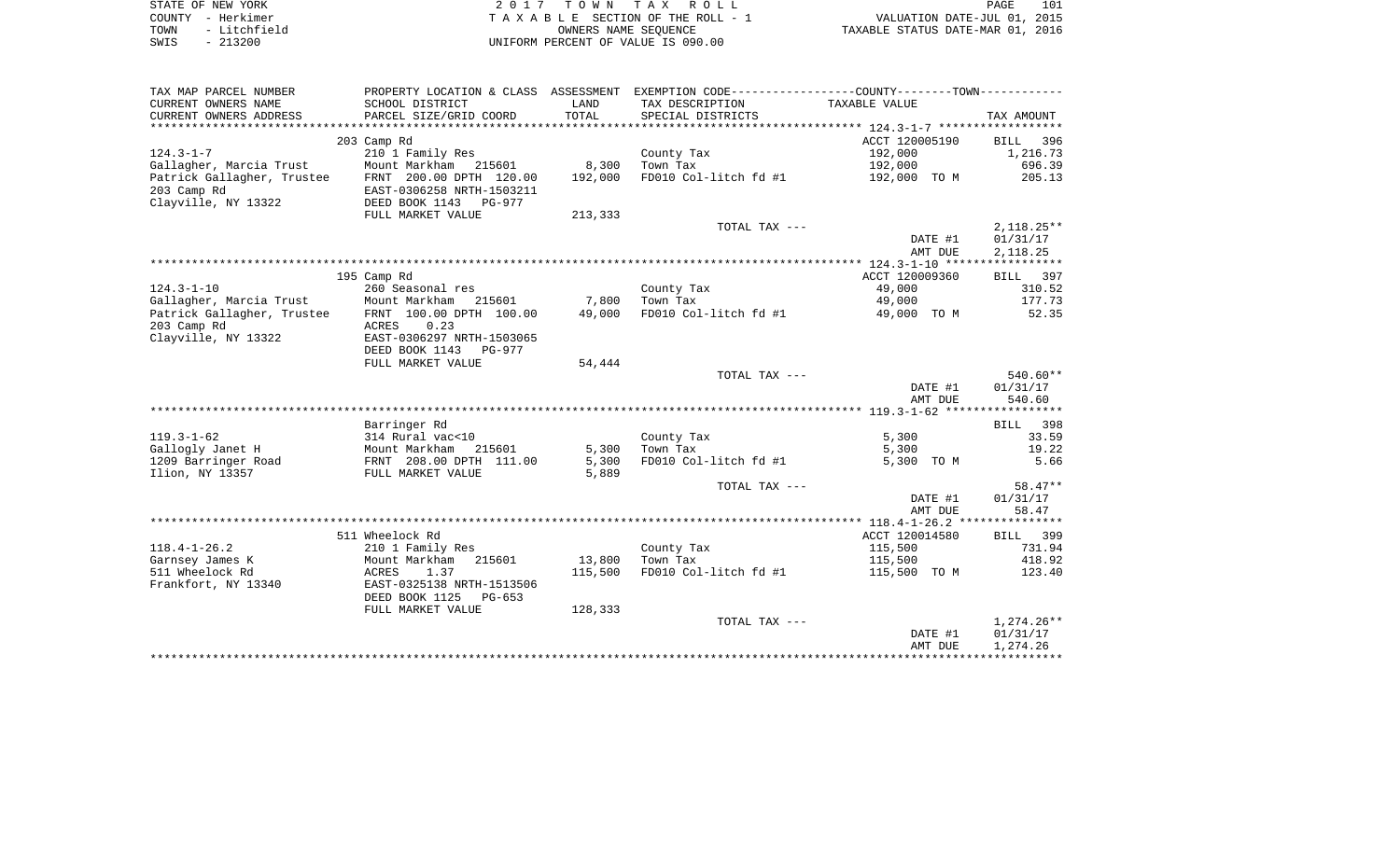| STATE OF NEW YORK    | 2017 TOWN TAX ROLL                 | 102<br>PAGE                      |
|----------------------|------------------------------------|----------------------------------|
| COUNTY - Herkimer    | TAXABLE SECTION OF THE ROLL - 1    | VALUATION DATE-JUL 01, 2015      |
| - Litchfield<br>TOWN | OWNERS NAME SEOUENCE               | TAXABLE STATUS DATE-MAR 01, 2016 |
| $-213200$<br>SWIS    | UNIFORM PERCENT OF VALUE IS 090.00 |                                  |

| TAX MAP PARCEL NUMBER                                                                                                                          | PROPERTY LOCATION & CLASS ASSESSMENT EXEMPTION CODE----------------COUNTY--------TOWN----------                                                                                     |                 |                               |                    |                    |
|------------------------------------------------------------------------------------------------------------------------------------------------|-------------------------------------------------------------------------------------------------------------------------------------------------------------------------------------|-----------------|-------------------------------|--------------------|--------------------|
| CURRENT OWNERS NAME                                                                                                                            | SCHOOL DISTRICT                                                                                                                                                                     | LAND            | TAX DESCRIPTION TAXABLE VALUE |                    |                    |
| CURRENT OWNERS ADDRESS                                                                                                                         | PARCEL SIZE/GRID COORD                                                                                                                                                              | TOTAL           | SPECIAL DISTRICTS             |                    | TAX AMOUNT         |
|                                                                                                                                                |                                                                                                                                                                                     |                 |                               |                    |                    |
|                                                                                                                                                | Silver St                                                                                                                                                                           |                 |                               |                    | BILL 400           |
| 119.3-1-21.4                                                                                                                                   | 314 Rural vac<10<br>Mount Markham 215601 10,300                                                                                                                                     |                 | County Tax                    | 10,300             | 65.27              |
| Garramone Devin                                                                                                                                |                                                                                                                                                                                     |                 | Town Tax                      | 10,300             | 37.36              |
| PO Box 321                                                                                                                                     | FRNT 218.00 DPTH                                                                                                                                                                    | 10,300          | FD010 Col-litch fd #1         | 10,300 TO M        | 11.00              |
| New Hartford, NY 13413                                                                                                                         | ACRES 7.00                                                                                                                                                                          |                 |                               |                    |                    |
|                                                                                                                                                | EAST-0329728 NRTH-1513961                                                                                                                                                           |                 |                               |                    |                    |
|                                                                                                                                                | DEED BOOK 902<br><b>PG-95</b>                                                                                                                                                       |                 |                               |                    |                    |
|                                                                                                                                                | FULL MARKET VALUE                                                                                                                                                                   | 11,444          |                               |                    |                    |
|                                                                                                                                                |                                                                                                                                                                                     |                 | TOTAL TAX ---                 |                    | 113.63**           |
|                                                                                                                                                |                                                                                                                                                                                     |                 |                               | DATE #1            | 01/31/17           |
|                                                                                                                                                |                                                                                                                                                                                     |                 |                               | AMT DUE            | 113.63             |
|                                                                                                                                                |                                                                                                                                                                                     |                 |                               |                    |                    |
|                                                                                                                                                | 507 Silver St                                                                                                                                                                       |                 |                               | ACCT 120090059     | BILL 401           |
| $125.1 - 2 - 9.2$                                                                                                                              |                                                                                                                                                                                     |                 |                               | 102,000<br>102,000 | 646.39             |
| Gasstrom Grant                                                                                                                                 | 210 1 Family Res<br>Mount Markham 215601 9,500 Town Tax<br>FRNT 170.00 DPTH 145.00 102,000 FD010 Col-litch fd #1<br>ACRES 0.56<br>EAST-0329081 NRTH-1512630<br>DEED BOOK 857 PG-682 |                 |                               |                    | 369.96             |
| Gasstrom Linda                                                                                                                                 |                                                                                                                                                                                     |                 |                               | 102,000 TO M       | 108.98             |
| 507 Silver St                                                                                                                                  |                                                                                                                                                                                     |                 |                               |                    |                    |
| Ilion, NY 13357                                                                                                                                |                                                                                                                                                                                     |                 |                               |                    |                    |
|                                                                                                                                                |                                                                                                                                                                                     |                 |                               |                    |                    |
|                                                                                                                                                | FULL MARKET VALUE                                                                                                                                                                   | 113,333         |                               |                    |                    |
|                                                                                                                                                |                                                                                                                                                                                     |                 | TOTAL TAX ---                 |                    | 1,125.33**         |
|                                                                                                                                                |                                                                                                                                                                                     |                 |                               | DATE #1            | 01/31/17           |
|                                                                                                                                                |                                                                                                                                                                                     |                 |                               | AMT DUE            | 1,125.33           |
|                                                                                                                                                |                                                                                                                                                                                     |                 |                               |                    |                    |
|                                                                                                                                                | Silver St                                                                                                                                                                           |                 |                               |                    | BILL 402           |
| 119.3-1-21.6                                                                                                                                   | 322 Rural vac>10                                                                                                                                                                    |                 | AG MKTS L 41720               | 19,209 19,209      |                    |
| Gasstrom Irrev Trust 1/5/12 Gl Mount Markham 215601                                                                                            |                                                                                                                                                                                     |                 | 35,000 County Tax             | 15,791             | 100.07             |
| 482 Silver St                                                                                                                                  | FRNT 376.60 DPTH                                                                                                                                                                    | 35,000 Town Tax |                               | 15,791             | 57.27              |
| 11ion, NY 13357<br>EAST-0332151 NRTH-1513930<br>MAY BE SUBJECT TO PAYMENT DEED BOOK 1428 PG-898<br>UNDER AGDIST LAW TIL 2020 FULL MARKET VALUE |                                                                                                                                                                                     |                 | FD010 Col-litch fd #1         | 15,791 TO M        | 16.87              |
|                                                                                                                                                |                                                                                                                                                                                     |                 | 19,209 EX                     |                    |                    |
|                                                                                                                                                |                                                                                                                                                                                     |                 |                               |                    |                    |
|                                                                                                                                                |                                                                                                                                                                                     | 38,889          |                               |                    |                    |
|                                                                                                                                                |                                                                                                                                                                                     |                 | TOTAL TAX ---                 |                    | $174.21***$        |
|                                                                                                                                                |                                                                                                                                                                                     |                 |                               | DATE #1            | 01/31/17           |
|                                                                                                                                                |                                                                                                                                                                                     |                 |                               | AMT DUE            | 174.21             |
|                                                                                                                                                |                                                                                                                                                                                     |                 |                               |                    |                    |
|                                                                                                                                                | Silver St                                                                                                                                                                           |                 |                               | ACCT 120000630     | BILL 403           |
| 119.3-1-42                                                                                                                                     | 105 Vac farmland                                                                                                                                                                    |                 | AG MKTS L 41720               | 6,020 6,020        |                    |
| Gasstrom Irrev Trust 1/5/12 Gl Mount Markham   215601                                                                                          |                                                                                                                                                                                     |                 | 37,100 County Tax             | 31,080             | 196.96             |
| 482 Silver St                                                                                                                                  | 62.20<br>ACRES<br>ACRES 02.20<br>EAST-0330265 NRTH-1512734                                                                                                                          |                 | 37,100 Town Tax               | 31,080             | 112.73             |
| Ilion, NY 13357                                                                                                                                |                                                                                                                                                                                     |                 | FD010 Col-litch fd #1         | 31,080 TO M        | 33.21              |
| DEED BOOK 1428 PG-898<br>MAY BE SUBJECT TO PAYMENT FULL MARKET VALUE                                                                           |                                                                                                                                                                                     |                 | 6,020 EX                      |                    |                    |
|                                                                                                                                                |                                                                                                                                                                                     | 41,222          |                               |                    |                    |
| UNDER AGDIST LAW TIL 2020                                                                                                                      |                                                                                                                                                                                     |                 |                               |                    |                    |
|                                                                                                                                                |                                                                                                                                                                                     |                 | TOTAL TAX ---                 |                    | $342.90**$         |
|                                                                                                                                                |                                                                                                                                                                                     |                 |                               | DATE #1<br>AMT DUE | 01/31/17<br>342.90 |
|                                                                                                                                                |                                                                                                                                                                                     |                 |                               |                    |                    |
|                                                                                                                                                |                                                                                                                                                                                     |                 |                               |                    |                    |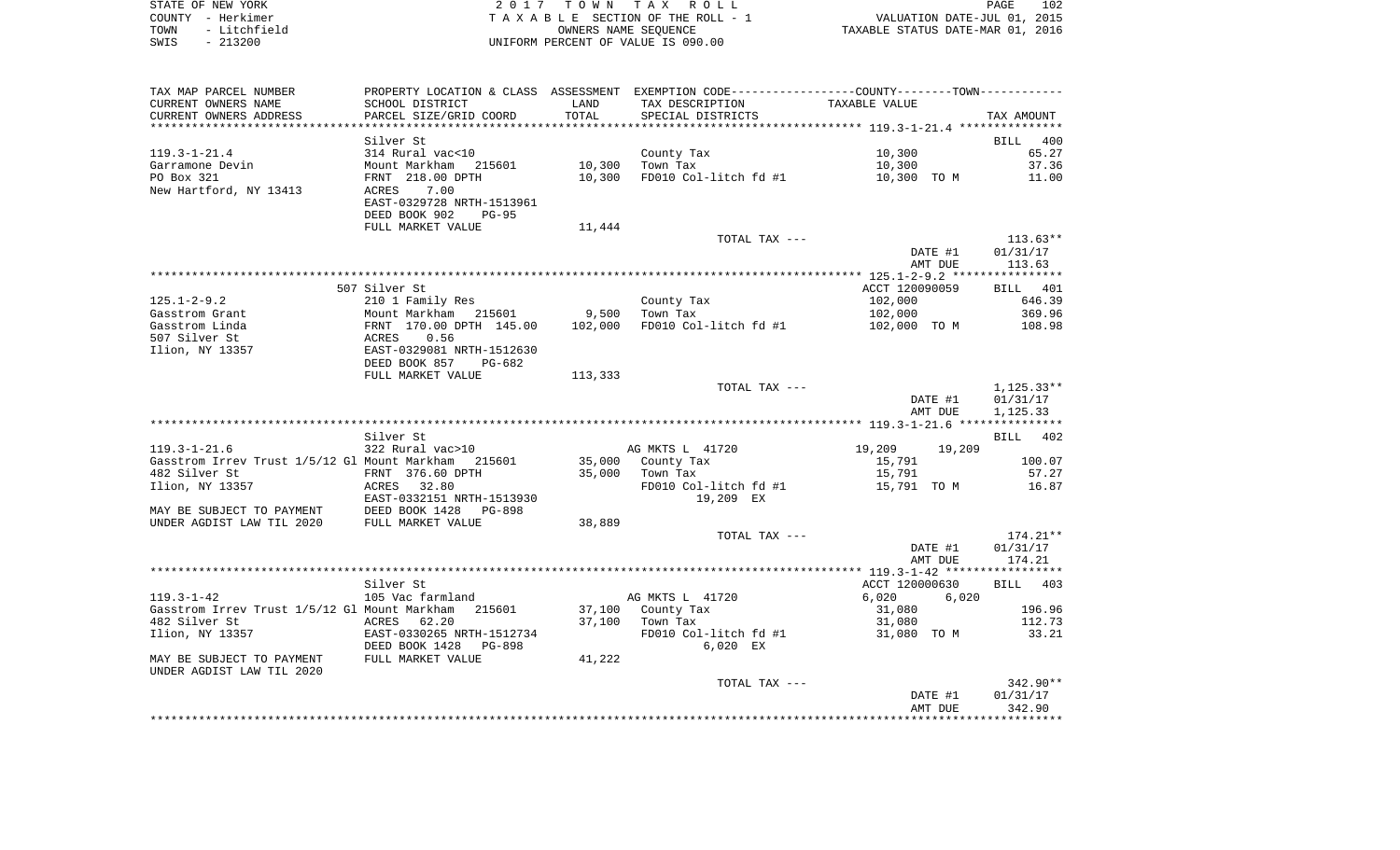|      | STATE OF NEW YORK | 2017 TOWN TAX ROLL                 | PAGE                             | 103 |
|------|-------------------|------------------------------------|----------------------------------|-----|
|      | COUNTY - Herkimer | TAXABLE SECTION OF THE ROLL - 1    | VALUATION DATE-JUL 01, 2015      |     |
| TOWN | - Litchfield      | OWNERS NAME SEOUENCE               | TAXABLE STATUS DATE-MAR 01, 2016 |     |
| SWIS | $-213200$         | UNIFORM PERCENT OF VALUE IS 090.00 |                                  |     |

| TAX MAP PARCEL NUMBER<br>CURRENT OWNERS NAME                    | SCHOOL DISTRICT                                                                 | LAND    | TAX DESCRIPTION                    | PROPERTY LOCATION & CLASS ASSESSMENT EXEMPTION CODE----------------COUNTY--------TOWN----------<br>TAXABLE VALUE |                        |
|-----------------------------------------------------------------|---------------------------------------------------------------------------------|---------|------------------------------------|------------------------------------------------------------------------------------------------------------------|------------------------|
| CURRENT OWNERS ADDRESS                                          | PARCEL SIZE/GRID COORD                                                          | TOTAL   | SPECIAL DISTRICTS                  |                                                                                                                  | TAX AMOUNT             |
| *********************                                           | **************************                                                      |         |                                    |                                                                                                                  |                        |
|                                                                 | 307 Silver St                                                                   |         |                                    | ACCT 120008880                                                                                                   | <b>BILL</b><br>404     |
| $125.1 - 2 - 6.1$                                               | 113 Cattle farm                                                                 |         | AG MKTS L 41720                    | $\Omega$<br>$\Omega$                                                                                             |                        |
| Gasstrom Irrev Trust 1/5/12 Gl Mount Markham                    | 215601                                                                          | 47,300  | County Tax                         | 93,700                                                                                                           | 593.79                 |
| 482 Silver St                                                   | ACRES<br>62.00                                                                  | 93,700  | Town Tax                           | 93,700                                                                                                           | 339.86                 |
| Ilion, NY 13357                                                 | EAST-0328430 NRTH-1508498                                                       |         | FD010 Col-litch fd #1              | 93,700 TO M                                                                                                      | 100.11                 |
|                                                                 | DEED BOOK 1428<br>PG-898                                                        |         |                                    |                                                                                                                  |                        |
| MAY BE SUBJECT TO PAYMENT FULL MARKET VALUE                     |                                                                                 | 104,111 |                                    |                                                                                                                  |                        |
| UNDER AGDIST LAW TIL 2020                                       |                                                                                 |         |                                    |                                                                                                                  |                        |
|                                                                 |                                                                                 |         | TOTAL TAX ---                      |                                                                                                                  | $1,033.76**$           |
|                                                                 |                                                                                 |         |                                    | DATE #1                                                                                                          | 01/31/17               |
|                                                                 |                                                                                 |         |                                    | AMT DUE                                                                                                          | 1,033.76               |
|                                                                 | 482 Silver St                                                                   |         |                                    | 25 PCT OF VALUE USED FOR EXEMPTION PURPOSES ACCT 12007920                                                        | 405                    |
| 125.1-2-9.1                                                     | 112 Dairy farm                                                                  |         | VET COM CT 41131                   | 10,938<br>10,938                                                                                                 | <b>BILL</b>            |
| Gasstrom Irrev Trust 1/5/12 Gl Mount Markham 215601             |                                                                                 |         | 65,000 VET DIS CT 41141            |                                                                                                                  |                        |
| 482 Silver St                                                   | ACRES 114.00                                                                    |         | 175,000 AG MKTS L 41720            | 12,461                                                                                                           |                        |
| Ilion, NY 13357                                                 | EAST-0330597 NRTH-1511361                                                       |         | AGRIC 10 Y 42100                   | $\begin{array}{lll} 21,875 & \quad & 21,875 \\ 12,461 & \quad & 12,461 \\ 10,000 & \quad & 10,000 \end{array}$   |                        |
|                                                                 | PG-898                                                                          |         | County Tax                         | 119,726                                                                                                          | 758.72                 |
| DEED BOOK 1428 I<br>MAY BE SUBJECT TO PAYMENT FULL MARKET VALUE |                                                                                 |         | 194,444 Town Tax                   | 119,726                                                                                                          | 434.25                 |
| UNDER AGDIST LAW TIL 2020                                       |                                                                                 |         | FD010 Col-litch fd #1              | 162,539 TO M                                                                                                     | 173.66                 |
|                                                                 |                                                                                 |         | 12,461 EX                          |                                                                                                                  |                        |
|                                                                 |                                                                                 |         | TOTAL TAX ---                      |                                                                                                                  | $1,366.63**$           |
|                                                                 |                                                                                 |         |                                    | DATE #1                                                                                                          | 01/31/17               |
|                                                                 |                                                                                 |         |                                    | AMT DUE                                                                                                          | 1,366.63               |
|                                                                 |                                                                                 |         |                                    |                                                                                                                  |                        |
|                                                                 | Silver St                                                                       |         |                                    |                                                                                                                  | BILL 406               |
| $125.1 - 2 - 35.3$                                              | 105 Vac farmland                                                                |         | AG MKTS 41730                      | 4,748<br>4,748                                                                                                   |                        |
| Gasstrom Irrev Trust 1/5/12 Gl Mount Markham 215601             |                                                                                 | 23,000  | County Tax                         | 18,252                                                                                                           | 115.67                 |
| 482 Silver St                                                   | ACRES<br>28.40                                                                  | 23,000  | Town Tax                           | 18,252                                                                                                           | 66.20                  |
| Ilion, NY 13357                                                 | EAST-0326836 NRTH-1508127                                                       |         |                                    | FD010 Col-litch $f$ d #1 $\qquad$ 23,000 TO M                                                                    | 24.57                  |
| DEED BOOK 1428 IN THE SUBJECT TO PAYMENT FULL MARKET VALUE      | PG-898                                                                          |         |                                    |                                                                                                                  |                        |
|                                                                 |                                                                                 | 25,556  |                                    |                                                                                                                  |                        |
| UNDER AGDIST LAW TIL 2023                                       |                                                                                 |         |                                    |                                                                                                                  |                        |
|                                                                 |                                                                                 |         | TOTAL TAX ---                      | DATE #1                                                                                                          | $206.44**$<br>01/31/17 |
|                                                                 |                                                                                 |         |                                    | AMT DUE                                                                                                          | 206.44                 |
|                                                                 |                                                                                 |         |                                    |                                                                                                                  |                        |
|                                                                 | 266 Camp Rd                                                                     |         |                                    | ACCT 120001800                                                                                                   | BILL 407               |
| $124.3 - 1 - 1.1$                                               |                                                                                 |         |                                    | 145,000                                                                                                          | 918.89                 |
| Gates John                                                      |                                                                                 | 20,300  | County Tax<br>Town Tay<br>Town Tax | 145,000                                                                                                          | 525.92                 |
| Gates Lynne                                                     |                                                                                 | 145,000 |                                    | FD010 Col-litch fd #1 145,000 TO M                                                                               | 154.92                 |
| 266 Camp Rd                                                     | The Temply Res<br>Mount Markham 215601<br>FRNT 577.80 DPTH 141.90<br>ACRES 2.63 |         |                                    |                                                                                                                  |                        |
| Clayville, NY 13322 EAST-0306137 NRTH-1504757                   |                                                                                 |         |                                    |                                                                                                                  |                        |
|                                                                 | DEED BOOK 1177 PG-193                                                           |         |                                    |                                                                                                                  |                        |
|                                                                 | FULL MARKET VALUE                                                               | 161,111 |                                    |                                                                                                                  |                        |
|                                                                 |                                                                                 |         | TOTAL TAX ---                      |                                                                                                                  | $1,599.73**$           |
|                                                                 |                                                                                 |         |                                    | DATE #1                                                                                                          | 01/31/17               |
|                                                                 |                                                                                 |         |                                    | AMT DUE                                                                                                          | 1,599.73               |
|                                                                 |                                                                                 |         |                                    |                                                                                                                  |                        |
|                                                                 |                                                                                 |         |                                    |                                                                                                                  |                        |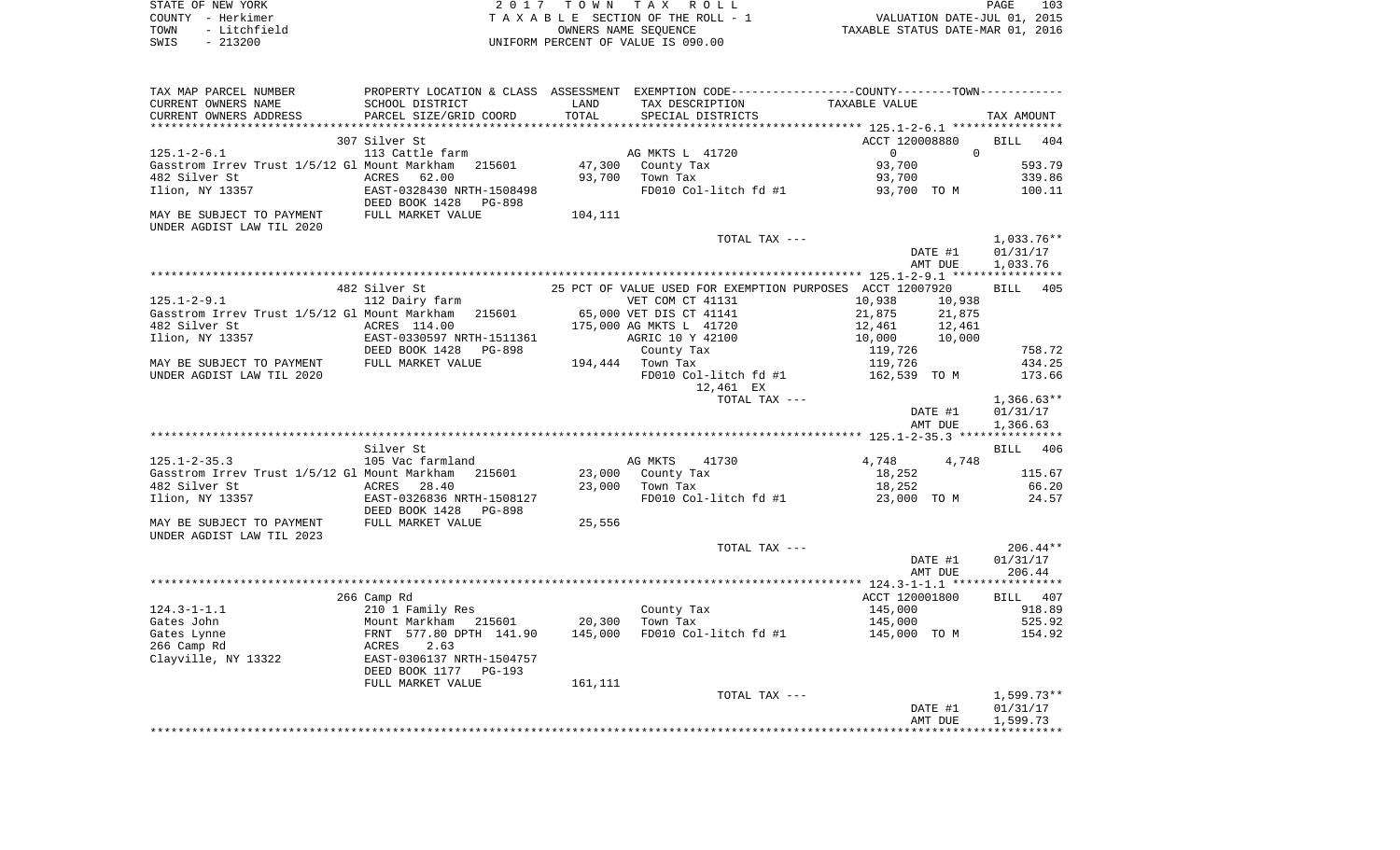| STATE OF NEW YORK    | 2017 TOWN TAX ROLL<br>PAGE                                     | 104 |
|----------------------|----------------------------------------------------------------|-----|
| COUNTY - Herkimer    | VALUATION DATE-JUL 01, 2015<br>TAXABLE SECTION OF THE ROLL - 1 |     |
| - Litchfield<br>TOWN | TAXABLE STATUS DATE-MAR 01, 2016<br>OWNERS NAME SEOUENCE       |     |
| - 213200<br>SWIS     | UNIFORM PERCENT OF VALUE IS 090.00                             |     |

 $\begin{array}{c} 104 \\ 2015 \\ 2016 \end{array}$ 

| TAX MAP PARCEL NUMBER                        |                                |         |                       | PROPERTY LOCATION & CLASS ASSESSMENT EXEMPTION CODE----------------COUNTY--------TOWN----------- |              |
|----------------------------------------------|--------------------------------|---------|-----------------------|--------------------------------------------------------------------------------------------------|--------------|
| CURRENT OWNERS NAME                          | SCHOOL DISTRICT                | LAND    | TAX DESCRIPTION       | TAXABLE VALUE                                                                                    |              |
| CURRENT OWNERS ADDRESS                       | PARCEL SIZE/GRID COORD         | TOTAL   | SPECIAL DISTRICTS     |                                                                                                  | TAX AMOUNT   |
| ************************                     |                                |         |                       |                                                                                                  |              |
|                                              | 674 Silver St                  |         |                       | ACCT 177284                                                                                      | BILL<br>408  |
| $119.3 - 1 - 18$                             | 210 1 Family Res               |         | County Tax            | 159,400                                                                                          | 1,010.14     |
| Gay Robin                                    | Mount Markham<br>215601        | 22,700  | Town Tax              | 159,400                                                                                          | 578.15       |
|                                              |                                |         |                       |                                                                                                  |              |
| 674 Silver St                                | FRNT 366.00 DPTH               | 159,400 | FD010 Col-litch fd #1 | 159,400 TO M                                                                                     | 170.30       |
| Ilion, NY 13357                              | 5.70<br>ACRES                  |         |                       |                                                                                                  |              |
|                                              | EAST-0331580 NRTH-1515010      |         |                       |                                                                                                  |              |
|                                              | DEED BOOK 1477<br>PG-614       |         |                       |                                                                                                  |              |
|                                              | FULL MARKET VALUE              | 177,111 |                       |                                                                                                  |              |
|                                              |                                |         | TOTAL TAX ---         |                                                                                                  | $1,758.59**$ |
|                                              |                                |         |                       | DATE #1                                                                                          | 01/31/17     |
|                                              |                                |         |                       | AMT DUE                                                                                          | 1,758.59     |
|                                              |                                |         |                       |                                                                                                  |              |
|                                              | 10305 Roberts Rd               |         |                       | ACCT 120090022                                                                                   | BILL 409     |
| $118.1 - 1 - 37.1$                           | 210 1 Family Res               |         | County Tax            | 108,000                                                                                          | 684.41       |
| Gehrke Diane                                 | Sauguoit Valley 305002         | 13,400  | Town Tax              | 108,000                                                                                          | 391.72       |
| 10305 Roberts Rd                             | 1.20<br>ACRES                  | 108,000 | FD010 Col-litch fd #1 | 108,000 TO M                                                                                     | 115.39       |
| Sauguoit, NY 13456                           | EAST-0303382 NRTH-1523152      |         |                       |                                                                                                  |              |
|                                              |                                |         |                       |                                                                                                  |              |
|                                              | DEED BOOK 903<br><b>PG-588</b> |         |                       |                                                                                                  |              |
|                                              | FULL MARKET VALUE              | 120,000 |                       |                                                                                                  |              |
|                                              |                                |         | TOTAL TAX ---         |                                                                                                  | $1,191.52**$ |
|                                              |                                |         |                       | DATE #1                                                                                          | 01/31/17     |
|                                              |                                |         |                       | AMT DUE                                                                                          | 1,191.52     |
|                                              |                                |         |                       |                                                                                                  |              |
|                                              | 225 Hacadam Rd                 |         |                       | ACCT 200252                                                                                      | BILL 410     |
| $118.1 - 1 - 22.2$                           | 210 1 Family Res               |         | County Tax            | 77,000                                                                                           | 487.96       |
| Germanovich Sergey                           | Sauquoit Valley 305002         | 8,700   | Town Tax              | 77,000                                                                                           | 279.28       |
| 225 Hacadam Rd                               | Doublewide                     | 77,000  | FD010 Col-litch fd #1 | 77,000 TO M                                                                                      | 82.27        |
| Sauquoit, NY 13456                           | FRNT 110.00 DPTH 185.00        |         |                       |                                                                                                  |              |
|                                              | 0.46<br>ACRES                  |         |                       |                                                                                                  |              |
| PRIOR OWNER ON 3/01/2016                     | EAST-0304437 NRTH-1525231      |         |                       |                                                                                                  |              |
| Germanovich Ivan                             | DEED BOOK 1620<br>$PG-288$     |         |                       |                                                                                                  |              |
|                                              | FULL MARKET VALUE              | 85,556  |                       |                                                                                                  |              |
|                                              |                                |         | TOTAL TAX ---         |                                                                                                  | 849.51**     |
|                                              |                                |         |                       |                                                                                                  |              |
|                                              |                                |         |                       | DATE #1                                                                                          | 01/31/17     |
|                                              |                                |         |                       | AMT DUE                                                                                          | 849.51       |
|                                              |                                |         |                       |                                                                                                  |              |
|                                              | Hacadam Rd                     |         |                       | ACCT 200252                                                                                      | 411<br>BILL  |
|                                              |                                |         |                       |                                                                                                  | 6.34         |
| $118.1 - 1 - 22.3$                           | 314 Rural vac<10               |         | County Tax            | 1,000                                                                                            |              |
| Germanovich Sergey                           | Sauquoit Valley 305002         | 1,000   | Town Tax              | 1,000                                                                                            | 3.63         |
| 225 Hacadam Rd                               | FRNT 110.00 DPTH 185.00        | 1,000   | FD010 Col-litch fd #1 | 1,000 TO M                                                                                       | 1.07         |
| Sauquoit, NY 13456                           | ACRES<br>0.40                  |         |                       |                                                                                                  |              |
|                                              | EAST-0304490 NRTH-1525337      |         |                       |                                                                                                  |              |
|                                              | $PG-288$                       |         |                       |                                                                                                  |              |
|                                              | DEED BOOK 1620                 | 1,111   |                       |                                                                                                  |              |
|                                              | FULL MARKET VALUE              |         |                       |                                                                                                  |              |
|                                              |                                |         | TOTAL TAX ---         |                                                                                                  | $11.04**$    |
| PRIOR OWNER ON 3/01/2016<br>Germanovich Ivan |                                |         |                       | DATE #1                                                                                          | 01/31/17     |
|                                              |                                |         |                       | AMT DUE                                                                                          | 11.04        |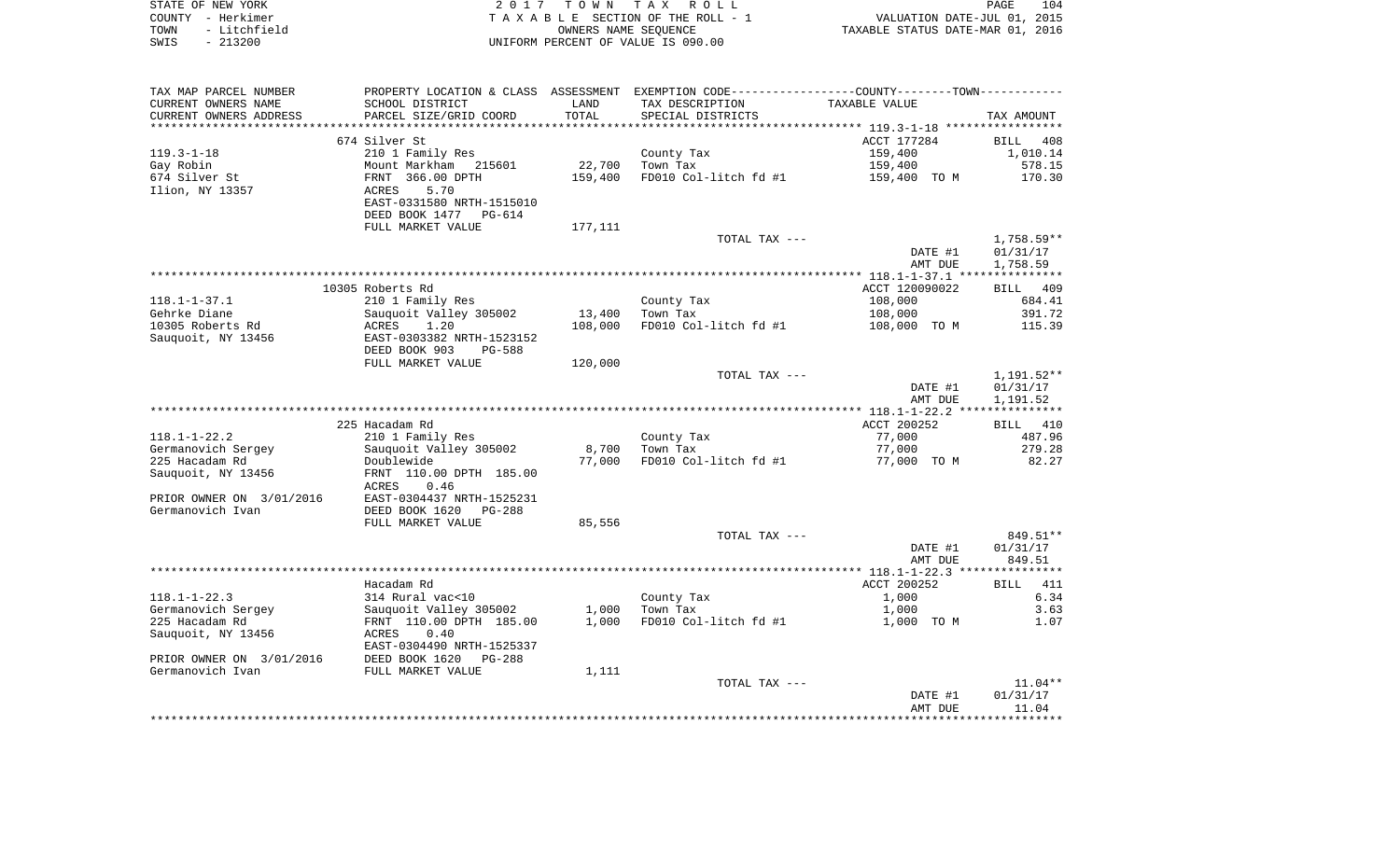| STATE OF NEW YORK    | 2017 TOWN TAX ROLL                 | 105<br>PAGE                      |
|----------------------|------------------------------------|----------------------------------|
| COUNTY - Herkimer    | TAXABLE SECTION OF THE ROLL - 1    | VALUATION DATE-JUL 01, 2015      |
| - Litchfield<br>TOWN | OWNERS NAME SEOUENCE               | TAXABLE STATUS DATE-MAR 01, 2016 |
| $-213200$<br>SWIS    | UNIFORM PERCENT OF VALUE IS 090.00 |                                  |

| CURRENT OWNERS NAME<br>SCHOOL DISTRICT<br>LAND<br>TAX DESCRIPTION<br>TAXABLE VALUE<br>TOTAL<br>CURRENT OWNERS ADDRESS<br>PARCEL SIZE/GRID COORD<br>SPECIAL DISTRICTS<br>TAX AMOUNT<br>**********************<br>*******************************<br>Berberick Rd<br>412<br>BILL<br>84.92<br>$124.4 - 1 - 23.3$<br>105 Vac farmland<br>13,400<br>County Tax<br>Gibson John<br>13,400<br>Mount Markham<br>215601<br>13,400<br>Town Tax<br>48.60<br>Land Susan M<br>FD010 Col-litch fd #1<br>13,400 TO M<br>ACRES<br>42.00<br>13,400<br>14.32<br>364 Soncody Rd<br>EAST-0313681 NRTH-1496494<br>West Winfield, NY 13491<br>DEED BOOK 908<br><b>PG-583</b><br>14,889<br>FULL MARKET VALUE<br>147.84**<br>TOTAL TAX ---<br>DATE #1<br>01/31/17<br>AMT DUE<br>147.84<br>231 Ball Rd<br>BILL 413<br>950.57<br>$118.3 - 1 - 61.11$<br>210 1 Family Res<br>150,000<br>County Tax<br>Gibson William J<br>Mount Markham 215601<br>15,000<br>Town Tax<br>150,000<br>544.06<br>Entwistle Samantha L<br>FRNT 250.00 DPTH<br>150,000<br>FD010 Col-litch fd #1<br>150,000 TO M<br>160.26<br>231 Ball Road<br>ACRES<br>2.20<br>Clayville, NY 13322<br>EAST-0311471 NRTH-1513753<br>DEED BOOK 1353<br><b>PG-793</b><br>166,667<br>FULL MARKET VALUE<br>$1,654.89**$<br>TOTAL TAX ---<br>DATE #1<br>01/31/17<br>AMT DUE<br>1,654.89<br>155 Cobane Rd<br>414<br>BILL<br>1,140.69<br>$118.3 - 1 - 2.9$<br>210 1 Family Res<br>180,000<br>County Tax<br>Gifford Joshua J<br>Sauquoit Valley 305002<br>14,000<br>Town Tax<br>180,000<br>652.87<br>Gifford Shayla L<br>1.40<br>180,000<br>School Relevy<br>3,784.00<br>ACRES<br>FD010 Col-litch fd #1<br>155 Cobane Road<br>EAST-0302012 NRTH-1520237<br>180,000 TO M<br>192.31<br>Sauquoit, NY 13456<br>DEED BOOK 1093<br>$PG-834$<br>FULL MARKET VALUE<br>200,000<br>$5,769.87**$<br>TOTAL TAX ---<br>DATE #1<br>01/31/17<br>AMT DUE<br>5,769.87<br>193 Soncody Rd<br>BILL 415<br>$124.3 - 2 - 18.4$<br>135,000<br>855.51<br>210 1 Family Res<br>County Tax<br>Gifford Justin<br>19,000<br>Mount Markham<br>215601<br>Town Tax<br>135,000<br>489.65<br>193 Soncody Rd<br>FRNT 352.00 DPTH<br>135,000<br>FD010 Col-litch fd #1<br>135,000 TO M<br>144.23<br>West Winfield, NY 13491<br>2.00<br>ACRES<br>EAST-0312506 NRTH-1500027<br>DEED BOOK 1113<br>$PG-509$<br>FULL MARKET VALUE<br>150,000<br>1,489.39**<br>TOTAL TAX ---<br>DATE #1<br>01/31/17<br>1,489.39<br>AMT DUE | TAX MAP PARCEL NUMBER |  | PROPERTY LOCATION & CLASS ASSESSMENT EXEMPTION CODE---------------COUNTY-------TOWN---------- |  |
|------------------------------------------------------------------------------------------------------------------------------------------------------------------------------------------------------------------------------------------------------------------------------------------------------------------------------------------------------------------------------------------------------------------------------------------------------------------------------------------------------------------------------------------------------------------------------------------------------------------------------------------------------------------------------------------------------------------------------------------------------------------------------------------------------------------------------------------------------------------------------------------------------------------------------------------------------------------------------------------------------------------------------------------------------------------------------------------------------------------------------------------------------------------------------------------------------------------------------------------------------------------------------------------------------------------------------------------------------------------------------------------------------------------------------------------------------------------------------------------------------------------------------------------------------------------------------------------------------------------------------------------------------------------------------------------------------------------------------------------------------------------------------------------------------------------------------------------------------------------------------------------------------------------------------------------------------------------------------------------------------------------------------------------------------------------------------------------------------------------------------------------------------------------------------------------------------------------------------------------------------------------------------------------------------------------------------------------------------------------------------------------------------|-----------------------|--|-----------------------------------------------------------------------------------------------|--|
|                                                                                                                                                                                                                                                                                                                                                                                                                                                                                                                                                                                                                                                                                                                                                                                                                                                                                                                                                                                                                                                                                                                                                                                                                                                                                                                                                                                                                                                                                                                                                                                                                                                                                                                                                                                                                                                                                                                                                                                                                                                                                                                                                                                                                                                                                                                                                                                                      |                       |  |                                                                                               |  |
|                                                                                                                                                                                                                                                                                                                                                                                                                                                                                                                                                                                                                                                                                                                                                                                                                                                                                                                                                                                                                                                                                                                                                                                                                                                                                                                                                                                                                                                                                                                                                                                                                                                                                                                                                                                                                                                                                                                                                                                                                                                                                                                                                                                                                                                                                                                                                                                                      |                       |  |                                                                                               |  |
|                                                                                                                                                                                                                                                                                                                                                                                                                                                                                                                                                                                                                                                                                                                                                                                                                                                                                                                                                                                                                                                                                                                                                                                                                                                                                                                                                                                                                                                                                                                                                                                                                                                                                                                                                                                                                                                                                                                                                                                                                                                                                                                                                                                                                                                                                                                                                                                                      |                       |  |                                                                                               |  |
|                                                                                                                                                                                                                                                                                                                                                                                                                                                                                                                                                                                                                                                                                                                                                                                                                                                                                                                                                                                                                                                                                                                                                                                                                                                                                                                                                                                                                                                                                                                                                                                                                                                                                                                                                                                                                                                                                                                                                                                                                                                                                                                                                                                                                                                                                                                                                                                                      |                       |  |                                                                                               |  |
|                                                                                                                                                                                                                                                                                                                                                                                                                                                                                                                                                                                                                                                                                                                                                                                                                                                                                                                                                                                                                                                                                                                                                                                                                                                                                                                                                                                                                                                                                                                                                                                                                                                                                                                                                                                                                                                                                                                                                                                                                                                                                                                                                                                                                                                                                                                                                                                                      |                       |  |                                                                                               |  |
|                                                                                                                                                                                                                                                                                                                                                                                                                                                                                                                                                                                                                                                                                                                                                                                                                                                                                                                                                                                                                                                                                                                                                                                                                                                                                                                                                                                                                                                                                                                                                                                                                                                                                                                                                                                                                                                                                                                                                                                                                                                                                                                                                                                                                                                                                                                                                                                                      |                       |  |                                                                                               |  |
|                                                                                                                                                                                                                                                                                                                                                                                                                                                                                                                                                                                                                                                                                                                                                                                                                                                                                                                                                                                                                                                                                                                                                                                                                                                                                                                                                                                                                                                                                                                                                                                                                                                                                                                                                                                                                                                                                                                                                                                                                                                                                                                                                                                                                                                                                                                                                                                                      |                       |  |                                                                                               |  |
|                                                                                                                                                                                                                                                                                                                                                                                                                                                                                                                                                                                                                                                                                                                                                                                                                                                                                                                                                                                                                                                                                                                                                                                                                                                                                                                                                                                                                                                                                                                                                                                                                                                                                                                                                                                                                                                                                                                                                                                                                                                                                                                                                                                                                                                                                                                                                                                                      |                       |  |                                                                                               |  |
|                                                                                                                                                                                                                                                                                                                                                                                                                                                                                                                                                                                                                                                                                                                                                                                                                                                                                                                                                                                                                                                                                                                                                                                                                                                                                                                                                                                                                                                                                                                                                                                                                                                                                                                                                                                                                                                                                                                                                                                                                                                                                                                                                                                                                                                                                                                                                                                                      |                       |  |                                                                                               |  |
|                                                                                                                                                                                                                                                                                                                                                                                                                                                                                                                                                                                                                                                                                                                                                                                                                                                                                                                                                                                                                                                                                                                                                                                                                                                                                                                                                                                                                                                                                                                                                                                                                                                                                                                                                                                                                                                                                                                                                                                                                                                                                                                                                                                                                                                                                                                                                                                                      |                       |  |                                                                                               |  |
|                                                                                                                                                                                                                                                                                                                                                                                                                                                                                                                                                                                                                                                                                                                                                                                                                                                                                                                                                                                                                                                                                                                                                                                                                                                                                                                                                                                                                                                                                                                                                                                                                                                                                                                                                                                                                                                                                                                                                                                                                                                                                                                                                                                                                                                                                                                                                                                                      |                       |  |                                                                                               |  |
|                                                                                                                                                                                                                                                                                                                                                                                                                                                                                                                                                                                                                                                                                                                                                                                                                                                                                                                                                                                                                                                                                                                                                                                                                                                                                                                                                                                                                                                                                                                                                                                                                                                                                                                                                                                                                                                                                                                                                                                                                                                                                                                                                                                                                                                                                                                                                                                                      |                       |  |                                                                                               |  |
|                                                                                                                                                                                                                                                                                                                                                                                                                                                                                                                                                                                                                                                                                                                                                                                                                                                                                                                                                                                                                                                                                                                                                                                                                                                                                                                                                                                                                                                                                                                                                                                                                                                                                                                                                                                                                                                                                                                                                                                                                                                                                                                                                                                                                                                                                                                                                                                                      |                       |  |                                                                                               |  |
|                                                                                                                                                                                                                                                                                                                                                                                                                                                                                                                                                                                                                                                                                                                                                                                                                                                                                                                                                                                                                                                                                                                                                                                                                                                                                                                                                                                                                                                                                                                                                                                                                                                                                                                                                                                                                                                                                                                                                                                                                                                                                                                                                                                                                                                                                                                                                                                                      |                       |  |                                                                                               |  |
|                                                                                                                                                                                                                                                                                                                                                                                                                                                                                                                                                                                                                                                                                                                                                                                                                                                                                                                                                                                                                                                                                                                                                                                                                                                                                                                                                                                                                                                                                                                                                                                                                                                                                                                                                                                                                                                                                                                                                                                                                                                                                                                                                                                                                                                                                                                                                                                                      |                       |  |                                                                                               |  |
|                                                                                                                                                                                                                                                                                                                                                                                                                                                                                                                                                                                                                                                                                                                                                                                                                                                                                                                                                                                                                                                                                                                                                                                                                                                                                                                                                                                                                                                                                                                                                                                                                                                                                                                                                                                                                                                                                                                                                                                                                                                                                                                                                                                                                                                                                                                                                                                                      |                       |  |                                                                                               |  |
|                                                                                                                                                                                                                                                                                                                                                                                                                                                                                                                                                                                                                                                                                                                                                                                                                                                                                                                                                                                                                                                                                                                                                                                                                                                                                                                                                                                                                                                                                                                                                                                                                                                                                                                                                                                                                                                                                                                                                                                                                                                                                                                                                                                                                                                                                                                                                                                                      |                       |  |                                                                                               |  |
|                                                                                                                                                                                                                                                                                                                                                                                                                                                                                                                                                                                                                                                                                                                                                                                                                                                                                                                                                                                                                                                                                                                                                                                                                                                                                                                                                                                                                                                                                                                                                                                                                                                                                                                                                                                                                                                                                                                                                                                                                                                                                                                                                                                                                                                                                                                                                                                                      |                       |  |                                                                                               |  |
|                                                                                                                                                                                                                                                                                                                                                                                                                                                                                                                                                                                                                                                                                                                                                                                                                                                                                                                                                                                                                                                                                                                                                                                                                                                                                                                                                                                                                                                                                                                                                                                                                                                                                                                                                                                                                                                                                                                                                                                                                                                                                                                                                                                                                                                                                                                                                                                                      |                       |  |                                                                                               |  |
|                                                                                                                                                                                                                                                                                                                                                                                                                                                                                                                                                                                                                                                                                                                                                                                                                                                                                                                                                                                                                                                                                                                                                                                                                                                                                                                                                                                                                                                                                                                                                                                                                                                                                                                                                                                                                                                                                                                                                                                                                                                                                                                                                                                                                                                                                                                                                                                                      |                       |  |                                                                                               |  |
|                                                                                                                                                                                                                                                                                                                                                                                                                                                                                                                                                                                                                                                                                                                                                                                                                                                                                                                                                                                                                                                                                                                                                                                                                                                                                                                                                                                                                                                                                                                                                                                                                                                                                                                                                                                                                                                                                                                                                                                                                                                                                                                                                                                                                                                                                                                                                                                                      |                       |  |                                                                                               |  |
|                                                                                                                                                                                                                                                                                                                                                                                                                                                                                                                                                                                                                                                                                                                                                                                                                                                                                                                                                                                                                                                                                                                                                                                                                                                                                                                                                                                                                                                                                                                                                                                                                                                                                                                                                                                                                                                                                                                                                                                                                                                                                                                                                                                                                                                                                                                                                                                                      |                       |  |                                                                                               |  |
|                                                                                                                                                                                                                                                                                                                                                                                                                                                                                                                                                                                                                                                                                                                                                                                                                                                                                                                                                                                                                                                                                                                                                                                                                                                                                                                                                                                                                                                                                                                                                                                                                                                                                                                                                                                                                                                                                                                                                                                                                                                                                                                                                                                                                                                                                                                                                                                                      |                       |  |                                                                                               |  |
|                                                                                                                                                                                                                                                                                                                                                                                                                                                                                                                                                                                                                                                                                                                                                                                                                                                                                                                                                                                                                                                                                                                                                                                                                                                                                                                                                                                                                                                                                                                                                                                                                                                                                                                                                                                                                                                                                                                                                                                                                                                                                                                                                                                                                                                                                                                                                                                                      |                       |  |                                                                                               |  |
|                                                                                                                                                                                                                                                                                                                                                                                                                                                                                                                                                                                                                                                                                                                                                                                                                                                                                                                                                                                                                                                                                                                                                                                                                                                                                                                                                                                                                                                                                                                                                                                                                                                                                                                                                                                                                                                                                                                                                                                                                                                                                                                                                                                                                                                                                                                                                                                                      |                       |  |                                                                                               |  |
|                                                                                                                                                                                                                                                                                                                                                                                                                                                                                                                                                                                                                                                                                                                                                                                                                                                                                                                                                                                                                                                                                                                                                                                                                                                                                                                                                                                                                                                                                                                                                                                                                                                                                                                                                                                                                                                                                                                                                                                                                                                                                                                                                                                                                                                                                                                                                                                                      |                       |  |                                                                                               |  |
|                                                                                                                                                                                                                                                                                                                                                                                                                                                                                                                                                                                                                                                                                                                                                                                                                                                                                                                                                                                                                                                                                                                                                                                                                                                                                                                                                                                                                                                                                                                                                                                                                                                                                                                                                                                                                                                                                                                                                                                                                                                                                                                                                                                                                                                                                                                                                                                                      |                       |  |                                                                                               |  |
|                                                                                                                                                                                                                                                                                                                                                                                                                                                                                                                                                                                                                                                                                                                                                                                                                                                                                                                                                                                                                                                                                                                                                                                                                                                                                                                                                                                                                                                                                                                                                                                                                                                                                                                                                                                                                                                                                                                                                                                                                                                                                                                                                                                                                                                                                                                                                                                                      |                       |  |                                                                                               |  |
|                                                                                                                                                                                                                                                                                                                                                                                                                                                                                                                                                                                                                                                                                                                                                                                                                                                                                                                                                                                                                                                                                                                                                                                                                                                                                                                                                                                                                                                                                                                                                                                                                                                                                                                                                                                                                                                                                                                                                                                                                                                                                                                                                                                                                                                                                                                                                                                                      |                       |  |                                                                                               |  |
|                                                                                                                                                                                                                                                                                                                                                                                                                                                                                                                                                                                                                                                                                                                                                                                                                                                                                                                                                                                                                                                                                                                                                                                                                                                                                                                                                                                                                                                                                                                                                                                                                                                                                                                                                                                                                                                                                                                                                                                                                                                                                                                                                                                                                                                                                                                                                                                                      |                       |  |                                                                                               |  |
|                                                                                                                                                                                                                                                                                                                                                                                                                                                                                                                                                                                                                                                                                                                                                                                                                                                                                                                                                                                                                                                                                                                                                                                                                                                                                                                                                                                                                                                                                                                                                                                                                                                                                                                                                                                                                                                                                                                                                                                                                                                                                                                                                                                                                                                                                                                                                                                                      |                       |  |                                                                                               |  |
|                                                                                                                                                                                                                                                                                                                                                                                                                                                                                                                                                                                                                                                                                                                                                                                                                                                                                                                                                                                                                                                                                                                                                                                                                                                                                                                                                                                                                                                                                                                                                                                                                                                                                                                                                                                                                                                                                                                                                                                                                                                                                                                                                                                                                                                                                                                                                                                                      |                       |  |                                                                                               |  |
|                                                                                                                                                                                                                                                                                                                                                                                                                                                                                                                                                                                                                                                                                                                                                                                                                                                                                                                                                                                                                                                                                                                                                                                                                                                                                                                                                                                                                                                                                                                                                                                                                                                                                                                                                                                                                                                                                                                                                                                                                                                                                                                                                                                                                                                                                                                                                                                                      |                       |  |                                                                                               |  |
|                                                                                                                                                                                                                                                                                                                                                                                                                                                                                                                                                                                                                                                                                                                                                                                                                                                                                                                                                                                                                                                                                                                                                                                                                                                                                                                                                                                                                                                                                                                                                                                                                                                                                                                                                                                                                                                                                                                                                                                                                                                                                                                                                                                                                                                                                                                                                                                                      |                       |  |                                                                                               |  |
|                                                                                                                                                                                                                                                                                                                                                                                                                                                                                                                                                                                                                                                                                                                                                                                                                                                                                                                                                                                                                                                                                                                                                                                                                                                                                                                                                                                                                                                                                                                                                                                                                                                                                                                                                                                                                                                                                                                                                                                                                                                                                                                                                                                                                                                                                                                                                                                                      |                       |  |                                                                                               |  |
|                                                                                                                                                                                                                                                                                                                                                                                                                                                                                                                                                                                                                                                                                                                                                                                                                                                                                                                                                                                                                                                                                                                                                                                                                                                                                                                                                                                                                                                                                                                                                                                                                                                                                                                                                                                                                                                                                                                                                                                                                                                                                                                                                                                                                                                                                                                                                                                                      |                       |  |                                                                                               |  |
|                                                                                                                                                                                                                                                                                                                                                                                                                                                                                                                                                                                                                                                                                                                                                                                                                                                                                                                                                                                                                                                                                                                                                                                                                                                                                                                                                                                                                                                                                                                                                                                                                                                                                                                                                                                                                                                                                                                                                                                                                                                                                                                                                                                                                                                                                                                                                                                                      |                       |  |                                                                                               |  |
|                                                                                                                                                                                                                                                                                                                                                                                                                                                                                                                                                                                                                                                                                                                                                                                                                                                                                                                                                                                                                                                                                                                                                                                                                                                                                                                                                                                                                                                                                                                                                                                                                                                                                                                                                                                                                                                                                                                                                                                                                                                                                                                                                                                                                                                                                                                                                                                                      |                       |  |                                                                                               |  |
|                                                                                                                                                                                                                                                                                                                                                                                                                                                                                                                                                                                                                                                                                                                                                                                                                                                                                                                                                                                                                                                                                                                                                                                                                                                                                                                                                                                                                                                                                                                                                                                                                                                                                                                                                                                                                                                                                                                                                                                                                                                                                                                                                                                                                                                                                                                                                                                                      |                       |  |                                                                                               |  |
|                                                                                                                                                                                                                                                                                                                                                                                                                                                                                                                                                                                                                                                                                                                                                                                                                                                                                                                                                                                                                                                                                                                                                                                                                                                                                                                                                                                                                                                                                                                                                                                                                                                                                                                                                                                                                                                                                                                                                                                                                                                                                                                                                                                                                                                                                                                                                                                                      |                       |  |                                                                                               |  |
|                                                                                                                                                                                                                                                                                                                                                                                                                                                                                                                                                                                                                                                                                                                                                                                                                                                                                                                                                                                                                                                                                                                                                                                                                                                                                                                                                                                                                                                                                                                                                                                                                                                                                                                                                                                                                                                                                                                                                                                                                                                                                                                                                                                                                                                                                                                                                                                                      |                       |  |                                                                                               |  |
|                                                                                                                                                                                                                                                                                                                                                                                                                                                                                                                                                                                                                                                                                                                                                                                                                                                                                                                                                                                                                                                                                                                                                                                                                                                                                                                                                                                                                                                                                                                                                                                                                                                                                                                                                                                                                                                                                                                                                                                                                                                                                                                                                                                                                                                                                                                                                                                                      |                       |  |                                                                                               |  |
|                                                                                                                                                                                                                                                                                                                                                                                                                                                                                                                                                                                                                                                                                                                                                                                                                                                                                                                                                                                                                                                                                                                                                                                                                                                                                                                                                                                                                                                                                                                                                                                                                                                                                                                                                                                                                                                                                                                                                                                                                                                                                                                                                                                                                                                                                                                                                                                                      |                       |  |                                                                                               |  |
|                                                                                                                                                                                                                                                                                                                                                                                                                                                                                                                                                                                                                                                                                                                                                                                                                                                                                                                                                                                                                                                                                                                                                                                                                                                                                                                                                                                                                                                                                                                                                                                                                                                                                                                                                                                                                                                                                                                                                                                                                                                                                                                                                                                                                                                                                                                                                                                                      |                       |  |                                                                                               |  |
|                                                                                                                                                                                                                                                                                                                                                                                                                                                                                                                                                                                                                                                                                                                                                                                                                                                                                                                                                                                                                                                                                                                                                                                                                                                                                                                                                                                                                                                                                                                                                                                                                                                                                                                                                                                                                                                                                                                                                                                                                                                                                                                                                                                                                                                                                                                                                                                                      |                       |  |                                                                                               |  |
|                                                                                                                                                                                                                                                                                                                                                                                                                                                                                                                                                                                                                                                                                                                                                                                                                                                                                                                                                                                                                                                                                                                                                                                                                                                                                                                                                                                                                                                                                                                                                                                                                                                                                                                                                                                                                                                                                                                                                                                                                                                                                                                                                                                                                                                                                                                                                                                                      |                       |  |                                                                                               |  |
|                                                                                                                                                                                                                                                                                                                                                                                                                                                                                                                                                                                                                                                                                                                                                                                                                                                                                                                                                                                                                                                                                                                                                                                                                                                                                                                                                                                                                                                                                                                                                                                                                                                                                                                                                                                                                                                                                                                                                                                                                                                                                                                                                                                                                                                                                                                                                                                                      |                       |  |                                                                                               |  |
|                                                                                                                                                                                                                                                                                                                                                                                                                                                                                                                                                                                                                                                                                                                                                                                                                                                                                                                                                                                                                                                                                                                                                                                                                                                                                                                                                                                                                                                                                                                                                                                                                                                                                                                                                                                                                                                                                                                                                                                                                                                                                                                                                                                                                                                                                                                                                                                                      |                       |  |                                                                                               |  |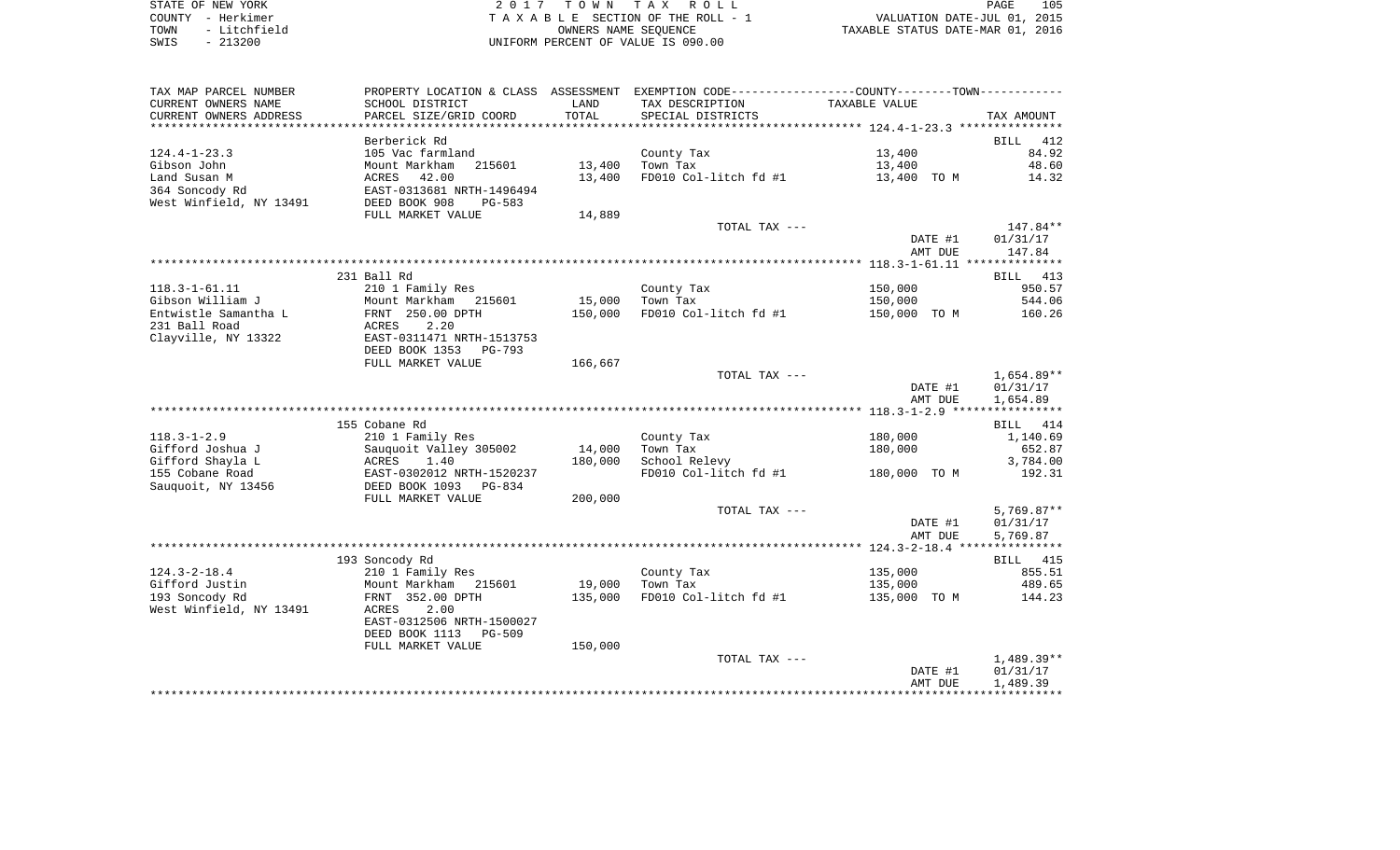| STATE OF NEW YORK |                   | 2017 TOWN TAX ROLL                 | 106<br>PAGE                      |
|-------------------|-------------------|------------------------------------|----------------------------------|
|                   | COUNTY - Herkimer | TAXABLE SECTION OF THE ROLL - 1    | VALUATION DATE-JUL 01, 2015      |
| TOWN              | - Litchfield      | OWNERS NAME SEOUENCE               | TAXABLE STATUS DATE-MAR 01, 2016 |
| SWIS              | $-213200$         | UNIFORM PERCENT OF VALUE IS 090.00 |                                  |

| TAX MAP PARCEL NUMBER              |                                               |        | PROPERTY LOCATION & CLASS ASSESSMENT EXEMPTION CODE---------------COUNTY-------TOWN---------- |                       |                    |
|------------------------------------|-----------------------------------------------|--------|-----------------------------------------------------------------------------------------------|-----------------------|--------------------|
| CURRENT OWNERS NAME                | SCHOOL DISTRICT                               | LAND   | TAX DESCRIPTION                                                                               | TAXABLE VALUE         |                    |
| CURRENT OWNERS ADDRESS             | PARCEL SIZE/GRID COORD                        | TOTAL  | SPECIAL DISTRICTS                                                                             |                       | TAX AMOUNT         |
|                                    |                                               |        |                                                                                               |                       |                    |
|                                    | Soncody Road                                  |        |                                                                                               |                       | BILL 416           |
| $124.3 - 2 - 18.5$                 | 314 Rural vac<10                              |        | County Tax                                                                                    | 14,000                | 88.72              |
| Gifford Justin<br>193 Soncody Road | Mount Markham 215601<br>FRNT<br>30.00 DPTH    | 14,000 | 14,000 Town Tax<br>FD010 Col-litch fd #1                                                      | 14,000<br>14,000 TO M | 50.78<br>14.96     |
| West Winfield, NY 13491            | ACRES<br>5.00                                 |        |                                                                                               |                       |                    |
|                                    | EAST-0312748 NRTH-1500369                     |        |                                                                                               |                       |                    |
|                                    | DEED BOOK 1296 PG-44                          |        |                                                                                               |                       |                    |
|                                    | FULL MARKET VALUE                             | 15,556 |                                                                                               |                       |                    |
|                                    |                                               |        | TOTAL TAX ---                                                                                 |                       | 154.46**           |
|                                    |                                               |        |                                                                                               | DATE #1               | 01/31/17           |
|                                    |                                               |        |                                                                                               | AMT DUE               | 154.46             |
|                                    |                                               |        |                                                                                               |                       |                    |
|                                    | Soncody Road                                  |        |                                                                                               |                       | BILL 417           |
| $124.3 - 2 - 18.6$                 | 314 Rural vac<10                              |        | County Tax                                                                                    | 18,000                | 114.07             |
| Gifford Justin                     | Mount Markham 215601                          |        | 18,000 Town Tax                                                                               | 18,000                | 65.29              |
| 193 Soncody Road                   | FRNT 480.00 DPTH                              | 18,000 | FD010 Col-litch fd #1                                                                         | 18,000 TO M           | 19.23              |
| West Winfield, NY 13491            | 6.50<br>ACRES                                 |        |                                                                                               |                       |                    |
|                                    | EAST-0312292 NRTH-1499595                     |        |                                                                                               |                       |                    |
|                                    | DEED BOOK 1402<br>$PG-6$<br>FULL MARKET VALUE | 20,000 |                                                                                               |                       |                    |
|                                    |                                               |        | TOTAL TAX ---                                                                                 |                       | $198.59**$         |
|                                    |                                               |        |                                                                                               | DATE #1               | 01/31/17           |
|                                    |                                               |        |                                                                                               | AMT DUE               | 198.59             |
|                                    |                                               |        |                                                                                               |                       |                    |
|                                    | Soncody Rd                                    |        |                                                                                               | ACCT 120003900        | BILL 418           |
| 124.3-2-18.7                       | 322 Rural vac>10                              |        | County Tax                                                                                    | 55,000                | 348.54             |
| Gifford Justin                     | Mount Markham 215601<br>FRNT 1039.00 DPTH     | 55,000 | Town Tax                                                                                      | 55,000                | 199.49             |
| 193 Soncody Rd                     |                                               | 55,000 | FD010 Col-litch fd #1                                                                         | 55,000 TO M           | 58.76              |
| West Winfield, NY 13491            | 54.70<br>ACRES                                |        |                                                                                               |                       |                    |
|                                    | EAST-0312147 NRTH-1500799                     |        |                                                                                               |                       |                    |
| MAY BE SUBJECT TO PAYMENT          | DEED BOOK 1481 PG-577                         |        |                                                                                               |                       |                    |
| UNDER AGDIST LAW TIL 2017          | FULL MARKET VALUE                             | 61,111 |                                                                                               |                       |                    |
|                                    |                                               |        | TOTAL TAX ---                                                                                 |                       | $606.79**$         |
|                                    |                                               |        |                                                                                               | DATE #1<br>AMT DUE    | 01/31/17<br>606.79 |
|                                    |                                               |        |                                                                                               |                       |                    |
|                                    | 1182 Wall St                                  |        |                                                                                               | ACCT 120004590        | BILL 419           |
| $131.29 - 1 - 17$                  | 210 1 Family Res                              |        | County Tax                                                                                    | 45,000                | 285.17             |
| Gigliotti Michael L                | Mount Markham 215601                          | 7,700  | Town Tax                                                                                      | 45,000                | 163.22             |
| Gigliotti Michelle A               | FRNT 170.00 DPTH 125.00                       | 45,000 | FD010 Col-litch fd #1                                                                         | 45,000 TO M           | 48.08              |
| 7928 State Route 51                | ACRES 0.34                                    |        |                                                                                               |                       |                    |
| W Winfield, NY 13491               | EAST-0327253 NRTH-1493427                     |        |                                                                                               |                       |                    |
|                                    | DEED BOOK 1205 PG-854                         |        |                                                                                               |                       |                    |
|                                    | FULL MARKET VALUE                             | 50,000 |                                                                                               |                       |                    |
|                                    |                                               |        | TOTAL TAX ---                                                                                 |                       | 496.47**           |
|                                    |                                               |        |                                                                                               | DATE #1               | 01/31/17           |
|                                    |                                               |        |                                                                                               | AMT DUE               | 496.47             |
|                                    |                                               |        |                                                                                               |                       |                    |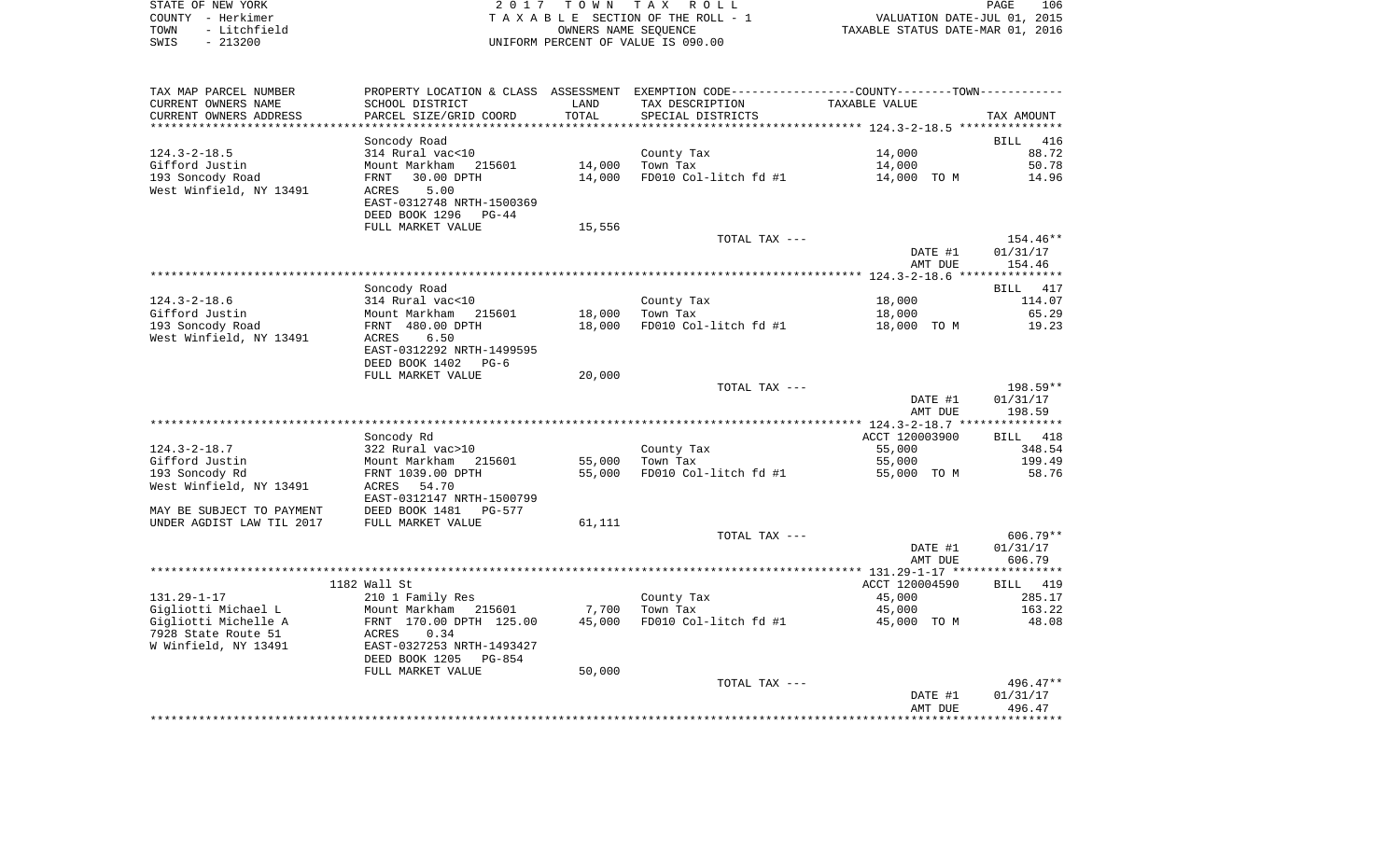| STATE OF NEW YORK    | 2017 TOWN TAX ROLL                 | 107<br>PAGE                      |
|----------------------|------------------------------------|----------------------------------|
| COUNTY – Herkimer    | TAXABLE SECTION OF THE ROLL - 1    | VALUATION DATE-JUL 01, 2015      |
| - Litchfield<br>TOWN | OWNERS NAME SEOUENCE               | TAXABLE STATUS DATE-MAR 01, 2016 |
| SWIS<br>- 213200     | UNIFORM PERCENT OF VALUE IS 090.00 |                                  |

| TAX MAP PARCEL NUMBER     | PROPERTY LOCATION & CLASS ASSESSMENT EXEMPTION CODE---------------COUNTY-------TOWN---------- |         |                       |                |                      |
|---------------------------|-----------------------------------------------------------------------------------------------|---------|-----------------------|----------------|----------------------|
| CURRENT OWNERS NAME       | SCHOOL DISTRICT                                                                               | LAND    | TAX DESCRIPTION       | TAXABLE VALUE  |                      |
| CURRENT OWNERS ADDRESS    | PARCEL SIZE/GRID COORD                                                                        | TOTAL   | SPECIAL DISTRICTS     |                | TAX AMOUNT           |
|                           |                                                                                               |         |                       |                |                      |
|                           | 656 Berberick Rd                                                                              |         |                       |                | <b>BILL</b><br>420   |
| $124.4 - 1 - 5.2$         | 210 1 Family Res                                                                              |         | VET WAR CT 41121      | 8,010<br>8,010 |                      |
| Gilbert William C         | Mount Markham<br>215601                                                                       | 15,900  | County Tax            | 89,190         | 565.21               |
| Gilbert Kang I            | FRNT 212.70 DPTH                                                                              | 97,200  | Town Tax              | 89,190         | 323.50               |
| 656 Berberick Rd          | 2.30<br>ACRES                                                                                 |         | FD010 Col-litch fd #1 | 97,200 TO M    | 103.85               |
| Frankfort, NY 13340       | EAST-0318727 NRTH-1503394                                                                     |         |                       |                |                      |
|                           | DEED BOOK 922<br><b>PG-552</b>                                                                |         |                       |                |                      |
|                           | FULL MARKET VALUE                                                                             | 108,000 |                       |                |                      |
|                           |                                                                                               |         | TOTAL TAX ---         |                | $992.56**$           |
|                           |                                                                                               |         |                       | DATE #1        | 01/31/17             |
|                           |                                                                                               |         |                       | AMT DUE        | 992.56               |
|                           |                                                                                               |         |                       |                |                      |
|                           | Albany Rd                                                                                     |         |                       |                | BILL 421             |
| $124.3 - 4 - 7$           | 314 Rural vac<10                                                                              |         | County Tax            | 17,600         | 111.53               |
| Gilson Linda              | Mount Markham<br>215601                                                                       | 17,600  | Town Tax              | 17,600         | 63.84                |
| 49 Beachfern Rd           | FRNT 320.00 DPTH                                                                              | 17,600  | FD010 Col-litch fd #1 | 17,600 TO M    | 18.80                |
| Center Moriches, NY 11934 | ACRES<br>5.70                                                                                 |         |                       |                |                      |
|                           | EAST-0273600 NRTH-1075575                                                                     |         |                       |                |                      |
|                           | DEED BOOK 1075<br>PG-587                                                                      |         |                       |                |                      |
|                           | FULL MARKET VALUE                                                                             | 19,556  |                       |                |                      |
|                           |                                                                                               |         | TOTAL TAX ---         |                | 194.17**             |
|                           |                                                                                               |         |                       | DATE #1        | 01/31/17             |
|                           |                                                                                               |         |                       | AMT DUE        | 194.17               |
|                           |                                                                                               |         |                       |                |                      |
|                           | 171 Bennett Rd                                                                                |         |                       | ACCT 179686    | BILL 422             |
| $118.1 - 1 - 31.6$        | 210 1 Family Res                                                                              |         | County Tax            | 136,600        | 865.65               |
| Giovanone Scott J         | Sauquoit Valley 305002                                                                        | 15,700  | Town Tax              | 136,600        | 495.46               |
| Giovanone Joy C           | ACRES<br>6.70                                                                                 | 136,600 | FD010 Col-litch fd #1 | 136,600 TO M   | 145.94               |
| 171 Bennett Rd            | EAST-0308756 NRTH-1520551                                                                     |         |                       |                |                      |
| Frankfort, NY 13340       | DEED BOOK 1493<br>PG-54                                                                       |         |                       |                |                      |
|                           | FULL MARKET VALUE                                                                             | 151,778 |                       |                |                      |
|                           |                                                                                               |         | TOTAL TAX ---         |                | $1,507.05**$         |
|                           |                                                                                               |         |                       | DATE #1        | 01/31/17<br>1,507.05 |
|                           |                                                                                               |         |                       | AMT DUE        |                      |
|                           | 1366 Jones Rd                                                                                 |         |                       | ACCT 120090227 | BILL 423             |
| $125.3 - 2 - 18.3$        | 240 Rural res                                                                                 |         | County Tax            | 122,000        | 773.13               |
| Goff Francis C            | 215601<br>Mount Markham                                                                       | 31,400  | Town Tax              | 122,000        | 442.50               |
| Goff Judy A               | ACRES<br>16.80                                                                                | 122,000 | School Relevy         |                | 2,142.20             |
| 1366 Jones Rd             | EAST-0329298 NRTH-1500312                                                                     |         | FD010 Col-litch fd #1 | 122,000 TO M   | 130.35               |
| Ilion, NY 13357           | DEED BOOK 938<br>$PG-581$                                                                     |         |                       |                |                      |
|                           | FULL MARKET VALUE                                                                             | 135,556 |                       |                |                      |
|                           |                                                                                               |         | TOTAL TAX ---         |                | $3,488.18**$         |
|                           |                                                                                               |         |                       | DATE #1        | 01/31/17             |
|                           |                                                                                               |         |                       | AMT DUE        | 3,488.18             |
|                           |                                                                                               |         |                       |                |                      |
|                           |                                                                                               |         |                       |                |                      |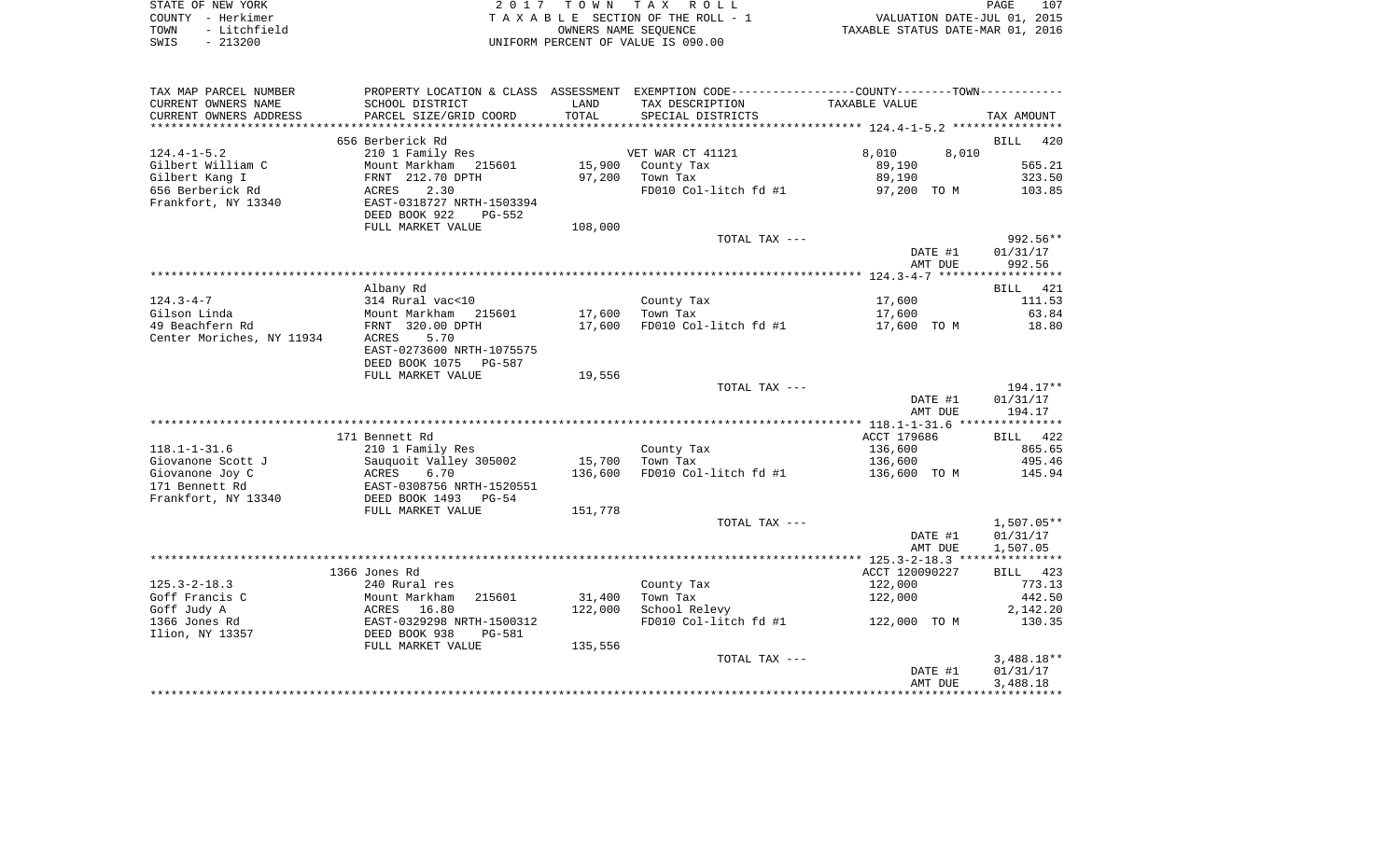| STATE OF NEW YORK    | 2017 TOWN TAX ROLL                 | 108<br>PAGE                      |
|----------------------|------------------------------------|----------------------------------|
| COUNTY - Herkimer    | TAXABLE SECTION OF THE ROLL - 1    | VALUATION DATE-JUL 01, 2015      |
| - Litchfield<br>TOWN | OWNERS NAME SEOUENCE               | TAXABLE STATUS DATE-MAR 01, 2016 |
| $-213200$<br>SWIS    | UNIFORM PERCENT OF VALUE IS 090.00 |                                  |

| TAX MAP PARCEL NUMBER       | PROPERTY LOCATION & CLASS ASSESSMENT |         | EXEMPTION CODE-----------------COUNTY--------TOWN----------- |                |              |
|-----------------------------|--------------------------------------|---------|--------------------------------------------------------------|----------------|--------------|
| CURRENT OWNERS NAME         | SCHOOL DISTRICT                      | LAND    | TAX DESCRIPTION                                              | TAXABLE VALUE  |              |
| CURRENT OWNERS ADDRESS      | PARCEL SIZE/GRID COORD               | TOTAL   | SPECIAL DISTRICTS                                            |                | TAX AMOUNT   |
| *************************   |                                      |         |                                                              |                |              |
|                             | 224 Cook Rd                          |         |                                                              | ACCT 120014340 | BILL<br>424  |
| $124.2 - 1 - 33$            | 241 Rural res&ag                     |         | County Tax                                                   | 57,200         | 362.48       |
| Goodding David              | Mount Markham<br>215601              | 41,000  | Town Tax                                                     | 57,200         | 207.47       |
| Goodding Melinda            | ACRES<br>50.00                       | 57,200  | FD010 Col-litch fd #1                                        | 57,200 TO M    | 61.11        |
| 1589 Mckoons Rd             | EAST-0315849 NRTH-1504721            |         |                                                              |                |              |
| Richfield Springs, NY 13439 | DEED BOOK 869<br>PG-313              |         |                                                              |                |              |
|                             | FULL MARKET VALUE                    | 63,556  |                                                              |                |              |
|                             |                                      |         | TOTAL TAX ---                                                |                | 631.06**     |
|                             |                                      |         |                                                              | DATE #1        | 01/31/17     |
|                             |                                      |         |                                                              | AMT DUE        | 631.06       |
|                             |                                      |         |                                                              |                |              |
|                             | Cook Rd                              |         |                                                              | ACCT 120010050 | 425<br>BILL  |
| $124.2 - 1 - 35$            | 314 Rural vac<10                     |         | County Tax                                                   | 1,000          | 6.34         |
| Goodding David              | Mount Markham<br>215601              | 1,000   | Town Tax                                                     | 1,000          | 3.63         |
| Goodding Melinda            | 2.50<br>ACRES                        | 1,000   | FD010 Col-litch fd #1                                        | 1,000 TO M     | 1.07         |
| 1589 McKoons Rd             | EAST-0316820 NRTH-1504622            |         |                                                              |                |              |
| Richfield Springs, NY 13439 | DEED BOOK 909<br>$PG-153$            |         |                                                              |                |              |
|                             | FULL MARKET VALUE                    | 1,111   |                                                              |                |              |
|                             |                                      |         | TOTAL TAX ---                                                |                | $11.04**$    |
|                             |                                      |         |                                                              | DATE #1        | 01/31/17     |
|                             |                                      |         |                                                              | AMT DUE        | 11.04        |
|                             |                                      |         |                                                              |                |              |
|                             | 802 Albany Rd                        |         |                                                              | ACCT 120090132 | BILL 426     |
| $124.1 - 1 - 36.3$          | 210 1 Family Res                     |         | County Tax                                                   | 66,000         | 418.25       |
| Gorski-Krause Nicole E      | Mount Markham<br>215601              | 22,000  | Town Tax                                                     | 66,000         | 239.39       |
| 802 Albany Rd               | ACRES<br>5.20                        | 66,000  | FD010 Col-litch fd #1                                        | 66,000 TO M    | 70.51        |
| Clayville, NY 13322         | EAST-0310547 NRTH-1504433            |         |                                                              |                |              |
|                             | DEED BOOK 912<br>$PG-243$            |         |                                                              |                |              |
|                             | FULL MARKET VALUE                    | 73,333  |                                                              |                |              |
|                             |                                      |         | TOTAL TAX ---                                                |                | $728.15**$   |
|                             |                                      |         |                                                              | DATE #1        | 01/31/17     |
|                             |                                      |         |                                                              | AMT DUE        | 728.15       |
|                             |                                      |         |                                                              |                |              |
|                             | 187 Case Rd                          |         |                                                              | ACCT 178422    | BILL 427     |
| $124.2 - 1 - 1.3$           | 210 1 Family Res                     |         | County Tax                                                   | 105,000        | 665.40       |
| Graziano Todd M             | Mount Markham 215601                 | 15,000  | Town Tax                                                     | 105,000        | 380.84       |
| Graziano Megan E            | FRNT 250.00 DPTH                     | 105,000 | FD010 Col-litch fd #1                                        | 105,000 TO M   | 112.18       |
| 187 Case Road               | 1.50<br>ACRES                        |         |                                                              |                |              |
| Frankfort, NY 13340         | EAST-0315668 NRTH-1512608            |         |                                                              |                |              |
|                             | DEED BOOK 1485<br>$PG-130$           |         |                                                              |                |              |
|                             | FULL MARKET VALUE                    | 116,667 |                                                              |                |              |
|                             |                                      |         | TOTAL TAX ---                                                |                | $1,158.42**$ |
|                             |                                      |         |                                                              | DATE #1        | 01/31/17     |
|                             |                                      |         |                                                              | AMT DUE        | 1,158.42     |
|                             |                                      |         |                                                              |                |              |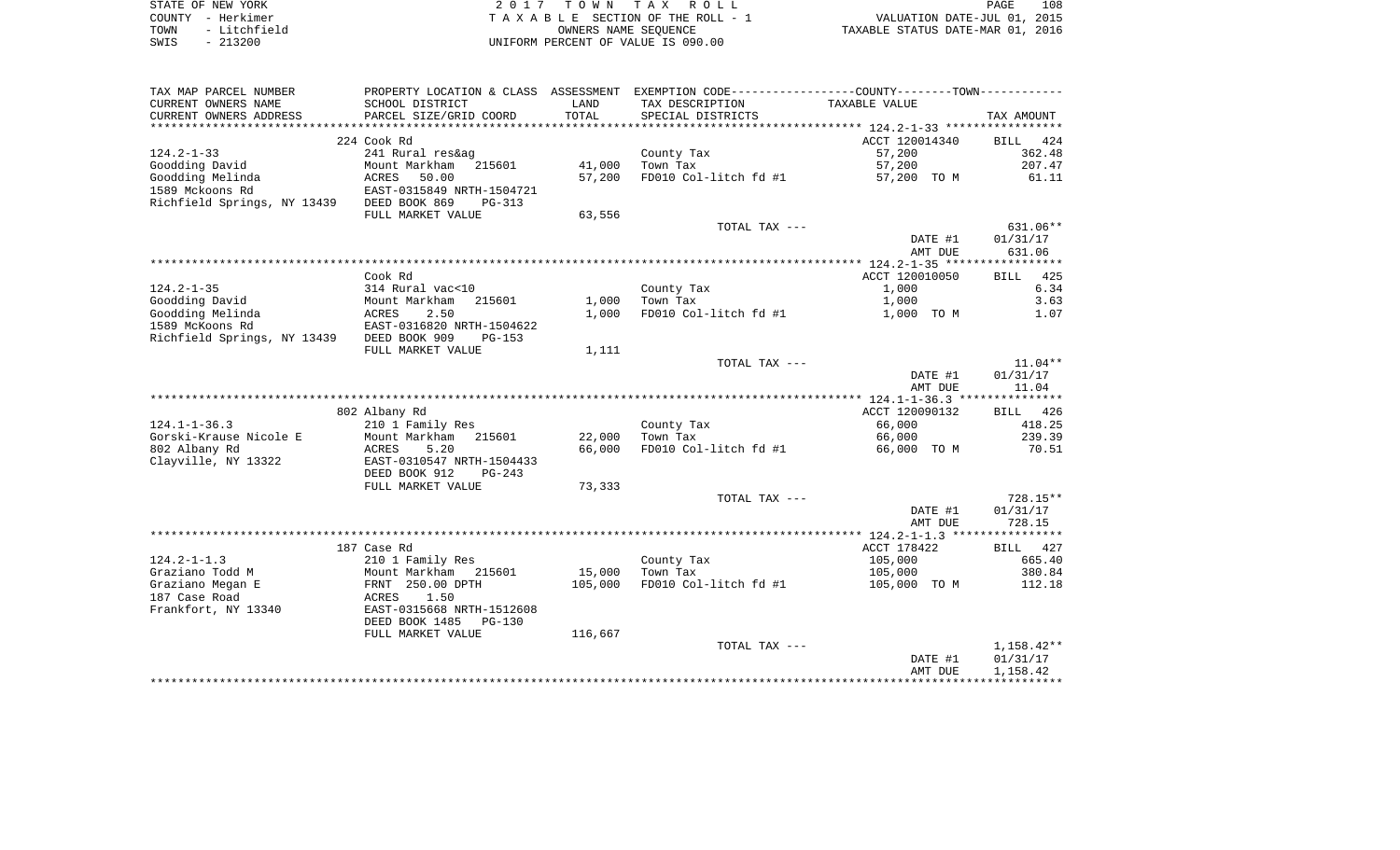|      | STATE OF NEW YORK | 2017 TOWN TAX ROLL                 | 109<br>PAGE                      |
|------|-------------------|------------------------------------|----------------------------------|
|      | COUNTY - Herkimer | TAXABLE SECTION OF THE ROLL - 1    | VALUATION DATE-JUL 01, 2015      |
| TOWN | - Litchfield      | OWNERS NAME SEOUENCE               | TAXABLE STATUS DATE-MAR 01, 2016 |
| SWIS | $-213200$         | UNIFORM PERCENT OF VALUE IS 090.00 |                                  |

PAGE 109

| TAX MAP PARCEL NUMBER<br>CURRENT OWNERS NAME | PROPERTY LOCATION & CLASS ASSESSMENT EXEMPTION CODE---------------COUNTY--------TOWN----------<br>SCHOOL DISTRICT | LAND   | TAX DESCRIPTION       | TAXABLE VALUE  |                        |
|----------------------------------------------|-------------------------------------------------------------------------------------------------------------------|--------|-----------------------|----------------|------------------------|
| CURRENT OWNERS ADDRESS                       | PARCEL SIZE/GRID COORD                                                                                            | TOTAL  | SPECIAL DISTRICTS     |                | TAX AMOUNT             |
|                                              |                                                                                                                   |        |                       |                |                        |
|                                              | Clemons Rd                                                                                                        |        |                       | ACCT 197780    | BILL 428               |
| 119.3–4–1                                    | 314 Rural vac<10                                                                                                  |        | County Tax            | 10,300         | 65.27                  |
| Greben Olga                                  | Mount Markham 215601                                                                                              | 10,300 | Town Tax              | 10,300         | 37.36                  |
| Greben Anatolii                              | FRNT 792.90 DPTH                                                                                                  | 10,300 | FD010 Col-litch fd #1 | 10,300 TO M    | 11.00                  |
| 522 Kossuth Ave                              | 5.50<br>ACRES                                                                                                     |        |                       |                |                        |
| Utica, NY 13501                              | EAST-0324117 NRTH-1519178                                                                                         |        |                       |                |                        |
|                                              | DEED BOOK 1604 PG-182                                                                                             |        |                       |                |                        |
| PRIOR OWNER ON 3/01/2016                     | FULL MARKET VALUE                                                                                                 | 11,444 |                       |                |                        |
| Carvin Ronald David                          |                                                                                                                   |        |                       |                |                        |
|                                              |                                                                                                                   |        | TOTAL TAX ---         |                | $113.63**$             |
|                                              |                                                                                                                   |        |                       | DATE #1        | 01/31/17               |
|                                              |                                                                                                                   |        |                       | AMT DUE        | 113.63                 |
|                                              |                                                                                                                   |        |                       |                |                        |
|                                              | 652 Silver St                                                                                                     |        |                       | ACCT 120090024 | BILL 429               |
| 119.3-1-20                                   | 210 1 Family Res                                                                                                  |        | County Tax            | 86,100         | 545.63                 |
| Greene Richard                               | Mount Markham 215601                                                                                              | 10,900 | Town Tax              | 86,100         | 312.29                 |
| Greene Mary                                  | FRNT 150.00 DPTH 215.00                                                                                           | 86,100 | FD010 Col-litch fd #1 | 86,100 TO M    | 91.99                  |
| 652 Silver St                                | ACRES 0.74<br>EAST-0331220 NRTH-1514684                                                                           |        |                       |                |                        |
| Ilion, NY 13357                              |                                                                                                                   |        |                       |                |                        |
|                                              | DEED BOOK 702<br><b>PG-189</b>                                                                                    |        |                       |                |                        |
|                                              | FULL MARKET VALUE                                                                                                 | 95,667 |                       |                |                        |
|                                              |                                                                                                                   |        | TOTAL TAX ---         |                | 949.91**               |
|                                              |                                                                                                                   |        |                       | DATE #1        | 01/31/17               |
|                                              |                                                                                                                   |        |                       | AMT DUE        | 949.91                 |
|                                              |                                                                                                                   |        |                       |                |                        |
|                                              | 1124 Barringer Rd                                                                                                 |        |                       | ACCT 120090100 | BILL 430               |
| $119.3 - 1 - 14.3$                           | 210 1 Family Res                                                                                                  |        | County Tax            | 70,000         | 443.60                 |
| Gregory Donald G                             | Mount Markham 215601                                                                                              | 14,800 | Town Tax              | 70,000         | 253.89                 |
| Gregory Ellen J                              | FRNT 200.00 DPTH 400.00                                                                                           | 70,000 | FD010 Col-litch fd #1 | 70,000 TO M    | 74.79                  |
| 1124 Barringer Road                          | ACRES<br>1.84                                                                                                     |        |                       |                |                        |
| Ilion, NY 13357                              | EAST-0332418 NRTH-1516189                                                                                         |        |                       |                |                        |
|                                              | DEED BOOK 846<br>$PG-148$                                                                                         |        |                       |                |                        |
|                                              | FULL MARKET VALUE                                                                                                 | 77,778 |                       |                |                        |
|                                              |                                                                                                                   |        | TOTAL TAX ---         | DATE #1        | $772.28**$<br>01/31/17 |
|                                              |                                                                                                                   |        |                       | AMT DUE        | 772.28                 |
|                                              |                                                                                                                   |        |                       |                |                        |
|                                              | Cedarville Rd                                                                                                     |        |                       | ACCT 120090212 | BILL 431               |
| $131.1 - 3 - 8.3$                            | 314 Rural vac<10                                                                                                  |        | County Tax            | 4,100          | 25.98                  |
| Greiner Melodia                              | Mount Markham<br>215601                                                                                           | 4,100  | Town Tax              | 4,100          | 14.87                  |
| Sanzo Thane                                  | Bldg Lot 1.7A                                                                                                     | 4,100  | FD010 Col-litch fd #1 | 4,100 TO M     | 4.38                   |
| 945 Steuben Hill Road                        | 1.70<br>ACRES                                                                                                     |        |                       |                |                        |
| Herkimer, NY 13350                           | EAST-0325262 NRTH-1494870                                                                                         |        |                       |                |                        |
|                                              | DEED BOOK 1533<br>PG-547                                                                                          |        |                       |                |                        |
|                                              | FULL MARKET VALUE                                                                                                 | 4,556  |                       |                |                        |
|                                              |                                                                                                                   |        | TOTAL TAX ---         |                | $45.23**$              |
|                                              |                                                                                                                   |        |                       | DATE #1        | 01/31/17               |
|                                              |                                                                                                                   |        |                       | AMT DUE        | 45.23                  |
|                                              |                                                                                                                   |        |                       |                |                        |
|                                              |                                                                                                                   |        |                       |                |                        |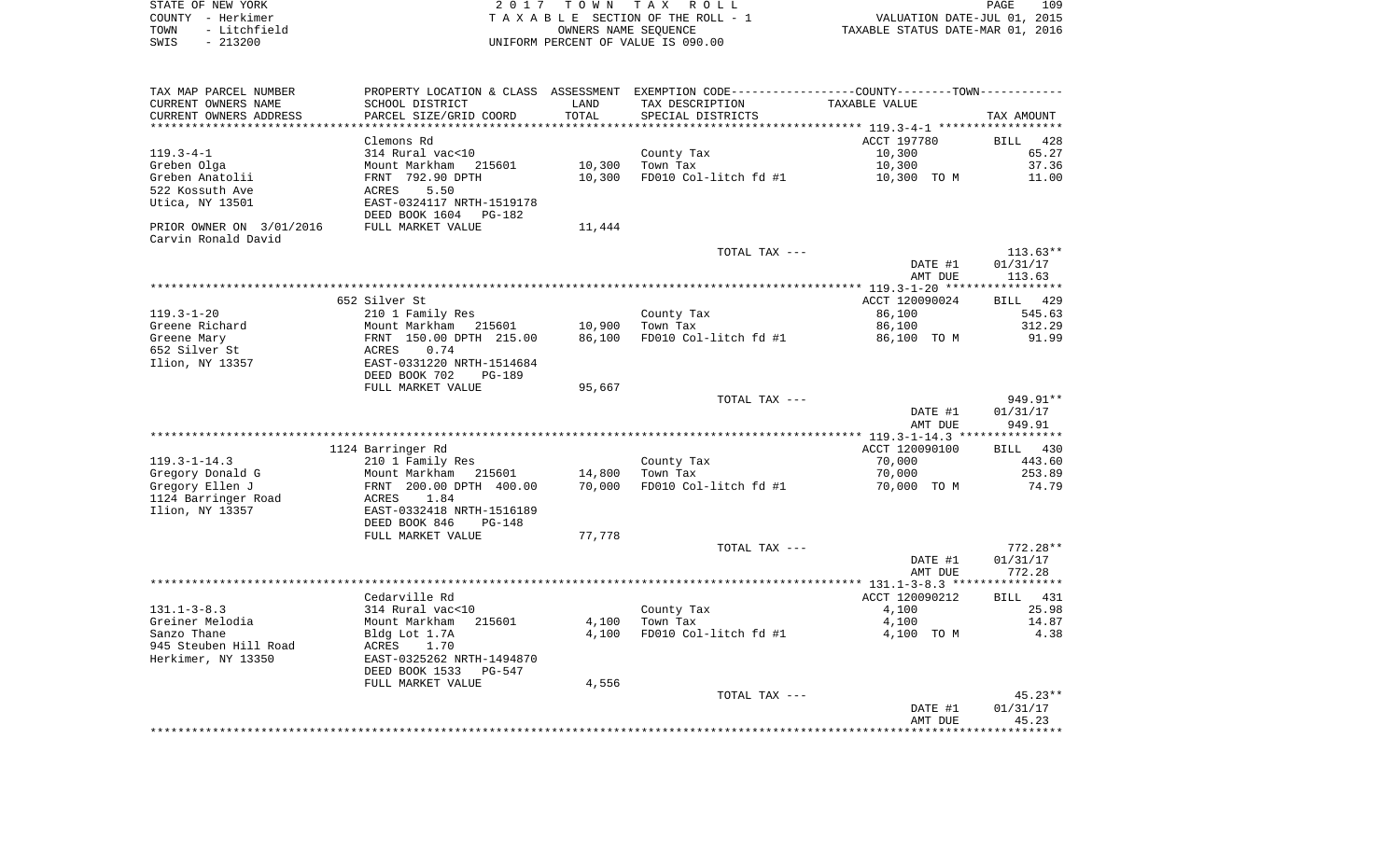| STATE OF NEW YORK |              | 2017 TOWN TAX ROLL                 | 110<br>PAGE                      |
|-------------------|--------------|------------------------------------|----------------------------------|
| COUNTY - Herkimer |              | TAXABLE SECTION OF THE ROLL - 1    | VALUATION DATE-JUL 01, 2015      |
| TOWN              | - Litchfield | OWNERS NAME SEOUENCE               | TAXABLE STATUS DATE-MAR 01, 2016 |
| SWIS              | $-213200$    | UNIFORM PERCENT OF VALUE IS 090.00 |                                  |

 $\begin{array}{c} 110 \\ 2015 \end{array}$ 

| TAX MAP PARCEL NUMBER   |                                |         | PROPERTY LOCATION & CLASS ASSESSMENT EXEMPTION CODE----------------COUNTY--------TOWN----------- |                |            |
|-------------------------|--------------------------------|---------|--------------------------------------------------------------------------------------------------|----------------|------------|
| CURRENT OWNERS NAME     | SCHOOL DISTRICT                | LAND    | TAX DESCRIPTION                                                                                  | TAXABLE VALUE  |            |
| CURRENT OWNERS ADDRESS  | PARCEL SIZE/GRID COORD         | TOTAL   | SPECIAL DISTRICTS                                                                                |                | TAX AMOUNT |
|                         |                                |         |                                                                                                  |                |            |
|                         | 2171 State Route 51            |         |                                                                                                  | ACCT 120005910 | BILL 432   |
| $119.3 - 1 - 46$        | 210 1 Family Res               |         | County Tax                                                                                       | 47,500         | 301.01     |
| Griffith Donald R       | Mount Markham<br>215601        | 9,500   | Town Tax                                                                                         | 47,500         | 172.29     |
| 2171 State Route 51     | 70.00 DPTH 236.00<br>FRNT      | 47,500  | FD010 Col-litch fd #1                                                                            | 47,500 TO M    | 50.75      |
| Ilion, NY 13357         | 0.56<br>ACRES                  |         |                                                                                                  |                |            |
|                         | EAST-0335993 NRTH-1512600      |         |                                                                                                  |                |            |
|                         | DEED BOOK 570<br>$PG-17$       |         |                                                                                                  |                |            |
|                         | FULL MARKET VALUE              | 52,778  |                                                                                                  |                |            |
|                         |                                |         | TOTAL TAX ---                                                                                    |                | $524.05**$ |
|                         |                                |         |                                                                                                  | DATE #1        | 01/31/17   |
|                         |                                |         |                                                                                                  | AMT DUE        | 524.05     |
|                         |                                |         |                                                                                                  |                |            |
|                         | 495 Cedarville Rd              |         |                                                                                                  | ACCT 151848    | BILL 433   |
| $131.29 - 1 - 1$        | 210 1 Family Res               |         | County Tax                                                                                       | 90,000         | 570.34     |
| Griffiths Ralph         | Mount Markham<br>215601        | 25,500  | Town Tax                                                                                         | 90,000         | 326.44     |
| Griffiths Janet         | ACRES<br>8.00                  | 90,000  | FD010 Col-litch fd #1                                                                            | 90,000 TO M    | 96.16      |
| 699 County Highway 19   | EAST-0327183 NRTH-1494037      |         |                                                                                                  |                |            |
| West Winfield, NY 13491 | DEED BOOK 1316<br>PG-389       |         |                                                                                                  |                |            |
|                         | FULL MARKET VALUE              | 100,000 |                                                                                                  |                |            |
|                         |                                |         | TOTAL TAX ---                                                                                    |                | 992.94**   |
|                         |                                |         |                                                                                                  | DATE #1        | 01/31/17   |
|                         |                                |         |                                                                                                  | AMT DUE        | 992.94     |
|                         |                                |         |                                                                                                  |                |            |
|                         | 10232 Roberts Rd               |         |                                                                                                  | ACCT 120090133 | BILL 434   |
| $118.1 - 1 - 48.4$      | 210 1 Family Res               |         | County Tax                                                                                       | 65,200         | 413.18     |
| Grossi Frank            | Sauquoit Valley 305002         | 14,100  | Town Tax                                                                                         | 65,200         | 236.48     |
| Grossi Susan            | FRNT 200.00 DPTH 335.00        | 65,200  | FD010 Col-litch fd #1                                                                            | 65,200 TO M    | 69.66      |
| 10232 Roberts Rd        | BANK<br>184                    |         |                                                                                                  |                |            |
| Sauquoit, NY 13456      | EAST-0301865 NRTH-1523602      |         |                                                                                                  |                |            |
|                         | DEED BOOK 708<br>$PG-225$      |         |                                                                                                  |                |            |
|                         | FULL MARKET VALUE              | 72,444  |                                                                                                  |                |            |
|                         |                                |         | TOTAL TAX ---                                                                                    |                | $719.32**$ |
|                         |                                |         |                                                                                                  | DATE #1        | 01/31/17   |
|                         |                                |         |                                                                                                  | AMT DUE        | 719.32     |
|                         |                                |         |                                                                                                  |                |            |
|                         | Roberts Rd                     |         |                                                                                                  | ACCT 120006450 | BILL 435   |
| $118.1 - 1 - 48.1$      | 105 Vac farmland               |         | County Tax                                                                                       | 15,700         | 99.49      |
| Grossi Frank B          | Sauquoit Valley 305002         | 15,700  | Town Tax                                                                                         | 15,700         | 56.94      |
| Grossi Susan M          | FRNT 658.00 DPTH 438.86        | 15,700  | FD010 Col-litch fd #1                                                                            | 15,700 TO M    | 16.77      |
| 10232 Roberts Rd        | ACRES<br>5.00                  |         |                                                                                                  |                |            |
| Sauquoit, NY 13456      | EAST-0302163 NRTH-1523395      |         |                                                                                                  |                |            |
|                         | DEED BOOK 849<br><b>PG-280</b> |         |                                                                                                  |                |            |
|                         | FULL MARKET VALUE              | 17,444  |                                                                                                  |                |            |
|                         |                                |         | TOTAL TAX ---                                                                                    |                | $173.20**$ |
|                         |                                |         |                                                                                                  | DATE #1        | 01/31/17   |
|                         |                                |         |                                                                                                  | AMT DUE        | 173.20     |
|                         |                                |         |                                                                                                  |                |            |
|                         |                                |         |                                                                                                  |                |            |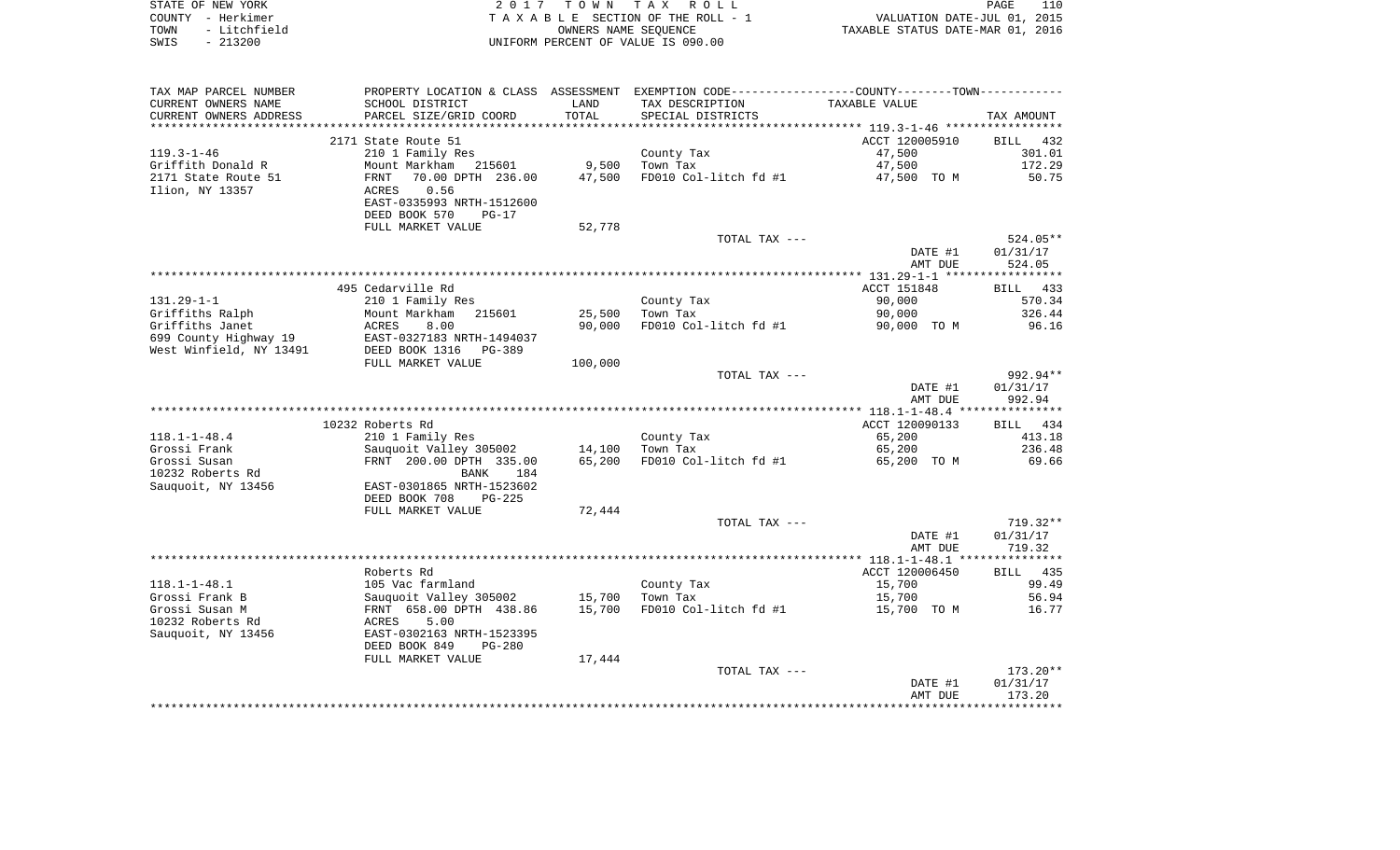| STATE OF NEW YORK    | 2017 TOWN TAX ROLL                 | PAGE                             |
|----------------------|------------------------------------|----------------------------------|
| COUNTY - Herkimer    | TAXABLE SECTION OF THE ROLL - 1    | VALUATION DATE-JUL 01, 2015      |
| - Litchfield<br>TOWN | OWNERS NAME SEOUENCE               | TAXABLE STATUS DATE-MAR 01, 2016 |
| $-213200$<br>SWIS    | UNIFORM PERCENT OF VALUE IS 090.00 |                                  |

| TAX MAP PARCEL NUMBER   |                            |         | PROPERTY LOCATION & CLASS ASSESSMENT EXEMPTION CODE---------------COUNTY-------TOWN---------- |                    |                  |
|-------------------------|----------------------------|---------|-----------------------------------------------------------------------------------------------|--------------------|------------------|
| CURRENT OWNERS NAME     | SCHOOL DISTRICT            | LAND    | TAX DESCRIPTION                                                                               | TAXABLE VALUE      |                  |
| CURRENT OWNERS ADDRESS  | PARCEL SIZE/GRID COORD     | TOTAL   | SPECIAL DISTRICTS                                                                             |                    | TAX AMOUNT       |
|                         |                            |         |                                                                                               |                    |                  |
|                         | Barringer Rd               |         |                                                                                               |                    | BILL 436         |
| $119.3 - 1 - 58$        | 314 Rural vac<10           |         | County Tax                                                                                    | 4,000              | 25.35            |
| Grygiel Leo R           | Mount Markham 215601       | 4,000   | Town Tax                                                                                      | 4,000              | 14.51            |
| 1183 Barringer Road     | Includes $59$ & $60$       | 4,000   | FD010 Col-litch fd #1                                                                         | 4,000 TO M         | 4.27             |
| Ilion, NY 13357         | FRNT 470.00 DPTH           |         |                                                                                               |                    |                  |
|                         | ACRES<br>1.80              |         |                                                                                               |                    |                  |
|                         | EAST-0333572 NRTH-1516050  |         |                                                                                               |                    |                  |
|                         | FULL MARKET VALUE          | 4,444   |                                                                                               |                    |                  |
|                         |                            |         | TOTAL TAX ---                                                                                 |                    | $44.13**$        |
|                         |                            |         |                                                                                               | DATE #1            | 01/31/17         |
|                         |                            |         |                                                                                               | AMT DUE            | 44.13            |
|                         |                            |         |                                                                                               |                    |                  |
|                         | Barringer Rd               |         |                                                                                               |                    | BILL 437         |
| $119.3 - 1 - 65$        | 314 Rural vac<10           |         | County Tax                                                                                    | 200                | 1.27             |
| Grygiel Leo R           | Mount Markham 215601       | 200     | Town Tax                                                                                      | 200                | 0.73             |
| 1183 Barringer Road     | FRNT 32.00 DPTH 56.00      | 200     | FD010 Col-litch fd #1                                                                         | 200 TO M           | $\ldots$         |
| Ilion, NY 13357         | FULL MARKET VALUE          | 222     |                                                                                               |                    |                  |
|                         |                            |         | TOTAL TAX ---                                                                                 |                    | $2.21**$         |
|                         |                            |         |                                                                                               | DATE #1<br>AMT DUE | 01/31/17<br>2.21 |
|                         |                            |         |                                                                                               |                    |                  |
|                         | 221 Berberick Rd           |         |                                                                                               |                    | BILL 438         |
| $124.4 - 1 - 23.2$      | 210 1 Family Res           |         | County Tax                                                                                    | 96,100             | 609.00           |
| Guardi David P          | Mount Markham<br>215601    | 17,000  | Town Tax                                                                                      | 96,100             | 348.56           |
| Guardi Marjorie A       | FRNT 200.00 DPTH           | 96,100  | FD010 Col-litch fd #1                                                                         | 96,100 TO M        | 102.67           |
| 221 Berberick Rd        | ACRES<br>2.80              |         |                                                                                               |                    |                  |
| West Winfield, NY 13491 | EAST-0314868 NRTH-1496243  |         |                                                                                               |                    |                  |
|                         | DEED BOOK 875<br>PG-391    |         |                                                                                               |                    |                  |
|                         | FULL MARKET VALUE          | 106,778 |                                                                                               |                    |                  |
|                         |                            |         | TOTAL TAX ---                                                                                 |                    | $1,060.23**$     |
|                         |                            |         |                                                                                               | DATE #1            | 01/31/17         |
|                         |                            |         |                                                                                               | AMT DUE            | 1,060.23         |
|                         |                            |         |                                                                                               |                    |                  |
|                         | 229 Berberick Rd           |         | 20 PCT OF VALUE USED FOR EXEMPTION PURPOSES ACCT 154303                                       |                    | BILL 439         |
| $124.4 - 1 - 23.1$      | 120 Field crops            |         | 41801<br>AGED-CT                                                                              | 14,940<br>14,940   |                  |
| Guardi John D           | Mount Markham 215601       |         | 96,900 County Tax                                                                             | 134,460            | 852.09           |
| Guardi David            | ACRES 134.00               | 149,400 | Town Tax                                                                                      | 134,460            | 487.69           |
| 229 Berberick Rd        | EAST-0316644 NRTH-1496925  |         | FD010 Col-litch fd #1                                                                         | 149,400 TO M       | 159.62           |
| West Winfield, NY 13491 | DEED BOOK 1331<br>$PG-725$ |         |                                                                                               |                    |                  |
|                         | FULL MARKET VALUE          | 166,000 |                                                                                               |                    |                  |
|                         |                            |         | TOTAL TAX ---                                                                                 |                    | $1,499.40**$     |
|                         |                            |         |                                                                                               | DATE #1            | 01/31/17         |
|                         |                            |         |                                                                                               | AMT DUE            | 1,499.40         |
|                         |                            |         |                                                                                               |                    |                  |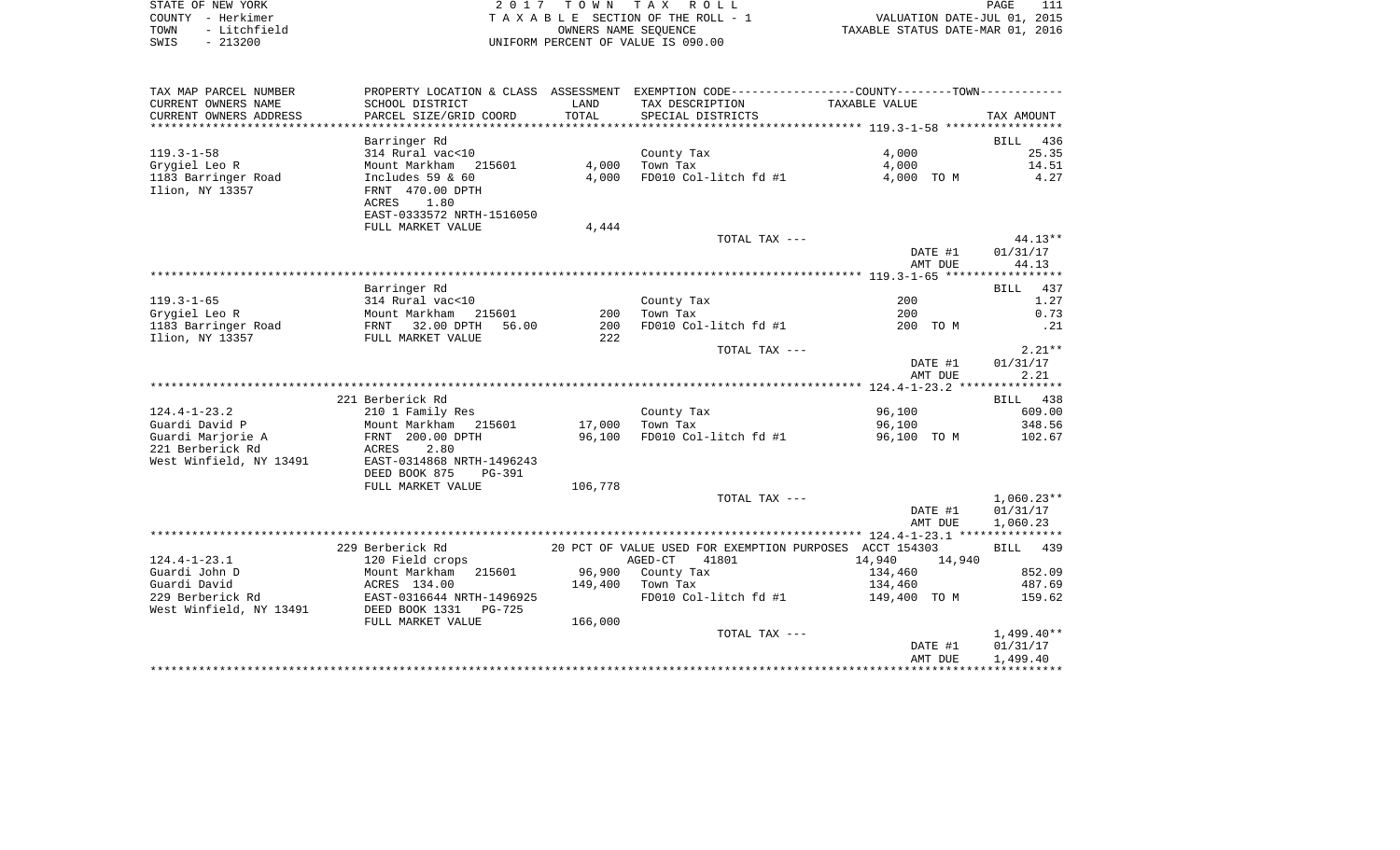| STATE OF NEW YORK    | 2017 TOWN TAX ROLL                 | PAGE                             |
|----------------------|------------------------------------|----------------------------------|
| COUNTY - Herkimer    | TAXABLE SECTION OF THE ROLL - 1    | VALUATION DATE-JUL 01, 2015      |
| - Litchfield<br>TOWN | OWNERS NAME SEOUENCE               | TAXABLE STATUS DATE-MAR 01, 2016 |
| SWIS<br>$-213200$    | UNIFORM PERCENT OF VALUE IS 090.00 |                                  |

| TAX MAP PARCEL NUMBER   | PROPERTY LOCATION & CLASS ASSESSMENT EXEMPTION CODE---------------COUNTY-------TOWN---------- |         |                       |                          |                    |
|-------------------------|-----------------------------------------------------------------------------------------------|---------|-----------------------|--------------------------|--------------------|
| CURRENT OWNERS NAME     | SCHOOL DISTRICT                                                                               | LAND    | TAX DESCRIPTION       | TAXABLE VALUE            |                    |
| CURRENT OWNERS ADDRESS  | PARCEL SIZE/GRID COORD                                                                        | TOTAL   | SPECIAL DISTRICTS     |                          | TAX AMOUNT         |
|                         |                                                                                               |         |                       |                          |                    |
|                         | 460 Goodier Rd                                                                                |         |                       | ACCT 165614              | BILL 440           |
| $124.3 - 1 - 47.7$      | 210 1 Family Res                                                                              |         | County Tax            | 275,000                  | 1,742.72           |
| Guernier Felix & Monica | Mount Markham<br>215601                                                                       | 21,000  | Town Tax              | 275,000                  | 997.44             |
| Guernier Jeffrey        | 2.00<br>ACRES                                                                                 | 275,000 | FD010 Col-litch fd #1 | 275,000 TO M             | 293.81             |
| 460 Goodier Rd          | EAST-0307722 NRTH-1504127                                                                     |         |                       |                          |                    |
| Clayville, NY 13322     | DEED BOOK 1402<br>$PG-20$                                                                     |         |                       |                          |                    |
|                         | FULL MARKET VALUE                                                                             | 305,556 |                       |                          |                    |
|                         |                                                                                               |         | TOTAL TAX ---         |                          | $3,033.97**$       |
|                         |                                                                                               |         |                       | DATE #1                  | 01/31/17           |
|                         |                                                                                               |         |                       | AMT DUE                  | 3,033.97           |
|                         | Goodier Rd                                                                                    |         |                       |                          |                    |
| $124.3 - 1 - 47.5$      | 322 Rural vac>10                                                                              |         | County Tax            | ACCT 120090210<br>32,000 | BILL 441<br>202.79 |
| Guernier Felix C        | Mount Markham<br>215601                                                                       | 32,000  | Town Tax              | 32,000                   | 116.07             |
| 460 Goodier Rd          | FRNT 1960.00 DPTH                                                                             | 32,000  | FD010 Col-litch fd #1 | 32,000 TO M              | 34.19              |
| Clayville, NY 13322     | 43.00<br>ACRES                                                                                |         |                       |                          |                    |
|                         | EAST-0308686 NRTH-1504072                                                                     |         |                       |                          |                    |
|                         | DEED BOOK 752<br><b>PG-317</b>                                                                |         |                       |                          |                    |
|                         | FULL MARKET VALUE                                                                             | 35,556  |                       |                          |                    |
|                         |                                                                                               |         | TOTAL TAX ---         |                          | 353.05**           |
|                         |                                                                                               |         |                       | DATE #1                  | 01/31/17           |
|                         |                                                                                               |         |                       | AMT DUE                  | 353.05             |
|                         |                                                                                               |         |                       |                          |                    |
|                         | Rider Rd                                                                                      |         |                       | ACCT 163779              | BILL 442           |
| $124.3 - 1 - 75$        | 314 Rural vac<10                                                                              |         | County Tax            | 6,300                    | 39.92              |
| Guernier Michael S      | Mount Markham<br>215601                                                                       | 6,300   | Town Tax              | 6,300                    | 22.85              |
| 460 Goodier Rd          | 0.34<br>ACRES                                                                                 | 6,300   | FD010 Col-litch fd #1 | 6,300 TO M               | 6.73               |
| Clayville, NY 13322     | EAST-0307440 NRTH-1501219                                                                     |         |                       |                          |                    |
|                         | DEED BOOK 1390<br>$PG-300$                                                                    |         |                       |                          |                    |
|                         | FULL MARKET VALUE                                                                             | 7,000   |                       |                          |                    |
|                         |                                                                                               |         | TOTAL TAX ---         |                          | $69.50**$          |
|                         |                                                                                               |         |                       | DATE #1                  | 01/31/17           |
|                         |                                                                                               |         |                       | AMT DUE                  | 69.50              |
|                         |                                                                                               |         |                       |                          |                    |
|                         | 1710 Albany Rd                                                                                |         |                       | ACCT 120006300           | BILL 443           |
| $118.3 - 1 - 19.1$      | 210 1 Family Res                                                                              |         | County Tax            | 47,500                   | 301.01             |
| Guido Dean E Jr         | Sauguoit Valley 305002                                                                        | 17,500  | Town Tax              | 47,500                   | 172.29             |
| 1710 Albany Rd          | Doublewide                                                                                    | 47,500  | FD010 Col-litch fd #1 | 47,500 TO M              | 50.75              |
| Frankfort, NY 13340     | FRNT 600.00 DPTH                                                                              |         |                       |                          |                    |
|                         | ACRES<br>8.80                                                                                 |         |                       |                          |                    |
|                         | EAST-0310351 NRTH-1521009                                                                     |         |                       |                          |                    |
|                         | DEED BOOK 1393<br>PG-433                                                                      |         |                       |                          |                    |
|                         | FULL MARKET VALUE                                                                             | 52,778  | TOTAL TAX ---         |                          | $524.05**$         |
|                         |                                                                                               |         |                       | DATE #1                  | 01/31/17           |
|                         |                                                                                               |         |                       |                          | 524.05             |
|                         |                                                                                               |         |                       |                          |                    |
|                         |                                                                                               |         |                       | AMT DUE                  |                    |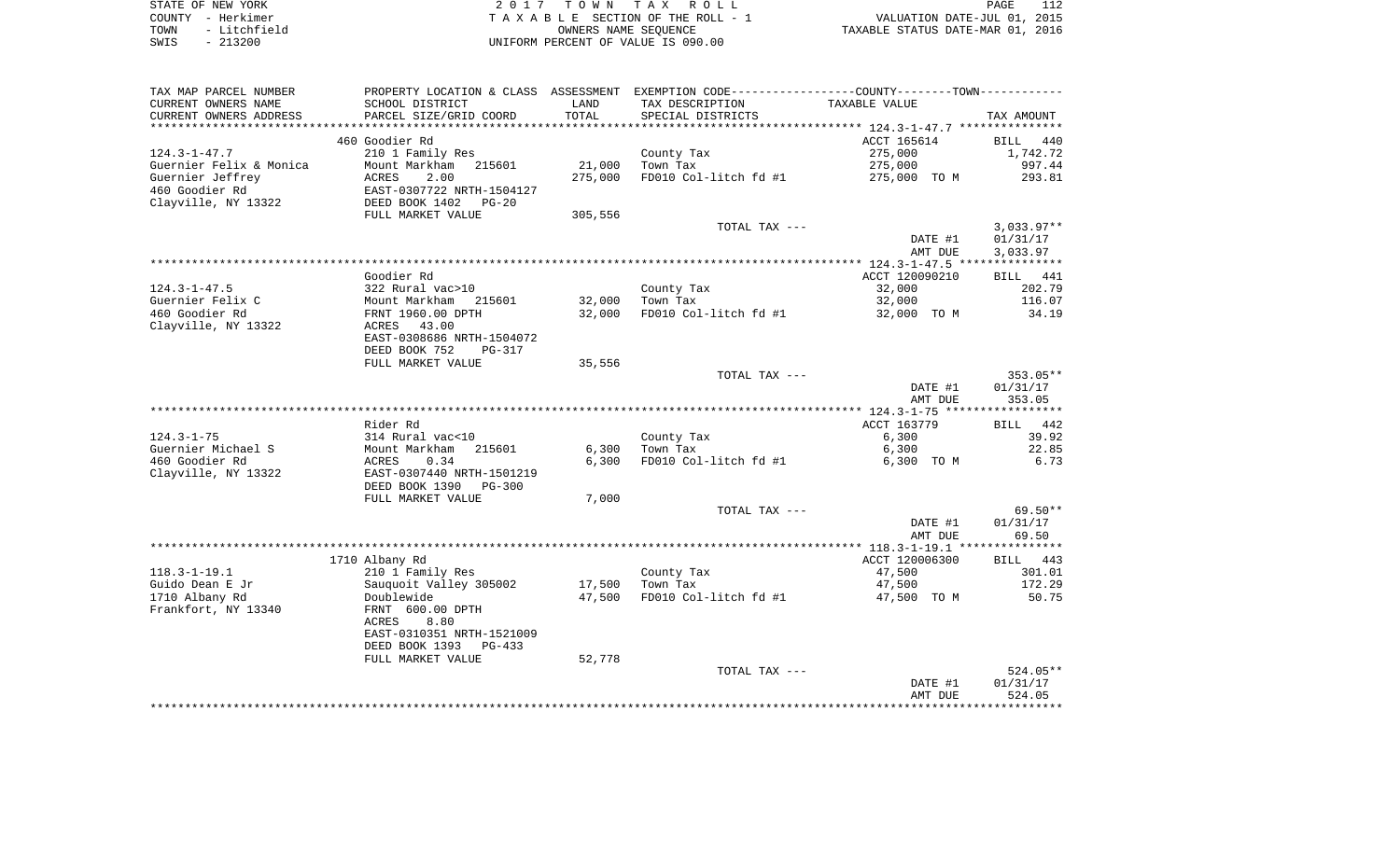|      | STATE OF NEW YORK | 2017 TOWN TAX ROLL                 | PAGE                             |  |
|------|-------------------|------------------------------------|----------------------------------|--|
|      | COUNTY - Herkimer | TAXABLE SECTION OF THE ROLL - 1    | VALUATION DATE-JUL 01, 2015      |  |
| TOWN | - Litchfield      | OWNERS NAME SEOUENCE               | TAXABLE STATUS DATE-MAR 01, 2016 |  |
| SWIS | $-213200$         | UNIFORM PERCENT OF VALUE IS 090.00 |                                  |  |

| TAX MAP PARCEL NUMBER   | PROPERTY LOCATION & CLASS ASSESSMENT EXEMPTION CODE---------------COUNTY-------TOWN---------- |                    |                       |                |            |
|-------------------------|-----------------------------------------------------------------------------------------------|--------------------|-----------------------|----------------|------------|
| CURRENT OWNERS NAME     | SCHOOL DISTRICT                                                                               | LAND               | TAX DESCRIPTION       | TAXABLE VALUE  |            |
| CURRENT OWNERS ADDRESS  | PARCEL SIZE/GRID COORD                                                                        | TOTAL              | SPECIAL DISTRICTS     |                | TAX AMOUNT |
| *********************   |                                                                                               | ****************** |                       |                |            |
|                         | Albany Rd                                                                                     |                    |                       | ACCT 120012480 | BILL 444   |
| $124.3 - 2 - 13.1$      | 105 Vac farmland                                                                              |                    | County Tax            | 43,600         | 276.30     |
| Guske Charles           | Mount Markham 215601                                                                          | 34,700             | Town Tax              | 43,600         | 158.14     |
| 469 Albany Rd           | ACRES 53.40                                                                                   | 43,600             | FD010 Col-litch fd #1 | 43,600 TO M    | 46.58      |
| West Winfield, NY 13491 | EAST-0309254 NRTH-1499258                                                                     |                    |                       |                |            |
|                         | DEED BOOK 1118<br>PG-71                                                                       |                    |                       |                |            |
|                         | FULL MARKET VALUE                                                                             | 48,444             |                       |                |            |
|                         |                                                                                               |                    | TOTAL TAX ---         |                | 481.02**   |
|                         |                                                                                               |                    |                       | DATE #1        | 01/31/17   |
|                         |                                                                                               |                    |                       | AMT DUE        | 481.02     |
|                         |                                                                                               |                    |                       |                |            |
|                         | 469 Albany Rd                                                                                 |                    |                       |                | BILL 445   |
| $124.3 - 2 - 13.3$      | 240 Rural res                                                                                 |                    | County Tax            | 120,000        | 760.46     |
| Guske Charles           | Mount Markham<br>215601                                                                       | 38,700             | Town Tax              | 120,000        | 435.25     |
| 469 Albany Road         | ACRES<br>54.10                                                                                | 120,000            | FD010 Col-litch fd #1 | 120,000 TO M   | 128.21     |
| West Winfield, NY 13491 | EAST-0309613 NRTH-1498001                                                                     |                    |                       |                |            |
|                         | DEED BOOK 944<br>$PG-100$                                                                     |                    |                       |                |            |
|                         | FULL MARKET VALUE                                                                             | 133,333            |                       |                |            |
|                         |                                                                                               |                    | TOTAL TAX ---         |                | 1,323.92** |
|                         |                                                                                               |                    |                       | DATE #1        | 01/31/17   |
|                         |                                                                                               |                    |                       | AMT DUE        | 1,323.92   |
|                         |                                                                                               |                    |                       |                |            |
|                         | 363 Goodier Rd                                                                                |                    |                       | ACCT 164395    | BILL 446   |
| $124.1 - 1 - 23.1$      | 241 Rural res&ag                                                                              |                    | County Tax            | 125,000        | 792.14     |
| Gustin Linda L          | Mount Markham 215601                                                                          | 75,000             | Town Tax              | 125,000        | 453.38     |
| 363 Goodier Rd          | FRNT 1690.00 DPTH                                                                             | 125,000            | FD010 Col-litch fd #1 | 125,000 TO M   | 133.55     |
| Clayville, NY 13322     | 89.20<br>ACRES                                                                                |                    |                       |                |            |
|                         | EAST-0307346 NRTH-1507218                                                                     |                    |                       |                |            |
|                         | DEED BOOK 1394<br>PG-173                                                                      |                    |                       |                |            |
|                         | FULL MARKET VALUE                                                                             | 138,889            |                       |                |            |
|                         |                                                                                               |                    | TOTAL TAX ---         |                | 1,379.07** |
|                         |                                                                                               |                    |                       | DATE #1        | 01/31/17   |
|                         |                                                                                               |                    |                       | AMT DUE        | 1,379.07   |
|                         |                                                                                               |                    |                       |                |            |
|                         | 1682 Albany Rd                                                                                |                    |                       | ACCT 120090004 | BILL 447   |
| $118.3 - 1 - 18$        | 210 1 Family Res                                                                              |                    | County Tax            | 90,000         | 570.34     |
| Hale-Harris Donna V     | Sauquoit Valley 305002<br>Doublewide                                                          | 12,400             | Town Tax              | 90,000         | 326.44     |
| 1682 Albany Rd          |                                                                                               | 90,000             | FD010 Col-litch fd #1 | 90,000 TO M    | 96.16      |
| Frankfort, NY 13340     | FRNT 155.00 DPTH 190.00                                                                       |                    |                       |                |            |
|                         | 0.92<br>ACRES                                                                                 |                    |                       |                |            |
|                         | EAST-0309940 NRTH-1520700                                                                     |                    |                       |                |            |
|                         | DEED BOOK 823<br>$PG-179$                                                                     |                    |                       |                |            |
|                         | FULL MARKET VALUE                                                                             | 100,000            |                       |                |            |
|                         |                                                                                               |                    | TOTAL TAX ---         |                | $992.94**$ |
|                         |                                                                                               |                    |                       | DATE #1        | 01/31/17   |
|                         |                                                                                               |                    |                       | AMT DUE        | 992.94     |
|                         |                                                                                               |                    |                       |                |            |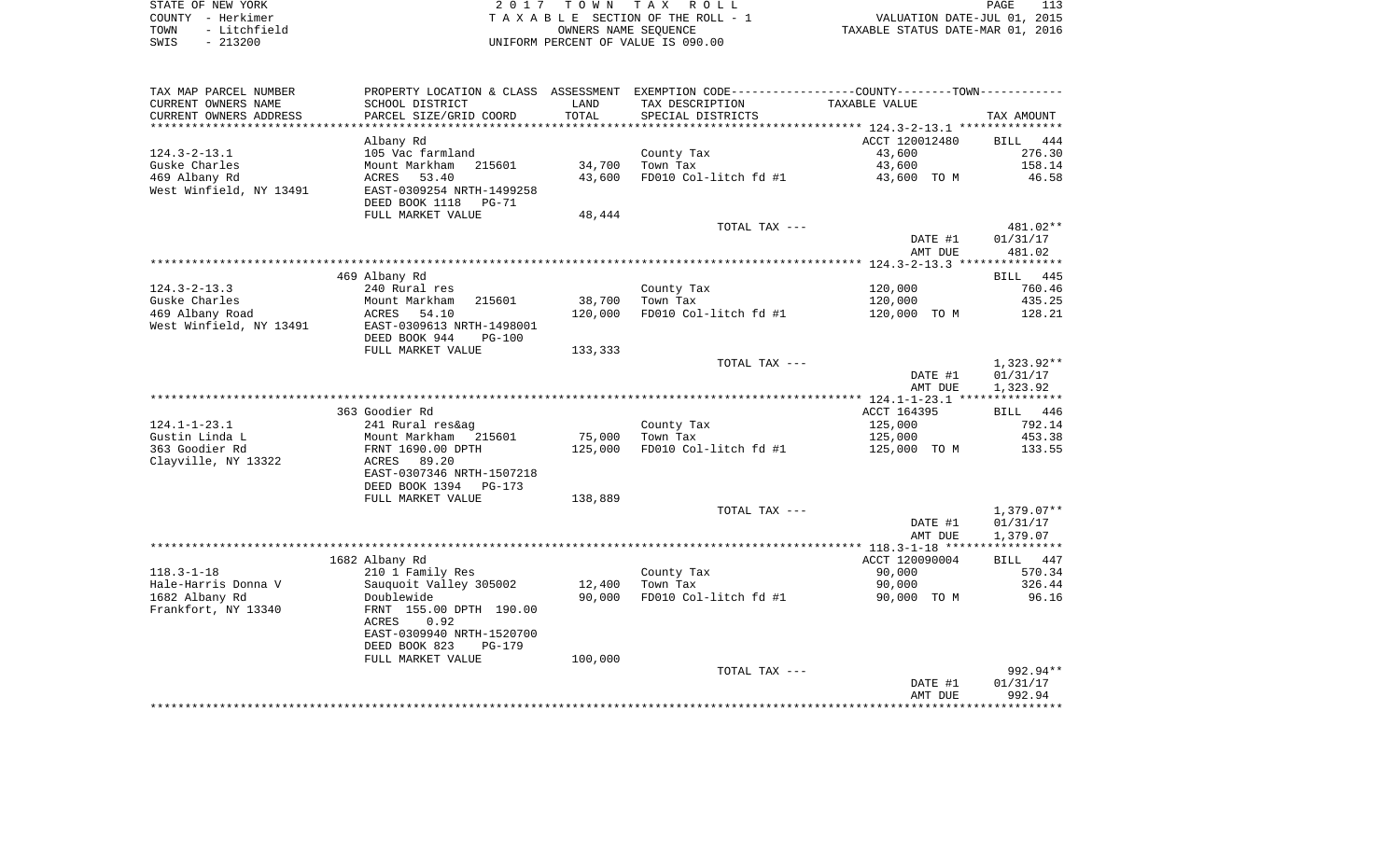| STATE OF NEW YORK |              | 2017 TOWN TAX ROLL                 |                      |  |                                  | PAGE | 114 |
|-------------------|--------------|------------------------------------|----------------------|--|----------------------------------|------|-----|
| COUNTY - Herkimer |              | TAXABLE SECTION OF THE ROLL - 1    |                      |  | VALUATION DATE-JUL 01, 2015      |      |     |
| TOWN              | - Litchfield |                                    | OWNERS NAME SEOUENCE |  | TAXABLE STATUS DATE-MAR 01, 2016 |      |     |
| - 213200<br>SWIS  |              | UNIFORM PERCENT OF VALUE IS 090.00 |                      |  |                                  |      |     |

| TAX MAP PARCEL NUMBER     |                                                       |         | PROPERTY LOCATION & CLASS ASSESSMENT EXEMPTION CODE---------------COUNTY-------TOWN---------- |                |                    |
|---------------------------|-------------------------------------------------------|---------|-----------------------------------------------------------------------------------------------|----------------|--------------------|
| CURRENT OWNERS NAME       | SCHOOL DISTRICT                                       | LAND    | TAX DESCRIPTION                                                                               | TAXABLE VALUE  |                    |
| CURRENT OWNERS ADDRESS    | PARCEL SIZE/GRID COORD                                | TOTAL   | SPECIAL DISTRICTS                                                                             |                | TAX AMOUNT         |
| *********************     |                                                       |         |                                                                                               |                |                    |
|                           | 115 Fairway View Dr                                   |         |                                                                                               |                | BILL 448           |
| $124.3 - 3 - 3$           | 210 1 Family Res                                      |         | County Tax                                                                                    | 270,000        | 1,711.03           |
| Hallak Anthony G          | Mount Markham 215601                                  | 18,700  | Town Tax                                                                                      | 270,000        | 979.31             |
| Hallak Pamela A           | FRNT 278.00 DPTH                                      | 270,000 | FD010 Col-litch fd #1                                                                         | 270,000 TO M   | 288.47             |
| 115 Fairway View Drive    | 2.00<br>ACRES                                         |         |                                                                                               |                |                    |
| Clayville, NY 13322       | EAST-0305811 NRTH-1504440                             |         |                                                                                               |                |                    |
|                           | DEED BOOK 906<br>$PG-202$                             |         |                                                                                               |                |                    |
|                           | FULL MARKET VALUE                                     | 300,000 |                                                                                               |                |                    |
|                           |                                                       |         | TOTAL TAX ---                                                                                 |                | 2,978.81**         |
|                           |                                                       |         |                                                                                               | DATE #1        | 01/31/17           |
|                           |                                                       |         |                                                                                               | AMT DUE        | 2,978.81           |
|                           |                                                       |         |                                                                                               |                |                    |
|                           | 437 Cedarville Rd                                     |         |                                                                                               | ACCT 194795    | BILL 449           |
| $124.4 - 1 - 33$          | 210 1 Family Res                                      |         | County Tax                                                                                    | 106,600        | 675.54             |
| Hammont Jesse A           | Mount Markham<br>215601                               | 13,000  | Town Tax                                                                                      | 106,600        | 386.64             |
| 437 Cedarville Rd         | ACRES<br>1.00                                         | 106,600 | FD010 Col-litch fd #1                                                                         | 106,600 TO M   | 113.89             |
| Ilion, NY 13357           | EAST-0323988 NRTH-1499015                             |         |                                                                                               |                |                    |
|                           | DEED BOOK 1585<br>PG-411<br>FULL MARKET VALUE         | 118,444 |                                                                                               |                |                    |
|                           |                                                       |         | TOTAL TAX ---                                                                                 |                | $1,176.07**$       |
|                           |                                                       |         |                                                                                               | DATE #1        | 01/31/17           |
|                           |                                                       |         |                                                                                               | AMT DUE        | 1,176.07           |
|                           |                                                       |         |                                                                                               |                |                    |
|                           | 396 Goodier Rd                                        |         |                                                                                               | ACCT 189727    | BILL 450           |
| $124.3 - 1 - 46$          | 210 1 Family Res                                      |         | County Tax                                                                                    | 172,800        | 1,095.06           |
| Hanna Stevana R           | Mount Markham<br>215601                               | 25,300  | Town Tax                                                                                      | 172,800        | 626.76             |
| 396 Goodier Rd            | 18.00<br>ACRES                                        | 172,800 | FD010 Col-litch fd #1                                                                         | 172,800 TO M   | 184.62             |
| Clayville, NY 13322       | EAST-0307516 NRTH-1504833                             |         |                                                                                               |                |                    |
|                           | DEED BOOK 1554<br>PG-245                              |         |                                                                                               |                |                    |
|                           | FULL MARKET VALUE                                     | 192,000 |                                                                                               |                |                    |
|                           |                                                       |         | TOTAL TAX ---                                                                                 |                | 1,906.44**         |
|                           |                                                       |         |                                                                                               | DATE #1        | 01/31/17           |
|                           |                                                       |         |                                                                                               | AMT DUE        | 1,906.44           |
|                           |                                                       |         |                                                                                               |                |                    |
|                           | 156 Foster Rd                                         |         |                                                                                               | ACCT 181687    | <b>BILL</b><br>451 |
| $124.4 - 1 - 18$          | 240 Rural res                                         |         | 41730<br>AG MKTS                                                                              | $\overline{0}$ | $\Omega$           |
| Hartman Laurel            | Mount Markham<br>215601                               | 90,000  | County Tax                                                                                    | 167,400        | 1,060.84           |
| 156 Foster Rd             | ACRES 192.30                                          | 167,400 | Town Tax                                                                                      | 167,400        | 607.17             |
| Frankfort, NY 13340       | EAST-0315883 NRTH-1500629<br>DEED BOOK 1505<br>PG-631 |         | FD010 Col-litch fd #1                                                                         | 167,400 TO M   | 178.85             |
| MAY BE SUBJECT TO PAYMENT | FULL MARKET VALUE                                     | 186,000 |                                                                                               |                |                    |
| UNDER AGDIST LAW TIL 2023 |                                                       |         |                                                                                               |                |                    |
|                           |                                                       |         | TOTAL TAX ---                                                                                 |                | 1,846.86**         |
|                           |                                                       |         |                                                                                               | DATE #1        | 01/31/17           |
|                           |                                                       |         |                                                                                               | AMT DUE        | 1,846.86           |
|                           |                                                       |         |                                                                                               |                |                    |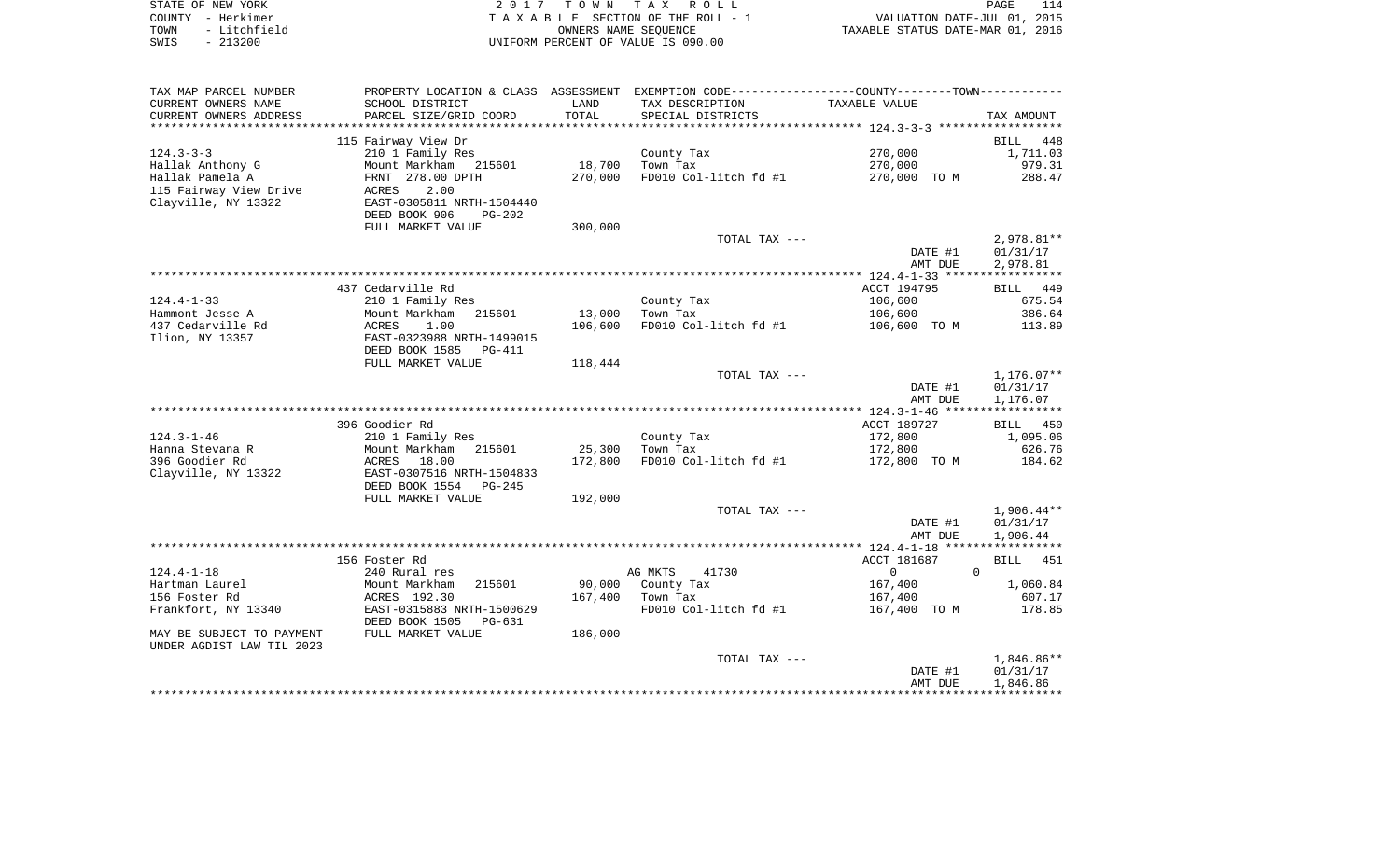|      | STATE OF NEW YORK | 2017 TOWN TAX ROLL                 | PAGE                             |  |
|------|-------------------|------------------------------------|----------------------------------|--|
|      | COUNTY - Herkimer | TAXABLE SECTION OF THE ROLL - 1    | VALUATION DATE-JUL 01, 2015      |  |
| TOWN | - Litchfield      | OWNERS NAME SEOUENCE               | TAXABLE STATUS DATE-MAR 01, 2016 |  |
| SWIS | - 213200          | UNIFORM PERCENT OF VALUE IS 090.00 |                                  |  |

|  | PAGE                           | $\perp$ $\perp$ 5 |
|--|--------------------------------|-------------------|
|  | VALUATION DATE-JUL 01, 2015    |                   |
|  | XABLE STATUS DATE-MAR 01, 2016 |                   |

| TAX MAP PARCEL NUMBER               |                           |                  | PROPERTY LOCATION & CLASS ASSESSMENT EXEMPTION CODE----------------COUNTY-------TOWN---------- |                       |                        |
|-------------------------------------|---------------------------|------------------|------------------------------------------------------------------------------------------------|-----------------------|------------------------|
| CURRENT OWNERS NAME                 | SCHOOL DISTRICT           | LAND             | TAX DESCRIPTION                                                                                | TAXABLE VALUE         |                        |
| CURRENT OWNERS ADDRESS              | PARCEL SIZE/GRID COORD    | TOTAL            | SPECIAL DISTRICTS                                                                              |                       | TAX AMOUNT             |
|                                     |                           |                  |                                                                                                |                       |                        |
|                                     | Rising Rd                 |                  |                                                                                                | ACCT 120012570        | <b>BILL</b><br>452     |
| $124.4 - 1 - 19$                    | 314 Rural vac<10          |                  | 41730<br>AG MKTS                                                                               | 6,762<br>6,762        |                        |
| Hartman Laurel                      | Mount Markham<br>215601   | 7,600            | County Tax                                                                                     | 838                   | 5.31                   |
| 156 Foster Rd                       | 1.70<br>ACRES             | 7,600            | Town Tax                                                                                       | 838                   | 3.04                   |
| Frankfort, NY 13340                 | EAST-0314455 NRTH-1500634 |                  | FD010 Col-litch fd #1                                                                          | 7,600 TO M            | 8.12                   |
|                                     | DEED BOOK 1505 PG-631     |                  |                                                                                                |                       |                        |
| MAY BE SUBJECT TO PAYMENT           | FULL MARKET VALUE         | 8,444            |                                                                                                |                       |                        |
| UNDER AGDIST LAW TIL 2023           |                           |                  |                                                                                                |                       |                        |
|                                     |                           |                  | TOTAL TAX ---                                                                                  |                       | $16.47**$              |
|                                     |                           |                  |                                                                                                | DATE #1               | 01/31/17               |
|                                     |                           |                  |                                                                                                | AMT DUE               | 16.47                  |
|                                     |                           |                  |                                                                                                |                       |                        |
|                                     | 458 Prior Rd              |                  |                                                                                                |                       | <b>BILL</b><br>453     |
| $124.2 - 1 - 25.2$                  | 241 Rural res&ag          |                  | VET COM CT 41131                                                                               | 13,350<br>13,350      |                        |
| Hatcher Joan A                      | Mount Markham 215601      | 32,000           | County Tax                                                                                     | 126,650               | 802.60                 |
| Patocka Duane                       | FRNT 909.60 DPTH          | 140,000          | Town Tax                                                                                       | 126,650               | 459.37                 |
| 458 Prior Rd                        | ACRES 25.40               |                  | FD010 Col-litch fd #1                                                                          | 140,000 TO M          | 149.58                 |
| Clayville, NY 13322                 | EAST-0314587 NRTH-1508512 |                  |                                                                                                |                       |                        |
|                                     | DEED BOOK 1135<br>PG-375  |                  |                                                                                                |                       |                        |
|                                     | FULL MARKET VALUE         | 155,556          |                                                                                                |                       |                        |
|                                     |                           |                  | TOTAL TAX ---                                                                                  |                       | $1,411.55**$           |
|                                     |                           |                  |                                                                                                | DATE #1               | 01/31/17               |
|                                     |                           |                  |                                                                                                | AMT DUE               | 1,411.55               |
|                                     |                           |                  |                                                                                                |                       |                        |
|                                     | Albany Rd                 |                  |                                                                                                |                       | 454<br>BILL            |
| $118.1 - 1 - 28.5$                  | 312 Vac w/imprv           |                  | County Tax                                                                                     | 4,000                 | 25.35                  |
| Hathaway John                       | Sauquoit Valley 305002    | 3,100            | Town Tax                                                                                       | 4,000                 | 14.51                  |
| Hathaway Lugene                     | ACRES<br>4.30             | 4,000            | FD010 Col-litch fd #1                                                                          | 4,000 TO M            | 4.27                   |
| 1820 Albany Rd                      | EAST-0311469 NRTH-1522839 |                  |                                                                                                |                       |                        |
| Frankfort, NY 13340                 | FULL MARKET VALUE         | 4,444            |                                                                                                |                       |                        |
|                                     |                           |                  | TOTAL TAX ---                                                                                  |                       | $44.13**$              |
|                                     |                           |                  |                                                                                                | DATE #1               | 01/31/17               |
|                                     |                           |                  |                                                                                                | AMT DUE               | 44.13                  |
|                                     |                           |                  |                                                                                                |                       |                        |
|                                     | 1820 Albany Rd            |                  |                                                                                                |                       | BILL 455               |
| $118.1 - 1 - 28.3$                  | 270 Mfg housing           |                  |                                                                                                | 70,000                | 443.60                 |
|                                     |                           |                  | County Tax<br>Town Tax                                                                         |                       |                        |
| Hathaway John R                     | Sauguoit Valley 305002    | 12,200<br>70,000 | FD010 Col-litch fd #1                                                                          | 70,000<br>70,000 TO M | 253.89<br>74.79        |
| Hathaway Lugene J<br>1820 Albany Rd | FRNT 150.00 DPTH 260.00   |                  |                                                                                                |                       |                        |
|                                     | 0.90<br>ACRES             |                  |                                                                                                |                       |                        |
| Frankfort, NY 13340                 | EAST-0310886 NRTH-1523188 |                  |                                                                                                |                       |                        |
|                                     | DEED BOOK 852<br>$PG-153$ |                  |                                                                                                |                       |                        |
|                                     | FULL MARKET VALUE         | 77,778           |                                                                                                |                       |                        |
|                                     |                           |                  | TOTAL TAX ---                                                                                  |                       | $772.28**$<br>01/31/17 |
|                                     |                           |                  |                                                                                                | DATE #1               |                        |
|                                     |                           |                  |                                                                                                | AMT DUE               | 772.28                 |
|                                     |                           |                  |                                                                                                |                       |                        |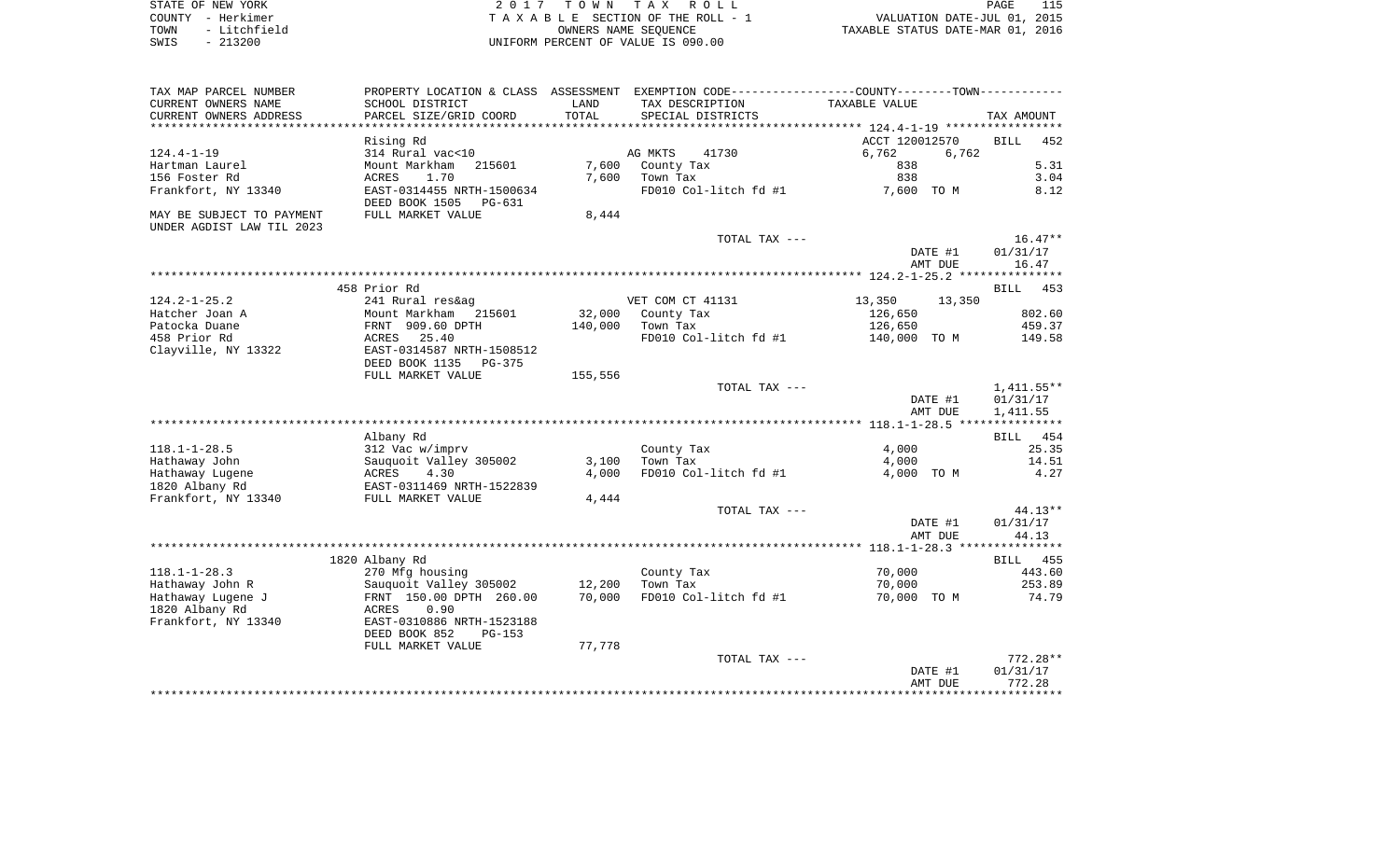|      | STATE OF NEW YORK | 2017 TOWN TAX ROLL                 | PAGE                             |  |
|------|-------------------|------------------------------------|----------------------------------|--|
|      | COUNTY - Herkimer | TAXABLE SECTION OF THE ROLL - 1    | VALUATION DATE-JUL 01, 2015      |  |
| TOWN | - Litchfield      | OWNERS NAME SEOUENCE               | TAXABLE STATUS DATE-MAR 01, 2016 |  |
| SWIS | $-213200$         | UNIFORM PERCENT OF VALUE IS 090.00 |                                  |  |

 $\frac{116}{2015}$ 

| TAX MAP PARCEL NUMBER     |                            |         | PROPERTY LOCATION & CLASS ASSESSMENT EXEMPTION CODE----------------COUNTY-------TOWN----------- |                |                    |
|---------------------------|----------------------------|---------|-------------------------------------------------------------------------------------------------|----------------|--------------------|
| CURRENT OWNERS NAME       | SCHOOL DISTRICT            | LAND    | TAX DESCRIPTION                                                                                 | TAXABLE VALUE  |                    |
| CURRENT OWNERS ADDRESS    | PARCEL SIZE/GRID COORD     | TOTAL   | SPECIAL DISTRICTS                                                                               |                | TAX AMOUNT         |
|                           |                            |         |                                                                                                 |                |                    |
|                           | 236 Camp Rd                |         |                                                                                                 | ACCT 159395    | <b>BILL</b><br>456 |
| $124.3 - 1 - 37$          | 210 1 Family Res           |         | County Tax                                                                                      | 230,000        | 1,457.54           |
| Hauck Thomas J            | Mount Markham 215601       | 10,200  | Town Tax                                                                                        | 230,000        | 834.22             |
| Hauck Linda K             | FRNT 150.00 DPTH 125.00    | 230,000 | FD010 Col-litch fd #1                                                                           | 230,000 TO M   | 245.73             |
| 236 Camp Rd               | 0.43<br>ACRES              |         |                                                                                                 |                |                    |
| Clayville, NY 13322       | EAST-0306262 NRTH-1503924  |         |                                                                                                 |                |                    |
|                           | DEED BOOK 1361<br>PG-392   |         |                                                                                                 |                |                    |
|                           | FULL MARKET VALUE          | 255,556 |                                                                                                 |                |                    |
|                           |                            |         | TOTAL TAX ---                                                                                   |                | $2,537.49**$       |
|                           |                            |         |                                                                                                 | DATE #1        | 01/31/17           |
|                           |                            |         |                                                                                                 | AMT DUE        | 2,537.49           |
|                           |                            |         |                                                                                                 |                |                    |
|                           | 10232 Cedar Lake Rd        |         |                                                                                                 |                | BILL 457           |
| $124.1 - 1 - 17.2$        | 105 Vac farmland           |         | AG MKTS L 41720                                                                                 | $\mathbf 0$    | $\Omega$           |
| Helleskov Erik            | Sauquoit Valley 305002     | 28,800  | County Tax                                                                                      | 28,800         | 182.51             |
| 10232 Cedar Lake Rd       | ACRES<br>54.60             | 28,800  | Town Tax                                                                                        | 28,800         | 104.46             |
| Clayville, NY 13322       | EAST-0302515 NRTH-1505259  |         | FD010 Col-litch fd #1                                                                           | 28,800 TO M    | 30.77              |
|                           | DEED BOOK 1111<br>$PG-279$ |         |                                                                                                 |                |                    |
| MAY BE SUBJECT TO PAYMENT | FULL MARKET VALUE          | 32,000  |                                                                                                 |                |                    |
| UNDER AGDIST LAW TIL 2020 |                            |         |                                                                                                 |                |                    |
|                           |                            |         | TOTAL TAX ---                                                                                   |                | $317.74**$         |
|                           |                            |         |                                                                                                 | DATE #1        | 01/31/17           |
|                           |                            |         |                                                                                                 | AMT DUE        | 317.74             |
|                           |                            |         |                                                                                                 |                |                    |
|                           | 723 Ball Rd                |         |                                                                                                 | ACCT 172164    | BILL 458           |
| $118.4 - 1 - 9.2$         | 314 Rural vac<10           |         | County Tax                                                                                      | 14,000         | 88.72              |
| Hendricks David A         | Mount Markham<br>215601    | 14,000  | Town Tax                                                                                        | 14,000         | 50.78              |
| 599 Bennett Rd            | FRNT 125.00 DPTH 225.00    | 14,000  | School Relevy                                                                                   |                | 314.03             |
| Frankfort, NY 13340       | 1.50<br>ACRES              |         | FD010 Col-litch fd #1                                                                           | 14,000 TO M    | 14.96              |
|                           | EAST-0316617 NRTH-1519657  |         |                                                                                                 |                |                    |
|                           | DEED BOOK 1443<br>PG-558   |         |                                                                                                 |                |                    |
|                           | FULL MARKET VALUE          | 15,556  |                                                                                                 |                |                    |
|                           |                            |         | TOTAL TAX ---                                                                                   |                | $468.49**$         |
|                           |                            |         |                                                                                                 | DATE #1        | 01/31/17           |
|                           |                            |         |                                                                                                 | AMT DUE        | 468.49             |
|                           |                            |         |                                                                                                 |                |                    |
|                           | 599 Bennett Rd             |         |                                                                                                 | ACCT 120006750 | BILL 459           |
| $118.4 - 1 - 12$          | 240 Rural res              |         | County Tax                                                                                      | 88,000         | 557.67             |
| Hendricks David A         | 215601<br>Mount Markham    | 33,100  | Town Tax                                                                                        | 88,000         | 319.18             |
| 45 S Main St              | 20.20<br>ACRES             | 88,000  | FD010 Col-litch fd #1                                                                           | 88,000 TO M    | 94.02              |
| Yardley, PA 19067         | EAST-0316144 NRTH-1519524  |         |                                                                                                 |                |                    |
|                           | DEED BOOK 1097<br>PG-497   |         |                                                                                                 |                |                    |
|                           | FULL MARKET VALUE          | 97,778  |                                                                                                 |                | 970.87**           |
|                           |                            |         | TOTAL TAX ---                                                                                   |                |                    |
|                           |                            |         |                                                                                                 | DATE #1        | 01/31/17           |
|                           |                            |         |                                                                                                 | AMT DUE        | 970.87             |
|                           |                            |         |                                                                                                 |                |                    |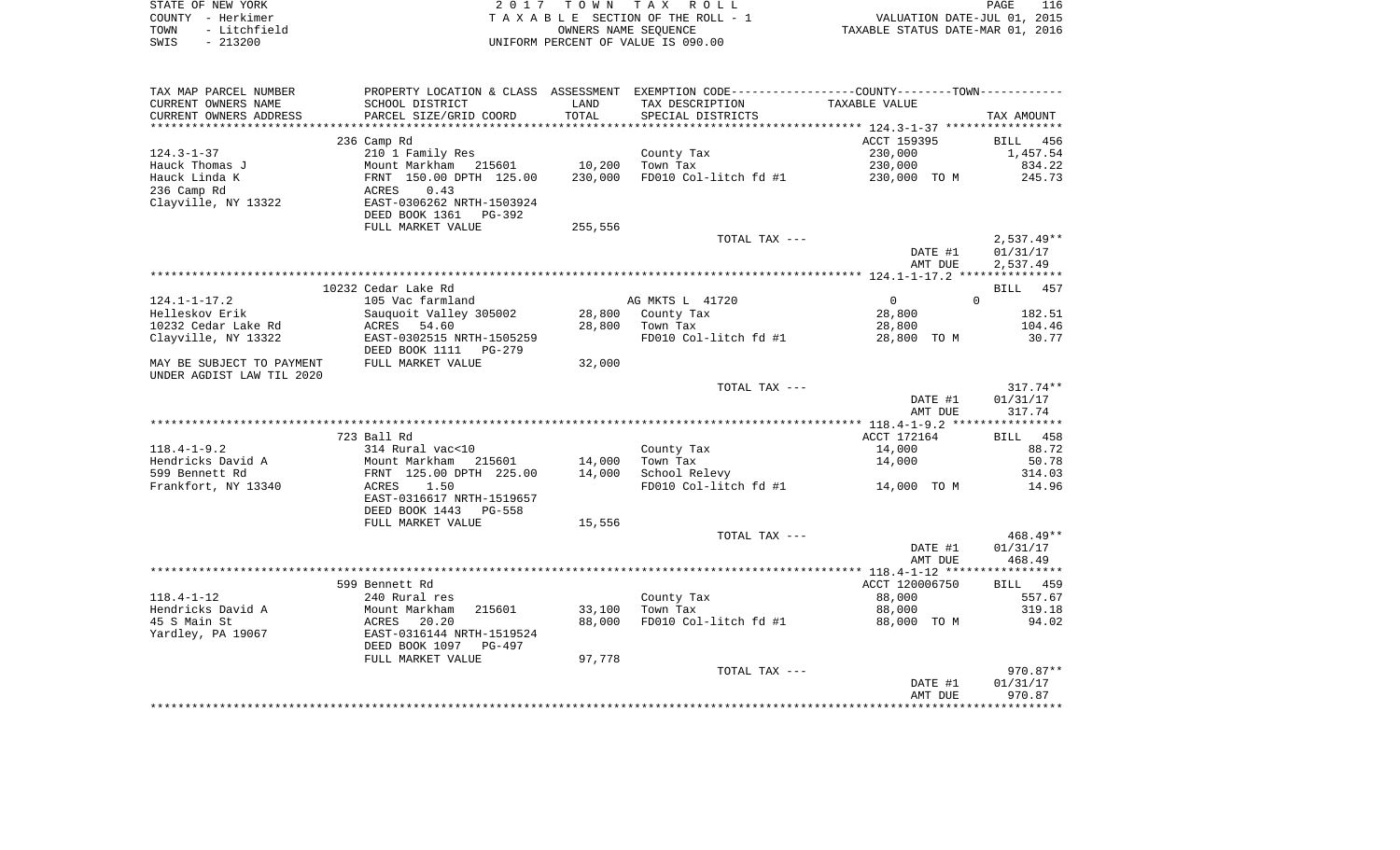| STATE OF NEW YORK                          | / TOWN TAX ROLL<br>2017            | 117<br>PAGE                      |
|--------------------------------------------|------------------------------------|----------------------------------|
| COUNTY - Herkimer                          | TAXABLE SECTION OF THE ROLL - 1    | VALUATION DATE-JUL 01, 2015      |
| - Litchfield<br>TOWN                       | OWNERS NAME SEOUENCE               | TAXABLE STATUS DATE-MAR 01, 2016 |
| 213200<br>SWIS<br>$\overline{\phantom{0}}$ | UNIFORM PERCENT OF VALUE IS 090.00 |                                  |

| TAX MAP PARCEL NUMBER                            | PROPERTY LOCATION & CLASS ASSESSMENT                        |         | EXEMPTION CODE-----------------COUNTY-------TOWN----------- |               |                          |
|--------------------------------------------------|-------------------------------------------------------------|---------|-------------------------------------------------------------|---------------|--------------------------|
| CURRENT OWNERS NAME                              | SCHOOL DISTRICT                                             | LAND    | TAX DESCRIPTION                                             | TAXABLE VALUE |                          |
| CURRENT OWNERS ADDRESS<br>********************** | PARCEL SIZE/GRID COORD                                      | TOTAL   | SPECIAL DISTRICTS                                           |               | TAX AMOUNT               |
|                                                  | 140 Prior Rd                                                |         |                                                             | ACCT 148999   | <b>BILL</b><br>460       |
| $124.1 - 1 - 41.3$                               | 117 Horse farm                                              |         | County Tax                                                  | 133,400       | 845.38                   |
| Herrick Nancy J                                  | Mount Markham<br>215601                                     | 28,500  | Town Tax                                                    | 133,400       | 483.85                   |
| 140 Prior Rd                                     | ACRES<br>32.00                                              | 133,400 | FD010 Col-litch fd #1                                       | 133,400 TO M  | 142.52                   |
| Clayville, NY 13322                              | EAST-0311402 NRTH-1503899                                   |         |                                                             |               |                          |
|                                                  | DEED BOOK 1299<br>PG-647                                    |         |                                                             |               |                          |
|                                                  | FULL MARKET VALUE                                           | 148,222 |                                                             |               |                          |
|                                                  |                                                             |         | TOTAL TAX ---                                               |               | 1,471.75**               |
|                                                  |                                                             |         |                                                             | DATE #1       | 01/31/17                 |
|                                                  |                                                             |         |                                                             | AMT DUE       | 1,471.75                 |
|                                                  | Berberick Rd                                                |         |                                                             | ACCT 195461   | BILL 461                 |
| $124.4 - 1 - 25.1$                               | 312 Vac w/imprv                                             |         | County Tax                                                  | 31,500        | 199.62                   |
| Hinman Irrevocable Trust (The) Mount Markham     | 215601                                                      | 12,000  | Town Tax                                                    | 31,500        | 114.25                   |
| 3597 Oneida Street                               | ACRES<br>8.50                                               | 31,500  | FD010 Col-litch fd #1                                       | 31,500 TO M   | 33.65                    |
| New Hartford, NY 13413                           | EAST-0317282 NRTH-1499404                                   |         |                                                             |               |                          |
|                                                  | DEED BOOK 1589<br>$PG-634$                                  |         |                                                             |               |                          |
|                                                  | FULL MARKET VALUE                                           | 35,000  |                                                             |               |                          |
|                                                  |                                                             |         | TOTAL TAX ---                                               |               | $347.52**$               |
|                                                  |                                                             |         |                                                             | DATE #1       | 01/31/17                 |
|                                                  |                                                             |         |                                                             | AMT DUE       | 347.52                   |
|                                                  | 399 Berberick Rd                                            |         |                                                             |               | <b>BILL</b><br>462       |
| $124.4 - 1 - 25.2$                               | 210 1 Family Res                                            |         | County Tax                                                  | 175,000       | 1,109.00                 |
| Hinman William C                                 | Mount Markham<br>215601                                     | 13,000  | Town Tax                                                    | 175,000       | 634.73                   |
| Hinman Kristina M                                | FRNT 313.00 DPTH                                            | 175,000 | FD010 Col-litch fd #1                                       | 175,000 TO M  | 186.97                   |
| 399 Berberick Road                               | 7.80<br>ACRES                                               |         |                                                             |               |                          |
| Frankfort, NY 13340                              | EAST-0317070 NRTH-1499196                                   |         |                                                             |               |                          |
|                                                  | DEED BOOK 928<br>PG-386                                     |         |                                                             |               |                          |
|                                                  | FULL MARKET VALUE                                           | 194,444 |                                                             |               |                          |
|                                                  |                                                             |         | TOTAL TAX ---                                               | DATE #1       | $1,930.70**$<br>01/31/17 |
|                                                  |                                                             |         |                                                             | AMT DUE       | 1,930.70                 |
|                                                  |                                                             |         |                                                             |               |                          |
|                                                  | 593 Berberick Rd                                            |         |                                                             |               | BILL 463                 |
| $124.4 - 1 - 26.5$                               | 210 1 Family Res                                            |         | County Tax                                                  | 26,000        | 164.77                   |
| Hoage Lewis D Sr                                 | Mount Markham<br>215601                                     | 5,000   | Town Tax                                                    | 26,000        | 94.30                    |
| Hoage Virginia M                                 | NO RD FRONT                                                 | 26,000  | FD010 Col-litch fd #1                                       | 26,000 TO M   | 27.78                    |
| 593 Berberick Rd                                 | COMMON DRIVEWAY                                             |         |                                                             |               |                          |
| Frankfort, NY 13340                              | <b>BAR 2007</b>                                             |         |                                                             |               |                          |
|                                                  | EAST-0317933 NRTH-1502301<br>DEED BOOK 937<br><b>PG-650</b> |         |                                                             |               |                          |
|                                                  | FULL MARKET VALUE                                           | 28,889  |                                                             |               |                          |
|                                                  |                                                             |         | TOTAL TAX ---                                               |               | 286.85**                 |
|                                                  |                                                             |         |                                                             | DATE #1       | 01/31/17                 |
|                                                  |                                                             |         |                                                             | AMT DUE       | 286.85                   |
|                                                  |                                                             |         |                                                             |               |                          |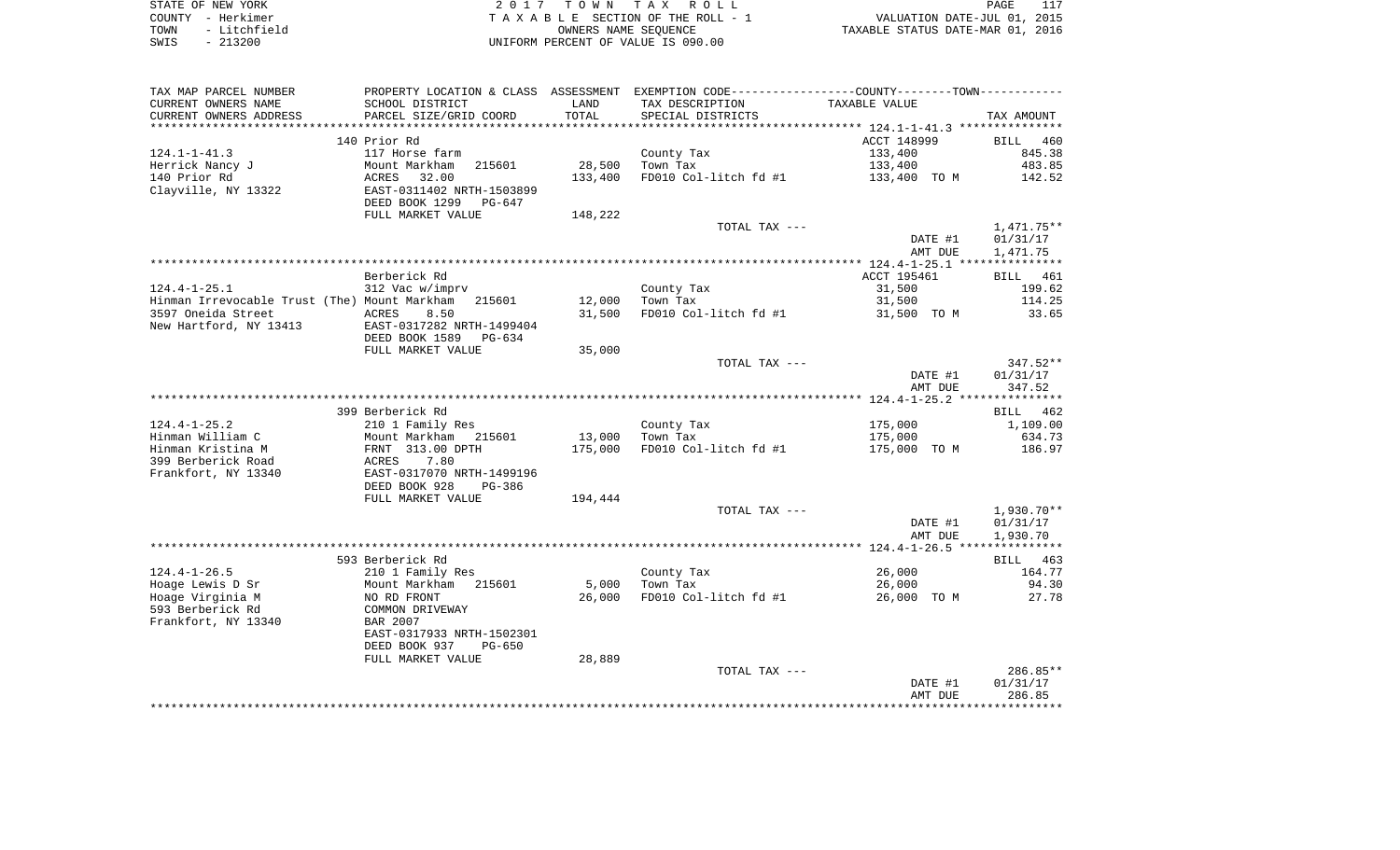| STATE OF NEW YORK    | 2017 TOWN TAX ROLL                 | PAGE                             |
|----------------------|------------------------------------|----------------------------------|
| COUNTY - Herkimer    | TAXABLE SECTION OF THE ROLL - 1    | VALUATION DATE-JUL 01, 2015      |
| - Litchfield<br>TOWN | OWNERS NAME SEOUENCE               | TAXABLE STATUS DATE-MAR 01, 2016 |
| $-213200$<br>SWIS    | UNIFORM PERCENT OF VALUE IS 090.00 |                                  |

| TAX MAP PARCEL NUMBER   | PROPERTY LOCATION & CLASS ASSESSMENT |         | EXEMPTION CODE----------------COUNTY-------TOWN----------- |                    |                          |
|-------------------------|--------------------------------------|---------|------------------------------------------------------------|--------------------|--------------------------|
| CURRENT OWNERS NAME     | SCHOOL DISTRICT                      | LAND    | TAX DESCRIPTION                                            | TAXABLE VALUE      |                          |
| CURRENT OWNERS ADDRESS  | PARCEL SIZE/GRID COORD               | TOTAL   | SPECIAL DISTRICTS                                          |                    | TAX AMOUNT               |
| **********************  |                                      |         |                                                            |                    |                          |
|                         | 186 Camp Rd                          |         |                                                            | ACCT 120011880     | BILL 464                 |
| $124.3 - 1 - 28$        | 210 1 Family Res                     |         | County Tax                                                 | 155,000            | 982.26                   |
| Hoffman Keith A         | Mount Markham 215601                 | 2,900   | Town Tax                                                   | 155,000            | 562.19                   |
| 186 Camp Rd             | FRNT 100.00 DPTH 109.00              | 155,000 | FD010 Col-litch fd #1                                      | 155,000 TO M       | 165.60                   |
| Clayville, NY 13322     | EAST-0306500 NRTH-1502984            |         |                                                            |                    |                          |
|                         | DEED BOOK 896<br><b>PG-507</b>       |         |                                                            |                    |                          |
|                         | FULL MARKET VALUE                    | 172,222 |                                                            |                    |                          |
|                         |                                      |         | TOTAL TAX ---                                              |                    | 1,710.05**               |
|                         |                                      |         |                                                            | DATE #1            | 01/31/17                 |
|                         |                                      |         |                                                            | AMT DUE            | 1,710.05                 |
|                         |                                      |         |                                                            |                    |                          |
|                         | 228 Silver St                        |         |                                                            | ACCT 168631        | BILL 465                 |
| $125.1 - 2 - 35.1$      | 210 1 Family Res                     |         | County Tax                                                 | 109,600            | 694.55                   |
| Hoke Michael J          | Mount Markham 215601                 | 14,800  | Town Tax                                                   | 109,600            | 397.53                   |
| Hoke Danielle L         | FRNT 300.00 DPTH                     | 109,600 | FD010 Col-litch fd #1                                      | 109,600 TO M       | 117.10                   |
| 228 Silver St           | ACRES<br>1.80                        |         |                                                            |                    |                          |
| Ilion, NY 13357         | EAST-0327294 NRTH-1507329            |         |                                                            |                    |                          |
|                         | DEED BOOK 1421<br>PG-57              |         |                                                            |                    |                          |
|                         | FULL MARKET VALUE                    | 121,778 |                                                            |                    |                          |
|                         |                                      |         | TOTAL TAX ---                                              |                    | $1,209.18**$<br>01/31/17 |
|                         |                                      |         |                                                            | DATE #1<br>AMT DUE | 1,209.18                 |
|                         |                                      |         |                                                            |                    |                          |
|                         | 656 Albany Rd                        |         |                                                            |                    | BILL 466                 |
| $124.3 - 1 - 73.4$      | 210 1 Family Res                     |         | County Tax                                                 | 190,000            | 1,204.06                 |
| Homer Kevin D           | Mount Markham 215601                 | 21,600  | Town Tax                                                   | 190,000            | 689.14                   |
| Homer Anne C            | FRNT 288.00 DPTH                     | 190,000 | FD010 Col-litch fd #1                                      | 190,000 TO M       | 203.00                   |
| 656 Albany Rd           | ACRES<br>3.30 BANK<br>023            |         |                                                            |                    |                          |
| West Winfield, NY 13491 | EAST-0311636 NRTH-1501753            |         |                                                            |                    |                          |
|                         | DEED BOOK 892<br>PG-417              |         |                                                            |                    |                          |
|                         | FULL MARKET VALUE                    | 211,111 |                                                            |                    |                          |
|                         |                                      |         | TOTAL TAX ---                                              |                    | $2,096.20**$             |
|                         |                                      |         |                                                            | DATE #1            | 01/31/17                 |
|                         |                                      |         |                                                            | AMT DUE            | 2,096.20                 |
|                         |                                      |         |                                                            |                    |                          |
|                         | 425 Rider Rd                         |         |                                                            | ACCT 170193        | BILL 467                 |
| $124.3 - 1 - 52$        | 210 1 Family Res                     |         | County Tax                                                 | 73,300             | 464.51                   |
| Howard Michael          | Mount Markham 215601                 | 7,200   | Town Tax                                                   | 73,300             | 265.86                   |
| 45 Dwight Avenue        | FRNT 100.00 DPTH 80.00               | 73,300  | FD010 Col-litch fd #1                                      | 73,300 TO M        | 78.31                    |
| Clinton, NY 13323       | EAST-0309108 NRTH-1503311            |         |                                                            |                    |                          |
|                         | DEED BOOK 1430<br>PG-980             |         |                                                            |                    |                          |
|                         | FULL MARKET VALUE                    | 81,444  |                                                            |                    |                          |
|                         |                                      |         | TOTAL TAX ---                                              |                    | 808.68**                 |
|                         |                                      |         |                                                            | DATE #1            | 01/31/17                 |
|                         |                                      |         |                                                            | AMT DUE            | 808.68                   |
|                         |                                      |         |                                                            |                    |                          |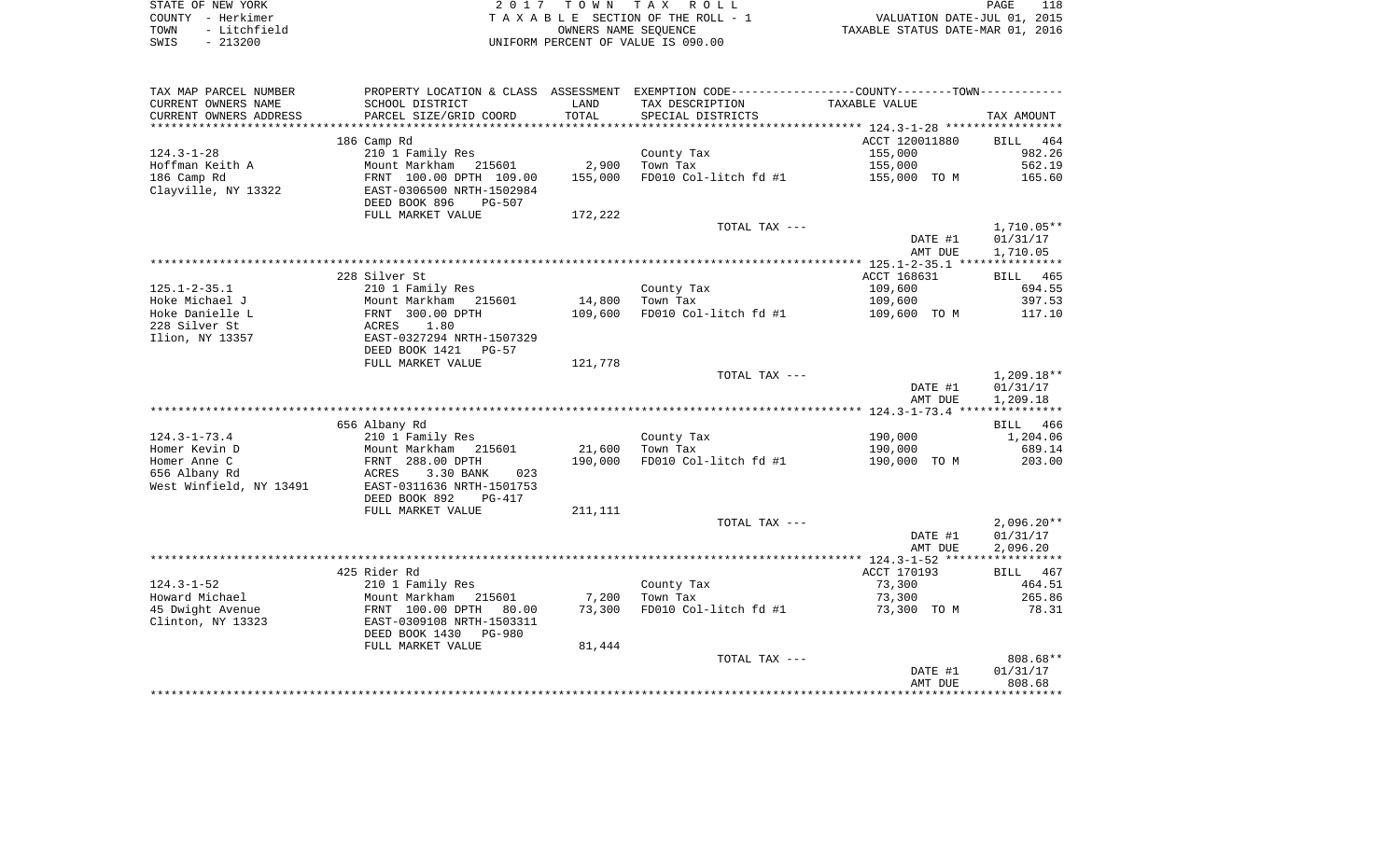|      | STATE OF NEW YORK | 2017 TOWN TAX ROLL                 | PAGE                             | 119 |
|------|-------------------|------------------------------------|----------------------------------|-----|
|      | COUNTY - Herkimer | TAXABLE SECTION OF THE ROLL - 1    | VALUATION DATE-JUL 01, 2015      |     |
| TOWN | - Litchfield      | OWNERS NAME SEOUENCE               | TAXABLE STATUS DATE-MAR 01, 2016 |     |
| SWIS | - 213200          | UNIFORM PERCENT OF VALUE IS 090.00 |                                  |     |

| TAX MAP PARCEL NUMBER                               |                                  |         | PROPERTY LOCATION & CLASS ASSESSMENT EXEMPTION CODE---------------COUNTY-------TOWN---------- |                  |              |
|-----------------------------------------------------|----------------------------------|---------|-----------------------------------------------------------------------------------------------|------------------|--------------|
| CURRENT OWNERS NAME                                 | SCHOOL DISTRICT                  | LAND    | TAX DESCRIPTION                                                                               | TAXABLE VALUE    |              |
| CURRENT OWNERS ADDRESS                              | PARCEL SIZE/GRID COORD           | TOTAL   | SPECIAL DISTRICTS                                                                             |                  | TAX AMOUNT   |
| ***********************                             |                                  |         |                                                                                               |                  |              |
|                                                     | 264 Rider Rd                     |         |                                                                                               | ACCT 120007110   | BILL 468     |
| $124.3 - 2 - 10$                                    | 210 1 Family Res                 |         | County Tax                                                                                    | 153,300          | 971.48       |
| Hoyer James W                                       | Mount Markham 215601             |         | 11,200 Town Tax                                                                               | 153,300          | 556.03       |
| 264 Rider Rd                                        | FRNT 150.00 DPTH 153.00          | 153,300 | FD010 Col-litch fd #1                                                                         | 153,300 TO M     | 163.79       |
| Clayville, NY 13322                                 | 0.52<br>ACRES                    |         |                                                                                               |                  |              |
|                                                     | EAST-0307329 NRTH-1501308        |         |                                                                                               |                  |              |
|                                                     | DEED BOOK 894<br>PG-655          |         |                                                                                               |                  |              |
|                                                     | FULL MARKET VALUE                | 170,333 |                                                                                               |                  |              |
|                                                     |                                  |         | TOTAL TAX ---                                                                                 |                  | $1,691.30**$ |
|                                                     |                                  |         |                                                                                               | DATE #1          | 01/31/17     |
|                                                     |                                  |         |                                                                                               | AMT DUE          | 1,691.30     |
|                                                     |                                  |         |                                                                                               |                  |              |
|                                                     | Albany Rd                        |         |                                                                                               | ACCT 120006960   | BILL 469     |
| $124.1 - 1 - 26$                                    | 314 Rural vac<10                 |         | County Tax                                                                                    | 1,000            | 6.34         |
| Hubbell Scott                                       | Mount Markham 215601             |         | $1.000$ Town Tax                                                                              | 1,000            | 3.63         |
| Hubbell Nancy<br>2659 Gulf to Lake Hwy PMB136 ACRES | Life Use: Earl J Hubbell<br>6.60 |         | $1,000$ FD010 Col-litch fd #1                                                                 | 1,000 TO M       | 1.07         |
| Inverness, FL 34453                                 | EAST-0309801 NRTH-1506129        |         |                                                                                               |                  |              |
|                                                     | DEED BOOK 861<br>PG-577          |         |                                                                                               |                  |              |
|                                                     | FULL MARKET VALUE                | 1,111   |                                                                                               |                  |              |
|                                                     |                                  |         | TOTAL TAX ---                                                                                 |                  | $11.04**$    |
|                                                     |                                  |         |                                                                                               | DATE #1          | 01/31/17     |
|                                                     |                                  |         |                                                                                               | AMT DUE          | 11.04        |
|                                                     |                                  |         |                                                                                               |                  |              |
|                                                     | 172 Ball Rd                      |         |                                                                                               |                  | BILL 470     |
| $118.3 - 1 - 58.5$                                  | 210 1 Family Res                 |         | County Tax                                                                                    | 90,000           | 570.34       |
| Hull Herbert D Jr                                   | Mount Markham 215601             |         | 14,000 Town Tax                                                                               | 90,000           | 326.44       |
| 172 Ball Road                                       | FRNT 250.00 DPTH                 |         | 90,000 FD010 Col-litch fd #1                                                                  | 90,000 TO M      | 96.16        |
| Clayville, NY 13322                                 | 1.20<br>ACRES                    |         |                                                                                               |                  |              |
|                                                     | EAST-0310373 NRTH-1513080        |         |                                                                                               |                  |              |
|                                                     | DEED BOOK 1279 PG-93             |         |                                                                                               |                  |              |
|                                                     | FULL MARKET VALUE                | 100,000 |                                                                                               |                  |              |
|                                                     |                                  |         | TOTAL TAX ---                                                                                 |                  | 992.94**     |
|                                                     |                                  |         |                                                                                               | DATE #1          | 01/31/17     |
|                                                     |                                  |         |                                                                                               | AMT DUE          | 992.94       |
|                                                     |                                  |         |                                                                                               |                  |              |
|                                                     | Ball Rd                          |         |                                                                                               | ACCT 120006690   | BILL 471     |
| $118.3 - 1 - 58.1$                                  | 105 Vac farmland                 |         | AG MKTS L 41720                                                                               | 16,045<br>16,045 |              |
| Hull Irrev Trust Nov 30, 2010 Mount Markham 215601  |                                  |         | 54,000 County Tax                                                                             | 37,955           | 240.53       |
| Hull Herbert D Sr                                   | FRNT 989.00 DPTH                 |         | 54,000 Town Tax                                                                               | 37,955           | 137.66       |
| 190 Ball Rd                                         | ACRES 78.00                      |         | FD010 Col-litch fd #1                                                                         | 37,955 TO M      | 40.55        |
| Clayville, NY 13322                                 | EAST-0310463 NRTH-1513847        |         | 16,045 EX                                                                                     |                  |              |
|                                                     | DEED BOOK 1382 PG-696            |         |                                                                                               |                  |              |
| MAY BE SUBJECT TO PAYMENT                           | FULL MARKET VALUE                | 60,000  |                                                                                               |                  |              |
| UNDER AGDIST LAW TIL 2020                           |                                  |         |                                                                                               |                  |              |
|                                                     |                                  |         | TOTAL TAX ---                                                                                 |                  | $418.74**$   |
|                                                     |                                  |         |                                                                                               | DATE #1          | 01/31/17     |
|                                                     |                                  |         |                                                                                               | AMT DUE          | 418.74       |
|                                                     |                                  |         |                                                                                               |                  |              |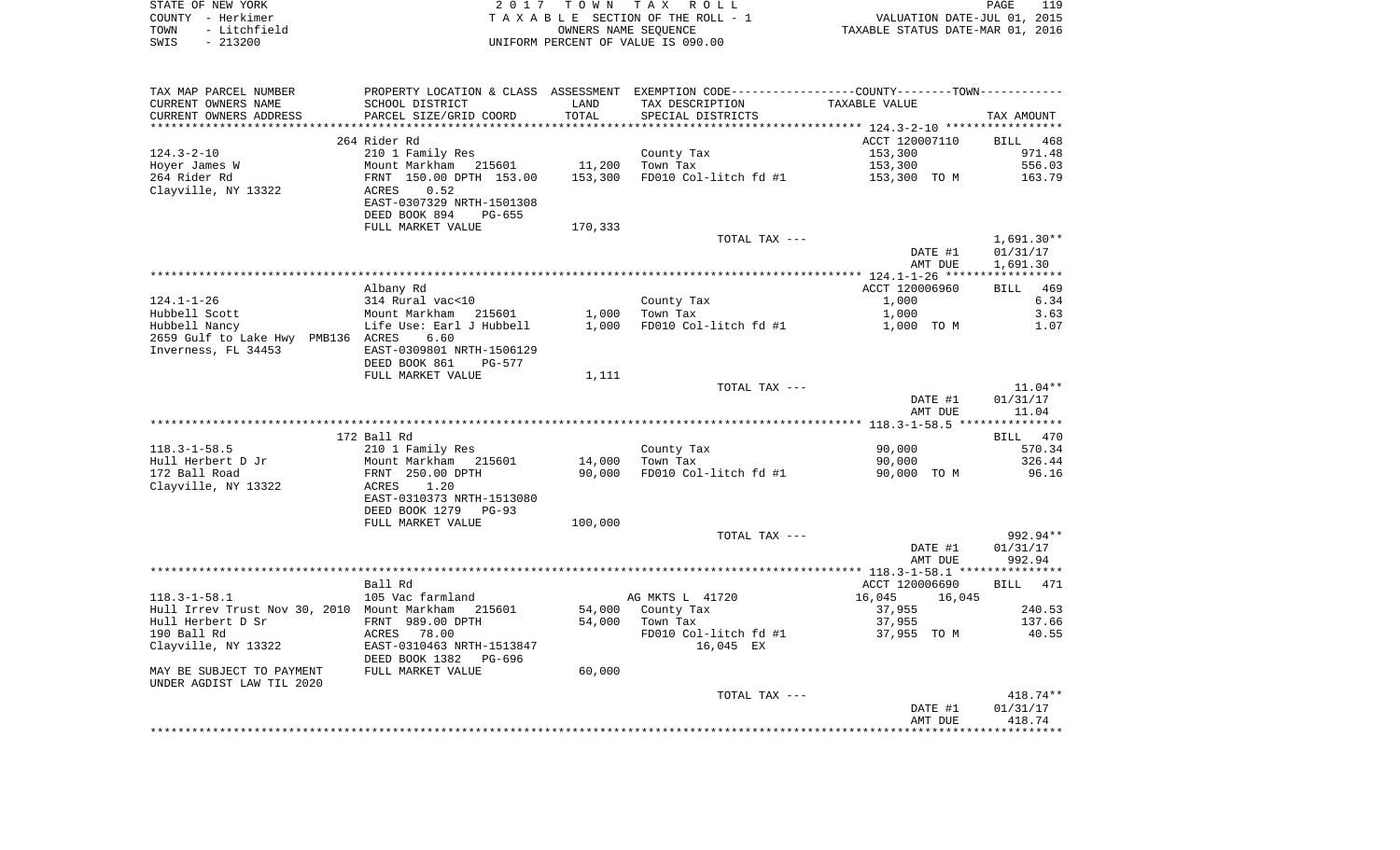| STATE OF NEW YORK    | 2017 TOWN TAX ROLL                 | 120<br>PAGE                      |
|----------------------|------------------------------------|----------------------------------|
| COUNTY - Herkimer    | TAXABLE SECTION OF THE ROLL - 1    | VALUATION DATE-JUL 01, 2015      |
| - Litchfield<br>TOWN | OWNERS NAME SEOUENCE               | TAXABLE STATUS DATE-MAR 01, 2016 |
| $-213200$<br>SWIS    | UNIFORM PERCENT OF VALUE IS 090.00 |                                  |

| TAX MAP PARCEL NUMBER   |                                                    |         | PROPERTY LOCATION & CLASS ASSESSMENT EXEMPTION CODE---------------COUNTY-------TOWN---------- |                |                    |
|-------------------------|----------------------------------------------------|---------|-----------------------------------------------------------------------------------------------|----------------|--------------------|
| CURRENT OWNERS NAME     | SCHOOL DISTRICT                                    | LAND    | TAX DESCRIPTION                                                                               | TAXABLE VALUE  |                    |
| CURRENT OWNERS ADDRESS  | PARCEL SIZE/GRID COORD                             | TOTAL   | SPECIAL DISTRICTS                                                                             |                | TAX AMOUNT         |
|                         |                                                    |         |                                                                                               |                |                    |
|                         | 190 Ball Rd                                        |         |                                                                                               | ACCT 120090140 | <b>BILL</b><br>472 |
| $118.3 - 1 - 58.3$      | 210 1 Family Res                                   |         | County Tax                                                                                    | 85,000         | 538.66             |
|                         | Hull Irrev Trust Nov 30, 2010 Mount Markham 215601 | 10,700  | Town Tax                                                                                      | 85,000         | 308.30             |
| Hull Herbert D Sr       | ACRES<br>0.71                                      | 85,000  | FD010 Col-litch fd #1                                                                         | 85,000 TO M    | 90.81              |
| 190 Ball Rd             | EAST-0310696 NRTH-1513282                          |         |                                                                                               |                |                    |
| Clayville, NY 13322     | DEED BOOK 1382<br>PG-696                           |         |                                                                                               |                |                    |
|                         | FULL MARKET VALUE                                  | 94,444  |                                                                                               |                |                    |
|                         |                                                    |         | TOTAL TAX ---                                                                                 |                | $937.77**$         |
|                         |                                                    |         |                                                                                               | DATE #1        | 01/31/17           |
|                         |                                                    |         |                                                                                               | AMT DUE        | 937.77             |
|                         |                                                    |         |                                                                                               |                |                    |
|                         | 183 Ball Rd                                        |         |                                                                                               | ACCT 195894    | BILL 473           |
| $118.3 - 1 - 57$        | 270 Mfg housing                                    |         | County Tax                                                                                    | 39,300         | 249.05             |
| Hull Roger W            | Mount Markham 215601                               | 11,900  | Town Tax                                                                                      | 39,300         | 142.54             |
| 183 Ball Rd             | FRNT 300.00 DPTH 125.00                            | 39,300  | FD010 Col-litch fd #1                                                                         | 39,300 TO M    | 41.99              |
| Clayville, NY 13322     | ACRES<br>0.86<br>EAST-0310531 NRTH-1513424         |         |                                                                                               |                |                    |
|                         | DEED BOOK 1592<br><b>PG-314</b>                    |         |                                                                                               |                |                    |
|                         | FULL MARKET VALUE                                  | 43,667  |                                                                                               |                |                    |
|                         |                                                    |         | TOTAL TAX ---                                                                                 |                | 433.58**           |
|                         |                                                    |         |                                                                                               | DATE #1        | 01/31/17           |
|                         |                                                    |         |                                                                                               | AMT DUE        | 433.58             |
|                         |                                                    |         |                                                                                               |                |                    |
|                         | 1675 Albany Rd                                     |         |                                                                                               | ACCT 120008130 | BILL 474           |
| $118.1 - 1 - 31.1$      | 210 1 Family Res                                   |         | County Tax                                                                                    | 74,600         | 472.75             |
| Humble Daniel M         | Sauguoit Valley 305002                             | 16,100  | Town Tax                                                                                      | 74,600         | 270.58             |
| Humble Tracey L         | Doublewide                                         | 74,600  | FD010 Col-litch fd #1                                                                         | 74,600 TO M    | 79.70              |
| 1675 Albany Rd          | ACRES<br>2.40                                      |         |                                                                                               |                |                    |
| Frankfort, NY 13340     | EAST-0309444 NRTH-1520653                          |         |                                                                                               |                |                    |
|                         | DEED BOOK 797<br>$PG-405$                          |         |                                                                                               |                |                    |
|                         | FULL MARKET VALUE                                  | 82,889  |                                                                                               |                |                    |
|                         |                                                    |         | TOTAL TAX ---                                                                                 |                | 823.03**           |
|                         |                                                    |         |                                                                                               | DATE #1        | 01/31/17           |
|                         |                                                    |         |                                                                                               | AMT DUE        | 823.03             |
|                         |                                                    |         |                                                                                               |                |                    |
|                         | 356 Berberick Rd                                   |         |                                                                                               | ACCT 120090166 | BILL 475           |
| $124.4 - 2 - 2$         | 210 1 Family Res                                   |         | County Tax                                                                                    | 150,000        | 950.57             |
| Humphreville Charles L  | Mount Markham<br>215601                            | 21,000  | Town Tax                                                                                      | 150,000        | 544.06             |
| PO Box 328              | ACRES<br>8.00                                      | 150,000 | FD010 Col-litch fd #1                                                                         | 150,000 TO M   | 160.26             |
| West Winfield, NY 13491 | EAST-0317683 NRTH-1497804                          |         |                                                                                               |                |                    |
|                         | DEED BOOK 842<br>PG-502                            |         |                                                                                               |                |                    |
|                         | FULL MARKET VALUE                                  | 166,667 |                                                                                               |                |                    |
|                         |                                                    |         | TOTAL TAX ---                                                                                 |                | $1,654.89**$       |
|                         |                                                    |         |                                                                                               | DATE #1        | 01/31/17           |
|                         |                                                    |         |                                                                                               | AMT DUE        | 1,654.89           |
|                         |                                                    |         |                                                                                               |                |                    |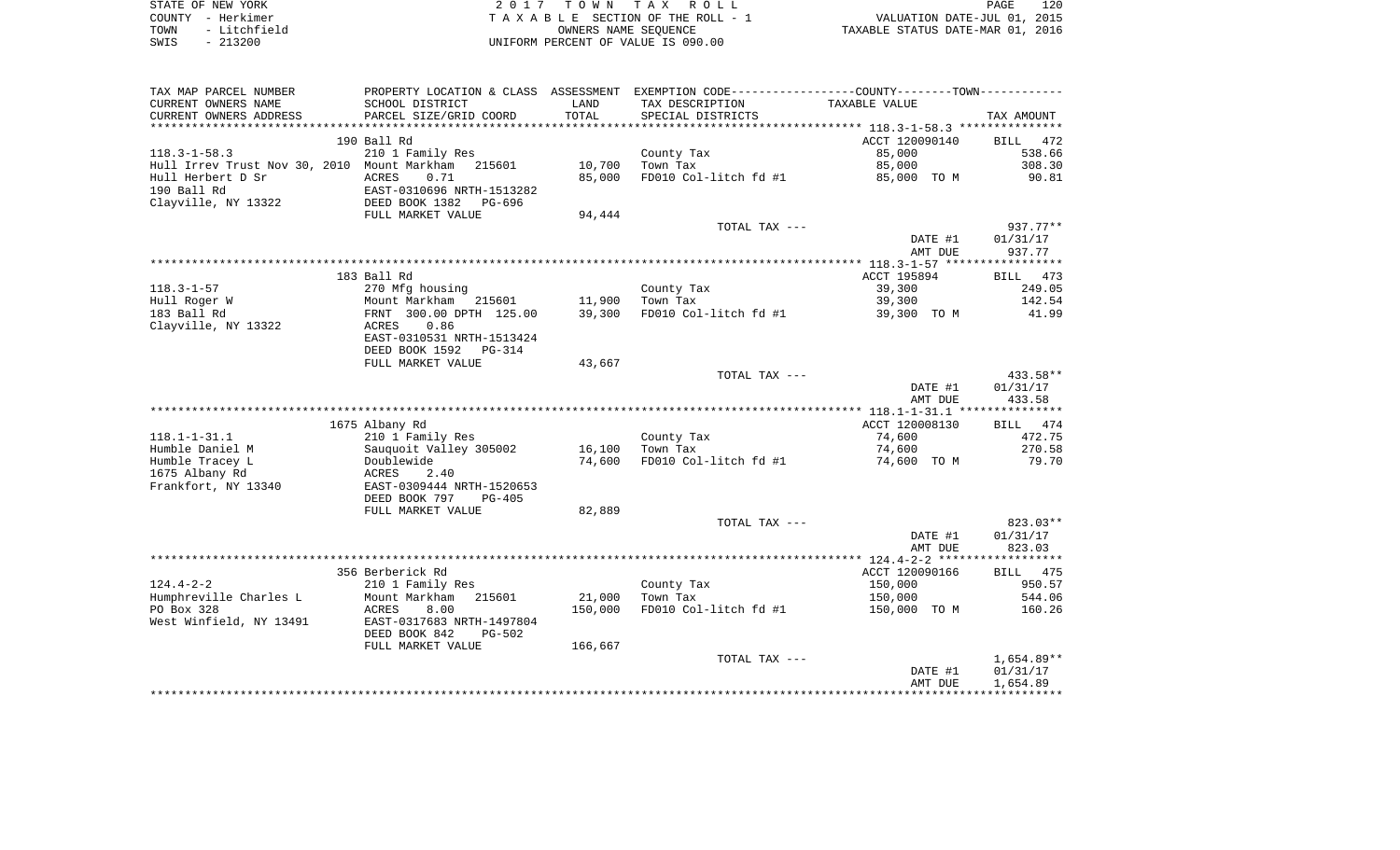| STATE OF NEW YORK    | 2017 TOWN TAX ROLL                 | 121<br>PAGE                      |
|----------------------|------------------------------------|----------------------------------|
| COUNTY - Herkimer    | TAXABLE SECTION OF THE ROLL - 1    | VALUATION DATE-JUL 01, 2015      |
| - Litchfield<br>TOWN | OWNERS NAME SEOUENCE               | TAXABLE STATUS DATE-MAR 01, 2016 |
| $-213200$<br>SWIS    | UNIFORM PERCENT OF VALUE IS 090.00 |                                  |

| TAX MAP PARCEL NUMBER                   |                                   |         | PROPERTY LOCATION & CLASS ASSESSMENT EXEMPTION CODE---------------COUNTY-------TOWN---------- |                  |                          |
|-----------------------------------------|-----------------------------------|---------|-----------------------------------------------------------------------------------------------|------------------|--------------------------|
| CURRENT OWNERS NAME                     | SCHOOL DISTRICT                   | LAND    | TAX DESCRIPTION                                                                               | TAXABLE VALUE    |                          |
| CURRENT OWNERS ADDRESS                  | PARCEL SIZE/GRID COORD            | TOTAL   | SPECIAL DISTRICTS                                                                             |                  | TAX AMOUNT               |
| ********************                    | *************************         |         |                                                                                               |                  |                          |
|                                         | 363 Rasbach Rd                    |         |                                                                                               | ACCT 190712      | <b>BILL</b><br>476       |
| $124.1 - 1 - 23.9$                      | 322 Rural vac>10                  |         | County Tax                                                                                    | 24,000           | 152.09                   |
| Huntley Tammy                           | Mount Markham<br>215601           | 24,000  | Town Tax                                                                                      | 24,000           | 87.05                    |
| 10317 US Highway 20                     | 21.10<br>ACRES                    | 24,000  | FD010 Col-litch fd #1                                                                         | 24,000 TO M      | 25.64                    |
| West Winfield, NY 13491                 | EAST-0307356 NRTH-1507219         |         |                                                                                               |                  |                          |
|                                         | DEED BOOK 1560<br>$PG-44$         |         |                                                                                               |                  |                          |
|                                         | FULL MARKET VALUE                 | 26,667  |                                                                                               |                  |                          |
|                                         |                                   |         | TOTAL TAX ---                                                                                 |                  | 264.78**                 |
|                                         |                                   |         |                                                                                               | DATE #1          | 01/31/17                 |
|                                         |                                   |         |                                                                                               | AMT DUE          | 264.78                   |
|                                         |                                   |         |                                                                                               |                  |                          |
|                                         | 264 Ball Road                     |         |                                                                                               | ACCT 181995      | BILL 477                 |
| $118.3 - 1 - 61.12$<br>Hutchins Linda C | 210 1 Family Res                  | 18,300  | County Tax                                                                                    | 90,000<br>90,000 | 570.34<br>326.44         |
|                                         | Mount Markham 215601              |         | Town Tax                                                                                      |                  |                          |
| 264 Ball Road<br>Clayville, NY 13322    | FRNT 280.00 DPTH<br>3.40<br>ACRES | 90,000  | FD010 Col-litch fd #1                                                                         | 90,000 TO M      | 96.16                    |
|                                         | EAST-0312308 NRTH-1513382         |         |                                                                                               |                  |                          |
|                                         | DEED BOOK 1507<br>PG-622          |         |                                                                                               |                  |                          |
|                                         | FULL MARKET VALUE                 | 100,000 |                                                                                               |                  |                          |
|                                         |                                   |         | TOTAL TAX ---                                                                                 |                  | 992.94**                 |
|                                         |                                   |         |                                                                                               | DATE #1          | 01/31/17                 |
|                                         |                                   |         |                                                                                               | AMT DUE          | 992.94                   |
|                                         |                                   |         |                                                                                               |                  |                          |
|                                         | Barringer Rd                      |         |                                                                                               | ACCT 120007890   | BILL 478                 |
| $119.3 - 1 - 16$                        | 534 Social org.                   |         | County Tax                                                                                    | 165,800          | 1,050.70                 |
| Ilion Fish & Game Club                  | Mount Markham 215601              | 109,000 | Town Tax                                                                                      | 165,800          | 601.37                   |
| PO Box 177                              | ACRES 180.00                      | 165,800 | FD010 Col-litch fd #1                                                                         | 165,800 TO M     | 177.14                   |
| Ilion, NY 13357                         | EAST-0335411 NRTH-1513348         |         |                                                                                               |                  |                          |
|                                         | DEED BOOK 00279 PG-00599          |         |                                                                                               |                  |                          |
|                                         | FULL MARKET VALUE                 | 184,222 |                                                                                               |                  |                          |
|                                         |                                   |         | TOTAL TAX ---                                                                                 |                  | 1,829.21**               |
|                                         |                                   |         |                                                                                               | DATE #1          | 01/31/17                 |
|                                         |                                   |         |                                                                                               | AMT DUE          | 1,829.21                 |
|                                         |                                   |         |                                                                                               |                  |                          |
|                                         | 1440 Cedarville Rd                |         |                                                                                               |                  | BILL 479                 |
| $119.3 - 1 - 25.4$                      | 534 Social org.                   |         | County Tax                                                                                    | 98,800           | 626.11                   |
| Ilion Snowdrifters Inc                  | Mount Markham<br>215601           | 36,400  | Town Tax                                                                                      | 98,800           | 358.35                   |
| PO Box 382                              | 26.70<br>ACRES                    | 98,800  | School Relevy                                                                                 |                  | 2,216.18                 |
| Ilion, NY 13357                         | EAST-0330294 NRTH-1515341         |         | FD010 Col-litch fd #1                                                                         | 98,800 TO M      | 105.56                   |
|                                         | DEED BOOK 872<br><b>PG-485</b>    |         |                                                                                               |                  |                          |
|                                         | FULL MARKET VALUE                 | 109,778 | TOTAL TAX ---                                                                                 |                  |                          |
|                                         |                                   |         |                                                                                               | DATE #1          | $3,306.20**$<br>01/31/17 |
|                                         |                                   |         |                                                                                               | AMT DUE          | 3,306.20                 |
|                                         |                                   |         |                                                                                               |                  |                          |
|                                         |                                   |         |                                                                                               |                  |                          |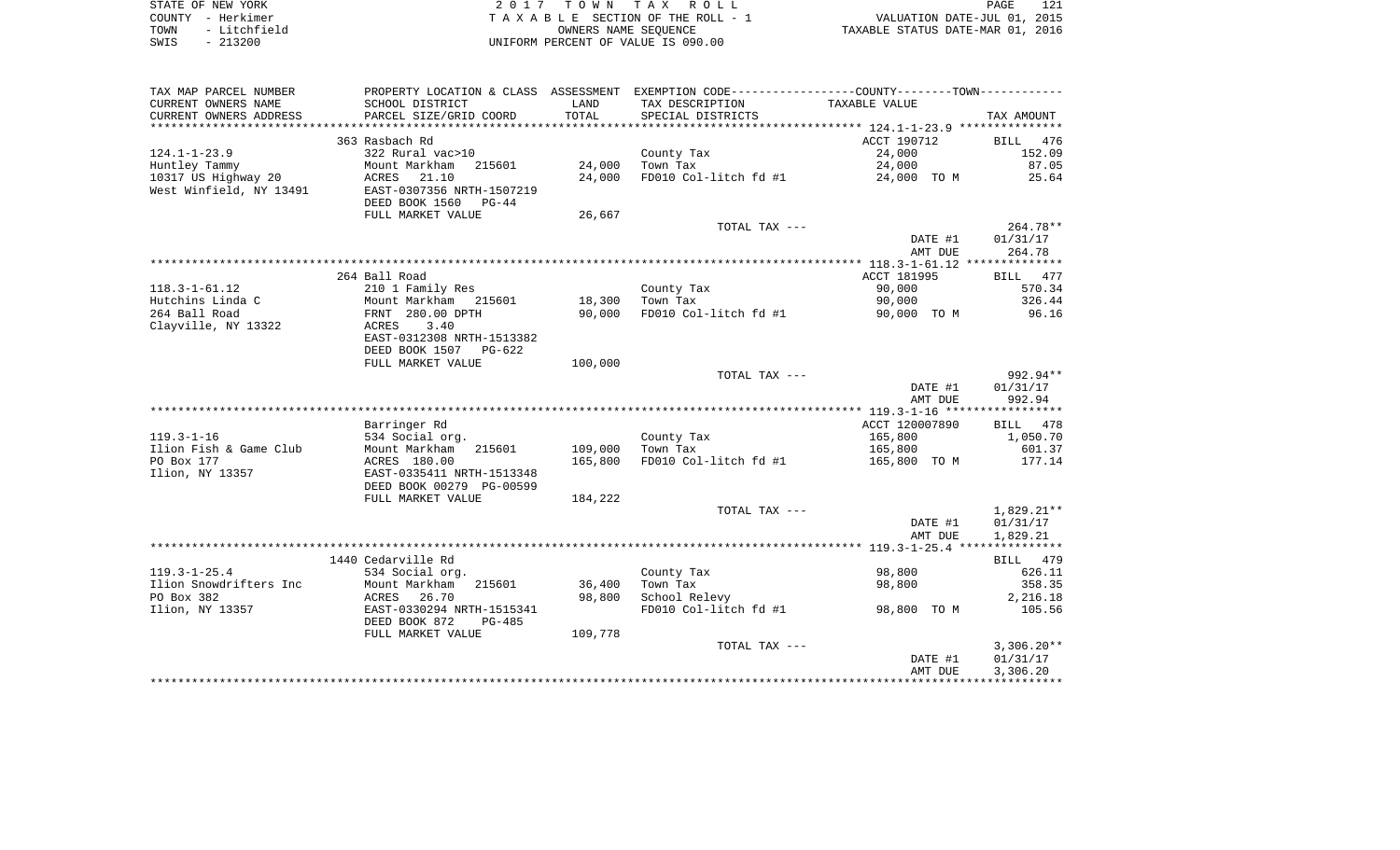| STATE OF NEW YORK    | 2017 TOWN TAX ROLL                 | 122<br>PAGE                      |
|----------------------|------------------------------------|----------------------------------|
| COUNTY - Herkimer    | TAXABLE SECTION OF THE ROLL - 1    | VALUATION DATE-JUL 01, 2015      |
| - Litchfield<br>TOWN | OWNERS NAME SEOUENCE               | TAXABLE STATUS DATE-MAR 01, 2016 |
| $-213200$<br>SWIS    | UNIFORM PERCENT OF VALUE IS 090.00 |                                  |

| TAX MAP PARCEL NUMBER                   | PROPERTY LOCATION & CLASS ASSESSMENT EXEMPTION CODE----------------COUNTY-------TOWN----------- |         |                       |                |                    |
|-----------------------------------------|-------------------------------------------------------------------------------------------------|---------|-----------------------|----------------|--------------------|
| CURRENT OWNERS NAME                     | SCHOOL DISTRICT                                                                                 | LAND    | TAX DESCRIPTION       | TAXABLE VALUE  |                    |
| CURRENT OWNERS ADDRESS                  | PARCEL SIZE/GRID COORD                                                                          | TOTAL   | SPECIAL DISTRICTS     |                | TAX AMOUNT         |
|                                         |                                                                                                 |         |                       |                |                    |
|                                         | 212 Cemetery Rd                                                                                 |         |                       |                | <b>BILL</b><br>480 |
| $119.3 - 4 - 14$                        | 314 Rural vac<10                                                                                |         | County Tax            | 10,300         | 65.27              |
| Ingalls Carrie A                        | Mount Markham<br>215601                                                                         | 10,300  | Town Tax              | 10,300         | 37.36              |
|                                         |                                                                                                 |         |                       |                |                    |
|                                         |                                                                                                 | 10,300  | FD010 Col-litch fd #1 | 10,300 TO M    | 11.00              |
|                                         | Babilon Mark S<br>8516 Canning Factory Road ACRES 5.40<br>EAST-0325813 NRTH-1517818             |         |                       |                |                    |
|                                         |                                                                                                 |         |                       |                |                    |
|                                         | DEED BOOK 1136<br>PG-973                                                                        |         |                       |                |                    |
|                                         | FULL MARKET VALUE                                                                               | 11,444  |                       |                |                    |
|                                         |                                                                                                 |         | TOTAL TAX ---         |                | $113.63**$         |
|                                         |                                                                                                 |         |                       | DATE #1        | 01/31/17           |
|                                         |                                                                                                 |         |                       | AMT DUE        | 113.63             |
|                                         |                                                                                                 |         |                       |                |                    |
|                                         | 152 Silver St                                                                                   |         |                       | ACCT 120013350 | BILL 481           |
| $125.1 - 2 - 38$                        | 210 1 Family Res                                                                                |         | County Tax            | 96,200         | 609.63             |
| Ingalls William                         | Mount Markham 215601                                                                            | 13,200  | Town Tax              | 96,200         | 348.92             |
| Ingalls, Carl, Gary, Craig, Ke life use |                                                                                                 | 96,200  | FD010 Col-litch fd #1 | 96,200 TO M    | 102.78             |
| 152 Silver St                           | FRNT 200.00 DPTH 238.00                                                                         |         |                       |                |                    |
| Ilion, NY 13357                         | ACRES<br>1.09                                                                                   |         |                       |                |                    |
|                                         |                                                                                                 |         |                       |                |                    |
|                                         | EAST-0326171 NRTH-1506227                                                                       |         |                       |                |                    |
|                                         | DEED BOOK 912<br>PG-694                                                                         |         |                       |                |                    |
|                                         | FULL MARKET VALUE                                                                               | 106,889 |                       |                |                    |
|                                         |                                                                                                 |         | TOTAL TAX ---         |                | $1,061.33**$       |
|                                         |                                                                                                 |         |                       | DATE #1        | 01/31/17           |
|                                         |                                                                                                 |         |                       | AMT DUE        | 1,061.33           |
|                                         |                                                                                                 |         |                       |                |                    |
|                                         | Babcock Hill (Off) Rd                                                                           |         |                       | ACCT 200129    | BILL 482           |
| $130.2 - 2 - 10$                        | 322 Rural vac>10                                                                                |         | County Tax            | 4,100          | 25.98              |
| Ingalls William R                       | Mount Markham<br>215601                                                                         | 4,100   | Town Tax              | 4,100          | 14.87              |
| 404 Chepachet Rd                        | ACRES 11.60                                                                                     | 4,100   | FD010 Col-litch fd #1 | 4,100 TO M     | 4.38               |
| West Winfield, NY 13491                 | EAST-0319713 NRTH-1497062                                                                       |         |                       |                |                    |
|                                         | DEED BOOK 1619<br>PG-404                                                                        |         |                       |                |                    |
| PRIOR OWNER ON 3/01/2016                | FULL MARKET VALUE                                                                               | 4,556   |                       |                |                    |
|                                         |                                                                                                 |         |                       |                |                    |
| Burke Christopher P                     |                                                                                                 |         |                       |                |                    |
|                                         |                                                                                                 |         | TOTAL TAX ---         |                | $45.23**$          |
|                                         |                                                                                                 |         |                       | DATE #1        | 01/31/17           |
|                                         |                                                                                                 |         |                       | AMT DUE        | 45.23              |
|                                         |                                                                                                 |         |                       |                |                    |
|                                         | Rider Rd                                                                                        |         |                       | ACCT 120007950 | BILL 483           |
| $124.3 - 2 - 11$                        | 323 Vacant rural                                                                                |         | County Tax            | 7,800          | 49.43              |
| Inman Peter Paul                        | Mount Markham<br>ACRES    16.00<br>215601                                                       | 7,800   | Town Tax              | 7,800          | 28.29              |
| 2814 Graffenburg Rd                     |                                                                                                 | 7,800   | FD010 Col-litch fd #1 | 7,800 TO M     | 8.33               |
| New Hartford, NY 13413                  | EAST-0307626 NRTH-1500508                                                                       |         |                       |                |                    |
|                                         | DEED BOOK 00616 PG-00773                                                                        |         |                       |                |                    |
|                                         | FULL MARKET VALUE                                                                               | 8,667   |                       |                |                    |
|                                         |                                                                                                 |         | TOTAL TAX ---         |                | 86.05**            |
|                                         |                                                                                                 |         |                       |                |                    |
|                                         |                                                                                                 |         |                       | DATE #1        | 01/31/17           |
|                                         |                                                                                                 |         |                       | AMT DUE        | 86.05              |
|                                         |                                                                                                 |         |                       |                |                    |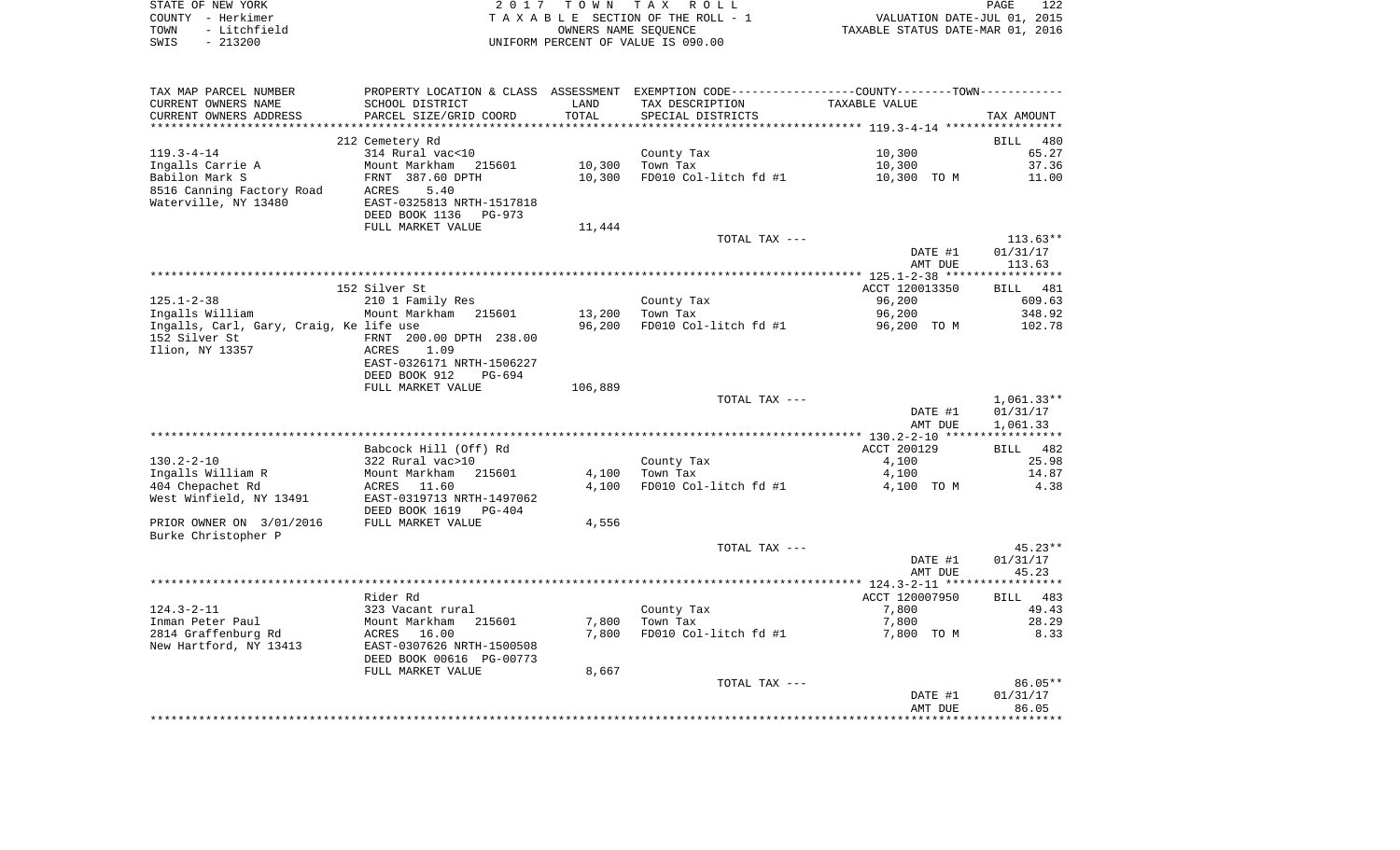| STATE OF NEW YORK    | 2017 TOWN TAX ROLL                 | 123<br>PAGE                      |
|----------------------|------------------------------------|----------------------------------|
| COUNTY - Herkimer    | TAXABLE SECTION OF THE ROLL - 1    | VALUATION DATE-JUL 01, 2015      |
| - Litchfield<br>TOWN | OWNERS NAME SEOUENCE               | TAXABLE STATUS DATE-MAR 01, 2016 |
| $-213200$<br>SWIS    | UNIFORM PERCENT OF VALUE IS 090.00 |                                  |

| TAX MAP PARCEL NUMBER     |                                                        |         | PROPERTY LOCATION & CLASS ASSESSMENT EXEMPTION CODE----------------COUNTY--------TOWN----------- |                  |                        |
|---------------------------|--------------------------------------------------------|---------|--------------------------------------------------------------------------------------------------|------------------|------------------------|
| CURRENT OWNERS NAME       | SCHOOL DISTRICT                                        | LAND    | TAX DESCRIPTION                                                                                  | TAXABLE VALUE    |                        |
| CURRENT OWNERS ADDRESS    | PARCEL SIZE/GRID COORD                                 | TOTAL   | SPECIAL DISTRICTS                                                                                |                  | TAX AMOUNT             |
|                           |                                                        |         |                                                                                                  |                  |                        |
|                           | Jones Rd                                               |         |                                                                                                  | ACCT 120090222   | BILL<br>484            |
| $131.1 - 3 - 4.4$         | 105 Vac farmland                                       |         | AG MKTS<br>41730                                                                                 | 18,883<br>18,883 |                        |
| Iulianetti Ernest         | Mount Markham 215601                                   | 28,000  | County Tax                                                                                       | 9,117            | 57.78                  |
| 109 Route 73 South        | FRNT 629.00 DPTH                                       | 28,000  | Town Tax                                                                                         | 9,117            | 33.07                  |
| Braddock, NJ 10837        | 8.90<br>ACRES<br>EAST-0328738 NRTH-1495765             |         | FD010 Col-litch fd #1                                                                            | 28,000 TO M      | 29.92                  |
| MAY BE SUBJECT TO PAYMENT | DEED BOOK 1273 PG-913                                  |         |                                                                                                  |                  |                        |
| UNDER AGDIST LAW TIL 2023 | FULL MARKET VALUE                                      | 31,111  |                                                                                                  |                  |                        |
|                           |                                                        |         | TOTAL TAX ---                                                                                    |                  | $120.77***$            |
|                           |                                                        |         |                                                                                                  | DATE #1          | 01/31/17               |
|                           |                                                        |         |                                                                                                  | AMT DUE          | 120.77                 |
|                           |                                                        |         |                                                                                                  |                  |                        |
|                           | Butcher Rd                                             |         |                                                                                                  | ACCT 120008070   | BILL 485               |
| $118.4 - 1 - 37.1$        | 322 Rural vac>10                                       |         | County Tax                                                                                       | 18,500           | 117.24                 |
| Jackson Robert P          | Mount Markham<br>215601                                | 18,500  | Town Tax                                                                                         | 18,500           | 67.10                  |
| Jackson Patricia A        | ACRES 19.60                                            | 18,500  | FD010 Col-litch fd #1                                                                            | 18,500 TO M      | 19.77                  |
| 361 Butcher Rd            | EAST-0313553 NRTH-1515268                              |         |                                                                                                  |                  |                        |
| Clayville, NY 13322       | DEED BOOK 734<br>$PG-87$                               |         |                                                                                                  |                  |                        |
|                           | FULL MARKET VALUE                                      | 20,556  |                                                                                                  |                  |                        |
|                           |                                                        |         | TOTAL TAX ---                                                                                    |                  | $204.11**$             |
|                           |                                                        |         |                                                                                                  | DATE #1          | 01/31/17               |
|                           |                                                        |         |                                                                                                  | AMT DUE          | 204.11                 |
|                           |                                                        |         |                                                                                                  |                  |                        |
|                           | 361 Butcher Rd                                         |         |                                                                                                  |                  | BILL 486               |
| $118.4 - 1 - 37.2$        | 210 1 Family Res                                       |         | County Tax                                                                                       | 130,400          | 826.36                 |
| Jackson Robert P          | Mount Markham<br>215601                                | 13,000  | Town Tax                                                                                         | 130,400          | 472.97                 |
| Jackson Patricia A        | 1.00<br>ACRES                                          | 130,400 | FD010 Col-litch fd #1                                                                            | 130,400 TO M     | 139.32                 |
| 361 Butcher Rd            | EAST-0312479 NRTH-1515047<br>DEED BOOK 775<br>$PG-122$ |         |                                                                                                  |                  |                        |
| Clayville, NY 13322       |                                                        |         |                                                                                                  |                  |                        |
|                           | FULL MARKET VALUE                                      | 144,889 |                                                                                                  |                  |                        |
|                           |                                                        |         | TOTAL TAX ---                                                                                    | DATE #1          | 1,438.65**<br>01/31/17 |
|                           |                                                        |         |                                                                                                  |                  |                        |
|                           |                                                        |         |                                                                                                  | AMT DUE          | 1,438.65               |
|                           | 374 Butcher Rd                                         |         |                                                                                                  | ACCT 120090006   | BILL 487               |
| $118.4 - 1 - 39$          | 210 1 Family Res                                       |         | County Tax                                                                                       | 132,800          | 841.57                 |
| Jackson Robert P          | Mount Markham<br>215601                                | 13,500  | Town Tax                                                                                         | 132,800          | 481.67                 |
| Jackson Patricia A        | ACRES<br>3.50                                          | 132,800 | FD010 Col-litch fd #1                                                                            | 132,800 TO M     | 141.88                 |
| 361 Butcher Rd            | EAST-0312992 NRTH-1514651                              |         |                                                                                                  |                  |                        |
| Clayville, NY 13322       | DEED BOOK 943<br>$PG-384$                              |         |                                                                                                  |                  |                        |
|                           | FULL MARKET VALUE                                      | 147,556 |                                                                                                  |                  |                        |
|                           |                                                        |         | TOTAL TAX ---                                                                                    |                  | $1,465.12**$           |
|                           |                                                        |         |                                                                                                  | DATE #1          | 01/31/17               |
|                           |                                                        |         |                                                                                                  | AMT DUE          | 1,465.12               |
|                           |                                                        |         |                                                                                                  |                  |                        |
|                           |                                                        |         |                                                                                                  |                  |                        |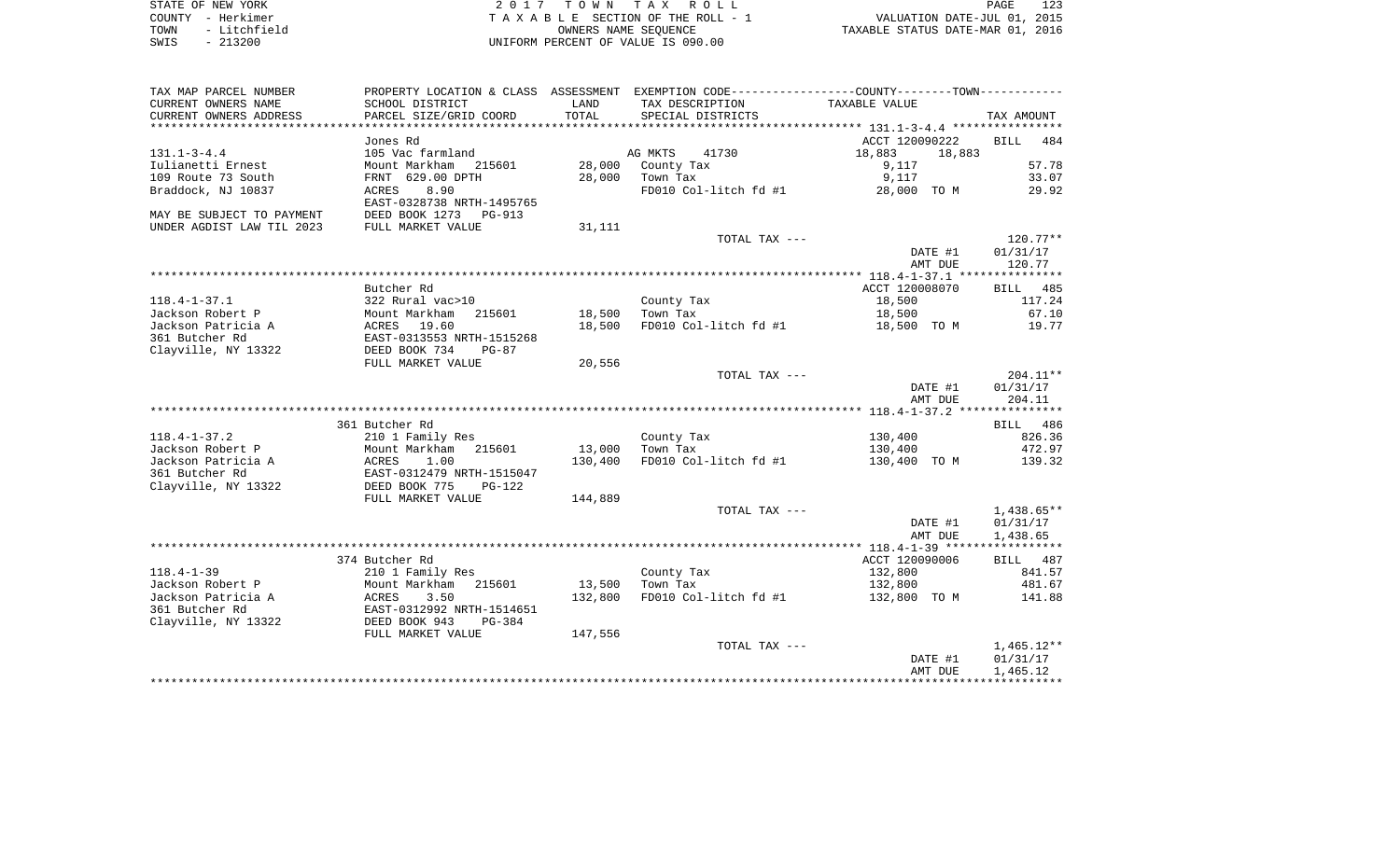|      | STATE OF NEW YORK | 2017 TOWN TAX ROLL                 | 124<br>PAGE                      |
|------|-------------------|------------------------------------|----------------------------------|
|      | COUNTY - Herkimer | TAXABLE SECTION OF THE ROLL - 1    | VALUATION DATE-JUL 01, 2015      |
| TOWN | - Litchfield      | OWNERS NAME SEOUENCE               | TAXABLE STATUS DATE-MAR 01, 2016 |
| SWIS | $-213200$         | UNIFORM PERCENT OF VALUE IS 090.00 |                                  |

| TAX MAP PARCEL NUMBER            |                                            |         | PROPERTY LOCATION & CLASS ASSESSMENT EXEMPTION CODE---------------COUNTY-------TOWN---------- |                  |                          |
|----------------------------------|--------------------------------------------|---------|-----------------------------------------------------------------------------------------------|------------------|--------------------------|
| CURRENT OWNERS NAME              | SCHOOL DISTRICT                            | LAND    | TAX DESCRIPTION                                                                               | TAXABLE VALUE    |                          |
| CURRENT OWNERS ADDRESS           | PARCEL SIZE/GRID COORD                     | TOTAL   | SPECIAL DISTRICTS                                                                             |                  | TAX AMOUNT               |
| *********************            |                                            |         |                                                                                               |                  |                          |
|                                  | 637 Silver St                              |         |                                                                                               |                  | BILL<br>488              |
| $119.3 - 1 - 21.2$               | 210 1 Family Res                           |         | County Tax                                                                                    | 166,300          | 1,053.87                 |
| Janis James J                    | Mount Markham 215601                       | 19,200  | Town Tax                                                                                      | 166,300          | 603.18                   |
| Janis Barbara J                  | FRNT 572.00 DPTH                           | 166,300 | FD010 Col-litch fd #1                                                                         | 166,300 TO M     | 177.68                   |
| 637 Silver St<br>Ilion, NY 13357 | ACRES<br>3.80<br>EAST-0330824 NRTH-1514729 |         |                                                                                               |                  |                          |
|                                  | DEED BOOK 870<br>PG-388                    |         |                                                                                               |                  |                          |
|                                  | FULL MARKET VALUE                          | 184,778 |                                                                                               |                  |                          |
|                                  |                                            |         | TOTAL TAX ---                                                                                 |                  | 1,834.73**               |
|                                  |                                            |         |                                                                                               | DATE #1          | 01/31/17                 |
|                                  |                                            |         |                                                                                               | AMT DUE          | 1,834.73                 |
|                                  |                                            |         |                                                                                               |                  |                          |
|                                  | 243 Hacadam Rd                             |         |                                                                                               | ACCT 120001950   | BILL 489                 |
| $118.1 - 1 - 23$                 | 210 1 Family Res                           |         | County Tax                                                                                    | 100,000          | 633.71                   |
| Jaquish Nathan                   | Sauquoit Valley 305002                     | 15,600  | Town Tax                                                                                      | 100,000          | 362.71                   |
| Jaquish Nancy                    | FRNT 294.10 DPTH                           | 100,000 | FD010 Col-litch fd #1                                                                         | 100,000 TO M     | 106.84                   |
| 243 Hacadam Rd                   | 2.20<br>ACRES                              |         |                                                                                               |                  |                          |
| Sauquoit, NY 13456               | EAST-0304579 NRTH-1525674                  |         |                                                                                               |                  |                          |
|                                  | DEED BOOK 872<br>$PG-330$                  |         |                                                                                               |                  |                          |
|                                  | FULL MARKET VALUE                          | 111,111 |                                                                                               |                  |                          |
|                                  |                                            |         | TOTAL TAX ---                                                                                 | DATE #1          | $1,103.26**$<br>01/31/17 |
|                                  |                                            |         |                                                                                               | AMT DUE          | 1,103.26                 |
|                                  |                                            |         |                                                                                               |                  |                          |
|                                  | 724 Silver St                              |         |                                                                                               | ACCT 179324      | BILL 490                 |
| $119.3 - 1 - 8$                  | 270 Mfg housing                            |         | County Tax                                                                                    | 83,900           | 531.69                   |
| Jarrell Harold E                 | Mount Markham<br>215601                    | 13,700  | Town Tax                                                                                      | 83,900           | 304.31                   |
| Jarrell Sharon B                 | ACRES<br>1.30                              | 83,900  | School Relevy                                                                                 |                  | 1,881.96                 |
| 724 Silver Street                | EAST-0331968 NRTH-1515983                  |         | FD010 Col-litch fd #1                                                                         | 83,900 TO M      | 89.64                    |
| Ilion, NY 13357                  | DEED BOOK 1490<br>PG-944                   |         |                                                                                               |                  |                          |
|                                  | FULL MARKET VALUE                          | 93,222  |                                                                                               |                  |                          |
|                                  |                                            |         | TOTAL TAX ---                                                                                 |                  | $2,807.60**$             |
|                                  |                                            |         |                                                                                               | DATE #1          | 01/31/17                 |
|                                  |                                            |         |                                                                                               | AMT DUE          | 2,807.60                 |
|                                  |                                            |         |                                                                                               |                  |                          |
|                                  | 398 Jerusalem Hill Rd                      |         |                                                                                               |                  | BILL 491                 |
| $124.2 - 1 - 59$<br>Jaunzems Eva | 210 1 Family Res<br>Mount Markham 215601   | 8,800   | County Tax<br>Town Tax                                                                        | 84,200<br>84,200 | 533.59<br>305.40         |
| Siegmund Elizabeth               | FRNT 220.00 DPTH<br>95.00                  | 84,200  | FD010 Col-litch fd #1                                                                         | 84,200 TO M      | 89.96                    |
| 398 Jerusalem Hill Rd            | EAST-0313496 NRTH-1511249                  |         |                                                                                               |                  |                          |
| Clayville, NY 13322              | DEED BOOK 1267<br>PG-453                   |         |                                                                                               |                  |                          |
|                                  | FULL MARKET VALUE                          | 93,556  |                                                                                               |                  |                          |
|                                  |                                            |         | TOTAL TAX ---                                                                                 |                  | 928.95**                 |
|                                  |                                            |         |                                                                                               | DATE #1          | 01/31/17                 |
|                                  |                                            |         |                                                                                               | AMT DUE          | 928.95                   |
|                                  |                                            |         |                                                                                               |                  |                          |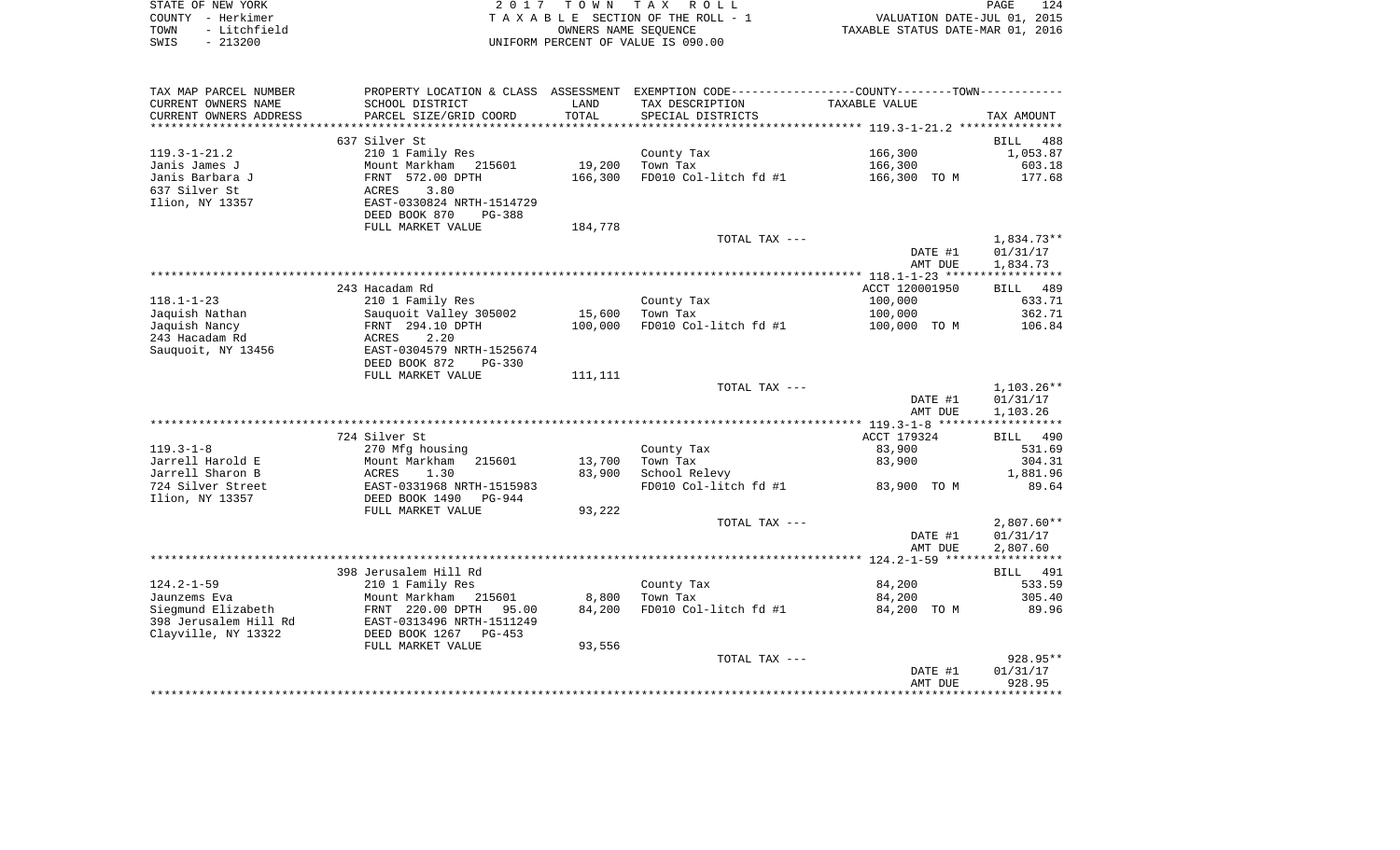| STATE OF NEW YORK |              | 2017 TOWN TAX ROLL                 | 125<br>PAGE                      |
|-------------------|--------------|------------------------------------|----------------------------------|
| COUNTY - Herkimer |              | TAXABLE SECTION OF THE ROLL - 1    | VALUATION DATE-JUL 01, 2015      |
| TOWN              | - Litchfield | OWNERS NAME SEOUENCE               | TAXABLE STATUS DATE-MAR 01, 2016 |
| SWIS              | - 213200     | UNIFORM PERCENT OF VALUE IS 090.00 |                                  |

| TAX MAP PARCEL NUMBER           | PROPERTY LOCATION & CLASS ASSESSMENT EXEMPTION CODE---------------COUNTY-------TOWN---------- |                  |                                                                     |                |                 |
|---------------------------------|-----------------------------------------------------------------------------------------------|------------------|---------------------------------------------------------------------|----------------|-----------------|
| CURRENT OWNERS NAME             | SCHOOL DISTRICT                                                                               | LAND             | TAX DESCRIPTION                                                     | TAXABLE VALUE  |                 |
| CURRENT OWNERS ADDRESS          | PARCEL SIZE/GRID COORD                                                                        | TOTAL            | SPECIAL DISTRICTS                                                   |                | TAX AMOUNT      |
|                                 | ************************                                                                      | **********       | ************************************** 131.29-1-6 ***************** |                |                 |
|                                 | 1018 State Route 51                                                                           |                  |                                                                     | ACCT 120012990 | BILL 492        |
| $131.29 - 1 - 6$                | 210 1 Family Res                                                                              |                  | County Tax                                                          | 93,600         | 593.16          |
| Jennett - Close Toshya L        | Mount Markham 215601                                                                          | 9,500            | Town Tax                                                            | 93,600         | 339.49          |
| 1018 State Route 51             | FRNT 365.00 DPTH 140.00                                                                       | 93,600           | FD010 Col-litch fd #1                                               | 93,600 TO M    | 100.00          |
| Ilion, NY 13357                 | 0.56<br>ACRES                                                                                 |                  |                                                                     |                |                 |
|                                 | EAST-0327690 NRTH-1493838                                                                     |                  |                                                                     |                |                 |
|                                 | DEED BOOK 941<br><b>PG-704</b>                                                                |                  |                                                                     |                |                 |
|                                 | FULL MARKET VALUE                                                                             | 104,000          |                                                                     |                |                 |
|                                 |                                                                                               |                  | TOTAL TAX ---                                                       |                | $1,032.65**$    |
|                                 |                                                                                               |                  |                                                                     | DATE #1        | 01/31/17        |
|                                 |                                                                                               |                  |                                                                     | AMT DUE        | 1,032.65        |
|                                 |                                                                                               |                  |                                                                     |                |                 |
|                                 | Butcher Rd                                                                                    |                  |                                                                     | ACCT 120012330 | BILL 493        |
| $118.3 - 1 - 26.1$              | 322 Rural vac>10                                                                              |                  | County Tax                                                          | 48,400         | 306.72          |
| Joaquin Daniel<br>Joaquin Linda | Sauquoit Valley 305002<br>ACRES<br>71.80                                                      | 48,400<br>48,400 | Town Tax<br>FD010 Col-litch fd #1                                   | 48,400         | 175.55<br>51.71 |
| 602 Butcher Rd                  | EAST-0310707 NRTH-1516807                                                                     |                  |                                                                     | 48,400 TO M    |                 |
| Clayville, NY 13322             | DEED BOOK 722<br><b>PG-340</b>                                                                |                  |                                                                     |                |                 |
|                                 | FULL MARKET VALUE                                                                             | 53,778           |                                                                     |                |                 |
|                                 |                                                                                               |                  | TOTAL TAX ---                                                       |                | 533.98**        |
|                                 |                                                                                               |                  |                                                                     | DATE #1        | 01/31/17        |
|                                 |                                                                                               |                  |                                                                     | AMT DUE        | 533.98          |
|                                 |                                                                                               |                  |                                                                     |                |                 |
|                                 | 602 Butcher Rd                                                                                |                  |                                                                     | ACCT 120090186 | BILL 494        |
| $118.3 - 1 - 26.2$              | 270 Mfg housing                                                                               |                  | VETFUND CT 41101                                                    | 1,400<br>1,400 |                 |
| Joaquin Daniel                  | Sauquoit Valley 305002                                                                        | 21,800           | County Tax                                                          | 42,900         | 271.86          |
| Joaquin Linda                   | 230<br>ACRES<br>5.00 BANK                                                                     | 44,300           | Town Tax                                                            | 42,900         | 155.60          |
| 602 Butcher Rd                  | EAST-0310634 NRTH-1516047                                                                     |                  | FD010 Col-litch fd #1                                               | 44,300 TO M    | 47.33           |
| Clayville, NY 13322             | DEED BOOK 722<br>$PG-339$                                                                     |                  |                                                                     |                |                 |
|                                 | FULL MARKET VALUE                                                                             | 49,222           |                                                                     |                |                 |
|                                 |                                                                                               |                  | TOTAL TAX ---                                                       |                | 474.79**        |
|                                 |                                                                                               |                  |                                                                     | DATE #1        | 01/31/17        |
|                                 |                                                                                               |                  |                                                                     | AMT DUE        | 474.79          |
|                                 |                                                                                               |                  |                                                                     |                |                 |
|                                 | 1236 Barringer Rd                                                                             |                  |                                                                     |                | BILL 495        |
| $119.3 - 1 - 15.5$              | 210 1 Family Res                                                                              |                  | County Tax                                                          | 160,000        | 1,013.94        |
| Johnson Kenneth                 | Mount Markham<br>215601                                                                       | 13,200           | Town Tax                                                            | 160,000        | 580.33          |
| 1236 Barringer Rd               | ACRES<br>1.10                                                                                 | 160,000          | FD010 Col-litch fd #1                                               | 160,000 TO M   | 170.94          |
| Ilion, NY 13357                 | EAST-0334465 NRTH-1515344                                                                     |                  |                                                                     |                |                 |
|                                 | DEED BOOK 795<br>$PG-67$                                                                      |                  |                                                                     |                |                 |
|                                 | FULL MARKET VALUE                                                                             | 177,778          |                                                                     |                | $1,765.21**$    |
|                                 |                                                                                               |                  | TOTAL TAX ---                                                       | DATE #1        | 01/31/17        |
|                                 |                                                                                               |                  |                                                                     | AMT DUE        | 1,765.21        |
|                                 |                                                                                               |                  |                                                                     |                |                 |
|                                 |                                                                                               |                  |                                                                     |                |                 |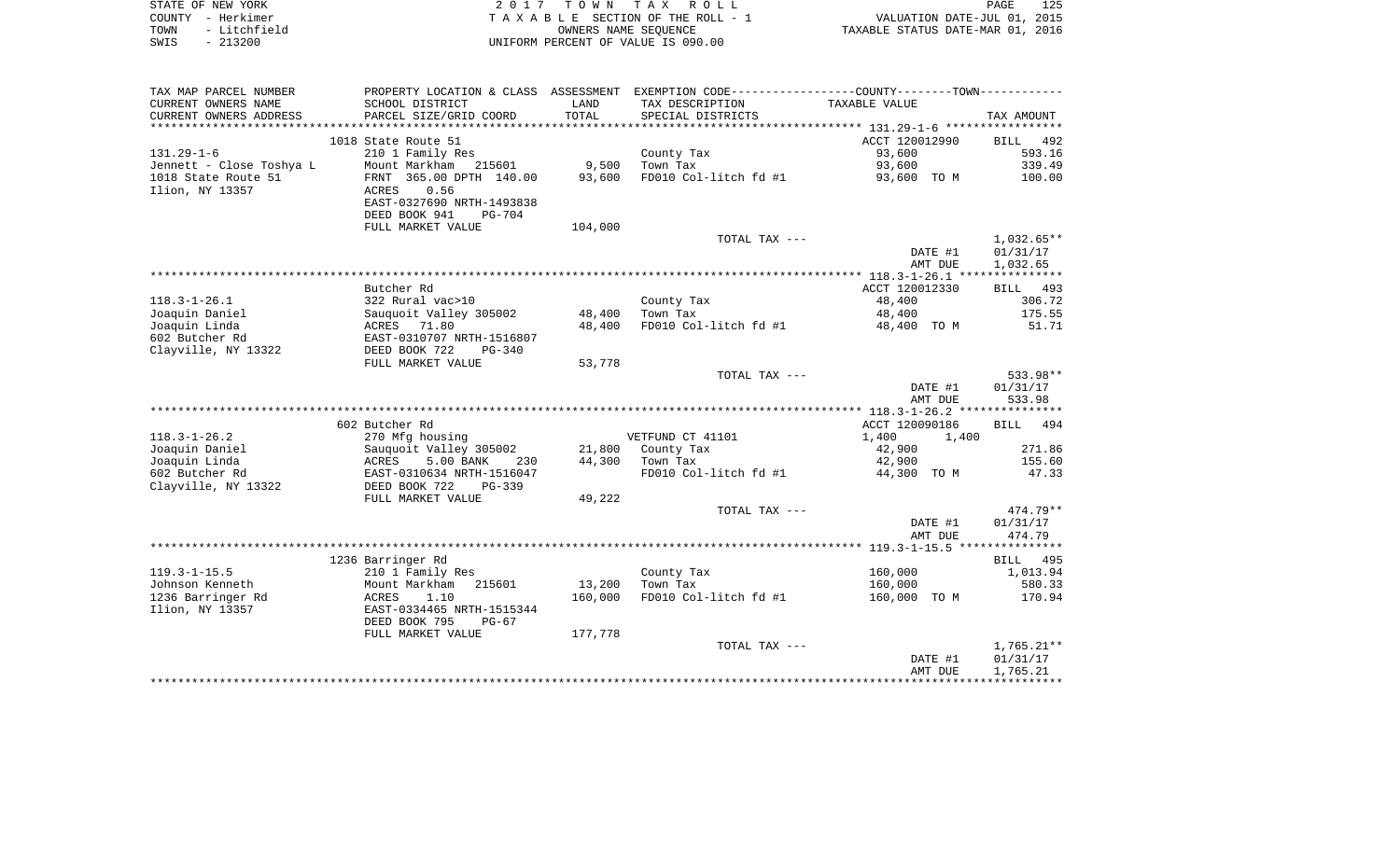|      | STATE OF NEW YORK | 2017 TOWN TAX ROLL                 | PAGE                             | 126 |
|------|-------------------|------------------------------------|----------------------------------|-----|
|      | COUNTY - Herkimer | TAXABLE SECTION OF THE ROLL - 1    | VALUATION DATE-JUL 01, 2015      |     |
| TOWN | - Litchfield      | OWNERS NAME SEOUENCE               | TAXABLE STATUS DATE-MAR 01, 2016 |     |
| SWIS | - 213200          | UNIFORM PERCENT OF VALUE IS 090.00 |                                  |     |

| TAX MAP PARCEL NUMBER                  | PROPERTY LOCATION & CLASS ASSESSMENT           |                | EXEMPTION CODE-----------------COUNTY-------TOWN----------- |                |                    |
|----------------------------------------|------------------------------------------------|----------------|-------------------------------------------------------------|----------------|--------------------|
| CURRENT OWNERS NAME                    | SCHOOL DISTRICT                                | LAND           | TAX DESCRIPTION                                             | TAXABLE VALUE  |                    |
| CURRENT OWNERS ADDRESS                 | PARCEL SIZE/GRID COORD                         | TOTAL          | SPECIAL DISTRICTS                                           |                | TAX AMOUNT         |
| *************************              |                                                |                |                                                             |                |                    |
|                                        | Barringer Rd                                   |                |                                                             | ACCT 120090135 | 496<br>BILL        |
| $119.3 - 1 - 15.2$                     | 314 Rural vac<10                               |                | County Tax                                                  | 25,800         | 163.50             |
| Johnson Linda A                        | Mount Markham<br>215601                        | 25,800         | Town Tax                                                    | 25,800         | 93.58              |
| 1219 Barringer Rd                      | ACRES<br>27.50                                 | 25,800         | FD010 Col-litch fd #1                                       | 25,800 TO M    | 27.56              |
| Ilion, NY 13357                        | EAST-0333904 NRTH-1515115                      |                |                                                             |                |                    |
|                                        | DEED BOOK 857<br>$PG-95$                       |                |                                                             |                |                    |
|                                        | FULL MARKET VALUE                              | 28,667         |                                                             |                |                    |
|                                        |                                                |                | TOTAL TAX ---                                               |                | 284.64**           |
|                                        |                                                |                |                                                             | DATE #1        | 01/31/17           |
|                                        |                                                |                |                                                             | AMT DUE        | 284.64             |
|                                        |                                                |                |                                                             |                |                    |
|                                        | Barringer Rd                                   |                |                                                             |                | BILL 497           |
| $119.3 - 1 - 63$                       | 314 Rural vac<10                               |                | County Tax                                                  | 4,770          | 30.23              |
| Johnson Philip                         | Mount Markham<br>215601                        | 4,770          | Town Tax                                                    | 4,770          | 17.30              |
| 1219 Barringer Road<br>Ilion, NY 13357 | FRNT 236.00 DPTH<br>88.00<br>FULL MARKET VALUE | 4,770<br>5,300 | FD010 Col-litch fd #1                                       | 4,770 TO M     | 5.10               |
|                                        |                                                |                | TOTAL TAX ---                                               |                | $52.63**$          |
|                                        |                                                |                |                                                             | DATE #1        | 01/31/17           |
|                                        |                                                |                |                                                             | AMT DUE        | 52.63              |
|                                        |                                                |                |                                                             |                |                    |
|                                        | Soncody Rd                                     |                |                                                             | ACCT 120000510 | <b>BILL</b><br>498 |
| $124.4 - 1 - 21.1$                     | 105 Vac farmland                               |                | AG MKTS L 41720                                             | 6,222<br>6,222 |                    |
| Jones Frederick R                      | Mount Markham<br>215601                        | 44,000         | County Tax                                                  | 37,778         | 239.40             |
| Jones Debrah B                         | FRNT 3790.00 DPTH                              | 44,000         | Town Tax                                                    | 37,778         | 137.02             |
| 417 Brace Rd                           | ACRES 71.30                                    |                | FD010 Col-litch fd #1                                       | 37,778 TO M    | 40.36              |
| West Winfield, NY 13491                | EAST-0314232 NRTH-1498312                      |                | 6,222 EX                                                    |                |                    |
|                                        | DEED BOOK 874<br><b>PG-710</b>                 |                |                                                             |                |                    |
| MAY BE SUBJECT TO PAYMENT              | FULL MARKET VALUE                              | 48,889         |                                                             |                |                    |
| UNDER AGDIST LAW TIL 2020              |                                                |                |                                                             |                |                    |
|                                        |                                                |                | TOTAL TAX ---                                               |                | $416.78**$         |
|                                        |                                                |                |                                                             | DATE #1        | 01/31/17           |
|                                        |                                                |                |                                                             | AMT DUE        | 416.78             |
|                                        |                                                |                |                                                             |                |                    |
|                                        | 404 Berberick Rd                               |                |                                                             | ACCT 120090169 | BILL 499           |
| $124.4 - 2 - 7$                        | 314 Rural vac<10                               |                | County Tax                                                  | 10,300         | 65.27              |
| Jones Matthew E                        | Mount Markham<br>215601                        | 10,300         | Town Tax                                                    | 10,300         | 37.36              |
| 9611 Sessions Rd                       | Bldg Lot                                       | 10,300         | FD010 Col-litch fd #1                                       | 10,300 TO M    | 11.00              |
| Sauquoit, NY 13456                     | ACRES<br>5.40                                  |                |                                                             |                |                    |
|                                        | EAST-0318160 NRTH-1498676                      |                |                                                             |                |                    |
|                                        | DEED BOOK 939<br>$PG-634$<br>FULL MARKET VALUE | 11,444         |                                                             |                |                    |
|                                        |                                                |                | TOTAL TAX ---                                               |                | $113.63**$         |
|                                        |                                                |                |                                                             | DATE #1        | 01/31/17           |
|                                        |                                                |                |                                                             | AMT DUE        | 113.63             |
|                                        |                                                |                |                                                             |                | ************       |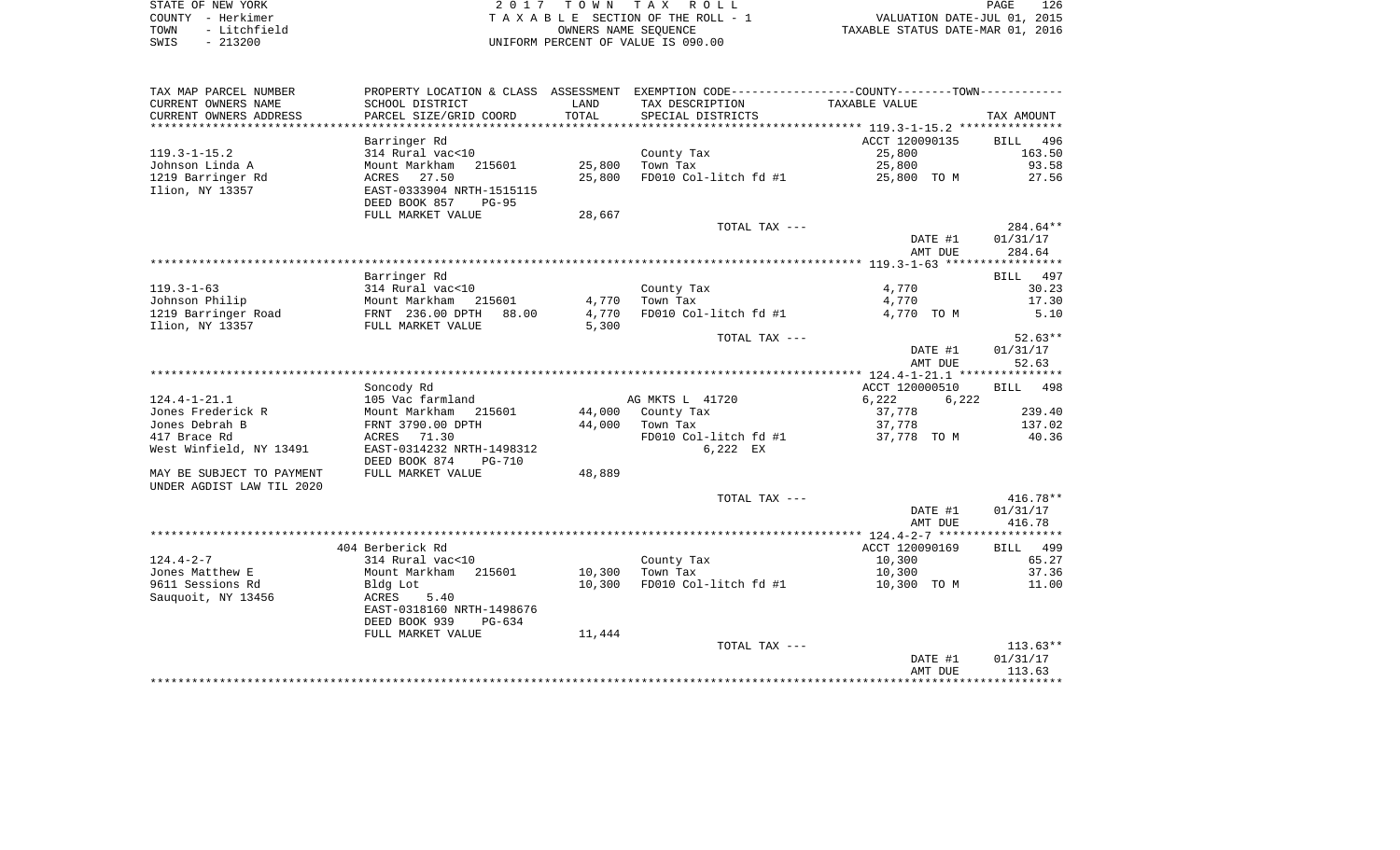| STATE OF NEW YORK |              | 2017 TOWN TAX ROLL                    | PAGE                             | 127 |
|-------------------|--------------|---------------------------------------|----------------------------------|-----|
| COUNTY - Herkimer |              | T A X A B L E SECTION OF THE ROLL - 1 | VALUATION DATE-JUL 01, 2015      |     |
| TOWN              | - Litchfield | OWNERS NAME SEOUENCE                  | TAXABLE STATUS DATE-MAR 01, 2016 |     |
| SWIS              | $-213200$    | UNIFORM PERCENT OF VALUE IS 090.00    |                                  |     |

| TAX MAP PARCEL NUMBER     | PROPERTY LOCATION & CLASS ASSESSMENT |         |                       | EXEMPTION CODE----------------COUNTY-------TOWN----------- |              |
|---------------------------|--------------------------------------|---------|-----------------------|------------------------------------------------------------|--------------|
| CURRENT OWNERS NAME       | SCHOOL DISTRICT                      | LAND    | TAX DESCRIPTION       | TAXABLE VALUE                                              |              |
| CURRENT OWNERS ADDRESS    | PARCEL SIZE/GRID COORD               | TOTAL   | SPECIAL DISTRICTS     |                                                            | TAX AMOUNT   |
|                           |                                      |         |                       |                                                            |              |
|                           | 376 Cedarville Rd                    |         |                       | ACCT 172995                                                | BILL<br>500  |
| $125.3 - 2 - 27$          | 120 Field crops                      |         | AG MKTS L 41720       | 10,688<br>10,688                                           |              |
| Jones Philip R            | Mount Markham<br>215601              | 85,600  | County Tax            | 158,412                                                    | 1,003.88     |
| Jones Andrea J            | ACRES 114.00                         | 169,100 | Town Tax              | 158,412                                                    | 574.57       |
| 376 Cedarville Rd         | EAST-0325707 NRTH-1498314            |         | FD010 Col-litch fd #1 | 158,412 TO M                                               | 169.25       |
| Ilion, NY 13357           | DEED BOOK 1448<br>$PG-859$           |         | 10,688 EX             |                                                            |              |
|                           | FULL MARKET VALUE                    | 187,889 |                       |                                                            |              |
| MAY BE SUBJECT TO PAYMENT |                                      |         |                       |                                                            |              |
| UNDER AGDIST LAW TIL 2020 |                                      |         |                       |                                                            |              |
|                           |                                      |         | TOTAL TAX ---         |                                                            | $1,747.70**$ |
|                           |                                      |         |                       | DATE #1                                                    | 01/31/17     |
|                           |                                      |         |                       | AMT DUE                                                    | 1,747.70     |
|                           |                                      |         |                       |                                                            |              |
|                           | King Rd                              |         |                       | ACCT 198949                                                | 501<br>BILL  |
| $118.3 - 1 - 3.2$         | 105 Vac farmland                     |         | County Tax            | 7,200                                                      | 45.63        |
| Jones Russell             | Sauquoit Valley 305002               | 7,200   | Town Tax              | 7,200                                                      | 26.11        |
| Jones Linda               | ACRES 11.70                          | 7,200   | FD010 Col-litch fd #1 | 7,200 TO M                                                 | 7.69         |
| 2800 King Rd              | EAST-0301675 NRTH-1518928            |         |                       |                                                            |              |
| Sauquoit, NY 13456        | DEED BOOK 1611<br>PG-755             |         |                       |                                                            |              |
|                           | FULL MARKET VALUE                    | 8,000   |                       |                                                            |              |
| PRIOR OWNER ON 3/01/2016  |                                      |         |                       |                                                            |              |
| Jones Russell W           |                                      |         |                       |                                                            |              |
|                           |                                      |         | TOTAL TAX ---         |                                                            | $79.43**$    |
|                           |                                      |         |                       | DATE #1                                                    | 01/31/17     |
|                           |                                      |         |                       | AMT DUE                                                    | 79.43        |
|                           |                                      |         |                       |                                                            |              |
|                           | King Rd                              |         |                       | ACCT 198949                                                | 502<br>BILL  |
| $118.3 - 1 - 3.3$         | 105 Vac farmland                     |         | County Tax            | 1,000                                                      | 6.34         |
| Jones Russell             | Sauquoit Valley 305002               | 1,000   | Town Tax              | 1,000                                                      | 3.63         |
| Jones Linda               | 1.30<br>ACRES                        | 1,000   | FD010 Col-litch fd #1 | 1,000 TO M                                                 | 1.07         |
| 2800 King Rd              | EAST-0302018 NRTH-1518717            |         |                       |                                                            |              |
| Sauquoit, NY 13456        | DEED BOOK 1611 PG-755                |         |                       |                                                            |              |
|                           | FULL MARKET VALUE                    | 1,111   |                       |                                                            |              |
| PRIOR OWNER ON 3/01/2016  |                                      |         |                       |                                                            |              |
| Jones Russell W           |                                      |         |                       |                                                            |              |
|                           |                                      |         | TOTAL TAX ---         |                                                            | $11.04**$    |
|                           |                                      |         |                       | DATE #1                                                    | 01/31/17     |
|                           |                                      |         |                       | AMT DUE                                                    | 11.04        |
|                           |                                      |         |                       |                                                            |              |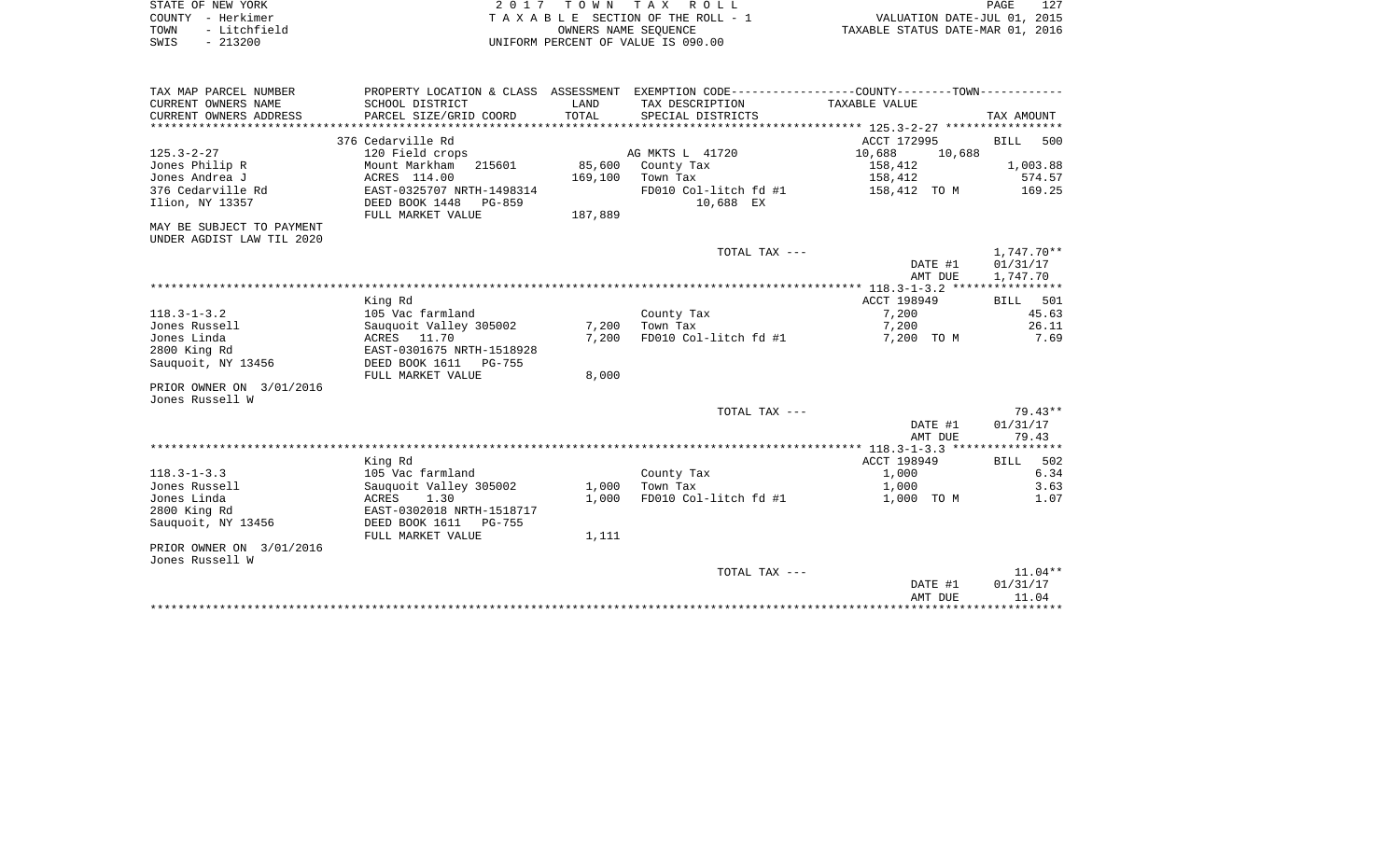|      | STATE OF NEW YORK | 2017 TOWN TAX ROLL                 | PAGE                             | 128 |
|------|-------------------|------------------------------------|----------------------------------|-----|
|      | COUNTY - Herkimer | TAXABLE SECTION OF THE ROLL - 1    | VALUATION DATE-JUL 01, 2015      |     |
| TOWN | - Litchfield      | OWNERS NAME SEOUENCE               | TAXABLE STATUS DATE-MAR 01, 2016 |     |
| SWIS | $-213200$         | UNIFORM PERCENT OF VALUE IS 090.00 |                                  |     |

| TAX MAP PARCEL NUMBER     | PROPERTY LOCATION & CLASS ASSESSMENT EXEMPTION CODE----------------COUNTY--------TOWN---------- |        |                       |                           |                    |
|---------------------------|-------------------------------------------------------------------------------------------------|--------|-----------------------|---------------------------|--------------------|
| CURRENT OWNERS NAME       | SCHOOL DISTRICT                                                                                 | LAND   | TAX DESCRIPTION       | TAXABLE VALUE             |                    |
| CURRENT OWNERS ADDRESS    | PARCEL SIZE/GRID COORD                                                                          | TOTAL  | SPECIAL DISTRICTS     |                           | TAX AMOUNT         |
|                           |                                                                                                 |        |                       |                           |                    |
|                           | 2800 King Rd                                                                                    |        |                       | ACCT 120012300            | <b>BILL</b><br>503 |
| $118.3 - 1 - 35$          | 105 Vac farmland                                                                                |        | AG MKTS L 41720       | $\Omega$                  | $\Omega$           |
| Jones Russell W           | Sauquoit Valley 305002                                                                          |        | 42,200 County Tax     | 42,200                    | 267.43             |
| Jones Linda K             | ACRES<br>94.70                                                                                  | 42,200 | Town Tax              | 42,200                    | 153.06             |
| 2800 King Rd              | EAST-0303095 NRTH-1515830                                                                       |        | FD010 Col-litch fd #1 | 42,200 TO M               | 45.09              |
| Sauguoit, NY 13456        | DEED BOOK 896<br>$PG-526$                                                                       |        |                       |                           |                    |
|                           | FULL MARKET VALUE                                                                               | 46,889 |                       |                           |                    |
| MAY BE SUBJECT TO PAYMENT |                                                                                                 |        |                       |                           |                    |
| UNDER AGDIST LAW TIL 2020 |                                                                                                 |        |                       |                           |                    |
|                           |                                                                                                 |        | TOTAL TAX ---         |                           | $465.58**$         |
|                           |                                                                                                 |        |                       | DATE #1                   | 01/31/17           |
|                           |                                                                                                 |        |                       | AMT DUE                   | 465.58             |
|                           |                                                                                                 |        |                       |                           |                    |
|                           | 490 Albany Rd                                                                                   |        |                       | ACCT 189242               | BILL 504           |
| $124.3 - 4 - 10$          | 314 Rural vac<10                                                                                |        | County Tax            | 12,100                    | 76.68              |
| Jones Steven M            | Mount Markham<br>215601                                                                         | 12,100 | Town Tax              | 12,100                    | 43.89              |
| Jones Stephanie A         | FRNT 328.00 DPTH                                                                                | 12,100 | FD010 Col-litch fd #1 | 12,100 TO M               | 12.93              |
| 412 Chepachet Rd          | 8.30<br>ACRES                                                                                   |        |                       |                           |                    |
| West Winfield, NY 13491   | EAST-0310223 NRTH-1498986                                                                       |        |                       |                           |                    |
|                           | DEED BOOK 1551 PG-535                                                                           |        |                       |                           |                    |
|                           | FULL MARKET VALUE                                                                               | 13,444 |                       |                           |                    |
|                           |                                                                                                 |        | TOTAL TAX ---         |                           | $133.50**$         |
|                           |                                                                                                 |        |                       | DATE #1                   | 01/31/17           |
|                           |                                                                                                 |        |                       | AMT DUE                   | 133.50             |
|                           |                                                                                                 |        |                       |                           | <b>BILL</b><br>505 |
| $124.4 - 1 - 30$          | Cedarville (off) Rd<br>105 Vac farmland                                                         |        | AG MKTS L 41720       | ACCT 120008400<br>$\circ$ | $\Omega$           |
| Jones Terry Lynn          | Mount Markham<br>215601                                                                         |        | 36,100 County Tax     | 36,100                    | 228.77             |
| Jones Bobbie Jean         | ACRES 103.00                                                                                    | 36,100 | Town Tax              | 36,100                    | 130.94             |
| 391 Cedarville Rd         | EAST-0322148 NRTH-1499083                                                                       |        | FD010 Col-litch fd #1 | 36,100 TO M               | 38.57              |
| Ilion, NY 13357           | DEED BOOK 1162<br>PG-551                                                                        |        |                       |                           |                    |
|                           | FULL MARKET VALUE                                                                               | 40,111 |                       |                           |                    |
| MAY BE SUBJECT TO PAYMENT |                                                                                                 |        |                       |                           |                    |
| UNDER AGDIST LAW TIL 2020 |                                                                                                 |        |                       |                           |                    |
|                           |                                                                                                 |        | TOTAL TAX ---         |                           | $398.28**$         |
|                           |                                                                                                 |        |                       | DATE #1                   | 01/31/17           |
|                           |                                                                                                 |        |                       | AMT DUE                   | 398.28             |
|                           |                                                                                                 |        |                       |                           |                    |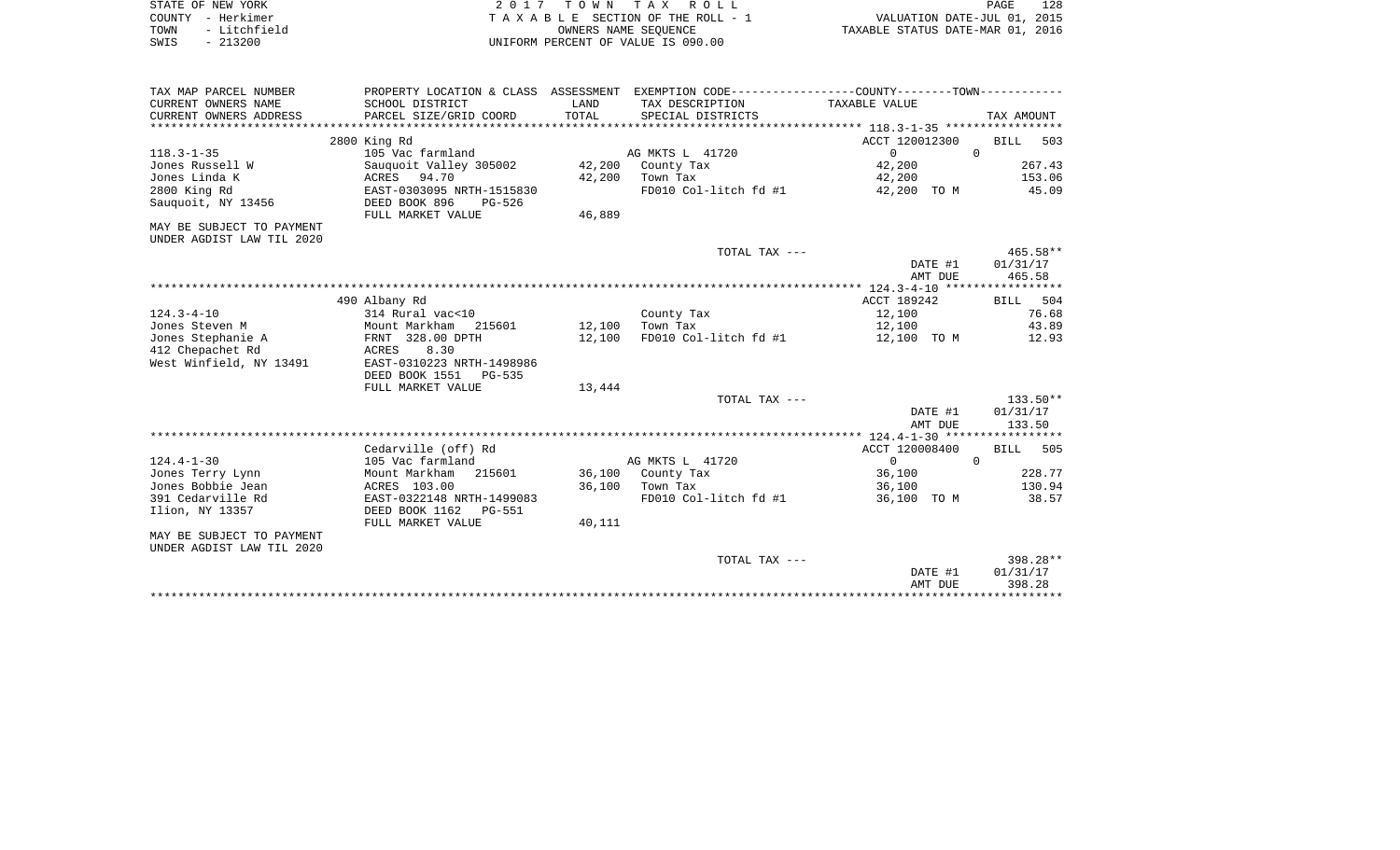|      | STATE OF NEW YORK | 2017 TOWN TAX ROLL                 | PAGE                             | 129 |
|------|-------------------|------------------------------------|----------------------------------|-----|
|      | COUNTY - Herkimer | TAXABLE SECTION OF THE ROLL - 1    | VALUATION DATE-JUL 01, 2015      |     |
| TOWN | - Litchfield      | OWNERS NAME SEOUENCE               | TAXABLE STATUS DATE-MAR 01, 2016 |     |
| SWIS | $-213200$         | UNIFORM PERCENT OF VALUE IS 090.00 |                                  |     |

| TAX MAP PARCEL NUMBER     |                             |         | PROPERTY LOCATION & CLASS ASSESSMENT EXEMPTION CODE---------------COUNTY-------TOWN---------- |                                         |              |
|---------------------------|-----------------------------|---------|-----------------------------------------------------------------------------------------------|-----------------------------------------|--------------|
| CURRENT OWNERS NAME       | SCHOOL DISTRICT             | LAND    | TAX DESCRIPTION                                                                               | TAXABLE VALUE                           |              |
| CURRENT OWNERS ADDRESS    | PARCEL SIZE/GRID COORD      | TOTAL   | SPECIAL DISTRICTS                                                                             |                                         | TAX AMOUNT   |
|                           |                             |         |                                                                                               |                                         |              |
|                           | 391 Cedarville Rd           |         |                                                                                               | ACCT 120008370                          | BILL<br>506  |
| $124.4 - 1 - 34$          | 112 Dairy farm              |         | AGRIC 10 Y 41700                                                                              | 10,000<br>10,000                        |              |
| Jones Terry Lynn          | Mount Markham 215601        |         | 98,000 AGRIC 10 Y 41700                                                                       | 15,000<br>15,000                        |              |
| Jones Bobbie Jean         | Wedgenock Farms             |         | 525,000 AG MKTS L 41720                                                                       | $\mathbf 0$<br>$\overline{\phantom{0}}$ |              |
| 391 Cedarville Rd         | ACRES 146.70                |         | AGRIC 10 Y 42100                                                                              | 40,000<br>40,000                        |              |
| Ilion, NY 13357           | EAST-0323419 NRTH-1497329   |         | AGRIC 10 Y 42100                                                                              | 75,000<br>75,000                        |              |
|                           | DEED BOOK 1162<br>PG-551    |         | County Tax                                                                                    | 385,000                                 | 2,439.80     |
| MAY BE SUBJECT TO PAYMENT | FULL MARKET VALUE           |         | 583,333 Town Tax                                                                              | 385,000                                 | 1,396.42     |
| UNDER AGDIST LAW TIL 2020 |                             |         | FD010 Col-litch fd #1                                                                         | 525,000 TO M                            | 560.91       |
|                           |                             |         | TOTAL TAX ---                                                                                 |                                         | $4,397.13**$ |
|                           |                             |         |                                                                                               | DATE #1                                 | 01/31/17     |
|                           |                             |         |                                                                                               | AMT DUE                                 | 4,397.13     |
|                           |                             |         |                                                                                               |                                         |              |
|                           |                             |         |                                                                                               |                                         |              |
|                           | Wall St                     |         |                                                                                               | ACCT 120008430                          | BILL 507     |
| $130.2 - 2 - 6$           | 105 Vac farmland<br>215601  |         | AG MKTS L 41720                                                                               | $\overline{0}$<br>$\Omega$              | 240.18       |
| Jones Terry Lynn          | Mount Markham               | 37,900  | County Tax                                                                                    | 37,900                                  |              |
| Jones Bobbie Jean         | 79.30<br>ACRES              | 37,900  | Town Tax                                                                                      | 37,900                                  | 137.47       |
| 391 Cedarville Rd         | EAST-0321609 NRTH-1495504   |         | FD010 Col-litch fd #1                                                                         | 37,900 TO M                             | 40.49        |
| Ilion, NY 13357           | DEED BOOK 1162<br>PG-551    |         |                                                                                               |                                         |              |
|                           | FULL MARKET VALUE           | 42,111  |                                                                                               |                                         |              |
| MAY BE SUBJECT TO PAYMENT |                             |         |                                                                                               |                                         |              |
| UNDER AGDIST LAW TIL 2020 |                             |         |                                                                                               |                                         |              |
|                           |                             |         | TOTAL TAX ---                                                                                 |                                         | $418.14**$   |
|                           |                             |         |                                                                                               | DATE #1                                 | 01/31/17     |
|                           |                             |         |                                                                                               | AMT DUE                                 | 418.14       |
|                           |                             |         |                                                                                               |                                         |              |
|                           | 10290 Roberts Rd            |         |                                                                                               | ACCT 120090042                          | BILL 508     |
| $118.1 - 1 - 38.1$        | 210 1 Family Res            |         | County Tax                                                                                    | 144,200                                 | 913.82       |
| Joyce Michael J           | Sauguoit Valley 305002      | 17,200  | Town Tax                                                                                      | 144,200                                 | 523.02       |
| 10290 Roberts Rd          | ACRES<br>4.80               | 144,200 | FD010 Col-litch fd #1                                                                         | 144,200 TO M                            | 154.06       |
| Sauquoit, NY 13456        | EAST-0302868 NRTH-1522762   |         |                                                                                               |                                         |              |
|                           | DEED BOOK 890<br>$PG-96$    |         |                                                                                               |                                         |              |
|                           | FULL MARKET VALUE           | 160,222 |                                                                                               |                                         |              |
|                           |                             |         | TOTAL TAX ---                                                                                 |                                         | $1,590.90**$ |
|                           |                             |         |                                                                                               | DATE #1                                 | 01/31/17     |
|                           |                             |         |                                                                                               | AMT DUE                                 | 1,590.90     |
|                           |                             |         |                                                                                               |                                         |              |
|                           | 235 Hacadam Rd              |         |                                                                                               | ACCT 120090085                          | BILL 509     |
| $118.1 - 1 - 22.4$        | 210 1 Family Res            |         | County Tax                                                                                    | 112,300                                 | 711.66       |
| Jweid Gregory             | Sauquoit Valley 305002      | 8,200   | Town Tax                                                                                      | 112,300                                 | 407.32       |
| Jweid Kim                 | FRNT 125.00 DPTH 185.00     | 112,300 | FD010 Col-litch fd #1                                                                         | 112,300 TO M                            | 119.98       |
| 235 Hacadam Rd            | ACRES<br>$0.40$ BANK<br>262 |         |                                                                                               |                                         |              |
| Sauquoit, NY 13456        | EAST-0304543 NRTH-1525428   |         |                                                                                               |                                         |              |
|                           | DEED BOOK 725<br>PG-226     |         |                                                                                               |                                         |              |
|                           | FULL MARKET VALUE           | 124,778 |                                                                                               |                                         |              |
|                           |                             |         | TOTAL TAX ---                                                                                 |                                         | 1,238.96**   |
|                           |                             |         |                                                                                               | DATE #1                                 | 01/31/17     |
|                           |                             |         |                                                                                               | AMT DUE                                 | 1,238.96     |
|                           |                             |         |                                                                                               |                                         |              |
|                           |                             |         |                                                                                               |                                         |              |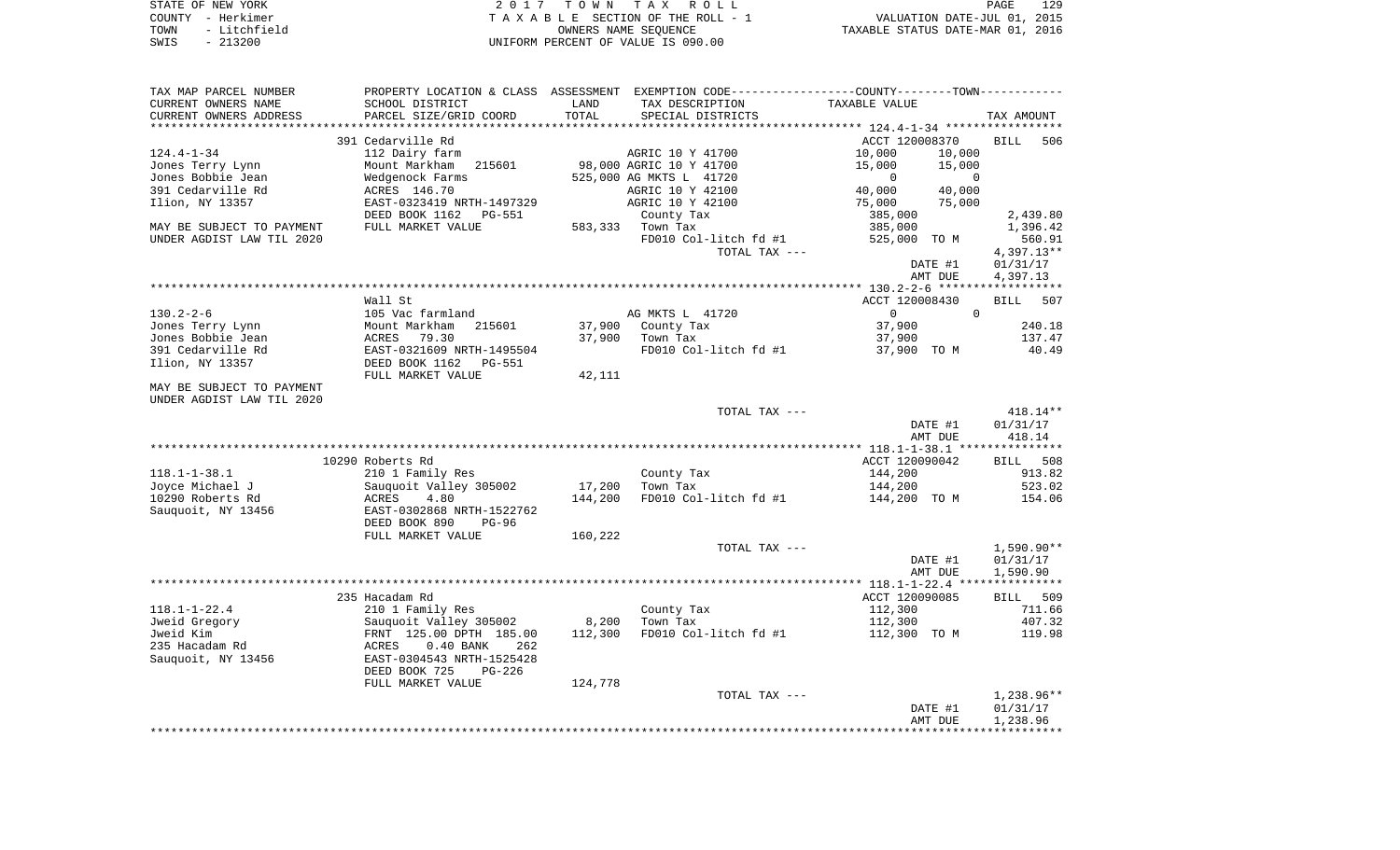| STATE OF NEW YORK |              |
|-------------------|--------------|
| COUNTY            | - Herkimer   |
| TOWN              | - Litchfield |
| SWIS              | $-213200$    |

STATE OF NEW YORK 2 0 1 7 T O W N T A X R O L L PAGE 130TA X A B L E SECTION OF THE ROLL - 1 TOWN - Litchfield OWNERS NAME SEQUENCE TAXABLE STATUS DATE-MAR 01, 2016 SWIS - 213200 UNIFORM PERCENT OF VALUE IS 090.00

| TAX MAP PARCEL NUMBER  | PROPERTY LOCATION & CLASS ASSESSMENT |        | EXEMPTION CODE-----------------COUNTY-------TOWN--------- |               |            |
|------------------------|--------------------------------------|--------|-----------------------------------------------------------|---------------|------------|
| CURRENT OWNERS NAME    | SCHOOL DISTRICT                      | LAND   | TAX DESCRIPTION                                           | TAXABLE VALUE |            |
| CURRENT OWNERS ADDRESS | PARCEL SIZE/GRID COORD               | TOTAL  | SPECIAL DISTRICTS                                         |               | TAX AMOUNT |
|                        |                                      |        |                                                           |               |            |
|                        | Hacadam Rd                           |        |                                                           | ACCT 170281   | BILL 510   |
| $118.1 - 1 - 22.5$     | 314 Rural vac<10                     |        | County Tax                                                | 10,000        | 63.37      |
| Jweid Gregory          | Sauquoit Valley 305002               | 10,000 | Town Tax                                                  | 10,000        | 36.27      |
| Jweid Kim              | ACRES<br>6.00                        | 10,000 | School Relevy                                             |               | 245.88     |
| 235 Hacadam Road       | EAST-0304090 NRTH-1525708            |        | FD010 Col-litch fd #1                                     | 10,000 TO M   | 10.68      |
| Sauquoit, NY 13456     | DEED BOOK 1431 PG-506                |        |                                                           |               |            |
|                        | FULL MARKET VALUE                    | 11,111 |                                                           |               |            |
|                        |                                      |        | TOTAL TAX ---                                             |               | $356.20**$ |
|                        |                                      |        |                                                           | DATE #1       | 01/31/17   |
|                        |                                      |        |                                                           | AMT DUE       | 356.20     |
|                        |                                      |        |                                                           |               |            |
|                        | 520 Bennett Rd                       |        |                                                           | ACCT 164688   | BILL 511   |
| $118.4 - 1 - 5.5$      | 210 1 Family Res                     |        | County Tax                                                | 69,800        | 442.33     |
| Kajtazovic Ismet       | Mount Markham 215601                 | 10,400 | Town Tax                                                  | 69,800        | 253.17     |
| 520 Bennett Rd         | Doublewide                           | 69,800 | FD010 Col-litch fd #1                                     | 69,800 TO M   | 74.57      |
| Frankfort, NY 13340    | FRNT 119.00 DPTH 250.00              |        |                                                           |               |            |
|                        | 0.68<br><b>ACRES</b>                 |        |                                                           |               |            |
|                        | EAST-0314985 NRTH-1519066            |        |                                                           |               |            |
|                        | DEED BOOK 1395<br>PG-864             |        |                                                           |               |            |
|                        | FULL MARKET VALUE                    | 77,556 |                                                           |               |            |
|                        |                                      |        | TOTAL TAX ---                                             |               | $770.07**$ |
|                        |                                      |        |                                                           | DATE #1       | 01/31/17   |
|                        |                                      |        |                                                           | AMT DUE       | 770.07     |
|                        |                                      |        |                                                           |               |            |
|                        | Bennett Rd                           |        |                                                           | ACCT 164688   | BILL 512   |
| $118.4 - 1 - 34.2$     | 314 Rural vac<10                     |        | County Tax                                                | 1,000         | 6.34       |
| Kajtazovic Ismet       | Mount Markham<br>215601              | 1,000  | Town Tax                                                  | 1,000         | 3.63       |
| 520 Bennett Rd         | FRNT 400.00 DPTH                     | 1,000  | FD010 Col-litch fd #1                                     | 1,000 TO M    | 1.07       |
| Frankfort, NY 13340    | 2.00<br><b>ACRES</b>                 |        |                                                           |               |            |
|                        | EAST-0315206 NRTH-1518966            |        |                                                           |               |            |
|                        | DEED BOOK 1395<br>PG-864             |        |                                                           |               |            |
|                        | FULL MARKET VALUE                    | 1,111  |                                                           |               |            |
|                        |                                      |        | TOTAL TAX ---                                             |               | $11.04**$  |
|                        |                                      |        |                                                           | DATE #1       | 01/31/17   |
|                        |                                      |        |                                                           | AMT DUE       | 11.04      |
|                        |                                      |        |                                                           |               |            |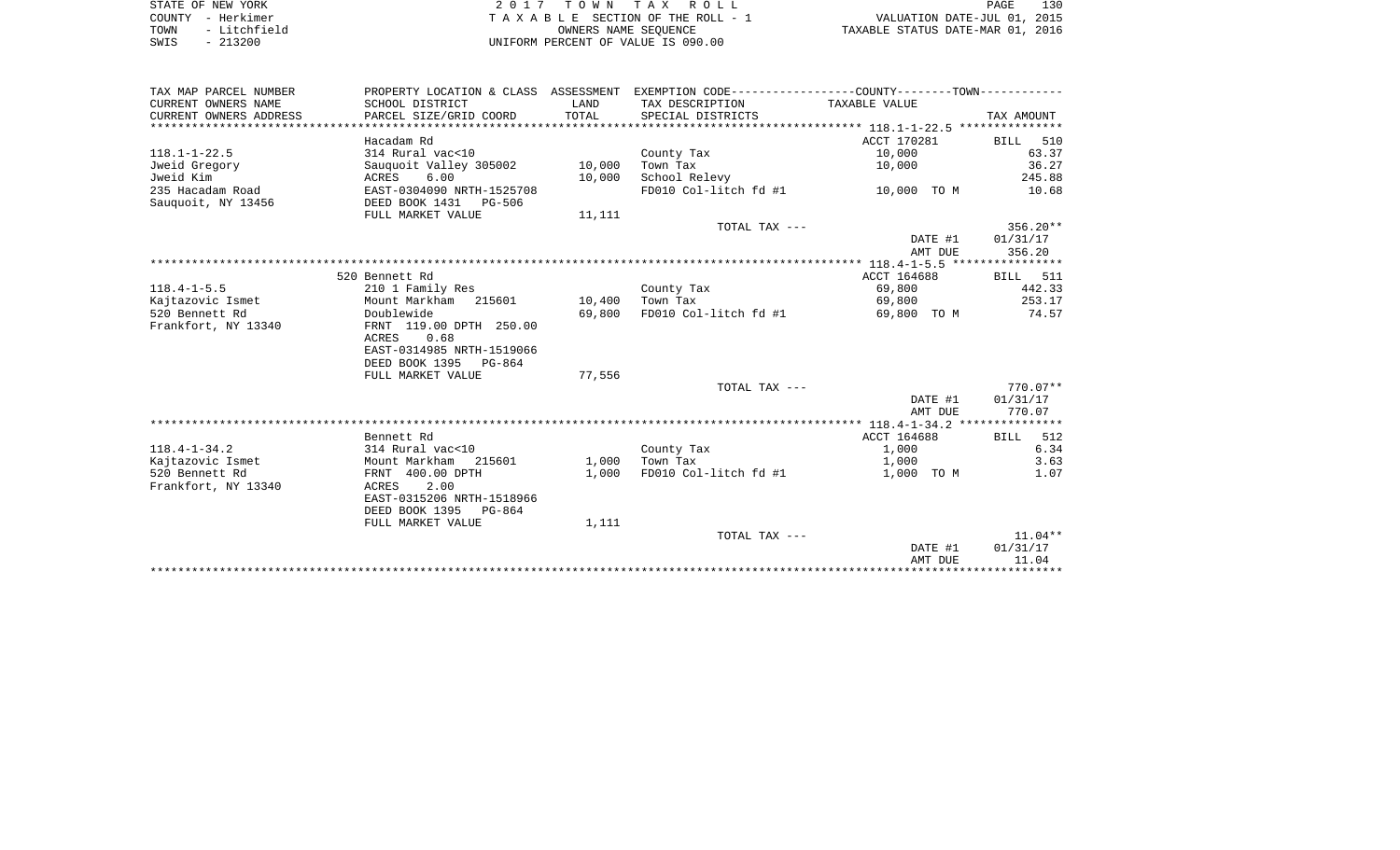STATE OF NEW YORK 2 0 1 7 T O W N T A X R O L L PAGE 131VALUATION DATE-JUL 01, 2015 TOWN - Litchfield TAXABLE STATUS DATE-MAR 01, 2016 RPS155/V04/L015 CURRENT DATE 12/16/2016

COUNTY - Herkimer  $T A X A B L E$  SECTION OF THE ROLL - 1

#### R O L L S U B S E C T I O N - - T O T A L S

# \*\*\* S P E C I A L D I S T R I C T S U M M A R Y \*\*\*

| CODE                 | TOTAL   | EXTENSION   | <b>EXTENSION</b> | AD VALOREM | EXEMPT  | TAXABLE      | TOTAL      |
|----------------------|---------|-------------|------------------|------------|---------|--------------|------------|
| DISTRICT NAME        | PARCELS | TYPE        | VALUE            | VALUE      | AMOUNT  | <b>VALUE</b> | <b>TAX</b> |
| FD010 Col-litch fd # |         | 512 TOTAL M |                  | 44154,806  | 309,835 | 43844,971    | 46,843.99  |

#### \*\*\* S C H O O L D I S T R I C T S U M M A R Y \*\*\*

| CODE   | DISTRICT NAME                    | TOTAL<br>PARCELS | ASSESSED<br>LAND | ASSESSED<br>TOTAL | <b>EXEMPT</b><br>AMOUNT | TOTAL<br>TAXABLE        |
|--------|----------------------------------|------------------|------------------|-------------------|-------------------------|-------------------------|
|        |                                  |                  |                  |                   | STAR AMOUNT             | STAR TAXABLE            |
|        | Central Valley Cntrl             | 9                | 133,800          | 151,900           | 10,156                  | 141,744                 |
| 212803 | Mount Markham                    | 403              | 10471,730        | 36400,206         | 2289,089                | 141,744<br>34, 111, 117 |
| 215601 | Sauquoit Valley Cen              | 100              | 2009,100         | 7602,700          | 5303,100<br>183,123     | 28,808,017<br>7,419,577 |
| 305002 |                                  |                  |                  |                   | 1616,894                | 5,802,683               |
|        | SUB-TOTAL                        | 512              | 12614,630        | 44154,806         | 2482,368                | 41,672,438              |
|        | $S \cup B - T \cup T A L (CONT)$ |                  |                  |                   | 6919,994                | 34,752,444              |
|        | TOTAL                            | 512              | 12614,630        | 44154,806         | 2482,368                | 41,672,438              |
|        | TO TAL (CONT)                    |                  |                  |                   | 6919,994                | 34,752,444              |

\*\*\* S Y S T E M C O D E S S U M M A R Y \*\*\*

NO SYSTEM EXEMPTIONS AT THIS LEVEL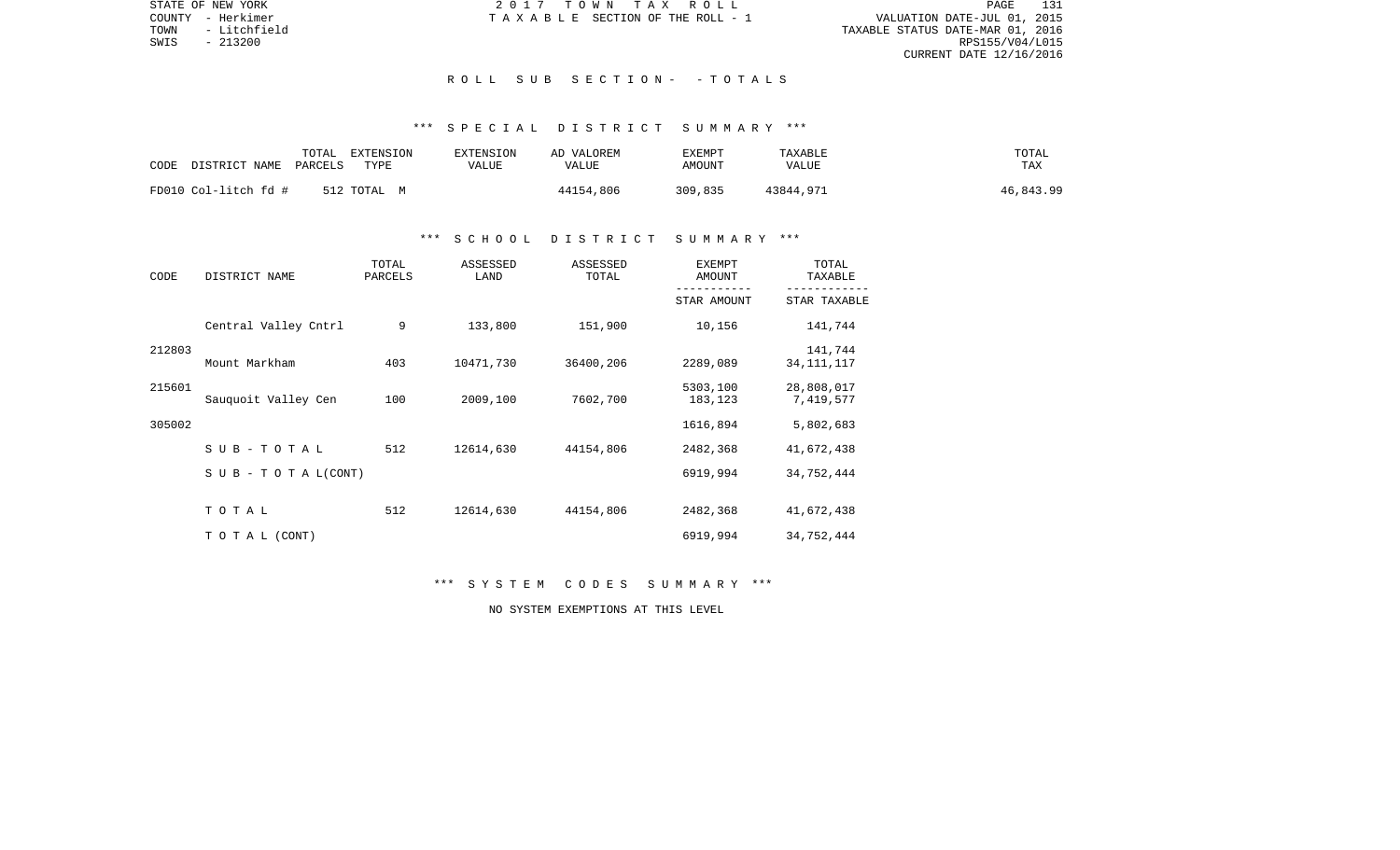STATE OF NEW YORK 2 0 1 7 T O W N T A X R O L L PAGE 132TOWN - Litchfield TAXABLE STATUS DATE-MAR 01, 2016 SWIS - 213200 RPS155/V04/L015 CURRENT DATE 12/16/2016

COUNTY - Herkimer T A X A B L E SECTION OF THE ROLL - 1

#### R O L L S U B S E C T I O N - - T O T A L S

#### \*\*\* E X E M P T I O N S U M M A R Y \*\*\*

|       |             | TOTAL   |          |          |
|-------|-------------|---------|----------|----------|
| CODE  | DESCRIPTION | PARCELS | COUNTY   | TOWN     |
| 41101 | VETFUND CT  | 4       | 8,050    | 8,050    |
| 41121 | VET WAR CT  | 8       | 64,080   | 64,080   |
| 41131 | VET COM CT  | 6       | 77,688   | 77,688   |
| 41141 | VET DIS CT  | 3       | 66,500   | 66,500   |
| 41700 | AGRIC 10 Y  | 9       | 1637,400 | 1637,400 |
| 41720 | AG MKTS L   | 74      | 309,835  | 309,835  |
| 41730 | AG MKTS     | 20      | 167,183  | 167,183  |
| 41801 | AGED-CT     |         | 14,940   | 14,940   |
| 42100 | AGRIC 10 Y  | 13      | 239,900  | 239,900  |
| 47610 | BUS EX-ALL  |         | 128,050  | 128,050  |
|       | тотаь       | 139     | 2713,626 | 2713,626 |

## \*\*\* G R A N D T O T A L S \*\*\*

| ROLL<br>SEC | DESCRIPTION                             | TOTAL<br>PARCELS | ASSESSED<br>LAND       | ASSESSED<br>TOTAL      | EXEMPT<br>AMOUNT       | TOTAL<br>TAXABLE         | TOTAL<br>TAX                         |
|-------------|-----------------------------------------|------------------|------------------------|------------------------|------------------------|--------------------------|--------------------------------------|
|             |                                         |                  |                        |                        | STAR AMOUNT            | STAR TAXABLE             |                                      |
|             | County Tax<br>Town Tax<br>School Relevy |                  | 12614,630<br>12614,630 | 44154,806<br>44154,806 | 2,713,626<br>2,713,626 | 41,441,180<br>41,441,180 | 262,618.88<br>150,309.55             |
|             | SPEC DIST TAXES<br>TAXABLE              | 512              |                        |                        |                        |                          | 88,823.39<br>46,843.99<br>548,595.81 |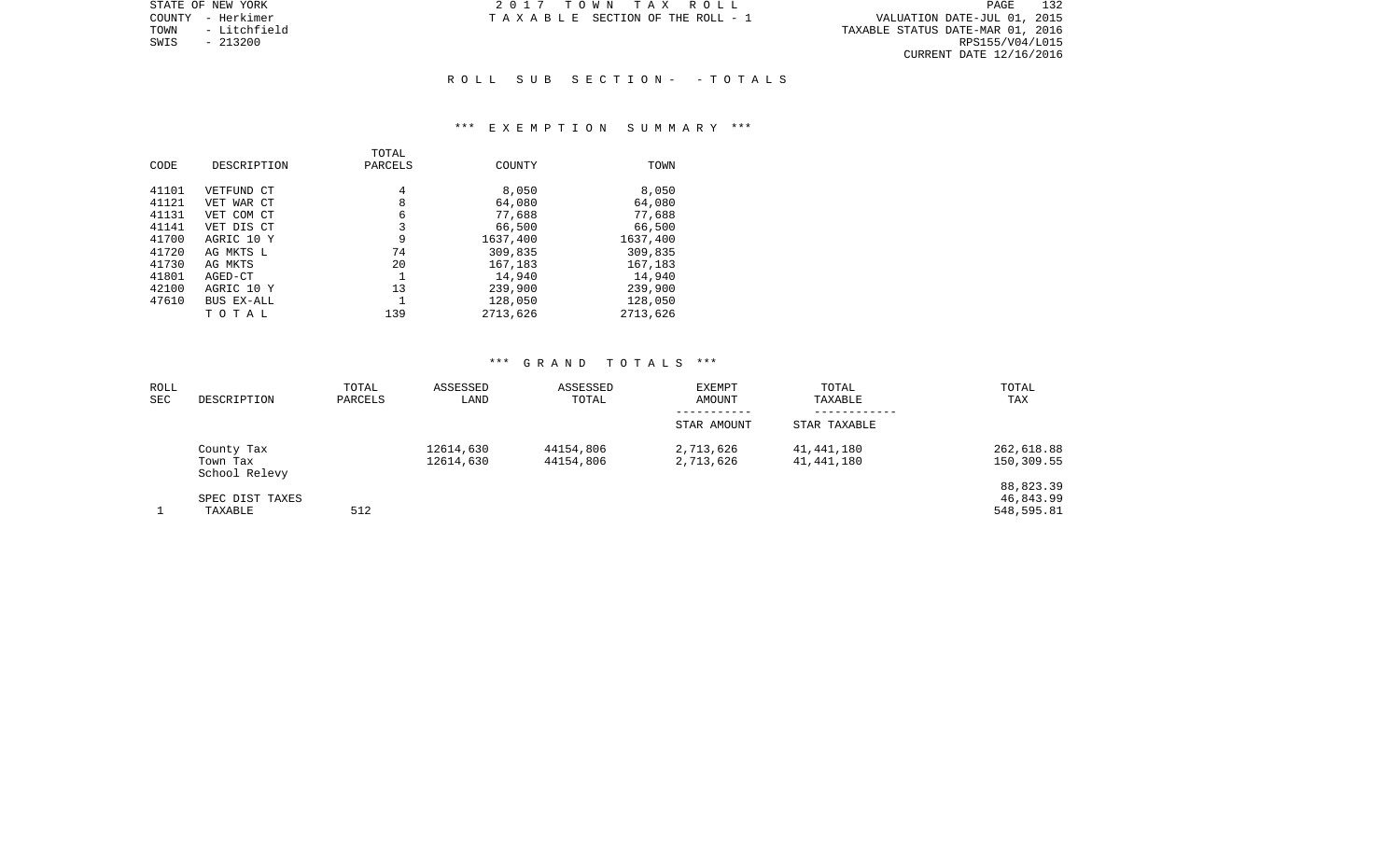|      | STATE OF NEW YORK | 2017 TOWN TAX ROLL                 |                                          | PAGE | 133 |
|------|-------------------|------------------------------------|------------------------------------------|------|-----|
|      | COUNTY - Herkimer | TAXABLE SECTION OF THE ROLL - 1    | SUB-SECT - 1 VALUATION DATE-JUL 01, 2015 |      |     |
| TOWN | - Litchfield      | OWNERS NAME SEOUENCE               | TAXABLE STATUS DATE-MAR 01, 2016         |      |     |
| SWIS | - 213200          | UNIFORM PERCENT OF VALUE IS 090.00 |                                          |      |     |

| TAX MAP PARCEL NUMBER  | PROPERTY LOCATION & CLASS ASSESSMENT |         | EXEMPTION CODE---------------- | --COUNTY--------TOWN------------ |            |
|------------------------|--------------------------------------|---------|--------------------------------|----------------------------------|------------|
| CURRENT OWNERS NAME    | SCHOOL DISTRICT                      | LAND    | TAX DESCRIPTION                | TAXABLE VALUE                    |            |
| CURRENT OWNERS ADDRESS | PARCEL SIZE/GRID COORD               | TOTAL   | SPECIAL DISTRICTS              |                                  | TAX AMOUNT |
|                        |                                      |         |                                |                                  |            |
|                        | 446 Berberick Rd                     |         |                                | ACCT 171018                      | BILL 513   |
| 124.4-2-12             | 210 1 Family Res                     |         | County Tax                     | 97,700                           | 619.14     |
| Kast Jessica M         | Mount Markham 215601                 | 24,200  | Town Tax                       | 97.700                           | 354.36     |
| 134 Folts Rd           | 6.90<br>ACRES                        | 97.700  | FD010 Col-litch fd #1          | 97.700 TOM                       | 104.38     |
| Herkimer, NY 13350     | EAST-0318792 NRTH-1499476            |         |                                |                                  |            |
|                        | DEED BOOK 1436 PG-544                |         |                                |                                  |            |
|                        | FULL MARKET VALUE                    | 108,556 |                                |                                  |            |
|                        |                                      |         | TOTAL TAX ---                  |                                  | 1,077.88** |
|                        |                                      |         |                                | DATE #1                          | 01/31/17   |
|                        |                                      |         |                                | AMT DUE                          | 1,077.88   |
|                        |                                      |         |                                |                                  |            |
|                        |                                      |         |                                |                                  |            |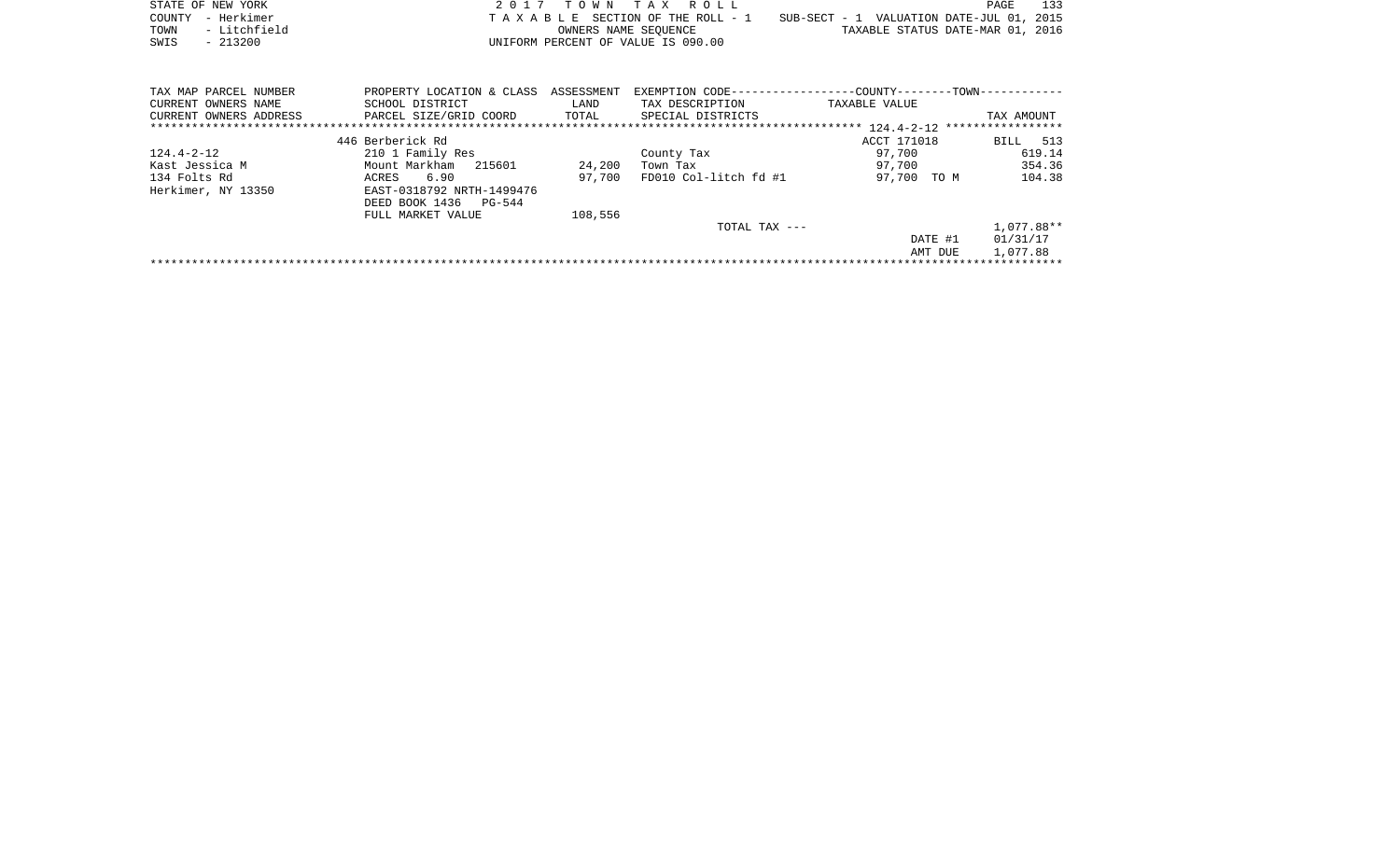|      | STATE OF NEW YORK | 2017 TOWN TAX ROLL                    |                                          | PAGE                    | 134 |
|------|-------------------|---------------------------------------|------------------------------------------|-------------------------|-----|
|      | COUNTY - Herkimer | T A X A B L E SECTION OF THE ROLL - 1 | SUB-SECT - 1 VALUATION DATE-JUL 01, 2015 |                         |     |
| TOWN | - Litchfield      |                                       | TAXABLE STATUS DATE-MAR 01, 2016         |                         |     |
| SWIS | - 213200          | UNIFORM PERCENT OF VALUE IS 090.00    |                                          | RPS155/V04/L015         |     |
|      |                   |                                       |                                          | CURRENT DATE 12/16/2016 |     |

### R O L L S U B S E C T I O N - 1 - T O T A L S

### \*\*\* S P E C I A L D I S T R I C T S U M M A R Y \*\*\*

| CODE                 | TOTAL   | EXTENSION | EXTENSION | AD VALOREM | EXEMPT | TAXABLE | TOTAL  |
|----------------------|---------|-----------|-----------|------------|--------|---------|--------|
| DISTRICT NAME        | PARCELS | TYPE      | VALUE     | VALUE      | AMOUNT | VALUE   | TAX    |
| FD010 Col-litch fd # |         | TOTAL M   |           | 97,700     |        | 97,700  | 104.38 |

# \*\*\* S C H O O L D I S T R I C T S U M M A R Y \*\*\*

| CODE   | DISTRICT NAME                    | TOTAL<br>PARCELS | ASSESSED<br>LAND | ASSESSED<br>TOTAL | EXEMPT<br>AMOUNT | TOTAL<br>TAXABLE |
|--------|----------------------------------|------------------|------------------|-------------------|------------------|------------------|
|        |                                  |                  |                  |                   | STAR AMOUNT      | STAR TAXABLE     |
|        | Mount Markham                    | 1                | 24,200           | 97,700            |                  | 97,700           |
| 215601 |                                  |                  |                  |                   | 26,700           | 71,000           |
|        | SUB-TOTAL                        |                  | 24,200           | 97,700            |                  | 97,700           |
|        | $S \cup B - T \cup T A L (CONT)$ |                  |                  |                   | 26,700           | 71,000           |
|        |                                  |                  |                  |                   |                  |                  |
|        | TOTAL                            | 1                | 24,200           | 97,700            |                  | 97,700           |
|        | T O T A L (CONT)                 |                  |                  |                   | 26,700           | 71,000           |

\*\*\* S Y S T E M C O D E S S U M M A R Y \*\*\*

#### NO SYSTEM EXEMPTIONS AT THIS LEVEL

\*\*\* E X E M P T I O N S U M M A R Y \*\*\*

NO EXEMPTIONS AT THIS LEVEL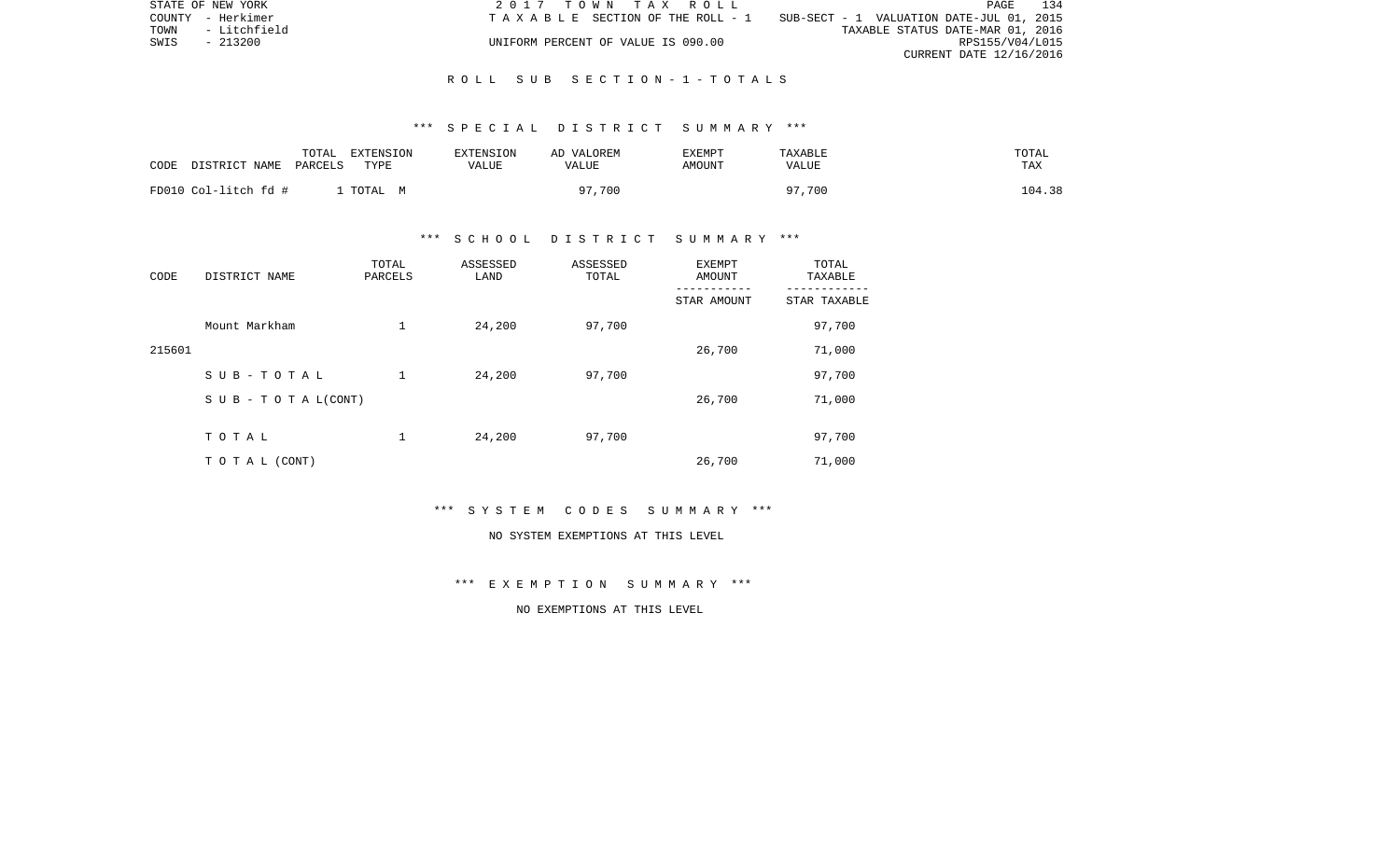|      | STATE OF NEW YORK | 2017 TOWN TAX ROLL                    |                                          | PAGE                    | 135 |
|------|-------------------|---------------------------------------|------------------------------------------|-------------------------|-----|
|      | COUNTY - Herkimer | T A X A B L E SECTION OF THE ROLL - 1 | SUB-SECT - 1 VALUATION DATE-JUL 01, 2015 |                         |     |
| TOWN | - Litchfield      |                                       | TAXABLE STATUS DATE-MAR 01, 2016         |                         |     |
| SWIS | $-213200$         | UNIFORM PERCENT OF VALUE IS 090.00    |                                          | RPS155/V04/L015         |     |
|      |                   |                                       |                                          | CURRENT DATE 12/16/2016 |     |

## R O L L S U B S E C T I O N - 1 - T O T A L S

#### \*\*\* G R A N D T O T A L S \*\*\*

| ROLL<br>SEC | DESCRIPTION     | TOTAL<br>PARCELS | ASSESSED<br>LAND | ASSESSED<br>TOTAL | <b>EXEMPT</b><br>AMOUNT | TOTAL<br>TAXABLE | TOTAL<br>TAX |
|-------------|-----------------|------------------|------------------|-------------------|-------------------------|------------------|--------------|
|             |                 |                  |                  |                   | STAR AMOUNT             | STAR TAXABLE     |              |
|             | County Tax      |                  | 24,200           | 97,700            |                         | 97,700           | 619.14       |
|             | Town Tax        |                  | 24,200           | 97,700            |                         | 97,700           | 354.36       |
|             | SPEC DIST TAXES |                  |                  |                   |                         |                  | 104.38       |
|             | TAXABLE         |                  |                  |                   |                         |                  | 1,077.88     |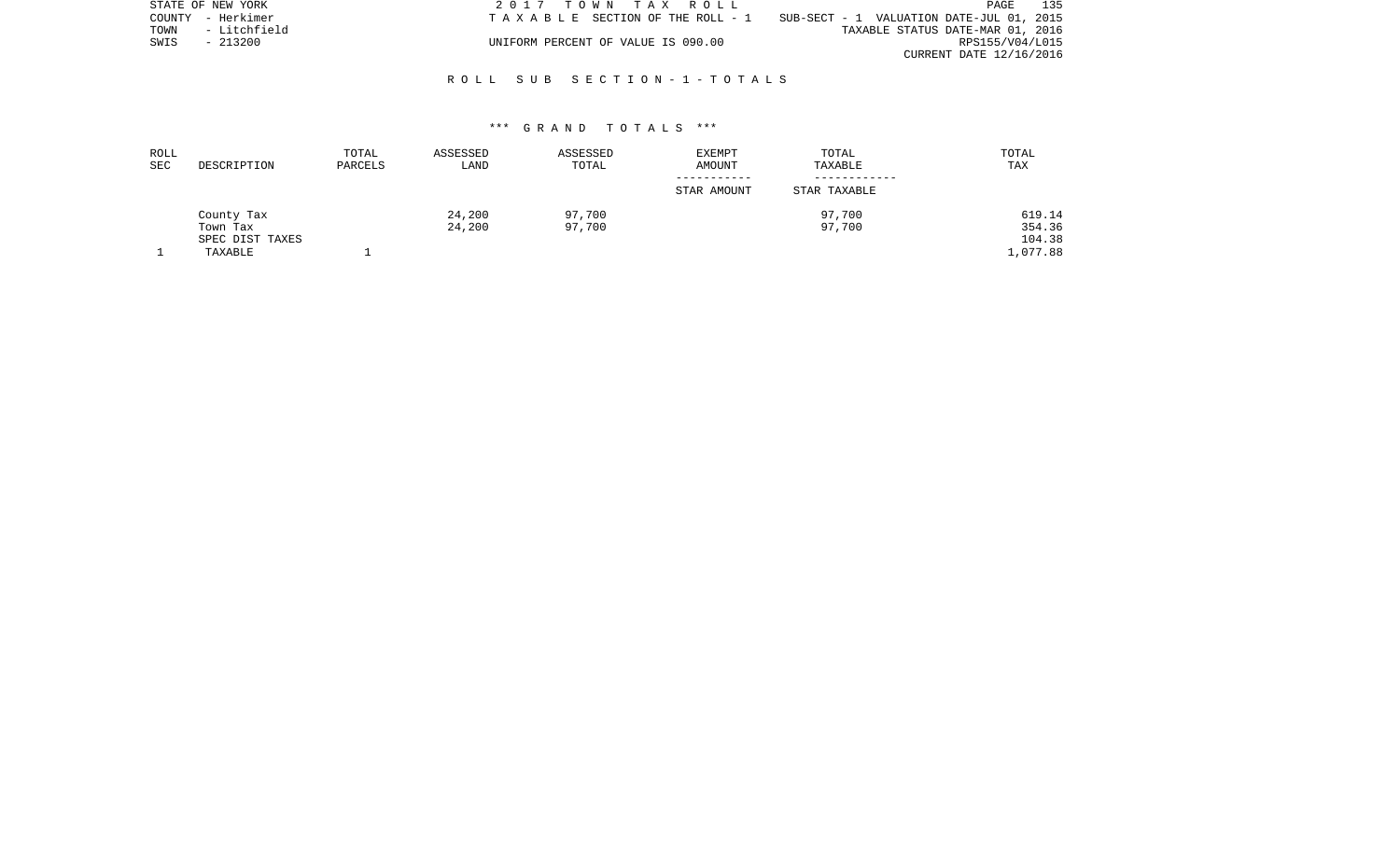| STATE OF NEW YORK    | 2017 TOWN TAX ROLL                 | 136<br>PAGE                      |
|----------------------|------------------------------------|----------------------------------|
| COUNTY - Herkimer    | TAXABLE SECTION OF THE ROLL - 1    | VALUATION DATE-JUL 01, 2015      |
| - Litchfield<br>TOWN | OWNERS NAME SEOUENCE               | TAXABLE STATUS DATE-MAR 01, 2016 |
| $-213200$<br>SWIS    | UNIFORM PERCENT OF VALUE IS 090.00 |                                  |

| TAX MAP PARCEL NUMBER  | PROPERTY LOCATION & CLASS ASSESSMENT |         | EXEMPTION CODE-----------------COUNTY-------TOWN----------- |                |                    |
|------------------------|--------------------------------------|---------|-------------------------------------------------------------|----------------|--------------------|
| CURRENT OWNERS NAME    | SCHOOL DISTRICT                      | LAND    | TAX DESCRIPTION                                             | TAXABLE VALUE  |                    |
| CURRENT OWNERS ADDRESS | PARCEL SIZE/GRID COORD               | TOTAL   | SPECIAL DISTRICTS                                           |                | TAX AMOUNT         |
|                        |                                      |         |                                                             |                |                    |
|                        | Berberick Rd                         |         |                                                             | ACCT 183827    | 514<br><b>BILL</b> |
| $124.4 - 2 - 13$       | 314 Rural vac<10                     |         | County Tax                                                  | 11,300         | 71.61              |
| Kast Jessica M         | Mount Markham<br>215601              | 11,300  | Town Tax                                                    | 11,300         | 40.99              |
| 134 Folts Rd           | Bldg Lot                             | 11,300  | FD010 Col-litch fd #1                                       | 11,300 TO M    | 12.07              |
| Herkimer, NY 13350     | 8.10<br>ACRES                        |         |                                                             |                |                    |
|                        | EAST-0318771 NRTH-1499715            |         |                                                             |                |                    |
|                        | DEED BOOK 1519<br>PG-255             |         |                                                             |                |                    |
|                        | FULL MARKET VALUE                    | 12,556  |                                                             |                |                    |
|                        |                                      |         | TOTAL TAX ---                                               | DATE #1        | $124.67**$         |
|                        |                                      |         |                                                             | AMT DUE        | 01/31/17<br>124.67 |
|                        |                                      |         |                                                             |                |                    |
|                        | 112 Bennett Rd                       |         |                                                             | ACCT 120006270 | BILL 515           |
| $118.3 - 1 - 5.1$      | 270 Mfg housing                      |         | County Tax                                                  | 75,000         | 475.29             |
| Kehoe Beverly          | Sauguoit Valley 305002               | 13,000  | Town Tax                                                    | 75,000         | 272.03             |
| 112 Bennett Rd         | FRNT 290.00 DPTH 279.00              | 75,000  | FD010 Col-litch fd #1                                       | 75,000 TO M    | 80.13              |
| Frankfort, NY 13340    | ACRES<br>1.00                        |         |                                                             |                |                    |
|                        | EAST-0307253 NRTH-1520356            |         |                                                             |                |                    |
|                        | DEED BOOK 1152<br>PG-698             |         |                                                             |                |                    |
|                        | FULL MARKET VALUE                    | 83,333  |                                                             |                |                    |
|                        |                                      |         | TOTAL TAX ---                                               |                | $827.45**$         |
|                        |                                      |         |                                                             | DATE #1        | 01/31/17           |
|                        |                                      |         |                                                             | AMT DUE        | 827.45             |
|                        |                                      |         |                                                             |                |                    |
|                        | 1322 Albany Rd                       |         |                                                             | ACCT 120006360 | BILL 516           |
| $118.3 - 1 - 50$       | 210 1 Family Res                     |         | County Tax                                                  | 120,000        | 760.46             |
| Kelly Jack C           | Mount Markham<br>215601              | 15,000  | Town Tax                                                    | 120,000        | 435.25             |
| Kelly Dianna J         | ACRES<br>2.00 BANK<br>023            | 120,000 | FD010 Col-litch fd #1                                       | 120,000 TO M   | 128.21             |
| 1322 Albany Rd         | EAST-0307731 NRTH-1514049            |         |                                                             |                |                    |
| Clayville, NY 13322    | DEED BOOK 1106<br>PG-377             |         |                                                             |                |                    |
|                        | FULL MARKET VALUE                    | 133,333 | TOTAL TAX ---                                               |                | 1,323.92**         |
|                        |                                      |         |                                                             | DATE #1        | 01/31/17           |
|                        |                                      |         |                                                             | AMT DUE        | 1,323.92           |
|                        |                                      |         |                                                             |                |                    |
|                        | Albany Rd                            |         |                                                             |                | BILL 517           |
| $118.3 - 1 - 51.5$     | 314 Rural vac<10                     |         | County Tax                                                  | 11,300         | 71.61              |
| Kelly Jack C           | Mount Markham<br>215601              | 11,300  | Town Tax                                                    | 11,300         | 40.99              |
| Kelly Dianna J         | FRNT 391.00 DPTH                     | 11,300  | FD010 Col-litch fd #1                                       | 11,300 TO M    | 12.07              |
| 1322 Albany Rd         | 2.00<br>ACRES                        |         |                                                             |                |                    |
| Clayville, NY 13322    | EAST-0307755 NRTH-1514394            |         |                                                             |                |                    |
|                        | DEED BOOK 1212<br>$PG-258$           |         |                                                             |                |                    |
|                        | FULL MARKET VALUE                    | 12,556  |                                                             |                |                    |
|                        |                                      |         | TOTAL TAX ---                                               |                | 124.67**           |
|                        |                                      |         |                                                             | DATE #1        | 01/31/17           |
|                        |                                      |         |                                                             | AMT DUE        | 124.67             |
|                        |                                      |         |                                                             |                |                    |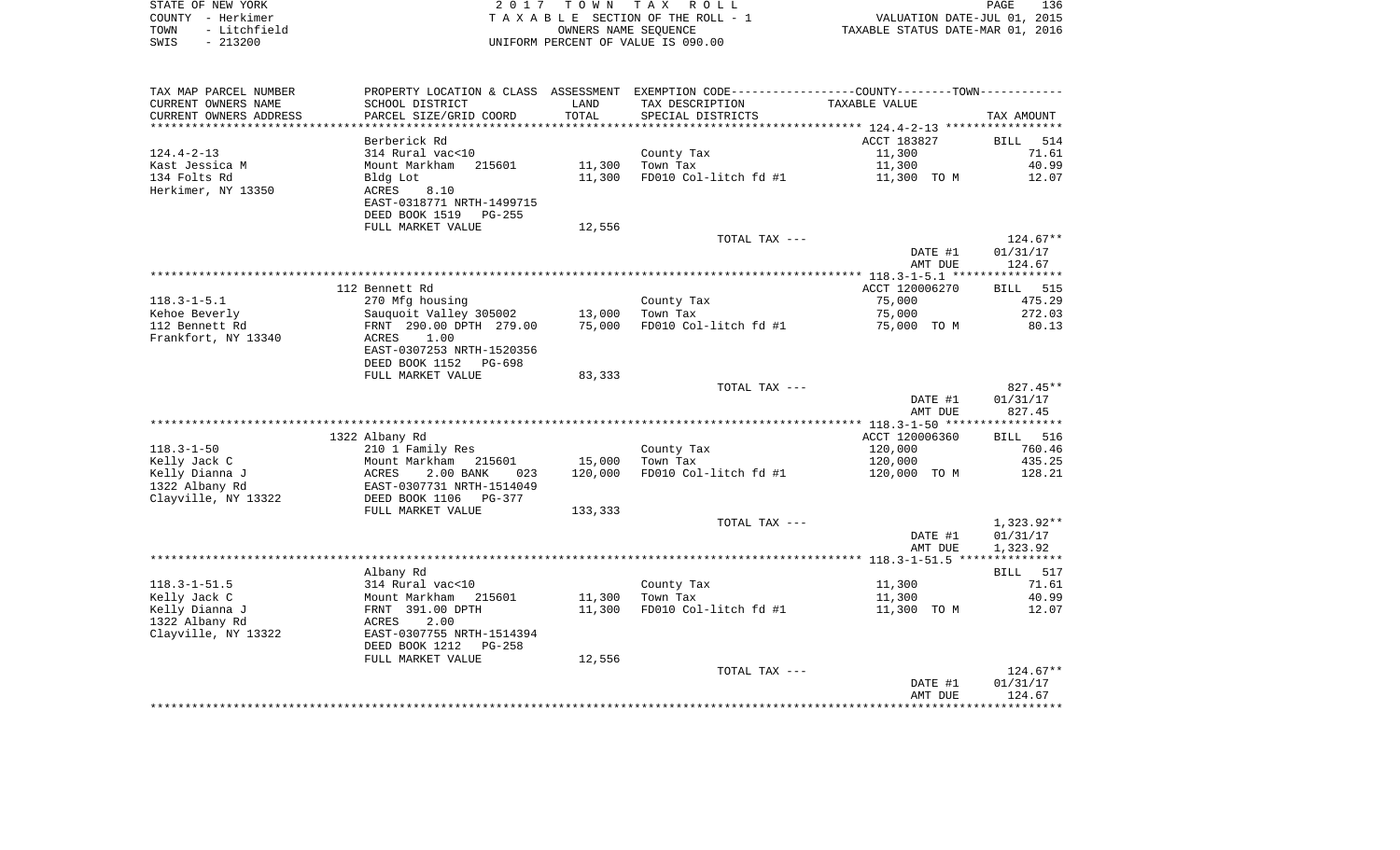| STATE OF NEW YORK |  |              |  |
|-------------------|--|--------------|--|
| COUNTY            |  | - Herkimer   |  |
| TOWN              |  | - Litchfield |  |
| SWIS              |  | $-213200$    |  |

STATE OF THE TAX ROLL TA X A B L E SECTION OF THE ROLL - 1 TOWN - Litchfield OWNERS NAME SEQUENCE TAXABLE STATUS DATE-MAR 01, 2016 SWIS - 213200 UNIFORM PERCENT OF VALUE IS 090.00

| TAX MAP PARCEL NUMBER  |                           |         | PROPERTY LOCATION & CLASS  ASSESSMENT  EXEMPTION CODE-----------------COUNTY-------TOWN- |                                                    |                    |
|------------------------|---------------------------|---------|------------------------------------------------------------------------------------------|----------------------------------------------------|--------------------|
| CURRENT OWNERS NAME    | SCHOOL DISTRICT           | LAND    | TAX DESCRIPTION                                                                          | TAXABLE VALUE                                      |                    |
| CURRENT OWNERS ADDRESS | PARCEL SIZE/GRID COORD    | TOTAL   | SPECIAL DISTRICTS                                                                        |                                                    | TAX AMOUNT         |
|                        |                           |         | ***************************                                                              | ******************** 118.3-1-51.6 **************** |                    |
|                        | Albany Rd                 |         |                                                                                          | ACCT 171748                                        | 518<br>BILL        |
| $118.3 - 1 - 51.6$     | 314 Rural vac<10          |         | County Tax                                                                               | 1,000                                              | 6.34               |
|                        |                           |         |                                                                                          |                                                    |                    |
| Kelly Jack C           | 215601<br>Mount Markham   | 1,000   | Town Tax                                                                                 | 1,000                                              | 3.63               |
| Kely Dianna J          | ACRES<br>0.40             | 1,000   | FD010 Col-litch fd #1                                                                    | 1,000 TO M                                         | 1.07               |
| 1322 Albany Road       | EAST-0307870 NRTH-1514022 |         |                                                                                          |                                                    |                    |
| Clayville, NY 13322    | DEED BOOK 1441<br>PG-113  |         |                                                                                          |                                                    |                    |
|                        | FULL MARKET VALUE         | 1,111   |                                                                                          |                                                    |                    |
|                        |                           |         | TOTAL TAX ---                                                                            |                                                    | $11.04**$          |
|                        |                           |         |                                                                                          | DATE #1                                            | 01/31/17           |
|                        |                           |         |                                                                                          | AMT DUE                                            | 11.04              |
|                        |                           |         |                                                                                          |                                                    |                    |
|                        | 355 Jerusalem Hill Rd     |         |                                                                                          | ACCT 120005400                                     | 519<br><b>BILL</b> |
| $118.3 - 1 - 62$       | 210 1 Family Res          |         | County Tax                                                                               | 67,500                                             | 427.76             |
| Kennedy Jack J         | Mount Markham<br>215601   | 13,000  | Town Tax                                                                                 | 67,500                                             | 244.83             |
| Kennedy Susan M        | 1.00<br>ACRES             | 67,500  | FD010 Col-litch fd #1                                                                    | 67,500 TO M                                        | 72.12              |
| 355 Jerusalem Hill Rd  | EAST-0312855 NRTH-1511530 |         |                                                                                          |                                                    |                    |
|                        |                           |         |                                                                                          |                                                    |                    |
| Clayville, NY 13322    | DEED BOOK 698<br>$PG-186$ |         |                                                                                          |                                                    |                    |
|                        | FULL MARKET VALUE         | 75,000  |                                                                                          |                                                    |                    |
|                        |                           |         | TOTAL TAX ---                                                                            |                                                    | 744.71**           |
|                        |                           |         |                                                                                          | DATE #1                                            | 01/31/17           |
|                        |                           |         |                                                                                          | AMT DUE                                            | 744.71             |
|                        |                           |         |                                                                                          |                                                    |                    |
|                        | 10141 Roberts Rd          |         |                                                                                          | ACCT 148844                                        | <b>BILL</b><br>520 |
| $118.1 - 1 - 3$        | 314 Rural vac<10          |         | County Tax                                                                               | 3,100                                              | 19.65              |
| King Michael           | Sauquoit Valley 305002    | 3,100   | Town Tax                                                                                 | 3,100                                              | 11.24              |
| Bathke Jennifer        | FRNT 290.00 DPTH 260.00   | 3.100   | FD010 Col-litch fd #1                                                                    | 3,100 TO M                                         | 3.31               |
| 2617 Graffenburg Road  | 1.30<br>ACRES             |         |                                                                                          |                                                    |                    |
| New Hartford, NY 13413 | EAST-0300868 NRTH-1525046 |         |                                                                                          |                                                    |                    |
|                        | DEED BOOK 1298<br>PG-892  |         |                                                                                          |                                                    |                    |
|                        | FULL MARKET VALUE         | 3,444   |                                                                                          |                                                    |                    |
|                        |                           |         | TOTAL TAX ---                                                                            |                                                    | $34.20**$          |
|                        |                           |         |                                                                                          | DATE #1                                            | 01/31/17           |
|                        |                           |         |                                                                                          | AMT DUE                                            | 34.20              |
|                        |                           |         |                                                                                          |                                                    |                    |
|                        | 502 Bennett Rd            |         |                                                                                          | ACCT 120090141                                     | <b>BILL</b><br>521 |
| $118.4 - 1 - 5.3$      | 240 Rural res             |         | County Tax                                                                               | 115,600                                            | 732.57             |
| Kinne Todd W           | Mount Markham<br>215601   | 37,400  | Town Tax                                                                                 | 115,600                                            | 419.29             |
| Kinne Melissa H        | FRNT 620.00 DPTH          | 115,600 | FD010 Col-litch fd #1                                                                    | 115,600 TO M                                       | 123.51             |
| 502 Bennett Rd         | 28.80<br>ACRES            |         |                                                                                          |                                                    |                    |
| Frankfort, NY 13340    | EAST-0314246 NRTH-1518727 |         |                                                                                          |                                                    |                    |
|                        | DEED BOOK 830<br>$PG-529$ |         |                                                                                          |                                                    |                    |
|                        |                           |         |                                                                                          |                                                    |                    |
|                        | FULL MARKET VALUE         | 128,444 |                                                                                          |                                                    |                    |
|                        |                           |         | TOTAL TAX ---                                                                            |                                                    | $1,275.37**$       |
|                        |                           |         |                                                                                          | DATE #1                                            | 01/31/17           |
|                        |                           |         |                                                                                          | AMT DUE                                            | 1,275.37           |
|                        |                           |         |                                                                                          |                                                    |                    |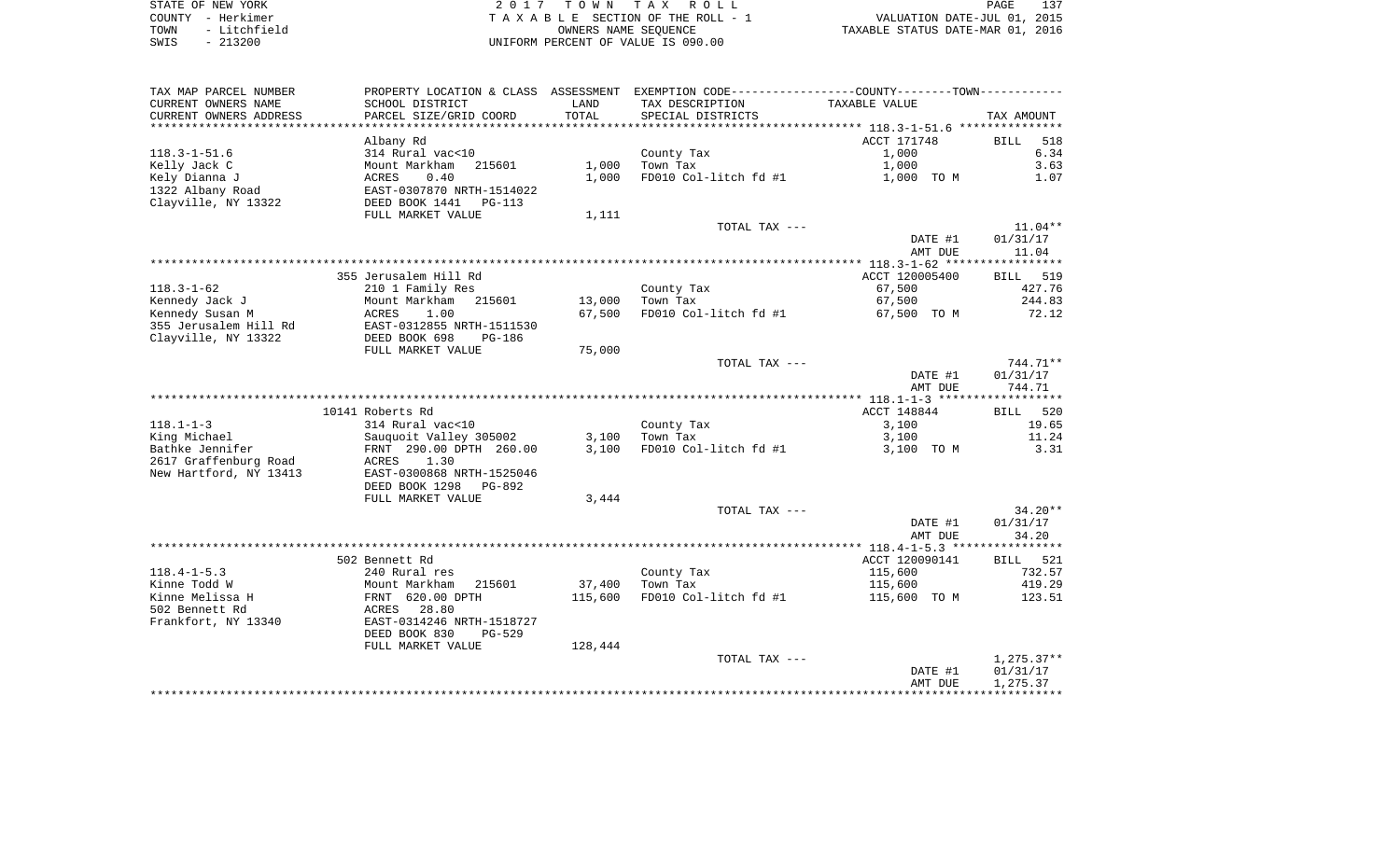| STATE OF NEW YORK    | 2017 TOWN TAX ROLL                 | 138<br>PAGE                      |
|----------------------|------------------------------------|----------------------------------|
| COUNTY - Herkimer    | TAXABLE SECTION OF THE ROLL - 1    | VALUATION DATE-JUL 01, 2015      |
| - Litchfield<br>TOWN | OWNERS NAME SEOUENCE               | TAXABLE STATUS DATE-MAR 01, 2016 |
| $-213200$<br>SWIS    | UNIFORM PERCENT OF VALUE IS 090.00 |                                  |

| TAX MAP PARCEL NUMBER  | PROPERTY LOCATION & CLASS       | ASSESSMENT | EXEMPTION CODE----------------COUNTY-------TOWN----------- |                                                 |                    |
|------------------------|---------------------------------|------------|------------------------------------------------------------|-------------------------------------------------|--------------------|
| CURRENT OWNERS NAME    | SCHOOL DISTRICT                 | LAND       | TAX DESCRIPTION                                            | TAXABLE VALUE                                   |                    |
| CURRENT OWNERS ADDRESS | PARCEL SIZE/GRID COORD          | TOTAL      | SPECIAL DISTRICTS                                          |                                                 | TAX AMOUNT         |
|                        |                                 |            |                                                            |                                                 |                    |
|                        | 10273 Roberts Rd                |            |                                                            |                                                 | 522<br><b>BILL</b> |
| $118.1 - 1 - 21.3$     | 210 1 Family Res                |            | County Tax                                                 | 75,600                                          | 479.09             |
| Knauth Jonathan        | Sauquoit Valley 305002          | 16,900     | Town Tax                                                   | 75,600                                          | 274.21             |
| Knauth Marybeth G      | 2.76 BANK<br>ACRES<br>035       | 75,600     | FD010 Col-litch fd #1                                      | 75,600 TO M                                     | 80.77              |
| 10273 Roberts Rd       | EAST-0302843 NRTH-1523532       |            |                                                            |                                                 |                    |
| Sauquoit, NY 13456     | DEED BOOK 781<br>$PG-46$        |            |                                                            |                                                 |                    |
|                        | FULL MARKET VALUE               | 84,000     |                                                            |                                                 |                    |
|                        |                                 |            | TOTAL TAX ---                                              |                                                 | 834.07**           |
|                        |                                 |            |                                                            | DATE #1                                         | 01/31/17           |
|                        |                                 |            |                                                            | AMT DUE                                         | 834.07             |
|                        |                                 |            |                                                            |                                                 |                    |
|                        | 1307 Albany Rd                  |            |                                                            | ACCT 120003060                                  | BILL 523           |
| $118.3 - 1 - 40$       | 210 1 Family Res                |            | County Tax                                                 | 116,200                                         | 736.38             |
| Knobloch Richard       | Mount Markham<br>215601         | 20,700     | Town Tax                                                   | 116,200                                         | 421.46             |
| Knobloch Gail M        | ACRES<br>4.50                   | 116,200    | FD010 Col-litch fd #1                                      | 116,200 TO M                                    | 124.15             |
| 1307 Albany Rd         | EAST-0307360 NRTH-1513778       |            |                                                            |                                                 |                    |
| Clayville, NY 13322    | DEED BOOK 926<br><b>PG-115</b>  |            |                                                            |                                                 |                    |
|                        | FULL MARKET VALUE               | 129,111    |                                                            |                                                 |                    |
|                        |                                 |            | TOTAL TAX ---                                              |                                                 | 1,281.99**         |
|                        |                                 |            |                                                            | DATE #1                                         | 01/31/17           |
|                        |                                 |            |                                                            | AMT DUE                                         | 1,281.99           |
|                        |                                 |            |                                                            |                                                 |                    |
|                        | 137 Foster Rd                   |            |                                                            | ACCT 180997                                     | 524<br>BILL        |
| $124.4 - 1 - 26.2$     | 270 Mfg housing                 |            | County Tax                                                 | 21,000                                          | 133.08             |
| Kornutiak Daniel       | Mount Markham<br>215601         | 10,900     | Town Tax                                                   | 21,000                                          | 76.17              |
| Kornutiak David        | ACRES<br>2.00                   | 21,000     | School Relevy                                              |                                                 | 471.05             |
| 469 Stroupe Rd         | EAST-0316148 NRTH-1501936       |            | FD010 Col-litch fd #1                                      | 21,000 TO M                                     | 22.44              |
| Ilion, NY 13357        | DEED BOOK 1501<br>PG-366        |            |                                                            |                                                 |                    |
|                        | FULL MARKET VALUE               | 23,333     |                                                            |                                                 |                    |
|                        |                                 |            | TOTAL TAX ---                                              |                                                 | $702.74**$         |
|                        |                                 |            |                                                            | DATE #1                                         | 01/31/17           |
|                        |                                 |            |                                                            | AMT DUE                                         | 702.74             |
|                        | **********************          |            | *********************************                          | ***************** 124.4-1-26.3 **************** |                    |
|                        | Foster Rd                       |            |                                                            | ACCT 186266                                     | <b>BILL</b> 525    |
| $124.4 - 1 - 26.3$     | 270 Mfg housing                 |            | County Tax                                                 | 43,200                                          | 273.76             |
| Kornutiak Daniel       | Mount Markham<br>215601         | 15,200     | Town Tax                                                   | 43,200                                          | 156.69             |
| 469 Stroupe Rd         | ACRES<br>2.00                   | 43,200     | School Relevy                                              |                                                 | 969.02             |
| Ilon, NY 13357         | EAST-0315994 NRTH-1502015       |            | FD010 Col-litch fd #1                                      | 43,200 TO M                                     | 46.16              |
|                        | DEED BOOK 1533<br><b>PG-506</b> |            |                                                            |                                                 |                    |
|                        | FULL MARKET VALUE               | 48,000     |                                                            |                                                 |                    |
|                        |                                 |            | TOTAL TAX ---                                              |                                                 | $1,445.63**$       |
|                        |                                 |            |                                                            | DATE #1                                         | 01/31/17           |
|                        |                                 |            |                                                            | AMT DUE                                         | 1,445.63           |
|                        |                                 |            |                                                            |                                                 |                    |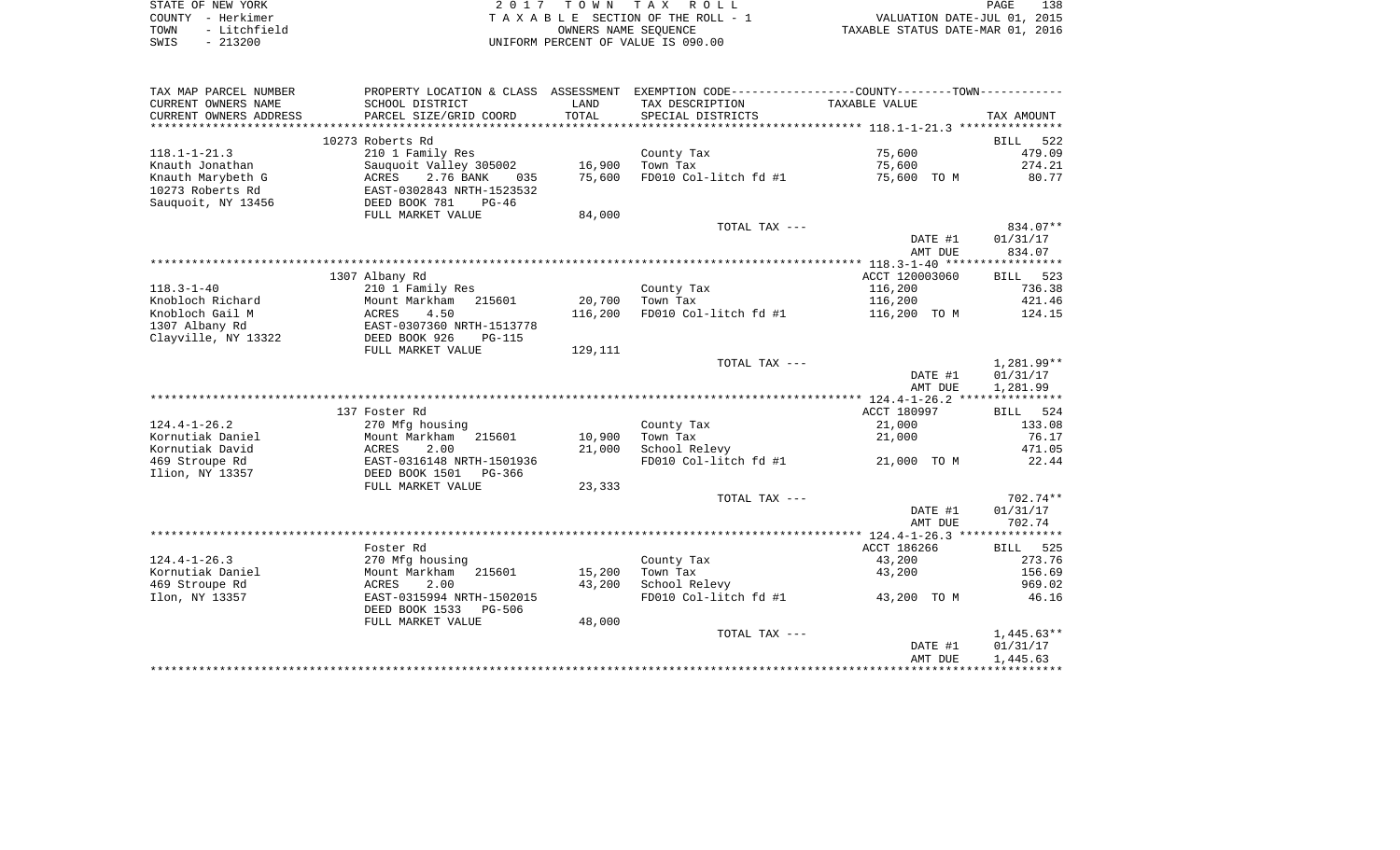| STATE OF NEW YORK |  |              |  |
|-------------------|--|--------------|--|
| COUNTY - Herkimer |  |              |  |
| TOWN              |  | - Litchfield |  |
| SWIS              |  | $-213200$    |  |

STATE OF THE TAX ROLL TA X A B L E SECTION OF THE ROLL - 1 TOWN - Litchfield OWNERS NAME SEQUENCE TAXABLE STATUS DATE-MAR 01, 2016 SWIS - 213200 UNIFORM PERCENT OF VALUE IS 090.00

| TAX MAP PARCEL NUMBER                                   | PROPERTY LOCATION & CLASS  | ASSESSMENT     | EXEMPTION CODE----------------COUNTY-------TOWN----------- |                         |                    |
|---------------------------------------------------------|----------------------------|----------------|------------------------------------------------------------|-------------------------|--------------------|
| CURRENT OWNERS NAME                                     | SCHOOL DISTRICT            | LAND           | TAX DESCRIPTION                                            | TAXABLE VALUE           |                    |
| CURRENT OWNERS ADDRESS                                  | PARCEL SIZE/GRID COORD     | TOTAL          | SPECIAL DISTRICTS                                          |                         | TAX AMOUNT         |
| ********************                                    |                            | ************** |                                                            |                         |                    |
|                                                         | Albany Rd                  |                |                                                            | ACCT 120008640          | 526<br><b>BILL</b> |
| $124.1 - 1 - 34$                                        | 323 Vacant rural           |                | County Tax                                                 | 1,000                   | 6.34               |
| Kotary Ellis                                            | Mount Markham<br>215601    | 1,000          | Town Tax                                                   | 1,000                   | 3.63               |
| 1496 Albany Rd                                          | 3.00<br>ACRES              | 1,000          | FD010 Col-litch fd #1                                      | 1,000 TO M              | 1.07               |
| Clayville, NY 13322                                     | EAST-0309958 NRTH-1504916  |                |                                                            |                         |                    |
|                                                         | FULL MARKET VALUE          | 1,111          |                                                            |                         |                    |
|                                                         |                            |                | TOTAL TAX ---                                              |                         | $11.04**$          |
|                                                         |                            |                |                                                            | DATE #1                 | 01/31/17           |
|                                                         |                            |                |                                                            | AMT DUE                 | 11.04              |
|                                                         |                            |                |                                                            |                         |                    |
|                                                         | 1270 Albany Rd             |                |                                                            | ACCT 120009270          | <b>BILL</b><br>527 |
| $118.3 - 1 - 49$                                        | 210 1 Family Res           |                | County Tax                                                 | 73,700                  | 467.05             |
| Kotary Kenneth M                                        | Mount Markham<br>215601    | 18,300         | Town Tax                                                   | 73,700                  | 267.31             |
| Kotary Darlene D                                        | ACRES<br>3.40              | 73,700         | FD010 Col-litch fd #1                                      | 73,700 TO M             | 78.74              |
| 1270 Albany Rd                                          | EAST-0307989 NRTH-1513181  |                |                                                            |                         |                    |
| Clayville, NY 13322                                     | DEED BOOK 00646 PG-00086   |                |                                                            |                         |                    |
|                                                         | FULL MARKET VALUE          | 81,889         |                                                            |                         |                    |
|                                                         |                            |                | TOTAL TAX ---                                              |                         | $813.10**$         |
|                                                         |                            |                |                                                            | DATE #1                 | 01/31/17           |
|                                                         |                            |                |                                                            | AMT DUE                 | 813.10             |
|                                                         |                            |                |                                                            |                         |                    |
|                                                         | 1496 Albany Rd             |                |                                                            | ACCT 120090041          | <b>BILL</b><br>528 |
| $118.3 - 1 - 31$                                        | 210 1 Family Res           |                | County Tax                                                 | 100,100                 | 634.35             |
| Kotary Mark E                                           | Sauguoit Valley 305002     | 17,400         |                                                            |                         | 363.07             |
|                                                         | ACRES<br>3.00              | 100,100        | Town Tax<br>FD010 Col-litch fd #1                          | 100,100<br>100,100 TO M | 106.95             |
| Kotary Renee G                                          |                            |                |                                                            |                         |                    |
| 1496 Albany Rd                                          | EAST-0308170 NRTH-1517723  |                |                                                            |                         |                    |
| Clayville, NY 13322                                     | DEED BOOK 00640 PG-00446   |                |                                                            |                         |                    |
|                                                         | FULL MARKET VALUE          | 111,222        |                                                            |                         |                    |
|                                                         |                            |                | TOTAL TAX ---                                              |                         | $1,104.37**$       |
|                                                         |                            |                |                                                            | DATE #1                 | 01/31/17           |
|                                                         |                            |                |                                                            | AMT DUE                 | 1,104.37           |
|                                                         |                            |                |                                                            |                         |                    |
|                                                         | Rashach Rd                 |                |                                                            | ACCT 120006840          | 529<br>BILL        |
| $118.3 - 1 - 43$                                        | 241 Rural res&ag           |                | County Tax                                                 | 38,000                  | 240.81             |
| Kotary Thomas P                                         | Mount Markham<br>215601    | 25,700         | Town Tax                                                   | 38,000                  | 137.83             |
| Kotary Kathy S                                          | ACRES<br>17.50             | 38,000         | FD010 Col-litch fd #1                                      | 38,000 TO M             | 40.60              |
| 3789 Rivers Pointe Way Apt 12 EAST-0307231 NRTH-1512941 |                            |                |                                                            |                         |                    |
| Liverpool, NY 13090                                     | DEED BOOK 1123<br>$PG-578$ |                |                                                            |                         |                    |
|                                                         | FULL MARKET VALUE          | 42,222         |                                                            |                         |                    |
|                                                         |                            |                | TOTAL TAX ---                                              |                         | $419.24**$         |
|                                                         |                            |                |                                                            | DATE #1                 | 01/31/17           |
|                                                         |                            |                |                                                            | AMT DUE                 | 419.24             |
|                                                         |                            |                |                                                            |                         |                    |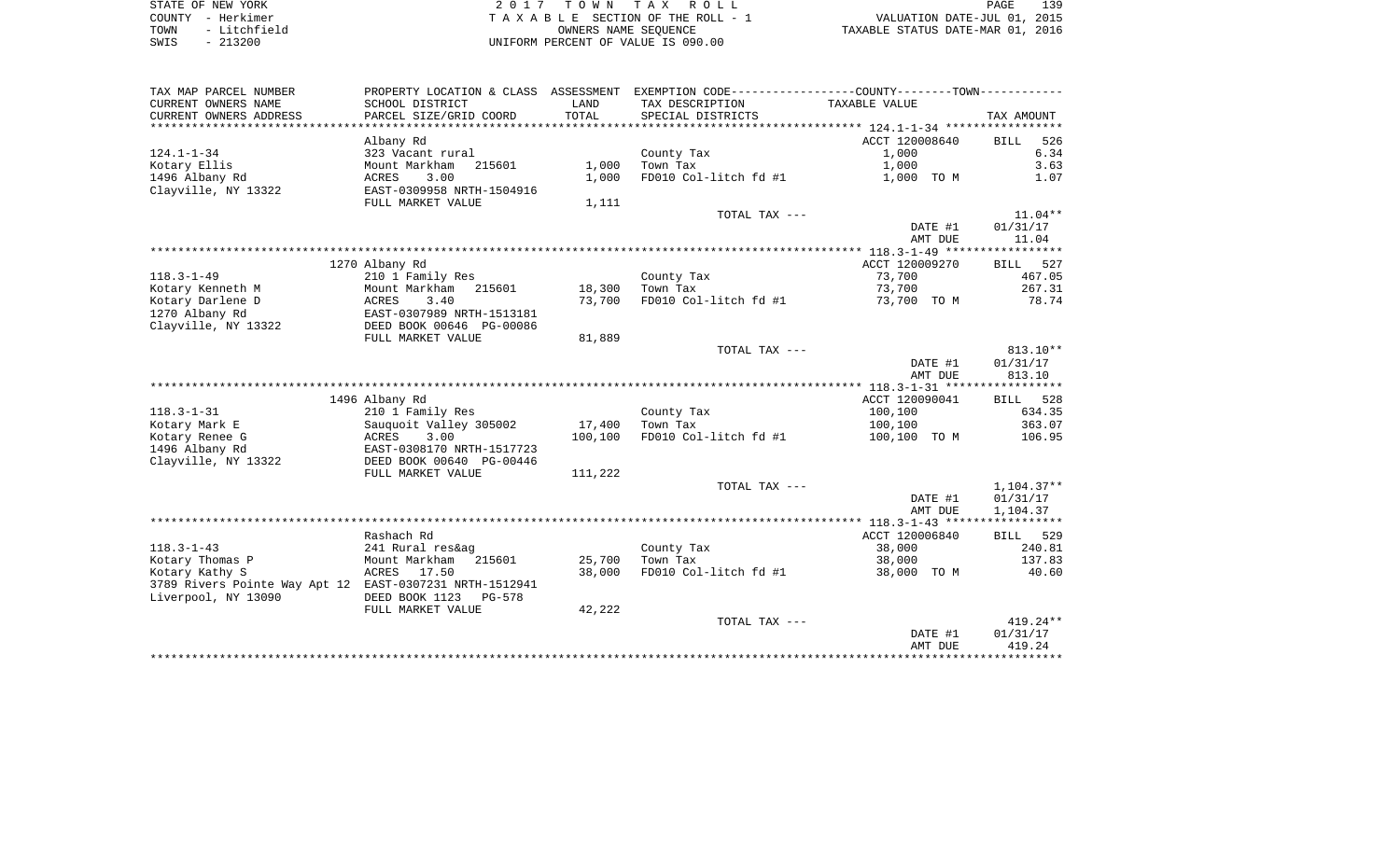|      | STATE OF NEW YORK | 2017 TOWN TAX ROLL                 | PAGE                             | 140 |
|------|-------------------|------------------------------------|----------------------------------|-----|
|      | COUNTY - Herkimer | TAXABLE SECTION OF THE ROLL - 1    | VALUATION DATE-JUL 01, 2015      |     |
| TOWN | - Litchfield      | OWNERS NAME SEOUENCE               | TAXABLE STATUS DATE-MAR 01, 2016 |     |
| SWIS | - 213200          | UNIFORM PERCENT OF VALUE IS 090.00 |                                  |     |

| TAX MAP PARCEL NUMBER               | PROPERTY LOCATION & CLASS ASSESSMENT |         | EXEMPTION CODE-----------------COUNTY--------TOWN----------- |                  |                    |
|-------------------------------------|--------------------------------------|---------|--------------------------------------------------------------|------------------|--------------------|
| CURRENT OWNERS NAME                 | SCHOOL DISTRICT                      | LAND    | TAX DESCRIPTION                                              | TAXABLE VALUE    |                    |
| CURRENT OWNERS ADDRESS              | PARCEL SIZE/GRID COORD               | TOTAL   | SPECIAL DISTRICTS                                            |                  | TAX AMOUNT         |
| **********************              |                                      |         |                                                              |                  |                    |
|                                     | Fairway View Dr                      |         |                                                              | ACCT 120090094   | BILL 530           |
| $124.3 - 3 - 6$                     | 314 Rural vac<10                     |         | County Tax                                                   | 7,800            | 49.43              |
| Kotary Thomas P                     | Mount Markham<br>215601              | 7,800   | Town Tax                                                     | 7,800            | 28.29              |
| Kotary Kathy S                      | FRNT 225.00 DPTH 250.00              | 7,800   | FD010 Col-litch fd #1                                        | 7,800 TO M       | 8.33               |
|                                     | 1.30                                 |         |                                                              |                  |                    |
| 3789 Rivers Pointe Way Apt 12 ACRES |                                      |         |                                                              |                  |                    |
| Liverpool, NY 13090                 | EAST-0305212 NRTH-1504715            |         |                                                              |                  |                    |
|                                     | DEED BOOK 903<br><b>PG-145</b>       |         |                                                              |                  |                    |
|                                     | FULL MARKET VALUE                    | 8,667   |                                                              |                  |                    |
|                                     |                                      |         | TOTAL TAX ---                                                |                  | 86.05**            |
|                                     |                                      |         |                                                              | DATE #1          | 01/31/17           |
|                                     |                                      |         |                                                              | AMT DUE          | 86.05              |
|                                     |                                      |         |                                                              |                  |                    |
|                                     | Bennett Rd                           |         |                                                              | ACCT 120008040   | 531<br>BILL        |
| $118.4 - 1 - 34.1$                  | 105 Vac farmland                     |         | AG MKTS L 41720                                              | $\overline{0}$   | $\Omega$           |
| Kramer Barry                        | Mount Markham<br>215601              | 28,800  | County Tax                                                   | 28,800           | 182.51             |
| DeVilleneuve                        | ACRES<br>57.20                       | 28,800  | Town Tax                                                     | 28,800           | 104.46             |
| 535 West 110th Street Apt 8d        | EAST-0315266 NRTH-1518202            |         | FD010 Col-litch fd #1                                        | 28,800 TO M      | 30.77              |
| New York City, NY 10025             | DEED BOOK 1289<br>PG-336             |         |                                                              |                  |                    |
|                                     | FULL MARKET VALUE                    | 32,000  |                                                              |                  |                    |
| MAY BE SUBJECT TO PAYMENT           |                                      |         |                                                              |                  |                    |
| UNDER AGDIST LAW TIL 2020           |                                      |         |                                                              |                  |                    |
|                                     |                                      |         | TOTAL TAX ---                                                |                  | $317.74**$         |
|                                     |                                      |         |                                                              | DATE #1          | 01/31/17           |
|                                     |                                      |         |                                                              | AMT DUE          | 317.74             |
|                                     |                                      |         |                                                              |                  |                    |
|                                     | 387 Butcher Rd                       |         |                                                              |                  | 532<br><b>BILL</b> |
| $118.4 - 1 - 37.3$                  | 241 Rural res&ag                     |         | AG MKTS L 41720                                              | 13,795<br>13,795 |                    |
| Kramer Barry                        | Mount Markham<br>215601              | 62,400  | County Tax                                                   | 160,105          | 1,014.61           |
| 535 West 110th St Apt 8D            | ACRES<br>78.80                       | 173,900 | Town Tax                                                     | 160,105          | 580.71             |
| New York City, NY 10025             | EAST-0313826 NRTH-1515217            |         | FD010 Col-litch fd #1                                        | 160,105 TO M     | 171.06             |
|                                     | DEED BOOK 934<br>$PG-503$            |         | 13,795 EX                                                    |                  |                    |
| MAY BE SUBJECT TO PAYMENT           | FULL MARKET VALUE                    | 193,222 |                                                              |                  |                    |
|                                     |                                      |         |                                                              |                  |                    |
| UNDER AGDIST LAW TIL 2020           |                                      |         |                                                              |                  |                    |
|                                     |                                      |         | TOTAL TAX ---                                                |                  | $1,766.38**$       |
|                                     |                                      |         |                                                              | DATE #1          | 01/31/17           |
|                                     |                                      |         |                                                              | AMT DUE          | 1,766.38           |
|                                     |                                      |         |                                                              |                  |                    |
|                                     | 427 Ball Rd                          |         |                                                              | ACCT 120008100   | 533<br><b>BILL</b> |
| $118.4 - 1 - 38$                    | 105 Vac farmland                     |         | AG MKTS L 41720                                              | 3,184<br>3,184   |                    |
| Kramer Barry                        | Mount Markham<br>215601              | 39,100  | County Tax                                                   | 35,916           | 227.60             |
| 535 110th Street Apt 8D             | ACRES<br>64.60                       | 39,100  | Town Tax                                                     | 35,916           | 130.27             |
| New York City, NY 10025             | EAST-0314250 NRTH-1516704            |         | FD010 Col-litch fd #1                                        | 35,916 TO M      | 38.37              |
|                                     | DEED BOOK 934<br><b>PG-504</b>       |         | 3,184 EX                                                     |                  |                    |
| MAY BE SUBJECT TO PAYMENT           | FULL MARKET VALUE                    | 43,444  |                                                              |                  |                    |
| UNDER AGDIST LAW TIL 2020           |                                      |         |                                                              |                  |                    |
|                                     |                                      |         | TOTAL TAX ---                                                |                  | 396.24**           |
|                                     |                                      |         |                                                              | DATE #1          | 01/31/17           |
|                                     |                                      |         |                                                              | AMT DUE          | 396.24             |
|                                     |                                      |         |                                                              |                  |                    |
|                                     |                                      |         |                                                              |                  |                    |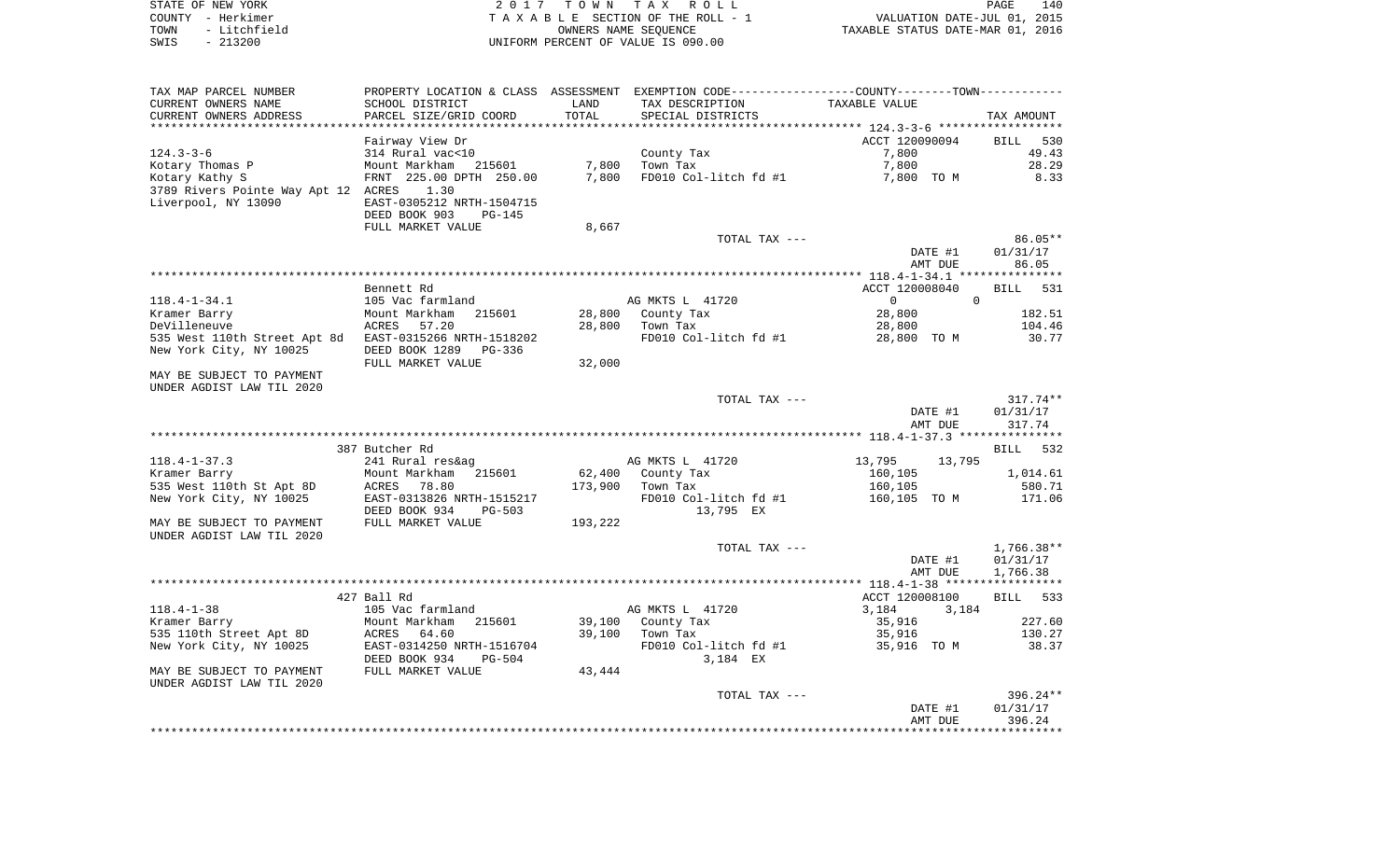| STATE OF NEW YORK |           |              |  |
|-------------------|-----------|--------------|--|
| COUNTY - Herkimer |           |              |  |
| TOWN              |           | - Litchfield |  |
| SMTS              | $-213200$ |              |  |

STATE OF NEW YORK 2 0 1 7 T O W N T A X R O L L PAGE 141TA X A B L E SECTION OF THE ROLL - 1 TOWN - Litchfield OWNERS NAME SEQUENCE TAXABLE STATUS DATE-MAR 01, 2016 SWIS - 213200 UNIFORM PERCENT OF VALUE IS 090.00

| TAX MAP PARCEL NUMBER   |                                 |        | PROPERTY LOCATION & CLASS ASSESSMENT EXEMPTION CODE----------------COUNTY-------TOWN---------- |                |                    |
|-------------------------|---------------------------------|--------|------------------------------------------------------------------------------------------------|----------------|--------------------|
| CURRENT OWNERS NAME     | SCHOOL DISTRICT                 | LAND   | TAX DESCRIPTION                                                                                | TAXABLE VALUE  |                    |
| CURRENT OWNERS ADDRESS  | PARCEL SIZE/GRID COORD          | TOTAL  | SPECIAL DISTRICTS                                                                              |                | TAX AMOUNT         |
|                         |                                 |        |                                                                                                |                |                    |
|                         | Rasbach Rd                      |        |                                                                                                | ACCT 120085000 | <b>BILL</b><br>534 |
| $124.1 - 1 - 19$        | 322 Rural vac>10                |        | County Tax                                                                                     | 5,300          | 33.59              |
| Kraszewski Michael J    | Mount Markham                   | 5,300  | Town Tax                                                                                       |                | 19.22              |
|                         | 215601                          |        |                                                                                                | 5,300          |                    |
| 4751 Military Rd        | ACRES 15.00                     | 5,300  | FD010 Col-litch fd #1                                                                          | 5,300 TO M     | 5.66               |
| Poland, NY 13431        | EAST-0305099 NRTH-1507719       |        |                                                                                                |                |                    |
|                         | DEED BOOK 945<br>PG-452         |        |                                                                                                |                |                    |
|                         | FULL MARKET VALUE               | 5,889  |                                                                                                |                |                    |
|                         |                                 |        | TOTAL TAX ---                                                                                  |                | $58.47**$          |
|                         |                                 |        |                                                                                                | DATE #1        | 01/31/17           |
|                         |                                 |        |                                                                                                | AMT DUE        | 58.47              |
|                         |                                 |        |                                                                                                |                |                    |
|                         | Prior Rd                        |        |                                                                                                | ACCT 160106    |                    |
|                         |                                 |        |                                                                                                |                | BILL 535           |
| $124.1 - 1 - 36.2$      | 314 Rural vac<10                |        | County Tax                                                                                     | 4,200          | 26.62              |
| Krause Nicole E         | Mount Markham<br>215601         | 4,200  | Town Tax                                                                                       | 4,200          | 15.23              |
| 802 Albany Rd           | FRNT 112.00 DPTH 150.00         | 4,200  | FD010 Col-litch fd #1                                                                          | 4,200 TO M     | 4.49               |
| Clayville, NY 13322     | EAST-0310709 NRTH-1504302       |        |                                                                                                |                |                    |
|                         | DEED BOOK 1365<br><b>PG-600</b> |        |                                                                                                |                |                    |
|                         | FULL MARKET VALUE               | 4,667  |                                                                                                |                |                    |
|                         |                                 |        | TOTAL TAX ---                                                                                  |                | $46.34**$          |
|                         |                                 |        |                                                                                                | DATE #1        | 01/31/17           |
|                         |                                 |        |                                                                                                | AMT DUE        | 46.34              |
|                         |                                 |        |                                                                                                |                |                    |
|                         | Wall St                         |        |                                                                                                | ACCT 120010500 | BILL 536           |
|                         |                                 |        |                                                                                                |                |                    |
| $130.2 - 2 - 5$         | 105 Vac farmland                |        | County Tax                                                                                     | 42,200         | 267.43             |
| Kruesi Daniel           | Mount Markham<br>215601         | 42,200 | Town Tax                                                                                       | 42,200         | 153.06             |
| Kruesi Kimberly         | 99.10<br>ACRES                  | 42,200 | FD010 Col-litch fd #1                                                                          | 42,200 TO M    | 45.09              |
| 26 Edgebrook Ave        | EAST-0320122 NRTH-1495569       |        |                                                                                                |                |                    |
| Little Silver, NJ 07739 | DEED BOOK 1159<br>PG-352        |        |                                                                                                |                |                    |
|                         | FULL MARKET VALUE               | 46,889 |                                                                                                |                |                    |
|                         |                                 |        | TOTAL TAX ---                                                                                  |                | 465.58**           |
|                         |                                 |        |                                                                                                | DATE #1        | 01/31/17           |
|                         |                                 |        |                                                                                                | AMT DUE        | 465.58             |
|                         |                                 |        |                                                                                                |                |                    |
|                         |                                 |        |                                                                                                |                |                    |
|                         | 976 State Route 51              |        |                                                                                                | ACCT 120008340 | BILL 537           |
| $131.29 - 1 - 7$        | 210 1 Family Res                |        | County Tax                                                                                     | 63,100         | 399.87             |
| LaFountain Paul A       | Mount Markham<br>215601         | 13,100 | Town Tax                                                                                       | 63,100         | 228.87             |
| LaFountain Catherine E  | FRNT 264.00 DPTH<br>92.00       | 63,100 | School Relevy                                                                                  |                | 821.02             |
| 976 State Route 51      | 1.04<br>ACRES                   |        | FD010 Col-litch fd #1                                                                          | 63,100 TO M    | 67.42              |
| Ilion, NY 13357         | EAST-0327527 NRTH-1493555       |        |                                                                                                |                |                    |
|                         | DEED BOOK 1263<br>$PG-427$      |        |                                                                                                |                |                    |
|                         | FULL MARKET VALUE               | 70,111 |                                                                                                |                |                    |
|                         |                                 |        | TOTAL TAX ---                                                                                  |                | $1,517.18**$       |
|                         |                                 |        |                                                                                                |                |                    |
|                         |                                 |        |                                                                                                | DATE #1        | 01/31/17           |
|                         |                                 |        |                                                                                                | AMT DUE        | 1,517.18           |
|                         |                                 |        |                                                                                                |                |                    |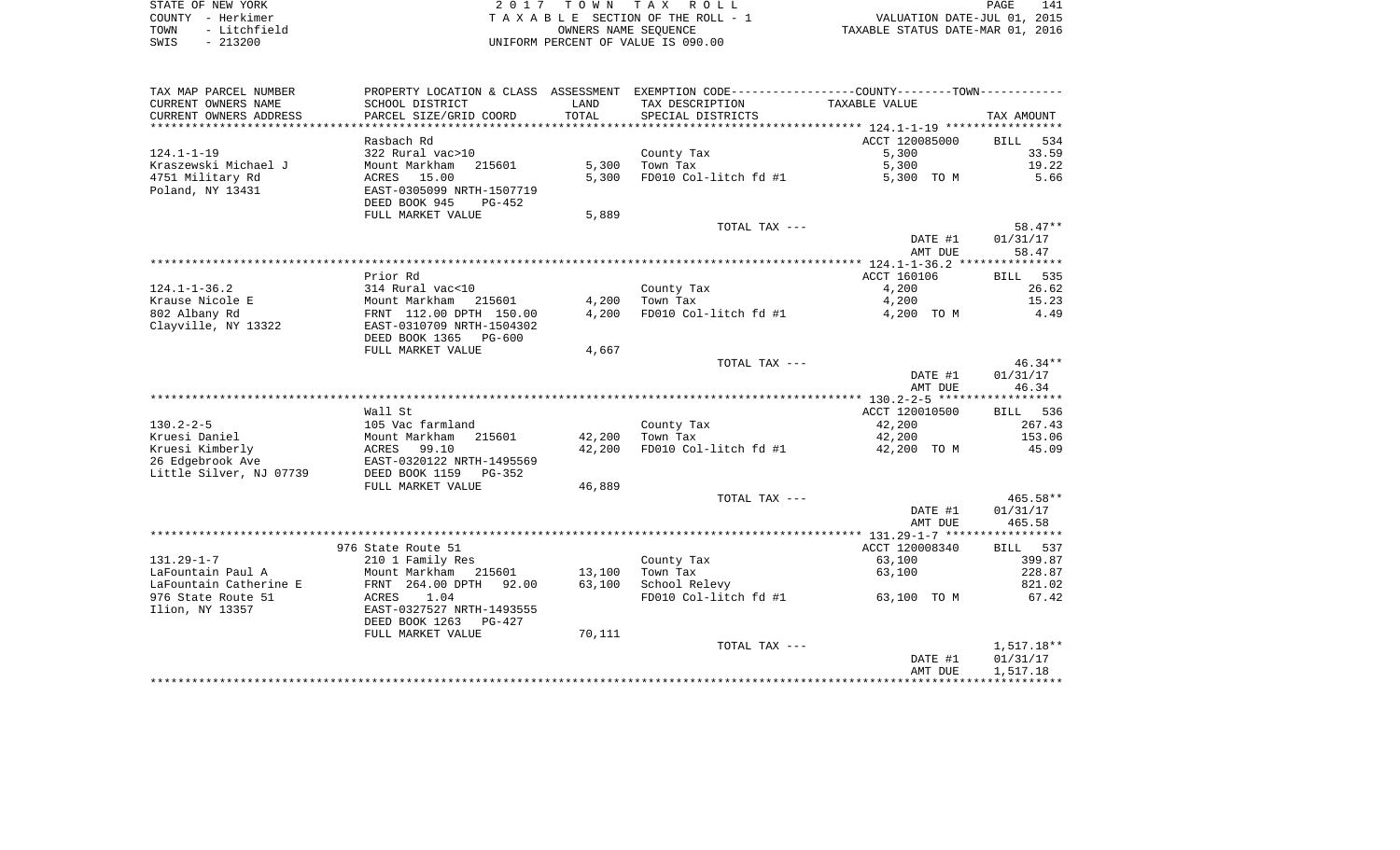| STATE OF NEW YORK    | 2017 TOWN TAX ROLL                 | 142<br>PAGE                      |
|----------------------|------------------------------------|----------------------------------|
| COUNTY - Herkimer    | TAXABLE SECTION OF THE ROLL - 1    | VALUATION DATE-JUL 01, 2015      |
| - Litchfield<br>TOWN | OWNERS NAME SEOUENCE               | TAXABLE STATUS DATE-MAR 01, 2016 |
| $-213200$<br>SWIS    | UNIFORM PERCENT OF VALUE IS 090.00 |                                  |

| TAX MAP PARCEL NUMBER    | PROPERTY LOCATION & CLASS                              | ASSESSMENT    | EXEMPTION CODE-----------------COUNTY-------TOWN-----------         |                |                    |
|--------------------------|--------------------------------------------------------|---------------|---------------------------------------------------------------------|----------------|--------------------|
| CURRENT OWNERS NAME      | SCHOOL DISTRICT                                        | LAND          | TAX DESCRIPTION                                                     | TAXABLE VALUE  |                    |
| CURRENT OWNERS ADDRESS   | PARCEL SIZE/GRID COORD                                 | TOTAL         | SPECIAL DISTRICTS                                                   |                | TAX AMOUNT         |
| ************             |                                                        | ************* | ************************************** 131.29-1-8 ***************** |                |                    |
|                          | 1006 State Route 51                                    |               |                                                                     | ACCT 120008700 | <b>BILL</b><br>538 |
| $131.29 - 1 - 8$         | 270 Mfg housing                                        |               | County Tax                                                          | 33,500         | 212.29             |
| LaFountain Paul A        | Mount Markham<br>215601                                | 9,100         | Town Tax                                                            | 33,500         | 121.51             |
| LaFountain Catherine E   | ACRES<br>0.51                                          | 33,500        | School Relevy                                                       |                | 751.44             |
| 976 State Route 51       | EAST-0327580 NRTH-1493683                              |               | FD010 Col-litch fd #1                                               | 33,500 TO M    | 35.79              |
| Ilion, NY 13357          | DEED BOOK 938<br>$PG-439$                              |               |                                                                     |                |                    |
|                          | FULL MARKET VALUE                                      | 37,222        |                                                                     |                |                    |
|                          |                                                        |               | TOTAL TAX ---                                                       |                | 1,121.03**         |
|                          |                                                        |               |                                                                     | DATE #1        | 01/31/17           |
|                          |                                                        |               |                                                                     | AMT DUE        | 1,121.03           |
|                          | 977 State Route 51                                     |               |                                                                     | ACCT 182161    |                    |
| $131.29 - 1 - 15.1$      | 210 1 Family Res                                       |               | County Tax                                                          | 80,000         | BILL 539<br>506.97 |
| LaFountain Todd          | Mount Markham<br>215601                                | 13,900        | Town Tax                                                            | 80,000         | 290.16             |
| 977 State Route 51       | 1.10<br>ACRES                                          | 80,000        | FD010 Col-litch fd #1                                               | 80,000 TO M    | 85.47              |
| Ilion, NY 13357          | EAST-0327338 NRTH-1493297                              |               |                                                                     |                |                    |
|                          | DEED BOOK 1508<br><b>PG-729</b>                        |               |                                                                     |                |                    |
|                          | FULL MARKET VALUE                                      | 88,889        |                                                                     |                |                    |
|                          |                                                        |               | TOTAL TAX ---                                                       |                | 882.60**           |
|                          |                                                        |               |                                                                     | DATE #1        | 01/31/17           |
|                          |                                                        |               |                                                                     | AMT DUE        | 882.60             |
|                          |                                                        |               |                                                                     |                |                    |
|                          | 981 State Route 51                                     |               |                                                                     | ACCT 197242    | <b>BILL</b><br>540 |
| $131.29 - 1 - 16$        | 210 1 Family Res                                       |               | County Tax                                                          | 52,900         | 335.24             |
| LaFountain Todd          | Mount Markham<br>215601                                | 6,000         | Town Tax                                                            | 52,900         | 191.87             |
| 1008 State Route 51      | 55.00 DPTH 166.00<br>FRNT                              | 52,900        | School Relevy                                                       |                | 1,186.60           |
| Ilion, NY 13357          | 0.13<br>ACRES                                          |               | FD010 Col-litch fd #1                                               | 52,900 TO M    | 56.52              |
|                          | EAST-0327338 NRTH-1493454                              |               |                                                                     |                |                    |
|                          | DEED BOOK 1600<br>PG-748                               |               |                                                                     |                |                    |
|                          | FULL MARKET VALUE                                      | 58,778        |                                                                     |                |                    |
|                          |                                                        |               | TOTAL TAX ---                                                       |                | 1,770.23**         |
|                          |                                                        |               |                                                                     | DATE #1        | 01/31/17           |
|                          |                                                        |               |                                                                     | AMT DUE        | 1,770.23           |
|                          |                                                        |               |                                                                     |                |                    |
|                          | Camp Rd                                                |               |                                                                     | ACCT 120090094 | BILL<br>541        |
| $124.3 - 3 - 1.1$        | 322 Rural vac>10                                       |               | County Tax                                                          | 57,200         | 362.48             |
| Lake Club Properties LLC | Mount Markham<br>215601                                | 57,200        | Town Tax                                                            | 57,200         | 207.47             |
| 115 Fairway View Drive   | FRNT 905.00 DPTH                                       | 57,200        | FD010 Col-litch fd #1                                               | 57,200 TO M    | 61.11              |
| Clayville, NY 13322      | 77.40<br>ACRES                                         |               |                                                                     |                |                    |
|                          | EAST-0304068 NRTH-1504753<br>DEED BOOK 869<br>$PG-205$ |               |                                                                     |                |                    |
|                          | FULL MARKET VALUE                                      | 63,556        |                                                                     |                |                    |
|                          |                                                        |               | TOTAL TAX ---                                                       |                | $631.06**$         |
|                          |                                                        |               |                                                                     | DATE #1        | 01/31/17           |
|                          |                                                        |               |                                                                     | AMT DUE        | 631.06             |
|                          |                                                        |               |                                                                     |                |                    |
|                          |                                                        |               |                                                                     |                |                    |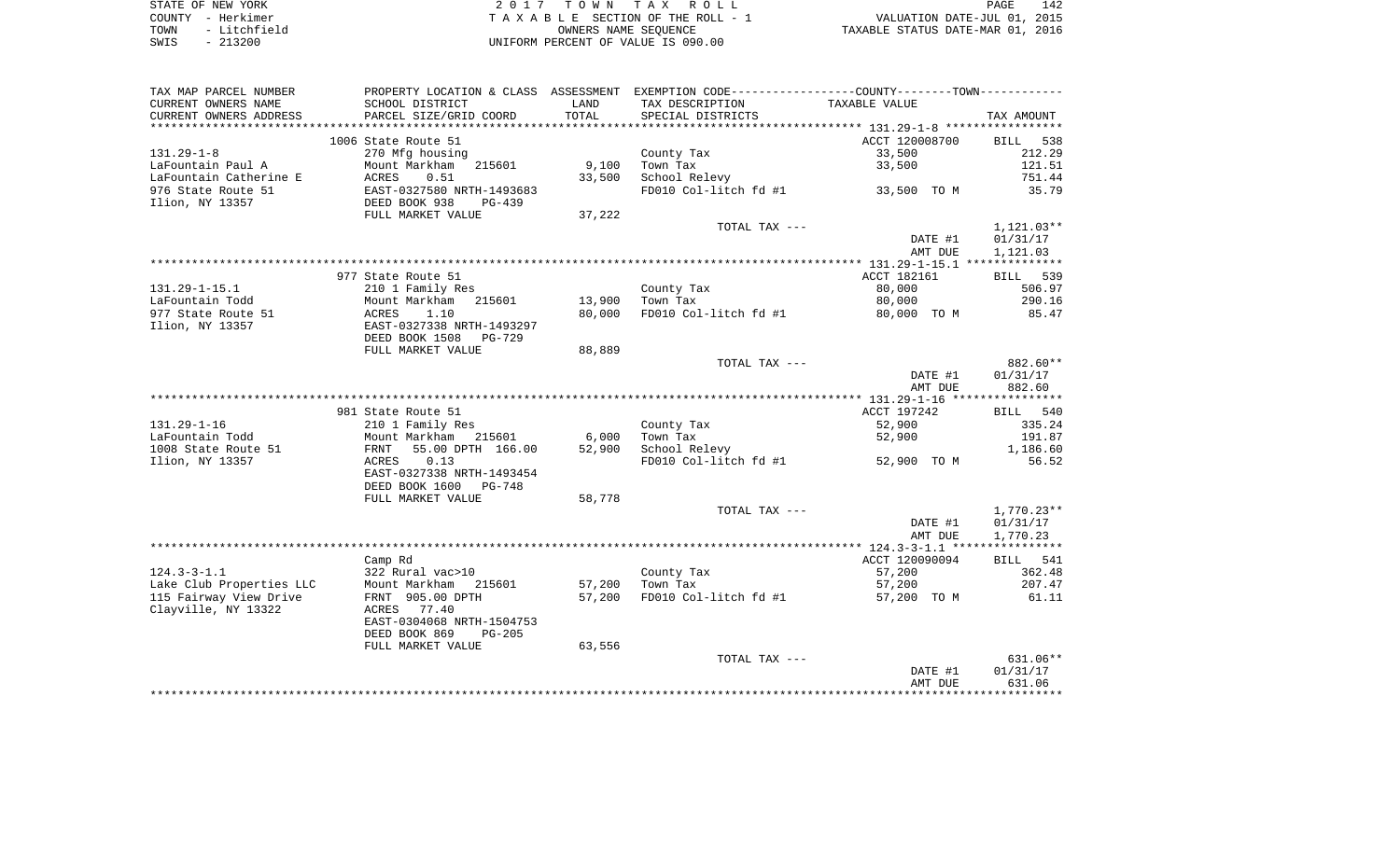|      | STATE OF NEW YORK | 2017 TOWN TAX ROLL                 | PAGE                             | 143 |
|------|-------------------|------------------------------------|----------------------------------|-----|
|      | COUNTY - Herkimer | TAXABLE SECTION OF THE ROLL - 1    | VALUATION DATE-JUL 01, 2015      |     |
| TOWN | - Litchfield      | OWNERS NAME SEOUENCE               | TAXABLE STATUS DATE-MAR 01, 2016 |     |
| SWIS | - 213200          | UNIFORM PERCENT OF VALUE IS 090.00 |                                  |     |

| TAX MAP PARCEL NUMBER<br>CURRENT OWNERS NAME | SCHOOL DISTRICT                                        | LAND    | PROPERTY LOCATION & CLASS ASSESSMENT EXEMPTION CODE---------------COUNTY-------TOWN----------<br>TAX DESCRIPTION | TAXABLE VALUE  |              |
|----------------------------------------------|--------------------------------------------------------|---------|------------------------------------------------------------------------------------------------------------------|----------------|--------------|
| CURRENT OWNERS ADDRESS                       | PARCEL SIZE/GRID COORD                                 | TOTAL   | SPECIAL DISTRICTS                                                                                                |                | TAX AMOUNT   |
|                                              |                                                        |         |                                                                                                                  |                |              |
|                                              | 353 Rising Rd                                          |         |                                                                                                                  |                | BILL 542     |
| $124.3 - 2 - 29.2$                           | 210 1 Family Res                                       |         | County Tax                                                                                                       | 185,000        | 1,172.37     |
| Lallier Todd M                               | Mount Markham 215601                                   | 22,000  | Town Tax                                                                                                         | 185,000        | 671.01       |
| 353 Rising Road                              | FRNT 545.00 DPTH                                       | 185,000 | FD010 Col-litch fd #1                                                                                            | 185,000 TO M   | 197.65       |
| West Winfield, NY 13491                      | 5.20<br>ACRES                                          |         |                                                                                                                  |                |              |
|                                              | EAST-0311895 NRTH-1498455                              |         |                                                                                                                  |                |              |
|                                              | DEED BOOK 1505<br>PG-733                               |         |                                                                                                                  |                |              |
|                                              | FULL MARKET VALUE                                      | 205,556 |                                                                                                                  |                |              |
|                                              |                                                        |         | TOTAL TAX ---                                                                                                    |                | $2,041.03**$ |
|                                              |                                                        |         |                                                                                                                  | DATE #1        | 01/31/17     |
|                                              |                                                        |         |                                                                                                                  | AMT DUE        | 2,041.03     |
|                                              |                                                        |         |                                                                                                                  |                |              |
|                                              | 364 Soncody Rd                                         |         |                                                                                                                  | ACCT 120006030 | BILL 543     |
| $124.4 - 1 - 22$                             | 210 1 Family Res                                       |         | County Tax                                                                                                       | 62,000         | 392.90       |
| Land Susan M                                 | Mount Markham 215601                                   | 13,600  | Town Tax                                                                                                         | 62,000         | 224.88       |
| 364 Soncody Rd                               | FRNT 212.00 DPTH 575.00                                | 62,000  | FD010 Col-litch fd #1                                                                                            | 62,000 TO M    | 66.24        |
| West Winfield, NY 13491                      | 2.80<br>ACRES                                          |         |                                                                                                                  |                |              |
|                                              | EAST-0314992 NRTH-1497672<br>DEED BOOK 827<br>$PG-394$ |         |                                                                                                                  |                |              |
|                                              | FULL MARKET VALUE                                      | 68,889  |                                                                                                                  |                |              |
|                                              |                                                        |         | TOTAL TAX ---                                                                                                    |                | 684.02**     |
|                                              |                                                        |         |                                                                                                                  | DATE #1        | 01/31/17     |
|                                              |                                                        |         |                                                                                                                  | AMT DUE        | 684.02       |
|                                              |                                                        |         |                                                                                                                  |                |              |
|                                              | 681 Silver St                                          |         |                                                                                                                  | ACCT 199794    | BILL 544     |
| $119.3 - 1 - 17.3$                           | 210 1 Family Res                                       |         | County Tax                                                                                                       | 168,500        | 1,067.81     |
| Landers Benjamin                             | Mount Markham 215601                                   | 20,500  | Town Tax                                                                                                         | 168,500        | 611.16       |
| Landers Amber                                | FRNT 205.00 DPTH                                       | 168,500 | FD010 Col-litch fd #1                                                                                            | 168,500 TO M   | 180.03       |
| 681 Silver St                                | 4.40<br>ACRES                                          |         |                                                                                                                  |                |              |
| Ilion, NY 13357                              | EAST-0331158 NRTH-1515414                              |         |                                                                                                                  |                |              |
|                                              | DEED BOOK 1617 PG-25                                   |         |                                                                                                                  |                |              |
| PRIOR OWNER ON 3/01/2016                     | FULL MARKET VALUE                                      | 187,222 |                                                                                                                  |                |              |
| EGH Living Trust                             |                                                        |         |                                                                                                                  |                |              |
|                                              |                                                        |         | TOTAL TAX ---                                                                                                    |                | $1,859.00**$ |
|                                              |                                                        |         |                                                                                                                  | DATE #1        | 01/31/17     |
|                                              |                                                        |         |                                                                                                                  | AMT DUE        | 1,859.00     |
|                                              | Brown Rd                                               |         |                                                                                                                  |                | BILL 545     |
| $118.3 - 1 - 32.13$                          | 314 Rural vac<10                                       |         | County Tax                                                                                                       | 13,500         | 85.55        |
| Landphere Brian J                            | Sauquoit Valley 305002                                 | 13,500  | Town Tax                                                                                                         | 13,500         | 48.97        |
| 196 Brown Rd                                 | FRNT 492.00 DPTH                                       | 13,500  | FD010 Col-litch fd #1                                                                                            | 13,500 TO M    | 14.42        |
| Frankfort, NY 13340                          | ACRES<br>5.10                                          |         |                                                                                                                  |                |              |
|                                              | EAST-0306771 NRTH-1517632                              |         |                                                                                                                  |                |              |
|                                              | DEED BOOK 947<br>PG-696                                |         |                                                                                                                  |                |              |
|                                              | FULL MARKET VALUE                                      | 15,000  |                                                                                                                  |                |              |
|                                              |                                                        |         | TOTAL TAX ---                                                                                                    |                | 148.94**     |
|                                              |                                                        |         |                                                                                                                  | DATE #1        | 01/31/17     |
|                                              |                                                        |         |                                                                                                                  | AMT DUE        | 148.94       |
|                                              |                                                        |         |                                                                                                                  |                |              |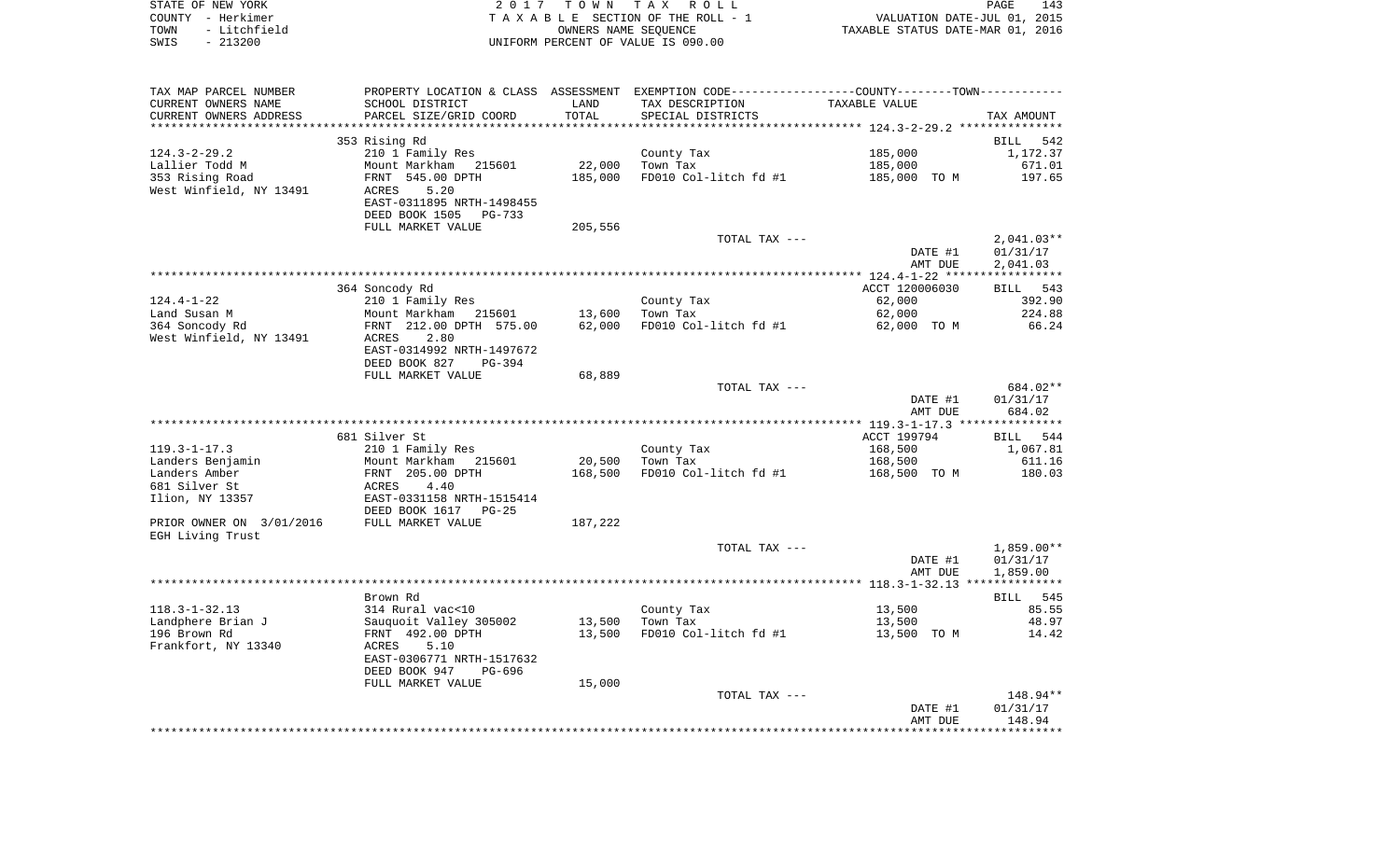|      | STATE OF NEW YORK | 2017 TOWN TAX ROLL                 | 144<br>PAGE                      |
|------|-------------------|------------------------------------|----------------------------------|
|      | COUNTY - Herkimer | TAXABLE SECTION OF THE ROLL - 1    | VALUATION DATE-JUL 01, 2015      |
| TOWN | - Litchfield      | OWNERS NAME SEOUENCE               | TAXABLE STATUS DATE-MAR 01, 2016 |
| SWIS | $-213200$         | UNIFORM PERCENT OF VALUE IS 090.00 |                                  |

|  | PAGE.                          | 144 |
|--|--------------------------------|-----|
|  | VALUATION DATE-JUL 01, 2015    |     |
|  | XABLE STATUS DATE-MAR 01, 2016 |     |

| TAX MAP PARCEL NUMBER  | PROPERTY LOCATION & CLASS ASSESSMENT |         | EXEMPTION CODE-----------------COUNTY--------TOWN----------- |                    |                    |
|------------------------|--------------------------------------|---------|--------------------------------------------------------------|--------------------|--------------------|
| CURRENT OWNERS NAME    | SCHOOL DISTRICT                      | LAND    | TAX DESCRIPTION                                              | TAXABLE VALUE      |                    |
| CURRENT OWNERS ADDRESS | PARCEL SIZE/GRID COORD               | TOTAL   | SPECIAL DISTRICTS                                            |                    | TAX AMOUNT         |
| ********************   | ************************             |         |                                                              |                    |                    |
|                        | Brown Rd                             |         |                                                              | ACCT 120009810     | <b>BILL</b><br>546 |
| $118.3 - 1 - 33$       | 120 Field crops                      |         | AGRIC 10 Y 42100                                             | 2,000<br>2,000     |                    |
| Landphere Brian J      | Sauquoit Valley 305002               | 122,300 | County Tax                                                   | 168,000            | 1,064.64           |
| 196 Brown Rd           | ACRES 205.20                         | 170,000 | Town Tax                                                     | 168,000            | 609.35             |
| Frankfort, NY 13340    | EAST-0305254 NRTH-1516769            |         | FD010 Col-litch fd #1                                        | 170,000 TO M       | 181.63             |
|                        | DEED BOOK 1200 PG-276                |         |                                                              |                    |                    |
|                        | FULL MARKET VALUE                    | 188,889 |                                                              |                    |                    |
|                        |                                      |         | TOTAL TAX ---                                                |                    | $1,855.62**$       |
|                        |                                      |         |                                                              | DATE #1            | 01/31/17           |
|                        |                                      |         |                                                              | AMT DUE            | 1,855.62           |
|                        |                                      |         |                                                              |                    |                    |
|                        | 281 Camp Rd                          |         |                                                              |                    | BILL 547           |
| $124.3 - 3 - 2$        | 210 1 Family Res                     |         | County Tax                                                   | 168,800            | 1,069.71           |
| Lane Robert            | Mount Markham<br>215601              | 25,000  | Town Tax                                                     | 168,800            | 612.25             |
| 281 Camp Rd            | FRNT 200.00 DPTH                     | 168,800 | FD010 Col-litch fd #1                                        | 168,800 TO M       | 180.35             |
| Clayville, NY 13322    | 5.00<br>ACRES                        |         |                                                              |                    |                    |
|                        | EAST-0305726 NRTH-1504892            |         |                                                              |                    |                    |
|                        | DEED BOOK 1241<br>$PG-428$           |         |                                                              |                    |                    |
|                        | FULL MARKET VALUE                    | 187,556 |                                                              |                    |                    |
|                        |                                      |         | TOTAL TAX ---                                                |                    | $1,862.31**$       |
|                        |                                      |         |                                                              | DATE #1<br>AMT DUE | 01/31/17           |
|                        |                                      |         |                                                              |                    | 1,862.31           |
|                        | 146 Jerusalem Hill Rd                |         |                                                              | ACCT 120009150     | BILL 548           |
| $118.3 - 1 - 54$       | 210 1 Family Res                     |         | County Tax                                                   | 54,800             | 347.28             |
| Langow Steven R        | Mount Markham 215601                 | 8,900   | Town Tax                                                     | 54,800             | 198.76             |
| 146 Jerusalem Hill Rd  | FRNT 170.00 DPTH 125.00              | 54,800  | FD010 Col-litch fd #1                                        | 54,800 TO M        | 58.55              |
| Clayville, NY 13322    | EAST-0308880 NRTH-1512513            |         |                                                              |                    |                    |
|                        | DEED BOOK 00658 PG-00189             |         |                                                              |                    |                    |
|                        | FULL MARKET VALUE                    | 60,889  |                                                              |                    |                    |
|                        |                                      |         | TOTAL TAX ---                                                |                    | 604.59**           |
|                        |                                      |         |                                                              | DATE #1            | 01/31/17           |
|                        |                                      |         |                                                              | AMT DUE            | 604.59             |
|                        |                                      |         |                                                              |                    |                    |
|                        | 10652 Roberts Rd                     |         |                                                              | ACCT 120090125     | BILL 549           |
| $118.3 - 1 - 4.3$      | 240 Rural res                        |         | County Tax                                                   | 188,000            | 1,191.38           |
| Larsen David           | Sauquoit Valley 305002               | 29,900  | Town Tax                                                     | 188,000            | 681.89             |
| Larsen Heidi           | ACRES 13.80 BANK<br>093              | 188,000 | FD010 Col-litch fd #1                                        | 188,000 TO M       | 200.86             |
| 10652 Roberts Rd       | EAST-0307518 NRTH-1518833            |         |                                                              |                    |                    |
| Frankfort, NY 13340    | DEED BOOK 1232 PG-823                |         |                                                              |                    |                    |
|                        | FULL MARKET VALUE                    | 208,889 |                                                              |                    |                    |
|                        |                                      |         | TOTAL TAX ---                                                |                    | $2,074.13**$       |
|                        |                                      |         |                                                              | DATE #1            | 01/31/17           |
|                        |                                      |         |                                                              | AMT DUE            | 2,074.13           |
|                        |                                      |         |                                                              |                    |                    |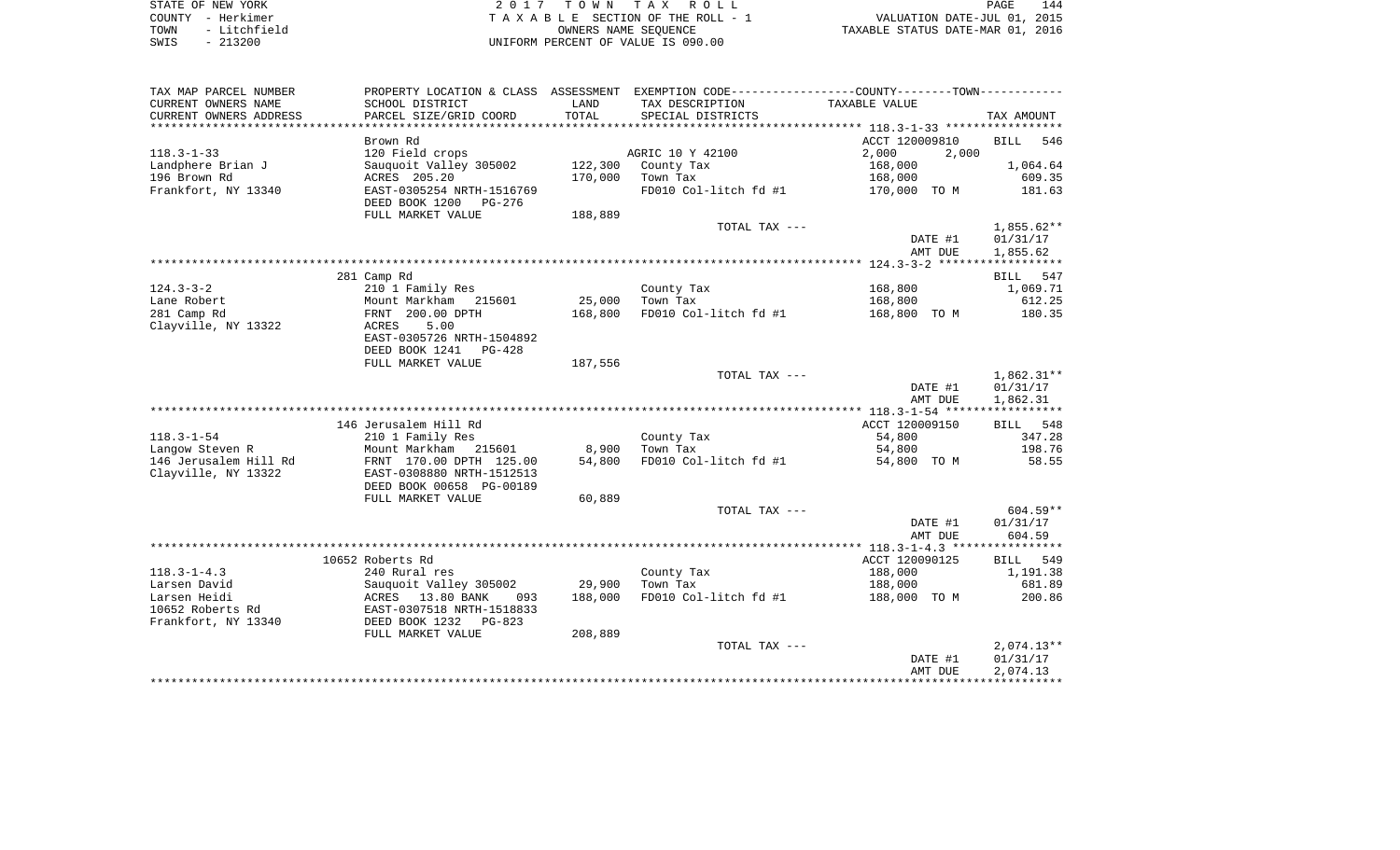| STATE OF NEW YORK |           |              |  |
|-------------------|-----------|--------------|--|
| COUNTY - Herkimer |           |              |  |
| TOWN              |           | - Litchfield |  |
| SWTS              | $-213200$ |              |  |

STATE OF NEW YORK 2 0 1 7 T O W N T A X R O L L PAGE 145TA X A B L E SECTION OF THE ROLL - 1 TOWN - Litchfield OWNERS NAME SEQUENCE TAXABLE STATUS DATE-MAR 01, 2016 SWIS - 213200 UNIFORM PERCENT OF VALUE IS 090.00

| TAX MAP PARCEL NUMBER     | PROPERTY LOCATION & CLASS ASSESSMENT EXEMPTION CODE----------------COUNTY-------TOWN---------- |         |                         |                |                    |
|---------------------------|------------------------------------------------------------------------------------------------|---------|-------------------------|----------------|--------------------|
| CURRENT OWNERS NAME       | SCHOOL DISTRICT                                                                                | LAND    | TAX DESCRIPTION         | TAXABLE VALUE  |                    |
| CURRENT OWNERS ADDRESS    | PARCEL SIZE/GRID COORD                                                                         | TOTAL   | SPECIAL DISTRICTS       |                | TAX AMOUNT         |
|                           |                                                                                                |         |                         |                |                    |
|                           | Hacadam Rd                                                                                     |         |                         | ACCT 120001710 | <b>BILL</b><br>550 |
| $118.1 - 1 - 35$          | 105 Vac farmland                                                                               |         | AG MKTS L 41720         | 9,615<br>9,615 |                    |
| Larson Stuart H           | Sauquoit Valley 305002                                                                         | 36,100  | County Tax              | 26,485         | 167.84             |
| 10510 Roberts Rd          | ACRES 57.00                                                                                    | 36,100  | Town Tax                | 26,485         | 96.06              |
| Sauquoit, NY 13456        | EAST-0304425 NRTH-1523807                                                                      |         | FD010 Col-litch fd #1   | 26,485 TO M    | 28.30              |
|                           | DEED BOOK 779<br>PG-682                                                                        |         | 9,615 EX                |                |                    |
| MAY BE SUBJECT TO PAYMENT | FULL MARKET VALUE                                                                              | 40,111  |                         |                |                    |
| UNDER AGDIST LAW TIL 2020 |                                                                                                |         |                         |                |                    |
|                           |                                                                                                |         | TOTAL TAX ---           |                | $292.20**$         |
|                           |                                                                                                |         |                         | DATE #1        | 01/31/17           |
|                           |                                                                                                |         |                         | AMT DUE        | 292.20             |
|                           |                                                                                                |         |                         |                |                    |
|                           | 10510 Roberts Rd                                                                               |         |                         | ACCT 120001560 | BILL 551           |
| $118.1 - 1 - 52$          | 113 Cattle farm                                                                                |         | AG MKTS L 41720         | 1,180<br>1,180 |                    |
| Larson Stuart H           | Sauguoit Valley 305002                                                                         |         | 59,600 AGRIC 10 Y 42100 | 5,000<br>5,000 |                    |
| 10510 Roberts Rd          | ACRES 92.00                                                                                    |         | 157,600 County Tax      | 151,420        | 959.57             |
| Sauquoit, NY 13456        | EAST-0306333 NRTH-1521044                                                                      |         | Town Tax                | 151,420        | 549.21             |
|                           | DEED BOOK 779<br>PG-682                                                                        |         | FD010 Col-litch fd #1   | 156,420   TO M | 167.12             |
| MAY BE SUBJECT TO PAYMENT | FULL MARKET VALUE                                                                              | 175,111 | 1,180 EX                |                |                    |
| UNDER AGDIST LAW TIL 2020 |                                                                                                |         |                         |                |                    |
|                           |                                                                                                |         | TOTAL TAX ---           |                | $1,675.90**$       |
|                           |                                                                                                |         |                         | DATE #1        | 01/31/17           |
|                           |                                                                                                |         |                         | AMT DUE        | 1,675.90           |
|                           |                                                                                                |         |                         |                |                    |
|                           | Roberts Rd                                                                                     |         |                         | ACCT 120001500 | 552<br><b>BILL</b> |
| $118.1 - 1 - 55$          | 105 Vac farmland                                                                               |         | AG MKTS L 41720         | 485<br>485     |                    |
| Larson Stuart H           | Sauguoit Valley 305002                                                                         | 15,500  | County Tax              | 15,015         | 95.15              |
| 10510 Roberts Rd          | ACRES<br>23.00                                                                                 | 15,500  | Town Tax                | 15,015         | 54.46              |
| Sauquoit, NY 13456        | EAST-0306370 NRTH-1519851                                                                      |         | FD010 Col-litch fd #1   | 15,015 TO M    | 16.04              |
|                           | DEED BOOK 779<br>PG-682                                                                        |         | 485 EX                  |                |                    |
| MAY BE SUBJECT TO PAYMENT | FULL MARKET VALUE                                                                              | 17,222  |                         |                |                    |
| UNDER AGDIST LAW TIL 2020 |                                                                                                |         |                         |                |                    |
|                           |                                                                                                |         | TOTAL TAX ---           |                | $165.65**$         |
|                           |                                                                                                |         |                         | DATE #1        | 01/31/17           |
|                           |                                                                                                |         |                         | AMT DUE        | 165.65             |
|                           |                                                                                                |         |                         |                |                    |
|                           | 170 Bennett Rd                                                                                 |         |                         | ACCT 120090196 | BILL 553           |
| $118.3 - 1 - 4.7$         | 210 1 Family Res                                                                               |         | County Tax              | 82,000         | 519.65             |
| Laufer Grant              | Sauguoit Valley 305002                                                                         | 13,000  | Town Tax                | 82,000         | 297.42             |
| 170 Bennett Rd            | 1.00<br><b>ACRES</b>                                                                           | 82,000  | FD010 Col-litch fd #1   | 82,000 TO M    | 87.61              |
| Frankfort, NY 13340       | EAST-0308250 NRTH-1519836                                                                      |         |                         |                |                    |
|                           | DEED BOOK 845<br>$PG-663$                                                                      |         |                         |                |                    |
|                           | FULL MARKET VALUE                                                                              | 91,111  |                         |                |                    |
|                           |                                                                                                |         | TOTAL TAX ---           |                | $904.68**$         |
|                           |                                                                                                |         |                         | DATE #1        | 01/31/17           |
|                           |                                                                                                |         |                         | AMT DUE        | 904.68             |
|                           |                                                                                                |         |                         |                |                    |
|                           |                                                                                                |         |                         |                |                    |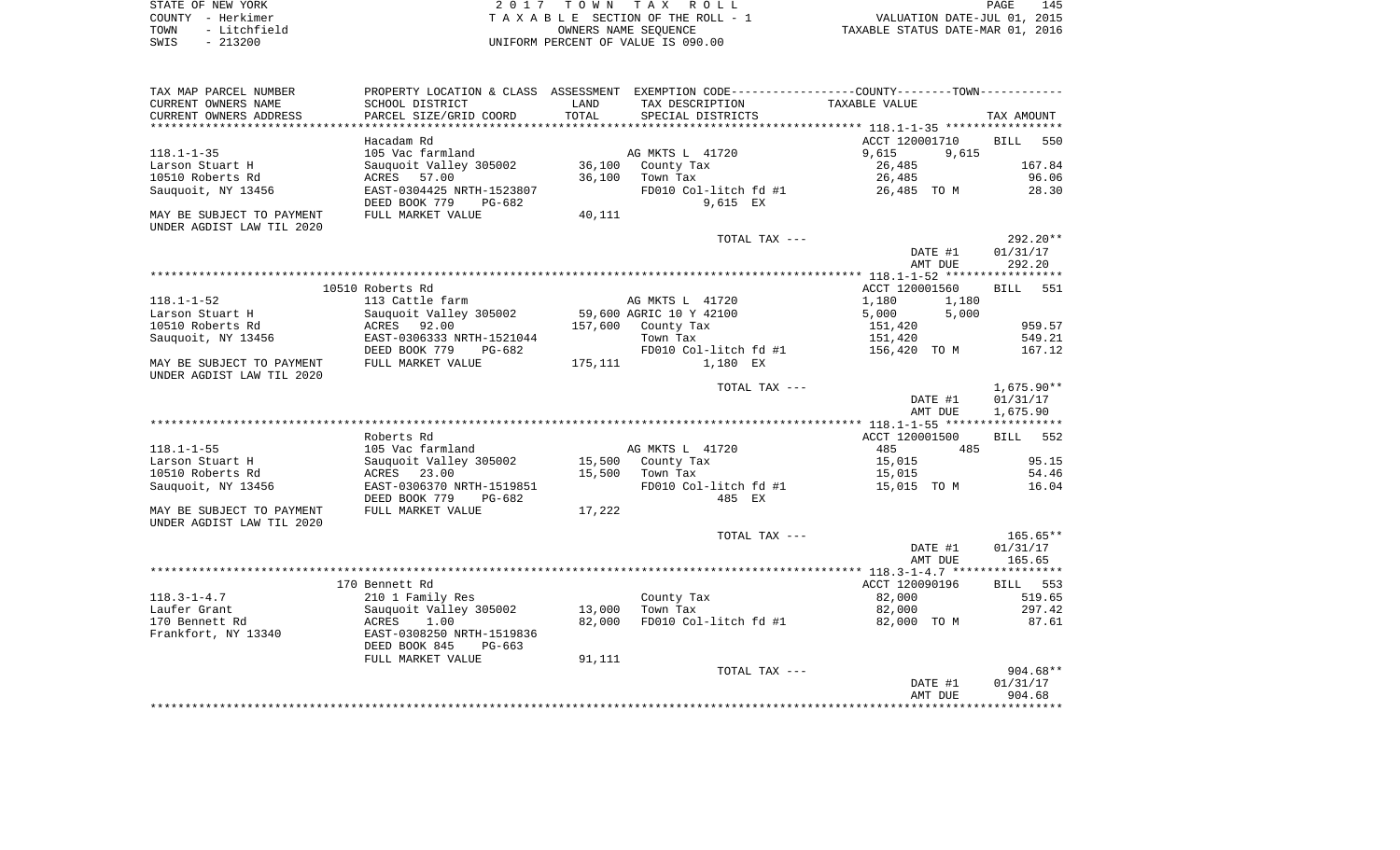| STATE OF NEW YORK    | 2017 TOWN TAX ROLL                 | 146<br>PAGE                      |
|----------------------|------------------------------------|----------------------------------|
| COUNTY - Herkimer    | TAXABLE SECTION OF THE ROLL - 1    | VALUATION DATE-JUL 01, 2015      |
| - Litchfield<br>TOWN | OWNERS NAME SEOUENCE               | TAXABLE STATUS DATE-MAR 01, 2016 |
| $-213200$<br>SWIS    | UNIFORM PERCENT OF VALUE IS 090.00 |                                  |

| TAX MAP PARCEL NUMBER     |                                 |         | PROPERTY LOCATION & CLASS ASSESSMENT EXEMPTION CODE----------------COUNTY--------TOWN----------- |                |                        |
|---------------------------|---------------------------------|---------|--------------------------------------------------------------------------------------------------|----------------|------------------------|
| CURRENT OWNERS NAME       | SCHOOL DISTRICT                 | LAND    | TAX DESCRIPTION                                                                                  | TAXABLE VALUE  |                        |
| CURRENT OWNERS ADDRESS    | PARCEL SIZE/GRID COORD          | TOTAL   | SPECIAL DISTRICTS                                                                                |                | TAX AMOUNT             |
| *******************       |                                 |         |                                                                                                  |                |                        |
|                           | 543 Jerusalem Hill Rd           |         |                                                                                                  | ACCT 120005370 | <b>BILL</b><br>554     |
| $124.2 - 1 - 4$           | 210 1 Family Res                |         | County Tax                                                                                       | 102,700        | 650.82                 |
| Laufer Tammy              | Mount Markham<br>215601         | 13,000  | Town Tax                                                                                         | 102,700        | 372.50                 |
| Laufer Shane              | ACRES<br>1.00                   | 102,700 | FD010 Col-litch fd #1                                                                            | 102,700 TO M   | 109.72                 |
| 543 Jerusalem Hill Rd     | EAST-0316443 NRTH-1510889       |         |                                                                                                  |                |                        |
| Clayville, NY 13322       | DEED BOOK 1257<br>PG-711        |         |                                                                                                  |                |                        |
|                           | FULL MARKET VALUE               | 114,111 |                                                                                                  |                |                        |
|                           |                                 |         | TOTAL TAX ---                                                                                    |                | 1,133.04**             |
|                           |                                 |         |                                                                                                  | DATE #1        | 01/31/17               |
|                           |                                 |         |                                                                                                  | AMT DUE        | 1,133.04               |
|                           |                                 |         |                                                                                                  |                |                        |
|                           | Albany Rd                       |         |                                                                                                  |                | 555<br>BILL            |
| $124.3 - 4 - 2$           | 314 Rural vac<10                |         | County Tax                                                                                       | 19,400         | 122.94                 |
| Lazarek Douglas           | Mount Markham<br>215601         | 19,400  | Town Tax                                                                                         | 19,400         | 70.36                  |
| 910 East Street           | FRNT 379.00 DPTH                | 19,400  | FD010 Col-litch fd #1                                                                            | 19,400 TO M    | 20.73                  |
| Cassville, NY 13318       | ACRES<br>7.00                   |         |                                                                                                  |                |                        |
|                           | EAST-0273000 NRTH-1076190       |         |                                                                                                  |                |                        |
|                           | DEED BOOK 1189<br><b>PG-818</b> |         |                                                                                                  |                |                        |
|                           | FULL MARKET VALUE               | 21,556  |                                                                                                  |                |                        |
|                           |                                 |         | TOTAL TAX ---                                                                                    |                | $214.03**$             |
|                           |                                 |         |                                                                                                  | DATE #1        | 01/31/17               |
|                           |                                 |         |                                                                                                  | AMT DUE        | 214.03                 |
|                           |                                 |         |                                                                                                  |                |                        |
|                           | 1772 Albany Rd                  |         |                                                                                                  | ACCT 152371    | 556<br><b>BILL</b>     |
| $118.1 - 1 - 29.2$        | 210 1 Family Res                |         | County Tax                                                                                       | 79,200         | 501.90                 |
| Leao Erica S              | Sauquoit Valley 305002          | 14,300  | Town Tax                                                                                         | 79,200         | 287.26                 |
| 1772 Albany Rd            | 1.60<br>ACRES                   | 79,200  | FD010 Col-litch fd #1                                                                            | 79,200 TO M    | 84.62                  |
| Frankfort, NY 13340       | EAST-0310751 NRTH-1522327       |         |                                                                                                  |                |                        |
|                           | DEED BOOK 1319<br>PG-574        |         |                                                                                                  |                |                        |
|                           | FULL MARKET VALUE               | 88,000  |                                                                                                  |                |                        |
|                           |                                 |         | TOTAL TAX ---                                                                                    |                | 873.78**               |
|                           |                                 |         |                                                                                                  | DATE #1        | 01/31/17               |
|                           |                                 |         |                                                                                                  | AMT DUE        | 873.78                 |
|                           |                                 |         |                                                                                                  |                |                        |
|                           | 431 Albany Rd                   |         |                                                                                                  | ACCT 120009450 | 557<br><b>BILL</b>     |
| $124.3 - 2 - 12.1$        | 210 1 Family Res                |         | County Tax                                                                                       | 100,000        | 633.71                 |
| Ledda Elizabeth           | Mount Markham<br>215601         | 19,000  | Town Tax                                                                                         | 100,000        | 362.71                 |
| 431 Albany Rd             | ACRES<br>1.90                   | 100,000 | FD010 Col-litch fd #1                                                                            | 100,000 TO M   | 106.84                 |
| West Winfield, NY 13491   | EAST-0308089 NRTH-1498839       |         |                                                                                                  |                |                        |
|                           | DEED BOOK 750<br>$PG-56$        |         |                                                                                                  |                |                        |
| MAY BE SUBJECT TO PAYMENT | FULL MARKET VALUE               | 111,111 |                                                                                                  |                |                        |
| UNDER AGDIST LAW TIL 2016 |                                 |         |                                                                                                  |                |                        |
|                           |                                 |         | TOTAL TAX ---                                                                                    | DATE #1        | 1,103.26**<br>01/31/17 |
|                           |                                 |         |                                                                                                  | AMT DUE        | 1,103.26               |
|                           |                                 |         |                                                                                                  |                |                        |
|                           |                                 |         |                                                                                                  |                |                        |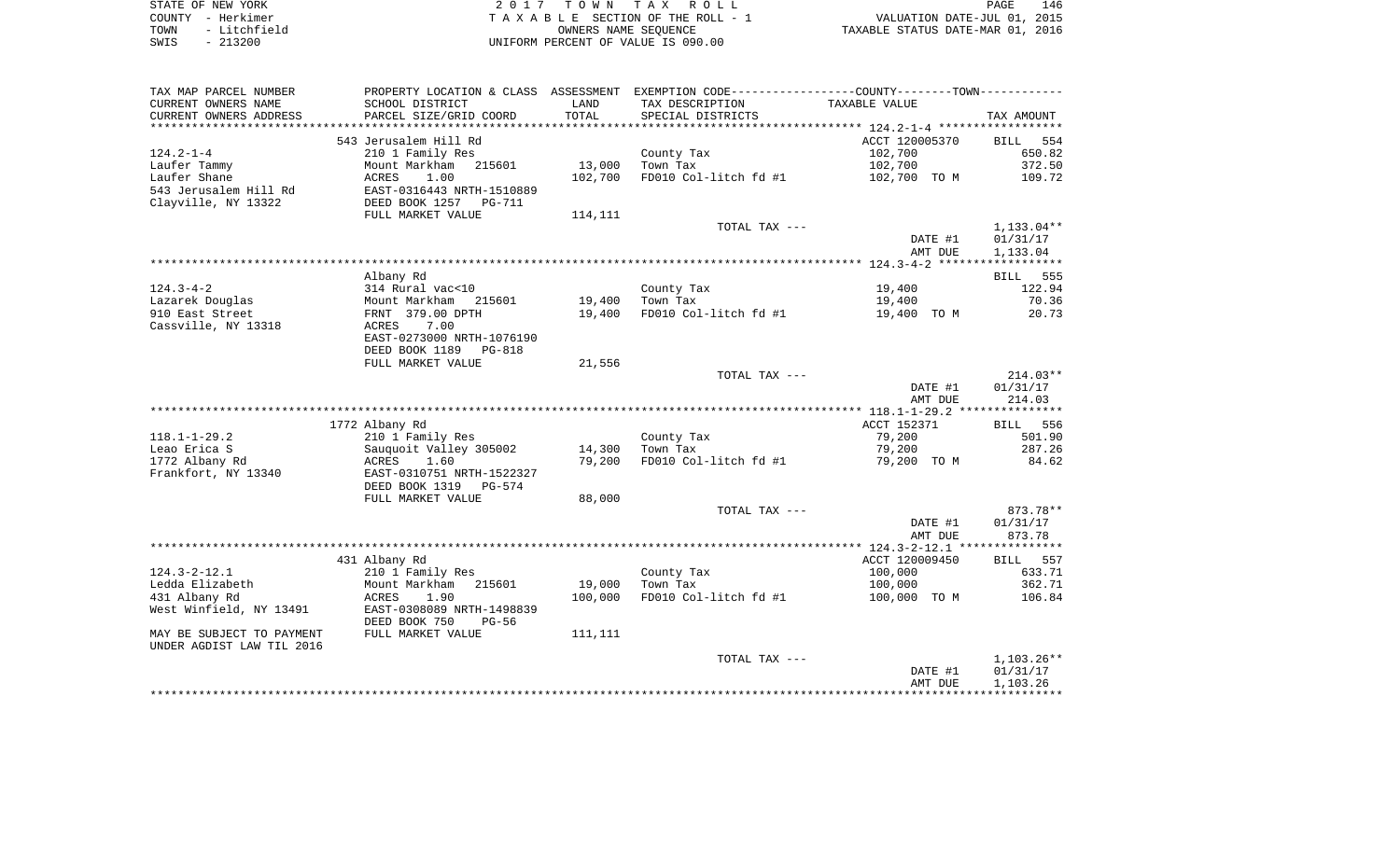| STATE OF NEW YORK |              | 2017 TOWN TAX ROLL                 |                                  | PAGE | 147 |
|-------------------|--------------|------------------------------------|----------------------------------|------|-----|
| COUNTY - Herkimer |              | TAXABLE SECTION OF THE ROLL - 1    | VALUATION DATE-JUL 01, 2015      |      |     |
| TOWN              | - Litchfield | OWNERS NAME SEOUENCE               | TAXABLE STATUS DATE-MAR 01, 2016 |      |     |
| $-213200$<br>SWIS |              | UNIFORM PERCENT OF VALUE IS 090.00 |                                  |      |     |

| TAX MAP PARCEL NUMBER                       | PROPERTY LOCATION & CLASS ASSESSMENT EXEMPTION CODE---------------COUNTY-------TOWN---------- |        |                       |                |                    |
|---------------------------------------------|-----------------------------------------------------------------------------------------------|--------|-----------------------|----------------|--------------------|
| CURRENT OWNERS NAME                         | SCHOOL DISTRICT                                                                               | LAND   | TAX DESCRIPTION       | TAXABLE VALUE  |                    |
| CURRENT OWNERS ADDRESS                      | PARCEL SIZE/GRID COORD                                                                        | TOTAL  | SPECIAL DISTRICTS     |                | TAX AMOUNT         |
|                                             |                                                                                               |        |                       |                |                    |
|                                             | Albany Rd                                                                                     |        |                       | ACCT 167187    | 558<br><b>BILL</b> |
| $124.3 - 2 - 12.2$                          | 105 Vac farmland                                                                              |        | AG MKTS<br>41730      | 5,576<br>5,576 |                    |
| Ledda Family Trust 12/13/2011 Mount Markham | 215601                                                                                        | 58,000 | County Tax            | 59,424         | 376.58             |
| Ledda Elizabeth                             | FRNT 3686.00 DPTH                                                                             | 65,000 | Town Tax              | 59,424         | 215.53             |
| 431 Albany Road                             | ACRES 88.10                                                                                   |        | FD010 Col-litch fd #1 | 65,000 TO M    | 69.45              |
| West Winfield, NY 13491                     | EAST-0308081 NRTH-1498847                                                                     |        |                       |                |                    |
|                                             | DEED BOOK 1424 PG-549                                                                         |        |                       |                |                    |
| MAY BE SUBJECT TO PAYMENT                   | FULL MARKET VALUE                                                                             | 72,222 |                       |                |                    |
| UNDER AGDIST LAW TIL 2023                   |                                                                                               |        |                       |                |                    |
|                                             |                                                                                               |        | TOTAL TAX ---         |                | 661.56**           |
|                                             |                                                                                               |        |                       | DATE #1        | 01/31/17           |
|                                             |                                                                                               |        |                       | AMT DUE        | 661.56             |
|                                             |                                                                                               |        |                       |                |                    |
|                                             | Albany Rd                                                                                     |        |                       | ACCT 120006420 | BILL 559           |
| $118.1 - 1 - 27$                            | 105 Vac farmland                                                                              |        | County Tax            | 14,400         | 91.25              |
| Leitz Barbara                               | Sauquoit Valley 305002                                                                        | 14,400 | Town Tax              | 14,400         | 52.23              |
| 162 Mc Intyre Rd                            | ACRES 28.60                                                                                   | 14,400 | School Relevy         |                | 354.06             |
| Frankfort, NY 13340                         | EAST-0312966 NRTH-1522729                                                                     |        | FD010 Col-litch fd #1 | 14,400 TO M    | 15.39              |
|                                             | DEED BOOK 675<br>PG-718                                                                       |        |                       |                |                    |
|                                             | FULL MARKET VALUE                                                                             | 16,000 |                       |                |                    |
|                                             |                                                                                               |        | TOTAL TAX ---         |                | $512.93**$         |
|                                             |                                                                                               |        |                       | DATE #1        | 01/31/17           |
|                                             |                                                                                               |        |                       | AMT DUE        | 512.93             |
|                                             |                                                                                               |        |                       |                |                    |
|                                             | State Route 51                                                                                |        |                       | ACCT 120009660 | <b>BILL</b><br>560 |
|                                             |                                                                                               |        |                       |                |                    |
| $125.1 - 2 - 13.1$                          | 322 Rural vac>10                                                                              |        | County Tax            | 19,600         | 124.21             |
| Leitz Billie Jean                           | Mount Markham<br>215601                                                                       | 19,600 | Town Tax              | 19,600         | 71.09              |
| 2184 State Route 51                         | ACRES<br>28.30                                                                                | 19,600 | FD010 Col-litch fd #1 | 19,600 TO M    | 20.94              |
| Ilion, NY 13357                             | EAST-0335948 NRTH-1511878                                                                     |        |                       |                |                    |
|                                             | DEED BOOK 821<br>$PG-274$                                                                     |        |                       |                |                    |
|                                             | FULL MARKET VALUE                                                                             | 21,778 |                       |                |                    |
|                                             |                                                                                               |        | TOTAL TAX ---         |                | $216.24**$         |
|                                             |                                                                                               |        |                       | DATE #1        | 01/31/17           |
|                                             |                                                                                               |        |                       | AMT DUE        | 216.24             |
|                                             |                                                                                               |        |                       |                |                    |
|                                             | 2184 State Route 51                                                                           |        |                       | ACCT 120009661 | <b>BILL</b><br>561 |
| $125.1 - 2 - 13.3$                          | 270 Mfg housing                                                                               |        | County Tax            | 76,000         | 481.62             |
| Leitz Billie Jean                           | Mount Markham<br>215601                                                                       | 27,100 | Town Tax              | 76,000         | 275.66             |
| Walker Steven                               | <b>ACRES</b><br>9.30                                                                          | 76,000 | FD010 Col-litch fd #1 | 76,000 TO M    | 81.20              |
| Attn: Billie Jean Leitz                     | EAST-0336588 NRTH-1512074                                                                     |        |                       |                |                    |
| 2184 State Route 51                         | DEED BOOK 785<br>$PG-132$                                                                     |        |                       |                |                    |
| Ilion, NY 13357                             | FULL MARKET VALUE                                                                             | 84,444 |                       |                |                    |
|                                             |                                                                                               |        | TOTAL TAX ---         |                | 838.48**           |
|                                             |                                                                                               |        |                       | DATE #1        | 01/31/17           |
|                                             |                                                                                               |        |                       | AMT DUE        | 838.48             |
|                                             |                                                                                               |        |                       |                |                    |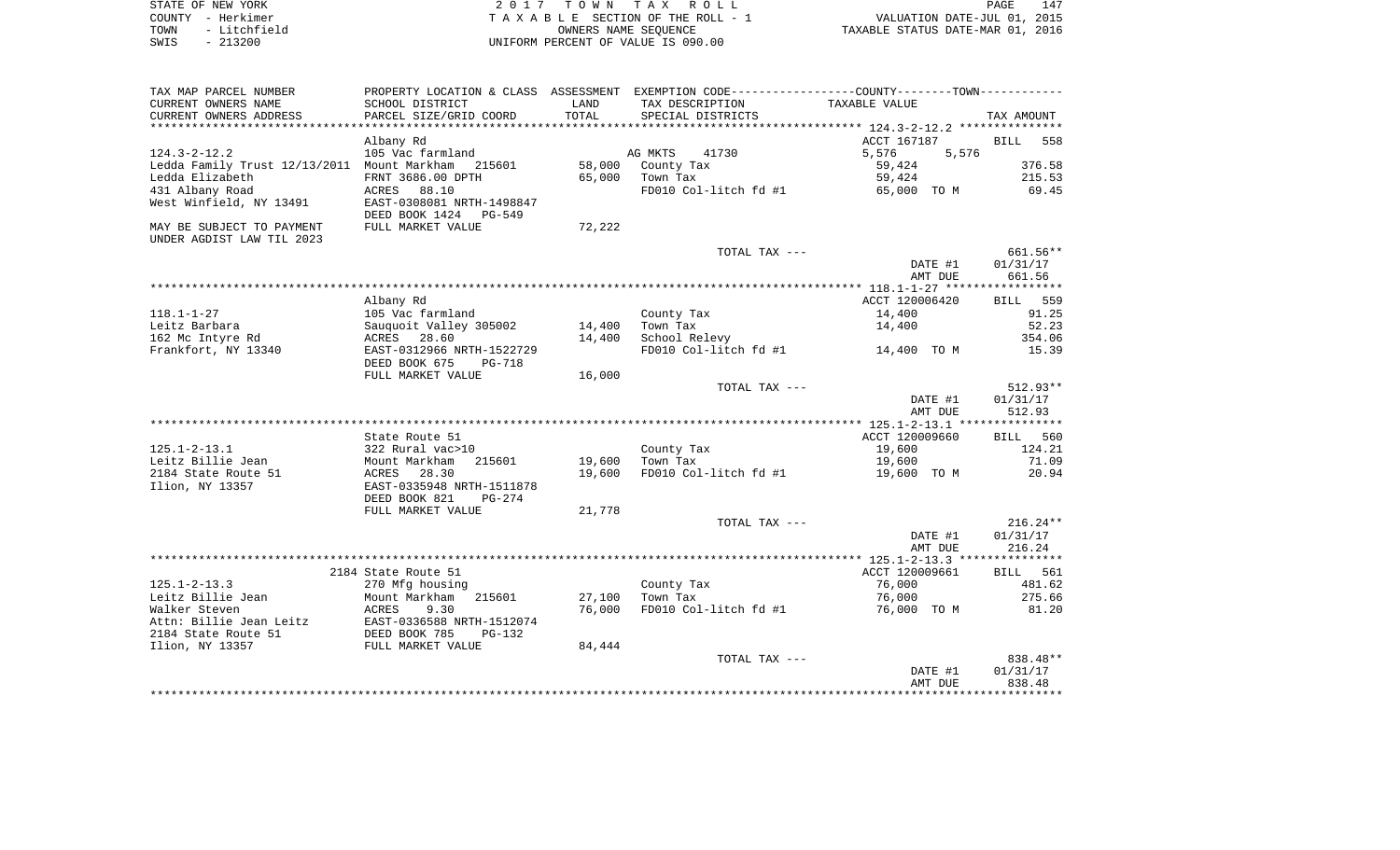| STATE OF NEW YORK |              | 2017 TOWN TAX ROLL                 | PAGE                             | ⊥48 |
|-------------------|--------------|------------------------------------|----------------------------------|-----|
| COUNTY - Herkimer |              | TAXABLE SECTION OF THE ROLL - 1    | VALUATION DATE-JUL 01, 2015      |     |
| TOWN              | - Litchfield | OWNERS NAME SEOUENCE               | TAXABLE STATUS DATE-MAR 01, 2016 |     |
| $-213200$<br>SWIS |              | UNIFORM PERCENT OF VALUE IS 090.00 |                                  |     |

| TAX MAP PARCEL NUMBER          | PROPERTY LOCATION & CLASS ASSESSMENT     |         | EXEMPTION CODE-----------------COUNTY-------TOWN----------- |                    |                        |
|--------------------------------|------------------------------------------|---------|-------------------------------------------------------------|--------------------|------------------------|
| CURRENT OWNERS NAME            | SCHOOL DISTRICT                          | LAND    | TAX DESCRIPTION                                             | TAXABLE VALUE      |                        |
| CURRENT OWNERS ADDRESS         | PARCEL SIZE/GRID COORD                   | TOTAL   | SPECIAL DISTRICTS                                           |                    | TAX AMOUNT             |
| **********************         |                                          |         |                                                             |                    |                        |
|                                | 158 Bennett Rd                           |         |                                                             | ACCT 120090208     | BILL 562               |
| $118.3 - 1 - 4.15$             | 210 1 Family Res                         |         | County Tax                                                  | 108,000            | 684.41                 |
| Lewandrowski Daniel            | Sauquoit Valley 305002                   | 14,800  | Town Tax                                                    | 108,000            | 391.72                 |
| 158 Bennett Rd                 | <b>ACRES</b><br>1.80                     | 108,000 | FD010 Col-litch fd #1                                       | 108,000 TO M       | 115.39                 |
| Frankfort, NY 13340            | EAST-0308071 NRTH-1519864                |         |                                                             |                    |                        |
|                                | DEED BOOK 841<br>PG-123                  |         |                                                             |                    |                        |
|                                | FULL MARKET VALUE                        | 120,000 |                                                             |                    |                        |
|                                |                                          |         | TOTAL TAX ---                                               |                    | 1,191.52**<br>01/31/17 |
|                                |                                          |         |                                                             | DATE #1<br>AMT DUE | 1,191.52               |
|                                |                                          |         |                                                             |                    |                        |
|                                | 387 Butcher Rd                           |         |                                                             |                    | BILL 563               |
| $118.4 - 1 - 37.4$             | 210 1 Family Res                         |         | County Tax                                                  | 69,700             | 441.70                 |
| Lewandrowski Richard J         | Mount Markham<br>215601                  | 16,300  | Town Tax                                                    | 69,700             | 252.81                 |
| 387 Butcher Rd                 | FRNT 269.00 DPTH                         | 69,700  | School Relevy                                               |                    | 969.07                 |
| Clayville, NY 13322            | ACRES<br>2.50                            |         | FD010 Col-litch fd #1                                       | 69,700 TO M        | 74.47                  |
|                                | EAST-0313076 NRTH-1515039                |         |                                                             |                    |                        |
|                                | DEED BOOK 942<br>$PG-148$                |         |                                                             |                    |                        |
|                                | FULL MARKET VALUE                        | 77,444  |                                                             |                    |                        |
|                                |                                          |         | TOTAL TAX ---                                               |                    | $1,738.05**$           |
|                                |                                          |         |                                                             | DATE #1            | 01/31/17               |
|                                |                                          |         |                                                             | AMT DUE            | 1,738.05               |
|                                |                                          |         |                                                             |                    |                        |
|                                | Dugan Rd                                 |         |                                                             | ACCT 120006150     | BILL 564               |
| $124.3 - 2 - 3$                | 105 Vac farmland                         |         | County Tax                                                  | 12,900             | 81.75                  |
| Lewis Robert Luke              | Sauquoit Valley 305002                   | 12,900  | Town Tax                                                    | 12,900             | 46.79                  |
| Lewis Mark C<br>194 Clinton Rd | Etal Mark/joseph Iii                     | 12,900  | FD010 Col-litch fd #1                                       | 12,900 TO M        | 13.78                  |
| New Hartford, NY 13413         | Etal Lewis Daniel/michael<br>ACRES 19.20 |         |                                                             |                    |                        |
|                                | EAST-0302769 NRTH-1499834                |         |                                                             |                    |                        |
|                                | DEED BOOK 1199<br>$PG-167$               |         |                                                             |                    |                        |
|                                | FULL MARKET VALUE                        | 14,333  |                                                             |                    |                        |
|                                |                                          |         | TOTAL TAX ---                                               |                    | $142.32**$             |
|                                |                                          |         |                                                             | DATE #1            | 01/31/17               |
|                                |                                          |         |                                                             | AMT DUE            | 142.32                 |
|                                |                                          |         |                                                             |                    |                        |
|                                | 2088 Graffenburg Rd                      |         |                                                             | ACCT 154471        | BILL 565               |
| $118.1 - 1 - 15$               | 210 1 Family Res                         |         | County Tax                                                  | 54,000             | 342.21                 |
| Liddy Barbara A                | Sauquoit Valley 305002                   | 9,900   | Town Tax                                                    | 54,000             | 195.86                 |
| 2088 Graffenburg Rd            | FRNT 140.00 DPTH 189.00                  | 54,000  | FD010 Col-litch fd #1                                       | 54,000 TO M        | 57.69                  |
| Sauquoit, NY 13456             | 0.61<br>ACRES                            |         |                                                             |                    |                        |
|                                | EAST-0301901 NRTH-1524125                |         |                                                             |                    |                        |
|                                | DEED BOOK 1332<br>PG-693                 |         |                                                             |                    |                        |
|                                | FULL MARKET VALUE                        | 60,000  |                                                             |                    |                        |
|                                |                                          |         | TOTAL TAX ---                                               |                    | 595.76**               |
|                                |                                          |         |                                                             | DATE #1            | 01/31/17               |
|                                |                                          |         |                                                             | AMT DUE            | 595.76                 |
|                                |                                          |         |                                                             |                    |                        |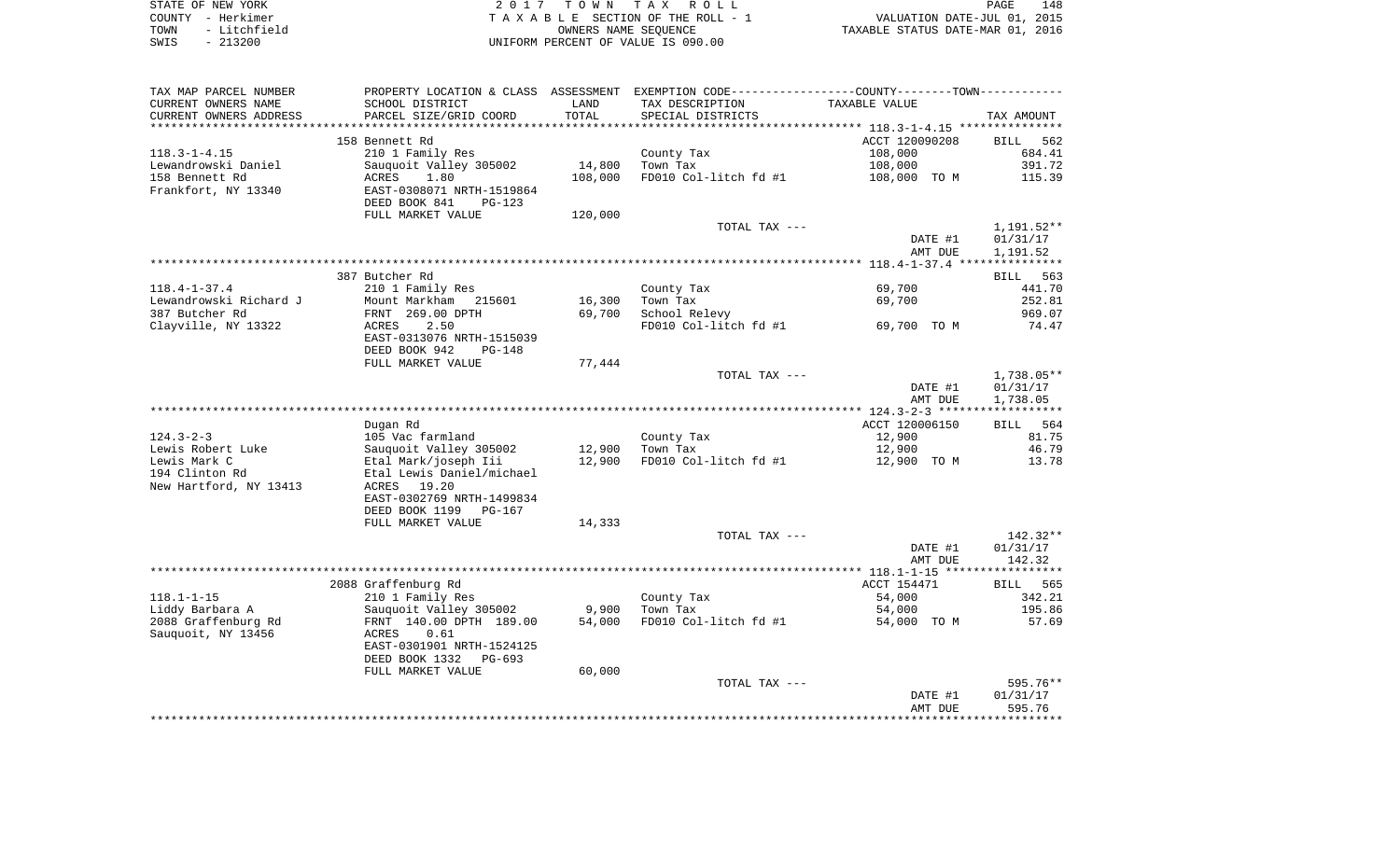| STATE OF NEW YORK    | 2017 TOWN TAX ROLL                 | 149<br>PAGE                      |
|----------------------|------------------------------------|----------------------------------|
| COUNTY - Herkimer    | TAXABLE SECTION OF THE ROLL - 1    | VALUATION DATE-JUL 01, 2015      |
| - Litchfield<br>TOWN | OWNERS NAME SEOUENCE               | TAXABLE STATUS DATE-MAR 01, 2016 |
| $-213200$<br>SWIS    | UNIFORM PERCENT OF VALUE IS 090.00 |                                  |

| TAX MAP PARCEL NUMBER     | PROPERTY LOCATION & CLASS ASSESSMENT EXEMPTION CODE----------------COUNTY--------TOWN---------- |         |                       |                |              |
|---------------------------|-------------------------------------------------------------------------------------------------|---------|-----------------------|----------------|--------------|
| CURRENT OWNERS NAME       | SCHOOL DISTRICT                                                                                 | LAND    | TAX DESCRIPTION       | TAXABLE VALUE  |              |
| CURRENT OWNERS ADDRESS    | PARCEL SIZE/GRID COORD                                                                          | TOTAL   | SPECIAL DISTRICTS     |                | TAX AMOUNT   |
| ************************* |                                                                                                 |         |                       |                |              |
|                           | 1230 Jones Rd                                                                                   |         |                       |                | 566<br>BILL  |
| $131.1 - 3 - 4.5$         | 270 Mfg housing                                                                                 |         | County Tax            | 60,000         | 380.23       |
| Light Jeffrey             | Mount Markham<br>215601                                                                         | 21,800  | Town Tax              | 60,000         | 217.62       |
| Light Donna               | ACRES<br>5.00                                                                                   | 60,000  | FD010 Col-litch fd #1 | 60,000 TO M    | 64.10        |
| 1230 Jones Rd             | EAST-0328654 NRTH-1497608                                                                       |         |                       |                |              |
| Ilion, NY 13357           | DEED BOOK 764<br>$PG-554$                                                                       |         |                       |                |              |
|                           | FULL MARKET VALUE                                                                               | 66,667  |                       |                |              |
|                           |                                                                                                 |         | TOTAL TAX ---         |                | 661.95**     |
|                           |                                                                                                 |         |                       | DATE #1        | 01/31/17     |
|                           |                                                                                                 |         |                       | AMT DUE        | 661.95       |
|                           |                                                                                                 |         |                       |                |              |
|                           | 591 Jerusalem Hill Rd                                                                           |         |                       | ACCT 120002700 | BILL 567     |
| $124.2 - 1 - 8.3$         | 210 1 Family Res                                                                                |         | County Tax            | 123,800        | 784.54       |
| Linck Gerald II           | Mount Markham 215601                                                                            | 18,900  | Town Tax              | 123,800        | 449.03       |
| Linck Kristin S           | 6.70<br>ACRES                                                                                   | 123,800 | FD010 Col-litch fd #1 | 123,800 TO M   | 132.27       |
| 591 Jerusalem Hill Rd     | EAST-0317553 NRTH-1510665                                                                       |         |                       |                |              |
| Frankfort, NY 13340       | DEED BOOK 868<br>PG-541                                                                         |         |                       |                |              |
|                           | FULL MARKET VALUE                                                                               | 137,556 | TOTAL TAX ---         |                | $1,365.84**$ |
|                           |                                                                                                 |         |                       | DATE #1        | 01/31/17     |
|                           |                                                                                                 |         |                       | AMT DUE        | 1,365.84     |
|                           |                                                                                                 |         |                       |                |              |
|                           | 148 Hammond Rd                                                                                  |         |                       |                | BILL 568     |
| $124.4 - 1 - 6.3$         | 240 Rural res                                                                                   |         | County Tax            | 101,500        | 643.22       |
| Lincourt James            | Mount Markham<br>215601                                                                         | 18,000  | Town Tax              | 101,500        | 368.15       |
| Lincourt Barbara          | ACRES 10.00 BANK<br>135                                                                         | 101,500 | FD010 Col-litch fd #1 | 101,500 TO M   | 108.44       |
| 148 Hammond Rd            | EAST-0322863 NRTH-1502663                                                                       |         |                       |                |              |
| Ilion, NY 13357           | DEED BOOK 768<br>$PG-732$                                                                       |         |                       |                |              |
|                           | FULL MARKET VALUE                                                                               | 112,778 |                       |                |              |
|                           |                                                                                                 |         | TOTAL TAX ---         |                | 1,119.81**   |
|                           |                                                                                                 |         |                       | DATE #1        | 01/31/17     |
|                           |                                                                                                 |         |                       | AMT DUE        | 1,119.81     |
|                           |                                                                                                 |         |                       |                |              |
|                           | Hammond Rd                                                                                      |         |                       | ACCT 120000540 | BILL 569     |
| $124.4 - 1 - 6.1$         | 105 Vac farmland                                                                                |         | County Tax            | 25,800         | 163.50       |
| Lincourt James A          | Mount Markham<br>215601                                                                         | 25,800  | Town Tax              | 25,800         | 93.58        |
| Lincourt Barbara J        | 54.10<br>ACRES                                                                                  | 25,800  | School Relevy         |                | 578.72       |
| 148 Hammond Rd            | EAST-0322468 NRTH-1503303                                                                       |         | FD010 Col-litch fd #1 | 25,800 TO M    | 27.56        |
| Ilion, NY 13357           | DEED BOOK 779<br>$PG-235$                                                                       |         |                       |                |              |
|                           | FULL MARKET VALUE                                                                               | 28,667  |                       |                |              |
|                           |                                                                                                 |         | TOTAL TAX ---         |                | $863.36**$   |
|                           |                                                                                                 |         |                       | DATE #1        | 01/31/17     |
|                           |                                                                                                 |         |                       | AMT DUE        | 863.36       |
|                           |                                                                                                 |         |                       |                |              |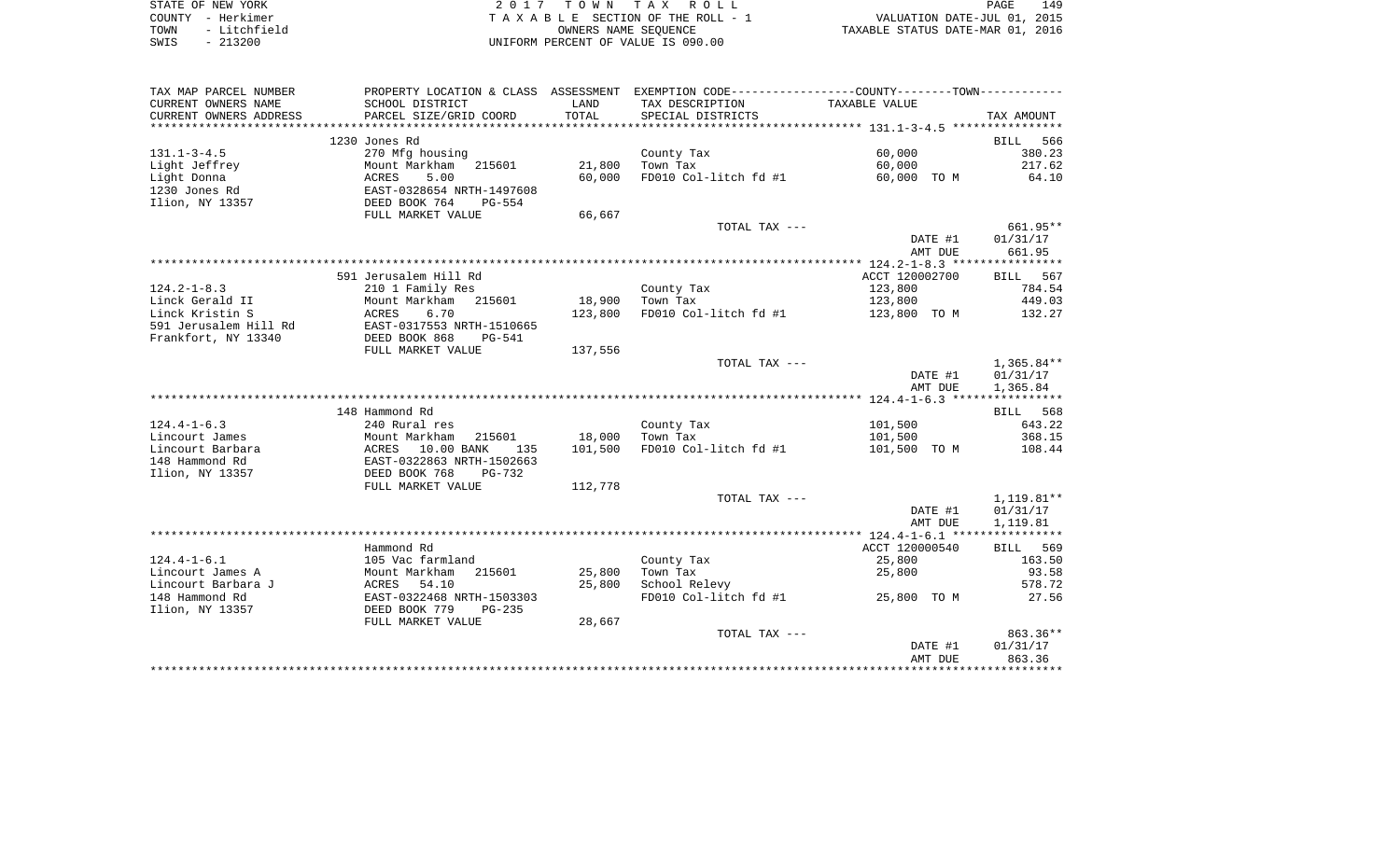| STATE OF NEW YORK    | 2017 TOWN TAX ROLL                 | 150<br>PAGE                      |
|----------------------|------------------------------------|----------------------------------|
| COUNTY - Herkimer    | TAXABLE SECTION OF THE ROLL - 1    | VALUATION DATE-JUL 01, 2015      |
| - Litchfield<br>TOWN | OWNERS NAME SEOUENCE               | TAXABLE STATUS DATE-MAR 01, 2016 |
| $-213200$<br>SWIS    | UNIFORM PERCENT OF VALUE IS 090.00 |                                  |

| TAX MAP PARCEL NUMBER<br>CURRENT OWNERS NAME | PROPERTY LOCATION & CLASS ASSESSMENT EXEMPTION CODE---------------COUNTY-------TOWN----------<br>SCHOOL DISTRICT | LAND             | TAX DESCRIPTION                        | TAXABLE VALUE                             |                 |
|----------------------------------------------|------------------------------------------------------------------------------------------------------------------|------------------|----------------------------------------|-------------------------------------------|-----------------|
| CURRENT OWNERS ADDRESS                       | PARCEL SIZE/GRID COORD                                                                                           | TOTAL            | SPECIAL DISTRICTS                      |                                           | TAX AMOUNT      |
|                                              |                                                                                                                  | *******          |                                        | *********** 124.4-1-9 ******************* |                 |
|                                              | 553 Cedarville Rd                                                                                                |                  |                                        | ACCT 120090000                            | BILL 570        |
| $124.4 - 1 - 9$                              | 270 Mfg housing                                                                                                  |                  | County Tax                             | 22,100                                    | 140.05          |
| Lincourt James A                             | Mount Markham<br>215601                                                                                          | 7,400            | Town Tax                               | 22,100                                    | 80.16           |
| Lincourt Barbara J                           | FRNT 132.00 DPTH 165.00                                                                                          | 22,100           | School Relevy                          |                                           | 495.72          |
| 148 Hammon Rd                                | 0.30<br>ACRES<br>EAST-0323896 NRTH-1502916                                                                       |                  | FD010 Col-litch fd #1                  | 22,100 TO M                               | 23.61           |
| Ilion, NY 13357                              | DEED BOOK 921<br><b>PG-535</b>                                                                                   |                  |                                        |                                           |                 |
|                                              | FULL MARKET VALUE                                                                                                | 24,556           |                                        |                                           |                 |
|                                              |                                                                                                                  |                  | TOTAL TAX ---                          |                                           | 739.54**        |
|                                              |                                                                                                                  |                  |                                        | DATE #1                                   | 01/31/17        |
|                                              |                                                                                                                  |                  |                                        | AMT DUE                                   | 739.54          |
|                                              |                                                                                                                  |                  |                                        |                                           |                 |
|                                              | Cedarville (off) Rd                                                                                              |                  |                                        | ACCT 120000570                            | 571<br>BILL     |
| $124.4 - 1 - 13.1$                           | 105 Vac farmland                                                                                                 |                  | County Tax                             | 14,400                                    | 91.25           |
| Lincourt James A                             | Mount Markham<br>215601                                                                                          | 14,400           | Town Tax                               | 14,400                                    | 52.23           |
| Lincourt Barbara J                           | 42.70<br>ACRES                                                                                                   | 14,400           | School Relevy                          |                                           | 323.01          |
| 148 Hammond Rd                               | EAST-0322225 NRTH-1501186                                                                                        |                  | FD010 Col-litch fd #1                  | 14,400 TO M                               | 15.39           |
| Ilion, NY 13357                              | DEED BOOK 779<br>$PG-235$<br>FULL MARKET VALUE                                                                   | 16,000           |                                        |                                           |                 |
|                                              |                                                                                                                  |                  | TOTAL TAX ---                          |                                           | 481.88**        |
|                                              |                                                                                                                  |                  |                                        | DATE #1                                   | 01/31/17        |
|                                              |                                                                                                                  |                  |                                        | AMT DUE                                   | 481.88          |
|                                              |                                                                                                                  |                  |                                        |                                           |                 |
|                                              | Cedarville Rd                                                                                                    |                  |                                        | ACCT 120012900                            | 572<br>BILL     |
| $124.4 - 1 - 39.1$                           | 105 Vac farmland                                                                                                 |                  | County Tax                             | 10,000                                    | 63.37           |
| Lincourt James A                             | Mount Markham<br>215601                                                                                          | 10,000           | Town Tax                               | 10,000                                    | 36.27           |
| Lincourt Barbara J<br>148 Hammond Rd         | split w/39.2 [2012]<br>ACRES 16.20                                                                               | 10,000           | School Relevy<br>FD010 Col-litch fd #1 | 10,000 TO M                               | 224.31<br>10.68 |
| Ilion, NY 13357                              | EAST-0323488 NRTH-1502358                                                                                        |                  |                                        |                                           |                 |
|                                              | DEED BOOK 818<br>$PG-446$                                                                                        |                  |                                        |                                           |                 |
|                                              | FULL MARKET VALUE                                                                                                | 11,111           |                                        |                                           |                 |
|                                              |                                                                                                                  |                  | TOTAL TAX ---                          |                                           | 334.63**        |
|                                              |                                                                                                                  |                  |                                        | DATE #1                                   | 01/31/17        |
|                                              |                                                                                                                  |                  |                                        | AMT DUE                                   | 334.63          |
|                                              |                                                                                                                  |                  |                                        |                                           | ***********     |
|                                              | 139 Hammond Rd                                                                                                   |                  |                                        | ACCT 186816                               | BILL 573        |
| $124.4 - 1 - 39.3$                           | 210 1 Family Res                                                                                                 |                  | County Tax                             | 95,000                                    | 602.03          |
| Lincourt Jeremiah C<br>139 Hammond Rd        | Mount Markham 215601                                                                                             | 14,000<br>95,000 | Town Tax                               | 95,000                                    | 344.57          |
| Ilion, NY 13357                              | split w/39.2 [2012]<br>FRNT 250.00 DPTH                                                                          |                  | FD010 Col-litch fd #1                  | 95,000 TO M                               | 101.50          |
|                                              | 1.40<br>ACRES                                                                                                    |                  |                                        |                                           |                 |
|                                              | EAST-0032372 NRTH-1502577                                                                                        |                  |                                        |                                           |                 |
|                                              | DEED BOOK 1536<br>PG-696                                                                                         |                  |                                        |                                           |                 |
|                                              | FULL MARKET VALUE                                                                                                | 105,556          |                                        |                                           |                 |
|                                              |                                                                                                                  |                  | TOTAL TAX ---                          |                                           | $1,048.10**$    |
|                                              |                                                                                                                  |                  |                                        | DATE #1                                   | 01/31/17        |
|                                              |                                                                                                                  |                  |                                        | AMT DUE                                   | 1,048.10        |
|                                              |                                                                                                                  |                  |                                        |                                           |                 |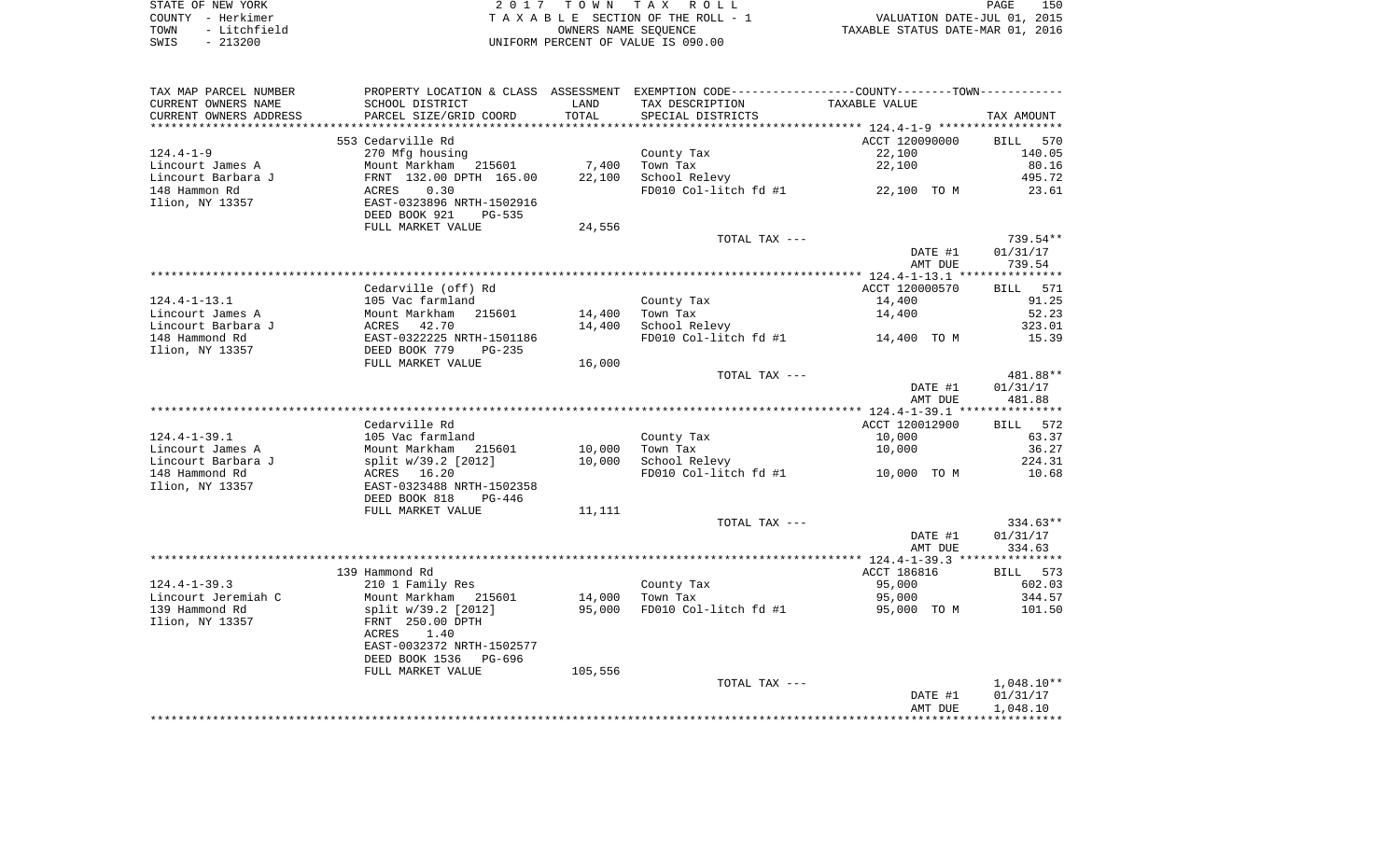| STATE OF NEW YORK |           |              |  |
|-------------------|-----------|--------------|--|
| COUNTY - Herkimer |           |              |  |
| TOWN              |           | - Litchfield |  |
| SWIS              | $-213200$ |              |  |

STATE OF NEW YORK 2 0 1 7 T O W N T A X R O L L PAGE 151 COUNTY - Herkimer T A X A B L E SECTION OF THE ROLL - 1 VALUATION DATE-JUL 01, 2015 TOWN - Litchfield OWNERS NAME SEQUENCE TAXABLE STATUS DATE-MAR 01, 2016 UNIFORM PERCENT OF VALUE IS 090.00

| TAX MAP PARCEL NUMBER<br>CURRENT OWNERS NAME<br>CURRENT OWNERS ADDRESS | PROPERTY LOCATION & CLASS ASSESSMENT<br>SCHOOL DISTRICT<br>PARCEL SIZE/GRID COORD                  | LAND<br>TOTAL              | EXEMPTION CODE-----------------COUNTY-------TOWN-----------<br>TAX DESCRIPTION<br>SPECIAL DISTRICTS | TAXABLE VALUE                      | TAX AMOUNT                     |
|------------------------------------------------------------------------|----------------------------------------------------------------------------------------------------|----------------------------|-----------------------------------------------------------------------------------------------------|------------------------------------|--------------------------------|
| *********************                                                  |                                                                                                    | * * * * * * * * * *        |                                                                                                     |                                    |                                |
| $118.1 - 1 - 51$                                                       | Roberts Rd<br>105 Vac farmland                                                                     |                            | AG MKTS<br>41730                                                                                    | ACCT 120006390<br>17,936<br>17,936 | <b>BILL</b><br>574             |
| Linder Donald                                                          | Sauquoit Valley 305002                                                                             | 61,800                     | County Tax                                                                                          | 43,864                             | 277.97                         |
| 10130 Roberts Rd                                                       | ACRES<br>94.60                                                                                     | 61,800                     | Town Tax                                                                                            | 43,864                             | 159.10                         |
| Sauquoit, NY 13456                                                     | EAST-0305537 NRTH-1521705                                                                          |                            | FD010 Col-litch fd #1                                                                               | 61,800<br>TO M                     | 66.03                          |
| MAY BE SUBJECT TO PAYMENT<br>UNDER AGDIST LAW TIL 2023                 | DEED BOOK 872<br>PG-666<br>FULL MARKET VALUE                                                       | 68,667                     |                                                                                                     |                                    |                                |
|                                                                        |                                                                                                    |                            | TOTAL TAX ---                                                                                       | DATE #1                            | $503.10**$<br>01/31/17         |
|                                                                        |                                                                                                    |                            |                                                                                                     | AMT DUE                            | 503.10                         |
|                                                                        |                                                                                                    | ************************** |                                                                                                     | ** 118.1-1-50.3 ****************   |                                |
|                                                                        | 10394 Roberts Rd                                                                                   |                            |                                                                                                     | ACCT 120090143                     | <b>BILL</b><br>575             |
| $118.1 - 1 - 50.3$                                                     | 105 Vac farmland                                                                                   |                            | AG MKTS<br>41730                                                                                    | 7,584<br>7,584                     |                                |
| Linder Donald W                                                        | Sauquoit Valley 305002                                                                             | 40,000                     | County Tax                                                                                          | 52,116                             | 330.27                         |
| 10130 Roberts Rd                                                       | ACRES<br>60.00                                                                                     | 59,700                     | Town Tax                                                                                            | 52,116                             | 189.03                         |
| Sauquoit, NY 13456                                                     | EAST-0304287 NRTH-1521461                                                                          |                            | FD010 Col-litch fd #1                                                                               | 59,700 TO M                        | 63.78                          |
| MAY BE SUBJECT TO PAYMENT                                              | DEED BOOK 713<br>$PG-235$<br>FULL MARKET VALUE                                                     | 66,333                     |                                                                                                     |                                    |                                |
| UNDER AGDIST LAW TIL 2023                                              |                                                                                                    |                            |                                                                                                     |                                    |                                |
|                                                                        |                                                                                                    |                            | TOTAL TAX ---                                                                                       | DATE #1<br>AMT DUE                 | 583.08**<br>01/31/17<br>583.08 |
|                                                                        |                                                                                                    |                            |                                                                                                     |                                    |                                |
|                                                                        | 10180 Roberts Rd                                                                                   |                            |                                                                                                     | ACCT 158425                        | 576<br><b>BILL</b>             |
| $118.1 - 1 - 44.2$                                                     | 210 1 Family Res                                                                                   |                            | County Tax                                                                                          | 165,000                            | 1,045.63                       |
| Linder Sharon K                                                        | Sauquoit Valley 305002                                                                             | 18,000                     | Town Tax                                                                                            | 165,000                            | 598.46                         |
| 10180 Roberts Rd<br>Sauquoit, NY 13456                                 | ACRES<br>3.28<br>EAST-0300992 NRTH-1523997<br>DEED BOOK 1355<br><b>PG-717</b><br>FULL MARKET VALUE | 165,000<br>183,333         | FD010 Col-litch fd #1                                                                               | 165,000 TO M                       | 176.29                         |
|                                                                        |                                                                                                    |                            | TOTAL TAX ---                                                                                       |                                    | $1,820.38**$                   |
|                                                                        |                                                                                                    |                            |                                                                                                     | DATE #1                            | 01/31/17                       |
|                                                                        |                                                                                                    |                            |                                                                                                     | AMT DUE                            | 1,820.38                       |
|                                                                        |                                                                                                    |                            |                                                                                                     |                                    |                                |
|                                                                        | Graffenburg Rd                                                                                     |                            |                                                                                                     | ACCT 170652                        | 577<br>BILL                    |
| $118.1 - 1 - 6.1$                                                      | 105 Vac farmland                                                                                   |                            | AG MKTS L 41720                                                                                     | 2,964<br>2,964                     |                                |
| Linder William                                                         | Sauquoit Valley 305002                                                                             | 30,000                     | County Tax                                                                                          | 27,036                             | 171.33                         |
| 10130 Roberts Rd                                                       | FRNT 1971.00 DPTH                                                                                  | 30,000                     | Town Tax                                                                                            | 27,036                             | 98.06                          |
| Sauquoit, NY 13456                                                     | 35.70<br>ACRES<br>EAST-0301902 NRTH-1525284                                                        |                            | FD010 Col-litch fd #1<br>2,964 EX                                                                   | 27,036 TO M                        | 28.89                          |
| MAY BE SUBJECT TO PAYMENT                                              | DEED BOOK 1434<br>PG-232                                                                           |                            |                                                                                                     |                                    |                                |
| UNDER AGDIST LAW TIL 2020                                              | FULL MARKET VALUE                                                                                  | 33,333                     |                                                                                                     |                                    |                                |
|                                                                        |                                                                                                    |                            | TOTAL TAX ---                                                                                       |                                    | 298.28**                       |
|                                                                        |                                                                                                    |                            |                                                                                                     | DATE #1<br>AMT DUE                 | 01/31/17<br>298.28             |
|                                                                        |                                                                                                    |                            |                                                                                                     |                                    |                                |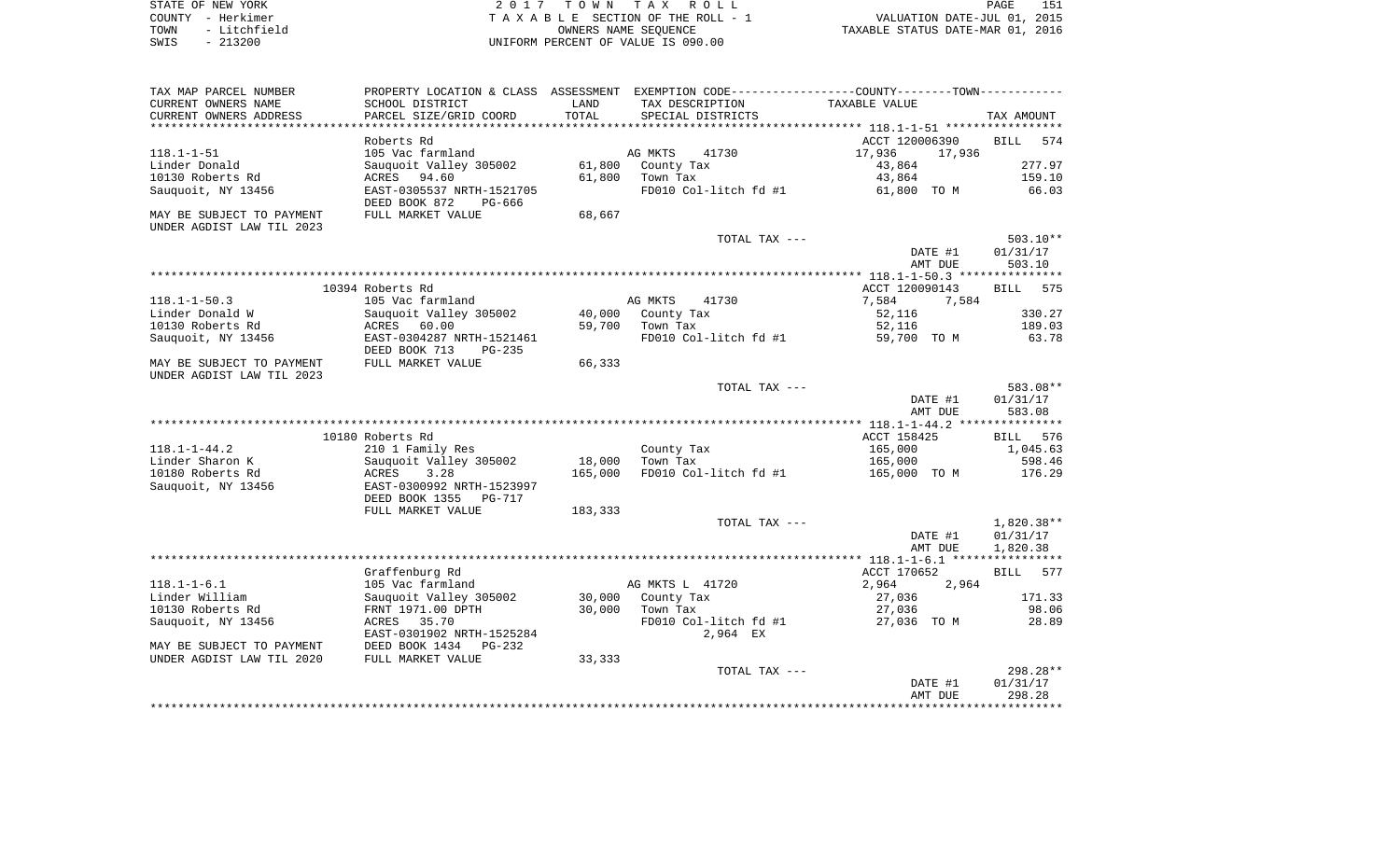| STATE OF NEW YORK    | 2017 TOWN TAX ROLL                 | 152<br>PAGE                      |
|----------------------|------------------------------------|----------------------------------|
| COUNTY - Herkimer    | TAXABLE SECTION OF THE ROLL - 1    | VALUATION DATE-JUL 01, 2015      |
| - Litchfield<br>TOWN | OWNERS NAME SEOUENCE               | TAXABLE STATUS DATE-MAR 01, 2016 |
| $-213200$<br>SWIS    | UNIFORM PERCENT OF VALUE IS 090.00 |                                  |

| TAX MAP PARCEL NUMBER                 |                                            |         | PROPERTY LOCATION & CLASS ASSESSMENT EXEMPTION CODE---------------COUNTY-------TOWN---------- |                |                    |
|---------------------------------------|--------------------------------------------|---------|-----------------------------------------------------------------------------------------------|----------------|--------------------|
| CURRENT OWNERS NAME                   | SCHOOL DISTRICT                            | LAND    | TAX DESCRIPTION                                                                               | TAXABLE VALUE  |                    |
| CURRENT OWNERS ADDRESS                | PARCEL SIZE/GRID COORD                     | TOTAL   | SPECIAL DISTRICTS                                                                             |                | TAX AMOUNT         |
| **********************                |                                            |         |                                                                                               |                |                    |
|                                       | Graffenburg Rd                             |         |                                                                                               | ACCT 188998    | 578<br><b>BILL</b> |
| $118.1 - 1 - 57.2$                    | 105 Vac farmland                           |         | County Tax                                                                                    | 500            | 3.17               |
| Linder William                        | Sauquoit Valley 305002                     | 500     | Town Tax                                                                                      | 500            | 1.81               |
| 10130 Roberts Road                    | FRNT<br>90.00 DPTH                         | 500     | FD010 Col-litch fd #1                                                                         | 500 TO M       | .53                |
| Sauquoit, NY 13456                    | 0.10<br>ACRES                              |         |                                                                                               |                |                    |
|                                       | EAST-0302478 NRTH-1526438                  |         |                                                                                               |                |                    |
|                                       | DEED BOOK 1549<br>PG-943                   |         |                                                                                               |                |                    |
|                                       | FULL MARKET VALUE                          | 556     |                                                                                               |                |                    |
|                                       |                                            |         | TOTAL TAX ---                                                                                 |                | $5.51**$           |
|                                       |                                            |         |                                                                                               | DATE #1        | 01/31/17           |
|                                       |                                            |         |                                                                                               | AMT DUE        | 5.51               |
|                                       |                                            |         |                                                                                               |                |                    |
|                                       | 200 Bennett Rd                             |         |                                                                                               | ACCT 120090195 | BILL 579           |
| $118.3 - 1 - 4.6$                     | 210 1 Family Res                           |         | County Tax                                                                                    | 92,000         | 583.02             |
| Lindsey Christopher                   | Sauquoit Valley 305002                     | 16,300  | Town Tax                                                                                      | 92,000         | 333.69             |
| 200 Bennett Rd<br>Frankfort, NY 13340 | 2.50<br>ACRES<br>EAST-0308767 NRTH-1519408 | 92,000  | FD010 Col-litch fd #1                                                                         | 92,000 TO M    | 98.29              |
|                                       | DEED BOOK 901<br>$PG-290$                  |         |                                                                                               |                |                    |
|                                       | FULL MARKET VALUE                          | 102,222 |                                                                                               |                |                    |
|                                       |                                            |         | TOTAL TAX ---                                                                                 |                | $1,015.00**$       |
|                                       |                                            |         |                                                                                               | DATE #1        | 01/31/17           |
|                                       |                                            |         |                                                                                               | AMT DUE        | 1,015.00           |
|                                       |                                            |         |                                                                                               |                |                    |
|                                       | 1466 Jones Rd                              |         |                                                                                               | ACCT 167646    | BILL 580           |
| $125.3 - 2 - 18.7$                    | 210 1 Family Res                           |         | County Tax                                                                                    | 124,000        | 785.81             |
| Lisandrelli James P                   | Mount Markham 215601                       | 19,000  | Town Tax                                                                                      | 124,000        | 449.75             |
| 1466 Jones Road                       | 7.47<br>ACRES                              | 124,000 | FD010 Col-litch fd #1                                                                         | 124,000 TO M   | 132.48             |
| Ilion, NY 13357                       | EAST-0329832 NRTH-1501879                  |         |                                                                                               |                |                    |
|                                       | DEED BOOK 1414<br>PG-366                   |         |                                                                                               |                |                    |
|                                       | FULL MARKET VALUE                          | 137,778 |                                                                                               |                |                    |
|                                       |                                            |         | TOTAL TAX ---                                                                                 |                | 1,368.04**         |
|                                       |                                            |         |                                                                                               | DATE #1        | 01/31/17           |
|                                       |                                            |         |                                                                                               | AMT DUE        | 1,368.04           |
|                                       |                                            |         |                                                                                               |                |                    |
|                                       | 10585 Roberts Rd                           |         |                                                                                               | ACCT 120090206 | BILL 581           |
| $118.3 - 1 - 5.2$                     | 210 1 Family Res                           |         | County Tax                                                                                    | 135,000        | 855.51             |
| Litz Jeanne                           | Sauguoit Valley 305002                     | 13,200  | Town Tax                                                                                      | 135,000        | 489.65             |
| 10585 Roberts Rd                      | FRNT 200.00 DPTH 271.42                    | 135,000 | FD010 Col-litch fd #1                                                                         | 135,000 TO M   | 144.23             |
| Frankfort, NY 13340                   | ACRES<br>1.11 BANK<br>171                  |         |                                                                                               |                |                    |
|                                       | EAST-0307476 NRTH-1519970                  |         |                                                                                               |                |                    |
|                                       | DEED BOOK 743<br><b>PG-260</b>             |         |                                                                                               |                |                    |
|                                       | FULL MARKET VALUE                          | 150,000 |                                                                                               |                |                    |
|                                       |                                            |         | TOTAL TAX ---                                                                                 |                | 1,489.39**         |
|                                       |                                            |         |                                                                                               | DATE #1        | 01/31/17           |
|                                       |                                            |         |                                                                                               | AMT DUE        | 1,489.39           |
|                                       |                                            |         |                                                                                               |                |                    |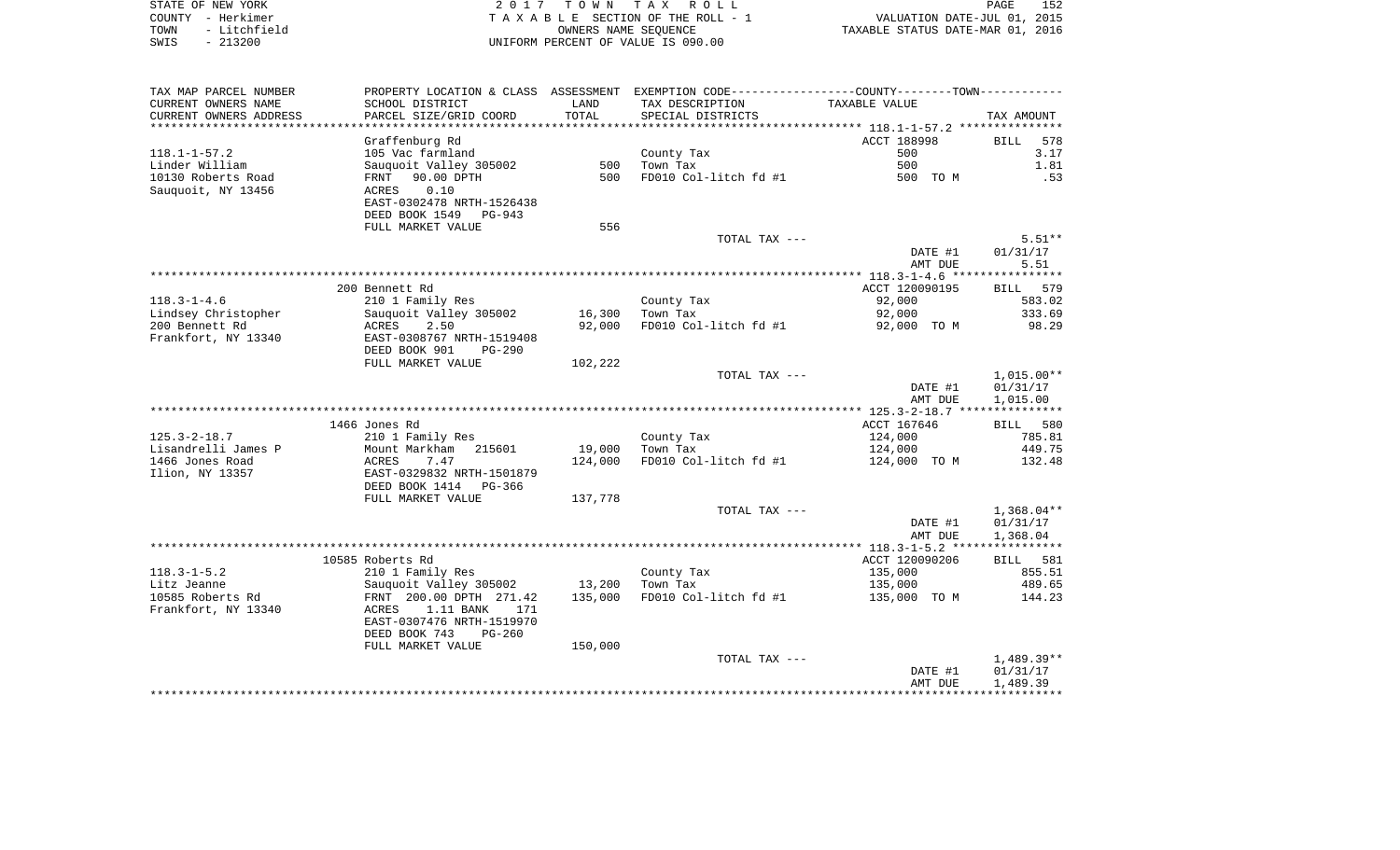|      | STATE OF NEW YORK | 2017 TOWN TAX ROLL                 | PAGE                             |
|------|-------------------|------------------------------------|----------------------------------|
|      | COUNTY - Herkimer | TAXABLE SECTION OF THE ROLL - 1    | VALUATION DATE-JUL 01, 2015      |
| TOWN | - Litchfield      | OWNERS NAME SEOUENCE               | TAXABLE STATUS DATE-MAR 01, 2016 |
| SWIS | $-213200$         | UNIFORM PERCENT OF VALUE IS 090.00 |                                  |

| TAX MAP PARCEL NUMBER     | PROPERTY LOCATION & CLASS ASSESSMENT |         | EXEMPTION CODE----------------COUNTY-------TOWN----------- |                  |                    |
|---------------------------|--------------------------------------|---------|------------------------------------------------------------|------------------|--------------------|
| CURRENT OWNERS NAME       | SCHOOL DISTRICT                      | LAND    | TAX DESCRIPTION                                            | TAXABLE VALUE    |                    |
| CURRENT OWNERS ADDRESS    | PARCEL SIZE/GRID COORD               | TOTAL   | SPECIAL DISTRICTS                                          |                  | TAX AMOUNT         |
| ************************* |                                      |         |                                                            |                  |                    |
|                           | 1753 Dugan Rd                        |         |                                                            | ACCT 120008010   | 582<br>BILL        |
| $124.3 - 2 - 5$           | 210 1 Family Res                     |         | VET COM CT 41131                                           | 13,350<br>13,350 |                    |
| Locorini Anthony          | Mount Markham<br>215601              | 18,400  | County Tax                                                 | 156,650          | 992.71             |
| Locorini Tini             | 1.70<br>ACRES                        | 170,000 | Town Tax                                                   | 156,650          | 568.18             |
| 1753 Dugan Rd             | EAST-0304625 NRTH-1498802            |         | FD010 Col-litch fd #1                                      | 170,000 TO M     | 181.63             |
| Clayville, NY 13322       | DEED BOOK 708<br>$PG-205$            |         |                                                            |                  |                    |
|                           | FULL MARKET VALUE                    | 188,889 |                                                            |                  |                    |
|                           |                                      |         | TOTAL TAX ---                                              |                  | $1,742.52**$       |
|                           |                                      |         |                                                            | DATE #1          | 01/31/17           |
|                           |                                      |         |                                                            | AMT DUE          | 1,742.52           |
|                           |                                      |         |                                                            |                  |                    |
|                           | 2248 State Route 51                  |         |                                                            |                  | 583<br>BILL        |
| $119.3 - 1 - 56.2$        | 210 1 Family Res                     |         | County Tax                                                 | 47,200           | 299.11             |
| Loiacono Scott F          | Mount Markham<br>215601              | 17,000  | Town Tax                                                   | 47,200           | 171.20             |
| 2248 State Route 51       | 2.80<br>ACRES                        | 47,200  | FD010 Col-litch fd #1                                      | 47,200 TO M      | 50.43              |
| Ilion, NY 13357           | EAST-0337639 NRTH-1513210            |         |                                                            |                  |                    |
|                           | FULL MARKET VALUE                    | 52,444  |                                                            |                  |                    |
|                           |                                      |         | TOTAL TAX ---                                              |                  | 520.74**           |
|                           |                                      |         |                                                            | DATE #1          | 01/31/17           |
|                           |                                      |         |                                                            | AMT DUE          | 520.74             |
|                           |                                      |         |                                                            |                  |                    |
|                           | 1071 State Route 51                  |         |                                                            | ACCT 120004890   | <b>BILL</b><br>584 |
| $131.1 - 3 - 6$           | 220 2 Family Res                     |         | VET WAR CT 41121                                           | 8.010<br>8.010   |                    |
| Lopata Frank              | Mount Markham<br>215601              | 13,200  | County Tax                                                 | 71,890           | 455.58             |
| Lopata Sheree             | 1.10<br>ACRES                        | 79,900  | Town Tax                                                   | 71,890           | 260.75             |
| 1071 State Route 51       | EAST-0327914 NRTH-1494850            |         | FD010 Col-litch fd #1                                      | 79,900 TO M      | 85.37              |
| Ilion, NY 13357           | DEED BOOK 692<br>$PG-25$             |         |                                                            |                  |                    |
|                           | FULL MARKET VALUE                    | 88,778  |                                                            |                  |                    |
|                           |                                      |         | TOTAL TAX ---                                              |                  | 801.70**           |
|                           |                                      |         |                                                            | DATE #1          | 01/31/17           |
|                           |                                      |         |                                                            | AMT DUE          | 801.70             |
|                           |                                      |         |                                                            |                  |                    |
|                           | 2104 Graffenburg Rd                  |         |                                                            | ACCT 120009180   | <b>BILL</b><br>585 |
| $118.1 - 1 - 11$          | 210 1 Family Res                     |         | VET WAR CT 41121                                           | 8,010<br>8,010   |                    |
| Lorraine Donald           | Sauquoit Valley 305002               | 13,000  | County Tax                                                 | 51,190           | 324.40             |
| Lorraine Paula            | 1.00<br>ACRES                        | 59,200  | Town Tax                                                   | 51,190           | 185.67             |
| 2104 Graffenburg Rd       | EAST-0302131 NRTH-1524533            |         | FD010 Col-litch fd #1                                      | 59,200 TO M      | 63.25              |
| Sauquoit, NY 13456        | DEED BOOK 00615 PG-00179             |         |                                                            |                  |                    |
|                           | FULL MARKET VALUE                    | 65,778  |                                                            |                  |                    |
|                           |                                      |         | TOTAL TAX ---                                              |                  | 573.32**           |
|                           |                                      |         |                                                            | DATE #1          | 01/31/17           |
|                           |                                      |         |                                                            | AMT DUE          | 573.32             |
|                           |                                      |         |                                                            |                  |                    |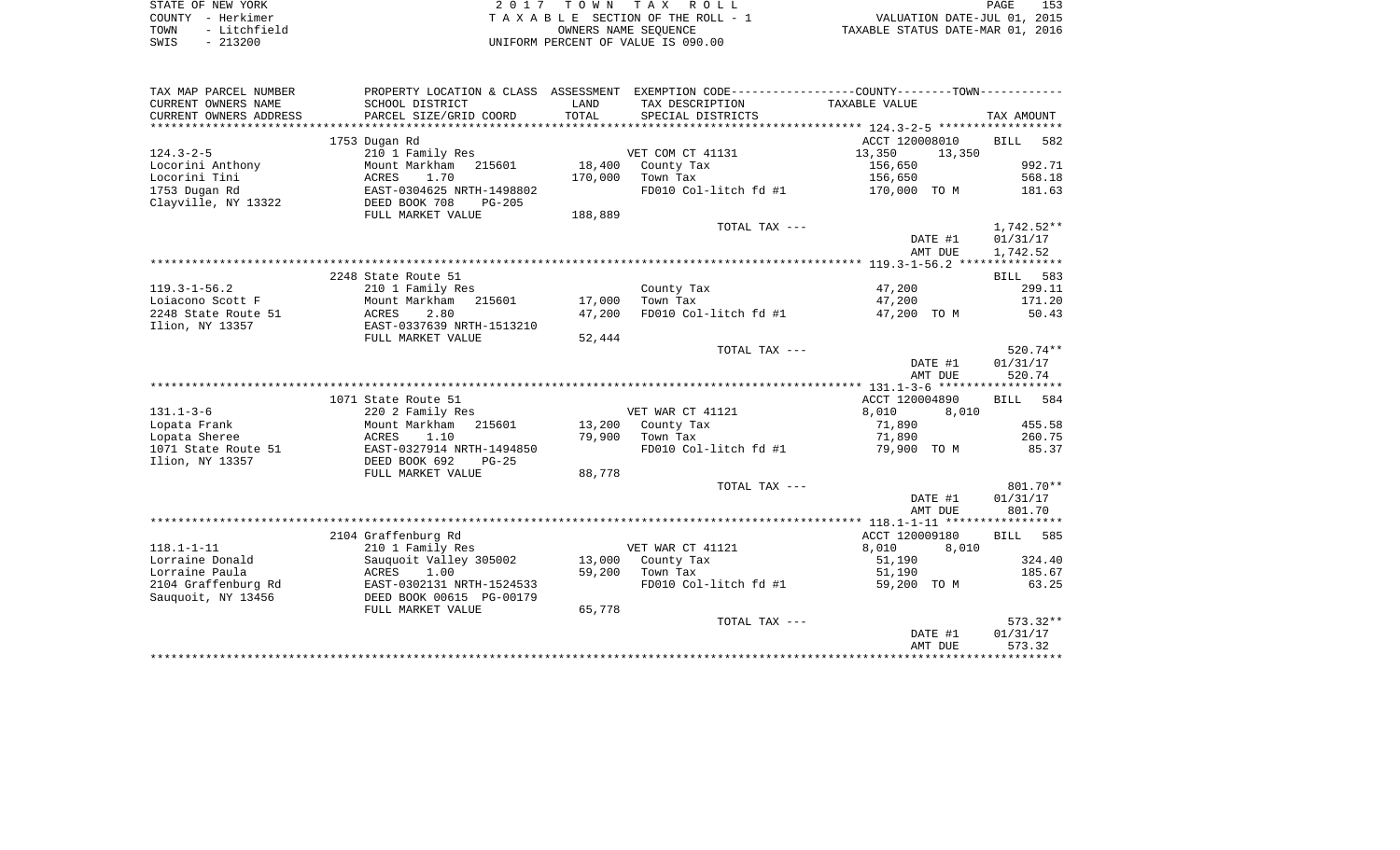| STATE OF NEW YORK |  |              |  |
|-------------------|--|--------------|--|
| COUNTY - Herkimer |  |              |  |
| TOWN              |  | - Litchfield |  |
| SWIS              |  | $-213200$    |  |

STATE OF NEW YORK 2 0 1 7 T O W N T A X R O L L PAGE 154TA X A B L E SECTION OF THE ROLL - 1 TOWN - Litchfield OWNERS NAME SEQUENCE TAXABLE STATUS DATE-MAR 01, 2016 UNIFORM PERCENT OF VALUE IS 090.00

| TAX MAP PARCEL NUMBER<br>CURRENT OWNERS NAME       | PROPERTY LOCATION & CLASS ASSESSMENT<br>SCHOOL DISTRICT | LAND    | EXEMPTION CODE----------------COUNTY-------TOWN-----------<br>TAX DESCRIPTION | TAXABLE VALUE  |                    |
|----------------------------------------------------|---------------------------------------------------------|---------|-------------------------------------------------------------------------------|----------------|--------------------|
| CURRENT OWNERS ADDRESS<br>************************ | PARCEL SIZE/GRID COORD                                  | TOTAL   | SPECIAL DISTRICTS                                                             |                | TAX AMOUNT         |
|                                                    | Graffenburg Rd                                          |         |                                                                               | ACCT 120090013 | <b>BILL</b><br>586 |
| $118.1 - 1 - 12$                                   | 314 Rural vac<10                                        |         | County Tax                                                                    | 1,000          | 6.34               |
| Lorraine Donald                                    | Sauquoit Valley 305002                                  | 1,000   | Town Tax                                                                      | 1,000          | 3.63               |
| Lorraine Paula                                     | 4.00 DPTH 186.00<br>FRNT                                | 1,000   | FD010 Col-litch fd #1                                                         | 1,000 TO M     | 1.07               |
| 2104 Graffenburg Rd<br>Sauquoit, NY 13456          | EAST-0302063 NRTH-1524430<br>DEED BOOK 00615 PG-00179   |         |                                                                               |                |                    |
|                                                    | FULL MARKET VALUE                                       | 1,111   |                                                                               |                |                    |
|                                                    |                                                         |         | TOTAL TAX ---                                                                 |                | $11.04**$          |
|                                                    |                                                         |         |                                                                               | DATE #1        | 01/31/17           |
|                                                    |                                                         |         |                                                                               | AMT DUE        | 11.04              |
|                                                    |                                                         |         |                                                                               |                |                    |
|                                                    | Soncody Rd                                              |         |                                                                               |                | BILL 587           |
| $124.3 - 2 - 18.2$                                 | 314 Rural vac<10                                        |         | County Tax                                                                    | 11,600         | 73.51              |
| Loughlin Terry                                     | Mount Markham<br>215601                                 | 11,600  | Town Tax                                                                      | 11,600         | 42.07              |
| 3193 Eckhand Rd                                    | FRNT 287.00 DPTH                                        | 11,600  | FD010 Col-litch fd #1                                                         | 11,600 TO M    | 12.39              |
| Sauquoit, NY 13456                                 | 2.40<br>ACRES                                           |         |                                                                               |                |                    |
|                                                    | EAST-0312059 NRTH-1500273                               |         |                                                                               |                |                    |
|                                                    | DEED BOOK 898<br><b>PG-315</b>                          |         |                                                                               |                |                    |
|                                                    | FULL MARKET VALUE                                       | 12,889  |                                                                               |                |                    |
|                                                    |                                                         |         | TOTAL TAX ---                                                                 |                | 127.97**           |
|                                                    |                                                         |         |                                                                               | DATE #1        | 01/31/17           |
|                                                    |                                                         |         |                                                                               | AMT DUE        | 127.97             |
|                                                    | Babcock Hill Rd                                         |         |                                                                               | ACCT 155664    | BILL 588           |
| $130.2 - 2 - 7.2$                                  | 314 Rural vac<10                                        |         | County Tax                                                                    | 1,000          | 6.34               |
| Louis Richard David                                | Mount Markham<br>215601                                 | 1,000   | Town Tax                                                                      | 1,000          | 3.63               |
| Louis Carolyn M                                    | PRIOR OWNER--BURDICK                                    | 1,000   | FD010 Col-litch fd #1                                                         | 1,000 TO M     | 1.07               |
| 1077 Babcock Hill Rd                               | 2.20<br>ACRES                                           |         |                                                                               |                |                    |
| West Winfield, NY 13491                            | EAST-0322770 NRTH-1494074                               |         |                                                                               |                |                    |
|                                                    | DEED BOOK 1339 PG-644                                   |         |                                                                               |                |                    |
|                                                    | FULL MARKET VALUE                                       | 1,111   |                                                                               |                |                    |
|                                                    |                                                         |         | TOTAL TAX ---                                                                 |                | 11.04**            |
|                                                    |                                                         |         |                                                                               | DATE #1        | 01/31/17           |
|                                                    |                                                         |         |                                                                               | AMT DUE        | 11.04              |
|                                                    |                                                         |         |                                                                               |                |                    |
|                                                    | 1280 State Route 51                                     |         |                                                                               | ACCT 120007380 | BILL 589           |
| $125.3 - 2 - 28$                                   | $425$ Bar                                               |         | County Tax                                                                    | 105,000        | 665.40             |
| Lupinski Edward                                    | 215601<br>Mount Markham                                 | 15,800  | Town Tax                                                                      | 105,000        | 380.84             |
| 1280 State Route 51                                | ACRES<br>6.00                                           | 105,000 | FD010 Col-litch fd #1                                                         | 105,000 TO M   | 112.18             |
| Ilion, NY 13357                                    | EAST-0328026 NRTH-1498858                               |         |                                                                               |                |                    |
|                                                    | DEED BOOK 752<br>PG-249                                 |         |                                                                               |                |                    |
|                                                    | FULL MARKET VALUE                                       | 116,667 |                                                                               |                |                    |
|                                                    |                                                         |         | TOTAL TAX ---                                                                 |                | 1,158.42**         |
|                                                    |                                                         |         |                                                                               | DATE #1        | 01/31/17           |
|                                                    |                                                         |         |                                                                               | AMT DUE        | 1,158.42           |
|                                                    |                                                         |         |                                                                               |                |                    |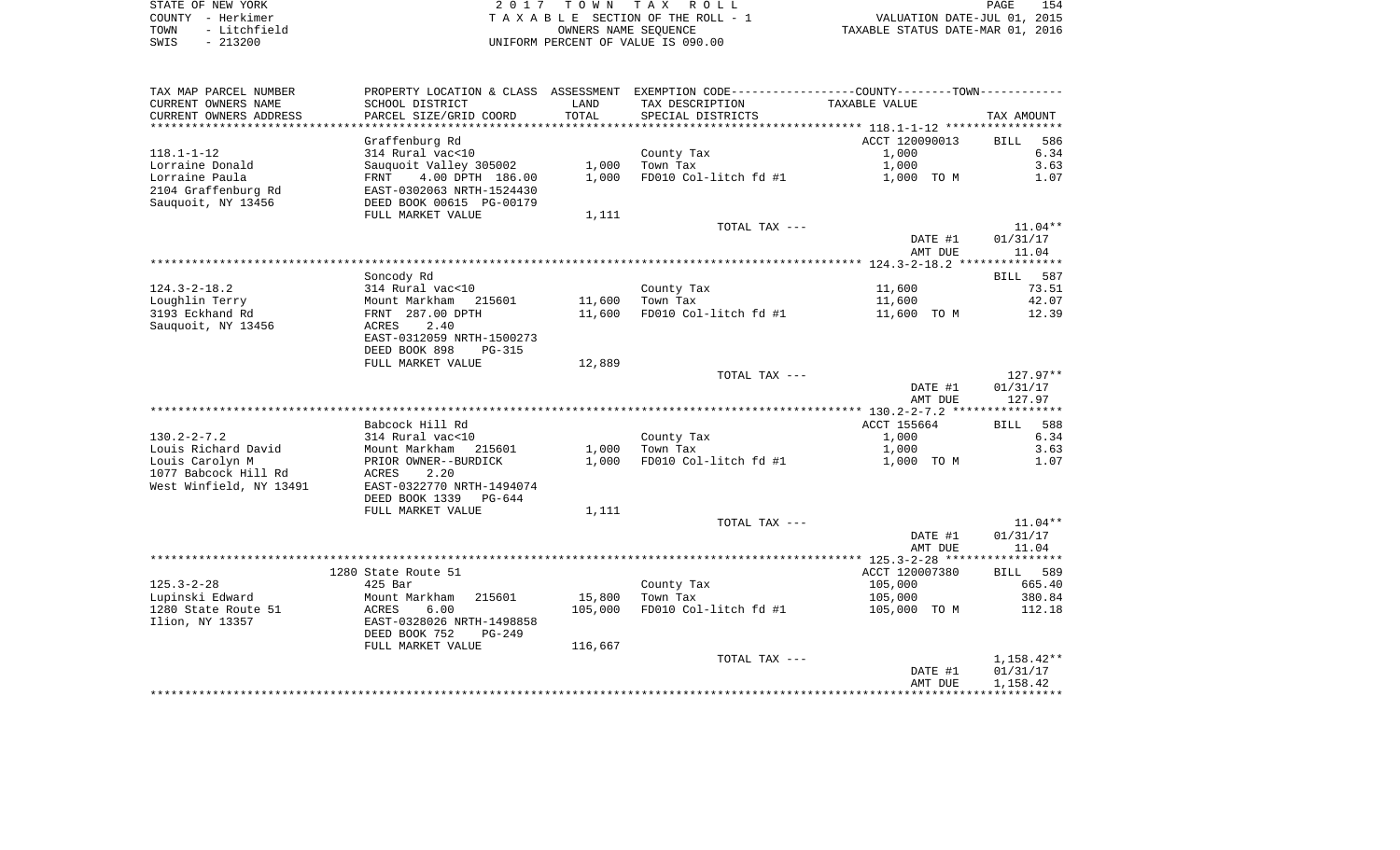| STATE OF NEW YORK    | 2017 TOWN TAX ROLL                 | 155<br>PAGE                      |
|----------------------|------------------------------------|----------------------------------|
| COUNTY - Herkimer    | TAXABLE SECTION OF THE ROLL - 1    | VALUATION DATE-JUL 01, 2015      |
| - Litchfield<br>TOWN | OWNERS NAME SEOUENCE               | TAXABLE STATUS DATE-MAR 01, 2016 |
| $-213200$<br>SWIS    | UNIFORM PERCENT OF VALUE IS 090.00 |                                  |

| TAX MAP PARCEL NUMBER                                     |                                          |        | PROPERTY LOCATION & CLASS ASSESSMENT EXEMPTION CODE----------------COUNTY--------TOWN----------- |                  |                      |
|-----------------------------------------------------------|------------------------------------------|--------|--------------------------------------------------------------------------------------------------|------------------|----------------------|
| CURRENT OWNERS NAME                                       | SCHOOL DISTRICT                          | LAND   | TAX DESCRIPTION                                                                                  | TAXABLE VALUE    |                      |
| CURRENT OWNERS ADDRESS<br>* * * * * * * * * * * * * * * * | PARCEL SIZE/GRID COORD                   | TOTAL  | SPECIAL DISTRICTS                                                                                |                  | TAX AMOUNT           |
|                                                           |                                          |        |                                                                                                  |                  |                      |
|                                                           | Soncody Rd                               |        |                                                                                                  | ACCT 172165      | <b>BILL</b><br>590   |
| $124.3 - 4 - 4$                                           | 314 Rural vac<10<br>Mount Markham 215601 | 12,900 | County Tax<br>Town Tax                                                                           | 12,900<br>12,900 | 81.75<br>46.79       |
| Lupinski Micahel A<br>1284 State Route 51                 | FRNT 396.00 DPTH                         | 12,900 | FD010 Col-litch fd #1                                                                            | 12,900 TO M      | 13.78                |
| Ilion, NY 13357                                           | 3.30<br>ACRES                            |        |                                                                                                  |                  |                      |
|                                                           | EAST-0274430 NRTH-1075810                |        |                                                                                                  |                  |                      |
|                                                           | DEED BOOK 1443<br>PG-560                 |        |                                                                                                  |                  |                      |
|                                                           | FULL MARKET VALUE                        | 14,333 |                                                                                                  |                  |                      |
|                                                           |                                          |        | TOTAL TAX ---                                                                                    |                  | 142.32**             |
|                                                           |                                          |        |                                                                                                  | DATE #1          | 01/31/17             |
|                                                           |                                          |        |                                                                                                  | AMT DUE          | 142.32               |
|                                                           |                                          |        |                                                                                                  |                  |                      |
|                                                           | 1992 State Route 51                      |        |                                                                                                  | ACCT 120009540   | BILL 591             |
| $125.1 - 2 - 10$                                          | 210 1 Family Res                         |        | VET WAR CT 41121                                                                                 | 8,010<br>8,010   |                      |
| Lupinski Stanley A                                        | Mount Markham<br>215601                  |        | 14,100 County Tax                                                                                | 80,190           | 508.18               |
| Lupinski Ethel                                            | 1.50<br>ACRES                            | 88,200 | Town Tax                                                                                         | 80,190           | 290.85               |
| 1992 State Route 51                                       | EAST-0333300 NRTH-1510442                |        | FD010 Col-litch fd #1                                                                            | 88,200 TO M      | 94.23                |
| Ilion, NY 13357                                           | DEED BOOK 893<br>PG-650                  | 98,000 |                                                                                                  |                  |                      |
|                                                           | FULL MARKET VALUE                        |        | TOTAL TAX ---                                                                                    |                  | 893.26**             |
|                                                           |                                          |        |                                                                                                  | DATE #1          | 01/31/17             |
|                                                           |                                          |        |                                                                                                  | AMT DUE          | 893.26               |
|                                                           |                                          |        |                                                                                                  |                  |                      |
|                                                           | 530 Cedarville Rd                        |        |                                                                                                  | ACCT 120000720   | BILL 592             |
| $125.3 - 2 - 22$                                          | 210 1 Family Res                         |        | County Tax                                                                                       | 65,000           | 411.91               |
| Lydford Robert G                                          | Mount Markham 215601                     | 8,400  | Town Tax                                                                                         | 65,000           | 235.76               |
| Lydford Winifred                                          | FRNT 115.00 DPTH 152.00                  | 65,000 | School Relevy                                                                                    |                  | 863.64               |
| 530 Cedarville Road                                       | 0.42<br>ACRES                            |        | FD010 Col-litch fd #1                                                                            | 65,000 TO M      | 69.45                |
| Ilion, NY 13357                                           | EAST-0324185 NRTH-1500916                |        |                                                                                                  |                  |                      |
|                                                           | DEED BOOK 1124 PG-591                    |        |                                                                                                  |                  |                      |
|                                                           | FULL MARKET VALUE                        | 72,222 |                                                                                                  |                  |                      |
|                                                           |                                          |        | TOTAL TAX ---                                                                                    | DATE #1          | 1,580.76**           |
|                                                           |                                          |        |                                                                                                  | AMT DUE          | 01/31/17<br>1,580.76 |
|                                                           |                                          |        |                                                                                                  |                  |                      |
|                                                           | 1570 Albany Rd                           |        |                                                                                                  | ACCT 151033      | BILL 593             |
| $118.3 - 1 - 32.3$                                        | 210 1 Family Res                         |        | County Tax                                                                                       | 84,900           | 538.02               |
| Lyubezhanin Pavel                                         | Sauquoit Valley 305002                   | 12,400 | Town Tax                                                                                         | 84,900           | 307.94               |
| Lyubezhanin Viktoria                                      | FRNT 200.00 DPTH 200.00                  | 84,900 | FD010 Col-litch fd #1                                                                            | 84,900 TO M      | 90.71                |
| 1570 Albany St                                            | 0.92<br>ACRES                            |        |                                                                                                  |                  |                      |
| Frankfort, NY 13340                                       | EAST-0308753 NRTH-1518755                |        |                                                                                                  |                  |                      |
|                                                           | DEED BOOK 1311 PG-383                    |        |                                                                                                  |                  |                      |
|                                                           | FULL MARKET VALUE                        | 94,333 |                                                                                                  |                  |                      |
|                                                           |                                          |        | TOTAL TAX ---                                                                                    |                  | $936.67**$           |
|                                                           |                                          |        |                                                                                                  | DATE #1          | 01/31/17             |
|                                                           |                                          |        |                                                                                                  | AMT DUE          | 936.67               |
|                                                           |                                          |        |                                                                                                  |                  |                      |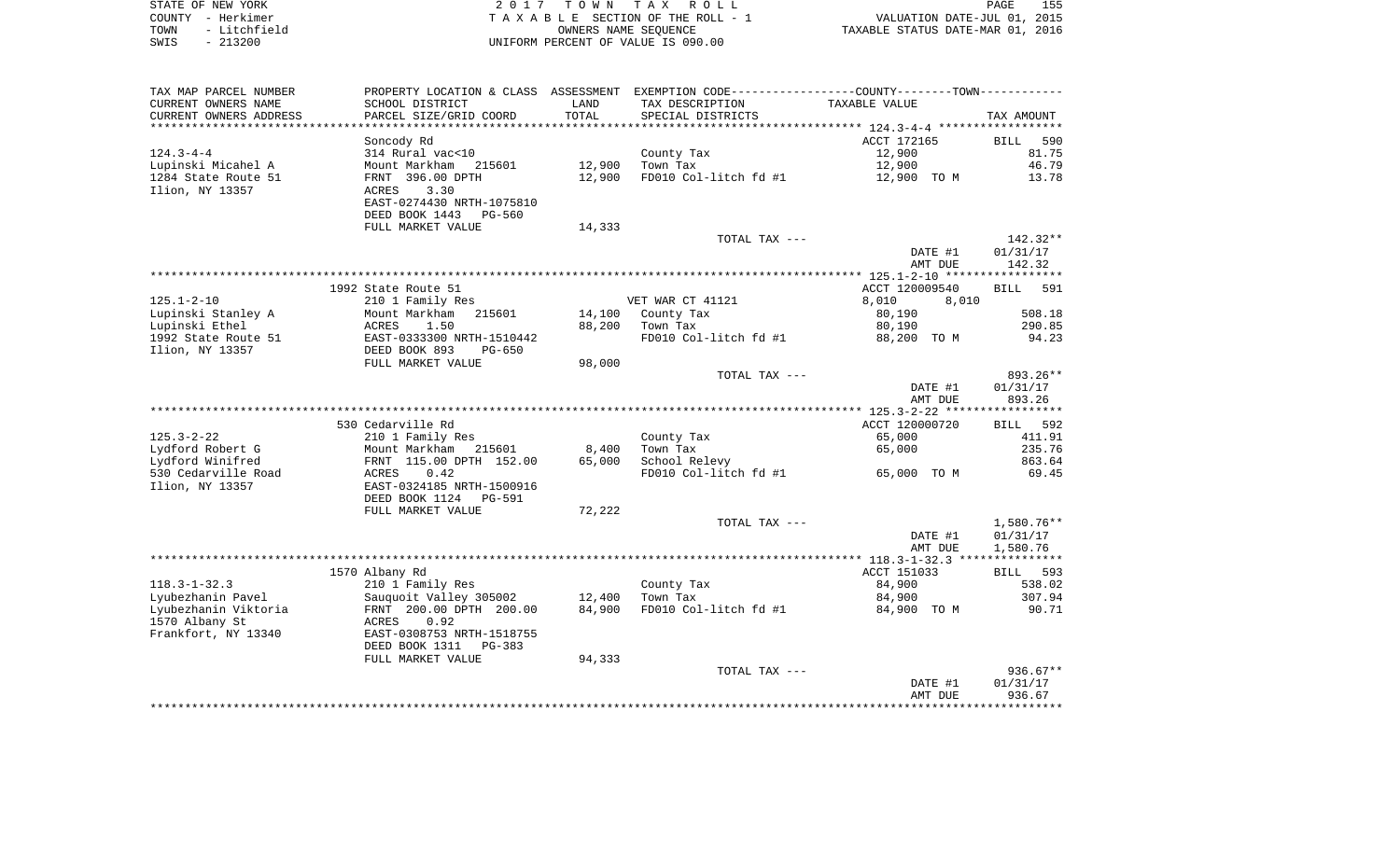| STATE OF NEW YORK |  |              |  |
|-------------------|--|--------------|--|
| COUNTY - Herkimer |  |              |  |
| TOWN              |  | - Litchfield |  |
| <b>CMTC</b>       |  | - 213200     |  |

STATE OF NEW YORK 2 0 1 7 T O W N T A X R O L L PAGE 156TA X A B L E SECTION OF THE ROLL - 1 TOWN - Litchfield OWNERS NAME SEQUENCE TAXABLE STATUS DATE-MAR 01, 2016 SWIS - 213200 UNIFORM PERCENT OF VALUE IS 090.00

| TAX MAP PARCEL NUMBER  | PROPERTY LOCATION & CLASS ASSESSMENT |        |                       |                |                    |
|------------------------|--------------------------------------|--------|-----------------------|----------------|--------------------|
| CURRENT OWNERS NAME    | SCHOOL DISTRICT                      | LAND   | TAX DESCRIPTION       | TAXABLE VALUE  |                    |
| CURRENT OWNERS ADDRESS | PARCEL SIZE/GRID COORD               | TOTAL  | SPECIAL DISTRICTS     |                | TAX AMOUNT         |
| *******************    | *****************************        |        |                       |                |                    |
|                        | Butcher Rd                           |        |                       | ACCT 181619    | <b>BILL</b><br>594 |
| $118.3 - 1 - 52.1$     | 105 Vac farmland                     |        | County Tax            | 25,800         | 163.50             |
| Macrina Joseph P       | Mount Markham<br>215601              | 25,800 | Town Tax              | 25,800         | 93.58              |
| Macrina Pamela A       | ACRES<br>36.50                       | 25,800 | FD010 Col-litch fd #1 | 25,800 TO M    | 27.56              |
| 416 Margaret Street    | EAST-0311069 NRTH-1515075            |        |                       |                |                    |
| Herkimer, NY 13350     | DEED BOOK 1505<br>PG-306             |        |                       |                |                    |
|                        | FULL MARKET VALUE                    | 28,667 |                       |                |                    |
|                        |                                      |        | TOTAL TAX ---         |                | 284.64**           |
|                        |                                      |        |                       | DATE #1        | 01/31/17           |
|                        |                                      |        |                       | AMT DUE        | 284.64             |
|                        |                                      |        |                       |                |                    |
|                        | Butcher Off Rd                       |        |                       |                | BILL 595           |
| $118.3 - 1 - 63$       | 323 Vacant rural                     |        | County Tax            | 5,300          | 33.59              |
| Macrina Joseph P       | Mount Markham<br>215601              | 5,300  | Town Tax              | 5,300          | 19.22              |
| Macrina Pamela A       | ACRES<br>8.70                        | 5,300  | FD010 Col-litch fd #1 | 5,300 TO M     | 5.66               |
|                        |                                      |        |                       |                |                    |
| 416 Margaret Street    | EAST-0309398 NRTH-1515072            |        |                       |                |                    |
| Herkimer, NY 13350     | DEED BOOK 1505<br>PG-306             |        |                       |                |                    |
|                        | FULL MARKET VALUE                    | 5,889  |                       |                |                    |
|                        |                                      |        | TOTAL TAX ---         |                | $58.47**$          |
|                        |                                      |        |                       | DATE #1        | 01/31/17           |
|                        |                                      |        |                       | AMT DUE        | 58.47              |
|                        |                                      |        |                       |                |                    |
|                        | 1362 Cedarville Rd                   |        |                       | ACCT 120000930 | BILL 596           |
| $119.3 - 1 - 27$       | 210 1 Family Res                     |        | County Tax            | 81,000         | 513.31             |
| Maine Walter M Sr      | Mount Markham<br>215601              | 13,200 | Town Tax              | 81,000         | 293.79             |
| Maine Barbara E        | ACRES<br>1.09                        | 81,000 | FD010 Col-litch fd #1 | 81,000 TO M    | 86.54              |
| 1362 Cedarville Rd     | EAST-0329017 NRTH-1514778            |        |                       |                |                    |
| Frankfort, NY 13340    | DEED BOOK 839<br><b>PG-558</b>       |        |                       |                |                    |
|                        | FULL MARKET VALUE                    | 90,000 |                       |                |                    |
|                        |                                      |        | TOTAL TAX ---         |                | 893.64**           |
|                        |                                      |        |                       | DATE #1        | 01/31/17           |
|                        |                                      |        |                       | AMT DUE        | 893.64             |
|                        |                                      |        |                       |                |                    |
|                        | 1662 Albany Rd                       |        |                       | ACCT 187229    | BILL 597           |
| $118.3 - 1 - 20$       | 210 1 Family Res                     |        | VET WAR CT 41121      | 8,010<br>8,010 |                    |
| Mancini Kristina       | Sauguoit Valley 305002               |        | 13,000 County Tax     | 65,390         | 414.39             |
| 1662 Albany St         | FRNT 212.00 DPTH                     | 73,400 | Town Tax              | 65,390         | 237.17             |
| Frankfort, NY 13340    | 1.01<br>ACRES                        |        | School Relevy         |                | 1,162.97           |
|                        | EAST-0309705 NRTH-1520255            |        | FD010 Col-litch fd #1 | 73,400 TO M    | 78.42              |
|                        | DEED BOOK 1539<br>$PG-104$           |        |                       |                |                    |
|                        | FULL MARKET VALUE                    | 81,556 |                       |                |                    |
|                        |                                      |        |                       |                | 1,892.95**         |
|                        |                                      |        | TOTAL TAX ---         |                |                    |
|                        |                                      |        |                       | DATE #1        | 01/31/17           |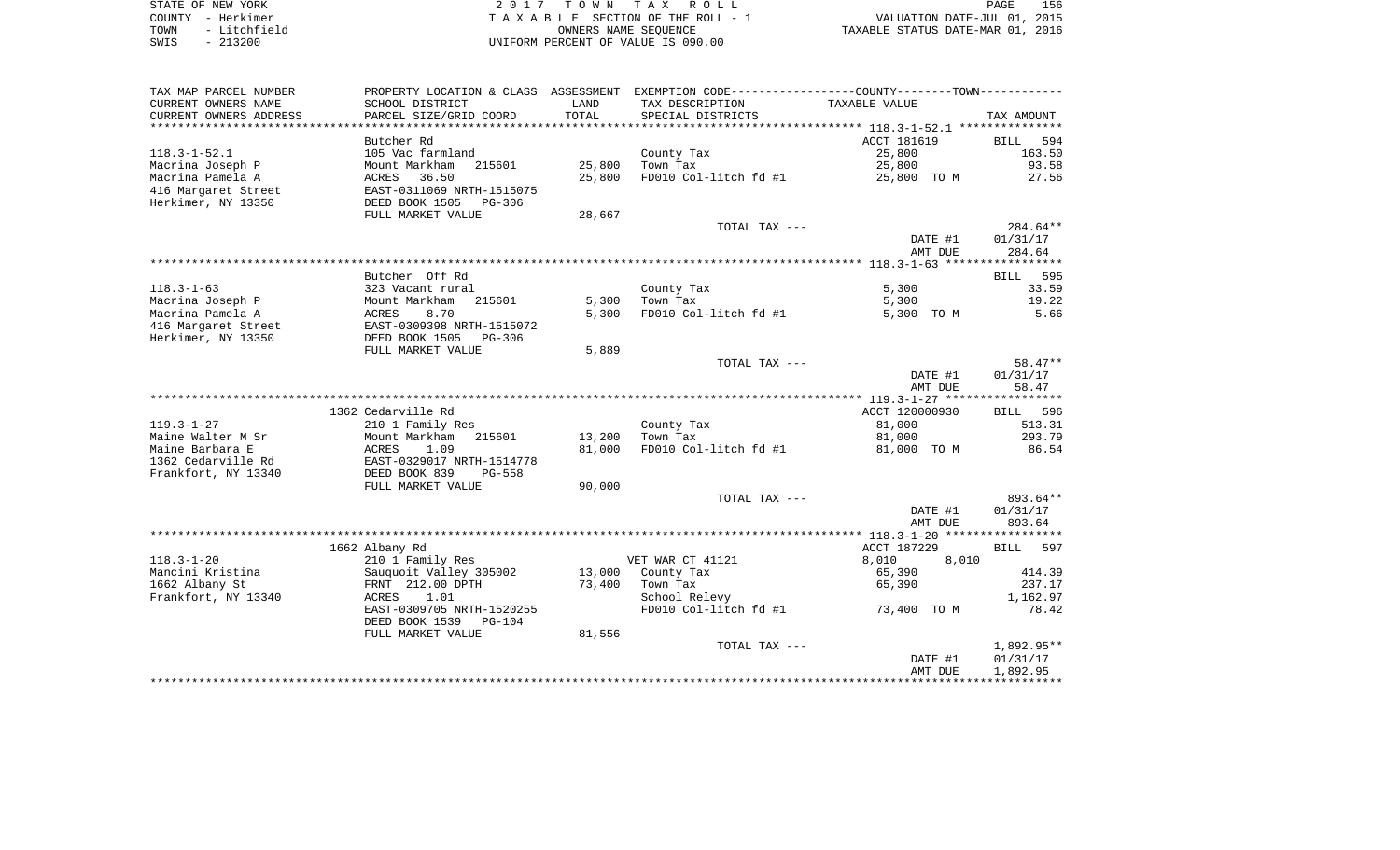| STATE OF NEW YORK    | 2017 TOWN TAX ROLL                 | 157<br>PAGE                      |
|----------------------|------------------------------------|----------------------------------|
| COUNTY - Herkimer    | TAXABLE SECTION OF THE ROLL - 1    | VALUATION DATE-JUL 01, 2015      |
| - Litchfield<br>TOWN | OWNERS NAME SEOUENCE               | TAXABLE STATUS DATE-MAR 01, 2016 |
| - 213200<br>SWIS     | UNIFORM PERCENT OF VALUE IS 090.00 |                                  |

157<br>2015

| TAX MAP PARCEL NUMBER                      | PROPERTY LOCATION & CLASS ASSESSMENT EXEMPTION CODE---------------COUNTY-------TOWN---------- |         |                        |                    |                       |
|--------------------------------------------|-----------------------------------------------------------------------------------------------|---------|------------------------|--------------------|-----------------------|
| CURRENT OWNERS NAME                        | SCHOOL DISTRICT                                                                               | LAND    | TAX DESCRIPTION        | TAXABLE VALUE      |                       |
| CURRENT OWNERS ADDRESS                     | PARCEL SIZE/GRID COORD                                                                        | TOTAL   | SPECIAL DISTRICTS      |                    | TAX AMOUNT            |
|                                            |                                                                                               |         |                        |                    |                       |
|                                            | 1527 Cedarville Rd                                                                            |         |                        | ACCT 120005940     | BILL 598              |
| $119.3 - 1 - 6$                            | 552 Golf course                                                                               |         | County Tax             | 429,500            | 2,721.80              |
| Maple Crest Golf Course                    | Mount Markham<br>215601                                                                       | 40,300  | Town Tax               | 429,500            | 1,557.82              |
| 1527 Cedarville Rd                         | ACRES<br>31.30                                                                                | 429,500 | School Relevy          |                    | 9,634.13              |
| Frankfort, NY 13340                        | EAST-0331292 NRTH-1516567<br>DEED BOOK 00639 PG-00647                                         |         | FD010 Col-litch fd #1  | 429,500 TO M       | 458.88                |
|                                            | FULL MARKET VALUE                                                                             | 477,222 |                        |                    |                       |
|                                            |                                                                                               |         | TOTAL TAX ---          |                    | 14,372.63**           |
|                                            |                                                                                               |         |                        | DATE #1<br>AMT DUE | 01/31/17<br>14,372.63 |
|                                            |                                                                                               |         |                        |                    |                       |
|                                            | 10206 Roberts Rd                                                                              |         |                        | ACCT 120001350     | BILL 599              |
| 118.1-1-42                                 | 210 1 Family Res                                                                              |         | County Tax             | 132,300            | 838.40                |
| Marceau Mathiev                            | Sauquoit Valley 305002                                                                        | 8,500   | Town Tax               | 132,300            | 479.86                |
| 10206 Roberts Rd                           | FRNT 177.00 DPTH 147.00                                                                       | 132,300 | FD010 Col-litch fd #1  | 132,300 TO M       | 141.35                |
| Sauquoit, NY 13456                         | ACRES<br>0.44                                                                                 |         |                        |                    |                       |
|                                            | EAST-0301504 NRTH-1523913                                                                     |         |                        |                    |                       |
|                                            | DEED BOOK 1094 PG-645                                                                         |         |                        |                    |                       |
|                                            | FULL MARKET VALUE                                                                             | 147,000 |                        |                    |                       |
|                                            |                                                                                               |         | TOTAL TAX ---          |                    | 1,459.61**            |
|                                            |                                                                                               |         |                        | DATE #1            | 01/31/17              |
|                                            |                                                                                               |         |                        | AMT DUE            | 1,459.61              |
|                                            |                                                                                               |         |                        |                    |                       |
|                                            | 308 Rasbach Rd                                                                                |         |                        | ACCT 199542        | BILL 600              |
| 124.1-1-14.3                               | 210 1 Family Res                                                                              |         | County Tax             | 64,800             | 410.65                |
| Markert Tara                               | Mount Markham 215601<br>FRNT 200.00 DPTH 200.00                                               | 12,400  | Town Tax               | 64,800             | 235.03                |
| Swanson Eric C                             |                                                                                               | 64,800  | FD010 Col-litch fd #1  | 64,800 TO M        | 69.23                 |
| 308 Rasbach Rd                             | ACRES 0.92                                                                                    |         |                        |                    |                       |
| Clayville, NY 13322                        | EAST-0306584 NRTH-1508894                                                                     |         |                        |                    |                       |
|                                            | DEED BOOK 1615 PG-285                                                                         |         |                        |                    |                       |
| PRIOR OWNER ON 3/01/2016 FULL MARKET VALUE |                                                                                               | 72,000  |                        |                    |                       |
| Markert Timothy                            |                                                                                               |         |                        |                    |                       |
|                                            |                                                                                               |         | TOTAL TAX ---          |                    | 714.91**              |
|                                            |                                                                                               |         |                        | DATE #1            | 01/31/17              |
|                                            |                                                                                               |         |                        | AMT DUE            | 714.91                |
|                                            |                                                                                               |         |                        |                    |                       |
|                                            | Berberick Rd                                                                                  |         |                        | ACCT 120090175     | BILL 601              |
| 124.4-2-16                                 | 314 Rural vac<10                                                                              |         | County Tax<br>Town Tax | 9,300              | 58.94<br>33.73        |
| Marsden Gary E                             | Mount Markham 215601                                                                          | 9,300   |                        | 9,300              | 9.94                  |
| Marsden Angela G<br>528 Berberick Rd       | Bldg Lot<br>Berberick Rd                                                                      | 9,300   | FD010 Col-litch fd #1  | 9,300 TO M         |                       |
| Frankfort, NY 13340                        | ACRES<br>4.60                                                                                 |         |                        |                    |                       |
|                                            | EAST-0318126 NRTH-1500554                                                                     |         |                        |                    |                       |
|                                            | DEED BOOK 1579 PG-98                                                                          |         |                        |                    |                       |
|                                            | FULL MARKET VALUE                                                                             | 10,333  |                        |                    |                       |
|                                            |                                                                                               |         | TOTAL TAX ---          |                    | $102.61**$            |
|                                            |                                                                                               |         |                        | DATE #1            | 01/31/17              |
|                                            |                                                                                               |         |                        | AMT DUE            | 102.61                |
|                                            |                                                                                               |         |                        |                    | **********            |
|                                            |                                                                                               |         |                        |                    |                       |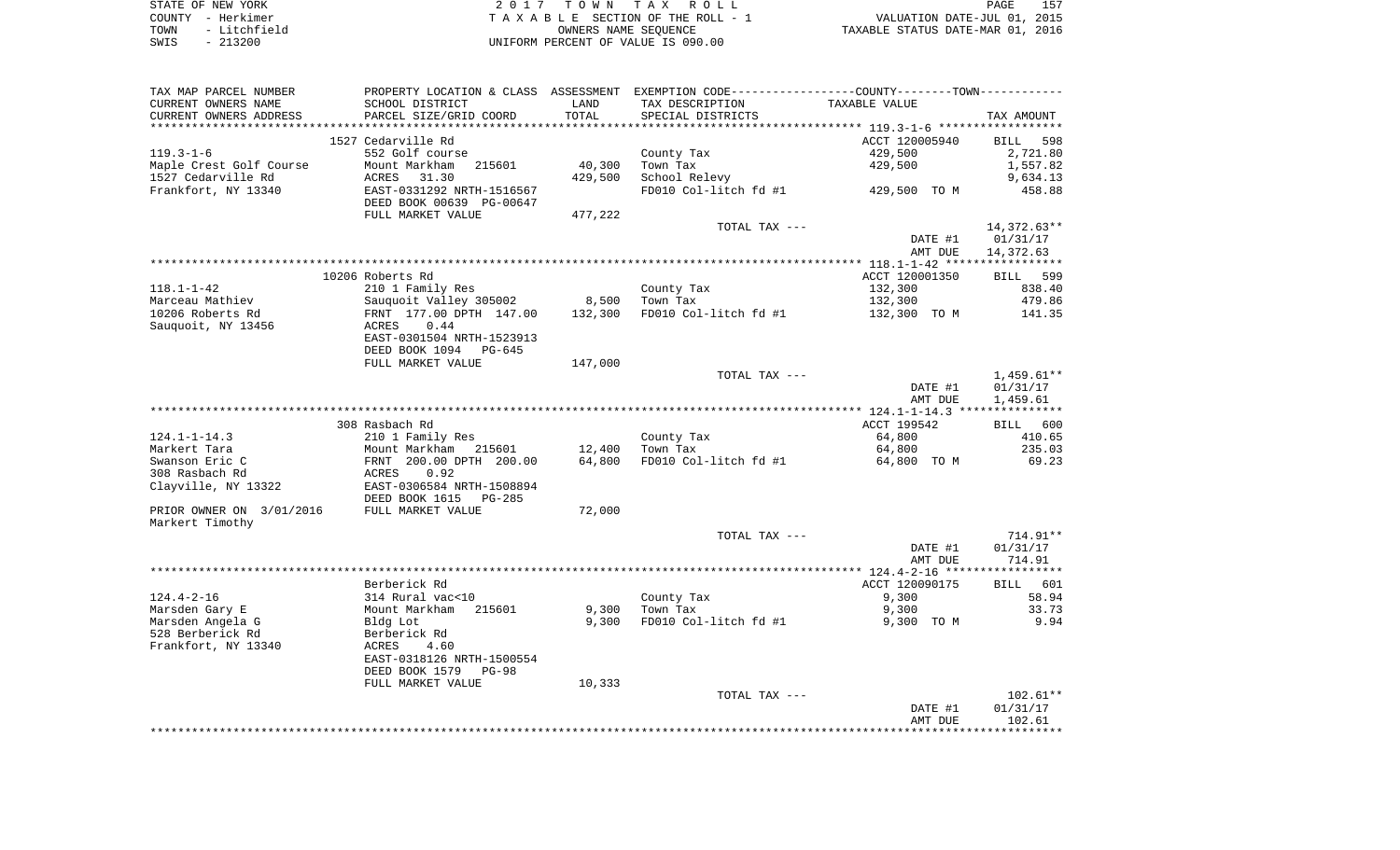| STATE OF NEW YORK    | 2017 TOWN TAX ROLL                 | 158<br>PAGE                      |
|----------------------|------------------------------------|----------------------------------|
| COUNTY - Herkimer    | TAXABLE SECTION OF THE ROLL - 1    | VALUATION DATE-JUL 01, 2015      |
| - Litchfield<br>TOWN | OWNERS NAME SEOUENCE               | TAXABLE STATUS DATE-MAR 01, 2016 |
| $-213200$<br>SWIS    | UNIFORM PERCENT OF VALUE IS 090.00 |                                  |

| SCHOOL DISTRICT<br>TAX DESCRIPTION<br>TAXABLE VALUE<br>LAND<br>TOTAL<br>PARCEL SIZE/GRID COORD<br>SPECIAL DISTRICTS<br>TAX AMOUNT<br>************************<br>**********<br>528 Berberick Rd<br>ACCT 193831<br><b>BILL</b><br>602<br>200,000<br>210 1 Family Res<br>County Tax<br>1,267.43<br>Mount Markham<br>22,000<br>Town Tax<br>200,000<br>725.41<br>215601<br>200,000<br>FD010 Col-litch fd #1<br>213.68<br>ACRES<br>5.20<br>200,000 TO M<br>EAST-0318201 NRTH-1500751<br>DEED BOOK 1579<br>$PG-98$<br>FULL MARKET VALUE<br>222,222<br>$2,206.52**$<br>TOTAL TAX ---<br>DATE #1<br>01/31/17<br>AMT DUE<br>2,206.52<br>120 Hacadam Rd<br>ACCT 120009403<br>BILL 603<br>$118.1 - 1 - 37.2$<br>142,000<br>899.87<br>210 1 Family Res<br>County Tax<br>Marsh Scott A<br>Sauquoit Valley 305002<br>16,300<br>Town Tax<br>142,000<br>515.04<br>142,000<br>FD010 Col-litch fd #1<br>120 Hackadam Rd<br>ACRES<br>2.50 BANK<br>142,000 TO M<br>151.71<br>135<br>Sauquoit, NY 13456<br>EAST-0303634 NRTH-1523324<br>DEED BOOK 943<br><b>PG-405</b><br>157,778<br>FULL MARKET VALUE<br>TOTAL TAX ---<br>$1,566.62**$<br>DATE #1<br>01/31/17<br>AMT DUE<br>1,566.62<br>ACCT 161730<br>1860 State Route 51<br>BILL 604<br>$125.1 - 2 - 31$<br>240 Rural res<br>County Tax<br>73,000<br>462.61<br>30,800<br>Martens Deverie A<br>Mount Markham<br>215601<br>Town Tax<br>73,000<br>264.78<br>1860 State Route 51<br>FRNT 178.00 DPTH<br>73,000<br>FD010 Col-litch fd #1<br>77.99<br>73,000 TO M<br>Ilion, NY 13357<br>15.50<br>ACRES<br>EAST-0332427 NRTH-1507784<br>DEED BOOK 1376<br>$PG-353$<br>FULL MARKET VALUE<br>81,111<br>805.38**<br>TOTAL TAX ---<br>DATE #1<br>01/31/17<br>805.38<br>AMT DUE<br>Bennett Rd<br>BILL<br>605<br>$118.3 - 1 - 21.1$<br>314 Rural vac<10<br>County Tax<br>1,600<br>10.14<br>Martin Barbara<br>Sauguoit Valley 305002<br>1,600<br>Town Tax<br>5.80<br>1,600<br>Yacobelli Albert<br>ACRES<br>7.70<br>1,600<br>FD010 Col-litch fd #1<br>1,600 TO M<br>1.71<br>1753 Reservoir Rd<br>EAST-0310039 NRTH-1520123<br>Cassville, NY 13318<br>DEED BOOK 1262<br>PG-815<br>FULL MARKET VALUE<br>1,778<br>$17.65**$<br>TOTAL TAX ---<br>DATE #1<br>01/31/17<br>17.65<br>AMT DUE | TAX MAP PARCEL NUMBER  |  | PROPERTY LOCATION & CLASS ASSESSMENT EXEMPTION CODE----------------COUNTY--------TOWN---------- |  |
|-----------------------------------------------------------------------------------------------------------------------------------------------------------------------------------------------------------------------------------------------------------------------------------------------------------------------------------------------------------------------------------------------------------------------------------------------------------------------------------------------------------------------------------------------------------------------------------------------------------------------------------------------------------------------------------------------------------------------------------------------------------------------------------------------------------------------------------------------------------------------------------------------------------------------------------------------------------------------------------------------------------------------------------------------------------------------------------------------------------------------------------------------------------------------------------------------------------------------------------------------------------------------------------------------------------------------------------------------------------------------------------------------------------------------------------------------------------------------------------------------------------------------------------------------------------------------------------------------------------------------------------------------------------------------------------------------------------------------------------------------------------------------------------------------------------------------------------------------------------------------------------------------------------------------------------------------------------------------------------------------------------------------------------------------------------------------------------------------------------------------------------------------------------------------------------------------------|------------------------|--|-------------------------------------------------------------------------------------------------|--|
|                                                                                                                                                                                                                                                                                                                                                                                                                                                                                                                                                                                                                                                                                                                                                                                                                                                                                                                                                                                                                                                                                                                                                                                                                                                                                                                                                                                                                                                                                                                                                                                                                                                                                                                                                                                                                                                                                                                                                                                                                                                                                                                                                                                                     | CURRENT OWNERS NAME    |  |                                                                                                 |  |
|                                                                                                                                                                                                                                                                                                                                                                                                                                                                                                                                                                                                                                                                                                                                                                                                                                                                                                                                                                                                                                                                                                                                                                                                                                                                                                                                                                                                                                                                                                                                                                                                                                                                                                                                                                                                                                                                                                                                                                                                                                                                                                                                                                                                     | CURRENT OWNERS ADDRESS |  |                                                                                                 |  |
|                                                                                                                                                                                                                                                                                                                                                                                                                                                                                                                                                                                                                                                                                                                                                                                                                                                                                                                                                                                                                                                                                                                                                                                                                                                                                                                                                                                                                                                                                                                                                                                                                                                                                                                                                                                                                                                                                                                                                                                                                                                                                                                                                                                                     | ******************     |  |                                                                                                 |  |
|                                                                                                                                                                                                                                                                                                                                                                                                                                                                                                                                                                                                                                                                                                                                                                                                                                                                                                                                                                                                                                                                                                                                                                                                                                                                                                                                                                                                                                                                                                                                                                                                                                                                                                                                                                                                                                                                                                                                                                                                                                                                                                                                                                                                     |                        |  |                                                                                                 |  |
|                                                                                                                                                                                                                                                                                                                                                                                                                                                                                                                                                                                                                                                                                                                                                                                                                                                                                                                                                                                                                                                                                                                                                                                                                                                                                                                                                                                                                                                                                                                                                                                                                                                                                                                                                                                                                                                                                                                                                                                                                                                                                                                                                                                                     | $124.4 - 2 - 17$       |  |                                                                                                 |  |
|                                                                                                                                                                                                                                                                                                                                                                                                                                                                                                                                                                                                                                                                                                                                                                                                                                                                                                                                                                                                                                                                                                                                                                                                                                                                                                                                                                                                                                                                                                                                                                                                                                                                                                                                                                                                                                                                                                                                                                                                                                                                                                                                                                                                     | Marsden Gary E         |  |                                                                                                 |  |
|                                                                                                                                                                                                                                                                                                                                                                                                                                                                                                                                                                                                                                                                                                                                                                                                                                                                                                                                                                                                                                                                                                                                                                                                                                                                                                                                                                                                                                                                                                                                                                                                                                                                                                                                                                                                                                                                                                                                                                                                                                                                                                                                                                                                     | Marsden Angela G       |  |                                                                                                 |  |
|                                                                                                                                                                                                                                                                                                                                                                                                                                                                                                                                                                                                                                                                                                                                                                                                                                                                                                                                                                                                                                                                                                                                                                                                                                                                                                                                                                                                                                                                                                                                                                                                                                                                                                                                                                                                                                                                                                                                                                                                                                                                                                                                                                                                     | 528 Berberick Rd       |  |                                                                                                 |  |
|                                                                                                                                                                                                                                                                                                                                                                                                                                                                                                                                                                                                                                                                                                                                                                                                                                                                                                                                                                                                                                                                                                                                                                                                                                                                                                                                                                                                                                                                                                                                                                                                                                                                                                                                                                                                                                                                                                                                                                                                                                                                                                                                                                                                     | Frankfort, NY 13340    |  |                                                                                                 |  |
|                                                                                                                                                                                                                                                                                                                                                                                                                                                                                                                                                                                                                                                                                                                                                                                                                                                                                                                                                                                                                                                                                                                                                                                                                                                                                                                                                                                                                                                                                                                                                                                                                                                                                                                                                                                                                                                                                                                                                                                                                                                                                                                                                                                                     |                        |  |                                                                                                 |  |
|                                                                                                                                                                                                                                                                                                                                                                                                                                                                                                                                                                                                                                                                                                                                                                                                                                                                                                                                                                                                                                                                                                                                                                                                                                                                                                                                                                                                                                                                                                                                                                                                                                                                                                                                                                                                                                                                                                                                                                                                                                                                                                                                                                                                     |                        |  |                                                                                                 |  |
|                                                                                                                                                                                                                                                                                                                                                                                                                                                                                                                                                                                                                                                                                                                                                                                                                                                                                                                                                                                                                                                                                                                                                                                                                                                                                                                                                                                                                                                                                                                                                                                                                                                                                                                                                                                                                                                                                                                                                                                                                                                                                                                                                                                                     |                        |  |                                                                                                 |  |
|                                                                                                                                                                                                                                                                                                                                                                                                                                                                                                                                                                                                                                                                                                                                                                                                                                                                                                                                                                                                                                                                                                                                                                                                                                                                                                                                                                                                                                                                                                                                                                                                                                                                                                                                                                                                                                                                                                                                                                                                                                                                                                                                                                                                     |                        |  |                                                                                                 |  |
|                                                                                                                                                                                                                                                                                                                                                                                                                                                                                                                                                                                                                                                                                                                                                                                                                                                                                                                                                                                                                                                                                                                                                                                                                                                                                                                                                                                                                                                                                                                                                                                                                                                                                                                                                                                                                                                                                                                                                                                                                                                                                                                                                                                                     |                        |  |                                                                                                 |  |
|                                                                                                                                                                                                                                                                                                                                                                                                                                                                                                                                                                                                                                                                                                                                                                                                                                                                                                                                                                                                                                                                                                                                                                                                                                                                                                                                                                                                                                                                                                                                                                                                                                                                                                                                                                                                                                                                                                                                                                                                                                                                                                                                                                                                     |                        |  |                                                                                                 |  |
|                                                                                                                                                                                                                                                                                                                                                                                                                                                                                                                                                                                                                                                                                                                                                                                                                                                                                                                                                                                                                                                                                                                                                                                                                                                                                                                                                                                                                                                                                                                                                                                                                                                                                                                                                                                                                                                                                                                                                                                                                                                                                                                                                                                                     |                        |  |                                                                                                 |  |
|                                                                                                                                                                                                                                                                                                                                                                                                                                                                                                                                                                                                                                                                                                                                                                                                                                                                                                                                                                                                                                                                                                                                                                                                                                                                                                                                                                                                                                                                                                                                                                                                                                                                                                                                                                                                                                                                                                                                                                                                                                                                                                                                                                                                     |                        |  |                                                                                                 |  |
|                                                                                                                                                                                                                                                                                                                                                                                                                                                                                                                                                                                                                                                                                                                                                                                                                                                                                                                                                                                                                                                                                                                                                                                                                                                                                                                                                                                                                                                                                                                                                                                                                                                                                                                                                                                                                                                                                                                                                                                                                                                                                                                                                                                                     |                        |  |                                                                                                 |  |
|                                                                                                                                                                                                                                                                                                                                                                                                                                                                                                                                                                                                                                                                                                                                                                                                                                                                                                                                                                                                                                                                                                                                                                                                                                                                                                                                                                                                                                                                                                                                                                                                                                                                                                                                                                                                                                                                                                                                                                                                                                                                                                                                                                                                     |                        |  |                                                                                                 |  |
|                                                                                                                                                                                                                                                                                                                                                                                                                                                                                                                                                                                                                                                                                                                                                                                                                                                                                                                                                                                                                                                                                                                                                                                                                                                                                                                                                                                                                                                                                                                                                                                                                                                                                                                                                                                                                                                                                                                                                                                                                                                                                                                                                                                                     |                        |  |                                                                                                 |  |
|                                                                                                                                                                                                                                                                                                                                                                                                                                                                                                                                                                                                                                                                                                                                                                                                                                                                                                                                                                                                                                                                                                                                                                                                                                                                                                                                                                                                                                                                                                                                                                                                                                                                                                                                                                                                                                                                                                                                                                                                                                                                                                                                                                                                     |                        |  |                                                                                                 |  |
|                                                                                                                                                                                                                                                                                                                                                                                                                                                                                                                                                                                                                                                                                                                                                                                                                                                                                                                                                                                                                                                                                                                                                                                                                                                                                                                                                                                                                                                                                                                                                                                                                                                                                                                                                                                                                                                                                                                                                                                                                                                                                                                                                                                                     |                        |  |                                                                                                 |  |
|                                                                                                                                                                                                                                                                                                                                                                                                                                                                                                                                                                                                                                                                                                                                                                                                                                                                                                                                                                                                                                                                                                                                                                                                                                                                                                                                                                                                                                                                                                                                                                                                                                                                                                                                                                                                                                                                                                                                                                                                                                                                                                                                                                                                     |                        |  |                                                                                                 |  |
|                                                                                                                                                                                                                                                                                                                                                                                                                                                                                                                                                                                                                                                                                                                                                                                                                                                                                                                                                                                                                                                                                                                                                                                                                                                                                                                                                                                                                                                                                                                                                                                                                                                                                                                                                                                                                                                                                                                                                                                                                                                                                                                                                                                                     |                        |  |                                                                                                 |  |
|                                                                                                                                                                                                                                                                                                                                                                                                                                                                                                                                                                                                                                                                                                                                                                                                                                                                                                                                                                                                                                                                                                                                                                                                                                                                                                                                                                                                                                                                                                                                                                                                                                                                                                                                                                                                                                                                                                                                                                                                                                                                                                                                                                                                     |                        |  |                                                                                                 |  |
|                                                                                                                                                                                                                                                                                                                                                                                                                                                                                                                                                                                                                                                                                                                                                                                                                                                                                                                                                                                                                                                                                                                                                                                                                                                                                                                                                                                                                                                                                                                                                                                                                                                                                                                                                                                                                                                                                                                                                                                                                                                                                                                                                                                                     |                        |  |                                                                                                 |  |
|                                                                                                                                                                                                                                                                                                                                                                                                                                                                                                                                                                                                                                                                                                                                                                                                                                                                                                                                                                                                                                                                                                                                                                                                                                                                                                                                                                                                                                                                                                                                                                                                                                                                                                                                                                                                                                                                                                                                                                                                                                                                                                                                                                                                     |                        |  |                                                                                                 |  |
|                                                                                                                                                                                                                                                                                                                                                                                                                                                                                                                                                                                                                                                                                                                                                                                                                                                                                                                                                                                                                                                                                                                                                                                                                                                                                                                                                                                                                                                                                                                                                                                                                                                                                                                                                                                                                                                                                                                                                                                                                                                                                                                                                                                                     |                        |  |                                                                                                 |  |
|                                                                                                                                                                                                                                                                                                                                                                                                                                                                                                                                                                                                                                                                                                                                                                                                                                                                                                                                                                                                                                                                                                                                                                                                                                                                                                                                                                                                                                                                                                                                                                                                                                                                                                                                                                                                                                                                                                                                                                                                                                                                                                                                                                                                     |                        |  |                                                                                                 |  |
|                                                                                                                                                                                                                                                                                                                                                                                                                                                                                                                                                                                                                                                                                                                                                                                                                                                                                                                                                                                                                                                                                                                                                                                                                                                                                                                                                                                                                                                                                                                                                                                                                                                                                                                                                                                                                                                                                                                                                                                                                                                                                                                                                                                                     |                        |  |                                                                                                 |  |
|                                                                                                                                                                                                                                                                                                                                                                                                                                                                                                                                                                                                                                                                                                                                                                                                                                                                                                                                                                                                                                                                                                                                                                                                                                                                                                                                                                                                                                                                                                                                                                                                                                                                                                                                                                                                                                                                                                                                                                                                                                                                                                                                                                                                     |                        |  |                                                                                                 |  |
|                                                                                                                                                                                                                                                                                                                                                                                                                                                                                                                                                                                                                                                                                                                                                                                                                                                                                                                                                                                                                                                                                                                                                                                                                                                                                                                                                                                                                                                                                                                                                                                                                                                                                                                                                                                                                                                                                                                                                                                                                                                                                                                                                                                                     |                        |  |                                                                                                 |  |
|                                                                                                                                                                                                                                                                                                                                                                                                                                                                                                                                                                                                                                                                                                                                                                                                                                                                                                                                                                                                                                                                                                                                                                                                                                                                                                                                                                                                                                                                                                                                                                                                                                                                                                                                                                                                                                                                                                                                                                                                                                                                                                                                                                                                     |                        |  |                                                                                                 |  |
|                                                                                                                                                                                                                                                                                                                                                                                                                                                                                                                                                                                                                                                                                                                                                                                                                                                                                                                                                                                                                                                                                                                                                                                                                                                                                                                                                                                                                                                                                                                                                                                                                                                                                                                                                                                                                                                                                                                                                                                                                                                                                                                                                                                                     |                        |  |                                                                                                 |  |
|                                                                                                                                                                                                                                                                                                                                                                                                                                                                                                                                                                                                                                                                                                                                                                                                                                                                                                                                                                                                                                                                                                                                                                                                                                                                                                                                                                                                                                                                                                                                                                                                                                                                                                                                                                                                                                                                                                                                                                                                                                                                                                                                                                                                     |                        |  |                                                                                                 |  |
|                                                                                                                                                                                                                                                                                                                                                                                                                                                                                                                                                                                                                                                                                                                                                                                                                                                                                                                                                                                                                                                                                                                                                                                                                                                                                                                                                                                                                                                                                                                                                                                                                                                                                                                                                                                                                                                                                                                                                                                                                                                                                                                                                                                                     |                        |  |                                                                                                 |  |
|                                                                                                                                                                                                                                                                                                                                                                                                                                                                                                                                                                                                                                                                                                                                                                                                                                                                                                                                                                                                                                                                                                                                                                                                                                                                                                                                                                                                                                                                                                                                                                                                                                                                                                                                                                                                                                                                                                                                                                                                                                                                                                                                                                                                     |                        |  |                                                                                                 |  |
|                                                                                                                                                                                                                                                                                                                                                                                                                                                                                                                                                                                                                                                                                                                                                                                                                                                                                                                                                                                                                                                                                                                                                                                                                                                                                                                                                                                                                                                                                                                                                                                                                                                                                                                                                                                                                                                                                                                                                                                                                                                                                                                                                                                                     |                        |  |                                                                                                 |  |
|                                                                                                                                                                                                                                                                                                                                                                                                                                                                                                                                                                                                                                                                                                                                                                                                                                                                                                                                                                                                                                                                                                                                                                                                                                                                                                                                                                                                                                                                                                                                                                                                                                                                                                                                                                                                                                                                                                                                                                                                                                                                                                                                                                                                     |                        |  |                                                                                                 |  |
|                                                                                                                                                                                                                                                                                                                                                                                                                                                                                                                                                                                                                                                                                                                                                                                                                                                                                                                                                                                                                                                                                                                                                                                                                                                                                                                                                                                                                                                                                                                                                                                                                                                                                                                                                                                                                                                                                                                                                                                                                                                                                                                                                                                                     |                        |  |                                                                                                 |  |
|                                                                                                                                                                                                                                                                                                                                                                                                                                                                                                                                                                                                                                                                                                                                                                                                                                                                                                                                                                                                                                                                                                                                                                                                                                                                                                                                                                                                                                                                                                                                                                                                                                                                                                                                                                                                                                                                                                                                                                                                                                                                                                                                                                                                     |                        |  |                                                                                                 |  |
|                                                                                                                                                                                                                                                                                                                                                                                                                                                                                                                                                                                                                                                                                                                                                                                                                                                                                                                                                                                                                                                                                                                                                                                                                                                                                                                                                                                                                                                                                                                                                                                                                                                                                                                                                                                                                                                                                                                                                                                                                                                                                                                                                                                                     |                        |  |                                                                                                 |  |
|                                                                                                                                                                                                                                                                                                                                                                                                                                                                                                                                                                                                                                                                                                                                                                                                                                                                                                                                                                                                                                                                                                                                                                                                                                                                                                                                                                                                                                                                                                                                                                                                                                                                                                                                                                                                                                                                                                                                                                                                                                                                                                                                                                                                     |                        |  |                                                                                                 |  |
|                                                                                                                                                                                                                                                                                                                                                                                                                                                                                                                                                                                                                                                                                                                                                                                                                                                                                                                                                                                                                                                                                                                                                                                                                                                                                                                                                                                                                                                                                                                                                                                                                                                                                                                                                                                                                                                                                                                                                                                                                                                                                                                                                                                                     |                        |  |                                                                                                 |  |
|                                                                                                                                                                                                                                                                                                                                                                                                                                                                                                                                                                                                                                                                                                                                                                                                                                                                                                                                                                                                                                                                                                                                                                                                                                                                                                                                                                                                                                                                                                                                                                                                                                                                                                                                                                                                                                                                                                                                                                                                                                                                                                                                                                                                     |                        |  |                                                                                                 |  |
|                                                                                                                                                                                                                                                                                                                                                                                                                                                                                                                                                                                                                                                                                                                                                                                                                                                                                                                                                                                                                                                                                                                                                                                                                                                                                                                                                                                                                                                                                                                                                                                                                                                                                                                                                                                                                                                                                                                                                                                                                                                                                                                                                                                                     |                        |  |                                                                                                 |  |
|                                                                                                                                                                                                                                                                                                                                                                                                                                                                                                                                                                                                                                                                                                                                                                                                                                                                                                                                                                                                                                                                                                                                                                                                                                                                                                                                                                                                                                                                                                                                                                                                                                                                                                                                                                                                                                                                                                                                                                                                                                                                                                                                                                                                     |                        |  |                                                                                                 |  |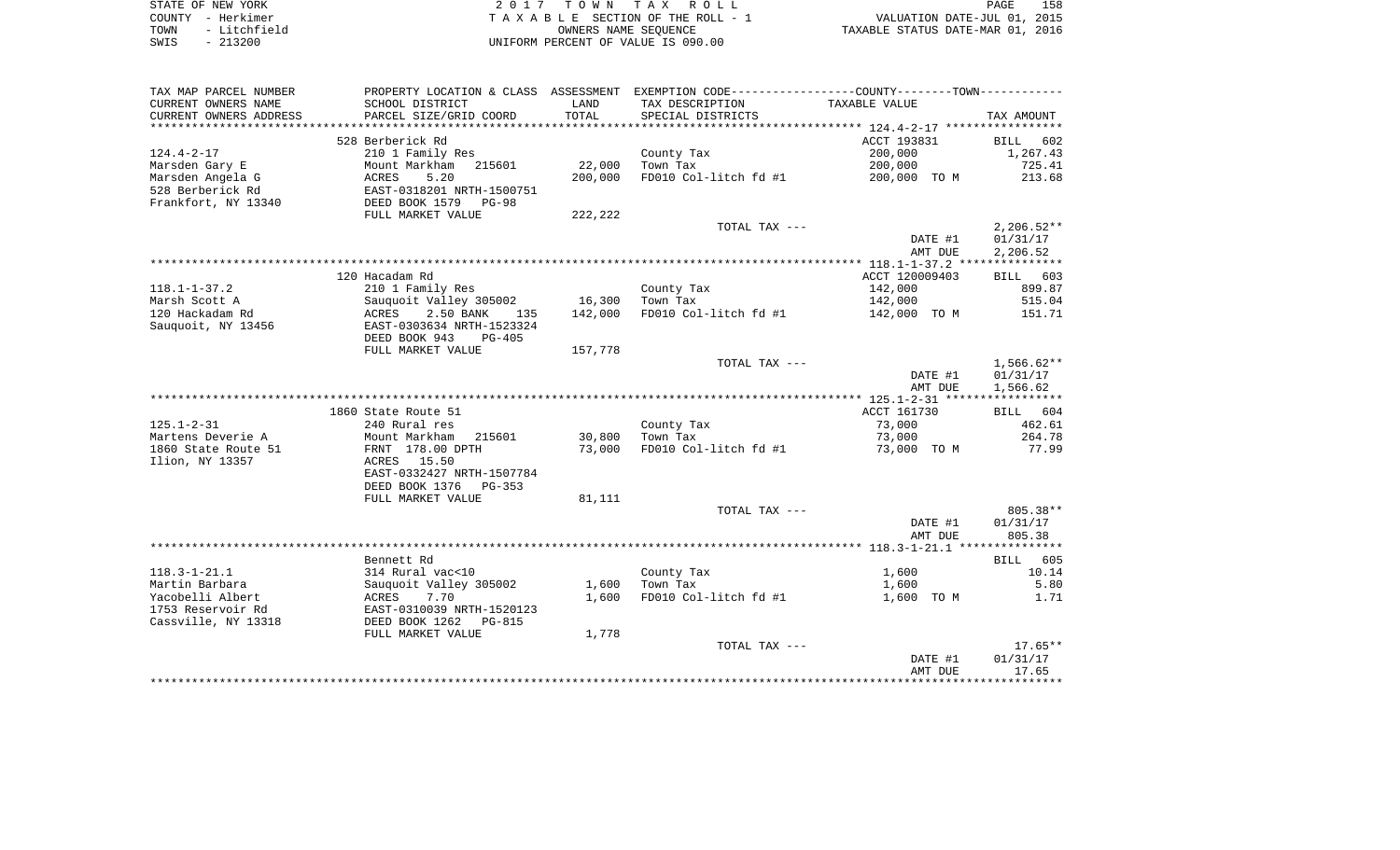| STATE OF NEW YORK    | 2017 TOWN TAX ROLL                 | 159<br>PAGE                      |
|----------------------|------------------------------------|----------------------------------|
| COUNTY - Herkimer    | TAXABLE SECTION OF THE ROLL - 1    | VALUATION DATE-JUL 01, 2015      |
| - Litchfield<br>TOWN | OWNERS NAME SEOUENCE               | TAXABLE STATUS DATE-MAR 01, 2016 |
| SWIS<br>$-213200$    | UNIFORM PERCENT OF VALUE IS 090.00 |                                  |

| TAX MAP PARCEL NUMBER             | PROPERTY LOCATION & CLASS ASSESSMENT EXEMPTION CODE---------------COUNTY-------TOWN---------- |        |                                               |                |            |
|-----------------------------------|-----------------------------------------------------------------------------------------------|--------|-----------------------------------------------|----------------|------------|
| CURRENT OWNERS NAME               | SCHOOL DISTRICT                                                                               | LAND   | TAX DESCRIPTION                               | TAXABLE VALUE  |            |
| CURRENT OWNERS ADDRESS            | PARCEL SIZE/GRID COORD                                                                        | TOTAL  | SPECIAL DISTRICTS                             |                | TAX AMOUNT |
| *******************               | **************************                                                                    |        |                                               |                |            |
|                                   | 140 Johnson Rd                                                                                |        |                                               | ACCT 120008310 | BILL 606   |
| 131.22-1-3                        | 210 1 Family Res                                                                              |        | County Tax                                    | 55,300         | 350.44     |
| Martin Terry M                    | Mount Markham 215601                                                                          | 23,500 | Town Tax                                      | 55,300         | 200.58     |
| Martin Joanne E                   | ACRES 6.40<br>EAST-0328249 NRTH-1495682                                                       | 55,300 | FD010 Col-litch $f d$ #1 55,300 TO M          |                | 59.08      |
| 140 Johnson Rd                    |                                                                                               |        |                                               |                |            |
| Ilion, NY 13357                   | DEED BOOK 703<br>PG-121                                                                       |        |                                               |                |            |
|                                   | FULL MARKET VALUE                                                                             | 61,444 |                                               |                |            |
|                                   |                                                                                               |        | TOTAL TAX ---                                 |                | $610.10**$ |
|                                   |                                                                                               |        |                                               | DATE #1        | 01/31/17   |
|                                   |                                                                                               |        |                                               | AMT DUE        | 610.10     |
|                                   |                                                                                               |        |                                               |                |            |
|                                   | 141 Johnson Rd                                                                                |        |                                               | ACCT 197628    | BILL 607   |
| 131.22-1-4.1                      | 210 1 Family Res                                                                              |        | County Tax                                    | 71,300         | 451.84     |
| Martin Terry M                    |                                                                                               | 15,200 | Town Tax<br>FD010 Col-litch fd #1 71,300 TO M | 71,300         | 258.61     |
| 140 Johnson Rd<br>Ilion, NY 13357 | Mount Markham 215601<br>INCLUDES 131.22-1-4.2<br>FRNT 832.00 DPTH                             | 71,300 |                                               |                | 76.18      |
|                                   | 2.00<br>ACRES                                                                                 |        |                                               |                |            |
|                                   | EAST-0328206 NRTH-1495104                                                                     |        |                                               |                |            |
|                                   | DEED BOOK 1603 PG-268                                                                         |        |                                               |                |            |
|                                   | FULL MARKET VALUE                                                                             | 79,222 |                                               |                |            |
|                                   |                                                                                               |        | TOTAL TAX ---                                 |                | 786.63**   |
|                                   |                                                                                               |        |                                               | DATE #1        | 01/31/17   |
|                                   |                                                                                               |        |                                               | AMT DUE        | 786.63     |
|                                   |                                                                                               |        |                                               |                |            |
|                                   | Jones Rd                                                                                      |        |                                               | ACCT 178078    | BILL 608   |
| 131.22-1-11                       | 314 Rural vac<10                                                                              |        | County Tax                                    | 8,400          | 53.23      |
| Martin Terry M                    | 313 Rural Vac<10<br>Mount Markham 215601<br>ACRES 2.10<br>EAST-0328663 NRTH-1495351           | 8,400  | Town Tax                                      | 8,400          | 30.47      |
| Martin Joanne E                   |                                                                                               | 8,400  | FD010 Col-litch fd #1                         | 8,400 TO M     | 8.97       |
| 140 Johnson Rd                    |                                                                                               |        |                                               |                |            |
| Ilion, NY 13357                   | DEED BOOK 1482<br>PG-794                                                                      |        |                                               |                |            |
|                                   | FULL MARKET VALUE                                                                             | 9,333  |                                               |                |            |
|                                   |                                                                                               |        | TOTAL TAX ---                                 |                | $92.67**$  |
|                                   |                                                                                               |        |                                               | DATE #1        | 01/31/17   |
|                                   |                                                                                               |        |                                               | AMT DUE        | 92.67      |
|                                   |                                                                                               |        |                                               |                |            |
|                                   | Cedarville Rd                                                                                 |        |                                               |                | BILL 609   |
| $119.3 - 1 - 39.2$                | 314 Rural vac<10<br>Mount Markham                                                             |        | County Tax                                    | 7,200          | 45.63      |
| Mason Lawrence J                  | 215601                                                                                        | 7,200  | Town Tax                                      | 7,200          | 26.11      |
| Mason Nancy A                     | FRNT 471.00 DPTH<br><b>ACRES</b>                                                              | 7,200  | FD010 Col-litch fd #1                         | 7,200 TO M     | 7.69       |
| 1172 Cedarville Rd                | 3.10                                                                                          |        |                                               |                |            |
| Frankfort, NY 13340               | EAST-0326037 NRTH-1512835<br>DEED BOOK 823<br>$PG-429$                                        |        |                                               |                |            |
|                                   |                                                                                               | 8,000  |                                               |                |            |
|                                   | FULL MARKET VALUE                                                                             |        | TOTAL TAX ---                                 |                | $79.43**$  |
|                                   |                                                                                               |        |                                               | DATE #1        | 01/31/17   |
|                                   |                                                                                               |        |                                               | AMT DUE        | 79.43      |
|                                   |                                                                                               |        |                                               |                |            |
|                                   |                                                                                               |        |                                               |                |            |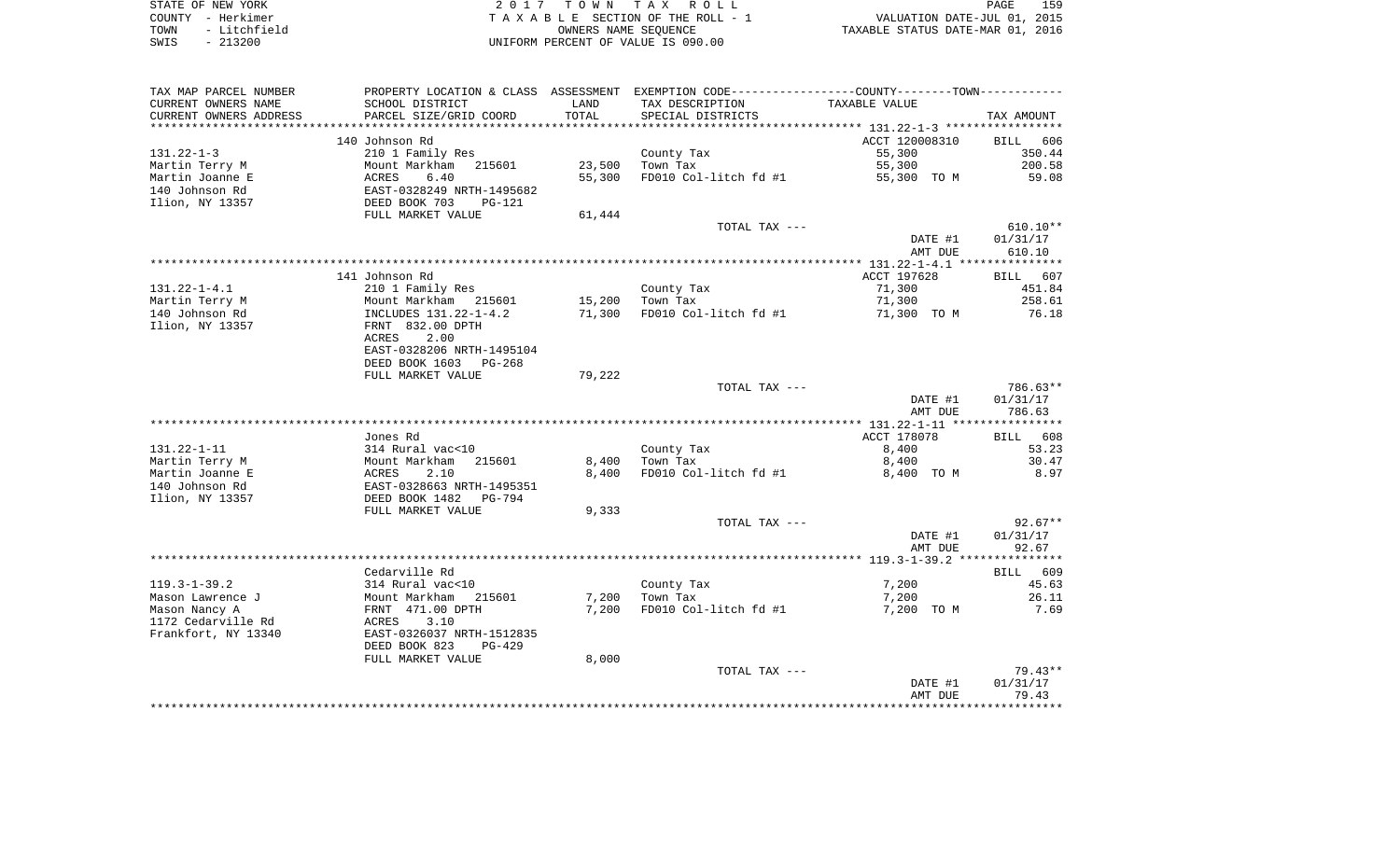| STATE OF NEW YORK    | 2017 TOWN TAX ROLL                 | 160<br>PAGE                      |
|----------------------|------------------------------------|----------------------------------|
| COUNTY - Herkimer    | TAXABLE SECTION OF THE ROLL - 1    | VALUATION DATE-JUL 01, 2015      |
| - Litchfield<br>TOWN | OWNERS NAME SEOUENCE               | TAXABLE STATUS DATE-MAR 01, 2016 |
| $-213200$<br>SWIS    | UNIFORM PERCENT OF VALUE IS 090.00 |                                  |

| TAX MAP PARCEL NUMBER<br>CURRENT OWNERS NAME<br>CURRENT OWNERS ADDRESS                                                 | PROPERTY LOCATION & CLASS ASSESSMENT<br>SCHOOL DISTRICT<br>PARCEL SIZE/GRID COORD                                                                                                              | LAND<br>TOTAL                               | EXEMPTION CODE----------------COUNTY-------TOWN-----------<br>TAX DESCRIPTION<br>SPECIAL DISTRICTS | TAXABLE VALUE                                                                                                                          | TAX AMOUNT                                        |
|------------------------------------------------------------------------------------------------------------------------|------------------------------------------------------------------------------------------------------------------------------------------------------------------------------------------------|---------------------------------------------|----------------------------------------------------------------------------------------------------|----------------------------------------------------------------------------------------------------------------------------------------|---------------------------------------------------|
|                                                                                                                        |                                                                                                                                                                                                |                                             |                                                                                                    |                                                                                                                                        |                                                   |
|                                                                                                                        | 1172 Cedarville Rd                                                                                                                                                                             |                                             |                                                                                                    | ACCT 120000240                                                                                                                         | BILL 610                                          |
| $119.3 - 1 - 38$                                                                                                       | 210 1 Family Res                                                                                                                                                                               |                                             | County Tax                                                                                         | 64,800                                                                                                                                 | 410.65                                            |
| Mason Lawrence J I                                                                                                     | Mount Markham<br>215601                                                                                                                                                                        | 11,000                                      | Town Tax                                                                                           | 64,800                                                                                                                                 | 235.03<br>69.23                                   |
| Mason Nancy A<br>1172 Cedarville Rd                                                                                    | <b>ACRES</b><br>0.75<br>EAST-0325811 NRTH-1512846                                                                                                                                              | 64,800                                      | FD010 Col-litch fd #1                                                                              | 64,800 TO M                                                                                                                            |                                                   |
| Frankfort, NY 13340                                                                                                    | DEED BOOK 826<br>$PG-202$                                                                                                                                                                      |                                             |                                                                                                    |                                                                                                                                        |                                                   |
|                                                                                                                        | FULL MARKET VALUE                                                                                                                                                                              | 72,000                                      |                                                                                                    |                                                                                                                                        |                                                   |
|                                                                                                                        |                                                                                                                                                                                                |                                             | TOTAL TAX ---                                                                                      |                                                                                                                                        | 714.91**                                          |
|                                                                                                                        |                                                                                                                                                                                                |                                             |                                                                                                    | DATE #1                                                                                                                                | 01/31/17                                          |
|                                                                                                                        |                                                                                                                                                                                                |                                             |                                                                                                    |                                                                                                                                        |                                                   |
|                                                                                                                        |                                                                                                                                                                                                |                                             |                                                                                                    |                                                                                                                                        |                                                   |
|                                                                                                                        |                                                                                                                                                                                                |                                             |                                                                                                    |                                                                                                                                        | BILL 611                                          |
| $118.3 - 1 - 2.8$                                                                                                      | 210 1 Family Res                                                                                                                                                                               |                                             | County Tax                                                                                         | 161,500                                                                                                                                | 1,023.45                                          |
| Massoud Michael                                                                                                        |                                                                                                                                                                                                |                                             | Town Tax                                                                                           |                                                                                                                                        | 585.77                                            |
| Massoud Barbara                                                                                                        | <b>ACRES</b><br>7.70                                                                                                                                                                           | 161,500                                     | FD010 Col-litch fd #1                                                                              | 161,500 TO M                                                                                                                           | 172.55                                            |
| 119 Cobane Rd                                                                                                          | EAST-0302137 NRTH-1520688                                                                                                                                                                      |                                             |                                                                                                    |                                                                                                                                        |                                                   |
| Sauquoit, NY 13456                                                                                                     | DEED BOOK 787<br>PG-634                                                                                                                                                                        |                                             |                                                                                                    |                                                                                                                                        |                                                   |
|                                                                                                                        | FULL MARKET VALUE                                                                                                                                                                              | 179,444                                     |                                                                                                    |                                                                                                                                        |                                                   |
|                                                                                                                        |                                                                                                                                                                                                |                                             | TOTAL TAX ---                                                                                      |                                                                                                                                        | $1,781.77**$                                      |
|                                                                                                                        |                                                                                                                                                                                                |                                             |                                                                                                    |                                                                                                                                        | 01/31/17                                          |
|                                                                                                                        |                                                                                                                                                                                                |                                             |                                                                                                    |                                                                                                                                        | 1,781.77                                          |
|                                                                                                                        |                                                                                                                                                                                                |                                             |                                                                                                    |                                                                                                                                        |                                                   |
|                                                                                                                        |                                                                                                                                                                                                |                                             |                                                                                                    |                                                                                                                                        | BILL 612                                          |
|                                                                                                                        |                                                                                                                                                                                                |                                             |                                                                                                    |                                                                                                                                        | 20.03                                             |
|                                                                                                                        |                                                                                                                                                                                                |                                             |                                                                                                    |                                                                                                                                        | 11.46                                             |
|                                                                                                                        |                                                                                                                                                                                                |                                             |                                                                                                    |                                                                                                                                        |                                                   |
|                                                                                                                        |                                                                                                                                                                                                |                                             |                                                                                                    |                                                                                                                                        | 3.38                                              |
|                                                                                                                        |                                                                                                                                                                                                |                                             |                                                                                                    |                                                                                                                                        |                                                   |
|                                                                                                                        |                                                                                                                                                                                                |                                             |                                                                                                    |                                                                                                                                        |                                                   |
|                                                                                                                        |                                                                                                                                                                                                |                                             |                                                                                                    |                                                                                                                                        |                                                   |
|                                                                                                                        |                                                                                                                                                                                                |                                             |                                                                                                    |                                                                                                                                        | BILL 613                                          |
|                                                                                                                        |                                                                                                                                                                                                |                                             |                                                                                                    |                                                                                                                                        | 869.46                                            |
| Mattox Dale P                                                                                                          | Mount Markham<br>215601                                                                                                                                                                        |                                             | Town Tax                                                                                           |                                                                                                                                        | 497.63                                            |
| Mattox Robin A                                                                                                         | ACRES 15.50 BANK<br>740                                                                                                                                                                        | 137,200                                     | FD010 Col-litch fd #1                                                                              | 137,200 TO M                                                                                                                           | 146.58                                            |
| 1182 Barringer Rd                                                                                                      | EAST-0333096 NRTH-1515536                                                                                                                                                                      |                                             |                                                                                                    |                                                                                                                                        |                                                   |
|                                                                                                                        | DEED BOOK 706<br>$PG - 535$                                                                                                                                                                    |                                             |                                                                                                    |                                                                                                                                        |                                                   |
|                                                                                                                        | FULL MARKET VALUE                                                                                                                                                                              | 152,444                                     |                                                                                                    |                                                                                                                                        |                                                   |
|                                                                                                                        |                                                                                                                                                                                                |                                             | TOTAL TAX ---                                                                                      |                                                                                                                                        | $1,513.67**$                                      |
|                                                                                                                        |                                                                                                                                                                                                |                                             |                                                                                                    | DATE #1                                                                                                                                | 01/31/17                                          |
|                                                                                                                        |                                                                                                                                                                                                |                                             |                                                                                                    | AMT DUE                                                                                                                                | 1,513.67                                          |
| $119.3 - 1 - 64$<br>Matthews Thomas<br>1231 Barringer Road<br>Ilion, NY 13357<br>$119.3 - 1 - 15.1$<br>Ilion, NY 13357 | 119 Cobane Rd<br>Sauquoit Valley 305002<br>Barringer Rd<br>314 Rural vac<10<br>Mount Markham<br>215601<br>FRNT 208.00 DPTH<br>66.00<br>FULL MARKET VALUE<br>1182 Barringer Rd<br>240 Rural res | 25,100<br>3,160<br>3,160<br>3,511<br>30,800 | County Tax<br>Town Tax<br>School Relevy<br>FD010 Col-litch fd #1<br>TOTAL TAX ---<br>County Tax    | AMT DUE<br>161,500<br>DATE #1<br>AMT DUE<br>3,160<br>3,160<br>3,160 TO M<br>DATE #1<br>AMT DUE<br>ACCT 120090134<br>137,200<br>137,200 | 714.91<br>70.89<br>105.76**<br>01/31/17<br>105.76 |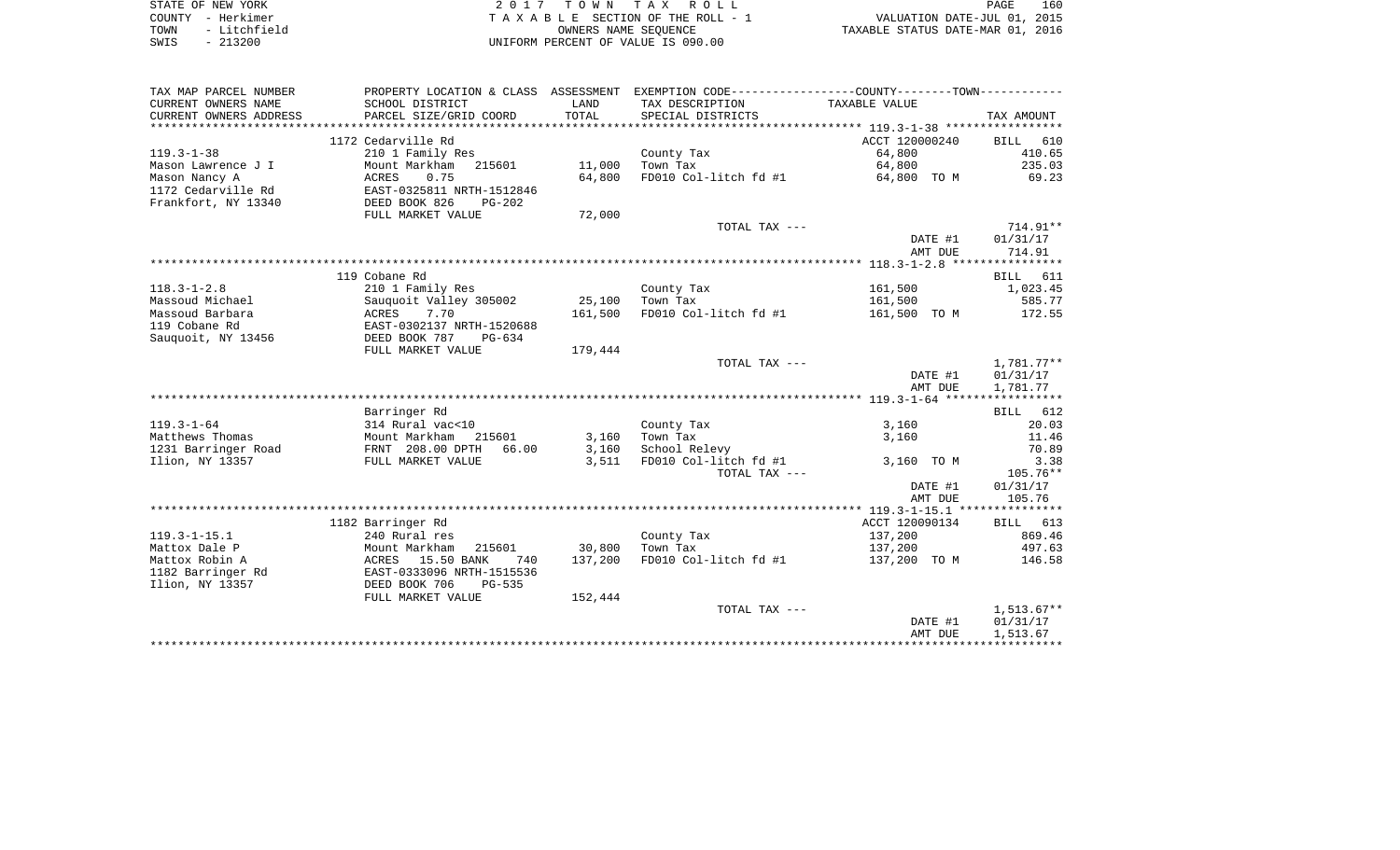| STATE OF NEW YORK |  |              |  |
|-------------------|--|--------------|--|
| COUNTY - Herkimer |  |              |  |
| TOWN              |  | - Litchfield |  |
| SWIS              |  | $-213200$    |  |

STATE OF NEW YORK 2 0 1 7 T O W N T A X R O L L PAGE 161TA X A B L E SECTION OF THE ROLL - 1 TOWN - Litchfield OWNERS NAME SEQUENCE TAXABLE STATUS DATE-MAR 01, 2016 SWIS - 213200 UNIFORM PERCENT OF VALUE IS 090.00

| TAX MAP PARCEL NUMBER  | PROPERTY LOCATION & CLASS ASSESSMENT EXEMPTION CODE----------------COUNTY--------TOWN----------- |         |                                      |                |              |
|------------------------|--------------------------------------------------------------------------------------------------|---------|--------------------------------------|----------------|--------------|
| CURRENT OWNERS NAME    | SCHOOL DISTRICT                                                                                  | LAND    | TAX DESCRIPTION                      | TAXABLE VALUE  |              |
| CURRENT OWNERS ADDRESS | PARCEL SIZE/GRID COORD                                                                           | TOTAL   | SPECIAL DISTRICTS                    |                | TAX AMOUNT   |
|                        |                                                                                                  |         |                                      |                |              |
|                        | State Route 51                                                                                   |         |                                      | ACCT 150018    | BILL 614     |
| $119.3 - 1 - 51$       | 314 Rural vac<10                                                                                 |         | County Tax                           | 2,500          | 15.84        |
| Maynard Peter          | Mount Markham<br>215601                                                                          | 2,500   | Town Tax                             | 2,500          | 9.07         |
| 824 Guy Lombardo Ave   | 70.00 DPTH 257.00<br>FRNT                                                                        | 2,500   | School Relevy                        |                | 56.08        |
| Freeport, NY 11520     | EAST-0337001 NRTH-1512962                                                                        |         | FD010 Col-litch fd #1                | 2,500 TO M     | 2.67         |
|                        |                                                                                                  |         |                                      |                |              |
|                        | DEED BOOK 1304 PG-774                                                                            |         |                                      |                |              |
|                        | FULL MARKET VALUE                                                                                | 2,778   |                                      |                |              |
|                        |                                                                                                  |         | TOTAL TAX ---                        |                | $83.66**$    |
|                        |                                                                                                  |         |                                      | DATE #1        | 01/31/17     |
|                        |                                                                                                  |         |                                      | AMT DUE        | 83.66        |
|                        |                                                                                                  |         |                                      |                |              |
|                        | 189 Camp Rd                                                                                      |         |                                      | ACCT 120008250 | BILL 615     |
| $124.3 - 1 - 11$       | 210 1 Family Res                                                                                 |         | County Tax                           | 121,300        | 768.70       |
| Mc Elwain Harold       | Mount Markham 215601                                                                             | 7,800   | Town Tax                             | 121,300        | 439.96       |
| Mc Elwain Rosemary     | FRNT 100.00 DPTH 100.00                                                                          | 121,300 | School Relevy                        |                | 2,720.88     |
| 144 Pineneedle Drive   | 0.23<br>ACRES                                                                                    |         | FD010 Col-litch fd #1 $121,300$ TO M |                | 129.60       |
| Bradenton, FL 34210    | EAST-0306322 NRTH-1502969                                                                        |         |                                      |                |              |
|                        | DEED BOOK 807<br>$PG-405$                                                                        |         |                                      |                |              |
|                        | FULL MARKET VALUE                                                                                | 134,778 |                                      |                |              |
|                        |                                                                                                  |         | TOTAL TAX ---                        |                | 4,059.14**   |
|                        |                                                                                                  |         |                                      | DATE #1        | 01/31/17     |
|                        |                                                                                                  |         |                                      | AMT DUE        | 4,059.14     |
|                        |                                                                                                  |         |                                      |                |              |
|                        | 192 Camp Rd                                                                                      |         |                                      | ACCT 120011910 | BILL 616     |
| $124.3 - 1 - 29$       | 210 1 Family Res                                                                                 |         | County Tax                           | 119,300        | 756.02       |
| Mc Elwain Mark E       | Mount Markham 215601                                                                             | 9,600   | Town Tax                             | 119,300        | 432.71       |
|                        | FRNT 150.00 DPTH 116.00                                                                          |         |                                      |                |              |
| Mc Elwain Laurie       |                                                                                                  | 119,300 | FD010 Col-litch fd #1                | 119,300 TO M   | 127.46       |
| 192 Camp Rd            | EAST-0306489 NRTH-1503025                                                                        |         |                                      |                |              |
| Clayville, NY 13322    | DEED BOOK 855<br>$PG-672$                                                                        |         |                                      |                |              |
|                        | FULL MARKET VALUE                                                                                | 132,556 |                                      |                |              |
|                        |                                                                                                  |         | TOTAL TAX ---                        |                | $1,316.19**$ |
|                        |                                                                                                  |         |                                      | DATE #1        | 01/31/17     |
|                        |                                                                                                  |         |                                      | AMT DUE        | 1,316.19     |
|                        |                                                                                                  |         |                                      |                |              |
|                        | 451 Rider Rd                                                                                     |         |                                      | ACCT 156006    | BILL 617     |
| $124.3 - 1 - 57$       | 210 1 Family Res                                                                                 |         | County Tax                           | 67,500         | 427.76       |
| McCallen Michael C     | Mount Markham 215601                                                                             | 8,200   | Town Tax                             | 67,500         | 244.83       |
| McCallen Joanne R      | 92.00 DPTH 127.00<br>FRNT                                                                        | 67,500  | FD010 Col-litch fd #1                | 67,500 TO M    | 72.12        |
| 78 South Magee Street  | 0.27<br>ACRES                                                                                    |         |                                      |                |              |
| Southhampton, NY 11968 | EAST-0309641 NRTH-1503283                                                                        |         |                                      |                |              |
|                        | DEED BOOK 1341<br>PG-469                                                                         |         |                                      |                |              |
|                        | FULL MARKET VALUE                                                                                | 75,000  |                                      |                |              |
|                        |                                                                                                  |         | TOTAL TAX ---                        |                | 744.71**     |
|                        |                                                                                                  |         |                                      | DATE #1        | 01/31/17     |
|                        |                                                                                                  |         |                                      | AMT DUE        | 744.71       |
|                        |                                                                                                  |         |                                      |                | ***********  |
|                        |                                                                                                  |         |                                      |                |              |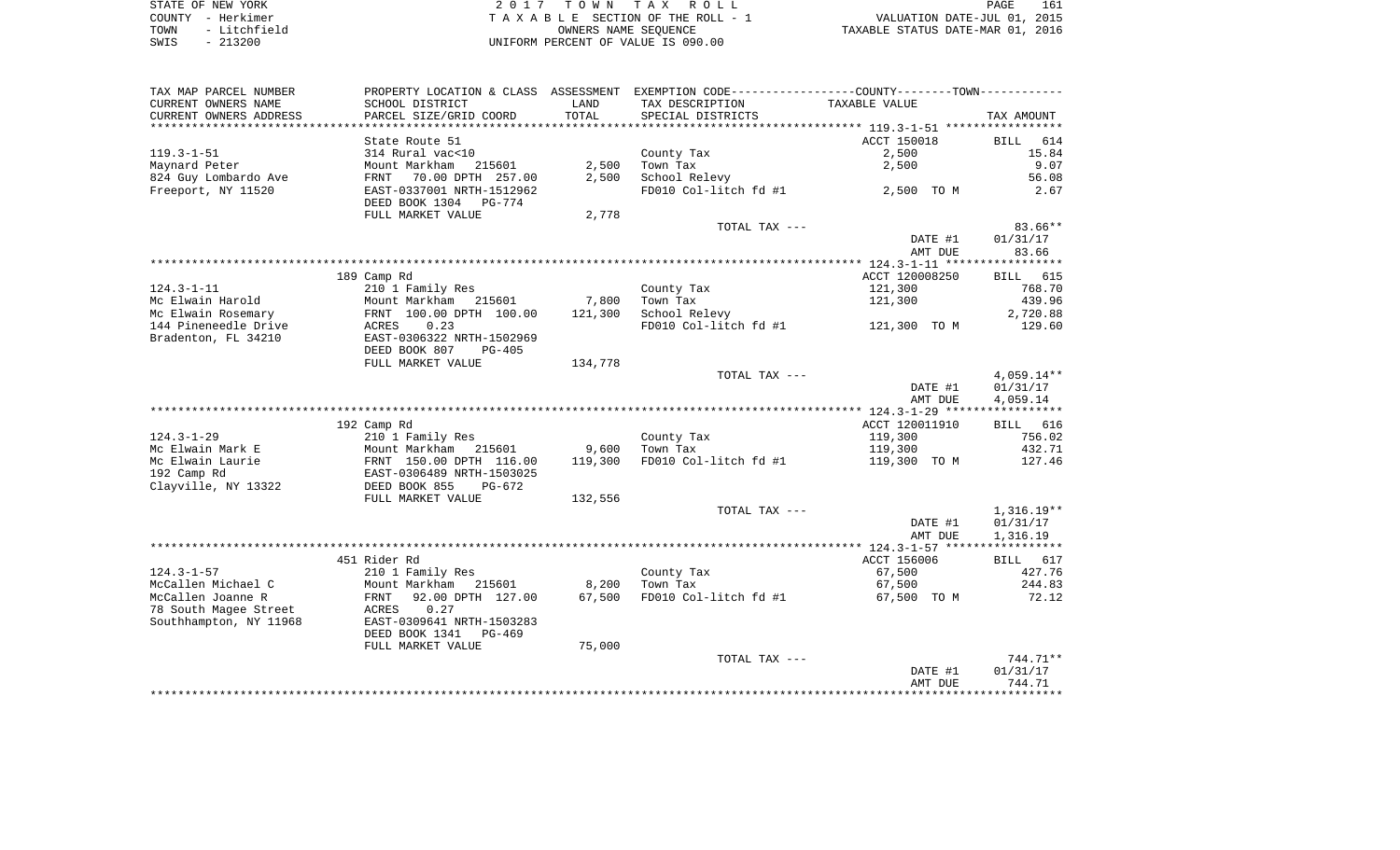| STATE OF NEW YORK    | 2017 TOWN TAX ROLL                 | 162<br>PAGE                      |
|----------------------|------------------------------------|----------------------------------|
| COUNTY - Herkimer    | TAXABLE SECTION OF THE ROLL - 1    | VALUATION DATE-JUL 01, 2015      |
| - Litchfield<br>TOWN | OWNERS NAME SEOUENCE               | TAXABLE STATUS DATE-MAR 01, 2016 |
| $-213200$<br>SWIS    | UNIFORM PERCENT OF VALUE IS 090.00 |                                  |

| TAX MAP PARCEL NUMBER     | PROPERTY LOCATION & CLASS ASSESSMENT EXEMPTION CODE----------------COUNTY--------TOWN---------- |                 |                       |                |             |
|---------------------------|-------------------------------------------------------------------------------------------------|-----------------|-----------------------|----------------|-------------|
| CURRENT OWNERS NAME       | SCHOOL DISTRICT                                                                                 | LAND            | TAX DESCRIPTION       | TAXABLE VALUE  |             |
| CURRENT OWNERS ADDRESS    | PARCEL SIZE/GRID COORD                                                                          | TOTAL           | SPECIAL DISTRICTS     |                | TAX AMOUNT  |
| ********************      |                                                                                                 | *************** |                       |                |             |
|                           | 180 Bennett Rd                                                                                  |                 |                       | ACCT 120090198 | BILL<br>618 |
| $118.3 - 1 - 4.11$        | 210 1 Family Res                                                                                |                 | County Tax            | 108,000        | 684.41      |
| Mccarthy Joseph C         | Sauquoit Valley 305002                                                                          | 13,000          | Town Tax              | 108,000        | 391.72      |
| Mccarthy Pamela J         | ACRES<br>$1.00$ BANK<br>135                                                                     | 108,000         | FD010 Col-litch fd #1 | 108,000 TO M   | 115.39      |
| 180 Bennett Rd            | EAST-0308444 NRTH-1519758                                                                       |                 |                       |                |             |
| Frankfort, NY 13340       | DEED BOOK 760<br>PG-318                                                                         |                 |                       |                |             |
|                           | FULL MARKET VALUE                                                                               | 120,000         |                       |                |             |
|                           |                                                                                                 |                 | TOTAL TAX ---         |                | 1,191.52**  |
|                           |                                                                                                 |                 |                       | DATE #1        | 01/31/17    |
|                           |                                                                                                 |                 |                       | AMT DUE        | 1,191.52    |
|                           |                                                                                                 |                 |                       |                |             |
|                           | Cemetary Rd                                                                                     |                 |                       |                | 619<br>BILL |
| $119.3 - 1 - 25.3$        | 322 Rural vac>10                                                                                |                 | AG MKTS<br>41730      | 1,164<br>1,164 |             |
| McCoy Joseph R            | Mount Markham<br>215601                                                                         | 10,700          | County Tax            | 9,536          | 60.43       |
| 889 Clemons Rd            | 18.70<br>ACRES                                                                                  | 10,700          | Town Tax              | 9,536          | 34.59       |
| Frankfort, NY 13340       | EAST-0327910 NRTH-1517866                                                                       |                 | FD010 Col-litch fd #1 | 10,700 TO M    | 11.43       |
|                           | DEED BOOK 907<br><b>PG-518</b>                                                                  |                 |                       |                |             |
| MAY BE SUBJECT TO PAYMENT | FULL MARKET VALUE                                                                               | 11,889          |                       |                |             |
| UNDER AGDIST LAW TIL 2023 |                                                                                                 |                 |                       |                |             |
|                           |                                                                                                 |                 | TOTAL TAX ---         |                | $106.45**$  |
|                           |                                                                                                 |                 |                       | DATE #1        | 01/31/17    |
|                           |                                                                                                 |                 |                       | AMT DUE        | 106.45      |
|                           |                                                                                                 |                 |                       |                |             |
|                           | Graffenburg Rd                                                                                  |                 |                       | ACCT 174589    | 620<br>BILL |
| $118.1 - 1 - 48.3$        | 322 Rural vac>10                                                                                |                 | County Tax            | 42,000         | 266.16      |
| McCraith Daniel J         | Sauquoit Valley 305002                                                                          | 42,000          | Town Tax              | 42,000         | 152.34      |
| McCraith April            | ACRES<br>37.70                                                                                  | 42,000          | FD010 Col-litch fd #1 | 42,000 TO M    | 44.87       |
| 55 Ironwood Rd            | EAST-0301991 NRTH-1522560                                                                       |                 |                       |                |             |
| New Hartford, NY 13413    | DEED BOOK 1459<br><b>PG-289</b>                                                                 |                 |                       |                |             |
|                           | FULL MARKET VALUE                                                                               | 46,667          |                       |                |             |
|                           |                                                                                                 |                 | TOTAL TAX ---         |                | $463.37**$  |
|                           |                                                                                                 |                 |                       | DATE #1        | 01/31/17    |
|                           |                                                                                                 |                 |                       | AMT DUE        | 463.37      |
|                           |                                                                                                 |                 |                       |                |             |
|                           | 950 Jerusalem Hill Rd                                                                           |                 |                       | ACCT 120011400 | BILL 621    |
| $124.2 - 1 - 18$          | 210 1 Family Res                                                                                |                 | County Tax            | 79,800         | 505.70      |
| McCutcheon John           | Mount Markham<br>215601                                                                         | 20,000          | Town Tax              | 79,800         | 289.44      |
| McCutcheon Wendy          | FRNT 455.00 DPTH                                                                                | 79,800          | FD010 Col-litch fd #1 | 79,800 TO M    | 85.26       |
| 950 Jerusalem Hill Road   | ACRES<br>4.20                                                                                   |                 |                       |                |             |
| Ilion, NY 13357           | EAST-0323287 NRTH-1506721                                                                       |                 |                       |                |             |
|                           | DEED BOOK 723<br><b>PG-186</b>                                                                  |                 |                       |                |             |
|                           | FULL MARKET VALUE                                                                               | 88,667          |                       |                |             |
|                           |                                                                                                 |                 | TOTAL TAX ---         |                | 880.40**    |
|                           |                                                                                                 |                 |                       | DATE #1        | 01/31/17    |
|                           |                                                                                                 |                 |                       | AMT DUE        | 880.40      |
|                           |                                                                                                 |                 |                       |                |             |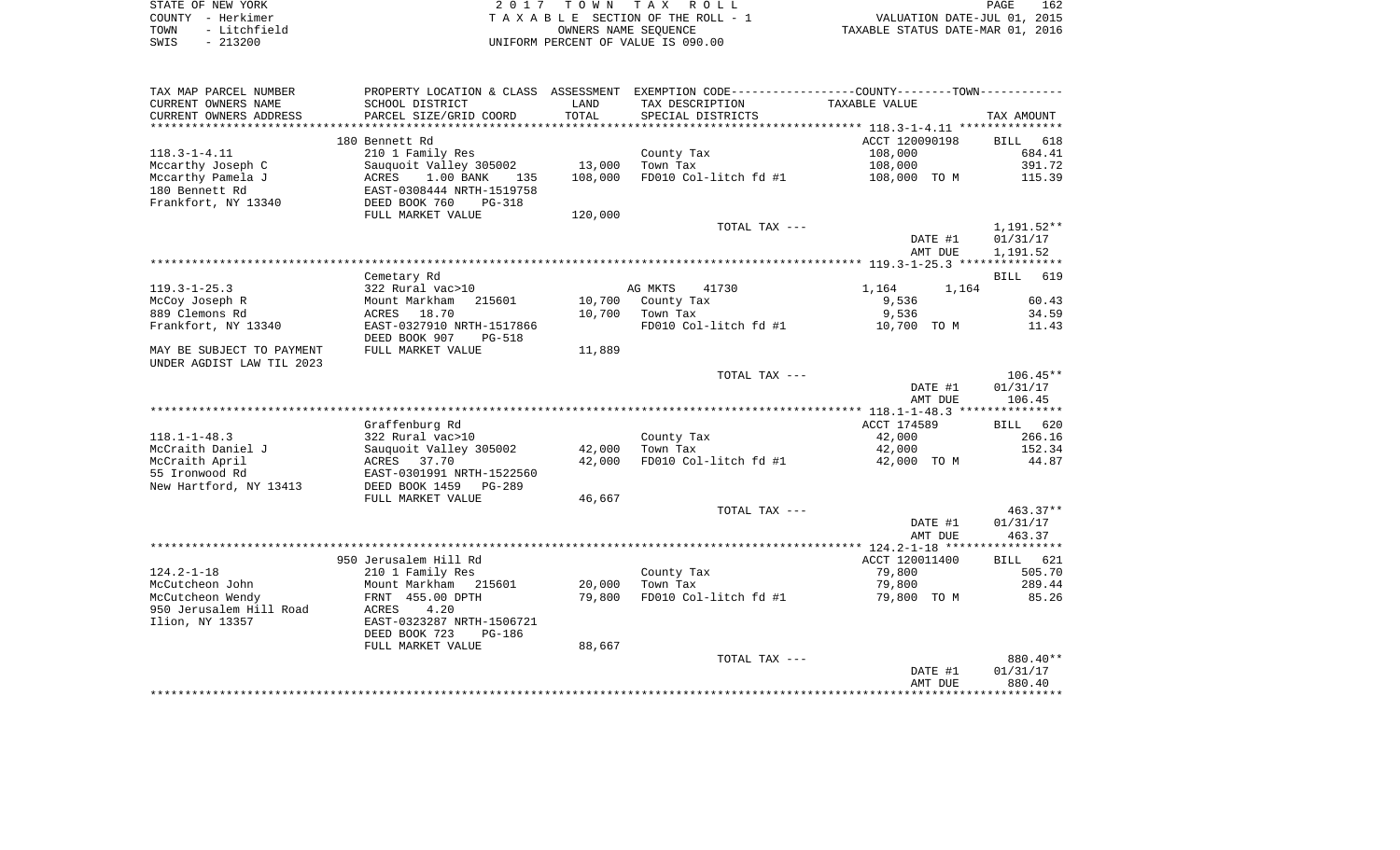|      | STATE OF NEW YORK | 2017 TOWN TAX ROLL                 | PAGE                             | 163 |
|------|-------------------|------------------------------------|----------------------------------|-----|
|      | COUNTY - Herkimer | TAXABLE SECTION OF THE ROLL - 1    | VALUATION DATE-JUL 01, 2015      |     |
| TOWN | - Litchfield      | OWNERS NAME SEOUENCE               | TAXABLE STATUS DATE-MAR 01, 2016 |     |
| SWIS | $-213200$         | UNIFORM PERCENT OF VALUE IS 090.00 |                                  |     |

| TAX MAP PARCEL NUMBER  |                                |         | PROPERTY LOCATION & CLASS ASSESSMENT EXEMPTION CODE----------------COUNTY-------TOWN---------- |                |                    |
|------------------------|--------------------------------|---------|------------------------------------------------------------------------------------------------|----------------|--------------------|
| CURRENT OWNERS NAME    | SCHOOL DISTRICT                | LAND    | TAX DESCRIPTION                                                                                | TAXABLE VALUE  |                    |
| CURRENT OWNERS ADDRESS | PARCEL SIZE/GRID COORD         | TOTAL   | SPECIAL DISTRICTS                                                                              |                | TAX AMOUNT         |
|                        |                                |         |                                                                                                |                |                    |
|                        | 454 Bennett Rd                 |         |                                                                                                | ACCT 168821    | <b>BILL</b><br>622 |
| $118.4 - 1 - 4$        | 210 1 Family Res               |         | County Tax                                                                                     | 104,700        | 663.50             |
|                        |                                |         |                                                                                                |                |                    |
| McCutcheon Matthew J   | Mount Markham<br>215601        | 25,300  | Town Tax                                                                                       | 104,700        | 379.75             |
| McCutcheon Heather A   | ACRES<br>8.20                  | 104,700 | FD010 Col-litch fd #1                                                                          | 104,700 TO M   | 111.86             |
| 454 Bennett Rd         | EAST-0314011 NRTH-1519450      |         |                                                                                                |                |                    |
| Frankfort, NY 13340    | DEED BOOK 1422 PG-479          |         |                                                                                                |                |                    |
|                        | FULL MARKET VALUE              | 116,333 |                                                                                                |                |                    |
|                        |                                |         | TOTAL TAX ---                                                                                  |                | 1,155.11**         |
|                        |                                |         |                                                                                                | DATE #1        | 01/31/17           |
|                        |                                |         |                                                                                                | AMT DUE        | 1,155.11           |
|                        |                                |         |                                                                                                |                |                    |
|                        | Clemons Rd                     |         |                                                                                                | ACCT 152972    | BILL 623           |
| $118.4 - 2 - 3$        | 314 Rural vac<10               |         | County Tax                                                                                     | 11,300         | 71.61              |
|                        |                                |         |                                                                                                |                | 40.99              |
| McFarland David        | Mount Markham<br>215601        | 11,300  | Town Tax                                                                                       | 11,300         |                    |
| McFarland Karen C      | ACRES<br>3.50                  | 11,300  | FD010 Col-litch fd #1                                                                          | 11,300 TO M    | 12.07              |
| 419 Campbell Hill Rd   | EAST-0323654 NRTH-1519069      |         |                                                                                                |                |                    |
| Middleburgh, NY 12122  | DEED BOOK 1323<br>PG-398       |         |                                                                                                |                |                    |
|                        | FULL MARKET VALUE              | 12,556  |                                                                                                |                |                    |
|                        |                                |         | TOTAL TAX ---                                                                                  |                | $124.67**$         |
|                        |                                |         |                                                                                                | DATE #1        | 01/31/17           |
|                        |                                |         |                                                                                                | AMT DUE        | 124.67             |
|                        |                                |         |                                                                                                |                |                    |
|                        | Morris Rd                      |         |                                                                                                |                | 624<br>BILL        |
| $118.4 - 2 - 1$        | 314 Rural vac<10               |         | County Tax                                                                                     | 16,600         | 105.20             |
| McFarland David M      | Mount Markham<br>215601        | 16,600  | Town Tax                                                                                       | 16,600         | 60.21              |
|                        | FRNT 300.00 DPTH               |         |                                                                                                |                |                    |
| McFarland Karen C      |                                | 16,600  | FD010 Col-litch fd #1                                                                          | 16,600 TO M    | 17.74              |
| 419 Campbell Hill Road | 7.10<br>ACRES                  |         |                                                                                                |                |                    |
| Middleburgh, NY 12122  | EAST-0323341 NRTH-1519481      |         |                                                                                                |                |                    |
|                        | DEED BOOK 1176<br>PG-261       |         |                                                                                                |                |                    |
|                        | FULL MARKET VALUE              | 18,444  |                                                                                                |                |                    |
|                        |                                |         | TOTAL TAX ---                                                                                  |                | 183.15**           |
|                        |                                |         |                                                                                                | DATE #1        | 01/31/17           |
|                        |                                |         |                                                                                                | AMT DUE        | 183.15             |
|                        |                                |         |                                                                                                |                |                    |
|                        | 221 Ball Rd                    |         |                                                                                                | ACCT 120090185 | 625<br>BILL        |
| $118.3 - 1 - 58.4$     | 210 1 Family Res               |         | County Tax                                                                                     | 75,600         | 479.09             |
| Mckane Terry G         | Mount Markham<br>215601        | 13,400  |                                                                                                |                | 274.21             |
|                        |                                |         | Town Tax                                                                                       | 75,600         |                    |
| Mckane Jody A          | ACRES<br>1.20                  | 75,600  | FD010 Col-litch fd #1                                                                          | 75,600 TO M    | 80.77              |
| 221 Ball Rd            | EAST-0311198 NRTH-1513647      |         |                                                                                                |                |                    |
| Clayville, NY 13322    | DEED BOOK 863<br><b>PG-174</b> |         |                                                                                                |                |                    |
|                        | FULL MARKET VALUE              | 84,000  |                                                                                                |                |                    |
|                        |                                |         | TOTAL TAX ---                                                                                  |                | 834.07**           |
|                        |                                |         |                                                                                                | DATE #1        | 01/31/17           |
|                        |                                |         |                                                                                                | AMT DUE        | 834.07             |
|                        |                                |         |                                                                                                |                |                    |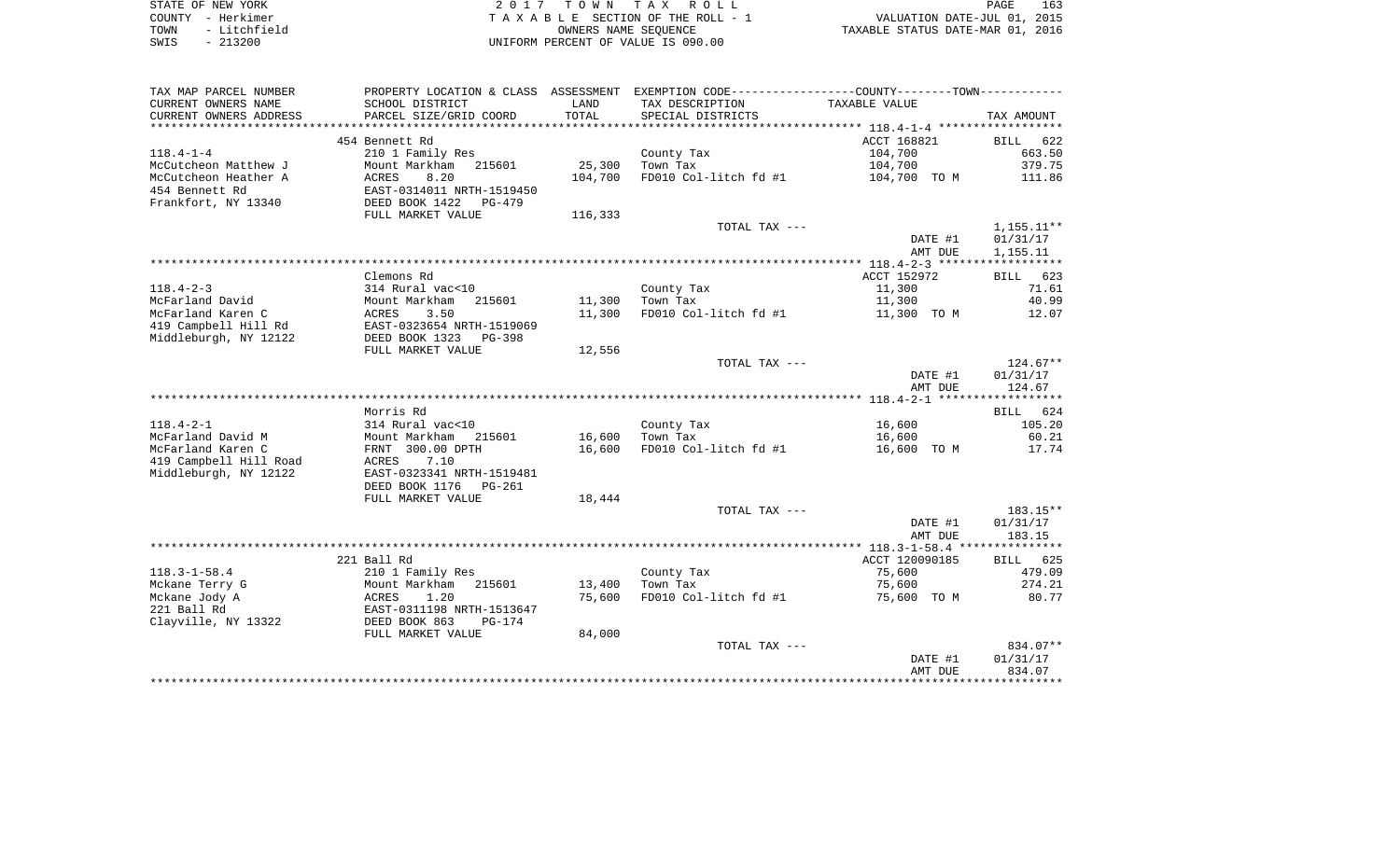| STATE OF NEW YORK    | 2017 TOWN TAX ROLL                 | 164<br>PAGE                      |
|----------------------|------------------------------------|----------------------------------|
| COUNTY - Herkimer    | TAXABLE SECTION OF THE ROLL - 1    | VALUATION DATE-JUL 01, 2015      |
| - Litchfield<br>TOWN | OWNERS NAME SEOUENCE               | TAXABLE STATUS DATE-MAR 01, 2016 |
| $-213200$<br>SWIS    | UNIFORM PERCENT OF VALUE IS 090.00 |                                  |

| TAX MAP PARCEL NUMBER  |                                                                                     |                | PROPERTY LOCATION & CLASS ASSESSMENT EXEMPTION CODE---------------COUNTY--------TOWN---------- |                |                   |
|------------------------|-------------------------------------------------------------------------------------|----------------|------------------------------------------------------------------------------------------------|----------------|-------------------|
| CURRENT OWNERS NAME    | SCHOOL DISTRICT                                                                     | LAND           | TAX DESCRIPTION                                                                                | TAXABLE VALUE  |                   |
| CURRENT OWNERS ADDRESS | PARCEL SIZE/GRID COORD                                                              | TOTAL          | SPECIAL DISTRICTS                                                                              |                | TAX AMOUNT        |
|                        |                                                                                     | ************** |                                                                                                |                |                   |
|                        | 2122 State Route 51                                                                 |                |                                                                                                | ACCT 120090221 | BILL 626          |
| $125.1 - 2 - 13.2$     | 210 1 Family Res                                                                    |                | County Tax                                                                                     | 124,000        | 785.81            |
| Mead Kevin             | Mount Markham<br>215601                                                             | 16,100         | Town Tax                                                                                       | 124,000        | 449.75            |
| Mead Susan             | ACRES 2.40<br>EAST-0335287 NRTH-1511919                                             | 124,000        | FD010 Col-litch fd #1                                                                          | 124,000 TO M   | 132.48            |
| 2122 State Route 51    |                                                                                     |                |                                                                                                |                |                   |
| Ilion, NY 13357        | DEED BOOK 1226<br>PG-399                                                            |                |                                                                                                |                |                   |
|                        | FULL MARKET VALUE                                                                   | 137,778        |                                                                                                |                |                   |
|                        |                                                                                     |                | TOTAL TAX ---                                                                                  |                | 1,368.04**        |
|                        |                                                                                     |                |                                                                                                | DATE #1        | 01/31/17          |
|                        |                                                                                     |                |                                                                                                | AMT DUE        | 1,368.04          |
|                        |                                                                                     |                |                                                                                                |                |                   |
| $125.1 - 2 - 26$       | Elizabethtown Rd                                                                    |                |                                                                                                | ACCT 187978    | BILL 627<br>13.31 |
| Merena Kyle            | 323 Vacant rural                                                                    | 2,100          | County Tax<br>Town Tax                                                                         | 2,100<br>2,100 | 7.62              |
| Merena Brenda          | Central Valley 212803<br>ACRES 5.10                                                 | 2,100          | FD010 Col-litch fd #1                                                                          | 2,100 TO M     | 2.24              |
| 1080 Elizabethtown Rd  | EAST-0336361 NRTH-1510774                                                           |                |                                                                                                |                |                   |
| Ilion, NY 13357        | DEED BOOK 1543 PG-901                                                               |                |                                                                                                |                |                   |
|                        | FULL MARKET VALUE                                                                   | 2,333          |                                                                                                |                |                   |
|                        |                                                                                     |                | TOTAL TAX ---                                                                                  |                | $23.17**$         |
|                        |                                                                                     |                |                                                                                                | DATE #1        | 01/31/17          |
|                        |                                                                                     |                |                                                                                                | AMT DUE        | 23.17             |
|                        |                                                                                     |                |                                                                                                |                |                   |
|                        | 111 Bennett Rd                                                                      |                |                                                                                                | ACCT 120090152 | BILL 628          |
| $118.1 - 1 - 32.5$     | 210 1 Family Res                                                                    |                | County Tax                                                                                     | 72,000         | 456.27            |
| Mew James J            | Sauquoit Valley 305002                                                              | 10,600         | Town Tax                                                                                       | 72,000         | 261.15            |
| 111 Bennett Rd         | Doublewide                                                                          | 72,000         | FD010 Col-litch fd #1                                                                          | 72,000 TO M    | 76.93             |
| Frankfort, NY 13340    | FRNT 150.00 DPTH 250.00                                                             |                |                                                                                                |                |                   |
|                        | ACRES<br>$0.70$ BANK<br>262                                                         |                |                                                                                                |                |                   |
|                        | EAST-0307299 NRTH-1520600                                                           |                |                                                                                                |                |                   |
|                        | DEED BOOK 851<br>PG-569                                                             |                |                                                                                                |                |                   |
|                        | FULL MARKET VALUE                                                                   | 80,000         |                                                                                                |                |                   |
|                        |                                                                                     |                | TOTAL TAX ---                                                                                  |                | 794.35**          |
|                        |                                                                                     |                |                                                                                                | DATE #1        | 01/31/17          |
|                        |                                                                                     |                |                                                                                                | AMT DUE        | 794.35            |
|                        |                                                                                     |                |                                                                                                |                |                   |
|                        | Rider Rd                                                                            |                |                                                                                                | ACCT 192881    | BILL 629          |
| $124.3 - 1 - 47.8$     | 314 Rural vac<10                                                                    |                | County Tax                                                                                     | 5,000          | 31.69             |
| Miga Wesley            |                                                                                     | 5,000          | Town Tax                                                                                       | 5,000          | 18.14             |
| Miga Karen S           | 314 NuLai vactio<br>Mount Markham 215601<br>ACRES 0.60<br>EAST-0309473 NRTH-1503549 | 5,000          | FD010 Col-litch fd #1                                                                          | 5,000 TO M     | 5.34              |
| 2632 Mill Glen         |                                                                                     |                |                                                                                                |                |                   |
| Endicott, NY 13760     | DEED BOOK 1582<br>PG-206                                                            |                |                                                                                                |                |                   |
|                        | FULL MARKET VALUE                                                                   | 5,556          |                                                                                                |                |                   |
|                        |                                                                                     |                | TOTAL TAX ---                                                                                  |                | $55.17**$         |
|                        |                                                                                     |                |                                                                                                | DATE #1        | 01/31/17          |
|                        |                                                                                     |                |                                                                                                | AMT DUE        | 55.17             |
|                        |                                                                                     |                |                                                                                                |                |                   |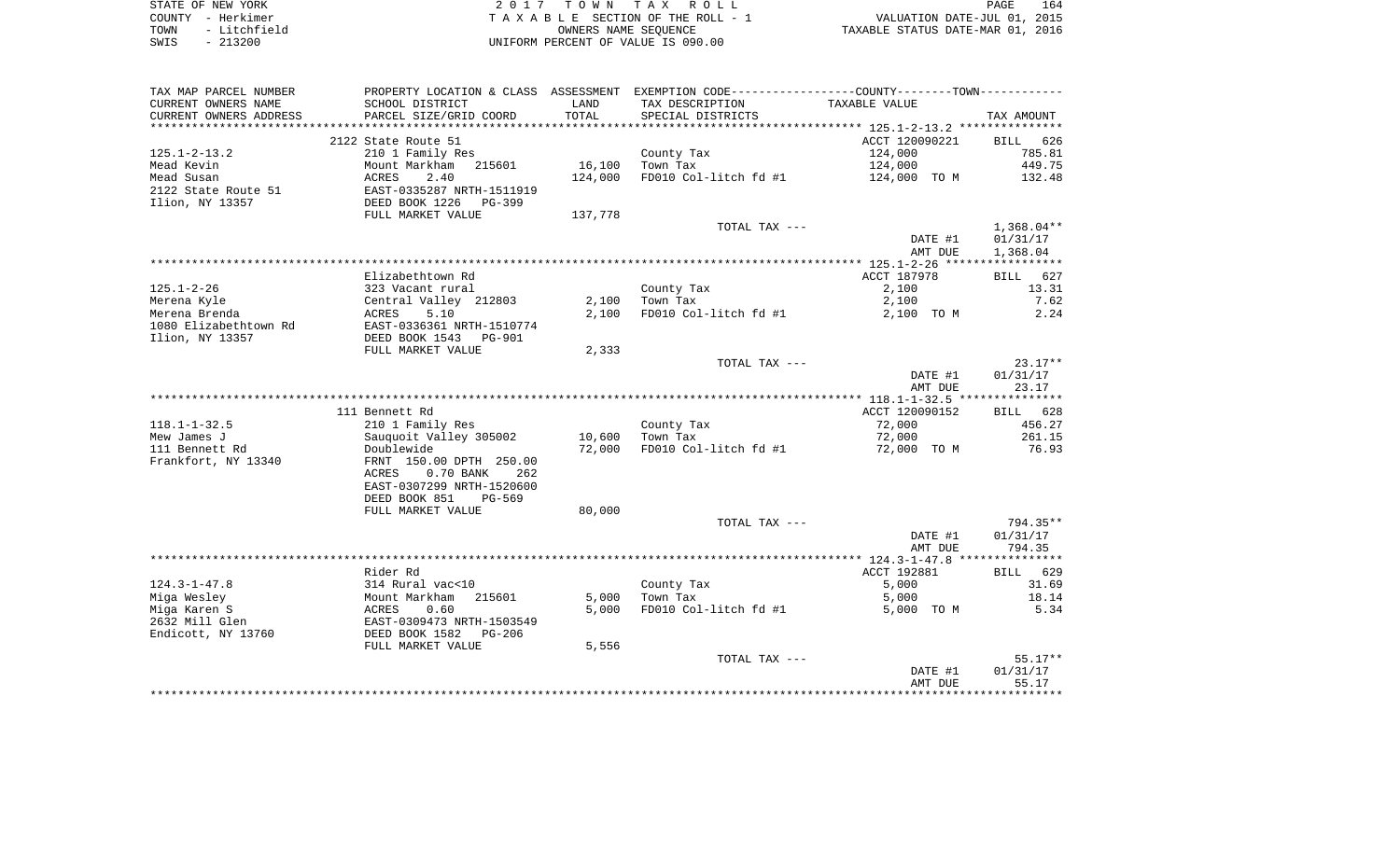|      | STATE OF NEW YORK | 2017 TOWN TAX ROLL                 | PAGE                             | 165 |
|------|-------------------|------------------------------------|----------------------------------|-----|
|      | COUNTY - Herkimer | TAXABLE SECTION OF THE ROLL - 1    | VALUATION DATE-JUL 01, 2015      |     |
| TOWN | - Litchfield      | OWNERS NAME SEOUENCE               | TAXABLE STATUS DATE-MAR 01, 2016 |     |
| SWIS | - 213200          | UNIFORM PERCENT OF VALUE IS 090.00 |                                  |     |

165<br>2015

| TAX MAP PARCEL NUMBER                    | PROPERTY LOCATION & CLASS ASSESSMENT EXEMPTION CODE---------------COUNTY-------TOWN----------  |         |                        |                  |                    |
|------------------------------------------|------------------------------------------------------------------------------------------------|---------|------------------------|------------------|--------------------|
| CURRENT OWNERS NAME                      | SCHOOL DISTRICT                                                                                | LAND    | TAX DESCRIPTION        | TAXABLE VALUE    |                    |
| CURRENT OWNERS ADDRESS                   | PARCEL SIZE/GRID COORD                                                                         | TOTAL   | SPECIAL DISTRICTS      |                  | TAX AMOUNT         |
|                                          | 443 Rider Rd                                                                                   |         |                        | ACCT 194304      |                    |
| 124.3-1-55                               | 260 Seasonal res                                                                               |         |                        | 65,000           | BILL 630<br>411.91 |
|                                          | Mount Markham 215601                                                                           | 27,600  | County Tax<br>Town Tax | 65,000           | 235.76             |
| Miga Wesley<br>Miga Karen S              |                                                                                                | 65,000  | FD010 Col-litch fd #1  | 65,000 TO M      | 69.45              |
| 2632 Mill Glen                           |                                                                                                |         |                        |                  |                    |
| Endicott, NY 13760                       | FRNT 25.00 DPTH 130.00<br>ACRES 7.60<br>EAST-0309745 NRTH-1503561<br>EAST-0309745 NRTH-1503561 |         |                        |                  |                    |
|                                          |                                                                                                |         |                        |                  |                    |
|                                          | FULL MARKET VALUE                                                                              | 72,222  |                        |                  |                    |
|                                          |                                                                                                |         | TOTAL TAX ---          |                  | $717.12**$         |
|                                          |                                                                                                |         |                        | DATE #1          | 01/31/17           |
|                                          |                                                                                                |         |                        | AMT DUE          | 717.12             |
|                                          |                                                                                                |         |                        |                  |                    |
|                                          | 441 Rider Rd                                                                                   |         |                        | ACCT 120007980   | BILL 631           |
| 124.3-1-56                               | 210 1 Family Res                                                                               |         | County Tax             | 54,100           | 342.84             |
| Miga Wesley                              | Mount Markham 215601<br>Nount Markham 215601<br>FRNT 65.00 DPTH 100.00                         | 6,800   | Town Tax               | 54,100           | 196.22             |
| Miga Karen S                             |                                                                                                | 54,100  | FD010 Col-litch fd #1  | 54,100 TO M      | 57.80              |
| 2632 Mill Gln                            | 65.00 DPTH 100.00                                                                              |         |                        |                  |                    |
| Endicott, NY 13760                       | ACRES<br>0.15                                                                                  |         |                        |                  |                    |
|                                          | EAST-0309460 NRTH-1503303                                                                      |         |                        |                  |                    |
|                                          | DEED BOOK 861<br>PG-699                                                                        |         |                        |                  |                    |
|                                          | FULL MARKET VALUE                                                                              | 60,111  |                        |                  |                    |
|                                          |                                                                                                |         | TOTAL TAX ---          |                  | 596.86**           |
|                                          |                                                                                                |         |                        | DATE #1          | 01/31/17           |
|                                          |                                                                                                |         |                        | AMT DUE          | 596.86             |
|                                          |                                                                                                |         |                        |                  |                    |
|                                          | 1379 Jones Rd                                                                                  |         |                        | ACCT 180925      | BILL 632           |
| $125.3 - 2 - 18.11$                      | 210 1 Family Res                                                                               | 21,000  | County Tax<br>Town Tax | 126,000          | 798.48<br>457.01   |
| Milewski Gregory M<br>Milewski Heather M | Mount Markham 215601                                                                           | 126,000 | FD010 Col-litch fd #1  | 126,000          | 134.62             |
| 1379 Jones Rd                            | ACRES 11.33                                                                                    |         |                        | 126,000 TO M     |                    |
| Ilion, NY 13357                          | EAST-0328319 NRTH-1500877<br>DEED BOOK 1500 PG-964                                             |         |                        |                  |                    |
|                                          | FULL MARKET VALUE                                                                              | 140,000 |                        |                  |                    |
|                                          |                                                                                                |         | TOTAL TAX ---          |                  | 1,390.11**         |
|                                          |                                                                                                |         |                        | DATE #1          | 01/31/17           |
|                                          |                                                                                                |         |                        | AMT DUE          | 1,390.11           |
|                                          |                                                                                                |         |                        |                  |                    |
|                                          | 1067 Cedarville Rd                                                                             |         |                        | ACCT 120090113   | BILL 633           |
| 118.4-1-56.2                             | 270 Mfg housing                                                                                |         | VET COM CT 41131       | 11,250<br>11,250 |                    |
| Miller Andrew                            |                                                                                                |         | 7,800 VET DIS CT 41141 | 9,000<br>9,000   |                    |
| Miller Patricia                          | Mount Markham 215601<br>FRNT 142.00 DPTH 210.00                                                |         | 45,000 County Tax      | 24,750           | 156.84             |
| 1067 Cedarville Rd                       | ACRES 0.67<br>EAST-0324633 NRTH-1511826                                                        |         | Town Tax               | 24,750           | 89.77              |
| Ilion, NY 13357                          |                                                                                                |         | FD010 Col-litch fd #1  | 45,000 TO M      | 48.08              |
|                                          | DEED BOOK 703<br>PG-755                                                                        |         |                        |                  |                    |
|                                          | FULL MARKET VALUE                                                                              | 50,000  |                        |                  |                    |
|                                          |                                                                                                |         | TOTAL TAX ---          |                  | 294.69**           |
|                                          |                                                                                                |         |                        | DATE #1          | 01/31/17           |
|                                          |                                                                                                |         |                        | AMT DUE          | 294.69             |
|                                          |                                                                                                |         |                        |                  |                    |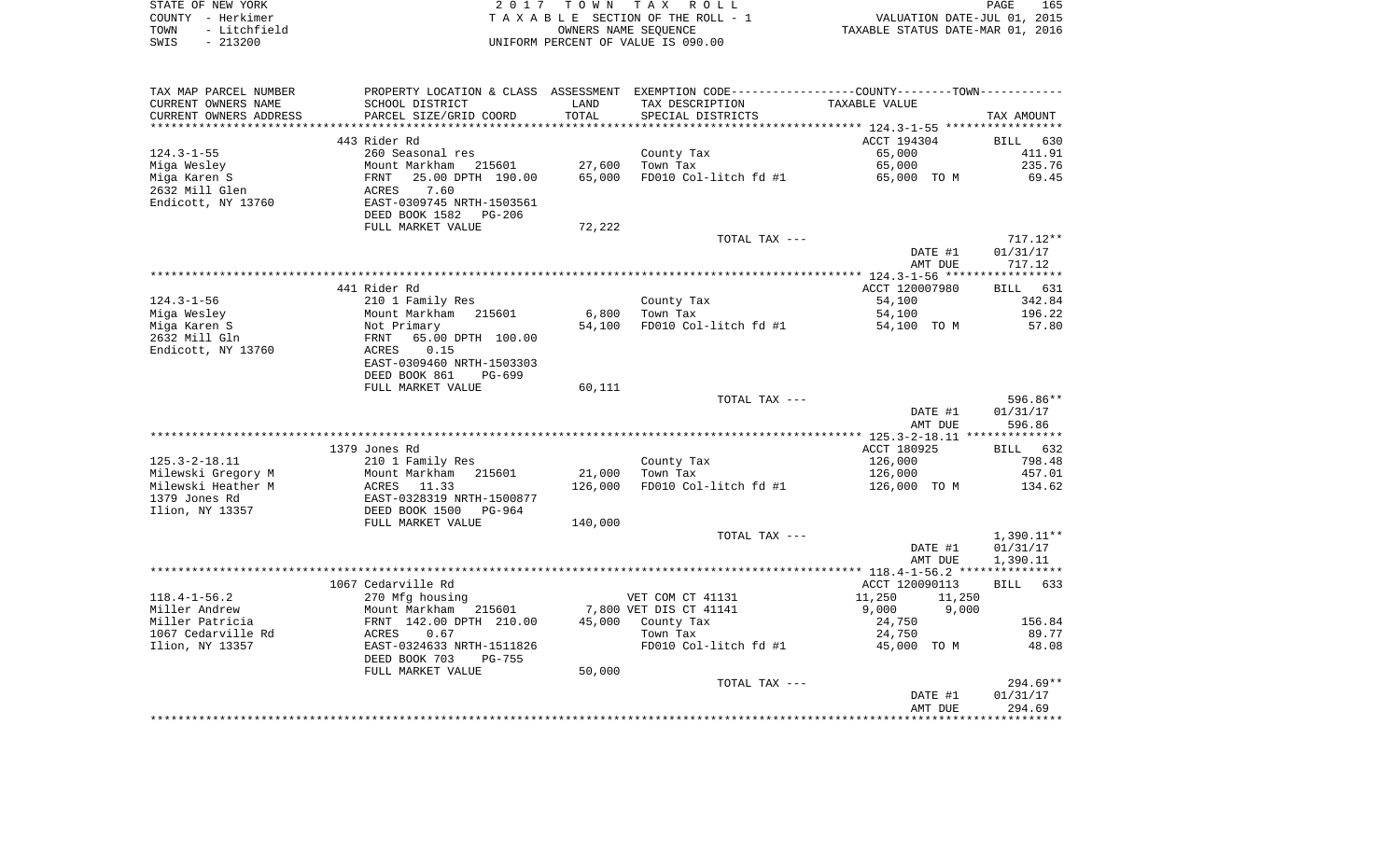|        | STATE OF NEW YORK     |                           |            | 2017 TOWN TAX ROLL                 |                                                              | PAGE                        | 166 |
|--------|-----------------------|---------------------------|------------|------------------------------------|--------------------------------------------------------------|-----------------------------|-----|
| COUNTY | - Herkimer            |                           |            | TAXABLE SECTION OF THE ROLL - 1    |                                                              | VALUATION DATE-JUL 01, 2015 |     |
| TOWN   | - Litchfield          |                           |            | OWNERS NAME SEOUENCE               | TAXABLE STATUS DATE-MAR 01, 2016                             |                             |     |
| SWIS   | $-213200$             |                           |            | UNIFORM PERCENT OF VALUE IS 090.00 |                                                              |                             |     |
|        |                       |                           |            |                                    |                                                              |                             |     |
|        |                       |                           |            |                                    |                                                              |                             |     |
|        | TAX MAP PARCEL NUMBER | PROPERTY LOCATION & CLASS | ASSESSMENT |                                    | EXEMPTION CODE-----------------COUNTY-------TOWN------------ |                             |     |
|        | CURRENT OWNERS NAME   | SCHOOL DISTRICT           | LAND       | TAX DESCRIPTION                    | TAXABLE VALUE                                                |                             |     |

| CURRENT OWNERS ADDRESS    | PARCEL SIZE/GRID COORD          | TOTAL   | SPECIAL DISTRICTS       |                          |        | TAX AMOUNT           |            |
|---------------------------|---------------------------------|---------|-------------------------|--------------------------|--------|----------------------|------------|
|                           | 1177 Wall St                    |         |                         | ACCT 120003540           |        | BILL                 | 634        |
| $131.29 - 1 - 21$         | 210 1 Family Res                |         | County Tax              | 56,200                   |        |                      | 356.15     |
| Miller Ernest H Jr        | Mount Markham<br>215601         | 10,300  | Town Tax                | 56,200                   |        |                      | 203.84     |
| Miller Lois J             | Merged W/lot 20.1               | 56,200  | FD010 Col-litch fd #1   | 56,200 TO M              |        |                      | 60.04      |
| 1177 Wall St              | FRNT 210.00 DPTH                |         |                         |                          |        |                      |            |
| Ilion, NY 13357           | <b>ACRES</b><br>0.66            |         |                         |                          |        |                      |            |
|                           | EAST-0327122 NRTH-1493506       |         |                         |                          |        |                      |            |
|                           | DEED BOOK 708<br><b>PG-112</b>  |         |                         |                          |        |                      |            |
|                           | FULL MARKET VALUE               | 62,444  |                         |                          |        |                      |            |
|                           |                                 |         | TOTAL TAX ---           |                          |        |                      | $620.03**$ |
|                           |                                 |         |                         | DATE #1                  |        | 01/31/17             |            |
|                           |                                 |         |                         | AMT DUE                  |        | 620.03               |            |
|                           |                                 |         |                         |                          |        |                      |            |
|                           | 269 Cedarville Rd               |         |                         |                          |        | <b>BILL</b>          | 635        |
| $131.1 - 3 - 12$          | 112 Dairy farm                  |         | AGRIC 10 Y 41700        | 52,200                   | 52,200 |                      |            |
| Miller Joseph J Jr        | Mount Markham<br>215601         |         | 90,400 AG MKTS<br>41730 | 13,398                   | 13,398 |                      |            |
| Miller Emma W             | MERGE-131.1-312.3 AND           | 218,000 | County Tax              | 152,402                  |        |                      | 965.79     |
| 269 Cedarville Rd         | $131.1 - 3 - 12.1$              |         | Town Tax                | 152,402                  |        |                      | 552.77     |
| Ilion, NY 13357           | ACRES 121.00                    |         | FD010 Col-litch fd #1   | 218,000 TO M             |        |                      | 232.91     |
|                           | EAST-0287540 NRTH-1071390       |         |                         |                          |        |                      |            |
| MAY BE SUBJECT TO PAYMENT | DEED BOOK 1270<br>$PG-143$      |         |                         |                          |        |                      |            |
| UNDER AGDIST LAW TIL 2023 | FULL MARKET VALUE               | 242,222 |                         |                          |        |                      |            |
|                           |                                 |         | TOTAL TAX ---           | DATE #1                  |        | $1,751.47**$         |            |
|                           |                                 |         |                         | AMT DUE                  |        | 01/31/17<br>1,751.47 |            |
|                           |                                 |         |                         | *** $124.4 - 1 - 32$ *** |        | ************         |            |
|                           | 451 Cedarville Rd               |         |                         | ACCT 120005880           |        | BILL                 | 636        |
| $124.4 - 1 - 32$          | 210 1 Family Res                |         | County Tax              | 85,000                   |        |                      | 538.66     |
| Miller Nelson D           | Mount Markham<br>215601         | 20,500  | Town Tax                | 85,000                   |        |                      | 308.30     |
| Miller Elizabeth M        | 4.40<br><b>ACRES</b>            | 85,000  | School Relevy           |                          |        |                      | 1,312.26   |
| 451 Cedarville Rd         | EAST-0323962 NRTH-1499393       |         | FD010 Col-litch fd #1   | 85,000 TO M              |        |                      | 90.81      |
| Ilion, NY 13357           | DEED BOOK 1123<br><b>PG-977</b> |         |                         |                          |        |                      |            |
|                           | FULL MARKET VALUE               | 94,444  |                         |                          |        |                      |            |
|                           |                                 |         | TOTAL TAX ---           |                          |        | $2,250.03**$         |            |
|                           |                                 |         |                         | DATE #1                  |        | 01/31/17             |            |
|                           |                                 |         |                         | AMT DUE                  |        | 2,250.03             |            |
|                           |                                 |         |                         |                          |        |                      | *****      |
|                           | Berberick Rd                    |         |                         | ACCT 120009407           |        | BILL                 | 637        |
| $130.2 - 4 - 3$           | 311 Res vac land                |         | AG MKTS<br>41730        | 8,952                    | 8,952  |                      |            |
| Miller Thomas             | Mount Markham<br>215601         | 32,500  | County Tax              | 23,548                   |        |                      | 149.23     |
| Miller Tari L             | Lease w/Treen                   | 32,500  | Town Tax                | 23,548                   |        |                      | 85.41      |
| 119 Cedarville Rd         | FRNT 705.00 DPTH                |         | FD010 Col-litch fd #1   | 32,500 TO M              |        |                      | 34.72      |
| Ilion, NY 13357           | 28.90<br><b>ACRES</b>           |         |                         |                          |        |                      |            |
|                           | EAST-0316027 NRTH-1495679       |         |                         |                          |        |                      |            |
| MAY BE SUBJECT TO PAYMENT | DEED BOOK 1234<br><b>PG-218</b> |         |                         |                          |        |                      |            |
| UNDER AGDIST LAW TIL 2023 | FULL MARKET VALUE               | 36,111  |                         |                          |        |                      |            |
|                           |                                 |         | TOTAL TAX ---           |                          |        |                      | $269.36**$ |
|                           |                                 |         |                         | DATE #1                  |        | 01/31/17             |            |
|                           |                                 |         |                         | AMT DUE                  |        | 269.36               |            |
|                           |                                 |         |                         |                          |        |                      | ********   |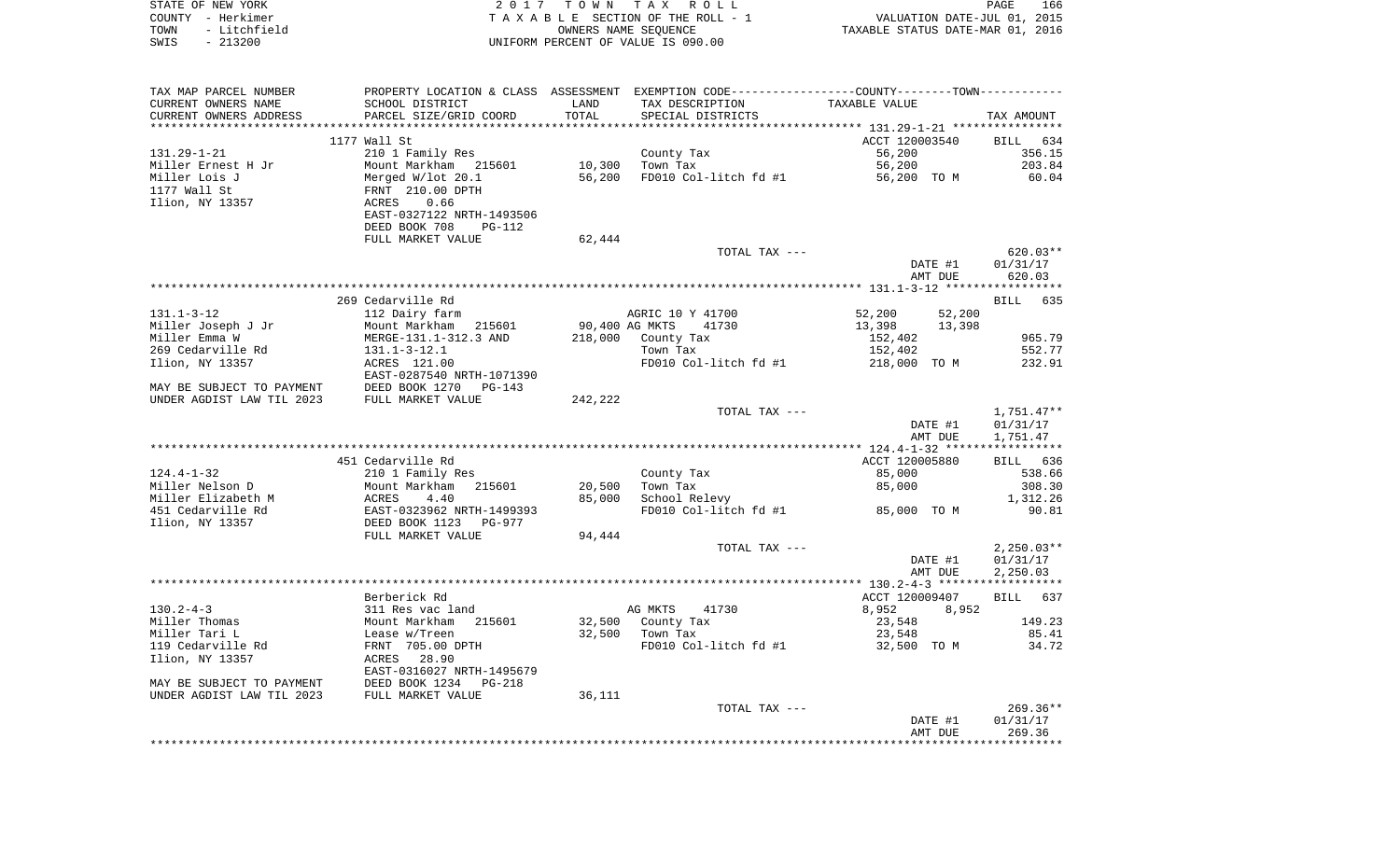| STATE OF NEW YORK    | 2017 TOWN TAX ROLL                 | 167<br>PAGE                      |
|----------------------|------------------------------------|----------------------------------|
| COUNTY - Herkimer    | TAXABLE SECTION OF THE ROLL - 1    | VALUATION DATE-JUL 01, 2015      |
| - Litchfield<br>TOWN | OWNERS NAME SEOUENCE               | TAXABLE STATUS DATE-MAR 01, 2016 |
| $-213200$<br>SWIS    | UNIFORM PERCENT OF VALUE IS 090.00 |                                  |

| TAX MAP PARCEL NUMBER                         | PROPERTY LOCATION & CLASS ASSESSMENT EXEMPTION CODE---------------COUNTY-------TOWN---------- |               |                                                            |                  |                       |
|-----------------------------------------------|-----------------------------------------------------------------------------------------------|---------------|------------------------------------------------------------|------------------|-----------------------|
| CURRENT OWNERS NAME<br>CURRENT OWNERS ADDRESS | SCHOOL DISTRICT<br>PARCEL SIZE/GRID COORD                                                     | LAND<br>TOTAL | TAX DESCRIPTION<br>SPECIAL DISTRICTS                       | TAXABLE VALUE    | TAX AMOUNT            |
|                                               |                                                                                               |               |                                                            |                  |                       |
|                                               | 119 Cedarville Rd                                                                             |               |                                                            | ACCT 120009750   | BILL 638              |
| $131.29 - 1 - 22$                             | 210 1 Family Res                                                                              |               | County Tax                                                 | 57,200           | 362.48                |
| Miller Thomas W                               | Mount Markham 215601                                                                          | 13,000        | Town Tax                                                   | 57,200           | 207.47                |
| Miller Tari L                                 | ACRES<br>$1.00$ BANK<br>184                                                                   | 57,200        | FD010 Col-litch fd #1                                      | 57,200 TO M      | 61.11                 |
| 119 Cedarville Rd                             | EAST-0326978 NRTH-1493598<br>DEED BOOK 888     PG-141                                         |               |                                                            |                  |                       |
| Ilion, NY 13357                               |                                                                                               |               |                                                            |                  |                       |
|                                               | FULL MARKET VALUE                                                                             | 63,556        |                                                            |                  |                       |
|                                               |                                                                                               |               | TOTAL TAX ---                                              | DATE #1          | 631.06**              |
|                                               |                                                                                               |               |                                                            | AMT DUE          | 01/31/17<br>631.06    |
|                                               |                                                                                               |               |                                                            |                  |                       |
|                                               | Elizabethtown Rd                                                                              |               |                                                            | ACCT 120012090   | BILL 639              |
| $125.1 - 2 - 28$                              | 323 Vacant rural                                                                              |               | County Tax                                                 | 6,200            | 39.29                 |
| Miller William J                              | Central Valley 212803                                                                         | 6,200         | Town Tax                                                   | 6,200            | 22.49                 |
| Miller Jonas J                                | ACRES<br>21.40                                                                                | 6,200         | FD010 Col-litch fd #1                                      | 6,200 TO M       | 6.62                  |
| 14720 Bundysburg Rd                           | EAST-0335042 NRTH-1508253                                                                     |               |                                                            |                  |                       |
| Middlefield, OH 44062                         | DEED BOOK 1521<br>$PG-22$                                                                     |               |                                                            |                  |                       |
|                                               | FULL MARKET VALUE                                                                             | 6,889         |                                                            |                  |                       |
|                                               |                                                                                               |               | TOTAL TAX ---                                              | DATE #1          | $68.40**$<br>01/31/17 |
|                                               |                                                                                               |               |                                                            | AMT DUE          | 68.40                 |
|                                               |                                                                                               |               |                                                            |                  |                       |
|                                               | 255 Rider Rd                                                                                  |               |                                                            | ACCT 120005490   | BILL 640              |
| 124.3-1-23                                    | 210 1 Family Res                                                                              |               | County Tax                                                 | 140,000          | 887.20                |
| Mineo Peter J                                 | Mount Markham 215601                                                                          | 18,600        | Town Tax                                                   | 140,000          | 507.79                |
| Mineo Alison K                                | FRNT 216.00 DPTH                                                                              | 140,000       | FD010 Col-litch fd #1                                      | 140,000 TO M     | 149.58                |
| 255 Rider Rd                                  | 1.80<br>ACRES                                                                                 |               |                                                            |                  |                       |
| Clayville, NY 13322                           | EAST-0306718 NRTH-1501234                                                                     |               |                                                            |                  |                       |
|                                               | DEED BOOK 853<br>$PG-324$                                                                     |               |                                                            |                  |                       |
|                                               | FULL MARKET VALUE                                                                             | 155,556       | TOTAL TAX ---                                              |                  | 1,544.57**            |
|                                               |                                                                                               |               |                                                            | DATE #1          | 01/31/17              |
|                                               |                                                                                               |               |                                                            | AMT DUE          | 1,544.57              |
|                                               |                                                                                               |               |                                                            |                  |                       |
|                                               | Monohan Dr                                                                                    |               | 50 PCT OF VALUE USED FOR EXEMPTION PURPOSES ACCT 120090098 |                  | BILL 641              |
| $119.3 - 1 - 14.2$                            | 416 Mfg hsing pk                                                                              |               | VET COM CT 41131                                           | 10,625<br>10,625 |                       |
| Monohan Christopher J                         | Mount Markham 215601                                                                          | 27,200        | County Tax                                                 | 74,375           | 471.33                |
| Monohan Nancy L                               | ACRES<br>2.30                                                                                 | 85,000        | Town Tax                                                   | 74,375           | 269.76                |
| 108 Monohan Dr                                | EAST-0332802 NRTH-1516023                                                                     |               | FD010 Col-litch fd #1                                      | 85,000 TO M      | 90.81                 |
| Ilion, NY 13357                               | DEED BOOK 687<br>$PG-26$                                                                      |               |                                                            |                  |                       |
|                                               | FULL MARKET VALUE                                                                             | 94,444        | TOTAL TAX ---                                              |                  | 831.90**              |
|                                               |                                                                                               |               |                                                            | DATE #1          | 01/31/17              |
|                                               |                                                                                               |               |                                                            | AMT DUE          | 831.90                |
|                                               |                                                                                               |               |                                                            |                  |                       |
|                                               |                                                                                               |               |                                                            |                  |                       |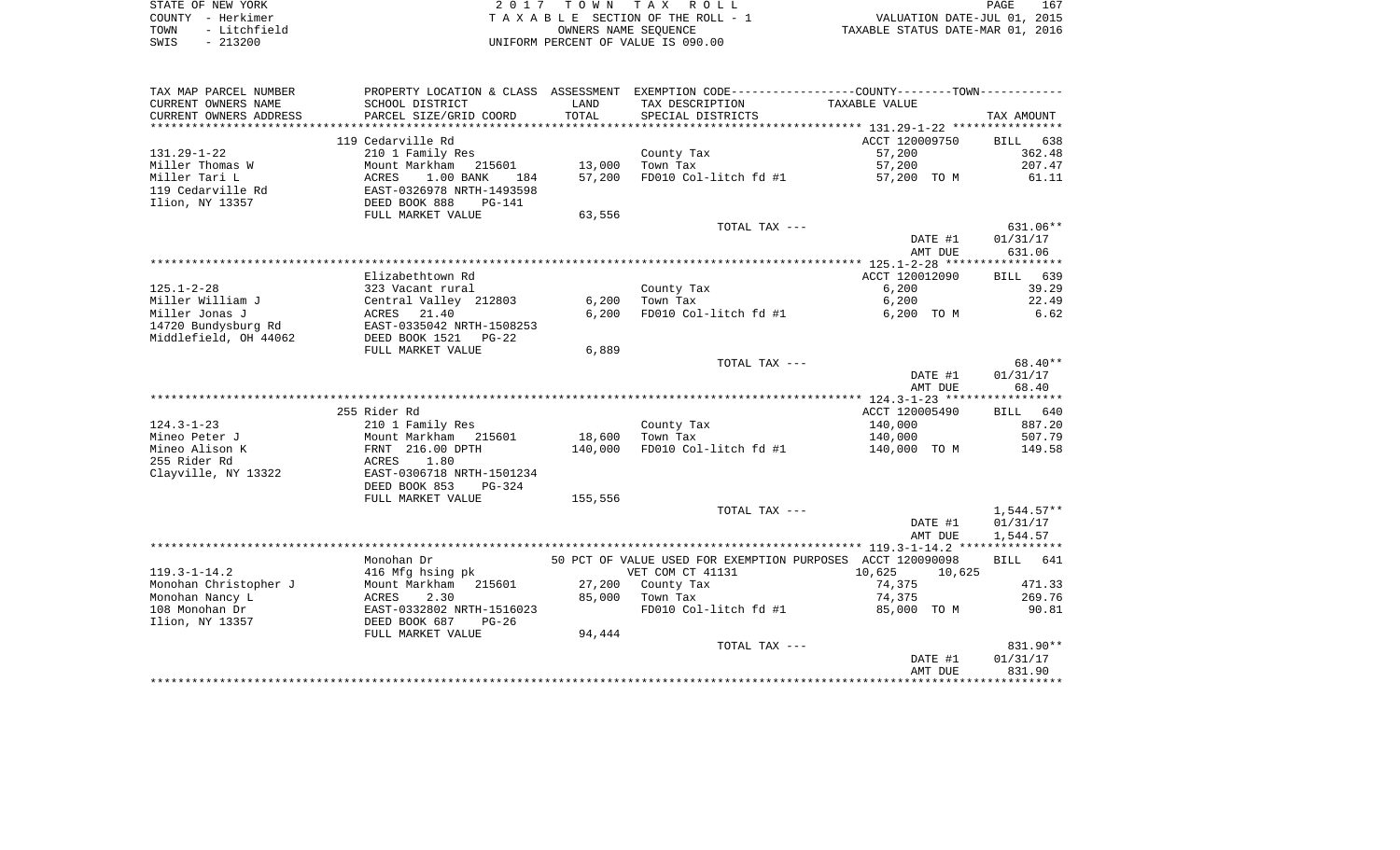| STATE OF NEW YORK |              |
|-------------------|--------------|
| COUNTY - Herkimer |              |
| TOWN              | - Litchfield |
| SWIS              | $-213200$    |

STATE OF NEW YORK 2 0 1 7 T O W N T A X R O L L PAGE 168TA X A B L E SECTION OF THE ROLL - 1 SWIS - 213200 UNIFORM PERCENT OF VALUE IS 090.00

PAGE 168 L E SECTION OF THE ROLL - 1 VALUATION DATE-JUL 01, 2015<br>
OWNERS NAME SEQUENCE TAXABLE STATUS DATE-MAR 01, 2016

| TAX MAP PARCEL NUMBER    | PROPERTY LOCATION & CLASS ASSESSMENT |         | EXEMPTION CODE-----------------COUNTY-------TOWN----------- |               |              |
|--------------------------|--------------------------------------|---------|-------------------------------------------------------------|---------------|--------------|
| CURRENT OWNERS NAME      | SCHOOL DISTRICT                      | LAND    | TAX DESCRIPTION                                             | TAXABLE VALUE |              |
| CURRENT OWNERS ADDRESS   | PARCEL SIZE/GRID COORD               | TOTAL   | SPECIAL DISTRICTS                                           |               | TAX AMOUNT   |
|                          |                                      |         |                                                             |               |              |
|                          | Barringer Rd                         |         |                                                             |               | 642<br>BILL  |
| $119.3 - 1 - 66$         | 314 Rural vac<10                     |         | County Tax                                                  | 3,730         | 23.64        |
| Monohan Peter J          | Mount Markham 215601                 | 3,730   | Town Tax                                                    | 3,730         | 13.53        |
| 1252 Barringer Road      | FRNT 585.00 DPTH<br>27.00            | 3,730   | FD010 Col-litch fd #1                                       | 3,730 TO M    | 3.99         |
| Ilion, NY 13357          | FULL MARKET VALUE                    | 4,144   |                                                             |               |              |
|                          |                                      |         | TOTAL TAX ---                                               |               | $41.16**$    |
|                          |                                      |         |                                                             | DATE #1       | 01/31/17     |
|                          |                                      |         |                                                             | AMT DUE       | 41.16        |
|                          |                                      |         |                                                             |               |              |
|                          | 1866 State Route 51                  |         |                                                             | ACCT 200059   | BILL 643     |
| $125.1 - 2 - 30$         | 210 1 Family Res                     |         | County Tax                                                  | 72,800        | 461.34       |
| Morgan Colleen J         | Mount Markham 215601                 | 11,600  | Town Tax                                                    | 72,800        | 264.05       |
| 1866 State Route 51      | FRNT 120.00 DPTH 310.00              | 72,800  | FD010 Col-litch fd #1                                       | 72,800 TO M   | 77.78        |
| Ilion, NY 13357          | EAST-0331807 NRTH-1508457            |         |                                                             |               |              |
|                          | DEED BOOK 1618 PG-907                |         |                                                             |               |              |
| PRIOR OWNER ON 3/01/2016 | FULL MARKET VALUE                    | 80,889  |                                                             |               |              |
| Edwards Gerald A         |                                      |         |                                                             |               |              |
|                          |                                      |         | TOTAL TAX ---                                               |               | 803.17**     |
|                          |                                      |         |                                                             | DATE #1       | 01/31/17     |
|                          |                                      |         |                                                             | AMT DUE       | 803.17       |
|                          |                                      |         |                                                             |               |              |
|                          | Barringer Rd                         |         |                                                             |               | BILL 644     |
| $119.3 - 1 - 61$         | 314 Rural vac<10                     |         | County Tax                                                  | 6,150         | 38.97        |
| Morgan David             | Mount Markham<br>215601              | 6,150   | Town Tax                                                    | 6,150         | 22.31        |
| 1199 Barringer Road      | FRNT 208.00 DPTH 129.00              | 6,150   | FD010 Col-litch fd #1                                       | 6,150 TO M    | 6.57         |
| Ilion, NY 13357          | FULL MARKET VALUE                    | 6,833   |                                                             |               |              |
|                          |                                      |         | TOTAL TAX ---                                               |               | $67.85**$    |
|                          |                                      |         |                                                             | DATE #1       | 01/31/17     |
|                          |                                      |         |                                                             | AMT DUE       | 67.85        |
|                          |                                      |         |                                                             |               |              |
|                          | 748 Berberick Rd                     |         |                                                             |               | BILL 645     |
| $124.4 - 1 - 4.4$        | 210 1 Family Res                     |         | County Tax                                                  | 94,000        | 595.69       |
| Morris Kristyn E         | Mount Markham<br>215601              | 19,600  | Town Tax                                                    | 94,000        | 340.94       |
| 748 Berberick Rd         | ACRES<br>4.00                        | 94,000  | FD010 Col-litch fd #1                                       | 94,000 TO M   | 100.43       |
| Frankfort, NY 13340      | EAST-0319086 NRTH-1504949            |         |                                                             |               |              |
|                          | DEED BOOK 1135<br><b>PG-271</b>      |         |                                                             |               |              |
|                          | FULL MARKET VALUE                    | 104,444 |                                                             |               |              |
|                          |                                      |         | TOTAL TAX ---                                               |               | $1,037.06**$ |
|                          |                                      |         |                                                             | DATE #1       | 01/31/17     |
|                          |                                      |         |                                                             | AMT DUE       | 1,037.06     |
|                          |                                      |         |                                                             |               |              |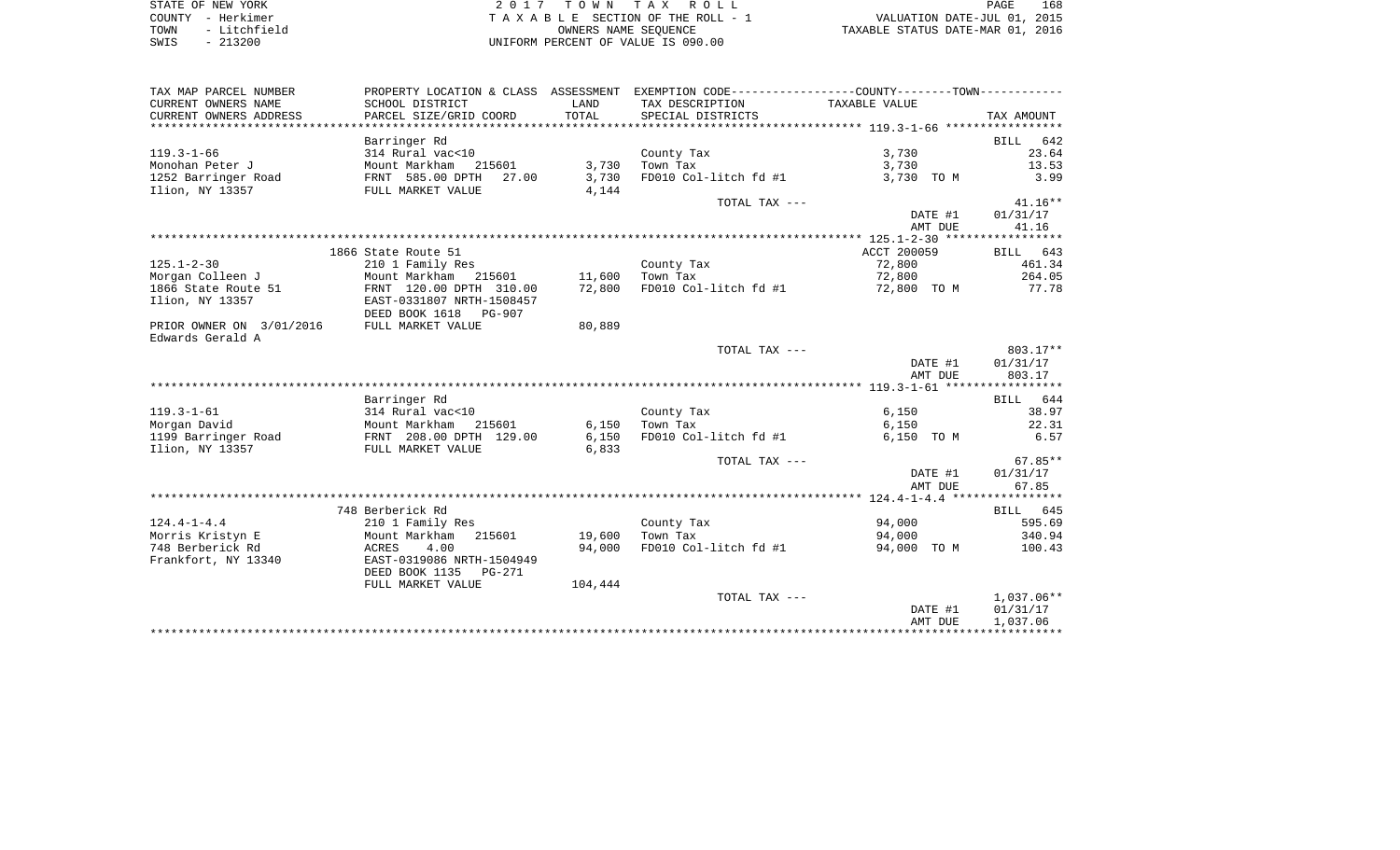|      | STATE OF NEW YORK | 2017 TOWN TAX ROLL                 | 169<br>PAGE                      |
|------|-------------------|------------------------------------|----------------------------------|
|      | COUNTY - Herkimer | TAXABLE SECTION OF THE ROLL - 1    | VALUATION DATE-JUL 01, 2015      |
| TOWN | - Litchfield      | OWNERS NAME SEOUENCE               | TAXABLE STATUS DATE-MAR 01, 2016 |
| SWIS | $-213200$         | UNIFORM PERCENT OF VALUE IS 090.00 |                                  |

| CURRENT OWNERS NAME<br>SCHOOL DISTRICT<br>LAND<br>TAX DESCRIPTION<br>TAXABLE VALUE<br>PARCEL SIZE/GRID COORD<br>TOTAL<br>SPECIAL DISTRICTS<br>TAX AMOUNT<br>*****************<br>Soncody Rd<br><b>BILL</b><br>8,500<br>53.87<br>314 Rural vac<10<br>County Tax<br>Mount Markham<br>8,500<br>Town Tax<br>8,500<br>30.83<br>215601<br>9.08<br>FRNT 134.00 DPTH<br>8,500<br>FD010 Col-litch fd #1<br>8,500 TO M<br>3.70<br>ACRES<br>EAST-0274150 NRTH-1075920<br>DEED BOOK 1181<br>PG-873<br>FULL MARKET VALUE<br>9,444<br>TOTAL TAX ---<br>DATE #1<br>01/31/17<br>93.78<br>AMT DUE<br>Albany Rd<br>314 Rural vac<10<br>County Tax<br>9,600<br>Mount Markham 215601<br>9,600<br>Town Tax<br>9,600<br>FD010 Col-litch fd #1<br>FRNT 504.00 DPTH<br>9,600<br>9,600 TO M<br>10.26<br>5.20<br>ACRES<br>EAST-0273810 NRTH-1075860<br>DEED BOOK 1196<br>PG-739<br>FULL MARKET VALUE<br>10,667<br>TOTAL TAX ---<br>DATE #1<br>01/31/17<br>105.92<br>AMT DUE<br>592 Albany Rd<br>ACCT 120010800<br>210 1 Family Res<br>80,000<br>County Tax<br>12,900<br>80,000<br>290.16<br>Mount Markham 215601<br>Town Tax<br>80,000<br>FD010 Col-litch fd #1<br>FRNT 170.00 DPTH 170.00<br>80,000 TO M<br>85.47<br>ACRES<br>0.66<br>EAST-0310812 NRTH-1500684<br>DEED BOOK 1173<br>$PG-401$<br>88,889<br>FULL MARKET VALUE<br>TOTAL TAX ---<br>882.60**<br>DATE #1<br>01/31/17<br>AMT DUE<br>882.60<br>340 Butcher Rd<br>210 1 Family Res<br>County Tax<br>155,000<br>Mount Markham<br>15,000<br>Town Tax<br>155,000<br>215601<br>FRNT 200.00 DPTH<br>155,000<br>FD010 Col-litch fd #1<br>155,000 TO M<br>165.60<br>1.60<br>ACRES<br>EAST-0311990 NRTH-1514901<br>DEED BOOK 1076<br>PG-110<br>FULL MARKET VALUE<br>172,222<br>TOTAL TAX ---<br>1,710.05** | TAX MAP PARCEL NUMBER |  | PROPERTY LOCATION & CLASS ASSESSMENT EXEMPTION CODE---------------COUNTY-------TOWN---------- |          |
|------------------------------------------------------------------------------------------------------------------------------------------------------------------------------------------------------------------------------------------------------------------------------------------------------------------------------------------------------------------------------------------------------------------------------------------------------------------------------------------------------------------------------------------------------------------------------------------------------------------------------------------------------------------------------------------------------------------------------------------------------------------------------------------------------------------------------------------------------------------------------------------------------------------------------------------------------------------------------------------------------------------------------------------------------------------------------------------------------------------------------------------------------------------------------------------------------------------------------------------------------------------------------------------------------------------------------------------------------------------------------------------------------------------------------------------------------------------------------------------------------------------------------------------------------------------------------------------------------------------------------------------------------------------------------------------------------------------------------------|-----------------------|--|-----------------------------------------------------------------------------------------------|----------|
| CURRENT OWNERS ADDRESS<br>$124.3 - 4 - 5$<br>Mount David<br>Mount Wilma<br>592 Albany Road<br>W Winfield, NY 13491<br>$124.3 - 4 - 6$<br>Mount David<br>Mount Wilma<br>592 Albany Rd<br>W Winfield, NY 13491<br>$124.3 - 2 - 15$<br>Mount David W<br>Mount Wilma J<br>592 Albany St<br>West Winfield, NY 13491<br>$118.3 - 1 - 61.5$<br>Moxham Michael J<br>Moxham Melissa A<br>340 Butcher Rd<br>Clayville, NY 13322                                                                                                                                                                                                                                                                                                                                                                                                                                                                                                                                                                                                                                                                                                                                                                                                                                                                                                                                                                                                                                                                                                                                                                                                                                                                                                              |                       |  |                                                                                               |          |
|                                                                                                                                                                                                                                                                                                                                                                                                                                                                                                                                                                                                                                                                                                                                                                                                                                                                                                                                                                                                                                                                                                                                                                                                                                                                                                                                                                                                                                                                                                                                                                                                                                                                                                                                    |                       |  |                                                                                               |          |
|                                                                                                                                                                                                                                                                                                                                                                                                                                                                                                                                                                                                                                                                                                                                                                                                                                                                                                                                                                                                                                                                                                                                                                                                                                                                                                                                                                                                                                                                                                                                                                                                                                                                                                                                    |                       |  |                                                                                               |          |
|                                                                                                                                                                                                                                                                                                                                                                                                                                                                                                                                                                                                                                                                                                                                                                                                                                                                                                                                                                                                                                                                                                                                                                                                                                                                                                                                                                                                                                                                                                                                                                                                                                                                                                                                    |                       |  |                                                                                               | 646      |
|                                                                                                                                                                                                                                                                                                                                                                                                                                                                                                                                                                                                                                                                                                                                                                                                                                                                                                                                                                                                                                                                                                                                                                                                                                                                                                                                                                                                                                                                                                                                                                                                                                                                                                                                    |                       |  |                                                                                               |          |
|                                                                                                                                                                                                                                                                                                                                                                                                                                                                                                                                                                                                                                                                                                                                                                                                                                                                                                                                                                                                                                                                                                                                                                                                                                                                                                                                                                                                                                                                                                                                                                                                                                                                                                                                    |                       |  |                                                                                               |          |
|                                                                                                                                                                                                                                                                                                                                                                                                                                                                                                                                                                                                                                                                                                                                                                                                                                                                                                                                                                                                                                                                                                                                                                                                                                                                                                                                                                                                                                                                                                                                                                                                                                                                                                                                    |                       |  |                                                                                               |          |
|                                                                                                                                                                                                                                                                                                                                                                                                                                                                                                                                                                                                                                                                                                                                                                                                                                                                                                                                                                                                                                                                                                                                                                                                                                                                                                                                                                                                                                                                                                                                                                                                                                                                                                                                    |                       |  |                                                                                               |          |
|                                                                                                                                                                                                                                                                                                                                                                                                                                                                                                                                                                                                                                                                                                                                                                                                                                                                                                                                                                                                                                                                                                                                                                                                                                                                                                                                                                                                                                                                                                                                                                                                                                                                                                                                    |                       |  |                                                                                               |          |
|                                                                                                                                                                                                                                                                                                                                                                                                                                                                                                                                                                                                                                                                                                                                                                                                                                                                                                                                                                                                                                                                                                                                                                                                                                                                                                                                                                                                                                                                                                                                                                                                                                                                                                                                    |                       |  |                                                                                               |          |
|                                                                                                                                                                                                                                                                                                                                                                                                                                                                                                                                                                                                                                                                                                                                                                                                                                                                                                                                                                                                                                                                                                                                                                                                                                                                                                                                                                                                                                                                                                                                                                                                                                                                                                                                    |                       |  |                                                                                               | 93.78**  |
|                                                                                                                                                                                                                                                                                                                                                                                                                                                                                                                                                                                                                                                                                                                                                                                                                                                                                                                                                                                                                                                                                                                                                                                                                                                                                                                                                                                                                                                                                                                                                                                                                                                                                                                                    |                       |  |                                                                                               |          |
|                                                                                                                                                                                                                                                                                                                                                                                                                                                                                                                                                                                                                                                                                                                                                                                                                                                                                                                                                                                                                                                                                                                                                                                                                                                                                                                                                                                                                                                                                                                                                                                                                                                                                                                                    |                       |  |                                                                                               |          |
|                                                                                                                                                                                                                                                                                                                                                                                                                                                                                                                                                                                                                                                                                                                                                                                                                                                                                                                                                                                                                                                                                                                                                                                                                                                                                                                                                                                                                                                                                                                                                                                                                                                                                                                                    |                       |  |                                                                                               |          |
|                                                                                                                                                                                                                                                                                                                                                                                                                                                                                                                                                                                                                                                                                                                                                                                                                                                                                                                                                                                                                                                                                                                                                                                                                                                                                                                                                                                                                                                                                                                                                                                                                                                                                                                                    |                       |  |                                                                                               | BILL 647 |
|                                                                                                                                                                                                                                                                                                                                                                                                                                                                                                                                                                                                                                                                                                                                                                                                                                                                                                                                                                                                                                                                                                                                                                                                                                                                                                                                                                                                                                                                                                                                                                                                                                                                                                                                    |                       |  |                                                                                               | 60.84    |
|                                                                                                                                                                                                                                                                                                                                                                                                                                                                                                                                                                                                                                                                                                                                                                                                                                                                                                                                                                                                                                                                                                                                                                                                                                                                                                                                                                                                                                                                                                                                                                                                                                                                                                                                    |                       |  |                                                                                               | 34.82    |
|                                                                                                                                                                                                                                                                                                                                                                                                                                                                                                                                                                                                                                                                                                                                                                                                                                                                                                                                                                                                                                                                                                                                                                                                                                                                                                                                                                                                                                                                                                                                                                                                                                                                                                                                    |                       |  |                                                                                               |          |
|                                                                                                                                                                                                                                                                                                                                                                                                                                                                                                                                                                                                                                                                                                                                                                                                                                                                                                                                                                                                                                                                                                                                                                                                                                                                                                                                                                                                                                                                                                                                                                                                                                                                                                                                    |                       |  |                                                                                               |          |
|                                                                                                                                                                                                                                                                                                                                                                                                                                                                                                                                                                                                                                                                                                                                                                                                                                                                                                                                                                                                                                                                                                                                                                                                                                                                                                                                                                                                                                                                                                                                                                                                                                                                                                                                    |                       |  |                                                                                               |          |
|                                                                                                                                                                                                                                                                                                                                                                                                                                                                                                                                                                                                                                                                                                                                                                                                                                                                                                                                                                                                                                                                                                                                                                                                                                                                                                                                                                                                                                                                                                                                                                                                                                                                                                                                    |                       |  |                                                                                               |          |
|                                                                                                                                                                                                                                                                                                                                                                                                                                                                                                                                                                                                                                                                                                                                                                                                                                                                                                                                                                                                                                                                                                                                                                                                                                                                                                                                                                                                                                                                                                                                                                                                                                                                                                                                    |                       |  |                                                                                               | 105.92** |
|                                                                                                                                                                                                                                                                                                                                                                                                                                                                                                                                                                                                                                                                                                                                                                                                                                                                                                                                                                                                                                                                                                                                                                                                                                                                                                                                                                                                                                                                                                                                                                                                                                                                                                                                    |                       |  |                                                                                               |          |
|                                                                                                                                                                                                                                                                                                                                                                                                                                                                                                                                                                                                                                                                                                                                                                                                                                                                                                                                                                                                                                                                                                                                                                                                                                                                                                                                                                                                                                                                                                                                                                                                                                                                                                                                    |                       |  |                                                                                               |          |
|                                                                                                                                                                                                                                                                                                                                                                                                                                                                                                                                                                                                                                                                                                                                                                                                                                                                                                                                                                                                                                                                                                                                                                                                                                                                                                                                                                                                                                                                                                                                                                                                                                                                                                                                    |                       |  |                                                                                               |          |
|                                                                                                                                                                                                                                                                                                                                                                                                                                                                                                                                                                                                                                                                                                                                                                                                                                                                                                                                                                                                                                                                                                                                                                                                                                                                                                                                                                                                                                                                                                                                                                                                                                                                                                                                    |                       |  |                                                                                               | BILL 648 |
|                                                                                                                                                                                                                                                                                                                                                                                                                                                                                                                                                                                                                                                                                                                                                                                                                                                                                                                                                                                                                                                                                                                                                                                                                                                                                                                                                                                                                                                                                                                                                                                                                                                                                                                                    |                       |  |                                                                                               | 506.97   |
|                                                                                                                                                                                                                                                                                                                                                                                                                                                                                                                                                                                                                                                                                                                                                                                                                                                                                                                                                                                                                                                                                                                                                                                                                                                                                                                                                                                                                                                                                                                                                                                                                                                                                                                                    |                       |  |                                                                                               |          |
|                                                                                                                                                                                                                                                                                                                                                                                                                                                                                                                                                                                                                                                                                                                                                                                                                                                                                                                                                                                                                                                                                                                                                                                                                                                                                                                                                                                                                                                                                                                                                                                                                                                                                                                                    |                       |  |                                                                                               |          |
|                                                                                                                                                                                                                                                                                                                                                                                                                                                                                                                                                                                                                                                                                                                                                                                                                                                                                                                                                                                                                                                                                                                                                                                                                                                                                                                                                                                                                                                                                                                                                                                                                                                                                                                                    |                       |  |                                                                                               |          |
|                                                                                                                                                                                                                                                                                                                                                                                                                                                                                                                                                                                                                                                                                                                                                                                                                                                                                                                                                                                                                                                                                                                                                                                                                                                                                                                                                                                                                                                                                                                                                                                                                                                                                                                                    |                       |  |                                                                                               |          |
|                                                                                                                                                                                                                                                                                                                                                                                                                                                                                                                                                                                                                                                                                                                                                                                                                                                                                                                                                                                                                                                                                                                                                                                                                                                                                                                                                                                                                                                                                                                                                                                                                                                                                                                                    |                       |  |                                                                                               |          |
|                                                                                                                                                                                                                                                                                                                                                                                                                                                                                                                                                                                                                                                                                                                                                                                                                                                                                                                                                                                                                                                                                                                                                                                                                                                                                                                                                                                                                                                                                                                                                                                                                                                                                                                                    |                       |  |                                                                                               |          |
|                                                                                                                                                                                                                                                                                                                                                                                                                                                                                                                                                                                                                                                                                                                                                                                                                                                                                                                                                                                                                                                                                                                                                                                                                                                                                                                                                                                                                                                                                                                                                                                                                                                                                                                                    |                       |  |                                                                                               |          |
|                                                                                                                                                                                                                                                                                                                                                                                                                                                                                                                                                                                                                                                                                                                                                                                                                                                                                                                                                                                                                                                                                                                                                                                                                                                                                                                                                                                                                                                                                                                                                                                                                                                                                                                                    |                       |  |                                                                                               |          |
|                                                                                                                                                                                                                                                                                                                                                                                                                                                                                                                                                                                                                                                                                                                                                                                                                                                                                                                                                                                                                                                                                                                                                                                                                                                                                                                                                                                                                                                                                                                                                                                                                                                                                                                                    |                       |  |                                                                                               |          |
|                                                                                                                                                                                                                                                                                                                                                                                                                                                                                                                                                                                                                                                                                                                                                                                                                                                                                                                                                                                                                                                                                                                                                                                                                                                                                                                                                                                                                                                                                                                                                                                                                                                                                                                                    |                       |  |                                                                                               | BILL 649 |
|                                                                                                                                                                                                                                                                                                                                                                                                                                                                                                                                                                                                                                                                                                                                                                                                                                                                                                                                                                                                                                                                                                                                                                                                                                                                                                                                                                                                                                                                                                                                                                                                                                                                                                                                    |                       |  |                                                                                               | 982.26   |
|                                                                                                                                                                                                                                                                                                                                                                                                                                                                                                                                                                                                                                                                                                                                                                                                                                                                                                                                                                                                                                                                                                                                                                                                                                                                                                                                                                                                                                                                                                                                                                                                                                                                                                                                    |                       |  |                                                                                               | 562.19   |
|                                                                                                                                                                                                                                                                                                                                                                                                                                                                                                                                                                                                                                                                                                                                                                                                                                                                                                                                                                                                                                                                                                                                                                                                                                                                                                                                                                                                                                                                                                                                                                                                                                                                                                                                    |                       |  |                                                                                               |          |
|                                                                                                                                                                                                                                                                                                                                                                                                                                                                                                                                                                                                                                                                                                                                                                                                                                                                                                                                                                                                                                                                                                                                                                                                                                                                                                                                                                                                                                                                                                                                                                                                                                                                                                                                    |                       |  |                                                                                               |          |
|                                                                                                                                                                                                                                                                                                                                                                                                                                                                                                                                                                                                                                                                                                                                                                                                                                                                                                                                                                                                                                                                                                                                                                                                                                                                                                                                                                                                                                                                                                                                                                                                                                                                                                                                    |                       |  |                                                                                               |          |
|                                                                                                                                                                                                                                                                                                                                                                                                                                                                                                                                                                                                                                                                                                                                                                                                                                                                                                                                                                                                                                                                                                                                                                                                                                                                                                                                                                                                                                                                                                                                                                                                                                                                                                                                    |                       |  |                                                                                               |          |
|                                                                                                                                                                                                                                                                                                                                                                                                                                                                                                                                                                                                                                                                                                                                                                                                                                                                                                                                                                                                                                                                                                                                                                                                                                                                                                                                                                                                                                                                                                                                                                                                                                                                                                                                    |                       |  |                                                                                               |          |
| 01/31/17<br>DATE #1                                                                                                                                                                                                                                                                                                                                                                                                                                                                                                                                                                                                                                                                                                                                                                                                                                                                                                                                                                                                                                                                                                                                                                                                                                                                                                                                                                                                                                                                                                                                                                                                                                                                                                                |                       |  |                                                                                               |          |
| AMT DUE<br>1,710.05                                                                                                                                                                                                                                                                                                                                                                                                                                                                                                                                                                                                                                                                                                                                                                                                                                                                                                                                                                                                                                                                                                                                                                                                                                                                                                                                                                                                                                                                                                                                                                                                                                                                                                                |                       |  |                                                                                               |          |
|                                                                                                                                                                                                                                                                                                                                                                                                                                                                                                                                                                                                                                                                                                                                                                                                                                                                                                                                                                                                                                                                                                                                                                                                                                                                                                                                                                                                                                                                                                                                                                                                                                                                                                                                    |                       |  |                                                                                               |          |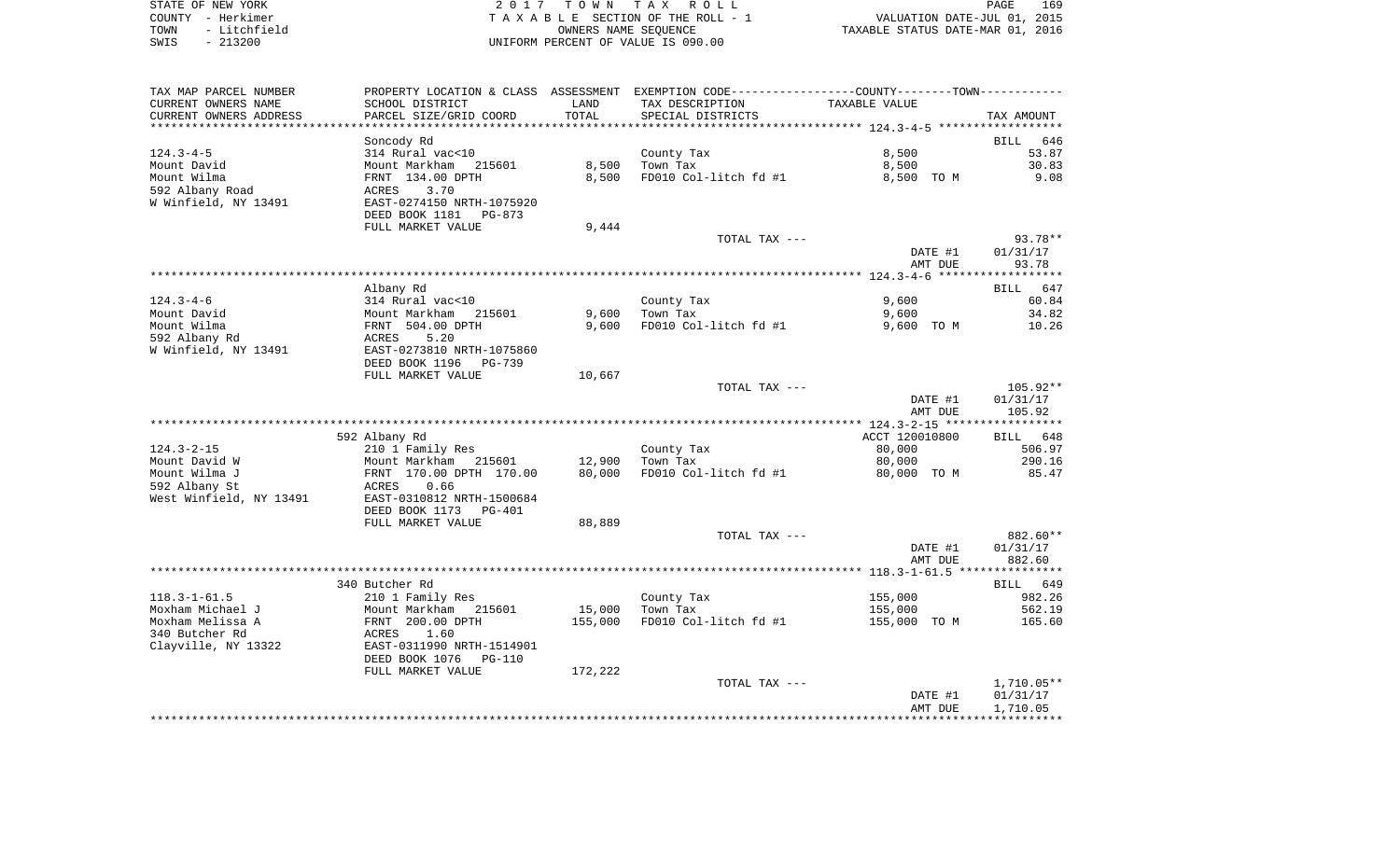| STATE OF NEW YORK    | 2017 TOWN TAX ROLL                 | 170<br>PAGE                      |
|----------------------|------------------------------------|----------------------------------|
| COUNTY - Herkimer    | TAXABLE SECTION OF THE ROLL - 1    | VALUATION DATE-JUL 01, 2015      |
| - Litchfield<br>TOWN | OWNERS NAME SEOUENCE               | TAXABLE STATUS DATE-MAR 01, 2016 |
| - 213200<br>SWIS     | UNIFORM PERCENT OF VALUE IS 090.00 |                                  |

|                                                                                                | 1073 Cedarville Rd<br>210 1 Family Res<br>Mount Markham<br>215601<br>FRNT 238.00 DPTH 217.00<br>1.30 BANK<br>ACRES<br>193<br>EAST-0324690 NRTH-1512023<br>DEED BOOK 714<br>PG-333<br>FULL MARKET VALUE | 13,700<br>57,200<br>63,556 | VET COM CT 41131<br>County Tax<br>Town Tax<br>FD010 Col-litch fd #1<br>TOTAL TAX --- | ACCT 120012960<br>13,350<br>13,350<br>43,850<br>43,850<br>57,200 TO M<br>DATE #1<br>AMT DUE      | BILL 653<br>277.88<br>159.05<br>61.11<br>498.04**<br>01/31/17<br>498.04 |
|------------------------------------------------------------------------------------------------|--------------------------------------------------------------------------------------------------------------------------------------------------------------------------------------------------------|----------------------------|--------------------------------------------------------------------------------------|--------------------------------------------------------------------------------------------------|-------------------------------------------------------------------------|
| $118.4 - 1 - 55$<br>Neale Richard C<br>Neale Denise J<br>1072 Cedarville Rd<br>Ilion, NY 13357 |                                                                                                                                                                                                        |                            |                                                                                      |                                                                                                  |                                                                         |
|                                                                                                |                                                                                                                                                                                                        |                            |                                                                                      |                                                                                                  |                                                                         |
|                                                                                                |                                                                                                                                                                                                        |                            |                                                                                      |                                                                                                  |                                                                         |
|                                                                                                |                                                                                                                                                                                                        |                            |                                                                                      |                                                                                                  |                                                                         |
|                                                                                                |                                                                                                                                                                                                        |                            |                                                                                      |                                                                                                  |                                                                         |
|                                                                                                |                                                                                                                                                                                                        |                            |                                                                                      |                                                                                                  |                                                                         |
|                                                                                                |                                                                                                                                                                                                        |                            |                                                                                      |                                                                                                  |                                                                         |
|                                                                                                |                                                                                                                                                                                                        |                            |                                                                                      |                                                                                                  |                                                                         |
|                                                                                                |                                                                                                                                                                                                        |                            |                                                                                      |                                                                                                  |                                                                         |
|                                                                                                |                                                                                                                                                                                                        |                            |                                                                                      |                                                                                                  |                                                                         |
|                                                                                                |                                                                                                                                                                                                        |                            |                                                                                      |                                                                                                  |                                                                         |
|                                                                                                |                                                                                                                                                                                                        |                            |                                                                                      | AMT DUE                                                                                          | 1,376.57                                                                |
|                                                                                                |                                                                                                                                                                                                        |                            |                                                                                      | DATE #1                                                                                          | 01/31/17                                                                |
|                                                                                                |                                                                                                                                                                                                        |                            | TOTAL TAX ---                                                                        |                                                                                                  | $1,376.57**$                                                            |
|                                                                                                | FULL MARKET VALUE                                                                                                                                                                                      | 88,667                     |                                                                                      |                                                                                                  |                                                                         |
| Frankfort, NY 13340                                                                            | DEED BOOK 1107 PG-597                                                                                                                                                                                  |                            |                                                                                      |                                                                                                  |                                                                         |
| 570 Bennett Rd                                                                                 | EAST-0315941 NRTH-1518718                                                                                                                                                                              |                            | FD010 Col-litch fd #1                                                                | 79,800 TO M                                                                                      | 85.26                                                                   |
| Fish Dwight                                                                                    | ACRES<br>1.00                                                                                                                                                                                          | 79,800                     | School Relevy                                                                        |                                                                                                  | 496.17                                                                  |
| Mykel Marlynn J                                                                                | Mount Markham<br>215601                                                                                                                                                                                | 13,000                     | Town Tax                                                                             | 79,800                                                                                           | 289.44                                                                  |
| $118.4 - 1 - 7$                                                                                | 210 1 Family Res                                                                                                                                                                                       |                            | County Tax                                                                           | 79,800                                                                                           | 505.70                                                                  |
|                                                                                                | 570 Bennett Rd                                                                                                                                                                                         |                            |                                                                                      | ACCT 120090031                                                                                   | BILL 652                                                                |
|                                                                                                |                                                                                                                                                                                                        |                            |                                                                                      |                                                                                                  |                                                                         |
|                                                                                                |                                                                                                                                                                                                        |                            |                                                                                      | AMT DUE                                                                                          | 688.44                                                                  |
|                                                                                                |                                                                                                                                                                                                        |                            |                                                                                      | DATE #1                                                                                          | 01/31/17                                                                |
|                                                                                                |                                                                                                                                                                                                        |                            | TOTAL TAX ---                                                                        |                                                                                                  | 688.44**                                                                |
|                                                                                                | FULL MARKET VALUE                                                                                                                                                                                      | 69,333                     |                                                                                      |                                                                                                  |                                                                         |
| Frankfort, NY 13340                                                                            | DEED BOOK 821<br>$PG-60$                                                                                                                                                                               |                            |                                                                                      |                                                                                                  |                                                                         |
| 175 Clemons Rd                                                                                 | EAST-0318105 NRTH-1519616                                                                                                                                                                              |                            |                                                                                      |                                                                                                  |                                                                         |
| Murray Rebecca R                                                                               | ACRES<br>5.70                                                                                                                                                                                          | 62,400                     | FD010 Col-litch fd #1                                                                | 62,400 TO M                                                                                      | 66.67                                                                   |
| Murray Steven Edward                                                                           | Mount Markham<br>215601                                                                                                                                                                                | 22,700                     | Town Tax                                                                             | 62,400                                                                                           | 226.33                                                                  |
| $118.4 - 1 - 16.1$                                                                             | 210 1 Family Res                                                                                                                                                                                       |                            | County Tax                                                                           | 62,400                                                                                           | 395.44                                                                  |
|                                                                                                | 175 Clemons Rd                                                                                                                                                                                         |                            |                                                                                      | ACCT 120013770                                                                                   | BILL 651                                                                |
|                                                                                                |                                                                                                                                                                                                        |                            |                                                                                      |                                                                                                  |                                                                         |
|                                                                                                |                                                                                                                                                                                                        |                            |                                                                                      | DATE #1<br>AMT DUE                                                                               | 01/31/17<br>1,080.56                                                    |
|                                                                                                |                                                                                                                                                                                                        |                            | TOTAL TAX ---                                                                        |                                                                                                  | $1,080.56**$                                                            |
|                                                                                                | FULL MARKET VALUE                                                                                                                                                                                      | 122,222                    |                                                                                      |                                                                                                  |                                                                         |
|                                                                                                | DEED BOOK 1215<br>PG-205                                                                                                                                                                               |                            |                                                                                      |                                                                                                  |                                                                         |
| Ilion, NY 13357                                                                                | EAST-0330896 NRTH-1507486                                                                                                                                                                              |                            |                                                                                      |                                                                                                  |                                                                         |
| 1801 State Route 51                                                                            | 8.00<br>ACRES                                                                                                                                                                                          |                            | FD010 Col-litch fd #1                                                                | 110,000 TO M                                                                                     | 117.52                                                                  |
| Murphy Phyllis                                                                                 | FRNT 240.00 DPTH                                                                                                                                                                                       | 110,000                    | Town Tax                                                                             | 96,650                                                                                           | 350.55                                                                  |
| Murphy Larry                                                                                   | Mount Markham<br>215601                                                                                                                                                                                | 25,500                     | County Tax                                                                           | 96,650                                                                                           | 612.49                                                                  |
| $125.1 - 2 - 43.1$                                                                             | 210 1 Family Res                                                                                                                                                                                       |                            | VET COM CT 41131                                                                     | 13,350<br>13,350                                                                                 |                                                                         |
|                                                                                                | 1801 State Route 51                                                                                                                                                                                    |                            |                                                                                      | ACCT 120007290                                                                                   | <b>BILL</b><br>650                                                      |
|                                                                                                |                                                                                                                                                                                                        |                            |                                                                                      |                                                                                                  |                                                                         |
|                                                                                                | PARCEL SIZE/GRID COORD                                                                                                                                                                                 | TOTAL                      | SPECIAL DISTRICTS                                                                    |                                                                                                  | TAX AMOUNT                                                              |
|                                                                                                |                                                                                                                                                                                                        |                            |                                                                                      | TAXABLE VALUE                                                                                    |                                                                         |
| CURRENT OWNERS NAME<br>CURRENT OWNERS ADDRESS                                                  | SCHOOL DISTRICT                                                                                                                                                                                        | LAND                       | TAX DESCRIPTION                                                                      | PROPERTY LOCATION & CLASS ASSESSMENT EXEMPTION CODE----------------COUNTY--------TOWN----------- |                                                                         |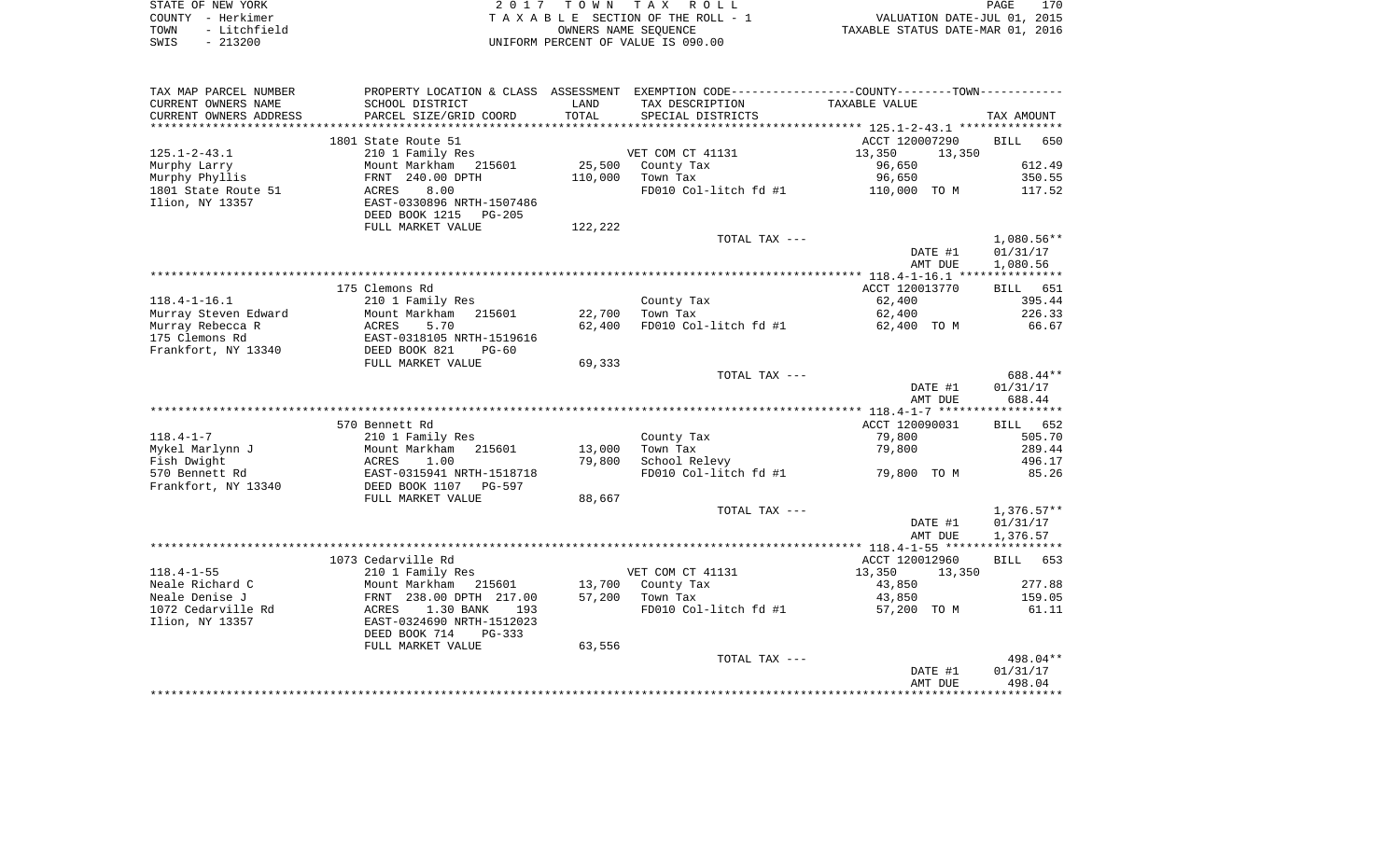|      | STATE OF NEW YORK | 2017 TOWN TAX ROLL                 | 171<br>PAGE                      |
|------|-------------------|------------------------------------|----------------------------------|
|      | COUNTY - Herkimer | TAXABLE SECTION OF THE ROLL - 1    | VALUATION DATE-JUL 01, 2015      |
| TOWN | - Litchfield      | OWNERS NAME SEOUENCE               | TAXABLE STATUS DATE-MAR 01, 2016 |
| SWIS | $-213200$         | UNIFORM PERCENT OF VALUE IS 090.00 |                                  |

| TAX MAP PARCEL NUMBER                                 | PROPERTY LOCATION & CLASS ASSESSMENT |         | EXEMPTION CODE-----------------COUNTY--------TOWN----------- |                 |                    |
|-------------------------------------------------------|--------------------------------------|---------|--------------------------------------------------------------|-----------------|--------------------|
| CURRENT OWNERS NAME                                   | SCHOOL DISTRICT                      | LAND    | TAX DESCRIPTION                                              | TAXABLE VALUE   |                    |
| CURRENT OWNERS ADDRESS                                | PARCEL SIZE/GRID COORD               | TOTAL   | SPECIAL DISTRICTS                                            |                 | TAX AMOUNT         |
| *******************                                   | ****************************         |         |                                                              |                 |                    |
|                                                       | 1061 Cedarville Rd                   |         |                                                              |                 | 654<br><b>BILL</b> |
| $118.4 - 1 - 56.4$                                    | 312 Vac w/imprv                      |         | County Tax                                                   | 15,000          | 95.06              |
| Neale Richard C                                       | Mount Markham 215601                 | 14,000  | Town Tax                                                     | 15,000          | 54.41              |
| Neale Denise J                                        | FRNT 155.00 DPTH                     | 15,000  | FD010 Col-litch fd #1                                        | 15,000 TO M     | 16.03              |
| 1073 Cedarville Road                                  | ACRES 15.00                          |         |                                                              |                 |                    |
| Ilion, NY 13357                                       | EAST-0324026 NRTH-1512342            |         |                                                              |                 |                    |
|                                                       | DEED BOOK 1361 PG-120                |         |                                                              |                 |                    |
|                                                       | FULL MARKET VALUE                    | 16,667  |                                                              |                 |                    |
|                                                       |                                      |         | TOTAL TAX ---                                                |                 | $165.50**$         |
|                                                       |                                      |         |                                                              | DATE #1         | 01/31/17           |
|                                                       |                                      |         |                                                              | AMT DUE         | 165.50             |
|                                                       |                                      |         |                                                              |                 |                    |
|                                                       | Babcock Hill Rd                      |         |                                                              | ACCT 120000750  | BILL 655           |
| $130.2 - 2 - 7.1$                                     | 105 Vac farmland                     |         | County Tax                                                   | 17,500          | 110.90             |
| Neff Larry                                            | Mount Markham<br>215601              | 17,500  | Town Tax                                                     | 17,500          | 63.47              |
| Mettinghouse Road                                     | 35.00<br>ACRES                       | 17,500  | FD010 Col-litch fd #1                                        | 17,500 TO M     | 18.70              |
| W Winfield, NY 13491                                  | EAST-0322358 NRTH-1494921            |         |                                                              |                 |                    |
|                                                       | DEED BOOK 1292<br>PG-943             |         |                                                              |                 |                    |
|                                                       | FULL MARKET VALUE                    | 19,444  |                                                              |                 |                    |
|                                                       |                                      |         | TOTAL TAX ---                                                |                 | 193.07**           |
|                                                       |                                      |         |                                                              | DATE #1         | 01/31/17           |
|                                                       |                                      |         |                                                              | AMT DUE         | 193.07             |
|                                                       |                                      |         |                                                              |                 |                    |
|                                                       | Ball Rd                              |         |                                                              | ACCT 0120004801 | BILL 656           |
| $118.3 - 1 - 61.2$                                    | 314 Rural vac<10                     |         | County Tax                                                   | 8,200           | 51.96              |
| Nelson John F                                         | Mount Markham<br>215601              | 8,200   | Town Tax                                                     | 8,200           | 29.74              |
| 420 Shoemaker Rd                                      | 1.80<br>ACRES                        | 8,200   | $FD010$ Col-litch fd #1                                      | 8,200 TO M      | 8.76               |
| Mohawk, NY 13407                                      | EAST-0312870 NRTH-1514386            |         |                                                              |                 |                    |
|                                                       | DEED BOOK 776<br><b>PG-710</b>       |         |                                                              |                 |                    |
|                                                       | FULL MARKET VALUE                    | 9,111   |                                                              |                 |                    |
|                                                       |                                      |         | TOTAL TAX ---                                                |                 | $90.46**$          |
|                                                       |                                      |         |                                                              | DATE #1         | 01/31/17           |
|                                                       |                                      |         |                                                              | AMT DUE         | 90.46              |
|                                                       |                                      |         |                                                              |                 |                    |
|                                                       | 2011 Graffenburg Rd                  |         |                                                              | ACCT 156890     | 657<br>BILL        |
| $118.1 - 1 - 47$                                      | 210 1 Family Res                     |         | County Tax                                                   | 114,200         | 723.70             |
| Newell Revocable Trust Charles Sauguoit Valley 305002 |                                      | 19,000  | Town Tax                                                     | 114,200         | 414.21             |
| 2011 Graffenburg Rd                                   | ACRES<br>3.74                        | 114,200 | FD010 Col-litch fd #1                                        | 114,200 TO M    | 122.01             |
| Sauquoit, NY 13456                                    | EAST-0301244 NRTH-1523506            |         |                                                              |                 |                    |
|                                                       | DEED BOOK 1346<br><b>PG-700</b>      |         |                                                              |                 |                    |
|                                                       | FULL MARKET VALUE                    | 126,889 |                                                              |                 |                    |
|                                                       |                                      |         | TOTAL TAX ---                                                |                 | $1,259.92**$       |
|                                                       |                                      |         |                                                              | DATE #1         | 01/31/17           |
|                                                       |                                      |         |                                                              | AMT DUE         | 1,259.92           |
|                                                       |                                      |         |                                                              |                 |                    |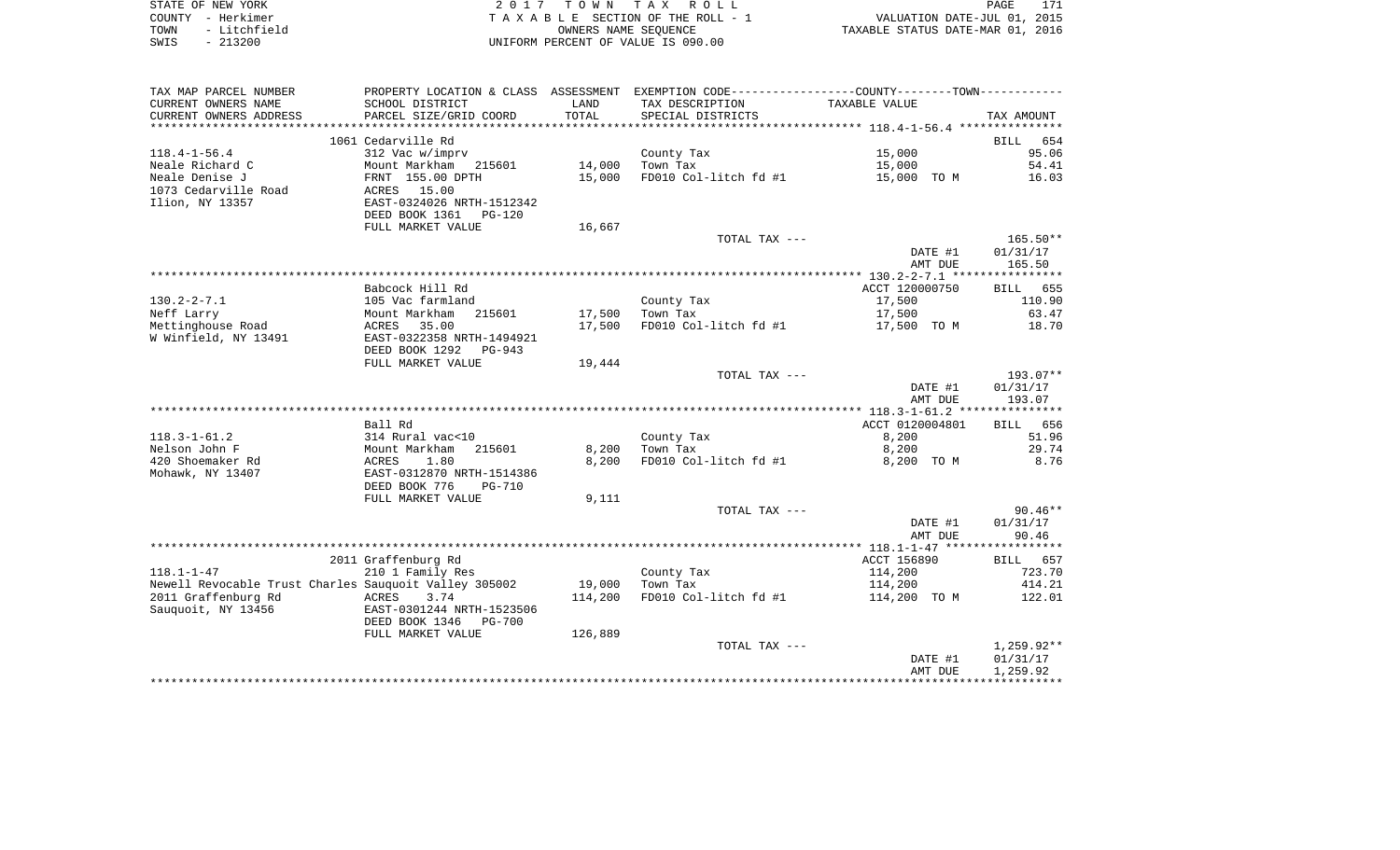| STATE OF NEW YORK    | 2017 TOWN TAX ROLL                 | 172<br>PAGE                      |
|----------------------|------------------------------------|----------------------------------|
| COUNTY - Herkimer    | TAXABLE SECTION OF THE ROLL - 1    | VALUATION DATE-JUL 01, 2015      |
| - Litchfield<br>TOWN | OWNERS NAME SEOUENCE               | TAXABLE STATUS DATE-MAR 01, 2016 |
| $-213200$<br>SWIS    | UNIFORM PERCENT OF VALUE IS 090.00 |                                  |

| TAX MAP PARCEL NUMBER                                 |                                         |         | PROPERTY LOCATION & CLASS ASSESSMENT EXEMPTION CODE---------------COUNTY-------TOWN---------- |                       |                    |
|-------------------------------------------------------|-----------------------------------------|---------|-----------------------------------------------------------------------------------------------|-----------------------|--------------------|
| CURRENT OWNERS NAME                                   | SCHOOL DISTRICT                         | LAND    | TAX DESCRIPTION                                                                               | TAXABLE VALUE         |                    |
| CURRENT OWNERS ADDRESS                                | PARCEL SIZE/GRID COORD                  | TOTAL   | SPECIAL DISTRICTS                                                                             |                       | TAX AMOUNT         |
|                                                       |                                         |         |                                                                                               |                       |                    |
|                                                       | Graffenburg Rd                          |         |                                                                                               | ACCT 156889           | BILL 658           |
| $118.1 - 1 - 48.2$                                    | 312 Vac w/imprv                         |         | County Tax                                                                                    | 36,000                | 228.14             |
| Newell Revocable Trust Charles Sauquoit Valley 305002 |                                         | 17,000  | Town Tax                                                                                      | 36,000                | 130.57             |
| 2011 Graffenburg Rd                                   | ACRES 24.30                             | 36,000  | FD010 Col-litch fd #1                                                                         | 36,000 TO M           | 38.46              |
| Saquoit, NY 13456                                     | EAST-0301336 NRTH-1522207               |         |                                                                                               |                       |                    |
|                                                       | DEED BOOK 1346 PG-697                   |         |                                                                                               |                       |                    |
|                                                       | FULL MARKET VALUE                       | 40,000  | TOTAL TAX ---                                                                                 |                       | 397.17**           |
|                                                       |                                         |         |                                                                                               | DATE #1               | 01/31/17           |
|                                                       |                                         |         |                                                                                               | AMT DUE               | 397.17             |
|                                                       |                                         |         |                                                                                               |                       |                    |
|                                                       | 121 Butcher Rd                          |         |                                                                                               | ACCT 120090027        | BILL 659           |
| 118.3-1-30                                            | 210 1 Family Res                        |         | County Tax                                                                                    | 86,100                | 545.63             |
| Nichols Russell L                                     | Sauquoit Valley 305002                  | 13,000  | Town Tax                                                                                      | 86,100                | 312.29             |
| 121 Butcher Rd                                        | ACRES<br>1.00                           | 86,100  | FD010 Col-litch fd #1                                                                         | 86,100 TO M           | 91.99              |
| Clayville, NY 13322                                   | EAST-0271782 NRTH-1092938               |         |                                                                                               |                       |                    |
|                                                       | DEED BOOK 866<br>PG-327                 |         |                                                                                               |                       |                    |
|                                                       | FULL MARKET VALUE                       | 95,667  |                                                                                               |                       |                    |
|                                                       |                                         |         | TOTAL TAX ---                                                                                 |                       | 949.91**           |
|                                                       |                                         |         |                                                                                               | DATE #1               | 01/31/17           |
|                                                       |                                         |         |                                                                                               | AMT DUE               | 949.91             |
|                                                       | 1264 Jones Rd                           |         |                                                                                               | ACCT 164682           | BILL 660           |
| $125.3 - 2 - 33$                                      | 210 1 Family Res                        |         |                                                                                               | 93,100                | 589.99             |
| Nolan Paul W                                          | Mount Markham 215601                    | 12,000  | County Tax                                                                                    | 93,100                | 337.68             |
| 1264 Jones Rd                                         |                                         | 93,100  | FD010 Col-litch fd #1                                                                         | 93,100 TO M           | 99.47              |
| Ilion, NY 13357                                       | FRNT 240.00 DPTH 160.00<br>ACRES 0.88   |         |                                                                                               |                       |                    |
|                                                       | EAST-0328602 NRTH-1498446               |         |                                                                                               |                       |                    |
|                                                       | DEED BOOK 1460 PG-20                    |         |                                                                                               |                       |                    |
|                                                       | FULL MARKET VALUE                       | 103,444 |                                                                                               |                       |                    |
|                                                       |                                         |         | TOTAL TAX ---                                                                                 |                       | 1,027.14**         |
|                                                       |                                         |         |                                                                                               | DATE #1               | 01/31/17           |
|                                                       |                                         |         |                                                                                               | AMT DUE               | 1,027.14           |
|                                                       |                                         |         |                                                                                               |                       |                    |
| $124.1 - 1 - 23.5$                                    | 138 Rasbach Rd                          |         |                                                                                               | ACCT 187324<br>39,500 | BILL 661<br>250.32 |
| Nuzum Wayne                                           | 270 Mfg housing<br>Mount Markham 215601 | 10,000  | County Tax<br>Town Tax                                                                        | 39,500                | 143.27             |
| Nuzum Madeline                                        | FRNT 128.00 DPTH 254.00                 | 39,500  | FD010 Col-litch fd #1                                                                         | 39,500 TO M           | 42.20              |
| 150 Rasbach Rd                                        | ACRES<br>1.00                           |         |                                                                                               |                       |                    |
| Clayville, NY 13322                                   | EAST-0306391 NRTH-1506514               |         |                                                                                               |                       |                    |
|                                                       | DEED BOOK 1531<br>PG-616                |         |                                                                                               |                       |                    |
|                                                       | FULL MARKET VALUE                       | 43,889  |                                                                                               |                       |                    |
|                                                       |                                         |         | TOTAL TAX ---                                                                                 |                       | 435.79**           |
|                                                       |                                         |         |                                                                                               | DATE #1               | 01/31/17           |
|                                                       |                                         |         |                                                                                               | AMT DUE               | 435.79             |
|                                                       |                                         |         |                                                                                               |                       |                    |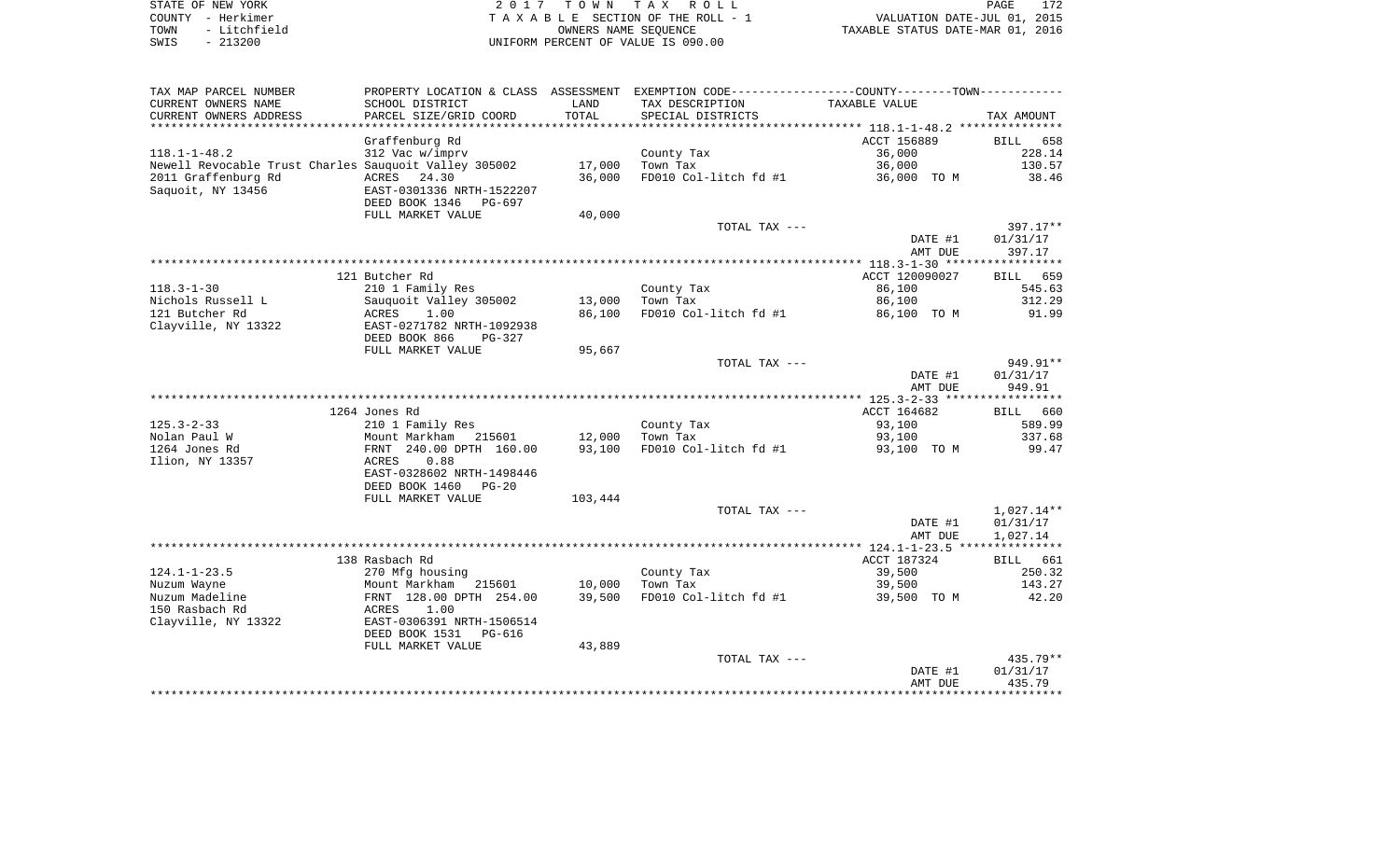| STATE OF NEW YORK    | 2017 TOWN TAX ROLL                 | 173<br>PAGE                      |
|----------------------|------------------------------------|----------------------------------|
| COUNTY - Herkimer    | TAXABLE SECTION OF THE ROLL - 1    | VALUATION DATE-JUL 01, 2015      |
| - Litchfield<br>TOWN | OWNERS NAME SEOUENCE               | TAXABLE STATUS DATE-MAR 01, 2016 |
| - 213200<br>SWIS     | UNIFORM PERCENT OF VALUE IS 090.00 |                                  |

| TAX MAP PARCEL NUMBER                   |                                                              |                     | PROPERTY LOCATION & CLASS ASSESSMENT EXEMPTION CODE---------------COUNTY--------TOWN---------- |                    |                      |
|-----------------------------------------|--------------------------------------------------------------|---------------------|------------------------------------------------------------------------------------------------|--------------------|----------------------|
| CURRENT OWNERS NAME                     | SCHOOL DISTRICT                                              | LAND                | TAX DESCRIPTION                                                                                | TAXABLE VALUE      |                      |
| CURRENT OWNERS ADDRESS                  | PARCEL SIZE/GRID COORD                                       | TOTAL               | SPECIAL DISTRICTS                                                                              |                    | TAX AMOUNT           |
|                                         |                                                              | * * * * * * * * * * | ************************************** 124.1-1-23.4 ***************                            |                    |                      |
|                                         | 150 Rasbach Rd                                               |                     |                                                                                                | ACCT 120090095     | BILL 662             |
| $124.1 - 1 - 23.4$                      | 210 1 Family Res                                             |                     | County Tax                                                                                     | 114,900            | 728.14               |
| Nuzum Wayne C                           | Mount Markham<br>215601                                      | 13,000              | Town Tax                                                                                       | 114,900            | 416.75               |
| Nuzum Madeline                          | FRNT 215.00 DPTH 259.00                                      | 114,900             | FD010 Col-litch fd #1                                                                          | 114,900 TO M       | 122.76               |
| 150 Rasbach Rd                          | 1.00<br>ACRES                                                |                     |                                                                                                |                    |                      |
| Clayville, NY 13322                     | EAST-0306430 NRTH-1506692                                    |                     |                                                                                                |                    |                      |
|                                         | DEED BOOK 871<br><b>PG-595</b>                               |                     |                                                                                                |                    |                      |
|                                         | FULL MARKET VALUE                                            | 127,667             |                                                                                                |                    |                      |
|                                         |                                                              |                     | TOTAL TAX ---                                                                                  |                    | $1,267.65**$         |
|                                         |                                                              |                     |                                                                                                | DATE #1            | 01/31/17             |
|                                         |                                                              |                     |                                                                                                | AMT DUE            | 1,267.65             |
|                                         |                                                              |                     |                                                                                                |                    |                      |
|                                         | 177 Camp Rd                                                  |                     |                                                                                                | ACCT 193186        | BILL 663             |
| $124.3 - 1 - 12$                        | 210 1 Family Res                                             |                     | County Tax                                                                                     | 158,000            | 1,001.27             |
| O'Connell Ryan                          | Mount Markham<br>215601                                      | 7,800               | Town Tax                                                                                       | 158,000            | 573.07               |
| 138 Newbury Way                         | FRNT 100.00 DPTH 100.00                                      | 158,000             | FD010 Col-litch fd #1                                                                          | 158,000 TO M       | 168.81               |
| Danville, VA 24541                      | EAST-0306369 NRTH-1502775                                    |                     |                                                                                                |                    |                      |
|                                         | DEED BOOK 1575<br>$PG-208$                                   |                     |                                                                                                |                    |                      |
|                                         | FULL MARKET VALUE                                            | 175,556             |                                                                                                |                    |                      |
|                                         |                                                              |                     | TOTAL TAX ---                                                                                  |                    | $1,743.15**$         |
|                                         |                                                              |                     |                                                                                                | DATE #1<br>AMT DUE | 01/31/17<br>1,743.15 |
|                                         |                                                              |                     |                                                                                                |                    |                      |
|                                         | 224 Cemetery Rd                                              |                     |                                                                                                | ACCT 120090202     | BILL 664             |
| $119.3 - 4 - 18$                        | 270 Mfg housing                                              |                     | County Tax                                                                                     | 20,400             | 129.28               |
| Oliver Dana R                           | Mount Markham<br>215601                                      | 8,800               | Town Tax                                                                                       | 20,400             | 73.99                |
| Attn: John Oliver                       | FRNT 182.00 DPTH 112.00                                      | 20,400              | School Relevy                                                                                  |                    | 457.60               |
| 8614 Lakeport Rd Lot 4                  | EAST-0326229 NRTH-1518009                                    |                     | FD010 Col-litch fd #1                                                                          | 20,400 TO M        | 21.80                |
| Chittenango, NY 13037                   | DEED BOOK 927<br>$PG-41$                                     |                     |                                                                                                |                    |                      |
|                                         | FULL MARKET VALUE                                            | 22,667              |                                                                                                |                    |                      |
|                                         |                                                              |                     | TOTAL TAX ---                                                                                  |                    | 682.67**             |
|                                         |                                                              |                     |                                                                                                | DATE #1            | 01/31/17             |
|                                         |                                                              |                     |                                                                                                | AMT DUE            | 682.67               |
|                                         |                                                              |                     |                                                                                                |                    |                      |
|                                         | 189 Cemetery Rd                                              |                     |                                                                                                | ACCT 199739        | BILL 665             |
| $119.3 - 4 - 7$                         | 210 1 Family Res                                             |                     | County Tax                                                                                     | 144,200            | 913.82               |
| Olmstead Bradley A Jr                   | Mount Markham<br>215601                                      | 20,900              | Town Tax                                                                                       | 144,200            | 523.02               |
| Olmstead Kelsey                         | FRNT 171.60 DPTH                                             | 144,200             | School Relevy                                                                                  |                    | 2,640.17             |
| 189 Cemetery Rd                         | 4.60<br>ACRES                                                |                     | FD010 Col-litch fd #1                                                                          | 144,200 TO M       | 154.06               |
| Frankfort, NY 13340                     | EAST-0325640 NRTH-1518675<br>DEED BOOK 1616<br><b>PG-593</b> |                     |                                                                                                |                    |                      |
| PRIOR OWNER ON 3/01/2016<br>Raux Robert | FULL MARKET VALUE                                            | 160,222             |                                                                                                |                    |                      |
|                                         |                                                              |                     | TOTAL TAX ---                                                                                  |                    | $4,231.07**$         |
|                                         |                                                              |                     |                                                                                                | DATE #1            | 01/31/17             |
|                                         |                                                              |                     |                                                                                                | AMT DUE            | 4,231.07             |
|                                         |                                                              |                     |                                                                                                |                    |                      |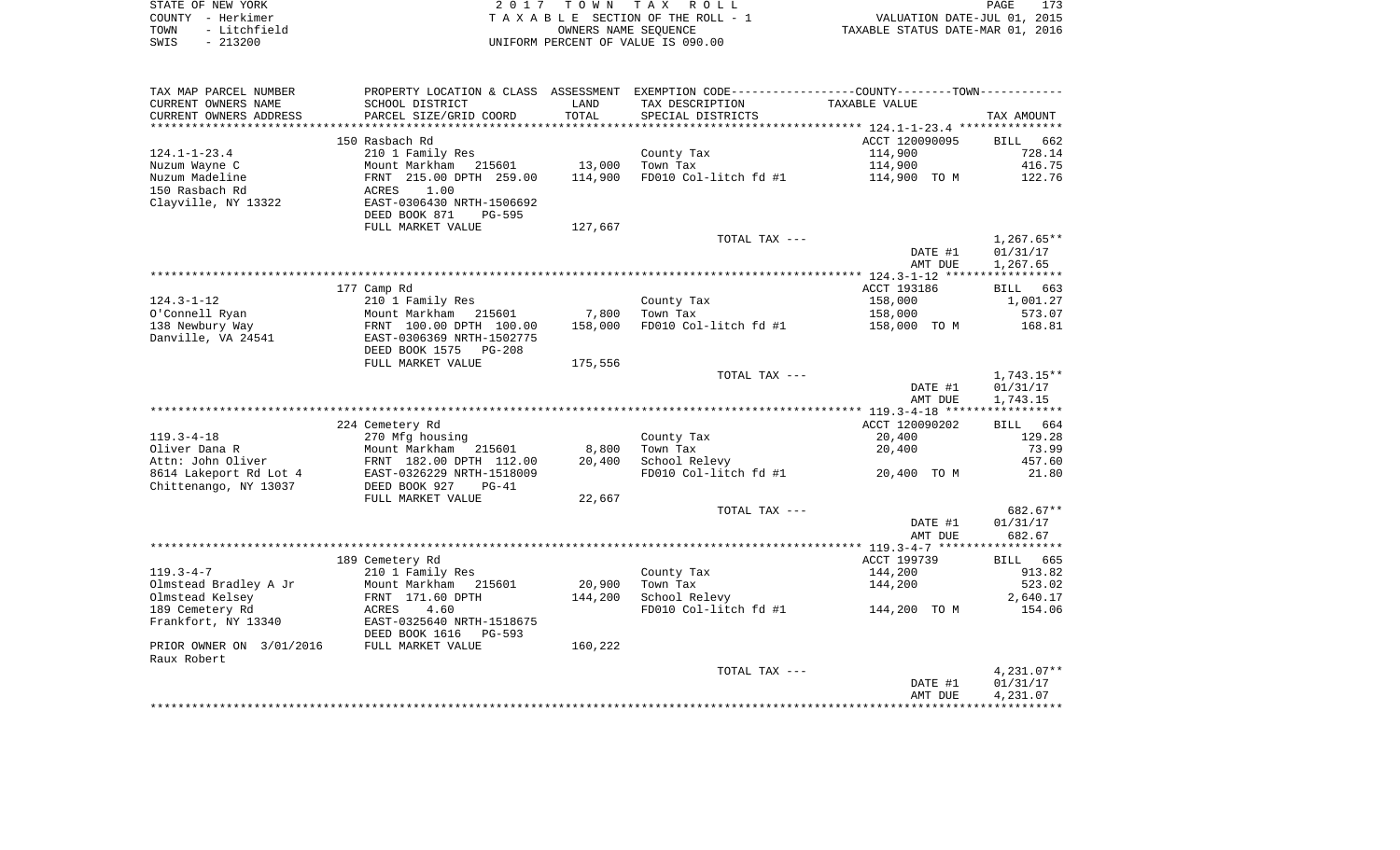| STATE OF NEW YORK |          |              |
|-------------------|----------|--------------|
| COUNTY - Herkimer |          |              |
| TOWN              |          | - Litchfield |
| SWTS              | - 213200 |              |

STATE OF NEW YORK 2 0 1 7 T O W N T A X R O L L PAGE 174TA X A B L E SECTION OF THE ROLL - 1 TOWN - Litchfield OWNERS NAME SEQUENCE TAXABLE STATUS DATE-MAR 01, 2016 SWIS - 213200 UNIFORM PERCENT OF VALUE IS 090.00

| TAX MAP PARCEL NUMBER                         | PROPERTY LOCATION & CLASS ASSESSMENT |         | EXEMPTION CODE-----------------COUNTY--------TOWN----------- |                             |              |
|-----------------------------------------------|--------------------------------------|---------|--------------------------------------------------------------|-----------------------------|--------------|
| CURRENT OWNERS NAME                           | SCHOOL DISTRICT                      | LAND    | TAX DESCRIPTION                                              | TAXABLE VALUE               |              |
| CURRENT OWNERS ADDRESS                        | PARCEL SIZE/GRID COORD               | TOTAL   | SPECIAL DISTRICTS                                            |                             | TAX AMOUNT   |
|                                               |                                      |         |                                                              |                             |              |
|                                               | Cemetery Rd                          |         |                                                              | ACCT 199739                 | BILL<br>666  |
| $119.3 - 4 - 8$                               | 314 Rural vac<10                     |         | County Tax                                                   | 8,200                       | 51.96        |
| Olmstead Bradley A Jr                         | Mount Markham<br>215601              | 8,200   | Town Tax                                                     | 8,200                       | 29.74        |
| Olmstead Kelsey                               | FRNT 200.70 DPTH                     | 8,200   | FD010 Col-litch fd #1                                        | 8,200 TO M                  | 8.76         |
| 189 Cemetery Rd                               | <b>ACRES</b><br>2.60                 |         |                                                              |                             |              |
| Frankfort, NY 13340                           | EAST-0325875 NRTH-1518504            |         |                                                              |                             |              |
|                                               | DEED BOOK 1616<br>PG-593             |         |                                                              |                             |              |
| PRIOR OWNER ON 3/01/2016                      | FULL MARKET VALUE                    | 9,111   |                                                              |                             |              |
| Raux Robert E Jr.                             |                                      |         |                                                              |                             |              |
|                                               |                                      |         | TOTAL TAX ---                                                |                             | $90.46**$    |
|                                               |                                      |         |                                                              | DATE #1                     | 01/31/17     |
|                                               |                                      |         |                                                              | AMT DUE                     | 90.46        |
|                                               |                                      |         |                                                              |                             |              |
|                                               | 173 Berberick Rd                     |         |                                                              | ACCT 120009407              | BILL<br>667  |
| $130.2 - 4 - 5$                               | 210 1 Family Res                     |         | VET COM CT 41131                                             | 13,350<br>13,350            |              |
| Ondrako Jan                                   | Mount Markham 215601                 | 13,000  | County Tax                                                   | 61,650                      | 390.69       |
| 173 Berberick Rd                              | Subdivision 2008                     | 75,000  | Town Tax                                                     | 61,650                      | 223.61       |
| West Winfield, NY 13491                       | FRNT 323.00 DPTH                     |         | FD010 Col-litch fd #1                                        | 75,000 TO M                 | 80.13        |
|                                               | ACRES<br>1.00                        |         |                                                              |                             |              |
|                                               | EAST-0314688 NRTH-1495382            |         |                                                              |                             |              |
|                                               | DEED BOOK 1234 PG-215                |         |                                                              |                             |              |
|                                               | FULL MARKET VALUE                    | 83,333  |                                                              |                             |              |
|                                               |                                      |         | TOTAL TAX ---                                                |                             | $694.43**$   |
|                                               |                                      |         |                                                              | DATE #1                     | 01/31/17     |
|                                               |                                      |         |                                                              | AMT DUE                     | 694.43       |
|                                               |                                      |         |                                                              |                             |              |
|                                               | 184 Berberick Rd                     |         |                                                              | ACCT 120009407              | BILL 668     |
| $130.2 - 4 - 4$                               | 210 1 Family Res                     |         | County Tax                                                   | 92,800                      | 588.09       |
| Ondrako Shane J                               | Mount Markham 215601                 | 27,800  | Town Tax                                                     | 92,800                      | 336.59       |
| Crandall-Ondrako Christine M Subdivision 2008 |                                      | 92,800  | FD010 Col-litch fd #1                                        | 92,800 TO M                 | 99.15        |
| 184 Berberick Rd                              | FRNT 748.00 DPTH                     |         |                                                              |                             |              |
| W Winfield, NY 13491                          | ACRES 19.60                          |         |                                                              |                             |              |
|                                               | EAST-3155570 NRTH-1595179            |         |                                                              |                             |              |
|                                               | DEED BOOK 1234<br>PG-221             |         |                                                              |                             |              |
|                                               | FULL MARKET VALUE                    | 103,111 |                                                              |                             |              |
|                                               |                                      |         | TOTAL TAX ---                                                |                             | $1,023.83**$ |
|                                               |                                      |         |                                                              | DATE #1                     | 01/31/17     |
|                                               |                                      |         |                                                              | AMT DUE                     | 1,023.83     |
|                                               |                                      |         |                                                              | ********* 130.2-4-2 ******* | ***********  |
|                                               | Berberick Rd                         |         |                                                              | ACCT 120009407              | BILL 669     |
| $130.2 - 4 - 2$                               | 311 Res vac land                     |         | County Tax                                                   | 26,400                      | 167.30       |
| Ondrako Steven J                              | Mount Markham<br>215601              | 26,400  | Town Tax                                                     | 26,400                      | 95.75        |
| 173 Berberick Rd                              | Subdivision 2008                     | 26,400  | School Relevy                                                |                             | 592.18       |
| W Winfield, NY 13491                          | FRNT 430.00 DPTH                     |         | FD010 Col-litch fd #1                                        | 26,400 TO M                 | 28.21        |
|                                               | ACRES 16.80                          |         |                                                              |                             |              |
|                                               | EAST-0314373 NRTH-1495883            |         |                                                              |                             |              |
|                                               | DEED BOOK 1234<br>PG-234             |         |                                                              |                             |              |
|                                               | FULL MARKET VALUE                    | 29,333  |                                                              |                             |              |
|                                               |                                      |         | TOTAL TAX ---                                                |                             | 883.44**     |
|                                               |                                      |         |                                                              | DATE #1                     | 01/31/17     |
|                                               |                                      |         |                                                              | AMT DUE                     | 883.44       |
|                                               |                                      |         |                                                              |                             |              |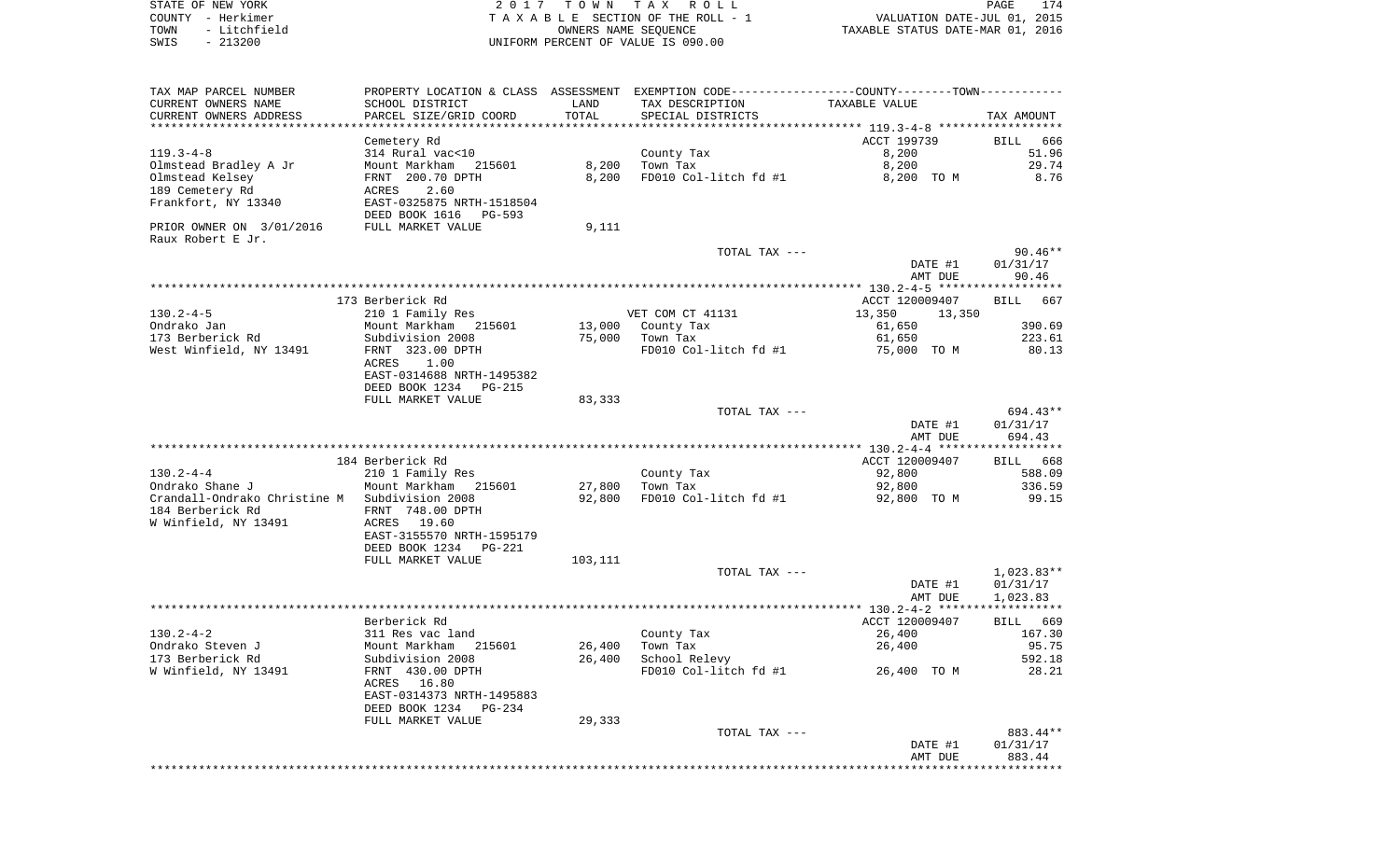| STATE OF NEW YORK    | 2017 TOWN TAX ROLL                 | 175<br>PAGE                      |
|----------------------|------------------------------------|----------------------------------|
| COUNTY - Herkimer    | TAXABLE SECTION OF THE ROLL - 1    | VALUATION DATE-JUL 01, 2015      |
| - Litchfield<br>TOWN | OWNERS NAME SEOUENCE               | TAXABLE STATUS DATE-MAR 01, 2016 |
| SWIS<br>$-213200$    | UNIFORM PERCENT OF VALUE IS 090.00 |                                  |

| TAX MAP PARCEL NUMBER<br>CURRENT OWNERS NAME                                                                                                                                                |                                            |         | PROPERTY LOCATION & CLASS ASSESSMENT EXEMPTION CODE----------------COUNTY--------TOWN---------- |                    |                        |
|---------------------------------------------------------------------------------------------------------------------------------------------------------------------------------------------|--------------------------------------------|---------|-------------------------------------------------------------------------------------------------|--------------------|------------------------|
|                                                                                                                                                                                             | SCHOOL DISTRICT                            | LAND    | TAX DESCRIPTION                                                                                 | TAXABLE VALUE      |                        |
| CURRENT OWNERS ADDRESS                                                                                                                                                                      | PARCEL SIZE/GRID COORD                     | TOTAL   | SPECIAL DISTRICTS                                                                               |                    | TAX AMOUNT             |
| **********************                                                                                                                                                                      |                                            |         |                                                                                                 |                    |                        |
|                                                                                                                                                                                             | Berberick Rd                               |         |                                                                                                 | ACCT 120009407     | BILL 670               |
| 130.2-4-6                                                                                                                                                                                   | 314 Rural vac<10                           |         | County Tax                                                                                      | 6,200              | 39.29                  |
| Ondrako Tina M                                                                                                                                                                              | Mount Markham<br>215601                    | 6,200   | Town Tax                                                                                        | 6,200              | 22.49                  |
| 156 Berberick Rd                                                                                                                                                                            | Subdivision 2008                           | 6,200   | School Relevy                                                                                   |                    | 139.07                 |
| W Winfield, NY 13491                                                                                                                                                                        | FRNT 139.00 DPTH 492.00                    |         | FD010 Col-litch fd #1                                                                           | 6,200 TO M         | 6.62                   |
|                                                                                                                                                                                             | 0.78<br>ACRES                              |         |                                                                                                 |                    |                        |
|                                                                                                                                                                                             | EAST-0314780 NRTH-1495103                  |         |                                                                                                 |                    |                        |
|                                                                                                                                                                                             | DEED BOOK 1234 PG-225                      |         |                                                                                                 |                    |                        |
|                                                                                                                                                                                             | FULL MARKET VALUE                          | 6,889   |                                                                                                 |                    |                        |
|                                                                                                                                                                                             |                                            |         | TOTAL TAX ---                                                                                   |                    | $207.47**$             |
|                                                                                                                                                                                             |                                            |         |                                                                                                 | DATE #1<br>AMT DUE | 01/31/17<br>207.47     |
|                                                                                                                                                                                             |                                            |         |                                                                                                 |                    |                        |
|                                                                                                                                                                                             | Berberick Rd                               |         |                                                                                                 | ACCT 120009407     | BILL 671               |
| $130.2 - 4 - 1$                                                                                                                                                                             | 311 Res vac land                           |         | County Tax                                                                                      | 24,400             | 154.63                 |
| Ondrako Tricia A                                                                                                                                                                            | Mount Markham 215601                       |         | 24,400 Town Tax                                                                                 | 24,400             | 88.50                  |
| 258 Barringer                                                                                                                                                                               | Subdivision 2008                           | 24,400  | FD010 Col-litch fd #1                                                                           | 24,400 TO M        | 26.07                  |
| Ilion, NY 13357                                                                                                                                                                             | FRNT 134.00 DPTH                           |         |                                                                                                 |                    |                        |
|                                                                                                                                                                                             | ACRES 12.80                                |         |                                                                                                 |                    |                        |
|                                                                                                                                                                                             | EAST-0314046 NRTH-1495489                  |         |                                                                                                 |                    |                        |
|                                                                                                                                                                                             | DEED BOOK 1234 PG-229                      |         |                                                                                                 |                    |                        |
|                                                                                                                                                                                             | FULL MARKET VALUE                          | 27,111  |                                                                                                 |                    |                        |
|                                                                                                                                                                                             |                                            |         | TOTAL TAX ---                                                                                   |                    | $269.20**$             |
|                                                                                                                                                                                             |                                            |         |                                                                                                 | DATE #1            | 01/31/17               |
|                                                                                                                                                                                             |                                            |         |                                                                                                 | AMT DUE            | 269.20                 |
|                                                                                                                                                                                             |                                            |         |                                                                                                 |                    |                        |
|                                                                                                                                                                                             |                                            |         |                                                                                                 |                    |                        |
|                                                                                                                                                                                             | 106 Hammond Rd                             |         |                                                                                                 | ACCT 120090035     | BILL 672               |
|                                                                                                                                                                                             | 210 1 Family Res                           |         | County Tax                                                                                      | 107,200            | 679.34                 |
|                                                                                                                                                                                             | Mount Markham 215601                       | 28,000  | Town Tax                                                                                        | 107,200            | 388.82                 |
|                                                                                                                                                                                             | ACRES 10.00                                | 107,200 | School Relevy                                                                                   |                    | 1,810.24               |
|                                                                                                                                                                                             | EAST-0323614 NRTH-1503249                  |         | FD010 Col-litch fd #1                                                                           | 107,200 TO M       | 114.53                 |
|                                                                                                                                                                                             | DEED BOOK 1434 PG-779<br>FULL MARKET VALUE | 119,111 |                                                                                                 |                    |                        |
|                                                                                                                                                                                             |                                            |         | TOTAL TAX ---                                                                                   |                    | $2,992.93**$           |
|                                                                                                                                                                                             |                                            |         |                                                                                                 | DATE #1            | 01/31/17               |
|                                                                                                                                                                                             |                                            |         |                                                                                                 | AMT DUE            | 2,992.93               |
|                                                                                                                                                                                             |                                            |         |                                                                                                 |                    |                        |
|                                                                                                                                                                                             | 1105 Barringer Rd                          |         |                                                                                                 | ACCT 120004500     | BILL 673               |
|                                                                                                                                                                                             | 210 1 Family Res                           |         | County Tax                                                                                      | 106,600            | 675.54                 |
|                                                                                                                                                                                             | Mount Markham 215601                       | 10,700  | Town Tax                                                                                        | 106,600            | 386.64                 |
|                                                                                                                                                                                             | FRNT 200.00 DPTH 115.00                    | 106,600 | FD010 Col-litch fd #1                                                                           | 106,600 TO M       | 113.89                 |
|                                                                                                                                                                                             | 0.71<br>ACRES                              |         |                                                                                                 |                    |                        |
|                                                                                                                                                                                             | EAST-0332206 NRTH-1516651                  |         |                                                                                                 |                    |                        |
|                                                                                                                                                                                             | DEED BOOK 789<br>PG-555                    |         |                                                                                                 |                    |                        |
|                                                                                                                                                                                             | FULL MARKET VALUE                          | 118,444 |                                                                                                 |                    |                        |
| $124.4 - 1 - 8$<br>Ostrander Luke A<br>Cozzy Angela A<br>106 Hammond Rd<br>Ilion, NY 13357<br>119.3-1-9<br>Ostrander Richard J<br>Ostrander Michele<br>1105 Barringer Rd<br>Ilion, NY 13357 |                                            |         | TOTAL TAX ---                                                                                   | DATE #1            | 1,176.07**<br>01/31/17 |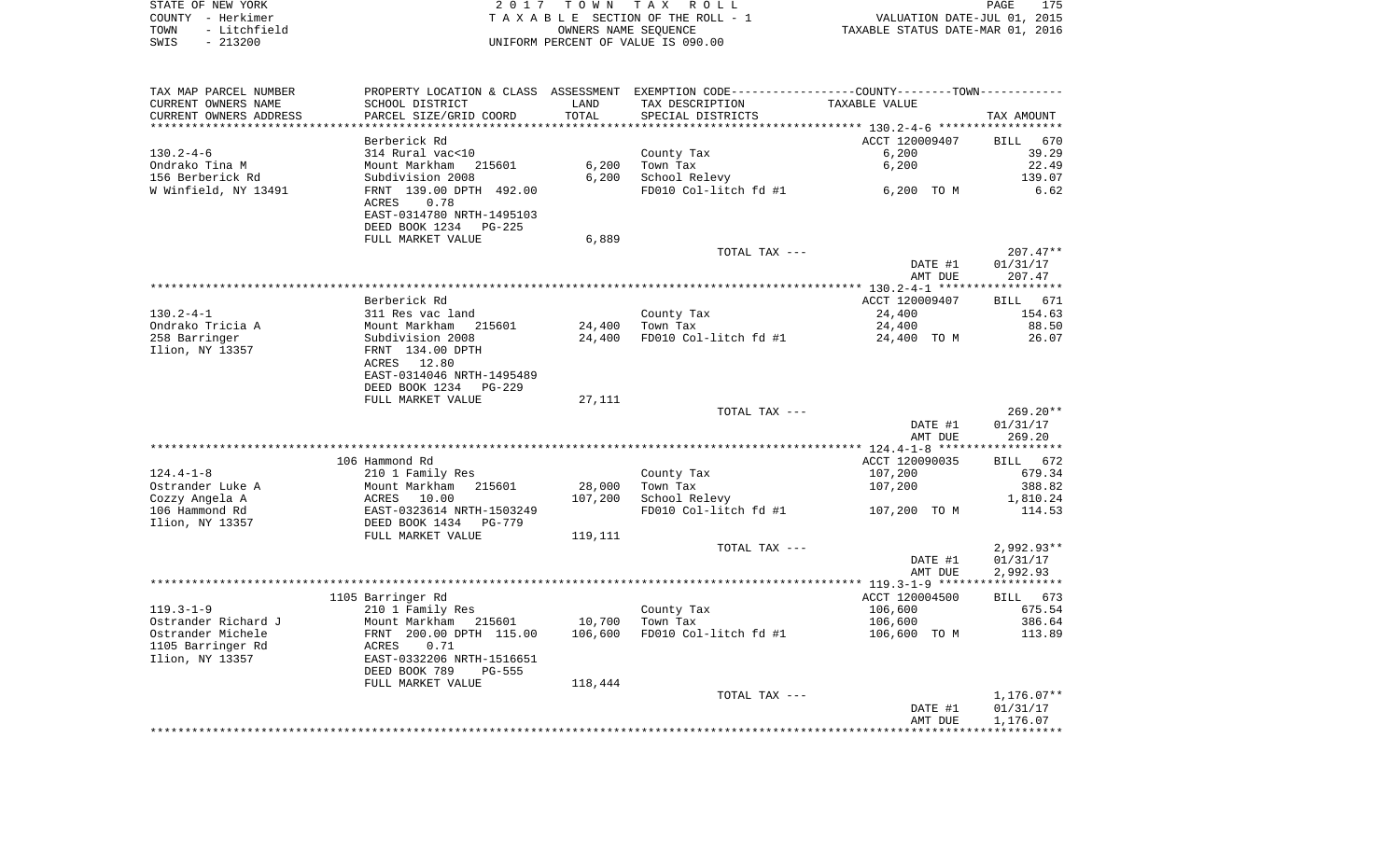|      | STATE OF NEW YORK | 2017 TOWN TAX ROLL                 |                                  | PAGE | 176 |
|------|-------------------|------------------------------------|----------------------------------|------|-----|
|      | COUNTY - Herkimer | TAXABLE SECTION OF THE ROLL - 1    | VALUATION DATE-JUL 01, 2015      |      |     |
|      | TOWN - Litchfield | OWNERS NAME SEOUENCE               | TAXABLE STATUS DATE-MAR 01, 2016 |      |     |
| SWIS | - 213200          | UNIFORM PERCENT OF VALUE IS 090.00 |                                  |      |     |

| TAX MAP PARCEL NUMBER          | PROPERTY LOCATION & CLASS      |         | ASSESSMENT EXEMPTION CODE-----------------COUNTY-------TOWN----------- |                |                    |
|--------------------------------|--------------------------------|---------|------------------------------------------------------------------------|----------------|--------------------|
| CURRENT OWNERS NAME            | SCHOOL DISTRICT                | LAND    | TAX DESCRIPTION                                                        | TAXABLE VALUE  |                    |
| CURRENT OWNERS ADDRESS         | PARCEL SIZE/GRID COORD         | TOTAL   | SPECIAL DISTRICTS                                                      |                | TAX AMOUNT         |
| ****************************** |                                |         |                                                                        |                |                    |
|                                | Barringer Rd                   |         |                                                                        | ACCT 120013320 | 674<br><b>BILL</b> |
| $119.3 - 1 - 12$               | 314 Rural vac<10               |         | County Tax                                                             | 4,200          | 26.62              |
| Ostrander Richard J            | Mount Markham<br>215601        | 4,200   | Town Tax                                                               | 4,200          | 15.23              |
| Ostrander Michele              | FRNT 305.00 DPTH<br>65.00      | 4,200   | FD010 Col-litch fd #1                                                  | 4,200 TO M     | 4.49               |
| 1105 Barranger Rd              | EAST-0332338 NRTH-1516605      |         |                                                                        |                |                    |
| Ilion, NY 13357                | DEED BOOK 789<br><b>PG-555</b> |         |                                                                        |                |                    |
|                                | FULL MARKET VALUE              | 4,667   |                                                                        |                |                    |
|                                |                                |         | TOTAL TAX ---                                                          |                | 46.34**            |
|                                |                                |         |                                                                        | DATE #1        | 01/31/17           |
|                                |                                |         |                                                                        | AMT DUE        | 46.34              |
|                                |                                |         |                                                                        |                |                    |
|                                | 181 Bennett Rd                 |         |                                                                        | ACCT 120090138 | 675<br>BILL        |
| $118.1 - 1 - 31.5$             | 210 1 Family Res               |         | County Tax                                                             | 48,600         | 307.99             |
| Ostrosky Frank                 | Sauguoit Valley 305002         | 23,900  | Town Tax                                                               | 48,600         | 176.27             |
| Ostrosky Marion                | Doublewide                     | 48,600  | FD010 Col-litch fd #1                                                  | 48,600 TO M    | 51.92              |
| 159 Bennett Rd                 | ACRES<br>6.71                  |         |                                                                        |                |                    |
| Frankfort, NY 13340            | EAST-0308946 NRTH-1520510      |         |                                                                        |                |                    |
|                                | DEED BOOK 926<br>$PG-513$      |         |                                                                        |                |                    |
|                                | FULL MARKET VALUE              | 54,000  |                                                                        |                |                    |
|                                |                                |         | TOTAL TAX ---                                                          |                | 536.18**           |
|                                |                                |         |                                                                        | DATE #1        | 01/31/17           |
|                                |                                |         |                                                                        | AMT DUE        | 536.18             |
|                                |                                |         |                                                                        |                |                    |
|                                | 189 Bennett Rd                 |         |                                                                        | ACCT 120090145 | BILL 676           |
| $118.1 - 1 - 31.9$             | 210 1 Family Res               |         | County Tax                                                             | 104,800        | 664.13             |
| Ostrosky Frank                 | Sauquoit Valley 305002         | 11,200  | Town Tax                                                               | 104,800        | 380.12             |
| Ostrosky Marion                | ACRES<br>3.31                  | 104,800 | FD010 Col-litch fd #1                                                  | 104,800 TO M   | 111.97             |
| 189 Bennett Rd                 | EAST-0308958 NRTH-1520152      |         |                                                                        |                |                    |
| Frankfort, NY 13340            | DEED BOOK 715<br>$PG-241$      |         |                                                                        |                |                    |
|                                | FULL MARKET VALUE              | 116,444 |                                                                        |                |                    |
|                                |                                |         | TOTAL TAX ---                                                          |                | $1,156.22**$       |
|                                |                                |         |                                                                        | DATE #1        | 01/31/17           |
|                                |                                |         |                                                                        | AMT DUE        | 1,156.22           |
|                                |                                |         |                                                                        |                |                    |
|                                | 1457 Cedarville Rd             |         |                                                                        | ACCT 120010590 | BILL 677           |
| $119.3 - 1 - 24$               | 210 1 Family Res               |         | VET WAR CT 41121                                                       | 8,010<br>8,010 |                    |
| Osullivan Mark                 | Mount Markham<br>215601        | 17,400  | County Tax                                                             | 113,990        | 722.37             |
| Osullivan Lori A               | 3.00 BANK<br>ACRES<br>291      | 122,000 | Town Tax                                                               | 113,990        | 413.45             |
| 1457 Cedarville Rd             | EAST-0330315 NRTH-1516029      |         | FD010 Col-litch fd #1                                                  | 122,000 TO M   | 130.35             |
| Frankfort, NY 13340            | DEED BOOK 806<br>$PG-424$      |         |                                                                        |                |                    |
|                                | FULL MARKET VALUE              | 135,556 |                                                                        |                |                    |
|                                |                                |         | TOTAL TAX ---                                                          |                | $1,266.17**$       |
|                                |                                |         |                                                                        | DATE #1        | 01/31/17           |
|                                |                                |         |                                                                        | AMT DUE        | 1,266.17           |
|                                |                                |         |                                                                        |                |                    |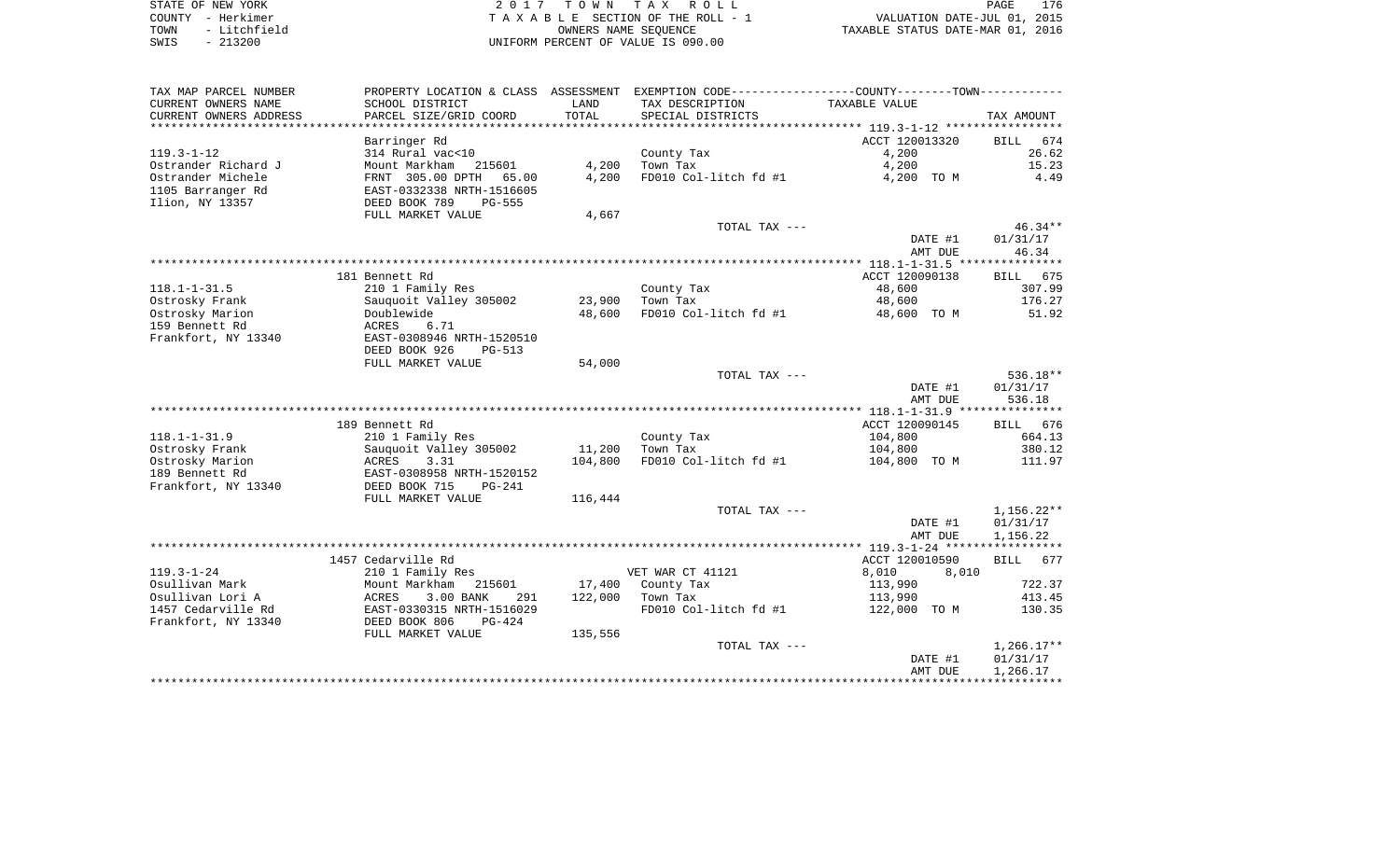| STATE OF NEW YORK |           |              |
|-------------------|-----------|--------------|
| COUNTY - Herkimer |           |              |
| TOWN              |           | - Litchfield |
| SMTS              | $-213200$ |              |

STATE OF NEW YORK 2 0 1 7 T O W N T A X R O L L PAGE 177TA X A B L E SECTION OF THE ROLL - 1 TOWN - Litchfield OWNERS NAME SEQUENCE TAXABLE STATUS DATE-MAR 01, 2016 SWIS - 213200 UNIFORM PERCENT OF VALUE IS 090.00

| TAX DESCRIPTION<br>CURRENT OWNERS NAME<br>SCHOOL DISTRICT<br>LAND<br>TAXABLE VALUE<br>TOTAL<br>CURRENT OWNERS ADDRESS<br>PARCEL SIZE/GRID COORD<br>SPECIAL DISTRICTS<br>TAX AMOUNT<br>ACCT 120014010<br>Albany Rd<br><b>BILL</b><br>1,000<br>314 Rural vac<10<br>County Tax<br>Otterson William<br>Mount Markham<br>215601<br>1,000<br>Town Tax<br>1,000<br>251 W 30th Street 14W<br>ACRES<br>2.00<br>1,000<br>FD010 Col-litch fd #1<br>1,000 TO M<br>New York, NY 10001<br>EAST-0309871 NRTH-1505260<br>DEED BOOK 1166<br>PG-117<br>FULL MARKET VALUE<br>1,111<br>$11.04**$<br>TOTAL TAX ---<br>DATE #1<br>01/31/17<br>11.04<br>AMT DUE<br>161 Brown Rd<br>BILL 679<br>$118.3 - 1 - 32.15$<br>240 Rural res<br>County Tax<br>150,000<br>950.57 | TAX MAP PARCEL NUMBER | PROPERTY LOCATION & CLASS ASSESSMENT |        | EXEMPTION CODE-----------------COUNTY-------TOWN----------- |                    |
|-------------------------------------------------------------------------------------------------------------------------------------------------------------------------------------------------------------------------------------------------------------------------------------------------------------------------------------------------------------------------------------------------------------------------------------------------------------------------------------------------------------------------------------------------------------------------------------------------------------------------------------------------------------------------------------------------------------------------------------------------|-----------------------|--------------------------------------|--------|-------------------------------------------------------------|--------------------|
| $124.1 - 1 - 33$                                                                                                                                                                                                                                                                                                                                                                                                                                                                                                                                                                                                                                                                                                                                |                       |                                      |        |                                                             |                    |
|                                                                                                                                                                                                                                                                                                                                                                                                                                                                                                                                                                                                                                                                                                                                                 |                       |                                      |        |                                                             |                    |
|                                                                                                                                                                                                                                                                                                                                                                                                                                                                                                                                                                                                                                                                                                                                                 |                       |                                      |        |                                                             |                    |
|                                                                                                                                                                                                                                                                                                                                                                                                                                                                                                                                                                                                                                                                                                                                                 |                       |                                      |        |                                                             | 678                |
|                                                                                                                                                                                                                                                                                                                                                                                                                                                                                                                                                                                                                                                                                                                                                 |                       |                                      |        |                                                             | 6.34               |
|                                                                                                                                                                                                                                                                                                                                                                                                                                                                                                                                                                                                                                                                                                                                                 |                       |                                      |        |                                                             | 3.63               |
|                                                                                                                                                                                                                                                                                                                                                                                                                                                                                                                                                                                                                                                                                                                                                 |                       |                                      |        |                                                             | 1.07               |
|                                                                                                                                                                                                                                                                                                                                                                                                                                                                                                                                                                                                                                                                                                                                                 |                       |                                      |        |                                                             |                    |
|                                                                                                                                                                                                                                                                                                                                                                                                                                                                                                                                                                                                                                                                                                                                                 |                       |                                      |        |                                                             |                    |
|                                                                                                                                                                                                                                                                                                                                                                                                                                                                                                                                                                                                                                                                                                                                                 |                       |                                      |        |                                                             |                    |
|                                                                                                                                                                                                                                                                                                                                                                                                                                                                                                                                                                                                                                                                                                                                                 |                       |                                      |        |                                                             |                    |
|                                                                                                                                                                                                                                                                                                                                                                                                                                                                                                                                                                                                                                                                                                                                                 |                       |                                      |        |                                                             |                    |
|                                                                                                                                                                                                                                                                                                                                                                                                                                                                                                                                                                                                                                                                                                                                                 |                       |                                      |        |                                                             |                    |
|                                                                                                                                                                                                                                                                                                                                                                                                                                                                                                                                                                                                                                                                                                                                                 |                       |                                      |        |                                                             |                    |
|                                                                                                                                                                                                                                                                                                                                                                                                                                                                                                                                                                                                                                                                                                                                                 |                       |                                      |        |                                                             |                    |
|                                                                                                                                                                                                                                                                                                                                                                                                                                                                                                                                                                                                                                                                                                                                                 | Owens Aaron           |                                      | 28,000 | Town Tax                                                    | 544.06             |
| Sauquoit Valley 305002<br>150,000                                                                                                                                                                                                                                                                                                                                                                                                                                                                                                                                                                                                                                                                                                               |                       |                                      |        |                                                             |                    |
| Owens Tiffany<br>FRNT 250.00 DPTH<br>School Relevy<br>150,000<br>161 Brown Road<br>FD010 Col-litch fd #1<br>150,000 TO M<br>ACRES 11.30                                                                                                                                                                                                                                                                                                                                                                                                                                                                                                                                                                                                         |                       |                                      |        |                                                             | 3,046.39<br>160.26 |
| EAST-0306890 NRTH-1516606<br>Frankfort, NY 13340                                                                                                                                                                                                                                                                                                                                                                                                                                                                                                                                                                                                                                                                                                |                       |                                      |        |                                                             |                    |
| DEED BOOK 1230<br><b>PG-755</b>                                                                                                                                                                                                                                                                                                                                                                                                                                                                                                                                                                                                                                                                                                                 |                       |                                      |        |                                                             |                    |
| FULL MARKET VALUE<br>166,667                                                                                                                                                                                                                                                                                                                                                                                                                                                                                                                                                                                                                                                                                                                    |                       |                                      |        |                                                             |                    |
| TOTAL TAX ---                                                                                                                                                                                                                                                                                                                                                                                                                                                                                                                                                                                                                                                                                                                                   |                       |                                      |        |                                                             | 4,701.28**         |
| DATE #1<br>01/31/17                                                                                                                                                                                                                                                                                                                                                                                                                                                                                                                                                                                                                                                                                                                             |                       |                                      |        |                                                             |                    |
| AMT DUE<br>4,701.28                                                                                                                                                                                                                                                                                                                                                                                                                                                                                                                                                                                                                                                                                                                             |                       |                                      |        |                                                             |                    |
|                                                                                                                                                                                                                                                                                                                                                                                                                                                                                                                                                                                                                                                                                                                                                 |                       |                                      |        |                                                             |                    |
| 215 Hacadam Rd<br>ACCT 120009900                                                                                                                                                                                                                                                                                                                                                                                                                                                                                                                                                                                                                                                                                                                |                       |                                      |        |                                                             | BILL 680           |
| $118.1 - 1 - 22.1$<br>240 Rural res<br>County Tax<br>90,000                                                                                                                                                                                                                                                                                                                                                                                                                                                                                                                                                                                                                                                                                     |                       |                                      |        |                                                             | 570.34             |
| 27,000<br>90,000<br>Owens Michael<br>Sauquoit Valley 305002<br>Town Tax                                                                                                                                                                                                                                                                                                                                                                                                                                                                                                                                                                                                                                                                         |                       |                                      |        |                                                             | 326.44             |
| Lazicki Donna<br>6.30 BANK<br>90,000<br>FD010 Col-litch fd #1<br>ACRES<br>90,000 TO M<br>813                                                                                                                                                                                                                                                                                                                                                                                                                                                                                                                                                                                                                                                    |                       |                                      |        |                                                             | 96.16              |
| 215 Hacadam Rd<br>EAST-0304131 NRTH-1525512                                                                                                                                                                                                                                                                                                                                                                                                                                                                                                                                                                                                                                                                                                     |                       |                                      |        |                                                             |                    |
| Sauquoit, NY 13456<br>DEED BOOK 815<br>PG-277                                                                                                                                                                                                                                                                                                                                                                                                                                                                                                                                                                                                                                                                                                   |                       |                                      |        |                                                             |                    |
| FULL MARKET VALUE<br>100,000                                                                                                                                                                                                                                                                                                                                                                                                                                                                                                                                                                                                                                                                                                                    |                       |                                      |        |                                                             |                    |
| TOTAL TAX ---                                                                                                                                                                                                                                                                                                                                                                                                                                                                                                                                                                                                                                                                                                                                   |                       |                                      |        |                                                             | 992.94**           |
| DATE #1<br>01/31/17                                                                                                                                                                                                                                                                                                                                                                                                                                                                                                                                                                                                                                                                                                                             |                       |                                      |        |                                                             |                    |
| AMT DUE<br>992.94                                                                                                                                                                                                                                                                                                                                                                                                                                                                                                                                                                                                                                                                                                                               |                       |                                      |        |                                                             |                    |
|                                                                                                                                                                                                                                                                                                                                                                                                                                                                                                                                                                                                                                                                                                                                                 |                       |                                      |        |                                                             |                    |
| 113 Clemons Rd<br>ACCT 179631<br>BILL                                                                                                                                                                                                                                                                                                                                                                                                                                                                                                                                                                                                                                                                                                           |                       |                                      |        |                                                             | 681                |
| $118.4 - 1 - 10.1$<br>40,000<br>270 Mfg housing<br>County Tax                                                                                                                                                                                                                                                                                                                                                                                                                                                                                                                                                                                                                                                                                   |                       |                                      |        |                                                             | 253.49             |
| Pace Charles P<br>Mount Markham<br>215601<br>23,000<br>Town Tax<br>40,000                                                                                                                                                                                                                                                                                                                                                                                                                                                                                                                                                                                                                                                                       |                       |                                      |        |                                                             | 145.08             |
| Pace Susan L<br>10.00<br>40,000<br>School Relevy<br>ACRES                                                                                                                                                                                                                                                                                                                                                                                                                                                                                                                                                                                                                                                                                       |                       |                                      |        |                                                             | 897.24             |
| 177 Elizabethtown Rd<br>FD010 Col-litch fd #1<br>EAST-0317022 NRTH-1519799<br>40,000 TO M                                                                                                                                                                                                                                                                                                                                                                                                                                                                                                                                                                                                                                                       |                       |                                      |        |                                                             | 42.74              |
| Ilion, NY 13357<br>DEED BOOK 1492<br>PG-671                                                                                                                                                                                                                                                                                                                                                                                                                                                                                                                                                                                                                                                                                                     |                       |                                      |        |                                                             |                    |
| FULL MARKET VALUE<br>44,444                                                                                                                                                                                                                                                                                                                                                                                                                                                                                                                                                                                                                                                                                                                     |                       |                                      |        |                                                             |                    |
| TOTAL TAX ---                                                                                                                                                                                                                                                                                                                                                                                                                                                                                                                                                                                                                                                                                                                                   |                       |                                      |        |                                                             | $1,338.55**$       |
| 01/31/17<br>DATE #1<br>AMT DUE<br>1,338.55                                                                                                                                                                                                                                                                                                                                                                                                                                                                                                                                                                                                                                                                                                      |                       |                                      |        |                                                             |                    |
|                                                                                                                                                                                                                                                                                                                                                                                                                                                                                                                                                                                                                                                                                                                                                 |                       |                                      |        |                                                             |                    |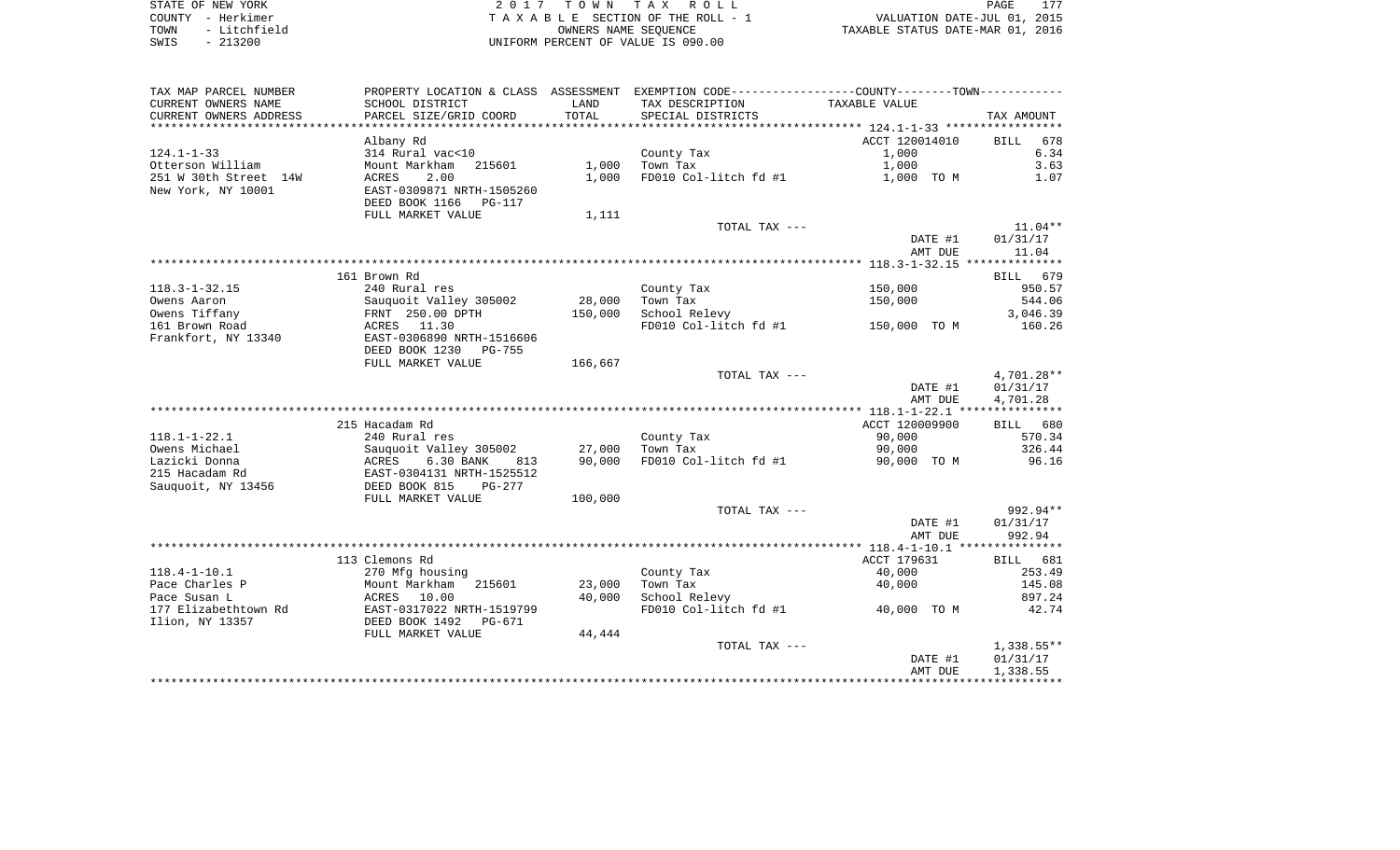|      | STATE OF NEW YORK | 2017 TOWN TAX ROLL                 | PAGE                             | 178 |
|------|-------------------|------------------------------------|----------------------------------|-----|
|      | COUNTY - Herkimer | TAXABLE SECTION OF THE ROLL - 1    | VALUATION DATE-JUL 01, 2015      |     |
| TOWN | - Litchfield      | OWNERS NAME SEOUENCE               | TAXABLE STATUS DATE-MAR 01, 2016 |     |
| SWIS | $-213200$         | UNIFORM PERCENT OF VALUE IS 090.00 |                                  |     |

| TAX MAP PARCEL NUMBER      |                                                       |              | PROPERTY LOCATION & CLASS ASSESSMENT EXEMPTION CODE---------------COUNTY-------TOWN--------- |                |                    |
|----------------------------|-------------------------------------------------------|--------------|----------------------------------------------------------------------------------------------|----------------|--------------------|
| CURRENT OWNERS NAME        | SCHOOL DISTRICT                                       | LAND         | TAX DESCRIPTION                                                                              | TAXABLE VALUE  |                    |
| CURRENT OWNERS ADDRESS     | PARCEL SIZE/GRID COORD                                | TOTAL        | SPECIAL DISTRICTS                                                                            |                | TAX AMOUNT         |
|                            |                                                       | ************ |                                                                                              |                |                    |
|                            | 125 Clemons Rd                                        |              |                                                                                              | ACCT 165624    | <b>BILL</b><br>682 |
| $118.4 - 1 - 10.2$         | 210 1 Family Res                                      |              | County Tax                                                                                   | 40,000         | 253.49             |
| Pace Charles P             | Mount Markham 215601                                  | 7,700        | Town Tax                                                                                     | 40,000         | 145.08             |
| 177 Elizabethtown Road     | FRNT 100.00 DPTH 150.00                               | 40,000       | FD010 Col-litch fd #1                                                                        | 40,000 TO M    | 42.74              |
| Ilion, NY 13357            | 0.34<br>ACRES<br>EAST-0317299 NRTH-1519613            |              |                                                                                              |                |                    |
|                            | DEED BOOK 1402<br>PG-85                               |              |                                                                                              |                |                    |
|                            | FULL MARKET VALUE                                     | 44,444       |                                                                                              |                |                    |
|                            |                                                       |              | TOTAL TAX ---                                                                                |                | 441.31**           |
|                            |                                                       |              |                                                                                              | DATE #1        | 01/31/17           |
|                            |                                                       |              |                                                                                              | AMT DUE        | 441.31             |
|                            |                                                       |              |                                                                                              |                |                    |
|                            | Elizabethtown Rd                                      |              |                                                                                              | ACCT 120013050 | 683<br>BILL        |
| $131.22 - 1 - 8.1$         | 312 Vac w/imprv                                       |              | County Tax                                                                                   | 3,100          | 19.65              |
| Pace Susan Lynn            | Mount Markham 215601                                  | 800          | Town Tax                                                                                     | 3,100          | 11.24              |
| 177 Elizabethtown Rd       | FRNT 145.00 DPTH 203.00                               | 3,100        | FD010 Col-litch fd #1                                                                        | 3,100 TO M     | 3.31               |
| Ilion, NY 13357            | EAST-0328531 NRTH-1494600                             |              |                                                                                              |                |                    |
|                            | DEED BOOK 916<br>$PG-290$                             |              |                                                                                              |                |                    |
|                            | FULL MARKET VALUE                                     | 3,444        |                                                                                              |                |                    |
|                            |                                                       |              | TOTAL TAX ---                                                                                |                | $34.20**$          |
|                            |                                                       |              |                                                                                              | DATE #1        | 01/31/17           |
|                            |                                                       |              |                                                                                              | AMT DUE        | 34.20              |
|                            |                                                       |              |                                                                                              |                |                    |
|                            | Hacadam Rd                                            |              |                                                                                              | ACCT 179026    | BILL 684           |
| $118.1 - 1 - 24$           | 105 Vac farmland                                      |              | County Tax                                                                                   | 29,700         | 188.21             |
| Palmer George H            | Sauquoit Valley 305002                                | 29,700       | Town Tax                                                                                     | 29,700         | 107.72             |
| 9287 Sessions Rd           | ACRES<br>58.00                                        | 29,700       | FD010 Col-litch fd #1                                                                        | 29,700 TO M    | 31.73              |
| Washington Mills, NY 13479 | EAST-0305490 NRTH-1524932<br>DEED BOOK 1488<br>PG-951 |              |                                                                                              |                |                    |
|                            | FULL MARKET VALUE                                     | 33,000       |                                                                                              |                |                    |
|                            |                                                       |              | TOTAL TAX ---                                                                                |                | $327.66**$         |
|                            |                                                       |              |                                                                                              | DATE #1        | 01/31/17           |
|                            |                                                       |              |                                                                                              | AMT DUE        | 327.66             |
|                            |                                                       |              |                                                                                              |                |                    |
|                            | Albany Rd                                             |              |                                                                                              | ACCT 179025    | 685<br>BILL        |
| $118.1 - 1 - 25$           | 105 Vac farmland                                      |              | County Tax                                                                                   | 17,000         | 107.73             |
| Palmer George H            | Sauquoit Valley 305002                                | 17,000       | Town Tax                                                                                     | 17,000         | 61.66              |
| 9287 Sessions Rd           | ACRES<br>38.90                                        | 17,000       | FD010 Col-litch fd #1                                                                        | 17,000 TO M    | 18.16              |
| PO Box 197                 | EAST-0307294 NRTH-1524179                             |              |                                                                                              |                |                    |
| Washington Mills, NY 13479 | DEED BOOK 1488<br>PG-946                              |              |                                                                                              |                |                    |
|                            | FULL MARKET VALUE                                     | 18,889       |                                                                                              |                |                    |
|                            |                                                       |              | TOTAL TAX ---                                                                                |                | $187.55**$         |
|                            |                                                       |              |                                                                                              | DATE #1        | 01/31/17           |
|                            |                                                       |              |                                                                                              | AMT DUE        | 187.55             |
|                            |                                                       |              |                                                                                              |                |                    |
|                            |                                                       |              |                                                                                              |                |                    |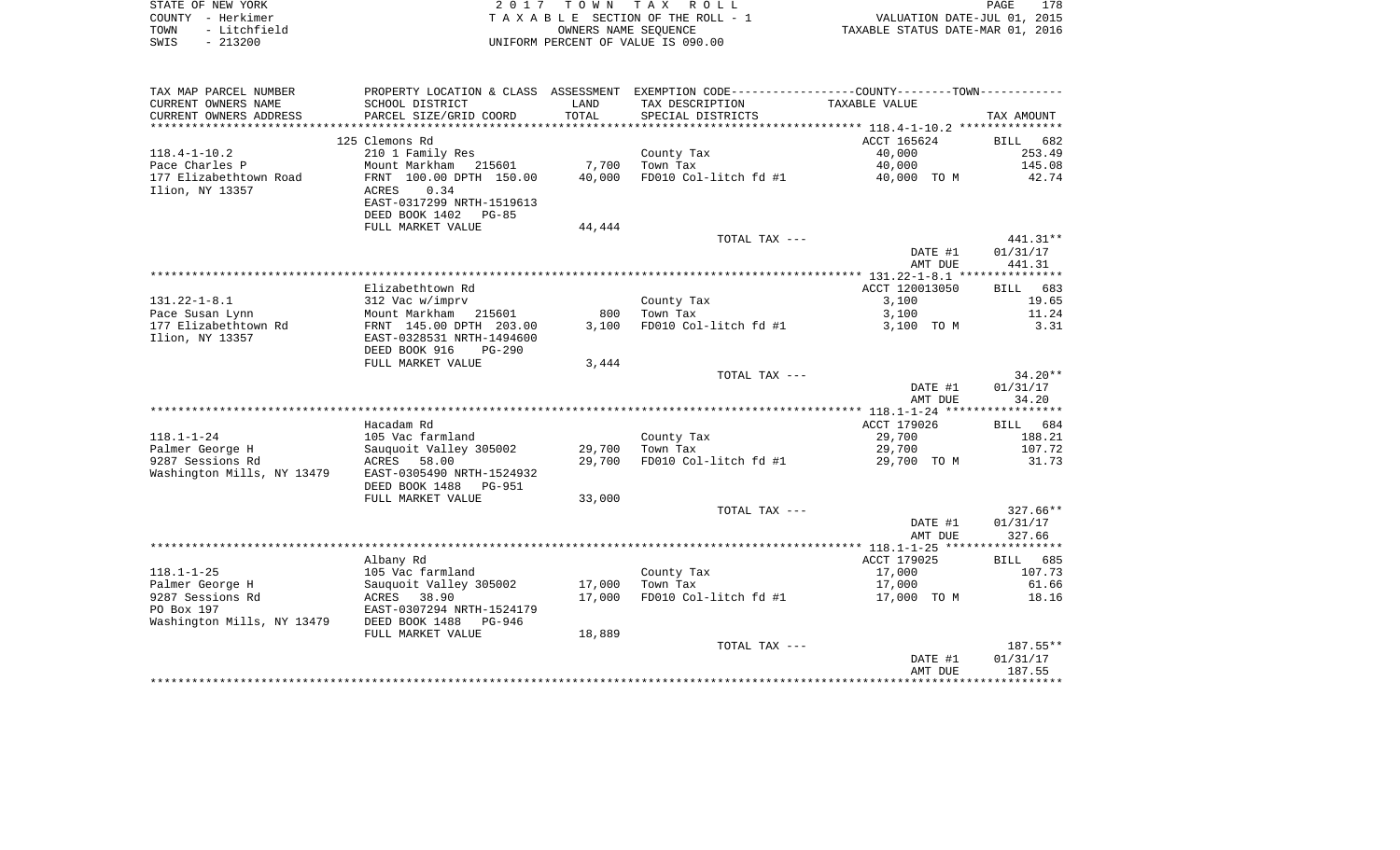| STATE OF NEW YORK    | 2017 TOWN TAX ROLL                 | 179<br>PAGE                      |
|----------------------|------------------------------------|----------------------------------|
| COUNTY - Herkimer    | TAXABLE SECTION OF THE ROLL - 1    | VALUATION DATE-JUL 01, 2015      |
| - Litchfield<br>TOWN | OWNERS NAME SEOUENCE               | TAXABLE STATUS DATE-MAR 01, 2016 |
| $-213200$<br>SWIS    | UNIFORM PERCENT OF VALUE IS 090.00 |                                  |

PAGE 179

| TAX MAP PARCEL NUMBER                               |                                                   |               | PROPERTY LOCATION & CLASS ASSESSMENT EXEMPTION CODE----------------COUNTY-------TOWN---------- |                |                      |
|-----------------------------------------------------|---------------------------------------------------|---------------|------------------------------------------------------------------------------------------------|----------------|----------------------|
| CURRENT OWNERS NAME<br>CURRENT OWNERS ADDRESS       | SCHOOL DISTRICT<br>PARCEL SIZE/GRID COORD         | LAND<br>TOTAL | TAX DESCRIPTION<br>SPECIAL DISTRICTS                                                           | TAXABLE VALUE  | TAX AMOUNT           |
| ***********************                             |                                                   |               |                                                                                                |                |                      |
|                                                     | Roberts Rd                                        |               |                                                                                                | ACCT 179024    | 686<br>BILL          |
| $118.1 - 1 - 50.1$                                  | 312 Vac w/imprv                                   |               | County Tax                                                                                     | 13,400         | 84.92                |
| Palmer George H                                     | Sauquoit Valley 305002                            | 12,369        | Town Tax                                                                                       | 13,400         | 48.60                |
| Palmer Deborah N                                    | 31.00<br>ACRES                                    | 13,400        | FD010 Col-litch fd #1                                                                          | 13,400 TO M    | 14.32                |
| 9287 sessions Rd                                    | EAST-0305425 NRTH-1523293                         |               |                                                                                                |                |                      |
| Washington Mills, NY 13479                          | DEED BOOK 1488<br>PG-941                          |               |                                                                                                |                |                      |
|                                                     | FULL MARKET VALUE                                 | 14,889        |                                                                                                |                |                      |
|                                                     |                                                   |               | TOTAL TAX ---                                                                                  | DATE #1        | 147.84**<br>01/31/17 |
|                                                     |                                                   |               |                                                                                                | AMT DUE        | 147.84               |
|                                                     |                                                   |               |                                                                                                |                |                      |
|                                                     | Berberick Rd                                      |               |                                                                                                | ACCT 120090213 | 687<br>BILL          |
| $124.4 - 1 - 27.2$                                  | 323 Vacant rural                                  |               | County Tax                                                                                     | 17,500         | 110.90               |
| Paolozzi Family Irrev Trust Jo Mount Markham 215601 |                                                   | 17,500        | Town Tax                                                                                       | 17,500         | 63.47                |
| Paolozzi John A Jr                                  | Paolozzi Mickeline Truste                         | 17,500        | FD010 Col-litch fd #1                                                                          | 17,500 TO M    | 18.70                |
| 17 Poplar Ave                                       | ACRES<br>33.20                                    |               |                                                                                                |                |                      |
| Whitesboro, NY 13492                                | EAST-0319410 NRTH-1498405                         |               |                                                                                                |                |                      |
|                                                     | DEED BOOK 1404<br>PG-764                          |               |                                                                                                |                |                      |
|                                                     | FULL MARKET VALUE                                 | 19,444        | TOTAL TAX ---                                                                                  |                | 193.07**             |
|                                                     |                                                   |               |                                                                                                | DATE #1        | 01/31/17             |
|                                                     |                                                   |               |                                                                                                | AMT DUE        | 193.07               |
|                                                     |                                                   |               |                                                                                                |                |                      |
|                                                     | Berberick Rd                                      |               |                                                                                                | ACCT 120015210 | 688<br><b>BILL</b>   |
| $124.4 - 1 - 28$                                    | 314 Rural vac<10                                  |               | County Tax                                                                                     | 14,400         | 91.25                |
| Paolozzi Family Irrev Trust Jo Mount Markham        | 215601                                            | 14,400        | Town Tax                                                                                       | 14,400         | 52.23                |
| Paolozzi John A Jr                                  | Paolozzi M M Trustee                              | 14,400        | FD010 Col-litch fd #1                                                                          | 14,400 TO M    | 15.39                |
| 17 Poplar Ave                                       | ACRES<br>24.20                                    |               |                                                                                                |                |                      |
| Whitesboro, NY 13492                                | EAST-0318902 NRTH-1497541                         |               |                                                                                                |                |                      |
|                                                     | DEED BOOK 1404<br>PG-764<br>FULL MARKET VALUE     | 16,000        |                                                                                                |                |                      |
|                                                     |                                                   |               | TOTAL TAX ---                                                                                  |                | 158.87**             |
|                                                     |                                                   |               |                                                                                                | DATE #1        | 01/31/17             |
|                                                     |                                                   |               |                                                                                                | AMT DUE        | 158.87               |
|                                                     |                                                   |               |                                                                                                |                | **********           |
|                                                     | Berberick (Off) Rd                                |               |                                                                                                | ACCT 120010140 | BILL 689             |
| $124.4 - 1 - 35$                                    | 323 Vacant rural                                  |               | County Tax                                                                                     | 3,100          | 19.65                |
| Paolozzi Family Irrev Trust Jo Mount Markham        | 215601                                            | 3,100         | Town Tax                                                                                       | 3,100          | 11.24                |
| Paolozzi John A Jr                                  | Paolozzi M M Trustee                              | 3,100         | FD010 Col-litch fd #1                                                                          | 3,100 TO M     | 3.31                 |
| 17 Poplar Ave<br>Whitesboro, NY 13492               | <b>ACRES</b><br>8.30<br>EAST-0318724 NRTH-1496974 |               |                                                                                                |                |                      |
|                                                     | DEED BOOK 1404<br>PG-764                          |               |                                                                                                |                |                      |
|                                                     | FULL MARKET VALUE                                 | 3,444         |                                                                                                |                |                      |
|                                                     |                                                   |               | TOTAL TAX ---                                                                                  |                | $34.20**$            |
|                                                     |                                                   |               |                                                                                                | DATE #1        | 01/31/17             |
|                                                     |                                                   |               |                                                                                                | AMT DUE        | 34.20                |
|                                                     |                                                   |               |                                                                                                |                |                      |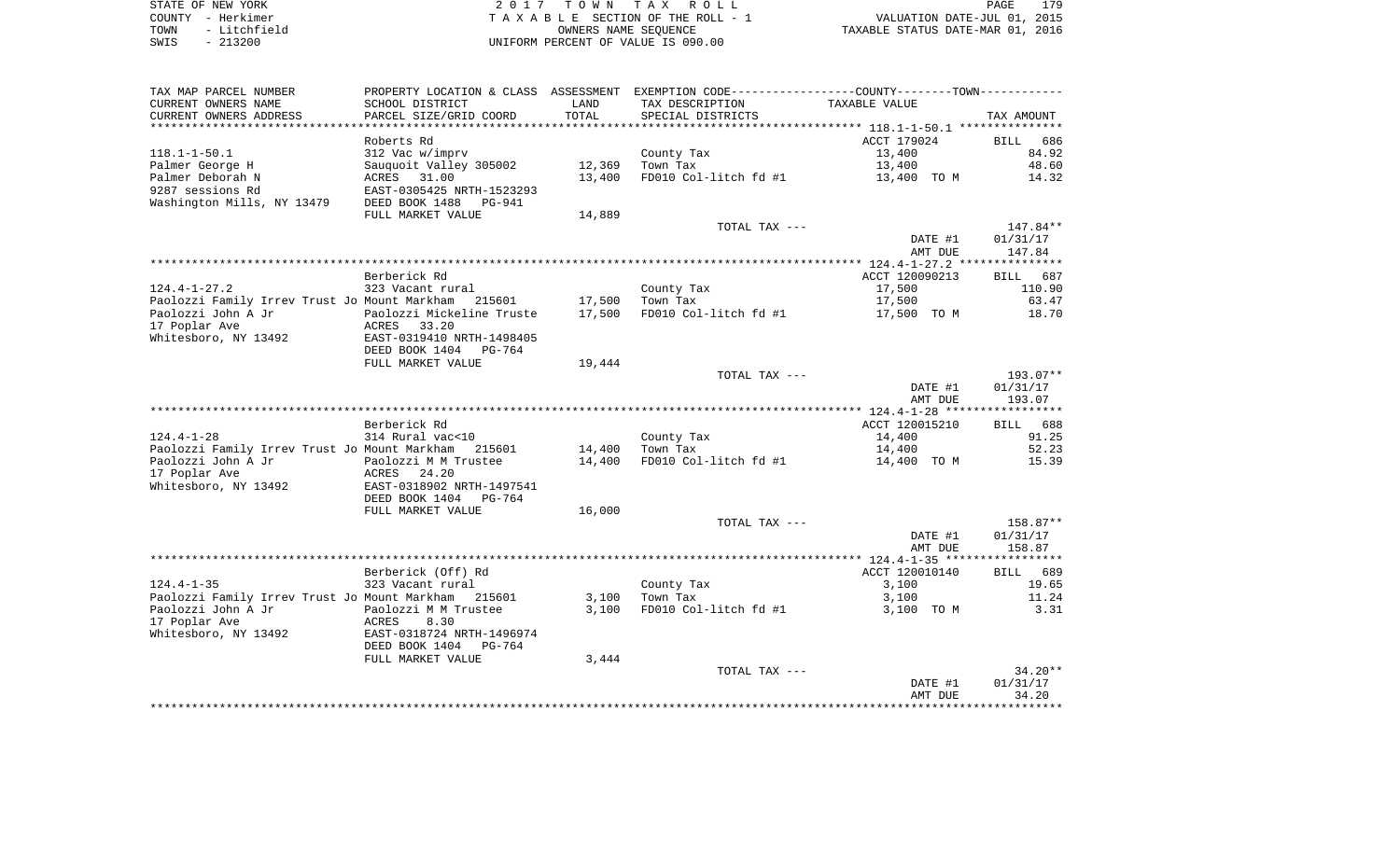|      | STATE OF NEW YORK | 2017 TOWN TAX ROLL                 | PAGE                             | 180 |
|------|-------------------|------------------------------------|----------------------------------|-----|
|      | COUNTY - Herkimer | TAXABLE SECTION OF THE ROLL - 1    | VALUATION DATE-JUL 01, 2015      |     |
| TOWN | - Litchfield      | OWNERS NAME SEOUENCE               | TAXABLE STATUS DATE-MAR 01, 2016 |     |
| SWIS | $-213200$         | UNIFORM PERCENT OF VALUE IS 090.00 |                                  |     |

| TAX MAP PARCEL NUMBER                        | PROPERTY LOCATION & CLASS ASSESSMENT EXEMPTION CODE----------------COUNTY--------TOWN---------- |                |                           |               |                     |
|----------------------------------------------|-------------------------------------------------------------------------------------------------|----------------|---------------------------|---------------|---------------------|
| CURRENT OWNERS NAME                          | SCHOOL DISTRICT                                                                                 | LAND           | TAX DESCRIPTION           | TAXABLE VALUE |                     |
| CURRENT OWNERS ADDRESS                       | PARCEL SIZE/GRID COORD                                                                          | TOTAL          | SPECIAL DISTRICTS         |               | TAX AMOUNT          |
| *************************                    |                                                                                                 |                |                           |               |                     |
|                                              | Berberick Rd                                                                                    |                |                           | ACCT 166099   | <b>BILL</b><br>690  |
| $124.4 - 2 - 6$                              | 314 Rural vac<10                                                                                |                | County Tax                | 10,300        | 65.27               |
| Paolozzi Family Irrev Trust Jo Mount Markham | 215601                                                                                          | 10,300         | Town Tax                  | 10,300        | 37.36               |
| Paolozzi John A Jr                           | Paolozzi Mm Trustee                                                                             | 10,300         | FD010 Col-litch fd #1     | 10,300 TO M   | 11.00               |
| 17 Poplar Ave                                | 5.30<br>ACRES                                                                                   |                |                           |               |                     |
| Whitesboro, NY 13492                         | EAST-0318025 NRTH-1498520                                                                       |                |                           |               |                     |
|                                              | DEED BOOK 1404<br>PG-759                                                                        |                |                           |               |                     |
|                                              | FULL MARKET VALUE                                                                               | 11,444         |                           |               |                     |
|                                              |                                                                                                 |                | TOTAL TAX ---             |               | $113.63**$          |
|                                              |                                                                                                 |                |                           | DATE #1       | 01/31/17            |
|                                              |                                                                                                 |                |                           | AMT DUE       | 113.63              |
|                                              |                                                                                                 |                |                           |               |                     |
|                                              | 302 Prior Rd                                                                                    |                |                           | ACCT 190530   | BILL 691            |
| $124.2 - 1 - 27.2$                           | 210 1 Family Res                                                                                |                | County Tax                | 80,000        | 506.97              |
| Parker Robert J                              | Mount Markham<br>215601                                                                         | 12,000         | Town Tax                  | 80,000        | 290.16              |
| 302 Prior Rd                                 | ACRES<br>2.00                                                                                   | 80,000         | FD010 Col-litch fd #1     | 80,000 TO M   | 85.47               |
| Clayville, NY 13322                          | EAST-0312236 NRTH-1507171                                                                       |                |                           |               |                     |
|                                              | DEED BOOK 1558<br>PG-983                                                                        |                |                           |               |                     |
| MAY BE SUBJECT TO PAYMENT                    | FULL MARKET VALUE                                                                               | 88,889         |                           |               |                     |
| UNDER AGDIST LAW TIL 2019                    |                                                                                                 |                |                           |               |                     |
|                                              |                                                                                                 |                | TOTAL TAX ---             |               | 882.60**            |
|                                              |                                                                                                 |                |                           | DATE #1       | 01/31/17            |
|                                              |                                                                                                 |                |                           | AMT DUE       | 882.60              |
|                                              |                                                                                                 |                |                           |               |                     |
|                                              | Albany Rd                                                                                       |                |                           | ACCT 156965   | 692<br>BILL<br>6.34 |
| $118.3 - 1 - 38.2$                           | 314 Rural vac<10                                                                                |                | County Tax                | 1,000         | 3.63                |
| Parks Tadd A<br>106 Brigham Rd               | Sauquoit Valley 305002<br>School District split                                                 | 1,000<br>1,000 | Town Tax<br>School Relevy | 1,000         | 24.59               |
| Clayville, NY 13322                          | ACRES<br>0.54                                                                                   |                | FD010 Col-litch fd #1     | 1,000 TO M    | 1.07                |
|                                              | EAST-0307313 NRTH-1514590                                                                       |                |                           |               |                     |
|                                              | DEED BOOK 1347<br>$PG-163$                                                                      |                |                           |               |                     |
|                                              | FULL MARKET VALUE                                                                               | 1,111          |                           |               |                     |
|                                              |                                                                                                 |                | TOTAL TAX ---             |               | $35.63**$           |
|                                              |                                                                                                 |                |                           | DATE #1       | 01/31/17            |
|                                              |                                                                                                 |                |                           | AMT DUE       | 35.63               |
|                                              |                                                                                                 |                |                           |               |                     |
|                                              | 106 Brigham Rd                                                                                  |                |                           | ACCT 156965   | BILL 693            |
| $118.3 - 1 - 51.2$                           | 210 1 Family Res                                                                                |                | County Tax                | 83,000        | 525.98              |
| Parks Tadd A                                 | Mount Markham 215601                                                                            | 17,400         | Town Tax                  | 83,000        | 301.05              |
| 106 Brigham Rd                               | FRNT 1023.00 DPTH                                                                               | 83,000         | School Relevy             |               | 1,267.39            |
| Clayville, NY 13322                          | ACRES<br>3.00                                                                                   |                | FD010 Col-litch fd #1     | 83,000 TO M   | 88.68               |
|                                              | EAST-0307440 NRTH-1514431                                                                       |                |                           |               |                     |
|                                              | DEED BOOK 1347<br>PG-163                                                                        |                |                           |               |                     |
|                                              | FULL MARKET VALUE                                                                               | 92,222         |                           |               |                     |
|                                              |                                                                                                 |                | TOTAL TAX ---             |               | $2,183.10**$        |
|                                              |                                                                                                 |                |                           | DATE #1       | 01/31/17            |
|                                              |                                                                                                 |                |                           | AMT DUE       | 2,183.10            |
|                                              |                                                                                                 |                |                           |               |                     |
|                                              |                                                                                                 |                |                           |               |                     |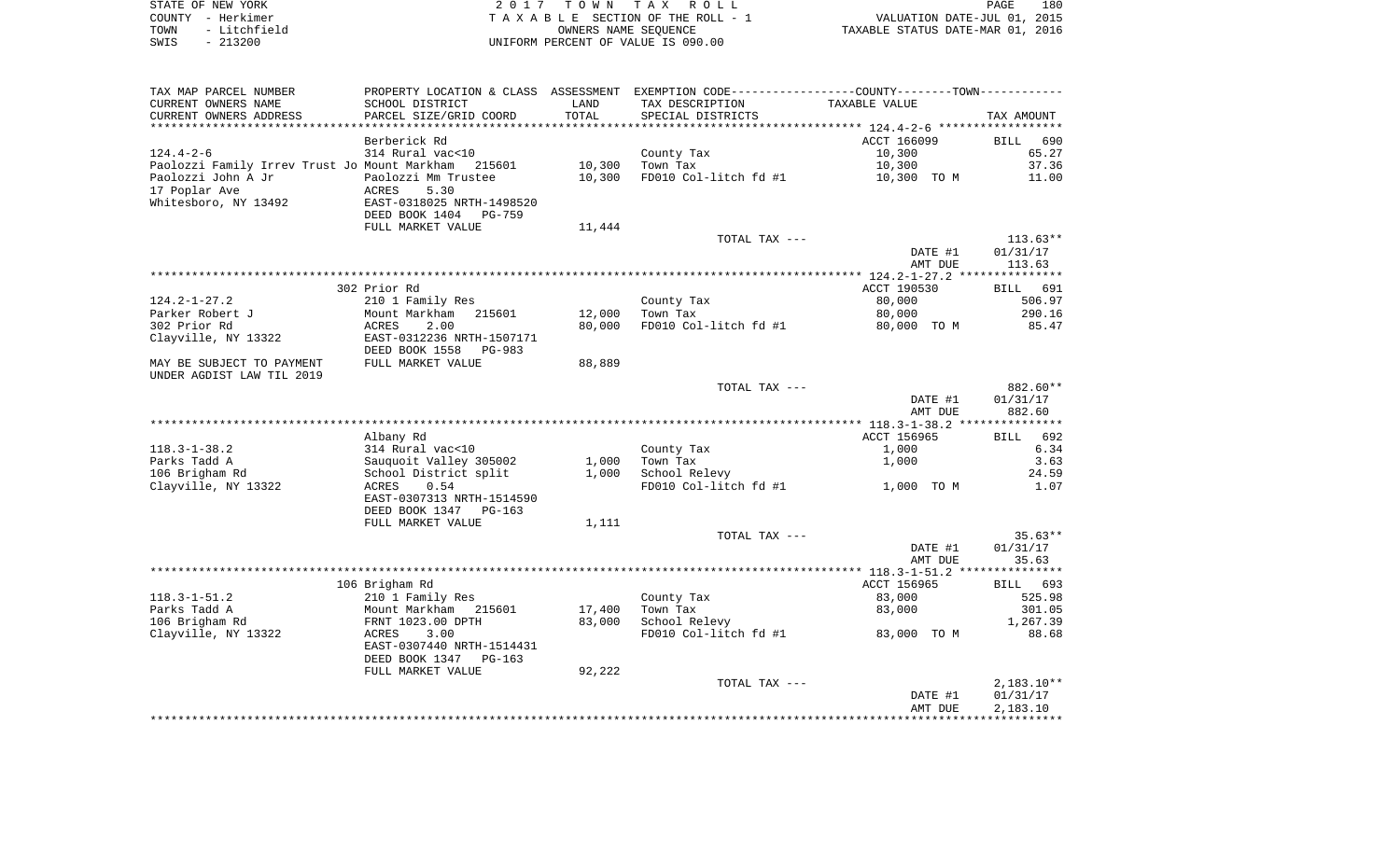| STATE OF NEW YORK    | 2017 TOWN TAX ROLL                 | 181<br>PAGE                      |
|----------------------|------------------------------------|----------------------------------|
| COUNTY - Herkimer    | TAXABLE SECTION OF THE ROLL - 1    | VALUATION DATE-JUL 01, 2015      |
| - Litchfield<br>TOWN | OWNERS NAME SEOUENCE               | TAXABLE STATUS DATE-MAR 01, 2016 |
| $-213200$<br>SWIS    | UNIFORM PERCENT OF VALUE IS 090.00 |                                  |

| TAX MAP PARCEL NUMBER<br>CURRENT OWNERS NAME | PROPERTY LOCATION & CLASS ASSESSMENT EXEMPTION CODE---------------COUNTY-------TOWN---------<br>SCHOOL DISTRICT | LAND             | TAX DESCRIPTION        | TAXABLE VALUE         |                    |
|----------------------------------------------|-----------------------------------------------------------------------------------------------------------------|------------------|------------------------|-----------------------|--------------------|
| CURRENT OWNERS ADDRESS                       | PARCEL SIZE/GRID COORD                                                                                          | TOTAL            | SPECIAL DISTRICTS      |                       | TAX AMOUNT         |
|                                              | 1043 State Route 51                                                                                             |                  |                        | ACCT 120010440        | 694<br>BILL        |
| $131.1 - 3 - 7.1$                            | 280 Res Multiple                                                                                                |                  | County Tax             | 45,400                | 287.71             |
| Parment Michael J                            | 215601<br>Mount Markham                                                                                         | 26,400           | Town Tax               | 45,400                | 164.67             |
| 1043 State Route 51                          | 14.00<br>ACRES                                                                                                  | 45,400           | School Relevy          |                       | 423.99             |
| Ilion, NY 13357                              | EAST-0327680 NRTH-1494929<br>DEED BOOK 1210<br>$PG-37$                                                          |                  | FD010 Col-litch fd #1  | 45,400 TO M           | 48.51              |
|                                              | FULL MARKET VALUE                                                                                               | 50,444           |                        |                       |                    |
|                                              |                                                                                                                 |                  | TOTAL TAX ---          |                       | 924.88**           |
|                                              |                                                                                                                 |                  |                        | DATE #1               | 01/31/17           |
|                                              |                                                                                                                 |                  |                        | AMT DUE               | 924.88             |
|                                              |                                                                                                                 |                  |                        |                       |                    |
|                                              | 1588 Albany Rd                                                                                                  |                  |                        | ACCT 175600           | 695<br>BILL        |
| $118.3 - 1 - 6$                              | 210 1 Family Res                                                                                                |                  | County Tax<br>Town Tax | 83,600                | 529.79<br>303.22   |
| Parmly Perry L<br>Parmly Maria H             | Sauquoit Valley 305002<br>ACRES<br>1.50                                                                         | 14,100<br>83,600 | FD010 Col-litch fd #1  | 83,600<br>83,600 TO M | 89.32              |
| 1588 Albany St                               | EAST-0308969 NRTH-1519155                                                                                       |                  |                        |                       |                    |
| Frankfort, NY 13340                          | DEED BOOK 1466<br>PG-378                                                                                        |                  |                        |                       |                    |
|                                              | FULL MARKET VALUE                                                                                               | 92,889           |                        |                       |                    |
|                                              |                                                                                                                 |                  | TOTAL TAX ---          |                       | $922.33**$         |
|                                              |                                                                                                                 |                  |                        | DATE #1               | 01/31/17           |
|                                              |                                                                                                                 |                  |                        | AMT DUE               | 922.33             |
|                                              |                                                                                                                 |                  |                        |                       |                    |
|                                              | 826 Ball Rd                                                                                                     |                  |                        | ACCT 174137           | 696<br>BILL        |
| $118.4 - 1 - 15$                             | 270 Mfg housing                                                                                                 |                  | County Tax             | 30,000                | 190.11             |
| Parry Robert J                               | Mount Markham<br>215601                                                                                         | 14,500           | Town Tax               | 30,000                | 108.81             |
| Parry Andrea M                               | ACRES<br>1.70                                                                                                   | 30,000           | FD010 Col-litch fd #1  | 30,000 TO M           | 32.05              |
| 529 Hacadam Rd                               | EAST-0316623 NRTH-1521410                                                                                       |                  |                        |                       |                    |
| Sauquoit, NY 13456                           | DEED BOOK 1456<br><b>PG-181</b><br>FULL MARKET VALUE                                                            | 33,333           |                        |                       |                    |
|                                              |                                                                                                                 |                  | TOTAL TAX ---          |                       | $330.97**$         |
|                                              |                                                                                                                 |                  |                        | DATE #1<br>AMT DUE    | 01/31/17<br>330.97 |
|                                              |                                                                                                                 |                  |                        |                       |                    |
|                                              | 10395 Roberts Rd                                                                                                |                  |                        | ACCT 120090129        | BILL 697           |
| $118.1 - 1 - 50.2$                           | 210 1 Family Res                                                                                                |                  | County Tax             | 120,000               | 760.46             |
| Peckman Will R                               | Sauguoit Valley 305002                                                                                          | 13,000           | Town Tax               | 120,000               | 435.25             |
| Peckham Kimberly A                           | FRNT 170.00 DPTH 270.00                                                                                         | 120,000          | FD010 Col-litch fd #1  | 120,000 TO M          | 128.21             |
| 10395 Roberts Rd<br>Sauquoit, NY 13456       | 1.00<br>ACRES<br>EAST-0305013 NRTH-1522696                                                                      |                  |                        |                       |                    |
|                                              | DEED BOOK 1129<br>$PG-256$                                                                                      |                  |                        |                       |                    |
|                                              | FULL MARKET VALUE                                                                                               | 133,333          |                        |                       |                    |
|                                              |                                                                                                                 |                  | TOTAL TAX ---          |                       | 1,323.92**         |
|                                              |                                                                                                                 |                  |                        | DATE #1               | 01/31/17           |
|                                              |                                                                                                                 |                  |                        | AMT DUE               | 1,323.92           |
|                                              |                                                                                                                 |                  |                        |                       |                    |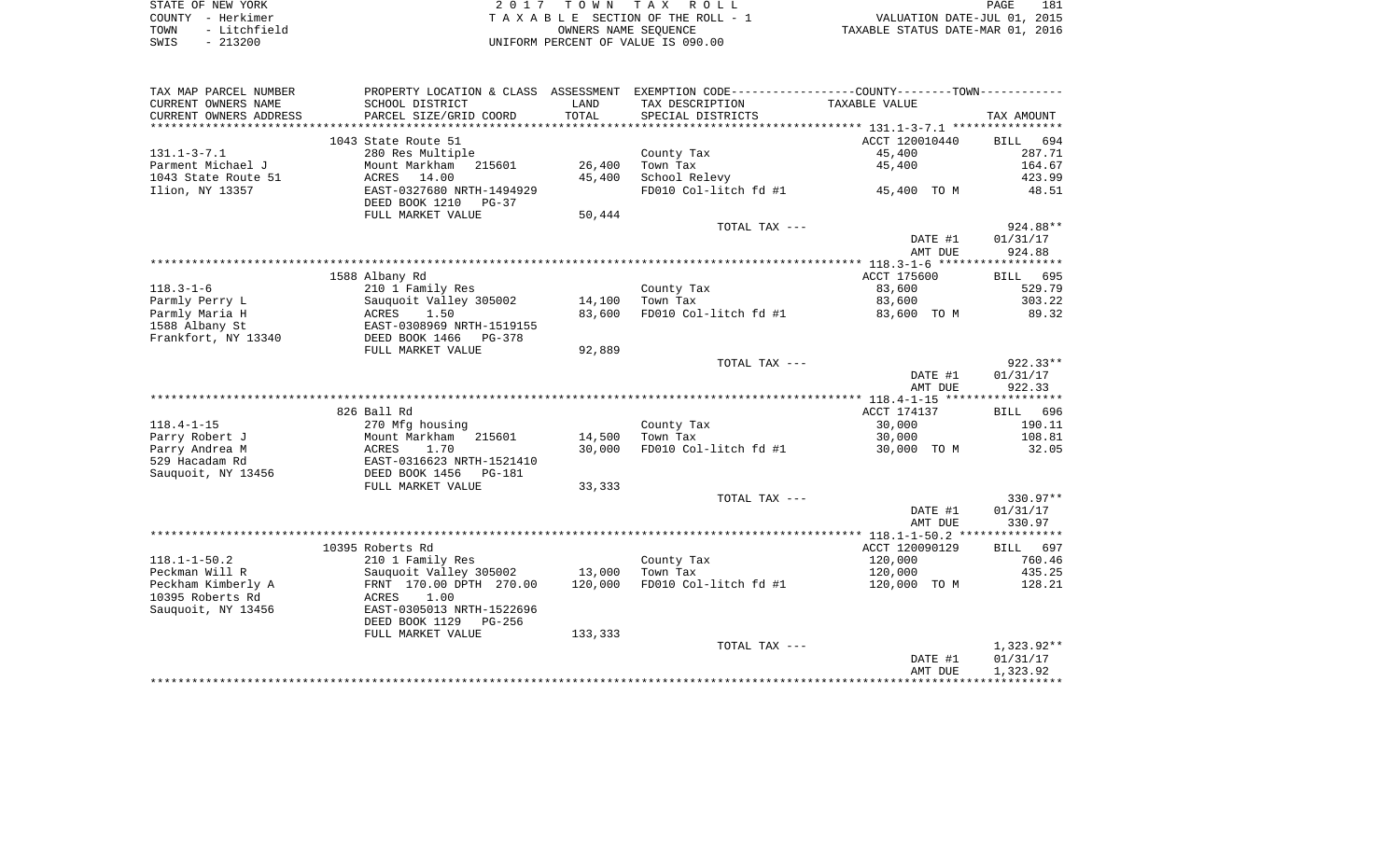| STATE OF NEW YORK    | 2017 TOWN TAX ROLL                 | 182<br>PAGE                      |
|----------------------|------------------------------------|----------------------------------|
| COUNTY - Herkimer    | TAXABLE SECTION OF THE ROLL - 1    | VALUATION DATE-JUL 01, 2015      |
| - Litchfield<br>TOWN | OWNERS NAME SEOUENCE               | TAXABLE STATUS DATE-MAR 01, 2016 |
| $-213200$<br>SWIS    | UNIFORM PERCENT OF VALUE IS 090.00 |                                  |

| TAX MAP PARCEL NUMBER      |                                |             | PROPERTY LOCATION & CLASS ASSESSMENT EXEMPTION CODE---------------COUNTY--------TOWN---------- |                |                    |
|----------------------------|--------------------------------|-------------|------------------------------------------------------------------------------------------------|----------------|--------------------|
| CURRENT OWNERS NAME        | SCHOOL DISTRICT                | LAND        | TAX DESCRIPTION                                                                                | TAXABLE VALUE  |                    |
| CURRENT OWNERS ADDRESS     | PARCEL SIZE/GRID COORD         | TOTAL       | SPECIAL DISTRICTS                                                                              |                | TAX AMOUNT         |
| *********************      |                                | *********** |                                                                                                |                |                    |
|                            | 123 Cobane Rd                  |             |                                                                                                |                | BILL 698           |
| $118.3 - 1 - 2.13$         | 210 1 Family Res               |             | County Tax                                                                                     | 189,000        | 1,197.72           |
| Pedulla Luigi              | Sauquoit Valley 305002         | 13,300      | Town Tax                                                                                       | 189,000        | 685.51             |
| Pedulla Cristina M         | ACRES<br>1.12                  | 189,000     | FD010 Col-litch fd #1                                                                          | 189,000 TO M   | 201.93             |
| 123 Cobane Rd              | EAST-0302171 NRTH-1520250      |             |                                                                                                |                |                    |
| Sauquoit, NY 13456         | DEED BOOK 886<br>$PG-648$      |             |                                                                                                |                |                    |
|                            | FULL MARKET VALUE              | 210,000     |                                                                                                |                |                    |
|                            |                                |             | TOTAL TAX ---                                                                                  |                | $2,085.16**$       |
|                            |                                |             |                                                                                                | DATE #1        | 01/31/17           |
|                            |                                |             |                                                                                                | AMT DUE        | 2,085.16           |
|                            |                                |             |                                                                                                |                |                    |
|                            | 304 Jerusalem Hill Rd          |             |                                                                                                | ACCT 120010020 | BILL 699           |
| $124.1 - 1 - 9$            | 120 Field crops                |             | AG MKTS L 41720                                                                                | $\overline{0}$ | $\mathbf{0}$       |
| Perkins Ronald<br>Life U F | Mount Markham<br>215601        |             | 58,000 County Tax                                                                              | 123,600        | 783.27             |
| Perkins Sara J             | ACRES<br>94.00                 | 123,600     | Town Tax                                                                                       | 123,600        | 448.30             |
| 29 Parker Ave              | EAST-0311675 NRTH-1510890      |             | FD010 Col-litch fd #1                                                                          | 123,600 TO M   | 132.05             |
| Hyde Park, NY 12538        | DEED BOOK 882<br>PG-348        |             |                                                                                                |                |                    |
| MAY BE SUBJECT TO PAYMENT  | FULL MARKET VALUE              | 137,333     |                                                                                                |                |                    |
| UNDER AGDIST LAW TIL 2020  |                                |             |                                                                                                |                |                    |
|                            |                                |             | TOTAL TAX ---                                                                                  |                | $1,363.62**$       |
|                            |                                |             |                                                                                                | DATE #1        | 01/31/17           |
|                            |                                |             |                                                                                                | AMT DUE        | 1,363.62           |
|                            |                                |             |                                                                                                |                |                    |
|                            | 388 Berberick Rd               |             |                                                                                                | ACCT 120090172 | BILL 700           |
| $124.4 - 2 - 5$            | 210 1 Family Res               |             | County Tax                                                                                     | 85,000         | 538.66             |
| Perrone David J            | Mount Markham<br>215601        | 21,900      | Town Tax                                                                                       | 85,000         | 308.30             |
| Perrone Amy M              | ACRES<br>5.10                  | 85,000      | School Relevy                                                                                  |                | 1,312.26           |
| 388 Berberick Rd           | EAST-0317880 NRTH-1498385      |             | FD010 Col-litch fd #1                                                                          | 85,000 TO M    | 90.81              |
| Frankfort, NY 13340        | DEED BOOK 896<br>PG-432        |             |                                                                                                |                |                    |
|                            | FULL MARKET VALUE              | 94,444      |                                                                                                |                |                    |
|                            |                                |             | TOTAL TAX ---                                                                                  |                | $2,250.03**$       |
|                            |                                |             |                                                                                                | DATE #1        | 01/31/17           |
|                            |                                |             |                                                                                                | AMT DUE        | 2,250.03           |
|                            |                                |             |                                                                                                |                |                    |
|                            | 680 Silver St                  |             |                                                                                                |                | BILL 701           |
| $119.3 - 1 - 17.2$         | 105 Vac farmland               |             | County Tax                                                                                     | 30,900         | 195.82             |
| Petrie Jeffrey             | Mount Markham<br>215601        | 30,900      | Town Tax                                                                                       | 30,900         | 112.08             |
| Petrie Joyce               | 25.00 DPTH<br>FRNT             | 30,900      | FD010 Col-litch fd #1                                                                          | 30,900 TO M    | 33.01              |
| 19 Arlington Ave           | 58.80<br>ACRES                 |             |                                                                                                |                |                    |
| Ilion, NY 13357            | EAST-0332532 NRTH-1514596      |             |                                                                                                |                |                    |
|                            | DEED BOOK 834<br><b>PG-384</b> |             |                                                                                                |                |                    |
|                            | FULL MARKET VALUE              | 34,333      |                                                                                                |                |                    |
|                            |                                |             | TOTAL TAX ---                                                                                  |                | 340.91**           |
|                            |                                |             |                                                                                                | DATE #1        | 01/31/17<br>340.91 |
|                            |                                |             |                                                                                                | AMT DUE        |                    |
|                            |                                |             |                                                                                                |                |                    |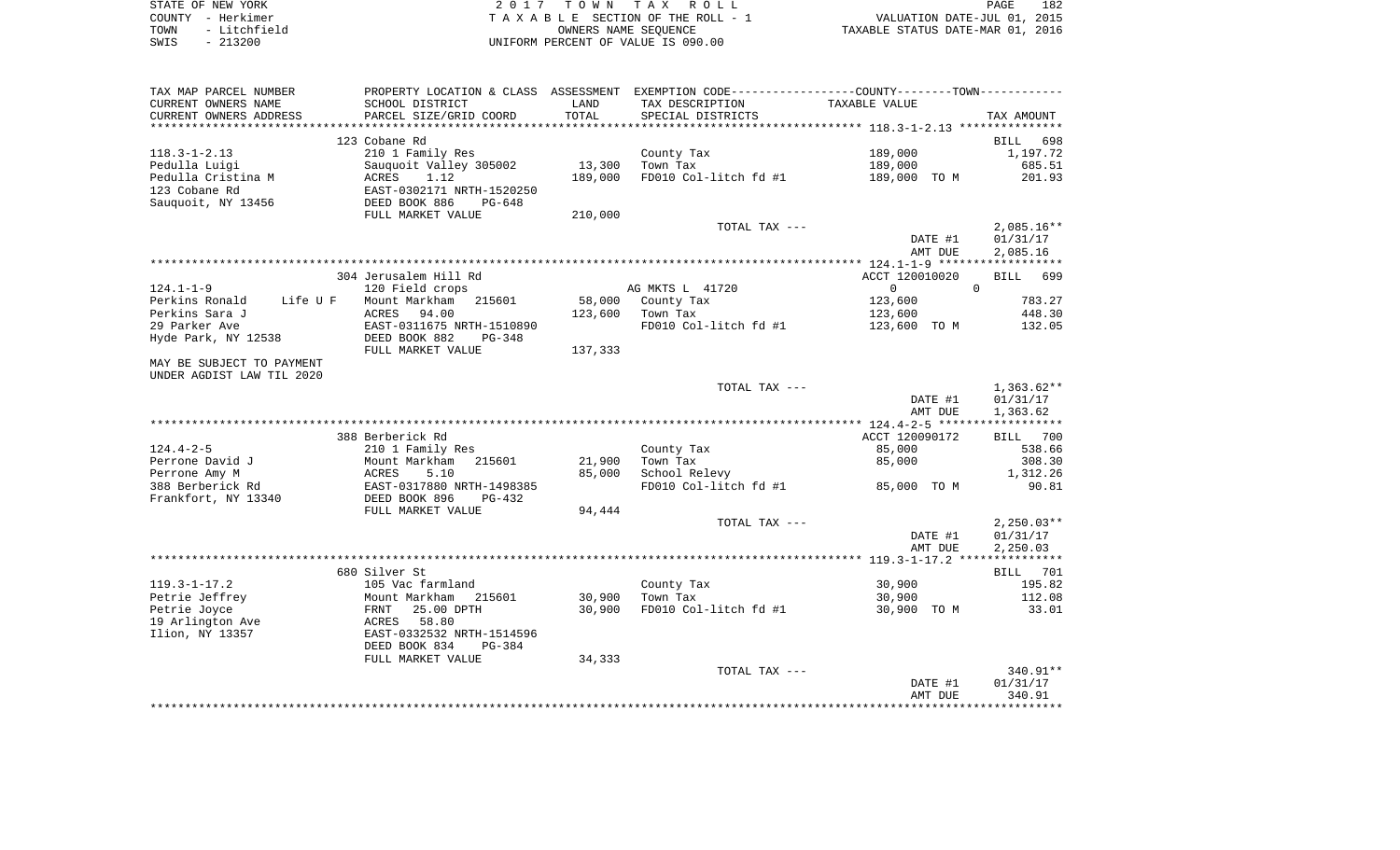| STATE OF NEW YORK    | 2017 TOWN TAX ROLL                 | 183<br>PAGE                      |
|----------------------|------------------------------------|----------------------------------|
| COUNTY - Herkimer    | TAXABLE SECTION OF THE ROLL - 1    | VALUATION DATE-JUL 01, 2015      |
| - Litchfield<br>TOWN | OWNERS NAME SEOUENCE               | TAXABLE STATUS DATE-MAR 01, 2016 |
| SWIS<br>- 213200     | UNIFORM PERCENT OF VALUE IS 090.00 |                                  |

| EXEMPTION CODE----------------COUNTY-------TOWN-----------<br>CURRENT OWNERS NAME<br>SCHOOL DISTRICT<br>TAX DESCRIPTION<br>TAXABLE VALUE<br>LAND<br>CURRENT OWNERS ADDRESS<br>TOTAL<br>PARCEL SIZE/GRID COORD<br>SPECIAL DISTRICTS<br>TAX AMOUNT<br>750 Ball Rd<br>ACCT 120003000<br>BILL 702<br>$118.4 - 1 - 13$<br>210 1 Family Res<br>37,800<br>County Tax<br>13,000<br>Mount Markham<br>215601<br>37,800<br>Petro Joseph<br>Town Tax<br>37,800<br>FD010 Col-litch fd #1<br>Petro Stasia<br>ACRES<br>1.00<br>37,800 TO M<br>203 North Country Line Road<br>EAST-0316633 NRTH-1520253<br>Saint Paul, IN 47272<br>DEED BOOK 884<br>$PG-118$<br>FULL MARKET VALUE<br>42,000<br>TOTAL TAX ---<br>DATE #1<br>01/31/17<br>AMT DUE<br>123 Prior Rd<br>ACCT 176219<br>BILL 703<br>$124.1 - 1 - 38$<br>210 1 Family Res<br>County Tax<br>70,600<br>70,600<br>Petronella James P<br>Mount Markham 215601<br>9,100<br>Town Tax<br>Petronella Marisa L<br>86.00 DPTH 225.00<br>70,600<br>FD010 Col-litch fd #1<br>70,600 TO M<br>FRNT<br>123 Prior Rd<br>EAST-0310821 NRTH-1504156<br>Clayville, NY 13322<br>DEED BOOK 1470 PG-339<br>FULL MARKET VALUE<br>78,444 | 239.54<br>137.10<br>40.39<br>$417.03**$<br>417.03 |
|----------------------------------------------------------------------------------------------------------------------------------------------------------------------------------------------------------------------------------------------------------------------------------------------------------------------------------------------------------------------------------------------------------------------------------------------------------------------------------------------------------------------------------------------------------------------------------------------------------------------------------------------------------------------------------------------------------------------------------------------------------------------------------------------------------------------------------------------------------------------------------------------------------------------------------------------------------------------------------------------------------------------------------------------------------------------------------------------------------------------------------------------------------|---------------------------------------------------|
|                                                                                                                                                                                                                                                                                                                                                                                                                                                                                                                                                                                                                                                                                                                                                                                                                                                                                                                                                                                                                                                                                                                                                          |                                                   |
|                                                                                                                                                                                                                                                                                                                                                                                                                                                                                                                                                                                                                                                                                                                                                                                                                                                                                                                                                                                                                                                                                                                                                          |                                                   |
|                                                                                                                                                                                                                                                                                                                                                                                                                                                                                                                                                                                                                                                                                                                                                                                                                                                                                                                                                                                                                                                                                                                                                          |                                                   |
|                                                                                                                                                                                                                                                                                                                                                                                                                                                                                                                                                                                                                                                                                                                                                                                                                                                                                                                                                                                                                                                                                                                                                          |                                                   |
|                                                                                                                                                                                                                                                                                                                                                                                                                                                                                                                                                                                                                                                                                                                                                                                                                                                                                                                                                                                                                                                                                                                                                          |                                                   |
|                                                                                                                                                                                                                                                                                                                                                                                                                                                                                                                                                                                                                                                                                                                                                                                                                                                                                                                                                                                                                                                                                                                                                          |                                                   |
|                                                                                                                                                                                                                                                                                                                                                                                                                                                                                                                                                                                                                                                                                                                                                                                                                                                                                                                                                                                                                                                                                                                                                          |                                                   |
|                                                                                                                                                                                                                                                                                                                                                                                                                                                                                                                                                                                                                                                                                                                                                                                                                                                                                                                                                                                                                                                                                                                                                          |                                                   |
|                                                                                                                                                                                                                                                                                                                                                                                                                                                                                                                                                                                                                                                                                                                                                                                                                                                                                                                                                                                                                                                                                                                                                          |                                                   |
|                                                                                                                                                                                                                                                                                                                                                                                                                                                                                                                                                                                                                                                                                                                                                                                                                                                                                                                                                                                                                                                                                                                                                          |                                                   |
|                                                                                                                                                                                                                                                                                                                                                                                                                                                                                                                                                                                                                                                                                                                                                                                                                                                                                                                                                                                                                                                                                                                                                          |                                                   |
|                                                                                                                                                                                                                                                                                                                                                                                                                                                                                                                                                                                                                                                                                                                                                                                                                                                                                                                                                                                                                                                                                                                                                          |                                                   |
|                                                                                                                                                                                                                                                                                                                                                                                                                                                                                                                                                                                                                                                                                                                                                                                                                                                                                                                                                                                                                                                                                                                                                          |                                                   |
|                                                                                                                                                                                                                                                                                                                                                                                                                                                                                                                                                                                                                                                                                                                                                                                                                                                                                                                                                                                                                                                                                                                                                          |                                                   |
|                                                                                                                                                                                                                                                                                                                                                                                                                                                                                                                                                                                                                                                                                                                                                                                                                                                                                                                                                                                                                                                                                                                                                          |                                                   |
|                                                                                                                                                                                                                                                                                                                                                                                                                                                                                                                                                                                                                                                                                                                                                                                                                                                                                                                                                                                                                                                                                                                                                          | 447.40                                            |
|                                                                                                                                                                                                                                                                                                                                                                                                                                                                                                                                                                                                                                                                                                                                                                                                                                                                                                                                                                                                                                                                                                                                                          | 256.07                                            |
|                                                                                                                                                                                                                                                                                                                                                                                                                                                                                                                                                                                                                                                                                                                                                                                                                                                                                                                                                                                                                                                                                                                                                          | 75.43                                             |
|                                                                                                                                                                                                                                                                                                                                                                                                                                                                                                                                                                                                                                                                                                                                                                                                                                                                                                                                                                                                                                                                                                                                                          |                                                   |
|                                                                                                                                                                                                                                                                                                                                                                                                                                                                                                                                                                                                                                                                                                                                                                                                                                                                                                                                                                                                                                                                                                                                                          |                                                   |
|                                                                                                                                                                                                                                                                                                                                                                                                                                                                                                                                                                                                                                                                                                                                                                                                                                                                                                                                                                                                                                                                                                                                                          |                                                   |
| TOTAL TAX ---                                                                                                                                                                                                                                                                                                                                                                                                                                                                                                                                                                                                                                                                                                                                                                                                                                                                                                                                                                                                                                                                                                                                            | 778.90**                                          |
| DATE #1<br>01/31/17                                                                                                                                                                                                                                                                                                                                                                                                                                                                                                                                                                                                                                                                                                                                                                                                                                                                                                                                                                                                                                                                                                                                      |                                                   |
| AMT DUE                                                                                                                                                                                                                                                                                                                                                                                                                                                                                                                                                                                                                                                                                                                                                                                                                                                                                                                                                                                                                                                                                                                                                  | 778.90                                            |
|                                                                                                                                                                                                                                                                                                                                                                                                                                                                                                                                                                                                                                                                                                                                                                                                                                                                                                                                                                                                                                                                                                                                                          |                                                   |
| 10517 Roberts Rd<br>ACCT 120001830<br>BILL 704                                                                                                                                                                                                                                                                                                                                                                                                                                                                                                                                                                                                                                                                                                                                                                                                                                                                                                                                                                                                                                                                                                           |                                                   |
| $118.1 - 1 - 53$<br>210 1 Family Res<br>County Tax<br>80,000                                                                                                                                                                                                                                                                                                                                                                                                                                                                                                                                                                                                                                                                                                                                                                                                                                                                                                                                                                                                                                                                                             | 506.97                                            |
| Petronella Kimberly<br>Sauquoit Valley 305002<br>7,500<br>Town Tax<br>80,000                                                                                                                                                                                                                                                                                                                                                                                                                                                                                                                                                                                                                                                                                                                                                                                                                                                                                                                                                                                                                                                                             | 290.16                                            |
| 80,000<br>FD010 Col-litch fd #1<br>Petronella Carmine<br>80,000 TO M<br>FRNT 125.00 DPTH 150.00                                                                                                                                                                                                                                                                                                                                                                                                                                                                                                                                                                                                                                                                                                                                                                                                                                                                                                                                                                                                                                                          | 85.47                                             |
| 10517 Roberts Rd<br>EAST-0306775 NRTH-1521156                                                                                                                                                                                                                                                                                                                                                                                                                                                                                                                                                                                                                                                                                                                                                                                                                                                                                                                                                                                                                                                                                                            |                                                   |
| Sauquoit, NY 13456<br>DEED BOOK 1156<br>PG-756                                                                                                                                                                                                                                                                                                                                                                                                                                                                                                                                                                                                                                                                                                                                                                                                                                                                                                                                                                                                                                                                                                           |                                                   |
| FULL MARKET VALUE<br>88,889                                                                                                                                                                                                                                                                                                                                                                                                                                                                                                                                                                                                                                                                                                                                                                                                                                                                                                                                                                                                                                                                                                                              |                                                   |
| TOTAL TAX ---                                                                                                                                                                                                                                                                                                                                                                                                                                                                                                                                                                                                                                                                                                                                                                                                                                                                                                                                                                                                                                                                                                                                            | 882.60**                                          |
| 01/31/17<br>DATE #1                                                                                                                                                                                                                                                                                                                                                                                                                                                                                                                                                                                                                                                                                                                                                                                                                                                                                                                                                                                                                                                                                                                                      |                                                   |
| AMT DUE                                                                                                                                                                                                                                                                                                                                                                                                                                                                                                                                                                                                                                                                                                                                                                                                                                                                                                                                                                                                                                                                                                                                                  | 882.60                                            |
|                                                                                                                                                                                                                                                                                                                                                                                                                                                                                                                                                                                                                                                                                                                                                                                                                                                                                                                                                                                                                                                                                                                                                          |                                                   |
| 1845 State Route 51<br>ACCT 120011280<br>BILL 705                                                                                                                                                                                                                                                                                                                                                                                                                                                                                                                                                                                                                                                                                                                                                                                                                                                                                                                                                                                                                                                                                                        |                                                   |
| $125.1 - 2 - 33$<br>60,000<br>240 Rural res<br>County Tax                                                                                                                                                                                                                                                                                                                                                                                                                                                                                                                                                                                                                                                                                                                                                                                                                                                                                                                                                                                                                                                                                                | 380.23                                            |
| Pett Robert<br>28,000<br>Mount Markham<br>215601<br>Town Tax<br>60,000                                                                                                                                                                                                                                                                                                                                                                                                                                                                                                                                                                                                                                                                                                                                                                                                                                                                                                                                                                                                                                                                                   | 217.62                                            |
| 1845 State Route 51<br>23.40<br>60,000<br>FD010 Col-litch fd #1<br>ACRES<br>60,000 TO M                                                                                                                                                                                                                                                                                                                                                                                                                                                                                                                                                                                                                                                                                                                                                                                                                                                                                                                                                                                                                                                                  | 64.10                                             |
| Ilion, NY 13357<br>EAST-0331250 NRTH-1508583                                                                                                                                                                                                                                                                                                                                                                                                                                                                                                                                                                                                                                                                                                                                                                                                                                                                                                                                                                                                                                                                                                             |                                                   |
| DEED BOOK 670<br>$PG-29$                                                                                                                                                                                                                                                                                                                                                                                                                                                                                                                                                                                                                                                                                                                                                                                                                                                                                                                                                                                                                                                                                                                                 |                                                   |
| FULL MARKET VALUE<br>66,667                                                                                                                                                                                                                                                                                                                                                                                                                                                                                                                                                                                                                                                                                                                                                                                                                                                                                                                                                                                                                                                                                                                              |                                                   |
| TOTAL TAX ---                                                                                                                                                                                                                                                                                                                                                                                                                                                                                                                                                                                                                                                                                                                                                                                                                                                                                                                                                                                                                                                                                                                                            |                                                   |
| DATE #1                                                                                                                                                                                                                                                                                                                                                                                                                                                                                                                                                                                                                                                                                                                                                                                                                                                                                                                                                                                                                                                                                                                                                  | 661.95**                                          |
| 661.95<br>AMT DUE                                                                                                                                                                                                                                                                                                                                                                                                                                                                                                                                                                                                                                                                                                                                                                                                                                                                                                                                                                                                                                                                                                                                        | 01/31/17                                          |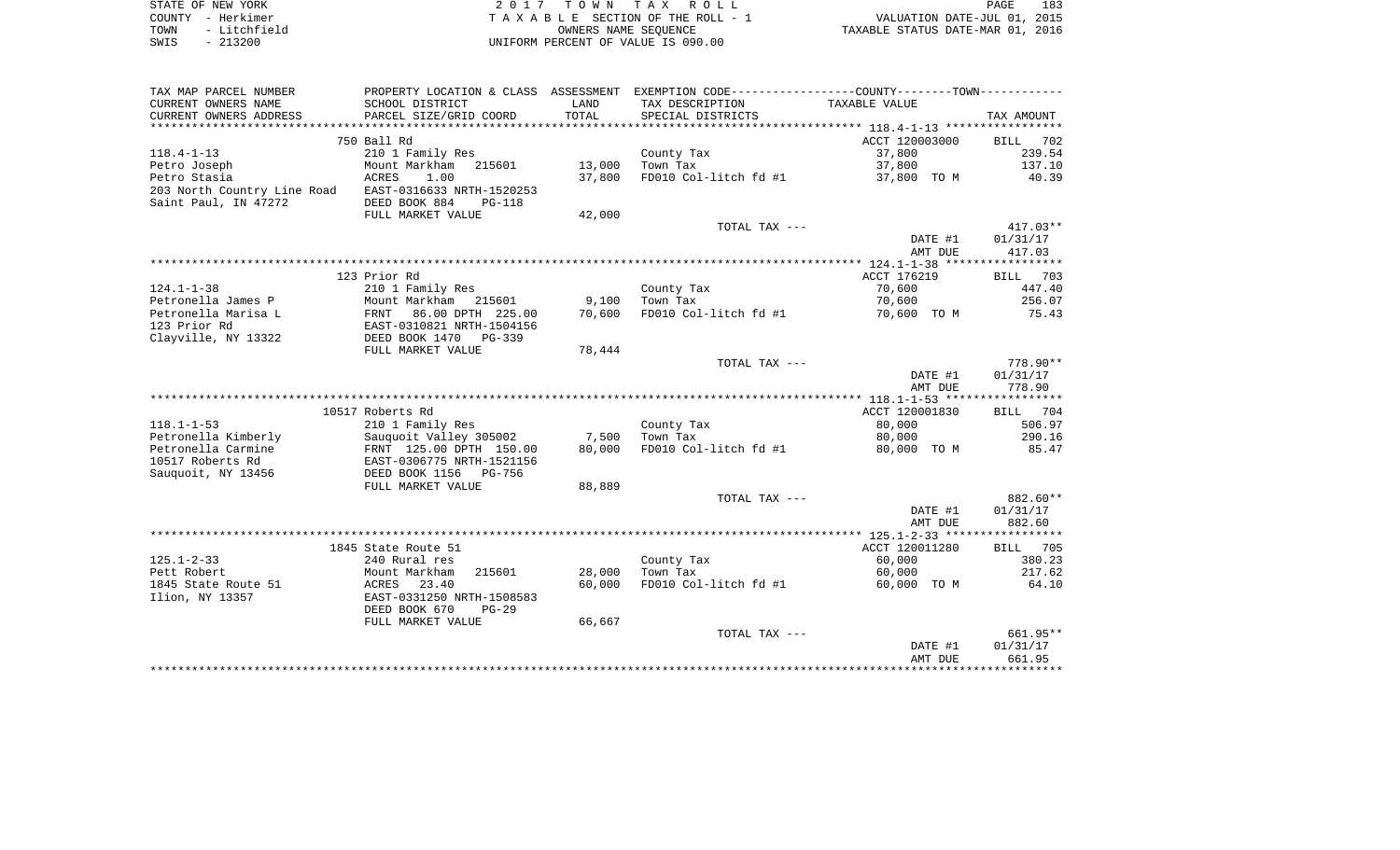|      | STATE OF NEW YORK | 2017 TOWN TAX ROLL                 | 184<br>PAGE                      |  |
|------|-------------------|------------------------------------|----------------------------------|--|
|      | COUNTY - Herkimer | TAXABLE SECTION OF THE ROLL - 1    | VALUATION DATE-JUL 01, 2015      |  |
| TOWN | - Litchfield      | OWNERS NAME SEOUENCE               | TAXABLE STATUS DATE-MAR 01, 2016 |  |
| SWIS | - 213200          | UNIFORM PERCENT OF VALUE IS 090.00 |                                  |  |

| TAX MAP PARCEL NUMBER<br>CURRENT OWNERS NAME | SCHOOL DISTRICT                   | LAND   | PROPERTY LOCATION & CLASS ASSESSMENT EXEMPTION CODE---------------COUNTY-------TOWN---------<br>TAX DESCRIPTION | TAXABLE VALUE  |              |
|----------------------------------------------|-----------------------------------|--------|-----------------------------------------------------------------------------------------------------------------|----------------|--------------|
| CURRENT OWNERS ADDRESS                       | PARCEL SIZE/GRID COORD            | TOTAL  | SPECIAL DISTRICTS                                                                                               |                | TAX AMOUNT   |
|                                              |                                   |        |                                                                                                                 |                |              |
|                                              | State Route 51                    |        |                                                                                                                 | ACCT 120011250 | BILL 706     |
| 125.1-2-32                                   | 210 1 Family Res                  |        | County Tax                                                                                                      | 36,000         | 228.14       |
| Pett Robert H                                | Mount Markham 215601              | 10,000 | Town Tax                                                                                                        | 36,000         | 130.57       |
| Pett Marjorie L                              | Not Primary Residence             | 36,000 | FD010 Col-litch fd #1                                                                                           | 36,000 TO M    | 38.46        |
| 1845 State Route 51                          | FRNT 145.00 DPTH 213.00           |        |                                                                                                                 |                |              |
| Ilion, NY 13357                              | ACRES<br>1.30                     |        |                                                                                                                 |                |              |
|                                              | EAST-0331584 NRTH-1508189         |        |                                                                                                                 |                |              |
|                                              | DEED BOOK 736<br><b>PG-56</b>     |        |                                                                                                                 |                |              |
|                                              | FULL MARKET VALUE                 | 40,000 |                                                                                                                 |                |              |
|                                              |                                   |        | TOTAL TAX ---                                                                                                   |                | 397.17**     |
|                                              |                                   |        |                                                                                                                 | DATE #1        | 01/31/17     |
|                                              |                                   |        |                                                                                                                 | AMT DUE        | 397.17       |
|                                              |                                   |        |                                                                                                                 |                |              |
|                                              | Bennett Rd                        |        |                                                                                                                 |                | BILL 707     |
| $118.4 - 1 - 2.2$                            | 314 Rural vac<10                  |        | County Tax                                                                                                      | 35,000         | 221.80       |
| Pettinato Salvatore                          | Sauquoit Valley 305002            | 35,000 | Town Tax                                                                                                        | 35,000         | 126.95       |
| 424 Bennett Road                             | Survey MF 705                     | 35,000 | School Relevy                                                                                                   |                | 860.56       |
| Frankfort, NY 13340                          | FRNT 225.00 DPTH                  |        | FD010 Col-litch fd #1                                                                                           | 35,000 TO M    | 37.39        |
|                                              | ACRES 53.90                       |        |                                                                                                                 |                |              |
|                                              | EAST-0313318 NRTH-1521039         |        |                                                                                                                 |                |              |
|                                              | DEED BOOK 1277 PG-790             |        |                                                                                                                 |                |              |
|                                              | FULL MARKET VALUE                 | 38,889 | TOTAL TAX ---                                                                                                   |                | $1,246.70**$ |
|                                              |                                   |        |                                                                                                                 | DATE #1        | 01/31/17     |
|                                              |                                   |        |                                                                                                                 | AMT DUE        | 1,246.70     |
|                                              |                                   |        |                                                                                                                 |                |              |
|                                              | 440 Bennett Rd                    |        |                                                                                                                 |                | BILL 708     |
| $118.4 - 1 - 36.2$                           | 210 1 Family Res                  |        | County Tax                                                                                                      | 58,000         | 367.55       |
| Pettinato Salvatore                          | Mount Markham 215601              | 13,000 | Town Tax                                                                                                        | 58,000         | 210.37       |
| Markwardt Michelle                           | FRNT 210.00 DPTH 210.00           | 58,000 | School Relevy                                                                                                   |                | 706.62       |
| 440 Bennett Rd                               | 1.00<br>ACRES                     |        | FD010 Col-litch fd #1                                                                                           | 58,000 TO M    | 61.97        |
| Frankfort, NY 13340                          | EAST-0313483 NRTH-1519624         |        |                                                                                                                 |                |              |
|                                              | DEED BOOK 844<br>PG-373           |        |                                                                                                                 |                |              |
|                                              | FULL MARKET VALUE                 | 64,444 |                                                                                                                 |                |              |
|                                              |                                   |        | TOTAL TAX ---                                                                                                   |                | $1,346.51**$ |
|                                              |                                   |        |                                                                                                                 | DATE #1        | 01/31/17     |
|                                              |                                   |        |                                                                                                                 | AMT DUE        | 1,346.51     |
|                                              |                                   |        |                                                                                                                 |                |              |
|                                              | Bennett Rd                        |        |                                                                                                                 |                | BILL 709     |
| $118.4 - 1 - 36.3$                           | 314 Rural vac<10                  |        | County Tax                                                                                                      | 3,800          | 24.08        |
| Pettinato Salvatore                          | Mount Markham 215601              | 3,800  | Town Tax                                                                                                        | 3,800          | 13.78        |
| 424 Bennett Road                             | Survey MF 705                     | 3,800  | School Relevy                                                                                                   |                | 85.24        |
| Frankfort, NY 13340                          | FRNT 384.00 DPTH<br>ACRES<br>6.30 |        | FD010 Col-litch fd #1                                                                                           | 3,800 TO M     | 4.06         |
|                                              | EAST-0313245 NRTH-1519507         |        |                                                                                                                 |                |              |
|                                              | DEED BOOK 1277<br><b>PG-790</b>   |        |                                                                                                                 |                |              |
|                                              | FULL MARKET VALUE                 | 4,222  |                                                                                                                 |                |              |
|                                              |                                   |        | TOTAL TAX ---                                                                                                   |                | $127.16**$   |
|                                              |                                   |        |                                                                                                                 | DATE #1        | 01/31/17     |
|                                              |                                   |        |                                                                                                                 | AMT DUE        | 127.16       |
|                                              |                                   |        |                                                                                                                 |                | **********   |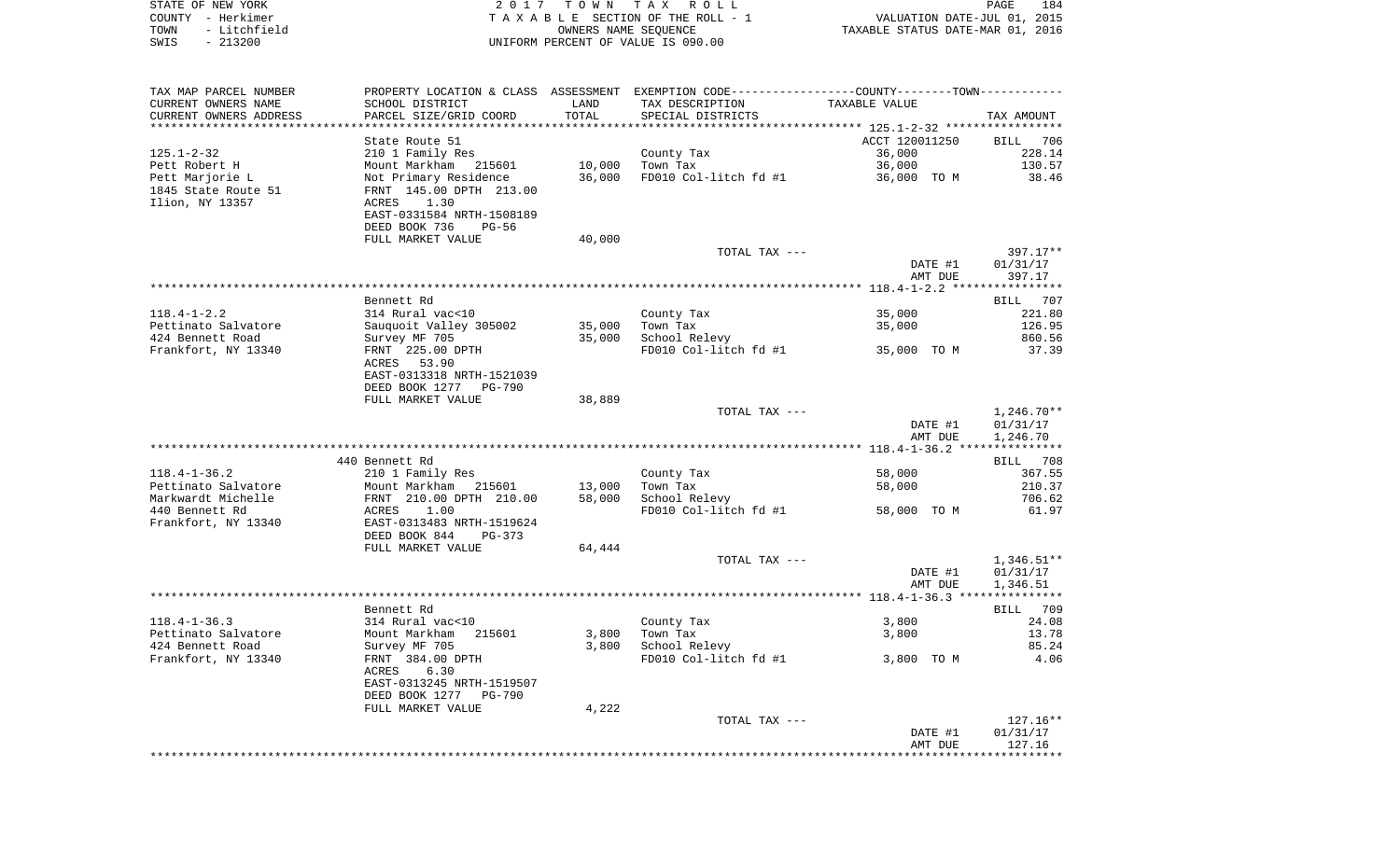|      | STATE OF NEW YORK | 2017 TOWN TAX ROLL                 | PAGE                             | 185 |
|------|-------------------|------------------------------------|----------------------------------|-----|
|      | COUNTY - Herkimer | TAXABLE SECTION OF THE ROLL - 1    | VALUATION DATE-JUL 01, 2015      |     |
| TOWN | - Litchfield      | OWNERS NAME SEOUENCE               | TAXABLE STATUS DATE-MAR 01, 2016 |     |
| SWIS | - 213200          | UNIFORM PERCENT OF VALUE IS 090.00 |                                  |     |

| TAX MAP PARCEL NUMBER             | PROPERTY LOCATION & CLASS ASSESSMENT EXEMPTION CODE---------------COUNTY-------TOWN---------- |                 |                                   |                |                 |
|-----------------------------------|-----------------------------------------------------------------------------------------------|-----------------|-----------------------------------|----------------|-----------------|
| CURRENT OWNERS NAME               | SCHOOL DISTRICT                                                                               | LAND            | TAX DESCRIPTION                   | TAXABLE VALUE  |                 |
| CURRENT OWNERS ADDRESS            | PARCEL SIZE/GRID COORD                                                                        | TOTAL           | SPECIAL DISTRICTS                 |                | TAX AMOUNT      |
| *********************             |                                                                                               |                 |                                   |                |                 |
|                                   | 338 Goodier Rd                                                                                |                 |                                   | ACCT 200162    | BILL 710        |
| $124.1 - 1 - 23.8$                | 210 1 Family Res                                                                              |                 | County Tax                        | 51,800         | 328.26          |
| Pfeiffer Willard F III            | Mount Markham 215601                                                                          | 8,000           | Town Tax                          | 51,800         | 187.88          |
| 338 Goodier Rd                    | FRNT 250.00 DPTH 160.00                                                                       | 51,800          | FD010 Col-litch fd #1             | 51,800 TO M    | 55.34           |
| Clayville, NY 13322               | 0.37<br>ACRES                                                                                 |                 |                                   |                |                 |
|                                   | EAST-0306705 NRTH-1505468                                                                     |                 |                                   |                |                 |
| PRIOR OWNER ON 3/01/2016          | DEED BOOK 1619<br>PG-636                                                                      |                 |                                   |                |                 |
| Ennett Kevin                      | FULL MARKET VALUE                                                                             | 57,556          |                                   |                |                 |
|                                   |                                                                                               |                 | TOTAL TAX ---                     |                | $571.48**$      |
|                                   |                                                                                               |                 |                                   | DATE #1        | 01/31/17        |
|                                   |                                                                                               |                 |                                   | AMT DUE        | 571.48          |
|                                   |                                                                                               |                 |                                   |                |                 |
|                                   | 315 Norton Rd                                                                                 |                 |                                   | ACCT 193739    | BILL 711        |
| $118.4 - 1 - 48.3$                | 210 1 Family Res                                                                              |                 | County Tax                        | 55,000         | 348.54          |
| Philo Jesse N<br>Taylor Blanche F | Mount Markham 215601<br>90.00 DPTH 260.00<br>FRNT                                             | 9,600<br>55,000 | Town Tax<br>FD010 Col-litch fd #1 | 55,000         | 199.49<br>58.76 |
| 315 Norton Rd                     | 0.58<br>ACRES                                                                                 |                 |                                   | 55,000 TO M    |                 |
| Frankfort, NY 13340               | EAST-0316000 NRTH-1513349                                                                     |                 |                                   |                |                 |
|                                   | DEED BOOK 1578<br>PG-448                                                                      |                 |                                   |                |                 |
|                                   | FULL MARKET VALUE                                                                             | 61,111          |                                   |                |                 |
|                                   |                                                                                               |                 | TOTAL TAX ---                     |                | $606.79**$      |
|                                   |                                                                                               |                 |                                   | DATE #1        | 01/31/17        |
|                                   |                                                                                               |                 |                                   | AMT DUE        | 606.79          |
|                                   |                                                                                               |                 |                                   |                |                 |
|                                   | 326 Butcher Rd                                                                                |                 |                                   |                | BILL 712        |
| $118.3 - 1 - 52.2$                | 210 1 Family Res                                                                              |                 | County Tax                        | 114,000        | 722.43          |
| Philpotts Steven M                | Mount Markham 215601                                                                          | 18,500          | Town Tax                          | 114,000        | 413.48          |
| Philpotts Darleen A               | ACRES<br>3.51 BANK<br>074                                                                     | 114,000         | FD010 Col-litch fd #1             | 114,000 TO M   | 121.80          |
| 326 Butcher Rd                    | EAST-0311734 NRTH-1514859                                                                     |                 |                                   |                |                 |
| Clayville, NY 13322               | DEED BOOK 845<br>$PG-10$                                                                      |                 |                                   |                |                 |
|                                   | FULL MARKET VALUE                                                                             | 126,667         |                                   |                |                 |
|                                   |                                                                                               |                 | TOTAL TAX ---                     |                | 1,257.71**      |
|                                   |                                                                                               |                 |                                   | DATE #1        | 01/31/17        |
|                                   |                                                                                               |                 |                                   | AMT DUE        | 1,257.71        |
|                                   |                                                                                               |                 |                                   |                |                 |
|                                   | 1137 Cedarville Rd                                                                            |                 |                                   | ACCT 120013230 | BILL 713        |
| $119.3 - 1 - 33$                  | 210 1 Family Res                                                                              |                 | County Tax                        | 94,000         | 595.69          |
| Pierce Edward T                   | Mount Markham<br>215601                                                                       | 13,700          | Town Tax                          | 94,000         | 340.94          |
| Pierce Tricia L                   | ACRES<br>1.30                                                                                 | 94,000          | FD010 Col-litch fd #1             | 94,000 TO M    | 100.43          |
| 1137 Cedarville Rd                | EAST-0325024 NRTH-1513233                                                                     |                 |                                   |                |                 |
| Ilion, NY 13357                   | DEED BOOK 946<br>$PG-202$                                                                     |                 |                                   |                |                 |
|                                   | FULL MARKET VALUE                                                                             | 104,444         |                                   |                |                 |
|                                   |                                                                                               |                 | TOTAL TAX ---                     |                | $1,037.06**$    |
|                                   |                                                                                               |                 |                                   | DATE #1        | 01/31/17        |
|                                   |                                                                                               |                 |                                   | AMT DUE        | 1,037.06        |
|                                   |                                                                                               |                 |                                   |                |                 |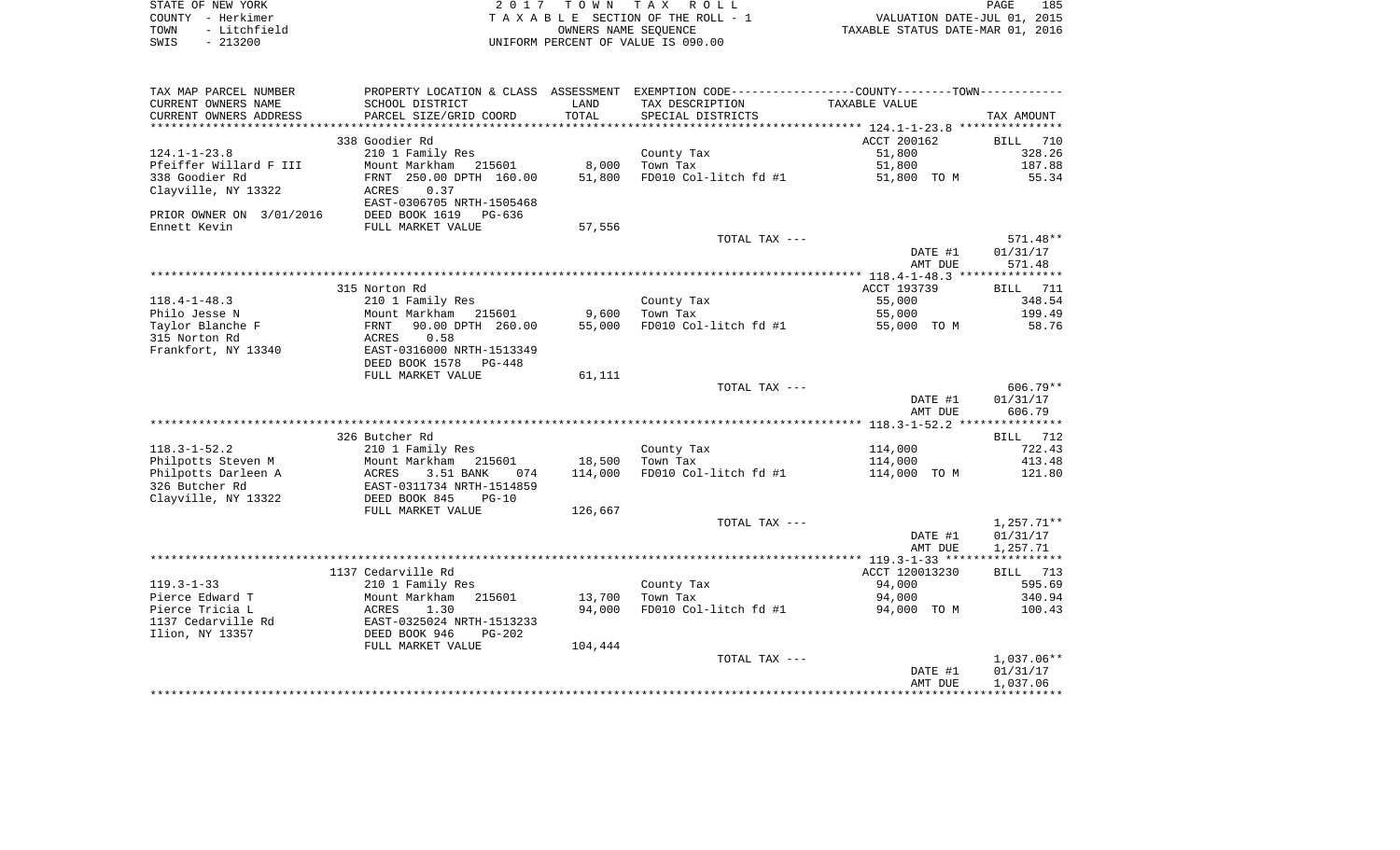| STATE OF NEW YORK |          |              |  |
|-------------------|----------|--------------|--|
| COUNTY - Herkimer |          |              |  |
| TOWN              |          | - Litchfield |  |
| <b>CMTC</b>       | - 213200 |              |  |

STATE OF NEW YORK 2 0 1 7 T O W N T A X R O L L PAGE 186TA X A B L E SECTION OF THE ROLL - 1 TOWN - Litchfield OWNERS NAME SEQUENCE TAXABLE STATUS DATE-MAR 01, 2016 SWIS - 213200 UNIFORM PERCENT OF VALUE IS 090.00

| TAX MAP PARCEL NUMBER     |                           |         | PROPERTY LOCATION & CLASS ASSESSMENT EXEMPTION CODE--------------COUNTY-------TOWN--------- |                |              |
|---------------------------|---------------------------|---------|---------------------------------------------------------------------------------------------|----------------|--------------|
| CURRENT OWNERS NAME       | SCHOOL DISTRICT           | LAND    | TAX DESCRIPTION                                                                             | TAXABLE VALUE  |              |
| CURRENT OWNERS ADDRESS    | PARCEL SIZE/GRID COORD    | TOTAL   | SPECIAL DISTRICTS                                                                           |                | TAX AMOUNT   |
|                           |                           |         |                                                                                             |                |              |
|                           | 128 Rasbach Rd            |         |                                                                                             | ACCT 195418    | BILL<br>714  |
| $124.1 - 1 - 23.6$        | 210 1 Family Res          |         | County Tax                                                                                  | 73,400         | 465.15       |
|                           |                           |         |                                                                                             |                |              |
| Pilger Mary T             | Mount Markham<br>215601   | 13,400  | Town Tax                                                                                    | 73,400         | 266.23       |
| Pilger Dawn M             | 1.20<br>ACRES             | 73,400  | School Relevy                                                                               |                | 1,052.07     |
| 128 Rasbach Rd            | EAST-0306339 NRTH-1506350 |         | FD010 Col-litch fd #1                                                                       | 73,400 TO M    | 78.42        |
| Clayville, NY 13322       | DEED BOOK 1589<br>PG-339  |         |                                                                                             |                |              |
|                           | FULL MARKET VALUE         | 81,556  |                                                                                             |                |              |
|                           |                           |         | TOTAL TAX ---                                                                               |                | $1,861.87**$ |
|                           |                           |         |                                                                                             | DATE #1        | 01/31/17     |
|                           |                           |         |                                                                                             | AMT DUE        | 1,861.87     |
|                           |                           |         |                                                                                             |                |              |
|                           | 858 Cedarville Rd         |         |                                                                                             | ACCT 120090056 |              |
|                           |                           |         |                                                                                             |                | 715<br>BILL  |
| $124.2 - 1 - 16.2$        | 210 1 Family Res          |         | County Tax                                                                                  | 144,700        | 916.99       |
| Piscione Ralph J Jr       | Mount Markham<br>215601   | 15,900  | Town Tax                                                                                    | 144,700        | 524.84       |
| Piscione Joy M            | ACRES<br>2.34             | 144,700 | FD010 Col-litch fd #1                                                                       | 144,700 TO M   | 154.60       |
| 858 Cedarville Rd         | EAST-0323543 NRTH-1507912 |         |                                                                                             |                |              |
| Ilion, NY 13357           | DEED BOOK 796<br>$PG-499$ |         |                                                                                             |                |              |
|                           | FULL MARKET VALUE         | 160,778 |                                                                                             |                |              |
|                           |                           |         | TOTAL TAX ---                                                                               |                | $1,596.43**$ |
|                           |                           |         |                                                                                             | DATE #1        | 01/31/17     |
|                           |                           |         |                                                                                             | AMT DUE        | 1,596.43     |
|                           |                           |         |                                                                                             |                |              |
|                           |                           |         |                                                                                             | ACCT 120090028 | BILL 716     |
|                           | 320 Cook Rd               |         |                                                                                             |                |              |
| $124.2 - 1 - 31$          | 241 Rural res&ag          |         | County Tax                                                                                  | 75,000         | 475.29       |
| Plungis Benjamin          | Mount Markham<br>215601   | 19,100  | Town Tax                                                                                    | 75,000         | 272.03       |
| Plungis Deborah           | FRNT 1000.00 DPTH         | 75,000  | FD010 Col-litch fd #1                                                                       | 75,000 TO M    | 80.13        |
| 320 Cook Rd               | 20.00<br>ACRES            |         |                                                                                             |                |              |
| Frankfort, NY 13340       | EAST-0316211 NRTH-1507099 |         |                                                                                             |                |              |
|                           | DEED BOOK 890<br>$PG-233$ |         |                                                                                             |                |              |
|                           | FULL MARKET VALUE         | 83,333  |                                                                                             |                |              |
|                           |                           |         | TOTAL TAX ---                                                                               |                | $827.45**$   |
|                           |                           |         |                                                                                             | DATE #1        | 01/31/17     |
|                           |                           |         |                                                                                             | AMT DUE        | 827.45       |
|                           |                           |         |                                                                                             |                |              |
|                           |                           |         |                                                                                             |                | 717          |
|                           | Cook Rd                   |         |                                                                                             | ACCT 120005970 | <b>BILL</b>  |
| $124.2 - 1 - 34$          | 105 Vac farmland          |         | AG MKTS L 41720                                                                             | 4,641<br>4,641 |              |
| Plungis Mary              | Mount Markham<br>215601   | 37,100  | County Tax                                                                                  | 32,459         | 205.70       |
| 174 Cook Rd               | ACRES<br>80.20            | 37,100  | Town Tax                                                                                    | 32,459         | 117.73       |
| Frankfort, NY 13340       | EAST-0317040 NRTH-1505983 |         | FD010 Col-litch fd #1                                                                       | 32,459 TO M    | 34.68        |
|                           | DEED BOOK 860<br>PG-680   |         | 4,641 EX                                                                                    |                |              |
| MAY BE SUBJECT TO PAYMENT | FULL MARKET VALUE         | 41,222  |                                                                                             |                |              |
| UNDER AGDIST LAW TIL 2020 |                           |         |                                                                                             |                |              |
|                           |                           |         | TOTAL TAX ---                                                                               |                | 358.11**     |
|                           |                           |         |                                                                                             | DATE #1        | 01/31/17     |
|                           |                           |         |                                                                                             | AMT DUE        | 358.11       |
|                           |                           |         |                                                                                             |                |              |
|                           |                           |         |                                                                                             |                |              |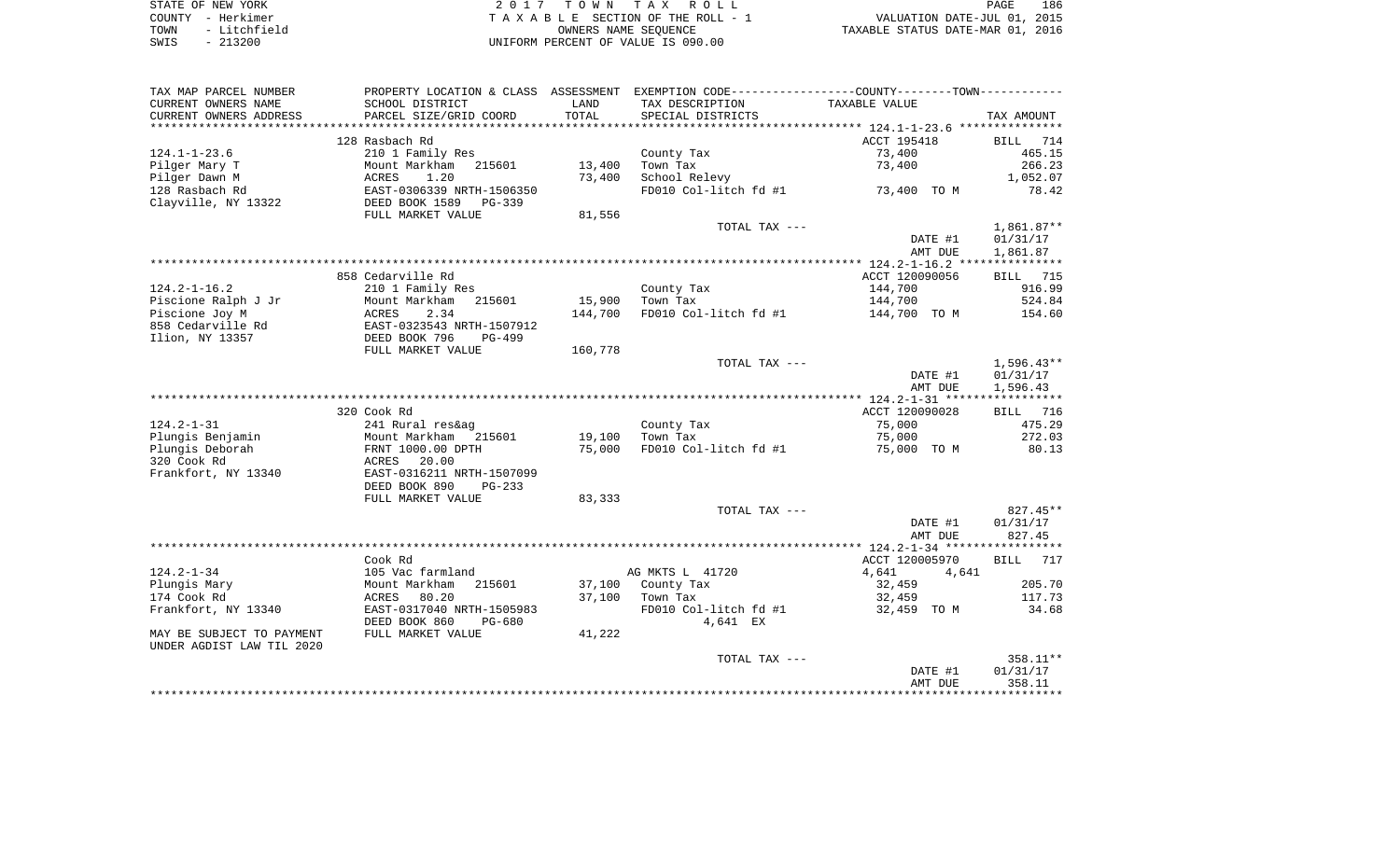| STATE OF NEW YORK |  |              |  |
|-------------------|--|--------------|--|
| COUNTY - Herkimer |  |              |  |
| TOWN              |  | - Litchfield |  |
| SWIS              |  | $-213200$    |  |

STATE OF NEW YORK 2 0 1 7 T O W N T A X R O L L PAGE 187 COUNTY - Herkimer T A X A B L E SECTION OF THE ROLL - 1 VALUATION DATE-JUL 01, 2015 TOWN - Litchfield OWNERS NAME SEQUENCE TAXABLE STATUS DATE-MAR 01, 2016 UNIFORM PERCENT OF VALUE IS 090.00

| TAX MAP PARCEL NUMBER<br>CURRENT OWNERS NAME                                                | PROPERTY LOCATION & CLASS ASSESSMENT<br>SCHOOL DISTRICT                                                                                          | LAND              | TAX DESCRIPTION                                                    | EXEMPTION CODE-----------------COUNTY-------TOWN-----------<br>TAXABLE VALUE |                                                    |
|---------------------------------------------------------------------------------------------|--------------------------------------------------------------------------------------------------------------------------------------------------|-------------------|--------------------------------------------------------------------|------------------------------------------------------------------------------|----------------------------------------------------|
| CURRENT OWNERS ADDRESS                                                                      | PARCEL SIZE/GRID COORD                                                                                                                           | TOTAL             | SPECIAL DISTRICTS                                                  | *********** 124.2-1-46 *************                                         | TAX AMOUNT                                         |
| $124.2 - 1 - 46$<br>Plungis Mary<br>174 Cook Rd<br>Frankfort, NY 13340                      | Cook Off Rd<br>314 Rural vac<10<br>Mount Markham<br>215601<br>3.00<br>ACRES<br>EAST-0317927 NRTH-1505057                                         | 300<br>300        | AG MKTS L 41720<br>County Tax<br>Town Tax<br>FD010 Col-litch fd #1 | ACCT 120006090<br>$\mathsf 0$<br>$\Omega$<br>300<br>300                      | <b>BILL</b><br>718<br>1.90<br>1.09<br>.32          |
| MAY BE SUBJECT TO PAYMENT                                                                   | DEED BOOK 860<br>PG-680<br>FULL MARKET VALUE                                                                                                     | 333               |                                                                    | 300 TO M                                                                     |                                                    |
| UNDER AGDIST LAW TIL 2020                                                                   |                                                                                                                                                  |                   |                                                                    |                                                                              |                                                    |
|                                                                                             |                                                                                                                                                  |                   | TOTAL TAX ---                                                      | DATE #1<br>AMT DUE                                                           | $3.31**$<br>01/31/17<br>3.31                       |
|                                                                                             |                                                                                                                                                  |                   |                                                                    | ********** $124.4 - 1 - 1$                                                   | ****<br>*************                              |
| $124.4 - 1 - 1$                                                                             | 174 Cook Rd<br>120 Field crops                                                                                                                   |                   | AG MKTS L 41720                                                    | ACCT 120006180<br>$\mathbf 0$<br>$\mathbf 0$                                 | 719<br><b>BILL</b>                                 |
| Plungis Mary<br>174 Cook Rd<br>Frankfort, NY 13340                                          | Mount Markham<br>215601<br>ACRES 109.60<br>EAST-0315342 NRTH-1503325                                                                             | 123,600           | 68,900 AGRIC 10 Y 42100<br>County Tax<br>Town Tax                  | 3,000<br>3,000<br>120,600<br>120,600                                         | 764.26<br>437.42                                   |
| MAY BE SUBJECT TO PAYMENT<br>UNDER AGDIST LAW TIL 2020                                      | DEED BOOK 860<br>PG-680<br>FULL MARKET VALUE                                                                                                     | 137,333           | FD010 Col-litch fd #1                                              | 123,600 TO M                                                                 | 132.05                                             |
|                                                                                             |                                                                                                                                                  |                   | TOTAL TAX ---                                                      | DATE #1<br>AMT DUE                                                           | $1,333.73**$<br>01/31/17<br>1,333.73               |
|                                                                                             | Rider Rd                                                                                                                                         |                   |                                                                    | ACCT 161454                                                                  | 720<br><b>BILL</b>                                 |
| $124.3 - 2 - 32$                                                                            | 322 Rural vac>10                                                                                                                                 |                   | County Tax                                                         | 5,500                                                                        | 34.85                                              |
| Podosek Craig<br>Podosek Janet<br>260 Rider Road<br>Clayville, NY 13322                     | Mount Markham 215601<br>Split from 124.3-1-24.1<br>FRNT 674.00 DPTH<br>ACRES 11.40                                                               | 5,500<br>5,500    | Town Tax<br>FD010 Col-litch fd #1                                  | 5,500<br>5,500 TO M                                                          | 19.95<br>5.88                                      |
|                                                                                             | EAST-0307126 NRTH-1500832<br>DEED BOOK 1374<br>$PG-434$                                                                                          |                   |                                                                    |                                                                              |                                                    |
|                                                                                             | FULL MARKET VALUE                                                                                                                                | 6,111             |                                                                    |                                                                              |                                                    |
|                                                                                             |                                                                                                                                                  |                   | TOTAL TAX ---                                                      | DATE #1<br>AMT DUE                                                           | $60.68**$<br>01/31/17<br>60.68                     |
|                                                                                             |                                                                                                                                                  |                   |                                                                    |                                                                              |                                                    |
| $124.3 - 2 - 28$<br>Podosek Janet T<br>Podosek Craig<br>260 Rider Rd<br>Clayville, NY 13322 | 260 Rider Rd<br>210 1 Family Res<br>Mount Markham<br>215601<br>FRNT 200.00 DPTH 145.00<br>EAST-0307080 NRTH-1501248<br>DEED BOOK 701<br>$PG-857$ | 13,000<br>180,000 | County Tax<br>Town Tax<br>FD010 Col-litch fd #1                    | ACCT 0090075<br>180,000<br>180,000<br>180,000<br>TO M                        | <b>BILL</b><br>721<br>1,140.69<br>652.87<br>192.31 |
|                                                                                             | FULL MARKET VALUE                                                                                                                                | 200,000           |                                                                    |                                                                              |                                                    |
|                                                                                             |                                                                                                                                                  |                   | TOTAL TAX ---                                                      | DATE #1<br>AMT DUE                                                           | 1,985.87**<br>01/31/17<br>1,985.87                 |
|                                                                                             |                                                                                                                                                  |                   |                                                                    |                                                                              |                                                    |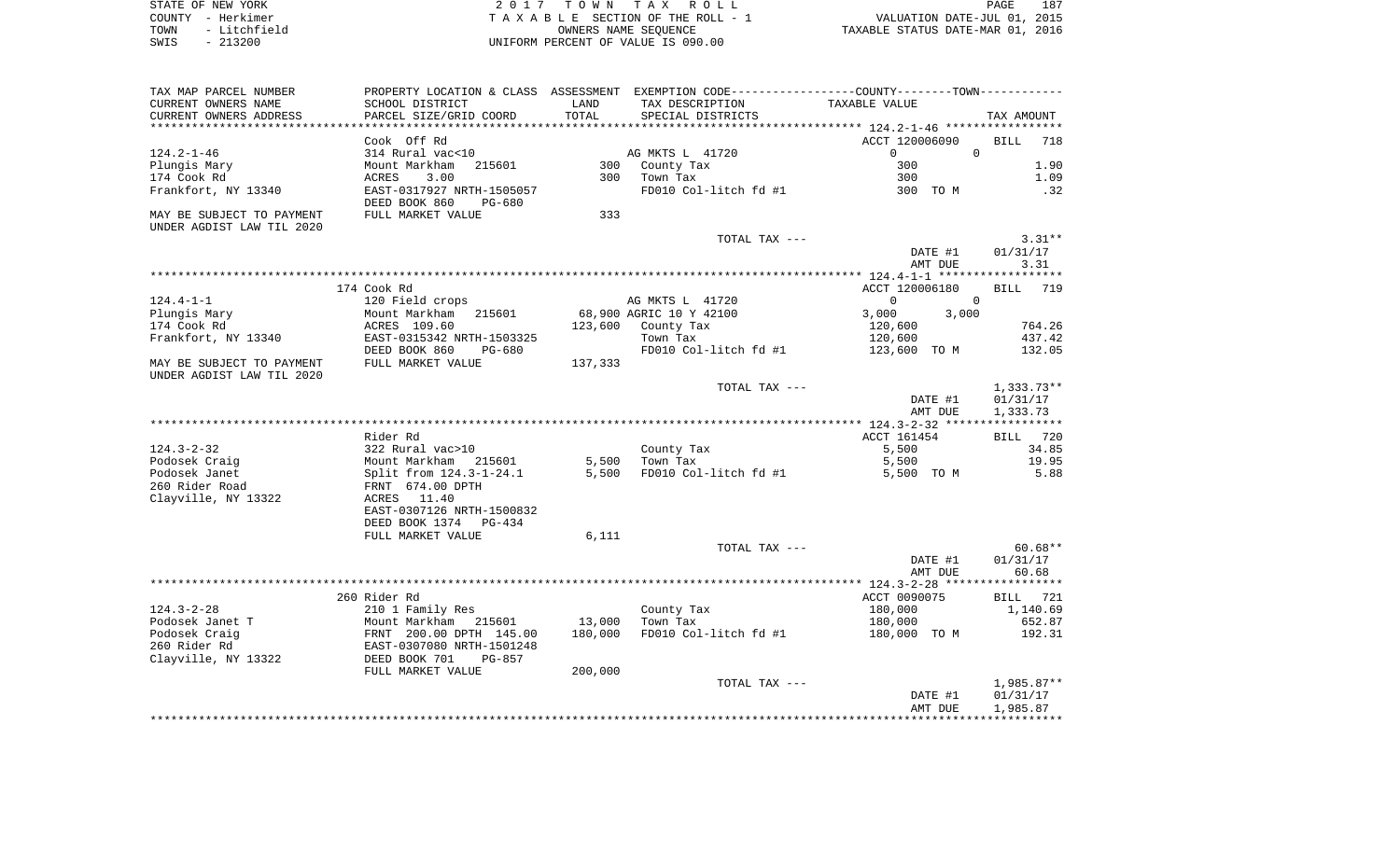| STATE OF NEW YORK    | 2017 TOWN TAX ROLL                 | 188<br>PAGE                      |
|----------------------|------------------------------------|----------------------------------|
| COUNTY - Herkimer    | TAXABLE SECTION OF THE ROLL - 1    | VALUATION DATE-JUL 01, 2015      |
| TOWN<br>- Litchfield | OWNERS NAME SEOUENCE               | TAXABLE STATUS DATE-MAR 01, 2016 |
| SWIS<br>- 213200     | UNIFORM PERCENT OF VALUE IS 090.00 |                                  |

| TAX MAP PARCEL NUMBER            | PROPERTY LOCATION & CLASS                               | ASSESSMENT | EXEMPTION CODE-----------------COUNTY-------TOWN----------- |                         |                    |
|----------------------------------|---------------------------------------------------------|------------|-------------------------------------------------------------|-------------------------|--------------------|
| CURRENT OWNERS NAME              | SCHOOL DISTRICT                                         | LAND       | TAX DESCRIPTION                                             | TAXABLE VALUE           |                    |
| CURRENT OWNERS ADDRESS           | PARCEL SIZE/GRID COORD                                  | TOTAL      | SPECIAL DISTRICTS                                           |                         | TAX AMOUNT         |
| *********************            | ***************************                             |            |                                                             |                         |                    |
|                                  | 179 Butcher Rd                                          |            |                                                             | ACCT 193448             | 722<br><b>BILL</b> |
| $118.3 - 1 - 28$                 | 210 1 Family Res                                        |            | County Tax                                                  | 120,100                 | 761.09             |
| Poghosian Vartan                 | Sauquoit Valley 305002                                  | 14,800     | Town Tax                                                    | 120,100                 | 435.61             |
| Harrigan Daniel D                | ACRES<br>1.60                                           | 120,100    | $FD010$ Col-litch fd #1                                     | 120,100 TO M            | 128.32             |
| 179 Butcher Rd                   | EAST-0309430 NRTH-1516744                               |            |                                                             |                         |                    |
| Clayville, NY 13322              | DEED BOOK 1576<br><b>PG-758</b>                         |            |                                                             |                         |                    |
|                                  | FULL MARKET VALUE                                       | 133,444    |                                                             |                         |                    |
|                                  |                                                         |            | TOTAL TAX ---                                               |                         | $1,325.02**$       |
|                                  |                                                         |            |                                                             | DATE #1                 | 01/31/17           |
|                                  |                                                         |            |                                                             | AMT DUE                 | 1,325.02           |
|                                  |                                                         |            |                                                             |                         |                    |
|                                  | 147 Top of Hill Lane                                    |            |                                                             | ACCT 158282             | 723<br>BILL        |
| $124.3 - 1 - 42$                 | 260 Seasonal res                                        |            | County Tax                                                  | 79,000                  | 500.63             |
| Polizzi Jordan                   | Mount Markham<br>215601                                 | 10,500     | Town Tax                                                    | 79,000                  | 286.54             |
|                                  | FRNT 100.00 DPTH 200.00                                 |            |                                                             |                         | 84.40              |
| Siriano Nancy                    |                                                         | 79,000     | FD010 Col-litch fd #1                                       | 79,000 TO M             |                    |
| 18 Talcott Rd<br>Utica, NY 13502 | EAST-0306963 NRTH-1504371<br>DEED BOOK 1354<br>$PG-788$ |            |                                                             |                         |                    |
|                                  |                                                         |            |                                                             |                         |                    |
|                                  | FULL MARKET VALUE                                       | 87,778     |                                                             |                         | 871.57**           |
|                                  |                                                         |            | TOTAL TAX ---                                               | DATE #1                 |                    |
|                                  |                                                         |            |                                                             | AMT DUE                 | 01/31/17<br>871.57 |
|                                  |                                                         |            |                                                             |                         |                    |
|                                  | 610 Cedarville Rd                                       |            |                                                             | ACCT 198737             | <b>BILL</b><br>724 |
| $125.3 - 2 - 21$                 | 210 1 Family Res                                        |            | VET WAR C 41122                                             | 8,010                   | $\Omega$           |
| Polley Heather                   | Mount Markham<br>215601                                 |            | 19,200 VET WAR T 41123                                      | $\overline{0}$<br>8,010 |                    |
| 44 S Third Ave                   | 3.80<br>ACRES                                           | 91,800     | County Tax                                                  | 83,790                  | 530.99             |
| Ilion, NY 13357                  | EAST-0324188 NRTH-1502673                               |            | Town Tax                                                    | 83,790                  | 303.91             |
|                                  | DEED BOOK 1610<br>$PG-484$                              |            |                                                             |                         | 98.08              |
|                                  |                                                         |            | FD010 Col-litch fd #1                                       | 91,800 TO M             |                    |
| PRIOR OWNER ON 3/01/2016         | FULL MARKET VALUE                                       | 102,000    |                                                             |                         |                    |
| Louis Erin C                     |                                                         |            |                                                             |                         | 932.98**           |
|                                  |                                                         |            | TOTAL TAX ---                                               |                         |                    |
|                                  |                                                         |            |                                                             | DATE #1                 | 01/31/17           |
|                                  |                                                         |            |                                                             | AMT DUE                 | 932.98             |
|                                  |                                                         |            |                                                             |                         |                    |
|                                  | State Route 51                                          |            |                                                             | ACCT 186267             | 725<br><b>BILL</b> |
| $125.1 - 2 - 50$                 | 314 Rural vac<10                                        |            | County Tax                                                  | 5,200                   | 32.95              |
| Polley Kenneth G                 | Mount Markham<br>215601                                 | 5,200      | Town Tax                                                    | 5,200                   | 18.86              |
| Polley Jeremy E                  | FRNT 330.00 DPTH 390.00                                 | 5,200      | FD010 Col-litch fd #1                                       | 5,200 TO M              | 5.56               |
| 364 Brewer Road                  | ACRES<br>0.64                                           |            |                                                             |                         |                    |
| Ilion, NY 13357                  | EAST-0331201 NRTH-1506980                               |            |                                                             |                         |                    |
|                                  | DEED BOOK 1533<br>$PG-508$                              |            |                                                             |                         |                    |
|                                  | FULL MARKET VALUE                                       | 5,778      |                                                             |                         |                    |
|                                  |                                                         |            | TOTAL TAX ---                                               |                         | $57.37**$          |
|                                  |                                                         |            |                                                             | DATE #1                 | 01/31/17           |
|                                  |                                                         |            |                                                             | AMT DUE                 | 57.37              |
|                                  |                                                         |            |                                                             |                         |                    |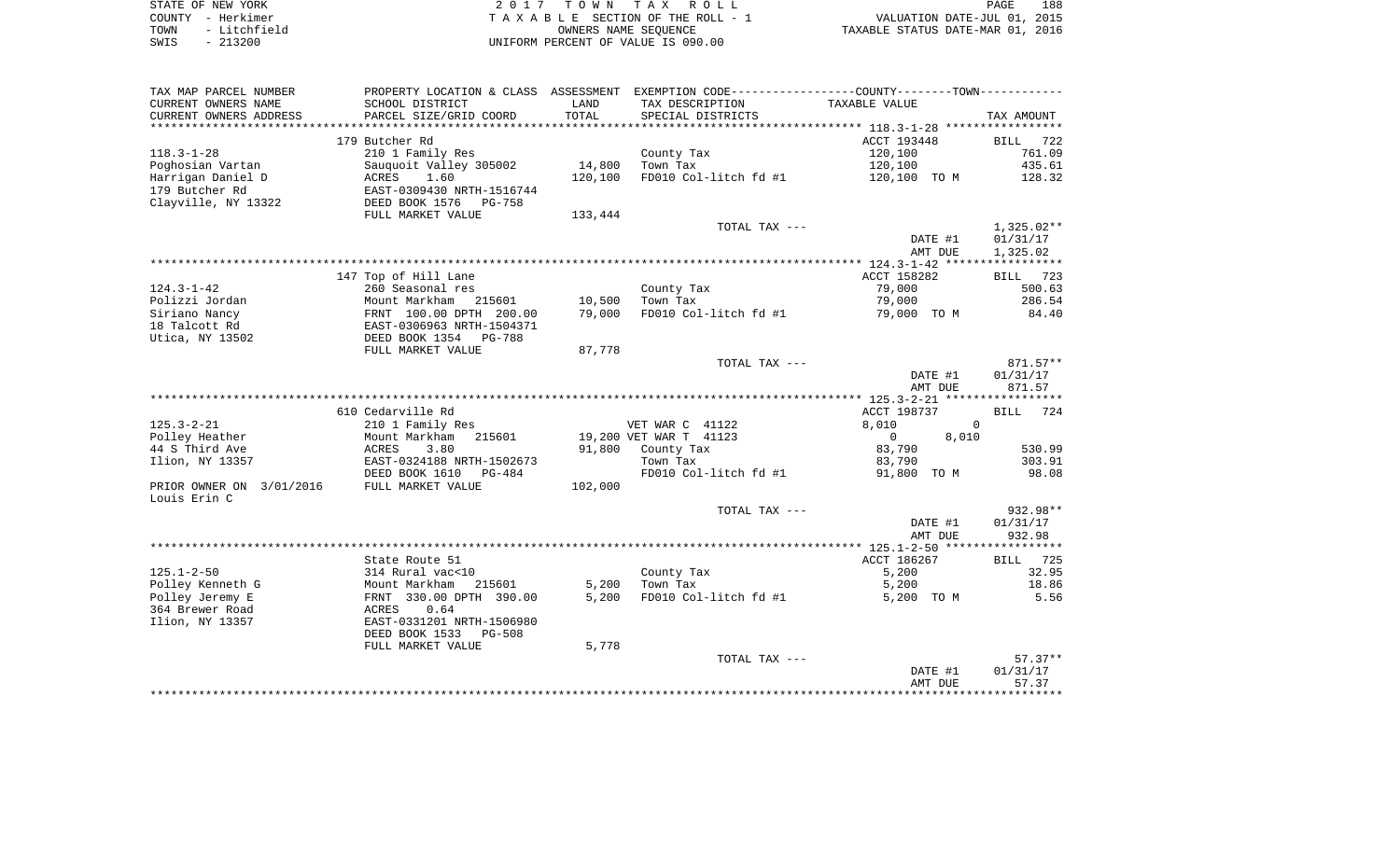| STATE OF NEW YORK    | 2017 TOWN TAX ROLL                 | 189<br>PAGE                      |
|----------------------|------------------------------------|----------------------------------|
| COUNTY - Herkimer    | TAXABLE SECTION OF THE ROLL - 1    | VALUATION DATE-JUL 01, 2015      |
| - Litchfield<br>TOWN | OWNERS NAME SEOUENCE               | TAXABLE STATUS DATE-MAR 01, 2016 |
| $-213200$<br>SWIS    | UNIFORM PERCENT OF VALUE IS 090.00 |                                  |

| TAX MAP PARCEL NUMBER<br>CURRENT OWNERS NAME     | PROPERTY LOCATION & CLASS ASSESSMENT EXEMPTION CODE---------------COUNTY--------TOWN----------<br>SCHOOL DISTRICT | LAND    | TAX DESCRIPTION       | TAXABLE VALUE  |              |
|--------------------------------------------------|-------------------------------------------------------------------------------------------------------------------|---------|-----------------------|----------------|--------------|
| CURRENT OWNERS ADDRESS<br>********************** | PARCEL SIZE/GRID COORD                                                                                            | TOTAL   | SPECIAL DISTRICTS     |                | TAX AMOUNT   |
|                                                  | 364 Berberick Rd                                                                                                  |         |                       | ACCT 185338    | BILL 726     |
| $124.4 - 2 - 3$                                  | 210 1 Family Res                                                                                                  |         | County Tax            | 125,000        | 792.14       |
| Pollicove Marc C                                 | Mount Markham<br>215601                                                                                           | 17,200  | Town Tax              | 125,000        | 453.38       |
| 364 Berberick Rd                                 | ACRES<br>5.30                                                                                                     | 125,000 | FD010 Col-litch fd #1 | 125,000 TO M   | 133.55       |
| Frankfort, NY 13340                              | EAST-0317610 NRTH-1498104<br>DEED BOOK 1528<br>PG-416                                                             |         |                       |                |              |
|                                                  | FULL MARKET VALUE                                                                                                 | 138,889 |                       |                |              |
|                                                  |                                                                                                                   |         | TOTAL TAX ---         |                | $1,379.07**$ |
|                                                  |                                                                                                                   |         |                       | DATE #1        | 01/31/17     |
|                                                  |                                                                                                                   |         |                       | AMT DUE        | 1,379.07     |
|                                                  | 1424 Jones Rd                                                                                                     |         |                       | ACCT 120011520 | BILL 727     |
| $125.3 - 2 - 18.1$                               | 240 Rural res                                                                                                     |         | County Tax            | 124,200        | 787.07       |
| Pope Dorothy E                                   | 215601                                                                                                            | 39,200  | Town Tax              | 124,200        | 450.48       |
| 1424 Jones Rd                                    | Mount Markham<br>ACRES 32.40                                                                                      | 124,200 | School Relevy         |                | 1,492.10     |
| Ilion, NY 13357                                  | EAST-0328379 NRTH-1501652                                                                                         |         | FD010 Col-litch fd #1 | 124,200 TO M   | 132.70       |
|                                                  | DEED BOOK 1098<br>PG-159                                                                                          |         |                       |                |              |
|                                                  | FULL MARKET VALUE                                                                                                 | 138,000 |                       |                |              |
|                                                  |                                                                                                                   |         | TOTAL TAX ---         |                | $2,862.35**$ |
|                                                  |                                                                                                                   |         |                       | DATE #1        | 01/31/17     |
|                                                  |                                                                                                                   |         |                       | AMT DUE        | 2,862.35     |
|                                                  |                                                                                                                   |         |                       |                |              |
|                                                  | 1445 Jones Road                                                                                                   |         |                       | ACCT 186246    | BILL 728     |
| $125.3 - 2 - 18.9$                               | 240 Rural res                                                                                                     |         | County Tax            | 145,000        | 918.89       |
| Pope Freddie                                     | Mount Markham<br>215601                                                                                           | 25,000  | Town Tax              | 145,000        | 525.92       |
| PO Box 431                                       | Partial                                                                                                           | 145,000 | School Relevy         |                | 3,252.50     |
| West Winfield, NY 13491                          | ACRES<br>44.40<br>EAST-0327141 NRTH-1502197<br>DEED BOOK 1533<br>PG-437                                           |         | FD010 Col-litch fd #1 | 145,000 TO M   | 154.92       |
|                                                  | FULL MARKET VALUE                                                                                                 | 161,111 |                       |                |              |
|                                                  |                                                                                                                   |         | TOTAL TAX ---         |                | $4,852.23**$ |
|                                                  |                                                                                                                   |         |                       | DATE #1        | 01/31/17     |
|                                                  |                                                                                                                   |         |                       | AMT DUE        | 4,852.23     |
|                                                  |                                                                                                                   |         |                       |                |              |
|                                                  | State Route 51                                                                                                    |         |                       | ACCT 186247    | BILL 729     |
| $125.3 - 2 - 39$                                 | 322 Rural vac>10                                                                                                  |         | County Tax            | 8,400          | 53.23        |
| Pope Freddie                                     | Mount Markham 215601                                                                                              | 8,400   | Town Tax              | 8,400          | 30.47        |
| 369 West Main Street                             | $L$ 16                                                                                                            | 8.400   | School Relevy         |                | 188.42       |
| West Winfield, NY 13491                          | 51                                                                                                                |         | FD010 Col-litch fd #1 | 8,400 TO M     | 8.97         |
|                                                  | ACRES 16.00<br>EAST-0327718 NRTH-1502418                                                                          |         |                       |                |              |
|                                                  | DEED BOOK 1533<br>PG-441                                                                                          |         |                       |                |              |
|                                                  | FULL MARKET VALUE                                                                                                 | 9,333   | TOTAL TAX ---         |                | 281.09**     |
|                                                  |                                                                                                                   |         |                       | DATE #1        | 01/31/17     |
|                                                  |                                                                                                                   |         |                       | AMT DUE        | 281.09       |
|                                                  |                                                                                                                   |         |                       |                |              |
|                                                  |                                                                                                                   |         |                       |                |              |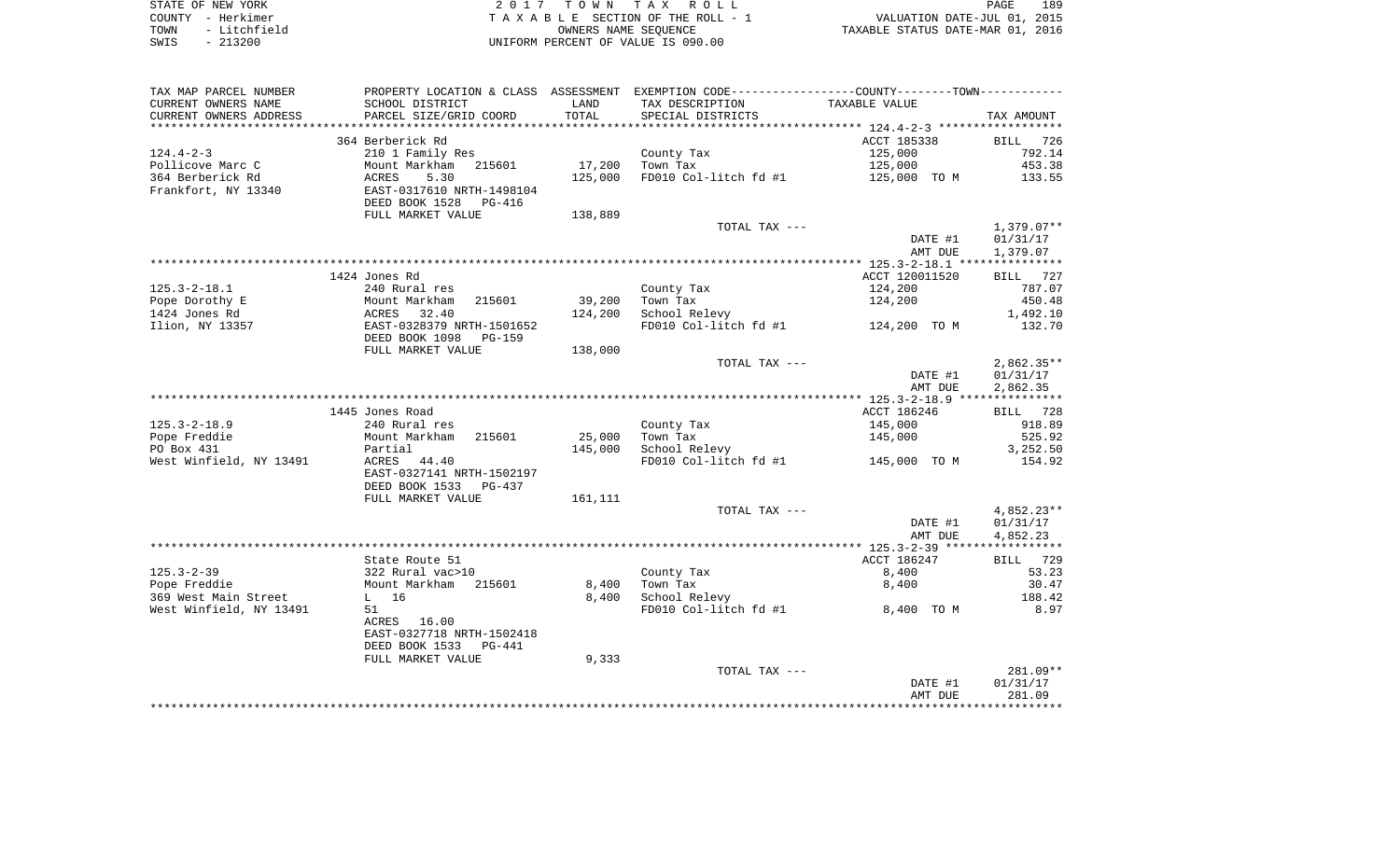| STATE OF NEW YORK |              | 2017 TOWN TAX ROLL                 |                                  | PAGE | 190 |
|-------------------|--------------|------------------------------------|----------------------------------|------|-----|
| COUNTY - Herkimer |              | TAXABLE SECTION OF THE ROLL - 1    | VALUATION DATE-JUL 01, 2015      |      |     |
| TOWN              | - Litchfield | OWNERS NAME SEOUENCE               | TAXABLE STATUS DATE-MAR 01, 2016 |      |     |
| SWIS              | $-213200$    | UNIFORM PERCENT OF VALUE IS 090.00 |                                  |      |     |

| TAX MAP PARCEL NUMBER                     | PROPERTY LOCATION & CLASS ASSESSMENT                 |                 |                                   | EXEMPTION CODE-----------------COUNTY-------TOWN----------- |                 |
|-------------------------------------------|------------------------------------------------------|-----------------|-----------------------------------|-------------------------------------------------------------|-----------------|
| CURRENT OWNERS NAME                       | SCHOOL DISTRICT                                      | LAND            | TAX DESCRIPTION                   | TAXABLE VALUE                                               |                 |
| CURRENT OWNERS ADDRESS                    | PARCEL SIZE/GRID COORD                               | TOTAL           | SPECIAL DISTRICTS                 |                                                             | TAX AMOUNT      |
|                                           | 1438 Jones Rd                                        |                 |                                   | ACCT 120090226                                              | 730<br>BILL     |
| $125.3 - 2 - 18.2$                        | 210 1 Family Res                                     |                 | County Tax                        | 73,400                                                      | 465.15          |
| Pope Jeffrey A                            | Mount Markham<br>215601                              | 13,000          | Town Tax                          | 73,400                                                      | 266.23          |
| Pope Gail D                               | 1.00<br>ACRES                                        | 73,400          | FD010 Col-litch fd #1             | 73,400 TO M                                                 | 78.42           |
| 1438 Jones Rd                             | EAST-0329346 NRTH-1501584                            |                 |                                   |                                                             |                 |
| Ilion, NY 13357                           | DEED BOOK 760<br>$PG-295$                            |                 |                                   |                                                             |                 |
|                                           | FULL MARKET VALUE                                    | 81,556          | TOTAL TAX ---                     |                                                             | 809.80**        |
|                                           |                                                      |                 |                                   | DATE #1                                                     | 01/31/17        |
|                                           |                                                      |                 |                                   | AMT DUE                                                     | 809.80          |
|                                           |                                                      |                 |                                   |                                                             |                 |
|                                           | 414 Gulf Rd                                          |                 |                                   | ACCT 171874                                                 | BILL 731        |
| $118.2 - 2 - 1.1$                         | 210 1 Family Res                                     |                 | County Tax                        | 115,100                                                     | 729.41          |
| Popiel Casandra L                         | Mount Markham<br>215601                              | 22,400          | Town Tax                          | 115,100                                                     | 417.47          |
| Popiel Jared E                            | 5.50<br>ACRES                                        | 115,100         | FD010 Col-litch fd #1             | 115,100 TO M                                                | 122.97          |
| 414 Gulf Rd                               | EAST-0315363 NRTH-1521949                            |                 |                                   |                                                             |                 |
| Frankfort, NY 13340                       | DEED BOOK 1442<br>$PG-3$<br>FULL MARKET VALUE        |                 |                                   |                                                             |                 |
|                                           |                                                      | 127,889         | TOTAL TAX ---                     |                                                             | $1,269.85**$    |
|                                           |                                                      |                 |                                   | DATE #1                                                     | 01/31/17        |
|                                           |                                                      |                 |                                   | AMT DUE                                                     | 1,269.85        |
|                                           |                                                      |                 |                                   |                                                             |                 |
|                                           | 2096 Graffenburg Rd                                  |                 |                                   | ACCT 120090001                                              | BILL<br>732     |
| $118.1 - 1 - 13$                          | 210 1 Family Res                                     |                 | VETFUND CT 41101                  | 600<br>600                                                  |                 |
| Porter Dane S                             | Sauquoit Valley 305002                               | 10,100          | County Tax                        | 121,400                                                     | 769.33          |
| Porter Lori A                             | FRNT 150.00 DPTH 189.00                              | 122,000         | Town Tax                          | 121,400                                                     | 440.32          |
| 2096 Graffenburg Rd<br>Sauquoit, NY 13456 | EAST-0302030 NRTH-1524345<br>DEED BOOK 838<br>$PG-7$ |                 | FD010 Col-litch fd #1             | 122,000 TO M                                                | 130.35          |
|                                           | FULL MARKET VALUE                                    | 135,556         |                                   |                                                             |                 |
|                                           |                                                      |                 | TOTAL TAX ---                     |                                                             | $1,340.00**$    |
|                                           |                                                      |                 |                                   | DATE #1                                                     | 01/31/17        |
|                                           |                                                      |                 |                                   | AMT DUE                                                     | 1,340.00        |
|                                           |                                                      |                 |                                   |                                                             |                 |
|                                           | 2092 Graffenburg Rd                                  |                 |                                   | ACCT 183009                                                 | BILL 733        |
| $118.1 - 1 - 14$                          | 210 1 Family Res                                     |                 | County Tax                        | 84,200                                                      | 533.59          |
| Porter Hank W<br>Porter Erin E            | Sauquoit Valley 305002<br>FRNT 114.00 DPTH 189.00    | 9,500<br>84,200 | Town Tax<br>FD010 Col-litch fd #1 | 84,200<br>84,200 TO M                                       | 305.40<br>89.96 |
| 2096 Graffenburg Rd                       | ACRES<br>0.56                                        |                 |                                   |                                                             |                 |
| Sauguoit, NY 13456                        | EAST-0301967 NRTH-1524239                            |                 |                                   |                                                             |                 |
|                                           | DEED BOOK 1514<br>PG-125                             |                 |                                   |                                                             |                 |
|                                           | FULL MARKET VALUE                                    | 93,556          |                                   |                                                             |                 |
|                                           |                                                      |                 | TOTAL TAX ---                     |                                                             | 928.95**        |
|                                           |                                                      |                 |                                   | DATE #1                                                     | 01/31/17        |
|                                           |                                                      |                 |                                   | AMT DUE                                                     | 928.95          |
|                                           |                                                      |                 |                                   |                                                             |                 |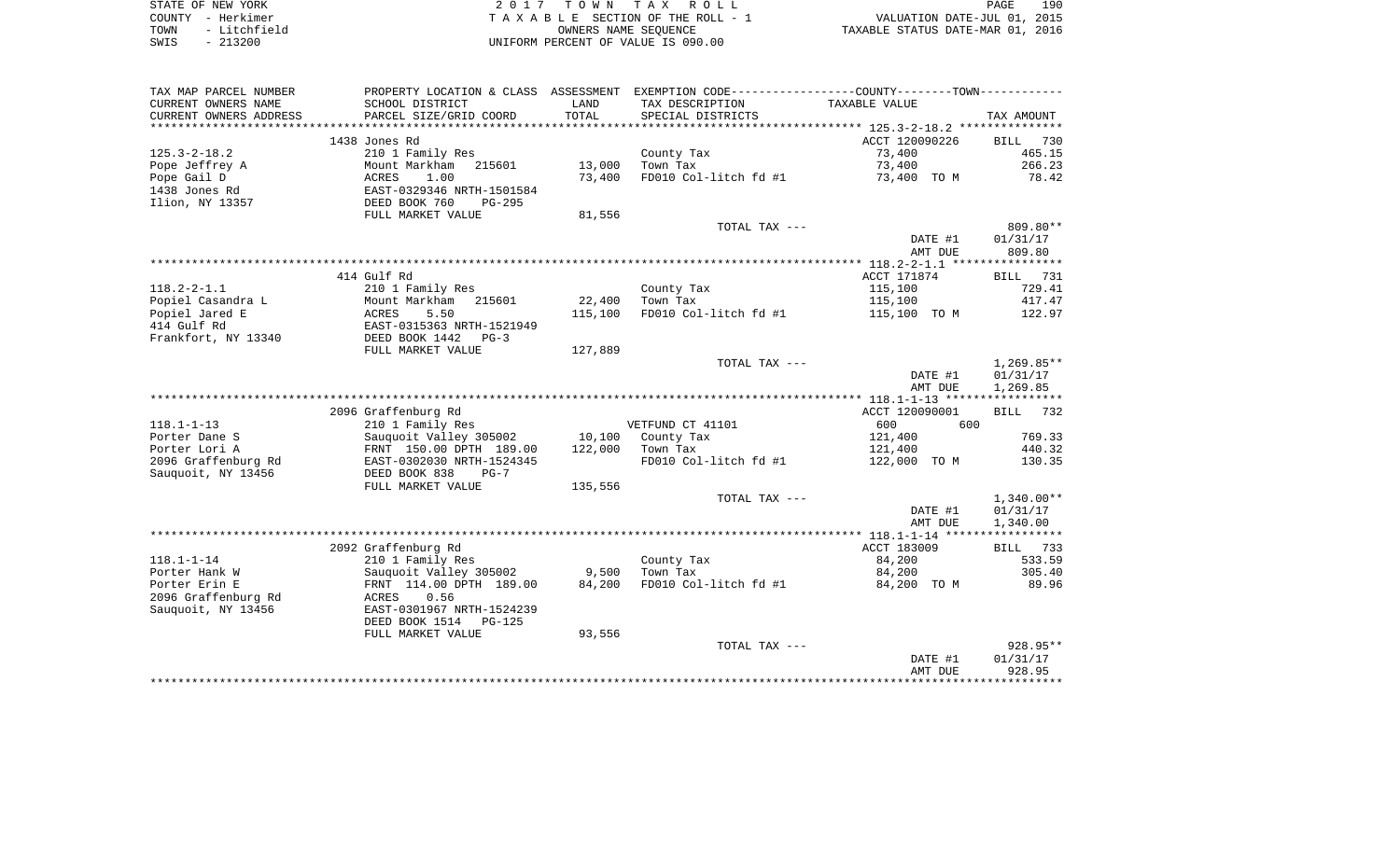| STATE OF NEW YORK    | 2017 TOWN TAX ROLL                 | 191<br>PAGE                      |
|----------------------|------------------------------------|----------------------------------|
| COUNTY - Herkimer    | TAXABLE SECTION OF THE ROLL - 1    | VALUATION DATE-JUL 01, 2015      |
| - Litchfield<br>TOWN | OWNERS NAME SEOUENCE               | TAXABLE STATUS DATE-MAR 01, 2016 |
| $-213200$<br>SWIS    | UNIFORM PERCENT OF VALUE IS 090.00 |                                  |

| TAX MAP PARCEL NUMBER            | PROPERTY LOCATION & CLASS ASSESSMENT EXEMPTION CODE---------------COUNTY-------TOWN---------- |         |                         |                    |                    |
|----------------------------------|-----------------------------------------------------------------------------------------------|---------|-------------------------|--------------------|--------------------|
| CURRENT OWNERS NAME              | SCHOOL DISTRICT                                                                               | LAND    | TAX DESCRIPTION         | TAXABLE VALUE      |                    |
| CURRENT OWNERS ADDRESS           | PARCEL SIZE/GRID COORD                                                                        | TOTAL   | SPECIAL DISTRICTS       |                    | TAX AMOUNT         |
|                                  |                                                                                               |         |                         |                    |                    |
|                                  | 117 Brown Rd                                                                                  |         |                         |                    | 734<br><b>BILL</b> |
| $118.3 - 1 - 32.14$              | 240 Rural res                                                                                 |         | County Tax              | 120,000            | 760.46             |
| Potter Frank W                   | Sauquoit Valley 305002                                                                        | 24,000  | Town Tax                | 120,000            | 435.25             |
| Potter N Kathleen                | 2015 Partial on Home                                                                          | 120,000 | $FD010$ Col-litch fd #1 | 120,000 TO M       | 128.21             |
| 117 Brown<br>Frankfort, NY 13340 | EAST-0306356 NRTH-1516547<br>DEED BOOK 1204 PG-677                                            |         |                         |                    |                    |
|                                  | FULL MARKET VALUE                                                                             | 133,333 |                         |                    |                    |
|                                  |                                                                                               |         | TOTAL TAX ---           |                    | 1,323.92**         |
|                                  |                                                                                               |         |                         | DATE #1            | 01/31/17           |
|                                  |                                                                                               |         |                         | AMT DUE            | 1,323.92           |
|                                  |                                                                                               |         |                         |                    |                    |
|                                  | 2962 King Rd                                                                                  |         |                         | ACCT 120002790     | BILL 735           |
| $118.3 - 1 - 2.2$                | 210 1 Family Res                                                                              |         | County Tax              | 70,200             | 444.87             |
| Poupart Joseph R                 | Sauquoit Valley 305002                                                                        | 10,000  | Town Tax                | 70,200             | 254.62             |
| Kochan Patricia J                | FRNT 100.00 DPTH 175.00                                                                       | 70,200  | FD010 Col-litch fd #1   | 70,200 TO M        | 75.00              |
| 2962 King Rd                     | ACRES<br>0.63                                                                                 |         |                         |                    |                    |
| Sauquoit, NY 13456               | EAST-0301246 NRTH-1520587                                                                     |         |                         |                    |                    |
|                                  | DEED BOOK 890<br>PG-272                                                                       |         |                         |                    |                    |
|                                  | FULL MARKET VALUE                                                                             | 78,000  |                         |                    |                    |
|                                  |                                                                                               |         | TOTAL TAX ---           |                    | 774.49**           |
|                                  |                                                                                               |         |                         | DATE #1<br>AMT DUE | 01/31/17<br>774.49 |
|                                  |                                                                                               |         |                         |                    |                    |
|                                  | 246 Silver St                                                                                 |         |                         |                    | <b>BILL</b> 736    |
| $125.1 - 2 - 35.2$               | 240 Rural res                                                                                 |         | County Tax              | 105,800            | 670.47             |
| Prenderville Edward              | Mount Markham<br>215601                                                                       | 31,300  | Town Tax                | 105,800            | 383.74             |
| Prenderville Lorene              | ACRES<br>16.50                                                                                | 105,800 | FD010 Col-litch fd #1   | 105,800 TO M       | 113.04             |
| 246 Silver St                    | EAST-0327711 NRTH-1507653                                                                     |         |                         |                    |                    |
| Ilion, NY 13357                  | DEED BOOK 798<br>$PG-145$                                                                     |         |                         |                    |                    |
|                                  | FULL MARKET VALUE                                                                             | 117,556 |                         |                    |                    |
|                                  |                                                                                               |         | TOTAL TAX ---           |                    | 1,167.25**         |
|                                  |                                                                                               |         |                         | DATE #1            | 01/31/17           |
|                                  |                                                                                               |         |                         | AMT DUE            | 1,167.25           |
|                                  | 420 Prior Rd                                                                                  |         |                         |                    | BILL 737           |
| $124.2 - 1 - 25.5$               | 270 Mfg housing                                                                               |         | County Tax              | 55,000             | 348.54             |
| Prill Robert A                   | Mount Markham 215601                                                                          | 13,000  | Town Tax                | 55,000             | 199.49             |
| 420 Prior Rd                     | FRNT 200.00 DPTH                                                                              | 55,000  | FD010 Col-litch fd #1   | 55,000 TO M        | 58.76              |
| Clayville, NY 13322              | 1.00<br>ACRES                                                                                 |         |                         |                    |                    |
|                                  | EAST-0313936 NRTH-1508480                                                                     |         |                         |                    |                    |
|                                  | DEED BOOK 1287<br>PG-344                                                                      |         |                         |                    |                    |
|                                  | FULL MARKET VALUE                                                                             | 61,111  |                         |                    |                    |
|                                  |                                                                                               |         | TOTAL TAX ---           |                    | $606.79**$         |
|                                  |                                                                                               |         |                         | DATE #1            | 01/31/17           |
|                                  |                                                                                               |         |                         | AMT DUE            | 606.79             |
|                                  |                                                                                               |         |                         |                    |                    |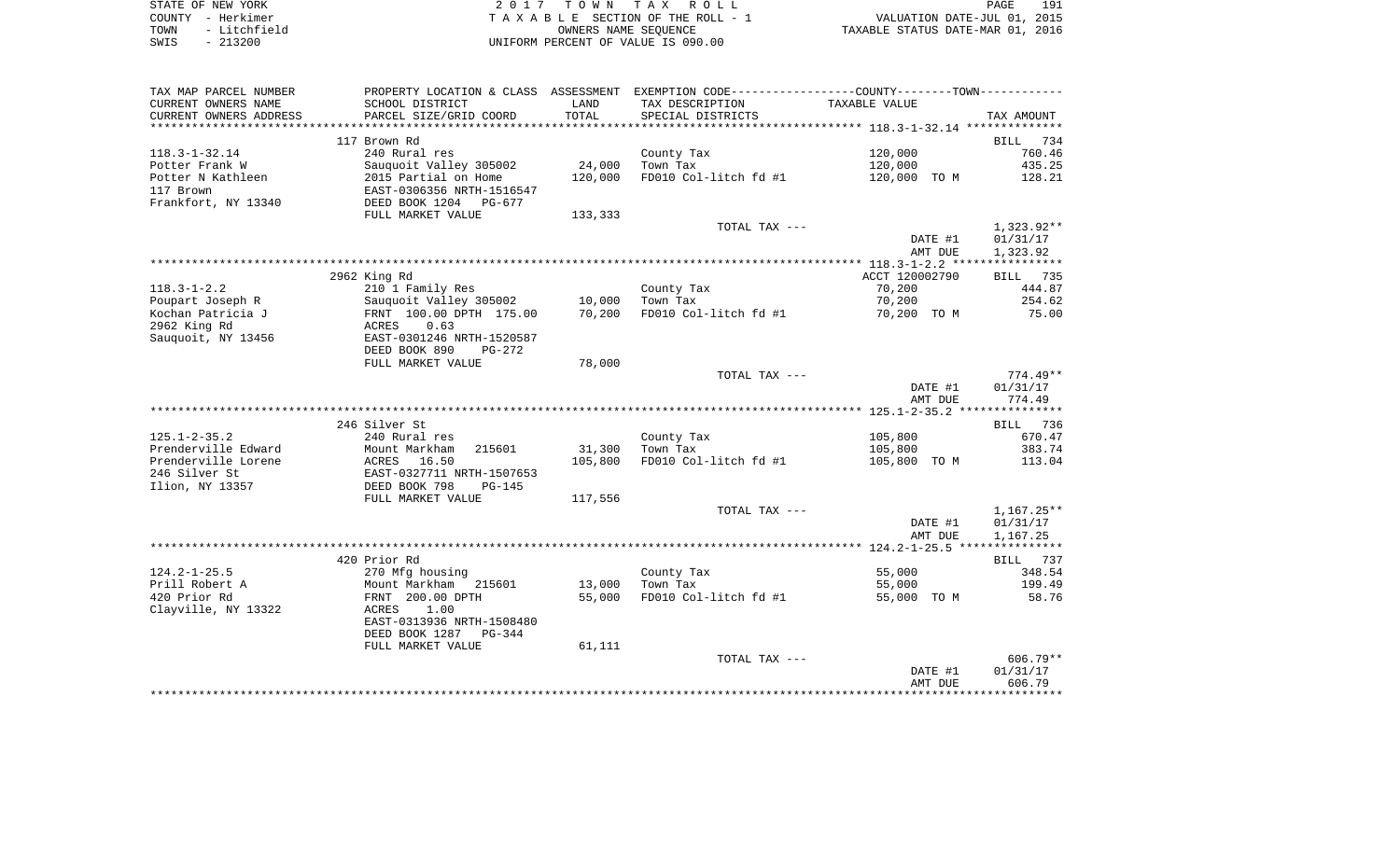| STATE OF NEW YORK    | 2017 TOWN TAX ROLL                 | 192<br><b>PAGE</b>               |
|----------------------|------------------------------------|----------------------------------|
| COUNTY – Herkimer    | TAXABLE SECTION OF THE ROLL - 1    | VALUATION DATE-JUL 01, 2015      |
| - Litchfield<br>TOWN | OWNERS NAME SEOUENCE               | TAXABLE STATUS DATE-MAR 01, 2016 |
| $-213200$<br>SWIS    | UNIFORM PERCENT OF VALUE IS 090.00 |                                  |

| TAX MAP PARCEL NUMBER    |                               |         | PROPERTY LOCATION & CLASS ASSESSMENT EXEMPTION CODE----------------COUNTY-------TOWN----------- |                |              |
|--------------------------|-------------------------------|---------|-------------------------------------------------------------------------------------------------|----------------|--------------|
| CURRENT OWNERS NAME      | SCHOOL DISTRICT               | LAND    | TAX DESCRIPTION                                                                                 | TAXABLE VALUE  |              |
| CURRENT OWNERS ADDRESS   | PARCEL SIZE/GRID COORD        | TOTAL   | SPECIAL DISTRICTS                                                                               |                | TAX AMOUNT   |
|                          |                               |         |                                                                                                 |                |              |
|                          | 1008 Albany Rd                |         |                                                                                                 | ACCT 120090108 | 738<br>BILL  |
| $124.1 - 1 - 11.2$       | 210 1 Family Res              |         | County Tax                                                                                      | 45,400         | 287.71       |
| Prior Edward J           | Mount Markham 215601          | 13,900  | Town Tax                                                                                        | 45,400         | 164.67       |
| 1008 Albany Rd           | FRNT 300.00 DPTH 250.00       | 45,400  | FD010 Col-litch fd #1                                                                           | 45,400 TO M    | 48.51        |
| Clayville, NY 13322      | 1.40<br>ACRES                 |         |                                                                                                 |                |              |
|                          | EAST-0309362 NRTH-1508243     |         |                                                                                                 |                |              |
|                          | DEED BOOK 702<br><b>PG-98</b> |         |                                                                                                 |                |              |
|                          | FULL MARKET VALUE             | 50,444  |                                                                                                 |                |              |
|                          |                               |         | TOTAL TAX ---                                                                                   |                | $500.89**$   |
|                          |                               |         |                                                                                                 | DATE #1        | 01/31/17     |
|                          |                               |         |                                                                                                 | AMT DUE        | 500.89       |
|                          |                               |         |                                                                                                 | ACCT 199460    | BILL 739     |
| $124.1 - 1 - 11.4$       | Albany Rd<br>314 Rural vac<10 |         | County Tax                                                                                      | 1,000          | 6.34         |
| Prior Edward J           | Mount Markham<br>215601       | 1,000   | Town Tax                                                                                        | 1,000          | 3.63         |
| 1008 Albany Rd           | 3.00<br>ACRES                 | 1,000   | FD010 Col-litch fd #1                                                                           | 1,000 TO M     | 1.07         |
| Clayville, NY 13322      | EAST-0309125 NRTH-1508665     |         |                                                                                                 |                |              |
|                          | DEED BOOK 1614<br>PG-830      |         |                                                                                                 |                |              |
| PRIOR OWNER ON 3/01/2016 | FULL MARKET VALUE             | 1,111   |                                                                                                 |                |              |
| Prior Carlton            |                               |         |                                                                                                 |                |              |
|                          |                               |         | TOTAL TAX ---                                                                                   |                | $11.04**$    |
|                          |                               |         |                                                                                                 | DATE #1        | 01/31/17     |
|                          |                               |         |                                                                                                 | AMT DUE        | 11.04        |
|                          |                               |         |                                                                                                 |                |              |
|                          | 260 Camp Rd                   |         |                                                                                                 | ACCT 161021    | BILL 740     |
| $124.3 - 1 - 43$         | 210 1 Family Res              |         | County Tax                                                                                      | 116,500        | 738.28       |
| Provost Irving R         | Mount Markham 215601          | 7,800   | Town Tax                                                                                        | 116,500        | 422.55       |
| Provost Terri L          | FRNT 100.00 DPTH 100.00       | 116,500 | FD010 Col-litch fd #1                                                                           | 116,500 TO M   | 124.47       |
| 260 Camp Rd              | EAST-0306696 NRTH-1504240     |         |                                                                                                 |                |              |
| Clayville, NY 13322      | DEED BOOK 1373<br>PG-602      |         |                                                                                                 |                |              |
|                          | FULL MARKET VALUE             | 129,444 |                                                                                                 |                |              |
|                          |                               |         | TOTAL TAX ---                                                                                   |                | $1,285.30**$ |
|                          |                               |         |                                                                                                 | DATE #1        | 01/31/17     |
|                          |                               |         |                                                                                                 | AMT DUE        | 1,285.30     |
|                          |                               |         |                                                                                                 |                |              |
|                          | 105 Bennett Rd                |         |                                                                                                 | ACCT 120090161 | BILL 741     |
| $118.1 - 1 - 32.3$       | 270 Mfg housing               |         | County Tax                                                                                      | 30,700         | 194.55       |
| Pugliese Frank           | Sauquoit Valley 305002        | 11,000  | Town Tax                                                                                        | 30,700         | 111.35       |
| 105 Bennett Rd           | FRNT 150.00 DPTH 300.00       | 30,700  | FD010 Col-litch fd #1                                                                           | 30,700 TO M    | 32.80        |
| Frankfort, NY 13340      | 0.75<br>ACRES                 |         |                                                                                                 |                |              |
|                          | EAST-0307192 NRTH-1520659     |         |                                                                                                 |                |              |
|                          | DEED BOOK 942<br>PG-646       |         |                                                                                                 |                |              |
|                          | FULL MARKET VALUE             | 34,111  | TOTAL TAX ---                                                                                   |                | 338.70**     |
|                          |                               |         |                                                                                                 | DATE #1        | 01/31/17     |
|                          |                               |         |                                                                                                 | AMT DUE        | 338.70       |
|                          |                               |         |                                                                                                 |                |              |
|                          |                               |         |                                                                                                 |                |              |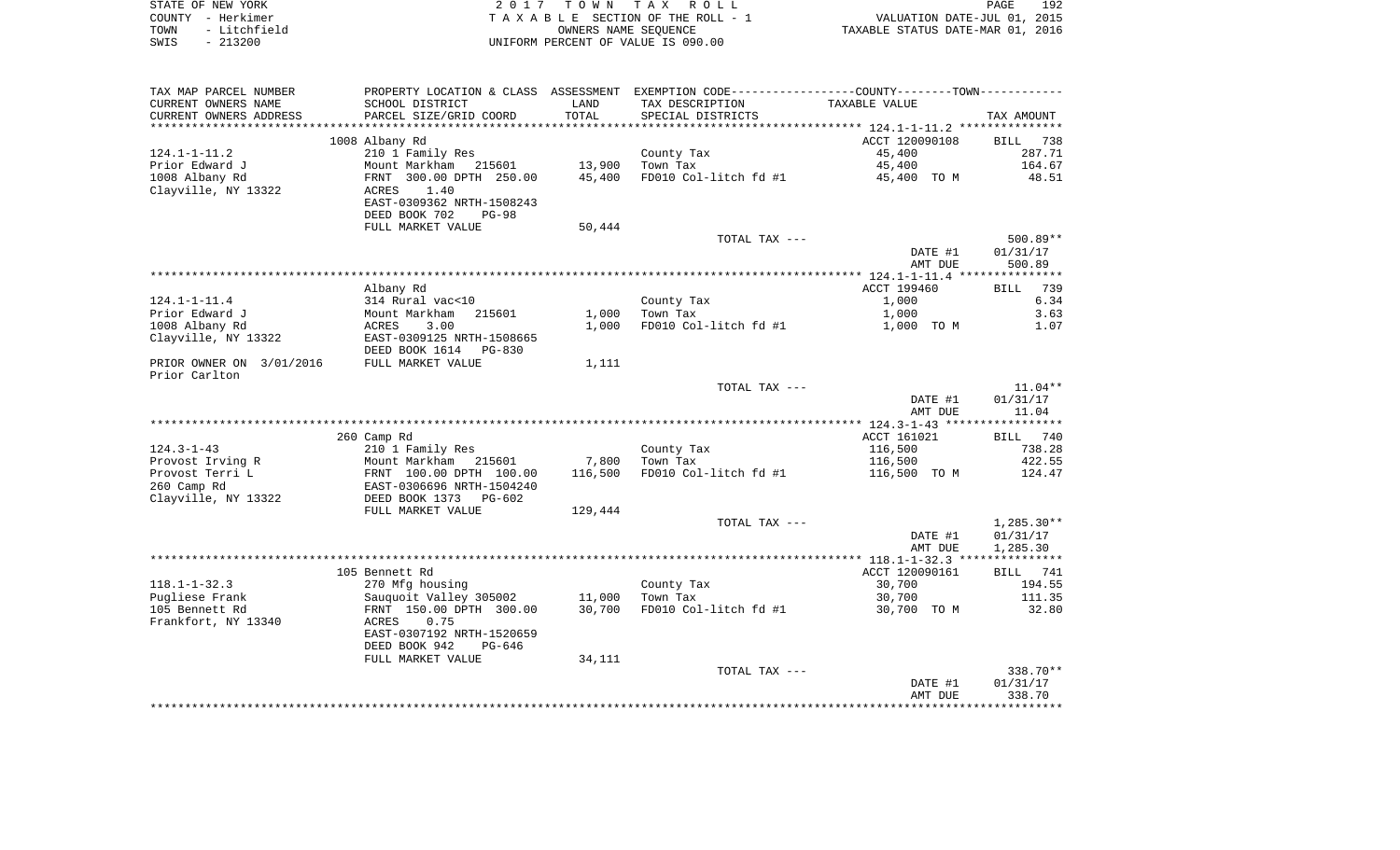| STATE OF NEW YORK    | 2017 TOWN TAX ROLL                 | 193<br>PAGE                      |
|----------------------|------------------------------------|----------------------------------|
| COUNTY - Herkimer    | TAXABLE SECTION OF THE ROLL - 1    | VALUATION DATE-JUL 01, 2015      |
| - Litchfield<br>TOWN | OWNERS NAME SEOUENCE               | TAXABLE STATUS DATE-MAR 01, 2016 |
| $-213200$<br>SWIS    | UNIFORM PERCENT OF VALUE IS 090.00 |                                  |

193<br>2015

| TAX MAP PARCEL NUMBER  |                                |         | PROPERTY LOCATION & CLASS ASSESSMENT EXEMPTION CODE---------------COUNTY-------TOWN---------- |                    |                    |
|------------------------|--------------------------------|---------|-----------------------------------------------------------------------------------------------|--------------------|--------------------|
| CURRENT OWNERS NAME    | SCHOOL DISTRICT                | LAND    | TAX DESCRIPTION                                                                               | TAXABLE VALUE      |                    |
| CURRENT OWNERS ADDRESS | PARCEL SIZE/GRID COORD         | TOTAL   | SPECIAL DISTRICTS                                                                             |                    | TAX AMOUNT         |
| *********************  |                                |         |                                                                                               |                    |                    |
|                        | Clemons Rd                     |         |                                                                                               |                    | <b>BILL</b><br>742 |
| $118.4 - 2 - 2$        | 314 Rural vac<10               |         | County Tax                                                                                    | 18,500             | 117.24             |
| Purdy Frank D          | Mount Markham<br>215601        | 18,500  | Town Tax                                                                                      | 18,500             | 67.10              |
| Huggin P               | FRNT 315.50 DPTH               | 18,500  | FD010 Col-litch fd #1                                                                         | 18,500 TO M        | 19.77              |
| Attn: Frank Cavalari   | 8.80<br>ACRES                  |         |                                                                                               |                    |                    |
| RD2 Rte 94             | EAST-0323052 NRTH-1519203      |         |                                                                                               |                    |                    |
| New Windsor, NY 12553  | DEED BOOK 760<br>$PG-168$      |         |                                                                                               |                    |                    |
|                        | FULL MARKET VALUE              | 20,556  |                                                                                               |                    |                    |
|                        |                                |         | TOTAL TAX ---                                                                                 |                    | $204.11**$         |
|                        |                                |         |                                                                                               | DATE #1            | 01/31/17           |
|                        |                                |         |                                                                                               | AMT DUE            | 204.11             |
|                        |                                |         |                                                                                               |                    |                    |
|                        | Cemetery Rd                    |         |                                                                                               |                    | BILL 743           |
| $119.3 - 4 - 2$        | 314 Rural vac<10               |         | County Tax                                                                                    | 6,200              | 39.29              |
| Purdy Frank D          | Mount Markham<br>215601        | 6,200   | Town Tax                                                                                      | 6,200              | 22.49              |
| Attn: Frank Cavalari   | FRNT 210.00 DPTH               | 6,200   | FD010 Col-litch fd #1                                                                         | 6,200 TO M         | 6.62               |
| RD2 Rte 94             | ACRES<br>1.00                  |         |                                                                                               |                    |                    |
| New Windsor, NY 12553  | EAST-0324258 NRTH-1518890      |         |                                                                                               |                    |                    |
|                        | DEED BOOK 760<br><b>PG-168</b> |         |                                                                                               |                    |                    |
|                        | FULL MARKET VALUE              | 6,889   |                                                                                               |                    |                    |
|                        |                                |         | TOTAL TAX ---                                                                                 |                    | $68.40**$          |
|                        |                                |         |                                                                                               | DATE #1            | 01/31/17           |
|                        |                                |         |                                                                                               | AMT DUE            | 68.40              |
|                        |                                |         |                                                                                               |                    |                    |
|                        | Cemetery Rd                    |         |                                                                                               |                    | BILL 744           |
| $119.3 - 4 - 13$       | 314 Rural vac<10               |         | County Tax                                                                                    | 12,400             | 78.58              |
| Purdy Frank D          | 215601<br>Mount Markham        | 12,400  | Town Tax                                                                                      | 12,400             | 44.98              |
| Huggin P               | FRNT 257.30 DPTH               | 12,400  | FD010 Col-litch fd #1                                                                         | 12,400 TO M        | 13.25              |
| Attn: Frank Cavalari   | 8.50<br>ACRES                  |         |                                                                                               |                    |                    |
| RD2 Rte 94             | EAST-0326157 NRTH-1517640      |         |                                                                                               |                    |                    |
| New Windsor, NY 12553  | DEED BOOK 760<br>$PG-168$      |         |                                                                                               |                    |                    |
|                        | FULL MARKET VALUE              | 13,778  |                                                                                               |                    |                    |
|                        |                                |         | TOTAL TAX ---                                                                                 |                    | 136.81**           |
|                        |                                |         |                                                                                               | DATE #1<br>AMT DUE | 01/31/17<br>136.81 |
|                        |                                |         |                                                                                               |                    |                    |
|                        | 589 Silver St                  |         |                                                                                               | ACCT 120090034     | BILL 745           |
| $119.3 - 1 - 22$       | 210 1 Family Res               |         | County Tax                                                                                    | 98,400             | 623.58             |
| Putch Thomas           | Mount Markham<br>215601        | 15,200  | Town Tax                                                                                      | 98,400             | 356.90             |
| Putch Mary             | ACRES<br>2.00                  | 98,400  | FD010 Col-litch fd #1                                                                         | 98,400 TO M        | 105.13             |
| 589 Silver St          | EAST-0330104 NRTH-1513910      |         |                                                                                               |                    |                    |
| Ilion, NY 13357        | DEED BOOK 707<br>$PG-253$      |         |                                                                                               |                    |                    |
|                        | FULL MARKET VALUE              | 109,333 |                                                                                               |                    |                    |
|                        |                                |         | TOTAL TAX ---                                                                                 |                    | 1,085.61**         |
|                        |                                |         |                                                                                               | DATE #1            | 01/31/17           |
|                        |                                |         |                                                                                               | AMT DUE            | 1,085.61           |
|                        |                                |         |                                                                                               |                    |                    |
|                        |                                |         |                                                                                               |                    |                    |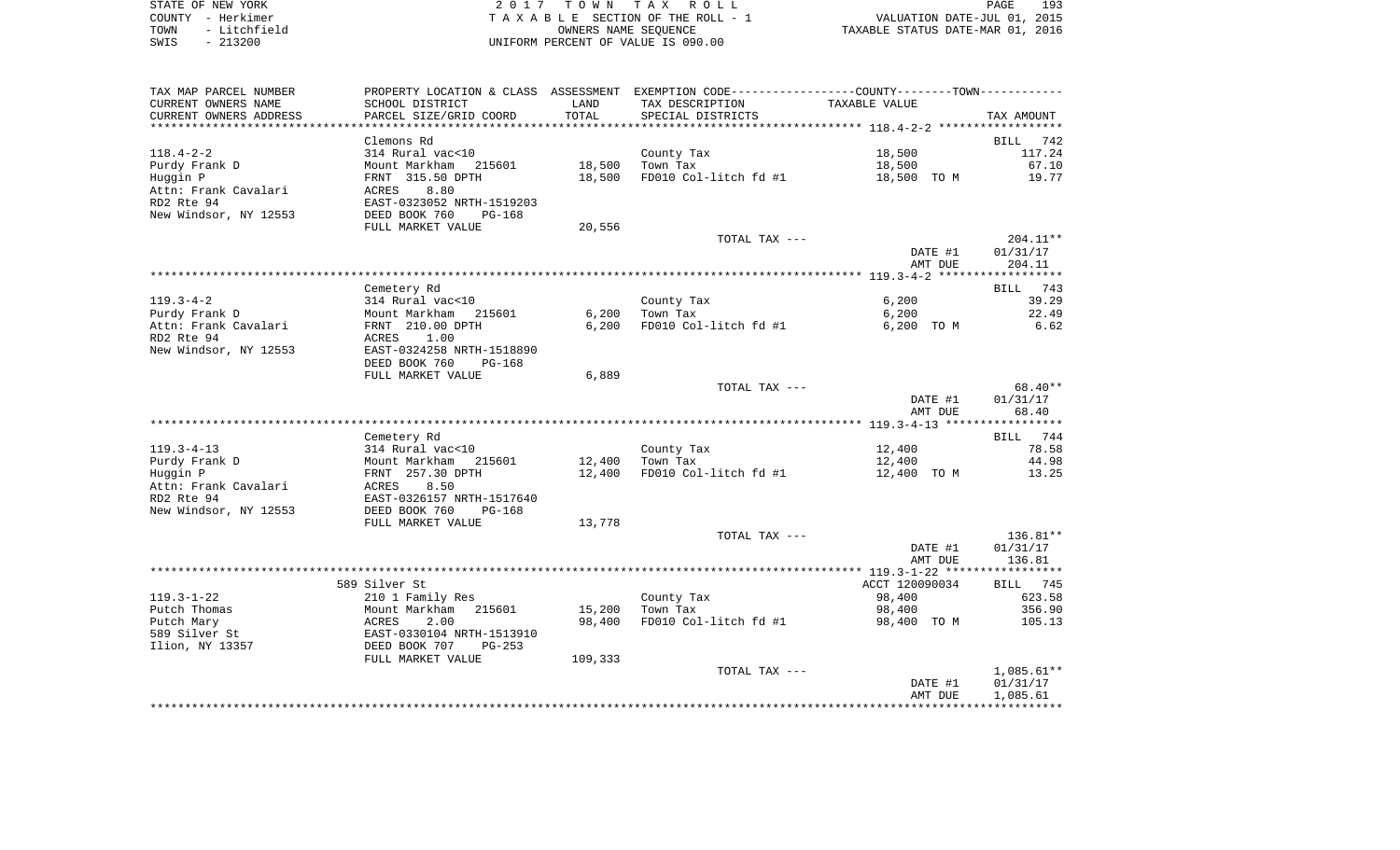| STATE OF NEW YORK |              | 2017 TOWN TAX ROLL                 |                      |                                  | PAGE                        | 194 |
|-------------------|--------------|------------------------------------|----------------------|----------------------------------|-----------------------------|-----|
| COUNTY - Herkimer |              | TAXABLE SECTION OF THE ROLL - 1    |                      |                                  | VALUATION DATE-JUL 01, 2015 |     |
| TOWN              | - Litchfield |                                    | OWNERS NAME SEOUENCE | TAXABLE STATUS DATE-MAR 01, 2016 |                             |     |
| SWIS              | $-213200$    | UNIFORM PERCENT OF VALUE IS 090.00 |                      |                                  |                             |     |

| CURRENT OWNERS NAME<br>SCHOOL DISTRICT<br>LAND<br>TAX DESCRIPTION<br>TAXABLE VALUE<br>CURRENT OWNERS ADDRESS<br>PARCEL SIZE/GRID COORD<br>TOTAL<br>SPECIAL DISTRICTS<br>*********************<br>125 Rider Rd<br>ACCT 120006990<br>$124.3 - 2 - 6$<br>270 Mfg housing<br>55,000<br>County Tax<br>12,600<br>55,000<br>Pye Gail A<br>Mount Markham 215601<br>Town Tax<br>55,000<br>FD010 Col-litch fd #1<br>125 Rider Rd<br>FRNT 140.00 DPTH 195.00<br>55,000 TO M<br>Clayville, NY 13322<br>0.63<br>ACRES<br>EAST-0305005 NRTH-1499445<br>DEED BOOK 825<br>PG-443<br>FULL MARKET VALUE<br>61,111<br>TOTAL TAX --- | TAX AMOUNT<br>BILL 746<br>348.54<br>199.49<br>58.76 |
|------------------------------------------------------------------------------------------------------------------------------------------------------------------------------------------------------------------------------------------------------------------------------------------------------------------------------------------------------------------------------------------------------------------------------------------------------------------------------------------------------------------------------------------------------------------------------------------------------------------|-----------------------------------------------------|
|                                                                                                                                                                                                                                                                                                                                                                                                                                                                                                                                                                                                                  |                                                     |
|                                                                                                                                                                                                                                                                                                                                                                                                                                                                                                                                                                                                                  |                                                     |
|                                                                                                                                                                                                                                                                                                                                                                                                                                                                                                                                                                                                                  |                                                     |
|                                                                                                                                                                                                                                                                                                                                                                                                                                                                                                                                                                                                                  |                                                     |
|                                                                                                                                                                                                                                                                                                                                                                                                                                                                                                                                                                                                                  |                                                     |
|                                                                                                                                                                                                                                                                                                                                                                                                                                                                                                                                                                                                                  |                                                     |
|                                                                                                                                                                                                                                                                                                                                                                                                                                                                                                                                                                                                                  |                                                     |
|                                                                                                                                                                                                                                                                                                                                                                                                                                                                                                                                                                                                                  |                                                     |
|                                                                                                                                                                                                                                                                                                                                                                                                                                                                                                                                                                                                                  |                                                     |
|                                                                                                                                                                                                                                                                                                                                                                                                                                                                                                                                                                                                                  |                                                     |
|                                                                                                                                                                                                                                                                                                                                                                                                                                                                                                                                                                                                                  | $606.79**$                                          |
| DATE #1                                                                                                                                                                                                                                                                                                                                                                                                                                                                                                                                                                                                          | 01/31/17                                            |
| AMT DUE                                                                                                                                                                                                                                                                                                                                                                                                                                                                                                                                                                                                          | 606.79                                              |
|                                                                                                                                                                                                                                                                                                                                                                                                                                                                                                                                                                                                                  |                                                     |
| 10264 Roberts Rd<br>ACCT 120090038                                                                                                                                                                                                                                                                                                                                                                                                                                                                                                                                                                               | BILL 747                                            |
| $118.1 - 1 - 39$<br>123,700<br>210 1 Family Res<br>County Tax                                                                                                                                                                                                                                                                                                                                                                                                                                                                                                                                                    | 783.90                                              |
| 22,500<br>Raqer Elizabeth D<br>Sauquoit Valley 305002<br>ACRES    5.58<br>Town Tax<br>123,700                                                                                                                                                                                                                                                                                                                                                                                                                                                                                                                    | 448.67                                              |
| 10264 Roberts Rd<br>123,700<br>FD010 Col-litch fd #1<br>123,700 TO M                                                                                                                                                                                                                                                                                                                                                                                                                                                                                                                                             | 132.16                                              |
| Sauquoit, NY 13456<br>EAST-0302350 NRTH-1523051                                                                                                                                                                                                                                                                                                                                                                                                                                                                                                                                                                  |                                                     |
| DEED BOOK 934<br>PG-161                                                                                                                                                                                                                                                                                                                                                                                                                                                                                                                                                                                          |                                                     |
| FULL MARKET VALUE<br>137,444                                                                                                                                                                                                                                                                                                                                                                                                                                                                                                                                                                                     |                                                     |
| TOTAL TAX ---                                                                                                                                                                                                                                                                                                                                                                                                                                                                                                                                                                                                    | $1,364.73**$                                        |
| DATE #1<br>AMT DUE                                                                                                                                                                                                                                                                                                                                                                                                                                                                                                                                                                                               | 01/31/17<br>1,364.73                                |
|                                                                                                                                                                                                                                                                                                                                                                                                                                                                                                                                                                                                                  |                                                     |
| ACCT 157389<br>542 Albany Rd                                                                                                                                                                                                                                                                                                                                                                                                                                                                                                                                                                                     | BILL 748                                            |
| $124.3 - 4 - 8$<br>210 1 Family Res<br>135,000<br>County Tax                                                                                                                                                                                                                                                                                                                                                                                                                                                                                                                                                     | 855.51                                              |
| Ramos Chitprasong<br>Mount Markham 215601<br>24,000<br>Town Tax<br>135,000                                                                                                                                                                                                                                                                                                                                                                                                                                                                                                                                       | 489.65                                              |
| 542 Albany Rd<br>FRNT 374.00 DPTH<br>135,000<br>FD010 Col-litch fd #1<br>135,000 TO M                                                                                                                                                                                                                                                                                                                                                                                                                                                                                                                            | 144.23                                              |
| West Winfield, NY 13491<br>ACRES<br>6.00                                                                                                                                                                                                                                                                                                                                                                                                                                                                                                                                                                         |                                                     |
| EAST-0273380 NRTH-1075320                                                                                                                                                                                                                                                                                                                                                                                                                                                                                                                                                                                        |                                                     |
| DEED BOOK 1349 PG-664                                                                                                                                                                                                                                                                                                                                                                                                                                                                                                                                                                                            |                                                     |
| FULL MARKET VALUE<br>150,000                                                                                                                                                                                                                                                                                                                                                                                                                                                                                                                                                                                     |                                                     |
| TOTAL TAX ---                                                                                                                                                                                                                                                                                                                                                                                                                                                                                                                                                                                                    | 1,489.39**                                          |
| DATE #1                                                                                                                                                                                                                                                                                                                                                                                                                                                                                                                                                                                                          | 01/31/17                                            |
| AMT DUE                                                                                                                                                                                                                                                                                                                                                                                                                                                                                                                                                                                                          | 1,489.39                                            |
| Cemetery Rd<br>ACCT 197345                                                                                                                                                                                                                                                                                                                                                                                                                                                                                                                                                                                       | BILL 749                                            |
| $119.3 - 4 - 4$<br>9,300<br>314 Rural vac<10                                                                                                                                                                                                                                                                                                                                                                                                                                                                                                                                                                     | 58.94                                               |
| County Tax<br>Town Tax<br>Mount Markham<br>9,300<br>Raposo Mellissa A<br>9,300<br>215601                                                                                                                                                                                                                                                                                                                                                                                                                                                                                                                         | 33.73                                               |
| 134 Cemetery Rd<br>9,300<br>FD010 Col-litch fd #1<br>9,300 TO M<br>FRNT 222.00 DPTH                                                                                                                                                                                                                                                                                                                                                                                                                                                                                                                              | 9.94                                                |
|                                                                                                                                                                                                                                                                                                                                                                                                                                                                                                                                                                                                                  |                                                     |
|                                                                                                                                                                                                                                                                                                                                                                                                                                                                                                                                                                                                                  |                                                     |
| Frankfort, NY 13340<br>2.80<br>ACRES<br>EAST-0324719 NRTH-1518891                                                                                                                                                                                                                                                                                                                                                                                                                                                                                                                                                |                                                     |
|                                                                                                                                                                                                                                                                                                                                                                                                                                                                                                                                                                                                                  |                                                     |
| DEED BOOK 1601 PG-337<br>10,333<br>FULL MARKET VALUE                                                                                                                                                                                                                                                                                                                                                                                                                                                                                                                                                             |                                                     |
| TOTAL TAX ---                                                                                                                                                                                                                                                                                                                                                                                                                                                                                                                                                                                                    | $102.61**$                                          |
| DATE #1                                                                                                                                                                                                                                                                                                                                                                                                                                                                                                                                                                                                          | 01/31/17                                            |
| AMT DUE                                                                                                                                                                                                                                                                                                                                                                                                                                                                                                                                                                                                          | 102.61                                              |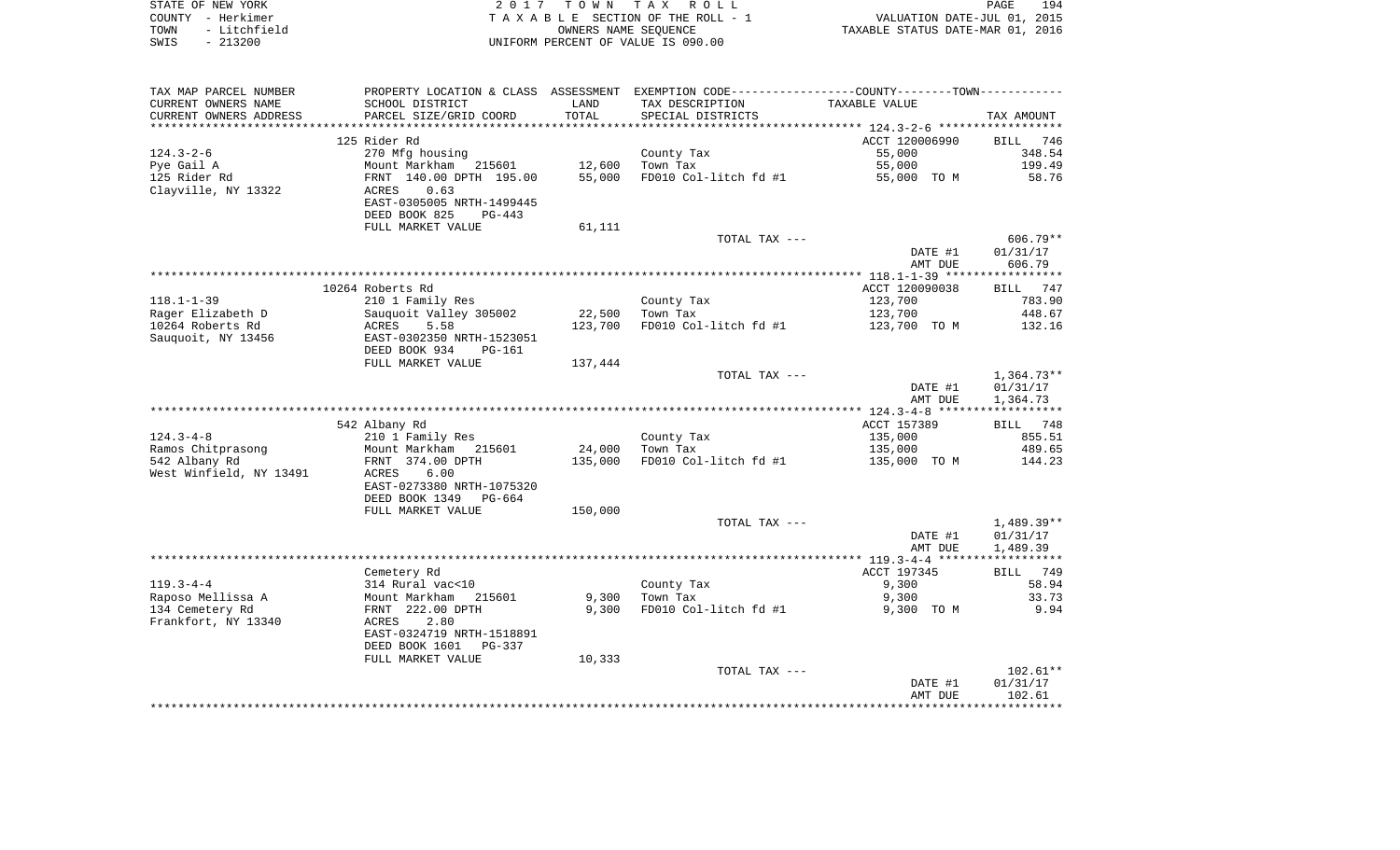| STATE OF NEW YORK    | 2017 TOWN TAX ROLL                 | 195<br>PAGE                      |
|----------------------|------------------------------------|----------------------------------|
| COUNTY - Herkimer    | TAXABLE SECTION OF THE ROLL - 1    | VALUATION DATE-JUL 01, 2015      |
| - Litchfield<br>TOWN | OWNERS NAME SEOUENCE               | TAXABLE STATUS DATE-MAR 01, 2016 |
| $-213200$<br>SWIS    | UNIFORM PERCENT OF VALUE IS 090.00 |                                  |

| TAX MAP PARCEL NUMBER                              | PROPERTY LOCATION & CLASS ASSESSMENT                 |        | EXEMPTION CODE----------------COUNTY-------TOWN----------- |                    |                      |
|----------------------------------------------------|------------------------------------------------------|--------|------------------------------------------------------------|--------------------|----------------------|
| CURRENT OWNERS NAME                                | SCHOOL DISTRICT                                      | LAND   | TAX DESCRIPTION                                            | TAXABLE VALUE      |                      |
| CURRENT OWNERS ADDRESS<br>************************ | PARCEL SIZE/GRID COORD                               | TOTAL  | SPECIAL DISTRICTS                                          |                    | TAX AMOUNT           |
|                                                    | Cemetery Rd                                          |        |                                                            | ACCT 197345        | BILL<br>750          |
| $119.3 - 4 - 5$                                    | 314 Rural vac<10                                     |        | County Tax                                                 | 9,300              | 58.94                |
| Raposo Mellissa A                                  | Mount Markham<br>215601                              | 9,300  | Town Tax                                                   | 9,300              | 33.73                |
| 134 Cemetery Rd                                    | FRNT 232.90 DPTH                                     | 9,300  | FD010 Col-litch fd #1                                      | 9,300 TO M         | 9.94                 |
| Frankfort, NY 13340                                | 4.90<br>ACRES                                        |        |                                                            |                    |                      |
|                                                    | EAST-0324992 NRTH-1518845                            |        |                                                            |                    |                      |
|                                                    | DEED BOOK 1601<br>PG-337<br>FULL MARKET VALUE        | 10,333 |                                                            |                    |                      |
|                                                    |                                                      |        | TOTAL TAX ---                                              |                    | $102.61**$           |
|                                                    |                                                      |        |                                                            | DATE #1            | 01/31/17             |
|                                                    |                                                      |        |                                                            | AMT DUE            | 102.61               |
|                                                    |                                                      |        |                                                            |                    |                      |
|                                                    | 134 Cemetary Rd                                      |        |                                                            | ACCT 188469        | 751<br>BILL          |
| $119.3 - 4 - 19$                                   | 210 1 Family Res                                     |        | County Tax                                                 | 47,700             | 302.28               |
| Raposo Michelle                                    | Mount Markham<br>215601                              | 26,800 | Town Tax                                                   | 47,700             | 173.01               |
| 134 Cemetary Rd                                    | 9.00<br>ACRES                                        | 47,700 | FD010 Col-litch fd #1                                      | 47,700 TO M        | 50.96                |
| Frankfort, NY 13340                                | EAST-0324454 NRTH-1518384                            |        |                                                            |                    |                      |
|                                                    | DEED BOOK 1546<br><b>PG-809</b><br>FULL MARKET VALUE |        |                                                            |                    |                      |
|                                                    |                                                      | 53,000 | TOTAL TAX ---                                              |                    | $526.25**$           |
|                                                    |                                                      |        |                                                            | DATE #1            | 01/31/17             |
|                                                    |                                                      |        |                                                            | AMT DUE            | 526.25               |
|                                                    |                                                      |        |                                                            |                    |                      |
|                                                    | King Rd                                              |        |                                                            | ACCT 197108        | BILL<br>752          |
| $124.1 - 1 - 1$                                    | 105 Vac farmland                                     |        | County Tax                                                 | 12,400             | 78.58                |
| Rasbach Harold W                                   | Sauquoit Valley 305002                               | 12,400 | Town Tax                                                   | 12,400             | 44.98                |
| Rasbach Rebecca A                                  | ACRES<br>31.40                                       | 12,400 | FD010 Col-litch fd #1                                      | 12,400 TO M        | 13.25                |
| 239 Rasbach Rd                                     | EAST-0302075 NRTH-1512740                            |        |                                                            |                    |                      |
| Clayville, NY 13322                                | DEED BOOK 1599<br>PG-676                             |        |                                                            |                    |                      |
|                                                    | FULL MARKET VALUE                                    | 13,778 |                                                            |                    |                      |
|                                                    |                                                      |        | TOTAL TAX ---                                              | DATE #1            | 136.81**<br>01/31/17 |
|                                                    |                                                      |        |                                                            | AMT DUE            | 136.81               |
|                                                    |                                                      |        |                                                            |                    |                      |
|                                                    | King Off Rd                                          |        |                                                            | ACCT 197108        | 753<br><b>BILL</b>   |
| $124.1 - 1 - 3.1$                                  | 105 Vac farmland                                     |        | County Tax                                                 | 42,200             | 267.43               |
| Rasbach Harold W                                   | Sauquoit Valley 305002                               | 42,200 | Town Tax                                                   | 42,200             | 153.06               |
| Rasbach Rebecca A                                  | ACRES<br>81.80                                       | 42,200 | FD010 Col-litch fd #1                                      | 42,200 TO M        | 45.09                |
| 239 Rasbach Rd                                     | EAST-0303746 NRTH-1512233                            |        |                                                            |                    |                      |
| Clayville, NY 13322                                | DEED BOOK 1599<br>PG-676                             |        |                                                            |                    |                      |
|                                                    | FULL MARKET VALUE                                    | 46,889 |                                                            |                    |                      |
|                                                    |                                                      |        | TOTAL TAX ---                                              |                    | 465.58**             |
|                                                    |                                                      |        |                                                            | DATE #1<br>AMT DUE | 01/31/17<br>465.58   |
|                                                    |                                                      |        |                                                            |                    |                      |
|                                                    |                                                      |        |                                                            |                    |                      |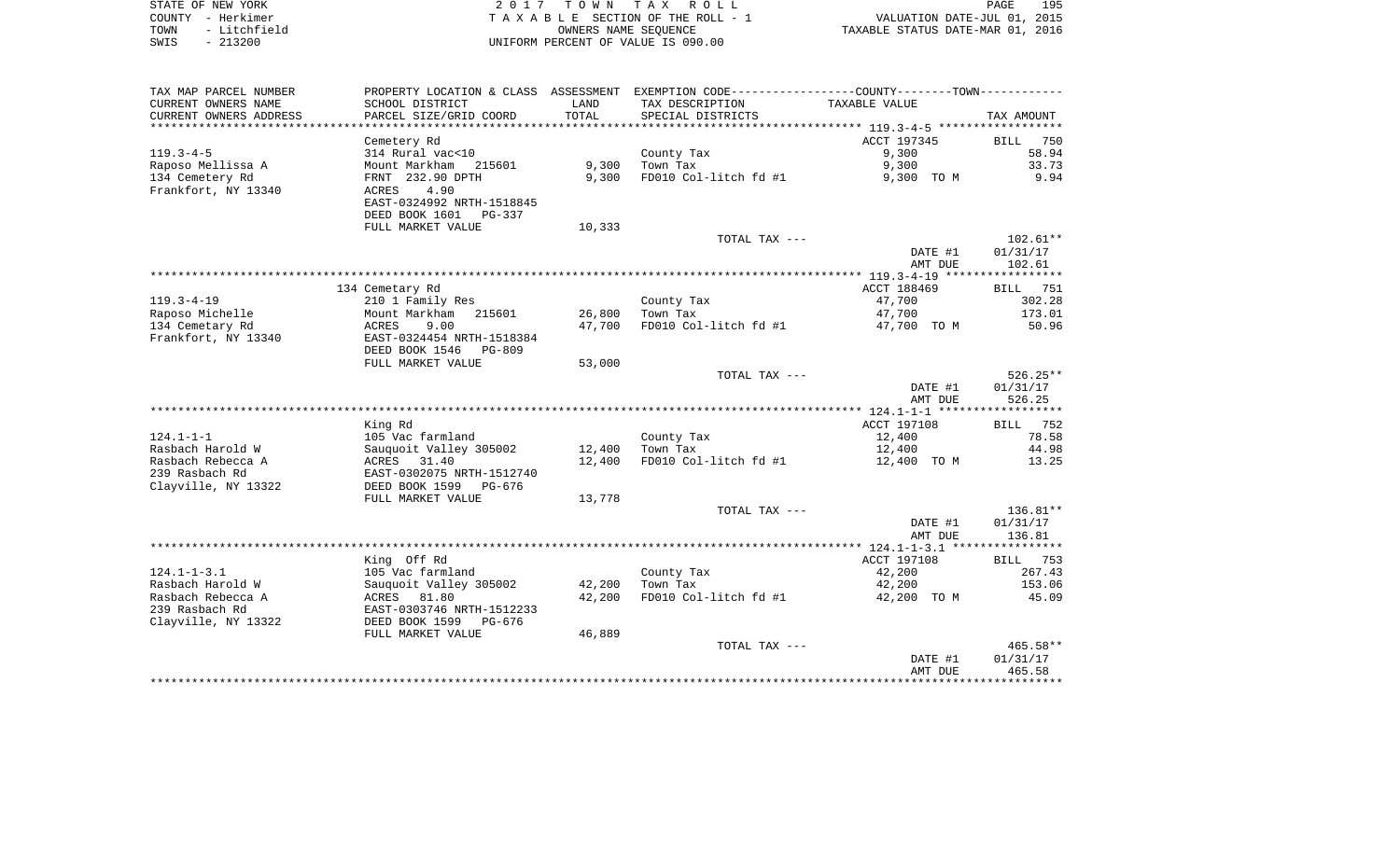| STATE OF NEW YORK |  |              |  |
|-------------------|--|--------------|--|
| COUNTY            |  | - Herkimer   |  |
| TOWN              |  | - Litchfield |  |
| SWIS              |  | $-213200$    |  |

STATE OF NEW YORK 2 0 1 7 T O W N T A X R O L L PAGE 196TA X A B L E SECTION OF THE ROLL - 1 TOWN - Litchfield OWNERS NAME SEQUENCE TAXABLE STATUS DATE-MAR 01, 2016 SWIS - 213200 UNIFORM PERCENT OF VALUE IS 090.00

| CURRENT OWNERS NAME<br>SCHOOL DISTRICT<br>LAND<br>TAX DESCRIPTION<br>TAXABLE VALUE<br>TOTAL<br>CURRENT OWNERS ADDRESS<br>PARCEL SIZE/GRID COORD<br>SPECIAL DISTRICTS<br>************ 124.1-1-12 ************<br>***********<br>ACCT 197108<br>Rasbach Rd<br>$124.1 - 1 - 12$<br>425 Bar<br>87,700<br>County Tax<br>20,000<br>87,700<br>Rasbach Harold W<br>Mount Markham<br>215601<br>Town Tax<br>Rasbach Rebecca A<br>5.00<br>87,700<br>FD010 Col-litch fd #1<br>87,700 TO M<br>ACRES<br>239 Rasbach Rd<br>EAST-0306175 NRTH-1509231<br>Clayville, NY 13322<br>DEED BOOK 1599<br>PG-676<br>FULL MARKET VALUE<br>97,444<br>TOTAL TAX ---<br>DATE #1<br>01/31/17<br>AMT DUE<br>967.56<br>239 Rasbach Rd<br>ACCT 197108<br><b>BILL</b><br>$124.1 - 1 - 14.1$<br>AGRIC 10 Y 42100<br>4,000<br>4,000<br>120 Field crops<br>155,000<br>236,000<br>Rasbach Harold W<br>Mount Markham<br>215601<br>County Tax<br>Rasbach Rebecca A<br>Mountainview Drive<br>240,000<br>Town Tax<br>236,000<br>FD010 Col-litch fd #1<br>239 Rasbach Rd<br>ACRES 256.30<br>240,000 TO M<br>Clayville, NY 13322<br>EAST-0305642 NRTH-1509299<br>DEED BOOK 1599<br>PG-676<br>266,667<br>FULL MARKET VALUE<br>TOTAL TAX ---<br>DATE #1<br>AMT DUE<br>301 Rasbach Rd<br>ACCT 197108<br>$124.1 - 1 - 14.2$<br>45,000<br>271 Mfg housings<br>County Tax<br>Rasbach Harold W<br>Mount Markham<br>16,000<br>Town Tax<br>45,000<br>215601<br>Rasbach Rebecca A<br>FRNT 783.00 DPTH<br>45,000<br>FD010 Col-litch fd #1<br>45,000 TO M<br>239 Rasbach Rd<br>ACRES<br>7.40<br>Clayville, NY 13322<br>EAST-0306247 NRTH-1509838<br>DEED BOOK 1599<br>PG-676<br>FULL MARKET VALUE<br>50,000<br>TOTAL TAX ---<br>DATE #1<br>AMT DUE<br>ACCT 197108<br>Rasbach Road<br>$124.1 - 1 - 14.6$<br>38,000<br>271 Mfg housings<br>County Tax<br>Rasbach Harold W<br>Mount Markham 215601<br>20,000<br>Town Tax<br>38,000 | TAX MAP PARCEL NUMBER | PROPERTY LOCATION & CLASS ASSESSMENT EXEMPTION CODE---------------COUNTY-------TOWN---------- |        |                       |             |                 |
|--------------------------------------------------------------------------------------------------------------------------------------------------------------------------------------------------------------------------------------------------------------------------------------------------------------------------------------------------------------------------------------------------------------------------------------------------------------------------------------------------------------------------------------------------------------------------------------------------------------------------------------------------------------------------------------------------------------------------------------------------------------------------------------------------------------------------------------------------------------------------------------------------------------------------------------------------------------------------------------------------------------------------------------------------------------------------------------------------------------------------------------------------------------------------------------------------------------------------------------------------------------------------------------------------------------------------------------------------------------------------------------------------------------------------------------------------------------------------------------------------------------------------------------------------------------------------------------------------------------------------------------------------------------------------------------------------------------------------------------------------------------------------------------------------------------------------------------------------------------------------|-----------------------|-----------------------------------------------------------------------------------------------|--------|-----------------------|-------------|-----------------|
|                                                                                                                                                                                                                                                                                                                                                                                                                                                                                                                                                                                                                                                                                                                                                                                                                                                                                                                                                                                                                                                                                                                                                                                                                                                                                                                                                                                                                                                                                                                                                                                                                                                                                                                                                                                                                                                                          |                       |                                                                                               |        |                       |             |                 |
|                                                                                                                                                                                                                                                                                                                                                                                                                                                                                                                                                                                                                                                                                                                                                                                                                                                                                                                                                                                                                                                                                                                                                                                                                                                                                                                                                                                                                                                                                                                                                                                                                                                                                                                                                                                                                                                                          |                       |                                                                                               |        |                       |             | TAX AMOUNT      |
|                                                                                                                                                                                                                                                                                                                                                                                                                                                                                                                                                                                                                                                                                                                                                                                                                                                                                                                                                                                                                                                                                                                                                                                                                                                                                                                                                                                                                                                                                                                                                                                                                                                                                                                                                                                                                                                                          |                       |                                                                                               |        |                       |             |                 |
|                                                                                                                                                                                                                                                                                                                                                                                                                                                                                                                                                                                                                                                                                                                                                                                                                                                                                                                                                                                                                                                                                                                                                                                                                                                                                                                                                                                                                                                                                                                                                                                                                                                                                                                                                                                                                                                                          |                       |                                                                                               |        |                       |             | BILL 754        |
|                                                                                                                                                                                                                                                                                                                                                                                                                                                                                                                                                                                                                                                                                                                                                                                                                                                                                                                                                                                                                                                                                                                                                                                                                                                                                                                                                                                                                                                                                                                                                                                                                                                                                                                                                                                                                                                                          |                       |                                                                                               |        |                       |             | 555.77          |
|                                                                                                                                                                                                                                                                                                                                                                                                                                                                                                                                                                                                                                                                                                                                                                                                                                                                                                                                                                                                                                                                                                                                                                                                                                                                                                                                                                                                                                                                                                                                                                                                                                                                                                                                                                                                                                                                          |                       |                                                                                               |        |                       |             | 318.09          |
|                                                                                                                                                                                                                                                                                                                                                                                                                                                                                                                                                                                                                                                                                                                                                                                                                                                                                                                                                                                                                                                                                                                                                                                                                                                                                                                                                                                                                                                                                                                                                                                                                                                                                                                                                                                                                                                                          |                       |                                                                                               |        |                       |             | 93.70           |
|                                                                                                                                                                                                                                                                                                                                                                                                                                                                                                                                                                                                                                                                                                                                                                                                                                                                                                                                                                                                                                                                                                                                                                                                                                                                                                                                                                                                                                                                                                                                                                                                                                                                                                                                                                                                                                                                          |                       |                                                                                               |        |                       |             |                 |
|                                                                                                                                                                                                                                                                                                                                                                                                                                                                                                                                                                                                                                                                                                                                                                                                                                                                                                                                                                                                                                                                                                                                                                                                                                                                                                                                                                                                                                                                                                                                                                                                                                                                                                                                                                                                                                                                          |                       |                                                                                               |        |                       |             |                 |
|                                                                                                                                                                                                                                                                                                                                                                                                                                                                                                                                                                                                                                                                                                                                                                                                                                                                                                                                                                                                                                                                                                                                                                                                                                                                                                                                                                                                                                                                                                                                                                                                                                                                                                                                                                                                                                                                          |                       |                                                                                               |        |                       |             |                 |
|                                                                                                                                                                                                                                                                                                                                                                                                                                                                                                                                                                                                                                                                                                                                                                                                                                                                                                                                                                                                                                                                                                                                                                                                                                                                                                                                                                                                                                                                                                                                                                                                                                                                                                                                                                                                                                                                          |                       |                                                                                               |        |                       |             | $967.56**$      |
|                                                                                                                                                                                                                                                                                                                                                                                                                                                                                                                                                                                                                                                                                                                                                                                                                                                                                                                                                                                                                                                                                                                                                                                                                                                                                                                                                                                                                                                                                                                                                                                                                                                                                                                                                                                                                                                                          |                       |                                                                                               |        |                       |             |                 |
|                                                                                                                                                                                                                                                                                                                                                                                                                                                                                                                                                                                                                                                                                                                                                                                                                                                                                                                                                                                                                                                                                                                                                                                                                                                                                                                                                                                                                                                                                                                                                                                                                                                                                                                                                                                                                                                                          |                       |                                                                                               |        |                       |             |                 |
|                                                                                                                                                                                                                                                                                                                                                                                                                                                                                                                                                                                                                                                                                                                                                                                                                                                                                                                                                                                                                                                                                                                                                                                                                                                                                                                                                                                                                                                                                                                                                                                                                                                                                                                                                                                                                                                                          |                       |                                                                                               |        |                       |             |                 |
|                                                                                                                                                                                                                                                                                                                                                                                                                                                                                                                                                                                                                                                                                                                                                                                                                                                                                                                                                                                                                                                                                                                                                                                                                                                                                                                                                                                                                                                                                                                                                                                                                                                                                                                                                                                                                                                                          |                       |                                                                                               |        |                       |             |                 |
|                                                                                                                                                                                                                                                                                                                                                                                                                                                                                                                                                                                                                                                                                                                                                                                                                                                                                                                                                                                                                                                                                                                                                                                                                                                                                                                                                                                                                                                                                                                                                                                                                                                                                                                                                                                                                                                                          |                       |                                                                                               |        |                       |             | 755             |
|                                                                                                                                                                                                                                                                                                                                                                                                                                                                                                                                                                                                                                                                                                                                                                                                                                                                                                                                                                                                                                                                                                                                                                                                                                                                                                                                                                                                                                                                                                                                                                                                                                                                                                                                                                                                                                                                          |                       |                                                                                               |        |                       |             |                 |
|                                                                                                                                                                                                                                                                                                                                                                                                                                                                                                                                                                                                                                                                                                                                                                                                                                                                                                                                                                                                                                                                                                                                                                                                                                                                                                                                                                                                                                                                                                                                                                                                                                                                                                                                                                                                                                                                          |                       |                                                                                               |        |                       |             | 1,495.57        |
|                                                                                                                                                                                                                                                                                                                                                                                                                                                                                                                                                                                                                                                                                                                                                                                                                                                                                                                                                                                                                                                                                                                                                                                                                                                                                                                                                                                                                                                                                                                                                                                                                                                                                                                                                                                                                                                                          |                       |                                                                                               |        |                       |             | 855.99          |
|                                                                                                                                                                                                                                                                                                                                                                                                                                                                                                                                                                                                                                                                                                                                                                                                                                                                                                                                                                                                                                                                                                                                                                                                                                                                                                                                                                                                                                                                                                                                                                                                                                                                                                                                                                                                                                                                          |                       |                                                                                               |        |                       |             | 256.42          |
|                                                                                                                                                                                                                                                                                                                                                                                                                                                                                                                                                                                                                                                                                                                                                                                                                                                                                                                                                                                                                                                                                                                                                                                                                                                                                                                                                                                                                                                                                                                                                                                                                                                                                                                                                                                                                                                                          |                       |                                                                                               |        |                       |             |                 |
|                                                                                                                                                                                                                                                                                                                                                                                                                                                                                                                                                                                                                                                                                                                                                                                                                                                                                                                                                                                                                                                                                                                                                                                                                                                                                                                                                                                                                                                                                                                                                                                                                                                                                                                                                                                                                                                                          |                       |                                                                                               |        |                       |             |                 |
|                                                                                                                                                                                                                                                                                                                                                                                                                                                                                                                                                                                                                                                                                                                                                                                                                                                                                                                                                                                                                                                                                                                                                                                                                                                                                                                                                                                                                                                                                                                                                                                                                                                                                                                                                                                                                                                                          |                       |                                                                                               |        |                       |             |                 |
|                                                                                                                                                                                                                                                                                                                                                                                                                                                                                                                                                                                                                                                                                                                                                                                                                                                                                                                                                                                                                                                                                                                                                                                                                                                                                                                                                                                                                                                                                                                                                                                                                                                                                                                                                                                                                                                                          |                       |                                                                                               |        |                       |             | $2,607.98**$    |
|                                                                                                                                                                                                                                                                                                                                                                                                                                                                                                                                                                                                                                                                                                                                                                                                                                                                                                                                                                                                                                                                                                                                                                                                                                                                                                                                                                                                                                                                                                                                                                                                                                                                                                                                                                                                                                                                          |                       |                                                                                               |        |                       |             | 01/31/17        |
|                                                                                                                                                                                                                                                                                                                                                                                                                                                                                                                                                                                                                                                                                                                                                                                                                                                                                                                                                                                                                                                                                                                                                                                                                                                                                                                                                                                                                                                                                                                                                                                                                                                                                                                                                                                                                                                                          |                       |                                                                                               |        |                       |             | 2,607.98        |
|                                                                                                                                                                                                                                                                                                                                                                                                                                                                                                                                                                                                                                                                                                                                                                                                                                                                                                                                                                                                                                                                                                                                                                                                                                                                                                                                                                                                                                                                                                                                                                                                                                                                                                                                                                                                                                                                          |                       |                                                                                               |        |                       |             |                 |
|                                                                                                                                                                                                                                                                                                                                                                                                                                                                                                                                                                                                                                                                                                                                                                                                                                                                                                                                                                                                                                                                                                                                                                                                                                                                                                                                                                                                                                                                                                                                                                                                                                                                                                                                                                                                                                                                          |                       |                                                                                               |        |                       |             | <b>BILL</b> 756 |
|                                                                                                                                                                                                                                                                                                                                                                                                                                                                                                                                                                                                                                                                                                                                                                                                                                                                                                                                                                                                                                                                                                                                                                                                                                                                                                                                                                                                                                                                                                                                                                                                                                                                                                                                                                                                                                                                          |                       |                                                                                               |        |                       |             | 285.17          |
|                                                                                                                                                                                                                                                                                                                                                                                                                                                                                                                                                                                                                                                                                                                                                                                                                                                                                                                                                                                                                                                                                                                                                                                                                                                                                                                                                                                                                                                                                                                                                                                                                                                                                                                                                                                                                                                                          |                       |                                                                                               |        |                       |             | 163.22          |
|                                                                                                                                                                                                                                                                                                                                                                                                                                                                                                                                                                                                                                                                                                                                                                                                                                                                                                                                                                                                                                                                                                                                                                                                                                                                                                                                                                                                                                                                                                                                                                                                                                                                                                                                                                                                                                                                          |                       |                                                                                               |        |                       |             | 48.08           |
|                                                                                                                                                                                                                                                                                                                                                                                                                                                                                                                                                                                                                                                                                                                                                                                                                                                                                                                                                                                                                                                                                                                                                                                                                                                                                                                                                                                                                                                                                                                                                                                                                                                                                                                                                                                                                                                                          |                       |                                                                                               |        |                       |             |                 |
|                                                                                                                                                                                                                                                                                                                                                                                                                                                                                                                                                                                                                                                                                                                                                                                                                                                                                                                                                                                                                                                                                                                                                                                                                                                                                                                                                                                                                                                                                                                                                                                                                                                                                                                                                                                                                                                                          |                       |                                                                                               |        |                       |             |                 |
|                                                                                                                                                                                                                                                                                                                                                                                                                                                                                                                                                                                                                                                                                                                                                                                                                                                                                                                                                                                                                                                                                                                                                                                                                                                                                                                                                                                                                                                                                                                                                                                                                                                                                                                                                                                                                                                                          |                       |                                                                                               |        |                       |             |                 |
|                                                                                                                                                                                                                                                                                                                                                                                                                                                                                                                                                                                                                                                                                                                                                                                                                                                                                                                                                                                                                                                                                                                                                                                                                                                                                                                                                                                                                                                                                                                                                                                                                                                                                                                                                                                                                                                                          |                       |                                                                                               |        |                       |             |                 |
|                                                                                                                                                                                                                                                                                                                                                                                                                                                                                                                                                                                                                                                                                                                                                                                                                                                                                                                                                                                                                                                                                                                                                                                                                                                                                                                                                                                                                                                                                                                                                                                                                                                                                                                                                                                                                                                                          |                       |                                                                                               |        |                       |             | 496.47**        |
|                                                                                                                                                                                                                                                                                                                                                                                                                                                                                                                                                                                                                                                                                                                                                                                                                                                                                                                                                                                                                                                                                                                                                                                                                                                                                                                                                                                                                                                                                                                                                                                                                                                                                                                                                                                                                                                                          |                       |                                                                                               |        |                       |             | 01/31/17        |
|                                                                                                                                                                                                                                                                                                                                                                                                                                                                                                                                                                                                                                                                                                                                                                                                                                                                                                                                                                                                                                                                                                                                                                                                                                                                                                                                                                                                                                                                                                                                                                                                                                                                                                                                                                                                                                                                          |                       |                                                                                               |        |                       |             | 496.47          |
|                                                                                                                                                                                                                                                                                                                                                                                                                                                                                                                                                                                                                                                                                                                                                                                                                                                                                                                                                                                                                                                                                                                                                                                                                                                                                                                                                                                                                                                                                                                                                                                                                                                                                                                                                                                                                                                                          |                       |                                                                                               |        |                       |             |                 |
|                                                                                                                                                                                                                                                                                                                                                                                                                                                                                                                                                                                                                                                                                                                                                                                                                                                                                                                                                                                                                                                                                                                                                                                                                                                                                                                                                                                                                                                                                                                                                                                                                                                                                                                                                                                                                                                                          |                       |                                                                                               |        |                       |             | BILL 757        |
|                                                                                                                                                                                                                                                                                                                                                                                                                                                                                                                                                                                                                                                                                                                                                                                                                                                                                                                                                                                                                                                                                                                                                                                                                                                                                                                                                                                                                                                                                                                                                                                                                                                                                                                                                                                                                                                                          |                       |                                                                                               |        |                       |             | 240.81          |
|                                                                                                                                                                                                                                                                                                                                                                                                                                                                                                                                                                                                                                                                                                                                                                                                                                                                                                                                                                                                                                                                                                                                                                                                                                                                                                                                                                                                                                                                                                                                                                                                                                                                                                                                                                                                                                                                          |                       |                                                                                               |        |                       |             | 137.83          |
|                                                                                                                                                                                                                                                                                                                                                                                                                                                                                                                                                                                                                                                                                                                                                                                                                                                                                                                                                                                                                                                                                                                                                                                                                                                                                                                                                                                                                                                                                                                                                                                                                                                                                                                                                                                                                                                                          | Rasbach Rebecca A     | FRNT 1000.00 DPTH                                                                             | 38,000 | FD010 Col-litch fd #1 | 38,000 TO M | 40.60           |
| 239 Rasbach Rd<br>9.50<br>ACRES                                                                                                                                                                                                                                                                                                                                                                                                                                                                                                                                                                                                                                                                                                                                                                                                                                                                                                                                                                                                                                                                                                                                                                                                                                                                                                                                                                                                                                                                                                                                                                                                                                                                                                                                                                                                                                          |                       |                                                                                               |        |                       |             |                 |
| Clayville, NY 13322<br>EAST-0306946 NRTH-1510467                                                                                                                                                                                                                                                                                                                                                                                                                                                                                                                                                                                                                                                                                                                                                                                                                                                                                                                                                                                                                                                                                                                                                                                                                                                                                                                                                                                                                                                                                                                                                                                                                                                                                                                                                                                                                         |                       |                                                                                               |        |                       |             |                 |
| DEED BOOK 1599<br>PG-676                                                                                                                                                                                                                                                                                                                                                                                                                                                                                                                                                                                                                                                                                                                                                                                                                                                                                                                                                                                                                                                                                                                                                                                                                                                                                                                                                                                                                                                                                                                                                                                                                                                                                                                                                                                                                                                 |                       |                                                                                               |        |                       |             |                 |
| FULL MARKET VALUE                                                                                                                                                                                                                                                                                                                                                                                                                                                                                                                                                                                                                                                                                                                                                                                                                                                                                                                                                                                                                                                                                                                                                                                                                                                                                                                                                                                                                                                                                                                                                                                                                                                                                                                                                                                                                                                        |                       |                                                                                               |        |                       |             |                 |
| 42,222                                                                                                                                                                                                                                                                                                                                                                                                                                                                                                                                                                                                                                                                                                                                                                                                                                                                                                                                                                                                                                                                                                                                                                                                                                                                                                                                                                                                                                                                                                                                                                                                                                                                                                                                                                                                                                                                   |                       |                                                                                               |        |                       |             | $419.24**$      |
| TOTAL TAX ---                                                                                                                                                                                                                                                                                                                                                                                                                                                                                                                                                                                                                                                                                                                                                                                                                                                                                                                                                                                                                                                                                                                                                                                                                                                                                                                                                                                                                                                                                                                                                                                                                                                                                                                                                                                                                                                            |                       |                                                                                               |        |                       |             |                 |
| DATE #1                                                                                                                                                                                                                                                                                                                                                                                                                                                                                                                                                                                                                                                                                                                                                                                                                                                                                                                                                                                                                                                                                                                                                                                                                                                                                                                                                                                                                                                                                                                                                                                                                                                                                                                                                                                                                                                                  |                       |                                                                                               |        |                       |             | 01/31/17        |
| AMT DUE                                                                                                                                                                                                                                                                                                                                                                                                                                                                                                                                                                                                                                                                                                                                                                                                                                                                                                                                                                                                                                                                                                                                                                                                                                                                                                                                                                                                                                                                                                                                                                                                                                                                                                                                                                                                                                                                  |                       |                                                                                               |        |                       |             | 419.24          |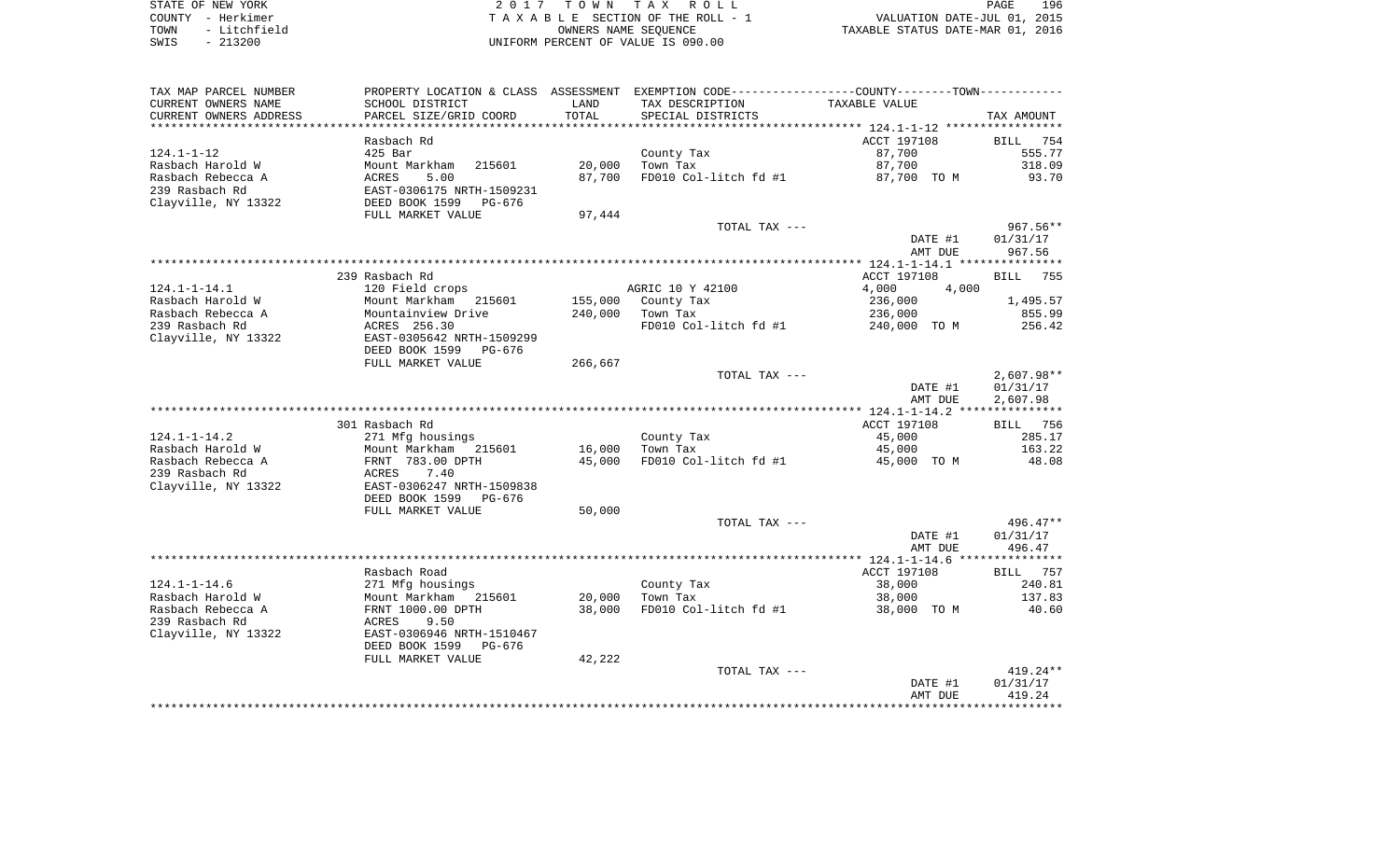| STATE OF NEW YORK |              | 2017 TOWN TAX ROLL                 |                      |                                  | PAGE | 197 |
|-------------------|--------------|------------------------------------|----------------------|----------------------------------|------|-----|
| COUNTY - Herkimer |              | TAXABLE SECTION OF THE ROLL - 1    |                      | VALUATION DATE-JUL 01, 2015      |      |     |
| TOWN              | - Litchfield |                                    | OWNERS NAME SEOUENCE | TAXABLE STATUS DATE-MAR 01, 2016 |      |     |
| $-213200$<br>SWIS |              | UNIFORM PERCENT OF VALUE IS 090.00 |                      |                                  |      |     |

197<br>2015

| TAX MAP PARCEL NUMBER      |                           |         | PROPERTY LOCATION & CLASS ASSESSMENT EXEMPTION CODE---------------COUNTY-------TOWN--------- |                |                    |
|----------------------------|---------------------------|---------|----------------------------------------------------------------------------------------------|----------------|--------------------|
| CURRENT OWNERS NAME        | SCHOOL DISTRICT           | LAND    | TAX DESCRIPTION                                                                              | TAXABLE VALUE  |                    |
| CURRENT OWNERS ADDRESS     | PARCEL SIZE/GRID COORD    | TOTAL   | SPECIAL DISTRICTS                                                                            |                | TAX AMOUNT         |
| ************************** |                           |         |                                                                                              |                |                    |
|                            | 413 Rider Rd              |         |                                                                                              | ACCT 120090156 | <b>BILL</b><br>758 |
| $124.3 - 1 - 47.3$         | 210 1 Family Res          |         | County Tax                                                                                   | 86,400         | 547.53             |
| Reardon Robert J           | Mount Markham 215601      | 15,200  | Town Tax                                                                                     | 86,400         | 313.38             |
| 413 Rider Rd               | ACRES<br>0.85             | 86,400  | FD010 Col-litch fd #1                                                                        | 86,400 TO M    | 92.31              |
| Clayville, NY 13322        | EAST-0308911 NRTH-1503428 |         |                                                                                              |                |                    |
|                            | DEED BOOK 947<br>$PG-51$  |         |                                                                                              |                |                    |
|                            | FULL MARKET VALUE         | 96,000  |                                                                                              |                |                    |
|                            |                           |         | TOTAL TAX ---                                                                                |                | 953.22**           |
|                            |                           |         |                                                                                              | DATE #1        | 01/31/17           |
|                            |                           |         |                                                                                              | AMT DUE        | 953.22             |
|                            |                           |         |                                                                                              |                |                    |
|                            | 1152 Jones Rd             |         |                                                                                              | ACCT 120003180 | BILL 759           |
| $131.1 - 3 - 4.8$          | 210 1 Family Res          |         | County Tax                                                                                   | 65,000         | 411.91             |
| Reesh Thomas R             | Mount Markham<br>215601   | 8,600   | Town Tax                                                                                     | 65,000         | 235.76             |
| Reesh Tracy M              | ACRES<br>0.45             | 65,000  | FD010 Col-litch fd #1                                                                        | 65,000 TO M    | 69.45              |
| 1152 Jones Rd              | EAST-0328473 NRTH-1496185 |         |                                                                                              |                |                    |
| Ilion, NY 13357            | DEED BOOK 1210<br>PG-602  |         |                                                                                              |                |                    |
|                            | FULL MARKET VALUE         | 72,222  |                                                                                              |                |                    |
|                            |                           |         | TOTAL TAX ---                                                                                |                | $717.12**$         |
|                            |                           |         |                                                                                              | DATE #1        | 01/31/17           |
|                            |                           |         |                                                                                              | AMT DUE        | 717.12             |
|                            | Rider Rd                  |         |                                                                                              | ACCT 190413    | 760<br>BILL        |
| $124.3 - 1 - 24.1$         | 105 Vac farmland          |         | County Tax                                                                                   | 18,000         | 114.07             |
| Rehm Cheryl                | Mount Markham<br>215601   | 18,000  | Town Tax                                                                                     | 18,000         | 65.29              |
| Norton Deborah             | split w/124-3-2-32 (2011) | 18,000  | FD010 Col-litch fd #1                                                                        | 18,000 TO M    | 19.23              |
| 3719 Hampton Lane          | 21.20<br>ACRES            |         |                                                                                              |                |                    |
| Cameron Park, CA 95682     | EAST-0306351 NRTH-1501380 |         |                                                                                              |                |                    |
|                            | DEED BOOK 1558<br>PG-350  |         |                                                                                              |                |                    |
|                            | FULL MARKET VALUE         | 20,000  |                                                                                              |                |                    |
|                            |                           |         | TOTAL TAX ---                                                                                |                | $198.59**$         |
|                            |                           |         |                                                                                              | DATE #1        | 01/31/17           |
|                            |                           |         |                                                                                              | AMT DUE        | 198.59             |
|                            |                           |         |                                                                                              |                |                    |
|                            | 109 Camp Rd               |         |                                                                                              | ACCT 120012060 | <b>BILL</b><br>761 |
| $124.3 - 1 - 22$           | 210 1 Family Res          |         | County Tax                                                                                   | 220,000        | 1,394.17           |
| Rehm Family                | Mount Markham 215601      | 15,000  | Town Tax                                                                                     | 220,000        | 797.95             |
| 109 Camp Rd                | FRNT 362.00 DPTH          | 220,000 | FD010 Col-litch fd #1                                                                        | 220,000 TO M   | 235.05             |
| Clayville, NY 13322        | ACRES<br>1.50             |         |                                                                                              |                |                    |
|                            | EAST-0306833 NRTH-1501430 |         |                                                                                              |                |                    |
|                            | DEED BOOK 867<br>PG-572   |         |                                                                                              |                |                    |
|                            | FULL MARKET VALUE         | 244,444 |                                                                                              |                |                    |
|                            |                           |         | TOTAL TAX ---                                                                                |                | $2,427.17**$       |
|                            |                           |         |                                                                                              | DATE #1        | 01/31/17           |
|                            |                           |         |                                                                                              | AMT DUE        | 2,427.17           |
|                            |                           |         |                                                                                              |                |                    |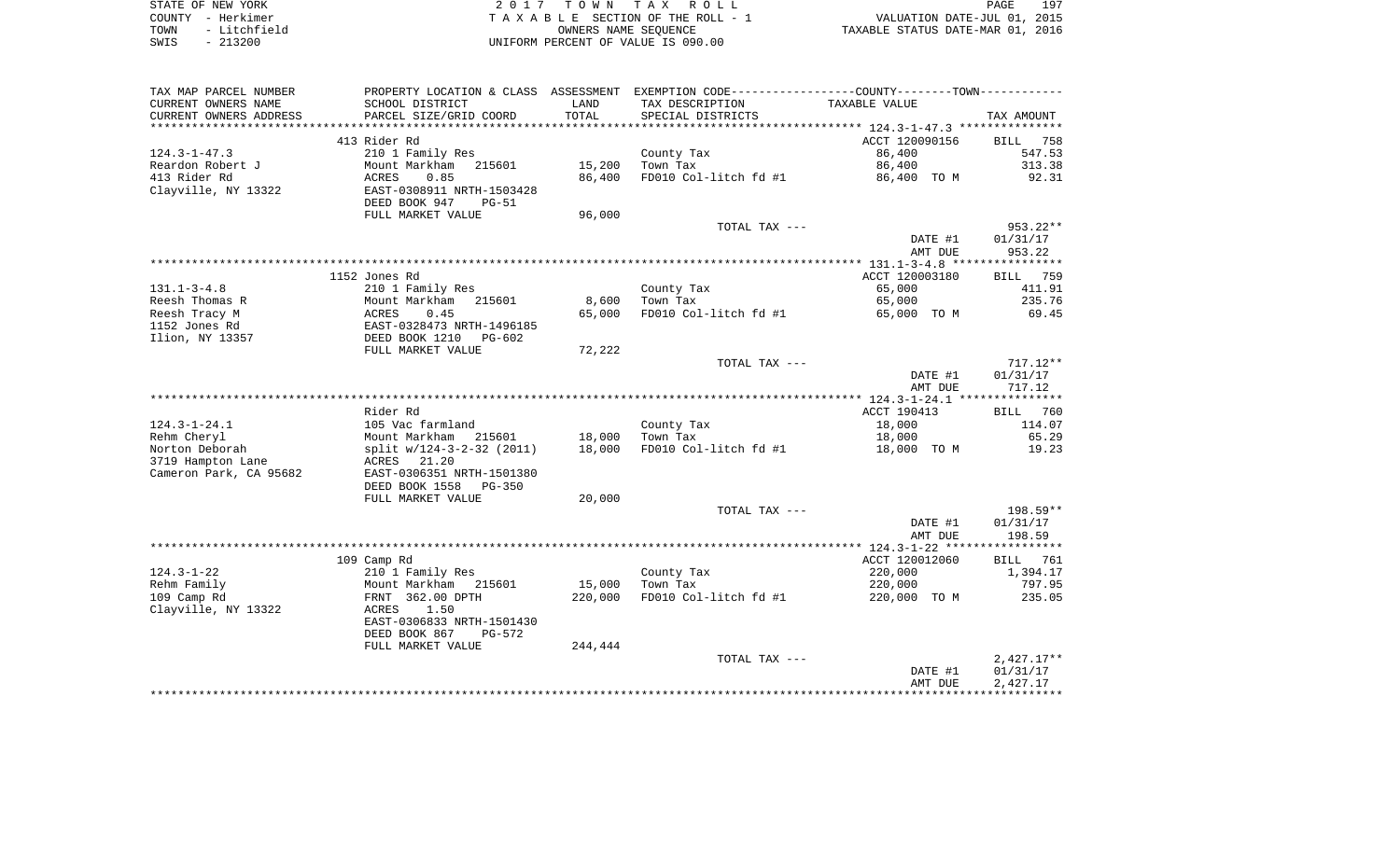| STATE OF NEW YORK    | 2017 TOWN TAX ROLL                 | 198<br>PAGE                      |
|----------------------|------------------------------------|----------------------------------|
| COUNTY - Herkimer    | TAXABLE SECTION OF THE ROLL - 1    | VALUATION DATE-JUL 01, 2015      |
| - Litchfield<br>TOWN | OWNERS NAME SEOUENCE               | TAXABLE STATUS DATE-MAR 01, 2016 |
| $-213200$<br>SWIS    | UNIFORM PERCENT OF VALUE IS 090.00 |                                  |

| TAX MAP PARCEL NUMBER         |                                                   |        | PROPERTY LOCATION & CLASS ASSESSMENT EXEMPTION CODE----------------COUNTY--------TOWN----------- |                  |                    |
|-------------------------------|---------------------------------------------------|--------|--------------------------------------------------------------------------------------------------|------------------|--------------------|
| CURRENT OWNERS NAME           | SCHOOL DISTRICT                                   | LAND   | TAX DESCRIPTION                                                                                  | TAXABLE VALUE    |                    |
| CURRENT OWNERS ADDRESS        | PARCEL SIZE/GRID COORD                            | TOTAL  | SPECIAL DISTRICTS                                                                                |                  | TAX AMOUNT         |
|                               |                                                   |        |                                                                                                  |                  |                    |
|                               | 600 Bennett Rd                                    |        |                                                                                                  | ACCT 120090046   | <b>BILL</b><br>762 |
| $118.4 - 1 - 8$               | 210 1 Family Res                                  |        | VET COM CT 41131                                                                                 | 13,350<br>13,350 |                    |
| Rehm William R                | Mount Markham 215601                              | 14,500 | County Tax                                                                                       | 54,650           | 346.33             |
| Rehm Marian                   | ACRES<br>1.70                                     | 68,000 | Town Tax                                                                                         | 54,650           | 198.22             |
| 600 Bennett Rd                | EAST-0316407 NRTH-1518940                         |        | FD010 Col-litch fd #1                                                                            | 68,000 TO M      | 72.65              |
| Frankfort, NY 13340           | DEED BOOK 00647 PG-00267                          |        |                                                                                                  |                  |                    |
|                               | FULL MARKET VALUE                                 | 75,556 |                                                                                                  |                  |                    |
|                               |                                                   |        | TOTAL TAX ---                                                                                    |                  | $617.20**$         |
|                               |                                                   |        |                                                                                                  | DATE #1          | 01/31/17           |
|                               |                                                   |        |                                                                                                  | AMT DUE          | 617.20             |
|                               |                                                   |        |                                                                                                  |                  |                    |
|                               | 1814 State Route 51                               |        |                                                                                                  | ACCT 190108      | BILL 763           |
| $125.1 - 2 - 49$              | 210 1 Family Res                                  |        | County Tax                                                                                       | 72,000           | 456.27             |
| Riddell Troy                  | Mount Markham<br>215601                           | 15,500 | Town Tax                                                                                         | 72,000           | 261.15             |
| 1814 State Route 51           | 2.10<br>ACRES                                     | 72,000 | FD010 Col-litch fd #1                                                                            | 72,000 TO M      | 76.93              |
| Ilion, NY 13357               | EAST-0331602 NRTH-1507520                         |        |                                                                                                  |                  |                    |
|                               | DEED BOOK 1556<br>$PG-480$                        |        |                                                                                                  |                  |                    |
|                               | FULL MARKET VALUE                                 | 80,000 |                                                                                                  |                  |                    |
|                               |                                                   |        | TOTAL TAX ---                                                                                    |                  | 794.35**           |
|                               |                                                   |        |                                                                                                  | DATE #1          | 01/31/17           |
|                               |                                                   |        |                                                                                                  | AMT DUE          | 794.35             |
|                               |                                                   |        |                                                                                                  |                  |                    |
|                               | 1385 State Route 51                               |        |                                                                                                  | ACCT 172438      | 764<br>BILL        |
| $125.3 - 2 - 19$              | 270 Mfg housing                                   |        | County Tax                                                                                       | 20,300           | 128.64             |
| Riddell Troy E                | Mount Markham<br>215601                           | 8,200  | Town Tax                                                                                         | 20,300           | 73.63              |
| 1814 State Route 51           | FRNT 139.00 DPTH 191.00                           | 20,300 | FD010 Col-litch fd #1                                                                            | 20,300 TO M      | 21.69              |
| Ilion, NY 13357               | 0.40<br>ACRES                                     |        |                                                                                                  |                  |                    |
|                               | EAST-0327565 NRTH-1500879                         |        |                                                                                                  |                  |                    |
|                               | DEED BOOK 1445<br>PG-338                          |        |                                                                                                  |                  |                    |
|                               | FULL MARKET VALUE                                 | 22,556 |                                                                                                  |                  |                    |
|                               |                                                   |        | TOTAL TAX ---                                                                                    |                  | $223.96**$         |
|                               |                                                   |        |                                                                                                  | DATE #1          | 01/31/17           |
|                               |                                                   |        |                                                                                                  | AMT DUE          | 223.96             |
|                               | 10240 Cedar Lake Rd                               |        |                                                                                                  | ACCT 120011970   |                    |
|                               |                                                   |        |                                                                                                  |                  | BILL 765<br>439.80 |
| $124.1 - 1 - 17.1$            | 210 1 Family Res                                  | 8,800  | County Tax                                                                                       | 69,400           | 251.72             |
| Rider Paul W<br>Rider Nancy L | Sauquoit Valley 305002<br>FRNT 115.00 DPTH 183.00 | 69,400 | Town Tax<br>FD010 Col-litch fd #1                                                                | 69,400           | 74.15              |
| 10240 Cedar Lake Rd           | ACRES<br>0.48                                     |        |                                                                                                  | 69,400 TO M      |                    |
| Clayville, NY 13322           | EAST-0302115 NRTH-1506732                         |        |                                                                                                  |                  |                    |
|                               | DEED BOOK 917<br><b>PG-615</b>                    |        |                                                                                                  |                  |                    |
|                               | FULL MARKET VALUE                                 | 77,111 |                                                                                                  |                  |                    |
|                               |                                                   |        | TOTAL TAX ---                                                                                    |                  | 765.67**           |
|                               |                                                   |        |                                                                                                  | DATE #1          | 01/31/17           |
|                               |                                                   |        |                                                                                                  | AMT DUE          | 765.67             |
|                               |                                                   |        |                                                                                                  |                  |                    |
|                               |                                                   |        |                                                                                                  |                  |                    |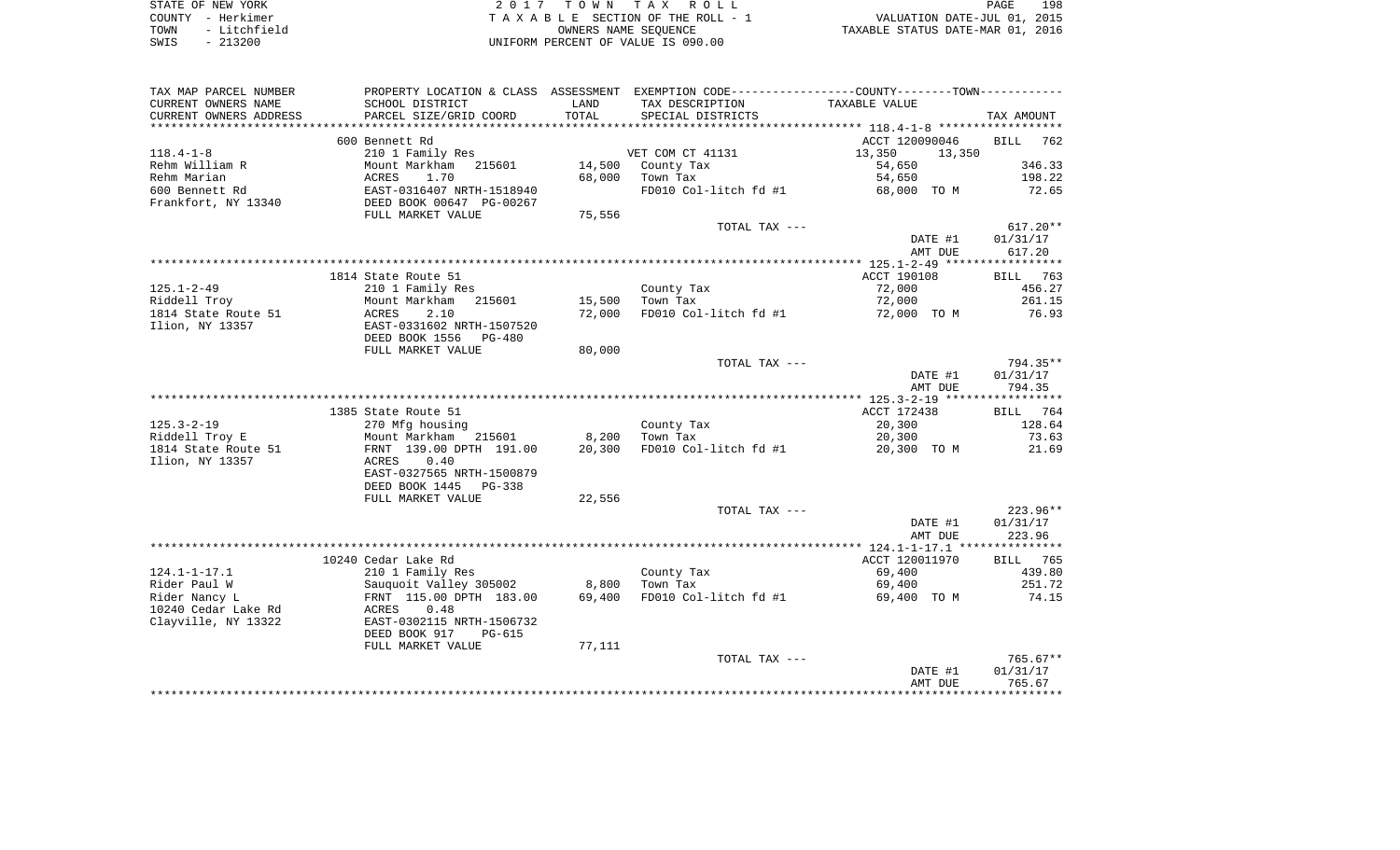|      | STATE OF NEW YORK | 2017 TOWN TAX ROLL                 | 199<br>PAGE                      |
|------|-------------------|------------------------------------|----------------------------------|
|      | COUNTY - Herkimer | TAXABLE SECTION OF THE ROLL - 1    | VALUATION DATE-JUL 01, 2015      |
| TOWN | - Litchfield      | OWNERS NAME SEOUENCE               | TAXABLE STATUS DATE-MAR 01, 2016 |
| SWIS | $-213200$         | UNIFORM PERCENT OF VALUE IS 090.00 |                                  |

| TAX MAP PARCEL NUMBER   | PROPERTY LOCATION & CLASS ASSESSMENT EXEMPTION CODE----------------COUNTY--------TOWN----------- |         |                       |                |              |
|-------------------------|--------------------------------------------------------------------------------------------------|---------|-----------------------|----------------|--------------|
| CURRENT OWNERS NAME     | SCHOOL DISTRICT                                                                                  | LAND    | TAX DESCRIPTION       | TAXABLE VALUE  |              |
| CURRENT OWNERS ADDRESS  | PARCEL SIZE/GRID COORD                                                                           | TOTAL   | SPECIAL DISTRICTS     |                | TAX AMOUNT   |
| *******************     | ***************************                                                                      |         |                       |                |              |
|                         | 1160 Barringer Rd                                                                                |         |                       |                | BILL<br>766  |
| $119.3 - 1 - 15.4$      | 210 1 Family Res                                                                                 |         | County Tax            | 172,000        | 1,089.99     |
| Rinehard Robert K       | Mount Markham<br>215601                                                                          | 14,700  | Town Tax              | 172,000        | 623.85       |
| Surace Lisa D           | FRNT 200.00 DPTH 440.00                                                                          | 172,000 | FD010 Col-litch fd #1 | 172,000 TO M   | 183.77       |
| 1160 Barringer Rd       | 1.84<br>ACRES                                                                                    |         |                       |                |              |
| Ilion, NY 13357         | EAST-0333014 NRTH-1515902                                                                        |         |                       |                |              |
|                         | DEED BOOK 894<br>$PG-403$                                                                        |         |                       |                |              |
|                         | FULL MARKET VALUE                                                                                | 191,111 |                       |                |              |
|                         |                                                                                                  |         | TOTAL TAX ---         |                | $1,897.61**$ |
|                         |                                                                                                  |         |                       | DATE #1        | 01/31/17     |
|                         |                                                                                                  |         |                       | AMT DUE        | 1,897.61     |
|                         |                                                                                                  |         |                       |                |              |
|                         | Berberick Rd                                                                                     |         |                       | ACCT 193139    | BILL 767     |
| $124.4 - 1 - 16$        | 105 Vac farmland                                                                                 |         | County Tax            | 11,300         | 71.61        |
| Roberts Tim             | Mount Markham<br>215601                                                                          | 11,300  | Town Tax              | 11,300         | 40.99        |
| 3328 Oneida Street      | 6.00<br>ACRES                                                                                    | 11,300  | School Relevy         |                | 253.47       |
| Chadwicks, NY 13319     | EAST-0317231 NRTH-1500248                                                                        |         | FD010 Col-litch fd #1 | 11,300 TO M    | 12.07        |
|                         | DEED BOOK 1574<br>PG-936                                                                         | 12,556  |                       |                |              |
|                         | FULL MARKET VALUE                                                                                |         | TOTAL TAX ---         |                | 378.14**     |
|                         |                                                                                                  |         |                       | DATE #1        | 01/31/17     |
|                         |                                                                                                  |         |                       | AMT DUE        | 378.14       |
|                         |                                                                                                  |         |                       |                |              |
|                         | 444 Berberick Rd                                                                                 |         |                       | ACCT 120090172 | BILL 768     |
| $124.4 - 2 - 11$        | 260 Seasonal res                                                                                 |         | County Tax            | 85,000         | 538.66       |
| Roberts Timothy R       | Mount Markham<br>215601                                                                          | 15,000  | Town Tax              | 85,000         | 308.30       |
| PO Box 384              | 6.80<br>ACRES                                                                                    | 85,000  | School Relevy         |                | 1,906.63     |
| Chadwicks, NY 13319     | EAST-0318699 NRTH-1499269                                                                        |         | FD010 Col-litch fd #1 | 85,000 TO M    | 90.81        |
|                         | DEED BOOK 1220<br>$PG-86$                                                                        |         |                       |                |              |
|                         | FULL MARKET VALUE                                                                                | 94,444  |                       |                |              |
|                         |                                                                                                  |         | TOTAL TAX ---         |                | $2,844.40**$ |
|                         |                                                                                                  |         |                       | DATE #1        | 01/31/17     |
|                         |                                                                                                  |         |                       | AMT DUE        | 2,844.40     |
|                         |                                                                                                  |         |                       |                |              |
|                         | 611 Albany Rd                                                                                    |         |                       |                | BILL 769     |
| $124.3 - 1 - 73.5$      | 210 1 Family Res                                                                                 |         | County Tax            | 52,000         | 329.53       |
| Rocker Rose             | Mount Markham<br>215601                                                                          | 9,400   | Town Tax              | 52,000         | 188.61       |
| 611 Albany St           | PORTION OF 124.3-1-73.1                                                                          | 52,000  | FD010 Col-litch fd #1 | 52,000 TO M    | 55.56        |
| West Winfield, NY 13491 | FRNT 118.00 DPTH 134.00                                                                          |         |                       |                |              |
|                         | 0.30<br><b>ACRES</b>                                                                             |         |                       |                |              |
|                         | EAST-0310861 NRTH-1501101                                                                        |         |                       |                |              |
|                         | DEED BOOK 1100<br><b>PG-191</b>                                                                  |         |                       |                |              |
|                         | FULL MARKET VALUE                                                                                | 57,778  |                       |                |              |
|                         |                                                                                                  |         | TOTAL TAX ---         |                | 573.70**     |
|                         |                                                                                                  |         |                       | DATE #1        | 01/31/17     |
|                         |                                                                                                  |         |                       | AMT DUE        | 573.70       |
|                         |                                                                                                  |         |                       |                |              |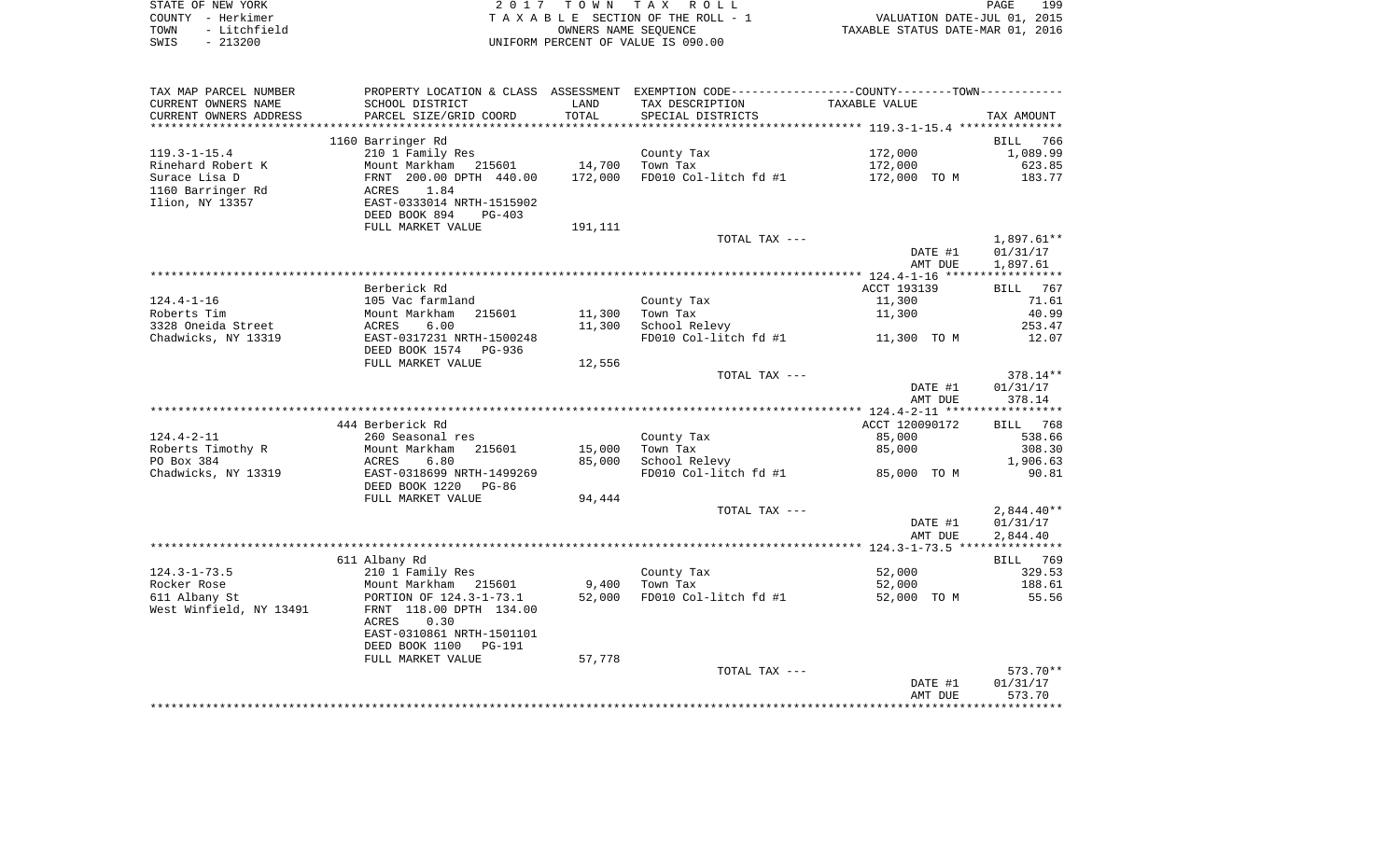|      | STATE OF NEW YORK | 2017 TOWN TAX ROLL                 | PAGE                             | 200 |
|------|-------------------|------------------------------------|----------------------------------|-----|
|      | COUNTY - Herkimer | TAXABLE SECTION OF THE ROLL - 1    | VALUATION DATE-JUL 01, 2015      |     |
| TOWN | - Litchfield      | OWNERS NAME SEOUENCE               | TAXABLE STATUS DATE-MAR 01, 2016 |     |
| SWIS | $-213200$         | UNIFORM PERCENT OF VALUE IS 090.00 |                                  |     |

| TAX MAP PARCEL NUMBER                         |                                                    |         | PROPERTY LOCATION & CLASS ASSESSMENT EXEMPTION CODE---------------COUNTY-------TOWN---------- |                |              |
|-----------------------------------------------|----------------------------------------------------|---------|-----------------------------------------------------------------------------------------------|----------------|--------------|
| CURRENT OWNERS NAME                           | SCHOOL DISTRICT                                    | LAND    | TAX DESCRIPTION                                                                               | TAXABLE VALUE  |              |
| CURRENT OWNERS ADDRESS                        | PARCEL SIZE/GRID COORD                             | TOTAL   | SPECIAL DISTRICTS                                                                             |                | TAX AMOUNT   |
| **********************                        | *********************                              |         |                                                                                               |                |              |
|                                               | Berberick Rd                                       |         |                                                                                               | ACCT 167978    | BILL 770     |
| 124.4-2-14                                    | 314 Rural vac<10                                   |         | County Tax                                                                                    | 10,300         | 65.27        |
| Rocklin Terry L                               | Mount Markham 215601                               | 10,300  | Town Tax                                                                                      | 10,300         | 37.36        |
| Walters Robert A Jr                           | FRNT 201.00 DPTH                                   | 10,300  | FD010 Col-litch fd #1                                                                         | 10,300 TO M    | 11.00        |
| 233 Wiltse Hill Road<br>Jordanville, NY 13361 | ACRES<br>6.80                                      |         |                                                                                               |                |              |
|                                               | EAST-0318427 NRTH-1500078<br>DEED BOOK 1416 PG-420 |         |                                                                                               |                |              |
|                                               | FULL MARKET VALUE                                  | 11,444  |                                                                                               |                |              |
|                                               |                                                    |         | TOTAL TAX ---                                                                                 |                | $113.63**$   |
|                                               |                                                    |         |                                                                                               | DATE #1        | 01/31/17     |
|                                               |                                                    |         |                                                                                               | AMT DUE        | 113.63       |
|                                               |                                                    |         |                                                                                               |                |              |
|                                               | 986 Albany Rd                                      |         |                                                                                               |                | BILL 771     |
| $124.1 - 1 - 11.6$                            | 210 1 Family Res                                   |         | County Tax                                                                                    | 90,700         | 574.78       |
| Rose Wilton                                   | Mount Markham 215601                               | 13,900  | Town Tax                                                                                      | 90,700         | 328.97       |
| Rose Jillene M                                | Doublewide                                         | 90,700  | FD010 Col-litch fd #1                                                                         | 90,700 TO M    | 96.90        |
| 986 Albany Rd                                 | ACRES<br>1.40 BANK 135                             |         |                                                                                               |                |              |
| Clayville, NY 13322                           | EAST-0309601 NRTH-1507762                          |         |                                                                                               |                |              |
|                                               | DEED BOOK 1267 PG-670                              |         |                                                                                               |                |              |
|                                               | FULL MARKET VALUE                                  | 100,778 | TOTAL TAX ---                                                                                 |                | $1,000.65**$ |
|                                               |                                                    |         |                                                                                               | DATE #1        | 01/31/17     |
|                                               |                                                    |         |                                                                                               | AMT DUE        | 1,000.65     |
|                                               |                                                    |         |                                                                                               |                |              |
|                                               | 599 Silver St                                      |         |                                                                                               | ACCT 120013710 | BILL 772     |
| 119.3-1-21.1                                  | 210 1 Family Res                                   |         | VET WAR CT 41121                                                                              | 8,010<br>8,010 |              |
| Rothgarn Richard                              | Mount Markham 215601                               |         | 27,300 County Tax                                                                             | 131,990        | 836.44       |
| Rothgarn Sharyn A                             | FRNT 425.00 DPTH                                   | 140,000 | Town Tax                                                                                      | 131,990        | 478.74       |
| 599 Silver St                                 | ACRES<br>9.40                                      |         | FD010 Col-litch fd #1                                                                         | 140,000 TO M   | 149.58       |
| Ilion, NY 13357                               | EAST-0330137 NRTH-1514354                          |         |                                                                                               |                |              |
|                                               | DEED BOOK 928<br>PG-376                            |         |                                                                                               |                |              |
|                                               | FULL MARKET VALUE                                  | 155,556 | TOTAL TAX ---                                                                                 |                | 1,464.76**   |
|                                               |                                                    |         |                                                                                               | DATE #1        | 01/31/17     |
|                                               |                                                    |         |                                                                                               | AMT DUE        | 1,464.76     |
|                                               |                                                    |         |                                                                                               |                |              |
|                                               | 242 Holcomb Gulf Rd                                |         |                                                                                               | ACCT 154814    | BILL 773     |
| $125.3 - 2 - 18.13$                           | 240 Rural res                                      |         | County Tax                                                                                    | 167,400        | 1,060.84     |
| RSRL Management, LLC                          | 215601<br>Mount Markham                            | 39,700  | Town Tax                                                                                      | 167,400        | 607.17       |
| 10 Manorville Court                           | ACRES 33.30                                        | 167,400 | FD010 Col-litch fd #1                                                                         | 167,400 TO M   | 178.85       |
| Staten Island, NY 10314                       | EAST-0326978 NRTH-1500294                          |         |                                                                                               |                |              |
|                                               | DEED BOOK 1334 PG-570                              |         |                                                                                               |                |              |
|                                               | FULL MARKET VALUE                                  | 186,000 |                                                                                               |                |              |
|                                               |                                                    |         | TOTAL TAX ---                                                                                 |                | 1,846.86**   |
|                                               |                                                    |         |                                                                                               | DATE #1        | 01/31/17     |
|                                               |                                                    |         |                                                                                               | AMT DUE        | 1,846.86     |
|                                               |                                                    |         |                                                                                               |                |              |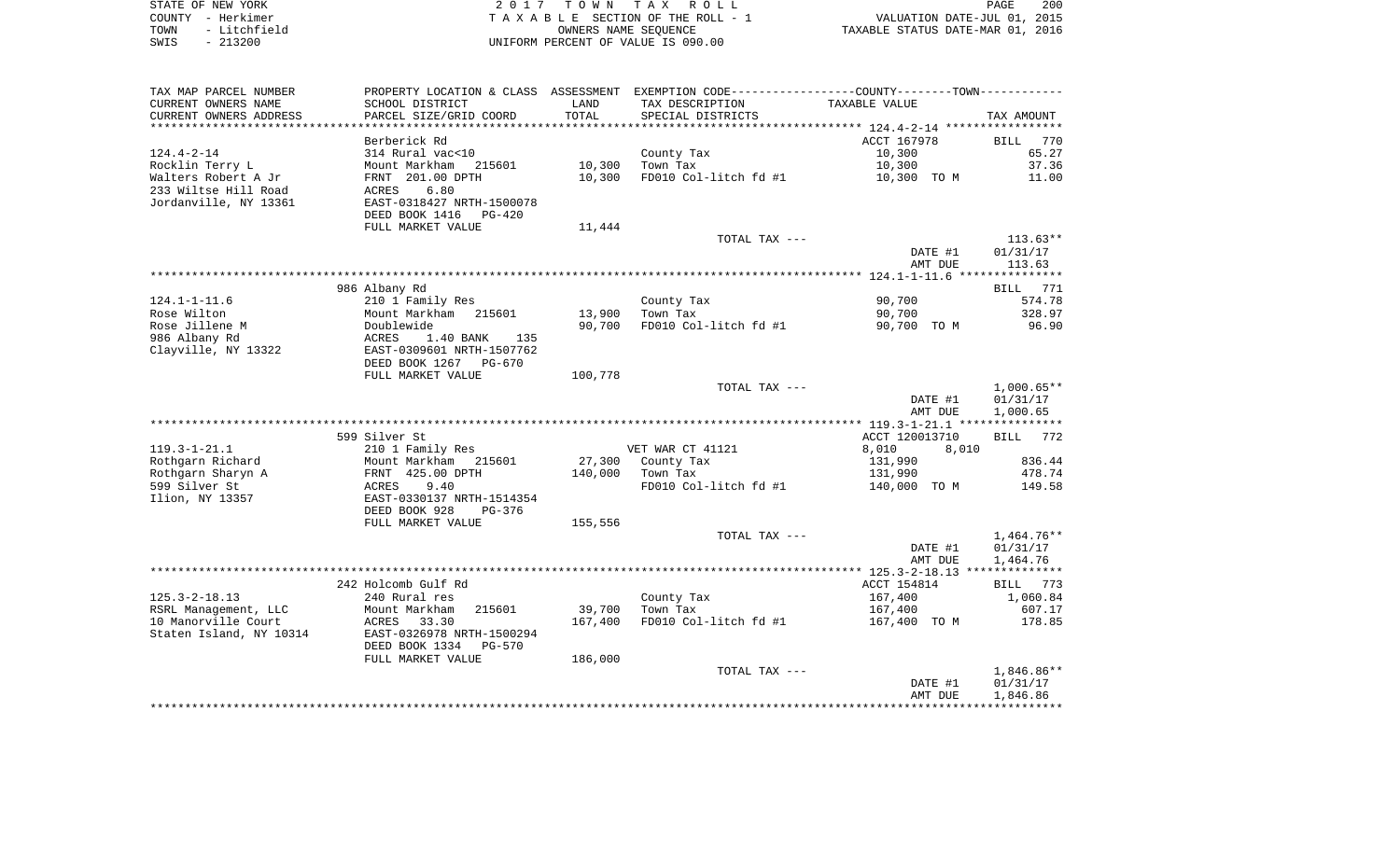| STATE OF NEW YORK    | 2017 TOWN TAX ROLL                 | 201<br>PAGE                      |
|----------------------|------------------------------------|----------------------------------|
| COUNTY - Herkimer    | TAXABLE SECTION OF THE ROLL - 1    | VALUATION DATE-JUL 01, 2015      |
| - Litchfield<br>TOWN | OWNERS NAME SEOUENCE               | TAXABLE STATUS DATE-MAR 01, 2016 |
| $-213200$<br>SWIS    | UNIFORM PERCENT OF VALUE IS 090.00 |                                  |

| CURRENT OWNERS NAME<br>SCHOOL DISTRICT<br>LAND<br>TAX DESCRIPTION<br>TAXABLE VALUE<br>TOTAL<br>CURRENT OWNERS ADDRESS<br>PARCEL SIZE/GRID COORD<br>SPECIAL DISTRICTS<br>TAX AMOUNT<br>**********************<br>*********************<br>***************<br>Jones Rd<br>BILL<br>774<br>$125.3 - 2 - 34.1$<br>260 Seasonal res<br>55,100<br>349.18<br>County Tax<br>Sabatino Richard Allen<br>Mount Markham<br>32,900<br>Town Tax<br>55,100<br>199.85<br>215601<br>FD010 Col-litch fd #1<br>117 Longport Rd<br><b>ACRES</b><br>45.70<br>55,100<br>55,100 TO M<br>58.87<br>Wayne, NJ 07470<br>EAST-0330013 NRTH-1498777<br>DEED BOOK 770<br><b>PG-565</b><br>FULL MARKET VALUE<br>61,222<br>TOTAL TAX ---<br>$607.90**$<br>DATE #1<br>01/31/17<br>AMT DUE<br>607.90<br>Jones (Off) Rd<br>775<br>BILL<br>$125.3 - 2 - 34.2$<br>322 Rural vac>10<br>County Tax<br>20,600<br>130.55<br>Sabatino Richard Allen<br>Mount Markham<br>215601<br>20,600<br>Town Tax<br>20,600<br>74.72<br>FD010 Col-litch fd #1<br>117 Longport Rd<br>ACRES<br>15.30<br>20,600<br>20,600 TO M<br>22.01<br>Wayne, NJ 07470<br>EAST-0329469 NRTH-1497373<br>DEED BOOK 770<br>PG-565<br>FULL MARKET VALUE<br>22,889<br>$227.28**$<br>TOTAL TAX ---<br>01/31/17<br>DATE #1<br>227.28<br>AMT DUE<br>Elizabethtown Rd<br>ACCT 120000840<br>BILL<br>776<br>$125.3 - 2 - 14$<br>105 Vac farmland<br>County Tax<br>17,500<br>110.90<br>Sahley Ahmed<br>17,500<br>17,500<br>63.47<br>Central Valley 212803<br>Town Tax<br>Bistyga Jennifer J<br>44.20<br>17,500<br>FD010 Col-litch fd #1<br>18.70<br>ACRES<br>17,500 TO M<br>281 Loughlin Rd<br>EAST-0331855 NRTH-1502180<br>Oxford, CT 06478<br>DEED BOOK 905<br><b>PG-191</b><br>FULL MARKET VALUE<br>19,444<br>TOTAL TAX ---<br>$193.07**$<br>DATE #1<br>01/31/17<br>193.07<br>AMT DUE<br>401 Rider Rd<br>ACCT 120011220<br>BILL 777<br>$124.3 - 1 - 49$<br>210 1 Family Res<br>143,000<br>906.21<br>County Tax<br>Salamone John<br>518.67<br>Mount Markham<br>215601<br>13,000<br>Town Tax<br>143,000<br>401 Rider Rd<br>FRNT 102.00 DPTH 300.00<br>FD010 Col-litch fd #1<br>143,000<br>143,000 TO M<br>152.78<br>1.00<br>Clayville, NY 13322<br>ACRES<br>EAST-0308622 NRTH-1503252<br>DEED BOOK 1129<br>PG-729<br>158,889<br>FULL MARKET VALUE<br>$1,577.66**$<br>TOTAL TAX ---<br>01/31/17<br>DATE #1<br>AMT DUE<br>1,577.66 | TAX MAP PARCEL NUMBER | PROPERTY LOCATION & CLASS ASSESSMENT | EXEMPTION CODE----------------COUNTY-------TOWN----------- |  |
|------------------------------------------------------------------------------------------------------------------------------------------------------------------------------------------------------------------------------------------------------------------------------------------------------------------------------------------------------------------------------------------------------------------------------------------------------------------------------------------------------------------------------------------------------------------------------------------------------------------------------------------------------------------------------------------------------------------------------------------------------------------------------------------------------------------------------------------------------------------------------------------------------------------------------------------------------------------------------------------------------------------------------------------------------------------------------------------------------------------------------------------------------------------------------------------------------------------------------------------------------------------------------------------------------------------------------------------------------------------------------------------------------------------------------------------------------------------------------------------------------------------------------------------------------------------------------------------------------------------------------------------------------------------------------------------------------------------------------------------------------------------------------------------------------------------------------------------------------------------------------------------------------------------------------------------------------------------------------------------------------------------------------------------------------------------------------------------------------------------------------------------------------------------------------------------------------------------------------------------------------------------------------------------------------------------------------------------------|-----------------------|--------------------------------------|------------------------------------------------------------|--|
|                                                                                                                                                                                                                                                                                                                                                                                                                                                                                                                                                                                                                                                                                                                                                                                                                                                                                                                                                                                                                                                                                                                                                                                                                                                                                                                                                                                                                                                                                                                                                                                                                                                                                                                                                                                                                                                                                                                                                                                                                                                                                                                                                                                                                                                                                                                                                |                       |                                      |                                                            |  |
|                                                                                                                                                                                                                                                                                                                                                                                                                                                                                                                                                                                                                                                                                                                                                                                                                                                                                                                                                                                                                                                                                                                                                                                                                                                                                                                                                                                                                                                                                                                                                                                                                                                                                                                                                                                                                                                                                                                                                                                                                                                                                                                                                                                                                                                                                                                                                |                       |                                      |                                                            |  |
|                                                                                                                                                                                                                                                                                                                                                                                                                                                                                                                                                                                                                                                                                                                                                                                                                                                                                                                                                                                                                                                                                                                                                                                                                                                                                                                                                                                                                                                                                                                                                                                                                                                                                                                                                                                                                                                                                                                                                                                                                                                                                                                                                                                                                                                                                                                                                |                       |                                      |                                                            |  |
|                                                                                                                                                                                                                                                                                                                                                                                                                                                                                                                                                                                                                                                                                                                                                                                                                                                                                                                                                                                                                                                                                                                                                                                                                                                                                                                                                                                                                                                                                                                                                                                                                                                                                                                                                                                                                                                                                                                                                                                                                                                                                                                                                                                                                                                                                                                                                |                       |                                      |                                                            |  |
|                                                                                                                                                                                                                                                                                                                                                                                                                                                                                                                                                                                                                                                                                                                                                                                                                                                                                                                                                                                                                                                                                                                                                                                                                                                                                                                                                                                                                                                                                                                                                                                                                                                                                                                                                                                                                                                                                                                                                                                                                                                                                                                                                                                                                                                                                                                                                |                       |                                      |                                                            |  |
|                                                                                                                                                                                                                                                                                                                                                                                                                                                                                                                                                                                                                                                                                                                                                                                                                                                                                                                                                                                                                                                                                                                                                                                                                                                                                                                                                                                                                                                                                                                                                                                                                                                                                                                                                                                                                                                                                                                                                                                                                                                                                                                                                                                                                                                                                                                                                |                       |                                      |                                                            |  |
|                                                                                                                                                                                                                                                                                                                                                                                                                                                                                                                                                                                                                                                                                                                                                                                                                                                                                                                                                                                                                                                                                                                                                                                                                                                                                                                                                                                                                                                                                                                                                                                                                                                                                                                                                                                                                                                                                                                                                                                                                                                                                                                                                                                                                                                                                                                                                |                       |                                      |                                                            |  |
|                                                                                                                                                                                                                                                                                                                                                                                                                                                                                                                                                                                                                                                                                                                                                                                                                                                                                                                                                                                                                                                                                                                                                                                                                                                                                                                                                                                                                                                                                                                                                                                                                                                                                                                                                                                                                                                                                                                                                                                                                                                                                                                                                                                                                                                                                                                                                |                       |                                      |                                                            |  |
|                                                                                                                                                                                                                                                                                                                                                                                                                                                                                                                                                                                                                                                                                                                                                                                                                                                                                                                                                                                                                                                                                                                                                                                                                                                                                                                                                                                                                                                                                                                                                                                                                                                                                                                                                                                                                                                                                                                                                                                                                                                                                                                                                                                                                                                                                                                                                |                       |                                      |                                                            |  |
|                                                                                                                                                                                                                                                                                                                                                                                                                                                                                                                                                                                                                                                                                                                                                                                                                                                                                                                                                                                                                                                                                                                                                                                                                                                                                                                                                                                                                                                                                                                                                                                                                                                                                                                                                                                                                                                                                                                                                                                                                                                                                                                                                                                                                                                                                                                                                |                       |                                      |                                                            |  |
|                                                                                                                                                                                                                                                                                                                                                                                                                                                                                                                                                                                                                                                                                                                                                                                                                                                                                                                                                                                                                                                                                                                                                                                                                                                                                                                                                                                                                                                                                                                                                                                                                                                                                                                                                                                                                                                                                                                                                                                                                                                                                                                                                                                                                                                                                                                                                |                       |                                      |                                                            |  |
|                                                                                                                                                                                                                                                                                                                                                                                                                                                                                                                                                                                                                                                                                                                                                                                                                                                                                                                                                                                                                                                                                                                                                                                                                                                                                                                                                                                                                                                                                                                                                                                                                                                                                                                                                                                                                                                                                                                                                                                                                                                                                                                                                                                                                                                                                                                                                |                       |                                      |                                                            |  |
|                                                                                                                                                                                                                                                                                                                                                                                                                                                                                                                                                                                                                                                                                                                                                                                                                                                                                                                                                                                                                                                                                                                                                                                                                                                                                                                                                                                                                                                                                                                                                                                                                                                                                                                                                                                                                                                                                                                                                                                                                                                                                                                                                                                                                                                                                                                                                |                       |                                      |                                                            |  |
|                                                                                                                                                                                                                                                                                                                                                                                                                                                                                                                                                                                                                                                                                                                                                                                                                                                                                                                                                                                                                                                                                                                                                                                                                                                                                                                                                                                                                                                                                                                                                                                                                                                                                                                                                                                                                                                                                                                                                                                                                                                                                                                                                                                                                                                                                                                                                |                       |                                      |                                                            |  |
|                                                                                                                                                                                                                                                                                                                                                                                                                                                                                                                                                                                                                                                                                                                                                                                                                                                                                                                                                                                                                                                                                                                                                                                                                                                                                                                                                                                                                                                                                                                                                                                                                                                                                                                                                                                                                                                                                                                                                                                                                                                                                                                                                                                                                                                                                                                                                |                       |                                      |                                                            |  |
|                                                                                                                                                                                                                                                                                                                                                                                                                                                                                                                                                                                                                                                                                                                                                                                                                                                                                                                                                                                                                                                                                                                                                                                                                                                                                                                                                                                                                                                                                                                                                                                                                                                                                                                                                                                                                                                                                                                                                                                                                                                                                                                                                                                                                                                                                                                                                |                       |                                      |                                                            |  |
|                                                                                                                                                                                                                                                                                                                                                                                                                                                                                                                                                                                                                                                                                                                                                                                                                                                                                                                                                                                                                                                                                                                                                                                                                                                                                                                                                                                                                                                                                                                                                                                                                                                                                                                                                                                                                                                                                                                                                                                                                                                                                                                                                                                                                                                                                                                                                |                       |                                      |                                                            |  |
|                                                                                                                                                                                                                                                                                                                                                                                                                                                                                                                                                                                                                                                                                                                                                                                                                                                                                                                                                                                                                                                                                                                                                                                                                                                                                                                                                                                                                                                                                                                                                                                                                                                                                                                                                                                                                                                                                                                                                                                                                                                                                                                                                                                                                                                                                                                                                |                       |                                      |                                                            |  |
|                                                                                                                                                                                                                                                                                                                                                                                                                                                                                                                                                                                                                                                                                                                                                                                                                                                                                                                                                                                                                                                                                                                                                                                                                                                                                                                                                                                                                                                                                                                                                                                                                                                                                                                                                                                                                                                                                                                                                                                                                                                                                                                                                                                                                                                                                                                                                |                       |                                      |                                                            |  |
|                                                                                                                                                                                                                                                                                                                                                                                                                                                                                                                                                                                                                                                                                                                                                                                                                                                                                                                                                                                                                                                                                                                                                                                                                                                                                                                                                                                                                                                                                                                                                                                                                                                                                                                                                                                                                                                                                                                                                                                                                                                                                                                                                                                                                                                                                                                                                |                       |                                      |                                                            |  |
|                                                                                                                                                                                                                                                                                                                                                                                                                                                                                                                                                                                                                                                                                                                                                                                                                                                                                                                                                                                                                                                                                                                                                                                                                                                                                                                                                                                                                                                                                                                                                                                                                                                                                                                                                                                                                                                                                                                                                                                                                                                                                                                                                                                                                                                                                                                                                |                       |                                      |                                                            |  |
|                                                                                                                                                                                                                                                                                                                                                                                                                                                                                                                                                                                                                                                                                                                                                                                                                                                                                                                                                                                                                                                                                                                                                                                                                                                                                                                                                                                                                                                                                                                                                                                                                                                                                                                                                                                                                                                                                                                                                                                                                                                                                                                                                                                                                                                                                                                                                |                       |                                      |                                                            |  |
|                                                                                                                                                                                                                                                                                                                                                                                                                                                                                                                                                                                                                                                                                                                                                                                                                                                                                                                                                                                                                                                                                                                                                                                                                                                                                                                                                                                                                                                                                                                                                                                                                                                                                                                                                                                                                                                                                                                                                                                                                                                                                                                                                                                                                                                                                                                                                |                       |                                      |                                                            |  |
|                                                                                                                                                                                                                                                                                                                                                                                                                                                                                                                                                                                                                                                                                                                                                                                                                                                                                                                                                                                                                                                                                                                                                                                                                                                                                                                                                                                                                                                                                                                                                                                                                                                                                                                                                                                                                                                                                                                                                                                                                                                                                                                                                                                                                                                                                                                                                |                       |                                      |                                                            |  |
|                                                                                                                                                                                                                                                                                                                                                                                                                                                                                                                                                                                                                                                                                                                                                                                                                                                                                                                                                                                                                                                                                                                                                                                                                                                                                                                                                                                                                                                                                                                                                                                                                                                                                                                                                                                                                                                                                                                                                                                                                                                                                                                                                                                                                                                                                                                                                |                       |                                      |                                                            |  |
|                                                                                                                                                                                                                                                                                                                                                                                                                                                                                                                                                                                                                                                                                                                                                                                                                                                                                                                                                                                                                                                                                                                                                                                                                                                                                                                                                                                                                                                                                                                                                                                                                                                                                                                                                                                                                                                                                                                                                                                                                                                                                                                                                                                                                                                                                                                                                |                       |                                      |                                                            |  |
|                                                                                                                                                                                                                                                                                                                                                                                                                                                                                                                                                                                                                                                                                                                                                                                                                                                                                                                                                                                                                                                                                                                                                                                                                                                                                                                                                                                                                                                                                                                                                                                                                                                                                                                                                                                                                                                                                                                                                                                                                                                                                                                                                                                                                                                                                                                                                |                       |                                      |                                                            |  |
|                                                                                                                                                                                                                                                                                                                                                                                                                                                                                                                                                                                                                                                                                                                                                                                                                                                                                                                                                                                                                                                                                                                                                                                                                                                                                                                                                                                                                                                                                                                                                                                                                                                                                                                                                                                                                                                                                                                                                                                                                                                                                                                                                                                                                                                                                                                                                |                       |                                      |                                                            |  |
|                                                                                                                                                                                                                                                                                                                                                                                                                                                                                                                                                                                                                                                                                                                                                                                                                                                                                                                                                                                                                                                                                                                                                                                                                                                                                                                                                                                                                                                                                                                                                                                                                                                                                                                                                                                                                                                                                                                                                                                                                                                                                                                                                                                                                                                                                                                                                |                       |                                      |                                                            |  |
|                                                                                                                                                                                                                                                                                                                                                                                                                                                                                                                                                                                                                                                                                                                                                                                                                                                                                                                                                                                                                                                                                                                                                                                                                                                                                                                                                                                                                                                                                                                                                                                                                                                                                                                                                                                                                                                                                                                                                                                                                                                                                                                                                                                                                                                                                                                                                |                       |                                      |                                                            |  |
|                                                                                                                                                                                                                                                                                                                                                                                                                                                                                                                                                                                                                                                                                                                                                                                                                                                                                                                                                                                                                                                                                                                                                                                                                                                                                                                                                                                                                                                                                                                                                                                                                                                                                                                                                                                                                                                                                                                                                                                                                                                                                                                                                                                                                                                                                                                                                |                       |                                      |                                                            |  |
|                                                                                                                                                                                                                                                                                                                                                                                                                                                                                                                                                                                                                                                                                                                                                                                                                                                                                                                                                                                                                                                                                                                                                                                                                                                                                                                                                                                                                                                                                                                                                                                                                                                                                                                                                                                                                                                                                                                                                                                                                                                                                                                                                                                                                                                                                                                                                |                       |                                      |                                                            |  |
|                                                                                                                                                                                                                                                                                                                                                                                                                                                                                                                                                                                                                                                                                                                                                                                                                                                                                                                                                                                                                                                                                                                                                                                                                                                                                                                                                                                                                                                                                                                                                                                                                                                                                                                                                                                                                                                                                                                                                                                                                                                                                                                                                                                                                                                                                                                                                |                       |                                      |                                                            |  |
|                                                                                                                                                                                                                                                                                                                                                                                                                                                                                                                                                                                                                                                                                                                                                                                                                                                                                                                                                                                                                                                                                                                                                                                                                                                                                                                                                                                                                                                                                                                                                                                                                                                                                                                                                                                                                                                                                                                                                                                                                                                                                                                                                                                                                                                                                                                                                |                       |                                      |                                                            |  |
|                                                                                                                                                                                                                                                                                                                                                                                                                                                                                                                                                                                                                                                                                                                                                                                                                                                                                                                                                                                                                                                                                                                                                                                                                                                                                                                                                                                                                                                                                                                                                                                                                                                                                                                                                                                                                                                                                                                                                                                                                                                                                                                                                                                                                                                                                                                                                |                       |                                      |                                                            |  |
|                                                                                                                                                                                                                                                                                                                                                                                                                                                                                                                                                                                                                                                                                                                                                                                                                                                                                                                                                                                                                                                                                                                                                                                                                                                                                                                                                                                                                                                                                                                                                                                                                                                                                                                                                                                                                                                                                                                                                                                                                                                                                                                                                                                                                                                                                                                                                |                       |                                      |                                                            |  |
|                                                                                                                                                                                                                                                                                                                                                                                                                                                                                                                                                                                                                                                                                                                                                                                                                                                                                                                                                                                                                                                                                                                                                                                                                                                                                                                                                                                                                                                                                                                                                                                                                                                                                                                                                                                                                                                                                                                                                                                                                                                                                                                                                                                                                                                                                                                                                |                       |                                      |                                                            |  |
|                                                                                                                                                                                                                                                                                                                                                                                                                                                                                                                                                                                                                                                                                                                                                                                                                                                                                                                                                                                                                                                                                                                                                                                                                                                                                                                                                                                                                                                                                                                                                                                                                                                                                                                                                                                                                                                                                                                                                                                                                                                                                                                                                                                                                                                                                                                                                |                       |                                      |                                                            |  |
|                                                                                                                                                                                                                                                                                                                                                                                                                                                                                                                                                                                                                                                                                                                                                                                                                                                                                                                                                                                                                                                                                                                                                                                                                                                                                                                                                                                                                                                                                                                                                                                                                                                                                                                                                                                                                                                                                                                                                                                                                                                                                                                                                                                                                                                                                                                                                |                       |                                      |                                                            |  |
|                                                                                                                                                                                                                                                                                                                                                                                                                                                                                                                                                                                                                                                                                                                                                                                                                                                                                                                                                                                                                                                                                                                                                                                                                                                                                                                                                                                                                                                                                                                                                                                                                                                                                                                                                                                                                                                                                                                                                                                                                                                                                                                                                                                                                                                                                                                                                |                       |                                      |                                                            |  |
|                                                                                                                                                                                                                                                                                                                                                                                                                                                                                                                                                                                                                                                                                                                                                                                                                                                                                                                                                                                                                                                                                                                                                                                                                                                                                                                                                                                                                                                                                                                                                                                                                                                                                                                                                                                                                                                                                                                                                                                                                                                                                                                                                                                                                                                                                                                                                |                       |                                      |                                                            |  |
|                                                                                                                                                                                                                                                                                                                                                                                                                                                                                                                                                                                                                                                                                                                                                                                                                                                                                                                                                                                                                                                                                                                                                                                                                                                                                                                                                                                                                                                                                                                                                                                                                                                                                                                                                                                                                                                                                                                                                                                                                                                                                                                                                                                                                                                                                                                                                |                       |                                      |                                                            |  |
|                                                                                                                                                                                                                                                                                                                                                                                                                                                                                                                                                                                                                                                                                                                                                                                                                                                                                                                                                                                                                                                                                                                                                                                                                                                                                                                                                                                                                                                                                                                                                                                                                                                                                                                                                                                                                                                                                                                                                                                                                                                                                                                                                                                                                                                                                                                                                |                       |                                      |                                                            |  |
|                                                                                                                                                                                                                                                                                                                                                                                                                                                                                                                                                                                                                                                                                                                                                                                                                                                                                                                                                                                                                                                                                                                                                                                                                                                                                                                                                                                                                                                                                                                                                                                                                                                                                                                                                                                                                                                                                                                                                                                                                                                                                                                                                                                                                                                                                                                                                |                       |                                      |                                                            |  |
|                                                                                                                                                                                                                                                                                                                                                                                                                                                                                                                                                                                                                                                                                                                                                                                                                                                                                                                                                                                                                                                                                                                                                                                                                                                                                                                                                                                                                                                                                                                                                                                                                                                                                                                                                                                                                                                                                                                                                                                                                                                                                                                                                                                                                                                                                                                                                |                       |                                      |                                                            |  |
|                                                                                                                                                                                                                                                                                                                                                                                                                                                                                                                                                                                                                                                                                                                                                                                                                                                                                                                                                                                                                                                                                                                                                                                                                                                                                                                                                                                                                                                                                                                                                                                                                                                                                                                                                                                                                                                                                                                                                                                                                                                                                                                                                                                                                                                                                                                                                |                       |                                      |                                                            |  |
|                                                                                                                                                                                                                                                                                                                                                                                                                                                                                                                                                                                                                                                                                                                                                                                                                                                                                                                                                                                                                                                                                                                                                                                                                                                                                                                                                                                                                                                                                                                                                                                                                                                                                                                                                                                                                                                                                                                                                                                                                                                                                                                                                                                                                                                                                                                                                |                       |                                      |                                                            |  |
|                                                                                                                                                                                                                                                                                                                                                                                                                                                                                                                                                                                                                                                                                                                                                                                                                                                                                                                                                                                                                                                                                                                                                                                                                                                                                                                                                                                                                                                                                                                                                                                                                                                                                                                                                                                                                                                                                                                                                                                                                                                                                                                                                                                                                                                                                                                                                |                       |                                      |                                                            |  |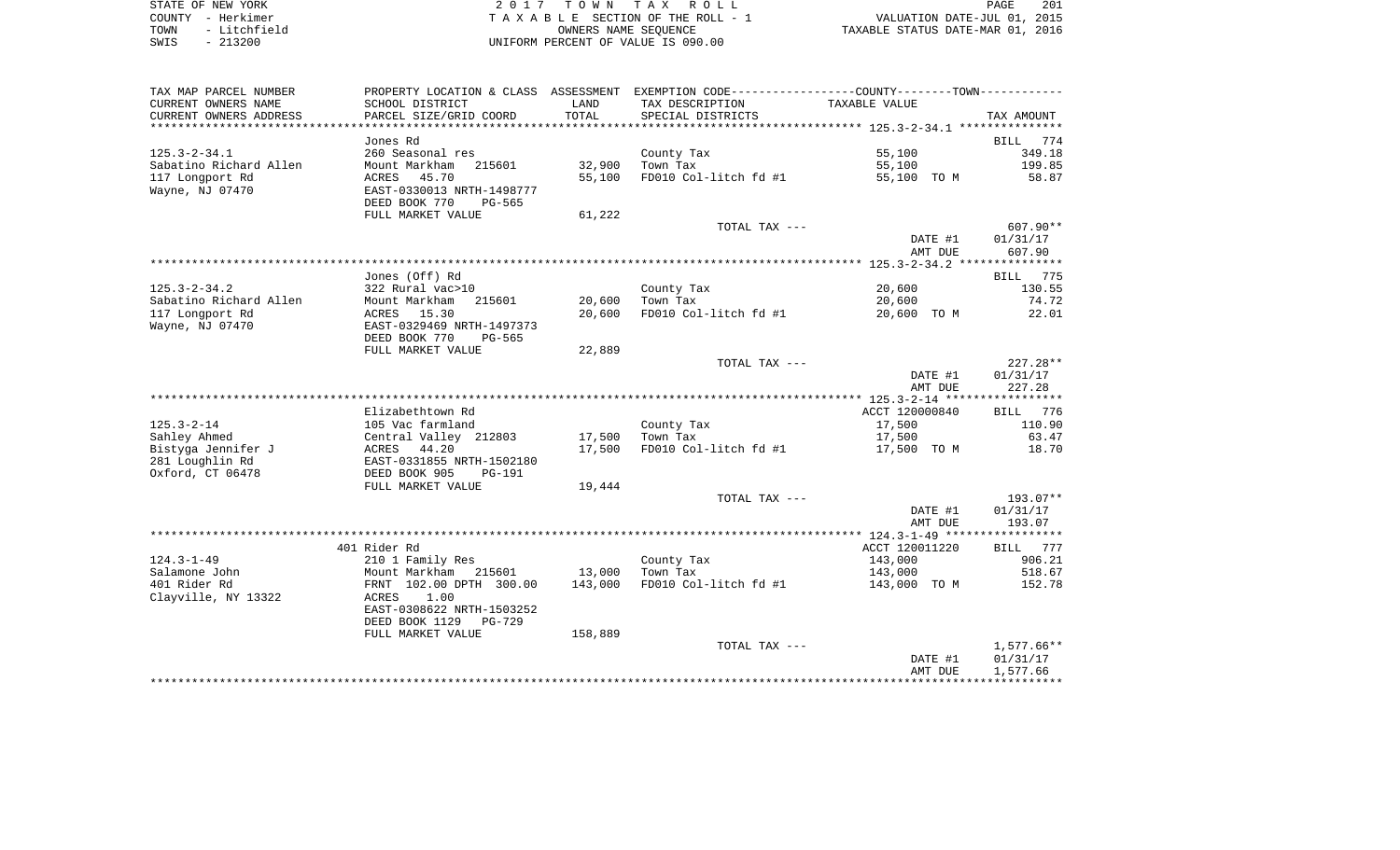| STATE OF NEW YORK    | 2017 TOWN TAX ROLL                 | 202<br>PAGE                      |
|----------------------|------------------------------------|----------------------------------|
| COUNTY - Herkimer    | TAXABLE SECTION OF THE ROLL - 1    | VALUATION DATE-JUL 01, 2015      |
| - Litchfield<br>TOWN | OWNERS NAME SEOUENCE               | TAXABLE STATUS DATE-MAR 01, 2016 |
| SWIS<br>$-213200$    | UNIFORM PERCENT OF VALUE IS 090.00 |                                  |

| TAX MAP PARCEL NUMBER                 | PROPERTY LOCATION & CLASS ASSESSMENT EXEMPTION CODE---------------COUNTY-------TOWN---------- |        |                                        |                |                    |
|---------------------------------------|-----------------------------------------------------------------------------------------------|--------|----------------------------------------|----------------|--------------------|
| CURRENT OWNERS NAME                   | SCHOOL DISTRICT                                                                               | LAND   | TAX DESCRIPTION                        | TAXABLE VALUE  |                    |
| CURRENT OWNERS ADDRESS                | PARCEL SIZE/GRID COORD                                                                        | TOTAL  | SPECIAL DISTRICTS                      |                | TAX AMOUNT         |
|                                       |                                                                                               |        |                                        |                |                    |
|                                       | Prior Rd                                                                                      |        |                                        | ACCT 120013980 | <b>BILL</b><br>778 |
| $124.3 - 1 - 71$                      | 314 Rural vac<10                                                                              |        | County Tax                             | 2,500          | 15.84              |
| Salamone John J                       | Mount Markham<br>215601                                                                       | 2,500  | Town Tax                               | 2,500          | 9.07               |
| 401 Rider Road<br>Clayville, NY 13322 | FRNT 237.00 DPTH 100.00<br>0.54<br>ACRES                                                      | 2,500  | School Relevy<br>FD010 Col-litch fd #1 | 2,500 TO M     | 56.08<br>2.67      |
|                                       | EAST-0310694 NRTH-1503684                                                                     |        |                                        |                |                    |
|                                       | DEED BOOK 00611 PG-00975                                                                      |        |                                        |                |                    |
|                                       | FULL MARKET VALUE                                                                             | 2,778  |                                        |                |                    |
|                                       |                                                                                               |        | TOTAL TAX ---                          |                | $83.66**$          |
|                                       |                                                                                               |        |                                        | DATE #1        | 01/31/17           |
|                                       |                                                                                               |        |                                        | AMT DUE        | 83.66              |
|                                       |                                                                                               |        |                                        |                |                    |
|                                       | Bennett Rd                                                                                    |        |                                        | ACCT 120012150 | BILL 779           |
| $118.1 - 1 - 32.1$                    | 322 Rural vac>10                                                                              |        | County Tax                             | 26,800         | 169.84             |
| Salerno Joseph K                      | Sauquoit Valley 305002                                                                        | 26,800 | Town Tax                               | 26,800         | 97.21              |
| 3053 South St                         | ACRES 40.80                                                                                   | 26,800 | FD010 Col-litch fd #1                  | 26,800 TO M    | 28.63              |
| Clinton, NY 13323                     | EAST-0308308 NRTH-1521387                                                                     |        |                                        |                |                    |
|                                       | DEED BOOK 827<br>PG-658                                                                       |        |                                        |                |                    |
|                                       | FULL MARKET VALUE                                                                             | 29,778 |                                        |                |                    |
|                                       |                                                                                               |        | TOTAL TAX ---                          |                | 295.68**           |
|                                       |                                                                                               |        |                                        | DATE #1        | 01/31/17           |
|                                       |                                                                                               |        |                                        | AMT DUE        | 295.68             |
|                                       |                                                                                               |        |                                        |                |                    |
| $125.1 - 2 - 37.2$                    | 111 Silver St<br>210 1 Family Res                                                             |        |                                        | 53,000         | BILL 780<br>335.87 |
| Sanders Susan M                       | Mount Markham 215601                                                                          | 14,500 | County Tax<br>Town Tax                 | 53,000         | 192.23             |
| 111 Silver St                         | FRNT 333.00 DPTH 233.00                                                                       | 53,000 | FD010 Col-litch fd #1                  | 53,000 TO M    | 56.63              |
| Ilion, NY 13357                       | ACRES<br>1.70                                                                                 |        |                                        |                |                    |
|                                       | EAST-0325261 NRTH-1505980                                                                     |        |                                        |                |                    |
|                                       | DEED BOOK 783<br>$PG-349$                                                                     |        |                                        |                |                    |
|                                       | FULL MARKET VALUE                                                                             | 58,889 |                                        |                |                    |
|                                       |                                                                                               |        | TOTAL TAX ---                          |                | 584.73**           |
|                                       |                                                                                               |        |                                        | DATE #1        | 01/31/17           |
|                                       |                                                                                               |        |                                        | AMT DUE        | 584.73             |
|                                       |                                                                                               |        |                                        |                |                    |
|                                       | 1622 Albany Rd                                                                                |        |                                        | ACCT 120090068 | BILL 781           |
| $118.3 - 1 - 11$                      | 312 Vac w/imprv                                                                               |        | County Tax                             | 38,000         | 240.81             |
| Santa Maria Steven                    | Sauquoit Valley 305002                                                                        | 13,000 | Town Tax                               | 38,000         | 137.83             |
| 1628 Albany St                        | .86 acre calculated                                                                           | 38,000 | FD010 Col-litch fd #1                  | 38,000 TO M    | 40.60              |
| Frankfort, NY 13340                   | FRNT 429.00 DPTH                                                                              |        |                                        |                |                    |
|                                       | ACRES<br>1.00                                                                                 |        |                                        |                |                    |
|                                       | EAST-0309295 NRTH-1519621                                                                     |        |                                        |                |                    |
|                                       | DEED BOOK 663<br>PG-948                                                                       |        |                                        |                |                    |
|                                       | FULL MARKET VALUE                                                                             | 42,222 | TOTAL TAX ---                          |                | $419.24**$         |
|                                       |                                                                                               |        |                                        | DATE #1        | 01/31/17           |
|                                       |                                                                                               |        |                                        | AMT DUE        | 419.24             |
|                                       |                                                                                               |        |                                        |                |                    |
|                                       |                                                                                               |        |                                        |                |                    |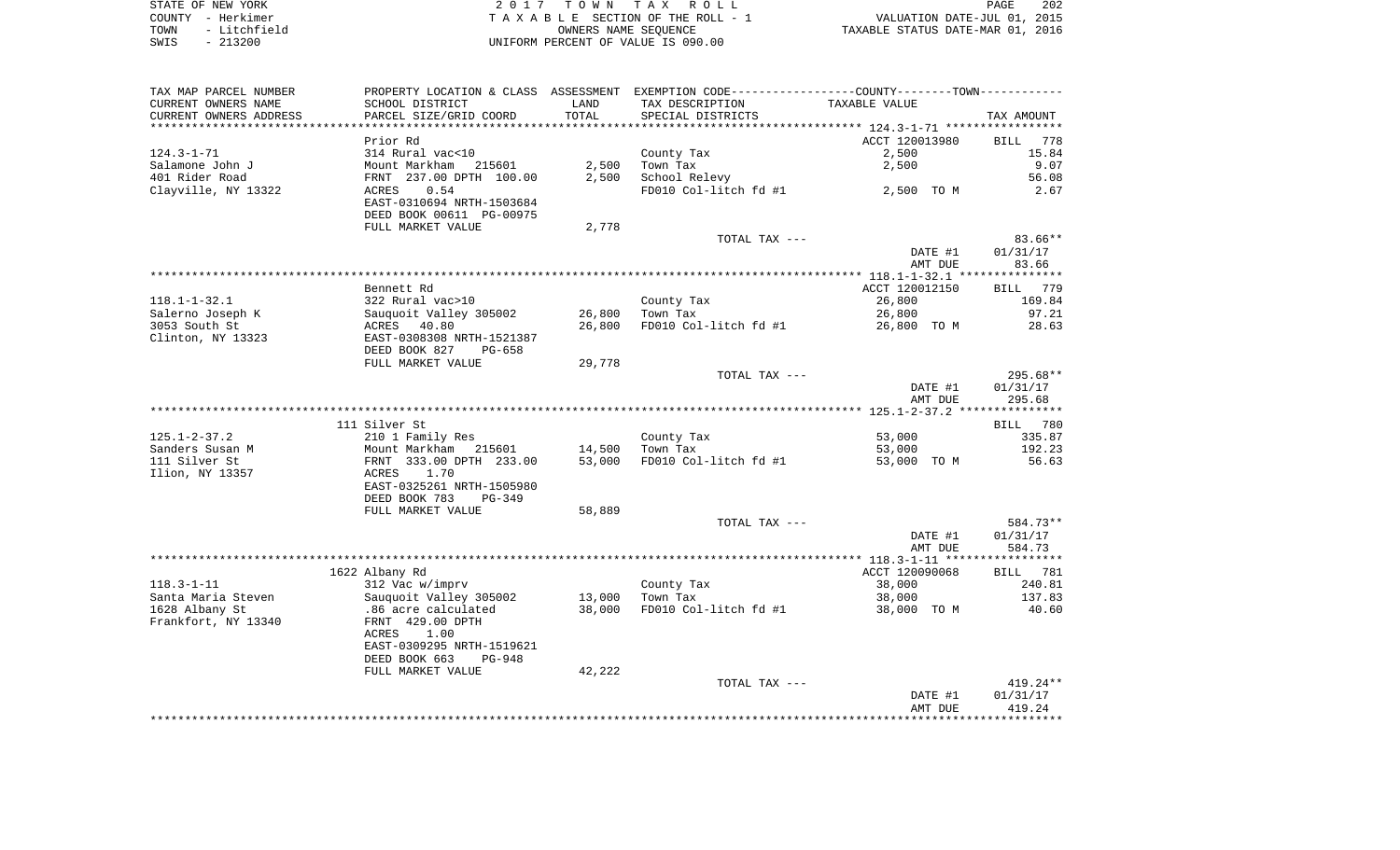| STATE OF NEW YORK |  |              |  |
|-------------------|--|--------------|--|
| COUNTY - Herkimer |  |              |  |
| TOWN              |  | - Litchfield |  |
| SWTS              |  | $-213200$    |  |

STATE OF NEW YORK 2 0 1 7 T O W N T A X R O L L PAGE 203TA X A B L E SECTION OF THE ROLL - 1 TOWN - Litchfield OWNERS NAME SEQUENCE TAXABLE STATUS DATE-MAR 01, 2016 SWIS - 213200 UNIFORM PERCENT OF VALUE IS 090.00

| TAX MAP PARCEL NUMBER        |                                 |         | PROPERTY LOCATION & CLASS ASSESSMENT EXEMPTION CODE---------------COUNTY-------TOWN---------- |                |                    |
|------------------------------|---------------------------------|---------|-----------------------------------------------------------------------------------------------|----------------|--------------------|
| CURRENT OWNERS NAME          | SCHOOL DISTRICT                 | LAND    | TAX DESCRIPTION                                                                               | TAXABLE VALUE  |                    |
| CURRENT OWNERS ADDRESS       | PARCEL SIZE/GRID COORD          | TOTAL   | SPECIAL DISTRICTS                                                                             |                | TAX AMOUNT         |
|                              |                                 |         |                                                                                               |                |                    |
|                              | 229 Cedarville Rd               |         |                                                                                               | ACCT 186274    | BILL<br>782        |
| $131.1 - 3 - 9$              | 210 1 Family Res                |         | County Tax                                                                                    | 67,600         | 428.39             |
| Sanzo Judith                 | Mount Markham<br>215601         | 7,500   | Town Tax                                                                                      | 67,600         | 245.19             |
| Greiner Melodie              | FRNT 135.00 DPTH 100.00         | 67,600  | FD010 Col-litch fd #1                                                                         | 67,600 TO M    | 72.22              |
| Judith Sanzo                 | EAST-0325235 NRTH-1495044       |         |                                                                                               |                |                    |
| 945 Steuben Hill Road        | DEED BOOK 1533<br>PG-547        |         |                                                                                               |                |                    |
| Herkimer, NY 13350           |                                 |         |                                                                                               |                |                    |
|                              | FULL MARKET VALUE               | 75,111  | TOTAL TAX ---                                                                                 |                | 745.80**           |
|                              |                                 |         |                                                                                               |                |                    |
|                              |                                 |         |                                                                                               | DATE #1        | 01/31/17           |
|                              |                                 |         |                                                                                               | AMT DUE        | 745.80             |
|                              |                                 |         |                                                                                               |                |                    |
|                              | 1807 Dugan Road                 |         |                                                                                               |                | <b>BILL</b><br>783 |
| $124.3 - 2 - 8.5$            | 210 1 Family Res                |         | County Tax                                                                                    | 190,000        | 1,204.06           |
| Sardelli Anthony C           | Mount Markham 215601            | 25,000  | Town Tax                                                                                      | 190,000        | 689.14             |
| Sardelli Dyan M              | Includes 8.6 (2012)             | 190,000 | FD010 Col-litch fd #1                                                                         | 190,000 TO M   | 203.00             |
| 1807 Dugan Road              | FRNT 524.00 DPTH                |         |                                                                                               |                |                    |
| West Winfield, NY 13491      | ACRES<br>7.80                   |         |                                                                                               |                |                    |
|                              | EAST-0306143 NRTH-1498241       |         |                                                                                               |                |                    |
|                              | DEED BOOK 1403<br>PG-208        |         |                                                                                               |                |                    |
|                              | FULL MARKET VALUE               | 211,111 |                                                                                               |                |                    |
|                              |                                 |         | TOTAL TAX ---                                                                                 |                | $2,096.20**$       |
|                              |                                 |         |                                                                                               | DATE #1        | 01/31/17           |
|                              |                                 |         |                                                                                               | AMT DUE        | 2,096.20           |
|                              |                                 |         |                                                                                               |                |                    |
|                              | Dugan Rd                        |         |                                                                                               | ACCT 165830    | BILL 784           |
| $124.3 - 2 - 8.3$            | 322 Rural vac>10                |         | County Tax                                                                                    | 55,000         | 348.54             |
| Sardelli d/b/a ADF Anthony C | Mount Markham<br>215601         | 55,000  | Town Tax                                                                                      | 55,000         | 199.49             |
| 1807 Dugan Road              | FRNT 1970.00 DPTH               | 55,000  | FD010 Col-litch fd #1                                                                         | 55,000 TO M    | 58.76              |
| West Winfield, NY 13491      | 68.70<br>ACRES                  |         |                                                                                               |                |                    |
|                              | EAST-0306352 NRTH-1498700       |         |                                                                                               |                |                    |
|                              | DEED BOOK 1281<br><b>PG-961</b> |         |                                                                                               |                |                    |
|                              | FULL MARKET VALUE               | 61,111  |                                                                                               |                |                    |
|                              |                                 |         | TOTAL TAX ---                                                                                 |                | 606.79**           |
|                              |                                 |         |                                                                                               | DATE #1        | 01/31/17           |
|                              |                                 |         |                                                                                               | AMT DUE        | 606.79             |
|                              |                                 |         |                                                                                               |                |                    |
|                              | 10170 Roberts Rd                |         |                                                                                               | ACCT 120000150 | BILL 785           |
| $118.1 - 1 - 44.1$           | 484 1 use sm bld                |         | County Tax                                                                                    | 100,100        | 634.35             |
| Sauquoit Valley Ins Co       | Sauquoit Valley 305002          | 10,100  | Town Tax                                                                                      | 100,100        | 363.07             |
| 10170 Roberts Rd             | FRNT 175.00 DPTH 142.00         | 100,100 | FD010 Col-litch fd #1                                                                         | 100,100 TO M   | 106.95             |
| Sauquoit, NY 13456           | EAST-0300904 NRTH-1524272       |         |                                                                                               |                |                    |
|                              | DEED BOOK 693<br>PG-559         |         |                                                                                               |                |                    |
|                              | FULL MARKET VALUE               | 111,222 |                                                                                               |                |                    |
|                              |                                 |         | TOTAL TAX ---                                                                                 |                | $1,104.37**$       |
|                              |                                 |         |                                                                                               | DATE #1        | 01/31/17           |
|                              |                                 |         |                                                                                               | AMT DUE        | 1,104.37           |
|                              |                                 |         |                                                                                               |                |                    |
|                              |                                 |         |                                                                                               |                |                    |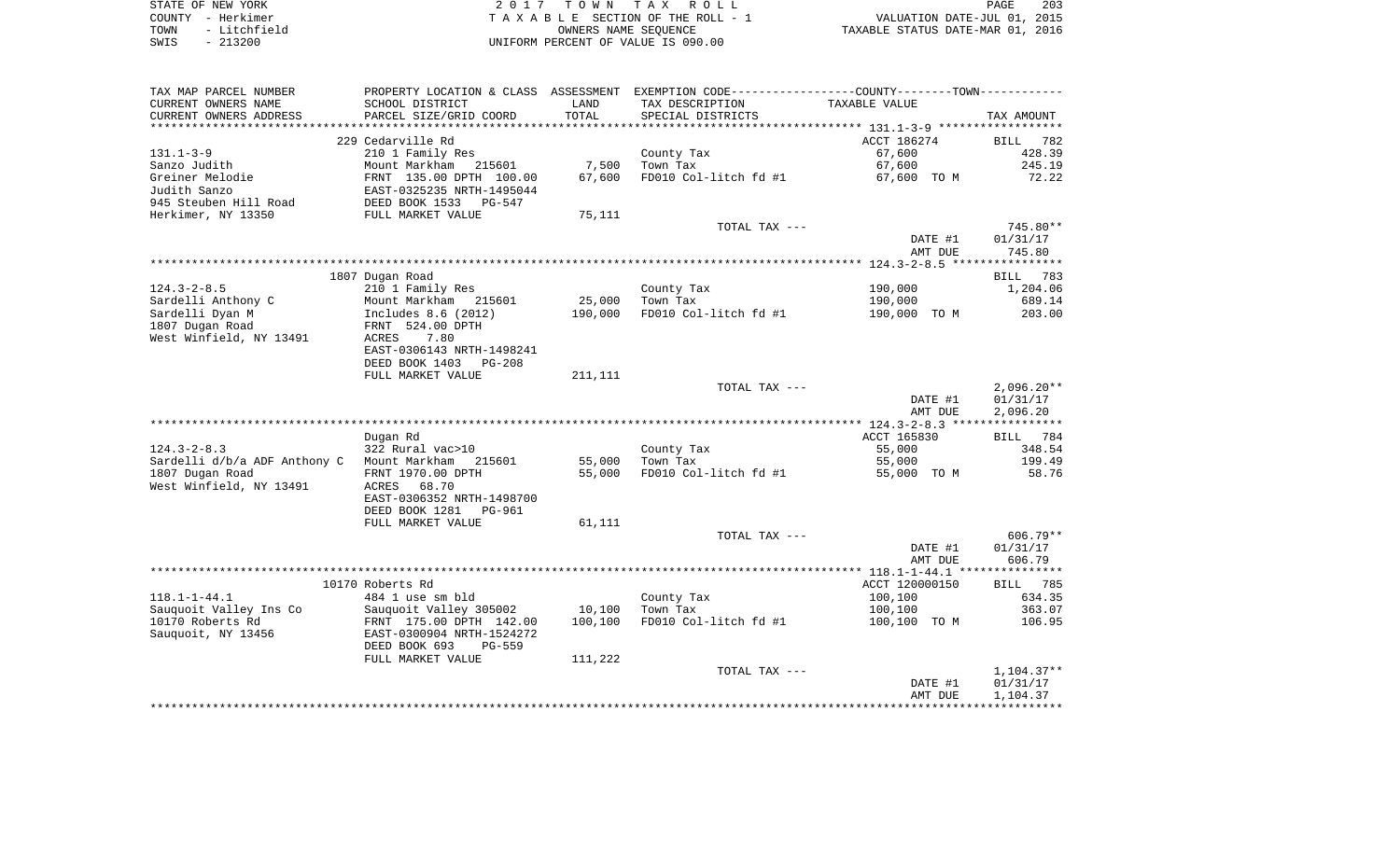| STATE OF NEW YORK                                      |                                                                          |                      | 2017 TOWN TAX ROLL                                                                            |                                  | PAGE<br>204        |
|--------------------------------------------------------|--------------------------------------------------------------------------|----------------------|-----------------------------------------------------------------------------------------------|----------------------------------|--------------------|
| COUNTY - Herkimer                                      |                                                                          |                      | T A X A B L E SECTION OF THE ROLL - 1                                                         | VALUATION DATE-JUL 01, 2015      |                    |
| - Litchfield<br>TOWN                                   |                                                                          | OWNERS NAME SEOUENCE |                                                                                               | TAXABLE STATUS DATE-MAR 01, 2016 |                    |
| $-213200$<br>SWIS                                      |                                                                          |                      | UNIFORM PERCENT OF VALUE IS 090.00                                                            |                                  |                    |
|                                                        |                                                                          |                      |                                                                                               |                                  |                    |
| TAX MAP PARCEL NUMBER                                  |                                                                          |                      | PROPERTY LOCATION & CLASS ASSESSMENT EXEMPTION CODE---------------COUNTY-------TOWN---------- |                                  |                    |
| CURRENT OWNERS NAME                                    | SCHOOL DISTRICT                                                          | LAND                 | TAX DESCRIPTION                                                                               | TAXABLE VALUE                    |                    |
| CURRENT OWNERS ADDRESS                                 | PARCEL SIZE/GRID COORD                                                   | TOTAL                | SPECIAL DISTRICTS                                                                             |                                  | TAX AMOUNT         |
|                                                        |                                                                          |                      |                                                                                               |                                  |                    |
|                                                        | Rider Rd                                                                 |                      |                                                                                               | ACCT 200545                      | 786<br>BILL        |
| $124.3 - 2 - 8.1$                                      | 105 Vac farmland                                                         |                      | County Tax                                                                                    | 20,000                           | 126.74             |
| Sawicki Jake                                           | Mount Markham<br>215601                                                  | 20,000               | Town Tax                                                                                      | 20,000                           | 72.54              |
| Ouinn Sierra                                           | 5.20<br>ACRES                                                            | 20,000               | School Relevy                                                                                 |                                  | 448.62             |
| 1238 Co. Hwy. 24<br>Richfield Springs, NY 13439        | EAST-0303953 NRTH-1499769<br>DEED BOOK 1622<br>$PG-83$                   |                      | FD010 Col-litch fd #1                                                                         | 20,000 TO M                      | 21.37              |
|                                                        | FULL MARKET VALUE                                                        | 22,222               |                                                                                               |                                  |                    |
| PRIOR OWNER ON 3/01/2016<br>Uebler Gene                |                                                                          |                      |                                                                                               |                                  |                    |
| MAY BE SUBJECT TO PAYMENT<br>UNDER AGDIST LAW TIL 2016 |                                                                          |                      |                                                                                               |                                  |                    |
|                                                        |                                                                          |                      | TOTAL TAX ---                                                                                 |                                  | $669.27**$         |
|                                                        |                                                                          |                      |                                                                                               | DATE #1                          | 01/31/17           |
|                                                        |                                                                          |                      |                                                                                               | AMT DUE                          | 669.27             |
|                                                        |                                                                          |                      |                                                                                               |                                  |                    |
|                                                        | 1386 State Route 51                                                      |                      |                                                                                               | ACCT 176969                      | 787<br>BILL        |
| $125.3 - 2 - 29$                                       | 210 1 Family Res                                                         |                      | County Tax                                                                                    | 63,300                           | 401.14             |
| Scherer William E                                      | Mount Markham<br>215601                                                  | 20,900               | Town Tax                                                                                      | 63,300                           | 229.59             |
| Scherer Victoria L                                     | ACRES<br>4.60                                                            | 63,300               | FD010 Col-litch fd #1                                                                         | 63,300 TO M                      | 67.63              |
| 1386 State Route 51                                    | EAST-0327714 NRTH-1500513                                                |                      |                                                                                               |                                  |                    |
| Ilion, NY 13357                                        | DEED BOOK 1475<br>PG-417                                                 |                      |                                                                                               |                                  |                    |
|                                                        | FULL MARKET VALUE                                                        | 70,333               |                                                                                               |                                  |                    |
|                                                        |                                                                          |                      | TOTAL TAX ---                                                                                 |                                  | 698.36**           |
|                                                        |                                                                          |                      |                                                                                               | DATE #1                          | 01/31/17           |
|                                                        |                                                                          |                      |                                                                                               | AMT DUE                          | 698.36             |
|                                                        |                                                                          |                      |                                                                                               |                                  |                    |
|                                                        | 764 Berberick Rd                                                         |                      |                                                                                               |                                  | 788<br><b>BILL</b> |
| $124.2 - 1 - 47.2$                                     | 312 Vac w/imprv                                                          |                      | County Tax                                                                                    | 9,000                            | 57.03              |
| Schiebel Kevin                                         | Mount Markham<br>215601                                                  | 3,200                | Town Tax                                                                                      | 9,000                            | 32.64              |
| 735 Berberick Road                                     | FRNT 118.00 DPTH 166.00                                                  | 9,000                | School Relevy                                                                                 |                                  | 201.89             |
| Frankfort, NY 13340                                    | ACRES<br>0.40<br>EAST-0319157 NRTH-1505271<br>DEED BOOK 1176<br>$PG-625$ |                      | FD010 Col-litch fd #1                                                                         | 9,000 TO M                       | 9.62               |

FULL MARKET VALUE 10,000 TOTAL TAX --- 301.18\*\*DATE #1 01/31/17<br>AMT DUE 301.18 AMT DUE \*\*\*\*\*\*\*\*\*\*\*\*\*\*\*\*\*\*\*\*\*\*\*\*\*\*\*\*\*\*\*\*\*\*\*\*\*\*\*\*\*\*\*\*\*\*\*\*\*\*\*\*\*\*\*\*\*\*\*\*\*\*\*\*\*\*\*\*\*\*\*\*\*\*\*\*\*\*\*\*\*\*\*\*\*\*\*\*\*\*\*\*\*\*\*\*\*\*\*\*\*\*\* 124.4-1-4.3 \*\*\*\*\*\*\*\*\*\*\*\*\*\*\*\* 735 Berberick Rd BILL 789221.80 124.4-1-4.3 210 1 Family Res County Tax 35,000 221.80 Schiebel Kevin Mount Markham 215601 19,421 Town Tax 35,000 126.95 735 Berberick Road FRNT 260.00 DPTH 35,000 School Relevy 190.71 FD010 Col-litch fd #1 EAST-0318481 NRTH-1505198 DEED BOOK 1096 PG-710 FULL MARKET VALUE 38,889 TOTAL TAX  $-- 576.85**$  DATE #1 01/31/17 AMT DUE 576.85\*\*\*\*\*\*\*\*\*\*\*\*\*\*\*\*\*\*\*\*\*\*\*\*\*\*\*\*\*\*\*\*\*\*\*\*\*\*\*\*\*\*\*\*\*\*\*\*\*\*\*\*\*\*\*\*\*\*\*\*\*\*\*\*\*\*\*\*\*\*\*\*\*\*\*\*\*\*\*\*\*\*\*\*\*\*\*\*\*\*\*\*\*\*\*\*\*\*\*\*\*\*\*\*\*\*\*\*\*\*\*\*\*\*\*\*\*\*\*\*\*\*\*\*\*\*\*\*\*\*\*\*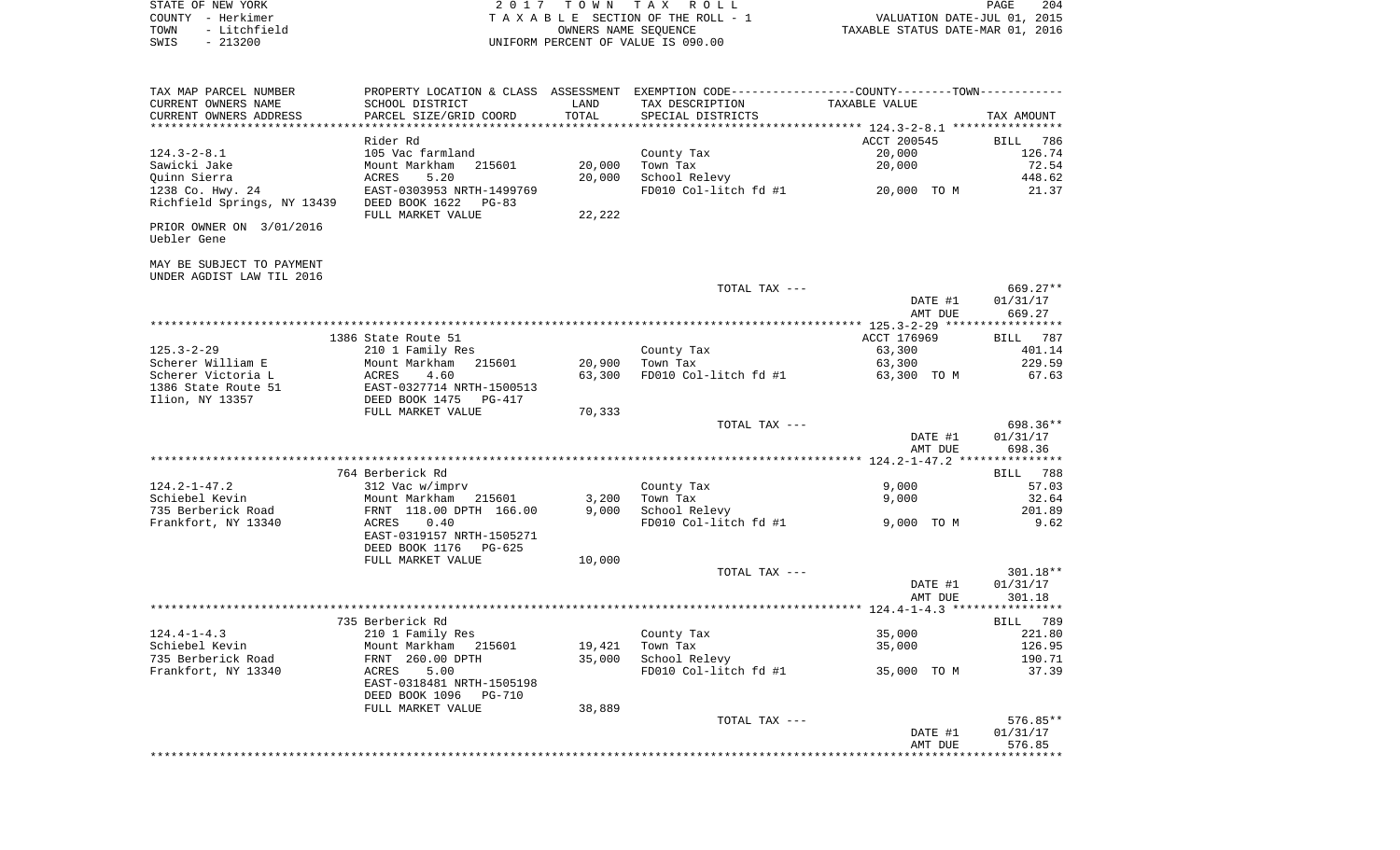| STATE OF NEW YORK    | 2017 TOWN TAX ROLL                 | 205<br>PAGE                      |
|----------------------|------------------------------------|----------------------------------|
| COUNTY - Herkimer    | TAXABLE SECTION OF THE ROLL - 1    | VALUATION DATE-JUL 01, 2015      |
| - Litchfield<br>TOWN | OWNERS NAME SEOUENCE               | TAXABLE STATUS DATE-MAR 01, 2016 |
| $-213200$<br>SWIS    | UNIFORM PERCENT OF VALUE IS 090.00 |                                  |

PAGE 205

| TAX MAP PARCEL NUMBER  |                           |        | PROPERTY LOCATION & CLASS ASSESSMENT EXEMPTION CODE----------------COUNTY--------TOWN----------- |                |                    |
|------------------------|---------------------------|--------|--------------------------------------------------------------------------------------------------|----------------|--------------------|
| CURRENT OWNERS NAME    | SCHOOL DISTRICT           | LAND   | TAX DESCRIPTION                                                                                  | TAXABLE VALUE  |                    |
| CURRENT OWNERS ADDRESS | PARCEL SIZE/GRID COORD    | TOTAL  | SPECIAL DISTRICTS                                                                                |                | TAX AMOUNT         |
| ********************** |                           |        |                                                                                                  |                |                    |
|                        | Cook (Off) Rd             |        |                                                                                                  | ACCT 120007770 | 790<br><b>BILL</b> |
| $124.2 - 1 - 36$       | 314 Rural vac<10          |        | County Tax                                                                                       | 100            | 0.63               |
| Schiebel Kevin W       | Mount Markham<br>215601   | 100    | Town Tax                                                                                         | 100            | 0.36               |
| 735 Berberick Road     | ACRES<br>1.00             | 100    | School Relevy                                                                                    |                | 2.25               |
| Frankfort, NY 13340    | EAST-0316917 NRTH-1504808 |        | FD010 Col-litch fd #1                                                                            | 100 TO M       | $\ldots$ 11        |
|                        | DEED BOOK 1105 PG-285     |        |                                                                                                  |                |                    |
|                        | FULL MARKET VALUE         | 111    |                                                                                                  |                |                    |
|                        |                           |        | TOTAL TAX ---                                                                                    |                | $3.35**$           |
|                        |                           |        |                                                                                                  | DATE #1        | 01/31/17           |
|                        |                           |        |                                                                                                  | AMT DUE        | 3.35               |
|                        |                           |        |                                                                                                  |                |                    |
|                        | Cook Rd                   |        |                                                                                                  | ACCT 120007680 | BILL 791           |
| $124.2 - 1 - 44$       | 314 Rural vac<10          |        | County Tax                                                                                       | 1,000          | 6.34               |
| Schiebel Kevin W       | Mount Markham 215601      | 1,000  | Town Tax                                                                                         | 1,000          | 3.63               |
| 735 Berberick Road     | Swamp                     | 1,000  | School Relevy                                                                                    |                | 22.43              |
| Franklfort, NY 13340   | ACRES<br>1.00             |        | FD010 Col-litch fd #1                                                                            | 1,000 TO M     | 1.07               |
|                        | EAST-0316986 NRTH-1504899 |        |                                                                                                  |                |                    |
|                        | DEED BOOK 1105<br>PG-285  |        |                                                                                                  |                |                    |
|                        | FULL MARKET VALUE         | 1,111  |                                                                                                  |                |                    |
|                        |                           |        | TOTAL TAX ---                                                                                    |                | $33.47**$          |
|                        |                           |        |                                                                                                  | DATE #1        | 01/31/17           |
|                        |                           |        |                                                                                                  | AMT DUE        | 33.47              |
|                        |                           |        |                                                                                                  |                |                    |
|                        | Berberick Rd              |        |                                                                                                  | ACCT 120012870 | BILL 792           |
| $124.4 - 1 - 4.1$      | 314 Rural vac<10          |        | County Tax                                                                                       | 7,500          | 47.53              |
| Schiebel Raymond C     | Mount Markham 215601      | 7,500  | Town Tax                                                                                         | 7,500          | 27.20              |
| 6304 French Rd         | FRNT 268.00 DPTH          | 7,500  | FD010 Col-litch fd #1                                                                            | 7,500 TO M     | 8.01               |
| Woodford, VA 22580     | ACRES<br>5.30             |        |                                                                                                  |                |                    |
|                        | EAST-0318652 NRTH-1505381 |        |                                                                                                  |                |                    |
|                        | DEED BOOK 1174 PG-86      |        |                                                                                                  |                |                    |
|                        | FULL MARKET VALUE         | 8,333  |                                                                                                  |                |                    |
|                        |                           |        | TOTAL TAX ---                                                                                    |                | $82.74**$          |
|                        |                           |        |                                                                                                  | DATE #1        | 01/31/17           |
|                        |                           |        |                                                                                                  | AMT DUE        | 82.74              |
|                        |                           |        |                                                                                                  |                |                    |
|                        | 1131 Albany Rd            |        |                                                                                                  | ACCT 120090090 | BILL 793           |
| $124.1 - 1 - 23.3$     | 210 1 Family Res          |        | County Tax                                                                                       | 81,000         | 513.31             |
| Schlaepfer George      | Mount Markham 215601      | 19,600 | Town Tax                                                                                         | 81,000         | 293.79             |
| 1131 Albany Rd         | ACRES<br>4.00             | 81,000 | School Relevy                                                                                    |                | 1,222.54           |
| Clayville, NY 13322    | EAST-0308350 NRTH-1510376 |        | FD010 Col-litch fd #1                                                                            | 81,000 TO M    | 86.54              |
|                        | DEED BOOK 683<br>PG-582   |        |                                                                                                  |                |                    |
|                        | FULL MARKET VALUE         | 90,000 |                                                                                                  |                |                    |
|                        |                           |        | TOTAL TAX ---                                                                                    |                | $2,116.18**$       |
|                        |                           |        |                                                                                                  | DATE #1        | 01/31/17           |
|                        |                           |        |                                                                                                  | AMT DUE        | 2,116.18           |
|                        |                           |        |                                                                                                  |                |                    |
|                        |                           |        |                                                                                                  |                |                    |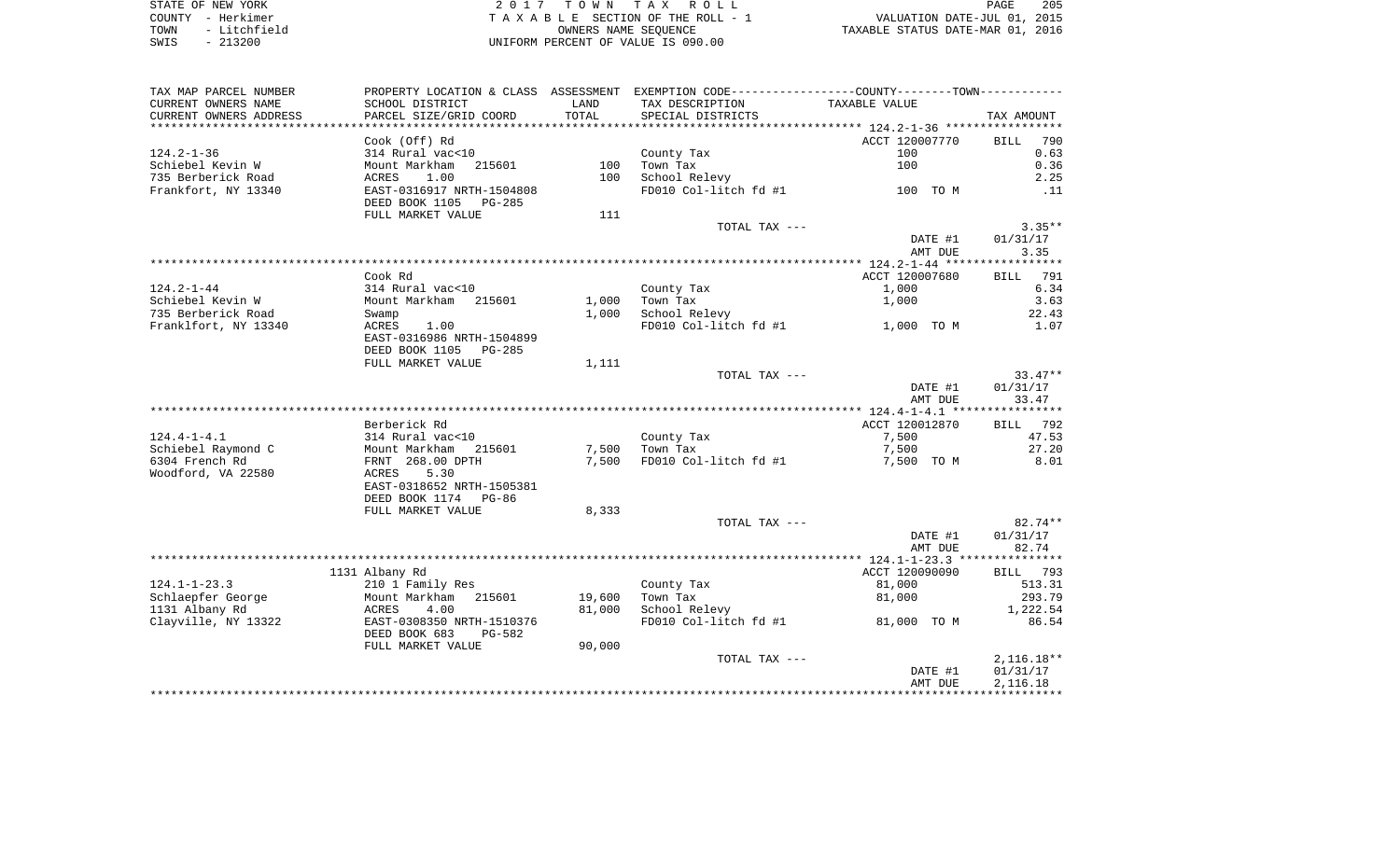| STATE OF NEW YORK    | 2017 TOWN TAX ROLL                 | 206<br>PAGE                      |
|----------------------|------------------------------------|----------------------------------|
| COUNTY - Herkimer    | TAXABLE SECTION OF THE ROLL - 1    | VALUATION DATE-JUL 01, 2015      |
| - Litchfield<br>TOWN | OWNERS NAME SEOUENCE               | TAXABLE STATUS DATE-MAR 01, 2016 |
| $-213200$<br>SWIS    | UNIFORM PERCENT OF VALUE IS 090.00 |                                  |

| TAX MAP PARCEL NUMBER                      |                           |              | PROPERTY LOCATION & CLASS ASSESSMENT EXEMPTION CODE---------------COUNTY-------TOWN---------- |                    |                    |
|--------------------------------------------|---------------------------|--------------|-----------------------------------------------------------------------------------------------|--------------------|--------------------|
| CURRENT OWNERS NAME                        | SCHOOL DISTRICT           | LAND         | TAX DESCRIPTION                                                                               | TAXABLE VALUE      |                    |
| CURRENT OWNERS ADDRESS                     | PARCEL SIZE/GRID COORD    | TOTAL        | SPECIAL DISTRICTS                                                                             |                    | TAX AMOUNT         |
|                                            |                           | ************ |                                                                                               |                    |                    |
|                                            | Shale Bed Rd              |              |                                                                                               | ACCT 120000780     | <b>BILL</b><br>794 |
| $125.3 - 2 - 5$                            | 240 Rural res             |              | County Tax                                                                                    | 62,600             | 396.71             |
| Schloicka Steven                           | Mount Markham<br>215601   | 38,000       | Town Tax                                                                                      | 62,600             | 227.05             |
| Schloicka Beth Ann                         | ACRES<br>44.30            | 62,600       | FD010 Col-litch fd #1                                                                         | 62,600 TO M        | 66.88              |
| 302 County Highway 101                     | EAST-0326119 NRTH-1503286 |              |                                                                                               |                    |                    |
| Gloversville, NY 12078                     | DEED BOOK 824<br>$PG-55$  |              |                                                                                               |                    |                    |
|                                            | FULL MARKET VALUE         | 69,556       |                                                                                               |                    |                    |
|                                            |                           |              | TOTAL TAX ---                                                                                 |                    | 690.64**           |
|                                            |                           |              |                                                                                               | DATE #1            | 01/31/17           |
|                                            |                           |              |                                                                                               | AMT DUE            | 690.64             |
|                                            |                           |              |                                                                                               |                    |                    |
|                                            | Dugan Rd                  |              |                                                                                               |                    | 795<br><b>BILL</b> |
| $124.3 - 2 - 8.2$                          | 314 Rural vac<10          |              | County Tax                                                                                    | 4,000              | 25.35              |
| Schorer John R                             | Mount Markham<br>215601   | 4,000        | Town Tax                                                                                      | 4,000              | 14.51              |
| Schorer Mary R                             | Includes 8.7              | 4,000        | School Relevy                                                                                 |                    | 89.73              |
| 1869 Dugan Rd                              | FRNT 766.00 DPTH          |              | FD010 Col-litch fd #1                                                                         | 4,000 TO M         | 4.27               |
| West Winfield, NY 13491                    | 4.90<br>ACRES             |              |                                                                                               |                    |                    |
|                                            | EAST-0306568 NRTH-1497612 |              |                                                                                               |                    |                    |
|                                            | DEED BOOK 852<br>$PG-679$ |              |                                                                                               |                    |                    |
|                                            | FULL MARKET VALUE         | 4,444        |                                                                                               |                    |                    |
|                                            |                           |              | TOTAL TAX ---                                                                                 |                    | 133.86**           |
|                                            |                           |              |                                                                                               | DATE #1<br>AMT DUE | 01/31/17<br>133.86 |
|                                            |                           |              |                                                                                               |                    |                    |
|                                            | 1869 Dugan Rd             |              |                                                                                               | ACCT 120002640     | 796<br>BILL        |
| $124.3 - 2 - 24$                           | 210 1 Family Res          |              | County Tax                                                                                    | 100,000            | 633.71             |
| Schorer John R                             | Mount Markham<br>215601   | 10,600       | Town Tax                                                                                      | 100,000            | 362.71             |
| Schorer Mary R                             | ACRES<br>1.30             | 100,000      | FD010 Col-litch fd #1                                                                         | 100,000 TO M       | 106.84             |
| 1869 Dugan Rd                              | EAST-0306372 NRTH-1497794 |              |                                                                                               |                    |                    |
| West Winfield, NY 13491-0448 DEED BOOK 848 | $PG-9$                    |              |                                                                                               |                    |                    |
|                                            | FULL MARKET VALUE         | 111,111      |                                                                                               |                    |                    |
|                                            |                           |              | TOTAL TAX ---                                                                                 |                    | $1,103.26**$       |
|                                            |                           |              |                                                                                               | DATE #1            | 01/31/17           |
|                                            |                           |              |                                                                                               | AMT DUE            | 1,103.26           |
|                                            |                           |              |                                                                                               |                    |                    |
|                                            | 1579 Albany Rd            |              |                                                                                               | ACCT 195428        | 797<br>BILL        |
| $118.3 - 1 - 4.2$                          | 210 1 Family Res          |              | County Tax                                                                                    | 79,900             | 506.34             |
| Schreck Joseph                             | Sauquoit Valley 305002    | 23,700       | Town Tax                                                                                      | 79,900             | 289.80             |
| 12 Genesee Court                           | ACRES<br>6.50             | 79,900       | FD010 Col-litch fd #1                                                                         | 79,900 TO M        | 85.37              |
| Utica, NY 13501                            | EAST-0308424 NRTH-1519070 |              |                                                                                               |                    |                    |
|                                            | DEED BOOK 1589<br>PG-416  |              |                                                                                               |                    |                    |
|                                            | FULL MARKET VALUE         | 88,778       |                                                                                               |                    |                    |
|                                            |                           |              | TOTAL TAX ---                                                                                 |                    | 881.51**           |
|                                            |                           |              |                                                                                               | DATE #1            | 01/31/17           |
|                                            |                           |              |                                                                                               | AMT DUE            | 881.51             |
|                                            |                           |              |                                                                                               |                    |                    |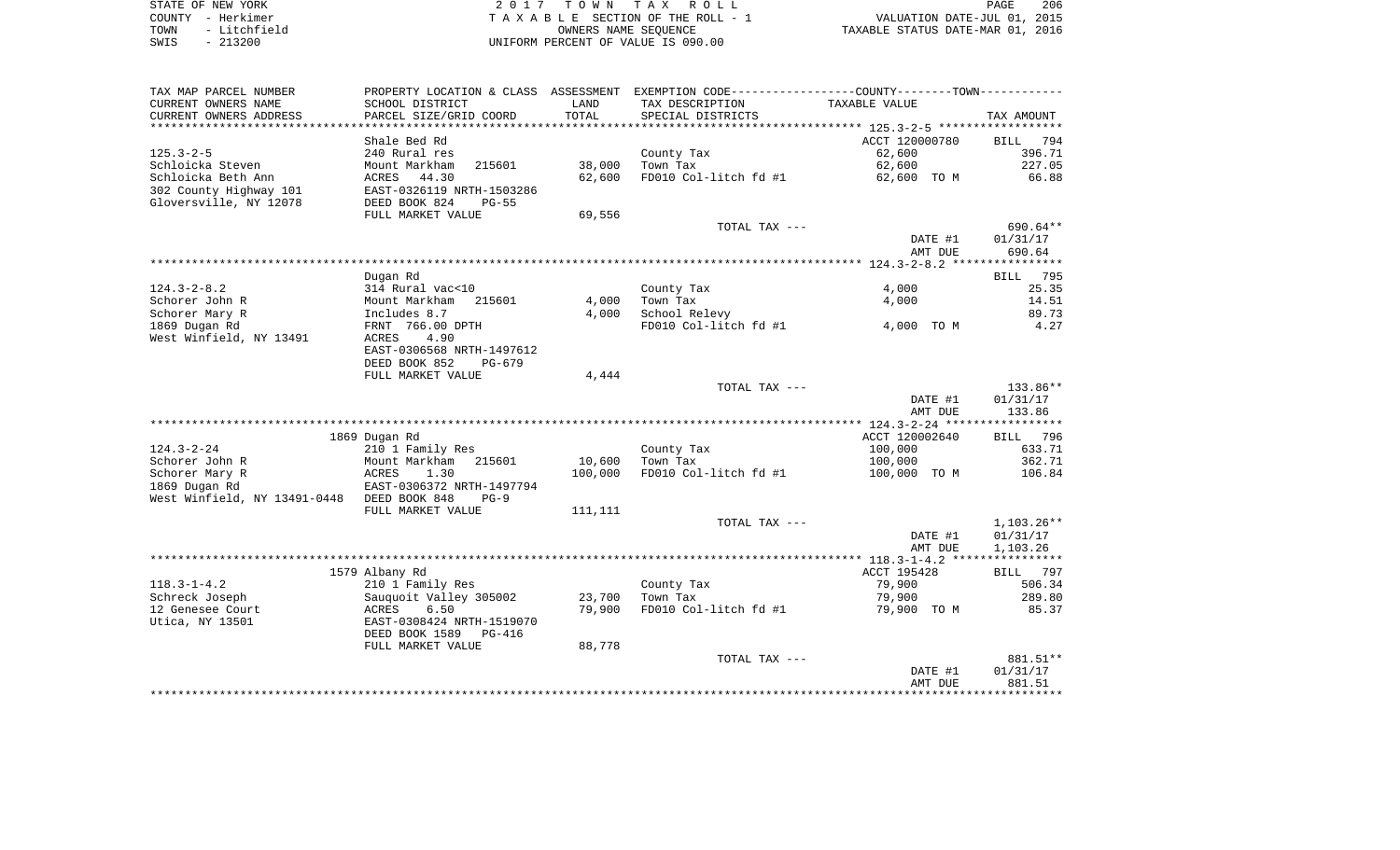|      | STATE OF NEW YORK | 2017 TOWN TAX ROLL                 | 207<br>PAGE                      |
|------|-------------------|------------------------------------|----------------------------------|
|      | COUNTY - Herkimer | TAXABLE SECTION OF THE ROLL - 1    | VALUATION DATE-JUL 01, 2015      |
| TOWN | - Litchfield      | OWNERS NAME SEOUENCE               | TAXABLE STATUS DATE-MAR 01, 2016 |
| SWIS | - 213200          | UNIFORM PERCENT OF VALUE IS 090.00 |                                  |

| TAX MAP PARCEL NUMBER    |                           |        | PROPERTY LOCATION & CLASS ASSESSMENT EXEMPTION CODE---------------COUNTY-------TOWN---------- |                |             |
|--------------------------|---------------------------|--------|-----------------------------------------------------------------------------------------------|----------------|-------------|
| CURRENT OWNERS NAME      | SCHOOL DISTRICT           | LAND   | TAX DESCRIPTION                                                                               | TAXABLE VALUE  |             |
| CURRENT OWNERS ADDRESS   | PARCEL SIZE/GRID COORD    | TOTAL  | SPECIAL DISTRICTS                                                                             |                | TAX AMOUNT  |
| ***********************  |                           |        |                                                                                               |                |             |
|                          | 181 Townsend Rd           |        |                                                                                               | ACCT 159538    | BILL 798    |
| $124.3 - 1 - 73.3$       | 210 1 Family Res          |        | County Tax                                                                                    | 75,000         | 475.29      |
| Schultz Mary             | Mount Markham 215601      | 20,400 | Town Tax                                                                                      | 75,000         | 272.03      |
| PO Box 92                | FRNT 200.00 DPTH 588.00   | 75,000 | FD010 Col-litch fd #1                                                                         | 75,000 TO M    | 80.13       |
| Clayville, NY 13322      | 2.70<br>ACRES             |        |                                                                                               |                |             |
|                          | EAST-0312877 NRTH-1504017 |        |                                                                                               |                |             |
|                          | DEED BOOK 1362<br>PG-222  |        |                                                                                               |                |             |
|                          | FULL MARKET VALUE         | 83,333 |                                                                                               |                |             |
|                          |                           |        | TOTAL TAX ---                                                                                 |                | $827.45**$  |
|                          |                           |        |                                                                                               | DATE #1        | 01/31/17    |
|                          |                           |        |                                                                                               | AMT DUE        | 827.45      |
|                          | 1167 Wall St              |        |                                                                                               | ACCT 120003210 | 799<br>BILL |
| $131.29 - 1 - 20.1$      | 210 1 Family Res          |        | County Tax                                                                                    | 69,000         | 437.26      |
| Schwasnick Jeffrey F     | Mount Markham 215601      | 13,000 | Town Tax                                                                                      | 69,000         | 250.27      |
| 1167 Wall St             | FRNT 171.00 DPTH 140.00   | 69,000 | FD010 Col-litch fd #1                                                                         | 69,000 TO M    | 73.72       |
| Ilion, NY 13357          | ACRES<br>1.00             |        |                                                                                               |                |             |
|                          | EAST-0326907 NRTH-1493413 |        |                                                                                               |                |             |
|                          | DEED BOOK 1391<br>PG-382  |        |                                                                                               |                |             |
|                          | FULL MARKET VALUE         | 76,667 |                                                                                               |                |             |
|                          |                           |        | TOTAL TAX ---                                                                                 |                | 761.25**    |
|                          |                           |        |                                                                                               | DATE #1        | 01/31/17    |
|                          |                           |        |                                                                                               | AMT DUE        | 761.25      |
|                          |                           |        |                                                                                               |                |             |
|                          | 126 Remington Rd          |        |                                                                                               | ACCT 171517    | BILL 800    |
| $119.3 - 1 - 47$         | 270 Mfg housing           |        | County Tax                                                                                    | 20,500         | 129.91      |
| Seamon Leonard           | Mount Markham<br>215601   | 8,700  | Town Tax                                                                                      | 20,500         | 74.35       |
| DesGrosielliers Mary     | 70.00 DPTH 287.00<br>FRNT | 20,500 | FD010 Col-litch fd #1                                                                         | 20,500 TO M    | 21.90       |
| 80 E North St Apt 415    | 0.46<br>ACRES             |        |                                                                                               |                |             |
| Ilion, NY 13357          | EAST-0336895 NRTH-1512598 |        |                                                                                               |                |             |
|                          | DEED BOOK 1439<br>PG-990  |        |                                                                                               |                |             |
| PRIOR OWNER ON 3/01/2016 | FULL MARKET VALUE         | 22,778 |                                                                                               |                |             |
| Seamon Leonard           |                           |        | TOTAL TAX ---                                                                                 |                | $226.16**$  |
|                          |                           |        |                                                                                               | DATE #1        | 01/31/17    |
|                          |                           |        |                                                                                               | AMT DUE        | 226.16      |
|                          |                           |        |                                                                                               |                |             |
|                          | Remington Rd              |        |                                                                                               | ACCT 171517    | BILL 801    |
| $119.3 - 1 - 48$         | 314 Rural vac<10          |        | County Tax                                                                                    | 4,100          | 25.98       |
| Seamon Leonard           | Mount Markham<br>215601   | 4,100  | Town Tax                                                                                      | 4,100          | 14.87       |
| DesGrosielliers Mary     | FRNT 230.00 DPTH 220.00   | 4,100  | FD010 Col-litch fd #1                                                                         | 4,100 TO M     | 4.38        |
| 126 Remington Road       | ACRES<br>0.56             |        |                                                                                               |                |             |
| PO Box 436               | EAST-0336847 NRTH-1512713 |        |                                                                                               |                |             |
| Ilion, NY 13357          | DEED BOOK 1439<br>PG-990  |        |                                                                                               |                |             |
|                          | FULL MARKET VALUE         | 4,556  |                                                                                               |                |             |
|                          |                           |        | TOTAL TAX ---                                                                                 |                | $45.23**$   |
|                          |                           |        |                                                                                               | DATE #1        | 01/31/17    |
|                          |                           |        |                                                                                               | AMT DUE        | 45.23       |
|                          |                           |        |                                                                                               |                |             |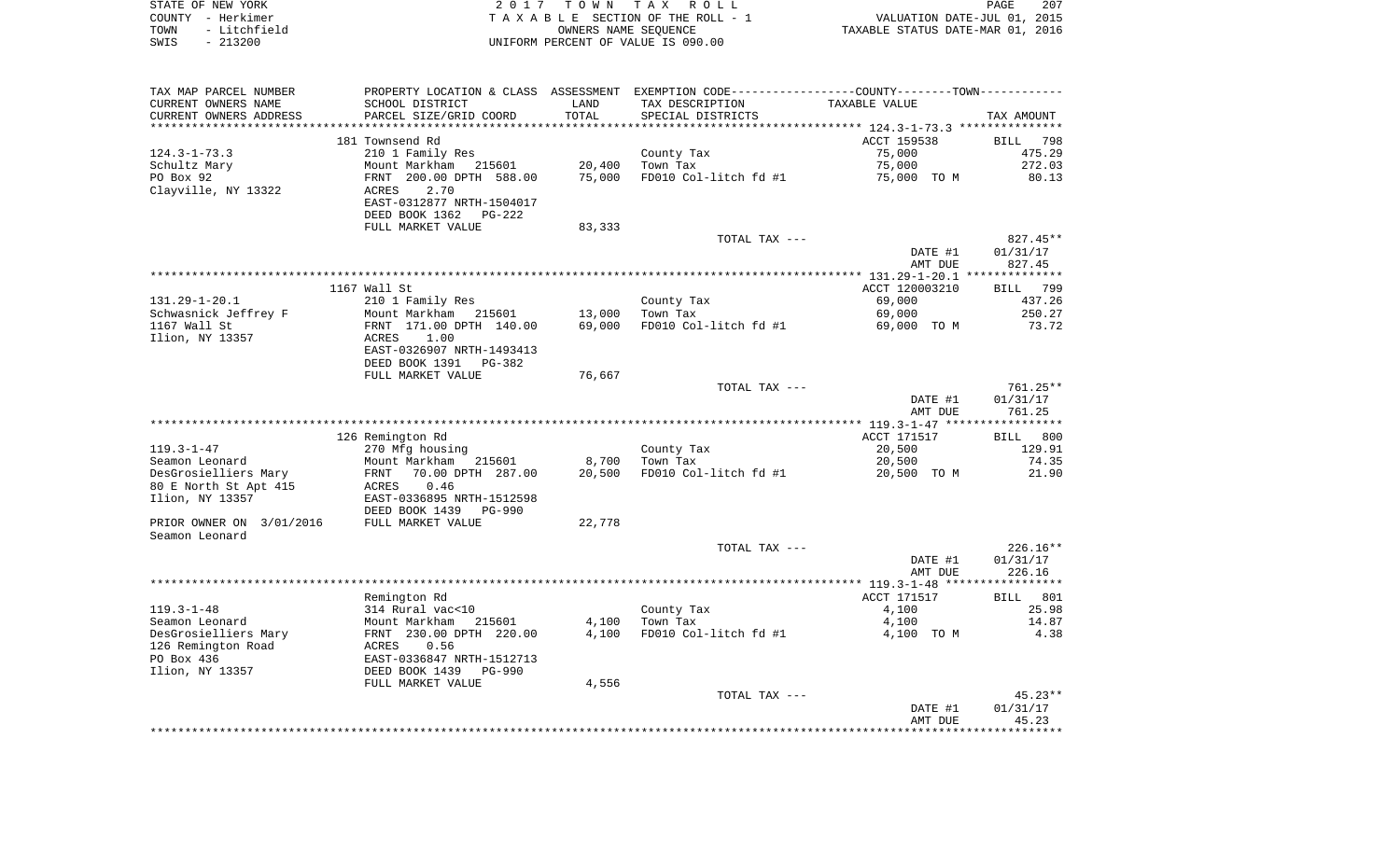| STATE OF NEW YORK |           |              |  |
|-------------------|-----------|--------------|--|
| COUNTY - Herkimer |           |              |  |
| TOWN              |           | - Litchfield |  |
| SWIS              | $-213200$ |              |  |

STATE OF NEW YORK 2 0 1 7 T O W N T A X R O L L PAGE 208TA X A B L E SECTION OF THE ROLL - 1 TOWN - Litchfield OWNERS NAME SEQUENCE TAXABLE STATUS DATE-MAR 01, 2016 SWIS - 213200 UNIFORM PERCENT OF VALUE IS 090.00

| TAX MAP PARCEL NUMBER  | PROPERTY LOCATION & CLASS ASSESSMENT EXEMPTION CODE----------------COUNTY-------TOWN--------- |         |                       |                |              |
|------------------------|-----------------------------------------------------------------------------------------------|---------|-----------------------|----------------|--------------|
| CURRENT OWNERS NAME    | SCHOOL DISTRICT                                                                               | LAND    | TAX DESCRIPTION       | TAXABLE VALUE  |              |
| CURRENT OWNERS ADDRESS | PARCEL SIZE/GRID COORD                                                                        | TOTAL   | SPECIAL DISTRICTS     |                | TAX AMOUNT   |
|                        |                                                                                               |         |                       |                |              |
|                        | Remington Rd                                                                                  |         |                       | ACCT 171517    | BILL<br>802  |
| $119.3 - 1 - 49$       | 314 Rural vac<10                                                                              |         | County Tax            | 2,100          | 13.31        |
| Seamon Leonard         | Mount Markham<br>215601                                                                       | 2,100   | Town Tax              | 2,100          | 7.62         |
| DesGrosielliers Mary   | FRNT 70.00 DPTH 322.00                                                                        | 2,100   | FD010 Col-litch fd #1 |                | 2.24         |
|                        |                                                                                               |         |                       | 2,100 TO M     |              |
| 126 Remington Road     | EAST-0336877 NRTH-1512846                                                                     |         |                       |                |              |
| PO Box 436             | DEED BOOK 1439<br>PG-990                                                                      |         |                       |                |              |
| Ilion, NY 13357        | FULL MARKET VALUE                                                                             | 2,333   |                       |                |              |
|                        |                                                                                               |         | TOTAL TAX ---         |                | $23.17**$    |
|                        |                                                                                               |         |                       | DATE #1        | 01/31/17     |
|                        |                                                                                               |         |                       | AMT DUE        | 23.17        |
|                        |                                                                                               |         |                       |                |              |
|                        | 163 Camp Rd                                                                                   |         |                       | ACCT 120005100 | 803<br>BILL  |
| $124.3 - 1 - 16$       | 210 1 Family Res                                                                              |         | County Tax            | 172,000        | 1,089.99     |
| Sebastian Richard E    | Mount Markham 215601                                                                          | 12,000  | Town Tax              | 172,000        | 623.85       |
| Sebastian Katie L      | FRNT 178.00 DPTH                                                                              | 172,000 | FD010 Col-litch fd #1 | 172,000 TO M   | 183.77       |
| 163 Camp Rd            | 0.90 BANK<br>ACRES<br>813                                                                     |         |                       |                |              |
| Clayville, NY 13322    | EAST-0306419 NRTH-1502553                                                                     |         |                       |                |              |
|                        | DEED BOOK 937<br>PG-487                                                                       |         |                       |                |              |
|                        | FULL MARKET VALUE                                                                             | 191,111 |                       |                |              |
|                        |                                                                                               |         | TOTAL TAX ---         |                | $1,897.61**$ |
|                        |                                                                                               |         |                       | DATE #1        | 01/31/17     |
|                        |                                                                                               |         |                       | AMT DUE        | 1,897.61     |
|                        |                                                                                               |         |                       |                |              |
|                        |                                                                                               |         |                       |                |              |
|                        | 149 Bennett Rd                                                                                |         |                       | ACCT 120090160 | BILL<br>804  |
| $118.1 - 1 - 32.2$     | 210 1 Family Res                                                                              |         | County Tax            | 94,000         | 595.69       |
| Seifert Karen          | Sauguoit Valley 305002                                                                        | 13,700  | Town Tax              | 94,000         | 340.94       |
| 149 Bennett Rd         | Doublewide                                                                                    | 94,000  | FD010 Col-litch fd #1 | 94,000 TO M    | 100.43       |
| Frankfort, NY 13340    | ACRES<br>1.30                                                                                 |         |                       |                |              |
|                        | EAST-0308001 NRTH-1520364                                                                     |         |                       |                |              |
|                        | DEED BOOK 1417<br>PG-740                                                                      |         |                       |                |              |
|                        | FULL MARKET VALUE                                                                             | 104,444 |                       |                |              |
|                        |                                                                                               |         | TOTAL TAX ---         |                | $1,037.06**$ |
|                        |                                                                                               |         |                       | DATE #1        | 01/31/17     |
|                        |                                                                                               |         |                       | AMT DUE        | 1,037.06     |
|                        |                                                                                               |         |                       |                |              |
|                        | Bennett Rd                                                                                    |         |                       | ACCT 120090205 | 805<br>BILL  |
| $118.1 - 1 - 32.6$     | 314 Rural vac<10                                                                              |         | County Tax            | 6,600          | 41.83        |
| Seifert Karen          | Sauquoit Valley 305002                                                                        | 6,600   | Town Tax              | 6,600          | 23.94        |
| 149 Bennett Rd         | ACRES<br>9.30                                                                                 | 6,600   | FD010 Col-litch fd #1 | 6,600 TO M     | 7.05         |
| Frankfort, NY 13340    | EAST-0308736 NRTH-1521227                                                                     |         |                       |                |              |
|                        | DEED BOOK 1417<br>PG-740                                                                      |         |                       |                |              |
|                        | FULL MARKET VALUE                                                                             | 7,333   |                       |                |              |
|                        |                                                                                               |         | TOTAL TAX ---         |                | $72.82**$    |
|                        |                                                                                               |         |                       | DATE #1        | 01/31/17     |
|                        |                                                                                               |         |                       |                | 72.82        |
|                        |                                                                                               |         |                       | AMT DUE        |              |
|                        |                                                                                               |         |                       |                |              |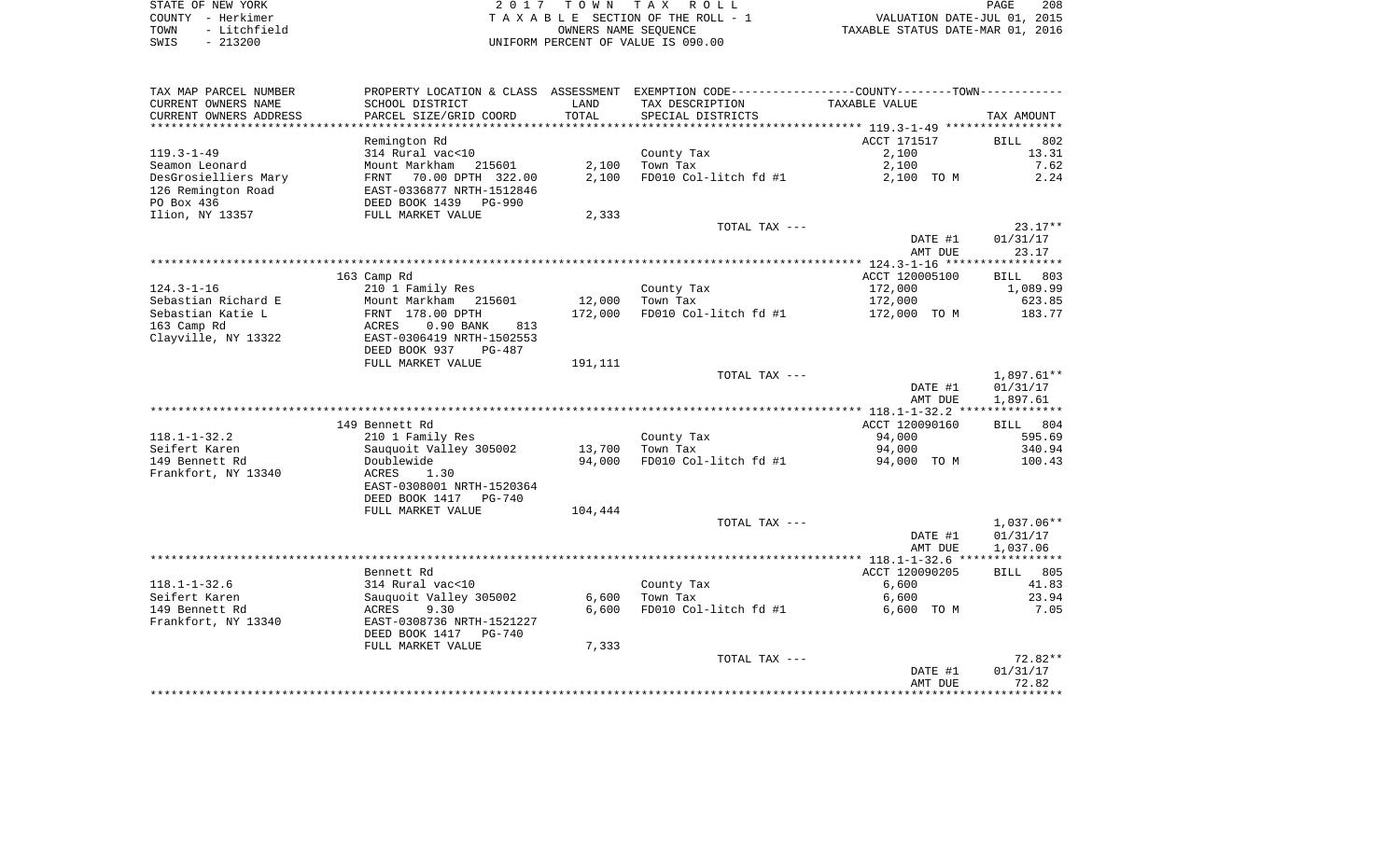| STATE OF NEW YORK    | 2017 TOWN TAX ROLL                 | 209<br>PAGE                      |
|----------------------|------------------------------------|----------------------------------|
| COUNTY - Herkimer    | TAXABLE SECTION OF THE ROLL - 1    | VALUATION DATE-JUL 01, 2015      |
| - Litchfield<br>TOWN | OWNERS NAME SEOUENCE               | TAXABLE STATUS DATE-MAR 01, 2016 |
| $-213200$<br>SWIS    | UNIFORM PERCENT OF VALUE IS 090.00 |                                  |

PAGE 209

| TAX MAP PARCEL NUMBER<br>CURRENT OWNERS NAME                                 | PROPERTY LOCATION & CLASS<br>SCHOOL DISTRICT                                                            | ASSESSMENT<br>LAND          | EXEMPTION CODE-----------------COUNTY-------TOWN-----------<br>TAX DESCRIPTION | <b>TAXABLE VALUE</b>                    |                                      |
|------------------------------------------------------------------------------|---------------------------------------------------------------------------------------------------------|-----------------------------|--------------------------------------------------------------------------------|-----------------------------------------|--------------------------------------|
| CURRENT OWNERS ADDRESS<br>*****************                                  | PARCEL SIZE/GRID COORD                                                                                  | TOTAL<br>****************** | SPECIAL DISTRICTS                                                              |                                         | TAX AMOUNT                           |
| $124.3 - 1 - 26$                                                             | 174 Camp Rd<br>210 1 Family Res                                                                         |                             | County Tax                                                                     | ACCT 176494<br>158,000                  | 806<br>BILL<br>1,001.27              |
| Service Robert J<br>Service Patricia A<br>174 Camp Rd<br>Clayville, NY 13322 | Mount Markham 215601<br>FRNT 100.00 DPTH 100.00<br>EAST-0306547 NRTH-1502783<br>DEED BOOK 1472<br>PG-77 | 7,800<br>158,000            | Town Tax<br>FD010 Col-litch fd #1                                              | 158,000<br>158,000 TO M                 | 573.07<br>168.81                     |
|                                                                              | FULL MARKET VALUE                                                                                       | 175,556                     | TOTAL TAX ---                                                                  |                                         | $1,743.15**$                         |
|                                                                              |                                                                                                         |                             |                                                                                | DATE #1<br>AMT DUE                      | 01/31/17<br>1,743.15                 |
|                                                                              |                                                                                                         |                             |                                                                                |                                         |                                      |
| $124.1 - 1 - 41.5$                                                           | 204 Prior Rd<br>210 1 Family Res                                                                        |                             | Sun Energy 49503                                                               | ACCT 172921<br>$\overline{0}$<br>15,000 | <b>BILL</b><br>807                   |
| Severs Erin E<br>204 Prior Rd                                                | Mount Markham<br>215601<br>FRNT 456.00 DPTH                                                             | 30,000<br>145,000           | County Tax<br>Town Tax                                                         | 145,000<br>130,000                      | 918.89<br>471.52                     |
| Clayville, NY 13322                                                          | ACRES<br>10.00<br>EAST-0311543 NRTH-1505779<br>DEED BOOK 1448<br><b>PG-414</b>                          |                             | FD010 Col-litch fd #1                                                          | 145,000 TO M                            | 154.92                               |
|                                                                              | FULL MARKET VALUE                                                                                       | 161,111                     |                                                                                |                                         |                                      |
|                                                                              |                                                                                                         |                             | TOTAL TAX ---                                                                  | DATE #1<br>AMT DUE                      | $1,545.33**$<br>01/31/17<br>1,545.33 |
|                                                                              |                                                                                                         |                             |                                                                                |                                         |                                      |
|                                                                              | 297 Soncody Rd                                                                                          |                             |                                                                                |                                         | 808<br>BILL                          |
| $124.4 - 1 - 21.3$                                                           | 210 1 Family Res                                                                                        |                             | County Tax                                                                     | 150,000                                 | 950.57                               |
| Sheehy James D<br>Sheehy Kim L<br>297 Soncody Rd<br>W Winfield, NY 13491     | Mount Markham<br>215601<br>FRNT 250.00 DPTH<br>ACRES<br>5.60<br>EAST-0314401 NRTH-1499046               | 22,000<br>150,000           | Town Tax<br>FD010 Col-litch fd #1                                              | 150,000<br>150,000 TO M                 | 544.06<br>160.26                     |
|                                                                              | DEED BOOK 1295<br>$PG-57$                                                                               |                             |                                                                                |                                         |                                      |
|                                                                              | FULL MARKET VALUE                                                                                       | 166,667                     | TOTAL TAX ---                                                                  | DATE #1<br>AMT DUE                      | $1,654.89**$<br>01/31/17<br>1,654.89 |
|                                                                              |                                                                                                         |                             |                                                                                |                                         |                                      |
| $119.3 - 1 - 30$                                                             | 1279 Cedarville Rd<br>210 1 Family Res                                                                  |                             | County Tax                                                                     | ACCT 120000660<br>88,000                | 809<br>BILL<br>557.67                |
| Shields Randall<br>Shields Christine<br>1279 Cedarville Rd                   | Mount Markham<br>215601<br>1.60<br>ACRES<br>EAST-0327436 NRTH-1514065                                   | 14,300<br>88,000            | Town Tax<br>FD010 Col-litch fd #1                                              | 88,000<br>88,000 TO M                   | 319.18<br>94.02                      |
| Frankfort, NY 13340                                                          | DEED BOOK 723<br>$PG-78$<br>FULL MARKET VALUE                                                           | 97,778                      |                                                                                |                                         |                                      |
|                                                                              |                                                                                                         |                             | TOTAL TAX ---                                                                  | DATE #1<br>AMT DUE                      | 970.87**<br>01/31/17<br>970.87       |
|                                                                              |                                                                                                         |                             |                                                                                |                                         |                                      |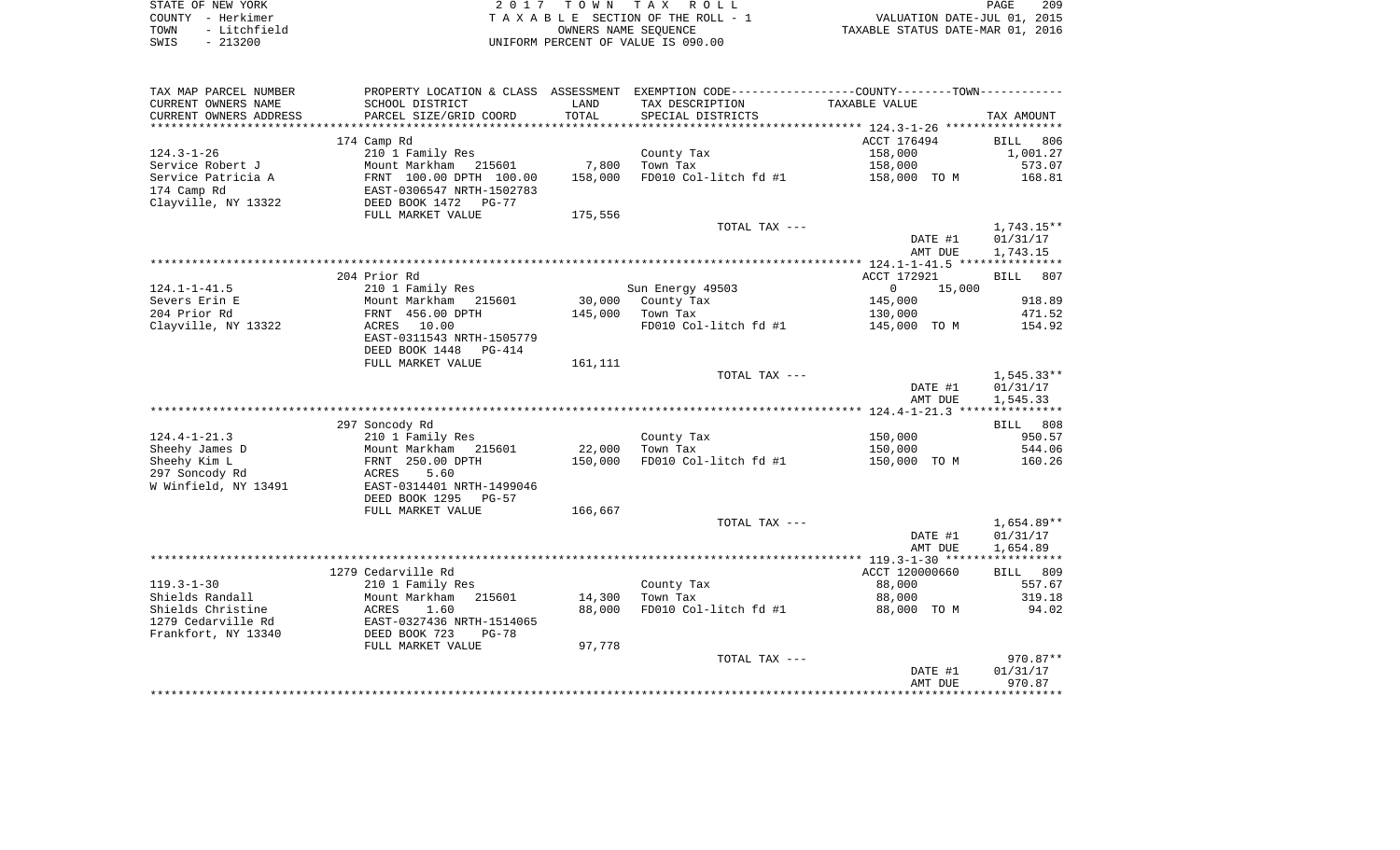|      | STATE OF NEW YORK | 2017 TOWN TAX ROLL                 | PAGE                             | 210 |
|------|-------------------|------------------------------------|----------------------------------|-----|
|      | COUNTY - Herkimer | TAXABLE SECTION OF THE ROLL - 1    | VALUATION DATE-JUL 01, 2015      |     |
| TOWN | - Litchfield      | OWNERS NAME SEOUENCE               | TAXABLE STATUS DATE-MAR 01, 2016 |     |
| SWIS | - 213200          | UNIFORM PERCENT OF VALUE IS 090.00 |                                  |     |

| TAX MAP PARCEL NUMBER                 |                             |         | PROPERTY LOCATION & CLASS ASSESSMENT EXEMPTION CODE---------------COUNTY-------TOWN---------- |                |                 |
|---------------------------------------|-----------------------------|---------|-----------------------------------------------------------------------------------------------|----------------|-----------------|
| CURRENT OWNERS NAME                   | SCHOOL DISTRICT             | LAND    | TAX DESCRIPTION                                                                               | TAXABLE VALUE  |                 |
| CURRENT OWNERS ADDRESS                | PARCEL SIZE/GRID COORD      | TOTAL   | SPECIAL DISTRICTS                                                                             |                | TAX AMOUNT      |
|                                       |                             |         |                                                                                               |                |                 |
|                                       | 1528 Albany Rd              |         |                                                                                               |                | BILL 810        |
| $118.3 - 1 - 32.9$                    | 210 1 Family Res            |         | County Tax                                                                                    | 105,800        | 670.47          |
| Shilling Richard A                    | Sauquoit Valley 305002      | 23,000  | Town Tax                                                                                      | 105,800        | 383.74          |
| Shilling Linda S                      | FRNT 223.00 DPTH            | 105,800 | FD010 Col-litch fd #1                                                                         | 105,800 TO M   | 113.04          |
| 1528 Albany Rd                        | 10.00<br>ACRES              |         |                                                                                               |                |                 |
| Frankfort, NY 13340                   | EAST-0308531 NRTH-1517924   |         |                                                                                               |                |                 |
|                                       | DEED BOOK 1109<br>PG-969    |         |                                                                                               |                |                 |
|                                       | FULL MARKET VALUE           | 117,556 |                                                                                               |                |                 |
|                                       |                             |         | TOTAL TAX ---                                                                                 |                | $1,167.25**$    |
|                                       |                             |         |                                                                                               | DATE #1        | 01/31/17        |
|                                       |                             |         |                                                                                               | AMT DUE        | 1,167.25        |
|                                       |                             |         |                                                                                               |                |                 |
|                                       | 155 Bennett Rd              |         |                                                                                               | ACCT 120090120 | <b>BILL</b> 811 |
| $118.1 - 1 - 31.3$                    | 210 1 Family Res            |         | County Tax                                                                                    | 126,000        | 798.48          |
| Shorette Vanessa L                    | Sauquoit Valley 305002      | 24,500  | Town Tax                                                                                      | 126,000        | 457.01          |
| 155 Bennett Rd<br>Frankfort, NY 13340 | Doublewide<br>ACRES<br>7.20 | 126,000 | FD010 Col-litch fd #1                                                                         | 126,000 TO M   | 134.62          |
|                                       | EAST-0308459 NRTH-1520533   |         |                                                                                               |                |                 |
|                                       | DEED BOOK 836<br>PG-613     |         |                                                                                               |                |                 |
|                                       | FULL MARKET VALUE           | 140,000 |                                                                                               |                |                 |
|                                       |                             |         | TOTAL TAX ---                                                                                 |                | $1,390.11**$    |
|                                       |                             |         |                                                                                               | DATE #1        | 01/31/17        |
|                                       |                             |         |                                                                                               | AMT DUE        | 1,390.11        |
|                                       |                             |         |                                                                                               |                | ************    |
|                                       | 560 Berberick Rd            |         |                                                                                               | ACCT 155034    | BILL 812        |
| $124.4 - 2 - 20$                      | 210 1 Family Res            |         | County Tax                                                                                    | 81,000         | 513.31          |
| Slowik John E                         | Mount Markham<br>215601     | 22,000  | Town Tax                                                                                      | 81,000         | 293.79          |
| 560 Berberick Rd                      | ACRES<br>5.20               | 81,000  | FD010 Col-litch fd #1                                                                         | 81,000 TO M    | 86.54           |
| Frankfort, NY 13340                   | EAST-0318427 NRTH-1501291   |         |                                                                                               |                |                 |
|                                       | DEED BOOK 1335<br>PG-886    |         |                                                                                               |                |                 |
|                                       | FULL MARKET VALUE           | 90,000  |                                                                                               |                |                 |
|                                       |                             |         | TOTAL TAX ---                                                                                 |                | 893.64**        |
|                                       |                             |         |                                                                                               | DATE #1        | 01/31/17        |
|                                       |                             |         |                                                                                               | AMT DUE        | 893.64          |
|                                       |                             |         |                                                                                               |                |                 |
|                                       | 527 Cedarville Rd           |         |                                                                                               |                | BILL 813        |
| $124.4 - 1 - 31.2$                    | 260 Seasonal res            |         | AG MKTS<br>41730                                                                              | 2,895<br>2,895 |                 |
| Slowinski James J                     | Mount Markham<br>215601     | 28,000  | County Tax                                                                                    | 72,105         | 456.94          |
| Slowinski Nicole A                    | Lease w/Douglas             | 75,000  | Town Tax                                                                                      | 72,105         | 261.53          |
| 7 Adamsville Road                     | Partial                     |         | FD010 Col-litch fd #1                                                                         | 75,000 TO M    | 80.13           |
| Colrain, MA 01340                     | FRNT 440.00 DPTH            |         |                                                                                               |                |                 |
|                                       | ACRES<br>44.80              |         |                                                                                               |                |                 |
| MAY BE SUBJECT TO PAYMENT             | EAST-0323370 NRTH-1500880   |         |                                                                                               |                |                 |
| UNDER AGDIST LAW TIL 2023             | DEED BOOK 1187<br>PG-439    |         |                                                                                               |                |                 |
|                                       | FULL MARKET VALUE           | 83,333  |                                                                                               |                |                 |
|                                       |                             |         | TOTAL TAX ---                                                                                 |                | 798.60**        |
|                                       |                             |         |                                                                                               | DATE #1        | 01/31/17        |
|                                       |                             |         |                                                                                               | AMT DUE        | 798.60          |
|                                       |                             |         |                                                                                               |                |                 |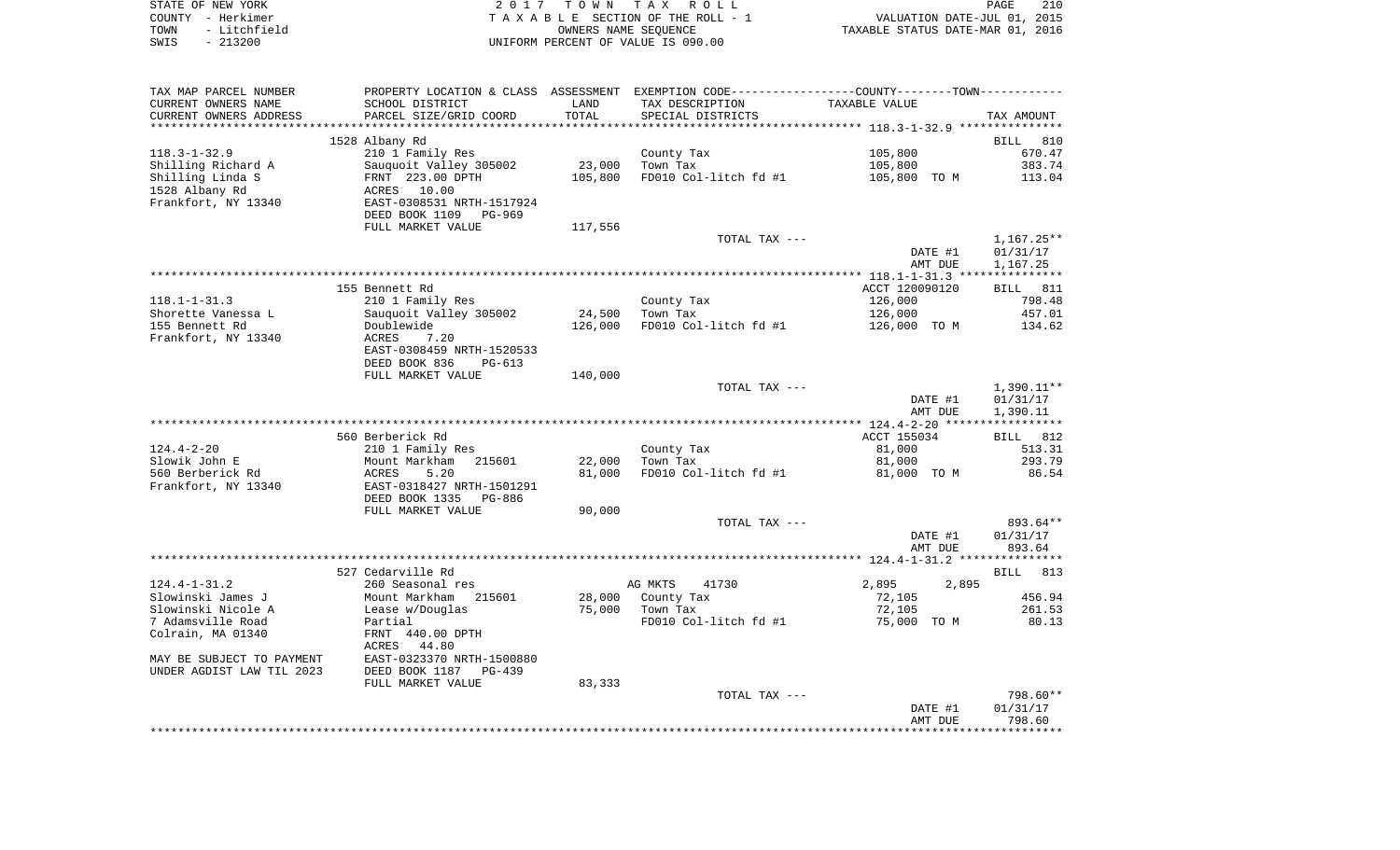|      | STATE OF NEW YORK | 2017 TOWN TAX ROLL                 | PAGE                             | 211 |
|------|-------------------|------------------------------------|----------------------------------|-----|
|      | COUNTY - Herkimer | TAXABLE SECTION OF THE ROLL - 1    | VALUATION DATE-JUL 01, 2015      |     |
| TOWN | - Litchfield      | OWNERS NAME SEOUENCE               | TAXABLE STATUS DATE-MAR 01, 2016 |     |
| SWIS | - 213200          | UNIFORM PERCENT OF VALUE IS 090.00 |                                  |     |

| TAX MAP PARCEL NUMBER     | PROPERTY LOCATION & CLASS ASSESSMENT EXEMPTION CODE---------------COUNTY-------TOWN---------- |        |                       |                    |                    |
|---------------------------|-----------------------------------------------------------------------------------------------|--------|-----------------------|--------------------|--------------------|
| CURRENT OWNERS NAME       | SCHOOL DISTRICT                                                                               | LAND   | TAX DESCRIPTION       | TAXABLE VALUE      |                    |
| CURRENT OWNERS ADDRESS    | PARCEL SIZE/GRID COORD                                                                        | TOTAL  | SPECIAL DISTRICTS     |                    | TAX AMOUNT         |
| ***********************   | *****************************                                                                 |        |                       |                    |                    |
|                           | 1271 Albany Rd                                                                                |        |                       | ACCT 166611        | BILL 814           |
| $118.3 - 1 - 42$          | 483 Converted Re                                                                              |        | County Tax            | 70,000             | 443.60             |
| Sluyter Scott             | Mount Markham<br>215601                                                                       | 13,400 | Town Tax              | 70,000             | 253.89             |
| Budine Patience M         | ACRES<br>1.70                                                                                 | 70,000 | School Relevy         |                    | 1,570.17           |
| 2240 State Route 51       | EAST-0307561 NRTH-1513229                                                                     |        | FD010 Col-litch fd #1 | 70,000 TO M        | 74.79              |
| Ilion, NY 13357           | DEED BOOK 1408<br>PG-94                                                                       |        |                       |                    |                    |
|                           | FULL MARKET VALUE                                                                             | 77,778 | TOTAL TAX ---         |                    | $2,342.45**$       |
|                           |                                                                                               |        |                       | DATE #1            | 01/31/17           |
|                           |                                                                                               |        |                       | AMT DUE            | 2,342.45           |
|                           |                                                                                               |        |                       |                    |                    |
|                           | 2240 State Route 51                                                                           |        |                       | ACCT 171855        | <b>BILL</b> 815    |
| $119.3 - 1 - 56.1$        | 210 1 Family Res                                                                              |        | County Tax            | 69,000             | 437.26             |
| Sluyter Scott             | Mount Markham<br>215601                                                                       | 20,700 | Town Tax              | 69,000             | 250.27             |
| Budine Patience M         | ACRES<br>4.50                                                                                 | 69,000 | School Relevy         |                    | 1,547.74           |
| 2240 State Route 51       | EAST-0337125 NRTH-1512403                                                                     |        | FD010 Col-litch fd #1 | 69,000 TO M        | 73.72              |
| Ilion, NY 13357           | DEED BOOK 1441<br>PG-868                                                                      |        |                       |                    |                    |
|                           | FULL MARKET VALUE                                                                             | 76,667 |                       |                    |                    |
|                           |                                                                                               |        | TOTAL TAX ---         |                    | $2,308.99**$       |
|                           |                                                                                               |        |                       | DATE #1            | 01/31/17           |
|                           |                                                                                               |        |                       | AMT DUE            | 2,308.99           |
|                           |                                                                                               |        |                       |                    |                    |
|                           | 117 Morris Rd                                                                                 |        |                       | ACCT 120014580     | <b>BILL</b> 816    |
| $118.4 - 1 - 26.1$        | 322 Rural vac>10                                                                              |        | County Tax            | 25,400             | 160.96             |
| Smith Christopher C       | Mount Markham<br>215601                                                                       | 25,400 | Town Tax              | 25,400             | 92.13              |
| Smith Marilina A          | Doublewide                                                                                    | 25,400 | School Relevy         |                    | 569.75             |
| 23791 Via Astorga         | ACRES 13.40                                                                                   |        | FD010 Col-litch fd #1 | 25,400 TO M        | 27.14              |
| Mission Viejo, CA 92691   | EAST-0325049 NRTH-1514379                                                                     |        |                       |                    |                    |
|                           | DEED BOOK 1146<br>PG-513                                                                      |        |                       |                    |                    |
|                           | FULL MARKET VALUE                                                                             | 28,222 | TOTAL TAX ---         |                    | 849.98**           |
|                           |                                                                                               |        |                       | DATE #1            | 01/31/17           |
|                           |                                                                                               |        |                       | AMT DUE            | 849.98             |
|                           |                                                                                               |        |                       |                    |                    |
|                           | Cedarville Rd                                                                                 |        |                       | ACCT 199231        | 817<br><b>BILL</b> |
| $124.2 - 1 - 14$          | 105 Vac farmland                                                                              |        | AG MKTS L 41720       | $\overline{0}$     | $\Omega$           |
| Smith James               | 215601<br>Mount Markham                                                                       | 43,300 | County Tax            | 43,300             | 274.40             |
| James Smith Living Trust  | 73.00<br>ACRES                                                                                | 43,300 | Town Tax              | 43,300             | 157.05             |
| 37 Herthum Rd             | EAST-0323727 NRTH-1510498                                                                     |        | FD010 Col-litch fd #1 | 43,300 TO M        | 46.26              |
| Whitesboro, NY 13492      | DEED BOOK 1613<br>PG-470                                                                      |        |                       |                    |                    |
|                           | FULL MARKET VALUE                                                                             | 48,111 |                       |                    |                    |
| PRIOR OWNER ON 3/01/2016  |                                                                                               |        |                       |                    |                    |
| Smith James               |                                                                                               |        |                       |                    |                    |
|                           |                                                                                               |        |                       |                    |                    |
| MAY BE SUBJECT TO PAYMENT |                                                                                               |        |                       |                    |                    |
| UNDER AGDIST LAW TIL 2020 |                                                                                               |        |                       |                    |                    |
|                           |                                                                                               |        | TOTAL TAX ---         |                    | 477.71**           |
|                           |                                                                                               |        |                       | DATE #1<br>AMT DUE | 01/31/17<br>477.71 |
|                           |                                                                                               |        |                       |                    |                    |
|                           |                                                                                               |        |                       |                    |                    |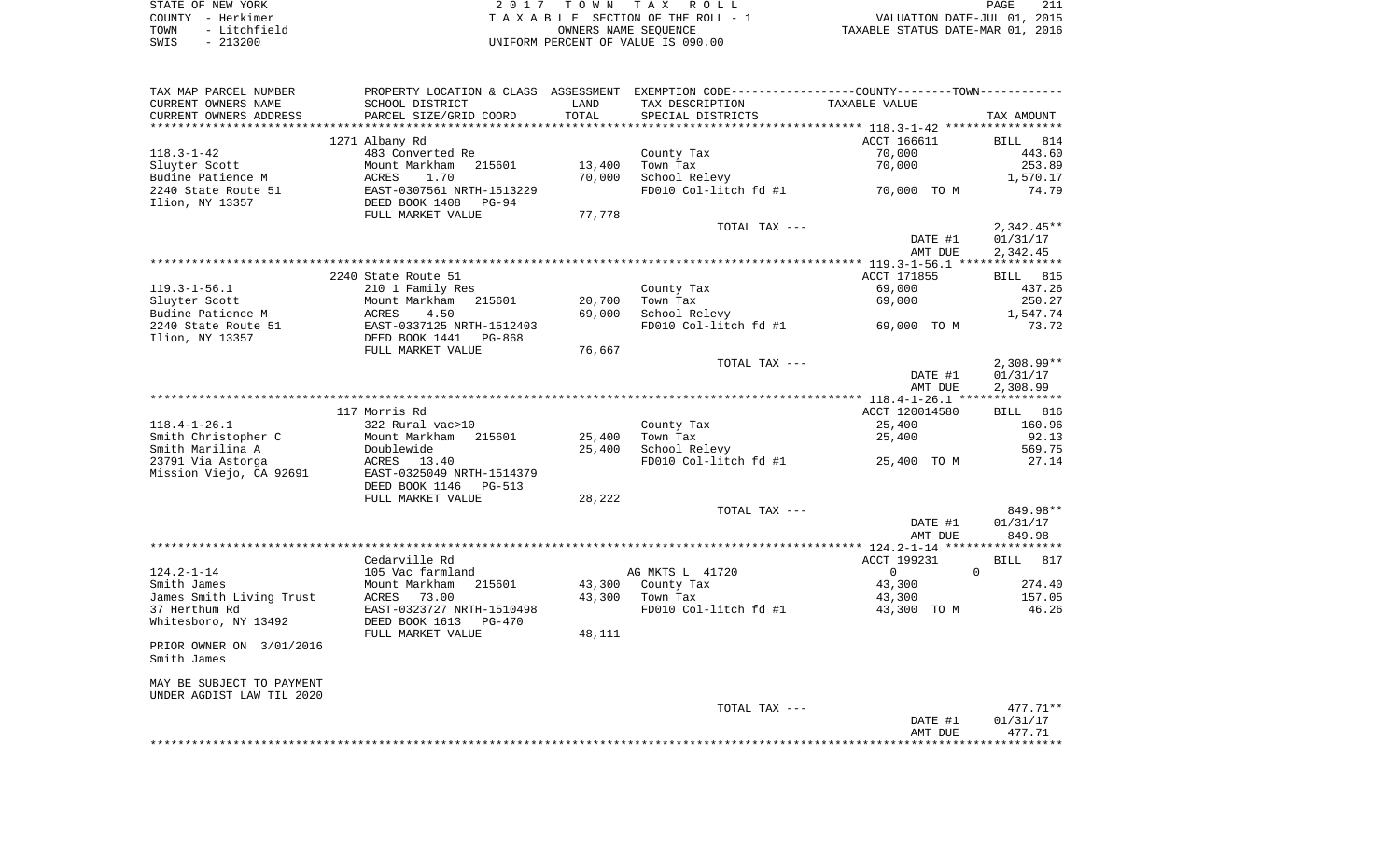| STATE OF NEW YORK                  |                                                 |         | 2017 TOWN TAX ROLL                                                                            |                                    | 212<br>PAGE        |
|------------------------------------|-------------------------------------------------|---------|-----------------------------------------------------------------------------------------------|------------------------------------|--------------------|
| COUNTY - Herkimer                  |                                                 |         | TAXABLE SECTION OF THE ROLL - 1                                                               | VALUATION DATE-JUL 01, 2015        |                    |
| - Litchfield<br>TOWN               |                                                 |         | OWNERS NAME SEOUENCE                                                                          | TAXABLE STATUS DATE-MAR 01, 2016   |                    |
| $-213200$<br>SWIS                  |                                                 |         | UNIFORM PERCENT OF VALUE IS 090.00                                                            |                                    |                    |
|                                    |                                                 |         |                                                                                               |                                    |                    |
|                                    |                                                 |         |                                                                                               |                                    |                    |
| TAX MAP PARCEL NUMBER              |                                                 |         | PROPERTY LOCATION & CLASS ASSESSMENT EXEMPTION CODE---------------COUNTY-------TOWN---------- |                                    |                    |
| CURRENT OWNERS NAME                | SCHOOL DISTRICT                                 | LAND    | TAX DESCRIPTION                                                                               | TAXABLE VALUE                      |                    |
| CURRENT OWNERS ADDRESS             | PARCEL SIZE/GRID COORD                          | TOTAL   | SPECIAL DISTRICTS                                                                             |                                    | TAX AMOUNT         |
|                                    |                                                 |         |                                                                                               |                                    |                    |
|                                    | Cedarville Rd                                   |         |                                                                                               | ACCT 199202                        | BILL<br>818        |
| $124.2 - 1 - 48.3$<br>Smith James  | 312 Vac w/imprv<br>Mount Markham<br>215601      | 4,000   | County Tax<br>Town Tax                                                                        | 22,000<br>22,000                   | 139.42<br>79.80    |
| James Smith Living Trust           | FRNT 400.00 DPTH                                | 22,000  | FD010 Col-litch fd #1                                                                         | 22,000 TO M                        | 23.50              |
| 37 Herthum Rd                      | 3.70<br>ACRES                                   |         |                                                                                               |                                    |                    |
| Whitesboro, NY 13492               | EAST-0323205 NRTH-1508096                       |         |                                                                                               |                                    |                    |
|                                    | DEED BOOK 1613 PG-304                           |         |                                                                                               |                                    |                    |
| PRIOR OWNER ON 3/01/2016           | FULL MARKET VALUE                               | 24,444  |                                                                                               |                                    |                    |
| Smith James                        |                                                 |         |                                                                                               |                                    |                    |
|                                    |                                                 |         |                                                                                               |                                    |                    |
| MAY BE SUBJECT TO PAYMENT          |                                                 |         |                                                                                               |                                    |                    |
| UNDER AGDIST LAW TIL 2018          |                                                 |         |                                                                                               |                                    |                    |
|                                    |                                                 |         | TOTAL TAX ---                                                                                 |                                    | $242.72**$         |
|                                    |                                                 |         |                                                                                               | DATE #1                            | 01/31/17           |
|                                    |                                                 |         |                                                                                               | AMT DUE                            | 242.72             |
|                                    |                                                 |         |                                                                                               |                                    |                    |
| $124.2 - 1 - 48.1$                 | 927 Jerusalem Hill Rd                           |         |                                                                                               | ACCT 120014520<br>31,700<br>31,700 | <b>BILL</b><br>819 |
| Smith Jeffrey D                    | 112 Dairy farm<br>Mount Markham<br>215601       |         | AGRIC 10 Y 41700<br>85,000 AG MKTS L 41720                                                    | $\Omega$                           | $\Omega$           |
| Smith Paige                        | FRNT 3955.00 DPTH                               |         | 260,000 AGRIC 10 Y 42100                                                                      | 15,000<br>15,000                   |                    |
| 927 Jerusalem Hill Rd              | ACRES 173.70                                    |         | County Tax                                                                                    | 213,300                            | 1,351.71           |
| Ilion, NY 13357                    | EAST-0322231 NRTH-1505872                       |         | Town Tax                                                                                      | 213,300                            | 773.65             |
|                                    | DEED BOOK 894<br>$PG-130$                       |         | FD010 Col-litch fd #1                                                                         | 260,000 TO M                       | 277.78             |
| MAY BE SUBJECT TO PAYMENT          | FULL MARKET VALUE                               | 288,889 |                                                                                               |                                    |                    |
| UNDER AGDIST LAW TIL 2020          |                                                 |         |                                                                                               |                                    |                    |
|                                    |                                                 |         | TOTAL TAX ---                                                                                 |                                    | $2,403.14**$       |
|                                    |                                                 |         |                                                                                               | DATE #1                            | 01/31/17           |
|                                    |                                                 |         |                                                                                               | AMT DUE                            | 2,403.14           |
|                                    |                                                 |         |                                                                                               |                                    |                    |
|                                    | 252 Cedarville Rd                               |         |                                                                                               | ACCT 183892                        | BILL 820           |
| $131.1 - 3 - 10$<br>Smith Thomas D | 210 1 Family Res                                |         | VET COM CT 41131                                                                              | 13,350<br>13,350                   |                    |
| 252 Cedarville Rd                  | Mount Markham 215601<br>FRNT 145.00 DPTH 135.00 | 59,400  | 7,900 VET DIS CT 41141<br>County Tax                                                          | 8,910<br>8,910<br>37,140           | 235.36             |
| Ilion, NY 13357                    | EAST-0325072 NRTH-1495556                       |         | Town Tax                                                                                      | 37,140                             | 134.71             |
|                                    | DEED BOOK 1519 PG-703                           |         | FD010 Col-litch fd #1                                                                         | 59,400 TO M                        | 63.46              |
|                                    | FULL MARKET VALUE                               | 66,000  |                                                                                               |                                    |                    |
|                                    |                                                 |         | TOTAL TAX ---                                                                                 |                                    | $433.53**$         |
|                                    |                                                 |         |                                                                                               | DATE #1                            | 01/31/17           |
|                                    |                                                 |         |                                                                                               | AMT DUE                            | 433.53             |
|                                    |                                                 |         |                                                                                               |                                    |                    |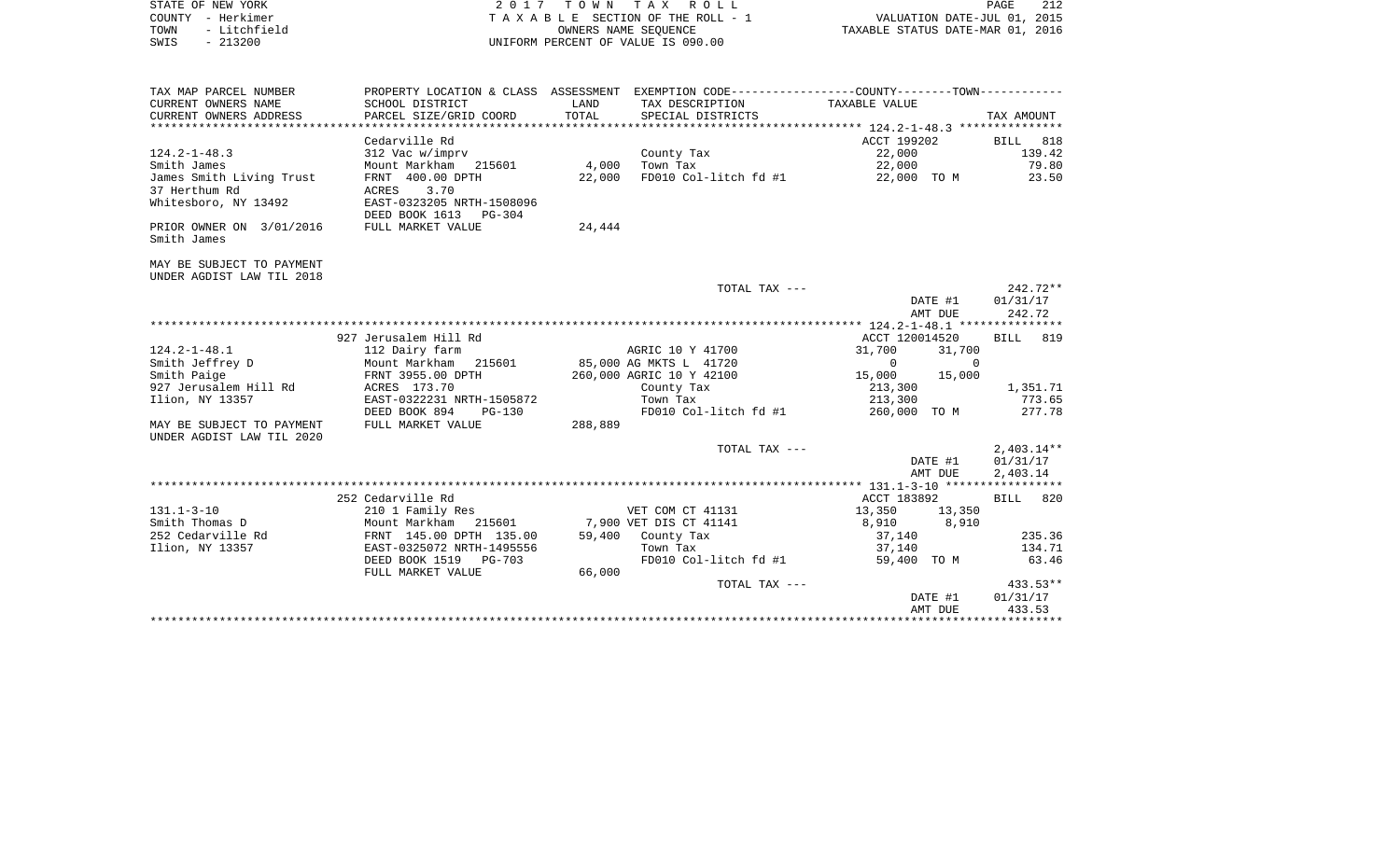|      | STATE OF NEW YORK | 2017 TOWN TAX ROLL                 | PAGE                             |  |
|------|-------------------|------------------------------------|----------------------------------|--|
|      | COUNTY - Herkimer | TAXABLE SECTION OF THE ROLL - 1    | VALUATION DATE-JUL 01, 2015      |  |
| TOWN | - Litchfield      | OWNERS NAME SEOUENCE               | TAXABLE STATUS DATE-MAR 01, 2016 |  |
| SWIS | $-213200$         | UNIFORM PERCENT OF VALUE IS 090.00 |                                  |  |

| TAX MAP PARCEL NUMBER                            |                                                                                                                          |                | PROPERTY LOCATION & CLASS ASSESSMENT EXEMPTION CODE----------------COUNTY-------TOWN---------- |                       |                      |
|--------------------------------------------------|--------------------------------------------------------------------------------------------------------------------------|----------------|------------------------------------------------------------------------------------------------|-----------------------|----------------------|
| CURRENT OWNERS NAME                              | SCHOOL DISTRICT                                                                                                          | LAND           | TAX DESCRIPTION                                                                                | TAXABLE VALUE         |                      |
| CURRENT OWNERS ADDRESS                           | PARCEL SIZE/GRID COORD                                                                                                   | TOTAL          | SPECIAL DISTRICTS                                                                              |                       | TAX AMOUNT           |
|                                                  |                                                                                                                          |                |                                                                                                |                       |                      |
|                                                  | Wall St                                                                                                                  |                |                                                                                                | ACCT 120011370        | <b>BILL</b><br>821   |
| $131.29 - 1 - 19$                                | 314 Rural vac<10                                                                                                         |                | County Tax                                                                                     | 3,100                 | 19.65                |
| Smith William J                                  | Mount Markham 215601                                                                                                     | 3,100          | Town Tax                                                                                       | 3,100                 | 11.24                |
| 44 Cottage St<br>Ilion, NY 13357                 | 20.00 DPTH 178.00<br>FRNT<br>0.24<br>ACRES<br>EAST-0326840 NRTH-1493325<br>DEED BOOK 1267<br>PG-362<br>FULL MARKET VALUE | 3,100<br>3,444 | FD010 Col-litch fd #1                                                                          | 3,100 TO M            | 3.31                 |
|                                                  |                                                                                                                          |                | TOTAL TAX ---                                                                                  |                       | $34.20**$            |
|                                                  |                                                                                                                          |                |                                                                                                | DATE #1<br>AMT DUE    | 01/31/17<br>34.20    |
|                                                  |                                                                                                                          |                |                                                                                                |                       |                      |
|                                                  | Griffith [off] Rd                                                                                                        |                |                                                                                                |                       | BILL<br>822          |
| $124.3 - 2 - 23$                                 | 105 Vac farmland                                                                                                         |                | County Tax                                                                                     | 7,000                 | 44.36                |
| Spooner Jack                                     | Mount Markham<br>215601                                                                                                  | 7,000          | Town Tax                                                                                       | 7,000                 | 25.39                |
| 377 Babcock Hill Road<br>West Winfield, NY 13491 | ACRES<br>14.00<br>EAST-0308684 NRTH-1496277                                                                              | 7,000          | FD010 Col-litch fd #1                                                                          | 7,000 TO M            | 7.48                 |
|                                                  | FULL MARKET VALUE                                                                                                        | 7,778          |                                                                                                |                       |                      |
|                                                  |                                                                                                                          |                | TOTAL TAX ---                                                                                  |                       | $77.23**$            |
|                                                  |                                                                                                                          |                |                                                                                                | DATE #1<br>AMT DUE    | 01/31/17<br>77.23    |
|                                                  |                                                                                                                          |                |                                                                                                |                       |                      |
|                                                  | 399 Rising Rd                                                                                                            |                |                                                                                                | ACCT 120009330        | BILL 823             |
| $124.3 - 2 - 19$                                 | 210 1 Family Res                                                                                                         |                | County Tax                                                                                     | 126,500               | 801.65               |
| Sprague Florence                                 | Mount Markham 215601                                                                                                     | 23,000         | Town Tax                                                                                       | 126,500               | 458.82               |
| 399 Rising Rd<br>West Winfield, NY 13491         | FRNT 841.00 DPTH<br>3.20<br>ACRES<br>EAST-0312564 NRTH-1499425<br>DEED BOOK 1494 PG-892                                  | 126,500        | FD010 Col-litch fd #1                                                                          | 126,500 TO M          | 135.15               |
|                                                  | FULL MARKET VALUE                                                                                                        | 140,556        | TOTAL TAX ---                                                                                  |                       | 1,395.62**           |
|                                                  |                                                                                                                          |                |                                                                                                | DATE #1<br>AMT DUE    | 01/31/17<br>1,395.62 |
|                                                  |                                                                                                                          |                |                                                                                                |                       |                      |
| $118.3 - 1 - 5.4$                                | 120 Bennett Rd<br>210 1 Family Res                                                                                       |                | County Tax                                                                                     | ACCT 148715<br>76,700 | BILL 824<br>486.06   |
| Spurlin Caroline                                 | Sauquoit Valley 305002                                                                                                   | 12,900         | Town Tax                                                                                       | 76,700                | 278.20               |
| 3105 5th St PL Northwest<br>Hickory, NC 28601    | FRNT 240.00 DPTH 180.00<br>0.99<br>ACRES<br>EAST-0307461 NRTH-1520314                                                    | 76,700         | FD010 Col-litch fd #1                                                                          | 76,700 TO M           | 81.95                |
|                                                  | DEED BOOK 1298<br>PG-229                                                                                                 |                |                                                                                                |                       |                      |
|                                                  | FULL MARKET VALUE                                                                                                        | 85,222         |                                                                                                |                       |                      |
|                                                  |                                                                                                                          |                | TOTAL TAX ---                                                                                  |                       | 846.21**             |
|                                                  |                                                                                                                          |                |                                                                                                | DATE #1<br>AMT DUE    | 01/31/17<br>846.21   |
|                                                  |                                                                                                                          |                |                                                                                                |                       |                      |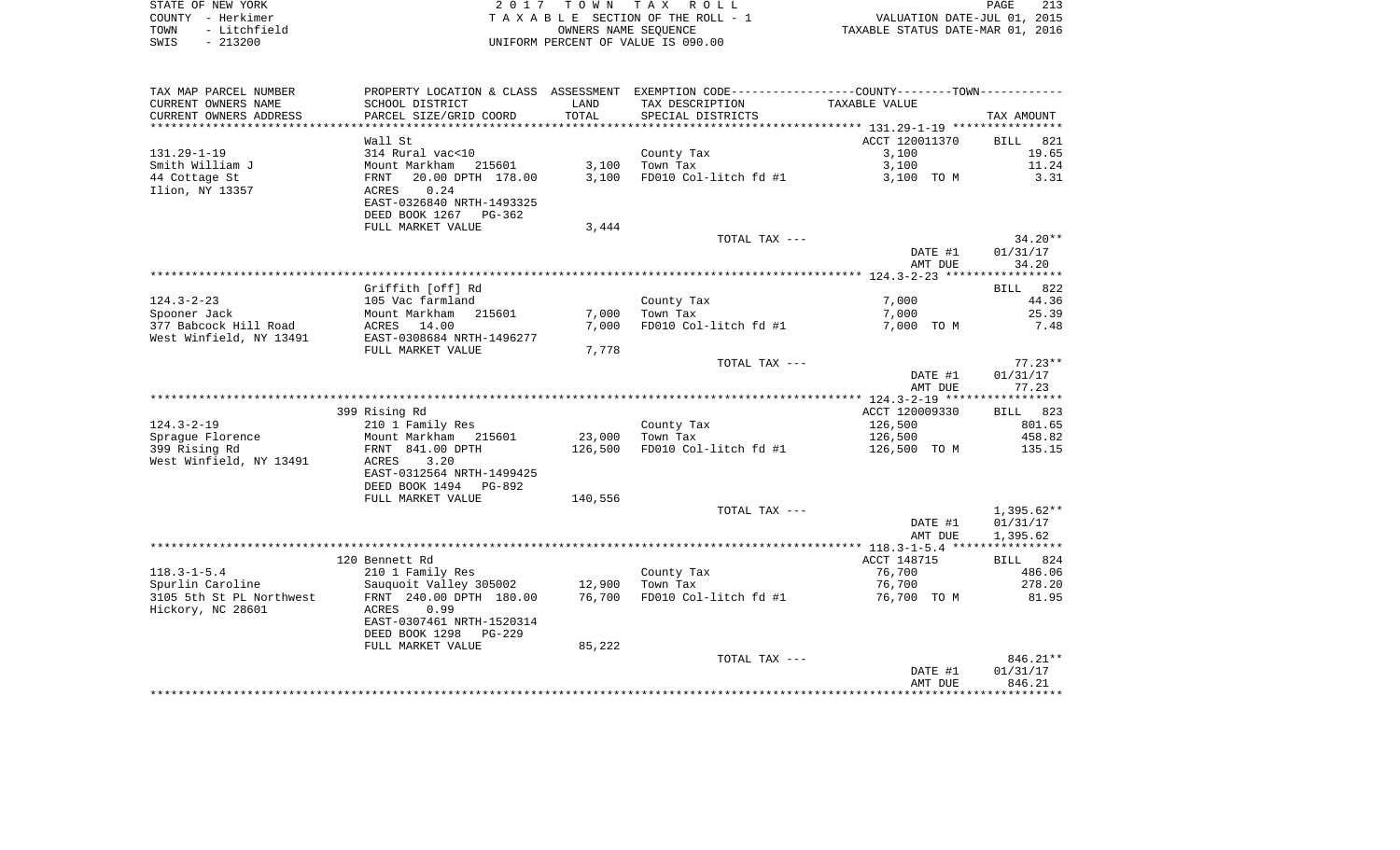| STATE OF NEW YORK    | 2017 TOWN TAX ROLL                 | 214<br>PAGE                      |
|----------------------|------------------------------------|----------------------------------|
| COUNTY - Herkimer    | TAXABLE SECTION OF THE ROLL - 1    | VALUATION DATE-JUL 01, 2015      |
| - Litchfield<br>TOWN | OWNERS NAME SEOUENCE               | TAXABLE STATUS DATE-MAR 01, 2016 |
| $-213200$<br>SWIS    | UNIFORM PERCENT OF VALUE IS 090.00 |                                  |

| TAX MAP PARCEL NUMBER  | PROPERTY LOCATION & CLASS ASSESSMENT EXEMPTION CODE----------------COUNTY--------TOWN---------- |        |                       |               |              |
|------------------------|-------------------------------------------------------------------------------------------------|--------|-----------------------|---------------|--------------|
| CURRENT OWNERS NAME    | SCHOOL DISTRICT                                                                                 | LAND   | TAX DESCRIPTION       | TAXABLE VALUE |              |
| CURRENT OWNERS ADDRESS | PARCEL SIZE/GRID COORD                                                                          | TOTAL  | SPECIAL DISTRICTS     |               | TAX AMOUNT   |
|                        |                                                                                                 |        |                       |               |              |
|                        | 499 Wheelock Rd                                                                                 |        |                       | ACCT 195950   | BILL 825     |
| $118.4 - 1 - 26.3$     | 210 1 Family Res                                                                                |        | County Tax            | 85,000        | 538.66       |
| St Onge Angela Marion  | Mount Markham 215601                                                                            | 13,700 | Town Tax              | 85,000        | 308.30       |
| 499 Wheelock Rd        | Doublewide                                                                                      | 85,000 | School Relevy         |               | 1,906.63     |
| Frankfort, NY 13340    | 1.30<br>ACRES                                                                                   |        | FD010 Col-litch fd #1 | 85,000 TO M   | 90.81        |
|                        | EAST-0324933 NRTH-1513637                                                                       |        |                       |               |              |
|                        | DEED BOOK 1592<br>PG-809                                                                        |        |                       |               |              |
|                        | FULL MARKET VALUE                                                                               | 94,444 |                       |               |              |
|                        |                                                                                                 |        | TOTAL TAX ---         |               | $2,844.40**$ |
|                        |                                                                                                 |        |                       | DATE #1       | 01/31/17     |
|                        |                                                                                                 |        |                       | AMT DUE       | 2,844.40     |
|                        |                                                                                                 |        |                       |               |              |
|                        | Jerusalem Hill Rd                                                                               |        |                       | ACCT 164621   | BILL 826     |
| $124.2 - 1 - 1.2$      | 314 Rural vac<10                                                                                |        | County Tax            | 4,100         | 25.98        |
| St. Onge Shawn C       | Mount Markham 215601                                                                            | 4,100  | Town Tax              | 4,100         | 14.87        |
| 2843 State Route 12B   | FRNT 185.00 DPTH 185.00                                                                         | 4,100  | School Relevy         |               | 91.97        |
| Hamilton, NY 13346     | 0.79<br>ACRES                                                                                   |        | FD010 Col-litch fd #1 | 4,100 TO M    | 4.38         |
|                        | EAST-0314188 NRTH-1511364                                                                       |        |                       |               |              |
|                        | DEED BOOK 1486 PG-58                                                                            |        |                       |               |              |
|                        | FULL MARKET VALUE                                                                               | 4,556  |                       |               |              |
|                        |                                                                                                 |        | TOTAL TAX ---         |               | 137.20**     |
|                        |                                                                                                 |        |                       | DATE #1       | 01/31/17     |
|                        |                                                                                                 |        |                       | AMT DUE       | 137.20       |
|                        |                                                                                                 |        |                       |               |              |
|                        | 437 Jerusalem Hill Rd                                                                           |        |                       | ACCT 178560   | BILL 827     |
| $124.2 - 1 - 2$        | 314 Rural vac<10                                                                                |        | County Tax            | 11,800        | 74.78        |
| St. Onge Shawn C       | Mount Markham 215601                                                                            | 11,800 | Town Tax              | 11,800        | 42.80        |
| 2843 State Route 12B   | FRNT 200.00 DPTH 185.00                                                                         | 11,800 | School Relevy         |               | 264.70       |
| Hamilton, NY 13346     | EAST-0314350 NRTH-1511369                                                                       |        | FD010 Col-litch fd #1 | 11,800 TO M   | 12.61        |
|                        | DEED BOOK 1486 PG-58                                                                            |        |                       |               |              |
|                        | FULL MARKET VALUE                                                                               | 13,111 |                       |               |              |
|                        |                                                                                                 |        | TOTAL TAX ---         |               | 394.89**     |
|                        |                                                                                                 |        |                       | DATE #1       | 01/31/17     |
|                        |                                                                                                 |        |                       | AMT DUE       | 394.89       |
|                        |                                                                                                 |        |                       |               |              |
|                        | Cemetery Rd                                                                                     |        |                       | ACCT 186255   | BILL 828     |
| $119.3 - 4 - 9$        | 314 Rural vac<10                                                                                |        | County Tax            | 8,200         | 51.96        |
| Stanley David          | Mount Markham<br>215601                                                                         | 8,200  | Town Tax              | 8,200         | 29.74        |
| 266 E Clark Street     | FRNT 200.00 DPTH                                                                                | 8,200  | FD010 Col-litch fd #1 | 8,200 TO M    | 8.76         |
| Ilion, NY 13357        | 2.60<br>ACRES                                                                                   |        |                       |               |              |
|                        | EAST-0326070 NRTH-1518426                                                                       |        |                       |               |              |
|                        | DEED BOOK 1533<br>PG-492                                                                        |        |                       |               |              |
|                        | FULL MARKET VALUE                                                                               | 9,111  |                       |               |              |
|                        |                                                                                                 |        | TOTAL TAX ---         |               | $90.46**$    |
|                        |                                                                                                 |        |                       | DATE #1       | 01/31/17     |
|                        |                                                                                                 |        |                       | AMT DUE       | 90.46        |
|                        |                                                                                                 |        |                       |               |              |
|                        |                                                                                                 |        |                       |               |              |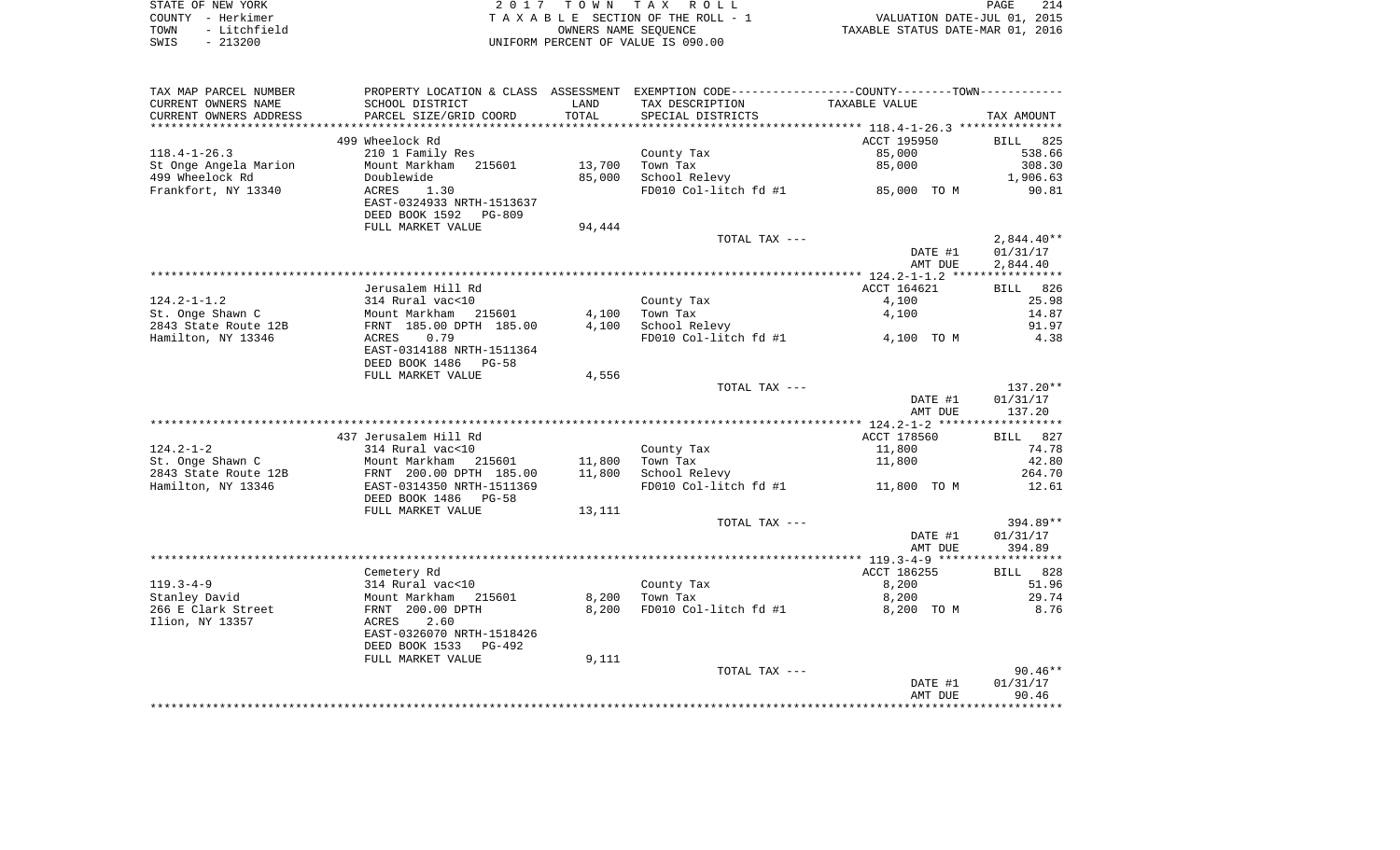| STATE OF NEW YORK    | 2017 TOWN TAX ROLL                 | 215<br><b>PAGE</b>               |
|----------------------|------------------------------------|----------------------------------|
| COUNTY - Herkimer    | TAXABLE SECTION OF THE ROLL - 1    | VALUATION DATE-JUL 01, 2015      |
| - Litchfield<br>TOWN | OWNERS NAME SEOUENCE               | TAXABLE STATUS DATE-MAR 01, 2016 |
| SWIS<br>$-213200$    | UNIFORM PERCENT OF VALUE IS 090.00 |                                  |

| TAX MAP PARCEL NUMBER  |                                            |         | PROPERTY LOCATION & CLASS ASSESSMENT EXEMPTION CODE---------------COUNTY-------TOWN---------- |                |                    |
|------------------------|--------------------------------------------|---------|-----------------------------------------------------------------------------------------------|----------------|--------------------|
| CURRENT OWNERS NAME    | SCHOOL DISTRICT                            | LAND    | TAX DESCRIPTION                                                                               | TAXABLE VALUE  |                    |
| CURRENT OWNERS ADDRESS | PARCEL SIZE/GRID COORD                     | TOTAL   | SPECIAL DISTRICTS                                                                             |                | TAX AMOUNT         |
| ********************** |                                            |         |                                                                                               |                |                    |
|                        | 264 Cemetery Rd                            |         |                                                                                               |                | 829<br>BILL        |
| $119.3 - 4 - 11$       | 210 1 Family Res                           |         | County Tax                                                                                    | 135,000        | 855.51             |
| Steenburg Lawrence     | Mount Markham<br>215601                    | 22,000  | Town Tax                                                                                      | 135,000        | 489.65             |
| Steenburg Lisa         | FRNT 250.00 DPTH                           | 135,000 | FD010 Col-litch fd #1                                                                         | 135,000 TO M   | 144.23             |
| 264 Cemetery Rd        | 5.30<br>ACRES                              |         |                                                                                               |                |                    |
| Frankfort, NY 13340    | EAST-0326712 NRTH-1517438                  |         |                                                                                               |                |                    |
|                        | DEED BOOK 920<br>$PG-123$                  |         |                                                                                               |                |                    |
|                        | FULL MARKET VALUE                          | 150,000 |                                                                                               |                |                    |
|                        |                                            |         | TOTAL TAX ---                                                                                 |                | $1,489.39**$       |
|                        |                                            |         |                                                                                               | DATE #1        | 01/31/17           |
|                        |                                            |         |                                                                                               | AMT DUE        | 1,489.39           |
|                        |                                            |         |                                                                                               |                |                    |
|                        | Cemetery Rd                                |         |                                                                                               |                | <b>BILL</b><br>830 |
| $119.3 - 4 - 12$       | 314 Rural vac<10                           |         | County Tax                                                                                    | 10,300         | 65.27              |
| Steenburg Lawrence     | Mount Markham<br>215601                    | 10,300  | Town Tax                                                                                      | 10,300         | 37.36              |
| Steenburg Lisa         | FRNT 250.00 DPTH                           | 10,300  | FD010 Col-litch fd #1                                                                         | 10,300 TO M    | 11.00              |
| 264 Cemetary Rd        | 5.50<br>ACRES                              |         |                                                                                               |                |                    |
| Frankfort, NY 13340    | EAST-0326470 NRTH-1517508                  |         |                                                                                               |                |                    |
|                        | DEED BOOK 938<br>PG-362                    |         |                                                                                               |                |                    |
|                        | FULL MARKET VALUE                          | 11,444  |                                                                                               |                |                    |
|                        |                                            |         | TOTAL TAX ---                                                                                 |                | $113.63**$         |
|                        |                                            |         |                                                                                               | DATE #1        | 01/31/17           |
|                        |                                            |         |                                                                                               | AMT DUE        | 113.63             |
|                        |                                            |         |                                                                                               |                |                    |
|                        | 427 Bennett Rd                             |         |                                                                                               | ACCT 120005730 | 831<br>BILL        |
| $118.4 - 1 - 3$        | 210 1 Family Res                           |         | County Tax                                                                                    | 185,000        | 1,172.37           |
| Stephan Christian      | Mount Markham<br>215601                    | 33,200  | Town Tax                                                                                      | 185,000        | 671.01             |
| Stephan Michelle       | 59.60<br>ACRES                             | 185,000 | FD010 Col-litch fd #1                                                                         | 185,000 TO M   | 197.65             |
| PO Box 223             | EAST-0314548 NRTH-1520811                  |         |                                                                                               |                |                    |
| Sauquoit, NY 13456     | DEED BOOK 898<br>$PG-531$                  |         |                                                                                               |                |                    |
|                        | FULL MARKET VALUE                          | 205,556 |                                                                                               |                |                    |
|                        |                                            |         | TOTAL TAX ---                                                                                 |                | $2,041.03**$       |
|                        |                                            |         |                                                                                               | DATE #1        | 01/31/17           |
|                        |                                            |         |                                                                                               | AMT DUE        | 2,041.03           |
|                        | 2077 Graffenburg Rd                        |         |                                                                                               | ACCT 120012240 | BILL 832           |
| $118.1 - 1 - 5$        |                                            |         |                                                                                               | 153,300        | 971.48             |
| Stephan Lynn B         | 210 1 Family Res<br>Sauquoit Valley 305002 | 14,500  | County Tax<br>Town Tax                                                                        | 153,300        | 556.03             |
| 2077 Graffenburg Rd    | ACRES<br>1.70                              | 153,300 | FD010 Col-litch fd #1                                                                         | 153,300 TO M   | 163.79             |
| Sauquoit, NY 13456     | EAST-0301604 NRTH-1524188                  |         |                                                                                               |                |                    |
|                        | DEED BOOK 763<br>$PG-423$                  |         |                                                                                               |                |                    |
|                        | FULL MARKET VALUE                          | 170,333 |                                                                                               |                |                    |
|                        |                                            |         | TOTAL TAX ---                                                                                 |                | $1,691.30**$       |
|                        |                                            |         |                                                                                               | DATE #1        | 01/31/17           |
|                        |                                            |         |                                                                                               | AMT DUE        | 1,691.30           |
|                        |                                            |         |                                                                                               |                |                    |
|                        |                                            |         |                                                                                               |                |                    |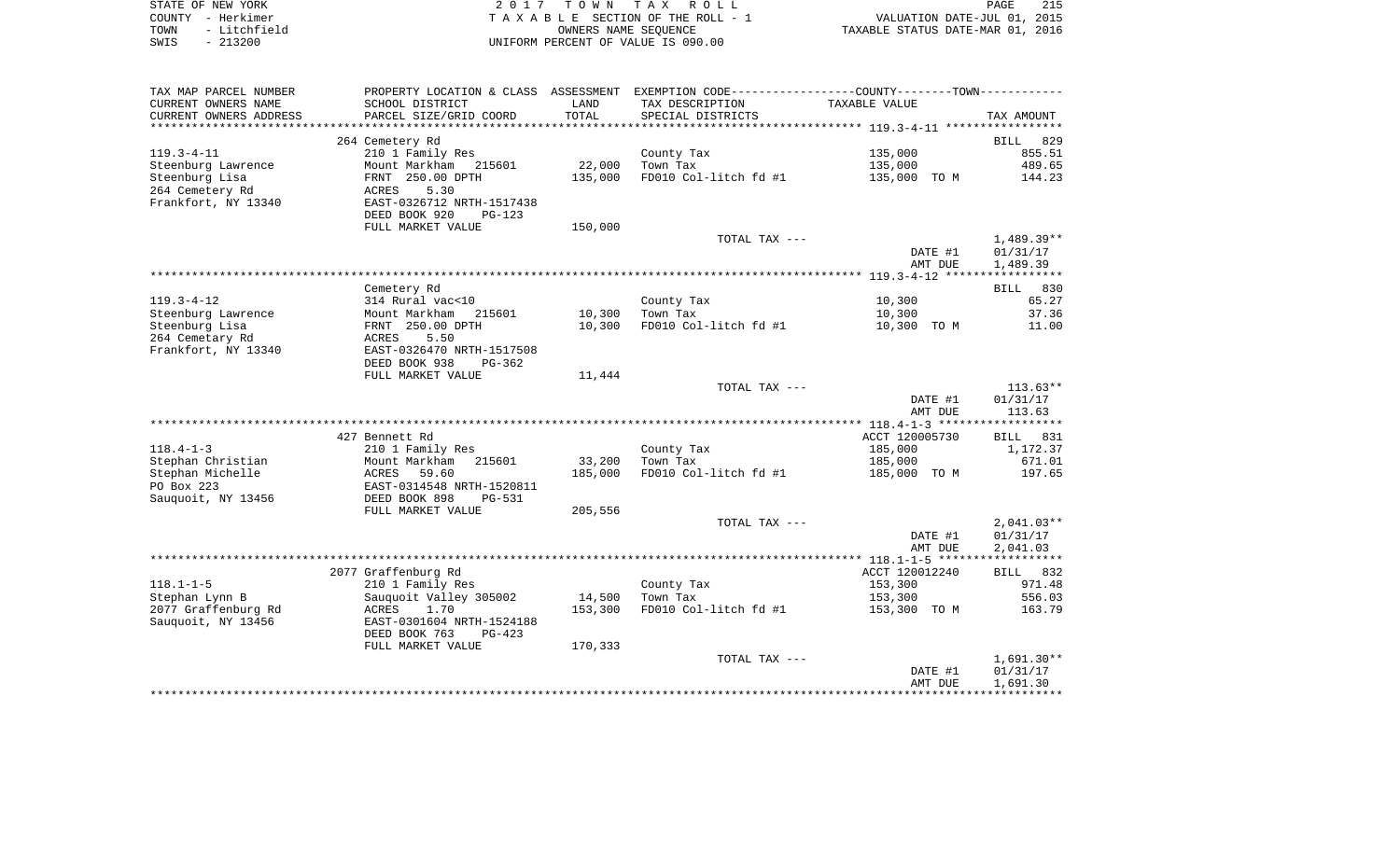|      | STATE OF NEW YORK | 2017 TOWN TAX ROLL                 | PAGE                             | 216 |
|------|-------------------|------------------------------------|----------------------------------|-----|
|      | COUNTY - Herkimer | TAXABLE SECTION OF THE ROLL - 1    | VALUATION DATE-JUL 01, 2015      |     |
| TOWN | - Litchfield      | OWNERS NAME SEOUENCE               | TAXABLE STATUS DATE-MAR 01, 2016 |     |
| SWIS | $-213200$         | UNIFORM PERCENT OF VALUE IS 090.00 |                                  |     |

 $\begin{array}{c} 216 \\ 2015 \\ 2016 \end{array}$ 

| TAX MAP PARCEL NUMBER      |                                 |         | PROPERTY LOCATION & CLASS ASSESSMENT EXEMPTION CODE---------------COUNTY-------TOWN--------- |                |                    |
|----------------------------|---------------------------------|---------|----------------------------------------------------------------------------------------------|----------------|--------------------|
| CURRENT OWNERS NAME        | SCHOOL DISTRICT                 | LAND    | TAX DESCRIPTION                                                                              | TAXABLE VALUE  |                    |
| CURRENT OWNERS ADDRESS     | PARCEL SIZE/GRID COORD          | TOTAL   | SPECIAL DISTRICTS                                                                            |                | TAX AMOUNT         |
|                            |                                 |         |                                                                                              |                |                    |
|                            | Dugan Road Off                  |         |                                                                                              |                | <b>BILL</b><br>833 |
| $124.3 - 2 - 27$           | 105 Vac farmland                |         | County Tax                                                                                   | 1,200          | 7.60               |
| Stephan William H          | Mount Markham<br>215601         | 1,200   | Town Tax                                                                                     | 1,200          | 4.35               |
| Stephan Audrey J           | ACRES<br>3.80                   | 1,200   |                                                                                              |                |                    |
| 1515 East Street           | EAST-0302874 NRTH-1497011       |         |                                                                                              |                |                    |
| Clayville, NY 13322        |                                 |         |                                                                                              |                |                    |
|                            | FULL MARKET VALUE               | 1,333   |                                                                                              |                |                    |
|                            |                                 |         | TOTAL TAX ---                                                                                |                | $11.95**$          |
|                            |                                 |         |                                                                                              | DATE #1        | 01/31/17           |
|                            |                                 |         |                                                                                              | AMT DUE        | 11.95              |
|                            |                                 |         |                                                                                              |                |                    |
|                            | 604 Albany Rd                   |         |                                                                                              | ACCT 194044    | BILL 834           |
| $124.3 - 2 - 16$           | 210 1 Family Res                |         | VET WAR CT 41121                                                                             | 8,010<br>8,010 |                    |
| Sterling Frederick & Donna | Mount Markham<br>215601         | 24,200  | County Tax                                                                                   | 101,990        | 646.33             |
| Sterling Michael A         | 4.60<br>ACRES                   | 110,000 | Town Tax                                                                                     | 101,990        | 369.92             |
| 604 Albany Rd              | EAST-0311275 NRTH-1500787       |         | FD010 Col-litch fd #1                                                                        | 110,000 TO M   | 117.52             |
| West Winfield, NY 13491    | DEED BOOK 1580<br>$PG-443$      |         |                                                                                              |                |                    |
|                            | FULL MARKET VALUE               | 122,222 |                                                                                              |                |                    |
|                            |                                 |         | TOTAL TAX ---                                                                                |                | $1,133.77**$       |
|                            |                                 |         |                                                                                              | DATE #1        | 01/31/17           |
|                            |                                 |         |                                                                                              | AMT DUE        | 1,133.77           |
|                            |                                 |         |                                                                                              |                |                    |
|                            | 1127 Cedarville Rd              |         |                                                                                              | ACCT 120009690 | BILL<br>835        |
| $119.3 - 1 - 34$           | 210 1 Family Res                |         | County Tax                                                                                   | 62,600         | 396.71             |
|                            |                                 |         |                                                                                              |                |                    |
| Sterling William           | Mount Markham<br>215601         | 13,200  | Town Tax                                                                                     | 62,600         | 227.05             |
| Sterling Elizabeth         | FRNT 184.64 DPTH 246.57         | 62,600  | FD010 Col-litch fd #1                                                                        | 62,600 TO M    | 66.88              |
| 1127 Cedarville Rd         | 1.09<br>ACRES                   |         |                                                                                              |                |                    |
| Ilion, NY 13357            | EAST-0324976 NRTH-1513049       |         |                                                                                              |                |                    |
|                            | DEED BOOK 700<br><b>PG-507</b>  |         |                                                                                              |                |                    |
|                            | FULL MARKET VALUE               | 69,556  |                                                                                              |                |                    |
|                            |                                 |         | TOTAL TAX ---                                                                                |                | $690.64**$         |
|                            |                                 |         |                                                                                              | DATE #1        | 01/31/17           |
|                            |                                 |         |                                                                                              | AMT DUE        | 690.64             |
|                            |                                 |         |                                                                                              |                |                    |
|                            | 623 Silver St                   |         |                                                                                              | ACCT 160402    | 836<br>BILL        |
| $119.3 - 1 - 21.3$         | 210 1 Family Res                |         | County Tax                                                                                   | 75,000         | 475.29             |
| Stickles Michael S         | Mount Markham<br>215601         | 15,000  | Town Tax                                                                                     | 75,000         | 272.03             |
| 623 Silver St              | FRNT 239.00 DPTH                | 75,000  | FD010 Col-litch fd #1                                                                        | 75,000 TO M    | 80.13              |
| Ilion, NY 13357            | 1.90<br>ACRES                   |         |                                                                                              |                |                    |
|                            | EAST-0330509 NRTH-1514442       |         |                                                                                              |                |                    |
|                            | DEED BOOK 1367<br><b>PG-550</b> |         |                                                                                              |                |                    |
|                            | FULL MARKET VALUE               | 83,333  |                                                                                              |                |                    |
|                            |                                 |         | TOTAL TAX ---                                                                                |                | $827.45**$         |
|                            |                                 |         |                                                                                              | DATE #1        | 01/31/17           |
|                            |                                 |         |                                                                                              | AMT DUE        | 827.45             |
|                            |                                 |         |                                                                                              |                |                    |
|                            |                                 |         |                                                                                              |                |                    |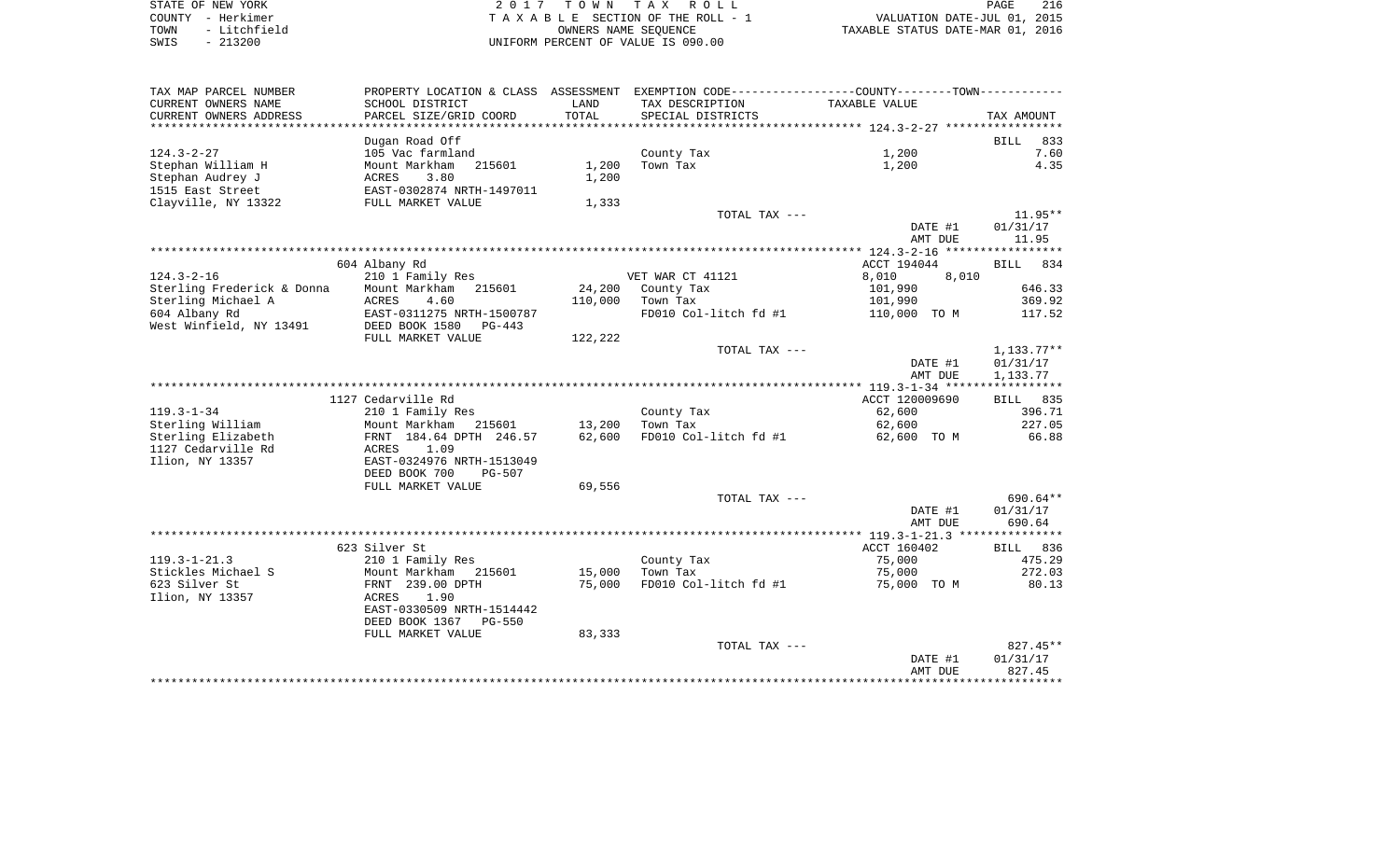| STATE OF NEW YORK    | 2017 TOWN TAX ROLL                 | PAGE                             |
|----------------------|------------------------------------|----------------------------------|
| COUNTY - Herkimer    | TAXABLE SECTION OF THE ROLL - 1    | VALUATION DATE-JUL 01, 2015      |
| - Litchfield<br>TOWN | OWNERS NAME SEOUENCE               | TAXABLE STATUS DATE-MAR 01, 2016 |
| $-213200$<br>SWIS    | UNIFORM PERCENT OF VALUE IS 090.00 |                                  |

| TAX MAP PARCEL NUMBER  |                                 |        |                       | PROPERTY LOCATION & CLASS ASSESSMENT EXEMPTION CODE---------------COUNTY-------TOWN---------- |             |
|------------------------|---------------------------------|--------|-----------------------|-----------------------------------------------------------------------------------------------|-------------|
| CURRENT OWNERS NAME    | SCHOOL DISTRICT                 | LAND   | TAX DESCRIPTION       | TAXABLE VALUE                                                                                 |             |
| CURRENT OWNERS ADDRESS | PARCEL SIZE/GRID COORD          | TOTAL  | SPECIAL DISTRICTS     |                                                                                               | TAX AMOUNT  |
| ********************** | ***********************         |        |                       |                                                                                               |             |
|                        | Berberick Rd                    |        |                       | ACCT 120015180                                                                                | BILL<br>837 |
| $124.4 - 1 - 26.1$     | 314 Rural vac<10                |        | County Tax            | 24,000                                                                                        | 152.09      |
| Stockigt Ernest        | Mount Markham<br>215601         | 24,000 | Town Tax              | 24,000                                                                                        | 87.05       |
| Stockigt Roberta       | ACRES<br>49.00                  | 24,000 | FD010 Col-litch fd #1 | 24,000 TO M                                                                                   | 25.64       |
| 589 Berberick Rd       | EAST-0316924 NRTH-1502257       |        |                       |                                                                                               |             |
| Frankfort, NY 13340    | DEED BOOK 679<br>$PG-390$       |        |                       |                                                                                               |             |
|                        | FULL MARKET VALUE               | 26,667 |                       |                                                                                               | $264.78**$  |
|                        |                                 |        | TOTAL TAX ---         |                                                                                               | 01/31/17    |
|                        |                                 |        |                       | DATE #1<br>AMT DUE                                                                            | 264.78      |
|                        |                                 |        |                       |                                                                                               |             |
|                        | 589 Berberick Rd                |        |                       |                                                                                               | BILL 838    |
| $124.4 - 1 - 26.6$     | 210 1 Family Res                |        | County Tax            | 38,000                                                                                        | 240.81      |
| Stockigt Ernest        | Mount Markham<br>215601         | 13,200 | Town Tax              | 38,000                                                                                        | 137.83      |
| Stockigt Roberta       | Remainder 26.1 (04 split)       | 38,000 | FD010 Col-litch fd #1 | 38,000 TO M                                                                                   | 40.60       |
| 589 Berberick Road     | FRNT 165.00 DPTH 295.00         |        |                       |                                                                                               |             |
| Frankfort, NY 13340    | 0.68<br>ACRES                   |        |                       |                                                                                               |             |
|                        | EAST-0318027 NRTH-1502230       |        |                       |                                                                                               |             |
|                        | FULL MARKET VALUE               | 42,222 |                       |                                                                                               |             |
|                        |                                 |        | TOTAL TAX ---         |                                                                                               | $419.24**$  |
|                        |                                 |        |                       | DATE #1                                                                                       | 01/31/17    |
|                        |                                 |        |                       | AMT DUE                                                                                       | 419.24      |
|                        |                                 |        |                       |                                                                                               |             |
|                        | Rider Rd                        |        |                       |                                                                                               | BILL 839    |
| $124.3 - 1 - 58.1$     | 314 Rural vac<10                |        | County Tax            | 7,000                                                                                         | 44.36       |
| Stone Joshua L         | Mount Markham<br>215601         | 7,000  | Town Tax              | 7,000                                                                                         | 25.39       |
| Dugan Ashlee R         | FRNT 125.00 DPTH 200.00         | 7,000  | FD010 Col-litch fd #1 | 7,000 TO M                                                                                    | 7.48        |
| 444 Rider Rd           | ACRES<br>0.57                   |        |                       |                                                                                               |             |
| Clayville, NY 13322    | EAST-0309581 NRTH-1503093       |        |                       |                                                                                               |             |
|                        | DEED BOOK 1245<br><b>PG-526</b> |        |                       |                                                                                               |             |
|                        | FULL MARKET VALUE               | 7,778  | TOTAL TAX ---         |                                                                                               | $77.23**$   |
|                        |                                 |        |                       | DATE #1                                                                                       | 01/31/17    |
|                        |                                 |        |                       | AMT DUE                                                                                       | 77.23       |
|                        |                                 |        |                       |                                                                                               |             |
|                        | 444 Rider Rd                    |        |                       |                                                                                               | BILL 840    |
| $124.3 - 1 - 58.2$     | 210 1 Family Res                |        | County Tax            | 66,100                                                                                        | 418.89      |
| Stone Joshua L         | Mount Markham 215601            | 9,100  | Town Tax              | 66,100                                                                                        | 239.75      |
| Dugan Ashlee R         | (transferred $w/58.1$ (2000)    | 66,100 | FD010 Col-litch fd #1 | 66,100 TO M                                                                                   | 70.62       |
| 444 Rider Rd           | 75.00 DPTH 200.00<br>FRNT       |        |                       |                                                                                               |             |
| Clayville, NY 13322    | 0.34<br>ACRES                   |        |                       |                                                                                               |             |
|                        | EAST-0309488 NRTH-1503128       |        |                       |                                                                                               |             |
|                        | DEED BOOK 1245<br>PG-526        |        |                       |                                                                                               |             |
|                        | FULL MARKET VALUE               | 73,444 |                       |                                                                                               |             |
|                        |                                 |        | TOTAL TAX ---         |                                                                                               | $729.26**$  |
|                        |                                 |        |                       | DATE #1                                                                                       | 01/31/17    |
|                        |                                 |        |                       | AMT DUE                                                                                       | 729.26      |
|                        |                                 |        |                       |                                                                                               |             |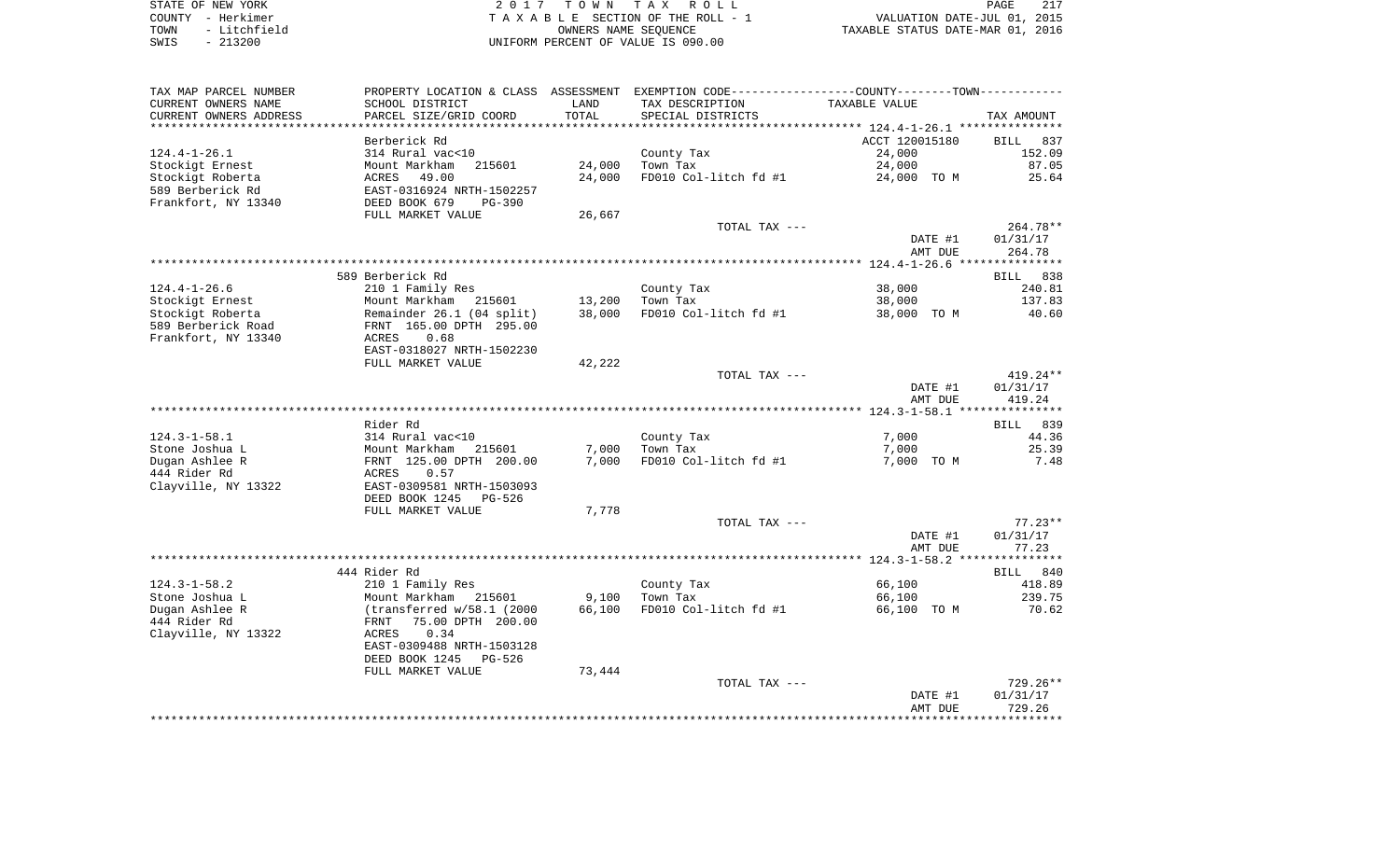|      | STATE OF NEW YORK | 2017 TOWN TAX ROLL                 | PAGE                             | 218 |
|------|-------------------|------------------------------------|----------------------------------|-----|
|      | COUNTY - Herkimer | TAXABLE SECTION OF THE ROLL - 1    | VALUATION DATE-JUL 01, 2015      |     |
|      | TOWN - Litchfield | OWNERS NAME SEOUENCE               | TAXABLE STATUS DATE-MAR 01, 2016 |     |
| SWIS | - 213200          | UNIFORM PERCENT OF VALUE IS 090.00 |                                  |     |

| $125.1 - 2 - 51.1$<br>Sweeney David<br>Sweeney Donna<br>1173 State Route 51<br>Ilion, NY 13357<br>$125.1 - 2 - 51.2$<br>Sweeney Donna<br>1773 State Route 51<br>Ilion, NY 13357 | 270 Mfg housing<br>Mount Markham<br>215601<br>FRNT 401.10 DPTH 180.00<br>0.83<br>ACRES<br>EAST-0331214 NRTH-1506429<br>DEED BOOK 1301<br>$PG-554$<br>FULL MARKET VALUE<br>1773 State Route 51<br>210 1 Family Res<br>Mount Markham<br>215601<br>ACRES<br>1.20 BANK<br>135<br>EAST-0331177 NRTH-1506689<br>DEED BOOK 874<br>$PG-67$<br>FULL MARKET VALUE | 11,600<br>49,700<br>55,222<br>13,400<br>77,800<br>86,444 | County Tax<br>Town Tax<br>School Relevy<br>FD010 Col-litch fd #1<br>TOTAL TAX ---<br>County Tax<br>Town Tax<br>FD010 Col-litch fd #1<br>TOTAL TAX --- | 49,700<br>49,700<br>49,700 TO M<br>DATE #1<br>AMT DUE<br>ACCT 120090112<br>77,800<br>77,800<br>77,800 TO M<br>DATE #1<br>AMT DUE | 314.96<br>180.26<br>520.45<br>53.10<br>$1,068.77**$<br>01/31/17<br>1,068.77<br>BILL 844<br>493.03<br>282.18<br>83.12<br>858.33**<br>01/31/17<br>858.33 |
|---------------------------------------------------------------------------------------------------------------------------------------------------------------------------------|---------------------------------------------------------------------------------------------------------------------------------------------------------------------------------------------------------------------------------------------------------------------------------------------------------------------------------------------------------|----------------------------------------------------------|-------------------------------------------------------------------------------------------------------------------------------------------------------|----------------------------------------------------------------------------------------------------------------------------------|--------------------------------------------------------------------------------------------------------------------------------------------------------|
|                                                                                                                                                                                 |                                                                                                                                                                                                                                                                                                                                                         |                                                          |                                                                                                                                                       |                                                                                                                                  |                                                                                                                                                        |
|                                                                                                                                                                                 |                                                                                                                                                                                                                                                                                                                                                         |                                                          |                                                                                                                                                       |                                                                                                                                  |                                                                                                                                                        |
|                                                                                                                                                                                 |                                                                                                                                                                                                                                                                                                                                                         |                                                          |                                                                                                                                                       |                                                                                                                                  |                                                                                                                                                        |
|                                                                                                                                                                                 |                                                                                                                                                                                                                                                                                                                                                         |                                                          |                                                                                                                                                       |                                                                                                                                  |                                                                                                                                                        |
|                                                                                                                                                                                 |                                                                                                                                                                                                                                                                                                                                                         |                                                          |                                                                                                                                                       |                                                                                                                                  |                                                                                                                                                        |
|                                                                                                                                                                                 |                                                                                                                                                                                                                                                                                                                                                         |                                                          |                                                                                                                                                       |                                                                                                                                  |                                                                                                                                                        |
|                                                                                                                                                                                 |                                                                                                                                                                                                                                                                                                                                                         |                                                          |                                                                                                                                                       |                                                                                                                                  |                                                                                                                                                        |
|                                                                                                                                                                                 |                                                                                                                                                                                                                                                                                                                                                         |                                                          |                                                                                                                                                       |                                                                                                                                  |                                                                                                                                                        |
|                                                                                                                                                                                 |                                                                                                                                                                                                                                                                                                                                                         |                                                          |                                                                                                                                                       |                                                                                                                                  |                                                                                                                                                        |
|                                                                                                                                                                                 |                                                                                                                                                                                                                                                                                                                                                         |                                                          |                                                                                                                                                       |                                                                                                                                  |                                                                                                                                                        |
|                                                                                                                                                                                 |                                                                                                                                                                                                                                                                                                                                                         |                                                          |                                                                                                                                                       |                                                                                                                                  |                                                                                                                                                        |
|                                                                                                                                                                                 |                                                                                                                                                                                                                                                                                                                                                         |                                                          |                                                                                                                                                       |                                                                                                                                  |                                                                                                                                                        |
|                                                                                                                                                                                 |                                                                                                                                                                                                                                                                                                                                                         |                                                          |                                                                                                                                                       |                                                                                                                                  |                                                                                                                                                        |
|                                                                                                                                                                                 |                                                                                                                                                                                                                                                                                                                                                         |                                                          |                                                                                                                                                       |                                                                                                                                  |                                                                                                                                                        |
|                                                                                                                                                                                 |                                                                                                                                                                                                                                                                                                                                                         |                                                          |                                                                                                                                                       |                                                                                                                                  |                                                                                                                                                        |
|                                                                                                                                                                                 |                                                                                                                                                                                                                                                                                                                                                         |                                                          |                                                                                                                                                       |                                                                                                                                  |                                                                                                                                                        |
|                                                                                                                                                                                 |                                                                                                                                                                                                                                                                                                                                                         |                                                          |                                                                                                                                                       |                                                                                                                                  |                                                                                                                                                        |
|                                                                                                                                                                                 |                                                                                                                                                                                                                                                                                                                                                         |                                                          |                                                                                                                                                       |                                                                                                                                  |                                                                                                                                                        |
|                                                                                                                                                                                 |                                                                                                                                                                                                                                                                                                                                                         |                                                          |                                                                                                                                                       |                                                                                                                                  |                                                                                                                                                        |
|                                                                                                                                                                                 |                                                                                                                                                                                                                                                                                                                                                         |                                                          |                                                                                                                                                       |                                                                                                                                  |                                                                                                                                                        |
|                                                                                                                                                                                 | 1761 State Route 51                                                                                                                                                                                                                                                                                                                                     |                                                          |                                                                                                                                                       | ACCT 149372                                                                                                                      | BILL 843                                                                                                                                               |
|                                                                                                                                                                                 |                                                                                                                                                                                                                                                                                                                                                         |                                                          |                                                                                                                                                       |                                                                                                                                  |                                                                                                                                                        |
|                                                                                                                                                                                 |                                                                                                                                                                                                                                                                                                                                                         |                                                          |                                                                                                                                                       | AMT DUE                                                                                                                          | 26.47                                                                                                                                                  |
|                                                                                                                                                                                 |                                                                                                                                                                                                                                                                                                                                                         |                                                          |                                                                                                                                                       | DATE #1                                                                                                                          | 01/31/17                                                                                                                                               |
|                                                                                                                                                                                 |                                                                                                                                                                                                                                                                                                                                                         |                                                          | TOTAL TAX ---                                                                                                                                         |                                                                                                                                  | $26.47**$                                                                                                                                              |
|                                                                                                                                                                                 | FULL MARKET VALUE                                                                                                                                                                                                                                                                                                                                       | 2,667                                                    |                                                                                                                                                       |                                                                                                                                  |                                                                                                                                                        |
|                                                                                                                                                                                 | EAST-0337066 NRTH-1513001                                                                                                                                                                                                                                                                                                                               |                                                          |                                                                                                                                                       |                                                                                                                                  |                                                                                                                                                        |
| Ilion, NY 13357                                                                                                                                                                 | 0.38<br>ACRES                                                                                                                                                                                                                                                                                                                                           |                                                          |                                                                                                                                                       |                                                                                                                                  |                                                                                                                                                        |
| 78 Montgomery Street                                                                                                                                                            | 70.00 DPTH 236.00<br>FRNT                                                                                                                                                                                                                                                                                                                               | 2,400                                                    | FD010 Col-litch fd #1                                                                                                                                 | 2,400 TO M                                                                                                                       | 2.56                                                                                                                                                   |
| Susan Potter                                                                                                                                                                    | Mount Markham<br>215601                                                                                                                                                                                                                                                                                                                                 | 2,400                                                    | Town Tax                                                                                                                                              | 2,400                                                                                                                            | 8.70                                                                                                                                                   |
| $119.3 - 1 - 52$                                                                                                                                                                | 314 Rural vac<10                                                                                                                                                                                                                                                                                                                                        |                                                          | County Tax                                                                                                                                            | 2,400                                                                                                                            | 15.21                                                                                                                                                  |
|                                                                                                                                                                                 | State Route 51 (Off)                                                                                                                                                                                                                                                                                                                                    |                                                          |                                                                                                                                                       |                                                                                                                                  | BILL 842                                                                                                                                               |
|                                                                                                                                                                                 |                                                                                                                                                                                                                                                                                                                                                         |                                                          |                                                                                                                                                       |                                                                                                                                  |                                                                                                                                                        |
|                                                                                                                                                                                 |                                                                                                                                                                                                                                                                                                                                                         |                                                          |                                                                                                                                                       | AMT DUE                                                                                                                          | 1,765.21                                                                                                                                               |
|                                                                                                                                                                                 |                                                                                                                                                                                                                                                                                                                                                         |                                                          |                                                                                                                                                       | DATE #1                                                                                                                          | 01/31/17                                                                                                                                               |
|                                                                                                                                                                                 |                                                                                                                                                                                                                                                                                                                                                         |                                                          | TOTAL TAX ---                                                                                                                                         |                                                                                                                                  | $1,765.21**$                                                                                                                                           |
|                                                                                                                                                                                 | FULL MARKET VALUE                                                                                                                                                                                                                                                                                                                                       | 177,778                                                  |                                                                                                                                                       |                                                                                                                                  |                                                                                                                                                        |
|                                                                                                                                                                                 | DEED BOOK 1190<br>PG-113                                                                                                                                                                                                                                                                                                                                |                                                          |                                                                                                                                                       |                                                                                                                                  |                                                                                                                                                        |
| 166 Camp Rd<br>Clayville, NY 13322                                                                                                                                              | 0.34<br>ACRES<br>EAST-0306577 NRTH-1502664                                                                                                                                                                                                                                                                                                              |                                                          |                                                                                                                                                       |                                                                                                                                  |                                                                                                                                                        |
| Stubley Lorraine J                                                                                                                                                              | FRNT 178.00 DPTH 120.00                                                                                                                                                                                                                                                                                                                                 | 160,000                                                  | FD010 Col-litch fd #1                                                                                                                                 | 160,000 TO M                                                                                                                     | 170.94                                                                                                                                                 |
| Stubley Thomas H                                                                                                                                                                | Mount Markham 215601                                                                                                                                                                                                                                                                                                                                    | 9,100                                                    | Town Tax                                                                                                                                              | 160,000                                                                                                                          | 580.33                                                                                                                                                 |
| $124.3 - 1 - 25$                                                                                                                                                                | 210 1 Family Res                                                                                                                                                                                                                                                                                                                                        |                                                          | County Tax                                                                                                                                            | 160,000                                                                                                                          | 1,013.94                                                                                                                                               |
|                                                                                                                                                                                 | 166 Camp Rd                                                                                                                                                                                                                                                                                                                                             |                                                          |                                                                                                                                                       | ACCT 120010350                                                                                                                   | BILL 841                                                                                                                                               |
|                                                                                                                                                                                 |                                                                                                                                                                                                                                                                                                                                                         |                                                          |                                                                                                                                                       |                                                                                                                                  |                                                                                                                                                        |
|                                                                                                                                                                                 | PARCEL SIZE/GRID COORD                                                                                                                                                                                                                                                                                                                                  | TOTAL                                                    | SPECIAL DISTRICTS                                                                                                                                     |                                                                                                                                  | TAX AMOUNT                                                                                                                                             |
| **********************                                                                                                                                                          |                                                                                                                                                                                                                                                                                                                                                         |                                                          | TAX DESCRIPTION                                                                                                                                       | TAXABLE VALUE                                                                                                                    |                                                                                                                                                        |
| CURRENT OWNERS NAME<br>CURRENT OWNERS ADDRESS                                                                                                                                   | SCHOOL DISTRICT                                                                                                                                                                                                                                                                                                                                         | LAND                                                     |                                                                                                                                                       |                                                                                                                                  |                                                                                                                                                        |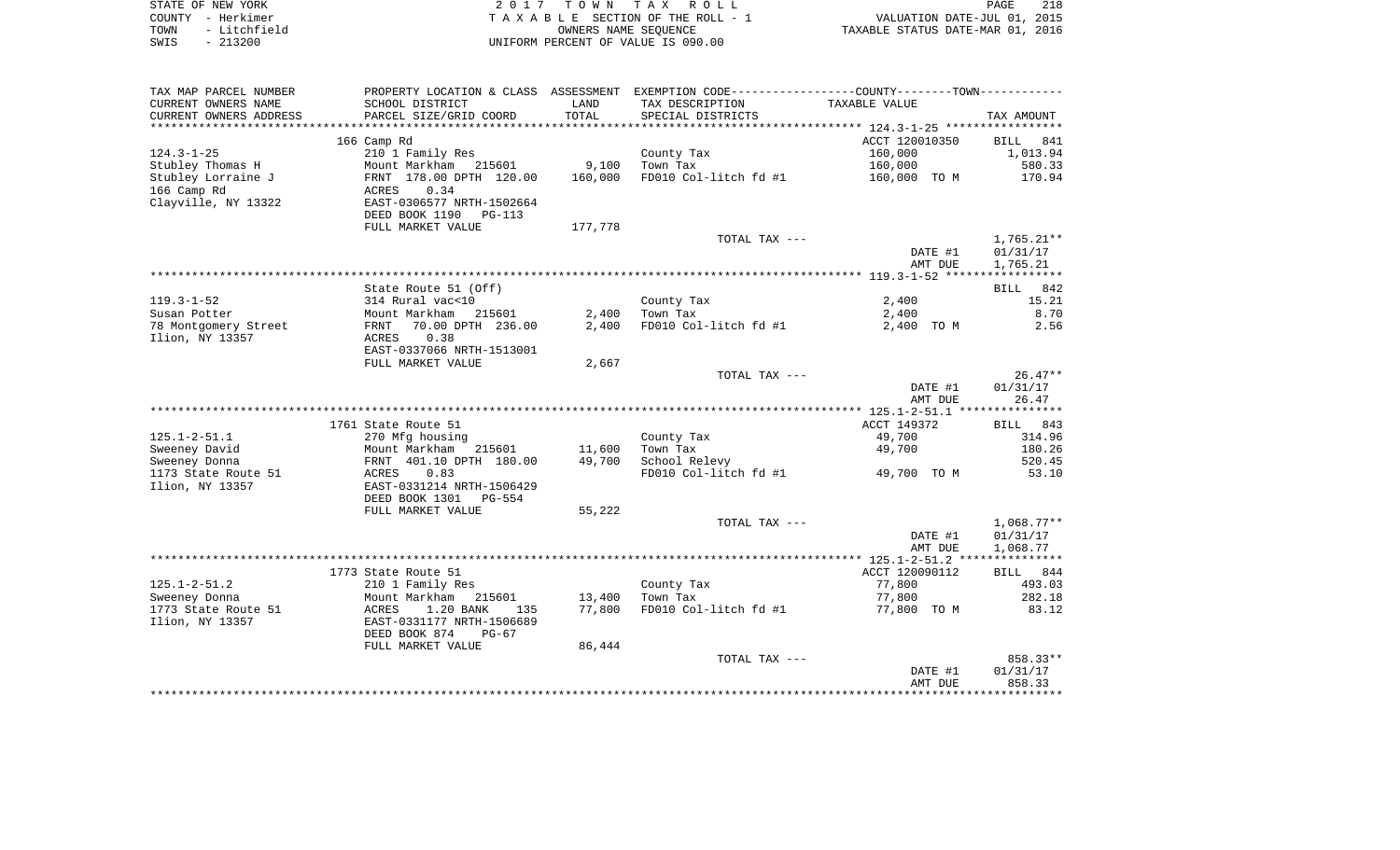|      | STATE OF NEW YORK | 2017 TOWN TAX ROLL                 | 219<br>PAGE                      |
|------|-------------------|------------------------------------|----------------------------------|
|      | COUNTY - Herkimer | TAXABLE SECTION OF THE ROLL - 1    | VALUATION DATE-JUL 01, 2015      |
| TOWN | - Litchfield      | OWNERS NAME SEOUENCE               | TAXABLE STATUS DATE-MAR 01, 2016 |
| SWIS | - 213200          | UNIFORM PERCENT OF VALUE IS 090.00 |                                  |

| TAX MAP PARCEL NUMBER                             | PROPERTY LOCATION & CLASS ASSESSMENT EXEMPTION CODE----------------COUNTY--------TOWN---------- |        |                                         |                          |                      |
|---------------------------------------------------|-------------------------------------------------------------------------------------------------|--------|-----------------------------------------|--------------------------|----------------------|
| CURRENT OWNERS NAME                               | SCHOOL DISTRICT                                                                                 | LAND   | TAX DESCRIPTION TAXABLE VALUE           |                          |                      |
| CURRENT OWNERS ADDRESS                            | PARCEL SIZE/GRID COORD                                                                          | TOTAL  | SPECIAL DISTRICTS                       |                          | TAX AMOUNT           |
|                                                   |                                                                                                 |        |                                         |                          |                      |
|                                                   | 1302 Jones Rd                                                                                   |        |                                         | ACCT 193971 BILL 845     |                      |
| $125.3 - 2 - 32$                                  |                                                                                                 |        | County Tax                              | 83,200                   | 527.25               |
| 125.5 2 51<br>Sweeting Matthew J<br>1202 Jones Rd |                                                                                                 |        | Town Tax                                | 83,200                   | 301.77               |
|                                                   | 210 1 Family Res<br>Mount Markham 215601 9,600<br>FRNT 160.00 DPTH 220.00 83,200<br>ACRES 0.58  |        | FD010 Col-litch fd #1 83,200 TO M 88.89 |                          |                      |
| Ilion, NY 13357                                   |                                                                                                 |        |                                         |                          |                      |
|                                                   | EAST-0328974 NRTH-1499142                                                                       |        |                                         |                          |                      |
|                                                   | DEED BOOK 1580 PG-31<br>FULL MARKET VALUE                                                       | 92,444 |                                         |                          |                      |
|                                                   |                                                                                                 |        | TOTAL TAX ---                           |                          | 917.91**             |
|                                                   |                                                                                                 |        |                                         | DATE #1                  | 01/31/17             |
|                                                   |                                                                                                 |        |                                         | AMT DUE                  | 917.91               |
|                                                   |                                                                                                 |        |                                         |                          |                      |
|                                                   | 380 Berberick Rd                                                                                |        |                                         | ACCT 120090182           | BILL 846             |
| $124.4 - 2 - 4$                                   | 210 1 Family Res                                                                                |        | County Tax                              | 71,000                   | 449.94               |
|                                                   |                                                                                                 |        | 17,000 Town Tax                         | 71,000                   | 257.52               |
|                                                   |                                                                                                 | 71,000 | School Relevy                           |                          | 998.22               |
|                                                   |                                                                                                 |        | FD010 Col-litch fd #1 71,000 TO M       |                          | 75.86                |
|                                                   | Frankfort, NY 13340 EAST-0317745 NRTH-1498250                                                   |        |                                         |                          |                      |
|                                                   | DEED BOOK 786<br>PG-408                                                                         |        |                                         |                          |                      |
|                                                   | FULL MARKET VALUE                                                                               | 78,889 |                                         |                          |                      |
|                                                   |                                                                                                 |        | TOTAL TAX ---                           |                          | 1,781.54**           |
|                                                   |                                                                                                 |        |                                         | DATE #1<br>AMT DUE       | 01/31/17<br>1,781.54 |
|                                                   |                                                                                                 |        |                                         |                          |                      |
|                                                   | 490 Berberick Rd                                                                                |        |                                         | ACCT 120090194           | BILL 847             |
| $124.4 - 2 - 15$                                  | 210 1 Family Res                                                                                |        | County Tax                              | 78,000                   | 494.30               |
|                                                   |                                                                                                 |        | Town Tax                                | 78,000                   | 282.91               |
|                                                   |                                                                                                 |        | 78,000 FD010 Col-litch fd #1            | 78,000 TO M              | 83.34                |
|                                                   |                                                                                                 |        |                                         |                          |                      |
|                                                   |                                                                                                 |        |                                         |                          |                      |
|                                                   | FULL MARKET VALUE                                                                               | 86,667 |                                         |                          |                      |
|                                                   |                                                                                                 |        | TOTAL TAX ---                           |                          | 860.55**             |
|                                                   |                                                                                                 |        |                                         | DATE #1                  | 01/31/17             |
|                                                   |                                                                                                 |        |                                         | AMT DUE                  | 860.55               |
|                                                   |                                                                                                 |        |                                         |                          |                      |
| 119.3-1-23                                        | Silver St                                                                                       |        |                                         | ACCT 120090037<br>13,400 | BILL 848<br>84.92    |
| 119.3-1-23<br>Tauss Frederick N                   | 314 Rural vac<10<br>Mount Markham 215601                                                        | 13,400 | County Tax<br>Town Tax                  | 13,400                   | 48.60                |
| Tauss Marjorie                                    |                                                                                                 | 13,400 | FD010 Col-litch fd $#1$ 13,400 TO M     |                          | 14.32                |
| 455 Johnson Ave                                   | ACRES 4.40<br>EAST-0331030 NRTH-1515100                                                         |        |                                         |                          |                      |
|                                                   | Gloversville, NY 12078 DEED BOOK 00640 PG-00190                                                 |        |                                         |                          |                      |
|                                                   | FULL MARKET VALUE                                                                               | 14,889 |                                         |                          |                      |
|                                                   |                                                                                                 |        | TOTAL TAX ---                           |                          | 147.84**             |
|                                                   |                                                                                                 |        |                                         | DATE #1                  | 01/31/17             |
|                                                   |                                                                                                 |        |                                         | AMT DUE                  | 147.84               |
|                                                   |                                                                                                 |        |                                         |                          |                      |
|                                                   |                                                                                                 |        |                                         |                          |                      |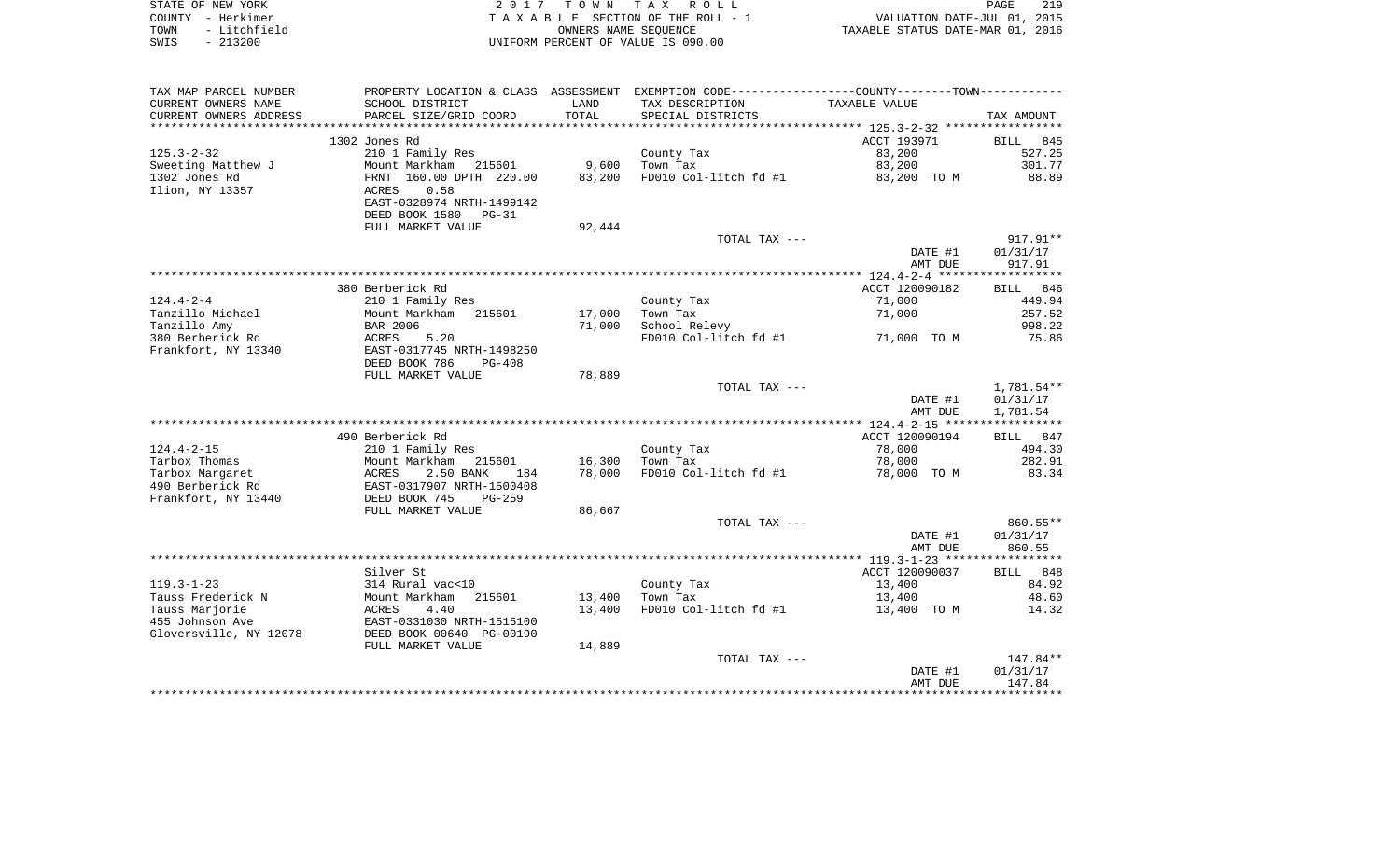| STATE OF NEW YORK    | 2017 TOWN TAX ROLL                 | 220<br>PAGE                      |
|----------------------|------------------------------------|----------------------------------|
| COUNTY - Herkimer    | TAXABLE SECTION OF THE ROLL - 1    | VALUATION DATE-JUL 01, 2015      |
| - Litchfield<br>TOWN | OWNERS NAME SEOUENCE               | TAXABLE STATUS DATE-MAR 01, 2016 |
| $-213200$<br>SWIS    | UNIFORM PERCENT OF VALUE IS 090.00 |                                  |

| TAX MAP PARCEL NUMBER   |                           |         | PROPERTY LOCATION & CLASS ASSESSMENT EXEMPTION CODE---------------COUNTY-------TOWN---------- |                |                    |
|-------------------------|---------------------------|---------|-----------------------------------------------------------------------------------------------|----------------|--------------------|
| CURRENT OWNERS NAME     | SCHOOL DISTRICT           | LAND    | TAX DESCRIPTION                                                                               | TAXABLE VALUE  |                    |
| CURRENT OWNERS ADDRESS  | PARCEL SIZE/GRID COORD    | TOTAL   | SPECIAL DISTRICTS                                                                             |                | TAX AMOUNT         |
| *********************** |                           |         |                                                                                               |                |                    |
|                         | 306 Norton Rd             |         |                                                                                               | ACCT 120090151 | <b>BILL</b><br>849 |
| $118.4 - 1 - 49.2$      | 210 1 Family Res          |         | County Tax                                                                                    | 50,800         | 321.93             |
| Taylor Edward           | Mount Markham 215601      | 13,300  | Town Tax                                                                                      | 50,800         | 184.25             |
| 306 Norton Rd           | ACRES<br>1.14             | 50,800  | FD010 Col-litch fd #1                                                                         | 50,800 TO M    | 54.27              |
| Frankfort, NY 13340     | EAST-0316305 NRTH-1513412 |         |                                                                                               |                |                    |
|                         | DEED BOOK 861<br>PG-388   |         |                                                                                               |                |                    |
|                         | FULL MARKET VALUE         | 56,444  | TOTAL TAX ---                                                                                 |                | $560.45**$         |
|                         |                           |         |                                                                                               | DATE #1        | 01/31/17           |
|                         |                           |         |                                                                                               | AMT DUE        | 560.45             |
|                         |                           |         |                                                                                               |                |                    |
|                         | 309 Norton Rd             |         |                                                                                               | ACCT 152854    | BILL 850           |
| $118.4 - 1 - 48.2$      | 210 1 Family Res          |         | County Tax                                                                                    | 63,700         | 403.68             |
| Taylor William B        | Mount Markham 215601      | 8,600   | Town Tax                                                                                      | 63,700         | 231.04             |
| 309 Norton Rd           | Doublewide                | 63,700  | FD010 Col-litch fd #1                                                                         | 63,700 TO M    | 68.06              |
| Frankfort, NY 13340     | FRNT 132.00 DPTH 200.00   |         |                                                                                               |                |                    |
|                         | ACRES<br>0.45             |         |                                                                                               |                |                    |
|                         | EAST-0316102 NRTH-1513294 |         |                                                                                               |                |                    |
|                         | DEED BOOK 1322<br>PG-751  |         |                                                                                               |                |                    |
|                         | FULL MARKET VALUE         | 70,778  |                                                                                               |                |                    |
|                         |                           |         | TOTAL TAX ---                                                                                 |                | 702.78**           |
|                         |                           |         |                                                                                               | DATE #1        | 01/31/17           |
|                         |                           |         |                                                                                               | AMT DUE        | 702.78             |
|                         |                           |         |                                                                                               |                |                    |
|                         | 237 Cemetary Rd           |         |                                                                                               | ACCT 120009780 | BILL 851           |
| $119.3 - 1 - 3.1$       | 210 1 Family Res          |         | County Tax                                                                                    | 82,000         | 519.65             |
| Thayer David            | Mount Markham 215601      | 10,700  | Town Tax                                                                                      | 82,000         | 297.42             |
| Matthews Audrey         | FRNT 225.00 DPTH 150.00   | 82,000  | FD010 Col-litch fd #1                                                                         | 82,000 TO M    | 87.61              |
| 237 Cemetary Rd         | 0.71<br>ACRES             |         |                                                                                               |                |                    |
| Frankfort, NY 13340     | EAST-0326468 NRTH-1518116 |         |                                                                                               |                |                    |
|                         | DEED BOOK 1136<br>PG-927  |         |                                                                                               |                |                    |
|                         | FULL MARKET VALUE         | 91,111  |                                                                                               |                |                    |
|                         |                           |         | TOTAL TAX ---                                                                                 |                | $904.68**$         |
|                         |                           |         |                                                                                               | DATE #1        | 01/31/17           |
|                         |                           |         |                                                                                               | AMT DUE        | 904.68             |
|                         | 115 Camp Rd               |         |                                                                                               | ACCT 120014675 | BILL 852           |
| $124.3 - 1 - 21$        | 210 1 Family Res          |         | County Tax                                                                                    | 190,000        | 1,204.06           |
| Thibault Lawrence       | Mount Markham 215601      | 7,900   | Town Tax                                                                                      | 190,000        | 689.14             |
| Thibault Terry          | FRNT 145.00 DPTH<br>80.00 | 190,000 | FD010 Col-litch fd #1                                                                         | 190,000 TO M   | 203.00             |
| 115 Camp Rd             | EAST-0306839 NRTH-1501640 |         |                                                                                               |                |                    |
| Clayville, NY 13322     | DEED BOOK 940<br>$PG-310$ |         |                                                                                               |                |                    |
|                         | FULL MARKET VALUE         | 211,111 |                                                                                               |                |                    |
|                         |                           |         | TOTAL TAX ---                                                                                 |                | $2,096.20**$       |
|                         |                           |         |                                                                                               | DATE #1        | 01/31/17           |
|                         |                           |         |                                                                                               | AMT DUE        | 2,096.20           |
|                         |                           |         |                                                                                               |                |                    |
|                         |                           |         |                                                                                               |                |                    |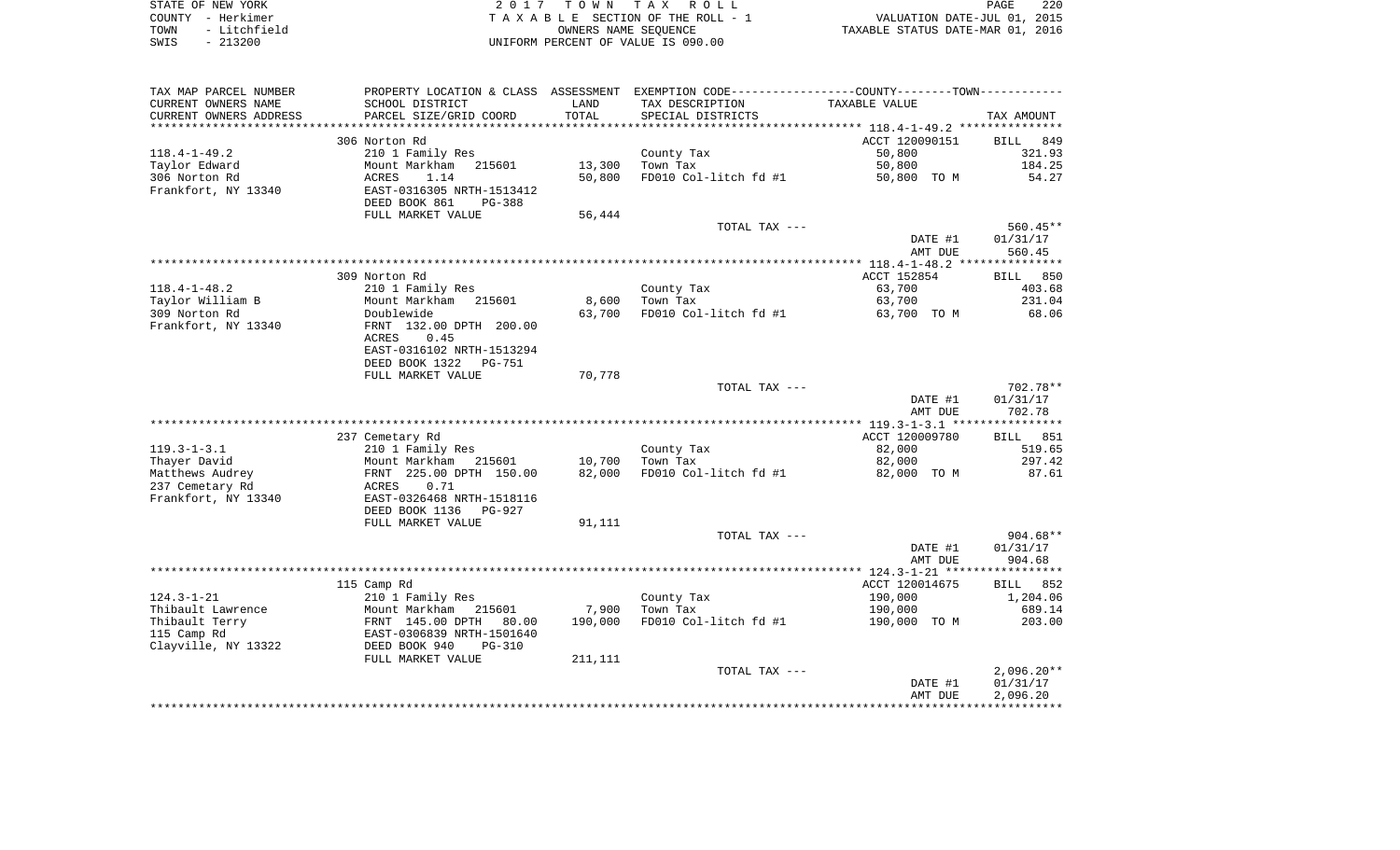| STATE OF NEW YORK    | 2017 TOWN TAX ROLL                 | 221<br>PAGE                      |
|----------------------|------------------------------------|----------------------------------|
| COUNTY - Herkimer    | TAXABLE SECTION OF THE ROLL - 1    | VALUATION DATE-JUL 01, 2015      |
| - Litchfield<br>TOWN | OWNERS NAME SEOUENCE               | TAXABLE STATUS DATE-MAR 01, 2016 |
| $-213200$<br>SWIS    | UNIFORM PERCENT OF VALUE IS 090.00 |                                  |

| TAX MAP PARCEL NUMBER<br>CURRENT OWNERS NAME      | PROPERTY LOCATION & CLASS ASSESSMENT<br>SCHOOL DISTRICT | LAND   | EXEMPTION CODE-----------------COUNTY-------TOWN-----------<br>TAX DESCRIPTION | TAXABLE VALUE  |                    |
|---------------------------------------------------|---------------------------------------------------------|--------|--------------------------------------------------------------------------------|----------------|--------------------|
| CURRENT OWNERS ADDRESS<br>*********************** | PARCEL SIZE/GRID COORD                                  | TOTAL  | SPECIAL DISTRICTS                                                              |                | TAX AMOUNT         |
|                                                   | 190 Jerusalem Hill Rd                                   |        |                                                                                | ACCT 198529    | <b>BILL</b><br>853 |
| $124.1 - 1 - 7$                                   | 210 1 Family Res                                        |        | County Tax                                                                     | 62,600         | 396.71             |
| Thomas Bryan R                                    | Mount Markham 215601                                    | 8,800  | Town Tax                                                                       | 62,600         | 227.05             |
| 190 Jerusalem Hill Rd                             | FRNT 220.00 DPTH<br>95.00                               | 62,600 | FD010 Col-litch fd #1                                                          | 62,600 TO M    | 66.88              |
| Clayville, NY 13322                               | ACRES<br>0.48                                           |        |                                                                                |                |                    |
|                                                   | EAST-0272679 NRTH-1087528                               |        |                                                                                |                |                    |
| PRIOR OWNER ON 3/01/2016                          | DEED BOOK 1609<br><b>PG-180</b>                         |        |                                                                                |                |                    |
| Egelston Gena L                                   | FULL MARKET VALUE                                       | 69,556 |                                                                                |                |                    |
|                                                   |                                                         |        | TOTAL TAX ---                                                                  |                | 690.64**           |
|                                                   |                                                         |        |                                                                                | DATE #1        | 01/31/17           |
|                                                   |                                                         |        |                                                                                | AMT DUE        | 690.64             |
|                                                   |                                                         |        |                                                                                |                |                    |
|                                                   | 404 Ball Rd                                             |        |                                                                                | ACCT 120013860 | <b>BILL</b><br>854 |
| $118.4 - 1 - 42$                                  | 210 1 Family Res                                        |        | VET WAR CT 41121                                                               | 8,010<br>8,010 |                    |
| Thornley Dennis B                                 | Mount Markham<br>215601                                 | 22,400 | County Tax                                                                     | 63,290         | 401.08             |
| Thornley Lisa                                     | ACRES<br>5.50                                           | 71,300 | Town Tax                                                                       | 63,290         | 229.56             |
| 404 Ball Rd                                       | EAST-0314381 NRTH-1514129                               |        | FD010 Col-litch fd #1                                                          | 71,300 TO M    | 76.18              |
| Frankfort, NY 13340                               | DEED BOOK 701<br>$PG-628$                               |        |                                                                                |                |                    |
|                                                   | FULL MARKET VALUE                                       | 79,222 |                                                                                |                |                    |
|                                                   |                                                         |        | TOTAL TAX ---                                                                  |                | 706.82**           |
|                                                   |                                                         |        |                                                                                | DATE #1        | 01/31/17           |
|                                                   |                                                         |        |                                                                                | AMT DUE        | 706.82             |
|                                                   | 973 State Route 51                                      |        |                                                                                | ACCT 120013470 | BILL 855           |
| $131.29 - 1 - 14$                                 | 210 1 Family Res                                        |        | County Tax                                                                     | 56,200         | 356.15             |
| Thune Carol A                                     | Mount Markham<br>215601                                 | 7,000  | Town Tax                                                                       | 56,200         | 203.84             |
| Thune Garrad R                                    | 69.00 DPTH 165.00<br>FRNT                               | 56,200 | School Relevy                                                                  |                | 666.25             |
| 973 State Route 51                                | 0.25<br>ACRES                                           |        | FD010 Col-litch fd #1                                                          | 56,200 TO M    | 60.04              |
| Ilion, NY 13357                                   | EAST-0327460 NRTH-1493358                               |        |                                                                                |                |                    |
|                                                   | DEED BOOK 911<br>$PG-344$                               |        |                                                                                |                |                    |
|                                                   | FULL MARKET VALUE                                       | 62,444 |                                                                                |                |                    |
|                                                   |                                                         |        | TOTAL TAX ---                                                                  |                | 1,286.28**         |
|                                                   |                                                         |        |                                                                                | DATE #1        | 01/31/17           |
|                                                   |                                                         |        |                                                                                | AMT DUE        | 1,286.28           |
|                                                   |                                                         |        |                                                                                |                |                    |
|                                                   | 985 Albany Rd                                           |        |                                                                                | ACCT 120002580 | BILL 856           |
| $124.1 - 1 - 31.1$                                | 210 1 Family Res                                        |        | County Tax                                                                     | 67,000         | 424.59             |
| Tichensky Douglas                                 | Mount Markham<br>215601                                 | 11,200 | Town Tax                                                                       | 67,000         | 243.01             |
| 985 Albany St                                     | FRNT 339.50 DPTH 100.00                                 | 67,000 | FD010 Col-litch fd #1                                                          | 67,000 TO M    | 71.58              |
| Clayville, NY 13322                               | 0.78<br>ACRES                                           |        |                                                                                |                |                    |
|                                                   | EAST-0309401 NRTH-1507677                               |        |                                                                                |                |                    |
|                                                   | DEED BOOK 938<br><b>PG-228</b>                          |        |                                                                                |                |                    |
|                                                   | FULL MARKET VALUE                                       | 74,444 |                                                                                |                |                    |
|                                                   |                                                         |        | TOTAL TAX ---                                                                  |                | 739.18**           |
|                                                   |                                                         |        |                                                                                | DATE #1        | 01/31/17           |
|                                                   |                                                         |        |                                                                                | AMT DUE        | 739.18             |
|                                                   |                                                         |        |                                                                                |                |                    |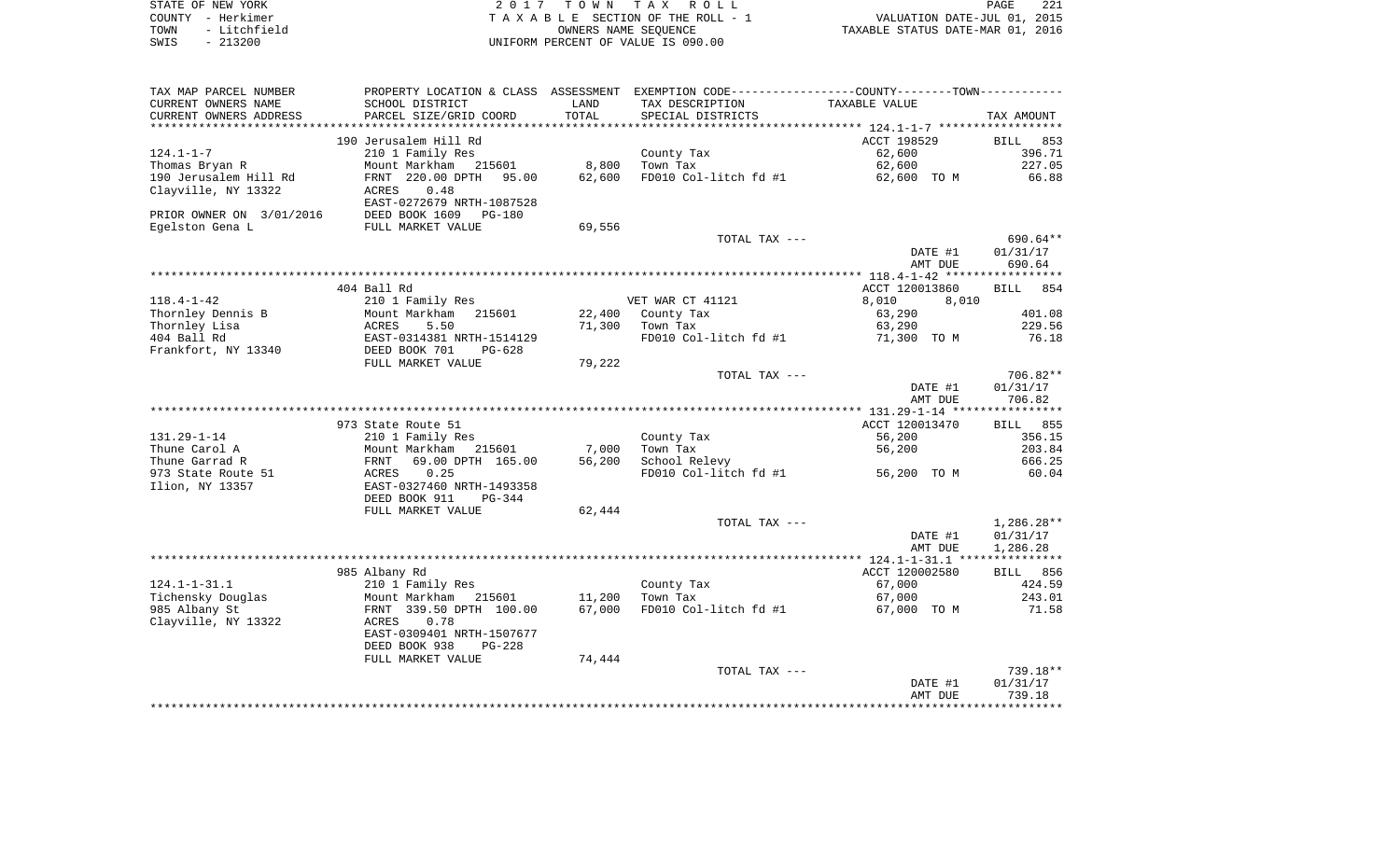| STATE OF NEW YORK    | 2017 TOWN TAX ROLL                  | 222<br>PAGE                      |
|----------------------|-------------------------------------|----------------------------------|
| COUNTY - Herkimer    | TAXABLE SECTION OF THE ROLL - 1     | VALUATION DATE-JUL 01, 2015      |
| - Litchfield<br>TOWN | OWNERS NAME SEOUENCE                | TAXABLE STATUS DATE-MAR 01, 2016 |
| $C \cup T$           | LINIEODM DEOGENE OF USILE TO 000 00 |                                  |

| STATE OF NEW YORK | 2017 TOWN TAX ROLL                 |
|-------------------|------------------------------------|
| COUNTY - Herkimer | TAXABLE SECTION OF THE ROLL - 1    |
| TOWN - Litchfield | OWNERS NAME SEOUENCE               |
| SWIS - 213200     | INIFORM PERCENT OF VALUE IS 090.00 |

| TAX MAP PARCEL NUMBER    |                                 |         | PROPERTY LOCATION & CLASS ASSESSMENT EXEMPTION CODE--------------COUNTY-------TOWN--------- |                |                    |
|--------------------------|---------------------------------|---------|---------------------------------------------------------------------------------------------|----------------|--------------------|
| CURRENT OWNERS NAME      | SCHOOL DISTRICT                 | LAND    | TAX DESCRIPTION                                                                             | TAXABLE VALUE  |                    |
| CURRENT OWNERS ADDRESS   | PARCEL SIZE/GRID COORD          | TOTAL   | SPECIAL DISTRICTS                                                                           |                | TAX AMOUNT         |
|                          |                                 |         |                                                                                             |                |                    |
|                          | Elizabethtown Rd                |         |                                                                                             | ACCT 120013530 | <b>BILL</b><br>857 |
|                          |                                 |         |                                                                                             |                | 6.34               |
| $131.30 - 1 - 7$         | 314 Rural vac<10                |         | County Tax                                                                                  | 1,000          |                    |
| Tillson Russell          | 215601<br>Mount Markham         | 1,000   | Town Tax                                                                                    | 1,000          | 3.63               |
| 135 Elizabethtown Rd     | 0.56<br>ACRES                   | 1,000   | FD010 Col-litch fd #1                                                                       | 1,000 TO M     | 1.07               |
| Ilion, NY 13357          | EAST-0328235 NRTH-1493900       |         |                                                                                             |                |                    |
|                          | DEED BOOK 00578 PG-00358        |         |                                                                                             |                |                    |
|                          | FULL MARKET VALUE               | 1,111   |                                                                                             |                |                    |
|                          |                                 |         | TOTAL TAX ---                                                                               |                | $11.04**$          |
|                          |                                 |         |                                                                                             | DATE #1        | 01/31/17           |
|                          |                                 |         |                                                                                             | AMT DUE        | 11.04              |
|                          |                                 |         |                                                                                             |                |                    |
|                          | 273 Goodier Rd                  |         |                                                                                             | ACCT 199250    | 858                |
|                          |                                 |         |                                                                                             |                | BILL               |
| $124.1 - 1 - 18.1$       | 105 Vac farmland                |         | County Tax                                                                                  | 29,300         | 185.68             |
| Timian Barbara J         | Mount Markham<br>215601         | 29,300  | Town Tax                                                                                    | 29,300         | 106.27             |
| Davis Jeffrey R          | ACRES<br>29.50                  | 29,300  | School Relevy                                                                               |                | 657.23             |
| 2485 Holman City Rd      | EAST-0305006 NRTH-1506442       |         | FD010 Col-litch fd #1                                                                       | 29,300 TO M    | 31.30              |
| Clayville, NY 13322      | DEED BOOK 1613<br>PG-597        |         |                                                                                             |                |                    |
|                          | FULL MARKET VALUE               | 32,556  |                                                                                             |                |                    |
| PRIOR OWNER ON 3/01/2016 |                                 |         |                                                                                             |                |                    |
| Davis Edward D           |                                 |         |                                                                                             |                |                    |
|                          |                                 |         | TOTAL TAX ---                                                                               |                | 980.48**           |
|                          |                                 |         |                                                                                             | DATE #1        | 01/31/17           |
|                          |                                 |         |                                                                                             | AMT DUE        | 980.48             |
|                          |                                 |         |                                                                                             |                |                    |
|                          |                                 |         |                                                                                             |                | BILL 859           |
|                          | 303 Camp Rd                     |         |                                                                                             |                |                    |
| $124.1 - 1 - 18.2$       | 210 1 Family Res                |         | County Tax                                                                                  | 116,000        | 735.11             |
| Timian Gifford           | Mount Markham<br>215601         | 13,500  | Town Tax                                                                                    | 116,000        | 420.74             |
| Timian Barbara J         | ACRES<br>1.23                   | 116,000 | FD010 Col-litch fd #1                                                                       | 116,000 TO M   | 123.93             |
| 303 Camp Rd              | EAST-0305784 NRTH-1505274       |         |                                                                                             |                |                    |
| Clayville, NY 13322      | DEED BOOK 861<br>PG-680         |         |                                                                                             |                |                    |
|                          | FULL MARKET VALUE               | 128,889 |                                                                                             |                |                    |
|                          |                                 |         | TOTAL TAX ---                                                                               |                | 1,279.78**         |
|                          |                                 |         |                                                                                             | DATE #1        | 01/31/17           |
|                          |                                 |         |                                                                                             | AMT DUE        | 1,279.78           |
|                          |                                 |         |                                                                                             |                |                    |
|                          | Rasbach Rd                      |         |                                                                                             | ACCT 183803    | BILL 860           |
| $124.1 - 1 - 23.7$       |                                 |         |                                                                                             | 11,300         | 71.61              |
|                          | 312 Vac w/imprv                 |         | County Tax                                                                                  |                |                    |
| Timian Gifford           | Mount Markham<br>215601         | 8,000   | Town Tax                                                                                    | 11,300         | 40.99              |
| Timian Barbara           | ACRES<br>1.00                   | 11,300  | FD010 Col-litch fd #1                                                                       | 11,300 TO M    | 12.07              |
| 303 Camp Rd              | EAST-0306124 NRTH-1506685       |         |                                                                                             |                |                    |
| Clayville, NY 13322      | DEED BOOK 1519<br><b>PG-121</b> |         |                                                                                             |                |                    |
|                          | FULL MARKET VALUE               | 12,556  |                                                                                             |                |                    |
|                          |                                 |         | TOTAL TAX ---                                                                               |                | $124.67**$         |
|                          |                                 |         |                                                                                             | DATE #1        | 01/31/17           |
|                          |                                 |         |                                                                                             | AMT DUE        | 124.67             |
|                          |                                 |         |                                                                                             |                |                    |
|                          |                                 |         |                                                                                             |                |                    |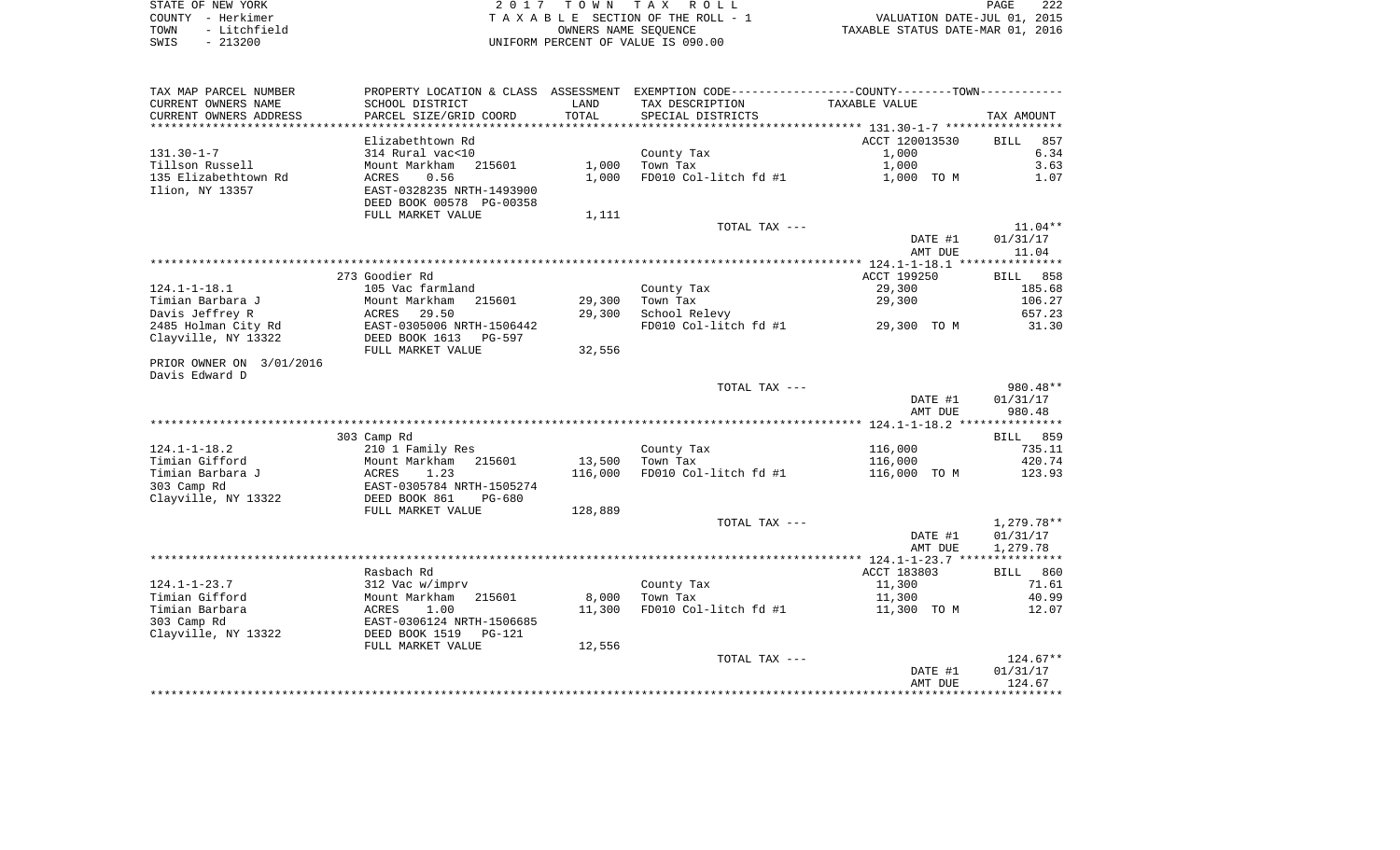| STATE OF NEW YORK    | 2017 TOWN TAX ROLL                 | 223<br>PAGE                      |
|----------------------|------------------------------------|----------------------------------|
| COUNTY - Herkimer    | TAXABLE SECTION OF THE ROLL - 1    | VALUATION DATE-JUL 01, 2015      |
| - Litchfield<br>TOWN | OWNERS NAME SEOUENCE               | TAXABLE STATUS DATE-MAR 01, 2016 |
| - 213200<br>SWIS     | UNIFORM PERCENT OF VALUE IS 090.00 |                                  |

223<br>2015

| TAX MAP PARCEL NUMBER  | PROPERTY LOCATION & CLASS ASSESSMENT EXEMPTION CODE----------------COUNTY--------TOWN---------- |        |                       |                |                    |
|------------------------|-------------------------------------------------------------------------------------------------|--------|-----------------------|----------------|--------------------|
| CURRENT OWNERS NAME    | SCHOOL DISTRICT                                                                                 | LAND   | TAX DESCRIPTION       | TAXABLE VALUE  |                    |
| CURRENT OWNERS ADDRESS | PARCEL SIZE/GRID COORD                                                                          | TOTAL  | SPECIAL DISTRICTS     |                | TAX AMOUNT         |
|                        |                                                                                                 |        |                       |                |                    |
|                        | 1398 Jones Rd                                                                                   |        |                       |                | 861<br>BILL        |
| $125.3 - 2 - 18.4$     | 240 Rural res                                                                                   |        | County Tax            | 85,000         | 538.66             |
| Tindall George         | 215601<br>Mount Markham                                                                         | 30,400 | Town Tax              | 85,000         | 308.30             |
| Tindall Kathleen       | 14.80<br>ACRES                                                                                  | 85,000 | FD010 Col-litch fd #1 | 85,000 TO M    | 90.81              |
| 1398 Jones Road        | EAST-0329581 NRTH-1500664                                                                       |        |                       |                |                    |
| Ilion, NY 13357        | DEED BOOK 1249<br><b>PG-565</b>                                                                 |        |                       |                |                    |
|                        | FULL MARKET VALUE                                                                               | 94,444 |                       |                |                    |
|                        |                                                                                                 |        | TOTAL TAX ---         |                | 937.77**           |
|                        |                                                                                                 |        |                       | DATE #1        | 01/31/17           |
|                        |                                                                                                 |        |                       | AMT DUE        | 937.77             |
|                        |                                                                                                 |        |                       |                |                    |
|                        | 10219 Roberts Rd                                                                                |        |                       | ACCT 120009930 | 862<br>BILL        |
| $118.1 - 1 - 16$       | 210 1 Family Res                                                                                |        | County Tax            | 81,200         | 514.58             |
| Tinker Linda L         | Sauquoit Valley 305002                                                                          | 9,500  | Town Tax              | 81,200         | 294.52             |
| 10219 Roberts Rd       | FRNT 245.00 DPTH 160.00                                                                         | 81,200 | FD010 Col-litch fd #1 | 81,200 TO M    | 86.75              |
| Sauquoit, NY 13456     | EAST-0301846 NRTH-1523977                                                                       |        |                       |                |                    |
|                        | DEED BOOK 00657 PG-00123                                                                        |        |                       |                |                    |
|                        | FULL MARKET VALUE                                                                               | 90,222 |                       |                |                    |
|                        |                                                                                                 |        | TOTAL TAX ---         |                | 895.85**           |
|                        |                                                                                                 |        |                       | DATE #1        | 01/31/17<br>895.85 |
|                        |                                                                                                 |        |                       | AMT DUE        |                    |
|                        | Roberts Rd                                                                                      |        |                       | ACCT 120001890 | BILL 863           |
| $118.1 - 1 - 43$       | 312 Vac w/imprv                                                                                 |        | County Tax            | 6,200          | 39.29              |
| Tinker Linda L         | Sauquoit Valley 305002                                                                          | 500    | Town Tax              | 6,200          | 22.49              |
| 10219 Roberts Rd       | FRNT 100.00 DPTH 100.00                                                                         | 6,200  | FD010 Col-litch fd #1 | 6,200 TO M     | 6.62               |
| Sauguoit, NY 13456     | EAST-0301278 NRTH-1524061                                                                       |        |                       |                |                    |
|                        | FULL MARKET VALUE                                                                               | 6,889  |                       |                |                    |
|                        |                                                                                                 |        | TOTAL TAX ---         |                | $68.40**$          |
|                        |                                                                                                 |        |                       | DATE #1        | 01/31/17           |
|                        |                                                                                                 |        |                       | AMT DUE        | 68.40              |
|                        |                                                                                                 |        |                       |                |                    |
|                        | Roberts Rd                                                                                      |        |                       | ACCT 120001770 | BILL 864           |
| $118.1 - 1 - 46.1$     | 314 Rural vac<10                                                                                |        | County Tax            | 10,300         | 65.27              |
| Tinker Linda L         | Sauquoit Valley 305002                                                                          | 10,300 | Town Tax              | 10,300         | 37.36              |
| 10219 Roberts Rd       | ACRES<br>5.60                                                                                   | 10,300 | FD010 Col-litch fd #1 | 10,300 TO M    | 11.00              |
| Sauquoit, NY 13456     | EAST-0301174 NRTH-1523714                                                                       |        |                       |                |                    |
|                        | DEED BOOK 679<br>$PG-38$                                                                        |        |                       |                |                    |
|                        | FULL MARKET VALUE                                                                               | 11,444 |                       |                |                    |
|                        |                                                                                                 |        | TOTAL TAX ---         |                | $113.63**$         |
|                        |                                                                                                 |        |                       | DATE #1        | 01/31/17           |
|                        |                                                                                                 |        |                       | AMT DUE        | 113.63             |
|                        |                                                                                                 |        |                       |                |                    |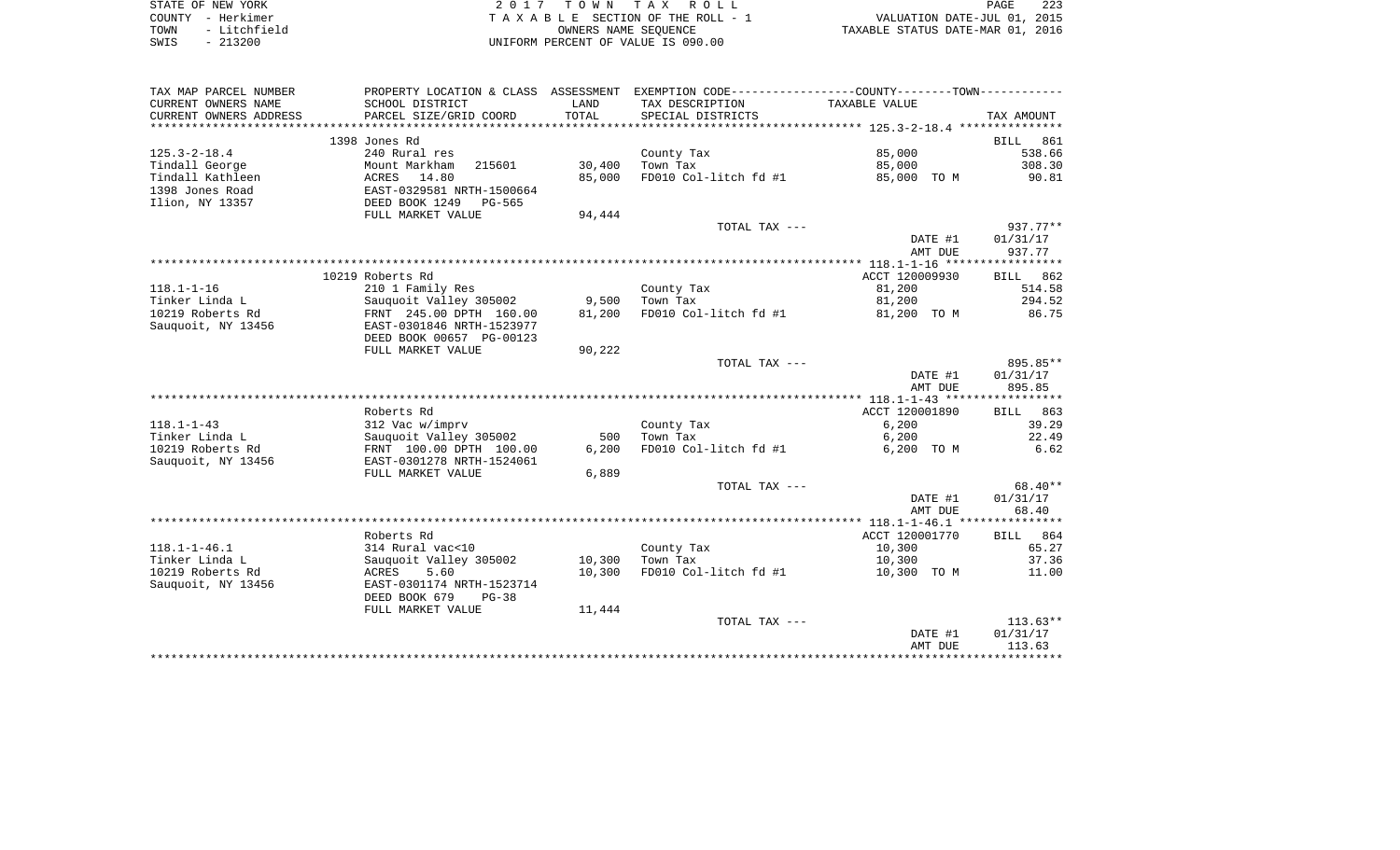| STATE OF NEW YORK |              |
|-------------------|--------------|
| COUNTY - Herkimer |              |
| TOWN              | - Litchfield |
| SMTS              | $-213200$    |

STATE OF NEW YORK 2 0 1 7 T O W N T A X R O L L PAGE 224TA X A B L E SECTION OF THE ROLL - 1 TOWN - Litchfield OWNERS NAME SEQUENCE TAXABLE STATUS DATE-MAR 01, 2016 SWIS - 213200 UNIFORM PERCENT OF VALUE IS 090.00

| TAX MAP PARCEL NUMBER  | PROPERTY LOCATION & CLASS ASSESSMENT EXEMPTION CODE----------------COUNTY-------TOWN- |         |                       |               |                    |
|------------------------|---------------------------------------------------------------------------------------|---------|-----------------------|---------------|--------------------|
| CURRENT OWNERS NAME    | SCHOOL DISTRICT                                                                       | LAND    | TAX DESCRIPTION       | TAXABLE VALUE |                    |
| CURRENT OWNERS ADDRESS | PARCEL SIZE/GRID COORD                                                                | TOTAL   | SPECIAL DISTRICTS     |               | TAX AMOUNT         |
|                        | **************************                                                            |         |                       |               |                    |
|                        | Graffenburg Rd                                                                        |         |                       | ACCT 172040   | BILL<br>865        |
| $118.1 - 1 - 20$       | 105 Vac farmland                                                                      |         | County Tax            | 13,500        | 85.55              |
|                        |                                                                                       |         |                       |               |                    |
| Tinker Travis          | Sauquoit Valley 305002                                                                | 13,500  | Town Tax              | 13,500        | 48.97              |
| 10219 Roberts Road Rd  | ACRES<br>9.20                                                                         | 13,500  | FD010 Col-litch fd #1 | 13,500 TO M   | 14.42              |
| Sauguoit, NY 13456     | EAST-0302430 NRTH-1524158                                                             |         |                       |               |                    |
|                        | DEED BOOK 1443<br>PG-55                                                               |         |                       |               |                    |
|                        | FULL MARKET VALUE                                                                     | 15,000  |                       |               |                    |
|                        |                                                                                       |         | TOTAL TAX ---         |               | 148.94**           |
|                        |                                                                                       |         |                       | DATE #1       | 01/31/17           |
|                        |                                                                                       |         |                       | AMT DUE       | 148.94             |
|                        |                                                                                       |         |                       |               |                    |
|                        | 1070 Albany Rd                                                                        |         |                       |               | 866<br><b>BILL</b> |
| $124.1 - 1 - 11.5$     | 210 1 Family Res                                                                      |         | County Tax            | 150,000       | 950.57             |
|                        |                                                                                       |         |                       |               |                    |
| Tofolo Michael         | Mount Markham 215601                                                                  | 23,300  | Town Tax              | 150,000       | 544.06             |
| Tofolo Donna           | Doublewide                                                                            | 150,000 | FD010 Col-litch fd #1 | 150,000 TO M  | 160.26             |
| 1070 Albany Rd         | ACRES<br>6.20 BANK<br>184                                                             |         |                       |               |                    |
| Clayville, NY 13322    | EAST-0309026 NRTH-1509408                                                             |         |                       |               |                    |
|                        | DEED BOOK 796<br>PG-606                                                               |         |                       |               |                    |
|                        | FULL MARKET VALUE                                                                     | 166,667 |                       |               |                    |
|                        |                                                                                       |         | TOTAL TAX ---         |               | $1,654.89**$       |
|                        |                                                                                       |         |                       | DATE #1       | 01/31/17           |
|                        |                                                                                       |         |                       | AMT DUE       | 1,654.89           |
|                        |                                                                                       |         |                       |               |                    |
|                        | Albany Rd                                                                             |         |                       |               | 867<br>BILL        |
| $124.1 - 1 - 11.7$     | 314 Rural vac<10                                                                      |         | County Tax            | 1,000         | 6.34               |
| Tofolo Michael J       | Mount Markham<br>215601                                                               | 1,000   | Town Tax              | 1,000         | 3.63               |
| Tofolo Donna M         | FRNT 329.00 DPTH                                                                      | 1,000   | FD010 Col-litch fd #1 | 1,000 TO M    | 1.07               |
| 1070 Albany Rd         | ACRES<br>2.80                                                                         |         |                       |               |                    |
| Clayville, NY 13322    | EAST-0309074 NRTH-1509046                                                             |         |                       |               |                    |
|                        |                                                                                       |         |                       |               |                    |
|                        | DEED BOOK 906<br>PG-452                                                               |         |                       |               |                    |
|                        | FULL MARKET VALUE                                                                     | 1,111   |                       |               |                    |
|                        |                                                                                       |         | TOTAL TAX ---         |               | $11.04**$          |
|                        |                                                                                       |         |                       | DATE #1       | 01/31/17           |
|                        |                                                                                       |         |                       | AMT DUE       | 11.04              |
|                        |                                                                                       |         |                       |               |                    |
|                        | Albany Rd                                                                             |         |                       | ACCT 195654   | 868<br>BILL        |
| $124.1 - 1 - 23.11$    | 314 Rural vac<10                                                                      |         | County Tax            | 2,500         | 15.84              |
| Tofolo Michael J       | Mount Markham<br>215601                                                               | 2,500   | Town Tax              | 2,500         | 9.07               |
| Tofolo Donna M         | ACRES<br>1.10                                                                         | 2,500   | FD010 Col-litch fd #1 | 2,500 TO M    | 2.67               |
| 1070 Albany Rd         | EAST-0308656 NRTH-1510135                                                             |         |                       |               |                    |
| Clayville, NY 13322    | DEED BOOK 1590<br>PG-742                                                              |         |                       |               |                    |
|                        | FULL MARKET VALUE                                                                     | 2,778   |                       |               |                    |
|                        |                                                                                       |         | TOTAL TAX ---         |               | $27.58**$          |
|                        |                                                                                       |         |                       | DATE #1       | 01/31/17           |
|                        |                                                                                       |         |                       | AMT DUE       | 27.58              |
|                        |                                                                                       |         |                       |               |                    |
|                        |                                                                                       |         |                       |               |                    |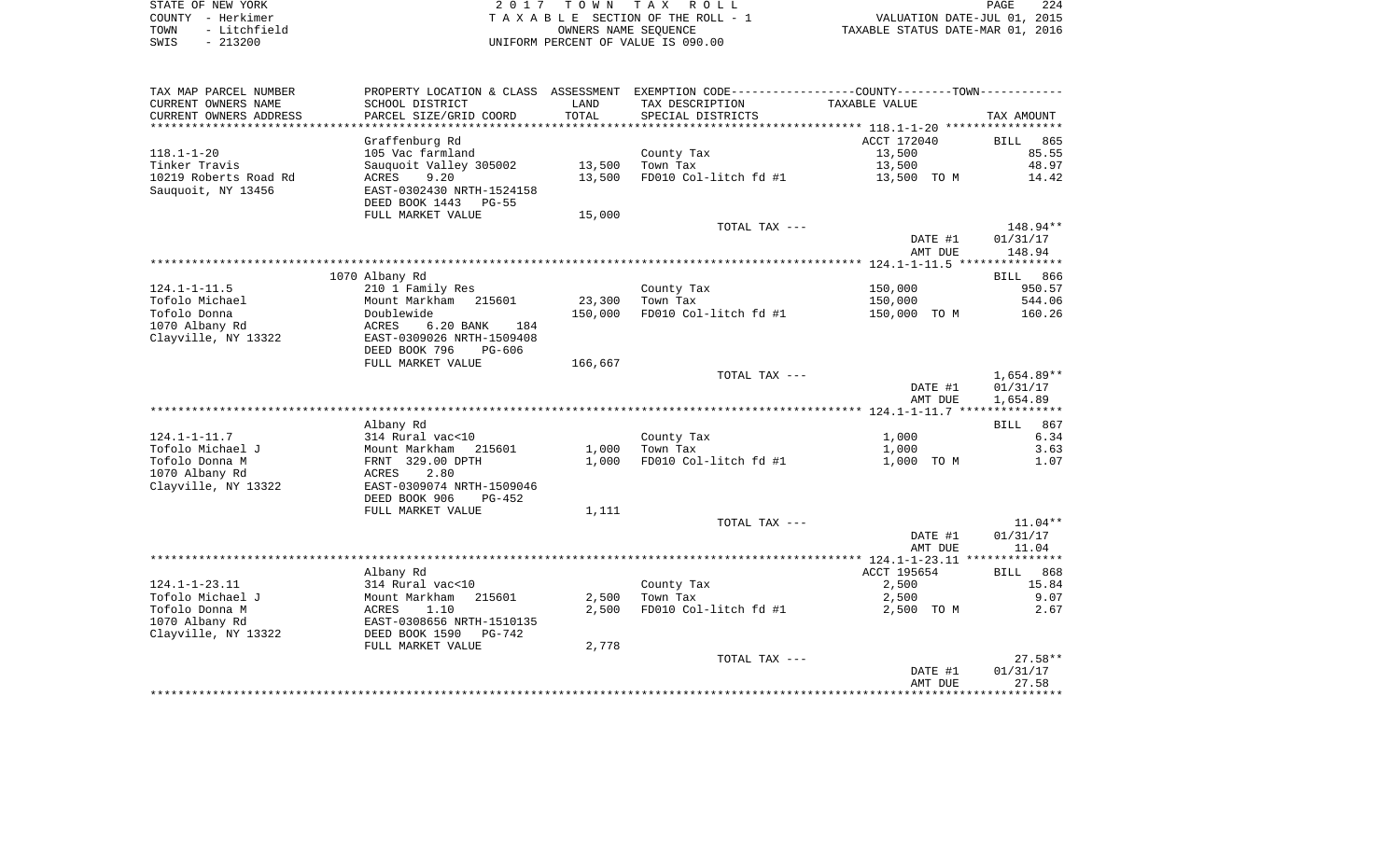| STATE OF NEW YORK    | 2017 TOWN TAX ROLL                 | 225<br>PAGE                      |
|----------------------|------------------------------------|----------------------------------|
| COUNTY - Herkimer    | TAXABLE SECTION OF THE ROLL - 1    | VALUATION DATE-JUL 01, 2015      |
| - Litchfield<br>TOWN | OWNERS NAME SEOUENCE               | TAXABLE STATUS DATE-MAR 01, 2016 |
| SWIS<br>$-213200$    | UNIFORM PERCENT OF VALUE IS 090.00 |                                  |

| TAX MAP PARCEL NUMBER                        |                                                                                                   |                   | PROPERTY LOCATION & CLASS ASSESSMENT EXEMPTION CODE---------------COUNTY-------TOWN---------- |                    |                    |
|----------------------------------------------|---------------------------------------------------------------------------------------------------|-------------------|-----------------------------------------------------------------------------------------------|--------------------|--------------------|
| CURRENT OWNERS NAME                          | SCHOOL DISTRICT                                                                                   | LAND              | TAX DESCRIPTION                                                                               | TAXABLE VALUE      |                    |
| CURRENT OWNERS ADDRESS                       | PARCEL SIZE/GRID COORD                                                                            | TOTAL             | SPECIAL DISTRICTS                                                                             |                    | TAX AMOUNT         |
|                                              |                                                                                                   |                   |                                                                                               |                    |                    |
|                                              | 10153 Roberts Rd                                                                                  |                   |                                                                                               | ACCT 120009240     | 869<br>BILL        |
| $118.1 - 1 - 45$                             | 210 1 Family Res                                                                                  |                   | County Tax                                                                                    | 90,900             | 576.05             |
| Torchia Christina A                          | Sauquoit Valley 305002                                                                            | 6,600             | Town Tax                                                                                      | 90,900             | 329.70             |
| 1620 Clementian Street<br>Utica, NY 13501    | FRNT 60.00 DPTH 148.50<br>EAST-0300890 NRTH-1524550<br>DEED BOOK 1454 PG-253<br>FULL MARKET VALUE | 90,900<br>101,000 | FD010 Col-litch fd #1                                                                         | 90,900 TO M        | 97.12              |
|                                              |                                                                                                   |                   | TOTAL TAX ---                                                                                 |                    | $1,002.87**$       |
|                                              |                                                                                                   |                   |                                                                                               | DATE #1            | 01/31/17           |
|                                              |                                                                                                   |                   |                                                                                               | AMT DUE            | 1,002.87           |
|                                              |                                                                                                   |                   |                                                                                               |                    |                    |
|                                              | Airport Rd                                                                                        |                   |                                                                                               | ACCT 120013560     | BILL 870           |
| $118.2 - 2 - 2$                              | 322 Rural vac>10                                                                                  |                   | County Tax                                                                                    | 14,400             | 91.25              |
| Town of Frankfort                            | Mount Markham<br>215601                                                                           | 14,400            | Town Tax                                                                                      | 14,400             | 52.23              |
| 201 Third Ave                                | ACRES<br>10.20                                                                                    | 14,400            | FD010 Col-litch fd #1                                                                         | 14,400 TO M        | 15.39              |
| Frankfort, NY 13340                          | EAST-0315994 NRTH-1521677<br>DEED BOOK 00289 PG-00156                                             |                   |                                                                                               |                    |                    |
|                                              | FULL MARKET VALUE                                                                                 | 16,000            |                                                                                               |                    |                    |
|                                              |                                                                                                   |                   | TOTAL TAX ---                                                                                 |                    | 158.87**           |
|                                              |                                                                                                   |                   |                                                                                               | DATE #1            | 01/31/17           |
|                                              |                                                                                                   |                   |                                                                                               | AMT DUE            | 158.87             |
|                                              |                                                                                                   |                   |                                                                                               |                    |                    |
|                                              | 107 Elizabethtown Rd                                                                              |                   |                                                                                               | ACCT 120010470     | BILL 871           |
| $131.30 - 1 - 12$                            | 270 Mfg housing                                                                                   |                   | County Tax                                                                                    | 12,000             | 76.05              |
| Trask Robert G                               | Mount Markham 215601                                                                              | 7,000             | Town Tax                                                                                      | 12,000             | 43.52              |
| 985 Nolte Dr W<br>Colorado Springs, CO 80916 | FRNT 233.00 DPTH<br>48.00<br>0.25<br>ACRES                                                        | 12,000            | FD010 Col-litch fd #1                                                                         | 12,000 TO M        | 12.82              |
|                                              | EAST-0327984 NRTH-1493353<br>DEED BOOK 00551 PG-00898<br>FULL MARKET VALUE                        | 13,333            |                                                                                               |                    |                    |
|                                              |                                                                                                   |                   | TOTAL TAX ---                                                                                 |                    | $132.39**$         |
|                                              |                                                                                                   |                   |                                                                                               | DATE #1<br>AMT DUE | 01/31/17<br>132.39 |
|                                              |                                                                                                   |                   |                                                                                               |                    |                    |
|                                              | State Route 51                                                                                    |                   |                                                                                               | ACCT 120011550     | BILL 872           |
| $125.1 - 2 - 53$                             | 323 Vacant rural                                                                                  |                   | County Tax                                                                                    | 15,700             | 99.49              |
| Treat Charles R                              | Mount Markham<br>215601                                                                           | 15,700            | Town Tax                                                                                      | 15,700             | 56.94              |
| Treat Jacqueline A<br>200 Silver St          | 44.30<br>ACRES<br>EAST-0330475 NRTH-1505124                                                       | 15,700            | FD010 Col-litch fd #1                                                                         | 15,700 TO M        | 16.77              |
| Ilion, NY 13357                              | DEED BOOK 896<br>$PG-376$                                                                         |                   |                                                                                               |                    |                    |
|                                              | FULL MARKET VALUE                                                                                 | 17,444            |                                                                                               |                    |                    |
|                                              |                                                                                                   |                   | TOTAL TAX ---                                                                                 |                    | $173.20**$         |
|                                              |                                                                                                   |                   |                                                                                               | DATE #1<br>AMT DUE | 01/31/17<br>173.20 |
|                                              |                                                                                                   |                   |                                                                                               |                    |                    |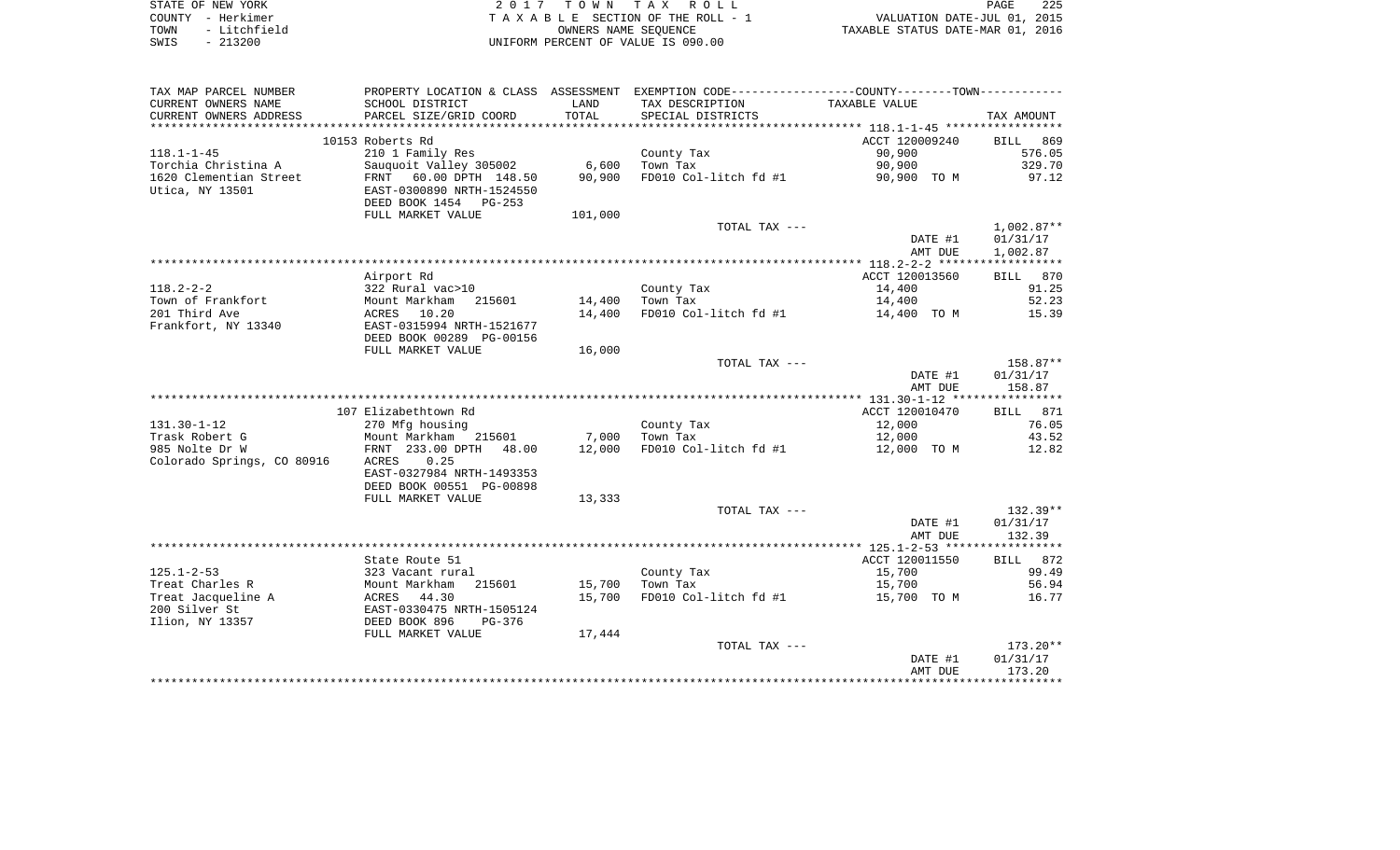| STATE OF NEW YORK    | 2017 TOWN TAX ROLL                 | 226<br>PAGE                      |
|----------------------|------------------------------------|----------------------------------|
| COUNTY - Herkimer    | TAXABLE SECTION OF THE ROLL - 1    | VALUATION DATE-JUL 01, 2015      |
| - Litchfield<br>TOWN | OWNERS NAME SEOUENCE               | TAXABLE STATUS DATE-MAR 01, 2016 |
| $-213200$<br>SWIS    | UNIFORM PERCENT OF VALUE IS 090.00 |                                  |

| TAX MAP PARCEL NUMBER     |                             |         |                         | PROPERTY LOCATION & CLASS ASSESSMENT EXEMPTION CODE---------------COUNTY-------TOWN---------- |                    |
|---------------------------|-----------------------------|---------|-------------------------|-----------------------------------------------------------------------------------------------|--------------------|
| CURRENT OWNERS NAME       | SCHOOL DISTRICT             | LAND    | TAX DESCRIPTION         | TAXABLE VALUE                                                                                 |                    |
| CURRENT OWNERS ADDRESS    | PARCEL SIZE/GRID COORD      | TOTAL   | SPECIAL DISTRICTS       |                                                                                               | TAX AMOUNT         |
| *******************       | *************************** |         |                         |                                                                                               |                    |
|                           | Silver St                   |         |                         | ACCT 120006630                                                                                | <b>BILL</b><br>873 |
| $125.1 - 2 - 39$          | 105 Vac farmland            |         | AG MKTS L 41720         | 5,371<br>5,371                                                                                |                    |
| Treat Farm Inc            | 215601<br>Mount Markham     | 11,300  | County Tax              | 5,929                                                                                         | 37.57              |
| 200 Silver St             | 19.00<br>ACRES              | 11,300  | Town Tax                | 5,929                                                                                         | 21.50              |
| Ilion, NY 13357           | EAST-0326301 NRTH-1505995   |         | FD010 Col-litch fd #1   | 5,929 TO M                                                                                    | 6.33               |
|                           | DEED BOOK 810<br>PG-636     |         | 5,371 EX                |                                                                                               |                    |
| MAY BE SUBJECT TO PAYMENT | FULL MARKET VALUE           | 12,556  |                         |                                                                                               |                    |
| UNDER AGDIST LAW TIL 2020 |                             |         |                         |                                                                                               |                    |
|                           |                             |         | TOTAL TAX ---           |                                                                                               | $65.40**$          |
|                           |                             |         |                         | DATE #1                                                                                       | 01/31/17           |
|                           |                             |         |                         | AMT DUE                                                                                       | 65.40              |
|                           |                             |         |                         |                                                                                               |                    |
|                           | 200 Silver St               |         |                         | ACCT 120006600                                                                                | BILL 874           |
| $125.1 - 2 - 40$          | 112 Dairy farm              |         | AG MKTS L 41720         | 15,633<br>15,633                                                                              |                    |
| Treat Farm Inc            | Mount Markham<br>215601     |         | 98,300 AGRIC 10 Y 42100 | 9,000<br>9,000                                                                                |                    |
| 200 Silver St             | ACRES 152.00                | 197,800 | County Tax              | 173,167                                                                                       | 1,097.38           |
| Ilion, NY 13357           | EAST-0328258 NRTH-1506601   |         | Town Tax                | 173,167                                                                                       | 628.09             |
|                           | DEED BOOK 810<br>$PG-633$   |         | FD010 Col-litch fd #1   | 182,167 TO M                                                                                  | 194.63             |
| MAY BE SUBJECT TO PAYMENT | FULL MARKET VALUE           | 219,778 | 15,633 EX               |                                                                                               |                    |
| UNDER AGDIST LAW TIL 2020 |                             |         |                         |                                                                                               |                    |
|                           |                             |         | TOTAL TAX ---           |                                                                                               | $1,920.10**$       |
|                           |                             |         |                         | DATE #1                                                                                       | 01/31/17           |
|                           |                             |         |                         | AMT DUE                                                                                       | 1,920.10           |
|                           |                             |         |                         |                                                                                               |                    |
|                           | Silver St                   |         |                         | ACCT 120090005                                                                                | 875<br><b>BILL</b> |
| $125.1 - 2 - 41$          | 105 Vac farmland            |         | AG MKTS L 41720         | 112<br>112                                                                                    |                    |
| Treat Farm Inc            | Mount Markham<br>215601     | 20,600  | County Tax              | 20,488                                                                                        | 129.84             |
| 200 Silver St             | ACRES 32.60                 | 20,600  | Town Tax                | 20,488                                                                                        | 74.31              |
| Ilion, NY 13357           | EAST-0329819 NRTH-1505826   |         | FD010 Col-litch fd #1   | 20,488 TO M                                                                                   | 21.89              |
|                           | DEED BOOK 810<br>$PG-638$   |         | 112 EX                  |                                                                                               |                    |
| MAY BE SUBJECT TO PAYMENT | FULL MARKET VALUE           | 22,889  |                         |                                                                                               |                    |
| UNDER AGDIST LAW TIL 2020 |                             |         |                         |                                                                                               |                    |
|                           |                             |         | TOTAL TAX ---           |                                                                                               | $226.04**$         |
|                           |                             |         |                         | DATE #1                                                                                       | 01/31/17           |
|                           |                             |         |                         | AMT DUE                                                                                       | 226.04             |
|                           |                             |         |                         |                                                                                               |                    |
|                           | 284 Prior Rd                |         |                         | ACCT 120003690                                                                                | BILL 876           |
| $124.1 - 1 - 40$          | 210 1 Family Res            |         | County Tax              | 71,000                                                                                        | 449.94             |
| Treen Charles L           | Mount Markham 215601        | 13,000  | Town Tax                | 71,000                                                                                        | 257.52             |
| Ward Denise               | 1.00<br>ACRES               | 71,000  | FD010 Col-litch fd #1   | 71,000 TO M                                                                                   | 75.86              |
| 284 Prior Rd              | EAST-0311978 NRTH-1506755   |         |                         |                                                                                               |                    |
| Clayville, NY 13322       |                             |         |                         |                                                                                               |                    |
|                           | DEED BOOK 00650 PG-00694    | 78,889  |                         |                                                                                               |                    |
|                           | FULL MARKET VALUE           |         | TOTAL TAX ---           |                                                                                               | 783.32**           |
|                           |                             |         |                         | DATE #1                                                                                       | 01/31/17           |
|                           |                             |         |                         | AMT DUE                                                                                       | 783.32             |
|                           |                             |         |                         |                                                                                               | ********           |
|                           |                             |         |                         |                                                                                               |                    |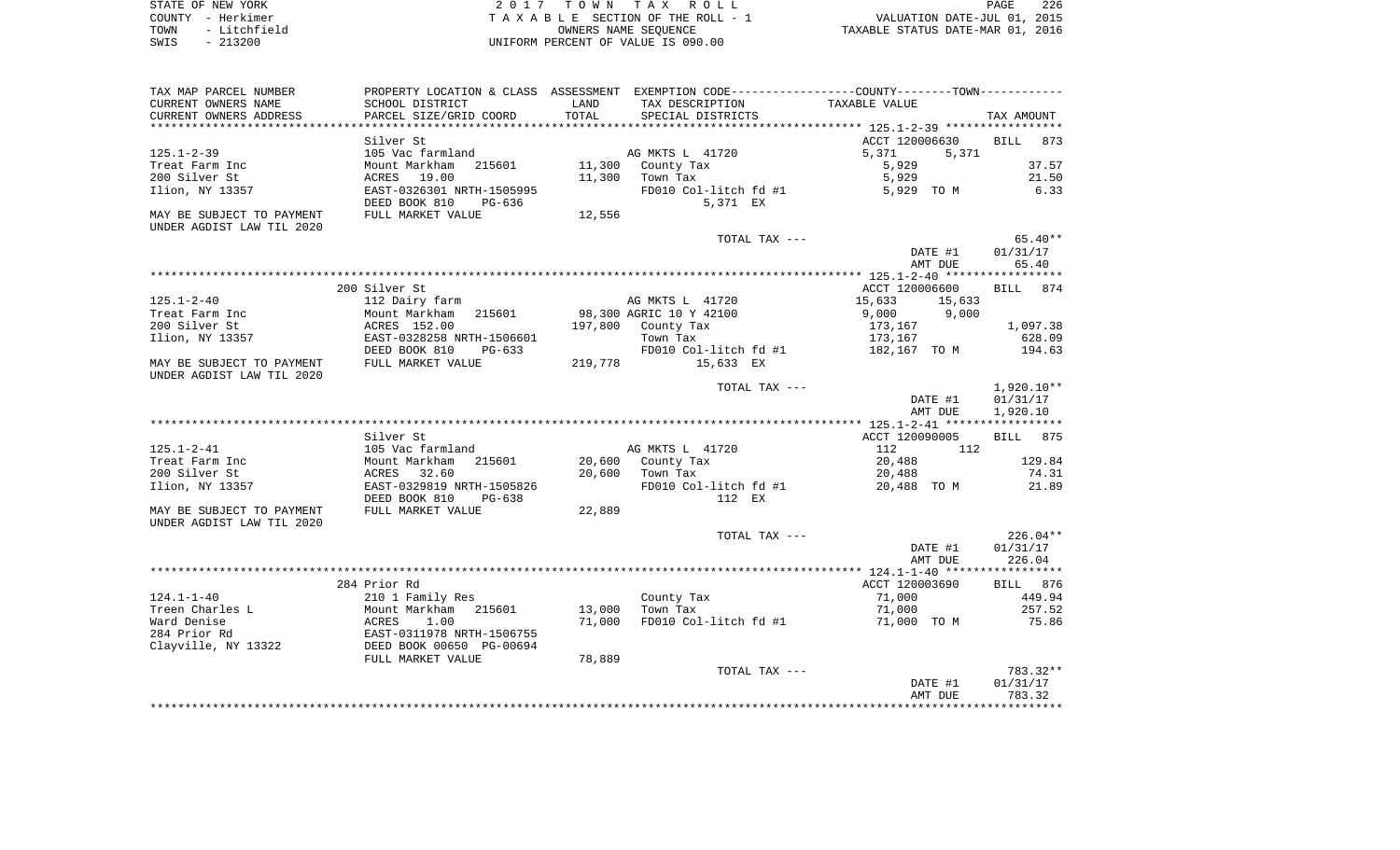| TAX MAP PARCEL NUMBER<br>PROPERTY LOCATION & CLASS ASSESSMENT EXEMPTION CODE---------------COUNTY-------TOWN----------<br>CURRENT OWNERS NAME<br>SCHOOL DISTRICT<br>LAND<br>TAX DESCRIPTION<br>TAXABLE VALUE<br>CURRENT OWNERS ADDRESS<br>PARCEL SIZE/GRID COORD<br>TOTAL<br>SPECIAL DISTRICTS<br>TAX AMOUNT<br>*************************<br>ACCT 200843<br>877<br>Jones Rd<br>BILL<br>$125.3 - 2 - 31$<br>105 Vac farmland<br>AG MKTS<br>41730<br>11,392<br>11,392<br>273.82<br>Treen Dennis J<br>Mount Markham<br>215601<br>54,600<br>43,208<br>County Tax<br>Mower Susan E<br>86.50<br>43,208<br>ACRES<br>54,600<br>Town Tax<br>156.72<br>170 Walts Rd<br>FD010 Col-litch fd #1<br>58.33<br>EAST-0328553 NRTH-1498986<br>54,600 TO M<br>West Winfield, NY 13491<br>DEED BOOK 1624 PG-105<br>FULL MARKET VALUE<br>60,667<br>PRIOR OWNER ON 3/01/2016<br>Treen Dennis J<br>MAY BE SUBJECT TO PAYMENT<br>UNDER AGDIST LAW TIL 2023<br>TOTAL TAX ---<br>DATE #1<br>01/31/17<br>488.87<br>AMT DUE<br>1158 Jones Rd<br>ACCT 185450<br>BILL 878<br>$131.1 - 3 - 4.3$<br>210 1 Family Res<br>County Tax<br>54,000<br>342.21<br>Treen Steven<br>Mount Markham<br>4,900<br>Town Tax<br>54,000<br>195.86<br>215601<br>FD010 Col-litch fd #1<br>1158 Jones Road<br>ACRES<br>0.30<br>54,000<br>54,000 TO M<br>57.69<br>Ilion, NY 13357<br>EAST-0328462 NRTH-1496340<br>DEED BOOK 1529 PG-39<br>FULL MARKET VALUE<br>60,000<br>595.76**<br>TOTAL TAX ---<br>DATE #1<br>01/31/17<br>AMT DUE<br>595.76<br>Elizabethtown Rd<br>ACCT 161171<br>$131.30 - 1 - 6$<br>6.34<br>314 Rural vac<10<br>County Tax<br>1,000<br>3.63<br>Trevor Jacob<br>Mount Markham<br>215601<br>1,000<br>Town Tax<br>1,000<br>149 Elizabethtown Rd<br>School Relevy<br>22.43<br>ACRES<br>0.66<br>1,000<br>Ilion, NY 13357<br>EAST-0328312 NRTH-1494088<br>FD010 Col-litch fd #1<br>1,000 TO M<br>1.07<br>DEED BOOK 1372 PG-610<br>FULL MARKET VALUE<br>1,111<br>TOTAL TAX ---<br>$33.47**$<br>DATE #1<br>01/31/17<br>33.47<br>AMT DUE<br>ACCT 187142<br>1946 State Route 51<br>151,200<br>$125.1 - 2 - 29.1$<br>240 Rural res<br>County Tax<br>Trevor Jacob R<br>215601<br>75,100<br>151,200<br>Mount Markham<br>Town Tax<br>161.54<br>1946 State Route 51<br>ACRES 104.10<br>151,200<br>FD010 Col-litch fd #1<br>151,200 TO M<br>Ilion, NY 13357<br>EAST-0333145 NRTH-1508810<br>DEED BOOK 1538<br>PG-731<br>FULL MARKET VALUE<br>168,000<br>TOTAL TAX ---<br>$1,668.13**$<br>01/31/17<br>DATE #1<br>1,668.13<br>AMT DUE | STATE OF NEW YORK<br>COUNTY - Herkimer<br>- Litchfield<br>TOWN<br>$-213200$<br>SWIS |  | 2017 TOWN TAX ROLL<br>TAXABLE SECTION OF THE ROLL - 1<br>OWNERS NAME SEQUENCE<br>UNIFORM PERCENT OF VALUE IS 090.00 | VALUATION DATE-JUL 01, 2015<br>TAXABLE STATUS DATE-MAR 01, 2016 | 227<br>PAGE |
|-------------------------------------------------------------------------------------------------------------------------------------------------------------------------------------------------------------------------------------------------------------------------------------------------------------------------------------------------------------------------------------------------------------------------------------------------------------------------------------------------------------------------------------------------------------------------------------------------------------------------------------------------------------------------------------------------------------------------------------------------------------------------------------------------------------------------------------------------------------------------------------------------------------------------------------------------------------------------------------------------------------------------------------------------------------------------------------------------------------------------------------------------------------------------------------------------------------------------------------------------------------------------------------------------------------------------------------------------------------------------------------------------------------------------------------------------------------------------------------------------------------------------------------------------------------------------------------------------------------------------------------------------------------------------------------------------------------------------------------------------------------------------------------------------------------------------------------------------------------------------------------------------------------------------------------------------------------------------------------------------------------------------------------------------------------------------------------------------------------------------------------------------------------------------------------------------------------------------------------------------------------------------------------------------------------------------------------------------------------------------------------------------------------------------------------------------------------------------------------|-------------------------------------------------------------------------------------|--|---------------------------------------------------------------------------------------------------------------------|-----------------------------------------------------------------|-------------|
|                                                                                                                                                                                                                                                                                                                                                                                                                                                                                                                                                                                                                                                                                                                                                                                                                                                                                                                                                                                                                                                                                                                                                                                                                                                                                                                                                                                                                                                                                                                                                                                                                                                                                                                                                                                                                                                                                                                                                                                                                                                                                                                                                                                                                                                                                                                                                                                                                                                                                     |                                                                                     |  |                                                                                                                     |                                                                 |             |
|                                                                                                                                                                                                                                                                                                                                                                                                                                                                                                                                                                                                                                                                                                                                                                                                                                                                                                                                                                                                                                                                                                                                                                                                                                                                                                                                                                                                                                                                                                                                                                                                                                                                                                                                                                                                                                                                                                                                                                                                                                                                                                                                                                                                                                                                                                                                                                                                                                                                                     |                                                                                     |  |                                                                                                                     |                                                                 |             |
|                                                                                                                                                                                                                                                                                                                                                                                                                                                                                                                                                                                                                                                                                                                                                                                                                                                                                                                                                                                                                                                                                                                                                                                                                                                                                                                                                                                                                                                                                                                                                                                                                                                                                                                                                                                                                                                                                                                                                                                                                                                                                                                                                                                                                                                                                                                                                                                                                                                                                     |                                                                                     |  |                                                                                                                     |                                                                 |             |
|                                                                                                                                                                                                                                                                                                                                                                                                                                                                                                                                                                                                                                                                                                                                                                                                                                                                                                                                                                                                                                                                                                                                                                                                                                                                                                                                                                                                                                                                                                                                                                                                                                                                                                                                                                                                                                                                                                                                                                                                                                                                                                                                                                                                                                                                                                                                                                                                                                                                                     |                                                                                     |  |                                                                                                                     |                                                                 |             |
|                                                                                                                                                                                                                                                                                                                                                                                                                                                                                                                                                                                                                                                                                                                                                                                                                                                                                                                                                                                                                                                                                                                                                                                                                                                                                                                                                                                                                                                                                                                                                                                                                                                                                                                                                                                                                                                                                                                                                                                                                                                                                                                                                                                                                                                                                                                                                                                                                                                                                     |                                                                                     |  |                                                                                                                     |                                                                 |             |
|                                                                                                                                                                                                                                                                                                                                                                                                                                                                                                                                                                                                                                                                                                                                                                                                                                                                                                                                                                                                                                                                                                                                                                                                                                                                                                                                                                                                                                                                                                                                                                                                                                                                                                                                                                                                                                                                                                                                                                                                                                                                                                                                                                                                                                                                                                                                                                                                                                                                                     |                                                                                     |  |                                                                                                                     |                                                                 |             |
|                                                                                                                                                                                                                                                                                                                                                                                                                                                                                                                                                                                                                                                                                                                                                                                                                                                                                                                                                                                                                                                                                                                                                                                                                                                                                                                                                                                                                                                                                                                                                                                                                                                                                                                                                                                                                                                                                                                                                                                                                                                                                                                                                                                                                                                                                                                                                                                                                                                                                     |                                                                                     |  |                                                                                                                     |                                                                 |             |
|                                                                                                                                                                                                                                                                                                                                                                                                                                                                                                                                                                                                                                                                                                                                                                                                                                                                                                                                                                                                                                                                                                                                                                                                                                                                                                                                                                                                                                                                                                                                                                                                                                                                                                                                                                                                                                                                                                                                                                                                                                                                                                                                                                                                                                                                                                                                                                                                                                                                                     |                                                                                     |  |                                                                                                                     |                                                                 |             |
|                                                                                                                                                                                                                                                                                                                                                                                                                                                                                                                                                                                                                                                                                                                                                                                                                                                                                                                                                                                                                                                                                                                                                                                                                                                                                                                                                                                                                                                                                                                                                                                                                                                                                                                                                                                                                                                                                                                                                                                                                                                                                                                                                                                                                                                                                                                                                                                                                                                                                     |                                                                                     |  |                                                                                                                     |                                                                 |             |
|                                                                                                                                                                                                                                                                                                                                                                                                                                                                                                                                                                                                                                                                                                                                                                                                                                                                                                                                                                                                                                                                                                                                                                                                                                                                                                                                                                                                                                                                                                                                                                                                                                                                                                                                                                                                                                                                                                                                                                                                                                                                                                                                                                                                                                                                                                                                                                                                                                                                                     |                                                                                     |  |                                                                                                                     |                                                                 |             |
|                                                                                                                                                                                                                                                                                                                                                                                                                                                                                                                                                                                                                                                                                                                                                                                                                                                                                                                                                                                                                                                                                                                                                                                                                                                                                                                                                                                                                                                                                                                                                                                                                                                                                                                                                                                                                                                                                                                                                                                                                                                                                                                                                                                                                                                                                                                                                                                                                                                                                     |                                                                                     |  |                                                                                                                     |                                                                 |             |
|                                                                                                                                                                                                                                                                                                                                                                                                                                                                                                                                                                                                                                                                                                                                                                                                                                                                                                                                                                                                                                                                                                                                                                                                                                                                                                                                                                                                                                                                                                                                                                                                                                                                                                                                                                                                                                                                                                                                                                                                                                                                                                                                                                                                                                                                                                                                                                                                                                                                                     |                                                                                     |  |                                                                                                                     |                                                                 | 488.87**    |
|                                                                                                                                                                                                                                                                                                                                                                                                                                                                                                                                                                                                                                                                                                                                                                                                                                                                                                                                                                                                                                                                                                                                                                                                                                                                                                                                                                                                                                                                                                                                                                                                                                                                                                                                                                                                                                                                                                                                                                                                                                                                                                                                                                                                                                                                                                                                                                                                                                                                                     |                                                                                     |  |                                                                                                                     |                                                                 |             |
|                                                                                                                                                                                                                                                                                                                                                                                                                                                                                                                                                                                                                                                                                                                                                                                                                                                                                                                                                                                                                                                                                                                                                                                                                                                                                                                                                                                                                                                                                                                                                                                                                                                                                                                                                                                                                                                                                                                                                                                                                                                                                                                                                                                                                                                                                                                                                                                                                                                                                     |                                                                                     |  |                                                                                                                     |                                                                 |             |
|                                                                                                                                                                                                                                                                                                                                                                                                                                                                                                                                                                                                                                                                                                                                                                                                                                                                                                                                                                                                                                                                                                                                                                                                                                                                                                                                                                                                                                                                                                                                                                                                                                                                                                                                                                                                                                                                                                                                                                                                                                                                                                                                                                                                                                                                                                                                                                                                                                                                                     |                                                                                     |  |                                                                                                                     |                                                                 |             |
|                                                                                                                                                                                                                                                                                                                                                                                                                                                                                                                                                                                                                                                                                                                                                                                                                                                                                                                                                                                                                                                                                                                                                                                                                                                                                                                                                                                                                                                                                                                                                                                                                                                                                                                                                                                                                                                                                                                                                                                                                                                                                                                                                                                                                                                                                                                                                                                                                                                                                     |                                                                                     |  |                                                                                                                     |                                                                 |             |
|                                                                                                                                                                                                                                                                                                                                                                                                                                                                                                                                                                                                                                                                                                                                                                                                                                                                                                                                                                                                                                                                                                                                                                                                                                                                                                                                                                                                                                                                                                                                                                                                                                                                                                                                                                                                                                                                                                                                                                                                                                                                                                                                                                                                                                                                                                                                                                                                                                                                                     |                                                                                     |  |                                                                                                                     |                                                                 |             |
|                                                                                                                                                                                                                                                                                                                                                                                                                                                                                                                                                                                                                                                                                                                                                                                                                                                                                                                                                                                                                                                                                                                                                                                                                                                                                                                                                                                                                                                                                                                                                                                                                                                                                                                                                                                                                                                                                                                                                                                                                                                                                                                                                                                                                                                                                                                                                                                                                                                                                     |                                                                                     |  |                                                                                                                     |                                                                 |             |
|                                                                                                                                                                                                                                                                                                                                                                                                                                                                                                                                                                                                                                                                                                                                                                                                                                                                                                                                                                                                                                                                                                                                                                                                                                                                                                                                                                                                                                                                                                                                                                                                                                                                                                                                                                                                                                                                                                                                                                                                                                                                                                                                                                                                                                                                                                                                                                                                                                                                                     |                                                                                     |  |                                                                                                                     |                                                                 |             |
|                                                                                                                                                                                                                                                                                                                                                                                                                                                                                                                                                                                                                                                                                                                                                                                                                                                                                                                                                                                                                                                                                                                                                                                                                                                                                                                                                                                                                                                                                                                                                                                                                                                                                                                                                                                                                                                                                                                                                                                                                                                                                                                                                                                                                                                                                                                                                                                                                                                                                     |                                                                                     |  |                                                                                                                     |                                                                 |             |
|                                                                                                                                                                                                                                                                                                                                                                                                                                                                                                                                                                                                                                                                                                                                                                                                                                                                                                                                                                                                                                                                                                                                                                                                                                                                                                                                                                                                                                                                                                                                                                                                                                                                                                                                                                                                                                                                                                                                                                                                                                                                                                                                                                                                                                                                                                                                                                                                                                                                                     |                                                                                     |  |                                                                                                                     |                                                                 |             |
|                                                                                                                                                                                                                                                                                                                                                                                                                                                                                                                                                                                                                                                                                                                                                                                                                                                                                                                                                                                                                                                                                                                                                                                                                                                                                                                                                                                                                                                                                                                                                                                                                                                                                                                                                                                                                                                                                                                                                                                                                                                                                                                                                                                                                                                                                                                                                                                                                                                                                     |                                                                                     |  |                                                                                                                     |                                                                 |             |
|                                                                                                                                                                                                                                                                                                                                                                                                                                                                                                                                                                                                                                                                                                                                                                                                                                                                                                                                                                                                                                                                                                                                                                                                                                                                                                                                                                                                                                                                                                                                                                                                                                                                                                                                                                                                                                                                                                                                                                                                                                                                                                                                                                                                                                                                                                                                                                                                                                                                                     |                                                                                     |  |                                                                                                                     |                                                                 |             |
|                                                                                                                                                                                                                                                                                                                                                                                                                                                                                                                                                                                                                                                                                                                                                                                                                                                                                                                                                                                                                                                                                                                                                                                                                                                                                                                                                                                                                                                                                                                                                                                                                                                                                                                                                                                                                                                                                                                                                                                                                                                                                                                                                                                                                                                                                                                                                                                                                                                                                     |                                                                                     |  |                                                                                                                     |                                                                 |             |
|                                                                                                                                                                                                                                                                                                                                                                                                                                                                                                                                                                                                                                                                                                                                                                                                                                                                                                                                                                                                                                                                                                                                                                                                                                                                                                                                                                                                                                                                                                                                                                                                                                                                                                                                                                                                                                                                                                                                                                                                                                                                                                                                                                                                                                                                                                                                                                                                                                                                                     |                                                                                     |  |                                                                                                                     |                                                                 |             |
|                                                                                                                                                                                                                                                                                                                                                                                                                                                                                                                                                                                                                                                                                                                                                                                                                                                                                                                                                                                                                                                                                                                                                                                                                                                                                                                                                                                                                                                                                                                                                                                                                                                                                                                                                                                                                                                                                                                                                                                                                                                                                                                                                                                                                                                                                                                                                                                                                                                                                     |                                                                                     |  |                                                                                                                     |                                                                 | BILL 879    |
|                                                                                                                                                                                                                                                                                                                                                                                                                                                                                                                                                                                                                                                                                                                                                                                                                                                                                                                                                                                                                                                                                                                                                                                                                                                                                                                                                                                                                                                                                                                                                                                                                                                                                                                                                                                                                                                                                                                                                                                                                                                                                                                                                                                                                                                                                                                                                                                                                                                                                     |                                                                                     |  |                                                                                                                     |                                                                 |             |
|                                                                                                                                                                                                                                                                                                                                                                                                                                                                                                                                                                                                                                                                                                                                                                                                                                                                                                                                                                                                                                                                                                                                                                                                                                                                                                                                                                                                                                                                                                                                                                                                                                                                                                                                                                                                                                                                                                                                                                                                                                                                                                                                                                                                                                                                                                                                                                                                                                                                                     |                                                                                     |  |                                                                                                                     |                                                                 |             |
|                                                                                                                                                                                                                                                                                                                                                                                                                                                                                                                                                                                                                                                                                                                                                                                                                                                                                                                                                                                                                                                                                                                                                                                                                                                                                                                                                                                                                                                                                                                                                                                                                                                                                                                                                                                                                                                                                                                                                                                                                                                                                                                                                                                                                                                                                                                                                                                                                                                                                     |                                                                                     |  |                                                                                                                     |                                                                 |             |
|                                                                                                                                                                                                                                                                                                                                                                                                                                                                                                                                                                                                                                                                                                                                                                                                                                                                                                                                                                                                                                                                                                                                                                                                                                                                                                                                                                                                                                                                                                                                                                                                                                                                                                                                                                                                                                                                                                                                                                                                                                                                                                                                                                                                                                                                                                                                                                                                                                                                                     |                                                                                     |  |                                                                                                                     |                                                                 |             |
|                                                                                                                                                                                                                                                                                                                                                                                                                                                                                                                                                                                                                                                                                                                                                                                                                                                                                                                                                                                                                                                                                                                                                                                                                                                                                                                                                                                                                                                                                                                                                                                                                                                                                                                                                                                                                                                                                                                                                                                                                                                                                                                                                                                                                                                                                                                                                                                                                                                                                     |                                                                                     |  |                                                                                                                     |                                                                 |             |
|                                                                                                                                                                                                                                                                                                                                                                                                                                                                                                                                                                                                                                                                                                                                                                                                                                                                                                                                                                                                                                                                                                                                                                                                                                                                                                                                                                                                                                                                                                                                                                                                                                                                                                                                                                                                                                                                                                                                                                                                                                                                                                                                                                                                                                                                                                                                                                                                                                                                                     |                                                                                     |  |                                                                                                                     |                                                                 |             |
|                                                                                                                                                                                                                                                                                                                                                                                                                                                                                                                                                                                                                                                                                                                                                                                                                                                                                                                                                                                                                                                                                                                                                                                                                                                                                                                                                                                                                                                                                                                                                                                                                                                                                                                                                                                                                                                                                                                                                                                                                                                                                                                                                                                                                                                                                                                                                                                                                                                                                     |                                                                                     |  |                                                                                                                     |                                                                 |             |
|                                                                                                                                                                                                                                                                                                                                                                                                                                                                                                                                                                                                                                                                                                                                                                                                                                                                                                                                                                                                                                                                                                                                                                                                                                                                                                                                                                                                                                                                                                                                                                                                                                                                                                                                                                                                                                                                                                                                                                                                                                                                                                                                                                                                                                                                                                                                                                                                                                                                                     |                                                                                     |  |                                                                                                                     |                                                                 |             |
|                                                                                                                                                                                                                                                                                                                                                                                                                                                                                                                                                                                                                                                                                                                                                                                                                                                                                                                                                                                                                                                                                                                                                                                                                                                                                                                                                                                                                                                                                                                                                                                                                                                                                                                                                                                                                                                                                                                                                                                                                                                                                                                                                                                                                                                                                                                                                                                                                                                                                     |                                                                                     |  |                                                                                                                     |                                                                 |             |
|                                                                                                                                                                                                                                                                                                                                                                                                                                                                                                                                                                                                                                                                                                                                                                                                                                                                                                                                                                                                                                                                                                                                                                                                                                                                                                                                                                                                                                                                                                                                                                                                                                                                                                                                                                                                                                                                                                                                                                                                                                                                                                                                                                                                                                                                                                                                                                                                                                                                                     |                                                                                     |  |                                                                                                                     |                                                                 | BILL 880    |
|                                                                                                                                                                                                                                                                                                                                                                                                                                                                                                                                                                                                                                                                                                                                                                                                                                                                                                                                                                                                                                                                                                                                                                                                                                                                                                                                                                                                                                                                                                                                                                                                                                                                                                                                                                                                                                                                                                                                                                                                                                                                                                                                                                                                                                                                                                                                                                                                                                                                                     |                                                                                     |  |                                                                                                                     |                                                                 | 958.18      |
|                                                                                                                                                                                                                                                                                                                                                                                                                                                                                                                                                                                                                                                                                                                                                                                                                                                                                                                                                                                                                                                                                                                                                                                                                                                                                                                                                                                                                                                                                                                                                                                                                                                                                                                                                                                                                                                                                                                                                                                                                                                                                                                                                                                                                                                                                                                                                                                                                                                                                     |                                                                                     |  |                                                                                                                     |                                                                 | 548.41      |
|                                                                                                                                                                                                                                                                                                                                                                                                                                                                                                                                                                                                                                                                                                                                                                                                                                                                                                                                                                                                                                                                                                                                                                                                                                                                                                                                                                                                                                                                                                                                                                                                                                                                                                                                                                                                                                                                                                                                                                                                                                                                                                                                                                                                                                                                                                                                                                                                                                                                                     |                                                                                     |  |                                                                                                                     |                                                                 |             |
|                                                                                                                                                                                                                                                                                                                                                                                                                                                                                                                                                                                                                                                                                                                                                                                                                                                                                                                                                                                                                                                                                                                                                                                                                                                                                                                                                                                                                                                                                                                                                                                                                                                                                                                                                                                                                                                                                                                                                                                                                                                                                                                                                                                                                                                                                                                                                                                                                                                                                     |                                                                                     |  |                                                                                                                     |                                                                 |             |
|                                                                                                                                                                                                                                                                                                                                                                                                                                                                                                                                                                                                                                                                                                                                                                                                                                                                                                                                                                                                                                                                                                                                                                                                                                                                                                                                                                                                                                                                                                                                                                                                                                                                                                                                                                                                                                                                                                                                                                                                                                                                                                                                                                                                                                                                                                                                                                                                                                                                                     |                                                                                     |  |                                                                                                                     |                                                                 |             |
|                                                                                                                                                                                                                                                                                                                                                                                                                                                                                                                                                                                                                                                                                                                                                                                                                                                                                                                                                                                                                                                                                                                                                                                                                                                                                                                                                                                                                                                                                                                                                                                                                                                                                                                                                                                                                                                                                                                                                                                                                                                                                                                                                                                                                                                                                                                                                                                                                                                                                     |                                                                                     |  |                                                                                                                     |                                                                 |             |
|                                                                                                                                                                                                                                                                                                                                                                                                                                                                                                                                                                                                                                                                                                                                                                                                                                                                                                                                                                                                                                                                                                                                                                                                                                                                                                                                                                                                                                                                                                                                                                                                                                                                                                                                                                                                                                                                                                                                                                                                                                                                                                                                                                                                                                                                                                                                                                                                                                                                                     |                                                                                     |  |                                                                                                                     |                                                                 |             |
|                                                                                                                                                                                                                                                                                                                                                                                                                                                                                                                                                                                                                                                                                                                                                                                                                                                                                                                                                                                                                                                                                                                                                                                                                                                                                                                                                                                                                                                                                                                                                                                                                                                                                                                                                                                                                                                                                                                                                                                                                                                                                                                                                                                                                                                                                                                                                                                                                                                                                     |                                                                                     |  |                                                                                                                     |                                                                 |             |
|                                                                                                                                                                                                                                                                                                                                                                                                                                                                                                                                                                                                                                                                                                                                                                                                                                                                                                                                                                                                                                                                                                                                                                                                                                                                                                                                                                                                                                                                                                                                                                                                                                                                                                                                                                                                                                                                                                                                                                                                                                                                                                                                                                                                                                                                                                                                                                                                                                                                                     |                                                                                     |  |                                                                                                                     |                                                                 |             |

PAGE 227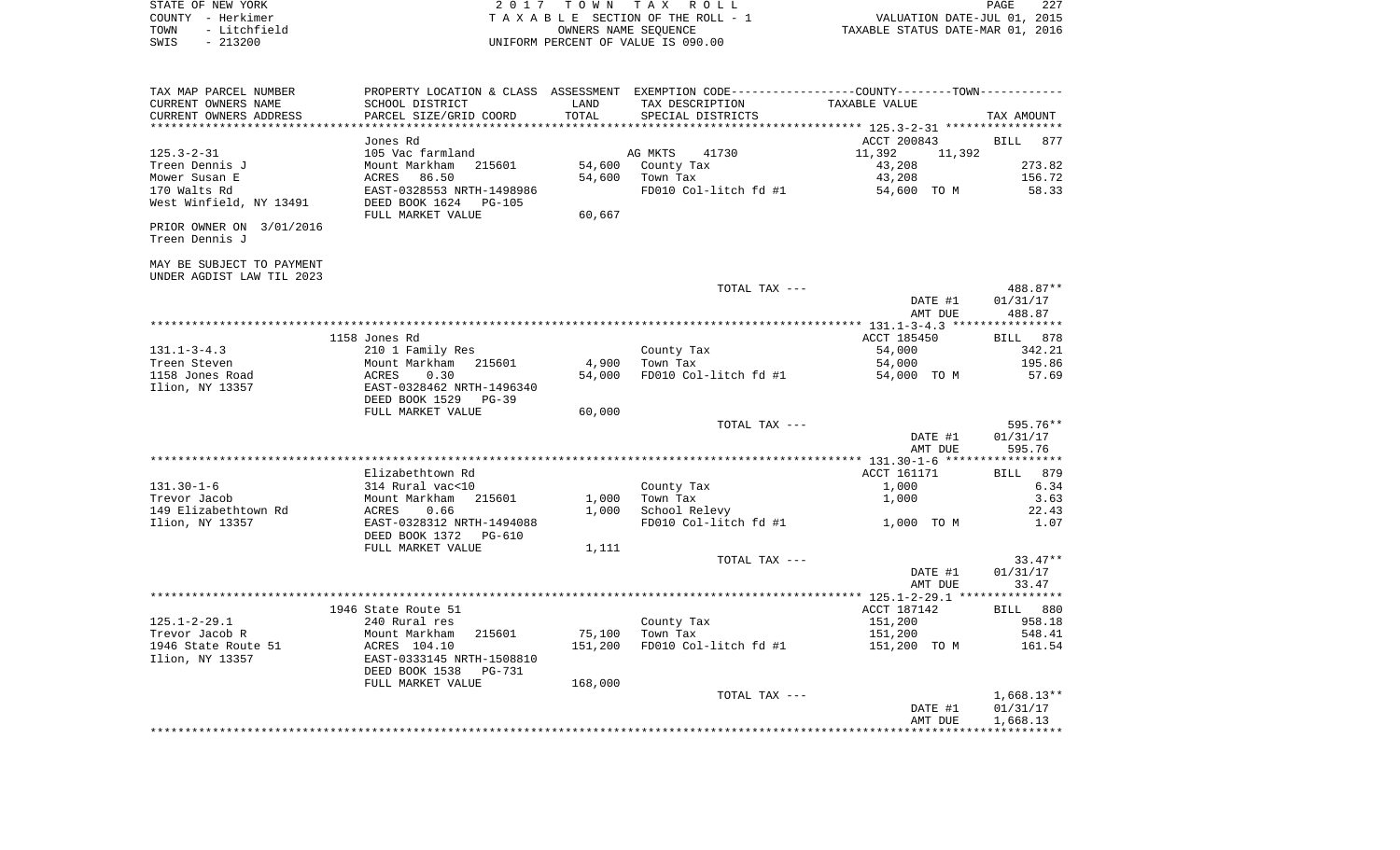| STATE OF NEW YORK |              | 2017 TOWN TAX ROLL                 | PAGE                             | 228 |
|-------------------|--------------|------------------------------------|----------------------------------|-----|
| COUNTY - Herkimer |              | TAXABLE SECTION OF THE ROLL - 1    | VALUATION DATE-JUL 01, 2015      |     |
| TOWN              | - Litchfield | OWNERS NAME SEOUENCE               | TAXABLE STATUS DATE-MAR 01, 2016 |     |
| SWIS              | $-213200$    | UNIFORM PERCENT OF VALUE IS 090.00 |                                  |     |

| TAX MAP PARCEL NUMBER     |                                         |         | PROPERTY LOCATION & CLASS ASSESSMENT EXEMPTION CODE---------------COUNTY--------TOWN---------- |                |                    |
|---------------------------|-----------------------------------------|---------|------------------------------------------------------------------------------------------------|----------------|--------------------|
| CURRENT OWNERS NAME       | SCHOOL DISTRICT                         | LAND    | TAX DESCRIPTION                                                                                | TAXABLE VALUE  |                    |
| CURRENT OWNERS ADDRESS    | PARCEL SIZE/GRID COORD                  | TOTAL   | SPECIAL DISTRICTS                                                                              |                | TAX AMOUNT         |
|                           |                                         |         |                                                                                                |                |                    |
|                           | State Route 51                          |         |                                                                                                | ACCT 120090230 | <b>BILL</b><br>881 |
| $125.1 - 2 - 29.3$        | 314 Rural vac<10                        |         | County Tax                                                                                     | 7,200          | 45.63              |
| Trevor Michael J          | Mount Markham 215601                    | 7,200   | Town Tax                                                                                       | 7,200          | 26.11              |
| 186 Otsego Street         | Bldg Lot                                | 7,200   | School Relevy                                                                                  |                | 161.51             |
| Ilion, NY 13357           | ACRES<br>1.40                           |         | FD010 Col-litch fd #1                                                                          | 7,200 TO M     | 7.69               |
|                           | EAST-0332007 NRTH-1508830               |         |                                                                                                |                |                    |
|                           | DEED BOOK 763<br>PG-231                 |         |                                                                                                |                |                    |
|                           | FULL MARKET VALUE                       | 8,000   |                                                                                                |                |                    |
|                           |                                         |         | TOTAL TAX ---                                                                                  |                | 240.94**           |
|                           |                                         |         |                                                                                                | DATE #1        | 01/31/17           |
|                           |                                         |         |                                                                                                | AMT DUE        | 240.94             |
|                           |                                         |         |                                                                                                |                |                    |
|                           | 382 Silver St                           |         |                                                                                                | ACCT 120013500 | <b>BILL</b><br>882 |
| 125.1-2-5                 | 210 1 Family Res                        |         | VET WAR CT 41121                                                                               | 8,010<br>8,010 |                    |
| Trevor Robert J           | Mount Markham 215601                    |         | 13,700 County Tax                                                                              | 86,990         | 551.27             |
| Trevor Joan M             | 1.30<br><b>ACRES</b>                    | 95,000  | Town Tax                                                                                       | 86,990         | 315.52             |
| 382 Silver St             | EAST-0328371 NRTH-1510337               |         | FD010 Col-litch fd #1                                                                          | 95,000 TO M    | 101.50             |
| Ilion, NY 13357           | DEED BOOK 00650 PG-00237                |         |                                                                                                |                |                    |
|                           | FULL MARKET VALUE                       | 105,556 |                                                                                                |                | $968.29**$         |
|                           |                                         |         | TOTAL TAX ---                                                                                  | DATE #1        | 01/31/17           |
|                           |                                         |         |                                                                                                | AMT DUE        | 968.29             |
|                           |                                         |         |                                                                                                |                |                    |
|                           | Elizabethtown Rd                        |         |                                                                                                | ACCT 199905    | BILL 883           |
| 125.1-2-27                | 322 Rural vac>10                        |         | County Tax                                                                                     | 4,100          | 25.98              |
| Turner Benjamin M         | Central Valley 212803                   | 4,100   | Town Tax                                                                                       | 4,100          | 14.87              |
| 244 Lafayette St          | ACRES 14.10                             | 4,100   | FD010 Col-litch fd #1                                                                          | 4,100 TO M     | 4.38               |
| Louisville, CO 80027      | EAST-0335811 NRTH-1509733               |         |                                                                                                |                |                    |
|                           | DEED BOOK 1617 PG-691                   |         |                                                                                                |                |                    |
| PRIOR OWNER ON 3/01/2016  | FULL MARKET VALUE                       | 4,556   |                                                                                                |                |                    |
| Knight Laura              |                                         |         |                                                                                                |                |                    |
|                           |                                         |         |                                                                                                |                |                    |
| MAY BE SUBJECT TO PAYMENT |                                         |         |                                                                                                |                |                    |
| UNDER AGDIST LAW TIL 2021 |                                         |         |                                                                                                |                |                    |
|                           |                                         |         | TOTAL TAX ---                                                                                  |                | 45.23**            |
|                           |                                         |         |                                                                                                | DATE #1        | 01/31/17           |
|                           |                                         |         |                                                                                                | AMT DUE        | 45.23              |
|                           |                                         |         |                                                                                                |                |                    |
|                           | 509 Bennett Rd                          |         |                                                                                                | ACCT 120090087 | BILL 884           |
| $118.4 - 1 - 5.2$         | 240 Rural res                           |         | County Tax                                                                                     | 86,400         | 547.53             |
| Turner Richard H          | Mount Markham 215601                    | 44,900  | Town Tax                                                                                       | 86,400         | 313.38             |
| 509 Bennett Rd            | Lot 5.6 & 57 Combined                   | 86,400  | FD010 Col-litch fd #1                                                                          | 86,400 TO M    | 92.31              |
| Frankfort, NY 13340       | With This Lot $(5.2)$<br>ACRES<br>40.20 |         |                                                                                                |                |                    |
|                           | EAST-0315309 NRTH-1520392               |         |                                                                                                |                |                    |
|                           | DEED BOOK 682<br>PG-199                 |         |                                                                                                |                |                    |
|                           | FULL MARKET VALUE                       | 96,000  |                                                                                                |                |                    |
|                           |                                         |         | TOTAL TAX ---                                                                                  |                | 953.22**           |
|                           |                                         |         |                                                                                                | DATE #1        | 01/31/17           |
|                           |                                         |         |                                                                                                | AMT DUE        | 953.22             |
|                           |                                         |         |                                                                                                |                |                    |
|                           |                                         |         |                                                                                                |                |                    |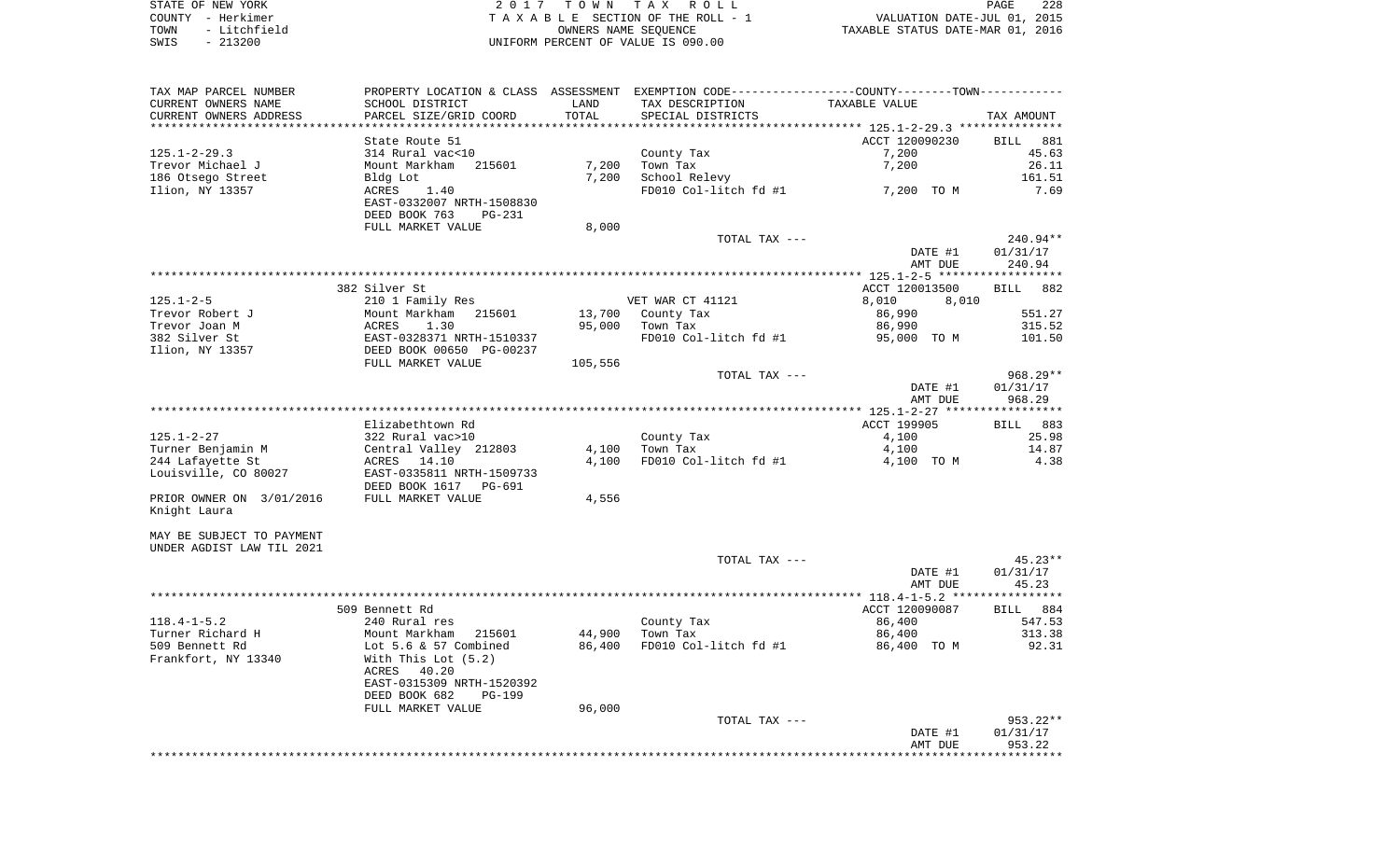| STATE OF NEW YORK    | 2017 TOWN TAX ROLL                 | 229<br>PAGE                      |
|----------------------|------------------------------------|----------------------------------|
| COUNTY - Herkimer    | TAXABLE SECTION OF THE ROLL - 1    | VALUATION DATE-JUL 01, 2015      |
| - Litchfield<br>TOWN | OWNERS NAME SEOUENCE               | TAXABLE STATUS DATE-MAR 01, 2016 |
| $-213200$<br>SWIS    | UNIFORM PERCENT OF VALUE IS 090.00 |                                  |

| TAX MAP PARCEL NUMBER    | PROPERTY LOCATION & CLASS ASSESSMENT |         | EXEMPTION CODE-----------------COUNTY-------TOWN----------- |                |                    |
|--------------------------|--------------------------------------|---------|-------------------------------------------------------------|----------------|--------------------|
| CURRENT OWNERS NAME      | SCHOOL DISTRICT                      | LAND    | TAX DESCRIPTION                                             | TAXABLE VALUE  |                    |
| CURRENT OWNERS ADDRESS   | PARCEL SIZE/GRID COORD               | TOTAL   | SPECIAL DISTRICTS                                           |                | TAX AMOUNT         |
| ********************     |                                      |         |                                                             |                |                    |
|                          | 2120 Graffenburg Rd                  |         |                                                             | ACCT 120090030 | <b>BILL</b><br>885 |
| $118.1 - 1 - 10$         | 210 1 Family Res                     |         | County Tax                                                  | 126,300        | 800.38             |
| Tuttle Grant E           | Sauquoit Valley 305002               | 24,000  | Town Tax                                                    | 126,300        | 458.10             |
| Tuttle Peggy S           | 6.75<br>ACRES                        | 126,300 | FD010 Col-litch fd #1                                       | 126,300 TO M   | 134.94             |
| 2120 Graffenburg Rd      | EAST-0302578 NRTH-1524624            |         |                                                             |                |                    |
| Sauquoit, NY 13456       | DEED BOOK 919<br>$PG-583$            |         |                                                             |                |                    |
|                          | FULL MARKET VALUE                    | 140,333 |                                                             |                |                    |
|                          |                                      |         | TOTAL TAX ---                                               |                | $1,393.42**$       |
|                          |                                      |         |                                                             | DATE #1        | 01/31/17           |
|                          |                                      |         |                                                             | AMT DUE        | 1,393.42           |
|                          | 173 Cemetary Rd                      |         |                                                             | ACCT 120090121 | BILL 886           |
| $119.3 - 4 - 6$          | 280 Res Multiple                     |         | County Tax                                                  | 87,400         | 553.87             |
| Tuttle Mark              | Mount Markham<br>215601              | 18,900  | Town Tax                                                    | 87,400         | 317.00             |
| 173 Cemetary Rd          | ACRES<br>3.70                        | 87,400  | School Relevy                                               |                | 1,366.10           |
| Frankfort, NY 13340      | EAST-0325242 NRTH-1518581            |         | FD010 Col-litch fd #1                                       | 87,400 TO M    | 93.38              |
|                          | DEED BOOK 710<br>$PG-230$            |         |                                                             |                |                    |
|                          | FULL MARKET VALUE                    | 97,111  |                                                             |                |                    |
|                          |                                      |         | TOTAL TAX ---                                               |                | $2,330.35**$       |
|                          |                                      |         |                                                             | DATE #1        | 01/31/17           |
|                          |                                      |         |                                                             | AMT DUE        | 2,330.35           |
|                          |                                      |         |                                                             |                |                    |
|                          | 1955 State Route 51                  |         |                                                             |                | BILL 887           |
| $125.1 - 2 - 29.5$       | 240 Rural res                        |         | County Tax                                                  | 184,700        | 1,170.47           |
| Tyrrell Thomas J         | Mount Markham<br>215601              | 34,800  | Town Tax                                                    | 184,700        | 669.92             |
| Tyrrell Murna E          | ACRES<br>23.50                       | 184,700 | FD010 Col-litch fd #1                                       | 184,700 TO M   | 197.33             |
| 334 Campbell Ave         | EAST-0331999 NRTH-1509740            |         |                                                             |                |                    |
| Bedford, NJ 07718        | DEED BOOK 1132<br>PG-222             |         |                                                             |                |                    |
|                          | FULL MARKET VALUE                    | 205,222 | TOTAL TAX ---                                               |                | $2,037.72**$       |
|                          |                                      |         |                                                             | DATE #1        | 01/31/17           |
|                          |                                      |         |                                                             | AMT DUE        | 2,037.72           |
|                          |                                      |         |                                                             |                |                    |
|                          | 393 Ball Rd                          |         |                                                             | ACCT 200693    | BILL 888           |
| $118.4 - 1 - 11.2$       | 210 1 Family Res                     |         | County Tax                                                  | 96,200         | 609.63             |
| US Bank Trust NA         | Mount Markham<br>215601              | 23,500  | Town Tax                                                    | 96,200         | 348.92             |
| 13801 Wireless Way       | ACRES<br>6.36                        | 96,200  | FD010 Col-litch fd #1                                       | 96,200 TO M    | 102.78             |
| Oklahoma City, OK 73134  | EAST-0316236 NRTH-1520173            |         |                                                             |                |                    |
|                          | DEED BOOK 1623<br>PG-71              |         |                                                             |                |                    |
| PRIOR OWNER ON 3/01/2016 | FULL MARKET VALUE                    | 106,889 |                                                             |                |                    |
| Zammiello Theresa M      |                                      |         |                                                             |                |                    |
|                          |                                      |         | TOTAL TAX ---                                               |                | 1,061.33**         |
|                          |                                      |         |                                                             | DATE #1        | 01/31/17           |
|                          |                                      |         |                                                             | AMT DUE        | 1,061.33           |
|                          |                                      |         |                                                             |                |                    |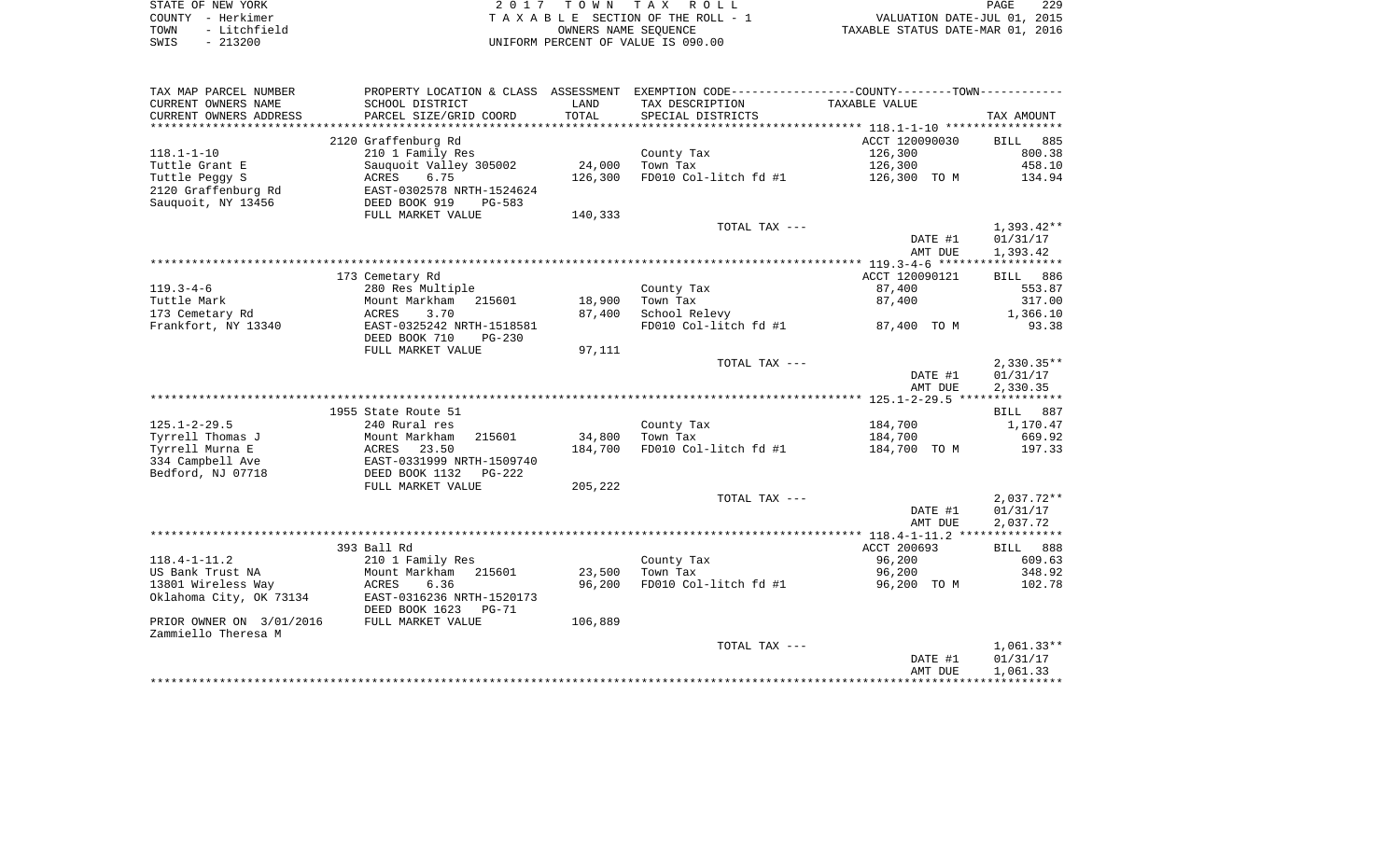| STATE OF NEW YORK    | 2017 TOWN TAX ROLL                 | 230<br>PAGE                      |
|----------------------|------------------------------------|----------------------------------|
| COUNTY - Herkimer    | TAXABLE SECTION OF THE ROLL - 1    | VALUATION DATE-JUL 01, 2015      |
| - Litchfield<br>TOWN | OWNERS NAME SEOUENCE               | TAXABLE STATUS DATE-MAR 01, 2016 |
| $-213200$<br>SWIS    | UNIFORM PERCENT OF VALUE IS 090.00 |                                  |

| TAX MAP PARCEL NUMBER                |                                            |         | PROPERTY LOCATION & CLASS ASSESSMENT EXEMPTION CODE---------------COUNTY-------TOWN---------- |                |                      |
|--------------------------------------|--------------------------------------------|---------|-----------------------------------------------------------------------------------------------|----------------|----------------------|
| CURRENT OWNERS NAME                  | SCHOOL DISTRICT                            | LAND    | TAX DESCRIPTION                                                                               | TAXABLE VALUE  |                      |
| CURRENT OWNERS ADDRESS               | PARCEL SIZE/GRID COORD                     | TOTAL   | SPECIAL DISTRICTS                                                                             |                | TAX AMOUNT           |
| ************************             |                                            |         |                                                                                               |                |                      |
|                                      | 1711 Albany Rd                             |         |                                                                                               | ACCT 161750    | BILL<br>889          |
| $118.1 - 1 - 31.7$                   | 210 1 Family Res                           |         | County Tax                                                                                    | 112,000        | 709.76               |
| Verenich Anatoly                     | Sauquoit Valley 305002                     | 27,700  | Town Tax                                                                                      | 112,000        | 406.23               |
| Verenich Nadezhda                    | 9.79<br>ACRES                              | 112,000 | FD010 Col-litch fd #1                                                                         | 112,000 TO M   | 119.66               |
| 1711 Albany Street                   | EAST-0309544 NRTH-1521235                  |         |                                                                                               |                |                      |
| Frankfort, NY 13340                  | DEED BOOK 1376<br>PG-491                   |         |                                                                                               |                |                      |
|                                      | FULL MARKET VALUE                          | 124,444 |                                                                                               |                |                      |
|                                      |                                            |         | TOTAL TAX ---                                                                                 |                | $1,235.65**$         |
|                                      |                                            |         |                                                                                               | DATE #1        | 01/31/17             |
|                                      |                                            |         |                                                                                               | AMT DUE        | 1,235.65             |
|                                      |                                            |         |                                                                                               |                |                      |
|                                      | 908 Cedarville Rd                          |         |                                                                                               | ACCT 120090057 | BILL 890             |
| $124.2 - 1 - 13.2$                   | 210 1 Family Res                           |         | County Tax                                                                                    | 144,000        | 912.55               |
| Walker Christopher                   | Mount Markham<br>215601                    | 22,500  | Town Tax                                                                                      | 144,000        | 522.30               |
| Walker Alicia M<br>908 Cedarville Rd | 5.58<br>ACRES<br>EAST-0324169 NRTH-1508528 | 144,000 | FD010 Col-litch fd #1                                                                         | 144,000 TO M   | 153.85               |
| Ilion, NY 13357                      | DEED BOOK 1145<br>$PG-62$                  |         |                                                                                               |                |                      |
|                                      | FULL MARKET VALUE                          | 160,000 |                                                                                               |                |                      |
|                                      |                                            |         | TOTAL TAX ---                                                                                 |                | 1,588.70**           |
|                                      |                                            |         |                                                                                               | DATE #1        | 01/31/17             |
|                                      |                                            |         |                                                                                               | AMT DUE        | 1,588.70             |
|                                      |                                            |         |                                                                                               |                |                      |
|                                      | Jerusalem Hill Rd                          |         |                                                                                               | ACCT 120008910 | <b>BILL</b> 891      |
| $124.2 - 1 - 49$                     | 314 Rural vac<10                           |         | County Tax                                                                                    | 5,200          | 32.95                |
| Walker Christopher J                 | Mount Markham<br>215601                    | 5,200   | Town Tax                                                                                      | 5,200          | 18.86                |
| 908 Cedarville Road                  | FRNT 495.00 DPTH 200.00                    | 5,200   | FD010 Col-litch fd #1                                                                         | 5,200 TO M     | 5.56                 |
| Ilion, NY 13357                      | ACRES<br>1.80                              |         |                                                                                               |                |                      |
|                                      | EAST-0324141 NRTH-1506011                  |         |                                                                                               |                |                      |
|                                      | DEED BOOK 1183<br>$PG-256$                 |         |                                                                                               |                |                      |
|                                      | FULL MARKET VALUE                          | 5,778   |                                                                                               |                |                      |
|                                      |                                            |         | TOTAL TAX ---                                                                                 |                | $57.37**$            |
|                                      |                                            |         |                                                                                               | DATE #1        | 01/31/17             |
|                                      |                                            |         |                                                                                               | AMT DUE        | 57.37                |
|                                      |                                            |         |                                                                                               |                |                      |
|                                      | 1683 Albany Rd                             |         |                                                                                               | ACCT 149237    | BILL 892             |
| $118.1 - 1 - 31.11$                  | 210 1 Family Res                           |         | County Tax                                                                                    | 74,500         | 472.12               |
| Walker Todd                          | Sauquoit Valley 305002                     | 16,100  | Town Tax                                                                                      | 74,500         | 270.22               |
| 1683 Albany Rd                       | Doublewide                                 | 74,500  | FD010 Col-litch fd #1                                                                         | 74,500 TO M    | 79.60                |
| Frankfort, NY 13340                  | ACRES<br>2.40                              |         |                                                                                               |                |                      |
|                                      | EAST-0309539 NRTH-1520837                  |         |                                                                                               |                |                      |
|                                      | DEED BOOK 1300<br>$PG-844$                 |         |                                                                                               |                |                      |
|                                      | FULL MARKET VALUE                          | 82,778  |                                                                                               |                |                      |
|                                      |                                            |         | TOTAL TAX ---                                                                                 |                | 821.94**<br>01/31/17 |
|                                      |                                            |         |                                                                                               | DATE #1        |                      |
|                                      |                                            |         |                                                                                               | AMT DUE        | 821.94               |
|                                      |                                            |         |                                                                                               |                |                      |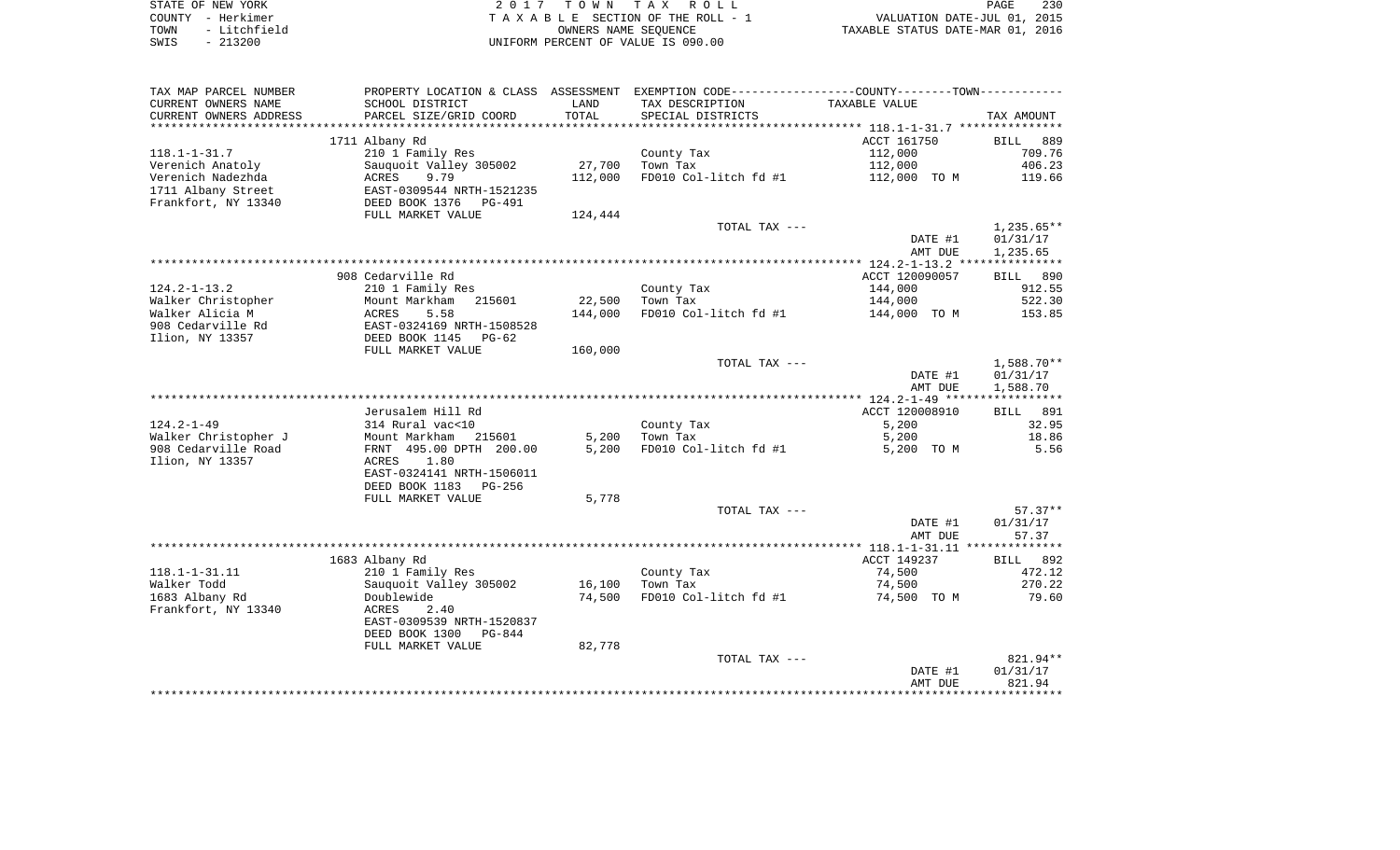|      | STATE OF NEW YORK | TOWN TAX ROLL<br>2017              | PAGE                             | 231 |
|------|-------------------|------------------------------------|----------------------------------|-----|
|      | COUNTY - Herkimer | TAXABLE SECTION OF THE ROLL - 1    | VALUATION DATE-JUL 01, 2015      |     |
| TOWN | - Litchfield      | OWNERS NAME SEOUENCE               | TAXABLE STATUS DATE-MAR 01, 2016 |     |
| SWIS | $-213200$         | UNIFORM PERCENT OF VALUE IS 090.00 |                                  |     |

| TAX MAP PARCEL NUMBER  | PROPERTY LOCATION & CLASS ASSESSMENT |            | EXEMPTION CODE-----------------COUNTY-------TOWN----------- |                |                    |
|------------------------|--------------------------------------|------------|-------------------------------------------------------------|----------------|--------------------|
| CURRENT OWNERS NAME    | SCHOOL DISTRICT                      | LAND       | TAX DESCRIPTION                                             | TAXABLE VALUE  |                    |
| CURRENT OWNERS ADDRESS | PARCEL SIZE/GRID COORD               | TOTAL      | SPECIAL DISTRICTS                                           |                | TAX AMOUNT         |
|                        |                                      | ********** |                                                             |                |                    |
|                        | 192 Bennett Rd                       |            |                                                             | ACCT 120090197 | 893<br>BILL        |
| $118.3 - 1 - 4.9$      | 210 1 Family Res                     |            | County Tax                                                  | 120,000        | 760.46             |
| Warren Darlene         | Sauquoit Valley 305002               | 13,000     | Town Tax                                                    | 120,000        | 435.25             |
| 192 Bennett Road       | 1.00<br>ACRES                        | 120,000    | $FD010$ Col-litch fd #1                                     | 120,000 TO M   | 128.21             |
| Frankfort, NY 13340    | EAST-0308602 NRTH-1519622            |            |                                                             |                |                    |
|                        | DEED BOOK 925<br>$PG-222$            |            |                                                             |                |                    |
|                        | FULL MARKET VALUE                    | 133,333    |                                                             |                |                    |
|                        |                                      |            | TOTAL TAX ---                                               |                | 1,323.92**         |
|                        |                                      |            |                                                             | DATE #1        | 01/31/17           |
|                        |                                      |            |                                                             | AMT DUE        | 1,323.92           |
|                        |                                      |            |                                                             |                |                    |
|                        | 274 Prior Rd                         |            |                                                             |                | BILL 894           |
| $124.1 - 1 - 41.2$     | 210 1 Family Res                     |            | County Tax                                                  | 105,300        | 667.30             |
|                        |                                      |            |                                                             |                |                    |
| Washicosky Frank       | Mount Markham 215601                 | 28,100     | Town Tax                                                    | 105,300        | 381.93             |
| Washicosky Lynn        | FRNT 200.00 DPTH                     | 105,300    | FD010 Col-litch fd #1                                       | 105,300 TO M   | 112.50             |
| 274 Prior Rd           | ACRES 10.20                          |            |                                                             |                |                    |
| Clayville, NY 13322    | EAST-0312049 NRTH-1506422            |            |                                                             |                |                    |
|                        | DEED BOOK 938<br>$PG-45$             |            |                                                             |                |                    |
|                        | FULL MARKET VALUE                    | 117,000    |                                                             |                |                    |
|                        |                                      |            | TOTAL TAX ---                                               |                | $1,161.73**$       |
|                        |                                      |            |                                                             | DATE #1        | 01/31/17           |
|                        |                                      |            |                                                             | AMT DUE        | 1,161.73           |
|                        |                                      |            |                                                             |                |                    |
|                        | 185 Camp Rd                          |            |                                                             | ACCT 120090007 | BILL 895           |
| $124.3 - 1 - 13$       | 210 1 Family Res                     |            | County Tax                                                  | 109,100        | 691.38             |
| Watson Mary L          | Mount Markham<br>215601              | 7,800      | Town Tax                                                    | 109,100        | 395.71             |
| 185 Camp Rd            | FRNT 100.00 DPTH 100.00              | 109,100    | FD010 Col-litch fd #1                                       | 109,100 TO M   | 116.56             |
| Clayville, NY 13322    | EAST-0306349 NRTH-1502866            |            |                                                             |                |                    |
|                        | DEED BOOK 926<br>$PG-40$             |            |                                                             |                |                    |
|                        | FULL MARKET VALUE                    | 121,222    |                                                             |                |                    |
|                        |                                      |            | TOTAL TAX ---                                               |                | $1,203.65**$       |
|                        |                                      |            |                                                             | DATE #1        | 01/31/17           |
|                        |                                      |            |                                                             | AMT DUE        | 1,203.65           |
|                        |                                      |            |                                                             |                |                    |
|                        | Rasbach (Off) Rd                     |            |                                                             | ACCT 120007050 | <b>BILL</b><br>896 |
| $124.1 - 1 - 20$       | 314 Rural vac<10                     |            | County Tax                                                  | 2,100          | 13.31              |
| Watson Tiffany         | Mount Markham<br>215601              | 2,100      | Town Tax                                                    | 2,100          | 7.62               |
| 22 Pleasant Ave        | ACRES<br>5.00                        | 2,100      | School Relevy                                               |                | 47.10              |
| Ilion, NY 13357        | EAST-0305332 NRTH-1508080            |            | FD010 Col-litch fd #1                                       | 2,100 TO M     | 2.24               |
|                        | DEED BOOK 895<br>$PG-208$            |            |                                                             |                |                    |
|                        | FULL MARKET VALUE                    | 2,333      |                                                             |                |                    |
|                        |                                      |            | TOTAL TAX ---                                               |                | $70.27**$          |
|                        |                                      |            |                                                             | DATE #1        | 01/31/17           |
|                        |                                      |            |                                                             | AMT DUE        | 70.27              |
|                        |                                      |            |                                                             |                |                    |
|                        |                                      |            |                                                             |                |                    |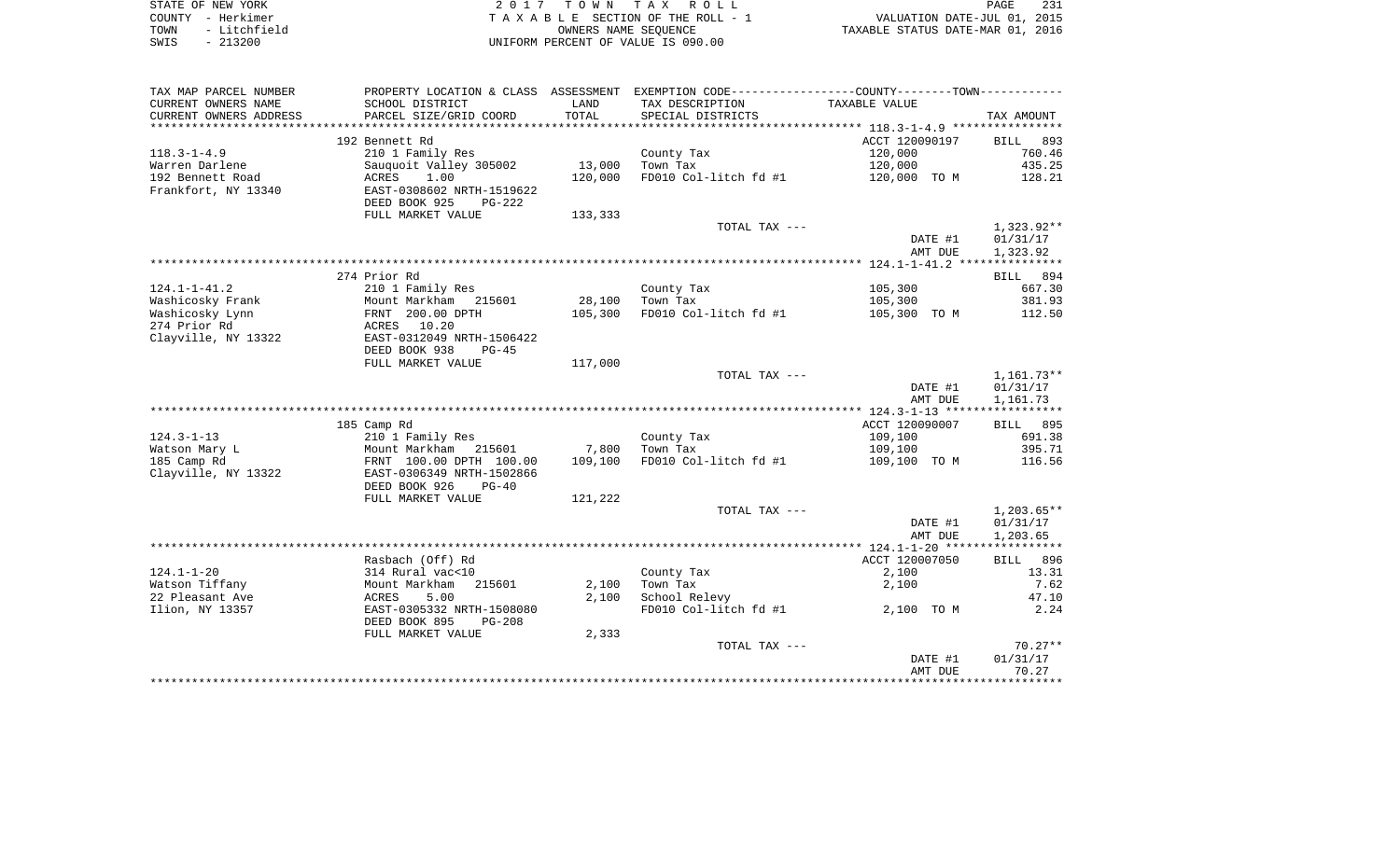| STATE OF NEW YORK    | 2017 TOWN TAX ROLL                 | 232<br>PAGE                      |
|----------------------|------------------------------------|----------------------------------|
| COUNTY - Herkimer    | TAXABLE SECTION OF THE ROLL - 1    | VALUATION DATE-JUL 01, 2015      |
| - Litchfield<br>TOWN | OWNERS NAME SEOUENCE               | TAXABLE STATUS DATE-MAR 01, 2016 |
| $-213200$<br>SWIS    | UNIFORM PERCENT OF VALUE IS 090.00 |                                  |

| TAX MAP PARCEL NUMBER  |                              |         | PROPERTY LOCATION & CLASS ASSESSMENT EXEMPTION CODE----------------COUNTY--------TOWN----------- |                |              |
|------------------------|------------------------------|---------|--------------------------------------------------------------------------------------------------|----------------|--------------|
| CURRENT OWNERS NAME    | SCHOOL DISTRICT              | LAND    | TAX DESCRIPTION                                                                                  | TAXABLE VALUE  |              |
| CURRENT OWNERS ADDRESS | PARCEL SIZE/GRID COORD       | TOTAL   | SPECIAL DISTRICTS                                                                                |                | TAX AMOUNT   |
| ********************   | **************************** |         |                                                                                                  |                |              |
|                        | 207 Camp Rd                  |         |                                                                                                  | ACCT 120014190 | 897<br>BILL  |
| $124.3 - 1 - 6$        | 210 1 Family Res             |         | County Tax                                                                                       | 140,000        | 887.20       |
| Weeden Christopher SR  | Mount Markham 215601         | 7,800   | Town Tax                                                                                         | 140,000        | 507.79       |
| Weeden Patricia R      | FRNT 100.00 DPTH 100.00      | 140,000 | FD010 Col-litch fd #1                                                                            | 140,000 TO M   | 149.58       |
| 207 Camp Rd            | EAST-0306222 NRTH-1503361    |         |                                                                                                  |                |              |
| Clayville, NY 13322    | DEED BOOK 1131<br>PG-839     |         |                                                                                                  |                |              |
|                        | FULL MARKET VALUE            | 155,556 |                                                                                                  |                |              |
|                        |                              |         | TOTAL TAX ---                                                                                    |                | 1,544.57**   |
|                        |                              |         |                                                                                                  | DATE #1        | 01/31/17     |
|                        |                              |         |                                                                                                  | AMT DUE        | 1,544.57     |
|                        |                              |         |                                                                                                  |                |              |
|                        | 1153 Jones Rd                |         |                                                                                                  | ACCT 120090023 | BILL 898     |
| $131.22 - 1 - 1$       | 210 1 Family Res             |         | County Tax                                                                                       | 96,800         | 613.44       |
| Wellington Ralph E Sr  | Mount Markham<br>215601      | 9,200   | Town Tax                                                                                         | 96,800         | 351.10       |
| Wellington Anna M      | FRNT 200.00 DPTH 143.00      | 96,800  | FD010 Col-litch fd #1                                                                            | 96,800 TO M    | 103.42       |
| 1153 Jones Rd          | ACRES<br>0.53 BANK<br>135    |         |                                                                                                  |                |              |
| Ilion, NY 13357        | EAST-0328324 NRTH-1496263    |         |                                                                                                  |                |              |
|                        | DEED BOOK 1208<br>$PG-208$   |         |                                                                                                  |                |              |
|                        | FULL MARKET VALUE            | 107,556 |                                                                                                  |                |              |
|                        |                              |         | TOTAL TAX ---                                                                                    |                | $1,067.96**$ |
|                        |                              |         |                                                                                                  | DATE #1        | 01/31/17     |
|                        |                              |         |                                                                                                  | AMT DUE        | 1,067.96     |
|                        |                              |         |                                                                                                  |                |              |
|                        | 541 Cedarville Rd            |         |                                                                                                  | ACCT 184256    | BILL 899     |
| $124.4 - 1 - 11$       | 270 Mfg housing              |         | County Tax                                                                                       | 28,900         | 183.14       |
| Wells Jeremy           | Mount Markham<br>215601      | 10,000  | Town Tax                                                                                         | 28,900         | 104.82       |
| 541 Cedarville Rd      | FRNT 149.00 DPTH 242.00      | 28,900  | School Relevy                                                                                    |                | 53.89        |
| Ilion, NY 13357        | ACRES<br>0.63                |         | FD010 Col-litch fd #1                                                                            | 28,900 TO M    | 30.88        |
|                        | EAST-0323946 NRTH-1501099    |         |                                                                                                  |                |              |
|                        | DEED BOOK 1521<br>PG-792     |         |                                                                                                  |                |              |
|                        | FULL MARKET VALUE            | 32,111  |                                                                                                  |                |              |
|                        |                              |         | TOTAL TAX ---                                                                                    |                | $372.73**$   |
|                        |                              |         |                                                                                                  | DATE #1        | 01/31/17     |
|                        |                              |         |                                                                                                  | AMT DUE        | 372.73       |
|                        |                              |         |                                                                                                  |                |              |
|                        | 210 Camp Rd                  |         |                                                                                                  | ACCT 200710    | BILL 900     |
| $124.3 - 1 - 34$       | 210 1 Family Res             |         | County Tax                                                                                       | 108,000        | 684.41       |
| Wengert Barry          | Mount Markham<br>215601      | 11,100  | Town Tax                                                                                         | 108,000        | 391.72       |
| Wengert Mary           | Scas1/2                      | 108,000 | FD010 Col-litch fd #1                                                                            | 108,000 TO M   | 115.39       |
| 210 Camp Rd            | FRNT 138.00 DPTH 154.00      |         |                                                                                                  |                |              |
| Clayville, NY 13322    | EAST-0306382 NRTH-1503472    |         |                                                                                                  |                |              |
|                        | DEED BOOK 1623<br>PG-160     |         |                                                                                                  |                |              |
|                        |                              | 120,000 |                                                                                                  |                |              |
|                        | FULL MARKET VALUE            |         | TOTAL TAX ---                                                                                    |                | $1,191.52**$ |
|                        |                              |         |                                                                                                  | DATE #1        | 01/31/17     |
|                        |                              |         |                                                                                                  |                |              |
|                        |                              |         |                                                                                                  | AMT DUE        | 1,191.52     |
|                        |                              |         |                                                                                                  |                |              |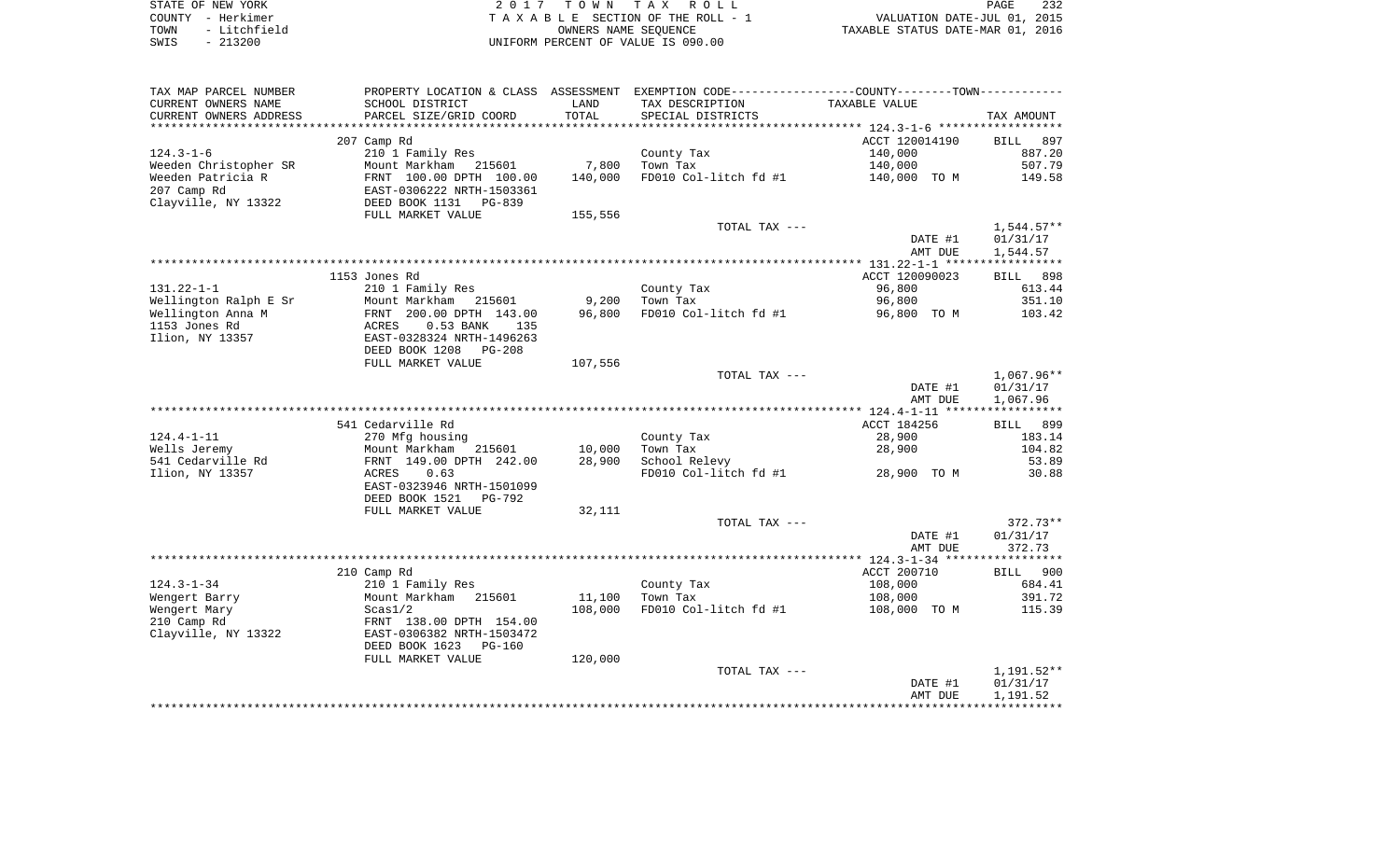| STATE OF NEW YORK    | 2017 TOWN TAX ROLL                 | 233<br>PAGE                      |
|----------------------|------------------------------------|----------------------------------|
| COUNTY - Herkimer    | TAXABLE SECTION OF THE ROLL - 1    | VALUATION DATE-JUL 01, 2015      |
| - Litchfield<br>TOWN | OWNERS NAME SEOUENCE               | TAXABLE STATUS DATE-MAR 01, 2016 |
| $-213200$<br>SWIS    | UNIFORM PERCENT OF VALUE IS 090.00 |                                  |

| TAX MAP PARCEL NUMBER      |                           |                 | PROPERTY LOCATION & CLASS ASSESSMENT EXEMPTION CODE---------------COUNTY--------TOWN---------- |                |              |
|----------------------------|---------------------------|-----------------|------------------------------------------------------------------------------------------------|----------------|--------------|
| CURRENT OWNERS NAME        | SCHOOL DISTRICT           | LAND            | TAX DESCRIPTION                                                                                | TAXABLE VALUE  |              |
| CURRENT OWNERS ADDRESS     | PARCEL SIZE/GRID COORD    | TOTAL           | SPECIAL DISTRICTS                                                                              |                | TAX AMOUNT   |
| *******************        |                           | *************** |                                                                                                |                |              |
|                            | 10542 Roberts Rd          |                 |                                                                                                | ACCT 120010950 | BILL 901     |
| $118.1 - 1 - 54$           | 210 1 Family Res          |                 | County Tax                                                                                     | 94,200         | 596.96       |
| Wentrick Charles E         | Sauquoit Valley 305002    | 15,200          | Town Tax                                                                                       | 94,200         | 341.67       |
| Wentrick Lauren L          | ACRES<br>2.00 BANK<br>135 | 94,200          | FD010 Col-litch fd #1                                                                          | 94,200 TO M    | 100.64       |
| 10542 Roberts Rd           | EAST-0306887 NRTH-1520479 |                 |                                                                                                |                |              |
| Sauquoit, NY 13456         | DEED BOOK 1242 PG-562     |                 |                                                                                                |                |              |
|                            | FULL MARKET VALUE         | 104,667         |                                                                                                |                |              |
|                            |                           |                 | TOTAL TAX ---                                                                                  |                | $1,039.27**$ |
|                            |                           |                 |                                                                                                | DATE #1        | 01/31/17     |
|                            |                           |                 |                                                                                                | AMT DUE        | 1,039.27     |
|                            |                           |                 |                                                                                                |                |              |
|                            | 145 Butcher Rd            |                 |                                                                                                |                | BILL 902     |
| $118.3 - 1 - 32.8$         | 210 1 Family Res          |                 | VET WAR CT 41121                                                                               | 8,010<br>8,010 |              |
| Wenzel Living TRUST        | Sauquoit Valley 305002    | 22,500          | County Tax                                                                                     | 94,790         | 600.70       |
| Wenzel Richard<br>Truste M | FRNT 209.00 DPTH          | 102,800         | Town Tax                                                                                       | 94,790         | 343.81       |
| 145 Butcher Rd             | ACRES<br>5.60             |                 | FD010 Col-litch fd #1                                                                          | 102,800 TO M   | 109.83       |
| Clayville, NY 13322-2545   | EAST-0309068 NRTH-1517396 |                 |                                                                                                |                |              |
|                            | DEED BOOK 890<br>PG-245   |                 |                                                                                                |                |              |
|                            | FULL MARKET VALUE         | 114,222         |                                                                                                |                |              |
|                            |                           |                 | TOTAL TAX ---                                                                                  |                | $1,054.34**$ |
|                            |                           |                 |                                                                                                | DATE #1        | 01/31/17     |
|                            |                           |                 |                                                                                                | AMT DUE        | 1,054.34     |
|                            | Butcher Rd                |                 |                                                                                                |                | BILL 903     |
| $118.3 - 1 - 32.11$        | 314 Rural vac<10          |                 | County Tax                                                                                     | 11,300         | 71.61        |
| Wenzel Richard M           | Sauquoit Valley 305002    | 11,300          | Town Tax                                                                                       | 11,300         | 40.99        |
| Wenzel Yvonne M            | FRNT 208.00 DPTH          | 11,300          | FD010 Col-litch fd #1                                                                          | 11,300 TO M    | 12.07        |
| 145 Butcher Rd             | ACRES<br>5.90             |                 |                                                                                                |                |              |
| Clayville, NY 13322        | EAST-0308932 NRTH-1517731 |                 |                                                                                                |                |              |
|                            | DEED BOOK 890<br>PG-242   |                 |                                                                                                |                |              |
|                            | FULL MARKET VALUE         | 12,556          |                                                                                                |                |              |
|                            |                           |                 | TOTAL TAX ---                                                                                  |                | $124.67**$   |
|                            |                           |                 |                                                                                                | DATE #1        | 01/31/17     |
|                            |                           |                 |                                                                                                | AMT DUE        | 124.67       |
|                            |                           |                 |                                                                                                |                |              |
|                            | Butcher Rd                |                 |                                                                                                | ACCT 120090117 | BILL 904     |
| $118.3 - 1 - 32.2$         | 314 Rural vac<10          |                 | County Tax                                                                                     | 7,200          | 45.63        |
| Wenzel Richard M Jr        | Sauquoit Valley 305002    | 7,200           | Town Tax                                                                                       | 7,200          | 26.11        |
| Wenzel Yvonne M            | FRNT 208.83 DPTH 183.96   | 7,200           | FD010 Col-litch fd #1                                                                          | 7,200 TO M     | 7.69         |
| 145 Butcher Rd             | EAST-0309029 NRTH-1517068 |                 |                                                                                                |                |              |
| Clayville, NY 13322        | DEED BOOK 907<br>$PG-202$ |                 |                                                                                                |                |              |
|                            | FULL MARKET VALUE         | 8,000           |                                                                                                |                |              |
|                            |                           |                 | TOTAL TAX ---                                                                                  |                | $79.43**$    |
|                            |                           |                 |                                                                                                | DATE #1        | 01/31/17     |
|                            |                           |                 |                                                                                                | AMT DUE        | 79.43        |
|                            |                           |                 |                                                                                                |                |              |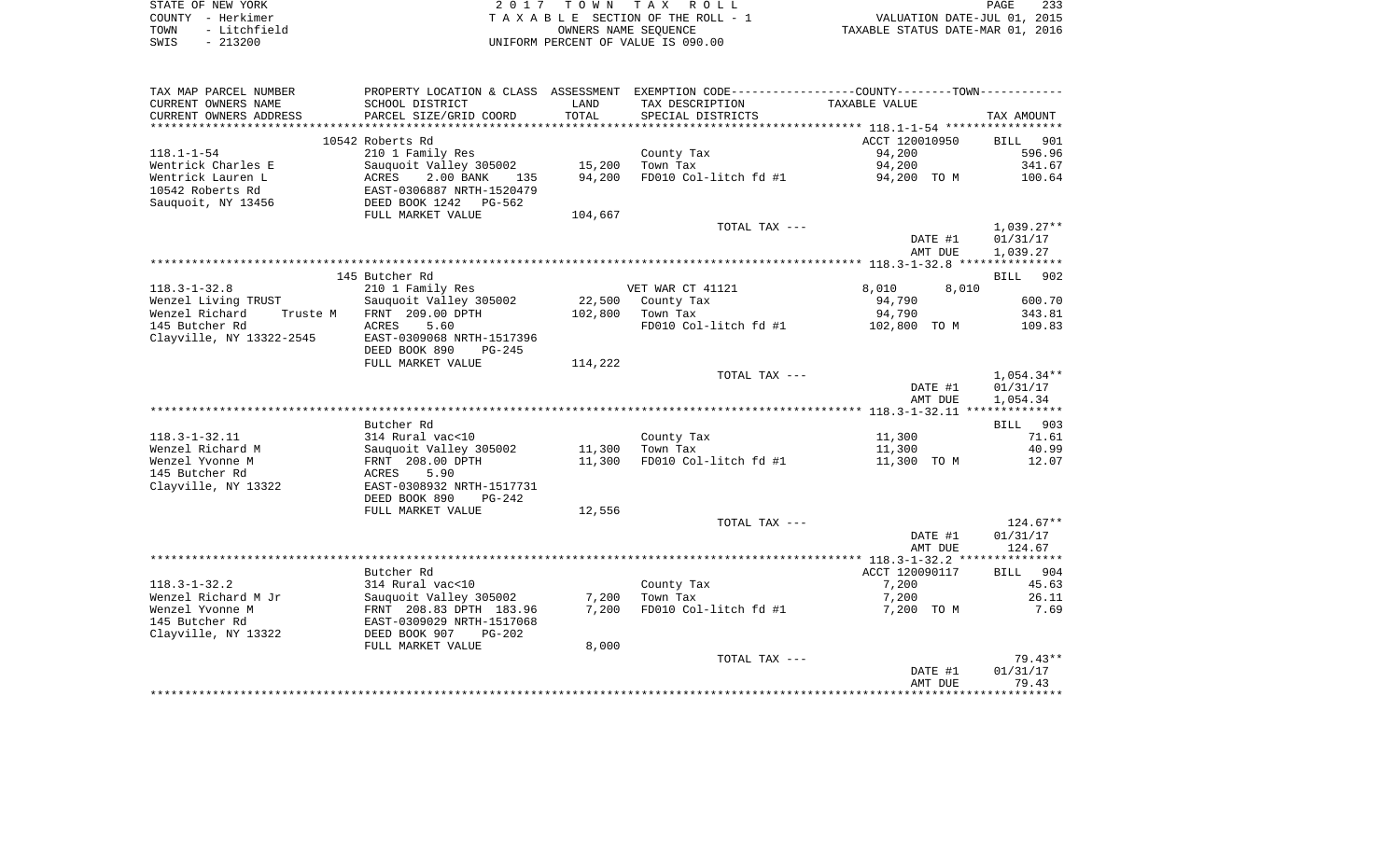| STATE OF NEW YORK    | 2017 TOWN TAX ROLL                 | 234<br>PAGE                      |
|----------------------|------------------------------------|----------------------------------|
| COUNTY - Herkimer    | TAXABLE SECTION OF THE ROLL - 1    | VALUATION DATE-JUL 01, 2015      |
| - Litchfield<br>TOWN | OWNERS NAME SEOUENCE               | TAXABLE STATUS DATE-MAR 01, 2016 |
| $-213200$<br>SWIS    | UNIFORM PERCENT OF VALUE IS 090.00 |                                  |

| TAX MAP PARCEL NUMBER                              |                           |         | PROPERTY LOCATION & CLASS ASSESSMENT EXEMPTION CODE---------------COUNTY-------TOWN---------- |                |              |
|----------------------------------------------------|---------------------------|---------|-----------------------------------------------------------------------------------------------|----------------|--------------|
| CURRENT OWNERS NAME                                | SCHOOL DISTRICT           | LAND    | TAX DESCRIPTION                                                                               | TAXABLE VALUE  |              |
| CURRENT OWNERS ADDRESS                             | PARCEL SIZE/GRID COORD    | TOTAL   | SPECIAL DISTRICTS                                                                             |                | TAX AMOUNT   |
|                                                    |                           |         |                                                                                               |                |              |
|                                                    | 266 Rider Rd              |         |                                                                                               | ACCT 174210    | BILL<br>905  |
| $124.3 - 1 - 74$                                   | 210 1 Family Res          |         | VET WAR CT 41121                                                                              | 8,010<br>8,010 |              |
| Wheeler Living Trust Albert C Mount Markham 215601 |                           | 9,000   | County Tax                                                                                    | 201,990        | 1,280.04     |
| Wheeler Albert & Patricia                          | 0.33<br>ACRES             | 210,000 | Town Tax                                                                                      | 201,990        | 732.63       |
| 266 Rider Rd                                       | EAST-0307606 NRTH-1501125 |         | FD010 Col-litch fd #1                                                                         | 210,000 TO M   | 224.36       |
| Clayville, NY 13322                                | DEED BOOK 1456<br>PG-734  |         |                                                                                               |                |              |
|                                                    | FULL MARKET VALUE         | 233,333 |                                                                                               |                |              |
|                                                    |                           |         | TOTAL TAX ---                                                                                 |                | $2,237.03**$ |
|                                                    |                           |         |                                                                                               | DATE #1        | 01/31/17     |
|                                                    |                           |         |                                                                                               | AMT DUE        | 2,237.03     |
|                                                    |                           |         |                                                                                               |                |              |
|                                                    | Rider Rd                  |         |                                                                                               | ACCT 0090055   | BILL 906     |
| $124.3 - 1 - 76$                                   | 312 Vac w/imprv           |         | County Tax                                                                                    | 20,000         | 126.74       |
| Wheeler Living Trust Albert C Mount Markham 215601 |                           | 5,000   | Town Tax                                                                                      | 20,000         | 72.54        |
| Wheeler Albert & Patricia                          | FRNT 100.00 DPTH 150.00   | 20,000  | FD010 Col-litch fd #1                                                                         | 20,000 TO M    | 21.37        |
| 266 Rider Rd                                       | EAST-0307517 NRTH-1501173 |         |                                                                                               |                |              |
| Clayville, NY 13322                                | DEED BOOK 1456<br>PG-734  |         |                                                                                               |                |              |
|                                                    | FULL MARKET VALUE         | 22,222  | TOTAL TAX ---                                                                                 |                | $220.65**$   |
|                                                    |                           |         |                                                                                               | DATE #1        | 01/31/17     |
|                                                    |                           |         |                                                                                               | AMT DUE        | 220.65       |
|                                                    |                           |         |                                                                                               |                |              |
|                                                    | Rider Rd                  |         |                                                                                               | ACCT 174211    | BILL 907     |
| $124.3 - 2 - 30$                                   | 314 Rural vac<10          |         | County Tax                                                                                    | 10,000         | 63.37        |
| Wheeler Living Trust Albert C Mount Markham 215601 |                           | 10,000  | Town Tax                                                                                      | 10,000         | 36.27        |
| Wheeler Albert & Patricia                          | FRNT 150.00 DPTH 150.00   | 10,000  | FD010 Col-litch fd #1                                                                         | 10,000 TO M    | 10.68        |
| 266 Rider Rd                                       | 0.51<br>ACRES             |         |                                                                                               |                |              |
| Clayville, NY 13322                                | EAST-0307208 NRTH-1501143 |         |                                                                                               |                |              |
|                                                    | DEED BOOK 1456<br>PG-738  |         |                                                                                               |                |              |
|                                                    | FULL MARKET VALUE         | 11,111  |                                                                                               |                |              |
|                                                    |                           |         | TOTAL TAX ---                                                                                 |                | $110.32**$   |
|                                                    |                           |         |                                                                                               | DATE #1        | 01/31/17     |
|                                                    |                           |         |                                                                                               | AMT DUE        | 110.32       |
|                                                    |                           |         |                                                                                               |                |              |
|                                                    | Rider Rd                  |         |                                                                                               | ACCT 174211    | BILL 908     |
| $124.3 - 2 - 31$                                   | 314 Rural vac<10          |         | County Tax                                                                                    | 12,500         | 79.21        |
| Wheeler Living Trust Albert C Mount Markham        | 215601                    | 12,500  | Town Tax                                                                                      | 12,500         | 45.34        |
| Wheeler Albert & Patricia                          | ACRES<br>0.80             | 12,500  | FD010 Col-litch fd #1                                                                         | 12,500 TO M    | 13.36        |
| 266 Rider Rd                                       | EAST-0307378 NRTH-1501043 |         |                                                                                               |                |              |
| Clayville, NY 13322                                | DEED BOOK 1456<br>PG-738  |         |                                                                                               |                |              |
|                                                    | FULL MARKET VALUE         | 13,889  |                                                                                               |                |              |
|                                                    |                           |         | TOTAL TAX ---                                                                                 |                | 137.91**     |
|                                                    |                           |         |                                                                                               | DATE #1        | 01/31/17     |
|                                                    |                           |         |                                                                                               | AMT DUE        | 137.91       |
|                                                    |                           |         |                                                                                               |                |              |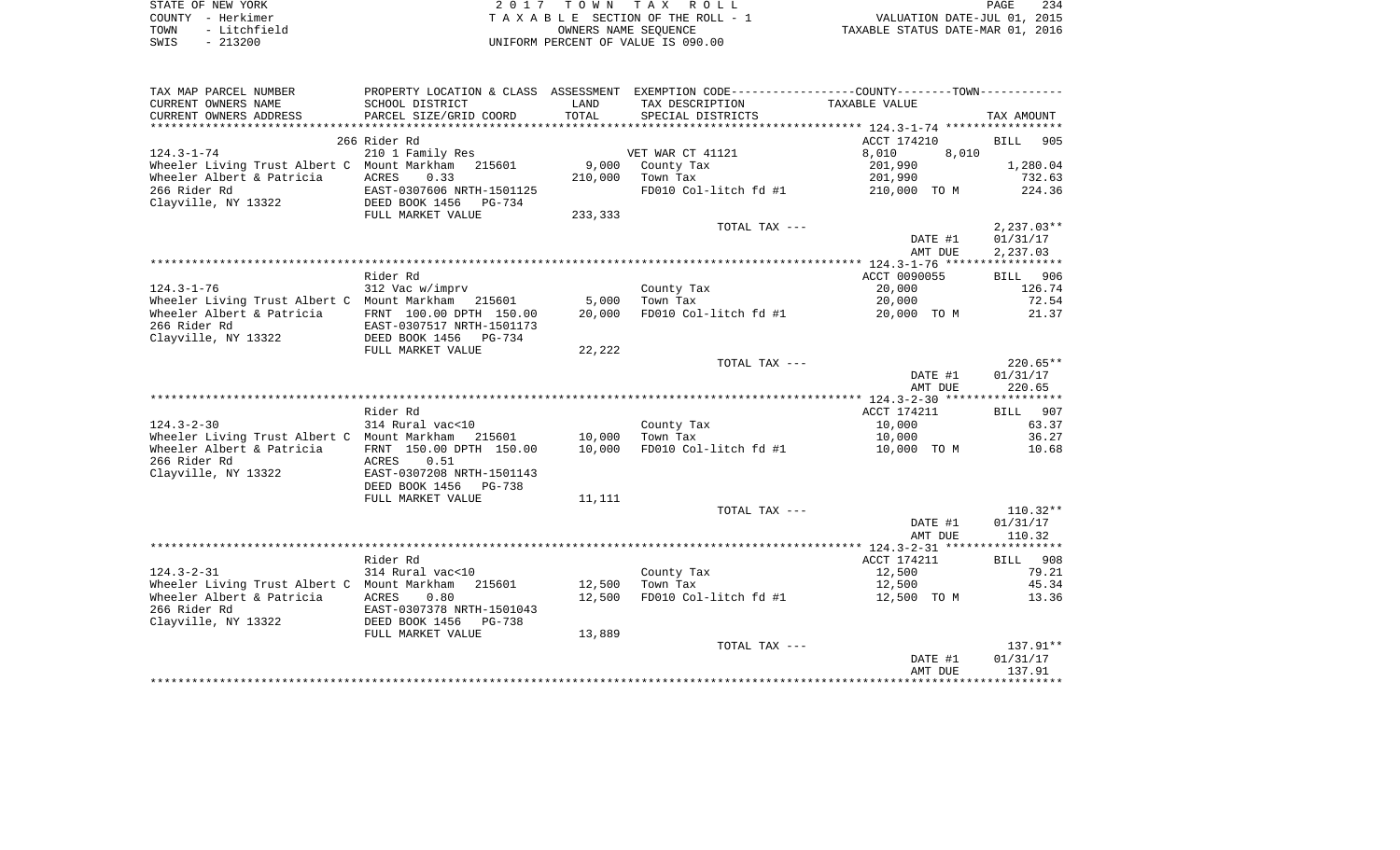| STATE OF NEW YORK<br>COUNTY - Herkimer<br>- Litchfield<br>TOWN<br>$-213200$<br>SWIS |                                                                  | 2017 TOWN                          | TAX ROLL<br>TAXABLE SECTION OF THE ROLL - 1<br>OWNERS NAME SEQUENCE<br>UNIFORM PERCENT OF VALUE IS 090.00 | VALUATION DATE-JUL 01, 2015<br>TAXABLE STATUS DATE-MAR 01, 2016 | 235<br>PAGE              |
|-------------------------------------------------------------------------------------|------------------------------------------------------------------|------------------------------------|-----------------------------------------------------------------------------------------------------------|-----------------------------------------------------------------|--------------------------|
| TAX MAP PARCEL NUMBER                                                               |                                                                  |                                    | PROPERTY LOCATION & CLASS ASSESSMENT EXEMPTION CODE----------------COUNTY--------TOWN----------           |                                                                 |                          |
| CURRENT OWNERS NAME<br>CURRENT OWNERS ADDRESS<br>*********************              | SCHOOL DISTRICT<br>PARCEL SIZE/GRID COORD<br>******************* | LAND<br>TOTAL<br>* * * * * * * * * | TAX DESCRIPTION<br>SPECIAL DISTRICTS                                                                      | TAXABLE VALUE                                                   | TAX AMOUNT               |
|                                                                                     | Camp Rd                                                          |                                    |                                                                                                           | ACCT 187545                                                     | 909<br>BILL              |
| $124.3 - 1 - 35$                                                                    | 210 1 Family Res                                                 |                                    | County Tax                                                                                                | 121,300                                                         | 768.70                   |
| Wheeler Patricia R                                                                  | Mount Markham 215601                                             | 10,400                             | Town Tax                                                                                                  | 121,300                                                         | 439.96                   |
| Wheeler Albert C                                                                    | Etal: Mg Callan &                                                | 121,300                            | FD010 Col-litch fd #1                                                                                     | 121,300 TO M                                                    | 129.60                   |
| 266 Rider Rd                                                                        | Pr Wheeler & Pe Winn &                                           |                                    |                                                                                                           |                                                                 |                          |
| Clayville, NY 13322                                                                 | Cl Mc Cluskey                                                    |                                    |                                                                                                           |                                                                 |                          |
|                                                                                     | 90.00 DPTH 220.00<br>FRNT                                        |                                    |                                                                                                           |                                                                 |                          |
|                                                                                     | ACRES<br>0.45<br>EAST-0306378 NRTH-1503583                       |                                    |                                                                                                           |                                                                 |                          |
|                                                                                     | DEED BOOK 1541<br>PG-177                                         |                                    |                                                                                                           |                                                                 |                          |
|                                                                                     | FULL MARKET VALUE                                                | 134,778                            |                                                                                                           |                                                                 |                          |
|                                                                                     |                                                                  |                                    | TOTAL TAX ---                                                                                             |                                                                 | $1,338.26**$             |
|                                                                                     |                                                                  |                                    |                                                                                                           | DATE #1                                                         | 01/31/17                 |
|                                                                                     |                                                                  |                                    |                                                                                                           | AMT DUE                                                         | 1,338.26                 |
|                                                                                     | 902 Jerusalem Hill Rd                                            |                                    |                                                                                                           | ACCT 120014910                                                  | 910<br>BILL              |
| $124.2 - 1 - 19.1$                                                                  | 210 1 Family Res                                                 |                                    | County Tax                                                                                                | 100,000                                                         | 633.71                   |
| Wheelock Beatrice                                                                   | Mount Markham<br>215601                                          | 15,200                             | Town Tax                                                                                                  | 100,000                                                         | 362.71                   |
| Wheelock Eugene Sr                                                                  | FRNT 224.00 DPTH                                                 | 100,000                            | FD010 Col-litch fd #1                                                                                     | 100,000 TO M                                                    | 106.84                   |
| 902 Jerusleum Hill Rd                                                               | 2.00<br>ACRES                                                    |                                    |                                                                                                           |                                                                 |                          |
| Ilion, NY 13357                                                                     | EAST-0322430 NRTH-1507456                                        |                                    |                                                                                                           |                                                                 |                          |
|                                                                                     | DEED BOOK 853<br>PG-472                                          |                                    |                                                                                                           |                                                                 |                          |
|                                                                                     | FULL MARKET VALUE                                                | 111,111                            |                                                                                                           |                                                                 |                          |
|                                                                                     |                                                                  |                                    | TOTAL TAX ---                                                                                             | DATE #1                                                         | $1,103.26**$<br>01/31/17 |
|                                                                                     |                                                                  |                                    |                                                                                                           | AMT DUE                                                         | 1,103.26                 |
|                                                                                     |                                                                  |                                    |                                                                                                           |                                                                 |                          |
|                                                                                     | Elizabethtown Rd                                                 |                                    |                                                                                                           | ACCT 120013110                                                  | 911<br>BILL              |
| $131.30 - 1 - 5$                                                                    | 314 Rural vac<10                                                 |                                    | County Tax                                                                                                | 1,000                                                           | 6.34                     |
| Wheelock Brett M                                                                    | Mount Markham 215601                                             | 1,000                              | Town Tax                                                                                                  | 1,000                                                           | 3.63                     |
| 157 Elizabethtown Rd                                                                | V19 1/8                                                          | 1,000                              | School Relevy                                                                                             |                                                                 | 22.43                    |
| Ilion, NY 13357                                                                     | 10e                                                              |                                    | FD010 Col-litch fd #1                                                                                     | 1,000 TO M                                                      | 1.07                     |
|                                                                                     | FRNT 135.00 DPTH 115.00<br>EAST-0328396 NRTH-1494237             |                                    |                                                                                                           |                                                                 |                          |
|                                                                                     | DEED BOOK 1241<br>PG-271                                         |                                    |                                                                                                           |                                                                 |                          |
|                                                                                     | FULL MARKET VALUE                                                | 1,111                              |                                                                                                           |                                                                 |                          |
|                                                                                     |                                                                  |                                    | TOTAL TAX ---                                                                                             |                                                                 | $33.47**$                |
|                                                                                     |                                                                  |                                    |                                                                                                           | DATE #1                                                         | 01/31/17                 |
|                                                                                     |                                                                  |                                    |                                                                                                           | AMT DUE                                                         | 33.47                    |
|                                                                                     |                                                                  |                                    |                                                                                                           |                                                                 | **********               |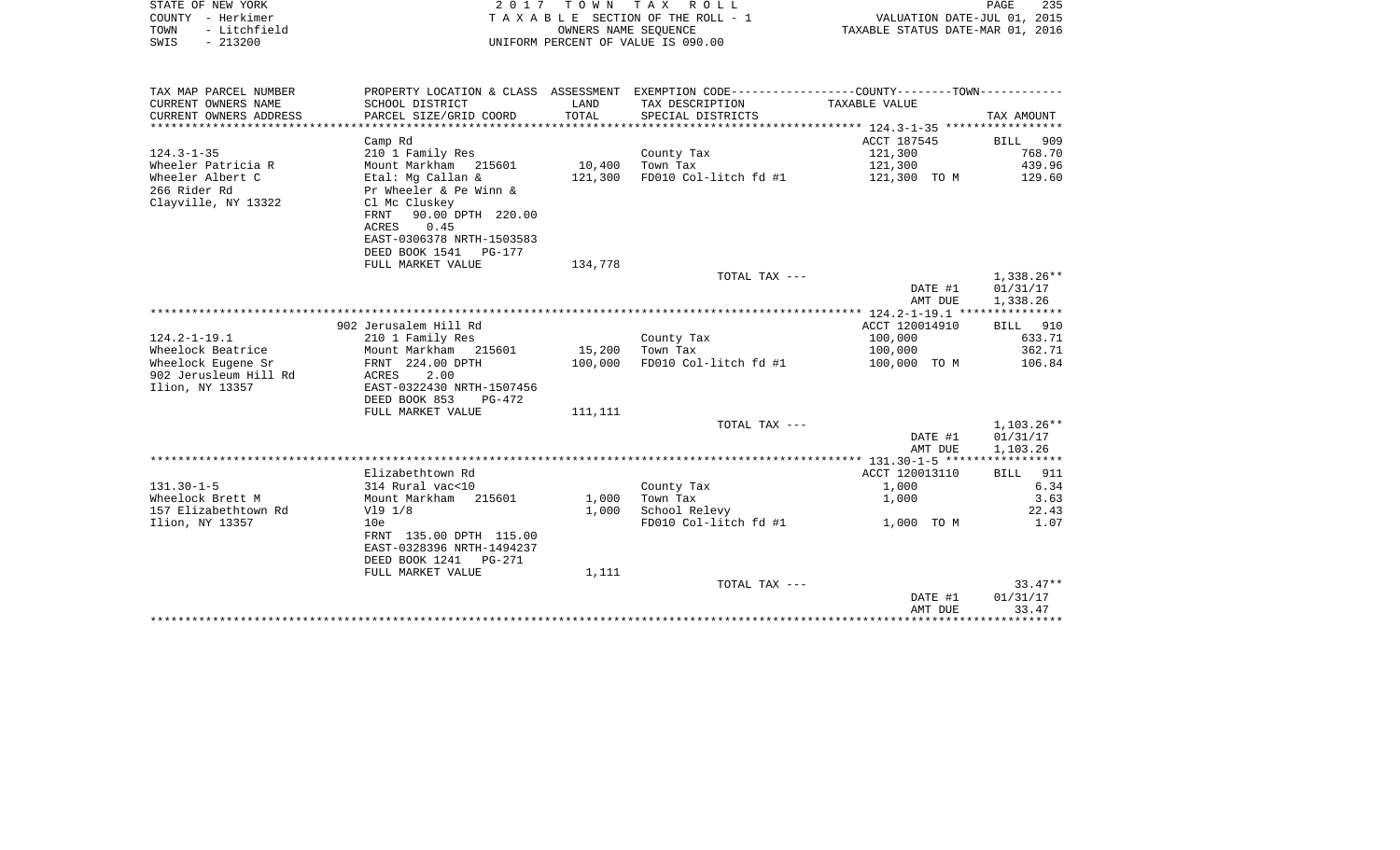| STATE OF NEW YORK      | 2017                                      | T O W N    | T A X<br>R O L L                   |                                                           | 236<br>PAGE                 |
|------------------------|-------------------------------------------|------------|------------------------------------|-----------------------------------------------------------|-----------------------------|
| – Herkimer<br>COUNTY   |                                           |            | TAXABLE SECTION OF THE ROLL - 1    |                                                           | VALUATION DATE-JUL 01, 2015 |
| - Litchfield<br>TOWN   |                                           |            | OWNERS NAME SEOUENCE               | TAXABLE STATUS DATE-MAR 01, 2016                          |                             |
| $-213200$<br>SWIS      |                                           |            | UNIFORM PERCENT OF VALUE IS 090.00 |                                                           |                             |
|                        |                                           |            |                                    |                                                           |                             |
|                        |                                           |            |                                    |                                                           |                             |
|                        |                                           |            |                                    |                                                           |                             |
| TAX MAP PARCEL NUMBER  | PROPERTY LOCATION & CLASS                 | ASSESSMENT |                                    | EXEMPTION CODE----------------COUNTY-------TOWN---------- |                             |
| CURRENT OWNERS NAME    | SCHOOL DISTRICT<br><b>Example 12</b> LAND |            | TAX DESCRIPTION                    | TAXABLE VALUE                                             |                             |
| CURRENT OWNERS ADDRESS | PARCEL SIZE/GRID COORD TOTAL              |            | SPECIAL DISTRICTS                  |                                                           | TAX AMOUNT                  |
|                        |                                           |            |                                    |                                                           |                             |
|                        | 201 Wheelock Rd                           |            |                                    |                                                           | ACCT 120090044 BILL 912     |
| $118.4 - 1 - 51$       | 210 1 Family Res                          |            | County Tax                         | 73,500                                                    | 465.78                      |
| Wheelock Danford E Jr  | Mount Markham 215601                      | 13,300     | Town Tax                           | 73,500                                                    | 266.59                      |
| 201 Wheelock Rd        | Doublewide                                | 73,500     | FD010 Col-litch fd #1              | 73,500<br>TO M                                            | 78.53                       |
| Frankfort, NY 13340    | FRNT 273.00 DPTH 125.00                   |            |                                    |                                                           |                             |
|                        | 1.14<br>ACRES                             |            |                                    |                                                           |                             |
|                        | EAST-0317131 NRTH-1521582                 |            |                                    |                                                           |                             |
|                        | DEED BOOK 833<br>PG-274                   |            |                                    |                                                           |                             |
|                        |                                           |            |                                    |                                                           |                             |

|                        | FULL MARKET VALUE         | 81,667   |                       |                |              |
|------------------------|---------------------------|----------|-----------------------|----------------|--------------|
|                        |                           |          | TOTAL TAX ---         |                | $810.90**$   |
|                        |                           |          |                       | DATE #1        | 01/31/17     |
|                        |                           |          |                       | AMT DUE        | 810.90       |
|                        |                           |          |                       |                |              |
|                        | 1246 Albany Rd            |          |                       | ACCT 157509    | BILL 913     |
| $118.3 - 1 - 46$       | 270 Mfg housing           |          | County Tax            | 32,600         | 206.59       |
| Wheelock Jeffrey H     | 215601<br>Mount Markham   | 15,400   | Town Tax              | 32,600         | 118.24       |
| McGee Kelly A          | 2.10<br>ACRES             | 32,600   | FD010 Col-litch fd #1 | 32,600 TO M    | 34.83        |
| 3614 Oneida Street     | EAST-0308098 NRTH-1512670 |          |                       |                |              |
| New Hartford, NY 13413 | DEED BOOK 1307<br>PG-946  |          |                       |                |              |
|                        | FULL MARKET VALUE         | 36,222   |                       |                |              |
|                        |                           |          | TOTAL TAX ---         |                | $359.66**$   |
|                        |                           |          |                       | DATE #1        | 01/31/17     |
|                        |                           |          |                       | AMT DUE        | 359.66       |
|                        |                           |          |                       |                |              |
|                        | 235 Wheelock Rd           |          |                       | ACCT 120014670 | 914<br>BILL  |
| $118.4 - 1 - 53.1$     | 120 Field crops           |          | AGRIC 10 Y 42100      | 4,000<br>4,000 |              |
| Wheelock John E        | Mount Markham<br>215601   |          | 129,000 County Tax    | 189,600        | 1,201.52     |
| Wheelock Cheryl L      | FRNT 5630.00 DPTH         | 193,600  | Town Tax              | 189,600        | 687.69       |
| 235 Wheelock Rd        | ACRES 195.80              |          | FD010 Col-litch fd #1 | 193,600 TO M   | 206.84       |
| Frankfort, NY 13340    | EAST-0321432 NRTH-1512510 |          |                       |                |              |
|                        | DEED BOOK 902<br>$PG-88$  |          |                       |                |              |
|                        | FULL MARKET VALUE         | 215, 111 |                       |                |              |
|                        |                           |          | TOTAL TAX ---         |                | $2,096.05**$ |
|                        |                           |          |                       | DATE #1        | 01/31/17     |
|                        |                           |          |                       | AMT DUE        | 2,096.05     |
|                        |                           |          |                       |                |              |
|                        | Cook Rd                   |          |                       | ACCT 120014040 | 915<br>BILL  |
| $124.2 - 1 - 45$       | 314 Rural vac<10          |          | County Tax            | 1,000          | 6.34         |
| Wheelock John E        | Mount Markham<br>215601   | 1,000    | Town Tax              | 1,000          | 3.63         |
| 235 Wheelock Rd        | 2.60<br>ACRES             | 1,000    | FD010 Col-litch fd #1 | 1,000 TO M     | 1.07         |
| Frankfort, NY 13340    | EAST-0317720 NRTH-1504780 |          |                       |                |              |
|                        | DEED BOOK 881<br>PG-456   |          |                       |                |              |
|                        | FULL MARKET VALUE         | 1,111    |                       |                |              |
|                        |                           |          | TOTAL TAX ---         |                | $11.04**$    |
|                        |                           |          |                       | DATE #1        | 01/31/17     |
|                        |                           |          |                       | AMT DUE        | 11.04        |
|                        |                           |          |                       |                |              |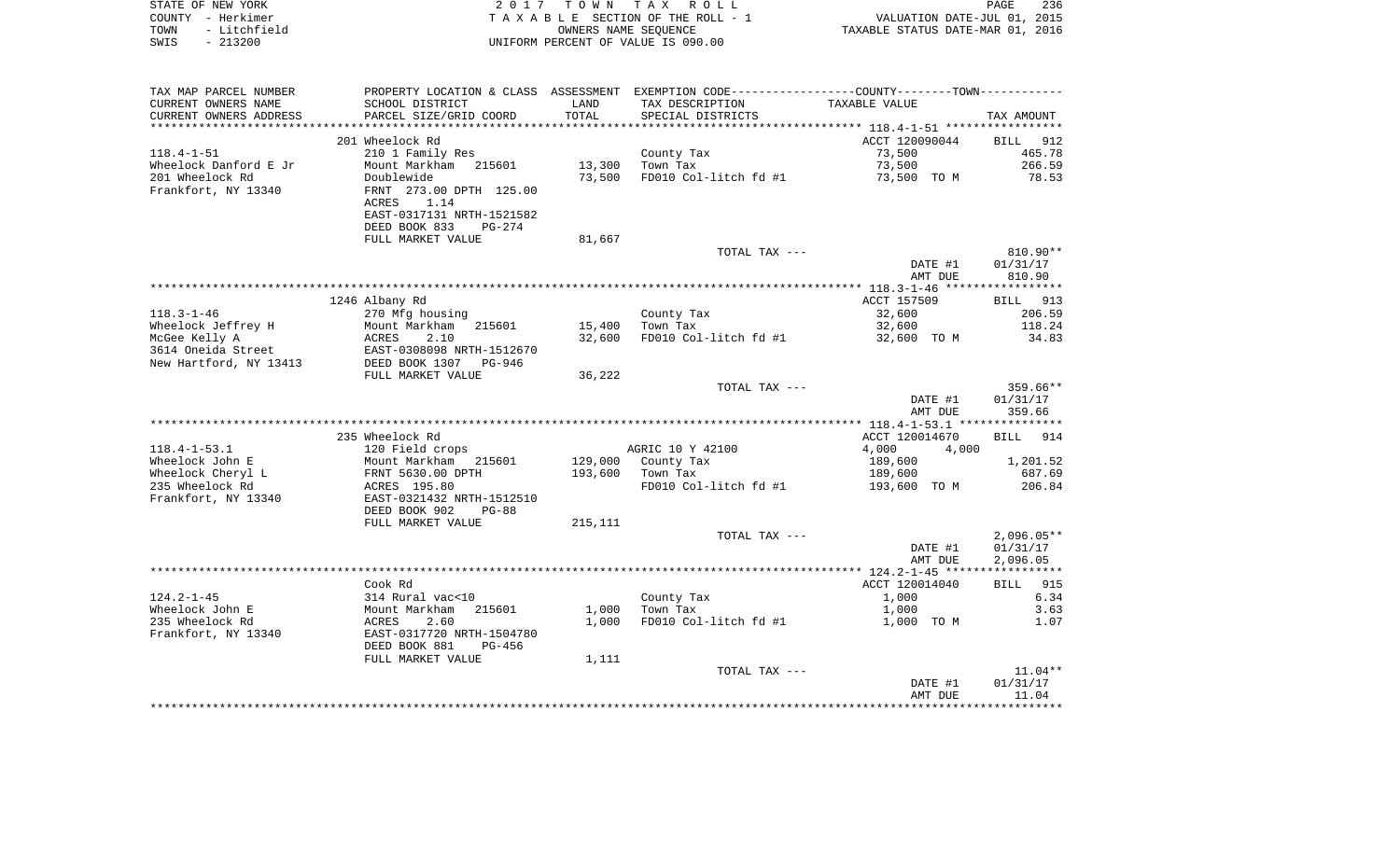| STATE OF NEW YORK |              | 2017 TOWN TAX ROLL                 |                                  | PAGE | 237 |
|-------------------|--------------|------------------------------------|----------------------------------|------|-----|
| COUNTY - Herkimer |              | TAXABLE SECTION OF THE ROLL - 1    | VALUATION DATE-JUL 01, 2015      |      |     |
| TOWN              | - Litchfield | OWNERS NAME SEOUENCE               | TAXABLE STATUS DATE-MAR 01, 2016 |      |     |
| $-213200$<br>SWIS |              | UNIFORM PERCENT OF VALUE IS 090.00 |                                  |      |     |

| TAX MAP PARCEL NUMBER                | PROPERTY LOCATION & CLASS ASSESSMENT  |        | EXEMPTION CODE-----------------COUNTY-------TOWN----------- |                |                    |
|--------------------------------------|---------------------------------------|--------|-------------------------------------------------------------|----------------|--------------------|
| CURRENT OWNERS NAME                  | SCHOOL DISTRICT                       | LAND   | TAX DESCRIPTION                                             | TAXABLE VALUE  |                    |
| CURRENT OWNERS ADDRESS               | PARCEL SIZE/GRID COORD                | TOTAL  | SPECIAL DISTRICTS                                           |                | TAX AMOUNT         |
|                                      |                                       |        |                                                             |                |                    |
|                                      | Cook Rd                               |        |                                                             | ACCT 120002220 | 916<br><b>BILL</b> |
| $124.2 - 1 - 52$                     | 314 Rural vac<10                      |        | County Tax                                                  | 1,000          | 6.34               |
| Wheelock John E                      | Mount Markham 215601                  | 1,000  | Town Tax                                                    | 1,000          | 3.63               |
| Wheelock Cheryl                      | Swam1                                 | 1,000  | FD010 Col-litch fd #1                                       | 1,000 TO M     | 1.07               |
| 235 Wheelock Rd                      | 2.60<br>ACRES                         |        |                                                             |                |                    |
| Frankfort, NY 13340                  | EAST-0317774 NRTH-1504875             |        |                                                             |                |                    |
|                                      | DEED BOOK 779<br>PG-561               |        |                                                             |                |                    |
|                                      | FULL MARKET VALUE                     | 1,111  |                                                             |                |                    |
|                                      |                                       |        | TOTAL TAX ---                                               |                | $11.04**$          |
|                                      |                                       |        |                                                             | DATE #1        | 01/31/17           |
|                                      |                                       |        |                                                             | AMT DUE        | 11.04              |
|                                      |                                       |        |                                                             |                |                    |
|                                      | 678 Cedarville Rd                     |        |                                                             | ACCT 120090063 | BILL 917           |
| $124.4 - 1 - 7.2$                    | 210 1 Family Res                      |        | County Tax                                                  | 62,400         | 395.44             |
| Wheelock Robert                      | Mount Markham<br>215601               | 14,100 | Town Tax                                                    | 62,400         | 226.33             |
| Wheelock Peggy                       | ACRES<br>1.50                         | 62,400 | FD010 Col-litch fd #1                                       | 62,400 TO M    | 66.67              |
| 678 Cedarville Rd<br>Ilion, NY 13357 | EAST-0323851 NRTH-1503956<br>$PG-358$ |        |                                                             |                |                    |
|                                      | DEED BOOK 659<br>FULL MARKET VALUE    | 69,333 |                                                             |                |                    |
|                                      |                                       |        | TOTAL TAX ---                                               |                | 688.44**           |
|                                      |                                       |        |                                                             | DATE #1        | 01/31/17           |
|                                      |                                       |        |                                                             | AMT DUE        | 688.44             |
|                                      |                                       |        |                                                             |                |                    |
|                                      | 628 Albany Rd                         |        |                                                             | ACCT 155193    | BILL 918           |
| $124.3 - 2 - 17$                     | 210 1 Family Res                      |        | County Tax                                                  | 75,000         | 475.29             |
| Wheelock Ryan A                      | Mount Markham<br>215601               | 19,400 | Town Tax                                                    | 75,000         | 272.03             |
| 628 Albany Rd                        | 2.20<br>ACRES                         | 75,000 | FD010 Col-litch fd #1                                       | 75,000 TO M    | 80.13              |
| West Winfield, NY 13491              | EAST-0311197 NRTH-1501217             |        |                                                             |                |                    |
|                                      | DEED BOOK 1336<br>$PG-800$            |        |                                                             |                |                    |
|                                      | FULL MARKET VALUE                     | 83,333 |                                                             |                |                    |
|                                      |                                       |        | TOTAL TAX ---                                               |                | $827.45**$         |
|                                      |                                       |        |                                                             | DATE #1        | 01/31/17           |
|                                      |                                       |        |                                                             | AMT DUE        | 827.45             |
|                                      |                                       |        |                                                             |                |                    |
|                                      | 969 State Route 51                    |        |                                                             | ACCT 120014490 | <b>BILL</b><br>919 |
| $131.29 - 1 - 13$                    | 210 1 Family Res                      |        | County Tax                                                  | 40,200         | 254.75             |
| Wheelock Ward                        | Mount Markham 215601                  | 8,700  | Town Tax                                                    | 40,200         | 145.81             |
| 145 Stormy Hill Rd                   | 62.50 DPTH 186.00<br>FRNT             | 40,200 | FD010 Col-litch fd #1                                       | 40,200 TO M    | 42.95              |
| Cold Brook, NY 13324                 | 0.46<br>ACRES                         |        |                                                             |                |                    |
|                                      | EAST-0327531 NRTH-1493310             |        |                                                             |                |                    |
|                                      | DEED BOOK 00575 PG-00839              |        |                                                             |                |                    |
|                                      | FULL MARKET VALUE                     | 44,667 |                                                             |                |                    |
|                                      |                                       |        | TOTAL TAX ---                                               |                | 443.51**           |
|                                      |                                       |        |                                                             | DATE #1        | 01/31/17<br>443.51 |
|                                      |                                       |        |                                                             | AMT DUE        |                    |
|                                      |                                       |        |                                                             |                |                    |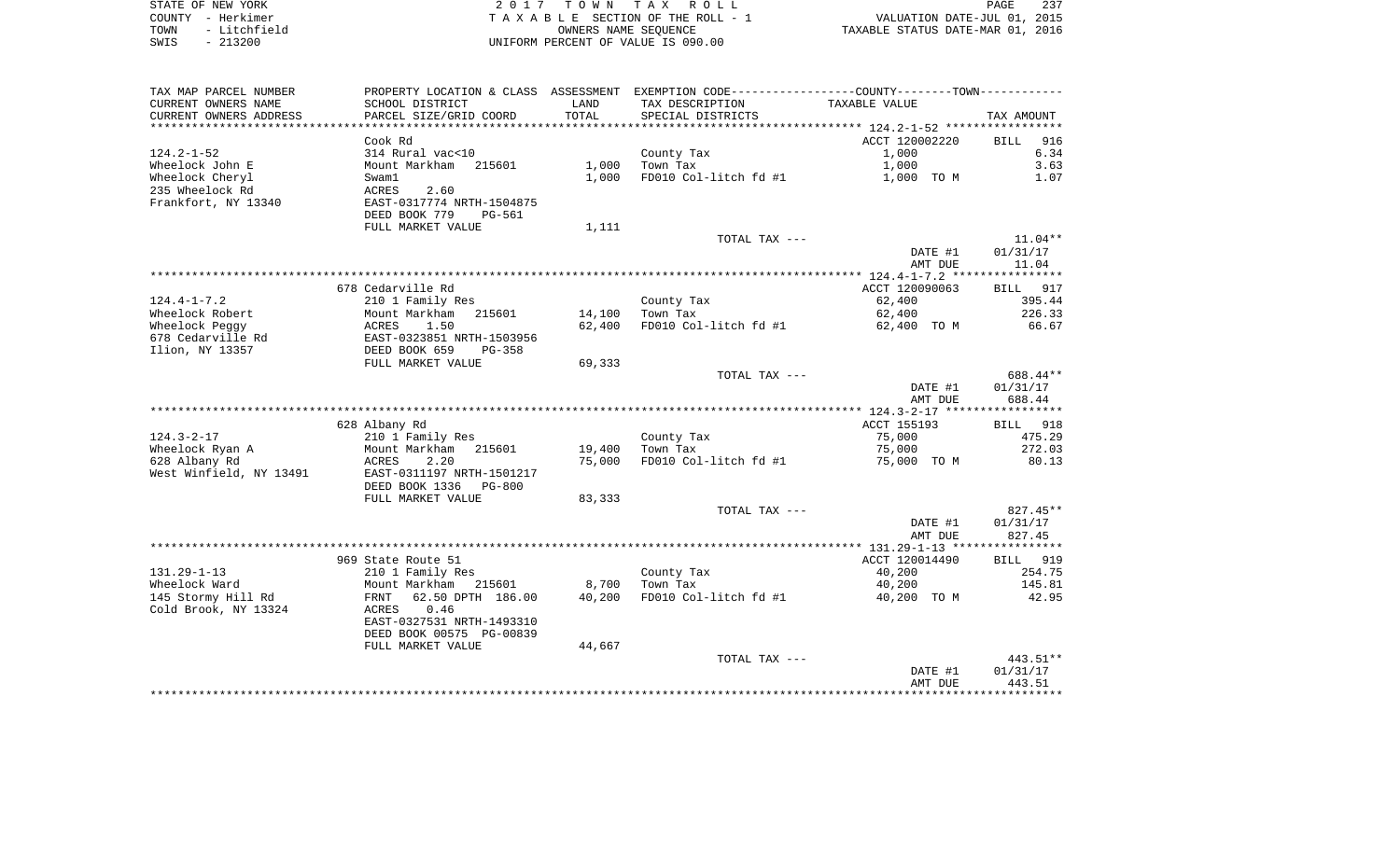| STATE OF NEW YORK    | 2017 TOWN TAX ROLL                 | 238<br>PAGE                      |
|----------------------|------------------------------------|----------------------------------|
| COUNTY - Herkimer    | TAXABLE SECTION OF THE ROLL - 1    | VALUATION DATE-JUL 01, 2015      |
| - Litchfield<br>TOWN | OWNERS NAME SEOUENCE               | TAXABLE STATUS DATE-MAR 01, 2016 |
| - 213200<br>SWIS     | UNIFORM PERCENT OF VALUE IS 090.00 |                                  |

| TAX MAP PARCEL NUMBER     | PROPERTY LOCATION & CLASS ASSESSMENT |         | EXEMPTION CODE-----------------COUNTY--------TOWN----------- |                |                    |
|---------------------------|--------------------------------------|---------|--------------------------------------------------------------|----------------|--------------------|
| CURRENT OWNERS NAME       | SCHOOL DISTRICT                      | LAND    | TAX DESCRIPTION                                              | TAXABLE VALUE  |                    |
| CURRENT OWNERS ADDRESS    | PARCEL SIZE/GRID COORD               | TOTAL   | SPECIAL DISTRICTS                                            |                | TAX AMOUNT         |
|                           |                                      |         |                                                              |                |                    |
|                           | 161 Wheelock Rd                      |         |                                                              | ACCT 190364    | <b>BILL</b><br>920 |
| $118.4 - 1 - 50.2$        | 210 1 Family Res                     |         | County Tax                                                   | 120,000        | 760.46             |
| Wheelock William          | Mount Markham<br>215601              | 10,200  | Town Tax                                                     | 120,000        | 435.25             |
| Wheelock Laurie J         | Doublewide                           | 120,000 | FD010 Col-litch fd #1                                        | 120,000 TO M   | 128.21             |
| 176 Norton Rd             |                                      |         |                                                              |                |                    |
|                           | ACRES<br>2.00                        |         |                                                              |                |                    |
| Frankfort, NY 13340       | EAST-0319065 NRTH-1512264            |         |                                                              |                |                    |
|                           | DEED BOOK 1558 PG-81                 |         |                                                              |                |                    |
|                           | FULL MARKET VALUE                    | 133,333 |                                                              |                |                    |
|                           |                                      |         | TOTAL TAX ---                                                |                | $1,323.92**$       |
|                           |                                      |         |                                                              | DATE #1        | 01/31/17           |
|                           |                                      |         |                                                              | AMT DUE        | 1,323.92           |
|                           |                                      |         |                                                              |                |                    |
|                           | Wheelock Rd                          |         |                                                              | ACCT 159432    | BILL 921           |
| $118.4 - 1 - 50.3$        | 314 Rural vac<10                     |         | County Tax                                                   | 8,200          | 51.96              |
| Wheelock William          | Mount Markham<br>215601              | 8,200   | Town Tax                                                     | 8,200          | 29.74              |
| Wheelock Laurie J         | ACRES<br>2.00                        | 8,200   | FD010 Col-litch fd #1                                        | 8,200 TO M     | 8.76               |
| 176 Norton Rd             | EAST-0319380 NRTH-1512473            |         |                                                              |                |                    |
| Frankfort, NY 13340       | DEED BOOK 1558<br><b>PG-81</b>       |         |                                                              |                |                    |
|                           |                                      | 9,111   |                                                              |                |                    |
|                           | FULL MARKET VALUE                    |         |                                                              |                | $90.46**$          |
|                           |                                      |         | TOTAL TAX ---                                                |                |                    |
|                           |                                      |         |                                                              | DATE #1        | 01/31/17           |
|                           |                                      |         |                                                              | AMT DUE        | 90.46              |
|                           |                                      |         |                                                              |                |                    |
|                           | 151 Wheelock Rd                      |         |                                                              | ACCT 176146    | BILL 922           |
| $118.4 - 1 - 50.4$        | 210 1 Family Res                     |         | County Tax                                                   | 118,000        | 747.78             |
| Wheelock William          | Mount Markham 215601                 | 13,100  | Town Tax                                                     | 118,000        | 427.99             |
| Wheelock Laurie J         | FRNT 209.00 DPTH                     | 118,000 | FD010 Col-litch fd #1                                        | 118,000 TO M   | 126.07             |
| 151 Wheelock Rd           | ACRES<br>1.05                        |         |                                                              |                |                    |
| Frankfort, NY 13340       | EAST-0318815 NRTH-1512060            |         |                                                              |                |                    |
|                           | DEED BOOK 1469<br>PG-870             |         |                                                              |                |                    |
|                           | FULL MARKET VALUE                    | 131,111 |                                                              |                |                    |
|                           |                                      |         | TOTAL TAX ---                                                |                | $1,301.84**$       |
|                           |                                      |         |                                                              | DATE #1        | 01/31/17           |
|                           |                                      |         |                                                              | AMT DUE        | 1,301.84           |
|                           |                                      |         |                                                              |                |                    |
|                           | 176 Norton Rd                        |         |                                                              | ACCT 120014640 | 923<br>BILL        |
|                           |                                      |         |                                                              |                |                    |
| $118.4 - 1 - 50.1$        | 113 Cattle farm                      |         | AG MKTS L 41720                                              | 2,240<br>2,240 |                    |
| Wheelock William A        | Mount Markham<br>215601              | 56,400  | County Tax                                                   | 127,760        | 809.63             |
| Wheelock Laurie J         | ACRES<br>69.20 BANK<br>023           | 130,000 | Town Tax                                                     | 127,760        | 463.39             |
| 176 Norton Rd             | EAST-0318173 NRTH-1512620            |         | FD010 Col-litch fd #1                                        | 127,760 TO M   | 136.50             |
| Frankfort, NY 13340       | DEED BOOK 917<br>$PG-698$            |         | 2,240 EX                                                     |                |                    |
|                           | FULL MARKET VALUE                    | 144,444 |                                                              |                |                    |
| MAY BE SUBJECT TO PAYMENT |                                      |         |                                                              |                |                    |
| UNDER AGDIST LAW TIL 2020 |                                      |         |                                                              |                |                    |
|                           |                                      |         | TOTAL TAX ---                                                |                | $1,409.52**$       |
|                           |                                      |         |                                                              | DATE #1        | 01/31/17           |
|                           |                                      |         |                                                              | AMT DUE        | 1,409.52           |
|                           |                                      |         |                                                              |                |                    |
|                           |                                      |         |                                                              |                |                    |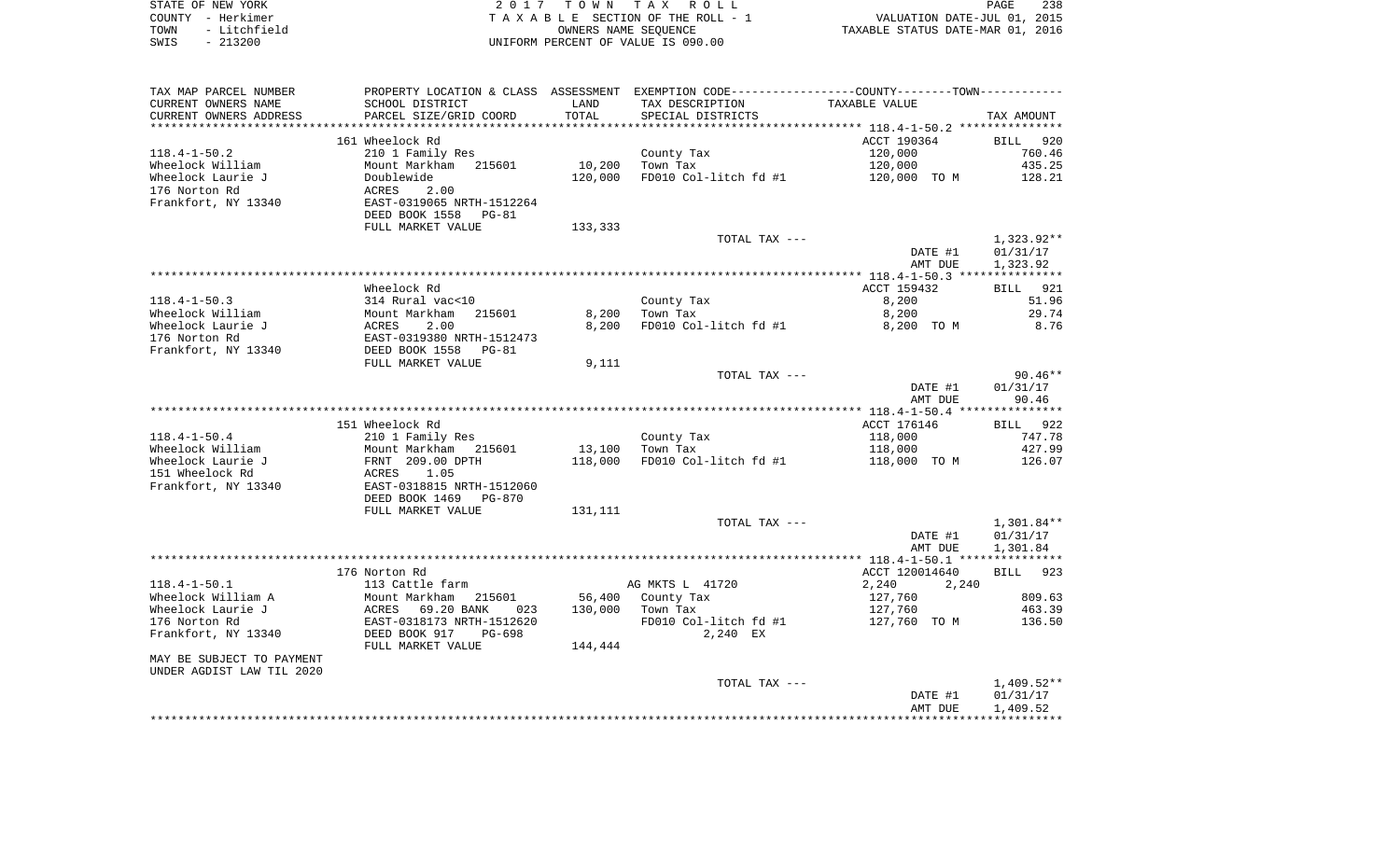| STATE OF NEW YORK    | 2017 TOWN TAX ROLL                 | 239<br>PAGE                      |
|----------------------|------------------------------------|----------------------------------|
| COUNTY - Herkimer    | TAXABLE SECTION OF THE ROLL - 1    | VALUATION DATE-JUL 01, 2015      |
| - Litchfield<br>TOWN | OWNERS NAME SEOUENCE               | TAXABLE STATUS DATE-MAR 01, 2016 |
| $-213200$<br>SWIS    | UNIFORM PERCENT OF VALUE IS 090.00 |                                  |

| TAX MAP PARCEL NUMBER                       | PROPERTY LOCATION & CLASS ASSESSMENT EXEMPTION CODE----------------COUNTY--------TOWN----------- |         |                       |                |                    |
|---------------------------------------------|--------------------------------------------------------------------------------------------------|---------|-----------------------|----------------|--------------------|
| CURRENT OWNERS NAME                         | SCHOOL DISTRICT                                                                                  | LAND    | TAX DESCRIPTION       | TAXABLE VALUE  |                    |
| CURRENT OWNERS ADDRESS                      | PARCEL SIZE/GRID COORD                                                                           | TOTAL   | SPECIAL DISTRICTS     |                | TAX AMOUNT         |
| **********************                      |                                                                                                  |         |                       |                |                    |
|                                             | Norton Rd                                                                                        |         |                       | ACCT 148692    | 924<br><b>BILL</b> |
| $124.2 - 1 - 8.2$                           | 314 Rural vac<10                                                                                 |         | 41730<br>AG MKTS      | 8,395<br>8,395 |                    |
| Wheelock William A                          | Mount Markham<br>215601                                                                          | 15,500  | County Tax            | 7,105          | 45.03              |
| Wheelock Laurie J                           | ACRES<br>13.00                                                                                   | 15,500  | Town Tax              | 7,105          | 25.77              |
| 176 Norton Rd                               | EAST-0317906 NRTH-1511125                                                                        |         | FD010 Col-litch fd #1 | 15,500 TO M    | 16.56              |
| Frankfort, NY 13340                         | DEED BOOK 1298<br><b>PG-124</b><br>FULL MARKET VALUE                                             | 17,222  |                       |                |                    |
| MAY BE SUBJECT TO PAYMENT                   |                                                                                                  |         |                       |                |                    |
| UNDER AGDIST LAW TIL 2023                   |                                                                                                  |         |                       |                |                    |
|                                             |                                                                                                  |         | TOTAL TAX ---         |                | $87.36**$          |
|                                             |                                                                                                  |         |                       | DATE #1        | 01/31/17           |
|                                             |                                                                                                  |         |                       | AMT DUE        | 87.36              |
|                                             |                                                                                                  |         |                       |                |                    |
|                                             | 478 Rider Rd                                                                                     |         |                       | ACCT 120003990 | BILL 925           |
| $124.3 - 1 - 64$                            | 210 1 Family Res                                                                                 |         | County Tax            | 130,900        | 829.53             |
| Whitehill William                           | Mount Markham 215601                                                                             | 8,500   | Town Tax              | 130,900        | 474.78             |
| Whitehill Jenifer                           | FRNT 90.00 DPTH 140.00                                                                           | 130,900 | FD010 Col-litch fd #1 | 130,900 TO M   | 139.85             |
| 12 Stirling Dr                              | EAST-0310222 NRTH-1503253                                                                        |         |                       |                |                    |
| New Hartford, NY 13413                      | DEED BOOK 932<br>$PG-583$                                                                        |         |                       |                |                    |
|                                             | FULL MARKET VALUE                                                                                | 145,444 |                       |                |                    |
|                                             |                                                                                                  |         | TOTAL TAX ---         |                | $1,444.16**$       |
|                                             |                                                                                                  |         |                       | DATE #1        | 01/31/17           |
|                                             |                                                                                                  |         |                       | AMT DUE        | 1,444.16           |
|                                             |                                                                                                  |         |                       |                |                    |
|                                             | 139 Top of Hill Lane                                                                             |         |                       | ACCT 120006000 | <b>BILL</b><br>926 |
| $124.3 - 1 - 44$                            | 210 1 Family Res                                                                                 |         | VET WAR CT 41121      | 8,010<br>8,010 |                    |
| Whitfield Douglas G                         | Mount Markham 215601                                                                             | 10,500  | County Tax            | 156,990        | 994.87             |
| Whitfield Franca                            | FRNT 100.00 DPTH 100.00                                                                          | 165,000 | Town Tax              | 156,990        | 569.41             |
| 139 Top Of Hill Lane<br>Clayville, NY 13322 | $0.46$ BANK<br>ACRES<br>135<br>EAST-0306784 NRTH-1504478                                         |         | FD010 Col-litch fd #1 | 165,000 TO M   | 176.29             |
|                                             | DEED BOOK 935<br>PG-289                                                                          |         |                       |                |                    |
|                                             | FULL MARKET VALUE                                                                                | 183,333 |                       |                |                    |
|                                             |                                                                                                  |         | TOTAL TAX ---         |                | $1,740.57**$       |
|                                             |                                                                                                  |         |                       | DATE #1        | 01/31/17           |
|                                             |                                                                                                  |         |                       | AMT DUE        | 1,740.57           |
|                                             |                                                                                                  |         |                       |                |                    |
|                                             | 345 Morris Rd                                                                                    |         |                       | ACCT 120013830 | 927<br>BILL        |
| $118.4 - 1 - 24$                            | 120 Field crops                                                                                  |         | AGRIC 10 Y 42100      | 3,800<br>3,800 |                    |
| Wiegand Robert E                            | Mount Markham<br>215601                                                                          | 83,000  | County Tax            | 158,200        | 1,002.54           |
| 345 Morris Rd                               | ACRES 130.00                                                                                     | 162,000 | Town Tax              | 158,200        | 573.80             |
| Frankfort, NY 13340                         | EAST-0324149 NRTH-1516787<br>DEED BOOK 00626 PG-00794                                            |         | FD010 Col-litch fd #1 | 162,000 TO M   | 173.08             |
|                                             | FULL MARKET VALUE                                                                                | 180,000 |                       |                |                    |
|                                             |                                                                                                  |         | TOTAL TAX ---         |                | $1,749.42**$       |
|                                             |                                                                                                  |         |                       | DATE #1        | 01/31/17           |
|                                             |                                                                                                  |         |                       | AMT DUE        | 1,749.42           |
|                                             |                                                                                                  |         |                       |                |                    |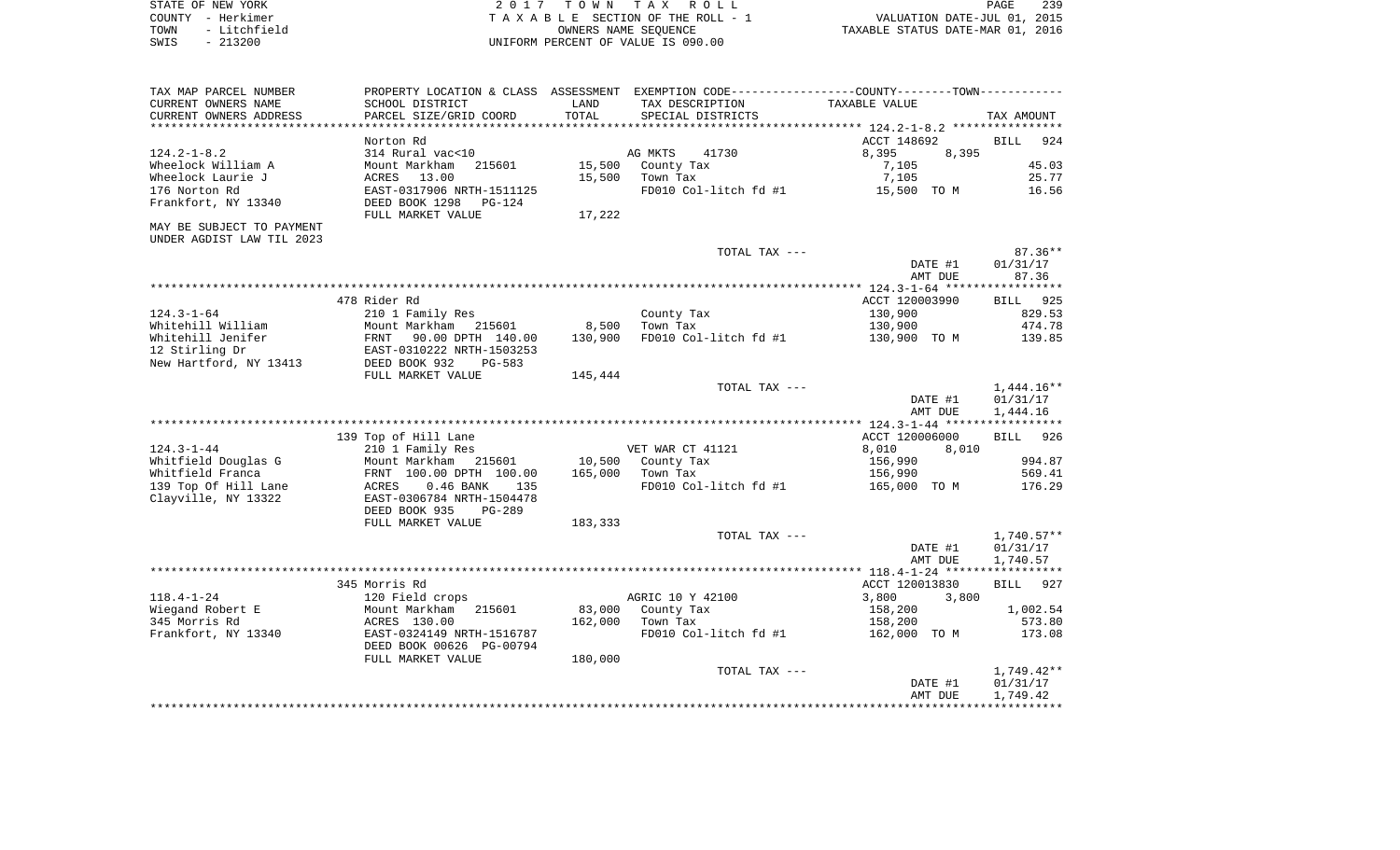| STATE OF NEW YORK    | 2017 TOWN TAX ROLL                 | 240<br>PAGE                      |
|----------------------|------------------------------------|----------------------------------|
| COUNTY - Herkimer    | TAXABLE SECTION OF THE ROLL - 1    | VALUATION DATE-JUL 01, 2015      |
| - Litchfield<br>TOWN | OWNERS NAME SEOUENCE               | TAXABLE STATUS DATE-MAR 01, 2016 |
| $-213200$<br>SWIS    | UNIFORM PERCENT OF VALUE IS 090.00 |                                  |

| TAX MAP PARCEL NUMBER  | PROPERTY LOCATION & CLASS ASSESSMENT EXEMPTION CODE---------------COUNTY-------TOWN---------- |         |                                   |                |            |
|------------------------|-----------------------------------------------------------------------------------------------|---------|-----------------------------------|----------------|------------|
| CURRENT OWNERS NAME    | SCHOOL DISTRICT                                                                               | LAND    | TAX DESCRIPTION                   | TAXABLE VALUE  |            |
| CURRENT OWNERS ADDRESS | PARCEL SIZE/GRID COORD                                                                        | TOTAL   | SPECIAL DISTRICTS                 |                | TAX AMOUNT |
| ********************** |                                                                                               |         |                                   |                |            |
|                        | 711 Ball Rd                                                                                   |         |                                   | ACCT 120013920 | BILL 928   |
| $118.4 - 1 - 9.1$      | 210 1 Family Res                                                                              |         | County Tax                        | 34,600         | 219.27     |
| Wilcox Kenneth E       | Mount Markham 215601                                                                          | 10,200  | Town Tax                          | 34,600         | 125.50     |
| Wilcox Lonna           |                                                                                               | 34,600  | School Relevy                     |                | 181.73     |
| 711 Ball Rd            | FRNT 125.25 DPTH 225.25<br>EAST-0316745 NRTH-1519394                                          |         | FD010 Col-litch fd #1 34,600 TO M |                | 36.97      |
| Frankfort, NY 13340    | DEED BOOK 756<br>$PG-51$                                                                      |         |                                   |                |            |
|                        | FULL MARKET VALUE                                                                             | 38,444  |                                   |                |            |
|                        |                                                                                               |         | TOTAL TAX ---                     |                | 563.47**   |
|                        |                                                                                               |         |                                   | DATE #1        | 01/31/17   |
|                        |                                                                                               |         |                                   | AMT DUE        | 563.47     |
|                        |                                                                                               |         |                                   |                |            |
|                        | 405 Rider Rd                                                                                  |         |                                   | ACCT 161247    | BILL 929   |
| 124.3-1-50             | 210 1 Family Res                                                                              |         | County Tax                        | 114,300        | 724.34     |
| Wilkes James M         | Mount Markham 215601                                                                          | 11,400  | Town Tax                          | 114,300        | 414.57     |
| 405 Rider Road         | FRNT 198.00 DPTH 125.00                                                                       | 114,300 | FD010 Col-litch fd #1             | 114,300 TO M   | 122.12     |
| Clayville, NY 13322    | 0.53<br>ACRES                                                                                 |         |                                   |                |            |
|                        | EAST-0308773 NRTH-1503231                                                                     |         |                                   |                |            |
|                        | DEED BOOK 1373 PG-79                                                                          |         |                                   |                |            |
|                        | FULL MARKET VALUE                                                                             | 127,000 |                                   |                |            |
|                        |                                                                                               |         | TOTAL TAX ---                     |                | 1,261.03** |
|                        |                                                                                               |         |                                   | DATE #1        | 01/31/17   |
|                        |                                                                                               |         |                                   | AMT DUE        | 1,261.03   |
|                        |                                                                                               |         |                                   |                |            |
|                        | 227 Butcher Rd                                                                                |         |                                   | ACCT 172914    | BILL 930   |
| $118.3 - 1 - 27.1$     | 270 Mfg housing                                                                               |         | County Tax                        | 40,000         | 253.49     |
| Willemin James H       | Sauquoit Valley 305002                                                                        | 16,000  | Town Tax                          | 40,000         | 145.08     |
| 227 Butcher Rd         | ACRES<br>1.50                                                                                 | 40,000  | FD010 Col-litch fd #1             | 40,000 TO M    | 42.74      |
| Clayville, NY 13322    | EAST-0310164 NRTH-1516199                                                                     |         |                                   |                |            |
|                        | DEED BOOK 1448 PG-374                                                                         |         |                                   |                |            |
|                        | FULL MARKET VALUE                                                                             | 44,444  |                                   |                |            |
|                        |                                                                                               |         | TOTAL TAX ---                     |                | 441.31**   |
|                        |                                                                                               |         |                                   | DATE #1        | 01/31/17   |
|                        |                                                                                               |         |                                   | AMT DUE        | 441.31     |
|                        |                                                                                               |         |                                   |                |            |
|                        | Butcher Rd                                                                                    |         |                                   | ACCT 172914    | BILL 931   |
| $118.3 - 1 - 27.2$     | 314 Rural vac<10                                                                              |         | County Tax                        | 3,200          | 20.28      |
| Willemin James H       | Sauquoit Valley 305002                                                                        | 3,200   | Town Tax                          | 3,200          | 11.61      |
| 227 Butcher Rd         | ACRES<br>1.50                                                                                 | 3,200   | FD010 Col-litch fd #1             | 3,200 TO M     | 3.42       |
| Clayville, NY 13322    | EAST-0309890 NRTH-1516306                                                                     |         |                                   |                |            |
|                        | DEED BOOK 1448<br>PG-374                                                                      |         |                                   |                |            |
|                        | FULL MARKET VALUE                                                                             | 3,556   |                                   |                |            |
|                        |                                                                                               |         | TOTAL TAX ---                     |                | $35.31**$  |
|                        |                                                                                               |         |                                   | DATE #1        | 01/31/17   |
|                        |                                                                                               |         |                                   | AMT DUE        | 35.31      |
|                        |                                                                                               |         |                                   |                |            |
|                        |                                                                                               |         |                                   |                |            |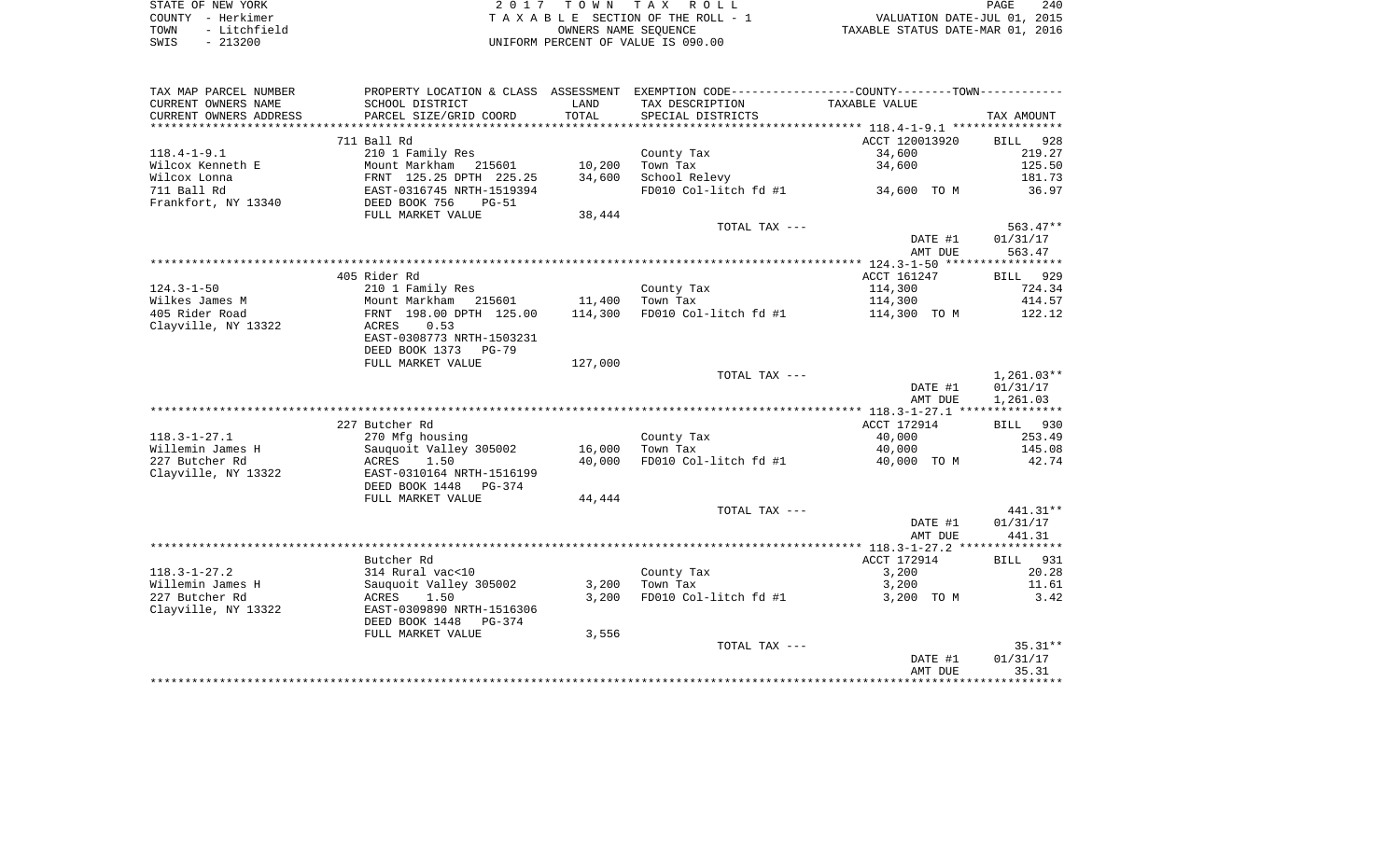| STATE OF NEW YORK    | 2017 TOWN TAX ROLL                 | 241<br>PAGE                      |
|----------------------|------------------------------------|----------------------------------|
| COUNTY - Herkimer    | TAXABLE SECTION OF THE ROLL - 1    | VALUATION DATE-JUL 01, 2015      |
| - Litchfield<br>TOWN | OWNERS NAME SEOUENCE               | TAXABLE STATUS DATE-MAR 01, 2016 |
| $-213200$<br>SWIS    | UNIFORM PERCENT OF VALUE IS 090.00 |                                  |

PAGE 241

| TAX MAP PARCEL NUMBER      |                           |         | PROPERTY LOCATION & CLASS ASSESSMENT EXEMPTION CODE----------------COUNTY--------TOWN---------- |                |                |
|----------------------------|---------------------------|---------|-------------------------------------------------------------------------------------------------|----------------|----------------|
| CURRENT OWNERS NAME        | SCHOOL DISTRICT           | LAND    | TAX DESCRIPTION                                                                                 | TAXABLE VALUE  |                |
| CURRENT OWNERS ADDRESS     | PARCEL SIZE/GRID COORD    | TOTAL   | SPECIAL DISTRICTS                                                                               |                | TAX AMOUNT     |
|                            |                           |         |                                                                                                 |                |                |
|                            | Camp Rd                   |         |                                                                                                 | ACCT 179801    | 932<br>BILL    |
| $124.3 - 3 - 1.2$          | 314 Rural vac<10          |         | County Tax                                                                                      | 6,500          | 41.19          |
| Williams Darrel R          | Mount Markham 215601      | 6,500   | Town Tax                                                                                        | 6,500          | 23.58          |
| 222 Swamp Rd               | FRNT 186.00 DPTH 391.00   | 6,500   | FD010 Col-litch fd #1                                                                           | 6,500 TO M     | 6.94           |
| West Winfield, NY 13491    | EAST-0305838 NRTH-1505066 |         |                                                                                                 |                |                |
|                            | DEED BOOK 1493 PG-789     |         |                                                                                                 |                |                |
|                            | FULL MARKET VALUE         | 7,222   |                                                                                                 |                |                |
|                            |                           |         | TOTAL TAX ---                                                                                   |                | $71.71***$     |
|                            |                           |         |                                                                                                 | DATE #1        | 01/31/17       |
|                            |                           |         |                                                                                                 | AMT DUE        | 71.71          |
|                            |                           |         |                                                                                                 |                |                |
|                            | 438 Cedarville Rd         |         |                                                                                                 | ACCT 162649    | BILL 933       |
| $125.3 - 2 - 26$           | 210 1 Family Res          |         | County Tax                                                                                      | 80,100         | 507.61         |
| Williams Judith Sarcinello | Mount Markham<br>215601   | 28,000  | Town Tax                                                                                        | 80,100         | 290.53         |
| 6931 County Highway 18     | ACRES 10.00               | 80,100  | FD010 Col-litch fd #1                                                                           | 80,100 TO M    | 85.58          |
| West Winfield, NY 13491    | EAST-0324396 NRTH-1499143 |         |                                                                                                 |                |                |
|                            | DEED BOOK 1382 PG-836     |         |                                                                                                 |                |                |
|                            | FULL MARKET VALUE         | 89,000  |                                                                                                 |                |                |
|                            |                           |         | TOTAL TAX ---                                                                                   |                | 883.72**       |
|                            |                           |         |                                                                                                 | DATE #1        | 01/31/17       |
|                            |                           |         |                                                                                                 | AMT DUE        | 883.72         |
|                            |                           |         |                                                                                                 |                |                |
|                            | 824 Berberick Rd          |         |                                                                                                 | ACCT 120014220 | BILL 934       |
| $124.2 - 1 - 47.1$         | 113 Cattle farm           |         | County Tax                                                                                      | 127,700        | 809.25         |
| Williams Steve             | Mount Markham<br>215601   | 80,500  | Town Tax                                                                                        | 127,700        | 463.18         |
| Williams John              | ACRES 114.50              | 127,700 | FD010 Col-litch fd #1                                                                           | 127,700 TO M   | 136.44         |
| 824 Berberick Rd           | EAST-0319463 NRTH-1506270 |         |                                                                                                 |                |                |
| Frankfort, NY 13340        | DEED BOOK 00596 PG-00636  |         |                                                                                                 |                |                |
|                            | FULL MARKET VALUE         | 141,889 |                                                                                                 |                |                |
|                            |                           |         | TOTAL TAX ---                                                                                   |                | $1,408.87**$   |
|                            |                           |         |                                                                                                 | DATE #1        | 01/31/17       |
|                            |                           |         |                                                                                                 | AMT DUE        | 1,408.87       |
|                            |                           |         |                                                                                                 |                |                |
|                            | Berberick Rd              |         |                                                                                                 | ACCT 120014460 | BILL 935       |
| $124.2 - 1 - 22.1$         | 105 Vac farmland          |         | County Tax                                                                                      | 21,600         | 136.88         |
| Williams Steven            | Mount Markham<br>215601   | 21,600  | Town Tax                                                                                        | 21,600         | 78.34          |
| Williams John              | 23.90<br>ACRES            | 21,600  | FD010 Col-litch fd #1                                                                           | 21,600 TO M    | 23.08          |
| 824 Berberick Rd           | EAST-0319134 NRTH-1508458 |         |                                                                                                 |                |                |
| Frankfort, NY 13340        | DEED BOOK 00600 PG-00887  |         |                                                                                                 |                |                |
|                            | FULL MARKET VALUE         | 24,000  |                                                                                                 |                |                |
|                            |                           |         | TOTAL TAX ---                                                                                   |                | $238.30**$     |
|                            |                           |         |                                                                                                 | DATE #1        | 01/31/17       |
|                            |                           |         |                                                                                                 | AMT DUE        | 238.30         |
|                            |                           |         |                                                                                                 |                | ************** |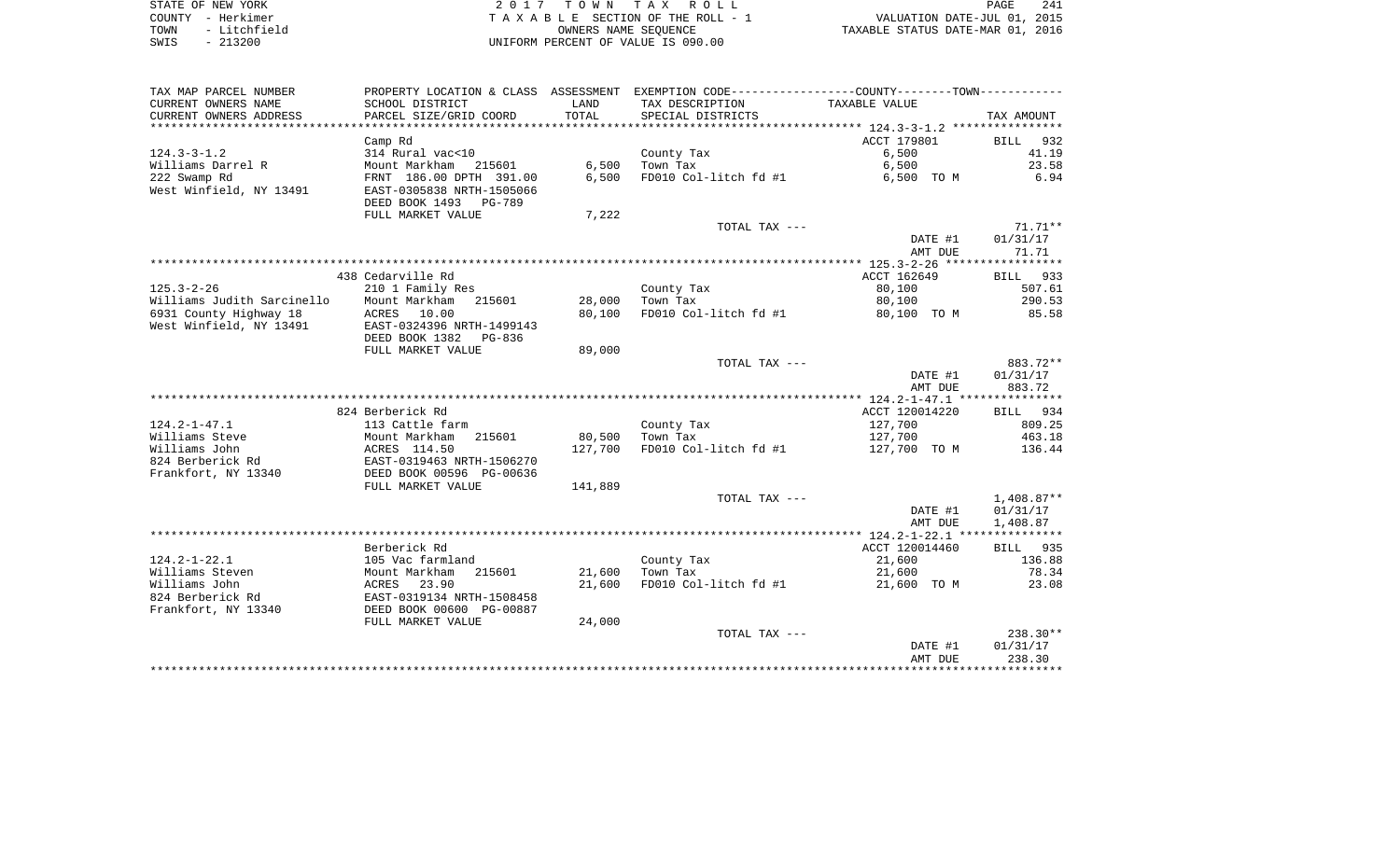| STATE OF NEW YORK    | 2017 TOWN TAX ROLL                 | 242<br>PAGE                      |
|----------------------|------------------------------------|----------------------------------|
| COUNTY - Herkimer    | TAXABLE SECTION OF THE ROLL - 1    | VALUATION DATE-JUL 01, 2015      |
| - Litchfield<br>TOWN | OWNERS NAME SEOUENCE               | TAXABLE STATUS DATE-MAR 01, 2016 |
| $-213200$<br>SWIS    | UNIFORM PERCENT OF VALUE IS 090.00 |                                  |

| TAX MAP PARCEL NUMBER                        |                                                                                              |                  | PROPERTY LOCATION & CLASS ASSESSMENT EXEMPTION CODE---------------COUNTY-------TOWN---------- |                    |                    |
|----------------------------------------------|----------------------------------------------------------------------------------------------|------------------|-----------------------------------------------------------------------------------------------|--------------------|--------------------|
| CURRENT OWNERS NAME                          | SCHOOL DISTRICT                                                                              | LAND             | TAX DESCRIPTION                                                                               | TAXABLE VALUE      |                    |
| CURRENT OWNERS ADDRESS                       | PARCEL SIZE/GRID COORD                                                                       | TOTAL            | SPECIAL DISTRICTS                                                                             |                    | TAX AMOUNT         |
|                                              |                                                                                              |                  |                                                                                               |                    |                    |
|                                              | 452 Rider Rd                                                                                 |                  |                                                                                               | ACCT 120008160     | BILL 936           |
| $124.3 - 1 - 59$                             | 210 1 Family Res                                                                             |                  | County Tax                                                                                    | 81,000             | 513.31             |
| Windover Edward R                            | Mount Markham 215601                                                                         | 10,200           | Town Tax                                                                                      | 81,000             | 293.79             |
| 452 Rider Rd                                 | FRNT 150.00 DPTH 125.00                                                                      | 81,000           | FD010 Col-litch fd #1                                                                         | 81,000 TO M        | 86.54              |
| Clayville, NY 13322                          | ACRES<br>0.43<br>EAST-0309694 NRTH-1503124<br>DEED BOOK 881<br>$PG-482$<br>FULL MARKET VALUE | 90,000           |                                                                                               |                    |                    |
|                                              |                                                                                              |                  | TOTAL TAX ---                                                                                 |                    | 893.64**           |
|                                              |                                                                                              |                  |                                                                                               | DATE #1            | 01/31/17           |
|                                              |                                                                                              |                  |                                                                                               | AMT DUE            | 893.64             |
|                                              |                                                                                              |                  |                                                                                               |                    |                    |
|                                              | 10577 Roberts Rd                                                                             |                  |                                                                                               | ACCT 120090217     | BILL<br>937        |
| $118.3 - 1 - 5.3$                            | 210 1 Family Res                                                                             |                  | County Tax                                                                                    | 89,000             | 564.01             |
| Wingfield David                              | Sauguoit Valley 305002                                                                       | 13,200           | Town Tax                                                                                      | 89,000             | 322.81             |
| Wingfield Anne                               | 1.10 BANK<br>ACRES<br>046                                                                    | 89,000           | FD010 Col-litch fd #1                                                                         | 89,000 TO M        | 95.09              |
| 10577 Roberts Rd<br>Frankfort, NY 13340-1193 | EAST-0307433 NRTH-1520161<br>DEED BOOK 806<br>$PG-451$                                       |                  |                                                                                               |                    |                    |
|                                              | FULL MARKET VALUE                                                                            | 98,889           |                                                                                               |                    |                    |
|                                              |                                                                                              |                  | TOTAL TAX ---                                                                                 |                    | 981.91**           |
|                                              |                                                                                              |                  |                                                                                               | DATE #1<br>AMT DUE | 01/31/17<br>981.91 |
|                                              |                                                                                              |                  |                                                                                               |                    |                    |
|                                              | 992 Albany Rd                                                                                |                  |                                                                                               | ACCT 195209        | BILL 938           |
| $124.1 - 1 - 11.3$                           | 210 1 Family Res                                                                             |                  | County Tax                                                                                    | 103,700            | 657.16             |
| Winn Linda                                   | Mount Markham<br>215601                                                                      | 17,600           | Town Tax                                                                                      | 103,700            | 376.13             |
| 2593 Church Rd                               | ACRES<br>3.10                                                                                | 103,700          | FD010 Col-litch fd #1                                                                         | 103,700 TO M       | 110.79             |
| PO Box 279<br>Sauquoit, NY 13456             | EAST-0309563 NRTH-1508021<br>DEED BOOK 1588<br>$PG-14$                                       |                  |                                                                                               |                    |                    |
|                                              | FULL MARKET VALUE                                                                            | 115,222          |                                                                                               |                    |                    |
|                                              |                                                                                              |                  | TOTAL TAX ---                                                                                 |                    | 1,144.08**         |
|                                              |                                                                                              |                  |                                                                                               | DATE #1            | 01/31/17           |
|                                              |                                                                                              |                  |                                                                                               | AMT DUE            | 1,144.08           |
|                                              |                                                                                              |                  |                                                                                               |                    |                    |
|                                              | 127 Cedarville Rd                                                                            |                  |                                                                                               | ACCT 120007320     | <b>BILL</b><br>939 |
| $131.29 - 1 - 23.1$                          | 210 1 Family Res                                                                             |                  | VET WAR CT 41121                                                                              | 8,010<br>8,010     |                    |
| Winters Chester H<br>Winters Randy R         | Mount Markham<br>215601<br>FRNT 154.00 DPTH 263.00                                           | 11,000<br>79,000 | County Tax                                                                                    | 70,990             | 449.87<br>257.48   |
|                                              |                                                                                              |                  | Town Tax                                                                                      | 70,990             |                    |
| 127 Cedarville Rd<br>Ilion, NY 13357         | EAST-0326801 NRTH-1493628<br>DEED BOOK 1259<br><b>PG-505</b>                                 |                  | FD010 Col-litch fd #1                                                                         | 79,000 TO M        | 84.40              |
|                                              | FULL MARKET VALUE                                                                            | 87,778           |                                                                                               |                    |                    |
|                                              |                                                                                              |                  | TOTAL TAX ---                                                                                 |                    | 791.75**           |
|                                              |                                                                                              |                  |                                                                                               | DATE #1            | 01/31/17           |
|                                              |                                                                                              |                  |                                                                                               | AMT DUE            | 791.75             |
|                                              |                                                                                              |                  |                                                                                               |                    |                    |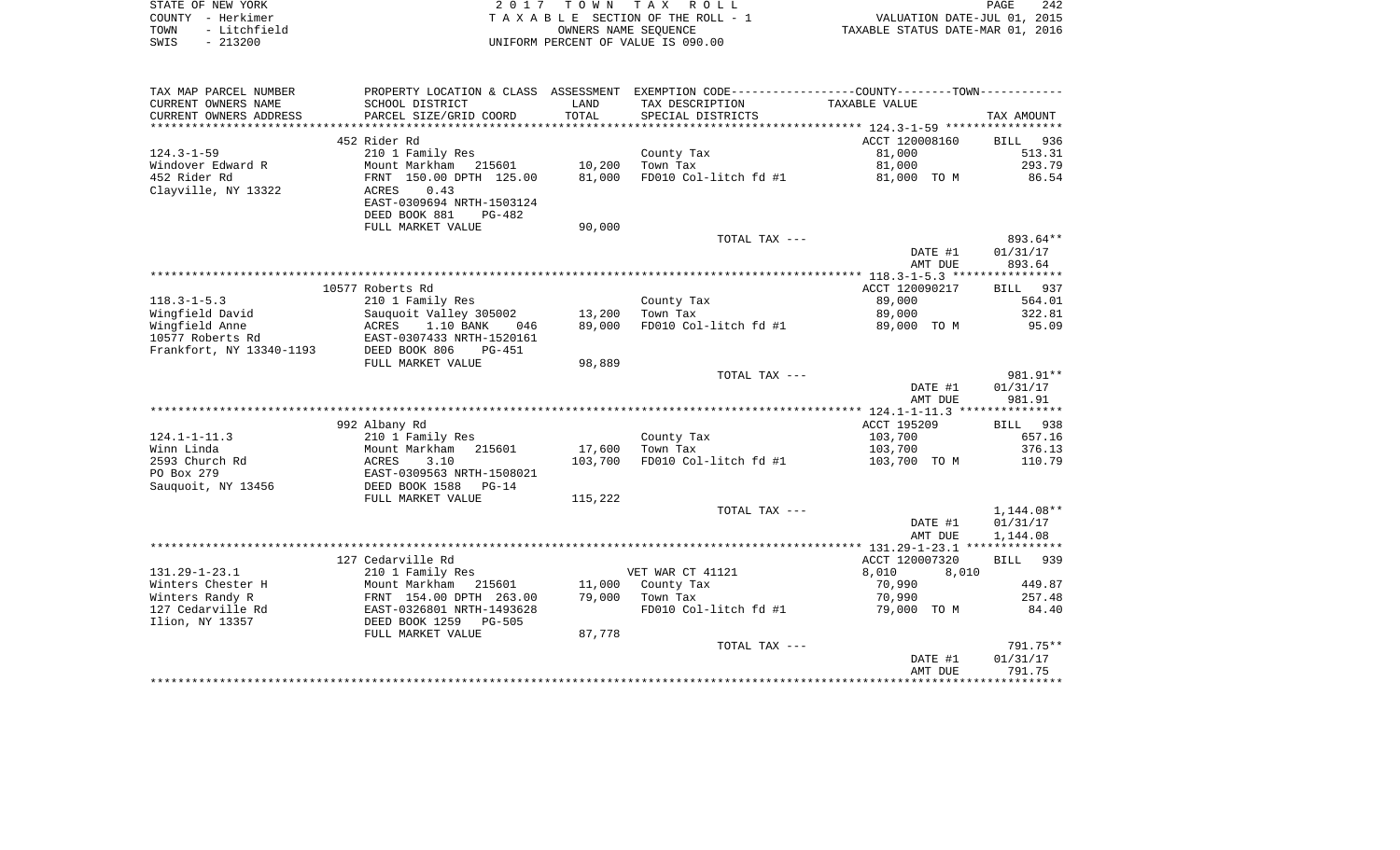|      | STATE OF NEW YORK | 2017 TOWN TAX ROLL                 | <b>PAGE</b>                      | 243 |
|------|-------------------|------------------------------------|----------------------------------|-----|
|      | COUNTY - Herkimer | TAXABLE SECTION OF THE ROLL - 1    | VALUATION DATE-JUL 01, 2015      |     |
| TOWN | - Litchfield      | OWNERS NAME SEOUENCE               | TAXABLE STATUS DATE-MAR 01, 2016 |     |
| SWIS | $-213200$         | UNIFORM PERCENT OF VALUE IS 090.00 |                                  |     |

| TAX MAP PARCEL NUMBER  | PROPERTY LOCATION & CLASS ASSESSMENT |         |                                                            | EXEMPTION CODE-----------------COUNTY-------TOWN----------- |                    |
|------------------------|--------------------------------------|---------|------------------------------------------------------------|-------------------------------------------------------------|--------------------|
| CURRENT OWNERS NAME    | SCHOOL DISTRICT                      | LAND    | TAX DESCRIPTION                                            | TAXABLE VALUE                                               |                    |
| CURRENT OWNERS ADDRESS | PARCEL SIZE/GRID COORD               | TOTAL   | SPECIAL DISTRICTS                                          |                                                             | TAX AMOUNT         |
| *******************    | ************************             |         |                                                            |                                                             |                    |
|                        | 1783 Albany Rd                       |         | 56 PCT OF VALUE USED FOR EXEMPTION PURPOSES ACCT 120013890 |                                                             | <b>BILL</b><br>940 |
| $118.1 - 1 - 29.1$     | 240 Rural res                        |         | VET WAR CT 41121                                           | 8,010<br>8,010                                              |                    |
| Wolanin John Vincent   | Sauquoit Valley 305002               | 64,500  | County Tax                                                 | 156,990                                                     | 994.87             |
| Wolanin Marialyce      | ACRES 83.00                          | 165,000 | Town Tax                                                   | 156,990                                                     | 569.41             |
| 1783 Albany Road       | EAST-0310774 NRTH-1522612            |         | FD010 Col-litch fd #1                                      | 165,000 TO M                                                | 176.29             |
| Frankfort, NY 13340    | DEED BOOK 1193<br>$PG-297$           |         |                                                            |                                                             |                    |
|                        | FULL MARKET VALUE                    | 183,333 |                                                            |                                                             |                    |
|                        |                                      |         | TOTAL TAX ---                                              |                                                             | $1,740.57**$       |
|                        |                                      |         |                                                            | DATE #1                                                     | 01/31/17           |
|                        |                                      |         |                                                            | AMT DUE                                                     | 1,740.57           |
|                        |                                      |         |                                                            |                                                             |                    |
|                        | 1815 Albany Rd                       |         |                                                            |                                                             | BILL 941           |
| $118.1 - 1 - 29.3$     | 210 1 Family Res                     |         | County Tax                                                 | 105,800                                                     | 670.47             |
| Wolanin-Nester Pamela  | Sauquoit Valley 305002               | 16,100  | Town Tax                                                   | 105,800                                                     | 383.74             |
| Wolanin Amanda E       | Doublewide                           | 105,800 | FD010 Col-litch fd #1                                      | 105,800 TO M                                                | 113.04             |
| PO Box 69              | ACRES<br>2.40                        |         |                                                            |                                                             |                    |
| Sauquoit, NY 13456     | EAST-0310533 NRTH-1523106            |         |                                                            |                                                             |                    |
|                        | DEED BOOK 1088<br>$PG-647$           |         |                                                            |                                                             |                    |
|                        | FULL MARKET VALUE                    | 117,556 |                                                            |                                                             |                    |
|                        |                                      |         | TOTAL TAX ---                                              |                                                             | $1,167.25**$       |
|                        |                                      |         |                                                            | DATE #1                                                     | 01/31/17           |
|                        |                                      |         |                                                            | AMT DUE                                                     | 1,167.25           |
|                        |                                      |         |                                                            |                                                             |                    |
|                        | Barringer Rd                         |         |                                                            |                                                             | BILL 942           |
| $119.3 - 1 - 57$       | 314 Rural vac<10                     |         | County Tax                                                 | 9,350                                                       | 59.25              |
| Wollaber Vernon A      | Mount Markham<br>215601              | 9,350   | Town Tax                                                   | 9,350                                                       | 33.91              |
| Wollaber Coleen H      | FRNT 208.00 DPTH 195.00              | 9,350   | FD010 Col-litch fd #1                                      | 9,350 TO M                                                  | 9.99               |
| 1163 Barringer Road    | DEED BOOK 1307<br>PG-176             |         |                                                            |                                                             |                    |
| Ilion, NY 13357        | FULL MARKET VALUE                    | 10,389  |                                                            |                                                             |                    |
|                        |                                      |         | TOTAL TAX ---                                              |                                                             | $103.15**$         |
|                        |                                      |         |                                                            | DATE #1                                                     | 01/31/17           |
|                        |                                      |         |                                                            | AMT DUE                                                     | 103.15             |
|                        |                                      |         |                                                            |                                                             |                    |
|                        | 950 State Route 51                   |         |                                                            | ACCT 178595                                                 | BILL 943           |
| $131.30 - 1 - 11$      | 270 Mfg housing                      |         | County Tax                                                 | 18,600                                                      | 117.87             |
| Woodart Michael        | Mount Markham<br>215601              | 7,600   | Town Tax                                                   | 18,600                                                      | 67.46              |
| 950 State Route 51     | 78.00 DPTH 183.70<br>FRNT            | 18,600  | FD010 Col-litch fd #1                                      | 18,600 TO M                                                 | 19.87              |
| Ilion, NY 13357        | 0.33<br>ACRES                        |         |                                                            |                                                             |                    |
|                        | EAST-0327912 NRTH-1493341            |         |                                                            |                                                             |                    |
|                        | DEED BOOK 1486<br>$PG-277$           |         |                                                            |                                                             |                    |
|                        | FULL MARKET VALUE                    | 20,667  |                                                            |                                                             |                    |
|                        |                                      |         | TOTAL TAX ---                                              |                                                             | $205.20**$         |
|                        |                                      |         |                                                            | DATE #1                                                     | 01/31/17           |
|                        |                                      |         |                                                            | AMT DUE                                                     | 205.20             |
|                        |                                      |         |                                                            |                                                             |                    |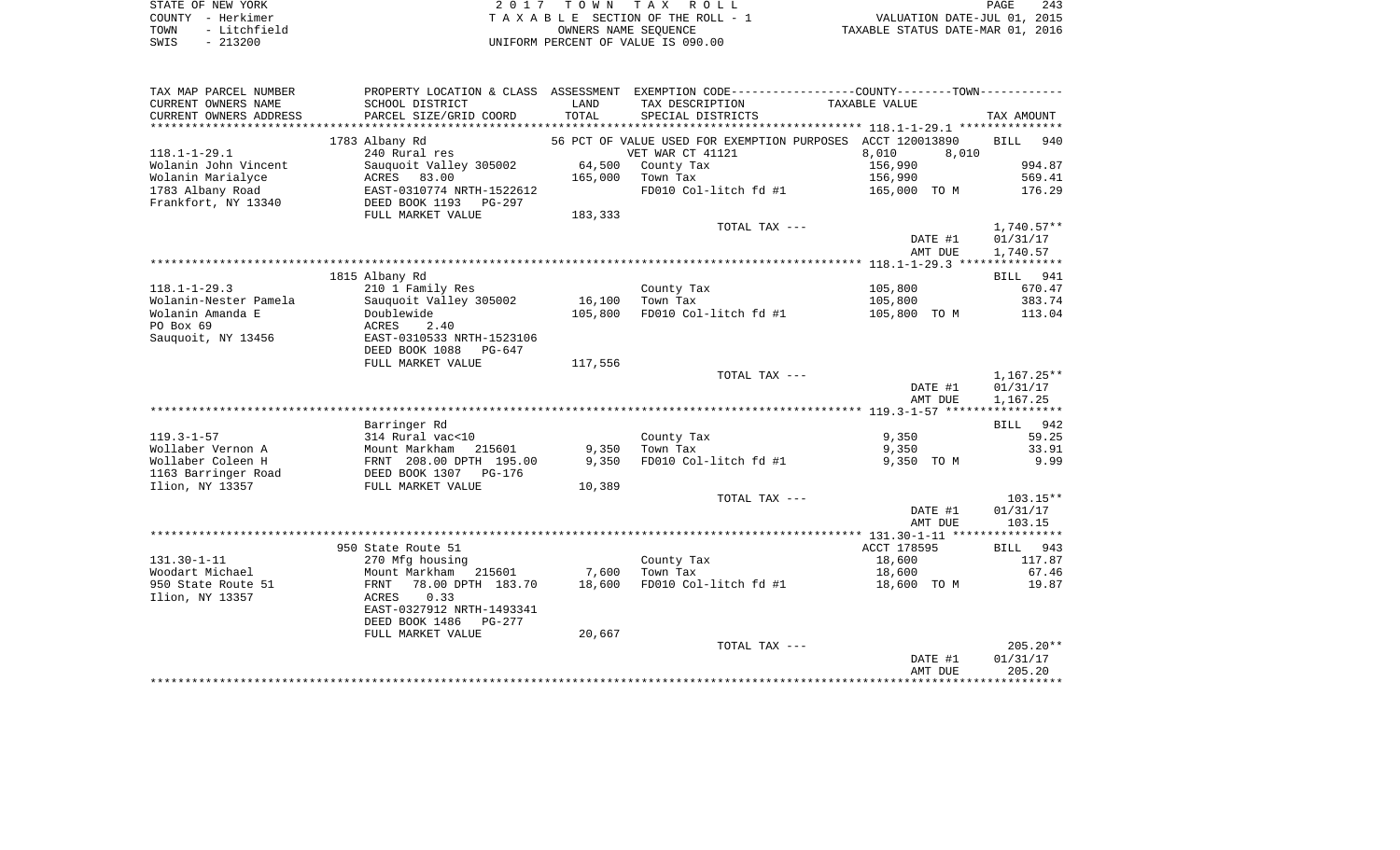| STATE OF NEW YORK    | 2017 TOWN TAX ROLL                 | 244<br>PAGE                      |
|----------------------|------------------------------------|----------------------------------|
| COUNTY - Herkimer    | TAXABLE SECTION OF THE ROLL - 1    | VALUATION DATE-JUL 01, 2015      |
| - Litchfield<br>TOWN | OWNERS NAME SEOUENCE               | TAXABLE STATUS DATE-MAR 01, 2016 |
| $-213200$<br>SWIS    | UNIFORM PERCENT OF VALUE IS 090.00 |                                  |

| TAX MAP PARCEL NUMBER    | PROPERTY LOCATION & CLASS ASSESSMENT EXEMPTION CODE----------------COUNTY--------TOWN----------- |         |                       |                |              |
|--------------------------|--------------------------------------------------------------------------------------------------|---------|-----------------------|----------------|--------------|
| CURRENT OWNERS NAME      | SCHOOL DISTRICT                                                                                  | LAND    | TAX DESCRIPTION       | TAXABLE VALUE  |              |
| CURRENT OWNERS ADDRESS   | PARCEL SIZE/GRID COORD                                                                           | TOTAL   | SPECIAL DISTRICTS     |                | TAX AMOUNT   |
|                          |                                                                                                  |         |                       |                |              |
|                          | 153 Camp Rd                                                                                      |         |                       | ACCT 120014400 | BILL 944     |
| $124.3 - 1 - 17$         | 210 1 Family Res                                                                                 |         | County Tax            | 155,400        | 984.79       |
| Woodward Barry D         | Mount Markham 215601                                                                             | 17,500  | Town Tax              | 155,400        | 563.64       |
| 153 Camp Road            | FRNT 200.00 DPTH 278.00                                                                          | 155,400 | FD010 Col-litch fd #1 | 155,400 TO M   | 166.03       |
| Clayville, NY 13322      | 1.27 BANK<br>ACRES<br>740                                                                        |         |                       |                |              |
|                          | EAST-0306519 NRTH-1502288                                                                        |         |                       |                |              |
|                          | DEED BOOK 780<br>PG-674                                                                          |         |                       |                |              |
|                          | FULL MARKET VALUE                                                                                | 172,667 |                       |                |              |
|                          |                                                                                                  |         | TOTAL TAX ---         |                | $1,714.46**$ |
|                          |                                                                                                  |         |                       | DATE #1        | 01/31/17     |
|                          |                                                                                                  |         |                       | AMT DUE        | 1,714.46     |
|                          |                                                                                                  |         |                       |                |              |
|                          | 10151 Roberts Rd                                                                                 |         |                       | ACCT 172382    | BILL 945     |
| $118.1 - 1 - 4$          | 220 2 Family Res                                                                                 |         | County Tax            | 69,100         | 437.90       |
| Worden Gisela R          | Sauguoit Valley 305002                                                                           | 14,800  | Town Tax              | 69,100         | 250.63       |
| 10151 Roberts Rd         | Hoferichter - Mobile Home                                                                        | 69,100  | FD010 Col-litch fd #1 | 69,100 TO M    | 73.83        |
| Sauquoit, NY 13456       | 1.80<br>ACRES                                                                                    |         |                       |                |              |
|                          | EAST-0300994 NRTH-1524850                                                                        |         |                       |                |              |
|                          | DEED BOOK 1444<br>PG-838                                                                         |         |                       |                |              |
|                          | FULL MARKET VALUE                                                                                | 76,778  |                       |                |              |
|                          |                                                                                                  |         | TOTAL TAX ---         |                | 762.36**     |
|                          |                                                                                                  |         |                       | DATE #1        | 01/31/17     |
|                          |                                                                                                  |         |                       | AMT DUE        | 762.36       |
|                          |                                                                                                  |         |                       |                |              |
|                          | 1374 Albany Rd                                                                                   |         |                       | ACCT 171536    | BILL 946     |
| $118.3 - 1 - 38.4$       | 210 1 Family Res                                                                                 |         | County Tax            | 51,000         | 323.19       |
| Wormuth Joshua B         | Sauquoit Valley 305002                                                                           | 14,100  | Town Tax              | 51,000         | 184.98       |
| 1374 Albany Rd           | FRNT 395.00 DPTH                                                                                 | 51,000  | FD010 Col-litch fd #1 | 51,000 TO M    | 54.49        |
| Clayville, NY 13322      | ACRES<br>1.50                                                                                    |         |                       |                |              |
|                          | EAST-0307659 NRTH-1515231                                                                        |         |                       |                |              |
|                          | DEED BOOK 1440<br>PG-92                                                                          |         |                       |                |              |
|                          | FULL MARKET VALUE                                                                                | 56,667  |                       |                |              |
|                          |                                                                                                  |         | TOTAL TAX ---         |                | $562.66**$   |
|                          |                                                                                                  |         |                       | DATE #1        | 01/31/17     |
|                          |                                                                                                  |         |                       | AMT DUE        | 562.66       |
|                          |                                                                                                  |         |                       |                |              |
|                          | Cemetery Rd                                                                                      |         |                       | ACCT 198495    | BILL 947     |
| $119.3 - 4 - 3$          | 314 Rural vac<10                                                                                 |         | County Tax            | 10,300         | 65.27        |
| Wright Christopher       | Mount Markham 215601                                                                             | 10,300  | Town Tax              | 10,300         | 37.36        |
| 134 Cemetery Rd          | FRNT 220.00 DPTH                                                                                 | 10,300  | FD010 Col-litch fd #1 | 10,300 TO M    | 11.00        |
| Frankfort, NY 13340      | 3.50<br>ACRES                                                                                    |         |                       |                |              |
|                          | EAST-0324492 NRTH-1518984                                                                        |         |                       |                |              |
| PRIOR OWNER ON 3/01/2016 | DEED BOOK 1608<br>PG-940                                                                         |         |                       |                |              |
| Raposo Mellissa A        | FULL MARKET VALUE                                                                                | 11,444  |                       |                |              |
|                          |                                                                                                  |         | TOTAL TAX ---         |                | $113.63**$   |
|                          |                                                                                                  |         |                       | DATE #1        | 01/31/17     |
|                          |                                                                                                  |         |                       | AMT DUE        | 113.63       |
|                          |                                                                                                  |         |                       |                |              |
|                          |                                                                                                  |         |                       |                |              |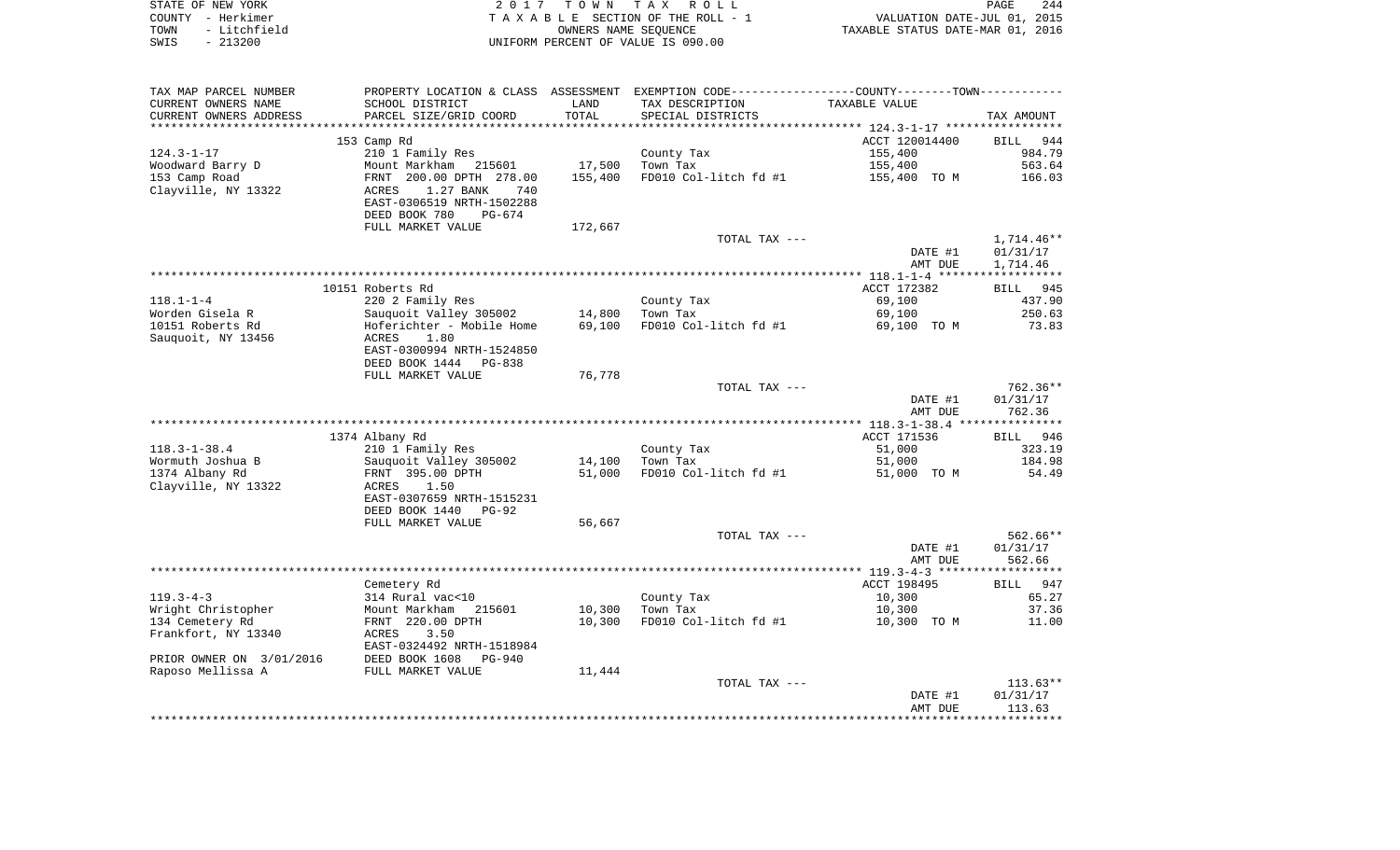| STATE OF NEW YORK |              | 2017 TOWN TAX ROLL                 | PAGE                             | 245 |
|-------------------|--------------|------------------------------------|----------------------------------|-----|
| COUNTY - Herkimer |              | TAXABLE SECTION OF THE ROLL - 1    | VALUATION DATE-JUL 01, 2015      |     |
| TOWN              | - Litchfield | OWNERS NAME SEOUENCE               | TAXABLE STATUS DATE-MAR 01, 2016 |     |
| SWIS              | - 213200     | UNIFORM PERCENT OF VALUE IS 090.00 |                                  |     |

|                                    |                                                      |               |                                                                                               | DATE #1<br>AMT DUE | 01/31/17<br>1,379.07 |
|------------------------------------|------------------------------------------------------|---------------|-----------------------------------------------------------------------------------------------|--------------------|----------------------|
|                                    | DEED BOOK 1304<br><b>PG-591</b><br>FULL MARKET VALUE | 138,889       | TOTAL TAX ---                                                                                 |                    | $1,379.07**$         |
| 180 Camp Rd<br>Clayville, NY 13322 | <b>ACRES</b><br>0.23<br>EAST-0306521 NRTH-1502884    |               |                                                                                               |                    |                      |
| Young Margaret L                   | FRNT 100.00 DPTH 105.00                              | 125,000       | FD010 Col-litch fd #1                                                                         | 125,000 TO M       | 133.55               |
| Young Dick L                       | Mount Markham<br>215601                              | 7,800         | Town Tax                                                                                      | 125,000            | 453.38               |
| $124.3 - 1 - 27$                   | 210 1 Family Res                                     |               | County Tax                                                                                    | 125,000            | 792.14               |
|                                    | 180 Camp Rd                                          |               |                                                                                               | ACCT 149986        | BILL 951             |
|                                    |                                                      |               |                                                                                               |                    |                      |
|                                    |                                                      |               |                                                                                               | AMT DUE            | 1,853.48             |
|                                    |                                                      |               |                                                                                               | DATE #1            | 01/31/17             |
|                                    |                                                      |               | TOTAL TAX ---                                                                                 |                    | 1,853.48**           |
| Frankfort, NY 13340                | DEED BOOK 942<br>PG-569<br>FULL MARKET VALUE         | 186,667       |                                                                                               |                    |                      |
| 10638 Roberts Road                 | EAST-0307598 NRTH-1518229                            |               |                                                                                               |                    |                      |
| Yerman Sheila A                    | <b>ACRES</b><br>2.50                                 | 168,000       | FD010 Col-litch fd #1                                                                         | 168,000 TO M       | 179.49               |
| Yerman Kyle                        | Sauguoit Valley 305002                               | 16,300        | Town Tax                                                                                      | 168,000            | 609.35               |
| $118.3 - 1 - 4.17$                 | 210 1 Family Res                                     |               | County Tax                                                                                    | 168,000            | 1,064.64             |
|                                    | 10638 Roberts Rd                                     |               |                                                                                               |                    | BILL 950             |
|                                    |                                                      |               |                                                                                               | AMT DUE            | 1,379.07             |
|                                    |                                                      |               |                                                                                               | DATE #1            | 01/31/17             |
|                                    |                                                      |               | TOTAL TAX ---                                                                                 |                    | $1,379.07**$         |
|                                    | DEED BOOK 1262<br>PG-815<br>FULL MARKET VALUE        | 138,889       |                                                                                               |                    |                      |
|                                    | EAST-0309654 NRTH-1519730                            |               |                                                                                               |                    |                      |
| Frankfort, NY 13340                | ACRES<br>4.60                                        |               |                                                                                               |                    |                      |
| 231 Bennett Road                   | FRNT 475.00 DPTH                                     |               |                                                                                               |                    |                      |
| Sweet Patricia                     | Doublewide                                           | 125,000       | FD010 Col-litch fd #1                                                                         | 125,000 TO M       | 133.55               |
| Yacobelli Albert                   | Sauquoit Valley 305002                               | 20,000        | Town Tax                                                                                      | 125,000            | 453.38               |
| $118.3 - 1 - 21.2$                 | 210 1 Family Res                                     |               | County Tax                                                                                    | 125,000            | 792.14               |
|                                    | 231 Bennett Rd                                       |               |                                                                                               | ACCT 120090050     | BILL 949             |
|                                    |                                                      |               |                                                                                               |                    |                      |
|                                    |                                                      |               |                                                                                               | DATE #1<br>AMT DUE | 01/31/17<br>905.78   |
|                                    |                                                      |               | TOTAL TAX ---                                                                                 |                    | $905.78**$           |
|                                    | FULL MARKET VALUE                                    | 91,222        |                                                                                               |                    |                      |
|                                    | DEED BOOK 931<br>$PG-12$                             |               |                                                                                               |                    |                      |
| Ilion, NY 13357                    | EAST-0331881 NRTH-1508629                            |               |                                                                                               |                    |                      |
| 1874 State Route 51                | ACRES<br>1.30                                        | 82,100        | FD010 Col-litch fd #1                                                                         | 82,100 TO M        | 87.72                |
| Wright Kaye                        | Mount Markham<br>215601                              | 13,700        | Town Tax                                                                                      | 82,100             | 297.78               |
| $125.1 - 2 - 29.2$                 | 210 1 Family Res                                     |               | County Tax                                                                                    | 82,100             | 520.28               |
|                                    | 1874 State Route 51                                  |               |                                                                                               | ACCT 120090214     | BILL 948             |
| CURRENT OWNERS ADDRESS             | PARCEL SIZE/GRID COORD                               |               | SPECIAL DISTRICTS                                                                             |                    | TAX AMOUNT           |
| CURRENT OWNERS NAME                | SCHOOL DISTRICT                                      | LAND<br>TOTAL | TAX DESCRIPTION                                                                               | TAXABLE VALUE      |                      |
| TAX MAP PARCEL NUMBER              |                                                      |               | PROPERTY LOCATION & CLASS ASSESSMENT EXEMPTION CODE----------------COUNTY-------TOWN--------- |                    |                      |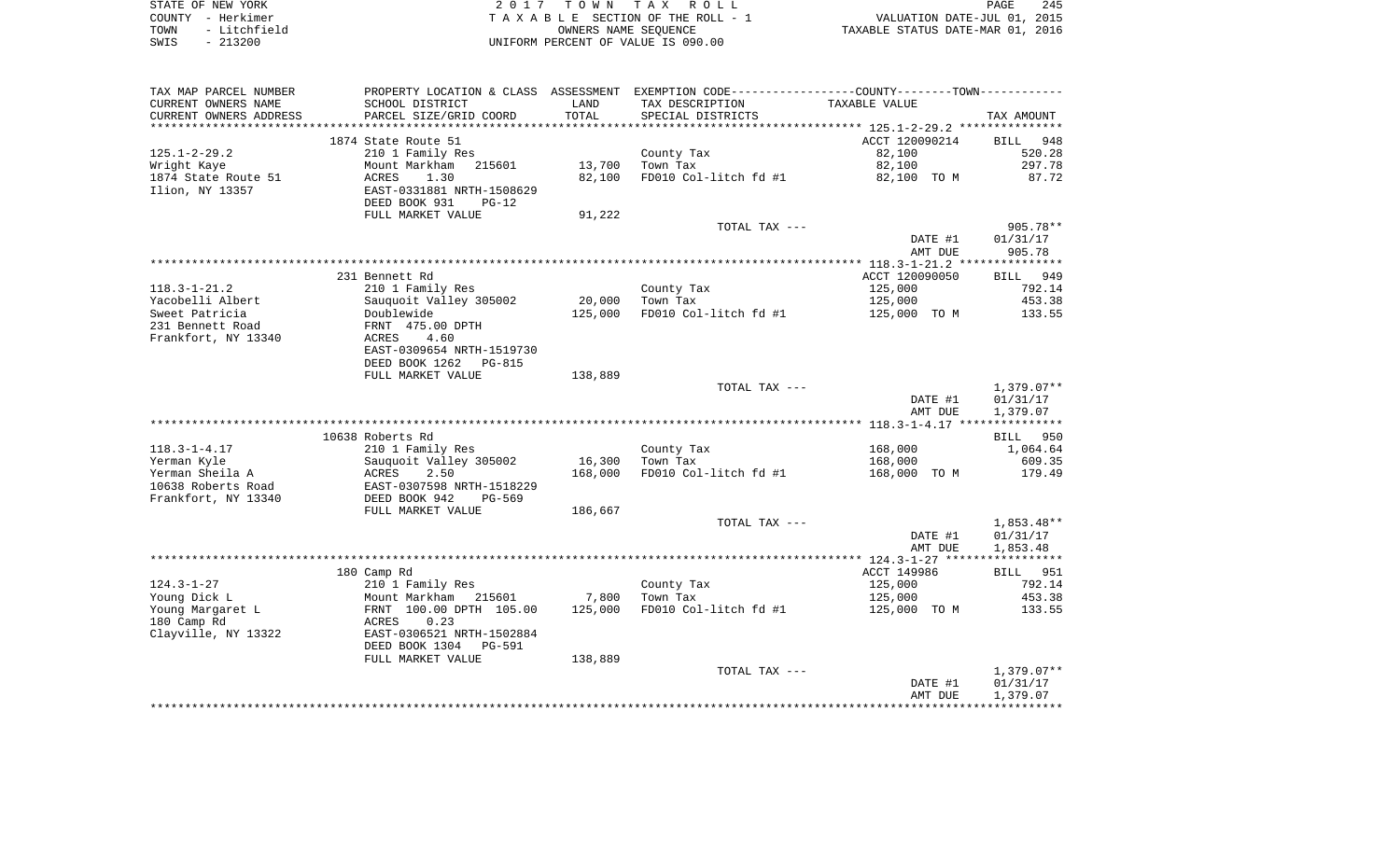| STATE OF NEW YORK    | 2017 TOWN TAX ROLL                 | 246<br>PAGE                      |
|----------------------|------------------------------------|----------------------------------|
| COUNTY - Herkimer    | TAXABLE SECTION OF THE ROLL - 1    | VALUATION DATE-JUL 01, 2015      |
| - Litchfield<br>TOWN | OWNERS NAME SEOUENCE               | TAXABLE STATUS DATE-MAR 01, 2016 |
| $-213200$<br>SWIS    | UNIFORM PERCENT OF VALUE IS 090.00 |                                  |

| TAX MAP PARCEL NUMBER                               |               | PROPERTY LOCATION & CLASS ASSESSMENT | EXEMPTION CODE----------------COUNTY-------TOWN----------- |                        |                    |
|-----------------------------------------------------|---------------|--------------------------------------|------------------------------------------------------------|------------------------|--------------------|
| CURRENT OWNERS NAME<br>SCHOOL DISTRICT              |               | LAND                                 | TAX DESCRIPTION                                            | TAXABLE VALUE          |                    |
| CURRENT OWNERS ADDRESS<br>PARCEL SIZE/GRID COORD    |               | TOTAL                                | SPECIAL DISTRICTS                                          |                        | TAX AMOUNT         |
| ********************                                |               |                                      |                                                            |                        |                    |
| 133 Top of Hill Lane                                |               |                                      |                                                            | ACCT 120090047         | 952<br>BILL        |
| $124.3 - 1 - 45$<br>210 1 Family Res                |               |                                      | County Tax                                                 | 165,000                | 1,045.63           |
| Mount Markham<br>Young Jonathan E                   | 215601        | 19,000                               | Town Tax                                                   | 165,000                | 598.46             |
| Young Rebecca A<br>ACRES<br>2.00 BANK               | 135           | 165,000                              | FD010 Col-litch fd #1                                      | 165,000 TO M           | 176.29             |
| 133 Top Of Hill Lane<br>EAST-0306929 NRTH-1504557   |               |                                      |                                                            |                        |                    |
| Clayville, NY 13322<br>DEED BOOK 1090               | $PG-223$      |                                      |                                                            |                        |                    |
| FULL MARKET VALUE                                   |               | 183,333                              |                                                            |                        |                    |
|                                                     |               |                                      | TOTAL TAX ---                                              |                        | 1,820.38**         |
|                                                     |               |                                      |                                                            | DATE #1                | 01/31/17           |
|                                                     |               |                                      |                                                            | AMT DUE                | 1,820.38           |
|                                                     |               |                                      |                                                            |                        |                    |
| 121 Camp Rd<br>$124.3 - 1 - 20$<br>210 1 Family Res |               |                                      | County Tax                                                 | ACCT 156740<br>100,000 | BILL 953<br>633.71 |
| Zalewski James E<br>Mount Markham 215601            |               | 8,700                                | Town Tax                                                   | 100,000                | 362.71             |
| Zalewski Elizabeth<br>FRNT 120.00 DPTH 170.00       |               | 100,000                              | School Relevy                                              |                        | 2,243.11           |
| 111 Gilbert Rd<br>0.31<br>ACRES                     |               |                                      | FD010 Col-litch fd #1                                      | 100,000 TO M           | 106.84             |
| New Hartford, NY 13413<br>EAST-0306771 NRTH-1501756 |               |                                      |                                                            |                        |                    |
| DEED BOOK 1345                                      | <b>PG-802</b> |                                      |                                                            |                        |                    |
| FULL MARKET VALUE                                   |               | 111, 111                             |                                                            |                        |                    |
|                                                     |               |                                      | TOTAL TAX ---                                              |                        | $3,346.37**$       |
|                                                     |               |                                      |                                                            | DATE #1                | 01/31/17           |
|                                                     |               |                                      |                                                            | AMT DUE                | 3,346.37           |
|                                                     |               |                                      |                                                            |                        |                    |
| 1617 Albany Rd                                      |               |                                      |                                                            | ACCT 120090097         | BILL 954           |
| $118.1 - 1 - 31.2$<br>210 1 Family Res              |               |                                      | County Tax                                                 | 118,000                | 747.78             |
| Zalocha Frank<br>Sauquoit Valley 305002             |               | 24,400                               | Town Tax                                                   | 118,000                | 427.99             |
| Zalocha Valerie J<br>7.13<br>ACRES                  |               | 118,000                              | FD010 Col-litch fd #1                                      | 118,000 TO M           | 126.07             |
| 1617 Albany Rd<br>EAST-0309213 NRTH-1519987         |               |                                      |                                                            |                        |                    |
| Frankfort, NY 13340<br>DEED BOOK 690                | $PG-739$      |                                      |                                                            |                        |                    |
| FULL MARKET VALUE                                   |               | 131,111                              |                                                            |                        |                    |
|                                                     |               |                                      | TOTAL TAX ---                                              |                        | $1,301.84**$       |
|                                                     |               |                                      |                                                            | DATE #1                | 01/31/17           |
|                                                     |               |                                      |                                                            | AMT DUE                | 1,301.84           |
| 10580 Roberts Rd                                    |               |                                      |                                                            | ACCT 120090200         | <b>BILL</b> 955    |
| $118.3 - 1 - 4.8$<br>210 1 Family Res               |               |                                      | County Tax                                                 | 115,000                | 728.77             |
| Zegarelli Anthony<br>Sauguoit Valley 305002         |               | 18,300                               | Town Tax                                                   | 115,000                | 417.11             |
| 10580 Roberts Road<br>ACRES<br>3.40                 |               | 115,000                              | FD010 Col-litch fd #1                                      | 115,000 TO M           | 122.87             |
| Frankfort, NY 13340<br>EAST-0307047 NRTH-1519833    |               |                                      |                                                            |                        |                    |
| DEED BOOK 911                                       | <b>PG-431</b> |                                      |                                                            |                        |                    |
| FULL MARKET VALUE                                   |               | 127,778                              |                                                            |                        |                    |
|                                                     |               |                                      | TOTAL TAX ---                                              |                        | $1,268.75**$       |
|                                                     |               |                                      |                                                            | DATE #1                | 01/31/17           |
|                                                     |               |                                      |                                                            | AMT DUE                | 1,268.75           |
|                                                     |               |                                      |                                                            |                        |                    |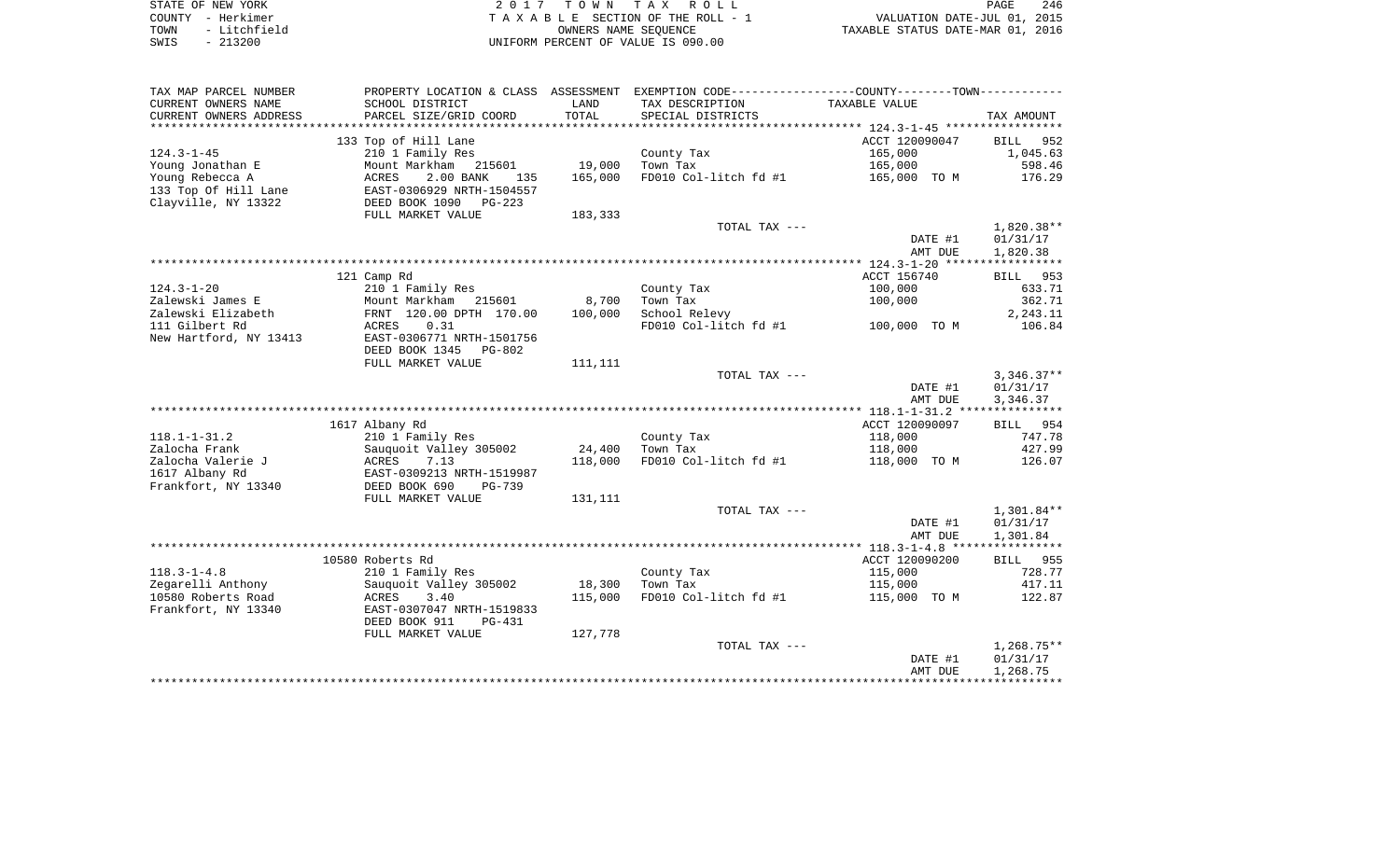|        | STATE OF NEW YORK      |                 | 2017                      |       |            | TOWN TAX ROLL                      |                                                             | PAGE |            | 247 |
|--------|------------------------|-----------------|---------------------------|-------|------------|------------------------------------|-------------------------------------------------------------|------|------------|-----|
| COUNTY | – Herkimer             |                 |                           |       |            | TAXABLE SECTION OF THE ROLL - 1    | VALUATION DATE-JUL 01, 2015                                 |      |            |     |
| TOWN   | - Litchfield           |                 |                           |       |            | OWNERS NAME SEOUENCE               | TAXABLE STATUS DATE-MAR 01, 2016                            |      |            |     |
| SWIS   | $-213200$              |                 |                           |       |            | UNIFORM PERCENT OF VALUE IS 090.00 |                                                             |      |            |     |
|        |                        |                 |                           |       |            |                                    |                                                             |      |            |     |
|        |                        |                 |                           |       |            |                                    |                                                             |      |            |     |
|        | TAX MAP PARCEL NUMBER  |                 | PROPERTY LOCATION & CLASS |       | ASSESSMENT |                                    | EXEMPTION CODE-----------------COUNTY-------TOWN----------- |      |            |     |
|        | CURRENT OWNERS NAME    | SCHOOL DISTRICT |                           |       | LAND       | TAX DESCRIPTION                    | TAXABLE VALUE                                               |      |            |     |
|        | CURRENT OWNERS ADDRESS |                 | PARCEL SIZE/GRID COORD    | TOTAL |            | SPECIAL DISTRICTS                  |                                                             |      | TAX AMOUNT |     |

|                     | 202 Camp Rd               |         |                       | ACCT 120012720  | 956<br>BILL  |
|---------------------|---------------------------|---------|-----------------------|-----------------|--------------|
| $124.3 - 1 - 31$    | 210 1 Family Res          |         | County Tax            | 132,000         | 836.50       |
| Zuhlke Donald C     | Mount Markham 215601      | 8,000   | Town Tax              | 132,000         | 478.77       |
| Zuhlke Marcia       | FRNT 270.00 DPTH          | 132,000 | FD010 Col-litch fd #1 | 132,000<br>TO M | 141.03       |
| 202 Camp Rd         | 262<br>0.67 BANK<br>ACRES |         |                       |                 |              |
| Clayville, NY 13322 | EAST-0306429 NRTH-1503271 |         |                       |                 |              |
|                     | DEED BOOK 866<br>PG-25    |         |                       |                 |              |
|                     | FULL MARKET VALUE         | 146,667 |                       |                 |              |
|                     |                           |         | TOTAL TAX ---         |                 | $1.456.30**$ |
|                     |                           |         |                       | DATE #1         | 01/31/17     |
|                     |                           |         |                       | AMT DUE         | 1,456.30     |
|                     |                           |         |                       |                 |              |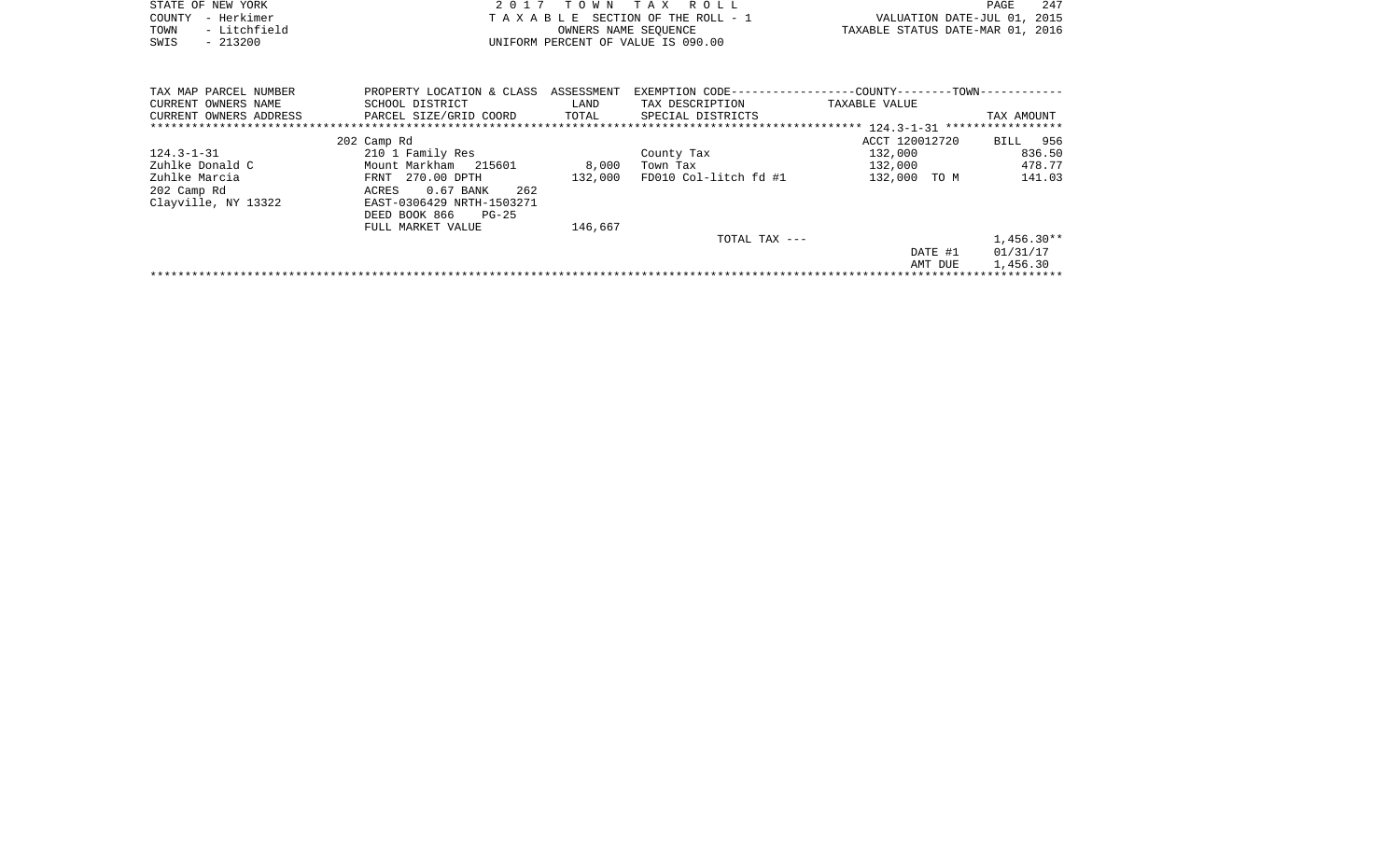| STATE OF NEW YORK | 2017 TOWN TAX ROLL |                                                                       | PAGE            | 248                                                                                        |
|-------------------|--------------------|-----------------------------------------------------------------------|-----------------|--------------------------------------------------------------------------------------------|
| COUNTY - Herkimer |                    |                                                                       |                 |                                                                                            |
| - Litchfield      |                    |                                                                       |                 |                                                                                            |
| - 213200          |                    |                                                                       | RPS155/V04/L015 |                                                                                            |
|                   |                    |                                                                       |                 |                                                                                            |
|                   |                    | TAXABLE SECTION OF THE ROLL - 1<br>UNIFORM PERCENT OF VALUE IS 090.00 |                 | VALUATION DATE-JUL 01, 2015<br>TAXABLE STATUS DATE-MAR 01, 2016<br>CURRENT DATE 12/16/2016 |

#### R O L L S U B S E C T I O N - - T O T A L S

#### \*\*\* S P E C I A L D I S T R I C T S U M M A R Y \*\*\*

| CODE | DISTRICT NAME        | TOTAL<br>PARCELS | EXTENSION<br>TYPE | <b>EXTENSION</b><br>VALUE | AD VALOREM<br>VALUE | EXEMPT<br>AMOUNT | TAXABLE<br>VALUE | TOTAL<br>TAX |
|------|----------------------|------------------|-------------------|---------------------------|---------------------|------------------|------------------|--------------|
|      | FD010 Col-litch fd # |                  | 442 TOTAL M       |                           | 30897,290           | 59,220           | 30838,070        | 32,947.46    |

# \*\*\* S C H O O L D I S T R I C T S U M M A R Y \*\*\*

| CODE   | DISTRICT NAME                    | TOTAL<br>PARCELS | ASSESSED<br>LAND | ASSESSED<br>TOTAL | <b>EXEMPT</b><br>AMOUNT | TOTAL<br>TAXABLE        |
|--------|----------------------------------|------------------|------------------|-------------------|-------------------------|-------------------------|
|        |                                  |                  |                  |                   | STAR AMOUNT             | STAR TAXABLE            |
|        | Central Valley Cntrl             | $\overline{4}$   | 29,900           | 29,900            |                         | 29,900                  |
| 212803 | Mount Markham                    | 345              | 6049,311         | 23561,690         | 219,448                 | 29,900<br>23, 342, 242  |
| 215601 | Sauguoit Valley Cen              | 94               | 1757,369         | 7306,900          | 5501,800<br>46,764      | 17,840,442<br>7,260,136 |
| 305002 |                                  |                  |                  |                   | 1628,340                | 5,631,796               |
|        | $SUB - TO T AL$                  | 443              | 7836,580         | 30898,490         | 266,212                 | 30,632,278              |
|        | $S \cup B - T \cup T A L (CONT)$ |                  |                  |                   | 7130,140                | 23,502,138              |
|        | TOTAL                            | 443              | 7836,580         | 30898,490         | 266,212                 | 30,632,278              |
|        | TO TAL (CONT)                    |                  |                  |                   | 7130,140                | 23,502,138              |

\*\*\* S Y S T E M C O D E S S U M M A R Y \*\*\*

NO SYSTEM EXEMPTIONS AT THIS LEVEL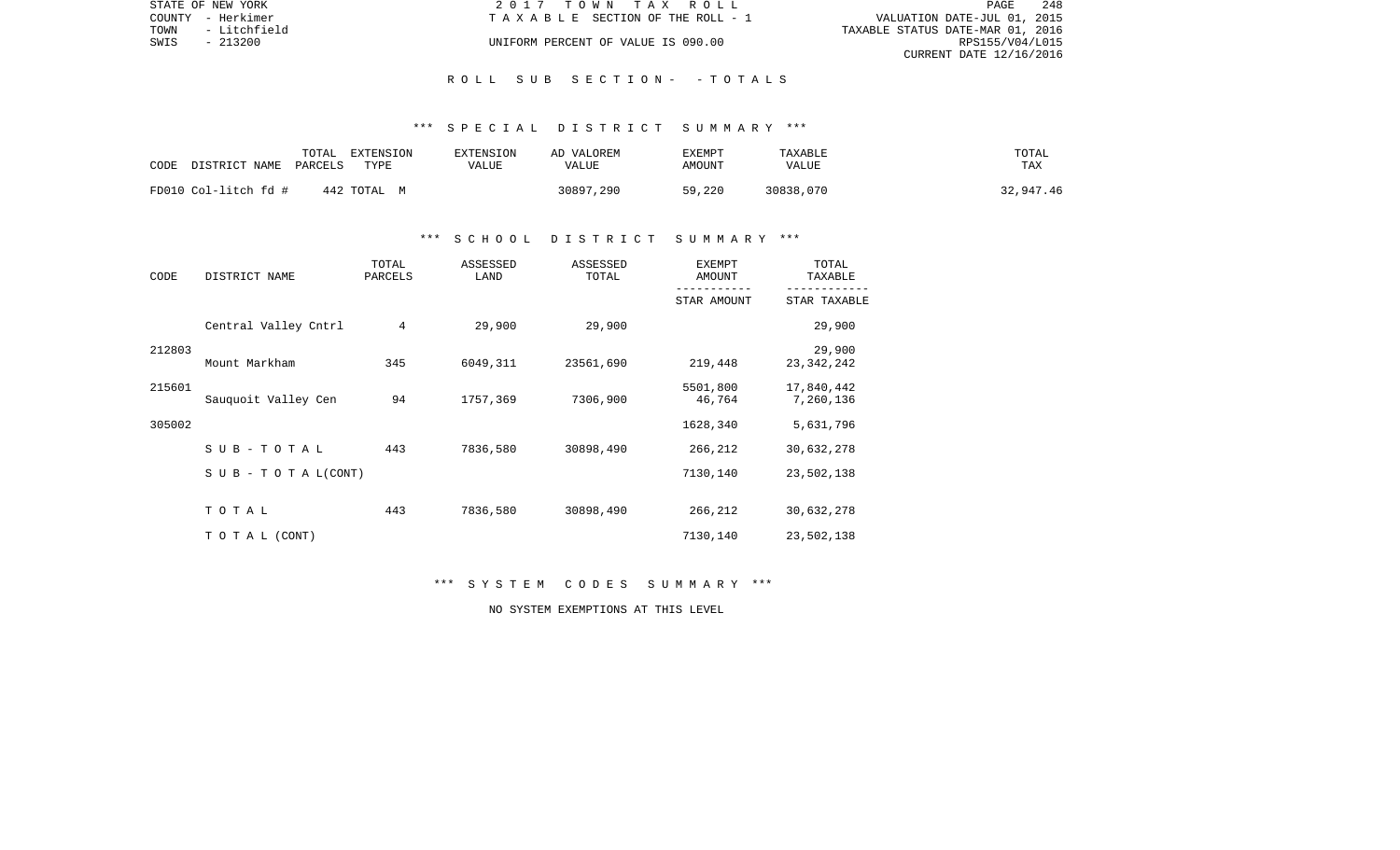| STATE OF NEW YORK    | 2017 TOWN TAX ROLL                 | 249<br>PAGE                      |
|----------------------|------------------------------------|----------------------------------|
| COUNTY - Herkimer    | TAXABLE SECTION OF THE ROLL - 1    | VALUATION DATE-JUL 01, 2015      |
| TOWN<br>- Litchfield |                                    | TAXABLE STATUS DATE-MAR 01, 2016 |
| SWIS<br>- 213200     | UNIFORM PERCENT OF VALUE IS 090.00 | RPS155/V04/L015                  |
|                      |                                    | CURRENT DATE 12/16/2016          |
|                      |                                    |                                  |

# \*\*\* E X E M P T I O N S U M M A R Y \*\*\*

R O L L S U B S E C T I O N - - T O T A L S

| CODE  | DESCRIPTION | TOTAL<br>PARCELS | COUNTY  | TOWN    |
|-------|-------------|------------------|---------|---------|
| 41101 | VETFUND CT  |                  | 600     | 600     |
| 41121 | VET WAR CT  | 14               | 112,140 | 112,140 |
| 41122 | VET WAR C   | 1                | 8,010   |         |
| 41123 | VET WAR T   |                  |         | 8,010   |
| 41131 | VET COM CT  | 8                | 101,975 | 101,975 |
| 41141 | VET DIS CT  | 2                | 17,910  | 17,910  |
| 41700 | AGRIC 10 Y  | $\overline{2}$   | 83,900  | 83,900  |
| 41720 | AG MKTS L   | 17               | 59,220  | 59,220  |
| 41730 | AG MKTS     | 9                | 77,292  | 77,292  |
| 42100 | AGRIC 10 Y  | 8                | 45,800  | 45,800  |
| 49503 | Sun Energy  | $\mathbf{1}$     |         | 15,000  |
|       | TOTAL       | 64               | 506,847 | 521,847 |

# \*\*\* G R A N D T O T A L S \*\*\*

| ROLL |                           | TOTAL   | ASSESSED | ASSESSED  | <b>EXEMPT</b> | TOTAL        | TOTAL      |
|------|---------------------------|---------|----------|-----------|---------------|--------------|------------|
| SEC  | DESCRIPTION               | PARCELS | LAND     | TOTAL     | AMOUNT        | TAXABLE      | TAX        |
|      |                           |         |          |           |               |              |            |
|      |                           |         |          |           | STAR AMOUNT   | STAR TAXABLE |            |
|      | County Tax                |         | 7836,580 | 30898,490 | 506,847       | 30,391,643   | 192,596.37 |
|      | Town Tax<br>School Relevy |         | 7836,580 | 30898,490 | 521,847       | 30,376,643   | 110,177.82 |
|      |                           |         |          |           |               |              | 60,995.43  |
|      | SPEC DIST TAXES           |         |          |           |               |              | 32,947.46  |
|      | TAXABLE                   | 443     |          |           |               |              | 396,717.08 |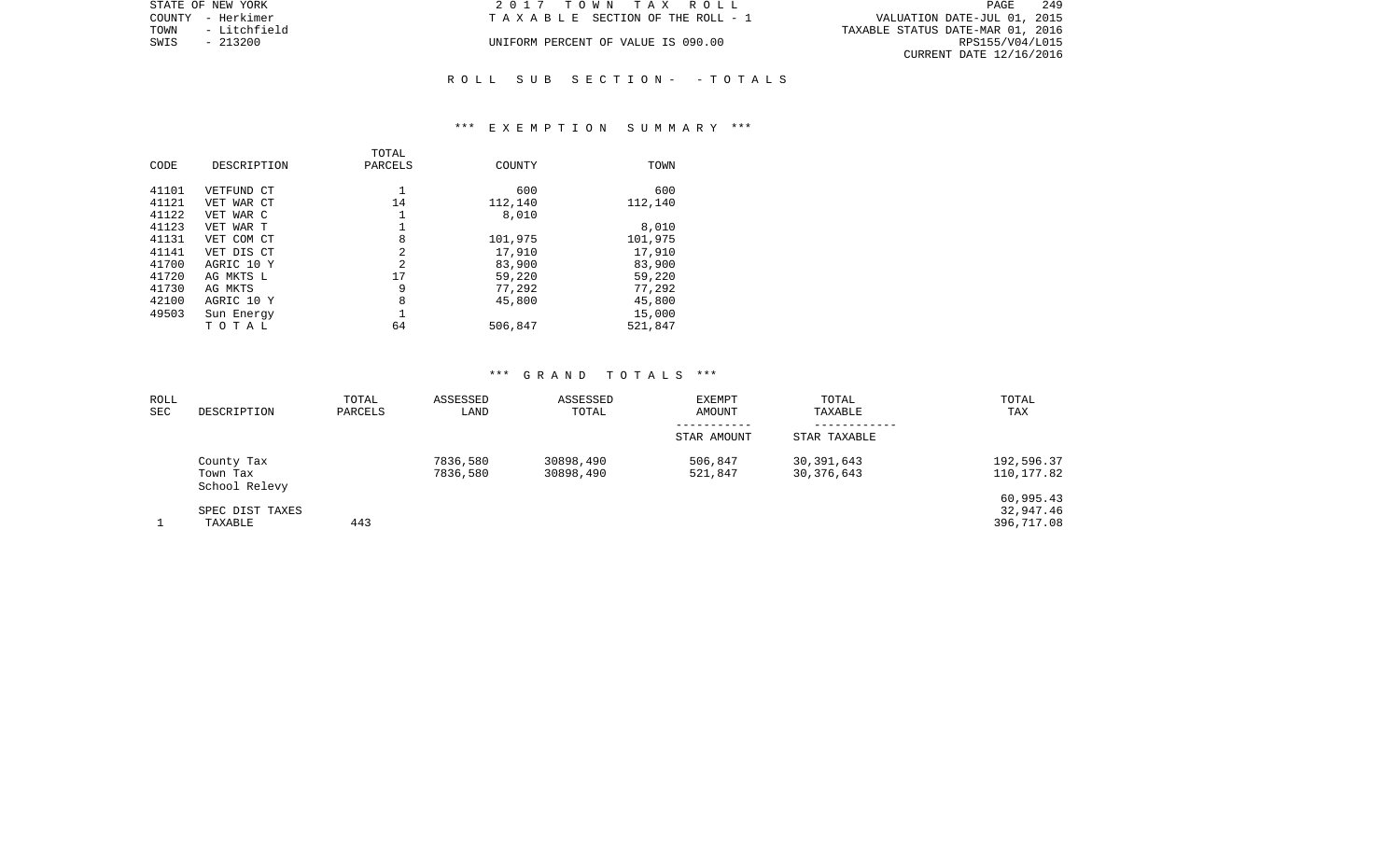|      | STATE OF NEW YORK | 2017 TOWN TAX ROLL                 | <b>PAGE</b>                      | 250 |
|------|-------------------|------------------------------------|----------------------------------|-----|
|      | COUNTY - Herkimer | TAXABLE SECTION OF THE ROLL - 1    | VALUATION DATE-JUL 01, 2015      |     |
| TOWN | - Litchfield      |                                    | TAXABLE STATUS DATE-MAR 01, 2016 |     |
| SWIS | - 213200          | UNIFORM PERCENT OF VALUE IS 090.00 | RPS155/V04/L015                  |     |
|      |                   |                                    | CURRENT DATE 12/16/2016          |     |

#### R O L L S E C T I O N T O T A L S

### \*\*\* S P E C I A L D I S T R I C T S U M M A R Y \*\*\*

| CODE | DISTRICT NAME        | TOTAL<br>PARCELS | EXTENSION<br>TYPE | <b>EXTENSION</b><br>VALUE | AD VALOREM<br>VALUE | EXEMPT<br>AMOUNT | TAXABLE<br><b>VALUE</b> | TOTAL<br>TAX |
|------|----------------------|------------------|-------------------|---------------------------|---------------------|------------------|-------------------------|--------------|
|      | FD010 Col-litch fd # |                  | 955 ТОТАL М       |                           | 75149,796           | 369,055          | 74780.741               | 79,895.83    |

# \*\*\* S C H O O L D I S T R I C T S U M M A R Y \*\*\*

| CODE   | DISTRICT NAME                    | TOTAL<br>PARCELS | ASSESSED<br>LAND | ASSESSED<br>TOTAL | <b>EXEMPT</b><br>AMOUNT | TOTAL<br>TAXABLE         |
|--------|----------------------------------|------------------|------------------|-------------------|-------------------------|--------------------------|
|        |                                  |                  |                  |                   | STAR AMOUNT             | STAR TAXABLE             |
|        | Central Valley Cntrl             | 13               | 163,700          | 181,800           | 10,156                  | 171,644                  |
| 212803 | Mount Markham                    | 749              | 16545,241        | 60059,596         | 2508,537                | 171,644<br>57,551,059    |
| 215601 | Sauguoit Valley Cen              | 194              | 3766,469         | 14909,600         | 10831,600<br>229,887    | 46,719,459<br>14,679,713 |
| 305002 |                                  |                  |                  |                   | 3245,234                | 11, 434, 479             |
|        | $SUB - TO T AL$                  | 956              | 20475,410        | 75150,996         | 2748,580                | 72,402,416               |
|        | $S \cup B - T \cup T A L (CONT)$ |                  |                  |                   | 14076,834               | 58, 325, 582             |
|        | TOTAL                            | 956              | 20475,410        | 75150,996         | 2748,580                | 72,402,416               |
|        | TO TAL (CONT)                    |                  |                  |                   | 14076,834               | 58, 325, 582             |

\*\*\* S Y S T E M C O D E S S U M M A R Y \*\*\*

NO SYSTEM EXEMPTIONS AT THIS LEVEL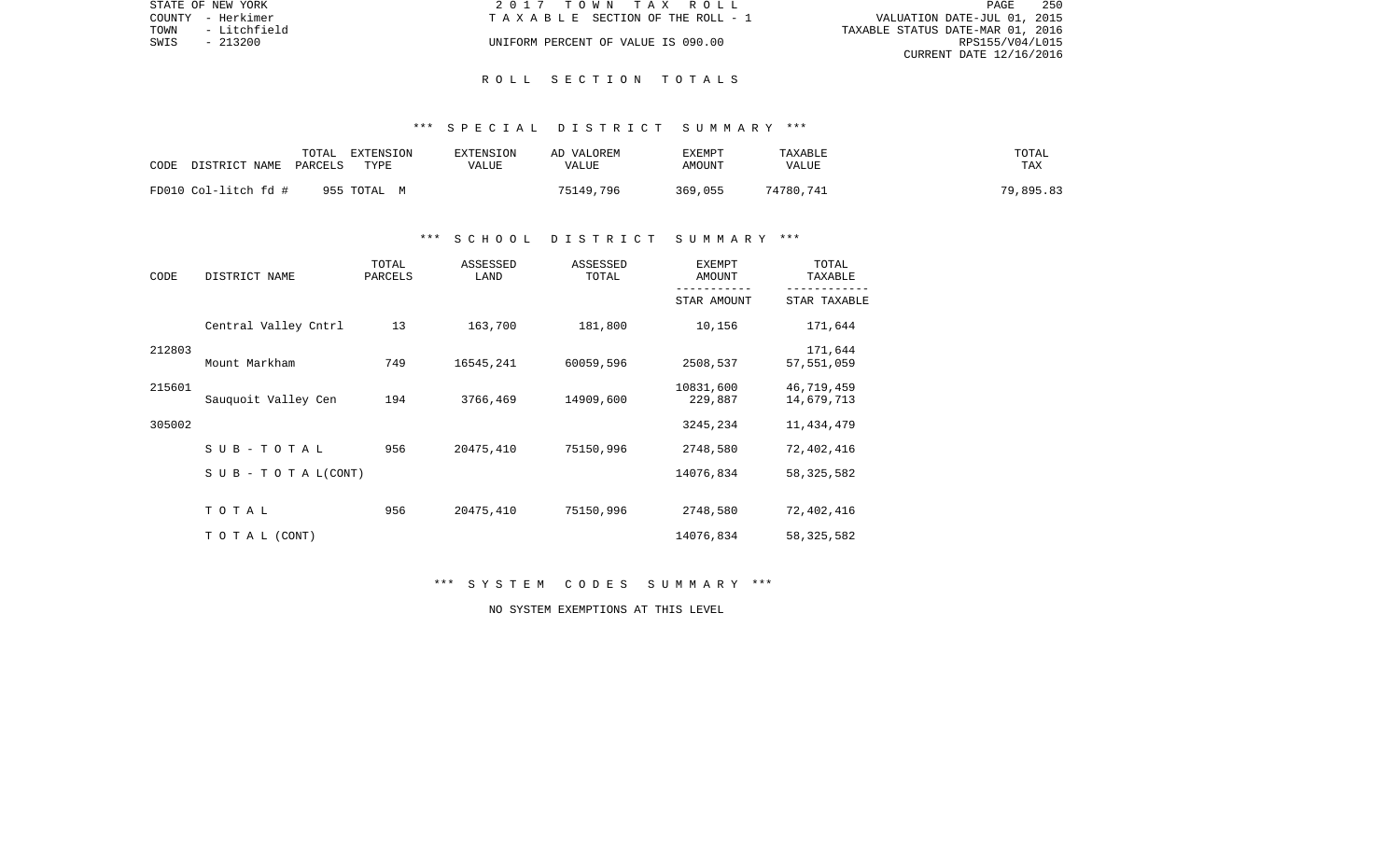| STATE OF NEW YORK    | 2017 TOWN TAX ROLL                 | 251<br>PAGE                      |
|----------------------|------------------------------------|----------------------------------|
| COUNTY - Herkimer    | TAXABLE SECTION OF THE ROLL - 1    | VALUATION DATE-JUL 01, 2015      |
| - Litchfield<br>TOWN |                                    | TAXABLE STATUS DATE-MAR 01, 2016 |
| SWIS<br>- 213200     | UNIFORM PERCENT OF VALUE IS 090.00 | RPS155/V04/L015                  |
|                      |                                    | CURRENT DATE 12/16/2016          |
|                      |                                    |                                  |

# R O L L S E C T I O N T O T A L S

### \*\*\* E X E M P T I O N S U M M A R Y \*\*\*

|       |             | TOTAL   |           |           |
|-------|-------------|---------|-----------|-----------|
| CODE  | DESCRIPTION | PARCELS | COUNTY    | TOWN      |
|       |             |         |           |           |
| 41101 | VETFUND CT  | 5       | 8,650     | 8,650     |
| 41121 | VET WAR CT  | 22      | 176,220   | 176,220   |
| 41122 | VET WAR C   | 1       | 8,010     |           |
| 41123 | VET WAR T   |         |           | 8,010     |
| 41131 | VET COM CT  | 14      | 179,663   | 179,663   |
| 41141 | VET DIS CT  | 5       | 84,410    | 84,410    |
| 41700 | AGRIC 10 Y  | 11      | 1721,300  | 1721,300  |
| 41720 | AG MKTS L   | 91      | 369,055   | 369,055   |
| 41730 | AG MKTS     | 29      | 244,475   | 244,475   |
| 41801 | AGED-CT     | 1       | 14,940    | 14,940    |
| 42100 | AGRIC 10 Y  | 21      | 285,700   | 285,700   |
| 47610 | BUS EX-ALL  | 1       | 128,050   | 128,050   |
| 49503 | Sun Energy  |         |           | 15,000    |
|       | тотаь       | 203     | 3220, 473 | 3235, 473 |

### \*\*\* G R A N D T O T A L S \*\*\*

| ROLL<br>SEC | DESCRIPTION                             | TOTAL<br>PARCELS | ASSESSED<br>LAND       | ASSESSED<br>TOTAL      | <b>EXEMPT</b><br>AMOUNT<br>----------- | TOTAL<br>TAXABLE         | TOTAL<br>TAX                          |
|-------------|-----------------------------------------|------------------|------------------------|------------------------|----------------------------------------|--------------------------|---------------------------------------|
|             |                                         |                  |                        |                        | STAR AMOUNT                            | STAR TAXABLE             |                                       |
|             | County Tax<br>Town Tax<br>School Relevy |                  | 20475,410<br>20475,410 | 75150,996<br>75150,996 | 3,220,473<br>3, 235, 473               | 71,930,523<br>71,915,523 | 455,834.39<br>260,841.73              |
|             | SPEC DIST TAXES<br>TAXABLE              | 956              |                        |                        |                                        |                          | 149,818.82<br>79,895.83<br>946,390.77 |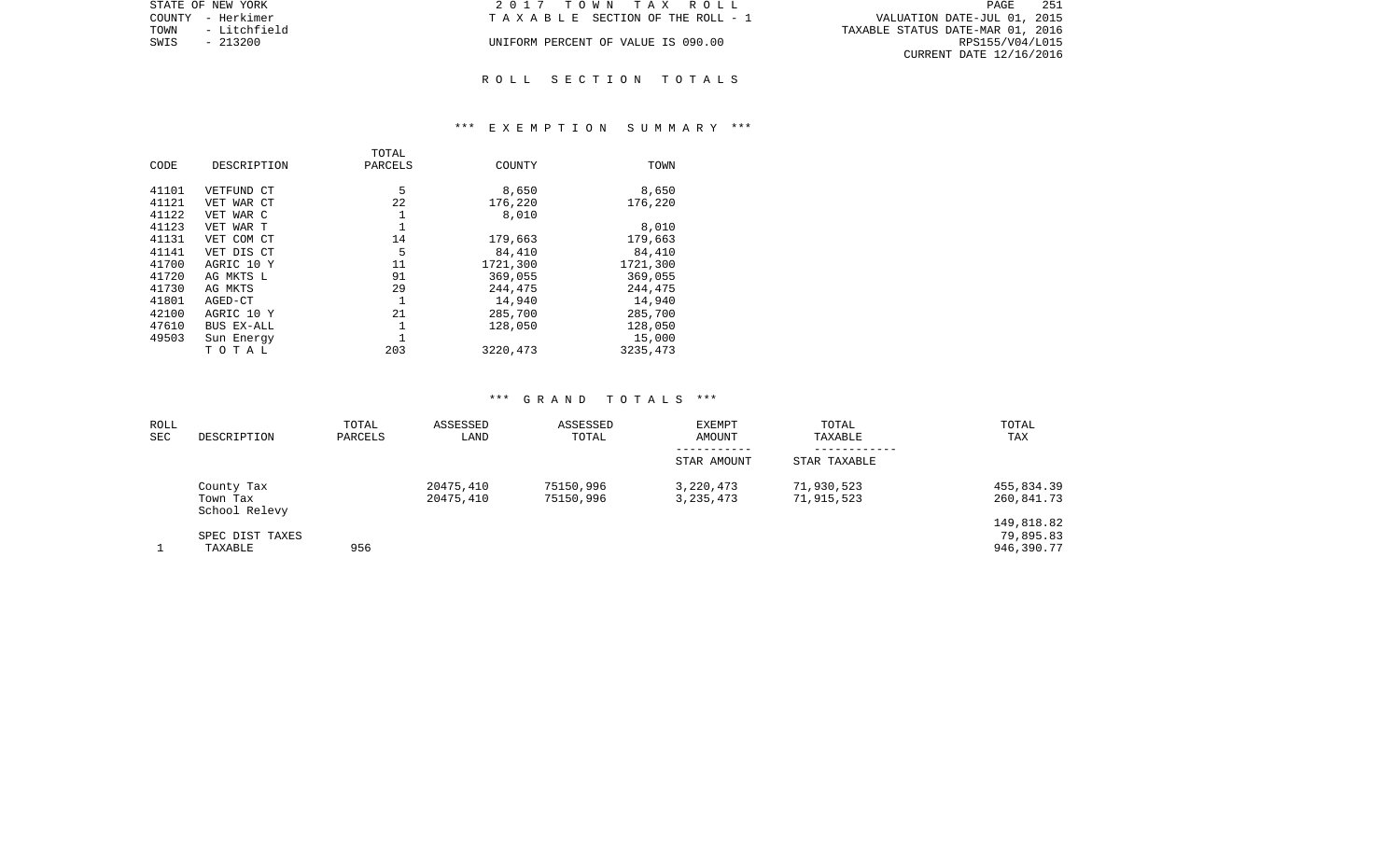| STATE OF NEW YORK |                                    |                   |                                                            |  |  |  |                      |  |  | 2017 TOWN TAX ROLL |  |                                                                                    | PAGE | 252 |
|-------------------|------------------------------------|-------------------|------------------------------------------------------------|--|--|--|----------------------|--|--|--------------------|--|------------------------------------------------------------------------------------|------|-----|
| COUNTY - Herkimer |                                    |                   |                                                            |  |  |  |                      |  |  |                    |  | STATE OWNED LAND SECTION OF THE ROLL $-3$ SUB-SECT - A VALUATION DATE-JUL 01, 2015 |      |     |
|                   |                                    | TOWN - Litchfield | ROLL SUB-SECT - A- SECTION 532-A RPTL WILD OR FOREST LANDS |  |  |  |                      |  |  |                    |  | TAXABLE STATUS DATE-MAR 01, 2016                                                   |      |     |
| SWIS              |                                    | - 213200          |                                                            |  |  |  | OWNERS NAME SEOUENCE |  |  |                    |  |                                                                                    |      |     |
|                   | UNIFORM PERCENT OF VALUE IS 090.00 |                   |                                                            |  |  |  |                      |  |  |                    |  |                                                                                    |      |     |

| TAX MAP PARCEL NUMBER  | PROPERTY LOCATION & CLASS ASSESSMENT           |        | EXEMPTION CODE-----------------COUNTY-------TOWN------------ |               |            |
|------------------------|------------------------------------------------|--------|--------------------------------------------------------------|---------------|------------|
| CURRENT OWNERS NAME    | SCHOOL DISTRICT                                | LAND   | TAX DESCRIPTION                                              | TAXABLE VALUE |            |
| CURRENT OWNERS ADDRESS | PARCEL SIZE/GRID COORD TOTAL SPECIAL DISTRICTS |        |                                                              |               | TAX AMOUNT |
|                        |                                                |        |                                                              |               |            |
|                        | Cook Off Rd                                    |        |                                                              | ACCT 0110001  |            |
| $333. - 1 - 1$         | 930 State forest                               |        | County Tax                                                   | 17,400        | 110.27     |
| New York State         | Mount Markham 215601 17,400                    |        | Town Tax                                                     | 17,400        | 63.11      |
| Albany, NY 12236       | mapped as $124.2 - 1 - 30$                     | 17,400 | FD010 Col-litch fd #1                                        | 17,400 TO M   | 18.59      |
|                        | ACRES 10.00 BANK<br>984                        |        |                                                              |               |            |
|                        | DEED BOOK 00000                                |        |                                                              |               |            |
|                        | FULL MARKET VALUE                              | 19,333 |                                                              |               |            |
|                        |                                                |        | TOTAL TAX ---                                                |               | 191.97**   |
|                        |                                                |        |                                                              | DATE #1       | 01/31/17   |
|                        |                                                |        |                                                              | AMT DUE       | 191.97     |
|                        |                                                |        |                                                              |               |            |
|                        |                                                |        |                                                              | ACCT 0130001  |            |
| $333. - 1 - 2$         | 930 State forest                               |        | County Tax                                                   | 3,800         | 24.08      |
| New York State         | Mount Markham 215601                           | 3,800  | Town Tax                                                     | 3,800         | 13.78      |
| Albany, NY 12236       | 1.00 BANK<br>984<br>ACRES                      | 3,800  | FD010 Col-litch fd #1                                        | 3,800 TO M    | 4.06       |
|                        | FULL MARKET VALUE                              | 4,222  |                                                              |               |            |
|                        |                                                |        | TOTAL TAX ---                                                |               | $41.92**$  |
|                        |                                                |        |                                                              | DATE #1       | 01/31/17   |
|                        |                                                |        |                                                              | AMT DUE       | 41.92      |
|                        |                                                |        |                                                              |               |            |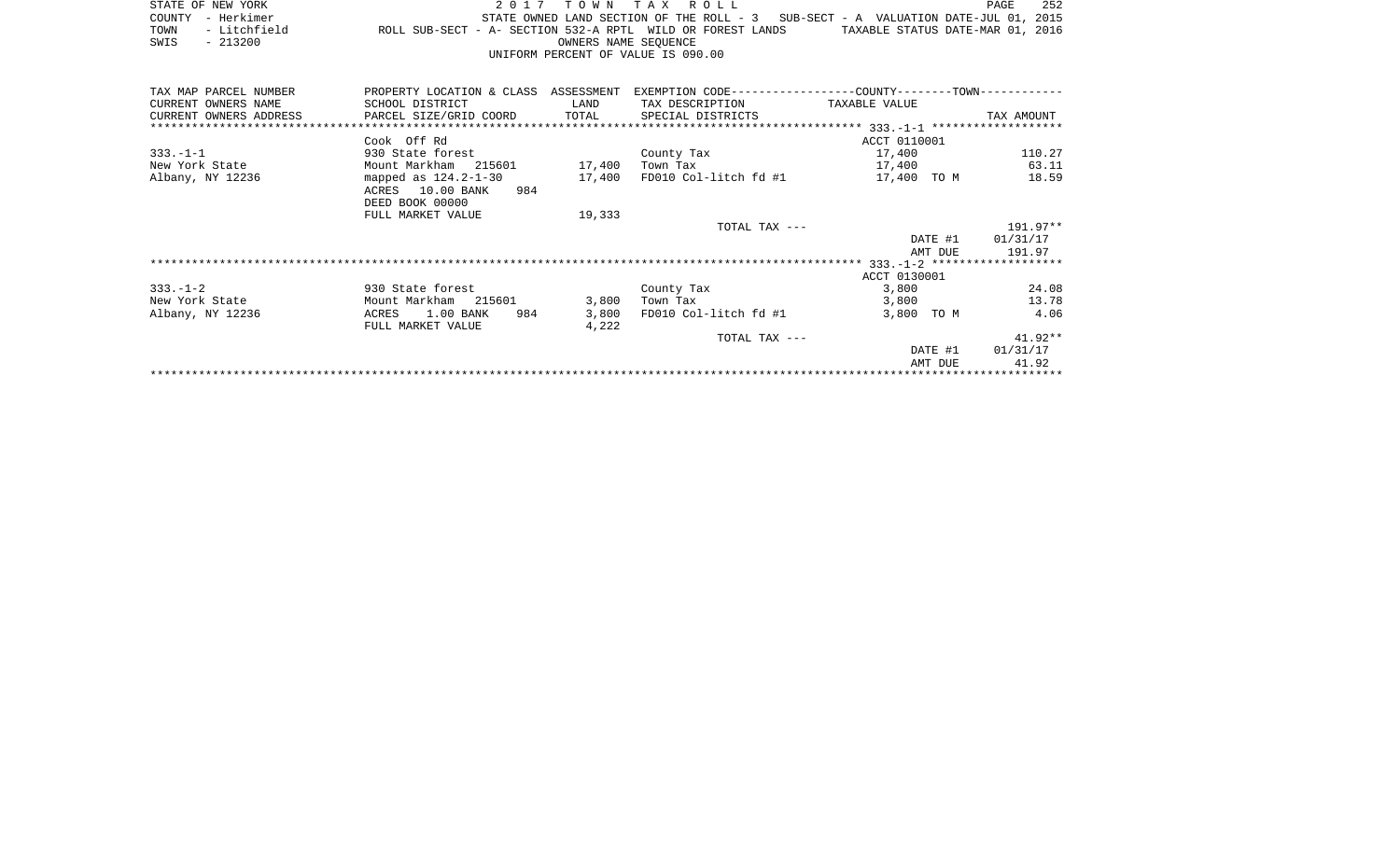|      | STATE OF NEW YORK |                                                            | 2017 TOWN TAX ROLL                                                                |  |  |  |                                  |                         | <b>PAGE</b>     | 253 |
|------|-------------------|------------------------------------------------------------|-----------------------------------------------------------------------------------|--|--|--|----------------------------------|-------------------------|-----------------|-----|
|      | COUNTY - Herkimer |                                                            | STATE OWNED LAND SECTION OF THE ROLL - 3 SUB-SECT - A VALUATION DATE-JUL 01, 2015 |  |  |  |                                  |                         |                 |     |
| TOWN | - Litchfield      | ROLL SUB-SECT - A- SECTION 532-A RPTL WILD OR FOREST LANDS |                                                                                   |  |  |  | TAXABLE STATUS DATE-MAR 01, 2016 |                         |                 |     |
| SWIS | $-213200$         |                                                            |                                                                                   |  |  |  |                                  |                         | RPS155/V04/L015 |     |
|      |                   |                                                            | UNIFORM PERCENT OF VALUE IS 090.00                                                |  |  |  |                                  | CURRENT DATE 12/16/2016 |                 |     |

### R O L L S U B S E C T I O N - A - T O T A L S

### \*\*\* S P E C I A L D I S T R I C T S U M M A R Y \*\*\*

| CODE<br>DISTRICT NAME | TOTAL<br>EXTENSION<br>TYPE<br>PARCELS | <b>EXTENSION</b><br>VALUE | AD VALOREM<br>VALUE | EXEMPT<br>AMOUNT | <b>TAXABLE</b><br>VALUE | TOTAL<br>TAX |
|-----------------------|---------------------------------------|---------------------------|---------------------|------------------|-------------------------|--------------|
| FD010 Col-litch fd #  | 2 TOTAL M                             |                           | 21,200              |                  | 21,200                  | 22.65        |

### \*\*\* S C H O O L D I S T R I C T S U M M A R Y \*\*\*

| CODE   | DISTRICT NAME                    | TOTAL<br>PARCELS | ASSESSED<br>LAND | ASSESSED<br>TOTAL | <b>EXEMPT</b><br>AMOUNT | TOTAL<br>TAXABLE |
|--------|----------------------------------|------------------|------------------|-------------------|-------------------------|------------------|
|        |                                  |                  |                  |                   | STAR AMOUNT             | STAR TAXABLE     |
|        | Mount Markham                    | 2                | 21,200           | 21,200            |                         | 21,200           |
| 215601 |                                  |                  |                  |                   |                         | 21,200           |
|        | SUB-TOTAL                        | 2                | 21,200           | 21,200            |                         | 21,200           |
|        | $S \cup B - T \cup T A L (CONT)$ |                  |                  |                   |                         | 21,200           |
|        |                                  |                  |                  |                   |                         |                  |
|        | TOTAL                            | 2                | 21,200           | 21,200            |                         | 21,200           |
|        | T O T A L (CONT)                 |                  |                  |                   |                         | 21,200           |

\*\*\* S Y S T E M C O D E S S U M M A R Y \*\*\*

#### NO SYSTEM EXEMPTIONS AT THIS LEVEL

\*\*\* E X E M P T I O N S U M M A R Y \*\*\*

NO EXEMPTIONS AT THIS LEVEL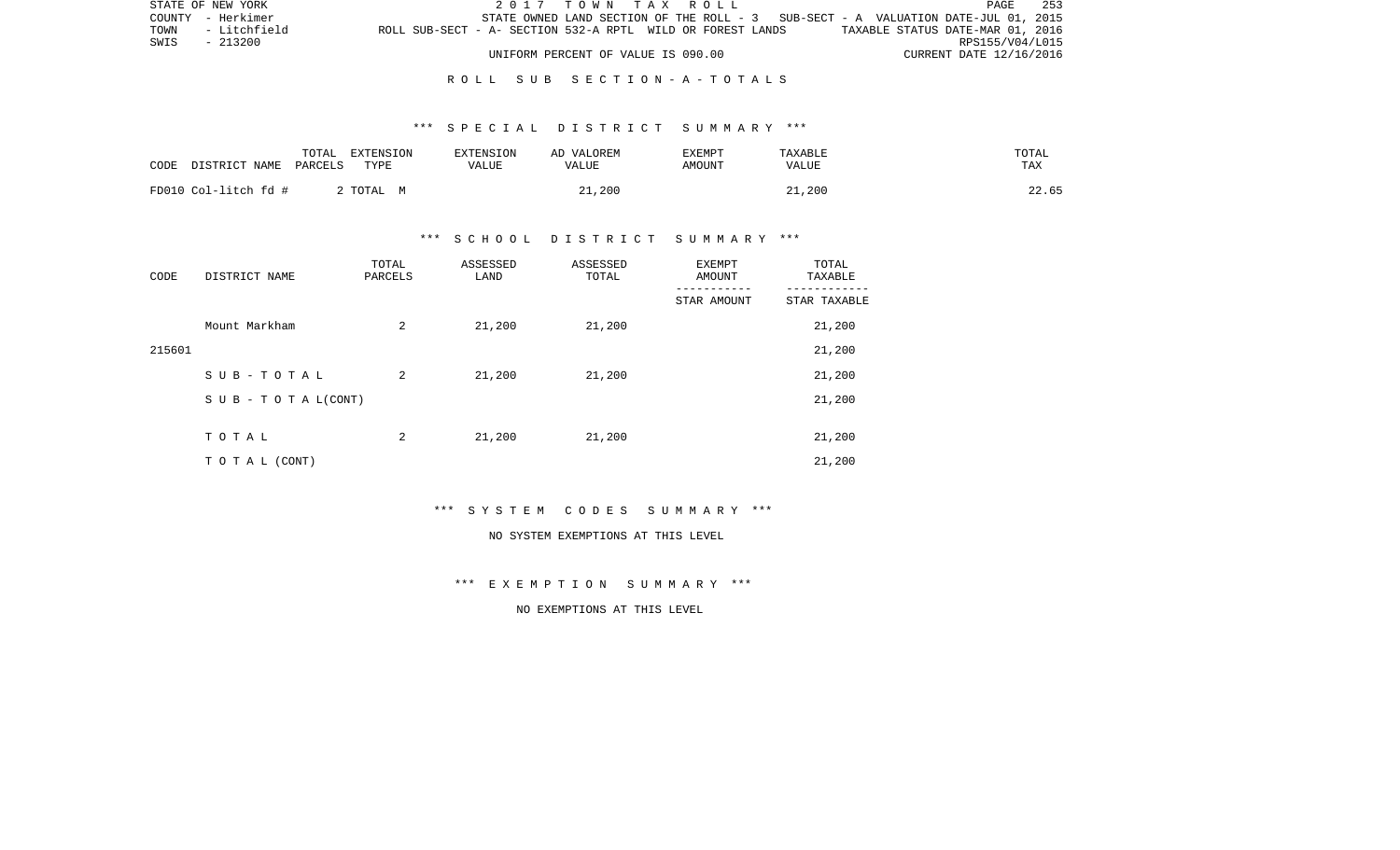|      | STATE OF NEW YORK |                                                            |  | 2017 TOWN TAX ROLL                 |  |  |  |                                                                                   | PAGE | 254 |
|------|-------------------|------------------------------------------------------------|--|------------------------------------|--|--|--|-----------------------------------------------------------------------------------|------|-----|
|      | COUNTY - Herkimer |                                                            |  |                                    |  |  |  | STATE OWNED LAND SECTION OF THE ROLL - 3 SUB-SECT - A VALUATION DATE-JUL 01, 2015 |      |     |
|      | TOWN - Litchfield | ROLL SUB-SECT - A- SECTION 532-A RPTL WILD OR FOREST LANDS |  |                                    |  |  |  | TAXABLE STATUS DATE-MAR 01, 2016                                                  |      |     |
| SWIS | - 213200          |                                                            |  |                                    |  |  |  | RPS155/V04/L015                                                                   |      |     |
|      |                   |                                                            |  | UNIFORM PERCENT OF VALUE IS 090.00 |  |  |  | CURRENT DATE 12/16/2016                                                           |      |     |

### R O L L S U B S E C T I O N - A - T O T A L S

| ROLL<br>SEC | DESCRIPTION      | TOTAL<br>PARCELS | ASSESSED<br>LAND | ASSESSED<br>TOTAL | <b>EXEMPT</b><br>AMOUNT | TOTAL<br>TAXABLE | TOTAL<br>TAX |
|-------------|------------------|------------------|------------------|-------------------|-------------------------|------------------|--------------|
|             |                  |                  |                  |                   | STAR AMOUNT             | STAR TAXABLE     |              |
|             | County Tax       |                  | 21,200           | 21,200            |                         | 21,200           | 134.35       |
|             | Town Tax         |                  | 21,200           | 21,200            |                         | 21,200           | 76.89        |
|             | SPEC DIST TAXES  |                  |                  |                   |                         |                  | 22.65        |
|             | STATE OWNED LAND |                  |                  |                   |                         |                  | 233.89       |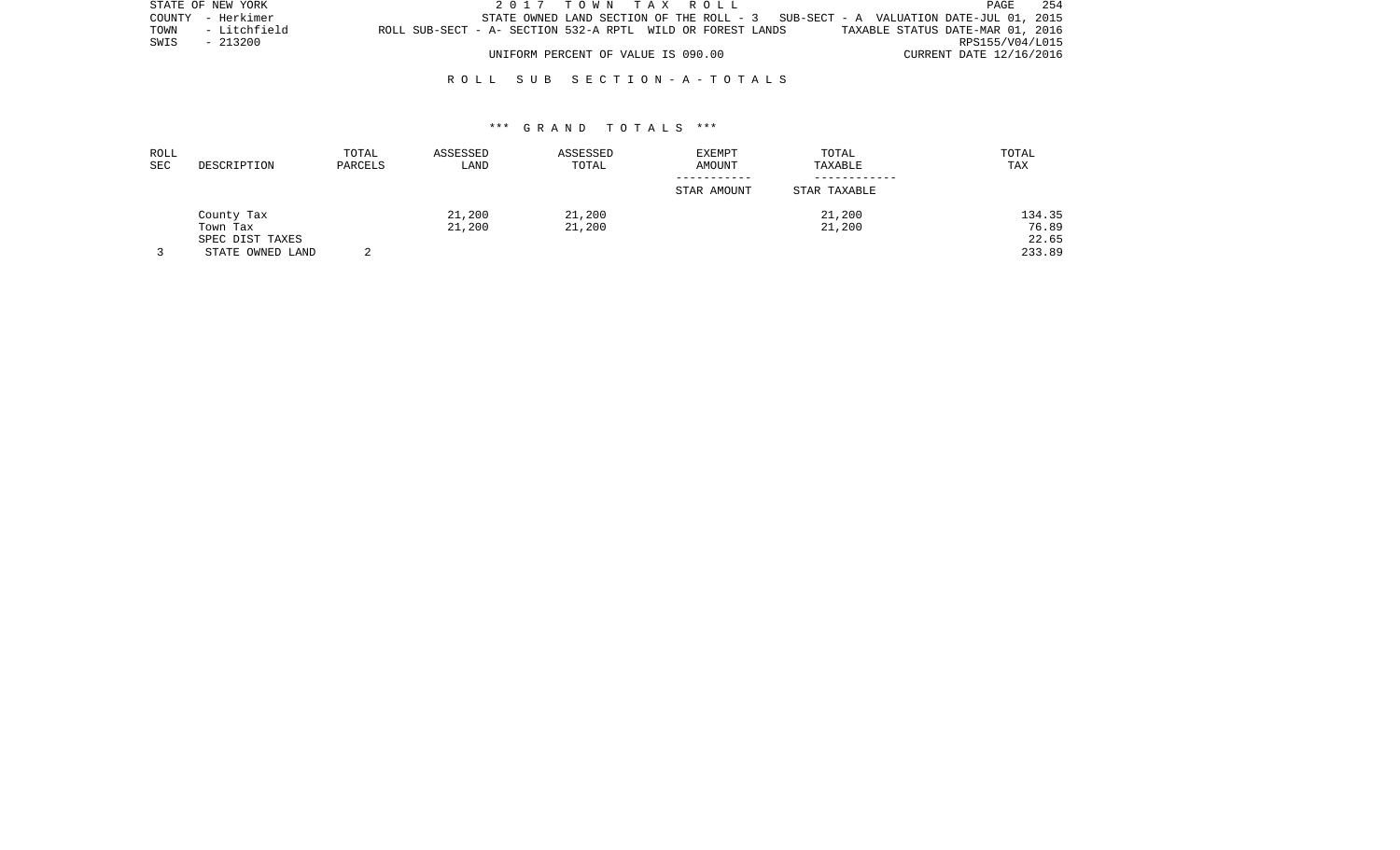| STATE OF NEW YORK    | 2017 TOWN TAX ROLL                       | 255<br>PAGE                      |
|----------------------|------------------------------------------|----------------------------------|
| COUNTY - Herkimer    | STATE OWNED LAND SECTION OF THE ROLL - 3 | VALUATION DATE-JUL 01, 2015      |
| - Litchfield<br>TOWN |                                          | TAXABLE STATUS DATE-MAR 01, 2016 |
| SWIS<br>$-213200$    |                                          | RPS155/V04/L015                  |
|                      | UNIFORM PERCENT OF VALUE IS 090.00       | CURRENT DATE 12/16/2016          |
|                      |                                          |                                  |

# \*\*\* S P E C I A L D I S T R I C T S U M M A R Y \*\*\*

R O L L S E C T I O N T O T A L S

| DISTRICT NAME        | TOTAL   | EXTENSION | EXTENSION | AD VALOREM | EXEMPT | TAXABLE | TOTAL |
|----------------------|---------|-----------|-----------|------------|--------|---------|-------|
| CODE                 | PARCELS | TYPE      | VALUE     | VALUE      | AMOUNT | VALUE   | TAX   |
| FD010 Col-litch fd # |         | 2 TOTAL M |           | 21,200     |        | 21,200  | 22.65 |

### \*\*\* S C H O O L D I S T R I C T S U M M A R Y \*\*\*

| CODE   | DISTRICT NAME      | TOTAL<br>PARCELS | ASSESSED<br>LAND | ASSESSED<br>TOTAL | EXEMPT<br>AMOUNT | TOTAL<br>TAXABLE |
|--------|--------------------|------------------|------------------|-------------------|------------------|------------------|
|        |                    |                  |                  |                   | STAR AMOUNT      | STAR TAXABLE     |
|        | Mount Markham      | 2                | 21,200           | 21,200            |                  | 21,200           |
| 215601 |                    |                  |                  |                   |                  | 21,200           |
|        | SUB-TOTAL          | 2                | 21,200           | 21,200            |                  | 21,200           |
|        | SUB - TO TAL(CONT) |                  |                  |                   |                  | 21,200           |
|        |                    |                  |                  |                   |                  |                  |
|        | TOTAL              | 2                | 21,200           | 21,200            |                  | 21,200           |
|        | T O T A L (CONT)   |                  |                  |                   |                  | 21,200           |

\*\*\* S Y S T E M C O D E S S U M M A R Y \*\*\*

#### NO SYSTEM EXEMPTIONS AT THIS LEVEL

\*\*\* E X E M P T I O N S U M M A R Y \*\*\*

NO EXEMPTIONS AT THIS LEVEL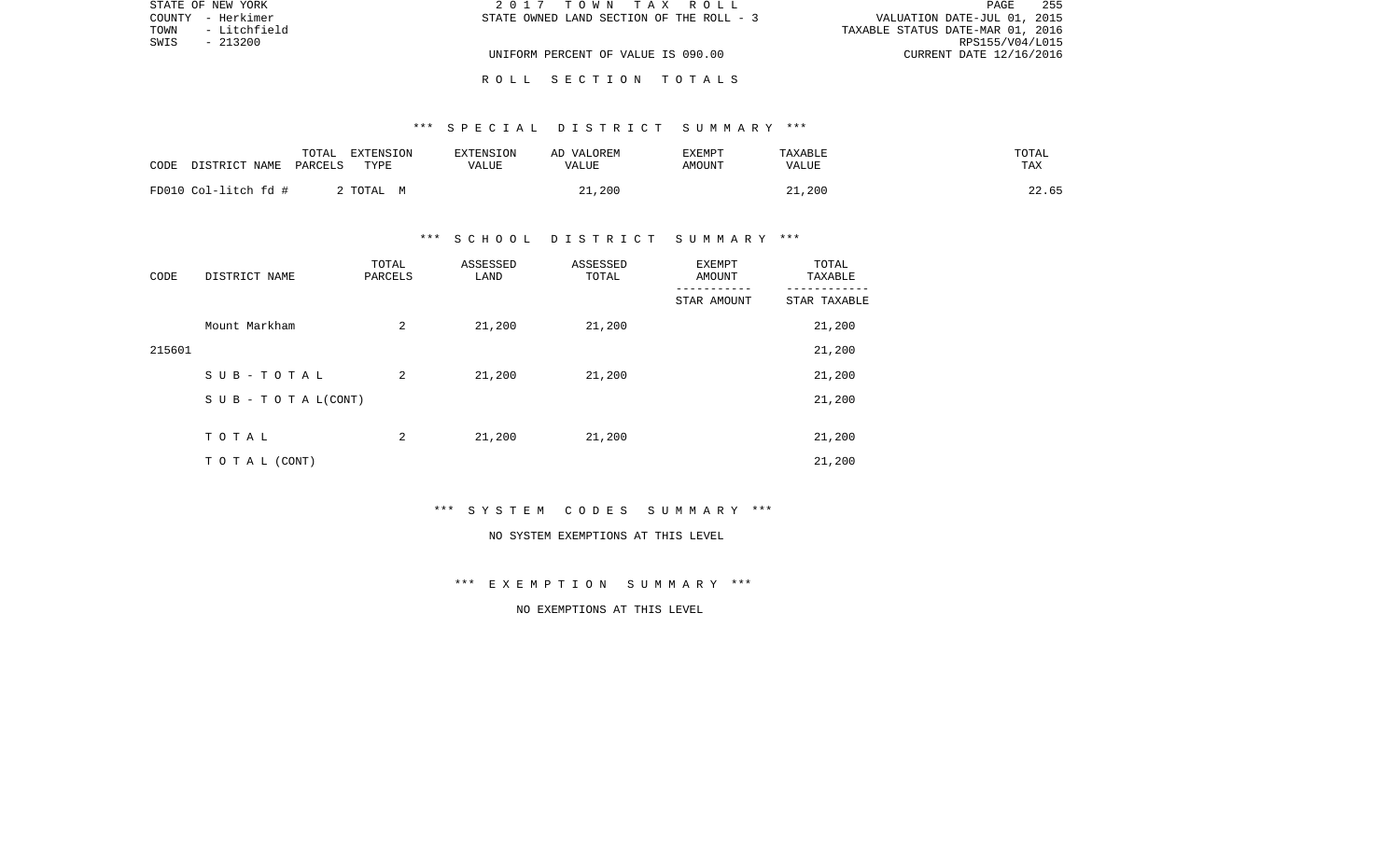| STATE OF NEW YORK    | 2017 TOWN TAX ROLL                       | 256<br>PAGE                      |
|----------------------|------------------------------------------|----------------------------------|
| COUNTY - Herkimer    | STATE OWNED LAND SECTION OF THE ROLL - 3 | VALUATION DATE-JUL 01, 2015      |
| - Litchfield<br>TOWN |                                          | TAXABLE STATUS DATE-MAR 01, 2016 |
| SWIS<br>$-213200$    |                                          | RPS155/V04/L015                  |
|                      | UNIFORM PERCENT OF VALUE IS 090.00       | CURRENT DATE 12/16/2016          |
|                      |                                          |                                  |

### \*\*\* G R A N D T O T A L S \*\*\*

R O L L S E C T I O N T O T A L S

| ROLL<br><b>SEC</b> | DESCRIPTION      | TOTAL<br>PARCELS | ASSESSED<br>LAND | ASSESSED<br>TOTAL | EXEMPT<br>AMOUNT | TOTAL<br>TAXABLE | TOTAL<br>TAX |
|--------------------|------------------|------------------|------------------|-------------------|------------------|------------------|--------------|
|                    |                  |                  |                  |                   | STAR AMOUNT      | STAR TAXABLE     |              |
|                    | County Tax       |                  | 21,200           | 21,200            |                  | 21,200           | 134.35       |
|                    | Town Tax         |                  | 21,200           | 21,200            |                  | 21,200           | 76.89        |
|                    | SPEC DIST TAXES  |                  |                  |                   |                  |                  | 22.65        |
|                    | STATE OWNED LAND |                  |                  |                   |                  |                  | 233.89       |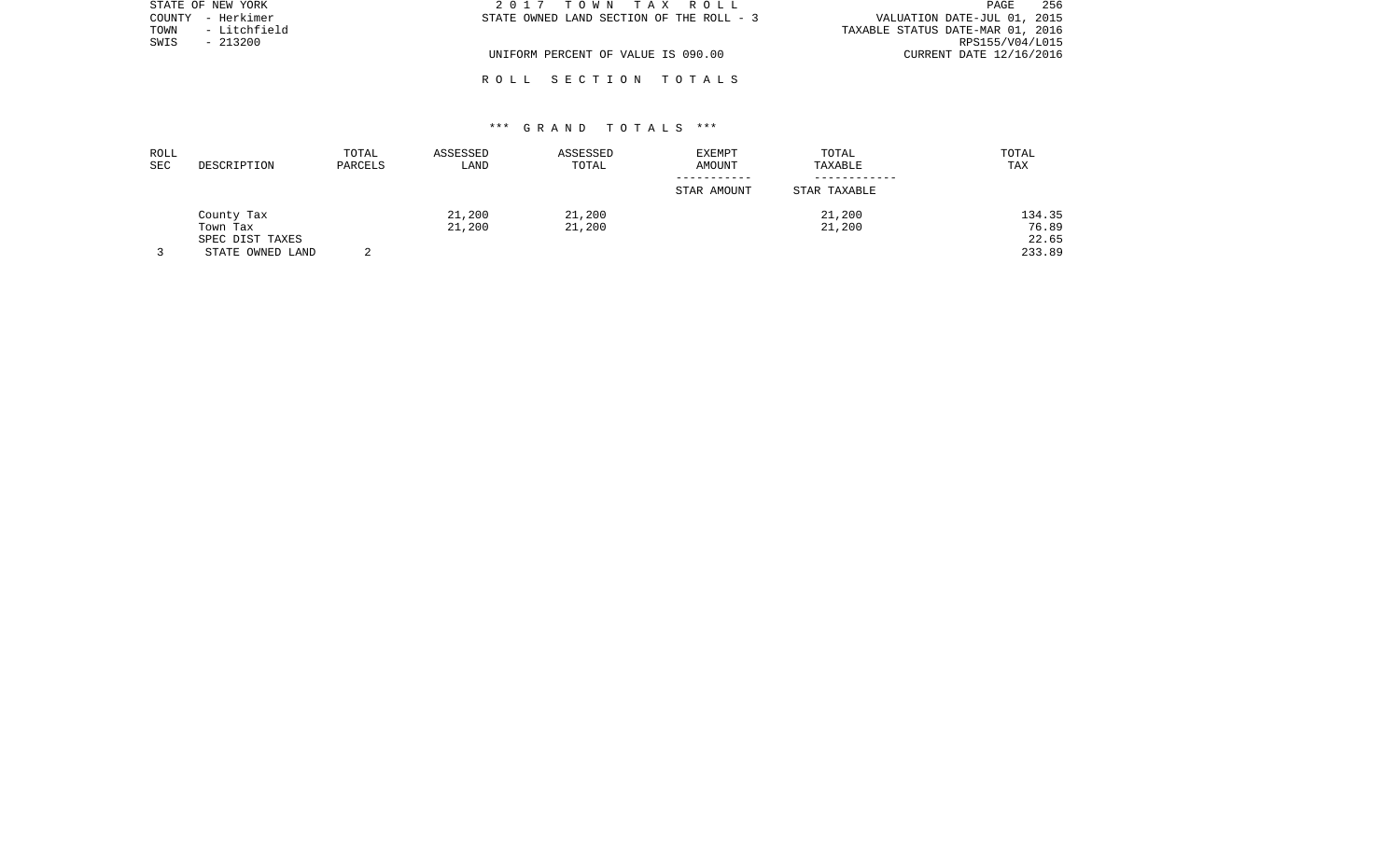| STATE OF NEW YORK      |                                           |                                  | 2017 TOWN TAX ROLL                 |                                                             | 257<br>PAGE |
|------------------------|-------------------------------------------|----------------------------------|------------------------------------|-------------------------------------------------------------|-------------|
| – Herkimer<br>COUNTY   | SPECIAL FRANCHISE SECTION OF THE ROLL - 5 | VALUATION DATE-JUL 01, 2015      |                                    |                                                             |             |
| - Litchfield<br>TOWN   |                                           | TAXABLE STATUS DATE-MAR 01, 2016 |                                    |                                                             |             |
| $-213200$<br>SWIS      |                                           |                                  | UNIFORM PERCENT OF VALUE IS 090.00 |                                                             |             |
|                        |                                           |                                  |                                    |                                                             |             |
|                        |                                           |                                  |                                    |                                                             |             |
|                        |                                           |                                  |                                    |                                                             |             |
| TAX MAP PARCEL NUMBER  | PROPERTY LOCATION & CLASS                 | ASSESSMENT                       |                                    | EXEMPTION CODE-----------------COUNTY-------TOWN----------- |             |
| CURRENT OWNERS NAME    | SCHOOL DISTRICT                           | LAND                             | TAX DESCRIPTION                    | TAXABLE VALUE                                               |             |
| CURRENT OWNERS ADDRESS | PARCEL SIZE/GRID COORD                    | TOTAL                            | SPECIAL DISTRICTS                  |                                                             | TAX AMOUNT  |
|                        |                                           |                                  |                                    |                                                             |             |
|                        |                                           |                                  |                                    | ACCT 120500150                                              | 957<br>BILL |
| $F F F = -2 - 1$       | $960$ Cpos from                           |                                  | $\alpha$ $\beta$                   | 27 Q.E.N                                                    | 240 40      |

|                                                    |                         |                |                       | ACCI TRUDUCIJU |              |
|----------------------------------------------------|-------------------------|----------------|-----------------------|----------------|--------------|
| $555. - 2 - 1$                                     | 860 Spec fran.          |                | County Tax            | 37,950         | 240.49       |
| Citizens Communications                            | Mount Markham 215601    | $\Omega$       | Town Tax              | 37,950         | 137.65       |
| 3 Highridge Park                                   | DEED BOOK 00000         | 37,950         | FD010 Col-litch fd #1 | 37,950 TO M    | 40.55        |
| Stamford, CT 06905                                 | FULL MARKET VALUE       | 42,167         |                       |                |              |
|                                                    |                         |                | TOTAL TAX ---         |                | $418.69**$   |
|                                                    |                         |                |                       | DATE #1        | 01/31/17     |
|                                                    |                         |                |                       | AMT DUE        | 418.69       |
|                                                    |                         |                |                       |                |              |
|                                                    | townwide                |                |                       |                | BILL 958     |
| $555. - 10 - 1$                                    | 830 Communicatin        |                | County Tax            | 31,298         | 198.34       |
| Finger Lakes Technologies Grp Mount Markham 215601 |                         | $\overline{0}$ | Town Tax              | 31,298         | 113.52       |
| 7890 Lehigh Crossing                               |                         | 31,298         |                       |                |              |
| Victor, NY 14564                                   | FULL MARKET VALUE       | 34,776         |                       |                |              |
|                                                    |                         |                | TOTAL TAX ---         |                | $311.86**$   |
|                                                    |                         |                |                       | DATE #1        | 01/31/17     |
|                                                    |                         |                |                       | AMT DUE        | 311.86       |
|                                                    |                         |                |                       |                |              |
|                                                    |                         |                |                       |                |              |
|                                                    |                         |                |                       | ACCT 120500030 | BILL 959     |
| $555. - 5 - 1.1$                                   | 861 Elec & gas          |                | County Tax            | 859,853        | 5,449.01     |
| National Grid                                      | Mount Markham 215601    | $\overline{0}$ | Town Tax              | 859,853        | 3, 118.73    |
| Attn: Real Estate Tax Dept                         | App For School (71.00%) | 859,853        | FD010 Col-litch fd #1 | 859,853 TO M   | 918.67       |
| 300 Erie Blyd West                                 | 984<br><b>BANK</b>      |                |                       |                |              |
| Syracuse, NY 13202                                 | DEED BOOK 00000         |                |                       |                |              |
|                                                    | FULL MARKET VALUE       | 955,392        |                       |                |              |
|                                                    |                         |                | TOTAL TAX ---         |                | $9,486.41**$ |
|                                                    |                         |                |                       | DATE #1        | 01/31/17     |
|                                                    |                         |                |                       | AMT DUE        | 9,486.41     |
|                                                    |                         |                |                       |                |              |
|                                                    |                         |                |                       | ACCT 120500060 | BILL 960     |
| $555. - 5 - 1.2$                                   | 860 Spec fran.          |                | County Tax            | 351,208        | 2,225.66     |
| National Grid                                      | Sauguoit Valley 305002  |                | 0 Town Tax            | 351,208        | 1,273.85     |
| Attn: Real Estate Tax Dept                         | App For School (29.00%) | 351,208        | FD010 Col-litch fd #1 | 351,208 TO M   | 375.23       |
| 300 Erie Blyd West                                 | 984<br><b>BANK</b>      |                |                       |                |              |
| Syracuse, NY 13202                                 | DEED BOOK 00000         |                |                       |                |              |
|                                                    | FULL MARKET VALUE       | 390,231        |                       |                |              |
|                                                    |                         |                | TOTAL TAX ---         |                | $3,874.74**$ |
|                                                    |                         |                |                       | DATE #1        | 01/31/17     |
|                                                    |                         |                |                       | AMT DUE        | 3,874.74     |
|                                                    |                         |                |                       |                |              |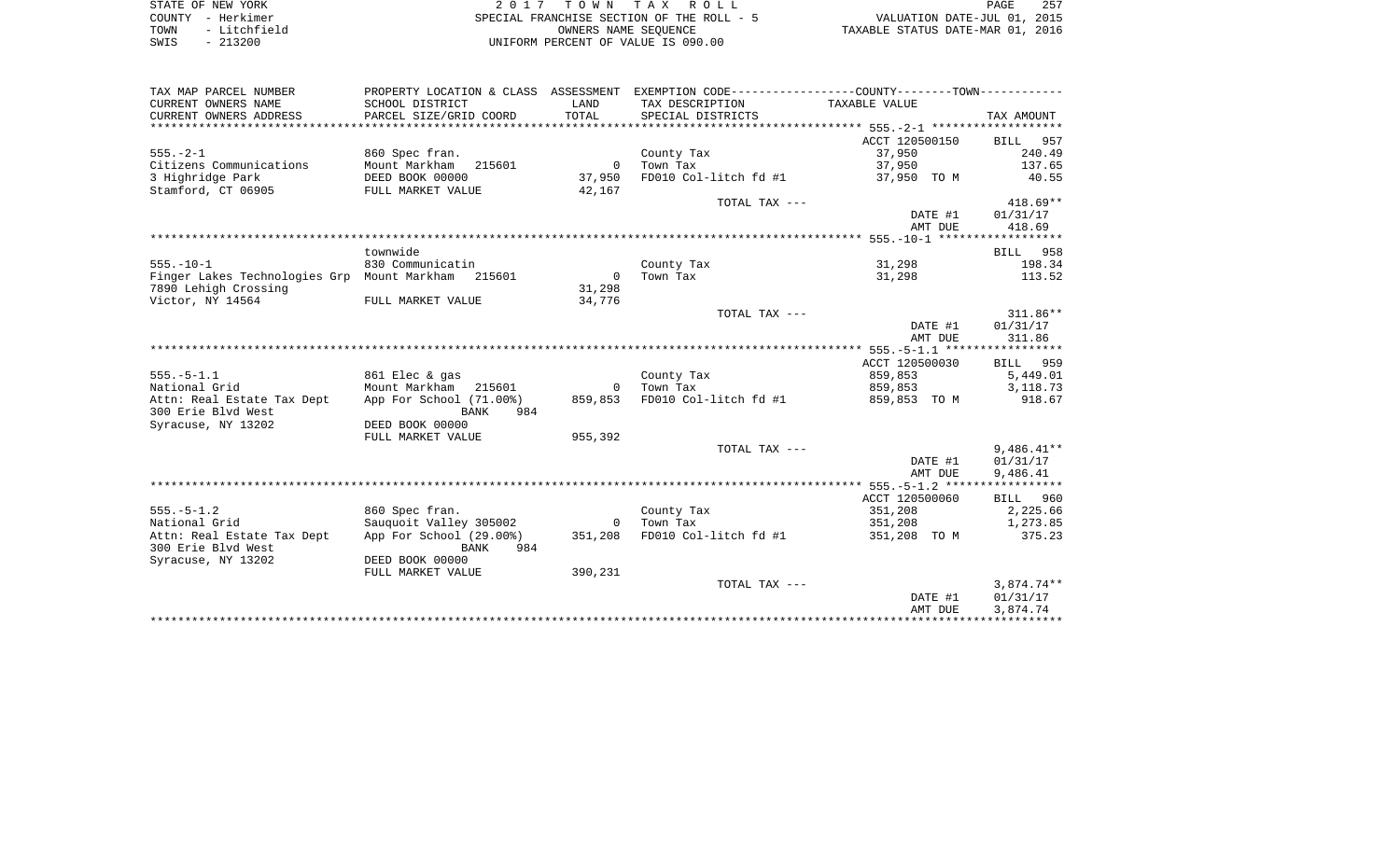|      | STATE OF NEW YORK | 2017 TOWN TAX ROLL                        | PAGE                             | 258 |
|------|-------------------|-------------------------------------------|----------------------------------|-----|
|      | COUNTY - Herkimer | SPECIAL FRANCHISE SECTION OF THE ROLL - 5 | VALUATION DATE-JUL 01, 2015      |     |
| TOWN | - Litchfield      | OWNERS NAME SEOUENCE                      | TAXABLE STATUS DATE-MAR 01, 2016 |     |
| SWIS | $-213200$         | UNIFORM PERCENT OF VALUE IS 090.00        |                                  |     |

| TAX MAP PARCEL NUMBER         |                                                         |                | PROPERTY LOCATION & CLASS ASSESSMENT EXEMPTION CODE---------------COUNTY-------TOWN---------- |                |              |
|-------------------------------|---------------------------------------------------------|----------------|-----------------------------------------------------------------------------------------------|----------------|--------------|
| CURRENT OWNERS NAME           | SCHOOL DISTRICT                                         | LAND           | TAX DESCRIPTION                                                                               | TAXABLE VALUE  |              |
| CURRENT OWNERS ADDRESS        | PARCEL SIZE/GRID COORD                                  | TOTAL          | SPECIAL DISTRICTS                                                                             |                | TAX AMOUNT   |
|                               |                                                         |                |                                                                                               |                |              |
|                               |                                                         |                |                                                                                               | ACCT 120500120 | 961<br>BILL  |
| $555. - 6 - 1$                | 860 Spec fran.                                          |                | County Tax                                                                                    | 47,359         | 300.12       |
| <b>NYSEG</b>                  | Mount Markham 215601                                    |                | 0 Town Tax                                                                                    | 47,359         | 171.77       |
| Attn: UTILITY SHARED SERVICES | <b>BANK</b><br>984                                      | 47,359         | FD010 Col-litch fd #1                                                                         | 47,359 TO M    | 50.60        |
| LOCAL TAX DEPT-FREEPORT BLDG  | DEED BOOK 00000                                         |                |                                                                                               |                |              |
| 70 FARM VIEW Dr               | FULL MARKET VALUE                                       | 52,621         |                                                                                               |                |              |
| NEW GLOUCESTER, ME 04260      |                                                         |                |                                                                                               |                |              |
|                               |                                                         |                | TOTAL TAX ---                                                                                 |                | $522.49**$   |
|                               |                                                         |                |                                                                                               | DATE #1        | 01/31/17     |
|                               |                                                         |                |                                                                                               | AMT DUE        | 522.49       |
|                               |                                                         |                |                                                                                               |                |              |
|                               |                                                         |                |                                                                                               |                | BILL 962     |
| $555. - 8 - 1$                | 835 Cable tv                                            |                | County Tax                                                                                    | 299,128        | 1,895.62     |
|                               |                                                         | $\sim$ 0       | Town Tax                                                                                      |                |              |
| Time Warner Cable             | Mount Markham 215601<br>Mount Markham<br>Eastern Region |                |                                                                                               | 299,128        | 1,084.95     |
| PO Box 7467                   |                                                         | 299,128        | FD010 Col-litch fd #1                                                                         | 299,128 TO M   | 319.59       |
| Charlotte, NC 28241           | FULL MARKET VALUE                                       | 332,364        |                                                                                               |                |              |
|                               |                                                         |                | TOTAL TAX ---                                                                                 |                | $3,300.16**$ |
|                               |                                                         |                |                                                                                               | DATE #1        | 01/31/17     |
|                               |                                                         |                |                                                                                               | AMT DUE        | 3,300.16     |
|                               |                                                         |                |                                                                                               |                |              |
|                               |                                                         |                |                                                                                               |                | BILL 963     |
| $555. - 9 - 1$                | 860 Spec fran.                                          |                | County Tax                                                                                    | 6,368          | 40.35        |
| Time Warner Cable             | Mount Markham 215601                                    | $\overline{0}$ | Town Tax                                                                                      | 6,368          | 23.10        |
| PO Box 7567                   | Utica                                                   | 6,368          | FD010 Col-litch fd #1                                                                         | 6,368 TO M     | 6.80         |
| Charlotte, SC 28241           | FULL MARKET VALUE                                       | 7,076          |                                                                                               |                |              |
|                               |                                                         |                | TOTAL TAX ---                                                                                 |                | $70.25**$    |
|                               |                                                         |                |                                                                                               | DATE #1        | 01/31/17     |
|                               |                                                         |                |                                                                                               | AMT DUE        | 70.25        |
|                               |                                                         |                |                                                                                               |                |              |
|                               |                                                         |                |                                                                                               | ACCT 120500210 | BILL 964     |
| $555. - 7 - 1.1$              | 860 Spec fran.                                          |                | County Tax                                                                                    | 56,474         | 357.88       |
| Verizon New York Inc          | Mount Markham 215601                                    |                | 0 Town Tax                                                                                    | 56,474         | 204.83       |
| c/o Duff & Phelps             | Apply To School 55.20%                                  | 56,474         | FD010 Col-litch fd #1                                                                         | 56,474 TO M    | 60.34        |
| Rm 3137                       | <b>BANK</b><br>984                                      |                |                                                                                               |                |              |
| PO Box 2749                   | DEED BOOK 00000                                         |                |                                                                                               |                |              |
| Addison, TX 75001             | FULL MARKET VALUE                                       | 62,749         |                                                                                               |                |              |
|                               |                                                         |                | TOTAL TAX ---                                                                                 |                | $623.05**$   |
|                               |                                                         |                |                                                                                               | DATE #1        | 01/31/17     |
|                               |                                                         |                |                                                                                               | AMT DUE        | 623.05       |
|                               |                                                         |                |                                                                                               |                |              |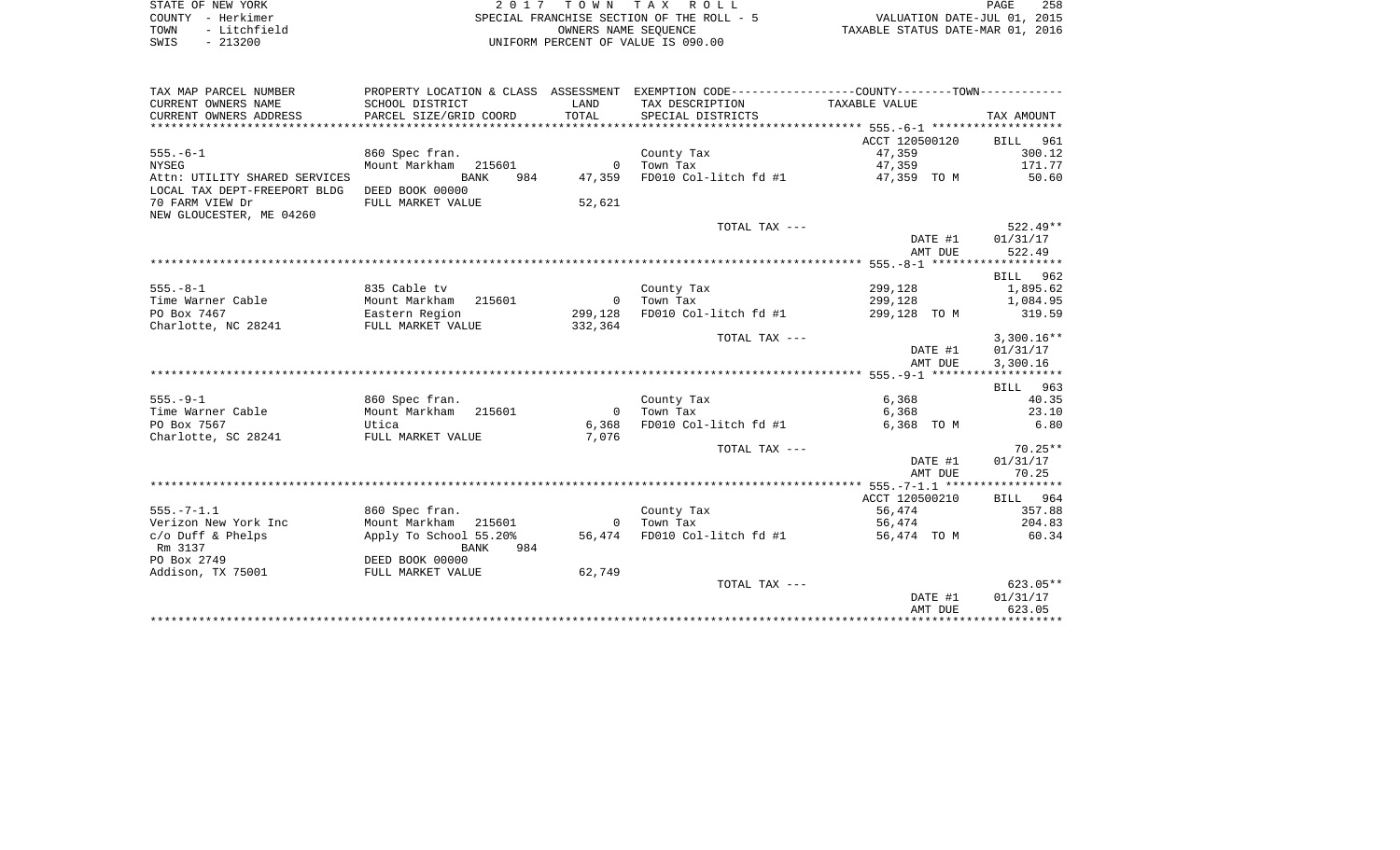|      | STATE OF NEW YORK | 2017 TOWN TAX ROLL                        | PAGE                             | 259 |
|------|-------------------|-------------------------------------------|----------------------------------|-----|
|      | COUNTY - Herkimer | SPECIAL FRANCHISE SECTION OF THE ROLL - 5 | VALUATION DATE-JUL 01, 2015      |     |
| TOWN | - Litchfield      | OWNERS NAME SEOUENCE                      | TAXABLE STATUS DATE-MAR 01, 2016 |     |
| SWIS | $-213200$         | UNIFORM PERCENT OF VALUE IS 090.00        |                                  |     |

| TAX MAP PARCEL NUMBER<br>CURRENT OWNERS NAME | PROPERTY LOCATION & CLASS ASSESSMENT<br>SCHOOL DISTRICT | LAND           | EXEMPTION CODE-----------------COUNTY-------TOWN-----------<br>TAX DESCRIPTION | TAXABLE VALUE  |             |
|----------------------------------------------|---------------------------------------------------------|----------------|--------------------------------------------------------------------------------|----------------|-------------|
| CURRENT OWNERS ADDRESS                       | PARCEL SIZE/GRID COORD                                  | TOTAL          | SPECIAL DISTRICTS                                                              |                | TAX AMOUNT  |
|                                              |                                                         |                |                                                                                |                |             |
|                                              |                                                         |                |                                                                                | ACCT 120500180 | 965<br>BILL |
| $555. - 7 - 1.2$                             | 866 Telephone                                           |                | County Tax                                                                     | 45,834         | 290.46      |
| Verizon New York Inc                         | Sauquoit Valley 305002                                  | $\overline{0}$ | Town Tax                                                                       | 45,834         | 166.24      |
| $c/O$ Duff & Phelps                          | 44.80%                                                  | 45,834         | FD010 Col-litch fd #1                                                          | 45,834 TO M    | 48.97       |
| PO Box 2749                                  | 984<br>BANK                                             |                |                                                                                |                |             |
| Addison, TX 75001                            | DEED BOOK 00000                                         |                |                                                                                |                |             |
|                                              | FULL MARKET VALUE                                       | 50,927         |                                                                                |                |             |
|                                              |                                                         |                | TOTAL TAX ---                                                                  |                | $505.67**$  |
|                                              |                                                         |                |                                                                                | DATE #1        | 01/31/17    |
|                                              |                                                         |                |                                                                                | AMT DUE        | 505.67      |
|                                              |                                                         |                |                                                                                |                |             |
|                                              |                                                         |                |                                                                                | ACCT 120500090 | BILL 966    |
| $555. - 4 - 1$                               | 860 Spec fran.                                          |                | County Tax                                                                     | 82,601         | 523.45      |
| Windstream New York Inc                      | Mount Markham<br>215601                                 | $\Omega$       | Town Tax                                                                       | 82,601         | 299.60      |
| Rash #503-32-1430                            | 984<br>BANK                                             | 82,601         | FD010 Col-litch fd #1                                                          | 82,601 TO M    | 88.25       |
| PO Box 260888                                | DEED BOOK 00000                                         |                |                                                                                |                |             |
| Plano, TX 75026                              | FULL MARKET VALUE                                       | 91,779         |                                                                                |                |             |
|                                              |                                                         |                | TOTAL TAX ---                                                                  |                | $911.30**$  |
|                                              |                                                         |                |                                                                                | DATE #1        | 01/31/17    |
|                                              |                                                         |                |                                                                                | AMT DUE        | 911.30      |
|                                              |                                                         |                |                                                                                |                |             |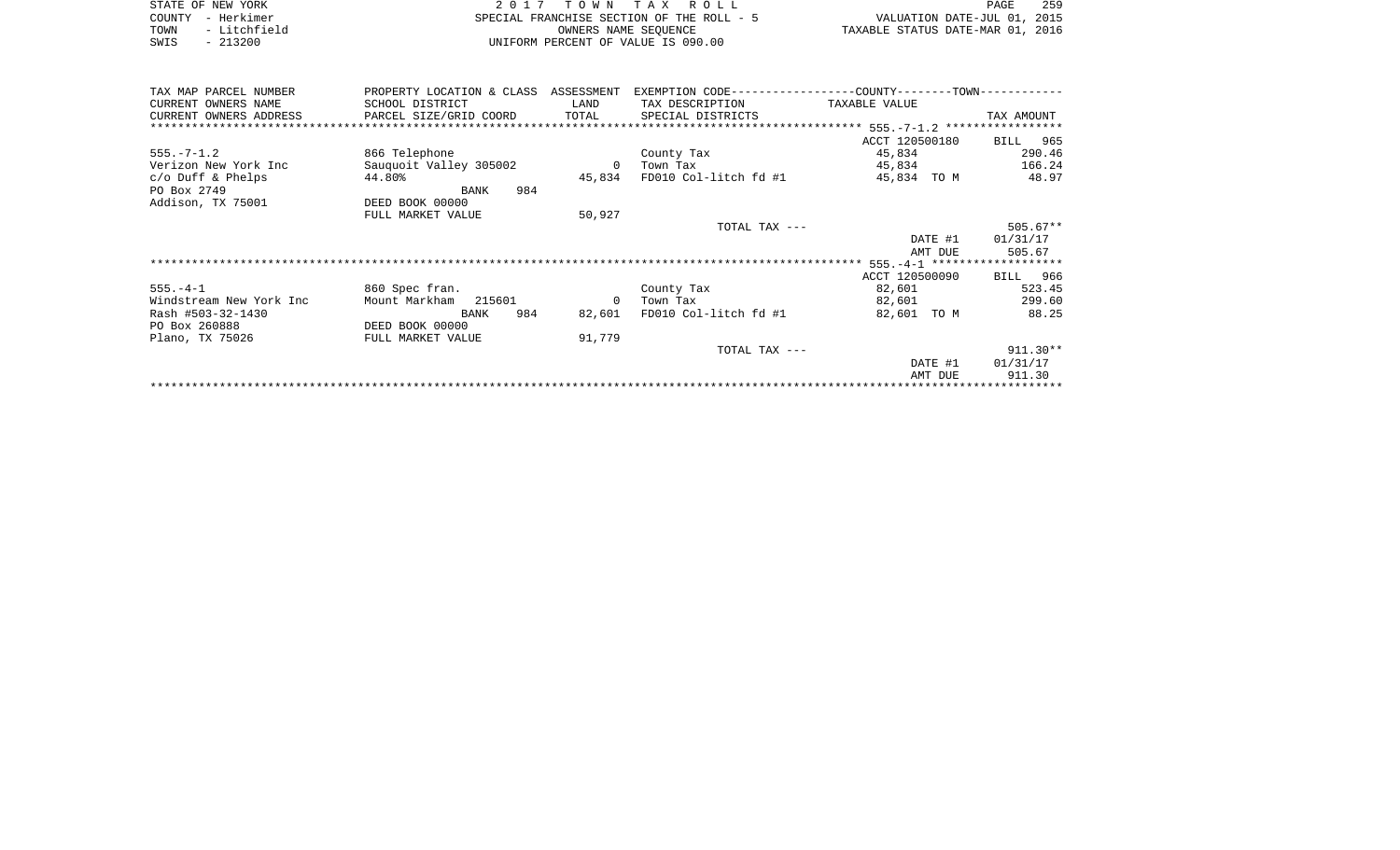VALUATION DATE-JUL 01, 2015 TOWN - Litchfield TAXABLE STATUS DATE-MAR 01, 2016 RPS155/V04/L015 CURRENT DATE 12/16/2016

STATE OF NEW YORK 2 0 1 7 T O W N T A X R O L L PAGE 260COUNTY - Herkimer SPECIAL FRANCHISE SECTION OF THE ROLL - 5

#### R O L L S U B S E C T I O N - - T O T A L S

# \*\*\* S P E C I A L D I S T R I C T S U M M A R Y \*\*\*

| CODE                 | TOTAL   | EXTENSION | <b>EXTENSION</b> | AD VALOREM | EXEMPT | TAXABLE  | TOTAL   |
|----------------------|---------|-----------|------------------|------------|--------|----------|---------|
| DISTRICT NAME        | PARCELS | TYPE      | VALUE            | VALUE      | AMOUNT | VALUE    | TAX     |
| FD010 Col-litch fd # |         | 9 TOTAL M |                  | 1786,775   |        | L786,775 | ,909.00 |

### \*\*\* S C H O O L D I S T R I C T S U M M A R Y \*\*\*

| CODE   | DISTRICT NAME                    | TOTAL<br>PARCELS | ASSESSED<br>LAND | ASSESSED<br>TOTAL | <b>EXEMPT</b><br>AMOUNT | TOTAL<br>TAXABLE     |
|--------|----------------------------------|------------------|------------------|-------------------|-------------------------|----------------------|
|        |                                  |                  |                  |                   | STAR AMOUNT             | STAR TAXABLE         |
|        | Mount Markham                    | 8                |                  | 1421,031          |                         | 1,421,031            |
| 215601 | Sauquoit Valley Cen              | 2                |                  | 397,042           |                         | 1,421,031<br>397,042 |
| 305002 |                                  |                  |                  |                   |                         | 397,042              |
|        | $SUB - TO T AL$                  | 10               |                  | 1818,073          |                         | 1,818,073            |
|        | $S \cup B - T \cup T A L (CONT)$ |                  |                  |                   |                         | 1,818,073            |
|        | TOTAL                            | 10               |                  | 1818,073          |                         | 1,818,073            |
|        | TO TAL (CONT)                    |                  |                  |                   |                         | 1,818,073            |

#### \*\*\* S Y S T E M C O D E S S U M M A R Y \*\*\*

# NO SYSTEM EXEMPTIONS AT THIS LEVEL

\*\*\* E X E M P T I O N S U M M A R Y \*\*\*

# NO EXEMPTIONS AT THIS LEVEL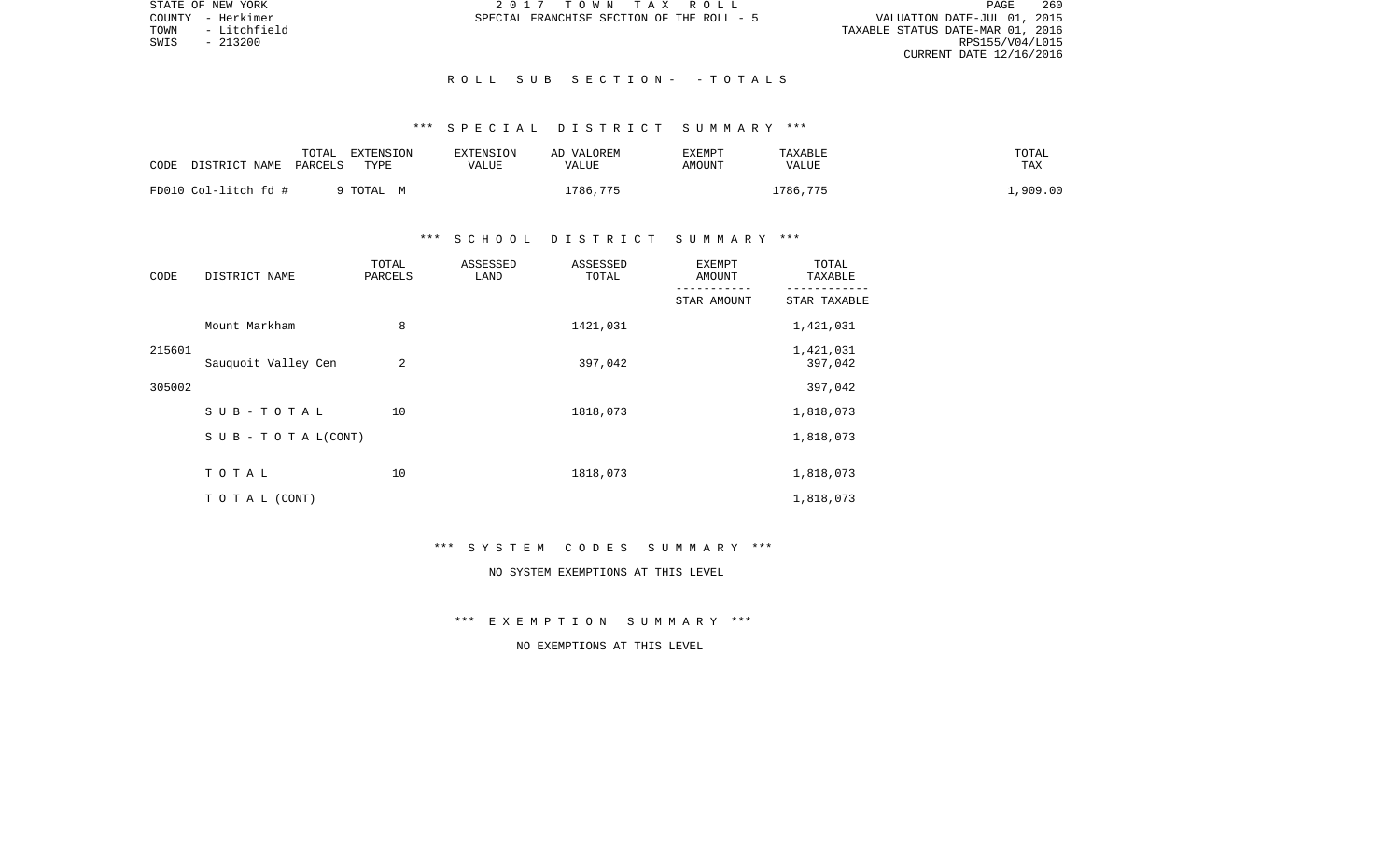|      | STATE OF NEW YORK | 2017 TOWN TAX ROLL                        |  |                                  | PAGE                    | 261 |
|------|-------------------|-------------------------------------------|--|----------------------------------|-------------------------|-----|
|      | COUNTY - Herkimer | SPECIAL FRANCHISE SECTION OF THE ROLL - 5 |  | VALUATION DATE-JUL 01, 2015      |                         |     |
| TOWN | - Litchfield      |                                           |  | TAXABLE STATUS DATE-MAR 01, 2016 |                         |     |
| SWIS | - 213200          |                                           |  |                                  | RPS155/V04/L015         |     |
|      |                   |                                           |  |                                  | CURRENT DATE 12/16/2016 |     |

#### R O L L S U B S E C T I O N - - T O T A L S

| ROLL<br>SEC | DESCRIPTION       | TOTAL<br>PARCELS | ASSESSED<br>LAND | ASSESSED<br>TOTAL | <b>EXEMPT</b><br>AMOUNT | TOTAL<br>TAXABLE | TOTAL<br>TAX |
|-------------|-------------------|------------------|------------------|-------------------|-------------------------|------------------|--------------|
|             |                   |                  |                  |                   | STAR AMOUNT             | STAR TAXABLE     |              |
|             | County Tax        |                  |                  | 1818,073          |                         | 1,818,073        | 11,521.38    |
|             | Town Tax          |                  |                  | 1818,073          |                         | 1,818,073        | 6,594.24     |
|             | SPEC DIST TAXES   |                  |                  |                   |                         |                  | 1,909.00     |
|             | SPECIAL FRANCHISE | 10               |                  |                   |                         |                  | 20,024.62    |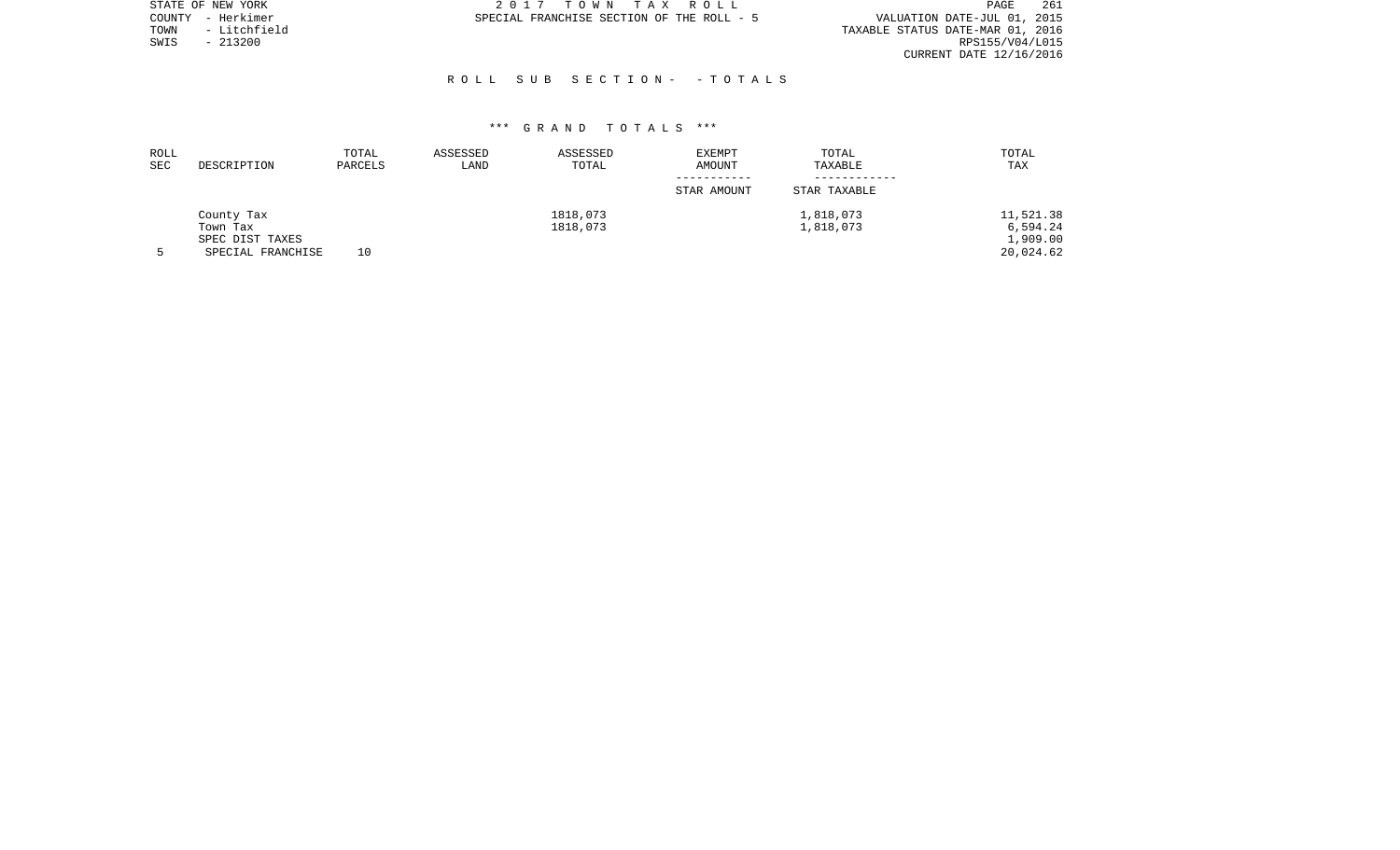VALUATION DATE-JUL 01, 2015 TOWN - Litchfield TAXABLE STATUS DATE-MAR 01, 2016 RPS155/V04/L015 CURRENT DATE 12/16/2016

STATE OF NEW YORK 2 0 1 7 T O W N T A X R O L L PAGE 262COUNTY - Herkimer SPECIAL FRANCHISE SECTION OF THE ROLL - 5

#### R O L L S E C T I O N T O T A L S

# \*\*\* S P E C I A L D I S T R I C T S U M M A R Y \*\*\*

| CODE | DISTRICT NAME        | TOTAL<br>PARCELS | EXTENSION | EXTENSION | AD VALOREM | EXEMPT | TAXABLE<br><b>VALUE</b> | TOTAL<br>TAX |
|------|----------------------|------------------|-----------|-----------|------------|--------|-------------------------|--------------|
|      |                      |                  | TYPE      | VALUE     | VALUE      | AMOUNT |                         |              |
|      | FD010 Col-litch fd # |                  | 9 TOTAL M |           | 1786,775   |        | 1786,775                | .,909.00     |

### \*\*\* S C H O O L D I S T R I C T S U M M A R Y \*\*\*

| CODE   | DISTRICT NAME                    | TOTAL<br>PARCELS | ASSESSED<br>LAND | ASSESSED<br>TOTAL | <b>EXEMPT</b><br>AMOUNT | TOTAL<br>TAXABLE     |
|--------|----------------------------------|------------------|------------------|-------------------|-------------------------|----------------------|
|        |                                  |                  |                  |                   | STAR AMOUNT             | STAR TAXABLE         |
|        | Mount Markham                    | 8                |                  | 1421,031          |                         | 1,421,031            |
| 215601 | Sauquoit Valley Cen              | 2                |                  | 397,042           |                         | 1,421,031<br>397,042 |
| 305002 |                                  |                  |                  |                   |                         | 397,042              |
|        | SUB-TOTAL                        | 10               |                  | 1818,073          |                         | 1,818,073            |
|        | $S \cup B - T \cup T A L (CONT)$ |                  |                  |                   |                         | 1,818,073            |
|        | TOTAL                            | 10               |                  | 1818,073          |                         | 1,818,073            |
|        | TO TAL (CONT)                    |                  |                  |                   |                         | 1,818,073            |

#### \*\*\* S Y S T E M C O D E S S U M M A R Y \*\*\*

# NO SYSTEM EXEMPTIONS AT THIS LEVEL

\*\*\* E X E M P T I O N S U M M A R Y \*\*\*

# NO EXEMPTIONS AT THIS LEVEL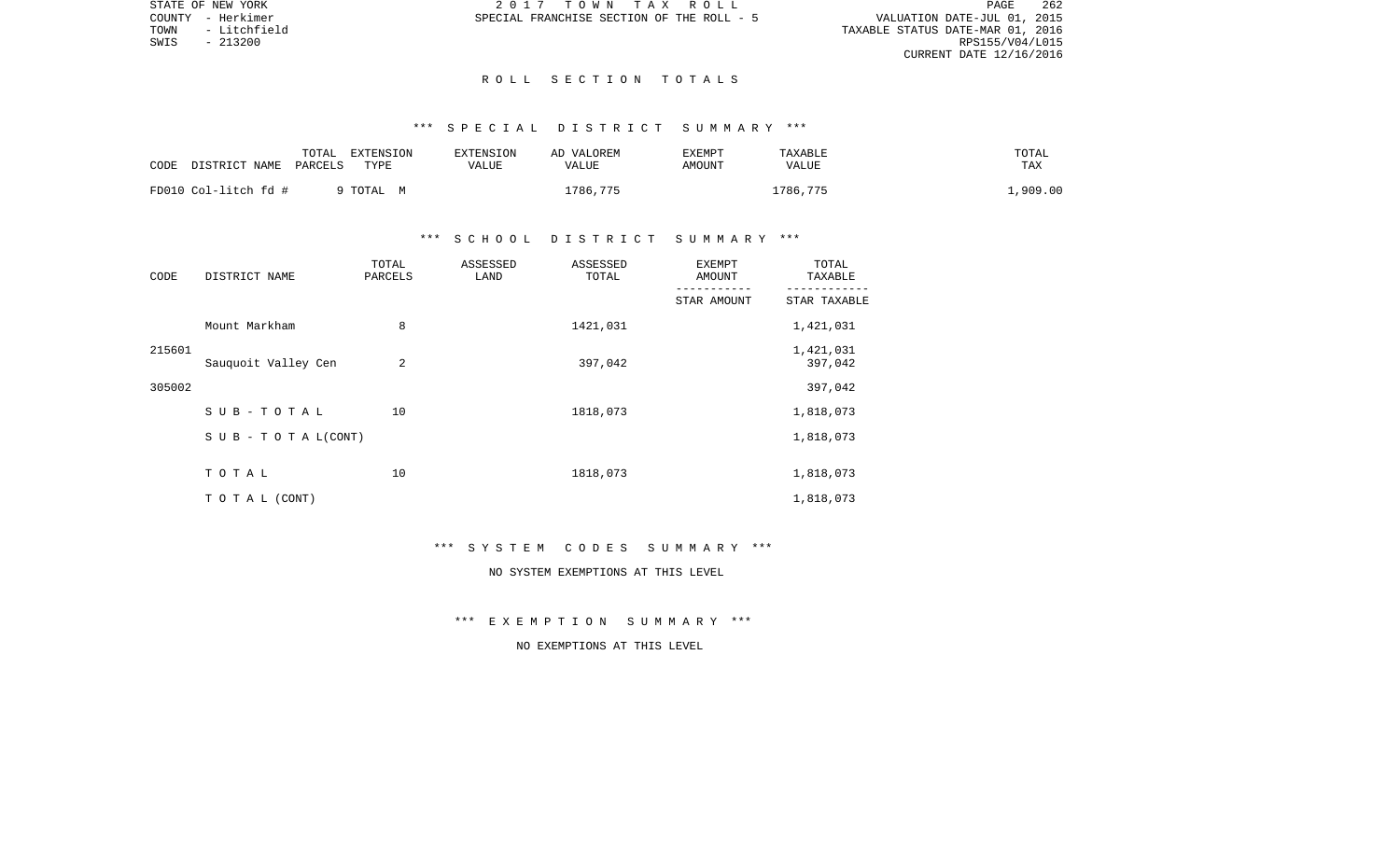|      | STATE OF NEW YORK | 2017 TOWN TAX ROLL                        | 263<br>PAGE                      |
|------|-------------------|-------------------------------------------|----------------------------------|
|      | COUNTY - Herkimer | SPECIAL FRANCHISE SECTION OF THE ROLL - 5 | VALUATION DATE-JUL 01, 2015      |
| TOWN | - Litchfield      |                                           | TAXABLE STATUS DATE-MAR 01, 2016 |
| SWIS | $-213200$         |                                           | RPS155/V04/L015                  |
|      |                   |                                           | CURRENT DATE 12/16/2016          |

#### R O L L S E C T I O N T O T A L S

| ROLL<br><b>SEC</b> | DESCRIPTION       | TOTAL<br>PARCELS | ASSESSED<br>LAND | ASSESSED<br>TOTAL | <b>EXEMPT</b><br>AMOUNT | TOTAL<br>TAXABLE | TOTAL<br>TAX |
|--------------------|-------------------|------------------|------------------|-------------------|-------------------------|------------------|--------------|
|                    |                   |                  |                  |                   |                         |                  |              |
|                    |                   |                  |                  |                   | STAR AMOUNT             | STAR TAXABLE     |              |
|                    | County Tax        |                  |                  | 1818,073          |                         | 1,818,073        | 11,521.38    |
|                    | Town Tax          |                  |                  | 1818,073          |                         | 1,818,073        | 6,594.24     |
|                    | SPEC DIST TAXES   |                  |                  |                   |                         |                  | 1,909.00     |
|                    | SPECIAL FRANCHISE | 10               |                  |                   |                         |                  | 20,024.62    |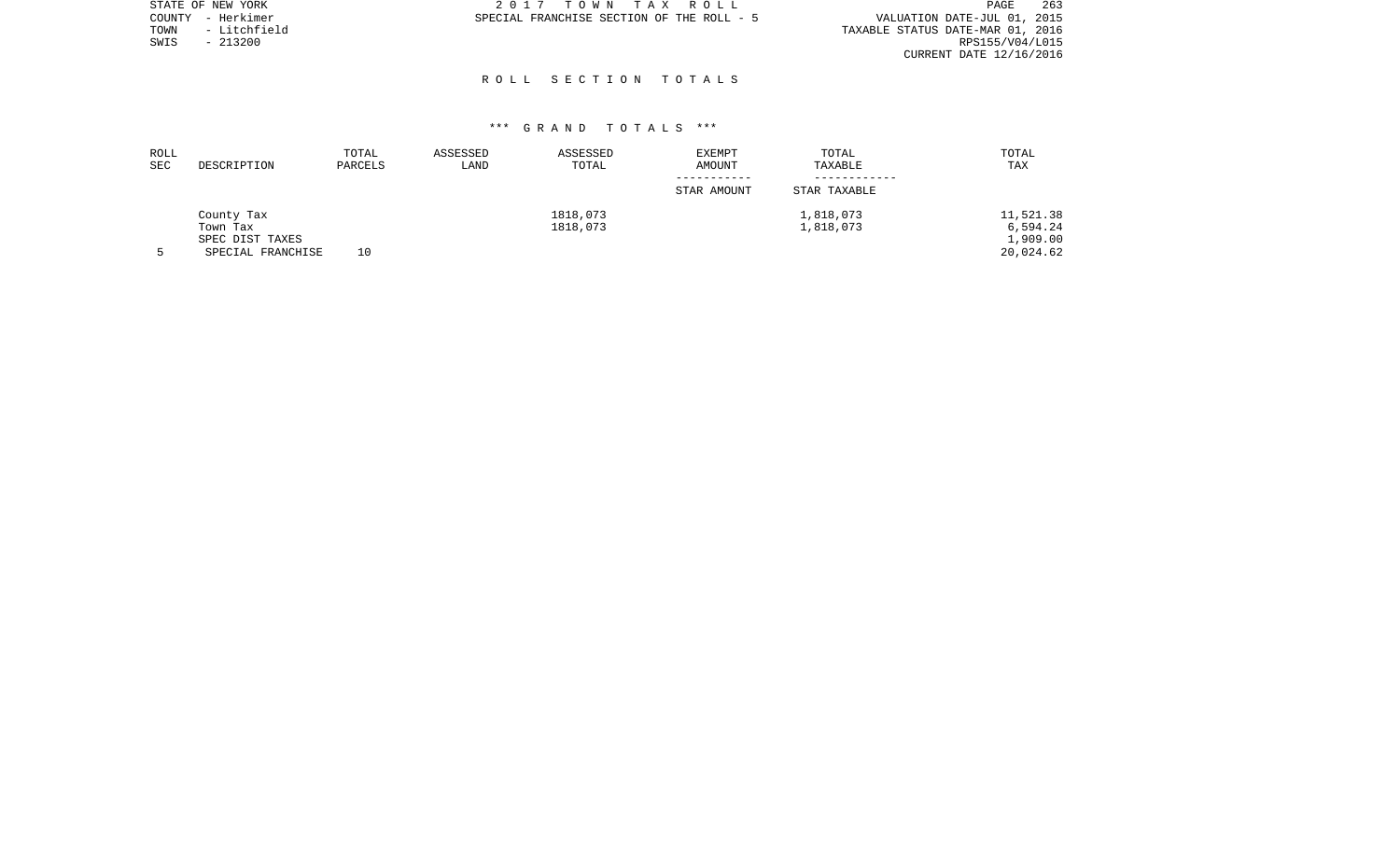| STATE OF NEW YORK    | 2017 TOWN TAX ROLL                     |                                  | PAGE | 264 |
|----------------------|----------------------------------------|----------------------------------|------|-----|
| COUNTY - Herkimer    | UTILITY & R.R. SECTION OF THE ROLL - 6 | VALUATION DATE-JUL 01, 2015      |      |     |
| - Litchfield<br>TOWN | OWNERS NAME SEOUENCE                   | TAXABLE STATUS DATE-MAR 01, 2016 |      |     |
| SWIS<br>$-213200$    | UNIFORM PERCENT OF VALUE IS 090.00     |                                  |      |     |
|                      |                                        |                                  |      |     |
|                      |                                        |                                  |      |     |

| TAX MAP PARCEL NUMBER      | PROPERTY LOCATION & CLASS ASSESSMENT EXEMPTION CODE----------------COUNTY-------TOWN--------- |                |                       |                                                  |                    |
|----------------------------|-----------------------------------------------------------------------------------------------|----------------|-----------------------|--------------------------------------------------|--------------------|
| CURRENT OWNERS NAME        | SCHOOL DISTRICT                                                                               | LAND           | TAX DESCRIPTION       | TAXABLE VALUE                                    |                    |
| CURRENT OWNERS ADDRESS     | PARCEL SIZE/GRID COORD                                                                        | TOTAL          | SPECIAL DISTRICTS     |                                                  | TAX AMOUNT         |
| ***************            |                                                                                               |                |                       | ******************* 632.000-0000-618.750-1881*** |                    |
|                            |                                                                                               |                |                       | ACCT 120300240                                   | <b>BILL</b><br>967 |
| 632.000-0000-618.750-1881  | 836 Telecom. eq.                                                                              |                | Mass Telec 47100      | 2<br>$2^{\circ}$                                 |                    |
| Citizens Communications    | Central Valley 212803                                                                         | $\Omega$       | County Tax            | 54                                               | 0.34               |
| Corporate Tax Dept         | Poles-Cabl-Wire                                                                               |                | 56 Town Tax           | 54                                               | 0.20               |
| Attn: c/o Stefan Peleschuk | Outside Plant Approt .00                                                                      |                | FD010 Col-litch fd #1 | 54 TO M                                          | .06                |
| Three High Ridge Park      | Location No. 888888                                                                           |                | $2$ EX                |                                                  |                    |
| Stamford, CT 06905         | DEED BOOK 00000                                                                               |                |                       |                                                  |                    |
|                            | FULL MARKET VALUE                                                                             | 62             |                       |                                                  |                    |
|                            |                                                                                               |                | TOTAL TAX ---         |                                                  | $0.60**$           |
|                            |                                                                                               |                |                       |                                                  |                    |
|                            |                                                                                               |                |                       | DATE #1                                          | 01/31/17           |
|                            |                                                                                               |                |                       | AMT DUE                                          | 0.60               |
|                            |                                                                                               |                |                       |                                                  |                    |
|                            |                                                                                               |                |                       | ACCT 120300240                                   | <b>BILL</b><br>968 |
| 632.000-0000-618.750-1882  | 836 Telecom. eq.                                                                              |                | Mass Telec 47100      | 754<br>754                                       |                    |
| Citizens Communications    | Mount Markham<br>215601                                                                       | $\overline{0}$ | County Tax            | 18,815                                           | 119.23             |
| Corporate Tax Dept         | Poles-Cabl-Wire                                                                               | 19,569         | Town Tax              | 18,815                                           | 68.24              |
| Attn: c/o Stefan Peleschuk | Outside Plant Approt .80                                                                      |                | FD010 Col-litch fd #1 | 18,815 TO M                                      | 20.10              |
| Three High Ridge Park      | Location No. 888888                                                                           |                | 754 EX                |                                                  |                    |
| Stamford, CT 06905         | DEED BOOK 00000                                                                               |                |                       |                                                  |                    |
|                            | FULL MARKET VALUE                                                                             | 21,743         |                       |                                                  |                    |
|                            |                                                                                               |                | TOTAL TAX ---         |                                                  | $207.57**$         |
|                            |                                                                                               |                |                       | DATE #1                                          | 01/31/17           |
|                            |                                                                                               |                |                       | AMT DUE                                          | 207.57             |
|                            |                                                                                               |                |                       |                                                  |                    |
|                            |                                                                                               |                |                       | ACCT 120300240                                   | <b>BILL</b><br>969 |
| 632.000-0000-618.750-1883  | 836 Telecom. eq.                                                                              |                | Mass Telec 47100      | 183<br>183                                       |                    |
| Citizens Communications    | Sauquoit Valley 305002                                                                        | $\overline{0}$ |                       | 4,583                                            | 29.04              |
|                            |                                                                                               |                | County Tax            |                                                  |                    |
| Corporate Tax Dept         | Poles-Cabl-Wire                                                                               |                | 4,766 Town Tax        | 4,583                                            | 16.62              |
| Attn: c/o Stefan Peleschuk | Outside Plant Approt .19                                                                      |                | FD010 Col-litch fd #1 | 4,583 TO M                                       | 4.90               |
| Three High Ridge Park      | Location No. 888888                                                                           |                | 183 EX                |                                                  |                    |
| Stamford, CT 06905         | DEED BOOK 00000                                                                               |                |                       |                                                  |                    |
|                            | FULL MARKET VALUE                                                                             | 5,296          |                       |                                                  |                    |
|                            |                                                                                               |                | TOTAL TAX ---         |                                                  | $50.56**$          |
|                            |                                                                                               |                |                       | DATE #1                                          | 01/31/17           |
|                            |                                                                                               |                |                       | AMT DUE                                          | 50.56              |
|                            |                                                                                               |                |                       |                                                  |                    |
|                            |                                                                                               |                |                       | ACCT 120300300                                   | BILL 970           |
| 632.000-9999-810.800-2001  | 883 Gas Trans Impr                                                                            |                | County Tax            | 19,189                                           | 121.60             |
| Dominion Transmission Corp | Mount Markham 215601                                                                          | 1,000          | Town Tax              | 19,189                                           | 69.60              |
| Tax Dept                   | Gas Long Trans Line Appo                                                                      | 19,189         | FD010 Col-litch fd #1 | 19,189 TO M                                      | 20.50              |
| PO Box 27026               | Location No. 888888                                                                           |                |                       |                                                  |                    |
| Richmond, VA 23261         | Gas Tans                                                                                      |                |                       |                                                  |                    |
|                            | DEED BOOK 00000                                                                               |                |                       |                                                  |                    |
|                            | FULL MARKET VALUE                                                                             | 21,321         |                       |                                                  |                    |
|                            |                                                                                               |                | TOTAL TAX ---         |                                                  | $211.70**$         |
|                            |                                                                                               |                |                       | DATE #1                                          | 01/31/17           |
|                            |                                                                                               |                |                       | AMT DUE                                          | 211.70             |
|                            |                                                                                               |                |                       |                                                  |                    |
|                            |                                                                                               |                |                       |                                                  |                    |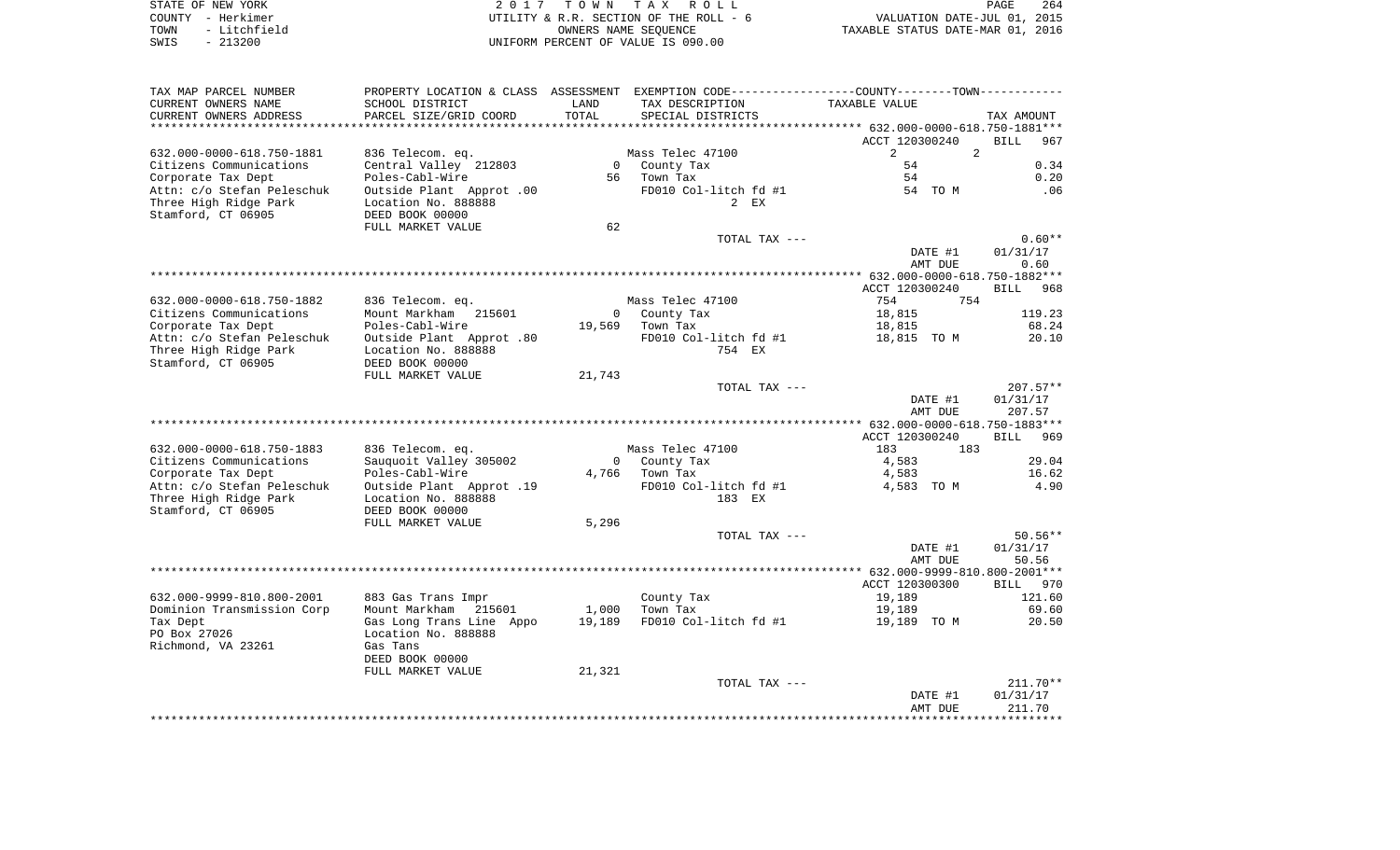| STATE OF NEW YORK    | 2017 TOWN TAX ROLL                     | 265<br>PAGE                      |
|----------------------|----------------------------------------|----------------------------------|
| COUNTY - Herkimer    | UTILITY & R.R. SECTION OF THE ROLL - 6 | VALUATION DATE-JUL 01, 2015      |
| - Litchfield<br>TOWN | OWNERS NAME SEOUENCE                   | TAXABLE STATUS DATE-MAR 01, 2016 |
| $-213200$<br>SWIS    | UNIFORM PERCENT OF VALUE IS 090.00     |                                  |

| TAX MAP PARCEL NUMBER  |                           |        | PROPERTY LOCATION & CLASS ASSESSMENT EXEMPTION CODE----------------COUNTY--------TOWN---------- |                            |                         |
|------------------------|---------------------------|--------|-------------------------------------------------------------------------------------------------|----------------------------|-------------------------|
| CURRENT OWNERS NAME    | SCHOOL DISTRICT           | LAND   | TAX DESCRIPTION                                                                                 | TAXABLE VALUE              |                         |
| CURRENT OWNERS ADDRESS | PARCEL SIZE/GRID COORD    | TOTAL  | SPECIAL DISTRICTS                                                                               |                            | TAX AMOUNT              |
|                        |                           |        |                                                                                                 |                            |                         |
|                        | Jerusalem Hill Rd         |        |                                                                                                 | ACCT 120300120             | BILL 971                |
| $125.3 - 2 - 7$        | 822 Water supply          |        | County Tax                                                                                      | 7,000                      | 44.36                   |
| Ilion Water Commission | Mount Markham<br>215601   | 7,000  | Town Tax                                                                                        | 7,000                      | 25.39                   |
| Village Of Ilion       | Jerusalem Hill Road       | 7,000  | FD010 Col-litch fd #1                                                                           | 7,000 TO M                 | 7.48                    |
| Ilion, NY 13357        | Water Supply              |        |                                                                                                 |                            |                         |
|                        | Land Only                 |        |                                                                                                 |                            |                         |
|                        | ACRES<br>1.40 BANK<br>984 |        |                                                                                                 |                            |                         |
|                        | EAST-0327444 NRTH-1505683 |        |                                                                                                 |                            |                         |
|                        | DEED BOOK 00225 PG-00542  |        |                                                                                                 |                            |                         |
|                        | FULL MARKET VALUE         | 7,778  |                                                                                                 |                            |                         |
|                        |                           |        | TOTAL TAX ---                                                                                   |                            | $77.23**$               |
|                        |                           |        |                                                                                                 | DATE #1                    | 01/31/17                |
|                        |                           |        |                                                                                                 | AMT DUE                    | 77.23                   |
|                        |                           |        |                                                                                                 |                            |                         |
|                        | State Route 51            |        |                                                                                                 | ACCT 120300150             | 972<br>BILL             |
| $125.3 - 2 - 8$        | 822 Water supply          |        | County Tax                                                                                      | 7,400                      | 46.89                   |
| Ilion Water Commission | Mount Markham 215601      | 7,400  | Town Tax                                                                                        | 7,400                      | 26.84                   |
| Village Of Ilion       | Water Supply              | 7,400  | FD010 Col-litch fd #1                                                                           | 7,400 TO M                 | 7.91                    |
| Ilion, NY 13357        | Land Only                 |        |                                                                                                 |                            |                         |
|                        | ACRES<br>1.60 BANK<br>984 |        |                                                                                                 |                            |                         |
|                        | EAST-0327787 NRTH-1505338 |        |                                                                                                 |                            |                         |
|                        | DEED BOOK 00233 PG-00002  |        |                                                                                                 |                            |                         |
|                        | FULL MARKET VALUE         | 8,222  |                                                                                                 |                            |                         |
|                        |                           |        | TOTAL TAX ---                                                                                   |                            | $81.64**$               |
|                        |                           |        |                                                                                                 | DATE #1                    | 01/31/17                |
|                        |                           |        |                                                                                                 | AMT DUE                    | 81.64                   |
|                        |                           |        |                                                                                                 |                            |                         |
|                        | State Route 51            |        |                                                                                                 | ACCT 120300030             | BILL 973                |
| $125.3 - 2 - 10$       | 822 Water supply          |        | County Tax                                                                                      | 30,762                     | 194.94                  |
| Ilion Water Commission | Mount Markham 215601      | 10,000 | Town Tax                                                                                        | 30,762                     | 111.58                  |
| Village Of Ilion       | Rt51                      | 30,762 | FD010 Col-litch fd #1                                                                           | 30,762 TO M                | 32.87                   |
| Ilion, NY 13357        | Location No. 213201       |        |                                                                                                 |                            |                         |
|                        | Pump House                |        |                                                                                                 |                            |                         |
|                        | ACRES<br>3.80 BANK<br>984 |        |                                                                                                 |                            |                         |
|                        | EAST-0330867 NRTH-1504838 |        |                                                                                                 |                            |                         |
|                        | DEED BOOK 00478 PG-00131  |        |                                                                                                 |                            |                         |
|                        | FULL MARKET VALUE         | 34,180 |                                                                                                 |                            |                         |
|                        |                           |        | TOTAL TAX ---                                                                                   |                            | $339.39**$              |
|                        |                           |        |                                                                                                 | DATE #1                    | 01/31/17                |
|                        |                           |        |                                                                                                 | AMT DUE<br>*************** | 339.39<br>************* |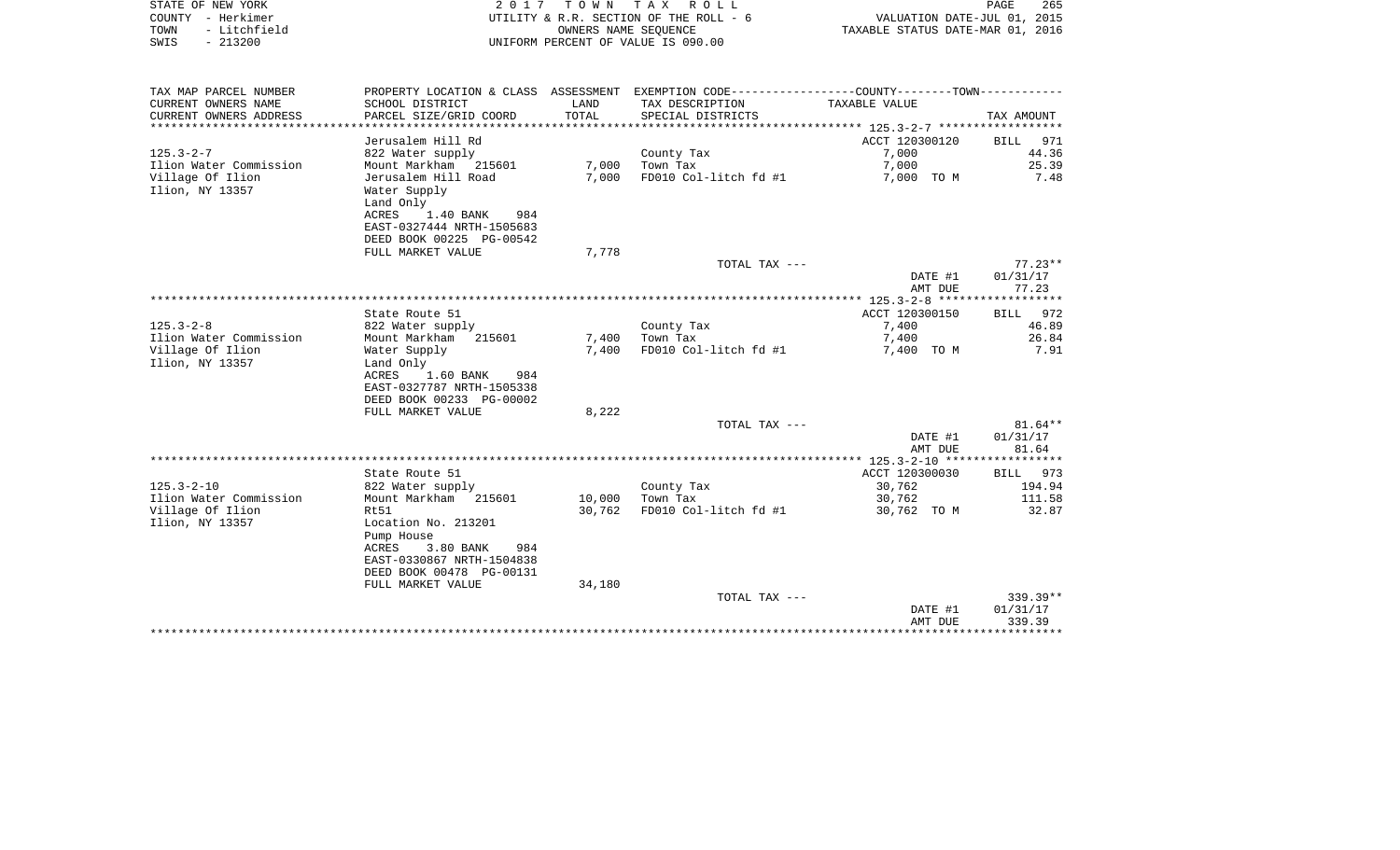| STATE OF NEW YORK         |                                                                                                |                | 2017 TOWN TAX ROLL                     |                                  | PAGE<br>266 |
|---------------------------|------------------------------------------------------------------------------------------------|----------------|----------------------------------------|----------------------------------|-------------|
| COUNTY - Herkimer         |                                                                                                |                | UTILITY & R.R. SECTION OF THE ROLL - 6 | VALUATION DATE-JUL 01, 2015      |             |
| - Litchfield<br>TOWN      |                                                                                                |                | OWNERS NAME SEOUENCE                   | TAXABLE STATUS DATE-MAR 01, 2016 |             |
| $-213200$<br>SWIS         |                                                                                                |                | UNIFORM PERCENT OF VALUE IS 090.00     |                                  |             |
|                           |                                                                                                |                |                                        |                                  |             |
| TAX MAP PARCEL NUMBER     | PROPERTY LOCATION & CLASS ASSESSMENT EXEMPTION CODE----------------COUNTY-------TOWN---------- |                |                                        |                                  |             |
| CURRENT OWNERS NAME       | SCHOOL DISTRICT                                                                                | LAND           | TAX DESCRIPTION                        | TAXABLE VALUE                    |             |
| CURRENT OWNERS ADDRESS    | PARCEL SIZE/GRID COORD                                                                         | TOTAL          | SPECIAL DISTRICTS                      |                                  | TAX AMOUNT  |
|                           |                                                                                                |                |                                        |                                  |             |
|                           | State Route 51                                                                                 |                |                                        | ACCT 120300060                   | BILL 974    |
| $125.3 - 2 - 11$          | 822 Water supply                                                                               |                | County Tax                             | 31,500                           | 199.62      |
| Ilion Water Commission    | Mount Markham 215601                                                                           | 30,600         | Town Tax                               | 31,500                           | 114.25      |
| Village Of Ilion          | Rt 51                                                                                          | 31,500         | FD010 Col-litch fd #1                  | 31,500 TO M                      | 33.65       |
| Ilion, NY 13357           | Water Supply                                                                                   |                |                                        |                                  |             |
|                           | Land Only                                                                                      |                |                                        |                                  |             |
|                           | ACRES 39.00 BANK<br>984                                                                        |                |                                        |                                  |             |
|                           | EAST-0331492 NRTH-1504196                                                                      |                |                                        |                                  |             |
|                           | DEED BOOK 00573 PG-00110<br>FULL MARKET VALUE                                                  | 35,000         |                                        |                                  |             |
|                           |                                                                                                |                | TOTAL TAX ---                          |                                  | $347.52**$  |
|                           |                                                                                                |                |                                        | DATE #1                          | 01/31/17    |
|                           |                                                                                                |                |                                        | AMT DUE                          | 347.52      |
|                           |                                                                                                |                |                                        |                                  |             |
|                           | Jerusalem Hill Rd                                                                              |                |                                        | ACCT 120300090                   | BILL 975    |
| 632.000-9999-223.200-1001 | 822 Water supply                                                                               |                | County Tax                             | 53,784                           | 340.84      |
| Ilion Water Commission    | Mount Markham 215601                                                                           | 1,000 Town Tax |                                        | 53,784                           | 195.08      |
| Village Of Ilion          | Gate House                                                                                     | 53,784         | FD010 Col-litch fd #1                  | 53,784 TO M                      | 57.46       |
| Ilion, NY 13357           | App Factor 1.000                                                                               |                |                                        |                                  |             |
|                           | Jerusalem Hill Raod                                                                            |                |                                        |                                  |             |
|                           | 984<br><b>BANK</b>                                                                             |                |                                        |                                  |             |
|                           | DEED BOOK 00000                                                                                |                |                                        |                                  |             |
|                           | FULL MARKET VALUE                                                                              | 59,760         |                                        |                                  |             |
|                           |                                                                                                |                | TOTAL TAX ---                          |                                  | 593.38**    |
|                           |                                                                                                |                |                                        | DATE #1                          | 01/31/17    |

|                                                  |                                            |         |                       | AMT DUE                      | 593.38       |
|--------------------------------------------------|--------------------------------------------|---------|-----------------------|------------------------------|--------------|
|                                                  |                                            |         |                       | 632.000-9999-132.350-1881*** |              |
|                                                  |                                            |         |                       | ACCT 120300180               | 976<br>BILL  |
| 632.000-9999-132.350-1881                        | 870 Elect & Gas                            |         | County Tax            | 263,285                      | 1,668.48     |
| National Grid                                    | Mount Markham 215601                       |         | Town Tax              | 263,285                      | 954.95       |
| Attn: Real Estate Tax Dept<br>300 Erie Blvd West | Poles Wires Cables<br>Outside Plant        | 263,285 | FD010 Col-litch fd #1 | 263,285 TO M                 | 281.29       |
| Syracuse, NY 13202                               | location No. 888888<br>Appo<br>984<br>BANK |         |                       |                              |              |
|                                                  | DEED BOOK 00000                            |         |                       |                              |              |
|                                                  | FULL MARKET VALUE                          | 292,539 |                       |                              |              |
|                                                  |                                            |         | TOTAL TAX ---         |                              | $2.904.72**$ |
|                                                  |                                            |         |                       | DATE #1                      | 01/31/17     |
|                                                  |                                            |         |                       | AMT DUE                      | 2,904.72     |
|                                                  |                                            |         |                       |                              |              |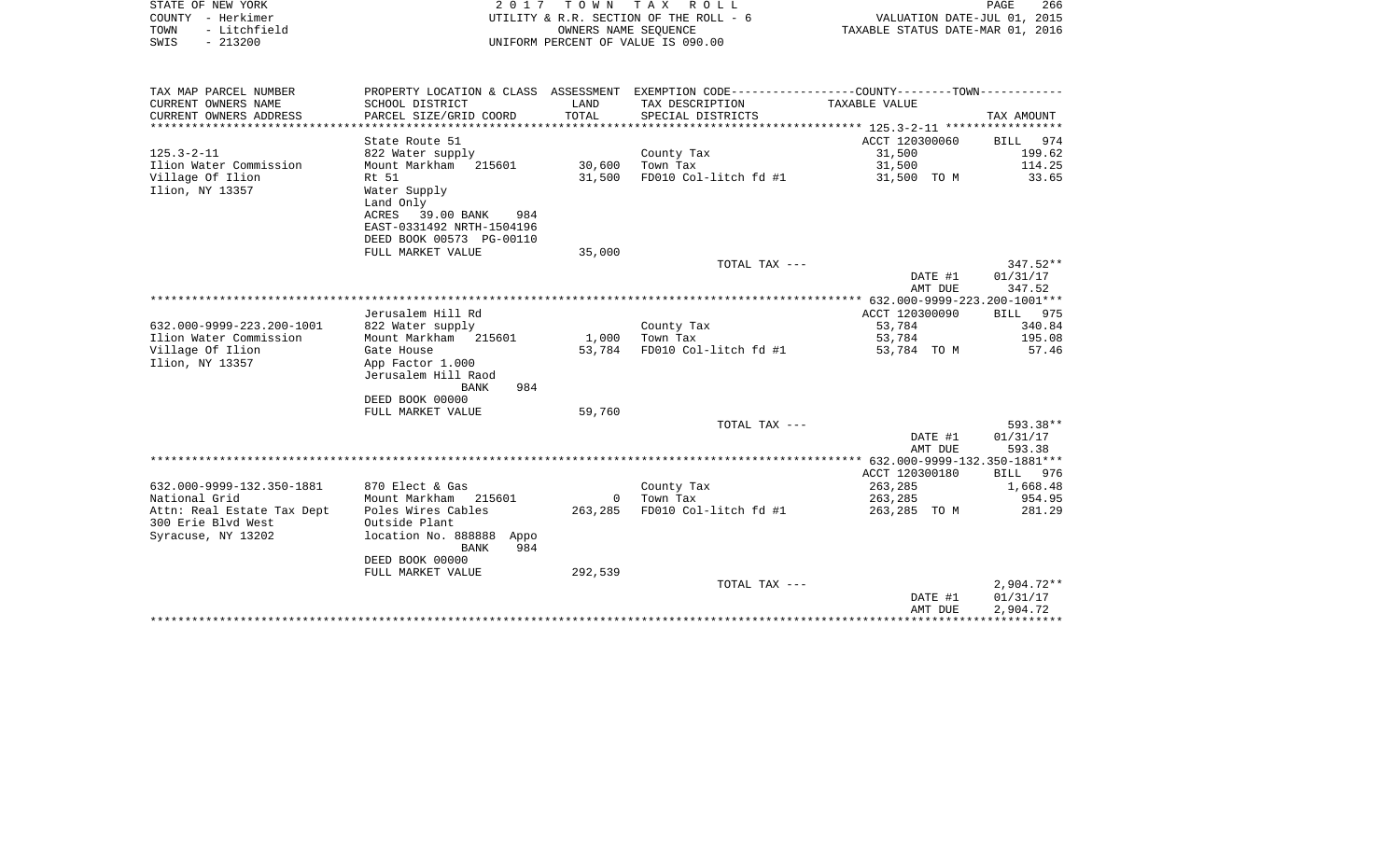| COUNTY - Herkimer<br>- Litchfield<br>TOWN<br>SWIS<br>$-213200$                                                                         |                                                                                                                                              |                  | UTILITY & R.R. SECTION OF THE ROLL - 6<br>OWNERS NAME SEQUENCE<br>UNIFORM PERCENT OF VALUE IS 090.00 | VALUATION DATE-JUL 01, 2015<br>TAXABLE STATUS DATE-MAR 01, 2016 |                                    |
|----------------------------------------------------------------------------------------------------------------------------------------|----------------------------------------------------------------------------------------------------------------------------------------------|------------------|------------------------------------------------------------------------------------------------------|-----------------------------------------------------------------|------------------------------------|
| TAX MAP PARCEL NUMBER                                                                                                                  |                                                                                                                                              |                  | PROPERTY LOCATION & CLASS ASSESSMENT EXEMPTION CODE---------------COUNTY-------TOWN----------        |                                                                 |                                    |
| CURRENT OWNERS NAME<br>CURRENT OWNERS ADDRESS                                                                                          | SCHOOL DISTRICT                                                                                                                              | LAND<br>TOTAL    | TAX DESCRIPTION<br>SPECIAL DISTRICTS                                                                 | TAXABLE VALUE                                                   |                                    |
| ********************                                                                                                                   | PARCEL SIZE/GRID COORD                                                                                                                       |                  |                                                                                                      |                                                                 | TAX AMOUNT                         |
|                                                                                                                                        |                                                                                                                                              |                  |                                                                                                      | ACCT 120300210                                                  | BILL 977                           |
| 632.000-9999-132.350-1892                                                                                                              | 870 Elect & Gas                                                                                                                              |                  | County Tax                                                                                           | 66,233                                                          | 419.73                             |
| National Grid                                                                                                                          | Sauquoit Valley 305002                                                                                                                       | $\overline{0}$   | Town Tax                                                                                             | 66,233                                                          | 240.23                             |
| Attn: Real Estate Tax Dept<br>300 Erie Blvd West<br>Syracuse, NY 13202                                                                 | Outside Plant<br>Location No. 888888<br>BANK<br>984                                                                                          | 66,233           | FD010 Col-litch fd #1                                                                                | 66,233 TO M                                                     | 70.76                              |
|                                                                                                                                        | DEED BOOK 00000                                                                                                                              |                  |                                                                                                      |                                                                 |                                    |
|                                                                                                                                        | FULL MARKET VALUE                                                                                                                            | 73,592           |                                                                                                      |                                                                 |                                    |
|                                                                                                                                        |                                                                                                                                              |                  | TOTAL TAX ---                                                                                        | DATE #1<br>AMT DUE                                              | 730.72**<br>01/31/17<br>730.72     |
|                                                                                                                                        |                                                                                                                                              |                  |                                                                                                      |                                                                 |                                    |
|                                                                                                                                        | Electric Distribution                                                                                                                        |                  |                                                                                                      | ACCT 120300270                                                  | BILL 978                           |
| 632.000-9999-131.601-1881                                                                                                              | 870 Elect & Gas                                                                                                                              |                  | County Tax                                                                                           | 101,035                                                         | 640.27                             |
| <b>NYSEG</b><br>Attn: Util Shared Srvcs/Local Outside Plant Apport 1.0<br>FREEPORT BLDG<br>70 Farm View Dr<br>New Gloucester, ME 04260 | Mount Markham 215601<br>Location No. 888888<br>Poles Wires Cables<br>984<br>BANK<br>DEED BOOK 00000                                          | 1,000<br>101,035 | Town Tax<br>FD010 Col-litch fd #1                                                                    | 101,035<br>101,035 TO M                                         | 366.46<br>107.95                   |
|                                                                                                                                        | FULL MARKET VALUE                                                                                                                            | 112,261          |                                                                                                      |                                                                 |                                    |
|                                                                                                                                        |                                                                                                                                              |                  | TOTAL TAX ---                                                                                        | DATE #1<br>AMT DUE                                              | 1,114.68**<br>01/31/17<br>1,114.68 |
|                                                                                                                                        |                                                                                                                                              |                  |                                                                                                      |                                                                 |                                    |
| $125.1 - 2 - 8$                                                                                                                        | Silver St<br>834 Non-cable tv                                                                                                                |                  | County Tax                                                                                           | ACCT 120000330<br>100,000                                       | BILL 979<br>633.71                 |
| Time Warner Cable                                                                                                                      | Mount Markham 215601                                                                                                                         | 15,000           | Town Tax                                                                                             | 100,000                                                         | 362.71                             |
| Attn: Tax Department<br>PO Box 7467<br>CHARLOTTE, NC 28241                                                                             | Silver Street<br>Location No. 000101<br>CATV Head End<br>2.00 BANK<br>ACRES<br>984<br>EAST-0329305 NRTH-1511893<br>DEED BOOK 566<br>$PG-750$ | 100,000          | FD010 Col-litch fd #1                                                                                | 100,000 TO M                                                    | 106.84                             |
|                                                                                                                                        | FULL MARKET VALUE                                                                                                                            | 111,111          | TOTAL TAX ---                                                                                        |                                                                 | $1,103.26**$                       |
|                                                                                                                                        |                                                                                                                                              |                  |                                                                                                      | DATE #1<br>AMT DUE                                              | 01/31/17<br>1,103.26               |
|                                                                                                                                        |                                                                                                                                              |                  |                                                                                                      |                                                                 | ***********                        |

STATE OF NEW YORK **EXECUTE:**  $2017$  TOWN TAX ROLL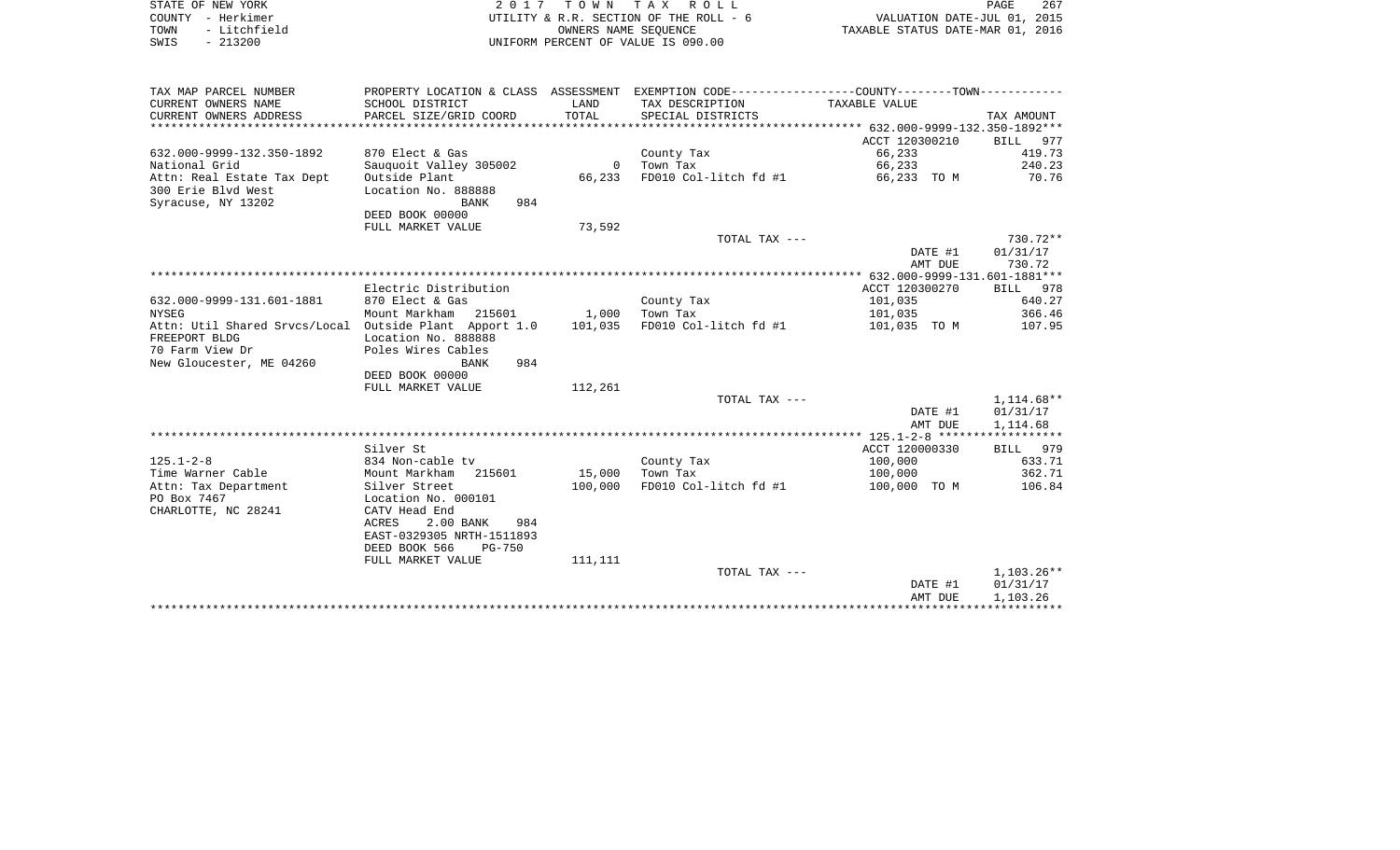| COUNTY - Herkimer<br>- Litchfield<br>TOWN<br>SWIS<br>$-213200$ |                                    |         | UTILITY & R.R. SECTION OF THE ROLL - 6<br>OWNERS NAME SEQUENCE<br>UNIFORM PERCENT OF VALUE IS 090.00 | VALUATION DATE-JUL 01, 2015<br>TAXABLE STATUS DATE-MAR 01, 2016 |                      |
|----------------------------------------------------------------|------------------------------------|---------|------------------------------------------------------------------------------------------------------|-----------------------------------------------------------------|----------------------|
| TAX MAP PARCEL NUMBER                                          |                                    |         | PROPERTY LOCATION & CLASS ASSESSMENT EXEMPTION CODE---------------COUNTY-------TOWN----------        |                                                                 |                      |
| CURRENT OWNERS NAME                                            | SCHOOL DISTRICT                    | LAND    | TAX DESCRIPTION                                                                                      | TAXABLE VALUE                                                   |                      |
| CURRENT OWNERS ADDRESS                                         | PARCEL SIZE/GRID COORD             | TOTAL   | SPECIAL DISTRICTS                                                                                    |                                                                 | TAX AMOUNT           |
|                                                                |                                    |         |                                                                                                      | ACCT 120300330                                                  | BILL<br>980          |
| 632.000-0000-631.900-1881                                      | 836 Telecom. eq.                   |         | Mass Telec 47100                                                                                     | 33<br>33                                                        |                      |
| Verizon New York Inc                                           | Central Valley 212803              |         | 0 County Tax                                                                                         | 288                                                             | 1.83                 |
| $c/O$ Duff & Phelps                                            | Poles-Cable-Wir                    | 321     | Town Tax                                                                                             | 288                                                             | 1.04                 |
| F1 31ST                                                        | Outside Plant                      |         | FD010 Col-litch fd #1                                                                                | 288 TO M                                                        | .31                  |
| PO Box 2749                                                    | Location No. 888888                |         | 33 EX                                                                                                |                                                                 |                      |
| Addison, TX 75001                                              | 984<br><b>BANK</b>                 |         |                                                                                                      |                                                                 |                      |
|                                                                | DEED BOOK 00000                    |         |                                                                                                      |                                                                 |                      |
|                                                                | FULL MARKET VALUE                  | 357     |                                                                                                      |                                                                 |                      |
|                                                                |                                    |         | TOTAL TAX ---                                                                                        |                                                                 | $3.18**$             |
|                                                                |                                    |         |                                                                                                      | DATE #1                                                         | 01/31/17             |
|                                                                |                                    |         |                                                                                                      | AMT DUE                                                         | 3.18                 |
|                                                                |                                    |         |                                                                                                      |                                                                 |                      |
|                                                                |                                    |         |                                                                                                      | ACCT 120300360                                                  | BILL 981             |
| 632.000-0000-631.900-1882                                      | 836 Telecom. eq.                   |         | Mass Telec 47100                                                                                     | 11,620<br>11,620                                                |                      |
| Verizon New York Inc                                           | Mount Markham 215601               |         | 0 County Tax                                                                                         | 100,277                                                         | 635.47               |
| $c/O$ Duff & Phelps                                            | Poles-Wires                        | 111,897 | Town Tax                                                                                             | 100,277                                                         | 363.71               |
| PO Box 2749                                                    | Outside Plant                      |         | FD010 Col-litch fd #1                                                                                | 100,277 TO M                                                    | 107.14               |
| Addison, TX 75001                                              | Location No. 888888<br>984<br>BANK |         | 11,620 EX                                                                                            |                                                                 |                      |
|                                                                | DEED BOOK 00000                    |         |                                                                                                      |                                                                 |                      |
|                                                                | FULL MARKET VALUE                  | 124,330 |                                                                                                      |                                                                 |                      |
|                                                                |                                    |         | TOTAL TAX ---                                                                                        |                                                                 | $1,106.32**$         |
|                                                                |                                    |         |                                                                                                      | DATE #1<br>AMT DUE                                              | 01/31/17<br>1,106.32 |
|                                                                |                                    |         |                                                                                                      |                                                                 |                      |
|                                                                |                                    |         |                                                                                                      | ACCT 120300360                                                  | BILL 982             |
| 632.000-0000-631.900-1883                                      | 836 Telecom. eq.                   |         | Mass Telec 47100                                                                                     | 2,830<br>2,830                                                  |                      |
| Verizon New York Inc                                           | Sauguoit Valley 305002             |         | 0 County Tax                                                                                         | 24,422                                                          | 154.77               |
| $c/O$ Duff & Phelps                                            | Poles-Wires                        | 27,252  | Town Tax                                                                                             | 24,422                                                          | 88.58                |
| PO Box 2749                                                    | Outside Plant                      |         | FD010 Col-litch fd #1                                                                                | 24,422 TO M                                                     | 26.09                |
| Addison, TX 75001                                              | Location No. 888888<br>984<br>BANK |         | 2,830 EX                                                                                             |                                                                 |                      |
|                                                                | DEED BOOK 00000                    |         |                                                                                                      |                                                                 |                      |
|                                                                | FULL MARKET VALUE                  | 30,280  |                                                                                                      |                                                                 |                      |
|                                                                |                                    |         | TOTAL TAX ---                                                                                        |                                                                 | $269.44**$           |
|                                                                |                                    |         |                                                                                                      | DATE #1                                                         | 01/31/17             |
|                                                                |                                    |         |                                                                                                      | AMT DUE                                                         | 269.44               |
|                                                                |                                    |         |                                                                                                      |                                                                 |                      |

PAGE 268

STATE OF NEW YORK **EXECUTE:**  $2017$  TOWN TAX ROLL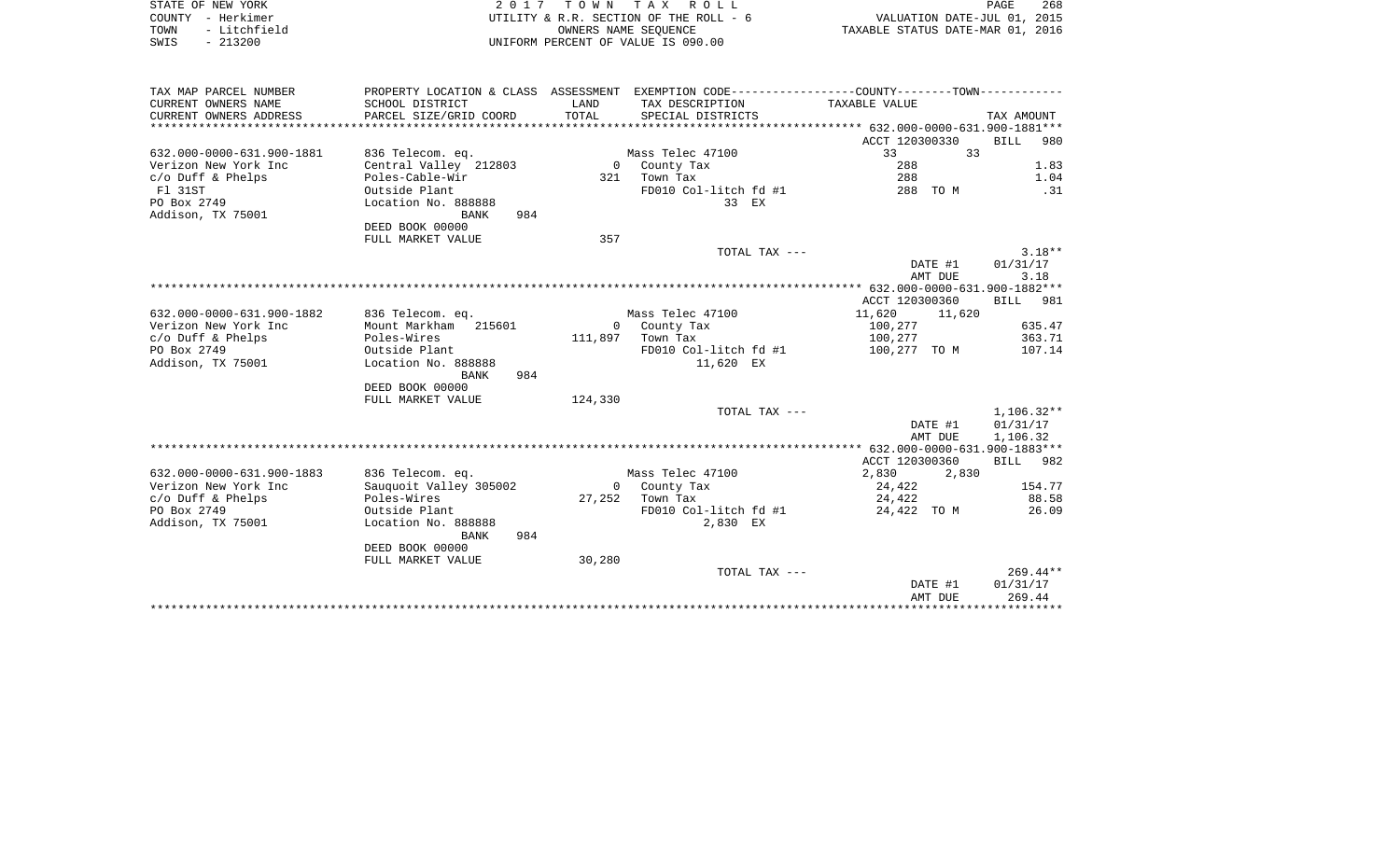| STATE OF NEW YORK<br>COUNTY - Herkimer<br>- Litchfield<br>TOWN<br>$-213200$<br>SWIS |                                           | 2017 TOWN | TAX ROLL<br>UTILITY & R.R. SECTION OF THE ROLL - 6<br>OWNERS NAME SEOUENCE<br>UNIFORM PERCENT OF VALUE IS 090.00 | TAXABLE STATUS DATE-MAR 01, 2016 | PAGE<br>269<br>VALUATION DATE-JUL 01, 2015 |
|-------------------------------------------------------------------------------------|-------------------------------------------|-----------|------------------------------------------------------------------------------------------------------------------|----------------------------------|--------------------------------------------|
| TAX MAP PARCEL NUMBER                                                               |                                           |           | PROPERTY LOCATION & CLASS ASSESSMENT EXEMPTION CODE---------------COUNTY-------TOWN---------                     |                                  |                                            |
| CURRENT OWNERS NAME                                                                 | SCHOOL DISTRICT                           | LAND      | TAX DESCRIPTION                                                                                                  | TAXABLE VALUE                    |                                            |
| CURRENT OWNERS ADDRESS<br>***************************                               | PARCEL SIZE/GRID COORD                    | TOTAL     | SPECIAL DISTRICTS                                                                                                |                                  | TAX AMOUNT                                 |
|                                                                                     |                                           |           |                                                                                                                  |                                  |                                            |
|                                                                                     |                                           |           |                                                                                                                  | ACCT 120300480<br>$7^{\circ}$    | <b>BILL</b><br>983<br>$7\phantom{.0}$      |
| 632.000-0000-629.000-1881<br>Windstream New York Inc                                | 836 Telecom. eq.<br>Central Valley 212803 |           | Mass Telec 47100<br>0 County Tax                                                                                 | 62                               | 0.39                                       |
| Rash#503-32-1430                                                                    | Poles-Cabl-Wire                           | 69 —      | Town Tax                                                                                                         | 62                               | 0.22                                       |
| PO Box 260888                                                                       | 002. Outside Plant Apport                 |           | FD010 Col-litch fd #1                                                                                            | 62 TO M                          | .07                                        |
| Plano, TX 75026                                                                     | Location No. 888888                       |           | $7$ EX                                                                                                           |                                  |                                            |
|                                                                                     | BANK<br>984                               |           |                                                                                                                  |                                  |                                            |
|                                                                                     | DEED BOOK 00000                           |           |                                                                                                                  |                                  |                                            |
|                                                                                     | FULL MARKET VALUE                         | 77        |                                                                                                                  |                                  |                                            |
|                                                                                     |                                           |           | TOTAL TAX ---                                                                                                    |                                  | $0.68**$                                   |
|                                                                                     |                                           |           |                                                                                                                  | DATE #1                          | 01/31/17                                   |
|                                                                                     |                                           |           |                                                                                                                  | AMT DUE                          | 0.68                                       |
|                                                                                     |                                           |           |                                                                                                                  |                                  |                                            |
|                                                                                     |                                           |           |                                                                                                                  | ACCT 120300480                   | <b>BILL</b><br>984                         |
| 632.000-0000-629.000-1882                                                           | 836 Telecom. eq.                          |           | Mass Telec 47100                                                                                                 | 2,647                            | 2,647                                      |
| Windstream New York Inc                                                             | Mount Markham 215601                      |           | 0 County Tax                                                                                                     | 21,402                           | 135.63                                     |
| Rash#503-32-1430                                                                    | Poles-Cabl-Wire                           | 24,049    | Town Tax                                                                                                         | 21,402                           | 77.63                                      |
| PO Box 260888                                                                       | 0utside Plant Apport .802                 |           | FD010 Col-litch fd #1                                                                                            | 21,402 TO M                      | 22.87                                      |
| Plano, TX 75026                                                                     | Location No. 888888                       |           | 2,647 EX                                                                                                         |                                  |                                            |
|                                                                                     | BANK<br>984                               |           |                                                                                                                  |                                  |                                            |
|                                                                                     | DEED BOOK 00000                           |           |                                                                                                                  |                                  |                                            |
|                                                                                     | FULL MARKET VALUE                         | 26,721    |                                                                                                                  |                                  |                                            |
|                                                                                     |                                           |           | TOTAL TAX ---                                                                                                    |                                  | $236.13**$                                 |
|                                                                                     |                                           |           |                                                                                                                  | DATE #1<br>AMT DUE               | 01/31/17<br>236.13                         |
|                                                                                     |                                           |           |                                                                                                                  |                                  |                                            |
|                                                                                     |                                           |           |                                                                                                                  | ACCT 120300480                   | <b>BILL</b><br>985                         |
| 632.000-0000-629.000-1883                                                           | 836 Telecom. eq.                          |           | Mass Telec 47100                                                                                                 | 645                              | 645                                        |
| Windstream New York Inc                                                             | Sauquoit Valley 305002                    |           | 0 County Tax                                                                                                     | 5,212                            | 33.03                                      |
| Rash#503-32-1430                                                                    | Poles-Cabl-Wire                           | 5,857     | Town Tax                                                                                                         | 5,212                            | 18.90                                      |
| PO Box 260888                                                                       | Outside Plant Apport .195                 |           | FD010 Col-litch fd #1                                                                                            | 5,212 TO M                       | 5.57                                       |
| Plano, TX 75026                                                                     | Location No. 888888                       |           | 645 EX                                                                                                           |                                  |                                            |
|                                                                                     | 984<br>BANK                               |           |                                                                                                                  |                                  |                                            |
|                                                                                     | DEED BOOK 00000                           |           |                                                                                                                  |                                  |                                            |
|                                                                                     | FULL MARKET VALUE                         | 6,508     |                                                                                                                  |                                  |                                            |
|                                                                                     |                                           |           | TOTAL TAX ---                                                                                                    |                                  | $57.50**$                                  |
|                                                                                     |                                           |           |                                                                                                                  | DATE #1                          | 01/31/17                                   |
|                                                                                     |                                           |           |                                                                                                                  | AMT DUE                          | 57.50                                      |
|                                                                                     |                                           |           |                                                                                                                  |                                  | ***********                                |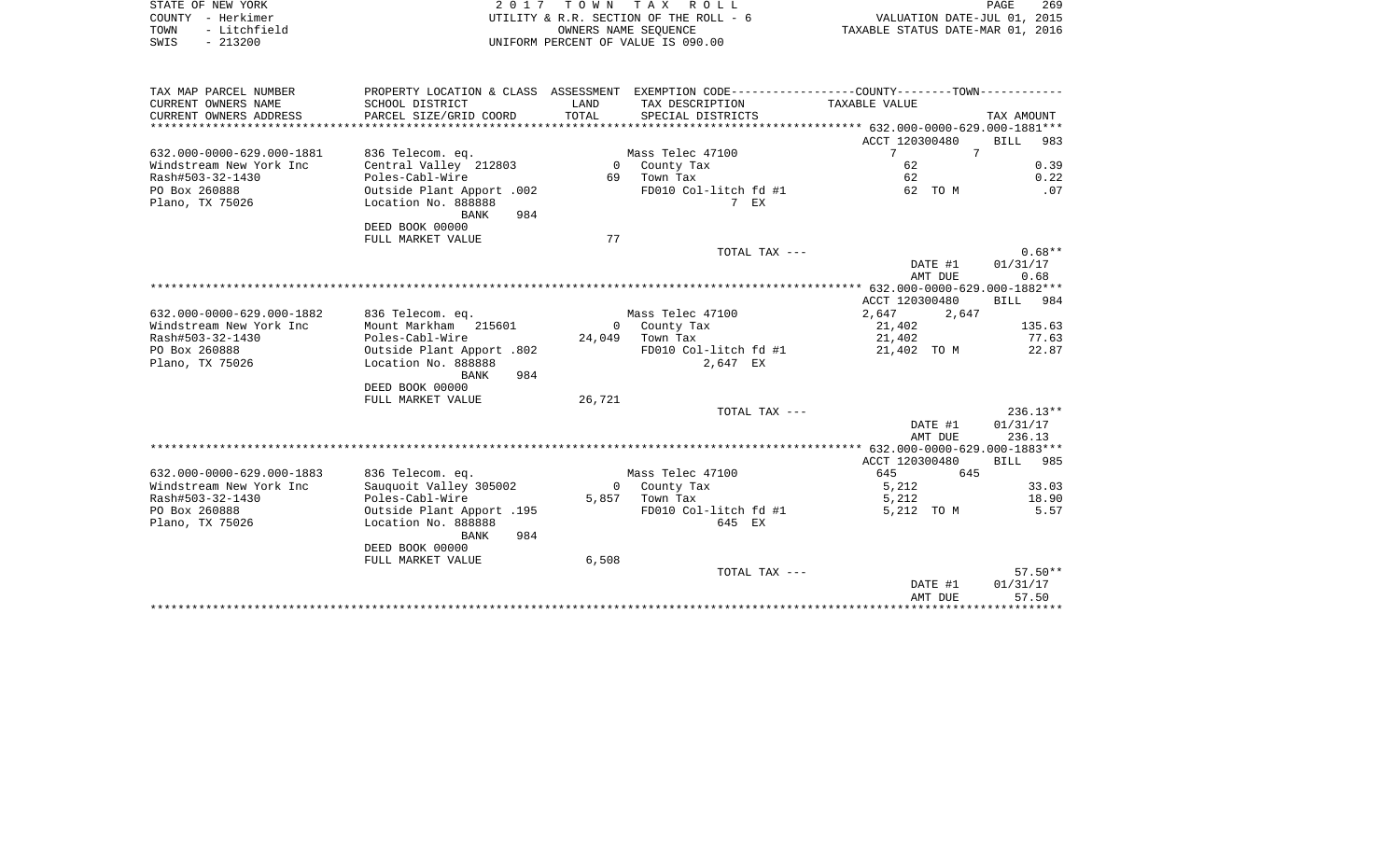| STATE OF NEW YORK    | 2017 TOWN TAX ROLL                     | 2.70<br>PAGE                     |
|----------------------|----------------------------------------|----------------------------------|
| COUNTY - Herkimer    | UTILITY & R.R. SECTION OF THE ROLL - 6 | VALUATION DATE-JUL 01, 2015      |
| - Litchfield<br>TOWN |                                        | TAXABLE STATUS DATE-MAR 01, 2016 |
| SWIS<br>- 213200     | UNIFORM PERCENT OF VALUE IS 090.00     | RPS155/V04/L015                  |
|                      |                                        | CURRENT DATE 12/16/2016          |

#### R O L L S U B S E C T I O N - - T O T A L S

#### \*\*\* S P E C I A L D I S T R I C T S U M M A R Y \*\*\*

| CODE                 | DISTRICT NAME | TOTAL<br>PARCELS | EXTENSION<br>TYPE | EXTENSION<br>VALUE | AD VALOREM<br>VALUE | <b>EXEMPT</b><br>AMOUNT | TAXABLE<br>VALUE | TOTAL<br>TAX |
|----------------------|---------------|------------------|-------------------|--------------------|---------------------|-------------------------|------------------|--------------|
| FD010 Col-litch fd # |               |                  | 19 TOTAL M        |                    | 874,024             | 18,721                  | 855,303          | 913.82       |

### \*\*\* S C H O O L D I S T R I C T S U M M A R Y \*\*\*

| CODE   | DISTRICT NAME                    | TOTAL<br>PARCELS | ASSESSED<br>LAND | ASSESSED<br>TOTAL | <b>EXEMPT</b><br>AMOUNT | TOTAL<br>TAXABLE   |
|--------|----------------------------------|------------------|------------------|-------------------|-------------------------|--------------------|
|        |                                  |                  |                  |                   | STAR AMOUNT             | STAR TAXABLE       |
|        | Central Valley Cntrl             | 3                |                  | 446               | 42                      | 404                |
| 212803 | Mount Markham                    | 12               | 73,000           | 769,470           | 15,021                  | 404<br>754,449     |
| 215601 | Sauquoit Valley Cen              | 4                |                  | 104,108           | 3,658                   | 754,449<br>100,450 |
| 305002 |                                  |                  |                  |                   |                         | 100,450            |
|        | SUB-TOTAL                        | 19               | 73,000           | 874,024           | 18,721                  | 855,303            |
|        | $S \cup B - T \cup T A L (CONT)$ |                  |                  |                   |                         | 855,303            |
|        | TOTAL                            | 19               | 73,000           | 874,024           | 18,721                  | 855,303            |
|        | TO TAL (CONT)                    |                  |                  |                   |                         | 855,303            |

### \*\*\* S Y S T E M C O D E S S U M M A R Y \*\*\*

NO SYSTEM EXEMPTIONS AT THIS LEVEL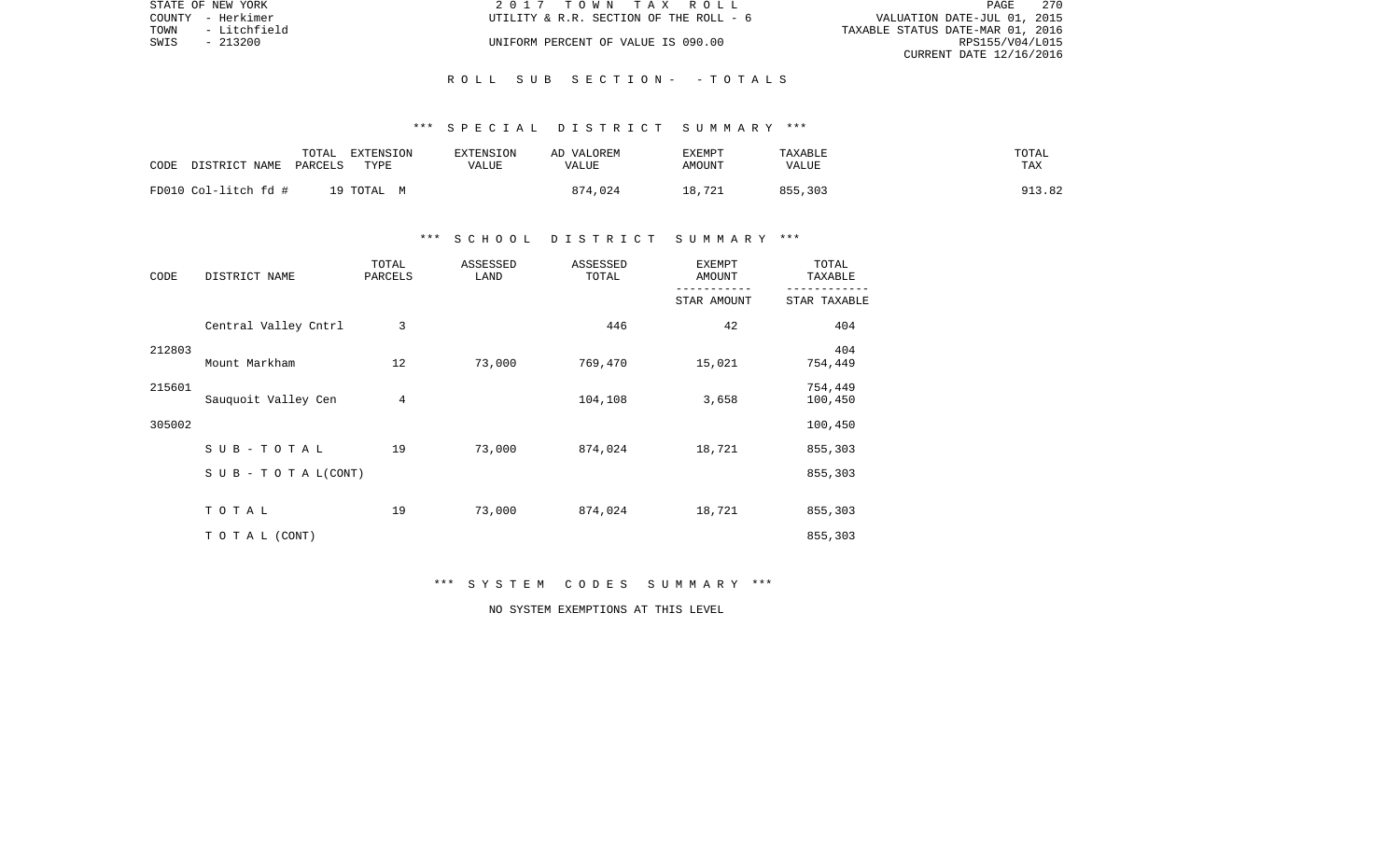| STATE OF NEW YORK |              | 2017 TOWN TAX ROLL                     |                                  | PAGE            | $27^{\circ}$ |
|-------------------|--------------|----------------------------------------|----------------------------------|-----------------|--------------|
| COUNTY - Herkimer |              | UTILITY & R.R. SECTION OF THE ROLL - 6 | VALUATION DATE-JUL 01, 2015      |                 |              |
| TOWN              | - Litchfield |                                        | TAXABLE STATUS DATE-MAR 01, 2016 |                 |              |
| SWIS              | $-213200$    | UNIFORM PERCENT OF VALUE IS 090.00     |                                  | RPS155/V04/L015 |              |
|                   |              |                                        | CURRENT DATE 12/16/2016          |                 |              |

#### R O L L S U B S E C T I O N - - T O T A L S

### \*\*\* E X E M P T I O N S U M M A R Y \*\*\*

| CODE  | DESCRIPTION         | TOTAL<br>PARCELS | COUNTY           | TOWN             |
|-------|---------------------|------------------|------------------|------------------|
| 47100 | Mass Telec<br>тотаь |                  | 18,721<br>18,721 | 18,721<br>18,721 |

| ROLL<br>SEC | DESCRIPTION                         | TOTAL<br>PARCELS | ASSESSED<br>LAND | ASSESSED<br>TOTAL  | <b>EXEMPT</b><br>AMOUNT | TOTAL<br>TAXABLE   | TOTAL<br>TAX         |
|-------------|-------------------------------------|------------------|------------------|--------------------|-------------------------|--------------------|----------------------|
|             |                                     |                  |                  |                    | STAR AMOUNT             | STAR TAXABLE       |                      |
|             | County Tax<br>Town Tax              |                  | 73,000<br>73,000 | 874,024<br>874,024 | 18,721<br>18,721        | 855,303<br>855,303 | 5,420.17<br>3,102.23 |
|             | SPEC DIST TAXES<br>UTILITIES & N.C. | 19               |                  |                    |                         |                    | 913.82<br>9,436.22   |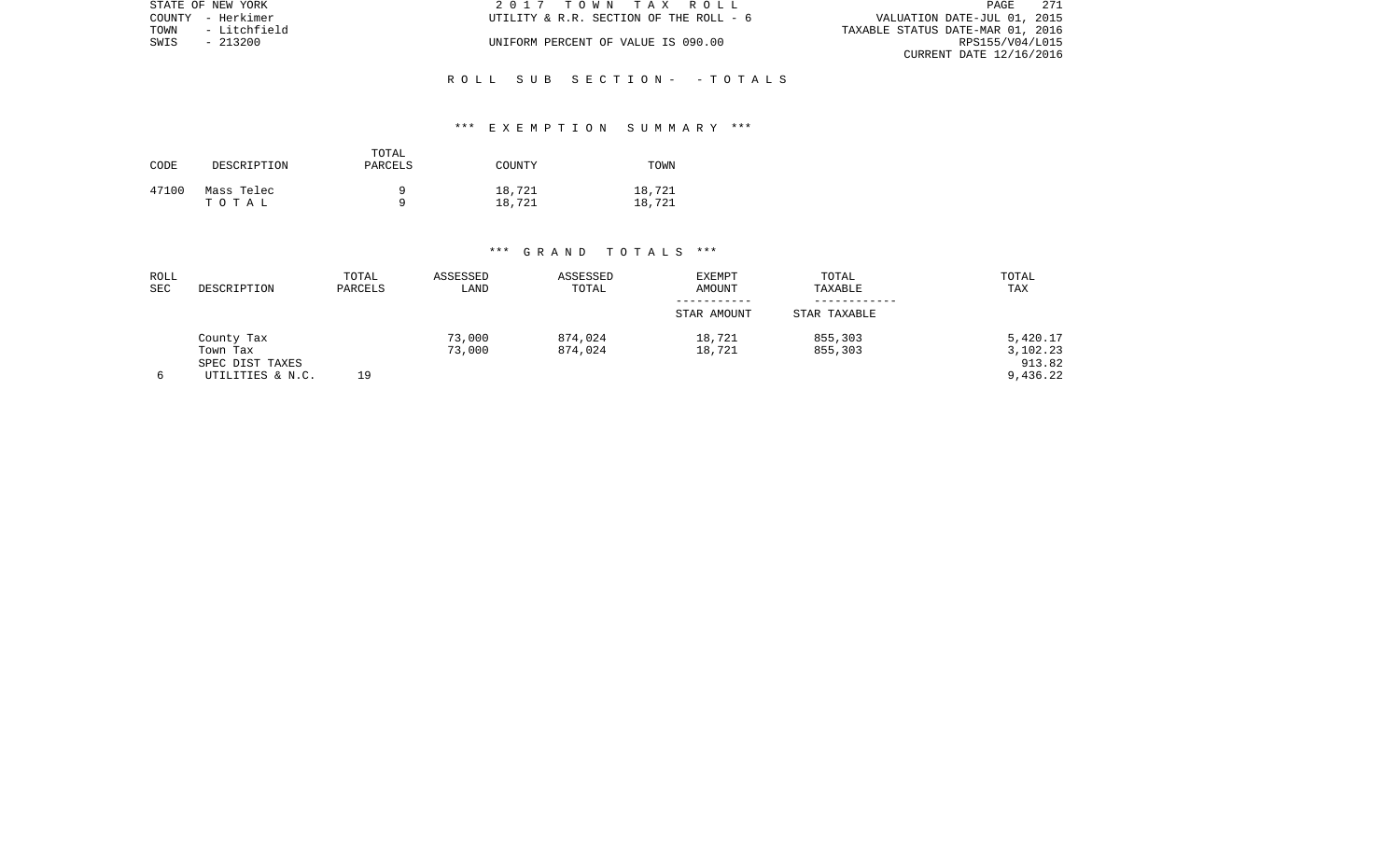| STATE OF NEW YORK    | 2017 TOWN TAX ROLL                     | - 272<br>PAGE                    |
|----------------------|----------------------------------------|----------------------------------|
| COUNTY - Herkimer    | UTILITY & R.R. SECTION OF THE ROLL - 6 | VALUATION DATE-JUL 01, 2015      |
| - Litchfield<br>TOWN |                                        | TAXABLE STATUS DATE-MAR 01, 2016 |
| SWIS<br>$-213200$    | UNIFORM PERCENT OF VALUE IS 090.00     | RPS155/V04/L015                  |
|                      |                                        | CURRENT DATE 12/16/2016          |

#### R O L L S E C T I O N T O T A L S

#### \*\*\* S P E C I A L D I S T R I C T S U M M A R Y \*\*\*

| CODE<br>DISTRICT NAME | TOTAL<br>EXTENSION<br>PARCELS<br>TYPE | EXTENSION<br>VALUE | AD VALOREM<br>VALUE | <b>EXEMPT</b><br>AMOUNT | TAXABLE<br>VALUE | TOTAL<br>TAX |
|-----------------------|---------------------------------------|--------------------|---------------------|-------------------------|------------------|--------------|
| FD010 Col-litch fd #  | 19 TOTAL M                            |                    | 874,024             | 18,721                  | 855,303          | 913.82       |

### \*\*\* S C H O O L D I S T R I C T S U M M A R Y \*\*\*

| CODE   | DISTRICT NAME        | TOTAL<br>PARCELS | ASSESSED<br>LAND | ASSESSED<br>TOTAL | <b>EXEMPT</b><br>AMOUNT | TOTAL<br>TAXABLE   |
|--------|----------------------|------------------|------------------|-------------------|-------------------------|--------------------|
|        |                      |                  |                  |                   | STAR AMOUNT             | STAR TAXABLE       |
|        | Central Valley Cntrl | 3                |                  | 446               | 42                      | 404                |
| 212803 | Mount Markham        | 12               | 73,000           | 769,470           | 15,021                  | 404<br>754,449     |
| 215601 | Sauquoit Valley Cen  | $\overline{4}$   |                  | 104,108           | 3,658                   | 754,449<br>100,450 |
| 305002 |                      |                  |                  |                   |                         | 100,450            |
|        | SUB-TOTAL            | 19               | 73,000           | 874,024           | 18,721                  | 855,303            |
|        | SUB - TO TAL(CONT)   |                  |                  |                   |                         | 855,303            |
|        | TOTAL                | 19               | 73,000           | 874,024           | 18,721                  | 855,303            |
|        | TO TAL (CONT)        |                  |                  |                   |                         | 855,303            |

### \*\*\* S Y S T E M C O D E S S U M M A R Y \*\*\*

NO SYSTEM EXEMPTIONS AT THIS LEVEL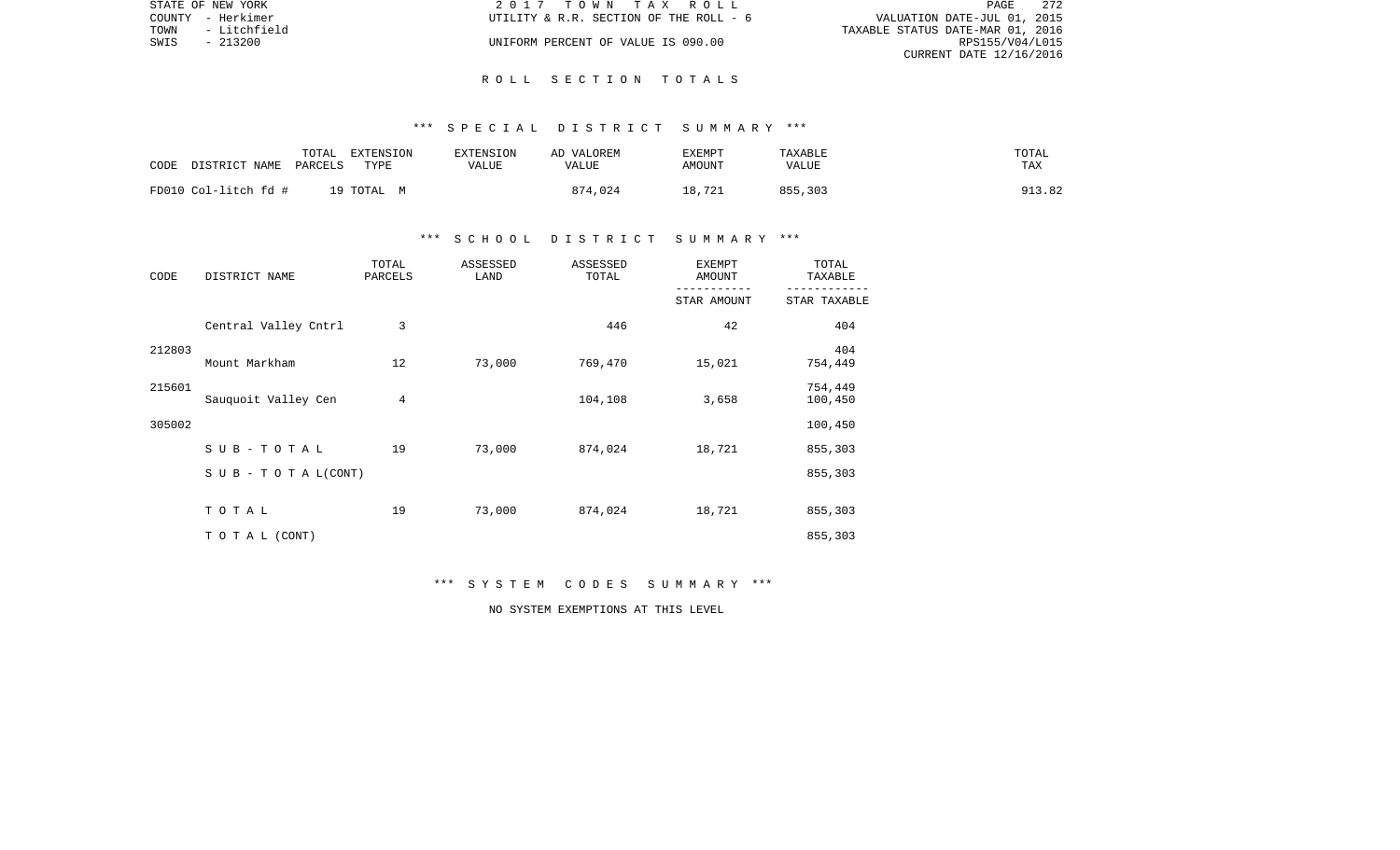|      | STATE OF NEW YORK | 2017 TOWN TAX ROLL                     | 273<br>PAGE                      |
|------|-------------------|----------------------------------------|----------------------------------|
|      | COUNTY - Herkimer | UTILITY & R.R. SECTION OF THE ROLL - 6 | VALUATION DATE-JUL 01, 2015      |
| TOWN | - Litchfield      |                                        | TAXABLE STATUS DATE-MAR 01, 2016 |
| SWIS | - 213200          | UNIFORM PERCENT OF VALUE IS 090.00     | RPS155/V04/L015                  |
|      |                   |                                        | CURRENT DATE 12/16/2016          |

#### R O L L S E C T I O N T O T A L S

### \*\*\* E X E M P T I O N S U M M A R Y \*\*\*

| CODE  | DESCRIPTION         | TOTAL<br>PARCELS | COUNTY           | TOWN             |
|-------|---------------------|------------------|------------------|------------------|
| 47100 | Mass Telec<br>тотаь |                  | 18,721<br>18,721 | 18,721<br>18,721 |

| ROLL<br>SEC | DESCRIPTION                                                   | TOTAL<br>PARCELS | ASSESSED<br>LAND | ASSESSED<br>TOTAL  | <b>EXEMPT</b><br>AMOUNT | TOTAL<br>TAXABLE   | TOTAL<br>TAX                               |
|-------------|---------------------------------------------------------------|------------------|------------------|--------------------|-------------------------|--------------------|--------------------------------------------|
|             |                                                               |                  |                  |                    | STAR AMOUNT             | STAR TAXABLE       |                                            |
| 6           | County Tax<br>Town Tax<br>SPEC DIST TAXES<br>UTILITIES & N.C. | 19               | 73,000<br>73,000 | 874,024<br>874,024 | 18,721<br>18,721        | 855,303<br>855,303 | 5,420.17<br>3,102.23<br>913.82<br>9,436.22 |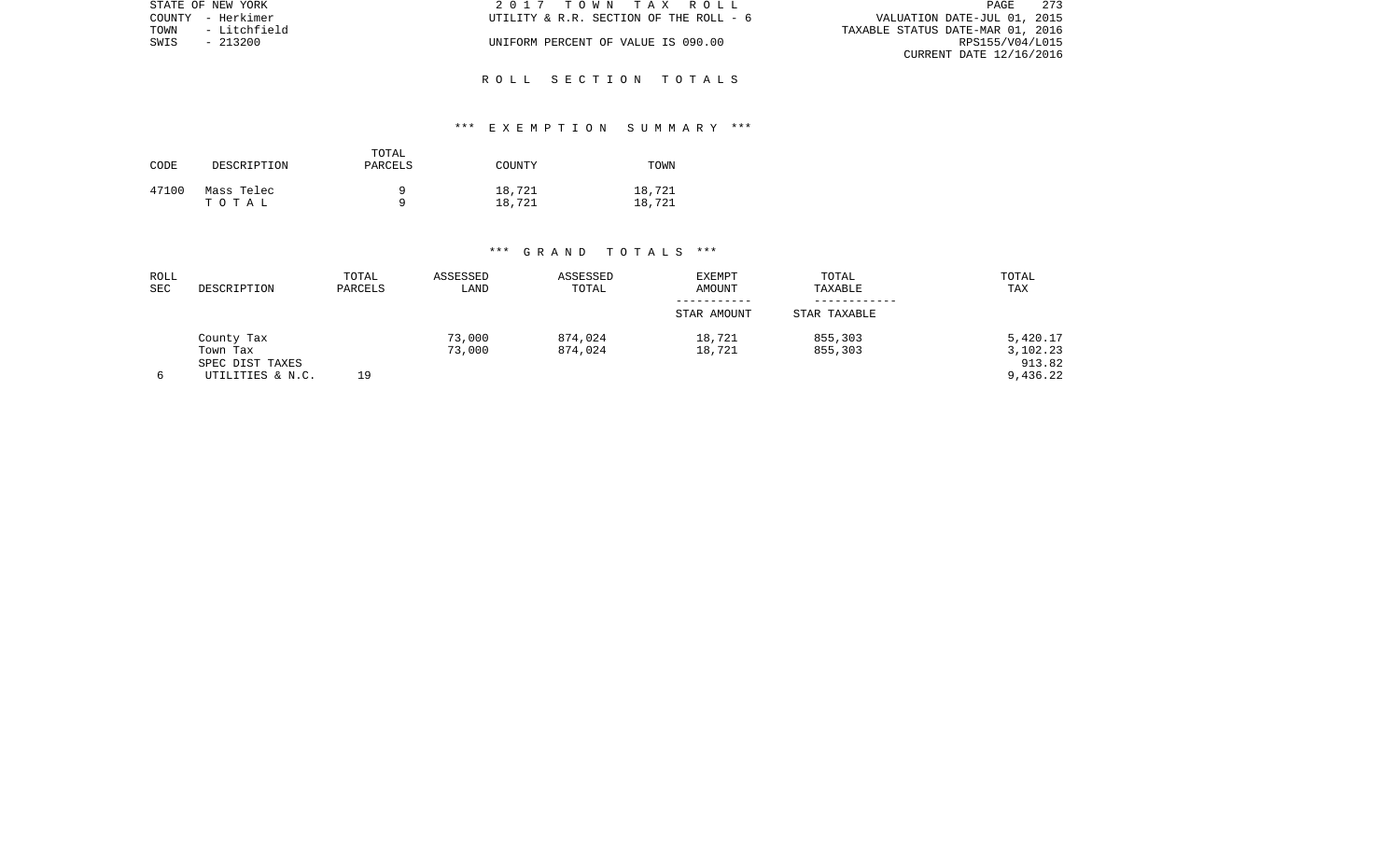SWIS - 213200 UNIFORM PERCENT OF VALUE IS 090.00

STATE OF NEW YORK **EXECUTE:**  $2017$  TOWN TAX ROLL COUNTY - Herkimer **WHOLLY EXEMPT SECTION OF THE ROLL - 8** VALUATION DATE-JUL 01, 2015 TOWN - Litchfield COMERS NAME SEQUENCE TAXABLE STATUS DATE-MAR 01, 2016<br>TRIS - 213200

PAGE 274

| TAX MAP PARCEL NUMBER              |                                        |                 |                          | PROPERTY LOCATION & CLASS ASSESSMENT EXEMPTION CODE----------------COUNTY-------TOWN- |            |
|------------------------------------|----------------------------------------|-----------------|--------------------------|---------------------------------------------------------------------------------------|------------|
| CURRENT OWNERS NAME                | SCHOOL DISTRICT                        | LAND            | TAX DESCRIPTION          | TAXABLE VALUE                                                                         |            |
| CURRENT OWNERS ADDRESS             | PARCEL SIZE/GRID COORD                 | TOTAL           | SPECIAL DISTRICTS        |                                                                                       | TAX AMOUNT |
|                                    |                                        |                 |                          |                                                                                       |            |
|                                    | Goodier Rd                             |                 |                          | ACCT 120060004                                                                        |            |
| $124.1 - 1 - 22$                   | 695 Cemetery                           |                 | NON PROF 9 25300         | 4,100<br>4,100                                                                        |            |
| Cedar Lake Cemetery                | Mount Markham 215601                   |                 | 4,100 County Tax         | 0.00                                                                                  | 0.00       |
| Clayville, NY 13322                | 1.20<br>ACRES                          |                 | 4,100 Town Tax           | 0.00                                                                                  | 0.00       |
|                                    | EAST-0306406 NRTH-1505565              |                 | FD010 Col-litch fd #1    | 0 TO M                                                                                |            |
|                                    | FULL MARKET VALUE                      | 4,556           | 4,100 EX                 |                                                                                       |            |
|                                    |                                        |                 |                          |                                                                                       |            |
|                                    |                                        |                 | TOTAL TAX ---            |                                                                                       | $0.00**$   |
|                                    |                                        |                 |                          |                                                                                       |            |
|                                    | 548 Goodier Rd                         |                 |                          | ACCT 120060009                                                                        |            |
| $124.3 - 1 - 61.1$                 | 620 Religious                          |                 | N/P-RELIG 25110          | 92,000<br>92,000                                                                      |            |
| Cedar Lake Methodist Chrc          | Mount Markham 215601 11,500 County Tax |                 |                          | 0.00                                                                                  | 0.00       |
| Clayville, NY 13322                | FRNT 121.00 DPTH 100.00                | 92,000 Town Tax |                          | 0.00                                                                                  | 0.00       |
|                                    | 0.54<br>ACRES                          |                 | FD010 Col-litch fd #1    | 0 TO M                                                                                |            |
|                                    | EAST-0310114 NRTH-1503492              |                 | 92,000 EX                |                                                                                       |            |
|                                    | DEED BOOK 800<br>PG-662                |                 |                          |                                                                                       |            |
|                                    | FULL MARKET VALUE                      | 102,222         |                          |                                                                                       |            |
|                                    |                                        |                 | TOTAL TAX ---            |                                                                                       | $0.00**$   |
|                                    |                                        |                 |                          |                                                                                       |            |
|                                    | Cedarville Rd                          |                 |                          | ACCT 120060013                                                                        |            |
|                                    |                                        |                 | NON PROF 9 25300         | 8,200                                                                                 |            |
| $131.29 - 1 - 25$                  | 695 Cemetery                           |                 |                          | 8,200                                                                                 |            |
| Cedarville Cemetary                | Mount Markham<br>215601                |                 | 7,000 County Tax         | 0.00                                                                                  | 0.00       |
| Ilion, NY 13357                    | ACRES<br>3.00                          |                 | 8,200 Town Tax           | 0.00                                                                                  | 0.00       |
|                                    | EAST-0326530 NRTH-1493516              |                 | FD010 Col-litch fd #1    | 0 TO M                                                                                |            |
|                                    | FULL MARKET VALUE                      | 9,111           | 8,200 EX                 |                                                                                       |            |
|                                    |                                        |                 | TOTAL TAX ---            |                                                                                       | $0.00**$   |
|                                    |                                        |                 |                          |                                                                                       |            |
|                                    | 131 Cedarville Rd                      |                 |                          | ACCT 120060011                                                                        |            |
| $131.29 - 1 - 24$                  | 620 Religious                          |                 | NON PROF 9 25300         | 163,800<br>163,800                                                                    |            |
| Cedarville Universal Chur          | Mount Markham                          |                 | 215601 10,000 County Tax | 0.00                                                                                  | 0.00       |
| Peoples Undenominaltional Chu FRNT | 90.00 DPTH 239.00                      |                 | 163,800 Town Tax         | 0.00                                                                                  | 0.00       |
| Ilion, NY 13357                    | ACRES<br>0.49                          |                 | FD010 Col-litch fd #1    | $0$ TOM                                                                               |            |
|                                    | EAST-0326722 NRTH-1493695              |                 | 163,800 EX               |                                                                                       |            |
|                                    | DEED BOOK 781<br>PG-586                |                 |                          |                                                                                       |            |
|                                    | FULL MARKET VALUE                      | 182,000         |                          |                                                                                       |            |
|                                    |                                        |                 | TOTAL TAX ---            |                                                                                       | $0.00**$   |
|                                    |                                        |                 |                          |                                                                                       |            |
|                                    |                                        |                 |                          |                                                                                       |            |
|                                    | State Route 51                         |                 |                          | ACCT 120007170                                                                        |            |
| $119.3 - 1 - 55$                   | 314 Rural vac<10                       |                 | WDRL/FORCL 29700         | 8,200<br>8,200                                                                        |            |
| Coones Joanne                      | Mount Markham 215601                   |                 | 8,200 County Tax         | 0.00                                                                                  | 0.00       |
| 294 Watkins Road                   | Pursuant to RPTL1138(6)(d              | 8,200 Town Tax  |                          | 0.00                                                                                  | 0.00       |
| Frankfort, NY 13340                | Resolution 174                         |                 | FD010 Col-litch fd #1    | 0 TO M                                                                                |            |
|                                    | Dated $6/16/2010$ - Exempt             |                 | 8,200 EX                 |                                                                                       |            |
|                                    | 3.80<br>ACRES                          |                 |                          |                                                                                       |            |
|                                    | EAST-0337473 NRTH-1513439              |                 |                          |                                                                                       |            |
|                                    | DEED BOOK 756<br>PG-57                 |                 |                          |                                                                                       |            |
|                                    | FULL MARKET VALUE                      | 9,111           |                          |                                                                                       |            |
|                                    |                                        |                 | TOTAL TAX ---            |                                                                                       | $0.00**$   |
|                                    |                                        |                 |                          |                                                                                       |            |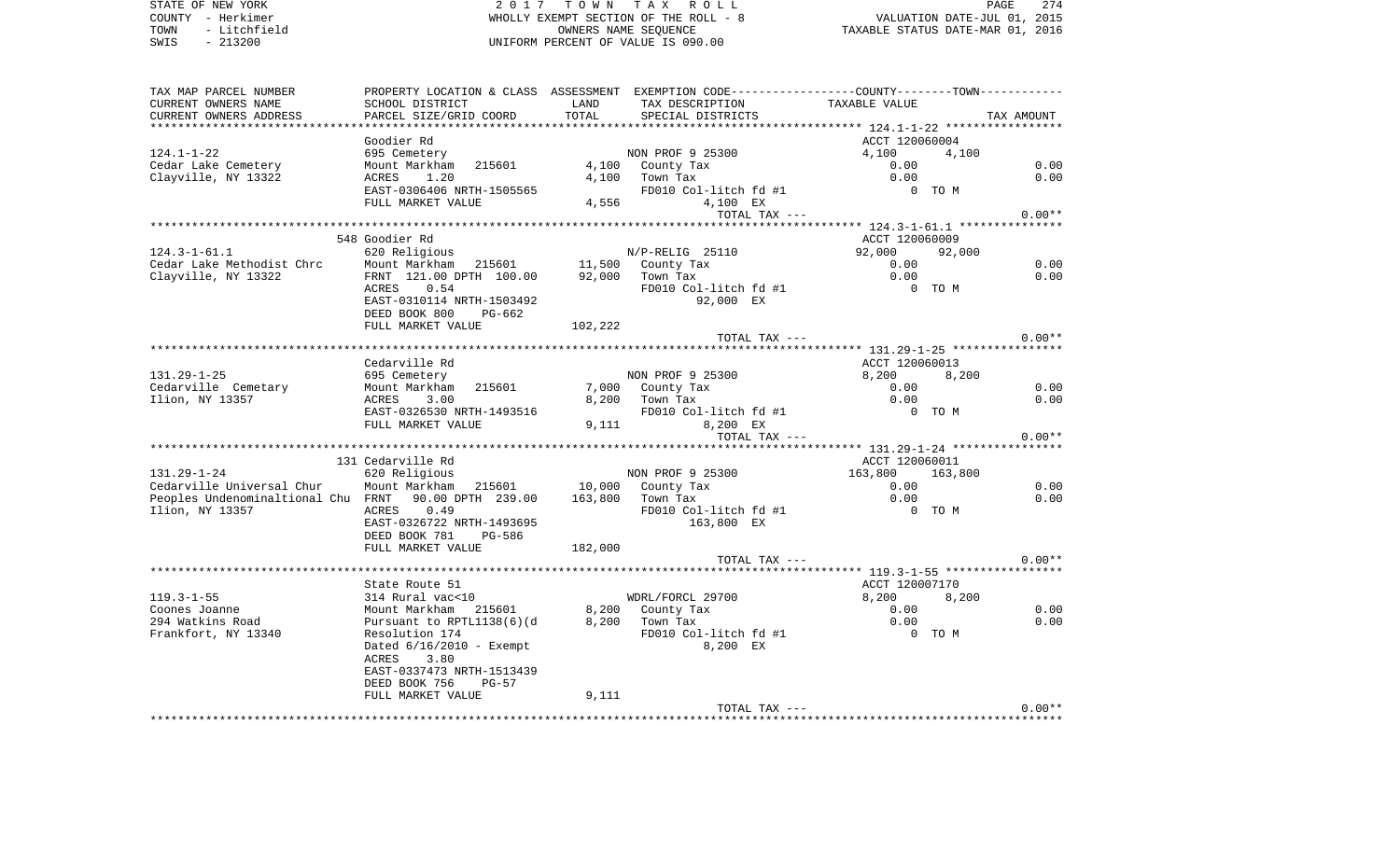| STATE OF NEW YORK    | 2017 TOWN TAX ROLL                    | 275<br>PAGE                      |
|----------------------|---------------------------------------|----------------------------------|
| COUNTY - Herkimer    | WHOLLY EXEMPT SECTION OF THE ROLL - 8 | VALUATION DATE-JUL 01, 2015      |
| - Litchfield<br>TOWN | OWNERS NAME SEOUENCE                  | TAXABLE STATUS DATE-MAR 01, 2016 |
| SWIS<br>- 213200     | UNIFORM PERCENT OF VALUE IS 090.00    |                                  |

| TAX MAP PARCEL NUMBER     | PROPERTY LOCATION & CLASS ASSESSMENT EXEMPTION CODE----------------COUNTY-------TOWN---------- |         |                       |                          |         |            |
|---------------------------|------------------------------------------------------------------------------------------------|---------|-----------------------|--------------------------|---------|------------|
| CURRENT OWNERS NAME       | SCHOOL DISTRICT                                                                                | LAND    | TAX DESCRIPTION       | TAXABLE VALUE            |         |            |
| CURRENT OWNERS ADDRESS    | PARCEL SIZE/GRID COORD                                                                         | TOTAL   | SPECIAL DISTRICTS     |                          |         | TAX AMOUNT |
|                           |                                                                                                |         |                       |                          |         |            |
| $118.4 - 1 - 11.1$        | Ball Rd<br>314 Rural vac<10                                                                    |         | N/P-RELIG 25110       | ACCT 120011790<br>11,300 |         |            |
| Greater Grace Christian F | Mount Markham<br>215601                                                                        |         | 11,300 County Tax     | 0.00                     | 11,300  | 0.00       |
| 5963 Sleepy Hollow Rd     | 2.40<br>ACRES                                                                                  | 11,300  | Town Tax              | 0.00                     |         | 0.00       |
| Rome, NY 13440            | EAST-0316189 NRTH-1520439                                                                      |         | FD010 Col-litch fd #1 | $0$ TOM                  |         |            |
|                           | DEED BOOK 838<br>$PG-264$                                                                      |         | 11,300 EX             |                          |         |            |
|                           | FULL MARKET VALUE                                                                              | 12,556  |                       |                          |         |            |
|                           |                                                                                                |         | TOTAL TAX ---         |                          |         | $0.00**$   |
|                           |                                                                                                |         |                       |                          |         |            |
|                           | Jerusalem Hill Rd                                                                              |         |                       | ACCT 120060006           |         |            |
| $124.2 - 1 - 9$           | 695 Cemetery                                                                                   |         | NON PROF 9 25300      | 4,100                    | 4,100   |            |
| Jeruslam Hill Cemetery    | Mount Markham 215601                                                                           |         | 4,100 County Tax      | 0.00                     |         | 0.00       |
| Frankfort, NY 13340       | ACRES<br>1.40                                                                                  | 4,100   | Town Tax              | 0.00                     |         | 0.00       |
|                           | EAST-0317995 NRTH-1510427                                                                      |         | FD010 Col-litch fd #1 | O TOM                    |         |            |
|                           | FULL MARKET VALUE                                                                              | 4,556   | 4,100 EX              |                          |         |            |
|                           |                                                                                                |         | TOTAL TAX ---         |                          |         | $0.00**$   |
|                           |                                                                                                |         |                       |                          |         |            |
|                           | State Route 51                                                                                 |         |                       | ACCT 120090092           |         |            |
| $131.1 - 3 - 7.2$         | 600 Community Se                                                                               |         | NON PROF 9 25300      | 6,500                    | 6,500   |            |
| Joseph Berberick Hose Co  | Mount Markham 215601                                                                           |         | 6,500 County Tax      | 0.00                     |         | 0.00       |
| 960 State Route 51        | ACRES<br>3.40                                                                                  |         | $6,500$ Town Tax      | 0.00                     |         | 0.00       |
| Ilion, NY 13357           | EAST-0327461 NRTH-1494289                                                                      |         | FD010 Col-litch fd #1 | 0 TO M                   |         |            |
|                           | DEED BOOK 879<br>PG-557                                                                        |         | 6,500 EX              |                          |         |            |
|                           | FULL MARKET VALUE                                                                              | 7,222   | TOTAL TAX ---         |                          |         | $0.00**$   |
|                           |                                                                                                |         |                       |                          |         |            |
|                           | 960 State Route 51                                                                             |         |                       | ACCT 120060012           |         |            |
| $131.29 - 1 - 11$         | 662 Police/fire                                                                                |         | NON PROF 9 25300      | 297,700                  | 297,700 |            |
| Joseph Berberick Hose Co  | Mount Markham 215601                                                                           |         | 23,000 County Tax     | 0.00                     |         | 0.00       |
| 960 State Route 51        | Route 51                                                                                       |         | 297,700 Town Tax      | 0.00                     |         | 0.00       |
| Ilion, NY 13357           | Firehouse                                                                                      |         | FD010 Col-litch fd #1 |                          | 0 TO M  |            |
|                           | 6.25 Acres                                                                                     |         | 297,700 EX            |                          |         |            |
|                           | 5.80<br>ACRES                                                                                  |         |                       |                          |         |            |
|                           | EAST-0327918 NRTH-1493746                                                                      |         |                       |                          |         |            |
|                           | DEED BOOK 00655 PG-00605                                                                       |         |                       |                          |         |            |
|                           | FULL MARKET VALUE                                                                              | 330,778 |                       |                          |         |            |
|                           |                                                                                                |         | TOTAL TAX ---         |                          |         | $0.00**$   |
|                           |                                                                                                |         |                       |                          |         |            |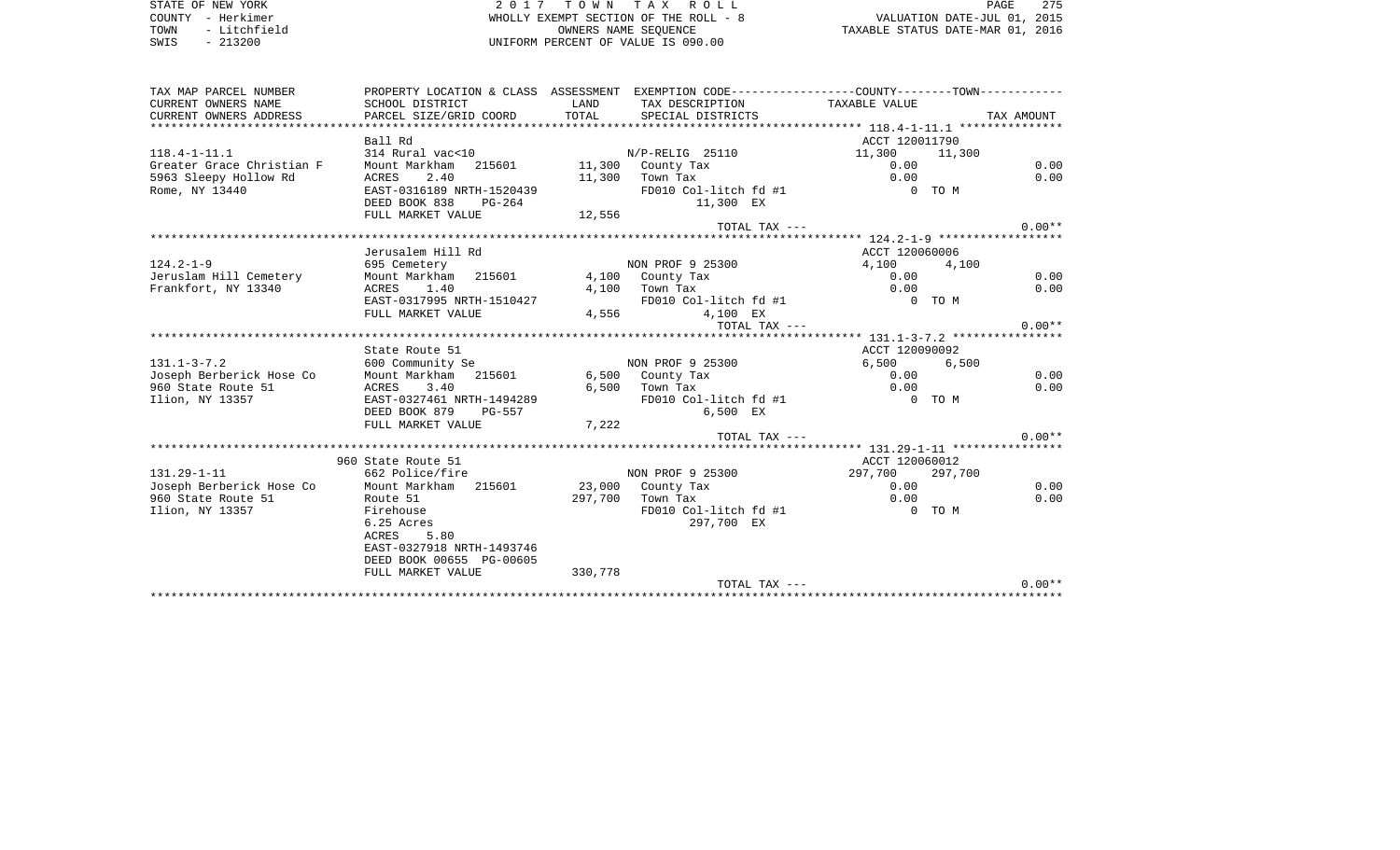STATE OF NEW YORK **EXECUTE:**  $2017$  TOWN TAX ROLL COUNTY - Herkimer WHOLLY EXEMPT SECTION OF THE ROLL - 8 VALUATION DATE-JUL 01, 2015 TOWN - Litchfield OWNERS NAME SEQUENCE TAXABLE STATUS DATE-MAR 01, 2016 SWIS - 213200 UNIFORM PERCENT OF VALUE IS 090.00

| TAX MAP PARCEL NUMBER                   |                                        |         |                       | PROPERTY LOCATION & CLASS ASSESSMENT EXEMPTION CODE---------------COUNTY-------TOWN---------- |            |
|-----------------------------------------|----------------------------------------|---------|-----------------------|-----------------------------------------------------------------------------------------------|------------|
| CURRENT OWNERS NAME                     | SCHOOL DISTRICT                        | LAND    | TAX DESCRIPTION       | TAXABLE VALUE                                                                                 |            |
| CURRENT OWNERS ADDRESS                  | PARCEL SIZE/GRID COORD                 | TOTAL   | SPECIAL DISTRICTS     |                                                                                               | TAX AMOUNT |
|                                         |                                        |         |                       |                                                                                               |            |
|                                         | State Route 51                         |         |                       | ACCT 120008760                                                                                |            |
| $131.29 - 1 - 4$                        | 314 Rural vac<10                       |         | WDRL/FORCL 29700      | 2,500<br>2,500                                                                                |            |
| Kamp William J                          | Mount Markham 215601                   |         | 2,500 County Tax      | 0.00                                                                                          | 0.00       |
| 52 West North St                        | 81.00 DPTH 106.00<br>FRNT              | 2,500   | Town Tax              | 0.00                                                                                          | 0.00       |
| Ilion, NY 13357                         | ACRES<br>0.17                          |         | FD010 Col-litch fd #1 | 0 TO M                                                                                        |            |
|                                         | EAST-0327457 NRTH-1493813              |         | 2,500 EX              |                                                                                               |            |
|                                         | DEED BOOK 833<br>PG-186                |         |                       |                                                                                               |            |
|                                         | FULL MARKET VALUE                      | 2,778   |                       |                                                                                               |            |
|                                         |                                        |         | TOTAL TAX ---         |                                                                                               | $0.00**$   |
|                                         |                                        |         |                       |                                                                                               |            |
|                                         | Jerusalem Hill Rd                      |         |                       | ACCT 120060005                                                                                |            |
| $119.3 - 1 - 5$                         | 695 Cemetery                           |         | NON PROF 9 25300      | 11,300<br>11,300                                                                              |            |
| Litchfield Cemetery                     | Mount Markham 215601 10,000 County Tax |         |                       | 0.00                                                                                          | 0.00       |
| Frankfort, NY 13340                     | ACRES<br>4.20                          |         | 11,300 Town Tax       | 0.00                                                                                          | 0.00       |
|                                         | EAST-0330598 NRTH-1516297              |         | FD010 Col-litch fd #1 | 0 TO M                                                                                        |            |
|                                         | DEED BOOK 00305 PG-00513               |         | 11,300 EX             |                                                                                               |            |
|                                         | FULL MARKET VALUE                      | 12,556  |                       |                                                                                               |            |
|                                         |                                        |         | TOTAL TAX ---         |                                                                                               | $0.00**$   |
|                                         |                                        |         |                       |                                                                                               |            |
|                                         | Graffenburg Rd                         |         |                       | ACCT 120060003                                                                                |            |
| $118.1 - 1 - 9$                         | 695 Cemetery                           |         | NON PROF 9 25300      | 23,700<br>23,700                                                                              |            |
| Norwich Corners Cemetery                | Mount Markham 215601 20,000 County Tax |         |                       | 0.00                                                                                          | 0.00       |
| Saquoit, NY 13456                       | ACRES<br>4.20                          |         | 23,700 Town Tax       | 0.00                                                                                          | 0.00       |
|                                         | EAST-0302719 NRTH-1524851              |         | FD010 Col-litch fd #1 | 0 TO M                                                                                        |            |
|                                         | DEED BOOK 129<br>PG-229                |         | 23,700 EX             |                                                                                               |            |
|                                         | FULL MARKET VALUE                      | 26,333  |                       |                                                                                               |            |
|                                         |                                        |         | TOTAL TAX ---         |                                                                                               | $0.00**$   |
|                                         |                                        |         |                       |                                                                                               |            |
|                                         | Roberts Rd                             |         |                       | ACCT 120060000                                                                                |            |
| $118.1 - 1 - 17$                        | 620 Religious                          |         | NON PROF 9 25300      | 205,000<br>205,000                                                                            |            |
| Norwich Corners Church                  | Mount Markham<br>215601                |         | 14,000 County Tax     | 0.00                                                                                          | 0.00       |
| Sauquoit, NY 13456                      | ACRES<br>1.40                          |         | 205,000 Town Tax      | 0.00                                                                                          | 0.00       |
|                                         | EAST-0302066 NRTH-1523891              |         | FD010 Col-litch fd #1 | $0$ TOM                                                                                       |            |
|                                         | DEED BOOK 125<br>$PG-33$               |         | 205,000 EX            |                                                                                               |            |
|                                         | FULL MARKET VALUE                      | 227,778 |                       |                                                                                               |            |
|                                         |                                        |         | TOTAL TAX ---         |                                                                                               | $0.00**$   |
|                                         |                                        |         |                       |                                                                                               |            |
|                                         | 10218 Roberts Rd                       |         |                       | ACCT 120060002                                                                                |            |
| $118.1 - 1 - 40$                        | 210 1 Family Res                       |         | $N/P-RELIG$ 25110     | 69,600<br>69,600                                                                              |            |
| Norwich Corners Parsonage<br>Roberts Rd | Mount Markham 215601 15,700 County Tax |         |                       | 0.00                                                                                          | 0.00       |
|                                         | FRNT 228.00 DPTH 310.00                |         | 69,600 Town Tax       | 0.00                                                                                          | 0.00       |
| Sauquoit, NY 13456                      | EAST-0301671 NRTH-1523705              |         | FD010 Col-litch fd #1 | $0$ TOM                                                                                       |            |
|                                         | FULL MARKET VALUE                      |         | 77,333 69,600 EX      |                                                                                               |            |
|                                         |                                        |         | TOTAL TAX ---         |                                                                                               | $0.00**$   |
|                                         |                                        |         |                       |                                                                                               |            |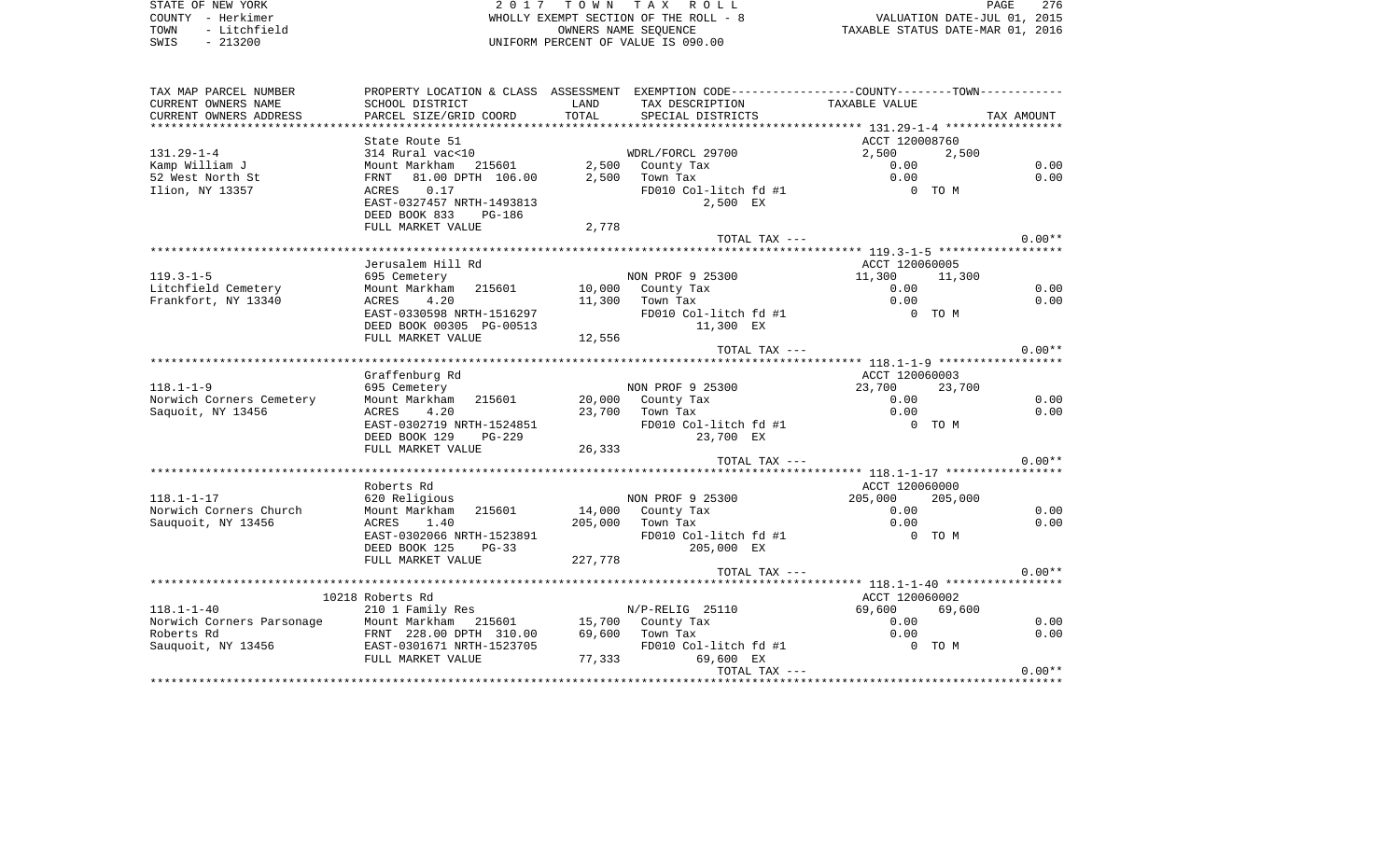| STATE OF NEW YORK |           |              |
|-------------------|-----------|--------------|
| COUNTY - Herkimer |           |              |
| TOWN              |           | - Litchfield |
| SWIS              | $-213200$ |              |

STATE OF NEW YORK 2 0 1 7 T O W N T A X R O L L PAGE 277WHOLLY EXEMPT SECTION OF THE ROLL - 8 SWIS - 213200 UNIFORM PERCENT OF VALUE IS 090.00

PAGE 277 EMPT SECTION OF THE ROLL - 8<br>
OWNERS NAME SEQUENCE TAXABLE STATUS DATE-MAR 01, 2016

| TAX MAP PARCEL NUMBER                                                          | PROPERTY LOCATION & CLASS ASSESSMENT EXEMPTION CODE---------------COUNTY--------TOWN---------- |                 |                               |                     |         |          |
|--------------------------------------------------------------------------------|------------------------------------------------------------------------------------------------|-----------------|-------------------------------|---------------------|---------|----------|
| CURRENT OWNERS NAME                                                            | SCHOOL DISTRICT                                                                                | LAND            | TAX DESCRIPTION TAXABLE VALUE |                     |         |          |
| CURRENT OWNERS ADDRESS                                                         |                                                                                                |                 |                               |                     |         |          |
|                                                                                |                                                                                                |                 |                               |                     |         |          |
|                                                                                | Cedarville Rd                                                                                  |                 |                               |                     |         |          |
| $131.29 - 1 - 23.2$                                                            | 314 Rural vac<10                                                                               |                 | NON PROF 9 25300              | 2,000 2,000         |         |          |
| Peoples Undenominational Chu Mount Markham 215601 2<br>444 Putte Hill Bood --- |                                                                                                |                 | 2,000 County Tax              | 0.00                |         | 0.00     |
| 444 Putts Hill Road                                                            | FRNT 91.00 DPTH 124.00                                                                         |                 | $2,000$ Town Tax              | 0.00                |         | 0.00     |
| Mohawk, NY 13407                                                               | EAST-0326652 NRTH-1493581                                                                      |                 | FD010 Col-litch fd #1         |                     | 0 TO M  |          |
|                                                                                | DEED BOOK 1255 PG-152                                                                          |                 | 2,000 EX                      |                     |         |          |
|                                                                                | FULL MARKET VALUE                                                                              | 2,222           |                               |                     |         |          |
|                                                                                |                                                                                                |                 | TOTAL TAX ---                 |                     |         | $0.00**$ |
|                                                                                |                                                                                                |                 |                               |                     |         |          |
|                                                                                | King Rd                                                                                        |                 |                               | ACCT 120012210      |         |          |
| $118.3 - 1 - 34$                                                               | 105 Vac farmland                                                                               |                 | N/P- CHARI 25130              | 44,300 44,300       |         |          |
| Ronald Mcdonald Charities                                                      | Sauquoit Valley 305002 44,300 County Tax                                                       |                 |                               | 0.00                |         | 0.00     |
| 101 Winship Rd                                                                 | ACRES 76.00                                                                                    | 44,300 Town Tax |                               | 0.00                |         | 0.00     |
| New Hartford, NY 13413                                                         | EAST-0302606 NRTH-1517523                                                                      |                 | FD010 Col-litch fd #1         | O TOM               |         |          |
|                                                                                | DEED BOOK 704 PG-886                                                                           |                 | 44,300 EX                     |                     |         |          |
|                                                                                | FULL MARKET VALUE                                                                              | 49,222          |                               |                     |         |          |
|                                                                                |                                                                                                |                 | TOTAL TAX ---                 |                     |         | $0.00**$ |
|                                                                                |                                                                                                |                 |                               |                     |         |          |
|                                                                                | 804 Cedarville Rd                                                                              |                 |                               | ACCT 120060014      |         |          |
| $124.2 - 1 - 17$                                                               | 652 Govt bldgs                                                                                 |                 | MUN OWNED 13100               | 296,600             | 296,600 |          |
| Town Of Litchfield                                                             | Mount Markham 215601                                                                           |                 | 18,000 County Tax             | 0.00                |         | 0.00     |
| Frankfort, NY 13340                                                            | Town Hall                                                                                      |                 | 296,600 Town Tax              | 0.00                |         | 0.00     |
|                                                                                | ACRES 3.00                                                                                     |                 | FD010 Col-litch fd #1         | $0$ TOM             |         |          |
|                                                                                | EAST-0323810 NRTH-1506201                                                                      |                 | 296,600 EX                    |                     |         |          |
|                                                                                | FULL MARKET VALUE                                                                              | 329,556         |                               |                     |         |          |
|                                                                                |                                                                                                |                 | TOTAL TAX ---                 |                     |         | $0.00**$ |
|                                                                                | Birdseye Rd                                                                                    |                 |                               | ACCT 120060008      |         |          |
| $124.2 - 1 - 57$                                                               |                                                                                                |                 | MUN OWNED 13100               |                     |         |          |
| Town Of Litchfield                                                             | 330 Vacant comm<br>Mount Markham 215601                                                        |                 |                               | 2,100 2,100<br>0.00 |         | 0.00     |
|                                                                                | FRNT 132.00 DPTH 41.25                                                                         |                 | 2,100 County Tax<br>Town Tax  | 0.00                |         | 0.00     |
| Frankfort, NY 13340                                                            | 0.12                                                                                           | 2,100           | FD010 Col-litch fd #1         | 0 TO M              |         |          |
|                                                                                | ACRES<br>EAST-0322456 NRTH-1510026                                                             |                 |                               |                     |         |          |
|                                                                                | DEED BOOK 217<br>$PG-49$                                                                       |                 | 2,100 EX                      |                     |         |          |
|                                                                                | FULL MARKET VALUE                                                                              | 2,333           |                               |                     |         |          |
|                                                                                |                                                                                                |                 | TOTAL TAX ---                 |                     |         | $0.00**$ |
|                                                                                |                                                                                                |                 |                               |                     |         |          |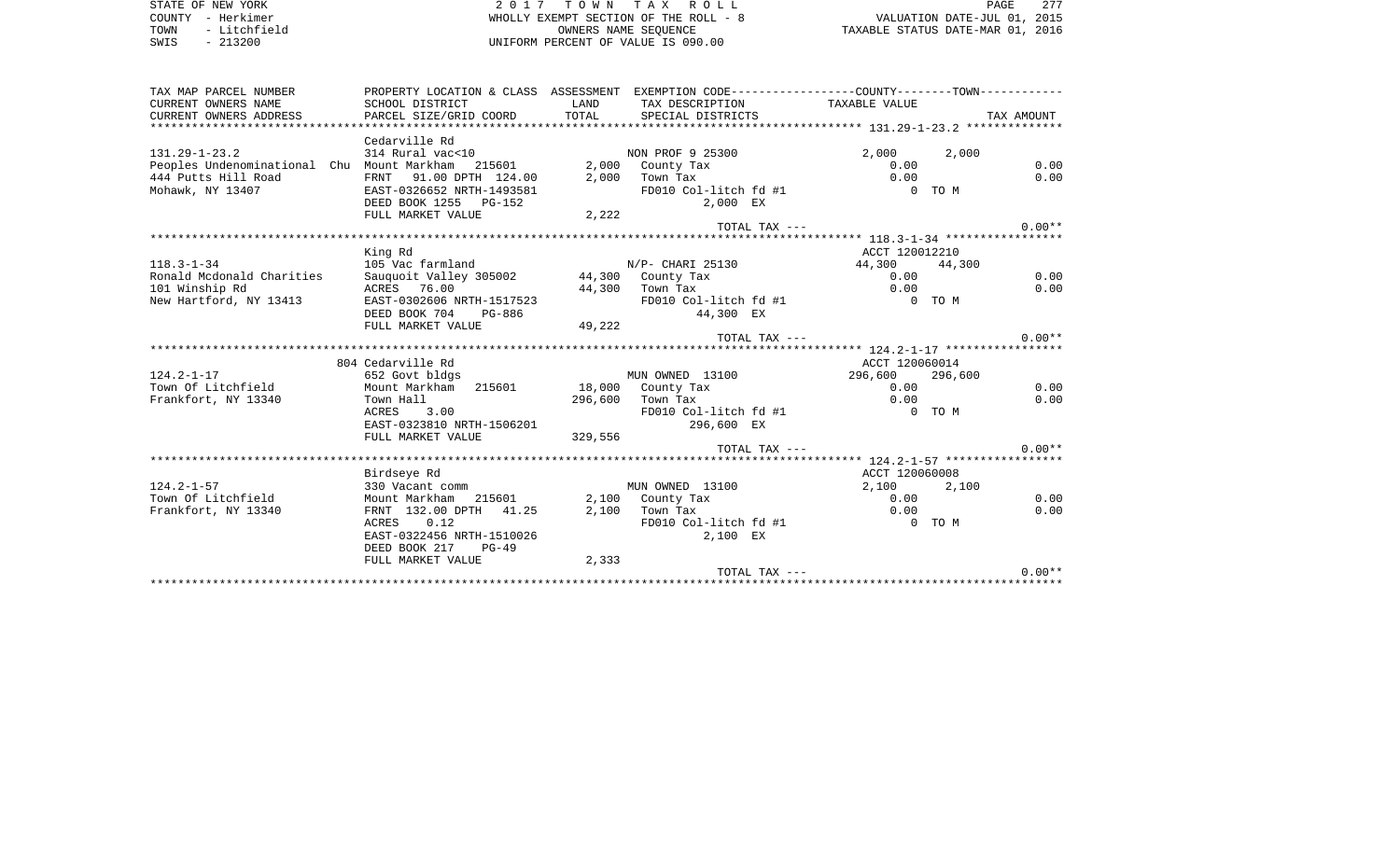STATE OF NEW YORK 2 0 1 7 T O W N T A X R O L L PAGE 278VALUATION DATE-JUL 01, 2015 TOWN - Litchfield TAXABLE STATUS DATE-MAR 01, 2016 RPS155/V04/L015 CURRENT DATE 12/16/2016

COUNTY - Herkimer WHOLLY EXEMPT SECTION OF THE ROLL - 8

#### R O L L S U B S E C T I O N - - T O T A L S

# \*\*\* S P E C I A L D I S T R I C T S U M M A R Y \*\*\*

| DISTRICT NAME<br>CODE | TOTAL<br>PARCELS | EXTENSION<br>TYPE | <b>EXTENSION</b><br>VALUE | VALOREM<br>AD.<br>VALUE | EXEMPT<br>AMOUNT | TAXABLE<br>VALUE | TOTAL<br><b>TAX</b> |
|-----------------------|------------------|-------------------|---------------------------|-------------------------|------------------|------------------|---------------------|
| FD010 Col-litch fd #  |                  | 18 TOTAL          |                           | 1253,000                | 1253,000         |                  |                     |

### \*\*\* S C H O O L D I S T R I C T S U M M A R Y \*\*\*

| CODE   | DISTRICT NAME       | TOTAL<br>PARCELS | ASSESSED<br>LAND | ASSESSED<br>TOTAL | EXEMPT<br>AMOUNT | TOTAL<br>TAXABLE |
|--------|---------------------|------------------|------------------|-------------------|------------------|------------------|
|        |                     |                  |                  |                   | STAR AMOUNT      | STAR TAXABLE     |
|        | Mount Markham       | 17               | 170,000          | 1208,700          | 1208,700         |                  |
| 215601 | Sauquoit Valley Cen | 1                | 44,300           | 44,300            | 44,300           |                  |
| 305002 |                     |                  |                  |                   |                  |                  |
|        | SUB-TOTAL           | 18               | 214,300          | 1253,000          | 1253,000         |                  |
|        | SUB - TO TAL(CONT)  |                  |                  |                   |                  |                  |
|        | TOTAL               | 18               | 214,300          | 1253,000          | 1253,000         |                  |
|        | T O T A L (CONT)    |                  |                  |                   |                  |                  |

#### \*\*\* S Y S T E M C O D E S S U M M A R Y \*\*\*

# NO SYSTEM EXEMPTIONS AT THIS LEVEL

#### \*\*\* E X E M P T I O N S U M M A R Y \*\*\*

|       |              | TOTAL   |         |         |
|-------|--------------|---------|---------|---------|
| CODE  | DESCRIPTION  | PARCELS | COUNTY  | TOWN    |
| 13100 | MUN OWNED    |         | 298,700 | 298,700 |
| 25110 | $N/P-RELLIG$ |         | 172,900 | 172,900 |
| 25130 | N/P- CHARI   |         | 44,300  | 44,300  |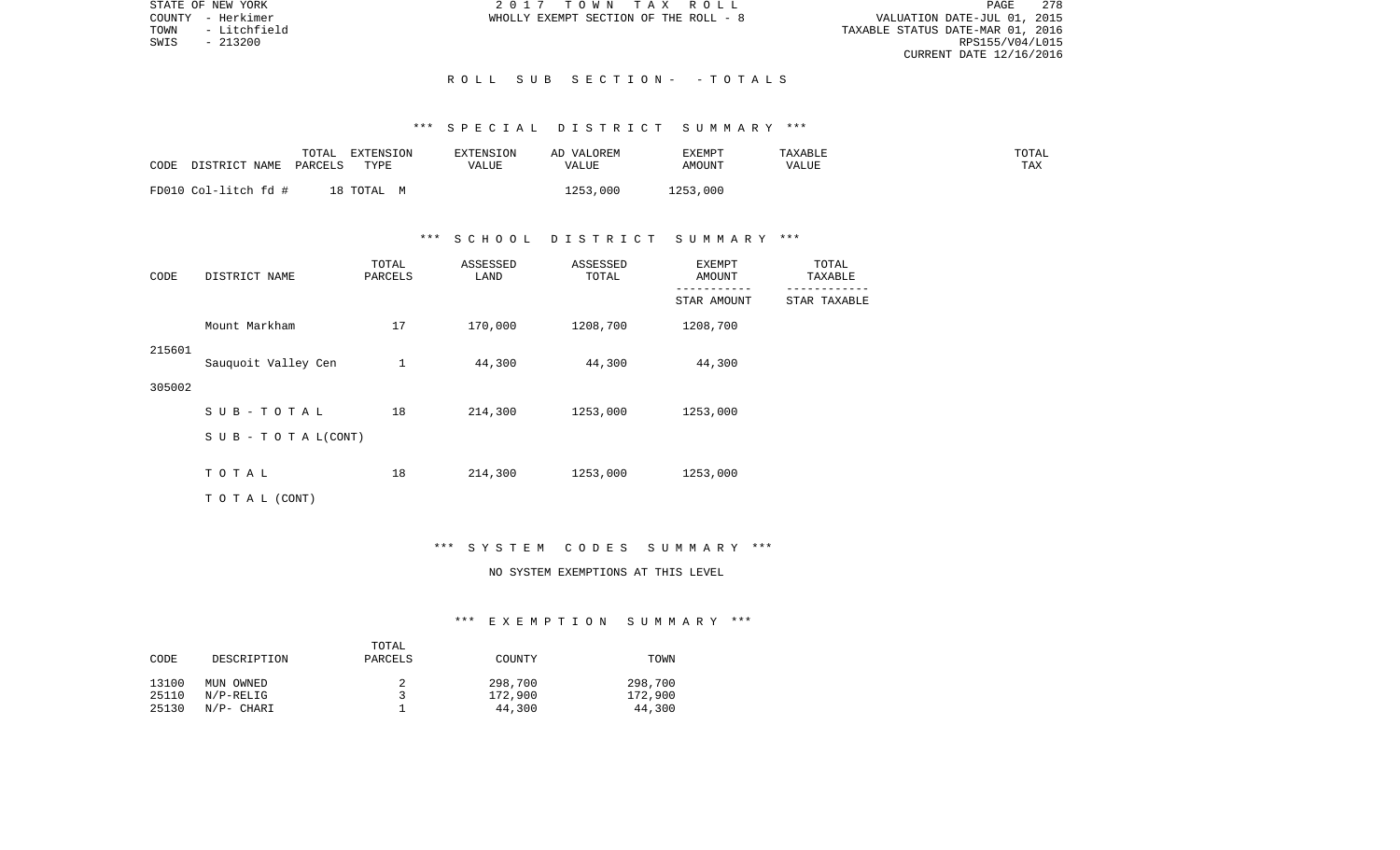PAGE 279 TOWN - Litchfield COUNTY - Herkimer (10.015)<br>TOWN - Litchfield (10.2015) WHOLLY EXEMPT SECTION OF THE ROLL - 8<br>SWIS - 213200 RPS155/V04/L015 CURRENT DATE 12/16/2016

STATE OF NEW YORK **2017** TOWN TAX ROLL COUNTY - Herkimer WHOLLY EXEMPT SECTION OF THE ROLL - 8

SWIS - 213200

### R O L L S U B S E C T I O N - - T O T A L S

#### \*\*\* E X E M P T I O N S U M M A R Y \*\*\*

| CODE  | DESCRIPTION | TOTAL<br>PARCELS | COUNTY   | TOWN     |
|-------|-------------|------------------|----------|----------|
| 25300 | NON PROF 9  | 10               | 726,400  | 726,400  |
| 29700 | WDRL/FORCL  | 2                | 10,700   | 10,700   |
|       | тотаь       | 18               | 1253,000 | 1253,000 |

| ROLL<br>SEC | DESCRIPTION                                    | TOTAL<br>PARCELS | ASSESSED<br>LAND | ASSESSED<br>TOTAL | EXEMPT<br><b>AMOUNT</b> | TOTAL<br>TAXABLE | TOTAL<br>TAX |
|-------------|------------------------------------------------|------------------|------------------|-------------------|-------------------------|------------------|--------------|
|             |                                                |                  |                  |                   | STAR AMOUNT             | STAR TAXABLE     |              |
| 8           | RS 8 TOTAL<br>SPEC DIST TAXES<br>WHOLLY EXEMPT | 18               | 214,300          | 1253,000          | 1,253,000               |                  |              |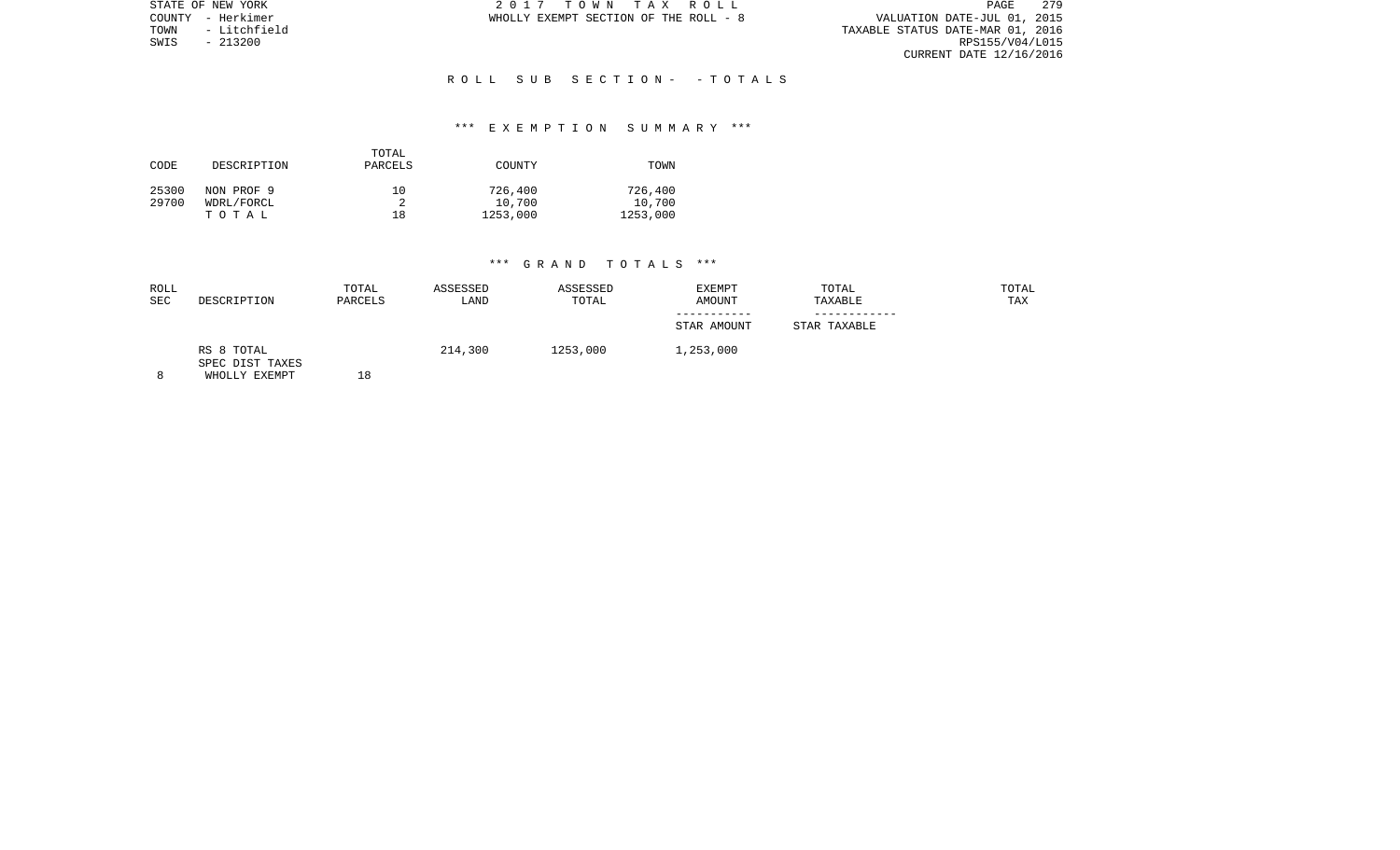VALUATION DATE-JUL 01, 2015 TOWN - Litchfield TAXABLE STATUS DATE-MAR 01, 2016 RPS155/V04/L015 CURRENT DATE 12/16/2016

STATE OF NEW YORK 2 0 1 7 T O W N T A X R O L L PAGE 280COUNTY - Herkimer WHOLLY EXEMPT SECTION OF THE ROLL - 8

#### R O L L S E C T I O N T O T A L S

# \*\*\* S P E C I A L D I S T R I C T S U M M A R Y \*\*\*

| CODE                 | TOTAL   | EXTENSION | EXTENSION | AD VALOREM | EXEMPT   | TAXABLE | TOTAL |
|----------------------|---------|-----------|-----------|------------|----------|---------|-------|
| DISTRICT NAME        | PARCELS | TYPR.     | VALUE     | VALUE      | AMOUNT   | VALUE   | TAX   |
| FD010 Col-litch fd # | 18      | TOTAL     |           | 1253,000   | 1253,000 |         |       |

### \*\*\* S C H O O L D I S T R I C T S U M M A R Y \*\*\*

| CODE<br>DISTRICT NAME |                           | TOTAL<br>PARCELS | ASSESSED<br>LAND | ASSESSED<br>TOTAL | EXEMPT<br>AMOUNT | TOTAL<br>TAXABLE |
|-----------------------|---------------------------|------------------|------------------|-------------------|------------------|------------------|
|                       |                           |                  |                  |                   | STAR AMOUNT      | STAR TAXABLE     |
|                       | Mount Markham             | 17               | 170,000          | 1208,700          | 1208,700         |                  |
| 215601                | Sauquoit Valley Cen       | $\mathbf 1$      | 44,300           | 44,300            | 44,300           |                  |
| 305002                |                           |                  |                  |                   |                  |                  |
|                       | $S$ U B - T O T A L       | 18               | 214,300          | 1253,000          | 1253,000         |                  |
|                       | S U B - T O T A $L(CONT)$ |                  |                  |                   |                  |                  |
|                       | TOTAL                     | 18               | 214,300          | 1253,000          | 1253,000         |                  |
|                       | T O T A L (CONT)          |                  |                  |                   |                  |                  |

#### \*\*\* S Y S T E M C O D E S S U M M A R Y \*\*\*

# NO SYSTEM EXEMPTIONS AT THIS LEVEL

#### \*\*\* E X E M P T I O N S U M M A R Y \*\*\*

|       |              | TOTAL   |         |         |
|-------|--------------|---------|---------|---------|
| CODE  | DESCRIPTION  | PARCELS | COUNTY  | TOWN    |
| 13100 | MUN OWNED    |         | 298,700 | 298,700 |
| 25110 | $N/P-RELLIG$ |         | 172,900 | 172,900 |
| 25130 | N/P- CHARI   |         | 44,300  | 44,300  |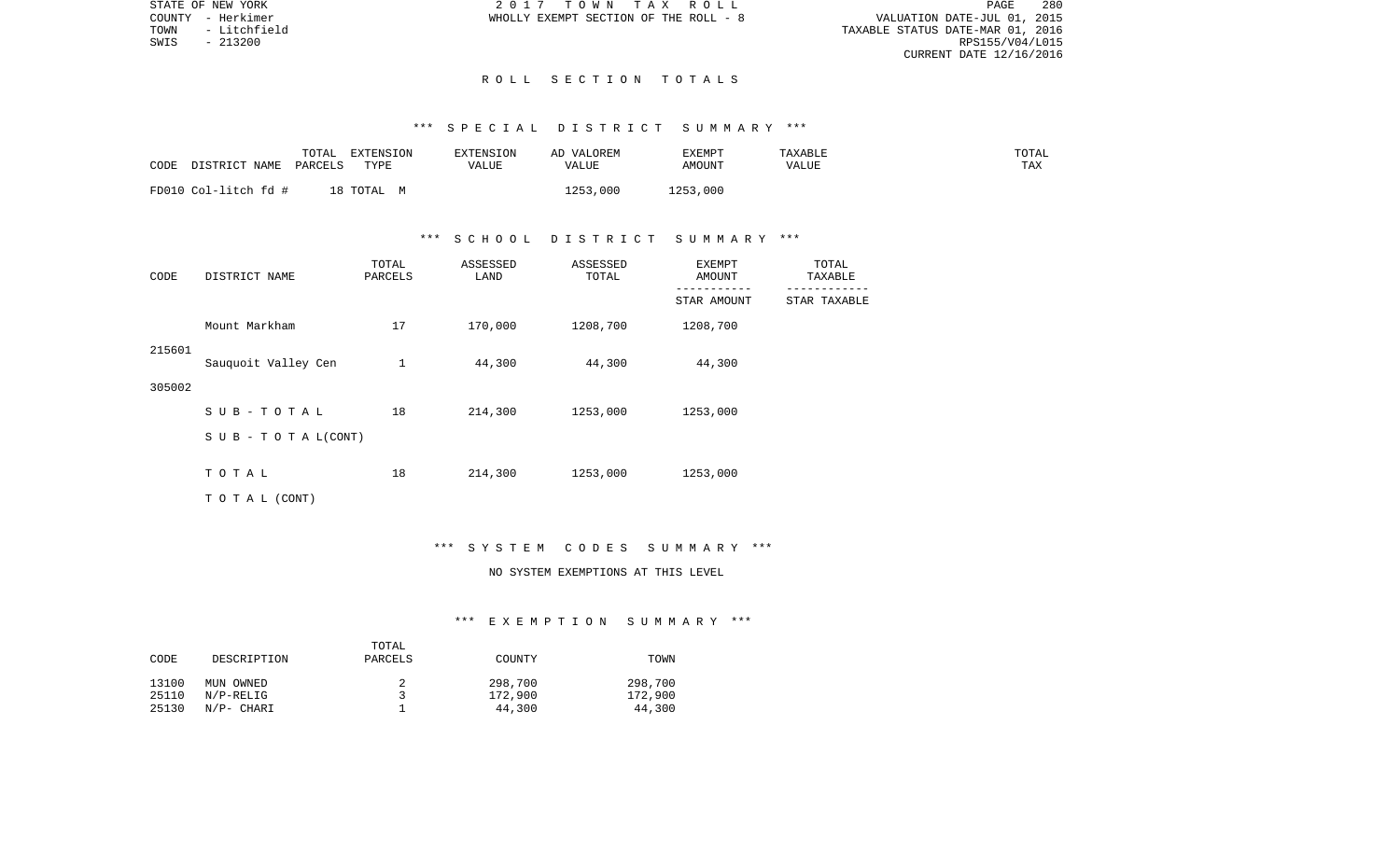|      | STATE OF NEW YORK | 2017 TOWN TAX ROLL                    |  |                                  |                         | PAGE | 281 |
|------|-------------------|---------------------------------------|--|----------------------------------|-------------------------|------|-----|
|      | COUNTY - Herkimer | WHOLLY EXEMPT SECTION OF THE ROLL - 8 |  | VALUATION DATE-JUL 01, 2015      |                         |      |     |
| TOWN | - Litchfield      |                                       |  | TAXABLE STATUS DATE-MAR 01, 2016 |                         |      |     |
| SWIS | - 213200          |                                       |  |                                  | RPS155/V04/L015         |      |     |
|      |                   |                                       |  |                                  | CURRENT DATE 12/16/2016 |      |     |

#### R O L L S E C T I O N T O T A L S

#### \*\*\* E X E M P T I O N S U M M A R Y \*\*\*

| CODE  | DESCRIPTION | TOTAL<br>PARCELS | COUNTY   | TOWN     |
|-------|-------------|------------------|----------|----------|
| 25300 | NON PROF 9  | 10               | 726,400  | 726,400  |
| 29700 | WDRL/FORCL  |                  | 10,700   | 10,700   |
|       | тотаь       | 18               | 1253,000 | 1253,000 |

| ROLL<br><b>SEC</b> | DESCRIPTION                   | TOTAL<br>PARCELS | ASSESSED<br>LAND | ASSESSED<br>TOTAL | <b>EXEMPT</b><br>AMOUNT | TOTAL<br>TAXABLE | TOTAL<br>TAX |
|--------------------|-------------------------------|------------------|------------------|-------------------|-------------------------|------------------|--------------|
|                    |                               |                  |                  |                   | -----------             | ------------     |              |
|                    |                               |                  |                  |                   | STAR AMOUNT             | STAR TAXABLE     |              |
|                    | RS 8 TOTAL<br>SPEC DIST TAXES |                  | 214,300          | 1253,000          | 1,253,000               |                  |              |
| $\circ$            | WHOLLY EXEMPT                 | 18               |                  |                   |                         |                  |              |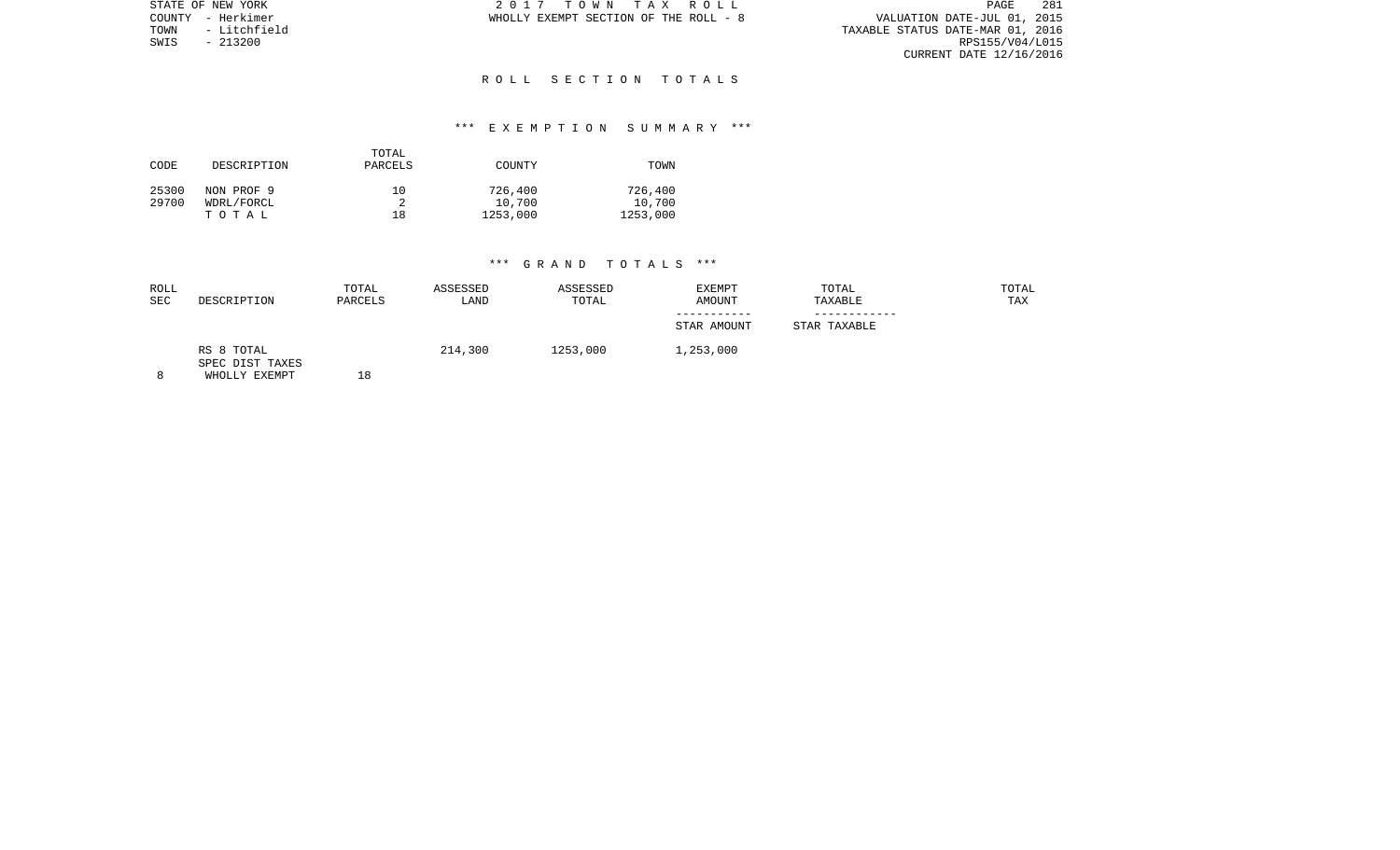| STATE OF NEW YORK    | 2017 TOWN TAX ROLL | 282<br>PAGE                      |
|----------------------|--------------------|----------------------------------|
| COUNTY - Herkimer    |                    | VALUATION DATE-JUL 01, 2015      |
| - Litchfield<br>TOWN | SWIS TOTALS        | TAXABLE STATUS DATE-MAR 01, 2016 |
| SWIS<br>- 213200     |                    | RPS155/V04/L015                  |
|                      |                    | CURRENT DATE 12/16/2016          |
|                      |                    |                                  |
|                      |                    |                                  |

#### \*\*\* S P E C I A L D I S T R I C T S U M M A R Y \*\*\*

| TOTAL<br>CODE<br>DISTRICT NAME<br>PARCELS | EXTENSION<br>TYPE | <b>EXTENSION</b><br>VALUE | AD VALOREM<br>VALUE | EXEMPT<br>AMOUNT | TAXABLE<br>VALUE | TAX<br>RATE | TOTAL<br>TAX |
|-------------------------------------------|-------------------|---------------------------|---------------------|------------------|------------------|-------------|--------------|
| FD010 Col-litch fd # 1,003 TOTAL M        |                   |                           | 79084,795           | 1640,776         | 77444,019        | .068403     | 82,741.30    |

#### \*\*\* S C H O O L D I S T R I C T S U M M A R Y \*\*\*

| CODE   | DISTRICT NAME                    | TOTAL<br>PARCELS | ASSESSED<br>LAND | ASSESSED<br>TOTAL | <b>EXEMPT</b><br>AMOUNT | TOTAL<br>TAXABLE           |
|--------|----------------------------------|------------------|------------------|-------------------|-------------------------|----------------------------|
|        |                                  |                  |                  |                   | STAR AMOUNT             | STAR TAXABLE               |
|        | Central Valley Cntrl             | 16               | 163,700          | 182,246           | 10,198                  | 172,048                    |
| 212803 | Mount Markham                    | 788              | 16809,441        | 63479,997         | 3732,258                | 172,048<br>59, 747, 739    |
| 215601 | Sauquoit Valley Cen              | 201              | 3810,769         | 15455,050         | 10831,600<br>277,845    | 48,916,139<br>15, 177, 205 |
| 305002 |                                  |                  |                  |                   | 3245,234                | 11,931,971                 |
|        | SUB-TOTAL                        | 1005             | 20783,910        | 79117,293         | 4020,301                | 75,096,992                 |
|        | $S \cup B - T \cup T A L (CONT)$ |                  |                  |                   | 14076,834               | 61,020,158                 |
|        | TOTAL                            | 1005             | 20783,910        | 79117,293         | 4020,301                | 75,096,992                 |
|        | T O T A L (CONT)                 |                  |                  |                   | 14076,834               | 61,020,158                 |

\*\*\* S Y S T E M C O D E S S U M M A R Y \*\*\*

NO SYSTEM EXEMPTIONS AT THIS LEVEL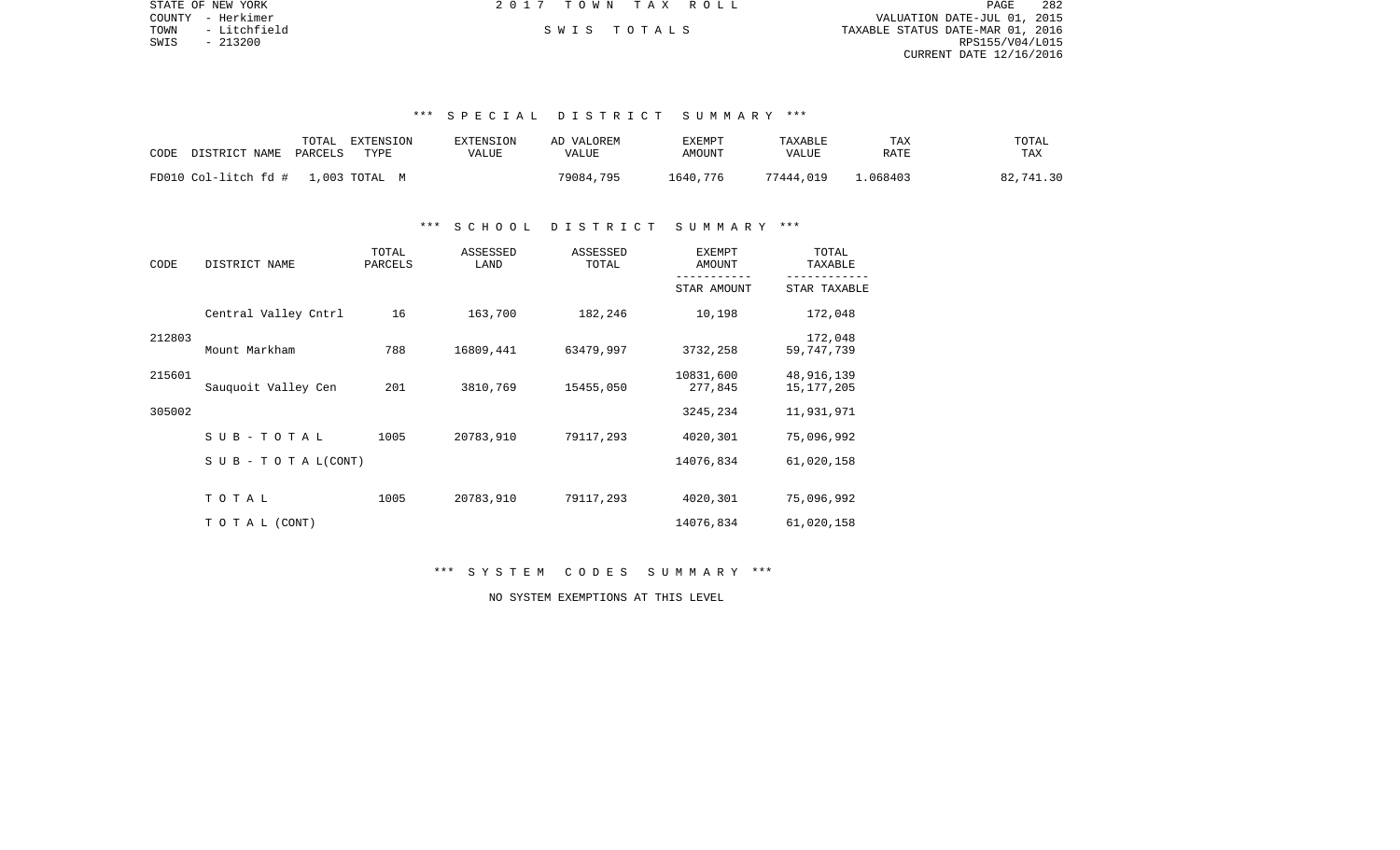| VALUATION DATE-JUL 01, 2015<br>COUNTY - Herkimer                        |  |
|-------------------------------------------------------------------------|--|
|                                                                         |  |
| TAXABLE STATUS DATE-MAR 01, 2016<br>- Litchfield<br>TOWN<br>SWIS TOTALS |  |
| RPS155/V04/L015<br>SWIS<br>- 213200                                     |  |
| CURRENT DATE 12/16/2016                                                 |  |

### \*\*\* E X E M P T I O N S U M M A R Y \*\*\*

|       |              | TOTAL        |          |          |
|-------|--------------|--------------|----------|----------|
| CODE  | DESCRIPTION  | PARCELS      | COUNTY   | TOWN     |
| 13100 | MUN OWNED    | 2            | 298,700  | 298,700  |
| 25110 | $N/P-RELLIG$ | 3            | 172,900  | 172,900  |
| 25130 | $N/P-$ CHARI | $\mathbf{1}$ | 44,300   | 44,300   |
| 25300 | NON PROF 9   | 10           | 726,400  | 726,400  |
| 29700 | WDRL/FORCL   | 2            | 10,700   | 10,700   |
| 41101 | VETFUND CT   | 5            | 8,650    | 8,650    |
| 41121 | VET WAR CT   | 22           | 176,220  | 176,220  |
| 41122 | VET WAR C    | 1            | 8,010    |          |
| 41123 | VET WAR T    | 1            |          | 8,010    |
| 41131 | VET COM CT   | 14           | 179,663  | 179,663  |
| 41141 | VET DIS CT   | 5            | 84,410   | 84,410   |
| 41700 | AGRIC 10 Y   | 11           | 1721,300 | 1721,300 |
| 41720 | AG MKTS L    | 91           | 369,055  | 369,055  |
| 41730 | AG MKTS      | 29           | 244,475  | 244,475  |
| 41801 | AGED-CT      | $\mathbf{1}$ | 14,940   | 14,940   |
| 42100 | AGRIC 10 Y   | 21           | 285,700  | 285,700  |
| 47100 | Mass Telec   | 9            | 18,721   | 18,721   |
| 47610 | BUS EX-ALL   | 1            | 128,050  | 128,050  |
| 49503 | Sun Energy   |              |          | 15,000   |
|       | TOTAL        | 230          | 4492,194 | 4507,194 |

| ROLL<br>SEC | DESCRIPTION                                                           | TOTAL<br>PARCELS | ASSESSED<br>LAND       | ASSESSED<br>TOTAL      | EXEMPT<br>AMOUNT         | TOTAL<br>TAXABLE<br>------------ | TAX                  |                                                                   |
|-------------|-----------------------------------------------------------------------|------------------|------------------------|------------------------|--------------------------|----------------------------------|----------------------|-------------------------------------------------------------------|
|             |                                                                       |                  |                        |                        | STAR AMOUNT              | STAR TAXABLE                     | RATE                 |                                                                   |
|             | County Tax<br>Town Tax<br>School Relevy<br>SPEC DIST TAXES<br>TAXABLE | 956              | 20475,410<br>20475,410 | 75150,996<br>75150,996 | 3,220,473<br>3, 235, 473 | 71,930,523<br>71,915,523         | 6.337146<br>3.627056 | 455,834.39<br>260,841.73<br>149,818.82<br>79,895.83<br>946,390.77 |
|             | County Tax                                                            |                  | 21,200                 | 21,200                 |                          | 21,200                           | 6.337146             | 134.35                                                            |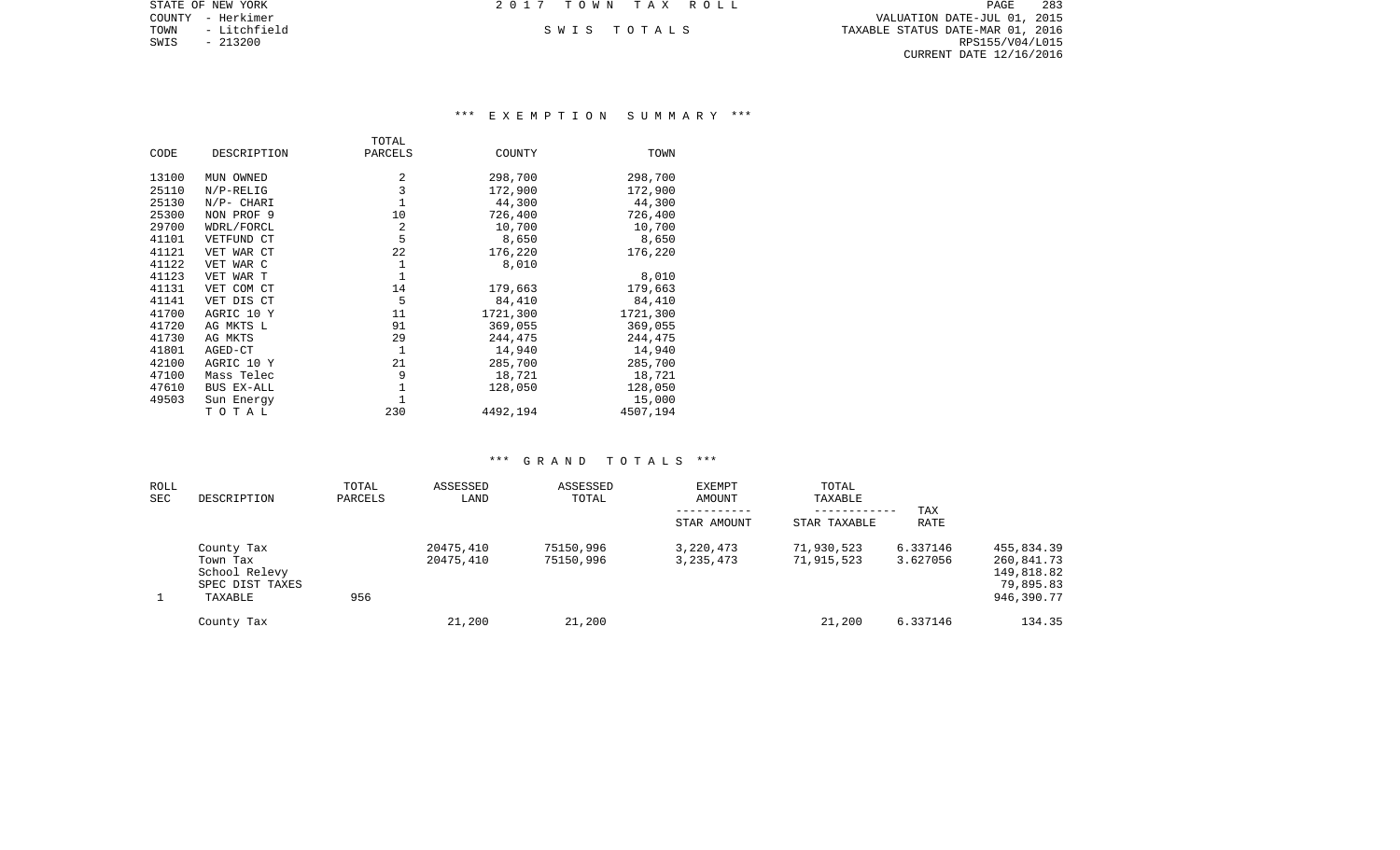COUNTY - Herkimer VALUATION DATE-JUL 01, 2015 TOWN - Litchfield S W I S T O T A L S TAXABLE STATUS DATE-MAR 01, 2016 EXAMPLE SWIS - 213200<br>SWIS - 213200<br>SWIS - 213200 RPS155/V04/L015 CURRENT DATE 12/16/2016

STATE OF NEW YORK **EXECUTE:**  $2017$  TOWN TAX ROLL

| <b>ROLL</b><br>SEC | DESCRIPTION                                                    | TOTAL<br>PARCELS | ASSESSED<br>LAND       | ASSESSED<br>TOTAL      | <b>EXEMPT</b><br>AMOUNT | TOTAL<br>TAXABLE         |                           |                                                     |
|--------------------|----------------------------------------------------------------|------------------|------------------------|------------------------|-------------------------|--------------------------|---------------------------|-----------------------------------------------------|
|                    |                                                                |                  |                        |                        | STAR AMOUNT             | STAR TAXABLE             | <b>TAX</b><br><b>RATE</b> |                                                     |
| 3                  | Town Tax<br>SPEC DIST TAXES<br>STATE OWNED LAND                | 2                | 21,200                 | 21,200                 |                         | 21,200                   | 3.627056                  | 76.89<br>22.65<br>233.89                            |
| 5                  | County Tax<br>Town Tax<br>SPEC DIST TAXES<br>SPECIAL FRANCHISE | 10               |                        | 1818,073<br>1818,073   |                         | 1,818,073<br>1,818,073   | 6.337146<br>3.627056      | 11,521.38<br>6,594.24<br>1,909.00<br>20,024.62      |
| 6                  | County Tax<br>Town Tax<br>SPEC DIST TAXES<br>UTILITIES & N.C.  | 19               | 73,000<br>73,000       | 874,024<br>874,024     | 18,721<br>18,721        | 855,303<br>855,303       | 6.337146<br>3.627056      | 5,420.17<br>3,102.23<br>913.82<br>9,436.22          |
| 8                  | RS 8 TOTAL<br>SPEC DIST TAXES<br>WHOLLY EXEMPT                 | 18               | 214,300                | 1253,000               | 1,253,000               |                          |                           |                                                     |
|                    | County Tax<br>Town Tax<br>School Relevy<br>SPEC DIST TAXES     |                  | 20783,910<br>20783,910 | 79117,293<br>79117,293 | 4,492,194<br>4,507,194  | 74,625,099<br>74,610,099 | 6.337146<br>3.627056      | 472,910.29<br>270,615.09<br>149,818.82<br>82,741.30 |
| $\star$            | <b>SUB</b><br>TOTAL                                            | 1,005            |                        |                        |                         |                          |                           | 976,085.50                                          |
|                    | County Tax<br>Town Tax<br>School Relevy<br>SPEC DIST TAXES     |                  | 20783,910<br>20783,910 | 79117,293<br>79117,293 | 4,492,194<br>4,507,194  | 74,625,099<br>74,610,099 | 6.337146<br>3.627056      | 472,910.29<br>270,615.09<br>149,818.82<br>82,741.30 |
| $\star\star$       | GRAND TOTAL                                                    | 1,005            |                        |                        |                         |                          |                           | 976,085.50                                          |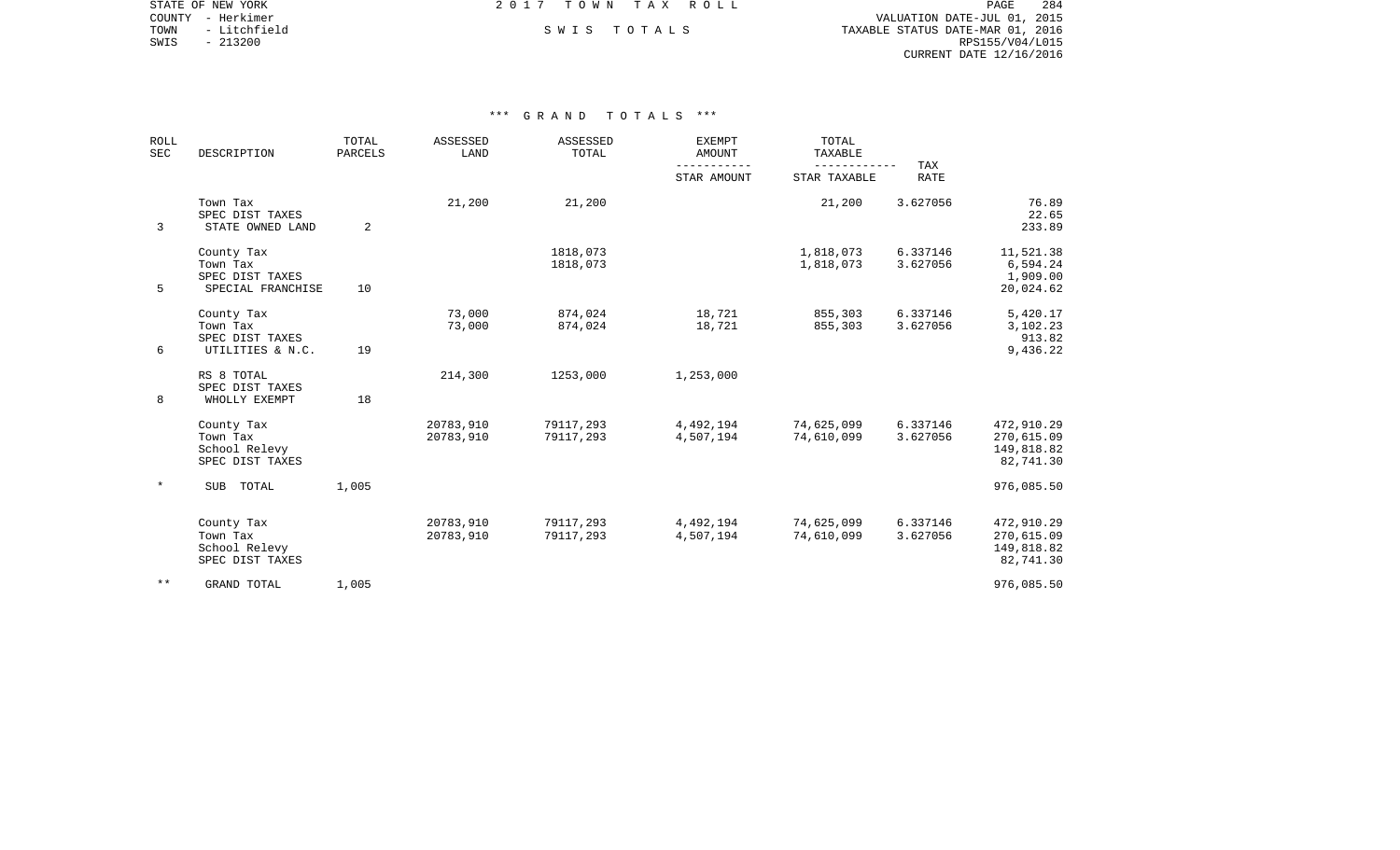STATE OF NEW YORK 2 0 1 7 T O W N T A X R O L L PAGE 285TOWN - Litchfield TAXABLE STATUS DATE-MAR 01, 2016 RPS155/V04/L015 CURRENT DATE 12/16/2016

COUNTY - Herkimer T O W N T O T A L S VALUATION DATE-JUL 01, 2015

# \*\*\* S P E C I A L D I S T R I C T S U M M A R Y \*\*\*

| TOTAL<br>DISTRICT NAME<br>CODE<br>PARCELS | EXTENSION<br><b>EXTENSION</b><br>TYPE<br>VALUE | AD VALOREM<br>VALUE | EXEMPT<br>AMOUNT | TAXABLE<br>VALUE | TOTAL<br>TAX |
|-------------------------------------------|------------------------------------------------|---------------------|------------------|------------------|--------------|
| FD010 Col-litch fd # 1,003 TOTAL M        |                                                | 79084,795           | 1640,776         | 77444.019        | 82,741.30    |

#### \*\*\* S C H O O L D I S T R I C T S U M M A R Y \*\*\*

| CODE   | DISTRICT NAME                    | TOTAL<br>PARCELS | ASSESSED<br>LAND | ASSESSED<br>TOTAL | <b>EXEMPT</b><br>AMOUNT | TOTAL<br>TAXABLE           |  |
|--------|----------------------------------|------------------|------------------|-------------------|-------------------------|----------------------------|--|
|        |                                  |                  |                  |                   | STAR AMOUNT             | STAR TAXABLE               |  |
|        | Central Valley Cntrl             | 16               | 163,700          | 182,246           | 10,198                  | 172,048                    |  |
| 212803 | Mount Markham                    | 788              | 16809,441        | 63479,997         | 3732,258                | 172,048<br>59, 747, 739    |  |
| 215601 | Sauquoit Valley Cen              | 201              | 3810,769         | 15455,050         | 10831,600<br>277,845    | 48,916,139<br>15, 177, 205 |  |
| 305002 |                                  |                  |                  |                   | 3245,234                | 11,931,971                 |  |
|        | SUB-TOTAL                        | 1005             | 20783,910        | 79117,293         | 4020,301                | 75,096,992                 |  |
|        | $S \cup B - T \cup T A L (CONT)$ |                  |                  |                   | 14076,834               | 61,020,158                 |  |
|        | TOTAL                            | 1005             | 20783,910        | 79117,293         | 4020,301                | 75,096,992                 |  |
|        | T O T A L (CONT)                 |                  |                  |                   | 14076,834               | 61,020,158                 |  |

\*\*\* S Y S T E M C O D E S S U M M A R Y \*\*\*

NO SYSTEM EXEMPTIONS AT THIS LEVEL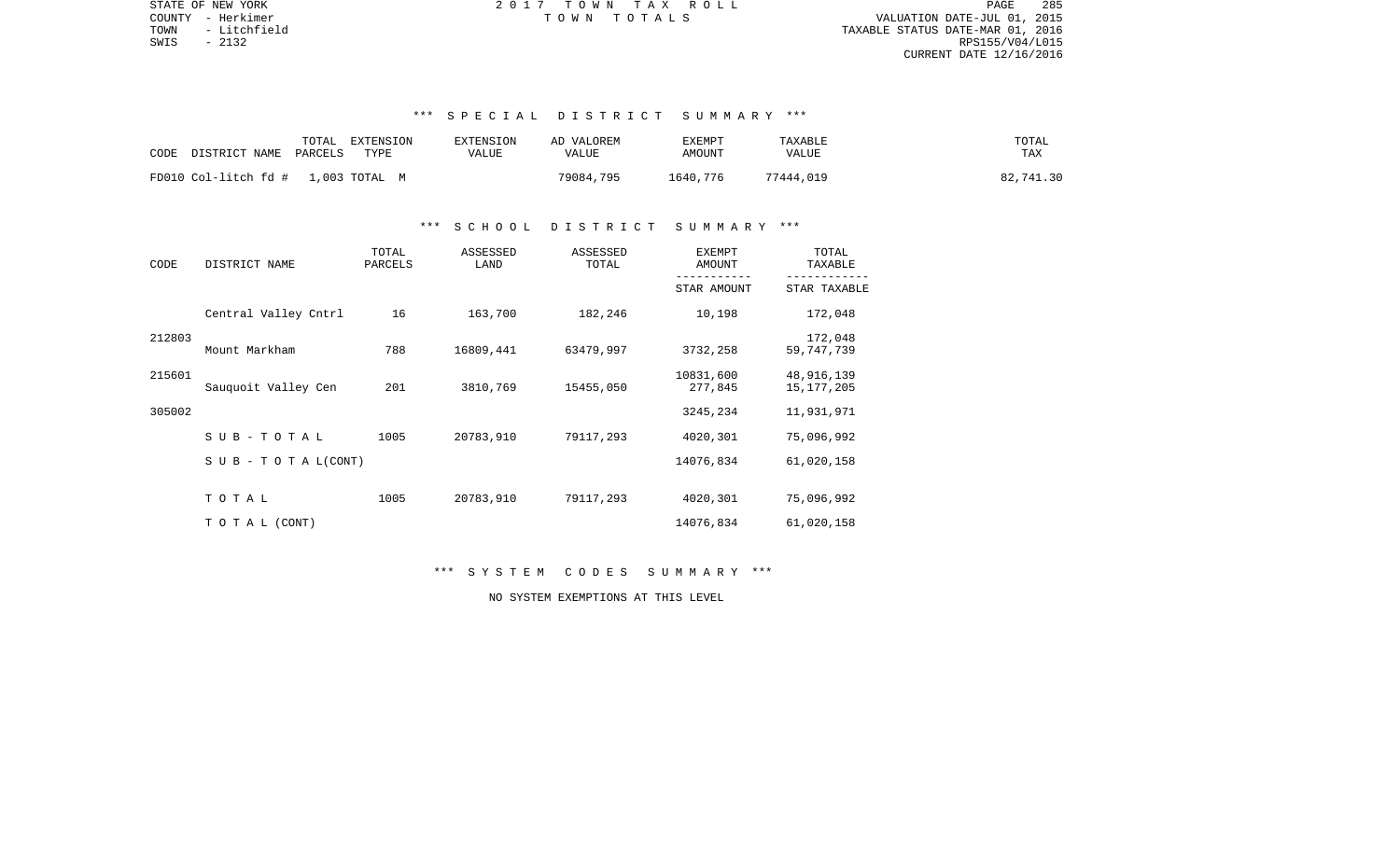STATE OF NEW YORK **EXECUTE:**  $2017$  TOWN TAX ROLL COUNTY - Herkimer T O W N T O T A L S VALUATION DATE-JUL 01, 2015

TOWN - Litchfield TAXABLE STATUS DATE-MAR 01, 2016 SWIS - 2132 RPS155/V04/L015 CURRENT DATE 12/16/2016

### \*\*\* E X E M P T I O N S U M M A R Y \*\*\*

|       |              | TOTAL        |          |          |
|-------|--------------|--------------|----------|----------|
| CODE  | DESCRIPTION  | PARCELS      | COUNTY   | TOWN     |
| 13100 | MUN OWNED    | 2            | 298,700  | 298,700  |
| 25110 | $N/P-RELIG$  | 3            | 172,900  | 172,900  |
| 25130 | $N/P-$ CHARI | $\mathbf{1}$ | 44,300   | 44,300   |
| 25300 | NON PROF 9   | 10           | 726,400  | 726,400  |
| 29700 | WDRL/FORCL   | 2            | 10,700   | 10,700   |
| 41101 | VETFUND CT   | 5            | 8,650    | 8,650    |
| 41121 | VET WAR CT   | 22           | 176,220  | 176,220  |
| 41122 | VET WAR C    | 1            | 8,010    |          |
| 41123 | VET WAR T    | 1            |          | 8,010    |
| 41131 | VET COM CT   | 14           | 179,663  | 179,663  |
| 41141 | VET DIS CT   | 5            | 84,410   | 84,410   |
| 41700 | AGRIC 10 Y   | 11           | 1721,300 | 1721,300 |
| 41720 | AG MKTS L    | 91           | 369,055  | 369,055  |
| 41730 | AG MKTS      | 29           | 244,475  | 244,475  |
| 41801 | AGED-CT      | $\mathbf{1}$ | 14,940   | 14,940   |
| 42100 | AGRIC 10 Y   | 21           | 285,700  | 285,700  |
| 47100 | Mass Telec   | 9            | 18,721   | 18,721   |
| 47610 | BUS EX-ALL   | 1            | 128,050  | 128,050  |
| 49503 | Sun Energy   |              |          | 15,000   |
|       | TOTAL        | 230          | 4492,194 | 4507,194 |

| ROLL<br>SEC | DESCRIPTION                                                           | TOTAL<br>PARCELS | ASSESSED<br>LAND       | ASSESSED<br>TOTAL      | EXEMPT<br>AMOUNT<br>STAR AMOUNT | TOTAL<br>TAXABLE<br>STAR TAXABLE | TAX<br>RATE | TOTAL<br>TAX                                                      |
|-------------|-----------------------------------------------------------------------|------------------|------------------------|------------------------|---------------------------------|----------------------------------|-------------|-------------------------------------------------------------------|
|             | County Tax<br>Town Tax<br>School Relevy<br>SPEC DIST TAXES<br>TAXABLE | 956              | 20475,410<br>20475,410 | 75150,996<br>75150,996 | 3,220,473<br>3, 235, 473        | 71,930,523<br>71,915,523         |             | 455,834.39<br>260,841.73<br>149,818.82<br>79,895.83<br>946,390.77 |
|             | County Tax                                                            |                  | 21,200                 | 21,200                 |                                 | 21,200                           |             | 134.35                                                            |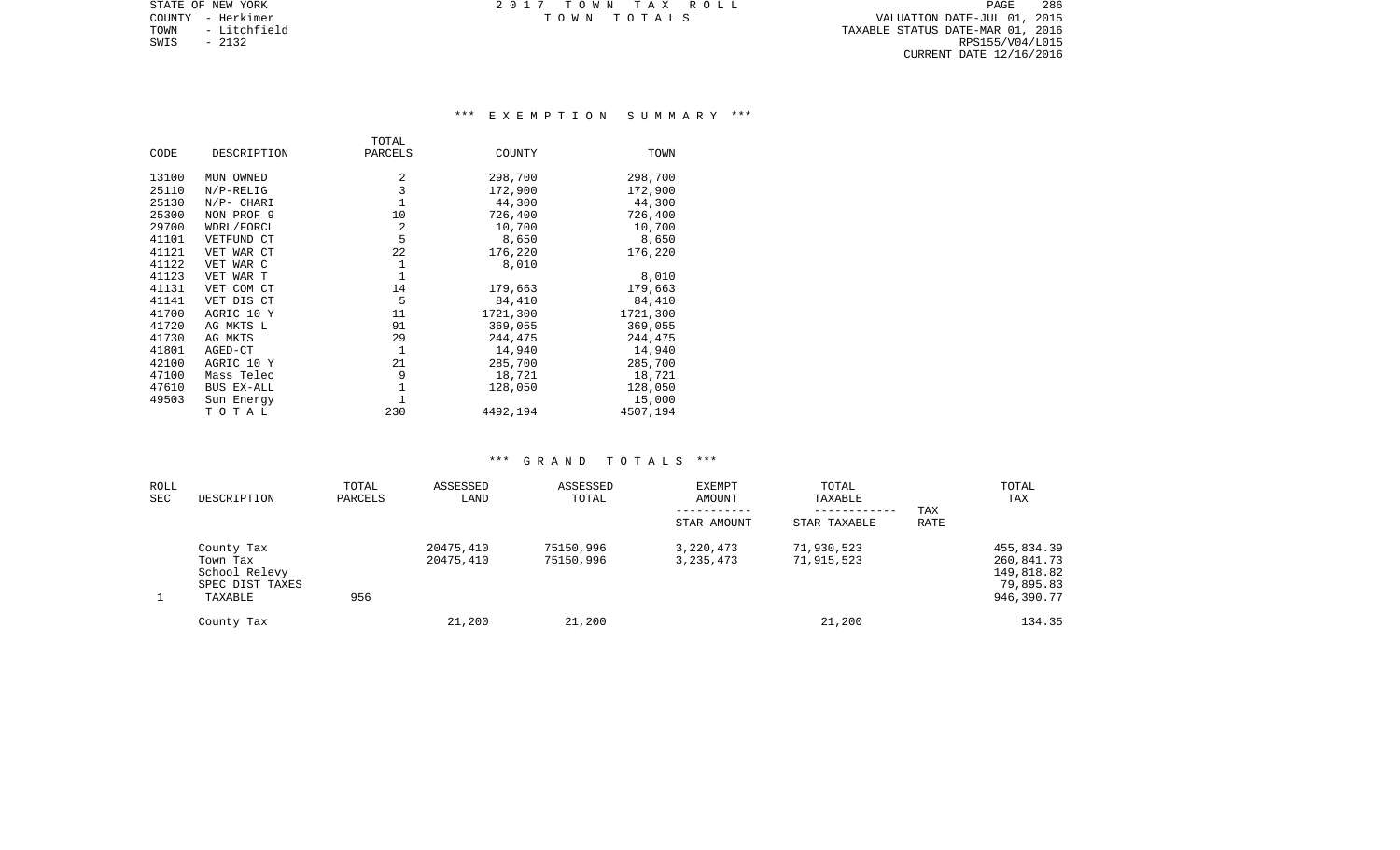STATE OF NEW YORK **EXECUTE:** TOWN TAX ROLL COUNTY - Herkimer T O W N T O T A L S VALUATION DATE-JUL 01, 2015

TOWN - Litchfield TAXABLE STATUS DATE-MAR 01, 2016 SWIS - 2132<br>
SWIS - 2132<br>
SWIS - 2132<br>
RPS155/V04/L015 CURRENT DATE 12/16/2016

| <b>ROLL</b><br>SEC | DESCRIPTION                                                    | TOTAL<br><b>PARCELS</b> | ASSESSED<br>LAND       | ASSESSED<br>TOTAL      | <b>EXEMPT</b><br><b>AMOUNT</b> | TOTAL<br>TAXABLE         |                           | TOTAL<br>TAX                                        |
|--------------------|----------------------------------------------------------------|-------------------------|------------------------|------------------------|--------------------------------|--------------------------|---------------------------|-----------------------------------------------------|
|                    |                                                                |                         |                        |                        | STAR AMOUNT                    | STAR TAXABLE             | <b>TAX</b><br><b>RATE</b> |                                                     |
| 3                  | Town Tax<br>SPEC DIST TAXES<br>STATE OWNED LAND                | 2                       | 21,200                 | 21,200                 |                                | 21,200                   |                           | 76.89<br>22.65<br>233.89                            |
| 5                  | County Tax<br>Town Tax<br>SPEC DIST TAXES<br>SPECIAL FRANCHISE | 10                      |                        | 1818,073<br>1818,073   |                                | 1,818,073<br>1,818,073   |                           | 11,521.38<br>6,594.24<br>1,909.00<br>20,024.62      |
| 6                  | County Tax<br>Town Tax<br>SPEC DIST TAXES<br>UTILITIES & N.C.  | 19                      | 73,000<br>73,000       | 874,024<br>874,024     | 18,721<br>18,721               | 855,303<br>855,303       |                           | 5,420.17<br>3,102.23<br>913.82<br>9,436.22          |
| 8                  | RS 8 TOTAL<br>SPEC DIST TAXES<br>WHOLLY EXEMPT                 | 18                      | 214,300                | 1253,000               | 1,253,000                      |                          |                           |                                                     |
|                    | County Tax<br>Town Tax<br>School Relevy<br>SPEC DIST TAXES     |                         | 20783,910<br>20783,910 | 79117,293<br>79117,293 | 4,492,194<br>4,507,194         | 74,625,099<br>74,610,099 |                           | 472,910.29<br>270,615.09<br>149,818.82<br>82,741.30 |
| $\star$            | TOTAL<br><b>SUB</b>                                            | 1,005                   |                        |                        |                                |                          |                           | 976,085.50                                          |
|                    | County Tax<br>Town Tax<br>School Relevy<br>SPEC DIST TAXES     |                         | 20783,910<br>20783,910 | 79117,293<br>79117,293 | 4,492,194<br>4,507,194         | 74,625,099<br>74,610,099 |                           | 472,910.29<br>270,615.09<br>149,818.82<br>82,741.30 |
| $* *$              | GRAND TOTAL                                                    | 1,005                   |                        |                        |                                |                          |                           | 976,085.50                                          |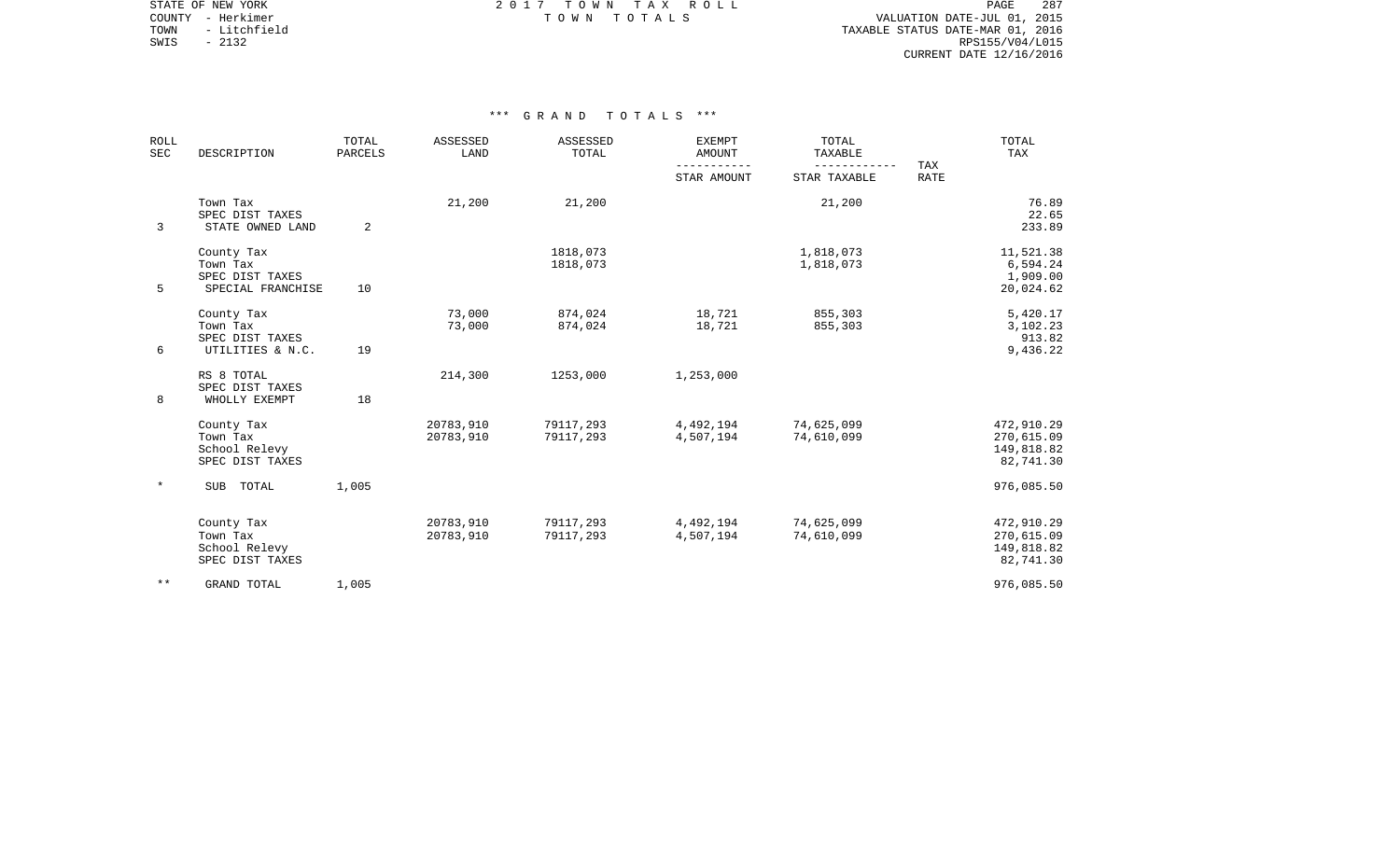| STATE OF NEW YORK |                                    |                   |                                                            |  |  |  |  |                      |  |  | 2017 TOWN TAX ROLL |  |                                                                                    | PAGE |  |
|-------------------|------------------------------------|-------------------|------------------------------------------------------------|--|--|--|--|----------------------|--|--|--------------------|--|------------------------------------------------------------------------------------|------|--|
| COUNTY - Herkimer |                                    |                   |                                                            |  |  |  |  |                      |  |  |                    |  | STATE OWNED LAND SECTION OF THE ROLL $-3$ SUB-SECT - A VALUATION DATE-JUL 01, 2015 |      |  |
|                   |                                    | TOWN - Litchfield | ROLL SUB-SECT - A- SECTION 532-A RPTL WILD OR FOREST LANDS |  |  |  |  |                      |  |  |                    |  | TAXABLE STATUS DATE-MAR 01, 2016                                                   |      |  |
| SWIS              |                                    | - 213200          |                                                            |  |  |  |  | OWNERS NAME SEOUENCE |  |  |                    |  |                                                                                    |      |  |
|                   | UNIFORM PERCENT OF VALUE IS 090.00 |                   |                                                            |  |  |  |  |                      |  |  |                    |  |                                                                                    |      |  |

| TAX MAP PARCEL NUMBER  | PROPERTY LOCATION & CLASS ASSESSMENT           |        | EXEMPTION CODE-----------------COUNTY-------TOWN----------- |               |            |
|------------------------|------------------------------------------------|--------|-------------------------------------------------------------|---------------|------------|
| CURRENT OWNERS NAME    | SCHOOL DISTRICT                                | LAND   | TAX DESCRIPTION                                             | TAXABLE VALUE |            |
| CURRENT OWNERS ADDRESS | PARCEL SIZE/GRID COORD TOTAL SPECIAL DISTRICTS |        |                                                             |               | TAX AMOUNT |
|                        |                                                |        |                                                             |               |            |
|                        | Cook Off Rd                                    |        |                                                             | ACCT 0110001  |            |
| $333. - 1 - 1$         | 930 State forest                               |        | County Tax                                                  | 17,400        | 110.27     |
| New York State         | Mount Markham 215601 17,400                    |        | Town Tax                                                    | 17,400        | 63.11      |
| Albany, NY 12236       | mapped as $124.2 - 1 - 30$                     | 17,400 | FD010 Col-litch fd #1                                       | 17,400 TO M   | 18.59      |
|                        | ACRES 10.00 BANK<br>984                        |        |                                                             |               |            |
|                        | DEED BOOK 00000                                |        |                                                             |               |            |
|                        | FULL MARKET VALUE                              | 19,333 |                                                             |               |            |
|                        |                                                |        | TOTAL TAX ---                                               |               | 191.97**   |
|                        |                                                |        |                                                             | DATE #1       | 01/31/17   |
|                        |                                                |        |                                                             | AMT DUE       | 191.97     |
|                        |                                                |        |                                                             |               |            |
|                        |                                                |        |                                                             | ACCT 0130001  |            |
| $333. - 1 - 2$         | 930 State forest                               |        | County Tax                                                  | 3,800         | 24.08      |
| New York State         | Mount Markham 215601                           | 3,800  | Town Tax                                                    | 3,800         | 13.78      |
| Albany, NY 12236       | 1.00 BANK<br>ACRES<br>984                      | 3,800  | FD010 Col-litch fd #1                                       | 3,800 TO M    | 4.06       |
|                        | FULL MARKET VALUE                              | 4,222  |                                                             |               |            |
|                        |                                                |        | TOTAL TAX ---                                               |               | $41.92**$  |
|                        |                                                |        |                                                             | DATE #1       | 01/31/17   |
|                        |                                                |        |                                                             | AMT DUE       | 41.92      |
|                        |                                                |        |                                                             |               |            |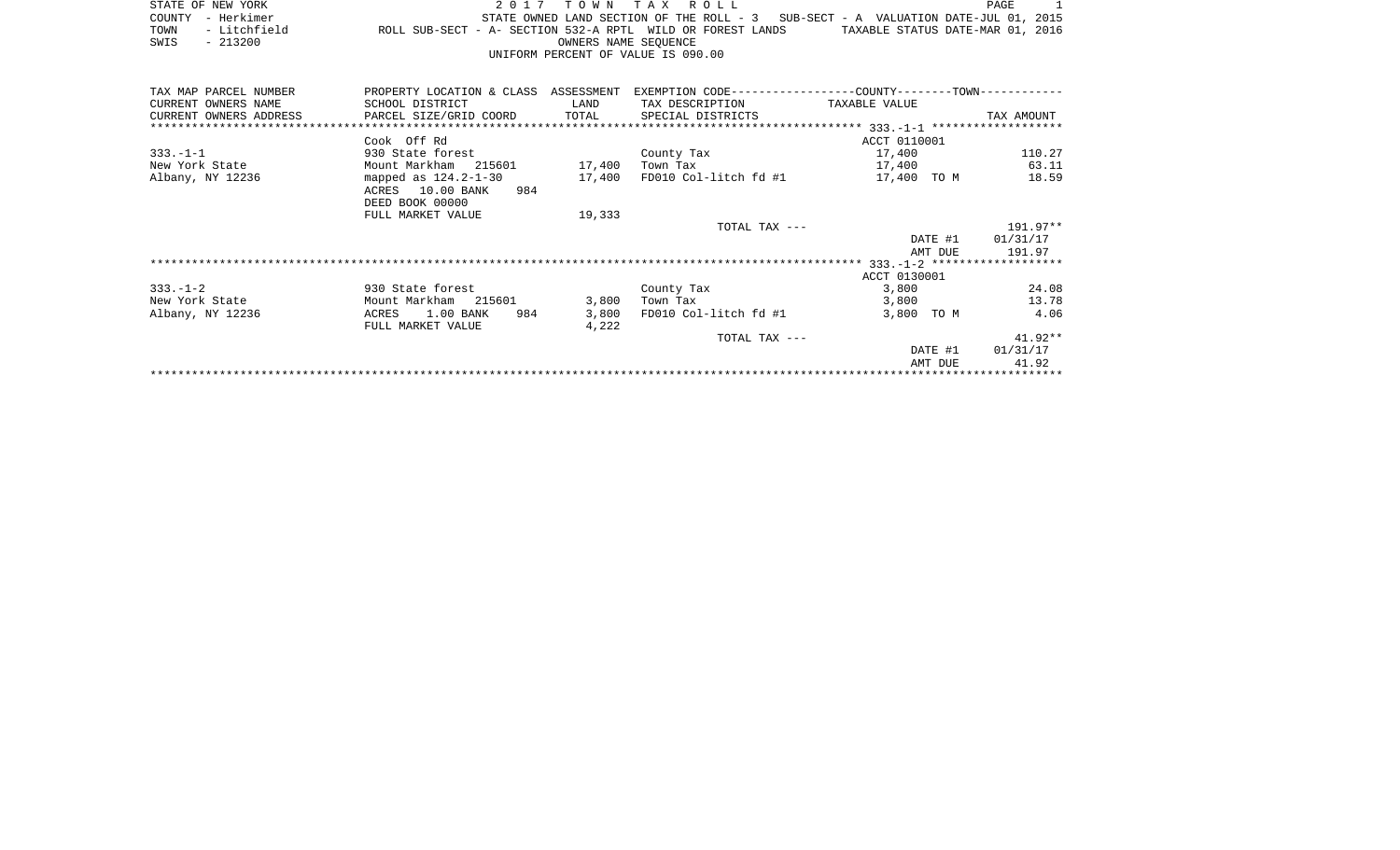|      | STATE OF NEW YORK |                                                            | 2017 TOWN TAX ROLL                                                                |  |  |  |  | PAGE                             |  |
|------|-------------------|------------------------------------------------------------|-----------------------------------------------------------------------------------|--|--|--|--|----------------------------------|--|
|      | COUNTY - Herkimer |                                                            | STATE OWNED LAND SECTION OF THE ROLL - 3 SUB-SECT - A VALUATION DATE-JUL 01, 2015 |  |  |  |  |                                  |  |
|      | TOWN - Litchfield | ROLL SUB-SECT - A- SECTION 532-A RPTL WILD OR FOREST LANDS |                                                                                   |  |  |  |  | TAXABLE STATUS DATE-MAR 01, 2016 |  |
| SWIS | - 213200          |                                                            |                                                                                   |  |  |  |  | RPS155/V04/L015                  |  |
|      |                   |                                                            | UNIFORM PERCENT OF VALUE IS 090.00                                                |  |  |  |  | CURRENT DATE 12/16/2016          |  |

### R O L L S U B S E C T I O N - A - T O T A L S

### \*\*\* S P E C I A L D I S T R I C T S U M M A R Y \*\*\*

| CODE                 | TOTAL   | EXTENSION | <b>EXTENSION</b> | AD VALOREM | <b>EXEMPT</b> | TAXABLE | TOTAL |
|----------------------|---------|-----------|------------------|------------|---------------|---------|-------|
| DISTRICT NAME        | PARCELS | TYPE      | VALUE            | VALUE      | AMOUNT        | VALUE   | TAX   |
| FD010 Col-litch fd # |         | 2 ТОТАЬ М |                  | 21,200     |               | 21,200  | 22.65 |

### \*\*\* S C H O O L D I S T R I C T S U M M A R Y \*\*\*

| CODE   | DISTRICT NAME                    | TOTAL<br>PARCELS | ASSESSED<br>LAND | ASSESSED<br>TOTAL | <b>EXEMPT</b><br>AMOUNT | TOTAL<br>TAXABLE |
|--------|----------------------------------|------------------|------------------|-------------------|-------------------------|------------------|
|        |                                  |                  |                  |                   | STAR AMOUNT             | STAR TAXABLE     |
|        | Mount Markham                    | 2                | 21,200           | 21,200            |                         | 21,200           |
| 215601 |                                  |                  |                  |                   |                         | 21,200           |
|        | SUB-TOTAL                        | 2                | 21,200           | 21,200            |                         | 21,200           |
|        | $S \cup B - T \cup T A L (CONT)$ |                  |                  |                   |                         | 21,200           |
|        |                                  |                  |                  |                   |                         |                  |
|        | TOTAL                            | 2                | 21,200           | 21,200            |                         | 21,200           |
|        | T O T A L (CONT)                 |                  |                  |                   |                         | 21,200           |

\*\*\* S Y S T E M C O D E S S U M M A R Y \*\*\*

#### NO SYSTEM EXEMPTIONS AT THIS LEVEL

\*\*\* E X E M P T I O N S U M M A R Y \*\*\*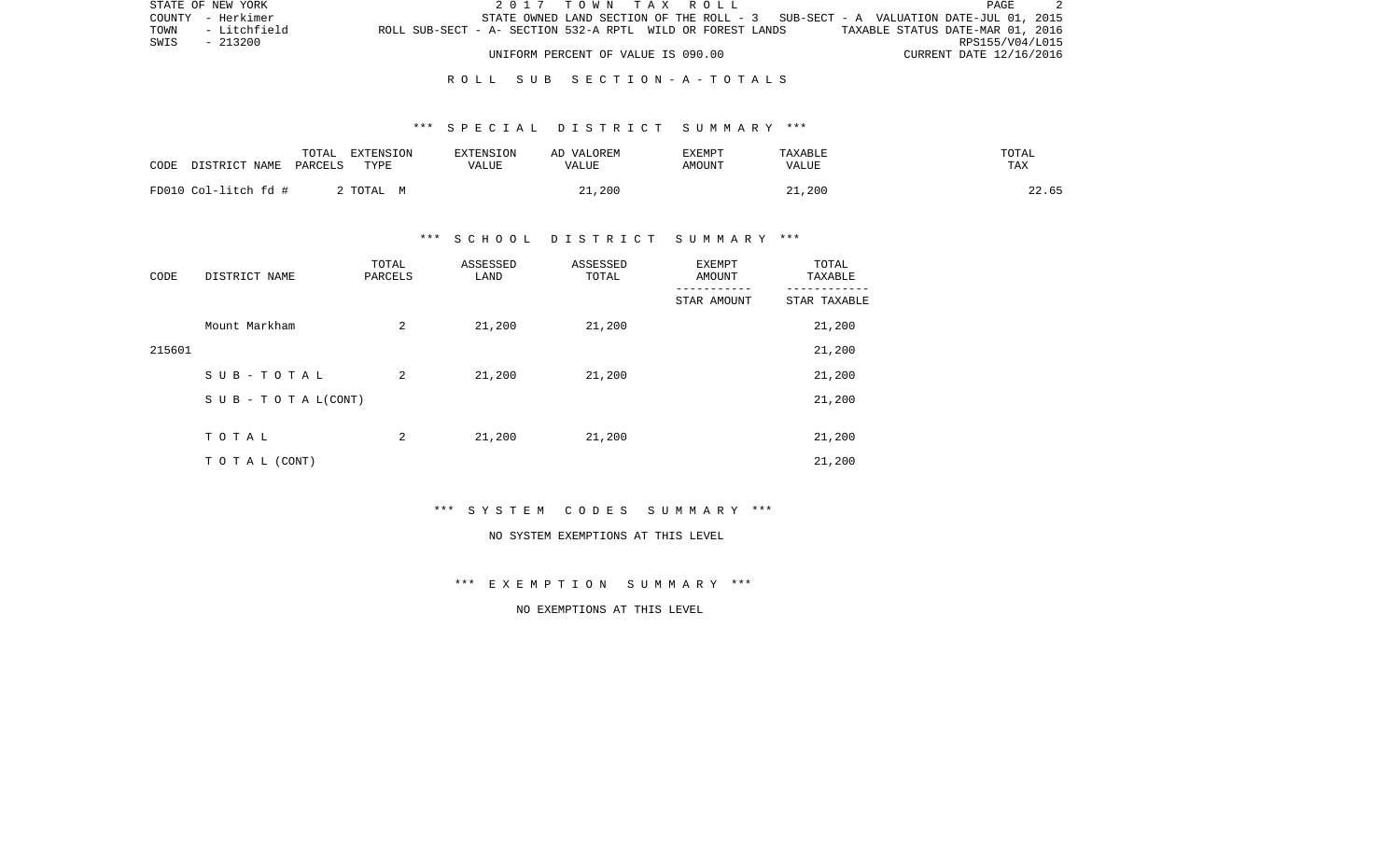|      | STATE OF NEW YORK |                                                            |  | 2017 TOWN TAX ROLL                 |  |  |  |                                                                                   | PAGE |  |
|------|-------------------|------------------------------------------------------------|--|------------------------------------|--|--|--|-----------------------------------------------------------------------------------|------|--|
|      | COUNTY - Herkimer |                                                            |  |                                    |  |  |  | STATE OWNED LAND SECTION OF THE ROLL - 3 SUB-SECT - A VALUATION DATE-JUL 01, 2015 |      |  |
|      | TOWN - Litchfield | ROLL SUB-SECT - A- SECTION 532-A RPTL WILD OR FOREST LANDS |  |                                    |  |  |  | TAXABLE STATUS DATE-MAR 01, 2016                                                  |      |  |
| SWIS | - 213200          |                                                            |  |                                    |  |  |  | RPS155/V04/L015                                                                   |      |  |
|      |                   |                                                            |  | UNIFORM PERCENT OF VALUE IS 090.00 |  |  |  | CURRENT DATE 12/16/2016                                                           |      |  |

### R O L L S U B S E C T I O N - A - T O T A L S

### \*\*\* G R A N D T O T A L S \*\*\*

| ROLL<br>SEC | DESCRIPTION                         | TOTAL<br>PARCELS | ASSESSED<br>LAND | ASSESSED<br>TOTAL | EXEMPT<br>AMOUNT<br>STAR AMOUNT | TOTAL<br>TAXABLE<br>STAR TAXABLE | TAX<br>RATE | TOTAL<br>TAX    |
|-------------|-------------------------------------|------------------|------------------|-------------------|---------------------------------|----------------------------------|-------------|-----------------|
|             | County Tax<br>Town Tax              |                  | 21,200<br>21,200 | 21,200<br>21,200  |                                 | 21,200<br>21,200                 |             | 134.35<br>76.89 |
|             | SPEC DIST TAXES<br>STATE OWNED LAND |                  |                  |                   |                                 |                                  |             | 22.65<br>233.89 |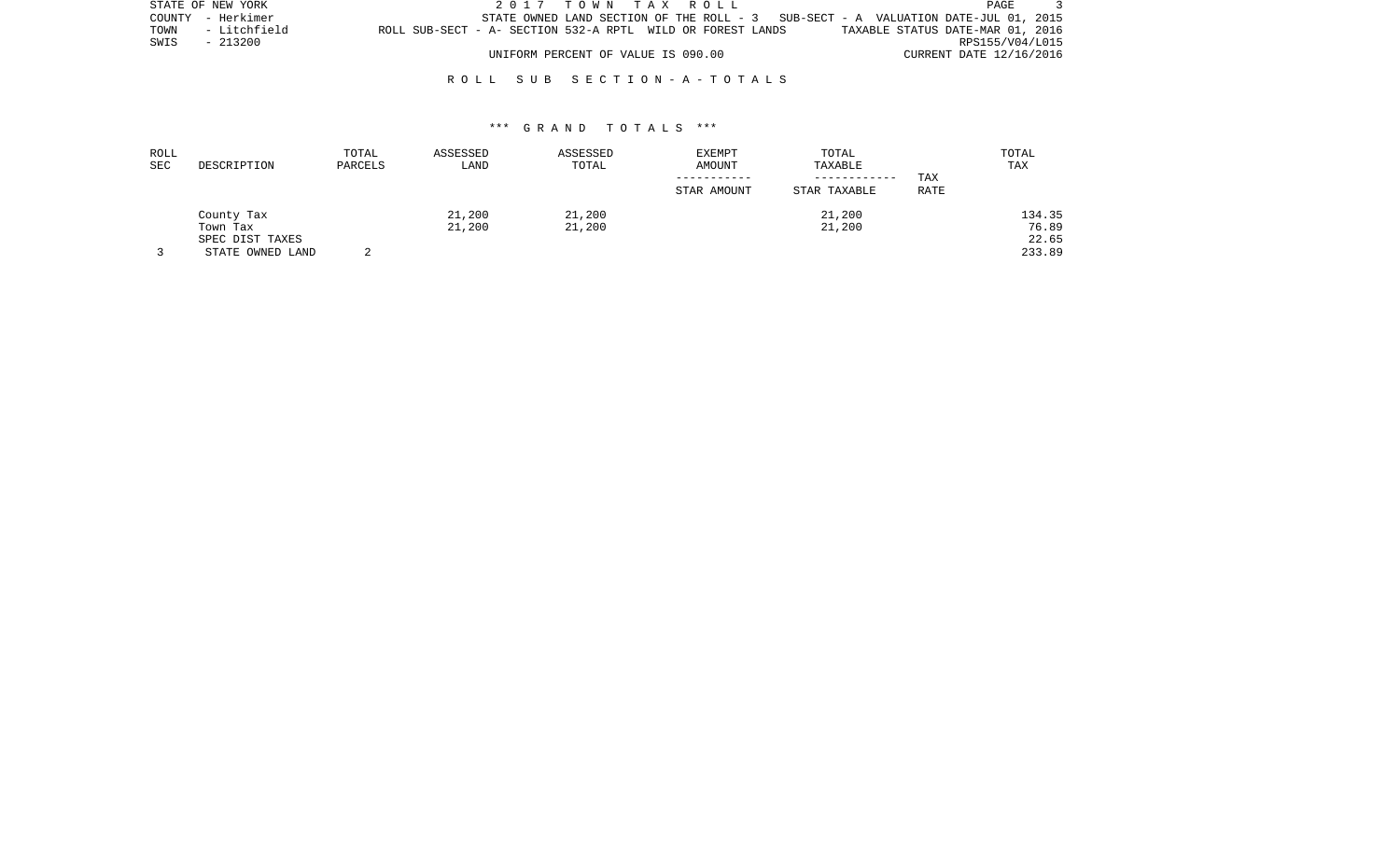| STATE OF NEW YORK    | 2017 TOWN TAX ROLL                       | PAGE                             |
|----------------------|------------------------------------------|----------------------------------|
| COUNTY - Herkimer    | STATE OWNED LAND SECTION OF THE ROLL - 3 | VALUATION DATE-JUL 01, 2015      |
| TOWN<br>- Litchfield |                                          | TAXABLE STATUS DATE-MAR 01, 2016 |
| SWIS<br>$-213200$    |                                          | RPS155/V04/L015                  |
|                      | UNIFORM PERCENT OF VALUE IS 090.00       | CURRENT DATE 12/16/2016          |
|                      |                                          |                                  |

R O L L S E C T I O N T O T A L S

### \*\*\* S P E C I A L D I S T R I C T S U M M A R Y \*\*\*

| DISTRICT NAME<br>CODE | TOTAL<br>EXTENSION<br>PARCELS<br>TYPE | EXTENSION<br>VALUE | AD VALOREM<br>VALUE | EXEMPT<br>AMOUNT | TAXABLE<br>VALUE | TOTAL<br>TAX |
|-----------------------|---------------------------------------|--------------------|---------------------|------------------|------------------|--------------|
| FD010 Col-litch fd #  | 2 TOTAL M                             |                    | 21,200              |                  | 21,200           | 22.65        |

## \*\*\* S C H O O L D I S T R I C T S U M M A R Y \*\*\*

| CODE   | DISTRICT NAME                    | TOTAL<br>PARCELS | ASSESSED<br>LAND | ASSESSED<br>TOTAL | EXEMPT<br>AMOUNT | TOTAL<br>TAXABLE |
|--------|----------------------------------|------------------|------------------|-------------------|------------------|------------------|
|        |                                  |                  |                  |                   | STAR AMOUNT      | STAR TAXABLE     |
|        | Mount Markham                    | 2                | 21,200           | 21,200            |                  | 21,200           |
| 215601 |                                  |                  |                  |                   |                  | 21,200           |
|        | SUB-TOTAL                        | 2                | 21,200           | 21,200            |                  | 21,200           |
|        | $S \cup B - T \cup T A L (CONT)$ |                  |                  |                   |                  | 21,200           |
|        |                                  |                  |                  |                   |                  |                  |
|        | TOTAL                            | 2                | 21,200           | 21,200            |                  | 21,200           |
|        | T O T A L (CONT)                 |                  |                  |                   |                  | 21,200           |

\*\*\* S Y S T E M C O D E S S U M M A R Y \*\*\*

#### NO SYSTEM EXEMPTIONS AT THIS LEVEL

\*\*\* E X E M P T I O N S U M M A R Y \*\*\*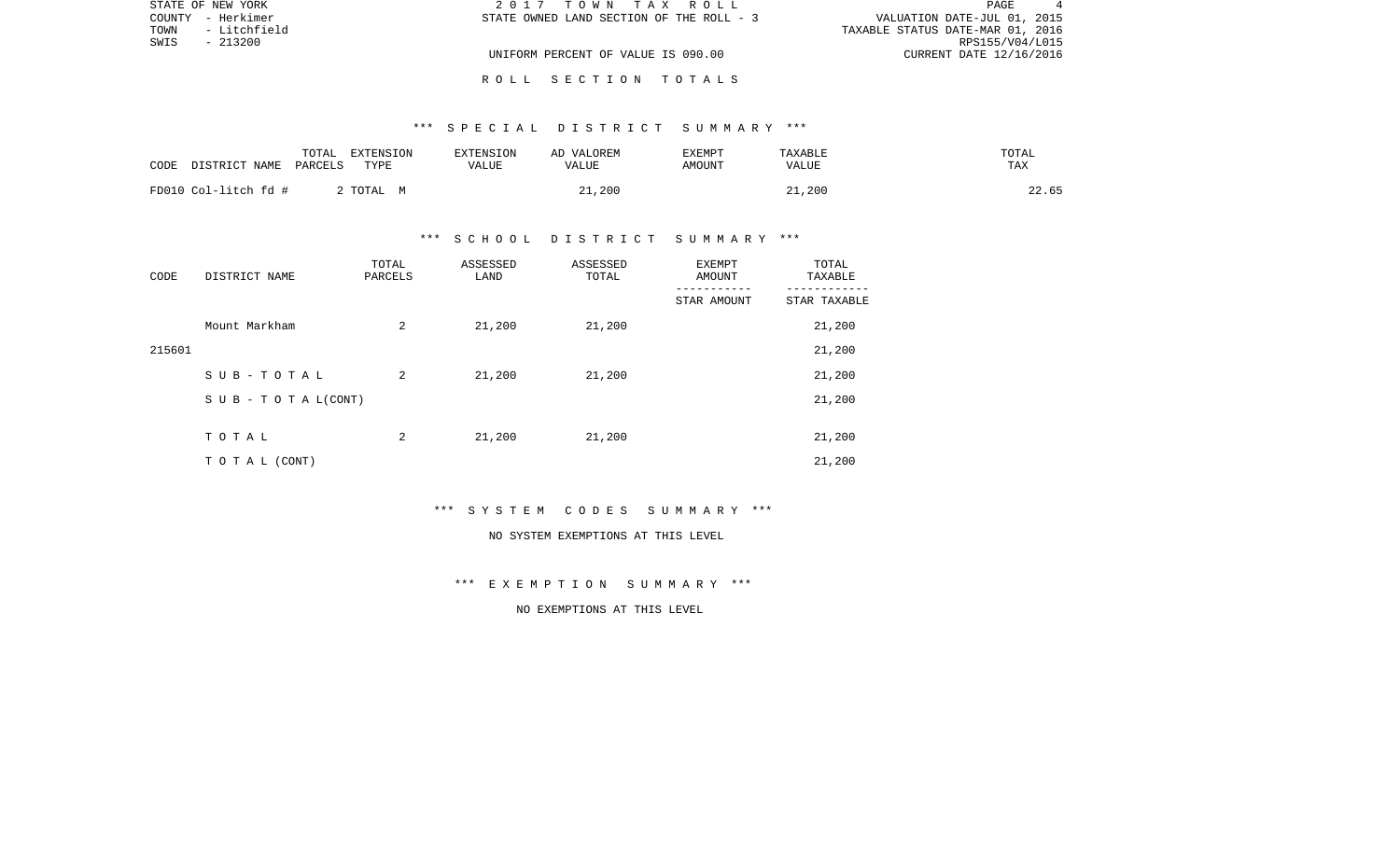| STATE OF NEW YORK    | 2017 TOWN TAX ROLL                       | PAGE                             |
|----------------------|------------------------------------------|----------------------------------|
| COUNTY - Herkimer    | STATE OWNED LAND SECTION OF THE ROLL - 3 | VALUATION DATE-JUL 01, 2015      |
| - Litchfield<br>TOWN |                                          | TAXABLE STATUS DATE-MAR 01, 2016 |
| $-213200$<br>SWIS    |                                          | RPS155/V04/L015                  |
|                      | UNIFORM PERCENT OF VALUE IS 090.00       | CURRENT DATE 12/16/2016          |
|                      |                                          |                                  |

### \*\*\* G R A N D T O T A L S \*\*\*

R O L L S E C T I O N T O T A L S

| ROLL |                  | TOTAL   | ASSESSED | ASSESSED | EXEMPT      | TOTAL        |             | TOTAL  |
|------|------------------|---------|----------|----------|-------------|--------------|-------------|--------|
| SEC  | DESCRIPTION      | PARCELS | LAND     | TOTAL    | AMOUNT      | TAXABLE      |             | TAX    |
|      |                  |         |          |          |             |              | TAX         |        |
|      |                  |         |          |          | STAR AMOUNT | STAR TAXABLE | <b>RATE</b> |        |
|      | County Tax       |         | 21,200   | 21,200   |             | 21,200       |             | 134.35 |
|      | Town Tax         |         | 21,200   | 21,200   |             | 21,200       |             | 76.89  |
|      | SPEC DIST TAXES  |         |          |          |             |              |             | 22.65  |
|      | STATE OWNED LAND | ∠       |          |          |             |              |             | 233.89 |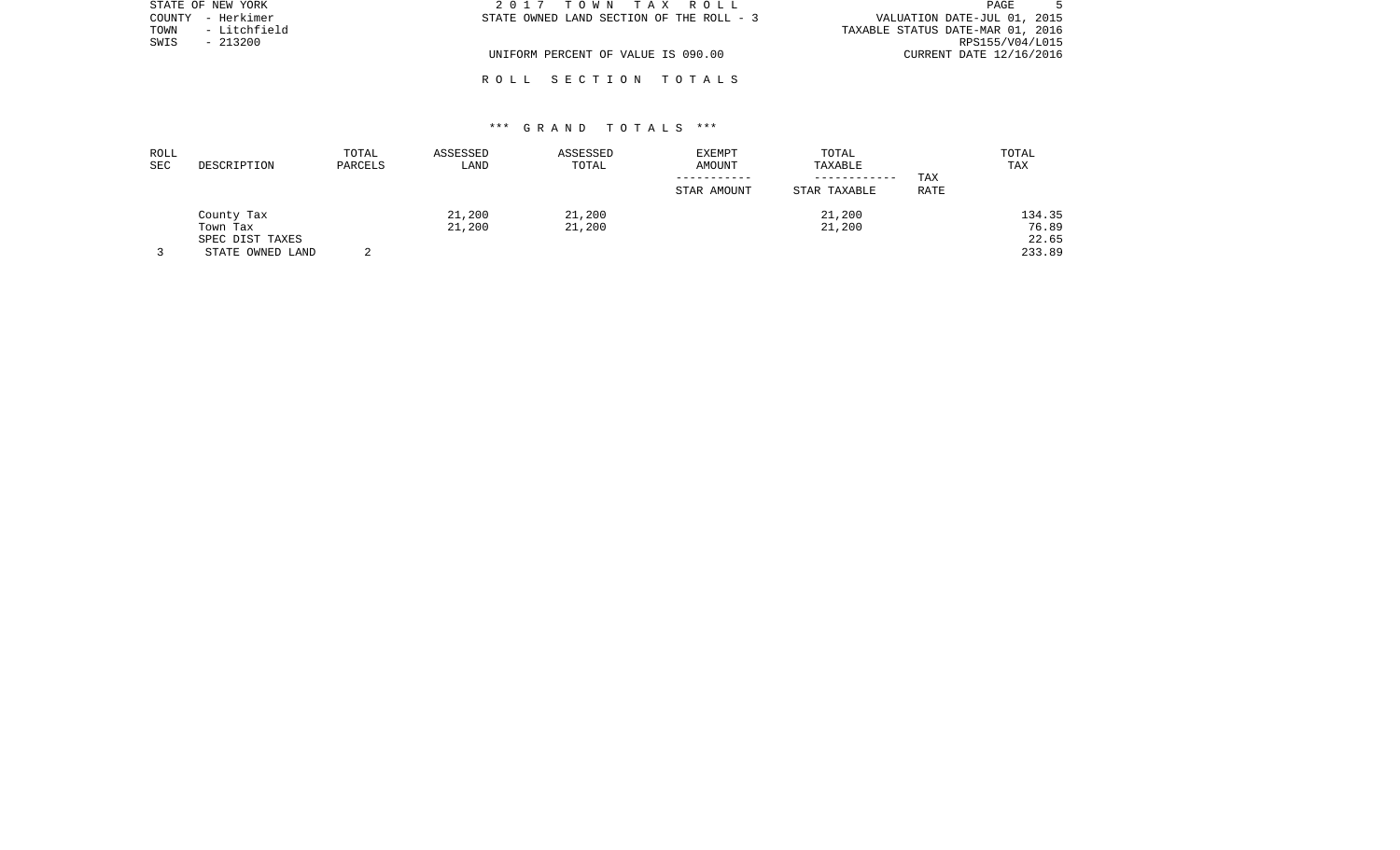|      | STATE OF NEW YORK | 2017 TOWN TAX ROLL |  | PAGE                             | 6 |
|------|-------------------|--------------------|--|----------------------------------|---|
|      | COUNTY - Herkimer |                    |  | VALUATION DATE-JUL 01, 2015      |   |
|      | TOWN - Litchfield |                    |  | TAXABLE STATUS DATE-MAR 01, 2016 |   |
| SWIS | $-213200$         | SWIS TOTALS        |  | RPS155/V04/L015                  |   |
|      |                   |                    |  | CURRENT DATE 12/16/2016          |   |

# \*\*\* S P E C I A L D I S T R I C T S U M M A R Y \*\*\*

| CODE<br>DISTRICT NAME | TOTAL<br>EXTENSION<br>TYPE<br>PARCELS | <b>EXTENSION</b><br>VALUE | AD VALOREM<br>VALUE | EXEMPT<br>AMOUNT | TAXABLE<br>VALUE | TAX<br>RATE | TOTAL<br>TAX |
|-----------------------|---------------------------------------|---------------------------|---------------------|------------------|------------------|-------------|--------------|
| FD010 Col-litch fd #  | 2 TOTAL M                             |                           | 21,200              |                  | 21,200           | .068403     | 22.65        |

#### \*\*\* S C H O O L D I S T R I C T S U M M A R Y \*\*\*

| CODE   | DISTRICT NAME                    | TOTAL<br>PARCELS | ASSESSED<br>LAND | ASSESSED<br>TOTAL | <b>EXEMPT</b><br>AMOUNT | TOTAL<br>TAXABLE |  |
|--------|----------------------------------|------------------|------------------|-------------------|-------------------------|------------------|--|
|        |                                  |                  |                  |                   | STAR AMOUNT             | STAR TAXABLE     |  |
|        | Mount Markham                    | 2                | 21,200           | 21,200            |                         | 21,200           |  |
| 215601 |                                  |                  |                  |                   |                         | 21,200           |  |
|        | SUB-TOTAL                        | 2                | 21,200           | 21,200            |                         | 21,200           |  |
|        | $S \cup B - T \cup T A L (CONT)$ |                  |                  |                   |                         | 21,200           |  |
|        |                                  |                  |                  |                   |                         |                  |  |
|        | TOTAL                            | 2                | 21,200           | 21,200            |                         | 21,200           |  |
|        | T O T A L (CONT)                 |                  |                  |                   |                         | 21,200           |  |

### \*\*\* S Y S T E M C O D E S S U M M A R Y \*\*\*

# NO SYSTEM EXEMPTIONS AT THIS LEVEL

## \*\*\* E X E M P T I O N S U M M A R Y \*\*\*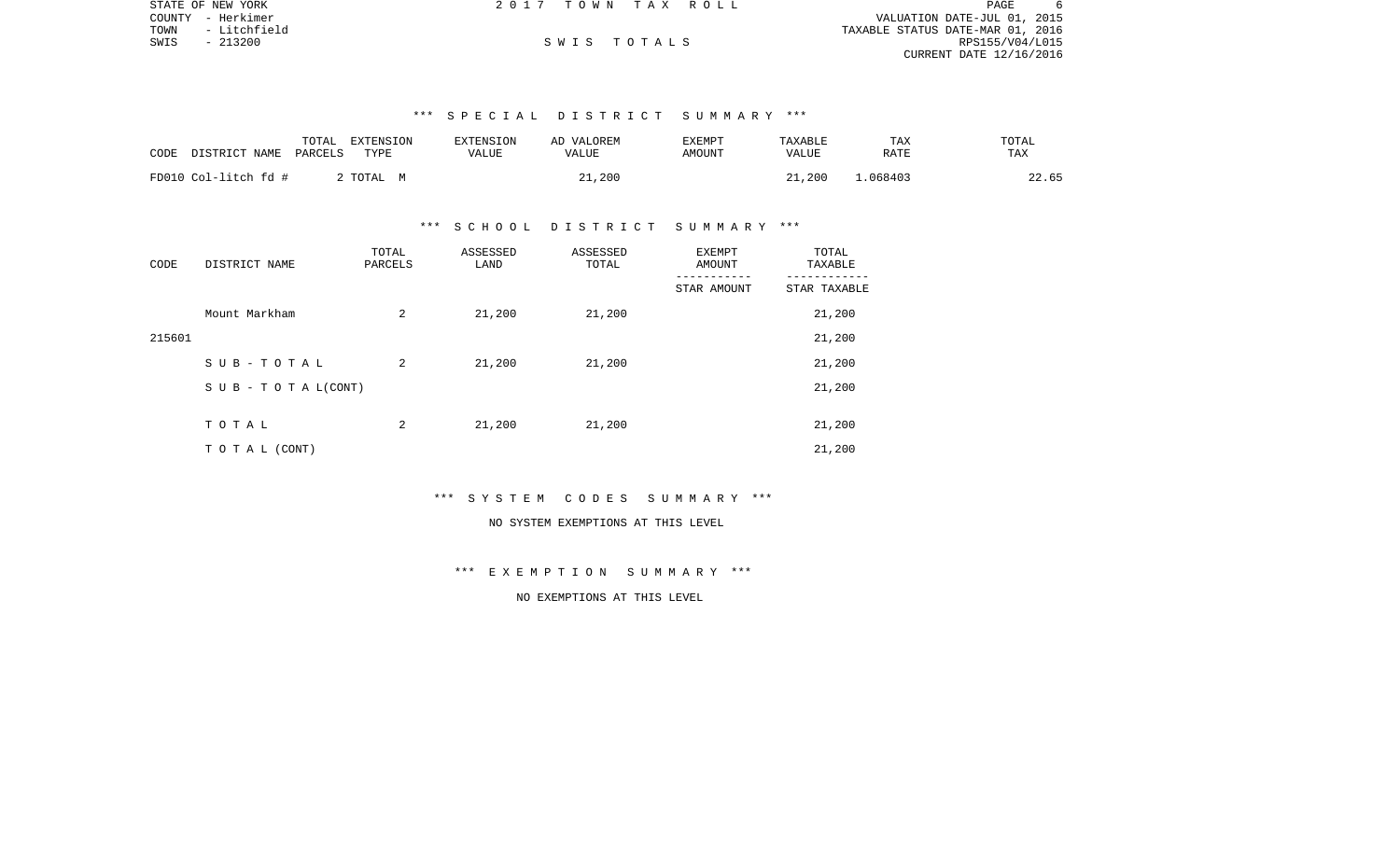|      | STATE OF NEW YORK | 2017 TOWN TAX ROLL |             | PAGE                             |  |
|------|-------------------|--------------------|-------------|----------------------------------|--|
|      | COUNTY - Herkimer |                    |             | VALUATION DATE-JUL 01, 2015      |  |
| TOWN | - Litchfield      |                    |             | TAXABLE STATUS DATE-MAR 01, 2016 |  |
| SWIS | - 213200          |                    | SWIS TOTALS | RPS155/V04/L015                  |  |
|      |                   |                    |             | CURRENT DATE 12/16/2016          |  |

# \*\*\* G R A N D T O T A L S \*\*\*

| ROLL<br>SEC | DESCRIPTION                                                   | TOTAL<br>PARCELS | ASSESSED<br>LAND | ASSESSED<br>TOTAL | <b>EXEMPT</b><br>AMOUNT | TOTAL<br>TAXABLE                          |                      |                                    |
|-------------|---------------------------------------------------------------|------------------|------------------|-------------------|-------------------------|-------------------------------------------|----------------------|------------------------------------|
|             |                                                               |                  |                  |                   | STAR AMOUNT             | - - - - - - - - - - - - -<br>STAR TAXABLE | TAX<br>RATE          |                                    |
| 3           | County Tax<br>Town Tax<br>SPEC DIST TAXES<br>STATE OWNED LAND | 2                | 21,200<br>21,200 | 21,200<br>21,200  |                         | 21,200<br>21,200                          | 6.337146<br>3.627056 | 134.35<br>76.89<br>22.65<br>233.89 |
|             | County Tax<br>Town Tax<br>SPEC DIST TAXES                     |                  | 21,200<br>21,200 | 21,200<br>21,200  |                         | 21,200<br>21,200                          | 6.337146<br>3.627056 | 134.35<br>76.89<br>22.65           |
| $\ast$      | SUB<br>TOTAL                                                  | 2                |                  |                   |                         |                                           |                      | 233.89                             |
|             | County Tax<br>Town Tax<br>SPEC DIST TAXES                     |                  | 21,200<br>21,200 | 21,200<br>21,200  |                         | 21,200<br>21,200                          | 6.337146<br>3.627056 | 134.35<br>76.89<br>22.65           |
| $* *$       | GRAND TOTAL                                                   | 2                |                  |                   |                         |                                           |                      | 233.89                             |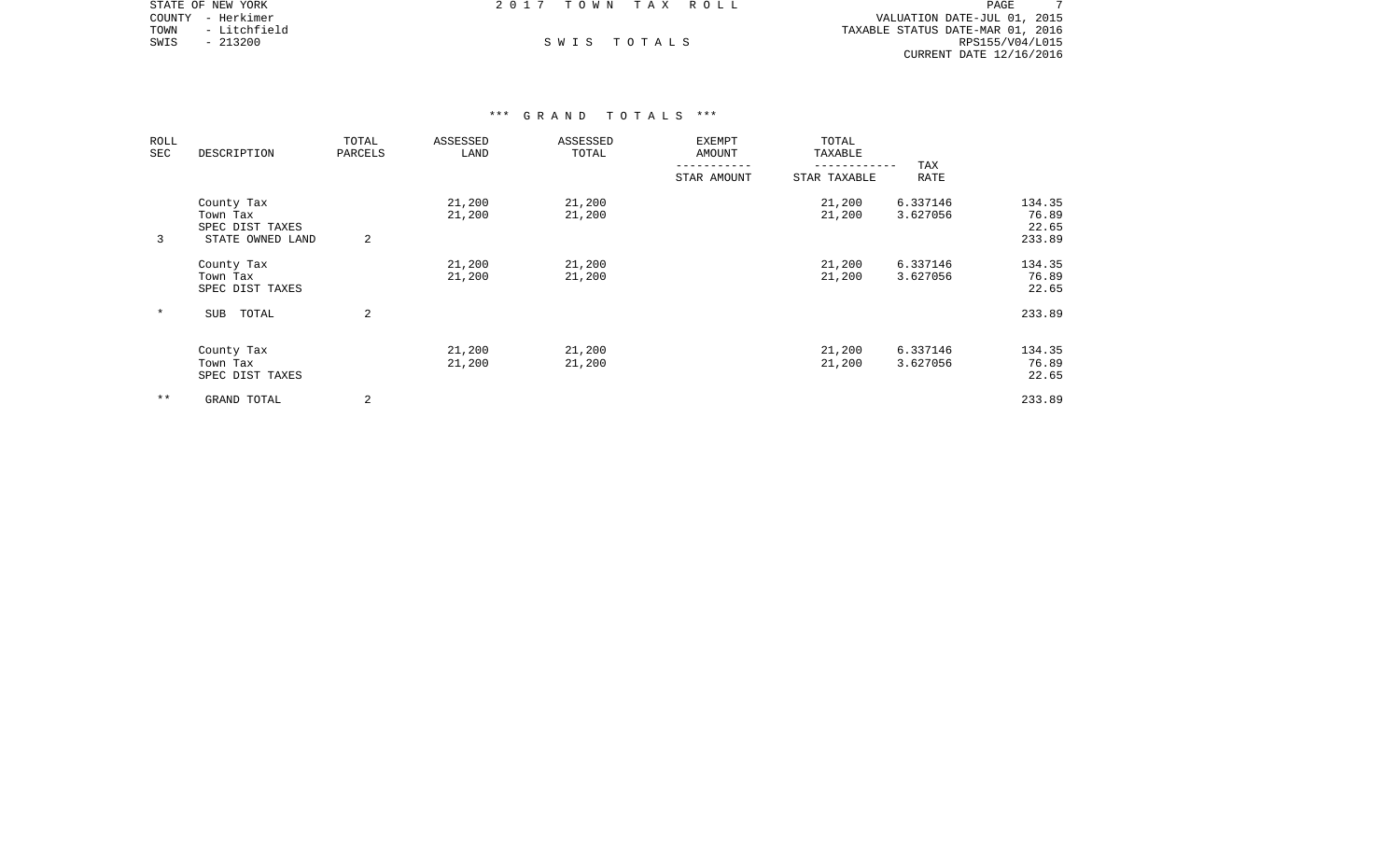$8<sup>8</sup>$ COUNTY - Herkimer T O W N T O T A L S VALUATION DATE-JUL 01, 2015 TOWN - Litchfield TAXABLE STATUS DATE-MAR 01, 2016 RPS155/V04/L015 CURRENT DATE 12/16/2016

STATE OF NEW YORK 2 0 1 7 T O W N T A X R O L L PAGE 8

# \*\*\* S P E C I A L D I S T R I C T S U M M A R Y \*\*\*

| TOTAL<br>CODE<br>DISTRICT NAME<br>PARCELS | EXTENSION<br>TYPE | <b>EXTENSION</b><br>VALUE | AD VALOREM<br>VALUE | <b>EXEMPT</b><br>AMOUNT | TAXABLE<br><b>VALUE</b> | TOTAL<br>TAX |
|-------------------------------------------|-------------------|---------------------------|---------------------|-------------------------|-------------------------|--------------|
| FD010 Col-litch fd #                      | TOTAI,<br>. M     |                           | 21,200              |                         | 21,200                  | 22.65        |

#### \*\*\* S C H O O L D I S T R I C T S U M M A R Y \*\*\*

| CODE   | DISTRICT NAME                    | TOTAL<br>PARCELS | ASSESSED<br>LAND | ASSESSED<br>TOTAL | EXEMPT<br>AMOUNT | TOTAL<br>TAXABLE |  |
|--------|----------------------------------|------------------|------------------|-------------------|------------------|------------------|--|
|        |                                  |                  |                  |                   | STAR AMOUNT      | STAR TAXABLE     |  |
|        | Mount Markham                    | 2                | 21,200           | 21,200            |                  | 21,200           |  |
| 215601 |                                  |                  |                  |                   |                  | 21,200           |  |
|        | SUB-TOTAL                        | 2                | 21,200           | 21,200            |                  | 21,200           |  |
|        | $S \cup B - T \cup T A L (CONT)$ |                  |                  |                   |                  | 21,200           |  |
|        |                                  |                  |                  |                   |                  |                  |  |
|        | TOTAL                            | 2                | 21,200           | 21,200            |                  | 21,200           |  |
|        | T O T A L (CONT)                 |                  |                  |                   |                  | 21,200           |  |

# \*\*\* S Y S T E M C O D E S S U M M A R Y \*\*\*

# NO SYSTEM EXEMPTIONS AT THIS LEVEL

## \*\*\* E X E M P T I O N S U M M A R Y \*\*\*